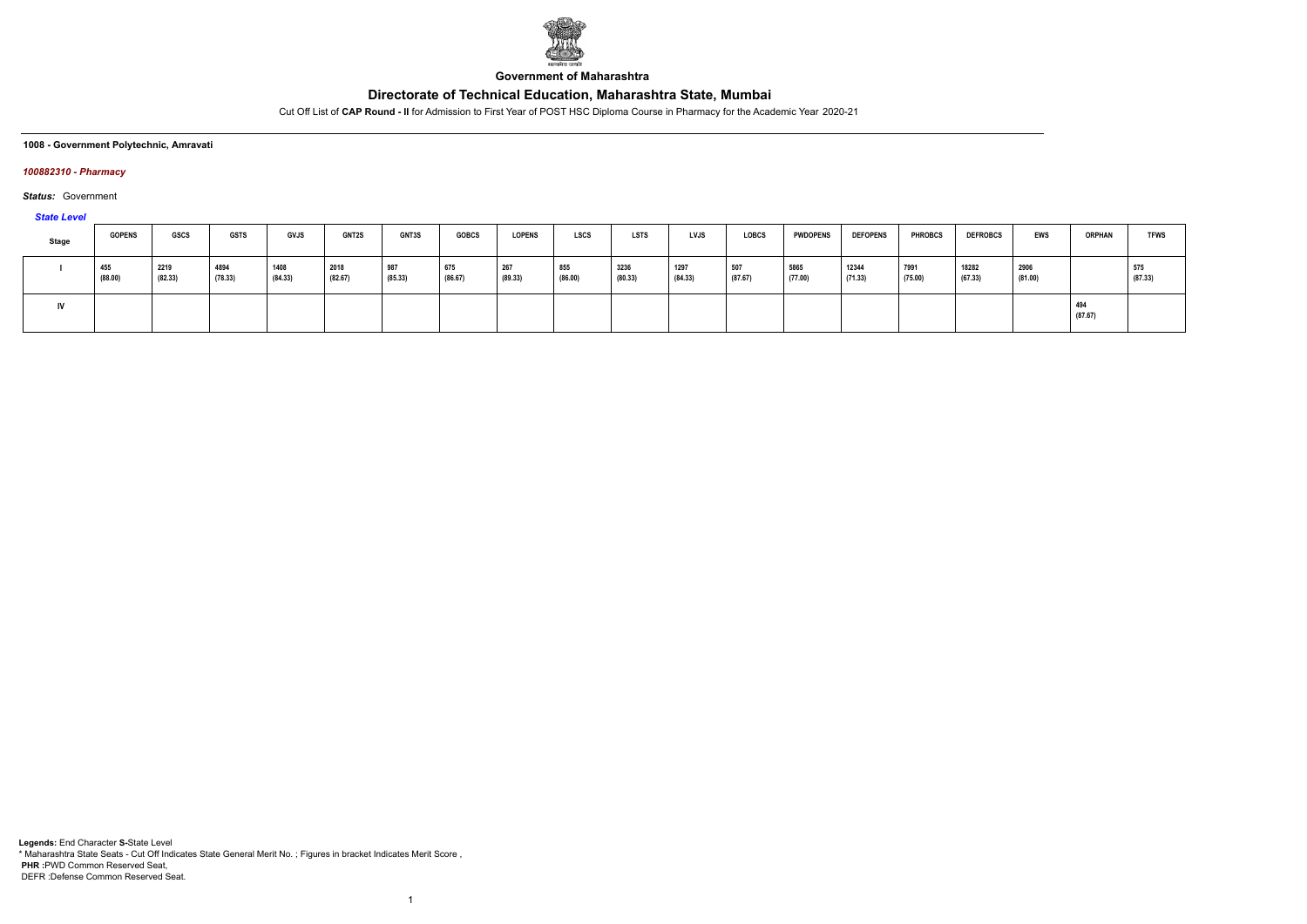

**Government of Maharashtra**

Cut Off List of **CAP Round - II** for Admission to First Year of POST HSC Diploma Course in Pharmacy for the Academic Year 2020-21

### **1014 - Geetadevi Khandelwal Institute of Pharmacy, Akola**

### *101482310 - Pharmacy*

*Status:* Government-Aided

### *State Level*

| <b>Stage</b>  | <b>GOPENS</b>   | GSCS            | <b>GSTS</b>     | <b>GNT2S</b>    | <b>GOBCS</b>    | <b>LOPENS</b>   | <b>LSCS</b>     | <b>LSTS</b>     | LNT <sub>1</sub> S | LNT3S           | <b>LOBCS</b>    | <b>PWDOPENS</b>  | <b>DEFOPENS</b> | <b>EWS</b>      | <b>TFWS</b>     |
|---------------|-----------------|-----------------|-----------------|-----------------|-----------------|-----------------|-----------------|-----------------|--------------------|-----------------|-----------------|------------------|-----------------|-----------------|-----------------|
|               | 1057<br>(85.33) | 4349<br>(79.00) | 9410<br>(73.67) | 1246<br>(84.67) | 1741<br>(83.33) | 1103<br>(85.00) | 1702<br>(83.33) | 9954<br>(73.33) | 5512<br>(77.33)    | 7350<br>(75.33) | 1626<br>(83.67) | 23716<br>(64.33) |                 | 4733<br>(78.33) | 1691<br>(83.33) |
| I-Non Defence |                 |                 |                 |                 |                 |                 |                 |                 |                    |                 |                 |                  | 1318<br>(84.33) |                 |                 |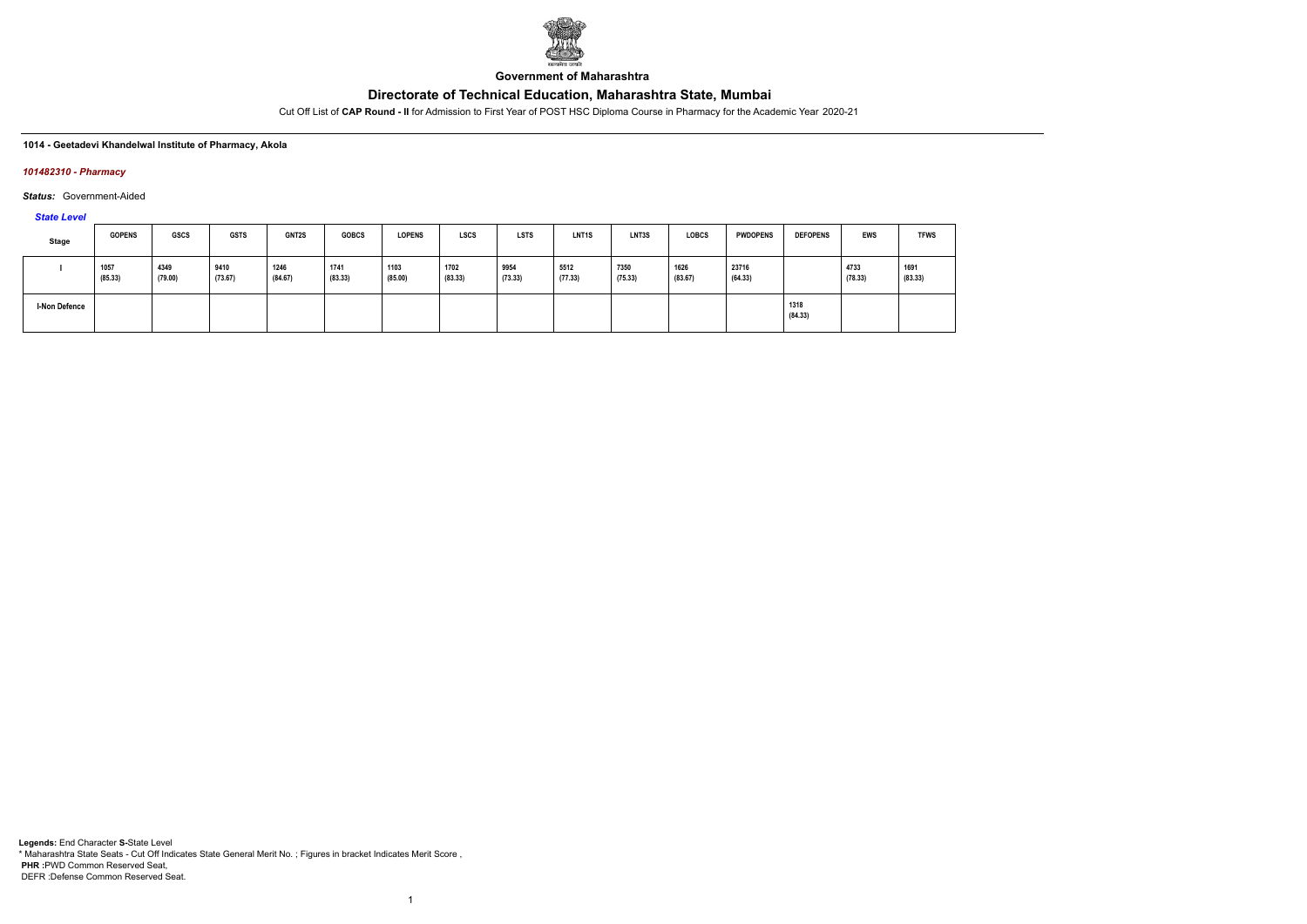

**Government of Maharashtra**

Cut Off List of **CAP Round - II** for Admission to First Year of POST HSC Diploma Course in Pharmacy for the Academic Year 2020-21

### **1115 - J.S.P Mandal's Sudhakarrao Naik Institute of Pharmacy, Pusad Dist. Yavatmal**

### *111582310 - Pharmacy*

*Status:* Un-Aided

# *State Level*

| Stage         | <b>GOPENS</b>   | <b>GSCS</b>      | <b>GSTS</b>      | <b>GVJS</b>     | GNT1S           | <b>GNT2S</b>    | <b>GNT3S</b>     | <b>GOBCS</b>    | <b>LOPENS</b>   | <b>LSCS</b>     | <b>LSTS</b>      | <b>LOBCS</b>    | <b>DEFOPENS</b> | EWS             | <b>TFWS</b>     |
|---------------|-----------------|------------------|------------------|-----------------|-----------------|-----------------|------------------|-----------------|-----------------|-----------------|------------------|-----------------|-----------------|-----------------|-----------------|
|               | 3578<br>(80.00) | 13858<br>(70.33) | 29516<br>(61.33) | 4840<br>(78.33) | 5894<br>(77.00) | 6215<br>(76.67) | 14072<br>(70.00) | 7697<br>(75.00) | 2944<br>(81.00) | 6492<br>(76.33) | 49230<br>(52.00) | 8206<br>(74.67) |                 | 7450<br>(75.33) | 8619<br>(74.33) |
| I-Non Defence |                 |                  |                  |                 |                 |                 |                  |                 |                 |                 |                  |                 | 4545<br>(78.67) |                 |                 |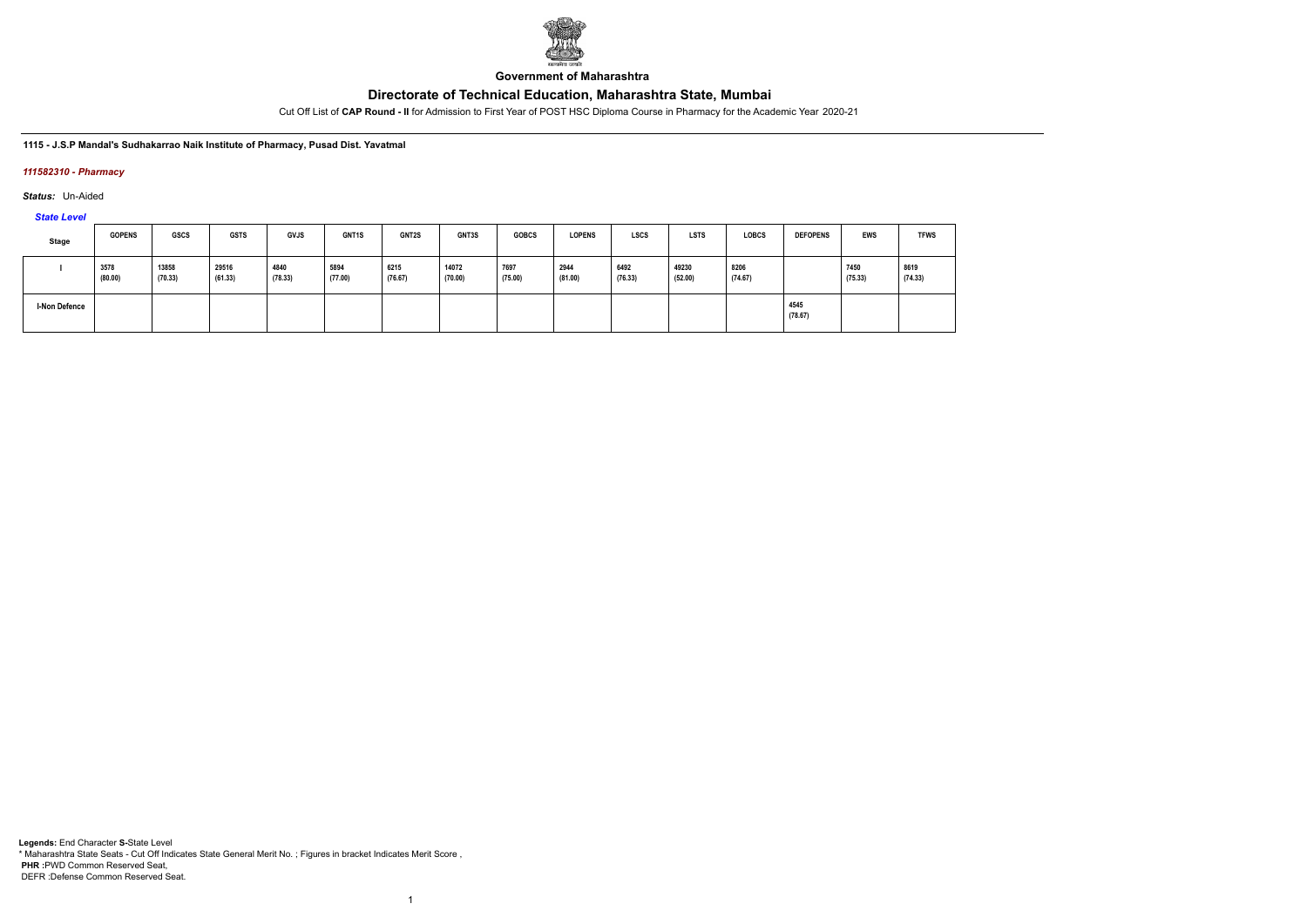

**Government of Maharashtra**

Cut Off List of **CAP Round - II** for Admission to First Year of POST HSC Diploma Course in Pharmacy for the Academic Year 2020-21

### **1131 - Vidya Bharati College of Pharmacy, Amravati**

### *113182310 - Pharmacy*

*Status:* Un-Aided

# *State Level*

| Stage                | <b>GOPENS</b>   | <b>GSCS</b>      | <b>GSTS</b>      | <b>GVJS</b>     | GNT1S           | <b>GNT2S</b>    | GNT3S           | <b>GOBCS</b>    | <b>LOPENS</b>   | <b>LSCS</b>      | <b>LSTS</b>      | <b>LOBCS</b>    | <b>DEFOPENS</b> | <b>PHROBCS</b>   | <b>EWS</b>       | <b>TFWS</b>     |
|----------------------|-----------------|------------------|------------------|-----------------|-----------------|-----------------|-----------------|-----------------|-----------------|------------------|------------------|-----------------|-----------------|------------------|------------------|-----------------|
|                      | 3931<br>(79.33) | 13664<br>(70.33) | 12427<br>(71.33) | 9109<br>(74.00) | 4685<br>(78.33) | 6351<br>(76.67) | 5720<br>(77.33) | 5897<br>(77.00) | 3445<br>(80.33) | 12856<br>(71.00) | 10547<br>(72.67) | 6294<br>(76.67) |                 | 79848<br>(38.33) | 16066<br>(68.67) | 4131<br>(79.33) |
| <b>I-Non Defence</b> |                 |                  |                  |                 |                 |                 |                 |                 |                 |                  |                  |                 | 5078<br>(78.00) |                  |                  |                 |

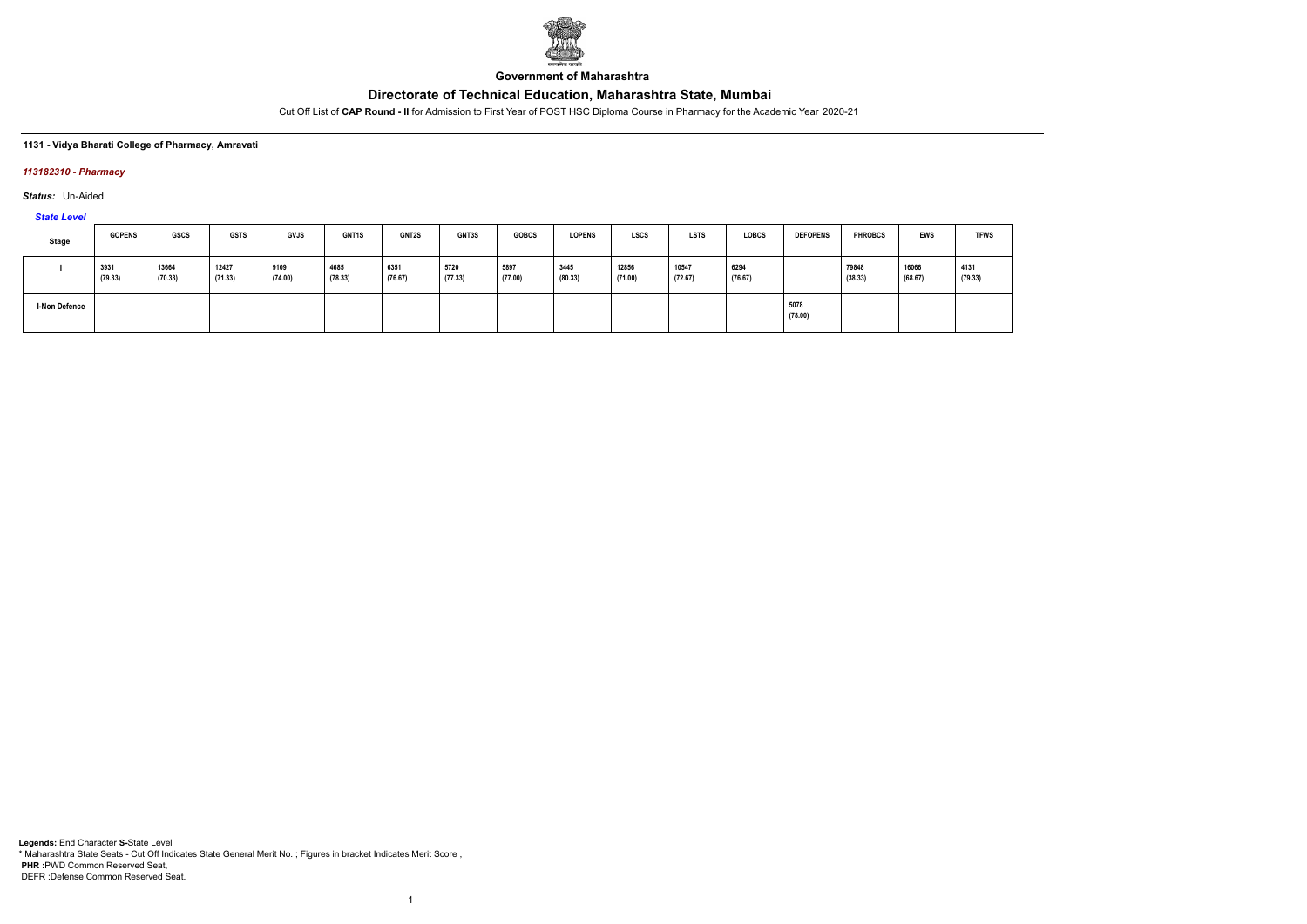

**Government of Maharashtra**

Cut Off List of **CAP Round - II** for Admission to First Year of POST HSC Diploma Course in Pharmacy for the Academic Year 2020-21

### **1133 - Anuradha College Of Pharmacy, Chikhli**

## *113382310 - Pharmacy*

*Status:* Un-Aided

# *State Level*

| Stage                | <b>GOPENS</b>   | <b>GSCS</b>     | <b>GSTS</b>      | <b>GVJS</b>     | <b>GNT2S</b>    | GNT3S           | <b>GOBCS</b>    | <b>LOPENS</b>  | <b>LSCS</b>     | LNT <sub>1</sub> S | <b>LOBCS</b>    | <b>DEFOPENS</b> | <b>EWS</b>       | <b>TFWS</b>     |
|----------------------|-----------------|-----------------|------------------|-----------------|-----------------|-----------------|-----------------|----------------|-----------------|--------------------|-----------------|-----------------|------------------|-----------------|
|                      | 2367<br>(82.00) | 5681<br>(77.33) | 27368<br>(62.33) | 5432<br>(77.67) | 5070<br>(78.00) | 2441<br>(82.00) | 3412<br>(80.33) | 809<br>(86.00) | 3053<br>(80.67) | 11970<br>(71.67)   | 1289<br>(84.33) |                 | 15071<br>(69.33) | 4414<br>(78.67) |
| <b>I-Non Defence</b> |                 |                 |                  |                 |                 |                 |                 |                |                 |                    |                 | 2852<br>(81.00) |                  |                 |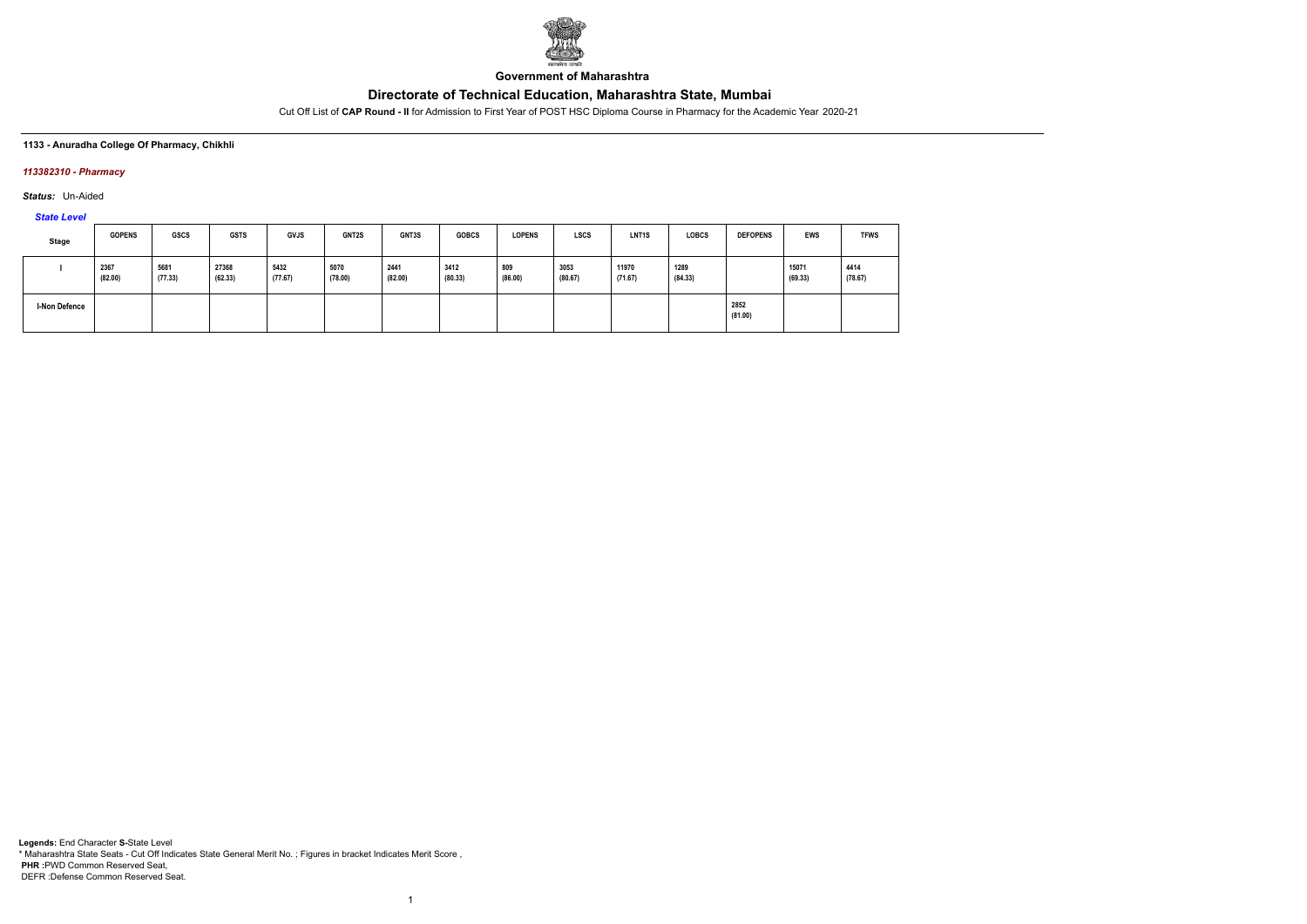

**Government of Maharashtra**

Cut Off List of **CAP Round - II** for Admission to First Year of POST HSC Diploma Course in Pharmacy for the Academic Year 2020-21

**1134 - Yavatmal Zilla Vikas Samitee's Pataldhamal Wadhwani College of Pharmacy, Yavatmal**

## *113482310 - Pharmacy*

*Status:* Un-Aided

*State Level*

| Stage | <b>GOPENS</b>    | <b>GSCS</b>      | <b>GSTS</b>      | GVJS             | GNT <sub>1</sub> S | GNT2S            | <b>GOBCS</b>     | <b>LOPENS</b>    | <b>LSTS</b>      | LOBCS            | <b>EWS</b>       | <b>TFWS</b>      |
|-------|------------------|------------------|------------------|------------------|--------------------|------------------|------------------|------------------|------------------|------------------|------------------|------------------|
|       | 11292<br>(72.00) | 19685<br>(66.67) | 52531<br>(50.67) | 11577<br>(72.00) | 14675<br>(69.67)   | 11472<br>(72.00) | 15377<br>(69.33) | 10563<br>(72.67) | 14974<br>(69.67) | 17789<br>(67.67) | 16387<br>(68.67) | 15364<br>(69.33) |

1

**Legends:** End Character **S-**State Level \* Maharashtra State Seats - Cut Off Indicates State General Merit No. ; Figures in bracket Indicates Merit Score , **PHR :**PWD Common Reserved Seat, DEFR :Defense Common Reserved Seat.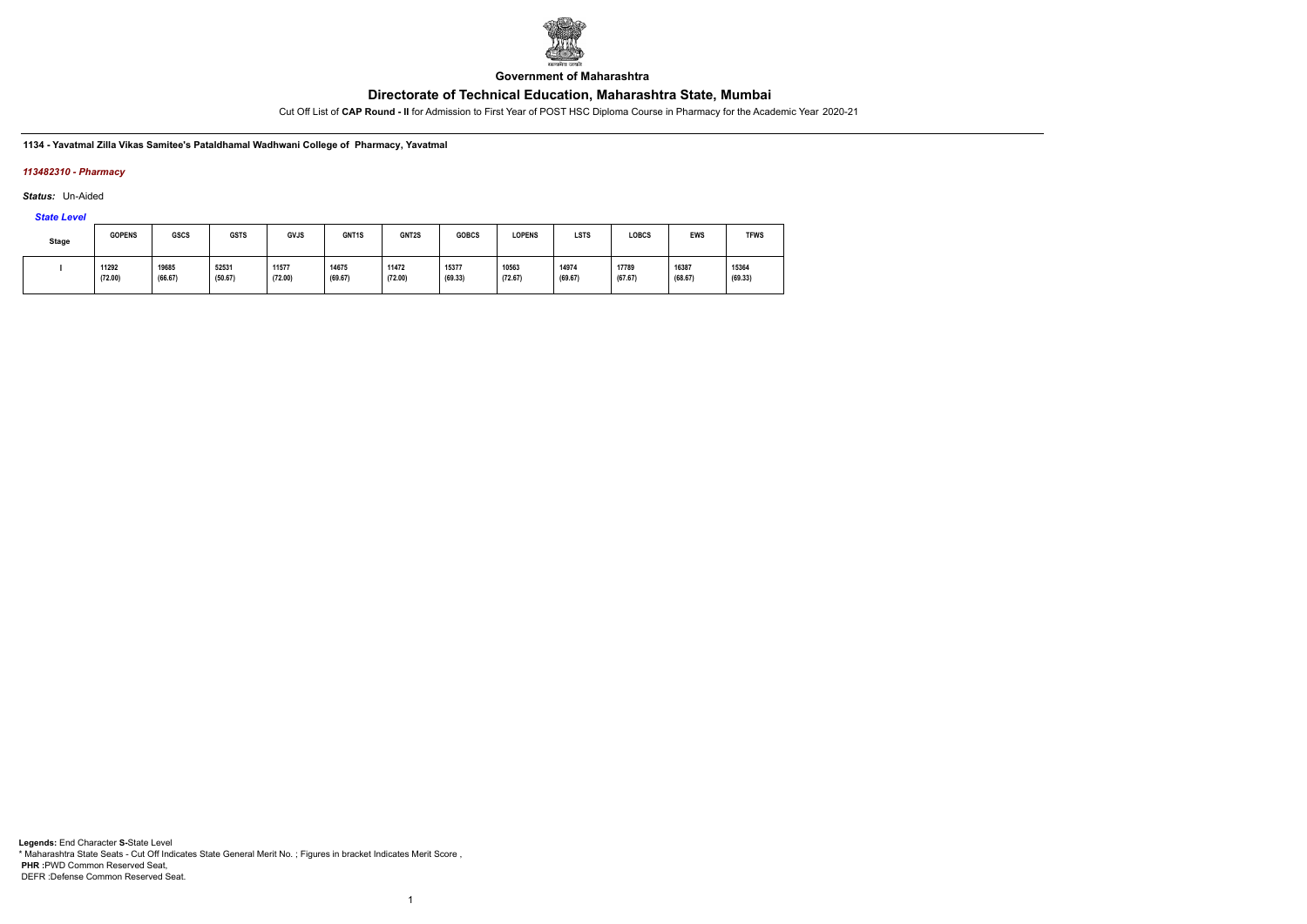

**Government of Maharashtra**

Cut Off List of **CAP Round - II** for Admission to First Year of POST HSC Diploma Course in Pharmacy for the Academic Year 2020-21

### **1136 - Dr. Rajendra Gode College of Pharmacy,Malkapur**

### *113682310 - Pharmacy*

*Status:* Un-Aided

*State Level*

| Stage            | <b>GOPENS</b>   | GSCS             | <b>GSTS</b>      | GVJS             | <b>GNT1S</b>    | <b>GNT2S</b>    | <b>GOBCS</b>    | <b>LOPENS</b>   | LSCS             | LSTS             | <b>LVJS</b>      | <b>LOBCS</b>    | <b>PWDOPENS</b> | EWS             | <b>TFWS</b>     |
|------------------|-----------------|------------------|------------------|------------------|-----------------|-----------------|-----------------|-----------------|------------------|------------------|------------------|-----------------|-----------------|-----------------|-----------------|
|                  | 4621<br>(78.67) | 14145<br>(70.00) | 60562<br>(47.33) | 13938<br>(70.33) | 5209<br>(77.67) | 8045<br>(75.00) | 6710<br>(76.00) | 3162<br>(80.67) | 10590<br>(72.67) |                  | 14776<br>(69.67) | 4065<br>(79.33) |                 | 9906<br>(73.33) | 2717<br>(81.33) |
|                  |                 |                  |                  |                  |                 |                 |                 |                 |                  | 47223<br>(53.00) |                  |                 |                 |                 |                 |
| <b>I-Non PWD</b> |                 |                  |                  |                  |                 |                 |                 |                 |                  |                  |                  |                 | 5333<br>(77.67) |                 |                 |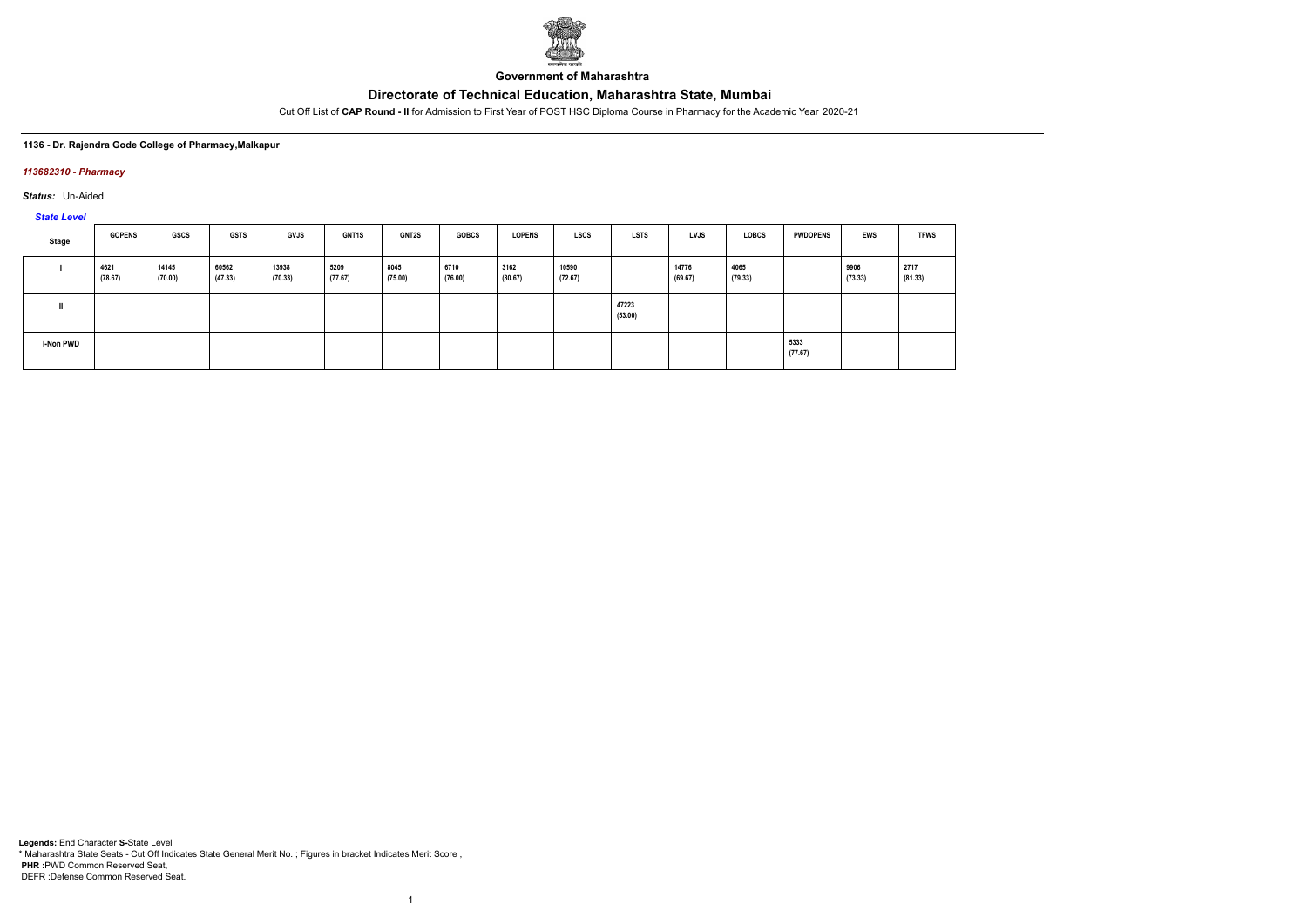

**Government of Maharashtra**

Cut Off List of **CAP Round - II** for Admission to First Year of POST HSC Diploma Course in Pharmacy for the Academic Year 2020-21

### **1155 - Shikshan Prsarak Mandal's Institute of Pharmacy, Wani**

### *115582310 - Pharmacy*

*Status:* Un-Aided

*State Level*

| <b>Stage</b>  | <b>GOPENS</b>    | <b>GSCS</b>      | <b>GSTS</b>      | <b>GVJS</b>      | GNT2S            | <b>GOBCS</b>     | <b>LOPENS</b>    | LNT <sub>1</sub> S | <b>LOBCS</b>     | <b>DEFOPENS</b>  | <b>EWS</b>       | <b>TFWS</b>      |
|---------------|------------------|------------------|------------------|------------------|------------------|------------------|------------------|--------------------|------------------|------------------|------------------|------------------|
|               | 21098<br>(65.67) | 29631<br>(61.00) | 47994<br>(52.67) | 22116<br>(65.33) | 23452<br>(64.33) | 23209<br>(64.67) | 20355<br>(66.33) | 22036<br>(65.33)   | 18291<br>(67.33) |                  | 44493<br>(54.00) | 23653<br>(64.33) |
| I-Non Defence |                  |                  |                  |                  |                  |                  |                  |                    |                  | 21468<br>(65.67) |                  |                  |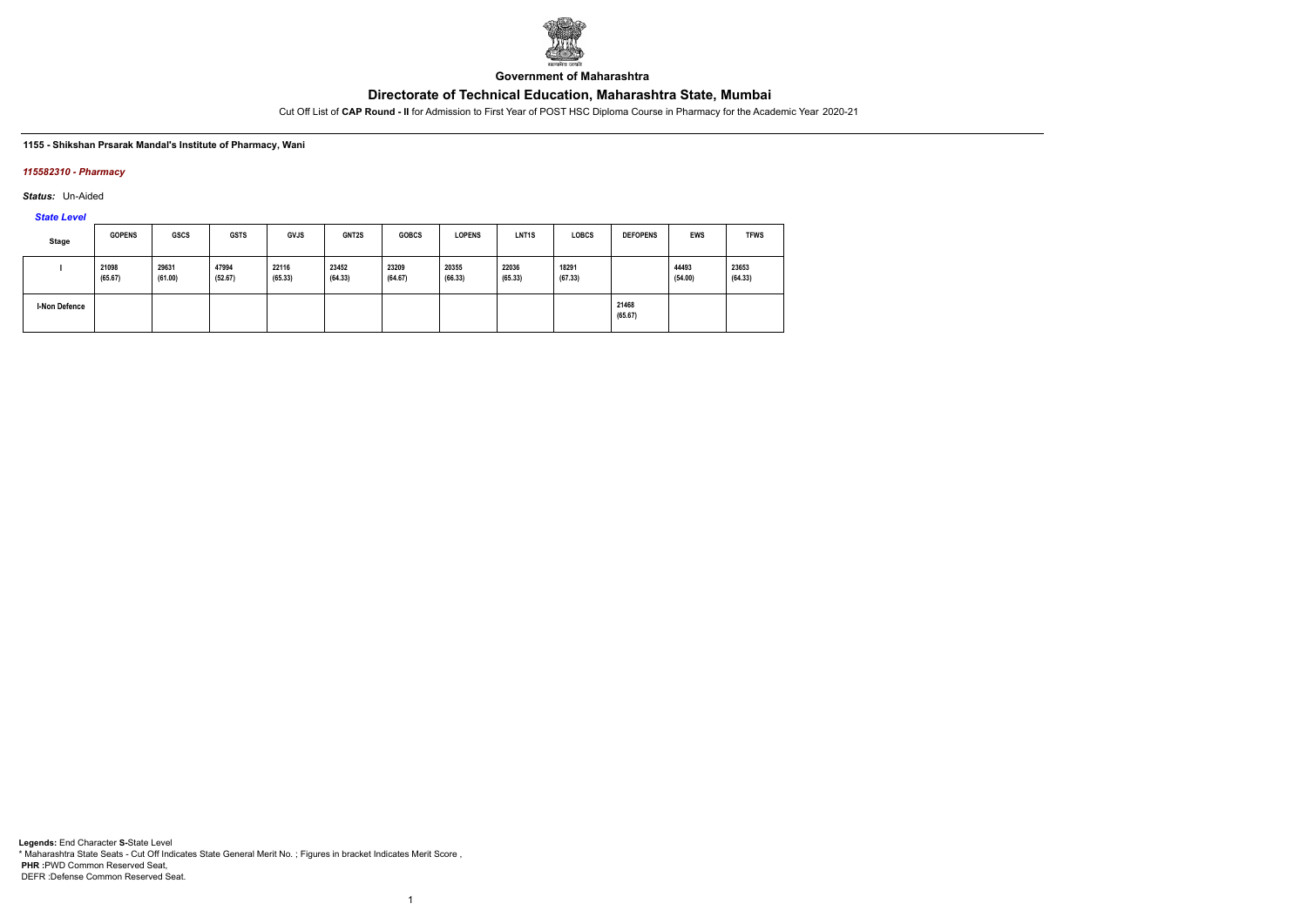

**Government of Maharashtra**

Cut Off List of **CAP Round - II** for Admission to First Year of POST HSC Diploma Course in Pharmacy for the Academic Year 2020-21

**1156 - Janata Shikshan Prasarak Mandal's Sudhakarrao Naik Institute Of Pharmacy, Pusad**

## *115682310 - Pharmacy*

*Status:* Un-Aided

*State Level*

| Stage                | <b>GOPENS</b>   | <b>GSCS</b>      | <b>GSTS</b>     | GVJS            | GNT2S           | GNT3S            | <b>GOBCS</b>     | <b>LOPENS</b>   | LVJS            | LNT <sub>2</sub> S | <b>LOBCS</b>    | <b>DEFOPENS</b> | <b>EWS</b>       |
|----------------------|-----------------|------------------|-----------------|-----------------|-----------------|------------------|------------------|-----------------|-----------------|--------------------|-----------------|-----------------|------------------|
|                      | 5089<br>(78.00) | 14384<br>(70.00) | 9665<br>(73.33) | 5495<br>(77.33) | 8149<br>(74.67) | 30387<br>(60.67) | 11817<br>(71.67) | 3651<br>(80.00) | 3891<br>(79.67) | 7194<br>(75.67)    | 8323<br>(74.67) |                 | 10371<br>(73.00) |
| <b>I-Non Defence</b> |                 |                  |                 |                 |                 |                  |                  |                 |                 |                    |                 | 5113<br>(78.00) |                  |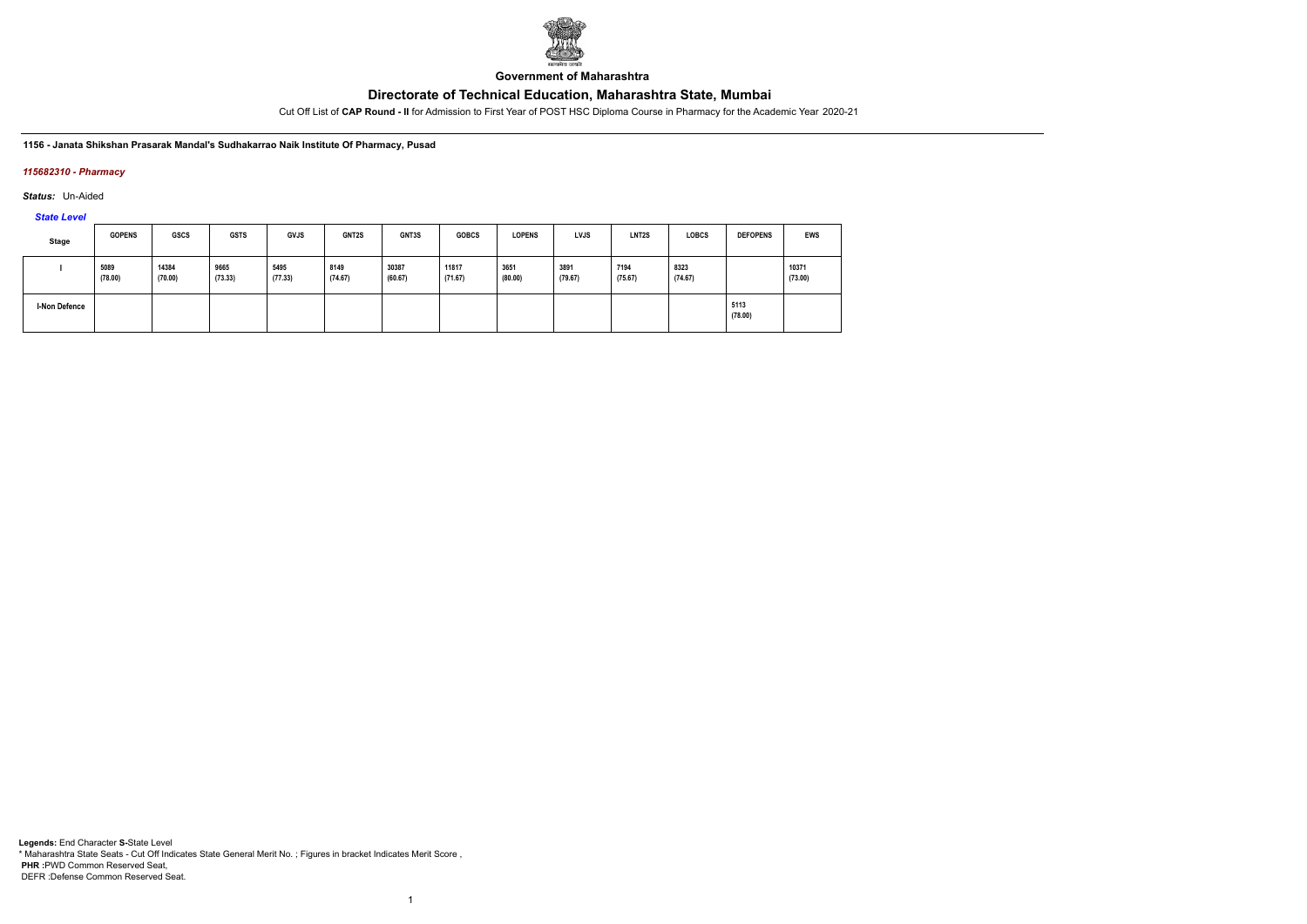

**Government of Maharashtra**

Cut Off List of **CAP Round - II** for Admission to First Year of POST HSC Diploma Course in Pharmacy for the Academic Year 2020-21

**1157 - Shri Chhatrapati Shahumaharaj Shikshan Santha's Institute Of Pharmacy, Maregaon**

### *115782310 - Pharmacy*

*Status:* Un-Aided

*State Level*

| Stage                | <b>GOPENS</b>    | GSCS             | <b>GSTS</b>      | <b>GVJS</b>      | <b>GNT1S</b>     | <b>GNT2S</b>     | GNT3S            | <b>GOBCS</b>     | <b>LOPENS</b>    | LSCS             | <b>LSTS</b>      | LOBCS            | <b>PWDOPENS</b>  | <b>DEFOPENS</b>  | <b>EWS</b>       | <b>TFWS</b>      |
|----------------------|------------------|------------------|------------------|------------------|------------------|------------------|------------------|------------------|------------------|------------------|------------------|------------------|------------------|------------------|------------------|------------------|
|                      | 20271<br>(66.33) | 36473<br>(57.67) | 56985<br>(48.67) | 22007<br>(65.33) | 24469<br>(64.00) | 21974<br>(65.33) | 31085<br>(60.33) | 25542<br>(63.33) | 19985<br>(66.33) | 29888<br>(61.00) | 51227<br>(51.33) | 27122<br>(62.33) |                  |                  | 49656<br>(52.00) | 17205<br>(68.00) |
| <b>I-Non Defence</b> |                  |                  |                  |                  |                  |                  |                  |                  |                  |                  |                  |                  |                  | 19260<br>(67.00) |                  |                  |
| <b>I-Non PWD</b>     |                  |                  |                  |                  |                  |                  |                  |                  |                  |                  |                  |                  | 17575<br>(68.00) |                  |                  |                  |

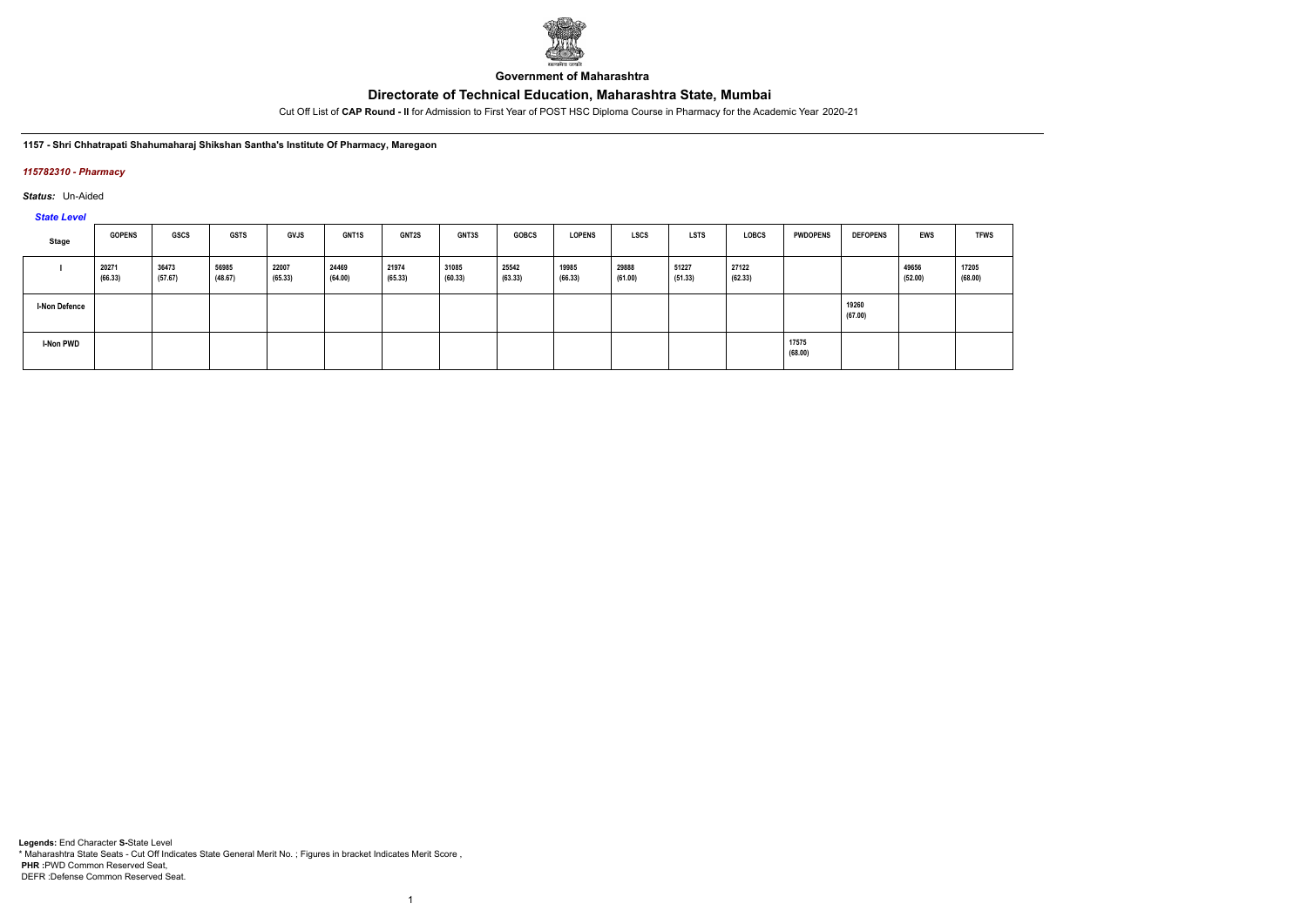

**Government of Maharashtra**

Cut Off List of **CAP Round - II** for Admission to First Year of POST HSC Diploma Course in Pharmacy for the Academic Year 2020-21

**1158 - Paramhansa Ramkrishna Maunibaba Shikshan Santha's Anuradha College of Pharmacy, Chikhali**

## *115882310 - Pharmacy*

*Status:* Un-Aided

*State Level*

| Stage         | <b>GOPENS</b>   | GSCS             | <b>GSTS</b>      | <b>GVJS</b>     | GNT1S           | GNT3S           | <b>GOBCS</b>    | <b>LOPENS</b>   | <b>LSCS</b>      | <b>LNT2S</b>     | <b>LOBCS</b>    | <b>PWDOPENS</b>  | <b>DEFOPENS</b> | <b>EWS</b>       | <b>TFWS</b>     |
|---------------|-----------------|------------------|------------------|-----------------|-----------------|-----------------|-----------------|-----------------|------------------|------------------|-----------------|------------------|-----------------|------------------|-----------------|
|               | 3808<br>(79.67) | 15261<br>(69.33) | 78836<br>(39.00) | 7572<br>(75.33) | 9494<br>(73.67) | 6073<br>(76.67) | 5488<br>(77.33) | 3067<br>(80.67) | 12624<br>(71.00) | 11459<br>(72.00) | 4518<br>(78.67) | 44262<br>(54.33) |                 | 15438<br>(69.33) | 4165<br>(79.00) |
| I-Non Defence |                 |                  |                  |                 |                 |                 |                 |                 |                  |                  |                 |                  | 4217<br>(79.00) |                  |                 |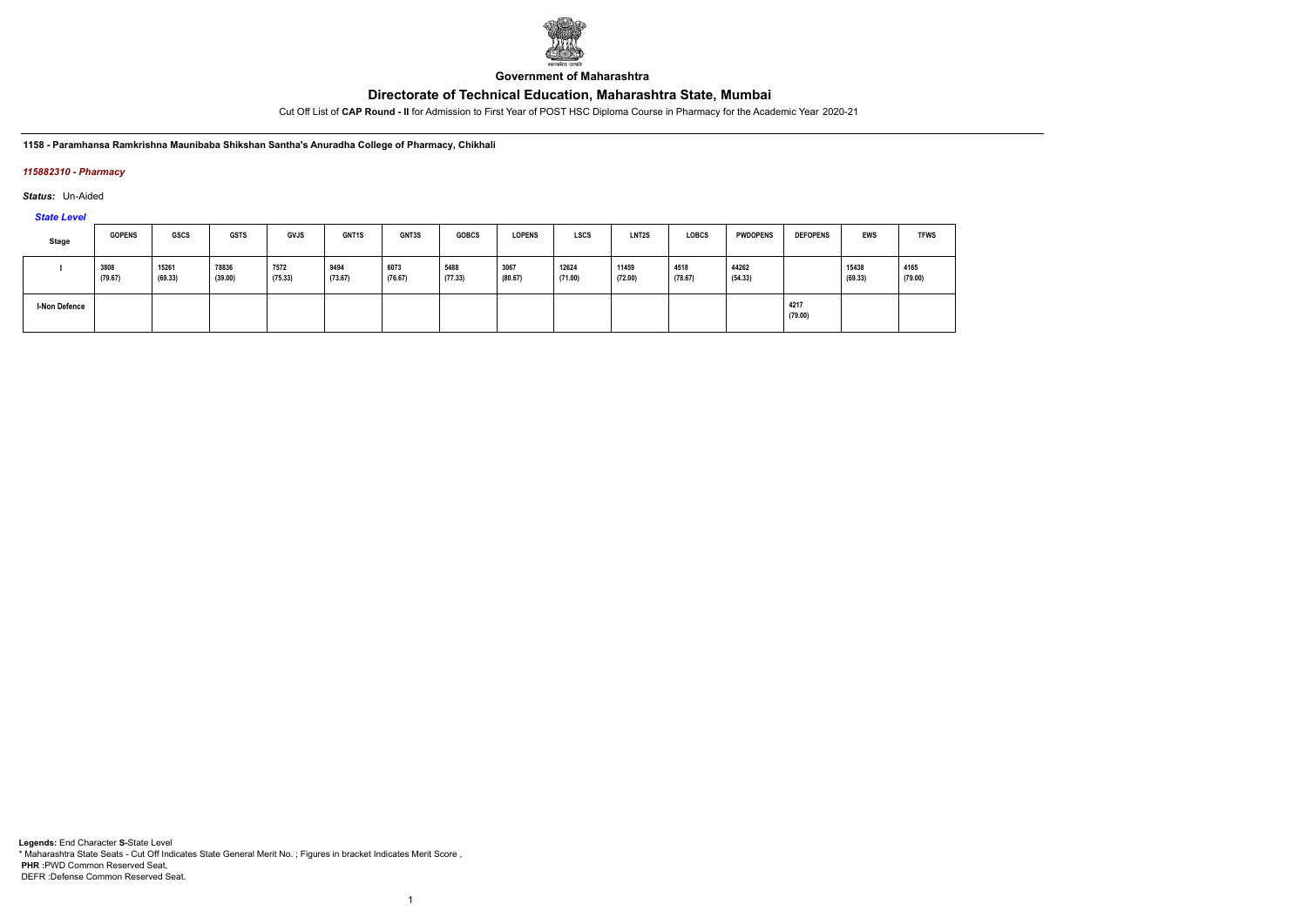

**Government of Maharashtra**

Cut Off List of **CAP Round - II** for Admission to First Year of POST HSC Diploma Course in Pharmacy for the Academic Year 2020-21

### **1159 - Navsanjivan Shikshan Mandal's College of Pharmacy, Dharwa**

### *115982310 - Pharmacy*

*Status:* Un-Aided

*State Level*

| Stage                | <b>GOPENS</b>   | GSCS             | <b>GSTS</b>      | <b>GVJS</b>      | GNT1S            | <b>GNT2S</b>     | <b>GOBCS</b>     | <b>LOPENS</b>   | <b>LSCS</b>      | <b>LSTS</b>      | <b>LVJS</b>     | <b>LOBCS</b>     | <b>PWDOPENS</b>  | <b>DEFOPENS</b>  | <b>EWS</b>       | <b>TFWS</b>      |
|----------------------|-----------------|------------------|------------------|------------------|------------------|------------------|------------------|-----------------|------------------|------------------|-----------------|------------------|------------------|------------------|------------------|------------------|
|                      | 9666<br>(73.33) | 17580<br>(68.00) | 15821<br>(69.00) | 10295<br>(73.00) | 13002<br>(71.00) | 10782<br>(72.67) | 12251<br>(71.33) | 7228<br>(75.67) | 29705<br>(61.00) | 57863<br>(48.33) | 9901<br>(73.33) | 12588<br>(71.00) |                  |                  | 23230<br>(64.67) | 21048<br>(65.67) |
| <b>I-Non Defence</b> |                 |                  |                  |                  |                  |                  |                  |                 |                  |                  |                 |                  |                  | 10249<br>(73.00) |                  |                  |
| <b>I-Non PWD</b>     |                 |                  |                  |                  |                  |                  |                  |                 |                  |                  |                 |                  | 10320<br>(73.00) |                  |                  |                  |

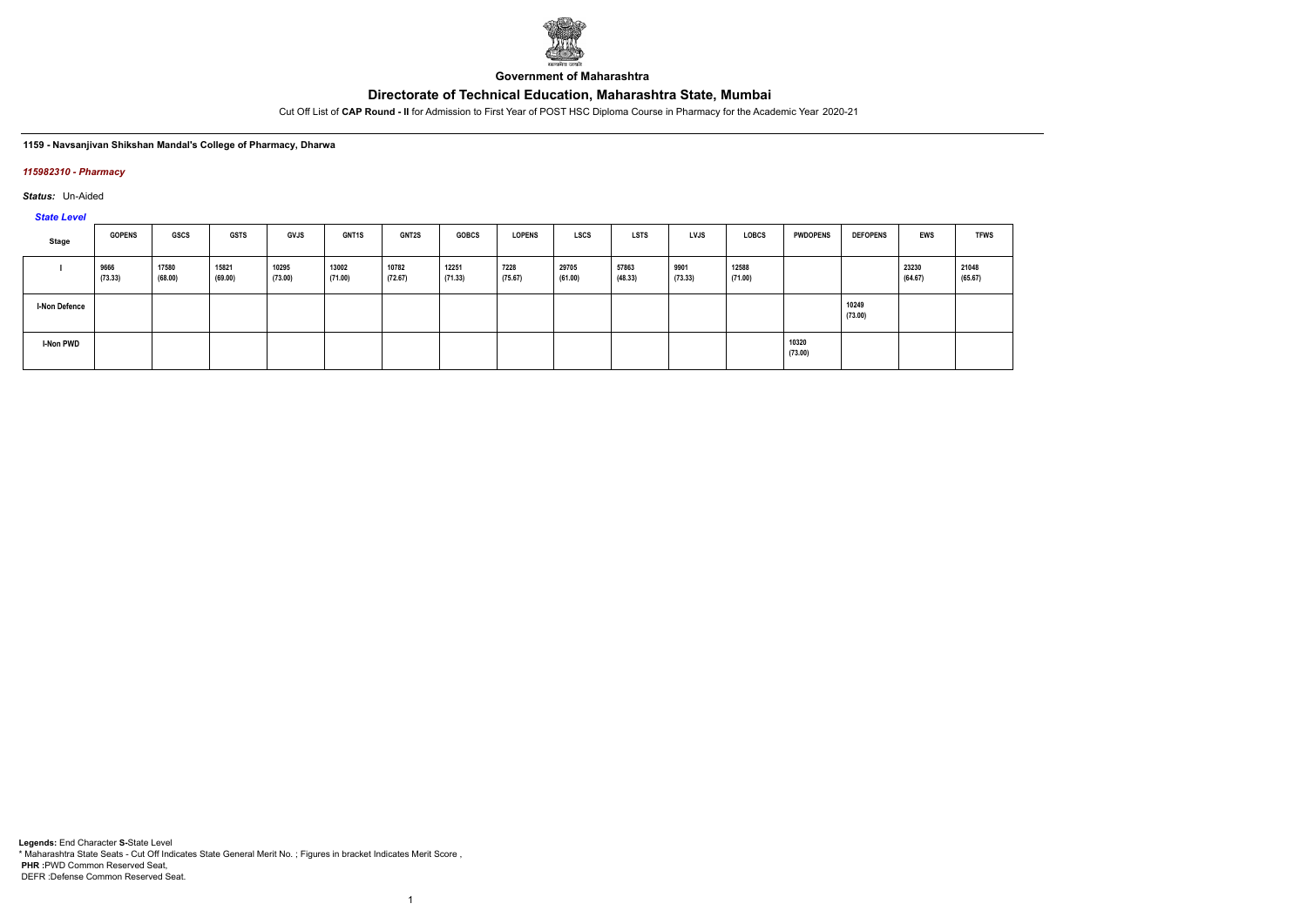

**Government of Maharashtra**

Cut Off List of **CAP Round - II** for Admission to First Year of POST HSC Diploma Course in Pharmacy for the Academic Year 2020-21

**1160 - Shri.Durgamata Bahuudeshiya Krida and Shaikshanik Sanstha,Ishwar Deshmukh Institute Of Pharmacy, Digras**

## *116082310 - Pharmacy*

*Status:* Un-Aided

*State Level*

| <b>Stage</b>  | <b>GOPENS</b>   | <b>GSCS</b>      | <b>GVJS</b>     | <b>GNT3S</b>     | <b>GOBCS</b>    | <b>LOPENS</b>   | <b>LSCS</b>      | <b>LOBCS</b>    | <b>PWDOPENS</b> | <b>DEFOPENS</b> | <b>TFWS</b>     |
|---------------|-----------------|------------------|-----------------|------------------|-----------------|-----------------|------------------|-----------------|-----------------|-----------------|-----------------|
|               | 7887<br>(75.00) | 21310<br>(65.67) | 8625<br>(74.33) | 19581<br>(66.67) | 9556<br>(73.67) | 5903<br>(77.00) | 24132<br>(64.00) | 7829<br>(75.00) |                 |                 | 8670<br>(74.33) |
| I-Non Defence |                 |                  |                 |                  |                 |                 |                  |                 |                 | 8192<br>(74.67) |                 |
| I-Non PWD     |                 |                  |                 |                  |                 |                 |                  |                 | 7154<br>(75.67) |                 |                 |

1

**Legends:** End Character **S-**State Level \* Maharashtra State Seats - Cut Off Indicates State General Merit No. ; Figures in bracket Indicates Merit Score , **PHR :**PWD Common Reserved Seat, DEFR :Defense Common Reserved Seat.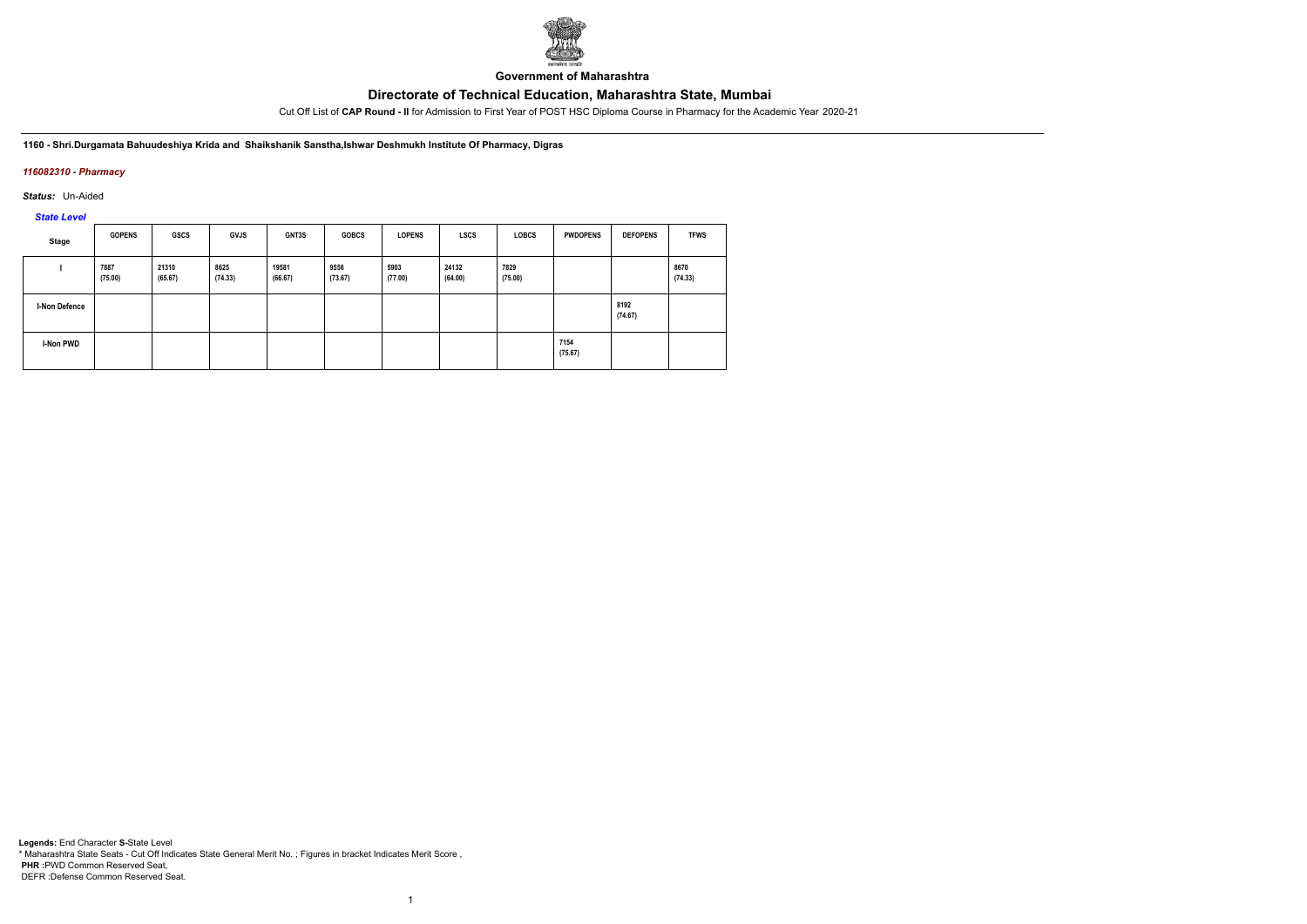

**Government of Maharashtra**

Cut Off List of **CAP Round - II** for Admission to First Year of POST HSC Diploma Course in Pharmacy for the Academic Year 2020-21

### **1161 - Matoshri Education Soc.'s College of Pharmacy, Mehakar, Tal. Mahekar, Dist. Buldhana**

### *116182310 - Pharmacy*

*Status:* Un-Aided

# *State Level*

| Stage                | <b>GOPENS</b>   | GSCS             | <b>GSTS</b>     | <b>GVJS</b>      | <b>GNT1S</b>     | <b>GNT2S</b>     | GNT3S           | <b>GOBCS</b>    | <b>LOPENS</b>   | LSCS             | <b>LSTS</b>     | LOBCS           | <b>PWDOPENS</b>  | <b>DEFOPENS</b> | <b>EWS</b>       | <b>TFWS</b>     |
|----------------------|-----------------|------------------|-----------------|------------------|------------------|------------------|-----------------|-----------------|-----------------|------------------|-----------------|-----------------|------------------|-----------------|------------------|-----------------|
|                      | 6735<br>(76.00) | 20788<br>(66.00) |                 | 13908<br>(70.33) | 13728<br>(70.33) | 13316<br>(70.67) | 6941<br>(76.00) | 9153<br>(74.00) | 1857<br>(83.00) | 21515<br>(65.67) |                 | 4258<br>(79.00) | 61694<br>(46.67) |                 | 33591<br>(59.00) | 9611<br>(73.33) |
| <b>I-Non Defence</b> |                 |                  |                 |                  |                  |                  |                 |                 |                 |                  |                 |                 |                  | 6494<br>(76.33) |                  |                 |
| IV                   |                 |                  | 7240<br>(75.67) |                  |                  |                  |                 |                 |                 |                  | 6997<br>(75.67) |                 |                  |                 |                  |                 |

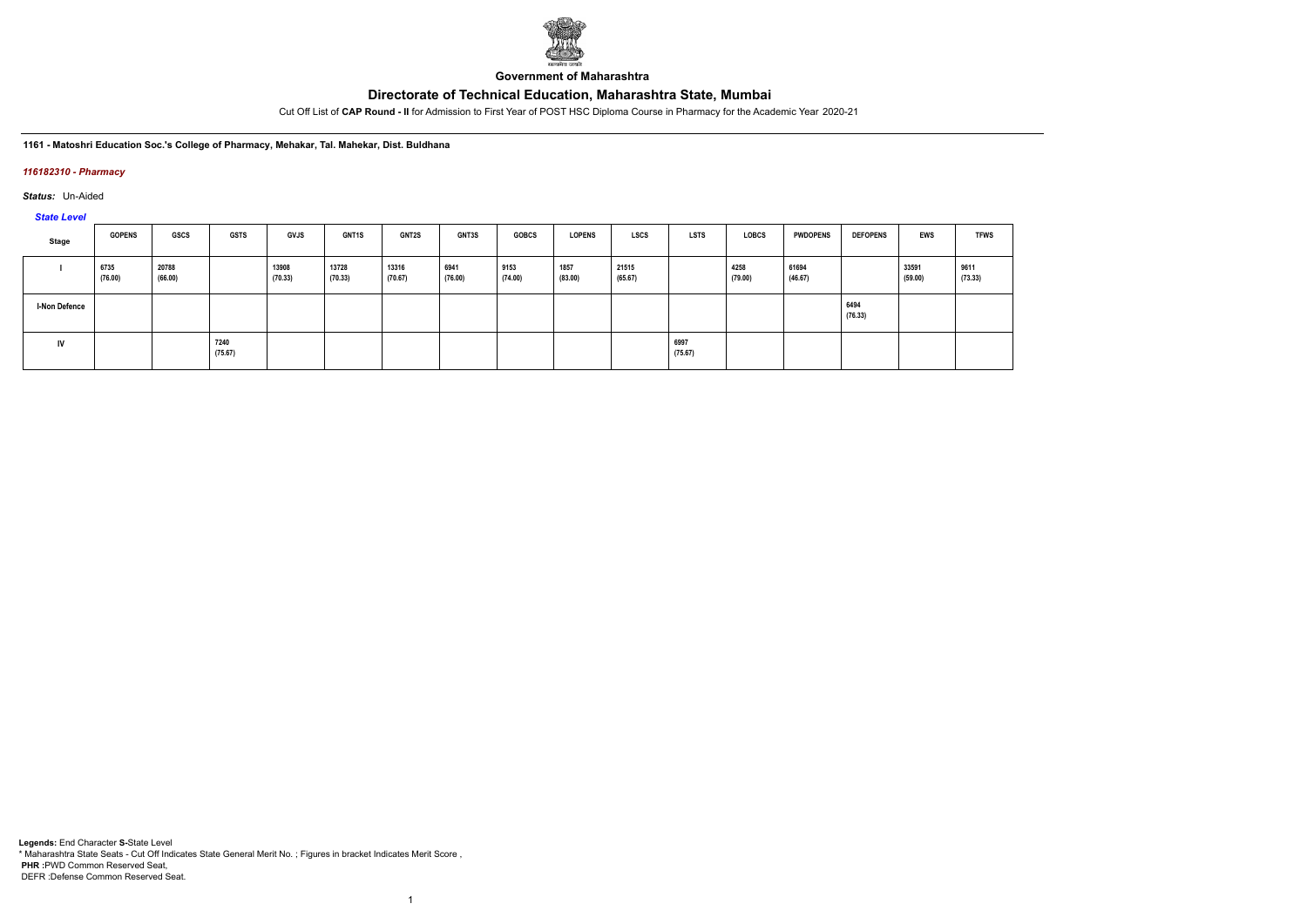

**Government of Maharashtra**

Cut Off List of **CAP Round - II** for Admission to First Year of POST HSC Diploma Course in Pharmacy for the Academic Year 2020-21

**1162 - Sanjay Rathod Shikshan Sanstha's Manohar Naik Institute of Pharmacy,Umarkhed**

### *116282310 - Pharmacy*

*Status:* Un-Aided

*State Level*

| Stage                | <b>GOPENS</b>   | <b>GSCS</b>      | <b>GSTS</b>      | GVJS             | <b>GOBCS</b>     | <b>LOPENS</b>   | <b>LSCS</b>      | <b>LNT1S</b>     | <b>LOBCS</b>     | <b>PWDOPENS</b> | <b>DEFOPENS</b> | <b>EWS</b>       | <b>TFWS</b>      |
|----------------------|-----------------|------------------|------------------|------------------|------------------|-----------------|------------------|------------------|------------------|-----------------|-----------------|------------------|------------------|
|                      | 9215<br>(74.00) | 19210<br>(67.00) | 41383<br>(55.67) | 10384<br>(73.00) | 14473<br>(70.00) | 7498<br>(75.33) | 16727<br>(68.33) | 12703<br>(71.00) | 13669<br>(70.33) |                 |                 | 30191<br>(61.00) | 23847<br>(64.33) |
| <b>I-Non Defence</b> |                 |                  |                  |                  |                  |                 |                  |                  |                  |                 | 9968<br>(73.33) |                  |                  |
| I-Non PWD            |                 |                  |                  |                  |                  |                 |                  |                  |                  | 9391<br>(73.67) |                 |                  |                  |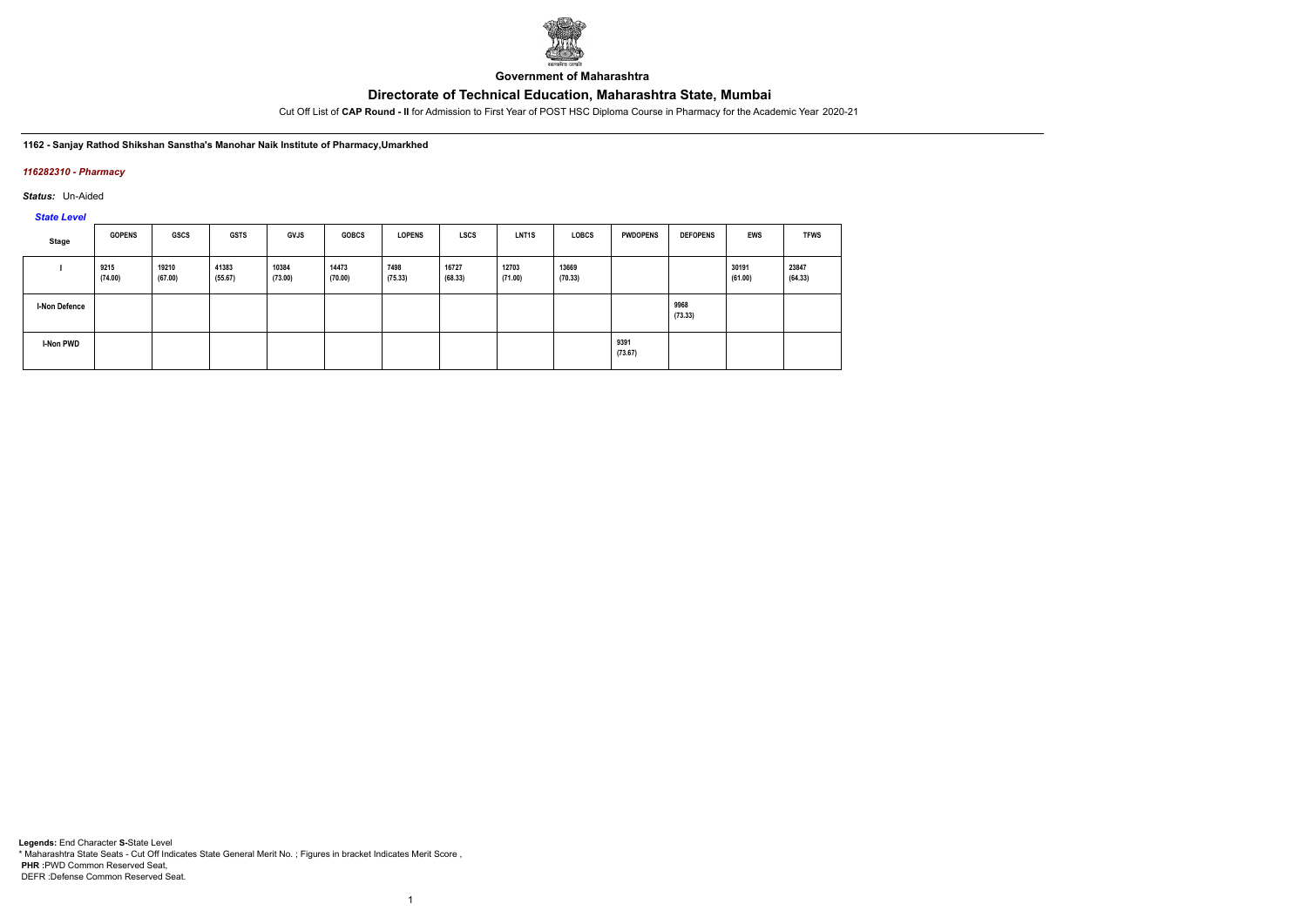

**Government of Maharashtra**

Cut Off List of **CAP Round - II** for Admission to First Year of POST HSC Diploma Course in Pharmacy for the Academic Year 2020-21

### **1163 - Mahila Utkarsha Pratishstan's Pharmacy College, Risod, Dist. Washim**

### *116382310 - Pharmacy*

*Status:* Un-Aided

*State Level*

| Stage         | <b>GOPENS</b>   | <b>GSCS</b>     | <b>GVJS</b>      | GNT1S            | <b>GNT2S</b>    | <b>GOBCS</b>    | <b>LOPENS</b>   | <b>LSTS</b>      | <b>LVJS</b>      | <b>LOBCS</b>    | <b>DEFOPENS</b> | EWS              |
|---------------|-----------------|-----------------|------------------|------------------|-----------------|-----------------|-----------------|------------------|------------------|-----------------|-----------------|------------------|
|               | 3538<br>(80.00) | 6333<br>(76.67) | 16447<br>(68.67) | 10553<br>(72.67) | 5045<br>(78.00) | 4810<br>(78.33) | 1106<br>(85.00) |                  | 16426<br>(68.67) | 1686<br>(83.33) |                 | 35915<br>(58.00) |
| Ш             |                 |                 |                  |                  |                 |                 |                 | 67428<br>(44.33) |                  |                 |                 |                  |
| I-Non Defence |                 |                 |                  |                  |                 |                 |                 |                  |                  |                 | 3843<br>(79.67) |                  |

1

**Legends:** End Character **S-**State Level \* Maharashtra State Seats - Cut Off Indicates State General Merit No. ; Figures in bracket Indicates Merit Score , **PHR :**PWD Common Reserved Seat, DEFR :Defense Common Reserved Seat.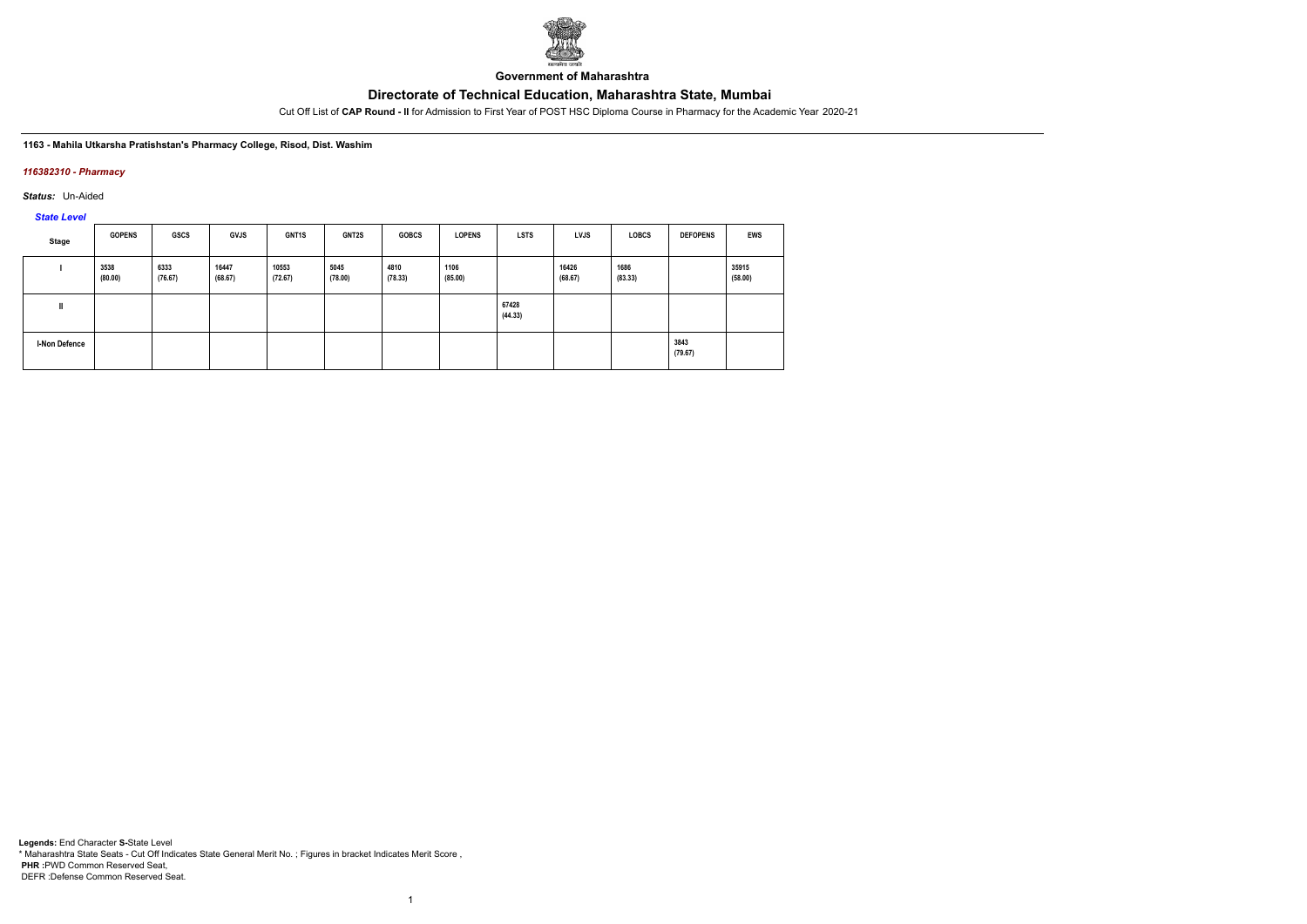

**Government of Maharashtra**

Cut Off List of **CAP Round - II** for Admission to First Year of POST HSC Diploma Course in Pharmacy for the Academic Year 2020-21

**1164 - Shree, Swami Samarth Institute of Pharmacy, at parsodi, Dhamangaon Rly, Dist.Amravati**

### *116482310 - Pharmacy*

*Status:* Un-Aided

*State Level*

| Stage                | <b>GOPENS</b>    | GSCS             | <b>GSTS</b>      | <b>GVJS</b>      | <b>GNT2S</b>     | GNT3S            | <b>GOBCS</b>     | <b>LOPENS</b>    | LSCS             | LSTS             | <b>LNT1S</b>     | LOBCS            | <b>PWDOPENS</b>  | <b>DEFOPENS</b>  | EWS              | <b>TFWS</b>      |
|----------------------|------------------|------------------|------------------|------------------|------------------|------------------|------------------|------------------|------------------|------------------|------------------|------------------|------------------|------------------|------------------|------------------|
|                      | 14494<br>(70.00) | 20705<br>(66.00) | 78239<br>(39.33) | 14729<br>(69.67) | 19369<br>(66.67) | 16355<br>(68.67) | 16262<br>(68.67) | 15357<br>(69.33) | 19108<br>(67.00) | 65108<br>(45.33) | 25547<br>(63.33) | 16814<br>(68.33) |                  |                  | 34820<br>(58.67) | 15342<br>(69.33) |
| <b>I-Non Defence</b> |                  |                  |                  |                  |                  |                  |                  |                  |                  |                  |                  |                  |                  | 14593<br>(69.67) |                  |                  |
| <b>I-Non PWD</b>     |                  |                  |                  |                  |                  |                  |                  |                  |                  |                  |                  |                  | 14748<br>(69.67) |                  |                  |                  |

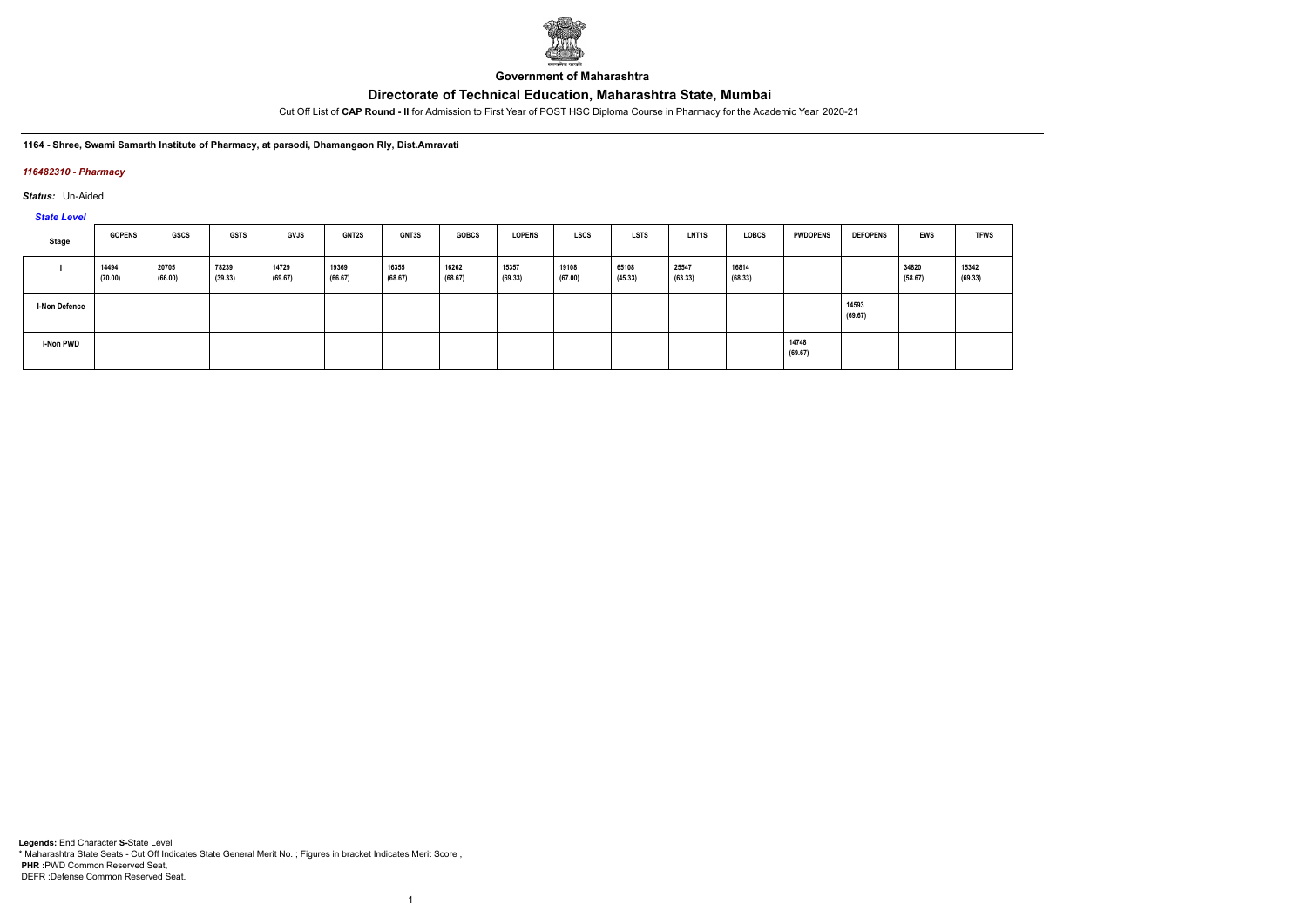

**Government of Maharashtra**

Cut Off List of **CAP Round - II** for Admission to First Year of POST HSC Diploma Course in Pharmacy for the Academic Year 2020-21

**1165 - Dwarka Bahuuddeshiya Gramin Vikas Foundation's Rajashri Shahu College Of Pharmacy, Buldhana**

### *116582310 - Pharmacy*

*Status:* Un-Aided

*State Level*

| <b>Stage</b> | <b>GOPENS</b>   | <b>GSCS</b>      | <b>GSTS</b>      | <b>GVJS</b>      | <b>GNT2S</b>    | <b>GNT3S</b>    | <b>GOBCS</b>    | <b>LOPENS</b>   | <b>LSCS</b>     | <b>LSTS</b>     | LNT1S            | <b>LNT2S</b>     | <b>LOBCS</b>    | <b>PWDOPENS</b>  | <b>DEFOPENS</b>  | <b>EWS</b>       | <b>TFWS</b>      |
|--------------|-----------------|------------------|------------------|------------------|-----------------|-----------------|-----------------|-----------------|-----------------|-----------------|------------------|------------------|-----------------|------------------|------------------|------------------|------------------|
|              | 6908<br>(76.00) | 18346<br>(67.33) | 75439<br>(40.67) | 10210<br>(73.00) | 9026<br>(74.00) | 7574<br>(75.33) | 8388<br>(74.67) | 5916<br>(77.00) | 5411<br>(77.67) |                 | 12924<br>(71.00) | 14235<br>(70.00) | 5901<br>(77.00) | 16167<br>(68.67) | 23828<br>(64.33) | 20103<br>(66.33) | 10552<br>(72.67) |
| IV           |                 |                  |                  |                  |                 |                 |                 |                 |                 | 7215<br>(75.67) |                  |                  |                 |                  |                  |                  |                  |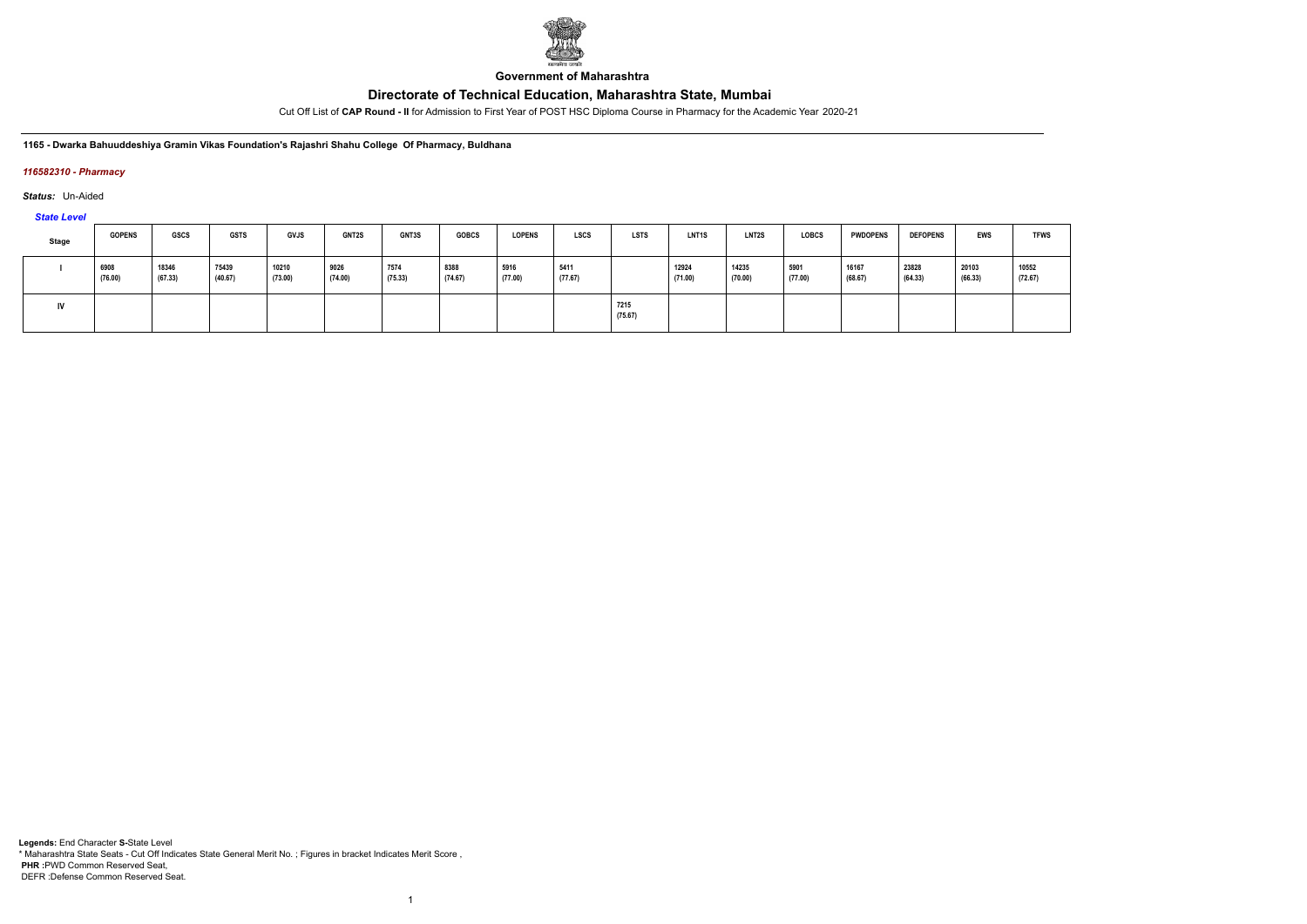

**Government of Maharashtra**

Cut Off List of **CAP Round - II** for Admission to First Year of POST HSC Diploma Course in Pharmacy for the Academic Year 2020-21

**1167 - Shri Gurudatta Shikshan Prasarak Sanstha's Late Shri Ramraoji Gawande Institute Of Pharmacy, Akola**

## *116782310 - Pharmacy*

*Status:* Un-Aided

*State Level*

| <b>Stage</b> | <b>GOPENS</b>   | GSCS            | <b>GSTS</b>      | GNT2S           | <b>GOBCS</b>    | <b>LOPENS</b>   | <b>LSCS</b>     | <b>LSTS</b>      | LNT1S           | <b>LOBCS</b>    | <b>PWDOPENS</b>  | <b>PHRSCS</b>                            | <b>EWS</b>       | <b>TFWS</b>     |
|--------------|-----------------|-----------------|------------------|-----------------|-----------------|-----------------|-----------------|------------------|-----------------|-----------------|------------------|------------------------------------------|------------------|-----------------|
|              | 6188<br>(76.67) | 9141<br>(74.00) | 39877<br>(56.33) | 7048<br>(75.67) | 7090<br>(75.67) | 5585<br>(77.33) | 8292<br>(74.67) | 65209<br>(45.33) | 5866<br>(77.00) | 5965<br>(77.00) | 58198<br>(48.33) | 61250<br>$\sim$ $\sim$ $\sim$<br>(47.00) | 12962<br>(71.00) | 8844<br>(74.00) |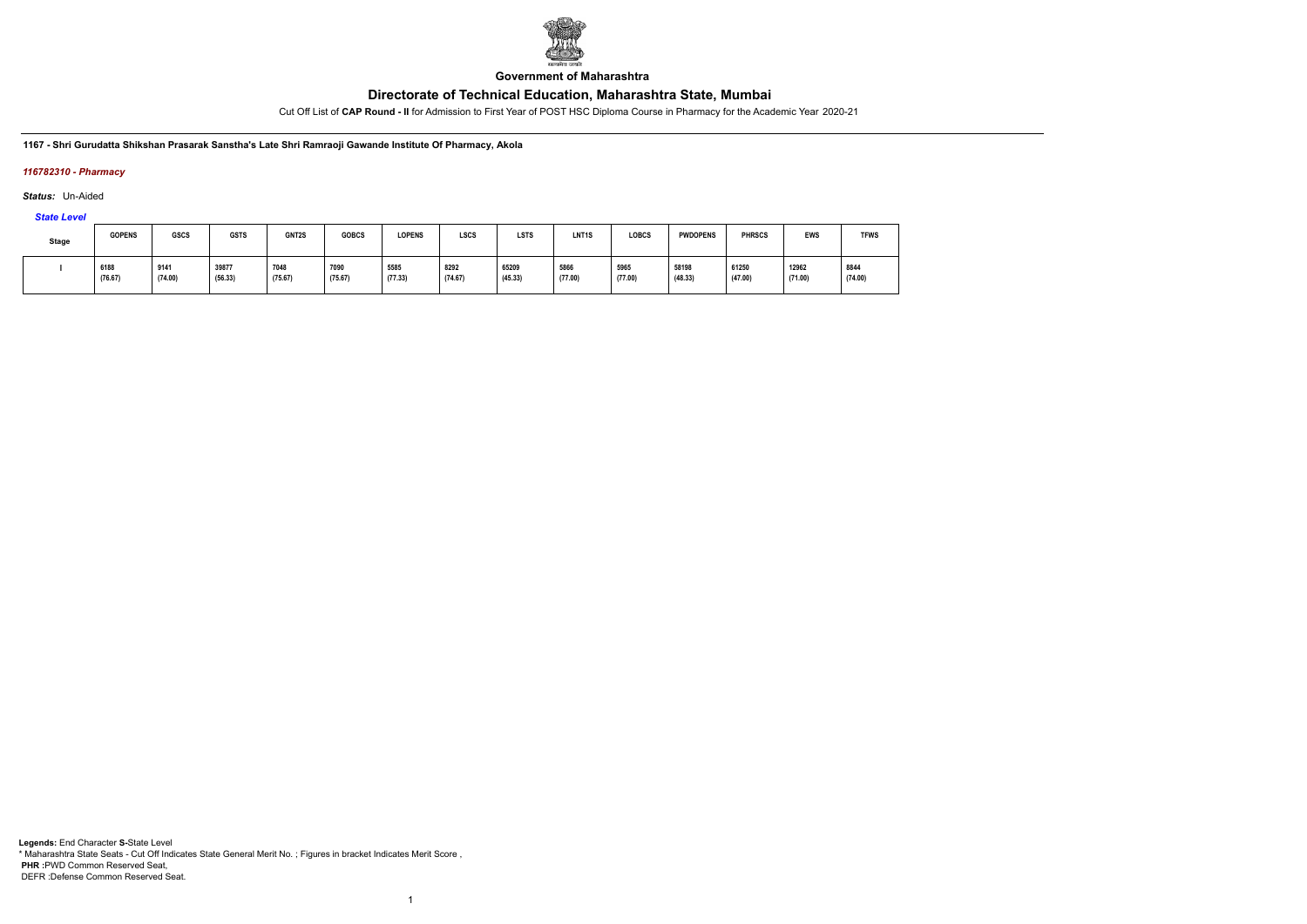

**Government of Maharashtra**

Cut Off List of **CAP Round - II** for Admission to First Year of POST HSC Diploma Course in Pharmacy for the Academic Year 2020-21

### **1171 - Pataldhamal Wadhwani College of Pharmacy, Yavatmal**

## *117182310 - Pharmacy*

*Status:* Un-Aided

*State Level*

| <b>Stage</b> | <b>GOPENS</b> | <b>GSCS</b> | <b>GSTS</b> | <b>GVJS</b> | GNT <sub>1</sub> S | GNT2S   | <b>GOBCS</b> | <b>LOPENS</b> | <b>LOBCS</b> | <b>EWS</b> |
|--------------|---------------|-------------|-------------|-------------|--------------------|---------|--------------|---------------|--------------|------------|
|              | 12041         | 13804       | 19467       | 12450       | 12436              | 12079   | 16434        | 9345          | 11779        | 31646      |
|              | (71.67)       | (70.33)     | (66.67)     | (71.33)     | (71.33)            | (71.67) | (68.67)      | (73.67)       | (71.67)      | (60.00)    |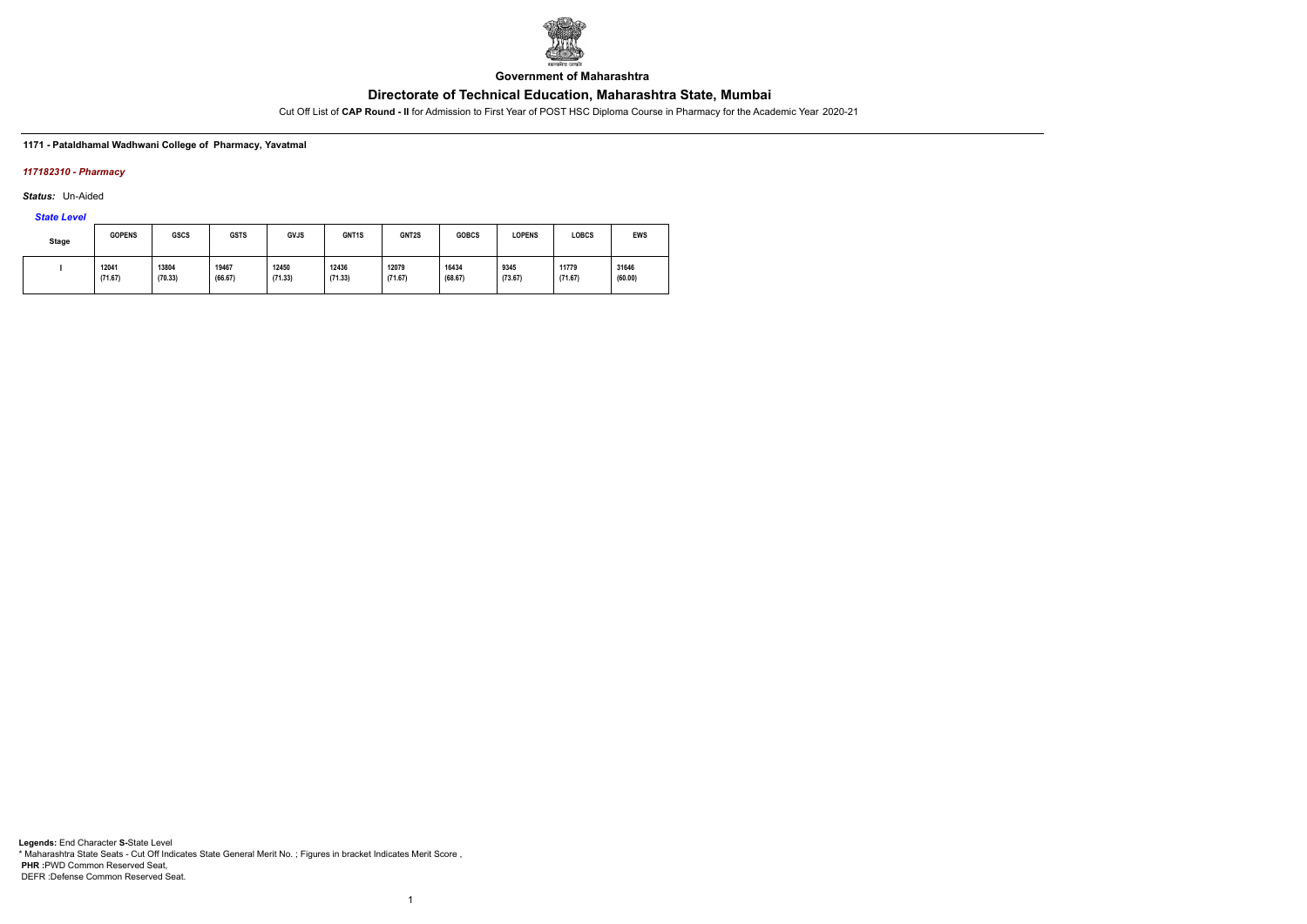

**Government of Maharashtra**

Cut Off List of **CAP Round - II** for Admission to First Year of POST HSC Diploma Course in Pharmacy for the Academic Year 2020-21

### **1264 - Vidarbha Institute of Pharmacy, Washim**

### *126482310 - Pharmacy*

*Status:* Un-Aided

# *State Level*

| <b>Stage</b> | <b>GOPENS</b>   | <b>GSTS</b>      | GNT2S           | <b>GOBCS</b>    | <b>LOPENS</b>   | <b>LSCS</b>     | <b>LSTS</b>      | LOBCS           | <b>PWDOPENS</b>  | <b>EWS</b>       |
|--------------|-----------------|------------------|-----------------|-----------------|-----------------|-----------------|------------------|-----------------|------------------|------------------|
|              | 2516<br>(81.67) | 18034<br>(67.67) | 5565<br>(77.33) | 3321<br>(80.33) | 1025<br>(85.33) | 4454<br>(78.67) | 47024<br>(53.00) | 1451<br>(84.00) | 73869<br>(41.67) | 21894<br>(65.33) |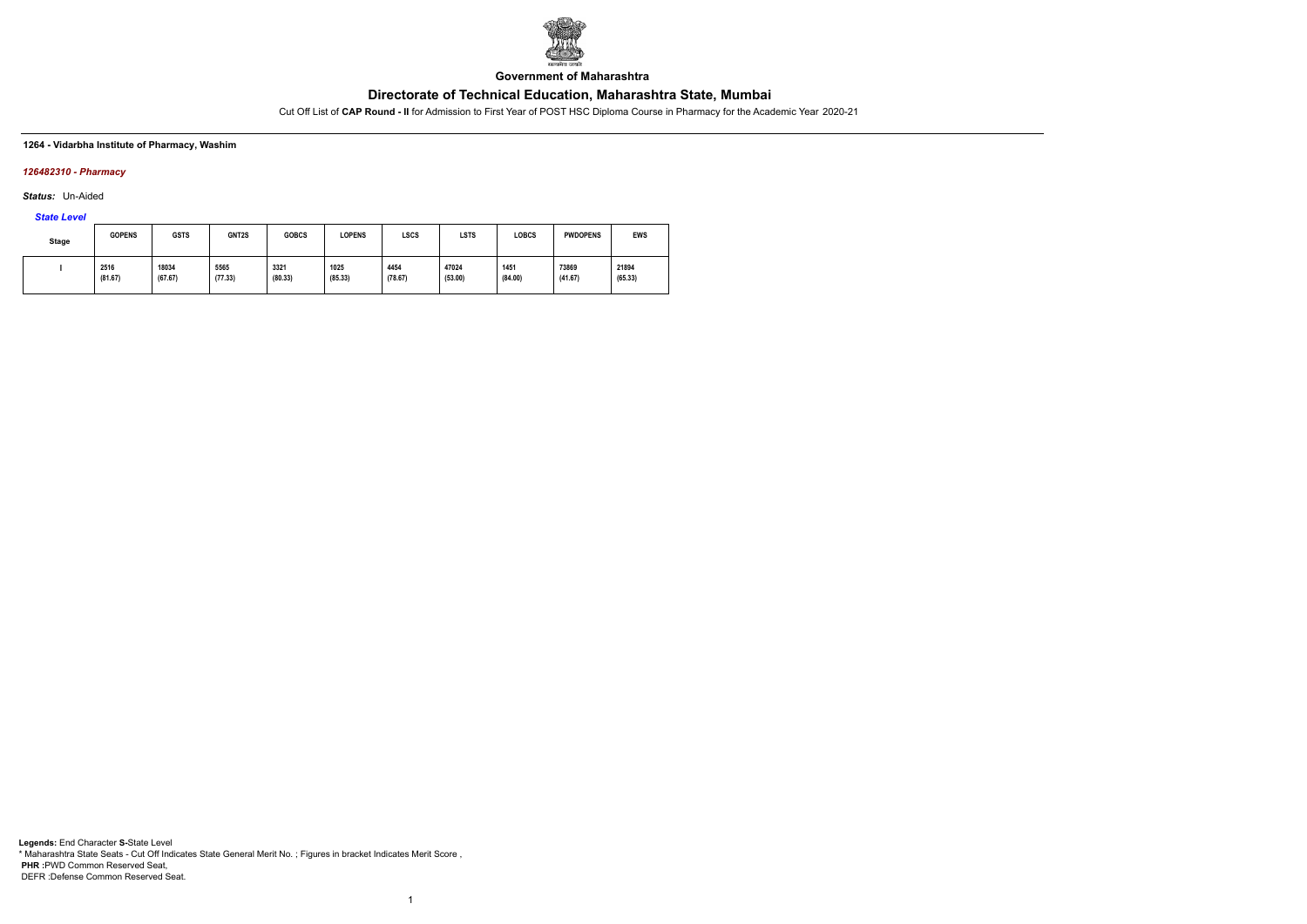

**Government of Maharashtra**

Cut Off List of **CAP Round - II** for Admission to First Year of POST HSC Diploma Course in Pharmacy for the Academic Year 2020-21

### **1279 - Dr.R. N. Lahoti Institute of Pharmacy, Sultanpur**

## *127982310 - Pharmacy*

*Status:* Un-Aided

# *State Level*

| Stage                | <b>GOPENS</b>   | GSCS             | <b>GSTS</b>     | GNT1S            | <b>GNT3S</b>    | <b>GOBCS</b>    | <b>LOPENS</b>   | <b>LSTS</b>     | <b>LOBCS</b>    | <b>PWDOPENS</b> | <b>DEFOPENS</b> | <b>EWS</b>      |
|----------------------|-----------------|------------------|-----------------|------------------|-----------------|-----------------|-----------------|-----------------|-----------------|-----------------|-----------------|-----------------|
|                      | 5112<br>(78.00) | 14423<br>(70.00) |                 | 13351<br>(70.67) | 5793<br>(77.00) | 6049<br>(77.00) | 3337<br>(80.33) |                 | 3618<br>(80.00) |                 |                 | 3839<br>(79.67) |
| <b>I-Non Defence</b> |                 |                  |                 |                  |                 |                 |                 |                 |                 |                 | 6242<br>(76.67) |                 |
| I-Non PWD            |                 |                  |                 |                  |                 |                 |                 |                 |                 | 6171<br>(76.67) |                 |                 |
| IV                   |                 |                  | 6590<br>(76.33) |                  |                 |                 |                 | 6274<br>(76.67) |                 |                 |                 |                 |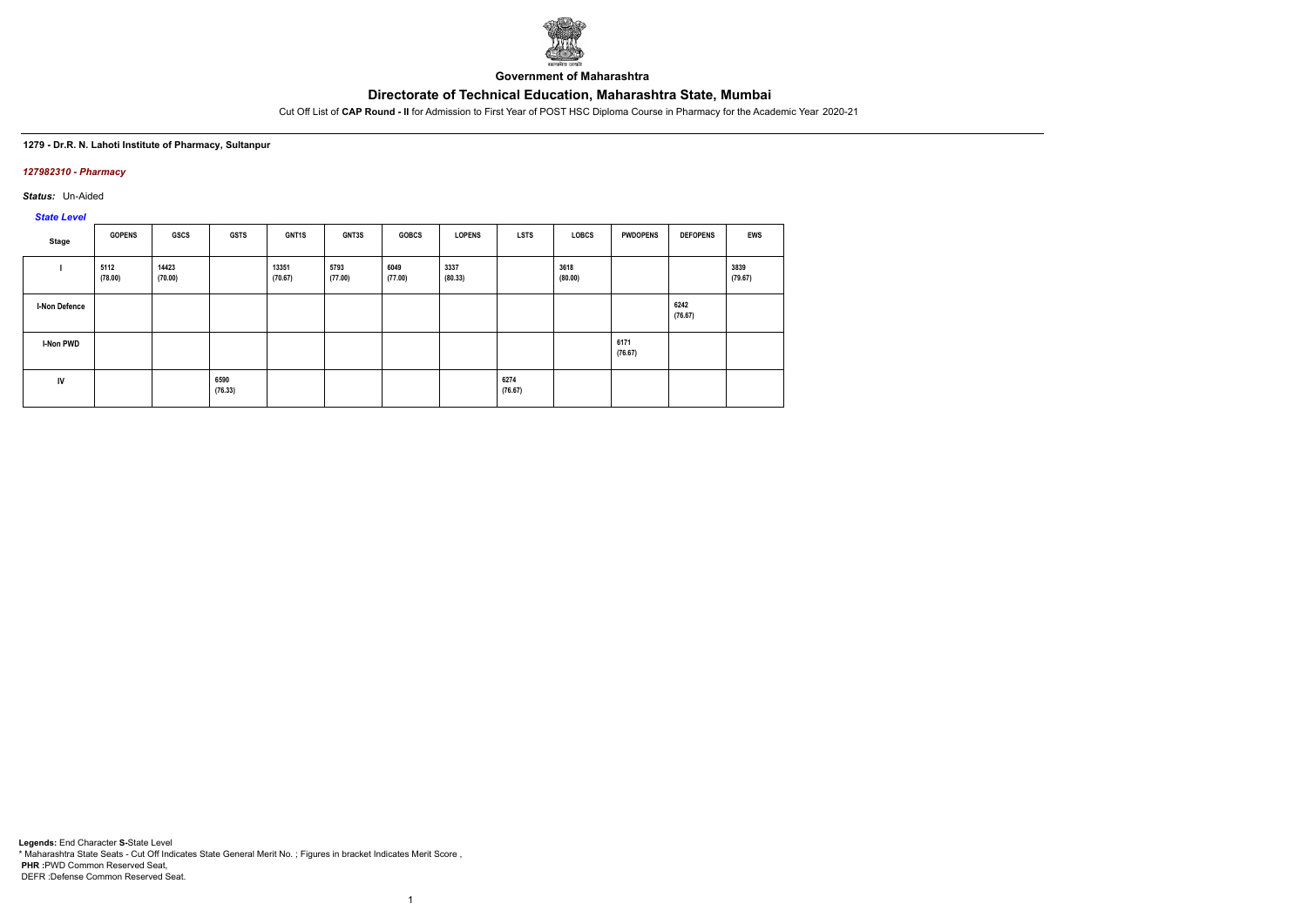

**Government of Maharashtra**

Cut Off List of **CAP Round - II** for Admission to First Year of POST HSC Diploma Course in Pharmacy for the Academic Year 2020-21

### **1280 - Gawande College of Pharmacy, Sakharkherda**

### *128082310 - Pharmacy*

*Status:* Un-Aided

*State Level*

| Stage                | <b>GOPENS</b>   | GSCS             | GSTS            | <b>GVJS</b>     | <b>GNT2S</b>    | <b>GNT3S</b>    | <b>GOBCS</b>    | <b>LOPENS</b>   | <b>LSTS</b>     | <b>LVJS</b>      | LOBCS           | <b>DEFOPENS</b> | <b>EWS</b>       | <b>TFWS</b>      |
|----------------------|-----------------|------------------|-----------------|-----------------|-----------------|-----------------|-----------------|-----------------|-----------------|------------------|-----------------|-----------------|------------------|------------------|
|                      | 6139<br>(76.67) | 10835<br>(72.67) |                 | 6573<br>(76.33) | 7979<br>(75.00) | 6330<br>(76.67) | 7664<br>(75.33) | 3694<br>(79.67) |                 | 17878<br>(67.67) | 6930<br>(76.00) |                 | 32001<br>(60.00) | 11230<br>(72.33) |
| <b>I-Non Defence</b> |                 |                  |                 |                 |                 |                 |                 |                 |                 |                  |                 | 6347<br>(76.67) |                  |                  |
| IV                   |                 |                  | 6830<br>(76.00) |                 |                 |                 |                 |                 | 6823<br>(76.00) |                  |                 |                 |                  |                  |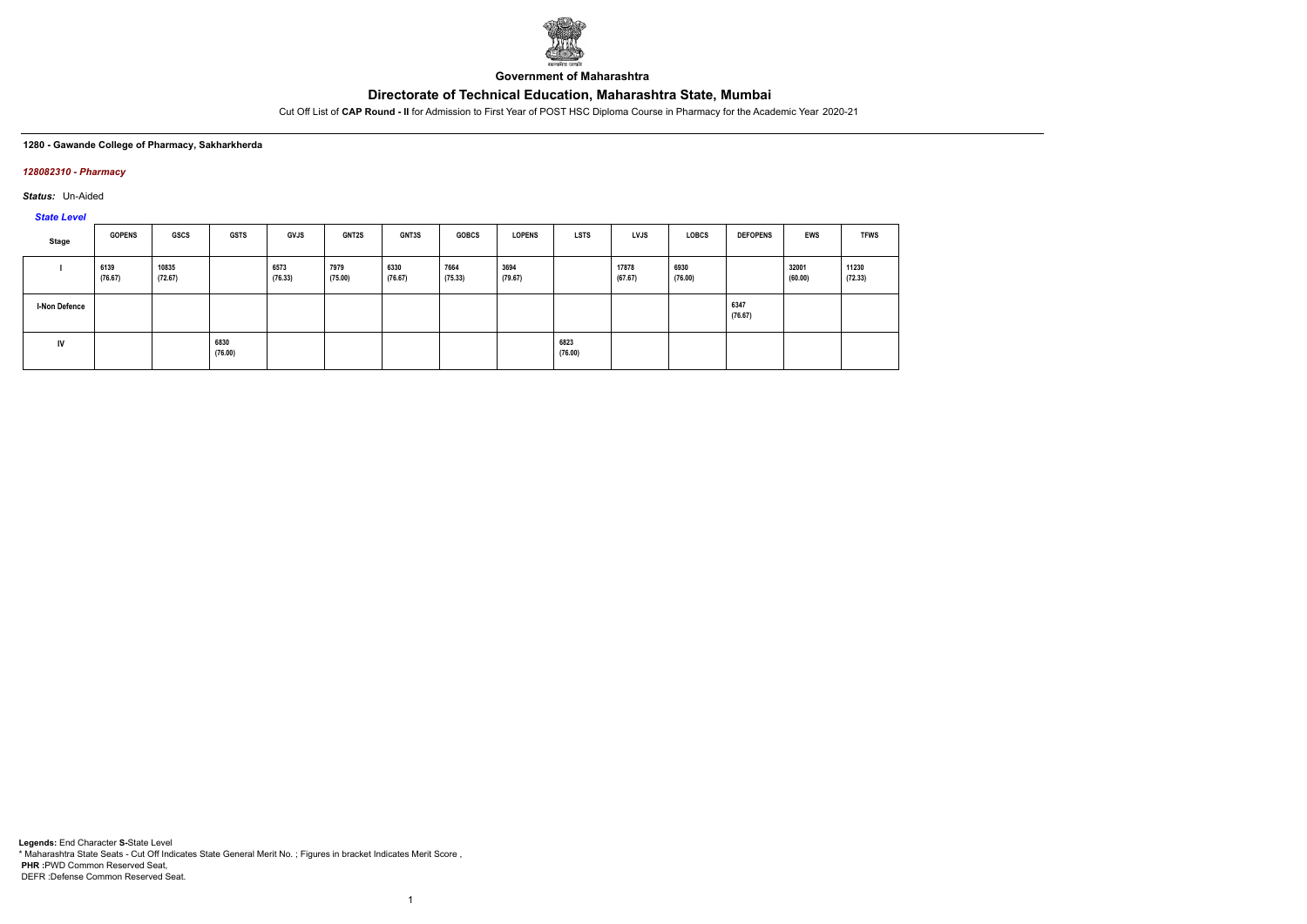

**Government of Maharashtra**

Cut Off List of **CAP Round - II** for Admission to First Year of POST HSC Diploma Course in Pharmacy for the Academic Year 2020-21

### **1281 - Kamalprakash Pharmacy College & Research Centre, Kherda**

### *128182310 - Pharmacy*

*Status:* Un-Aided

*State Level*

| $-$              |                 |                  |                  |                 |                  |                  |                  |                  |                 |                  |                  |                  |                  |                  |                 |                  |                 |
|------------------|-----------------|------------------|------------------|-----------------|------------------|------------------|------------------|------------------|-----------------|------------------|------------------|------------------|------------------|------------------|-----------------|------------------|-----------------|
| Stage            | <b>GOPENS</b>   | GSCS             | GSTS             | <b>GVJS</b>     | <b>GNT1S</b>     | <b>GNT2S</b>     | <b>GNT3S</b>     | <b>GOBCS</b>     | <b>LOPENS</b>   | <b>LSCS</b>      | LSTS             | <b>LNT1S</b>     | <b>LNT2S</b>     | LOBCS            | <b>PWDOPENS</b> | <b>EWS</b>       | <b>TFWS</b>     |
|                  | 8953<br>(74.00) | 12950<br>(71.00) | 39157<br>(56.67) | 9226<br>(73.67) | 17043<br>(68.33) | 12623<br>(71.00) | 12775<br>(71.00) | 11565<br>(72.00) | 7502<br>(75.33) | 18474<br>(67.33) |                  | 16194<br>(68.67) | 15745<br>(69.00) | 10773<br>(72.67) |                 | 11248<br>(72.33) | 6668<br>(76.00) |
|                  |                 |                  |                  |                 |                  |                  |                  |                  |                 |                  | 51451<br>(51.00) |                  |                  |                  |                 |                  |                 |
| <b>I-Non PWD</b> |                 |                  |                  |                 |                  |                  |                  |                  |                 |                  |                  |                  |                  |                  | 9351<br>(73.67) |                  |                 |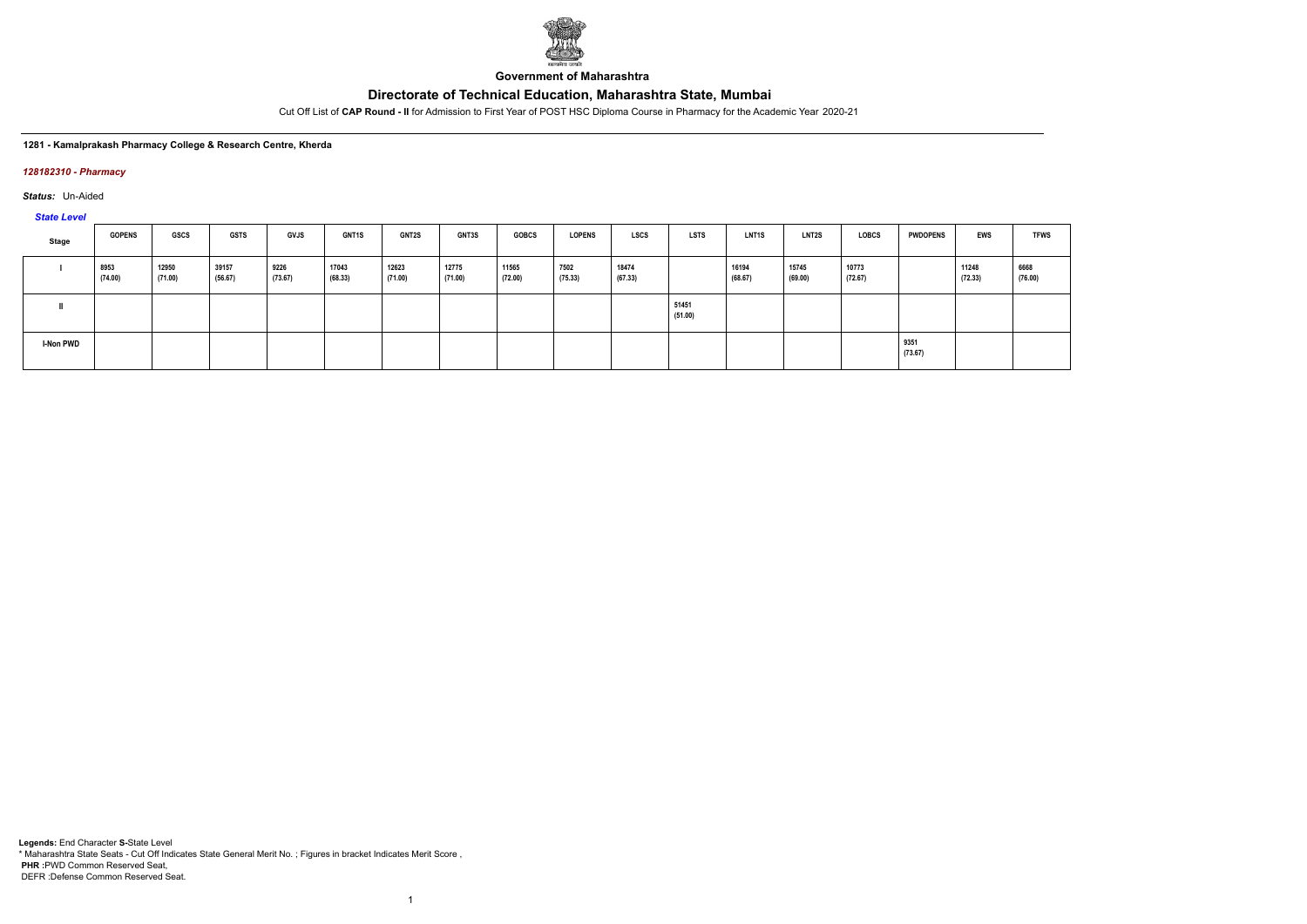

**Government of Maharashtra**

Cut Off List of **CAP Round - II** for Admission to First Year of POST HSC Diploma Course in Pharmacy for the Academic Year 2020-21

### **1283 - P. R. Pote Patil College of Pharmacy, Amravati**

### *128382310 - Pharmacy*

*Status:* Un-Aided

# *State Level*

| Stage | <b>GOPENS</b>   | <b>GSCS</b>      | <b>GSTS</b>      | GNT2S           | GNT3S           | <b>GOBCS</b>    | <b>LOPENS</b>   | LSCS             | <b>LSTS</b>      | LNT <sub>1</sub> S | <b>LOBCS</b>    | <b>PHROBCS</b>   | <b>EWS</b>       | <b>TFWS</b>     |
|-------|-----------------|------------------|------------------|-----------------|-----------------|-----------------|-----------------|------------------|------------------|--------------------|-----------------|------------------|------------------|-----------------|
|       | 7349<br>(75.33) | 15350<br>(69.33) | 16011<br>(69.00) | 9646<br>(73.33) | 8660<br>(74.33) | 8386<br>(74.67) | 5348<br>(77.67) | 13776<br>(70.33) | 57554<br>(48.33) | 16216<br>(68.67)   | 6675<br>(76.00) | 82622<br>(36.00) | 17322<br>(68.00) | 7904<br>(75.00) |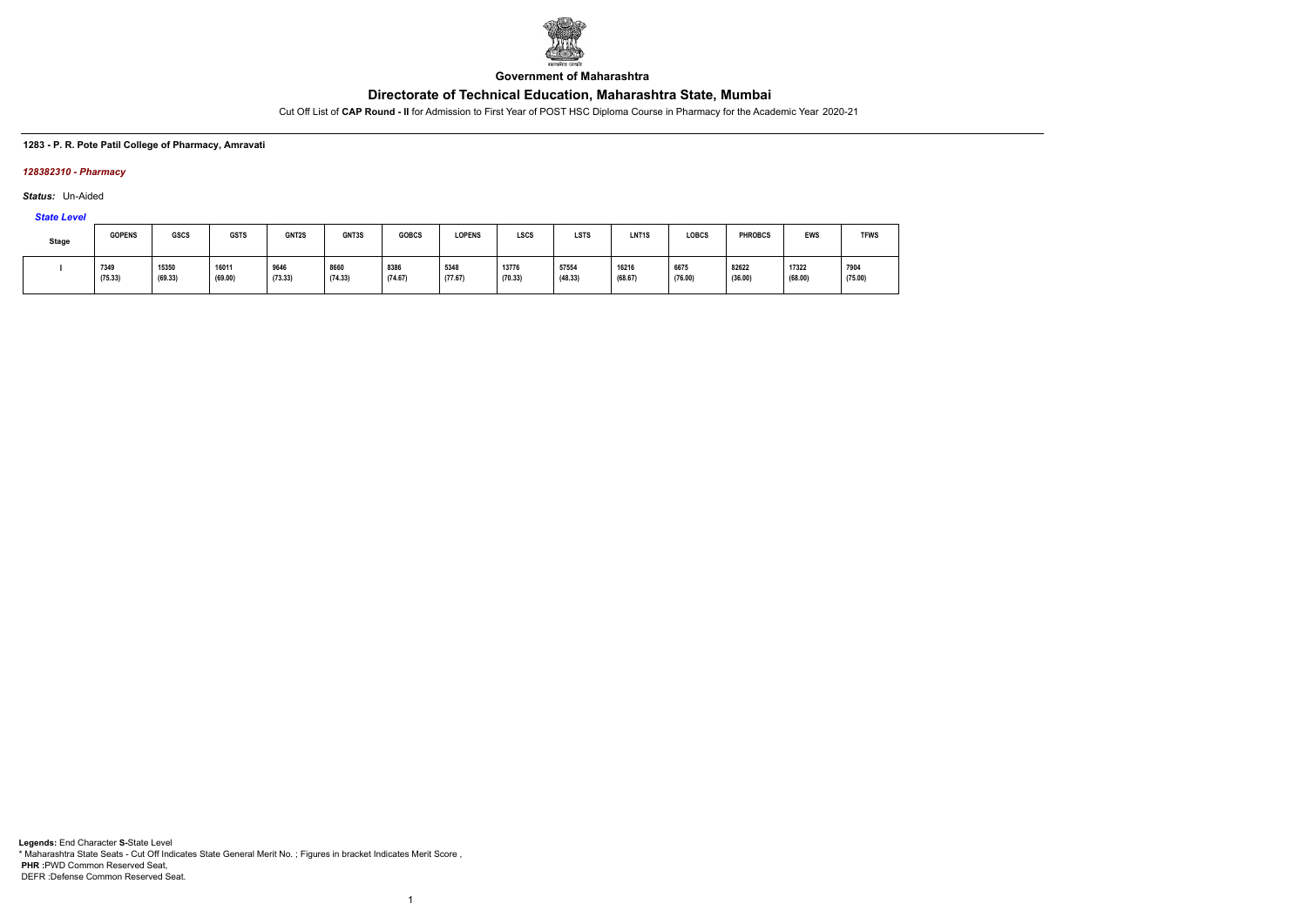

**Government of Maharashtra**

Cut Off List of **CAP Round - II** for Admission to First Year of POST HSC Diploma Course in Pharmacy for the Academic Year 2020-21

### **1284 - Dr. Rajendra Gode Institute of Pharmacy, Amravati**

### *128482310 - Pharmacy*

*Status:* Un-Aided

# *State Level*

| <b>Stage</b> | <b>GOPENS</b>    | GSCS             | GVJS             | GNT2S            | GNT3S            | <b>GOBCS</b>     | <b>LOPENS</b>   | LSCS             | <b>LSTS</b>      | LVJS             | LNT <sub>2</sub> S | LOBCS            | <b>PWDOPENS</b>  | <b>DEFOPENS</b>  | <b>EWS</b>       | <b>TFWS</b>      |
|--------------|------------------|------------------|------------------|------------------|------------------|------------------|-----------------|------------------|------------------|------------------|--------------------|------------------|------------------|------------------|------------------|------------------|
|              | 11618<br>(72.00) | 20290<br>(66.33) | 14272<br>(70.00) | 19572<br>(66.67) | 16416<br>(68.67) | 12590<br>(71.00) | 9514<br>(73.67) | 18445<br>(67.33) | 67314<br>(44.33) | 13503<br>(70.67) | 24097<br>(64.00)   | 10057<br>(73.00) | 79643<br>(38.33) | 82705<br>(36.00) | 26652<br>(62.67) | 17137<br>(68.00) |

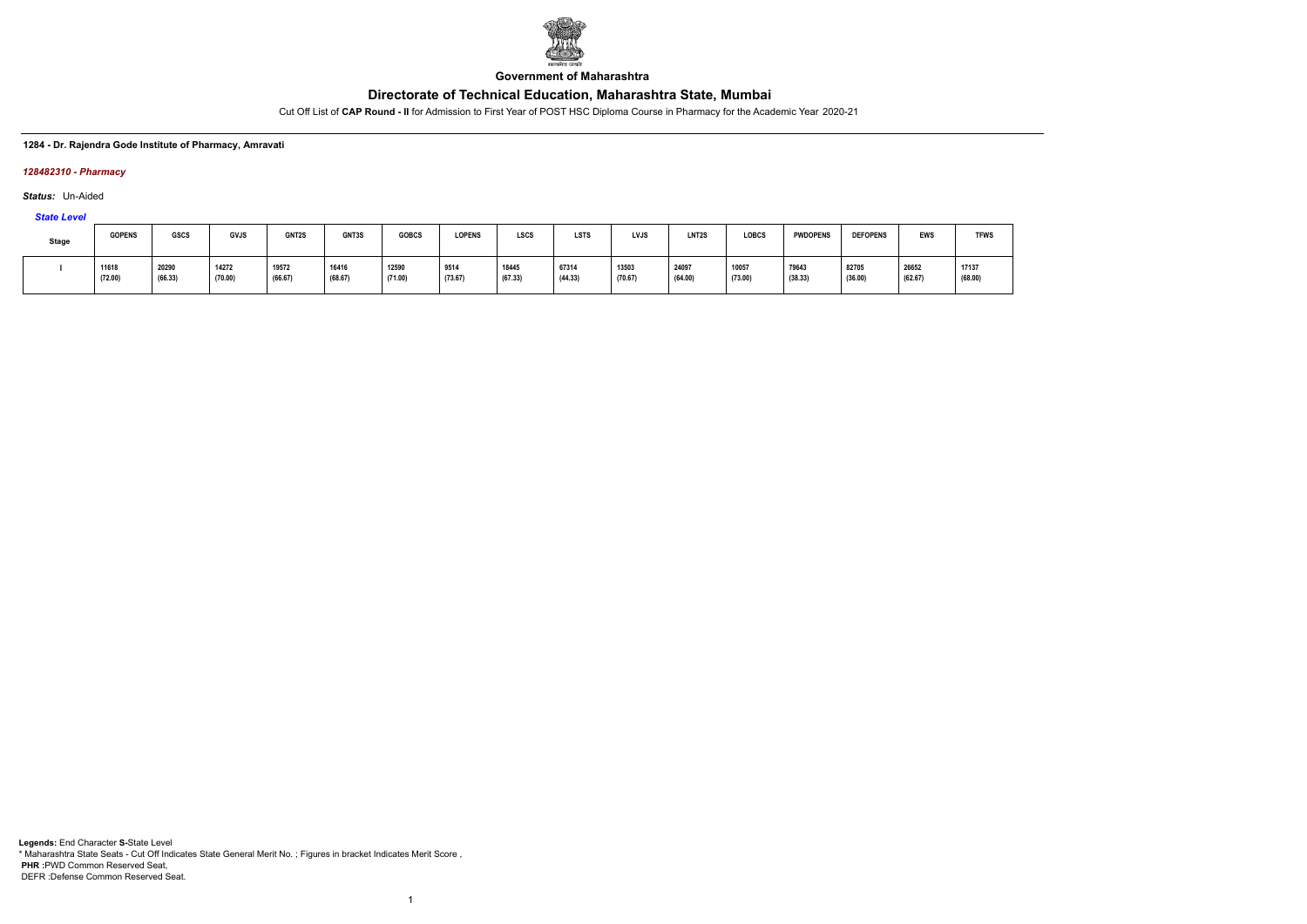

**Government of Maharashtra**

Cut Off List of **CAP Round - II** for Admission to First Year of POST HSC Diploma Course in Pharmacy for the Academic Year 2020-21

### **1285 - MES College of Pharmacy, Mehkar**

### *128582310 - Pharmacy*

*Status:* Un-Aided

# *State Level*

| Stage                | <b>GOPENS</b>   | GSCS             | <b>GSTS</b>     | GVJS             | <b>GNT1S</b>     | <b>GNT2S</b>     | <b>GOBCS</b>    | <b>LOPENS</b>   | <b>LSCS</b>     | <b>LSTS</b>     | LVJS             | LOBCS           | <b>PWDOPENS</b> | <b>DEFOPENS</b> | <b>EWS</b>       | <b>TFWS</b>      |
|----------------------|-----------------|------------------|-----------------|------------------|------------------|------------------|-----------------|-----------------|-----------------|-----------------|------------------|-----------------|-----------------|-----------------|------------------|------------------|
|                      | 6942<br>(76.00) | 19167<br>(67.00) |                 | 15194<br>(69.33) | 16783<br>(68.33) | 14695<br>(69.67) | 8864<br>(74.00) | 6009<br>(77.00) | 9407<br>(73.67) |                 | 28511<br>(61.67) | 4229<br>(79.00) |                 |                 | 33122<br>(59.33) | 12316<br>(71.33) |
| <b>I-Non Defence</b> |                 |                  |                 |                  |                  |                  |                 |                 |                 |                 |                  |                 |                 | 7514<br>(75.33) |                  |                  |
| I-Non PWD            |                 |                  |                 |                  |                  |                  |                 |                 |                 |                 |                  |                 | 6899<br>(76.00) |                 |                  |                  |
| IV                   |                 |                  | 7995<br>(75.00) |                  |                  |                  |                 |                 |                 | 7753<br>(75.00) |                  |                 |                 |                 |                  |                  |

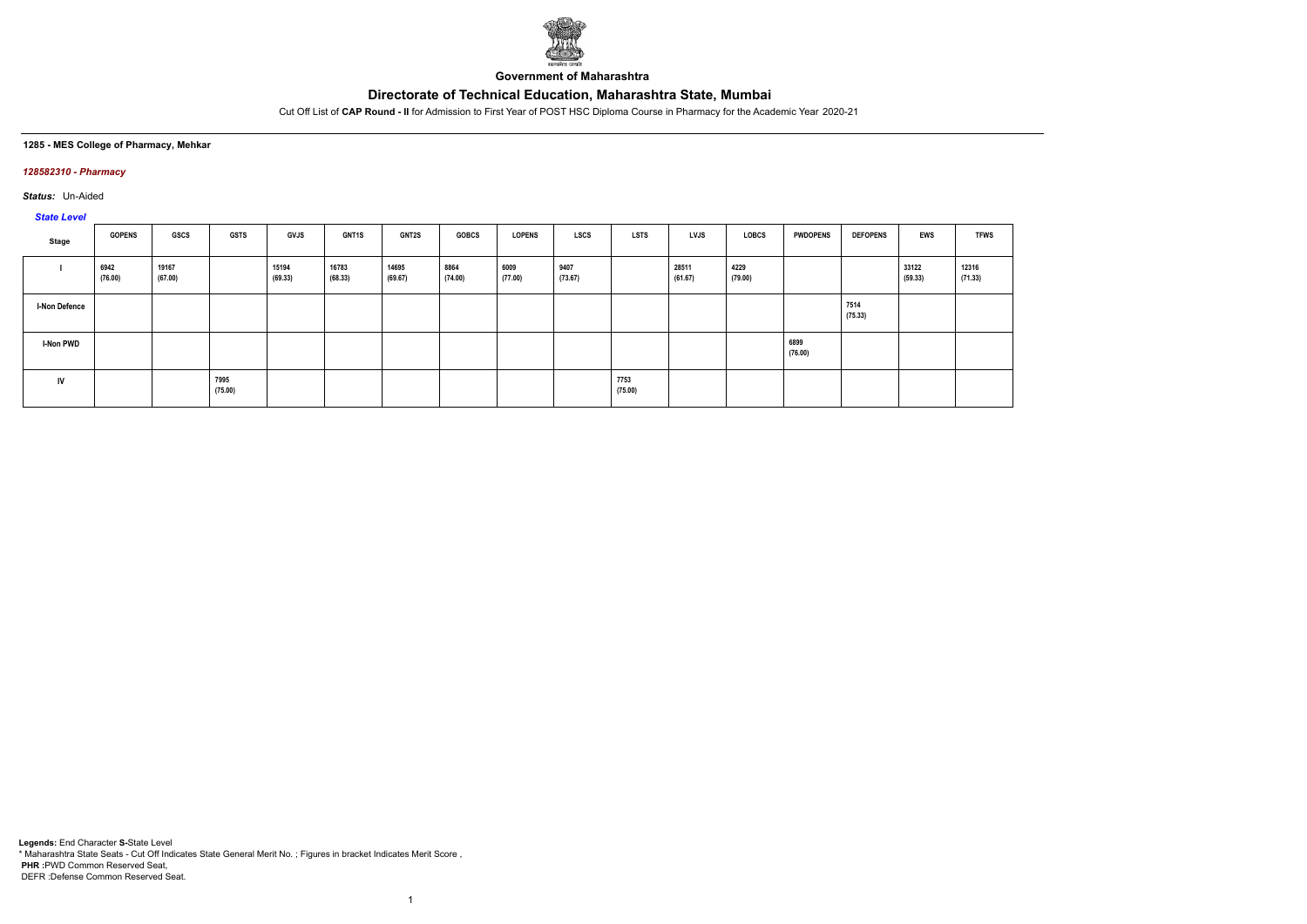

**Government of Maharashtra**

Cut Off List of **CAP Round - II** for Admission to First Year of POST HSC Diploma Course in Pharmacy for the Academic Year 2020-21

### **1286 - Institute of Pharmacy & Research, Badnera**

### *128682310 - Pharmacy*

*Status:* Un-Aided

*State Level*

| Stage                | <b>GOPENS</b>    | <b>GSCS</b>      | <b>GSTS</b>      | <b>GVJS</b>      | GNT1S            | <b>GNT2S</b>     | GNT3S            | <b>GOBCS</b>     | <b>LOPENS</b>    | LSCS             | <b>LOBCS</b>     | <b>PWDOPENS</b>  | <b>DEFOPENS</b>  | <b>EWS</b>       | <b>TFWS</b>      |
|----------------------|------------------|------------------|------------------|------------------|------------------|------------------|------------------|------------------|------------------|------------------|------------------|------------------|------------------|------------------|------------------|
|                      | 12942<br>(71.00) | 18381<br>(67.33) | 22617<br>(65.00) | 15089<br>(69.33) | 14102<br>(70.00) | 20183<br>(66.33) | 18996<br>(67.00) | 16236<br>(68.67) | 12778<br>(71.00) | 21376<br>(65.67) | 15341<br>(69.33) |                  |                  | 33321<br>(59.33) | 13543<br>(70.67) |
| <b>I-Non Defence</b> |                  |                  |                  |                  |                  |                  |                  |                  |                  |                  |                  |                  | 14529<br>(70.00) |                  |                  |
| I-Non PWD            |                  |                  |                  |                  |                  |                  |                  |                  |                  |                  |                  | 14584<br>(69.67) |                  |                  |                  |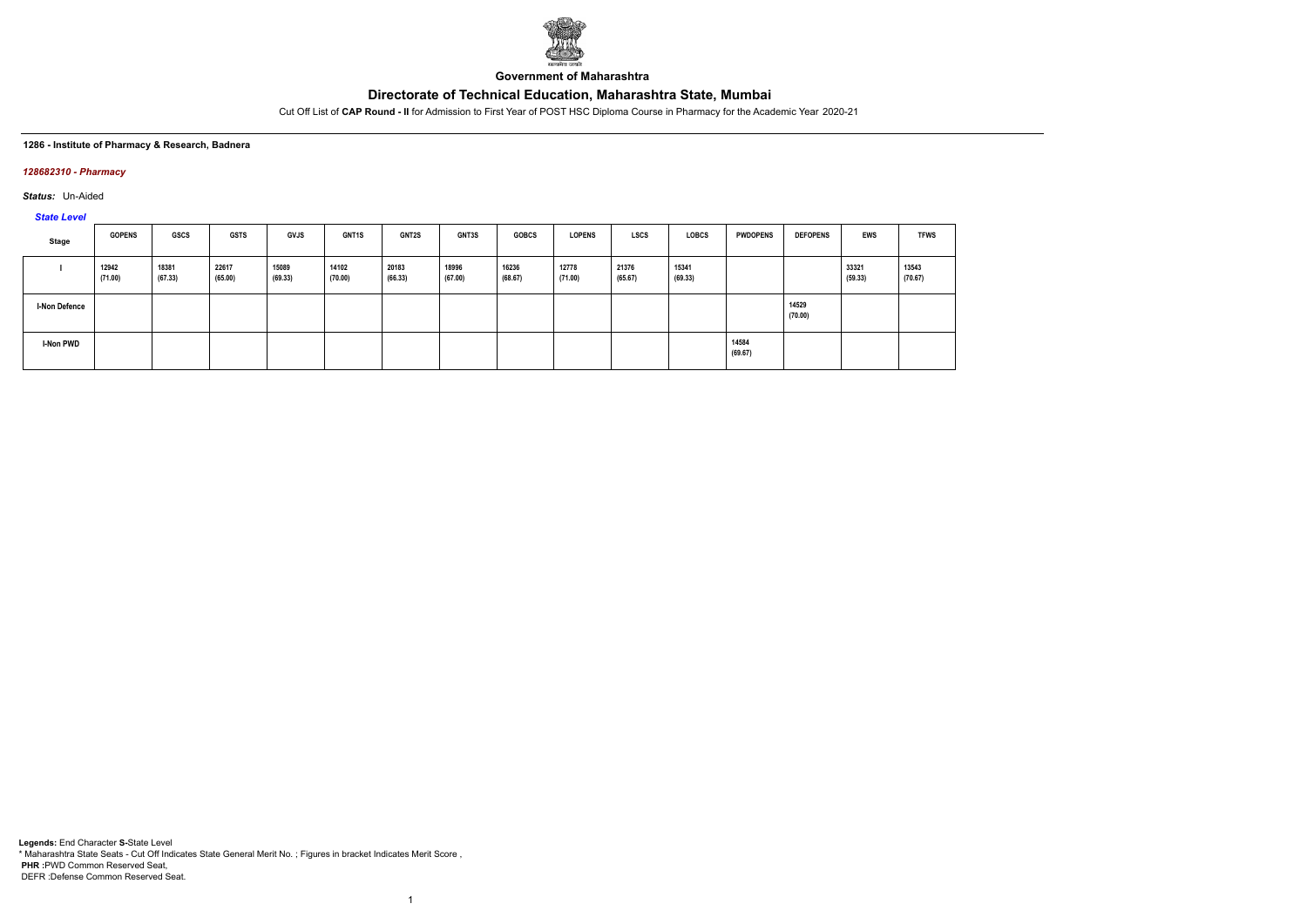

**Government of Maharashtra**

Cut Off List of **CAP Round - II** for Admission to First Year of POST HSC Diploma Course in Pharmacy for the Academic Year 2020-21

### **1287 - Raje Laxmansingh Bhosale College of Pharmacy, Hingna Barlinga**

### *128782310 - Pharmacy*

*Status:* Un-Aided

*State Level*

| Stage                | <b>GOPENS</b>    | GSCS             | <b>GSTS</b>      | <b>GVJS</b>      | <b>GNT1S</b>     | <b>GNT2S</b>     | <b>GNT3S</b>     | <b>GOBCS</b>     | <b>LOPENS</b>   | <b>LSCS</b>      | <b>LVJS</b>      | <b>LNT2S</b>     | <b>LOBCS</b>    | <b>PWDOPENS</b>  | <b>DEFOPENS</b>  | EWS              | <b>TFWS</b>     |
|----------------------|------------------|------------------|------------------|------------------|------------------|------------------|------------------|------------------|-----------------|------------------|------------------|------------------|-----------------|------------------|------------------|------------------|-----------------|
|                      | 10522<br>(72.67) | 17021<br>(68.33) | 65026<br>(45.33) | 14389<br>(70.00) | 17082<br>(68.00) | 21240<br>(65.67) | 15172<br>(69.33) | 11059<br>(72.33) | 9250<br>(73.67) | 11135<br>(72.33) | 12903<br>(71.00) | 19228<br>(67.00) | 9120<br>(74.00) |                  |                  | 17630<br>(67.67) | 1496<br>(84.00) |
| <b>I-Non Defence</b> |                  |                  |                  |                  |                  |                  |                  |                  |                 |                  |                  |                  |                 |                  | 10855<br>(72.67) |                  |                 |
| I-Non PWD            |                  |                  |                  |                  |                  |                  |                  |                  |                 |                  |                  |                  |                 | 10292<br>(73.00) |                  |                  |                 |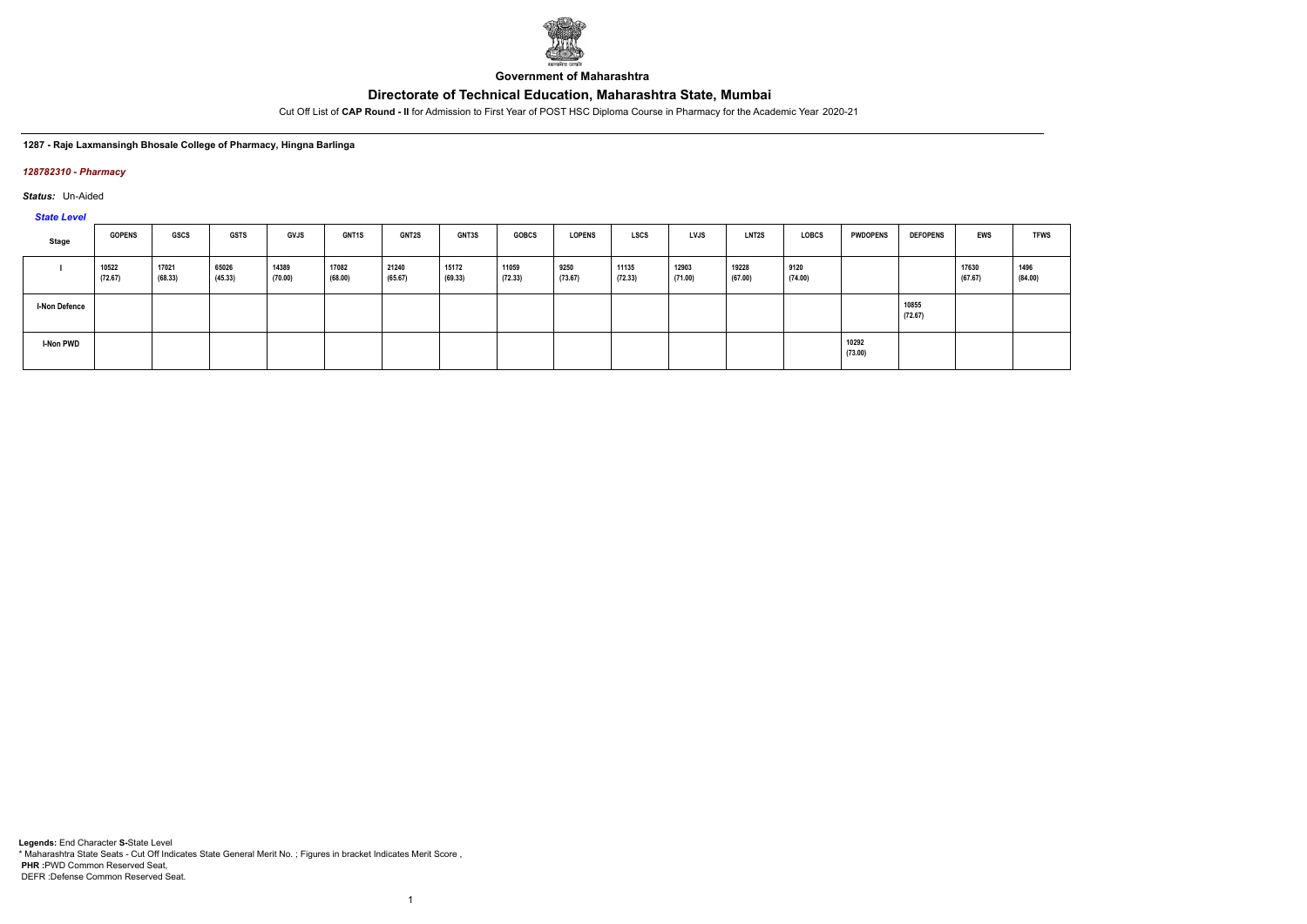

**Government of Maharashtra**

Cut Off List of **CAP Round - II** for Admission to First Year of POST HSC Diploma Course in Pharmacy for the Academic Year 2020-21

**1288 - Vardhaman College of Pharmacy, Karanja (LAD), Washim**

### *128882310 - Pharmacy*

*Status:* Un-Aided Religious Minority - Jain

*State Level*

| <b>Stage</b> | <b>GOPENS</b>    | <b>LOPENS</b>    | MI               | <b>TFWS</b>      |
|--------------|------------------|------------------|------------------|------------------|
|              | 11499<br>(72.00) | 10734<br>(72.67) | 80192<br>(38.00) | 11566<br>(72.00) |
| MН           |                  |                  | 14414<br>(70.00) |                  |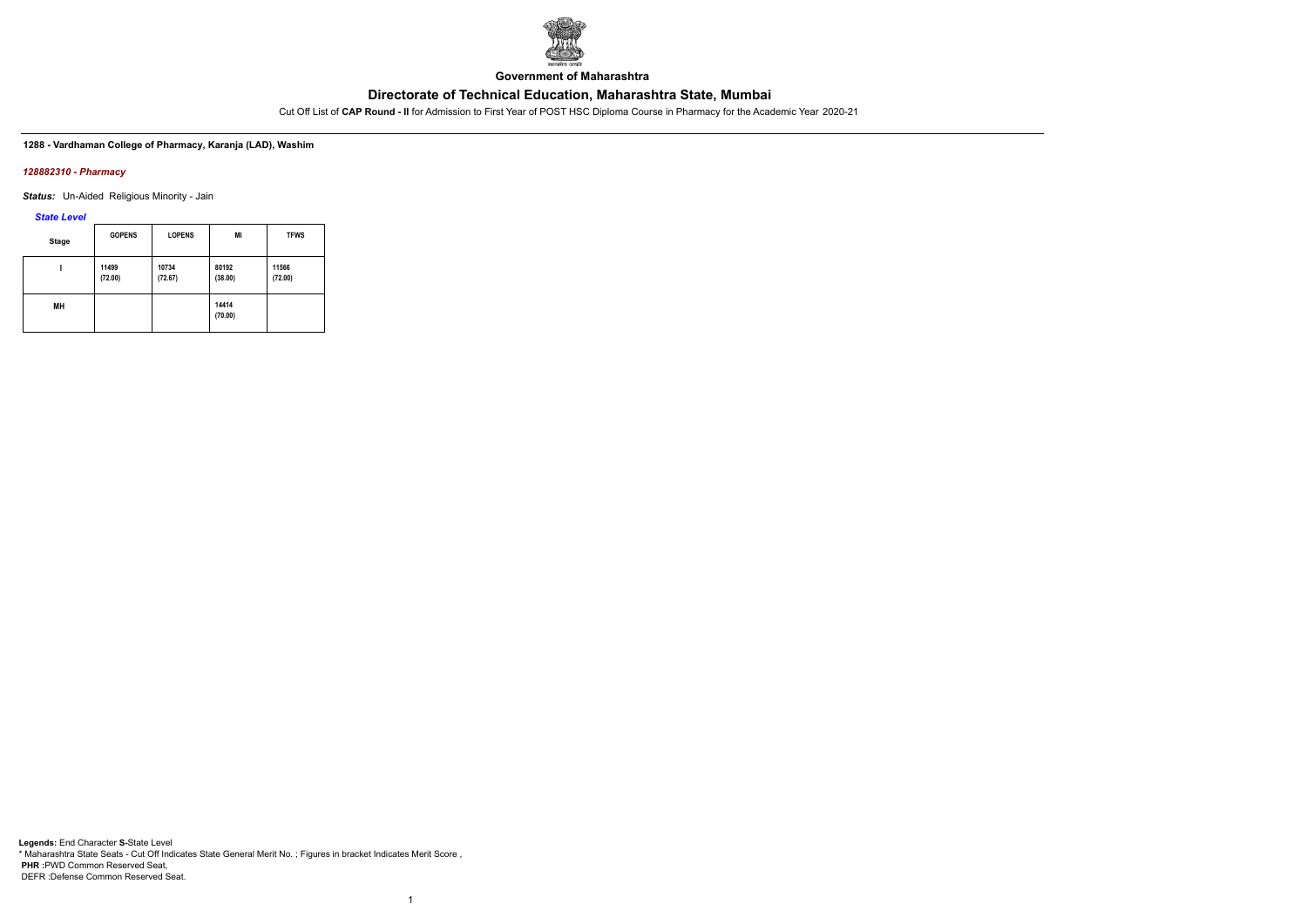

**Government of Maharashtra**

Cut Off List of **CAP Round - II** for Admission to First Year of POST HSC Diploma Course in Pharmacy for the Academic Year 2020-21

### **1290 - Jagadambha Institute Of Pharmacy And Research, Kalamb**

### *129082310 - Pharmacy*

*Status:* Un-Aided

*State Level*

| Stage                | <b>GOPENS</b>    | <b>GSCS</b>      | <b>GSTS</b>      | <b>GVJS</b>      | <b>GNT2S</b>     | <b>GOBCS</b>     | <b>LOPENS</b>    | <b>LSCS</b>      | <b>LSTS</b>      | <b>LNT2S</b>     | LNT3S            | <b>LOBCS</b>     | <b>PWDOPENS</b>  | <b>DEFOPENS</b>  | <b>EWS</b>       |
|----------------------|------------------|------------------|------------------|------------------|------------------|------------------|------------------|------------------|------------------|------------------|------------------|------------------|------------------|------------------|------------------|
|                      | 17561<br>(68.00) | 24906<br>(63.67) | 55790<br>(49.33) | 18338<br>(67.33) | 18509<br>(67.33) | 23025<br>(64.67) | 17419<br>(68.00) | 33860<br>(59.00) | 46382<br>(53.33) | 18155<br>(67.67) | 41519<br>(55.33) | 20622<br>(66.00) |                  |                  | 34499<br>(58.67) |
| <b>I-Non Defence</b> |                  |                  |                  |                  |                  |                  |                  |                  |                  |                  |                  |                  |                  | 16514<br>(68.67) |                  |
| I-Non PWD            |                  |                  |                  |                  |                  |                  |                  |                  |                  |                  |                  |                  | 16352<br>(68.67) |                  |                  |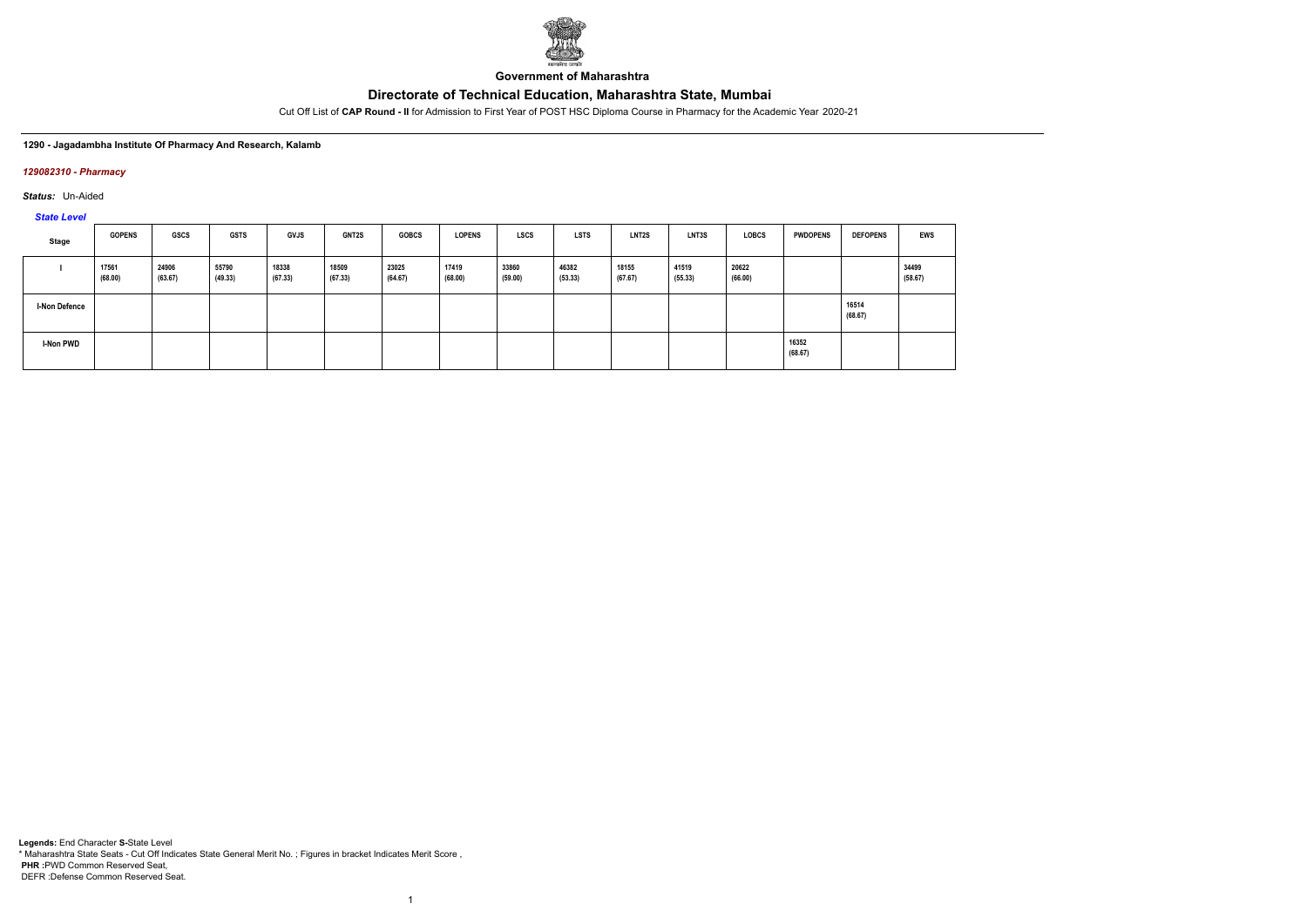

**Government of Maharashtra**

Cut Off List of **CAP Round - II** for Admission to First Year of POST HSC Diploma Course in Pharmacy for the Academic Year 2020-21

### **1291 - Shri. Sant Gajanan Maharaj College Of Pharmacy, Buldhana**

### *129182310 - Pharmacy*

*Status:* Un-Aided

*State Level*

| Stage                | <b>GOPENS</b>   | GSCS             | <b>GNT1S</b>     | GNT2S           | <b>GNT3S</b>    | <b>GOBCS</b>    | <b>LOPENS</b>   | <b>LSTS</b>     | LNT <sub>1</sub> S | <b>LOBCS</b>    | <b>DEFOPENS</b> | <b>EWS</b>       | <b>TFWS</b>     |
|----------------------|-----------------|------------------|------------------|-----------------|-----------------|-----------------|-----------------|-----------------|--------------------|-----------------|-----------------|------------------|-----------------|
|                      | 8402<br>(74.67) | 20211<br>(66.33) | 13736<br>(70.33) | 9930<br>(73.33) | 9418<br>(73.67) | 9441<br>(73.67) | 8982<br>(74.00) |                 | 26499<br>(62.67)   | 9486<br>(73.67) |                 | 19096<br>(67.00) | 9527<br>(73.67) |
| <b>I-Non Defence</b> |                 |                  |                  |                 |                 |                 |                 |                 |                    |                 | 7895<br>(75.00) |                  |                 |
| IV                   |                 |                  |                  |                 |                 |                 |                 | 8513<br>(74.33) |                    |                 |                 |                  |                 |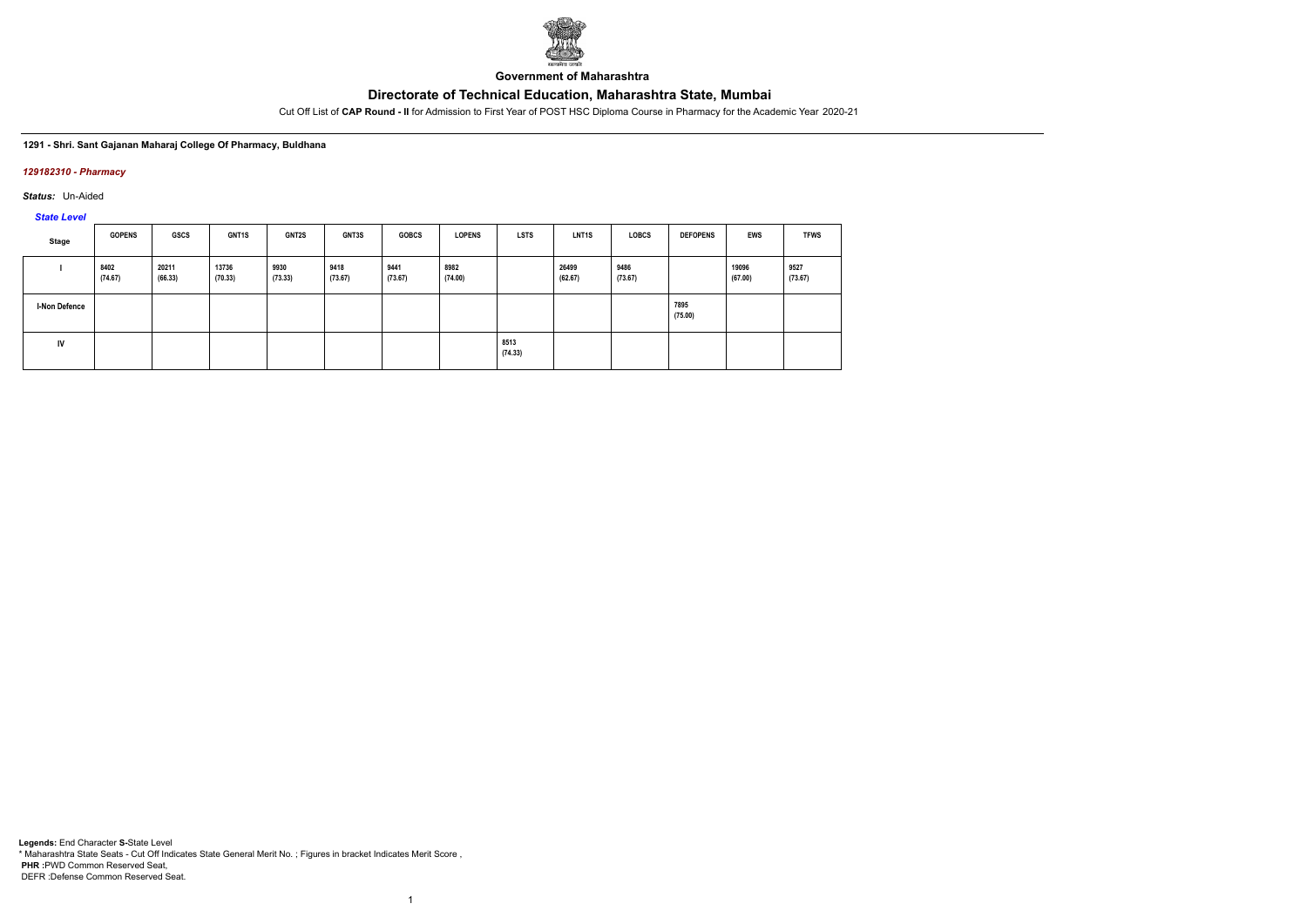

**Government of Maharashtra**

Cut Off List of **CAP Round - II** for Admission to First Year of POST HSC Diploma Course in Pharmacy for the Academic Year 2020-21

### **1293 - Shraddha Institute Of Pharmacy, Washim**

### *129382310 - Pharmacy*

*Status:* Un-Aided

# *State Level*

| Stage                | <b>GOPENS</b>   | <b>GSCS</b>     | <b>GSTS</b>      | <b>GVJS</b>     | <b>GNT1S</b>     | <b>GNT2S</b>    | <b>GNT3S</b>    | <b>GOBCS</b>    | <b>LOPENS</b>   | <b>LSCS</b>     | <b>LSTS</b>      | <b>LVJS</b>     | LOBCS           | <b>PWDOPENS</b> | <b>DEFOPENS</b> | EWS              | <b>ORPHAN</b>   | <b>TFWS</b>      |
|----------------------|-----------------|-----------------|------------------|-----------------|------------------|-----------------|-----------------|-----------------|-----------------|-----------------|------------------|-----------------|-----------------|-----------------|-----------------|------------------|-----------------|------------------|
|                      | 6069<br>(76.67) | 8415<br>(74.67) | 52638<br>(50.67) | 6854<br>(76.00) | 11802<br>(71.67) | 8633<br>(74.33) | 8295<br>(74.67) | 7381<br>(75.33) | 4378<br>(79.00) | 7178<br>(75.67) |                  | 6243<br>(76.67) | 5759<br>(77.00) |                 |                 | 43122<br>(54.67) |                 | 11257<br>(72.33) |
|                      |                 |                 |                  |                 |                  |                 |                 |                 |                 |                 | 54108<br>(50.00) |                 |                 |                 |                 |                  |                 |                  |
| <b>I-Non Defence</b> |                 |                 |                  |                 |                  |                 |                 |                 |                 |                 |                  |                 |                 |                 | 6795<br>(76.00) |                  |                 |                  |
| <b>I-Non PWD</b>     |                 |                 |                  |                 |                  |                 |                 |                 |                 |                 |                  |                 |                 | 6598<br>(76.33) |                 |                  |                 |                  |
| IV                   |                 |                 |                  |                 |                  |                 |                 |                 |                 |                 |                  |                 |                 |                 |                 |                  | 6911<br>(76.00) |                  |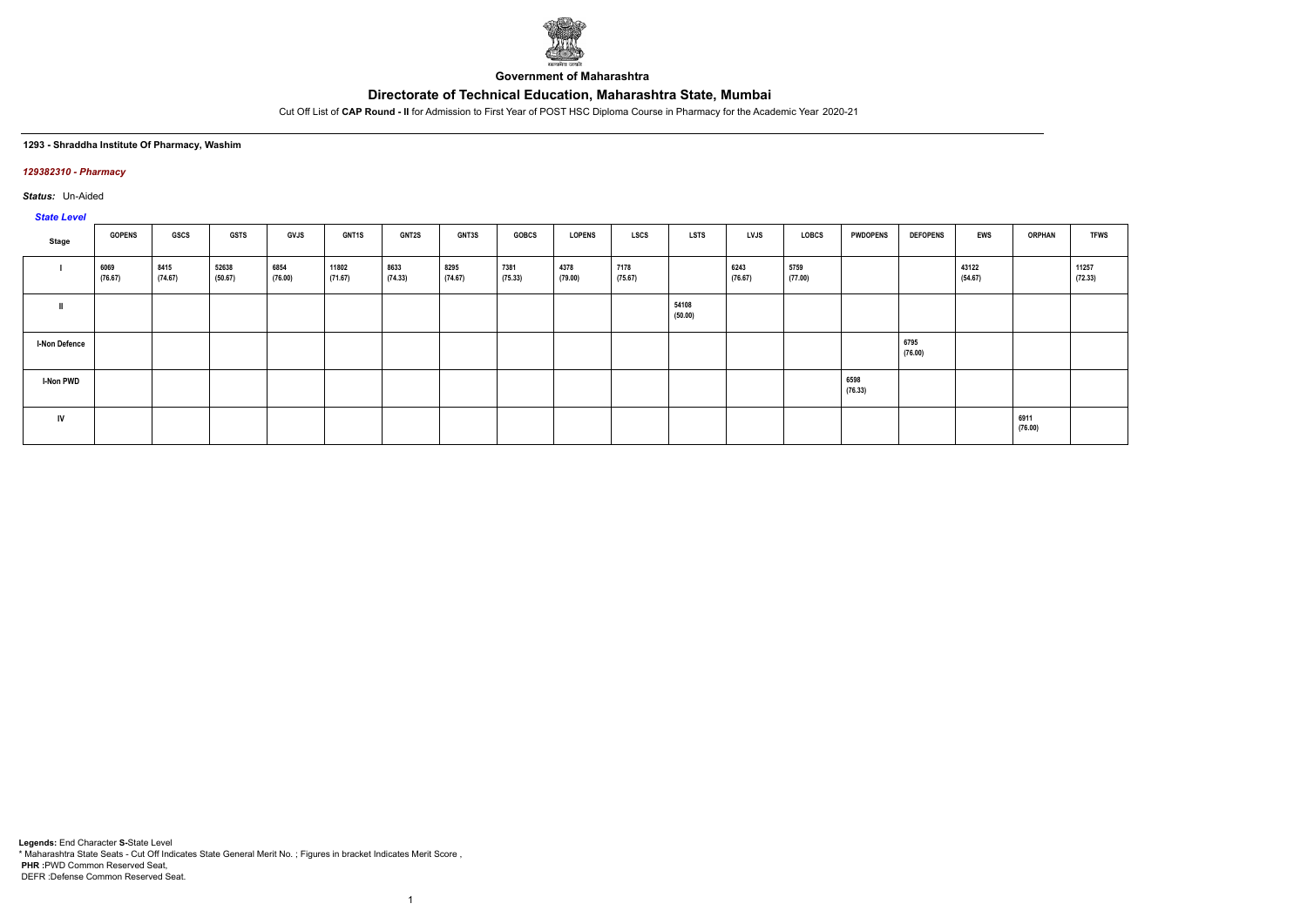

**Government of Maharashtra**

Cut Off List of **CAP Round - II** for Admission to First Year of POST HSC Diploma Course in Pharmacy for the Academic Year 2020-21

### **1294 - Samarth College Of Pharmacy, Deulgaon Raja**

### *129482310 - Pharmacy*

*Status:* Un-Aided

# *State Level*

| Stage                | <b>GOPENS</b>   | GSCS            | <b>GSTS</b>      | <b>GNT1S</b>     | <b>GNT2S</b>     | <b>GOBCS</b>    | <b>LOPENS</b>  | <b>LSCS</b>     | <b>LSTS</b>     | LNT3S          | <b>LOBCS</b>    | <b>PWDOPENS</b> | <b>DEFOPENS</b> | <b>EWS</b>       | <b>TFWS</b>      |
|----------------------|-----------------|-----------------|------------------|------------------|------------------|-----------------|----------------|-----------------|-----------------|----------------|-----------------|-----------------|-----------------|------------------|------------------|
|                      | 2198<br>(82.33) | 6613<br>(76.33) | 76539<br>(40.33) | 17310<br>(68.00) | 11959<br>(71.67) | 5299<br>(77.67) | 576<br>(87.33) | 5265<br>(77.67) |                 | 717<br>(86.67) | 3387<br>(80.33) |                 |                 | 35084<br>(58.33) | 13971<br>(70.33) |
| <b>I-Non Defence</b> |                 |                 |                  |                  |                  |                 |                |                 |                 |                |                 |                 | 2562<br>(81.67) |                  |                  |
| <b>I-Non PWD</b>     |                 |                 |                  |                  |                  |                 |                |                 |                 |                |                 | 2356<br>(82.00) |                 |                  |                  |
| IV                   |                 |                 | 3011<br>(81.00)  |                  |                  |                 |                |                 | 3287<br>(80.33) |                |                 |                 |                 |                  |                  |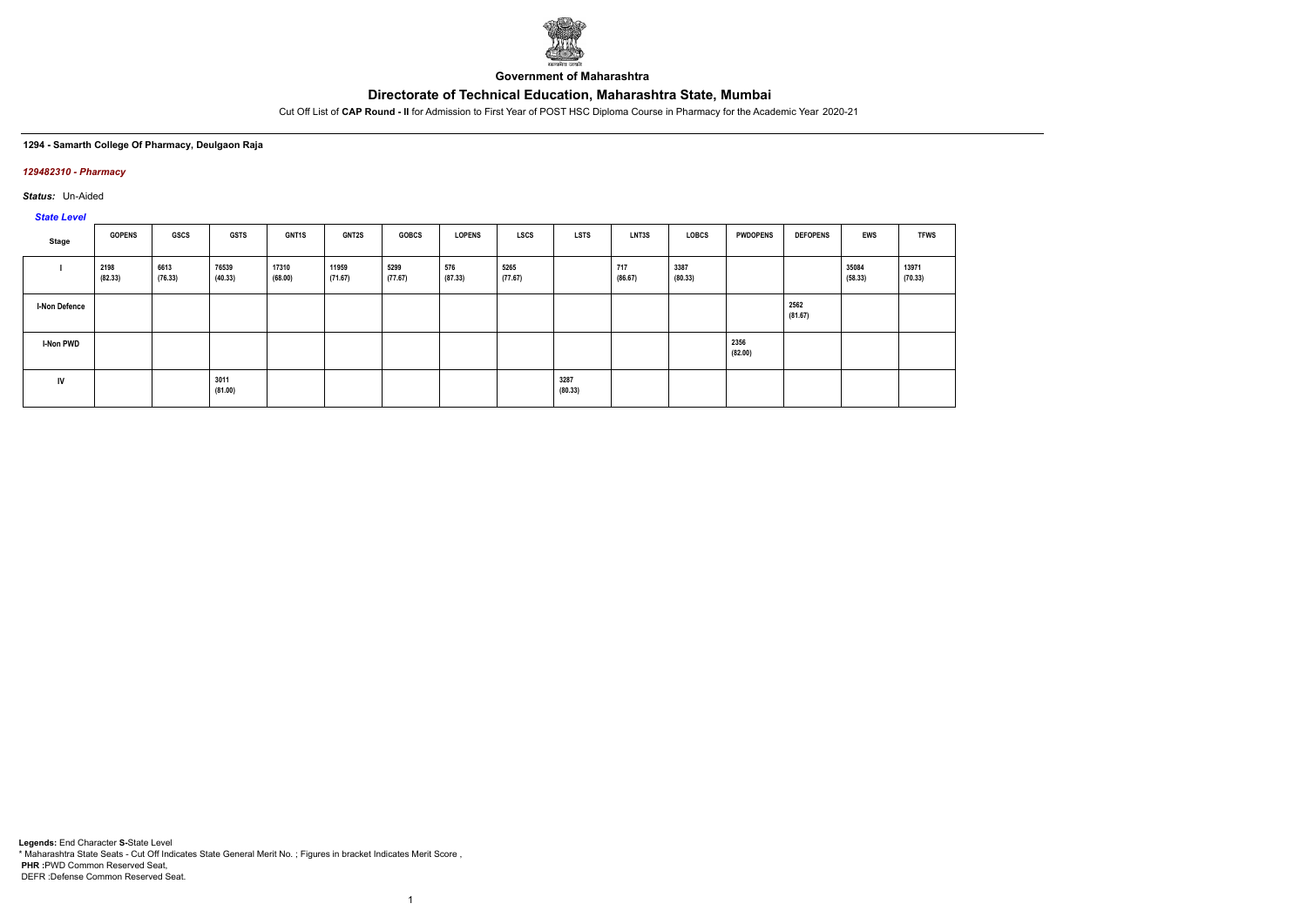

**Government of Maharashtra**

Cut Off List of **CAP Round - II** for Admission to First Year of POST HSC Diploma Course in Pharmacy for the Academic Year 2020-21

### **1296 - Dr. Rajendra Gode College Of Pharmacy, Amravati**

### *129682310 - Pharmacy*

*Status:* Un-Aided

*State Level*

| $-$                  |                  |                  |                  |                  |                  |                  |                  |                  |                  |                  |                  |                  |                  |                  |                  |                  |                  |
|----------------------|------------------|------------------|------------------|------------------|------------------|------------------|------------------|------------------|------------------|------------------|------------------|------------------|------------------|------------------|------------------|------------------|------------------|
| Stage                | <b>GOPENS</b>    | <b>GSCS</b>      | <b>GSTS</b>      | <b>GVJS</b>      | <b>GNT1S</b>     | GNT2S            | <b>GNT3S</b>     | <b>GOBCS</b>     | <b>LOPENS</b>    | <b>LSCS</b>      | <b>LSTS</b>      | <b>LNT1S</b>     | <b>LOBCS</b>     | <b>PWDOPENS</b>  | <b>DEFOPENS</b>  | EWS              | <b>TFWS</b>      |
|                      | 13378<br>(70.67) | 18311<br>(67.33) | 32332<br>(59.67) | 13786<br>(70.33) | 18404<br>(67.33) | 18407<br>(67.33) | 17479<br>(68.00) | 14641<br>(69.67) | 12841<br>(71.00) | 21215<br>(65.67) | 77295<br>(40.00) | 17469<br>(68.00) | 14135<br>(70.00) |                  |                  | 37039<br>(57.67) | 19037<br>(67.00) |
| <b>I-Non Defence</b> |                  |                  |                  |                  |                  |                  |                  |                  |                  |                  |                  |                  |                  |                  | 14297<br>(70.00) |                  |                  |
| <b>I-Non PWD</b>     |                  |                  |                  |                  |                  |                  |                  |                  |                  |                  |                  |                  |                  | 14047<br>(70.00) |                  |                  |                  |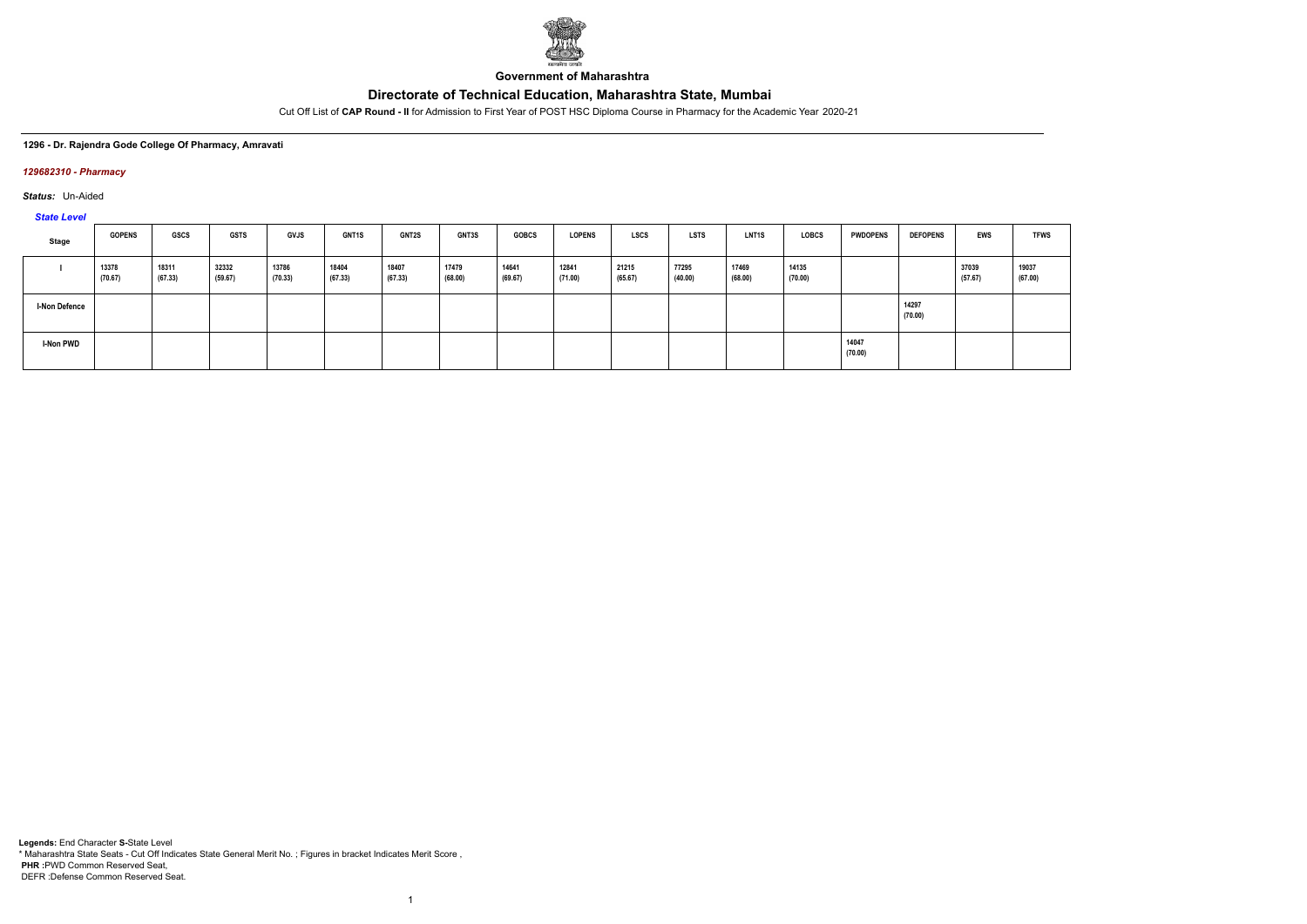

**Government of Maharashtra**

Cut Off List of **CAP Round - II** for Admission to First Year of POST HSC Diploma Course in Pharmacy for the Academic Year 2020-21

### **1297 - Vidyaniketan College Of Pharmacy, Anjangaon Surji**

### *129782310 - Pharmacy*

*Status:* Un-Aided

*State Level*

| Stage                | <b>GOPENS</b>    | GSCS             | <b>GSTS</b>      | <b>GVJS</b>      | <b>GNT1S</b>     | GNT2S            | GNT3S            | <b>GOBCS</b>     | <b>LOPENS</b>    | LNT <sub>2</sub> S | <b>LOBCS</b>     | <b>PWDOPENS</b>  | <b>DEFOPENS</b>  | <b>EWS</b>       |
|----------------------|------------------|------------------|------------------|------------------|------------------|------------------|------------------|------------------|------------------|--------------------|------------------|------------------|------------------|------------------|
|                      | 17578<br>(68.00) | 21903<br>(65.33) | 79019<br>(39.00) | 17929<br>(67.67) | 25044<br>(63.67) | 20839<br>(66.00) | 27288<br>(62.33) | 18412<br>(67.33) | 17012<br>(68.33) | 24789<br>(63.67)   | 17406<br>(68.00) |                  |                  | 40408<br>(56.00) |
| <b>I-Non Defence</b> |                  |                  |                  |                  |                  |                  |                  |                  |                  |                    |                  |                  | 18006<br>(67.67) |                  |
| <b>I-Non PWD</b>     |                  |                  |                  |                  |                  |                  |                  |                  |                  |                    |                  | 16549<br>(68.33) |                  |                  |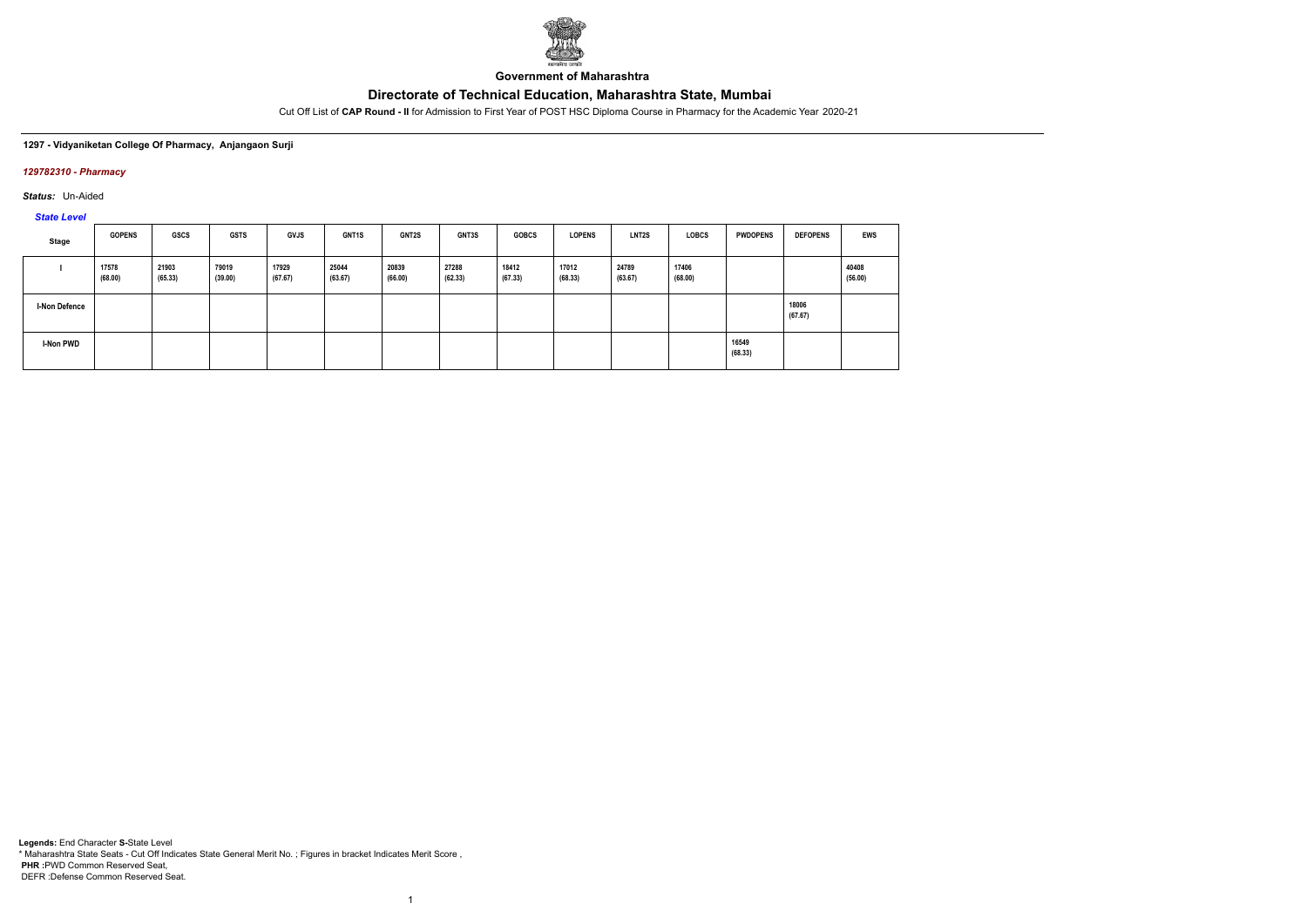

**Government of Maharashtra**

Cut Off List of **CAP Round - II** for Admission to First Year of POST HSC Diploma Course in Pharmacy for the Academic Year 2020-21

**2022 - Maulana Azad Education Society's Kamla Nehru Polytechnic(Pharmacy) Aurangabad**

### *202282310 - Pharmacy*

*Status:* Government-Aided Religious Minority - Muslim

*State Level*

| <b>Stage</b> | <b>GOPENS</b> | MI      | <b>TFWS</b> |
|--------------|---------------|---------|-------------|
|              | 1067          | 7633    | 464         |
|              | (85.33)       | (75.33) | (88.00)     |

#### *202282370U - Pharmacy*

*Status:* Un-Aided Religious Minority - Muslim

#### *State Level*

| Stage | <b>GOPENS</b> | <b>LOPENS</b> | MI      |
|-------|---------------|---------------|---------|
|       | 5868          | 3397          | 17167   |
|       | (77.00)       | (80.33)       | (68.00) |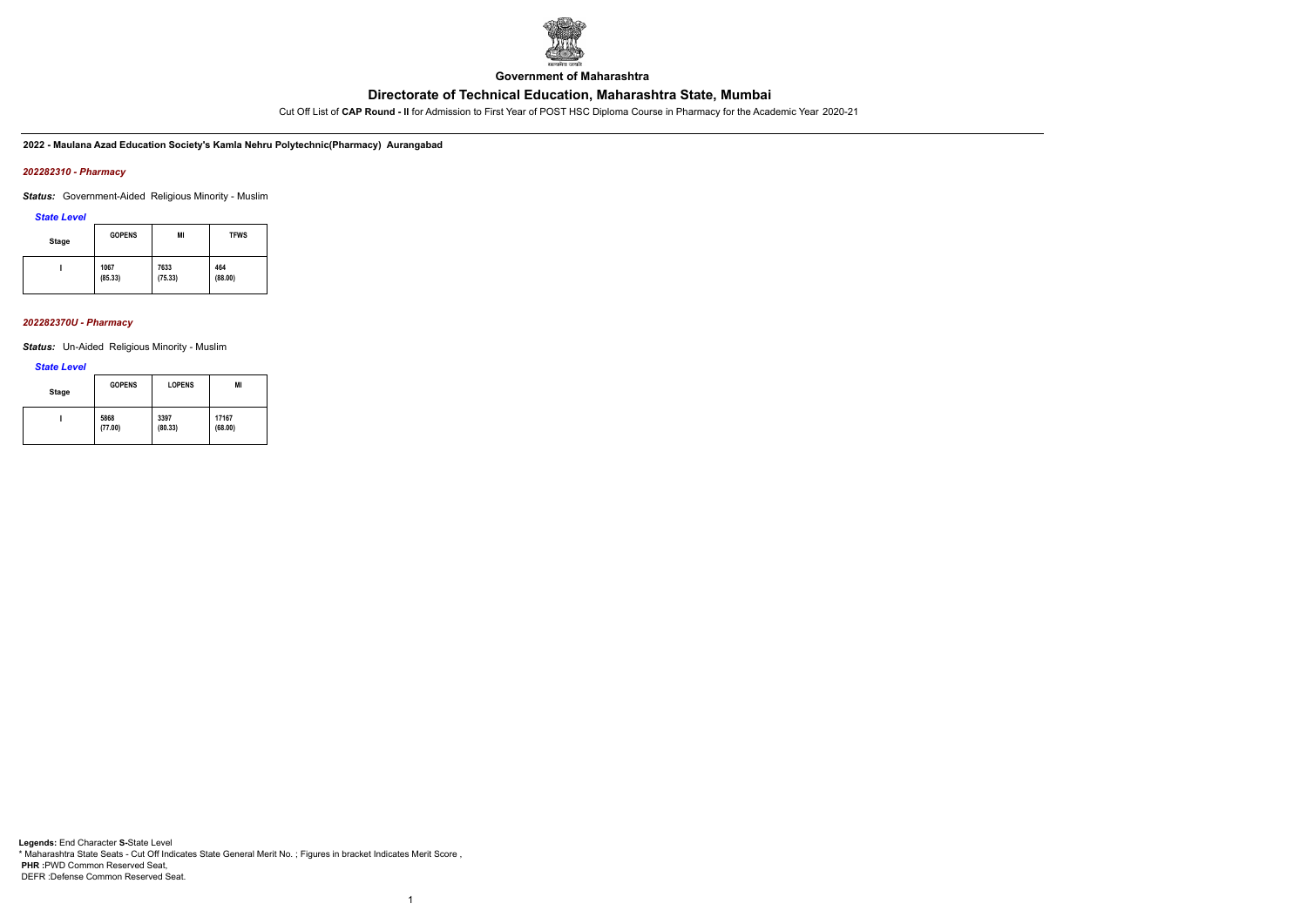

**Government of Maharashtra**

Cut Off List of **CAP Round - II** for Admission to First Year of POST HSC Diploma Course in Pharmacy for the Academic Year 2020-21

**2023 - Jai Bhavani Shikshan Prasarak Mandal's Institute Of Pharmacy, Gadhi Georai**

#### *202382310 - Pharmacy*

*Status:* Government-Aided

*State Level*

| <b>Stage</b> | <b>GOPENS</b>   | GSCS             | <b>GSTS</b>      | GVJS            | <b>GNT1S</b>    | <b>GNT2S</b>    | <b>GNT3S</b>    | <b>GOBCS</b>    | <b>LOPENS</b>   | <b>LSCS</b>     | <b>LOBCS</b>    | <b>PWDOPENS</b>  | <b>DEFOPENS</b>  | EWS             | <b>ORPHAN</b>   | <b>TFWS</b>     |
|--------------|-----------------|------------------|------------------|-----------------|-----------------|-----------------|-----------------|-----------------|-----------------|-----------------|-----------------|------------------|------------------|-----------------|-----------------|-----------------|
|              | 3303<br>(80.33) | 14122<br>(70.00) | 60351<br>(47.33) | 6140<br>(76.67) | 3838<br>(79.67) | 4118<br>(79.33) | 3392<br>(80.33) | 7649<br>(75.33) | 2736<br>(81.33) | 9718<br>(73.33) | 6951<br>(76.00) | 49878<br>(51.67) | 62646<br>(46.33) | 5750<br>(77.00) |                 | 3604<br>(80.00) |
| IV           |                 |                  |                  |                 |                 |                 |                 |                 |                 |                 |                 |                  |                  |                 | 3386<br>(80.33) |                 |

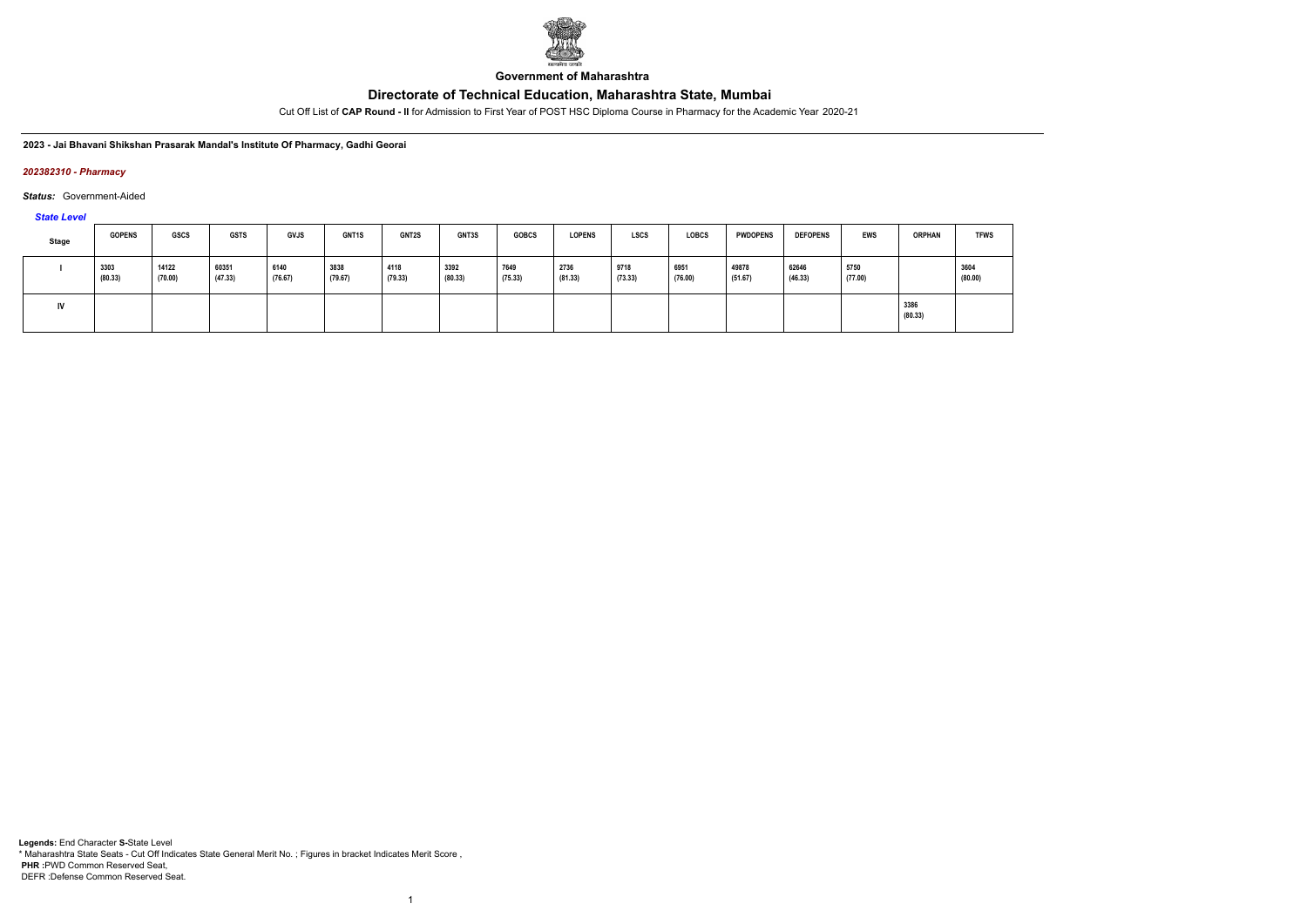

**Government of Maharashtra**

Cut Off List of **CAP Round - II** for Admission to First Year of POST HSC Diploma Course in Pharmacy for the Academic Year 2020-21

**2024 - Maharashtra Shikshan Samiti's Maharashtra Polytechnic (D. Pharmacy) Institute, Nilanga, Latur**

#### *202482310 - Pharmacy*

#### *Status:* Government-Aided

*State Level*

| Stage                | <b>GOPENS</b>   | <b>GSCS</b>      | <b>GSTS</b>      | GVJS            | <b>GNT2S</b>    | <b>GNT3S</b>    | <b>GOBCS</b>    | <b>LOPENS</b>   | <b>LSCS</b>     | LSTS             | <b>LVJS</b>     | LOBCS           | <b>DEFOPENS</b> | <b>EWS</b>      | <b>ORPHAN</b>   | <b>TFWS</b>     |
|----------------------|-----------------|------------------|------------------|-----------------|-----------------|-----------------|-----------------|-----------------|-----------------|------------------|-----------------|-----------------|-----------------|-----------------|-----------------|-----------------|
|                      | 2648<br>(81.33) | 14793<br>(69.67) | 18645<br>(67.33) | 4437<br>(78.67) | 3525<br>(80.00) | 3351<br>(80.33) | 5926<br>(77.00) | 1510<br>(84.00) | 7734<br>(75.00) | 52266<br>(50.67) | 6053<br>(76.67) | 3698<br>(79.67) |                 | 5231<br>(77.67) |                 | 4343<br>(79.00) |
| <b>I-Non Defence</b> |                 |                  |                  |                 |                 |                 |                 |                 |                 |                  |                 |                 | 2673<br>(81.33) |                 |                 |                 |
| IV                   |                 |                  |                  |                 |                 |                 |                 |                 |                 |                  |                 |                 |                 |                 | 2676<br>(81.33) |                 |

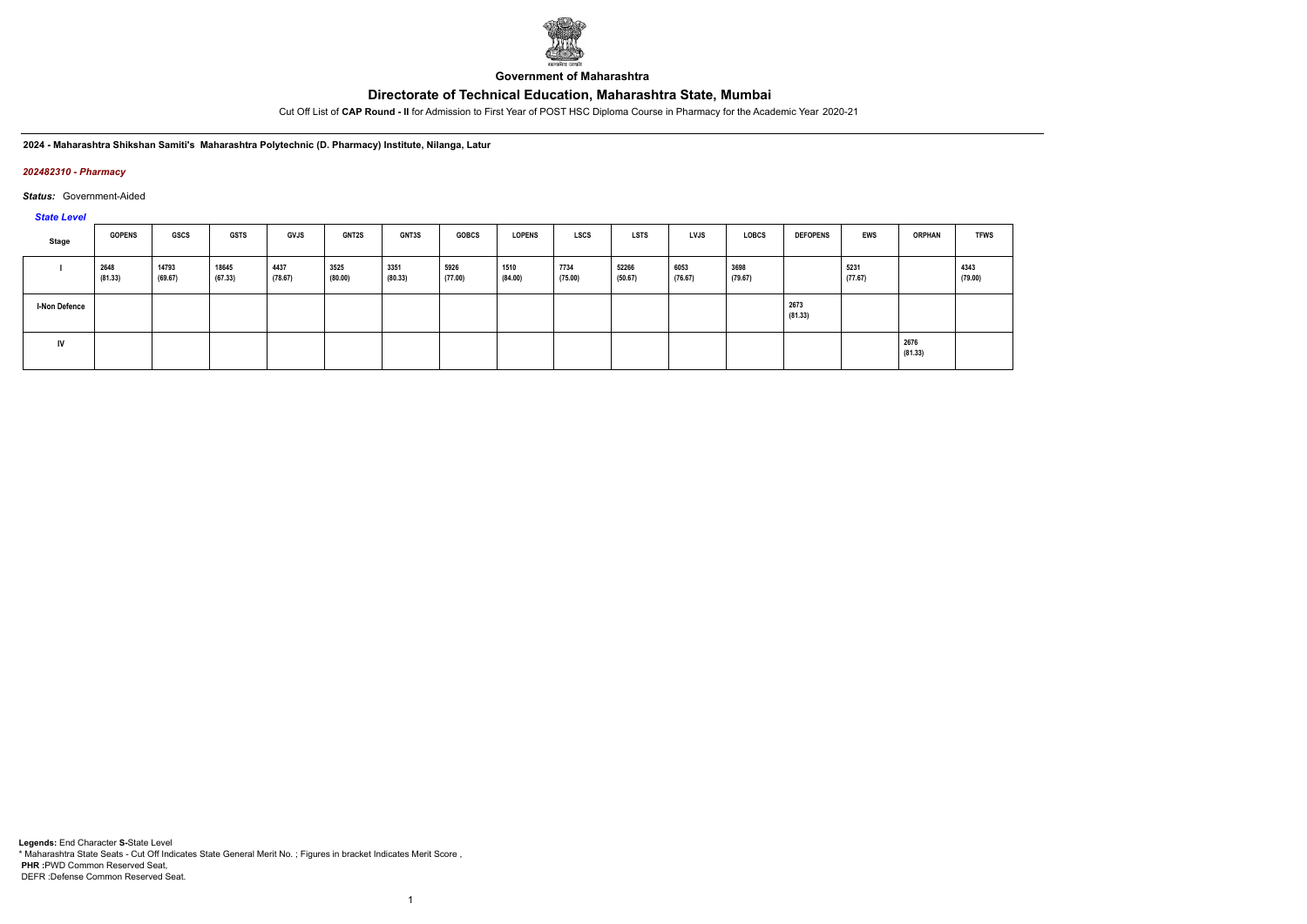

**Government of Maharashtra**

Cut Off List of **CAP Round - II** for Admission to First Year of POST HSC Diploma Course in Pharmacy for the Academic Year 2020-21

**2025 - Panchakshri Shivacharya Trust's Channa Basweshwar Institute Of D. Pharmacy, Latur**

#### *202582310 - Pharmacy*

*Status:* Government-Aided

*State Level*

| <b>Stage</b> | <b>GOPENS</b>   | <b>GSCS</b>      | <b>GSTS</b>      | <b>GVJS</b>     | GNT1S           | <b>GNT2S</b>    | <b>GNT3S</b>    | <b>GOBCS</b>    | <b>LOPENS</b>   | <b>LSTS</b>      | LNT <sub>2</sub> S | <b>LOBCS</b>    | <b>EWS</b>      | <b>ORPHAN</b>   | <b>TFWS</b>     |
|--------------|-----------------|------------------|------------------|-----------------|-----------------|-----------------|-----------------|-----------------|-----------------|------------------|--------------------|-----------------|-----------------|-----------------|-----------------|
|              | 3145<br>(80.67) | 13627<br>(70.33) | 10518<br>(72.67) | 7432<br>(75.33) | 8151<br>(74.67) | 4143<br>(79.33) | 3383<br>(80.33) | 6135<br>(76.67) | 2677<br>(81.33) | 42223<br>(55.00) | 7471<br>(75.33)    | 5883<br>(77.00) | 2741<br>(81.33) |                 | 3640<br>(80.00) |
|              |                 |                  |                  |                 |                 |                 |                 |                 |                 |                  |                    |                 |                 | 3232<br>(80.33) |                 |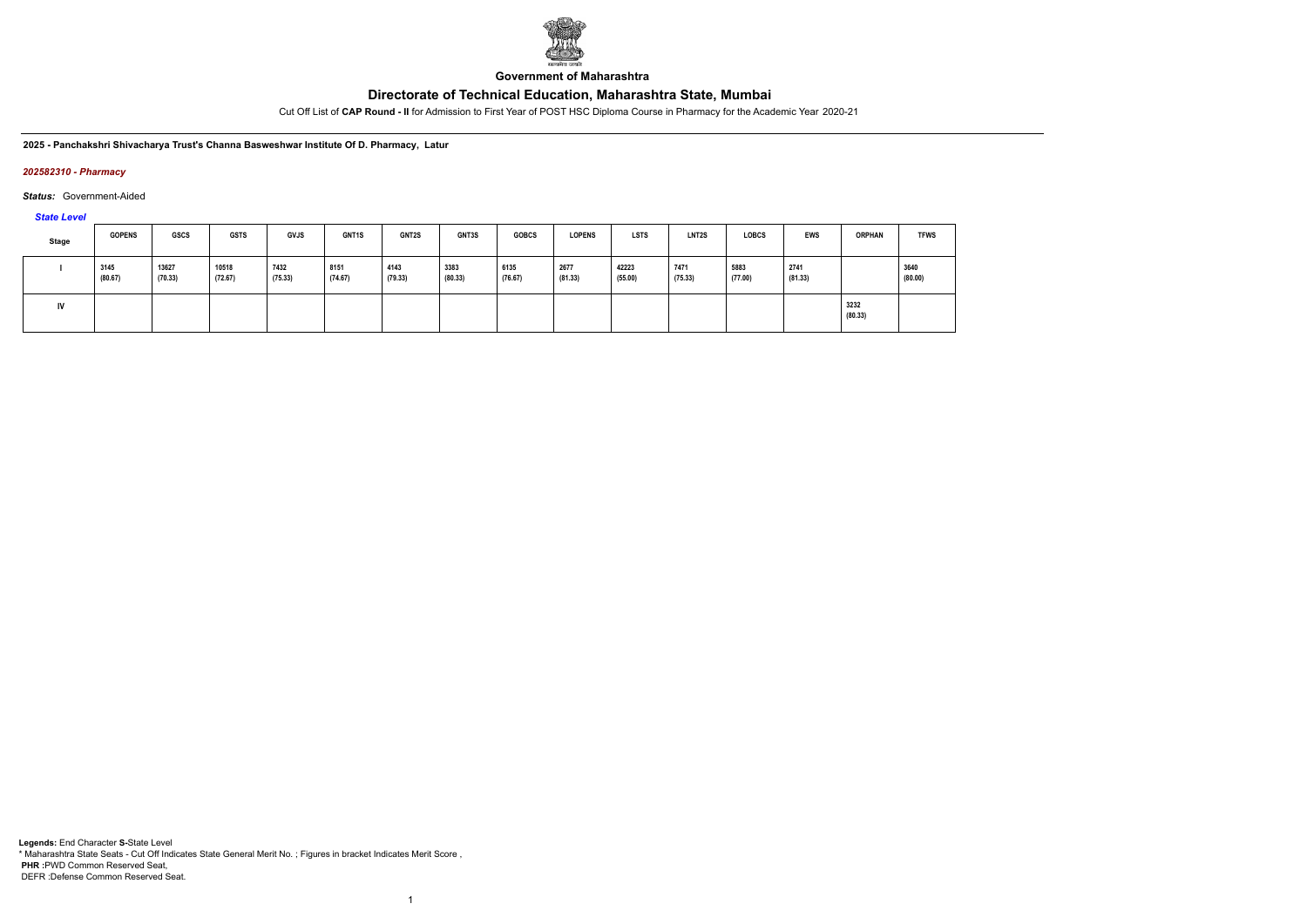

**Government of Maharashtra**

Cut Off List of **CAP Round - II** for Admission to First Year of POST HSC Diploma Course in Pharmacy for the Academic Year 2020-21

**2026 - Shri Sharda Bhavan Education Society's Nanded Pharmacy College (Polytechnic), Nanded**

#### *202682310 - Pharmacy*

*Status:* Government-Aided

#### *State Level*

| Stage                | <b>GOPENS</b>   | <b>GSCS</b>     | <b>GSTS</b>      | <b>GVJS</b>     | GNT1S           | <b>GNT2S</b>    | <b>GOBCS</b>    | <b>LOPENS</b>  | <b>LSTS</b>     | LNT <sub>1</sub> S | <b>PWDOPENS</b>  | <b>DEFOPENS</b> | <b>ORPHAN</b>   |
|----------------------|-----------------|-----------------|------------------|-----------------|-----------------|-----------------|-----------------|----------------|-----------------|--------------------|------------------|-----------------|-----------------|
|                      | 1401<br>(84.33) | 3985<br>(79.33) | 16556<br>(68.33) | 2738<br>(81.33) | 2995<br>(81.00) | 3363<br>(80.33) | 3128<br>(80.67) | 735<br>(86.67) | 9267<br>(73.67) | 1284<br>(84.67)    | 26177<br>(63.00) |                 |                 |
| <b>I-Non Defence</b> |                 |                 |                  |                 |                 |                 |                 |                |                 |                    |                  | 1646<br>(83.67) |                 |
| IV                   |                 |                 |                  |                 |                 |                 |                 |                |                 |                    |                  |                 | 1743<br>(83.33) |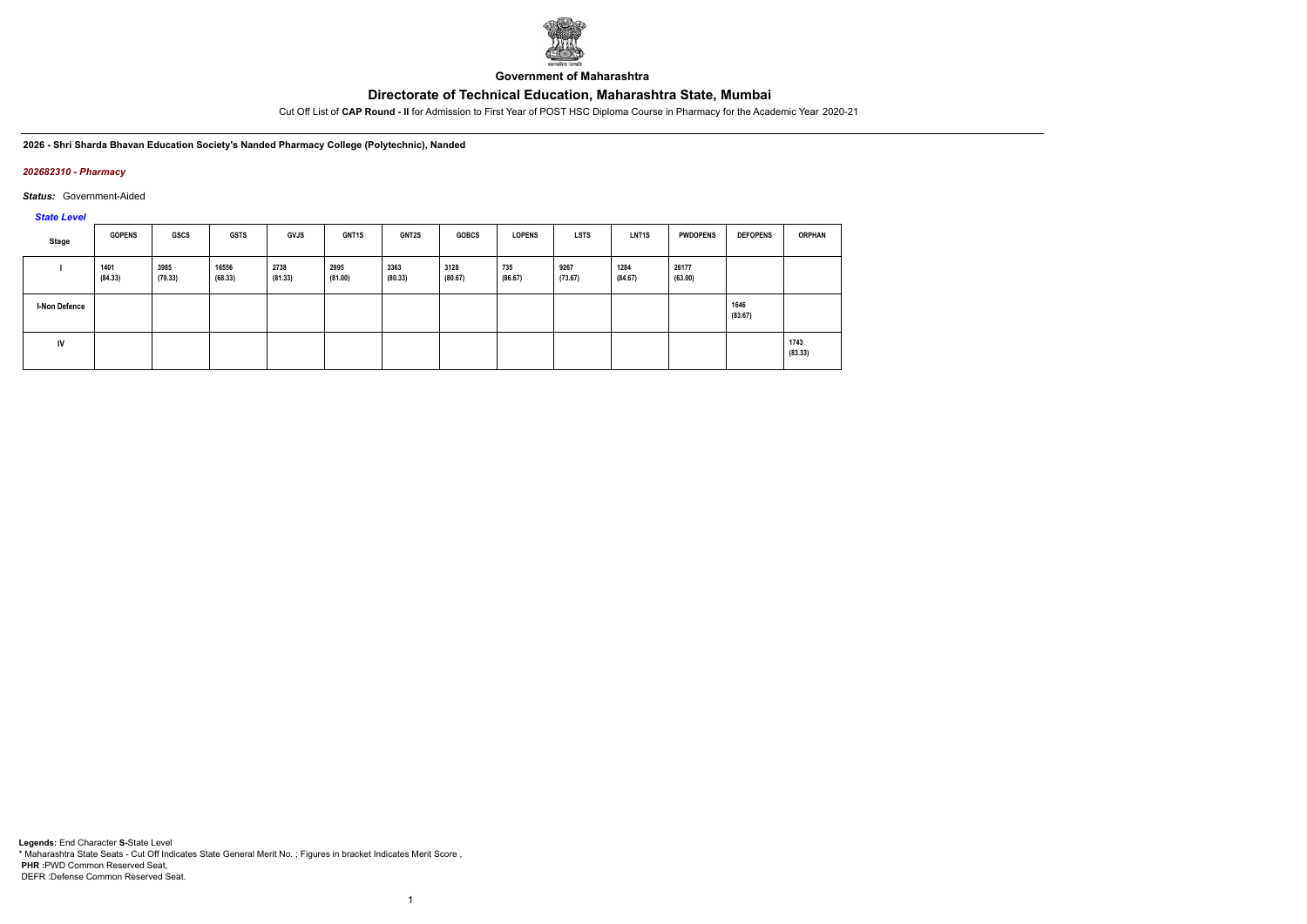

**Government of Maharashtra**

Cut Off List of **CAP Round - II** for Admission to First Year of POST HSC Diploma Course in Pharmacy for the Academic Year 2020-21

**2027 - Adarsh Shikshan Prasarak Mandal's Diploma In Pharmacy Institute, Osmanabad**

#### *202782310 - Pharmacy*

*Status:* Government-Aided

*State Level*

| Stage                | <b>GOPENS</b>   | GSCS             | <b>GSTS</b>      | GVJS            | <b>GNT1S</b>    | <b>GNT2S</b>    | <b>GNT3S</b>    | <b>GOBCS</b>    | <b>LOPENS</b>   | <b>LSCS</b>      | <b>LSTS</b>      | LVJS             | <b>LNT2S</b>     | <b>LOBCS</b>    | <b>PWDOPENS</b>  | <b>DEFOPENS</b> | EWS             | <b>ORPHAN</b> | <b>TFWS</b>     |
|----------------------|-----------------|------------------|------------------|-----------------|-----------------|-----------------|-----------------|-----------------|-----------------|------------------|------------------|------------------|------------------|-----------------|------------------|-----------------|-----------------|---------------|-----------------|
|                      | 4382<br>(79.00) | 15444<br>(69.33) | 36530<br>(57.67) | 7002<br>(75.67) | 8938<br>(74.00) | 9841<br>(73.33) | 7010<br>(75.67) | 8574<br>(74.33) | 3550<br>(80.00) | 15835<br>(69.00) | 48682<br>(52.33) | 11314<br>(72.00) | 13547<br>(70.33) | 8867<br>(74.00) | 62442<br>(46.33) |                 | 8438<br>(74.33) |               | 5485<br>(77.33) |
| <b>I-Non Defence</b> |                 |                  |                  |                 |                 |                 |                 |                 |                 |                  |                  |                  |                  |                 |                  | 4285<br>(79.00) |                 |               |                 |
| IV                   |                 |                  |                  |                 |                 |                 |                 |                 |                 |                  |                  |                  |                  |                 |                  |                 | 4669<br>(78.33) |               |                 |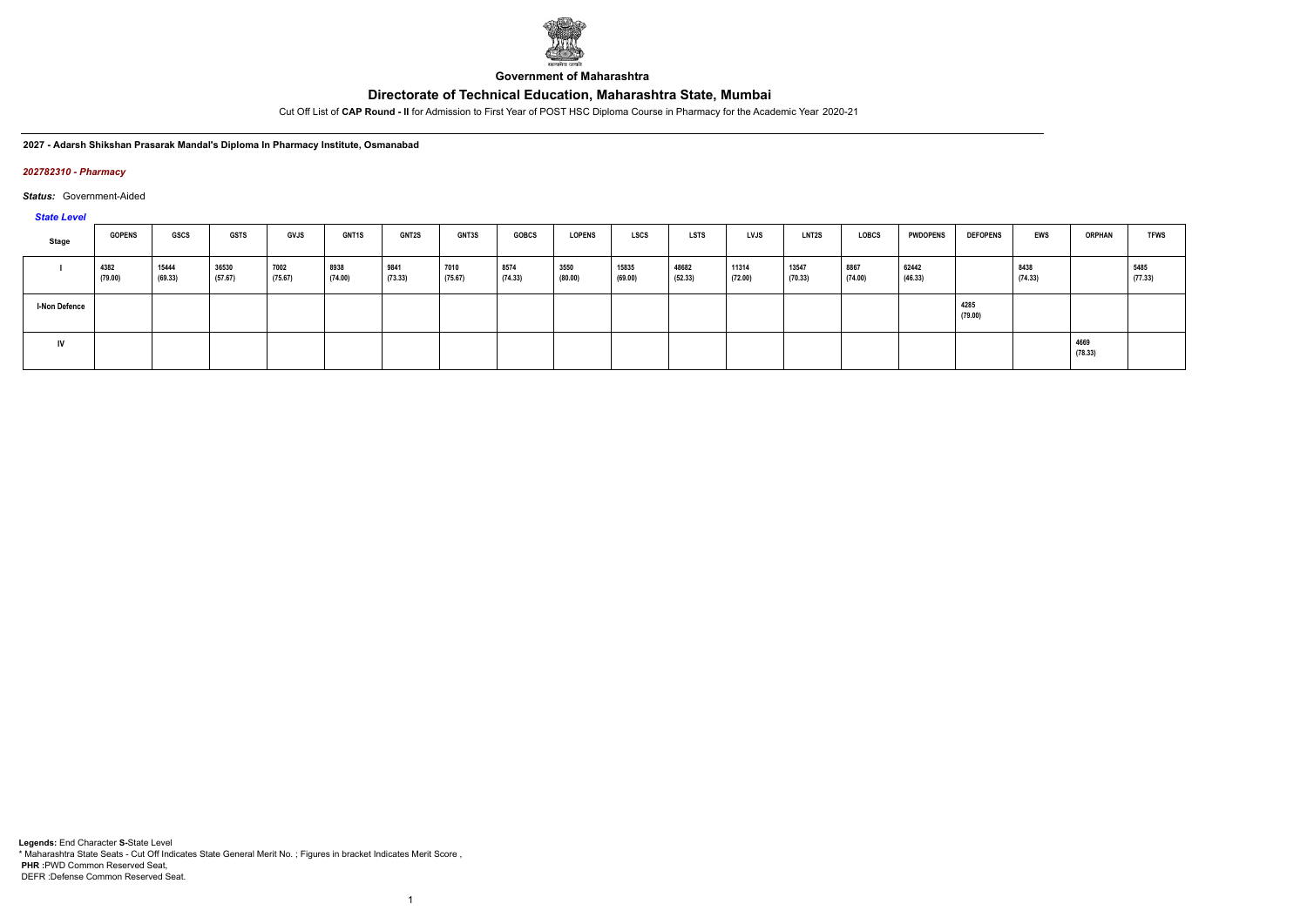

**Government of Maharashtra**

Cut Off List of **CAP Round - II** for Admission to First Year of POST HSC Diploma Course in Pharmacy for the Academic Year 2020-21

**2028 - Marathwada Shikshan Prasarak Mandal's Shri Shivaji Institute Of Pharmacy, Parbhani**

#### *202882310 - Pharmacy*

*Status:* Government-Aided

*State Level*

| <b>Stage</b> | <b>GOPENS</b>   | GSCS            | <b>GSTS</b>      | GVJS            | <b>GNT2S</b>     | GNT3S           | <b>GOBCS</b>    | <b>LOPENS</b>   | <b>LSCS</b>     | <b>LSTS</b>      | <b>LVJS</b>     | <b>LNT2S</b>     | <b>LOBCS</b>    | <b>PWDOPENS</b>  | <b>EWS</b>      | <b>ORPHAN</b>   |
|--------------|-----------------|-----------------|------------------|-----------------|------------------|-----------------|-----------------|-----------------|-----------------|------------------|-----------------|------------------|-----------------|------------------|-----------------|-----------------|
|              | 3483<br>(80.00) | 9592<br>(73.33) | 33992<br>(59.00) | 5736<br>(77.33) | 10438<br>(72.67) | 3665<br>(80.00) | 4934<br>(78.00) | 2599<br>(81.67) | 5587<br>(77.33) | 13168<br>(70.67) | 9450<br>(73.67) | 16774<br>(68.33) | 5196<br>(77.67) | 50682<br>(51.33) | 9362<br>(73.67) |                 |
| IV           |                 |                 |                  |                 |                  |                 |                 |                 |                 |                  |                 |                  |                 |                  |                 | 3555<br>(80.00) |

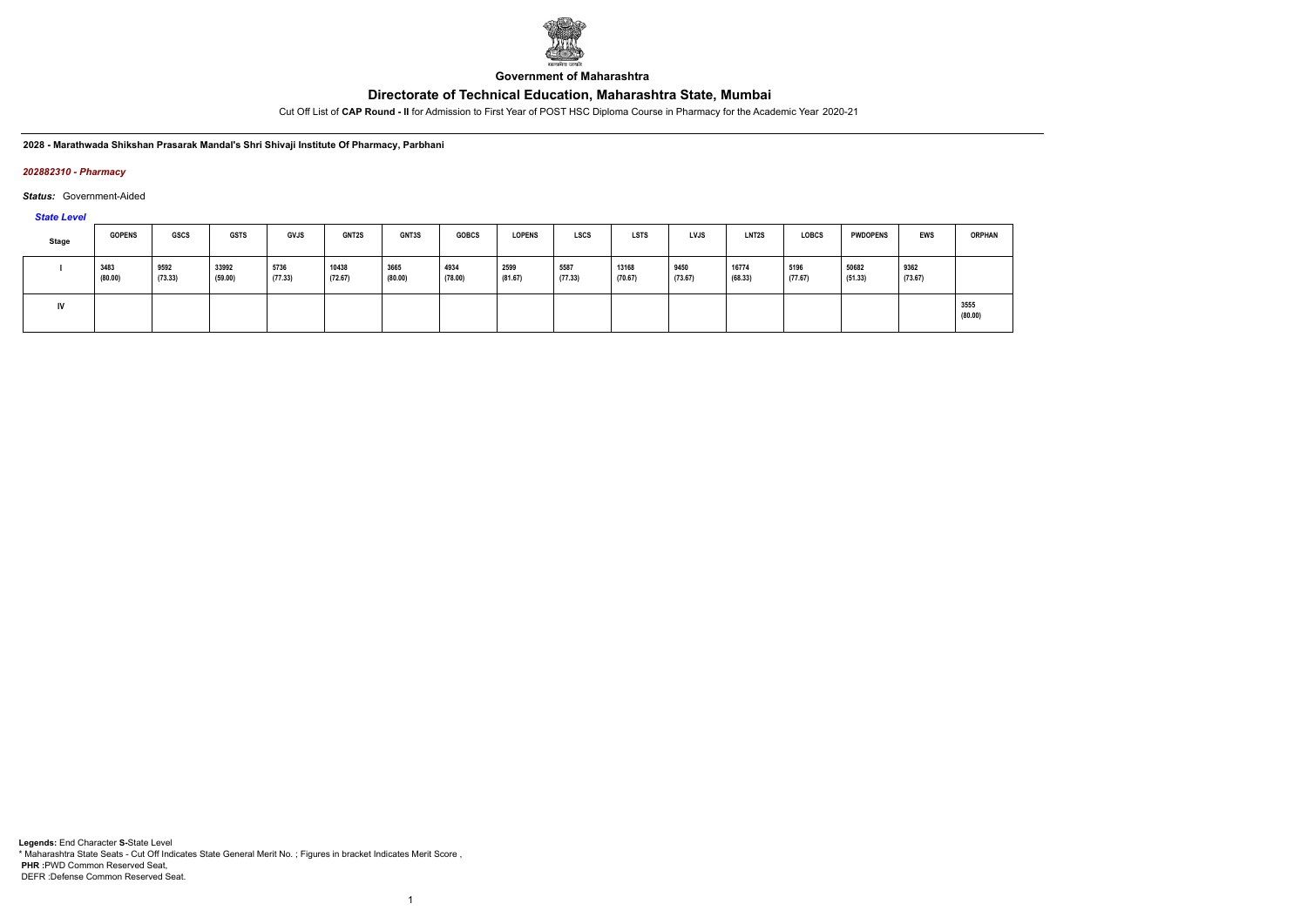

**Government of Maharashtra**

Cut Off List of **CAP Round - II** for Admission to First Year of POST HSC Diploma Course in Pharmacy for the Academic Year 2020-21

#### **2118 - Shree Bhairavnath Nisarg Mandal.'S Diploma In Pharmacy Institute, Hatta, Tal.Basmat**

#### *211882310 - Pharmacy*

*Status:* Un-Aided

# *State Level*

| Stage                | <b>GOPENS</b>    | GSCS             | <b>GSTS</b>      | <b>GVJS</b>      | <b>GNT2S</b>     | GNT3S            | <b>GOBCS</b>     | <b>LOPENS</b>    | LSCS             | LSTS             | LNT2S            | LOBCS            | <b>PWDOPENS</b>  | <b>DEFOPENS</b>  | EWS              | <b>TFWS</b>      |
|----------------------|------------------|------------------|------------------|------------------|------------------|------------------|------------------|------------------|------------------|------------------|------------------|------------------|------------------|------------------|------------------|------------------|
|                      | 15790<br>(69.00) | 25997<br>(63.00) | 67447<br>(44.33) | 26260<br>(63.00) | 25491<br>(63.33) | 16551<br>(68.33) | 22619<br>(65.00) | 13269<br>(70.67) | 33154<br>(59.33) | 53518<br>(50.00) | 24480<br>(63.67) | 18214<br>(67.33) |                  |                  | 43959<br>(54.33) | 19559<br>(66.67) |
| <b>I-Non Defence</b> |                  |                  |                  |                  |                  |                  |                  |                  |                  |                  |                  |                  |                  | 16441<br>(68.67) |                  |                  |
| <b>I-Non PWD</b>     |                  |                  |                  |                  |                  |                  |                  |                  |                  |                  |                  |                  | 15483<br>(69.33) |                  |                  |                  |

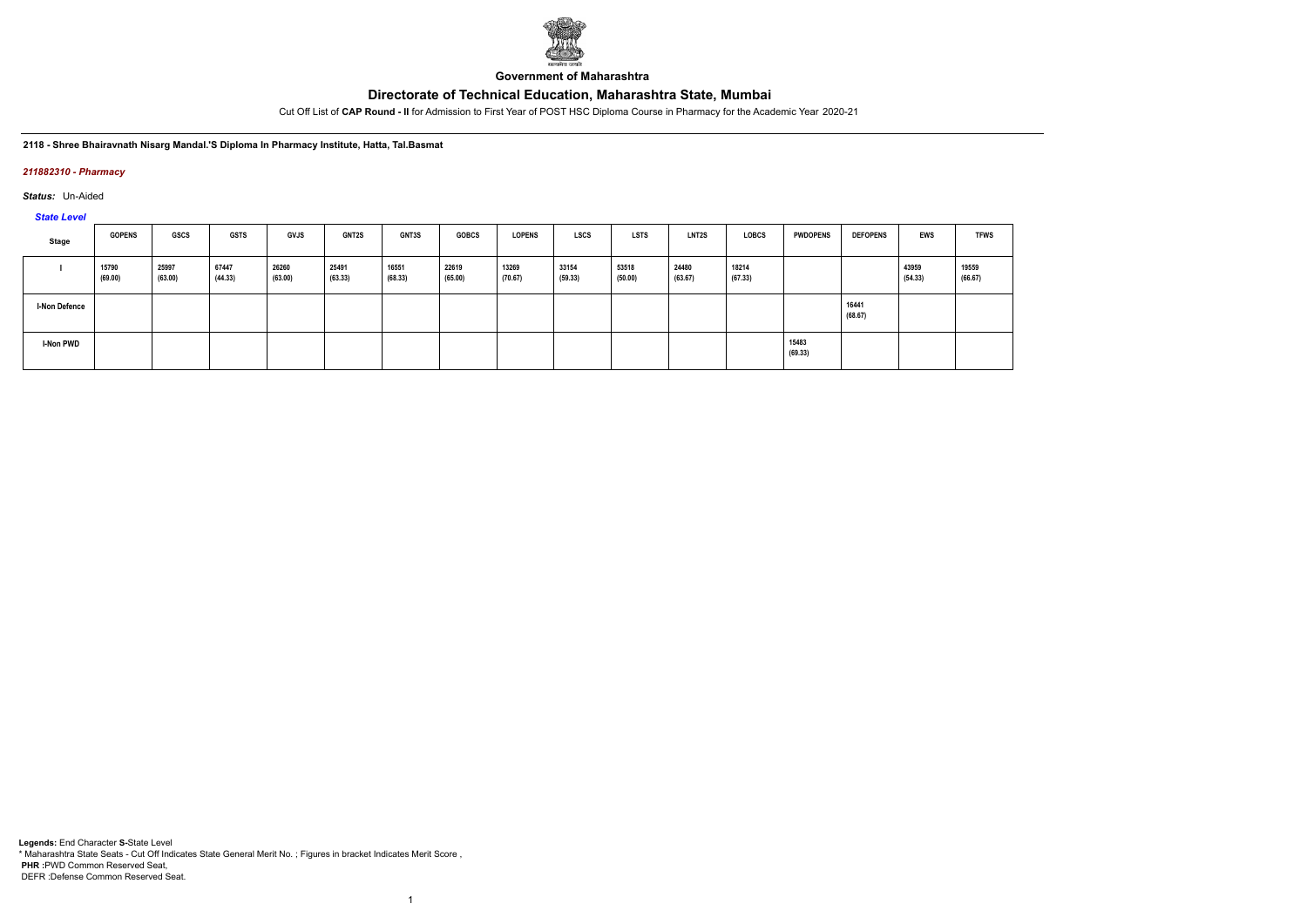

**Government of Maharashtra**

Cut Off List of **CAP Round - II** for Admission to First Year of POST HSC Diploma Course in Pharmacy for the Academic Year 2020-21

**2143 - Shri Dhaneshwari Manav Vikas Mandal's Diploma In Pharmacy Institute, At Post Gevrai Tanda, Paithan Road, Aurangabad.**

### *214382310 - Pharmacy*

*Status:* Un-Aided

*State Level*

| Stage         | <b>GOPENS</b>   | <b>GSCS</b>      | <b>GVJS</b>      | GNT <sub>1</sub> S | <b>GNT2S</b>     | GNT3S            | <b>GOBCS</b>     | <b>LOPENS</b>   | <b>LVJS</b>      | <b>LOBCS</b>     | <b>DEFOPENS</b> | <b>EWS</b>       | <b>TFWS</b>     |
|---------------|-----------------|------------------|------------------|--------------------|------------------|------------------|------------------|-----------------|------------------|------------------|-----------------|------------------|-----------------|
|               | 9346<br>(73.67) | 23002<br>(64.67) | 14957<br>(69.67) | 19163<br>(67.00)   | 10564<br>(72.67) | 10417<br>(72.67) | 20897<br>(66.00) | 8131<br>(74.67) | 12235<br>(71.33) | 12488<br>(71.33) |                 | 26247<br>(63.00) | 7415<br>(75.33) |
| I-Non Defence |                 |                  |                  |                    |                  |                  |                  |                 |                  |                  | 9387<br>(73.67) |                  |                 |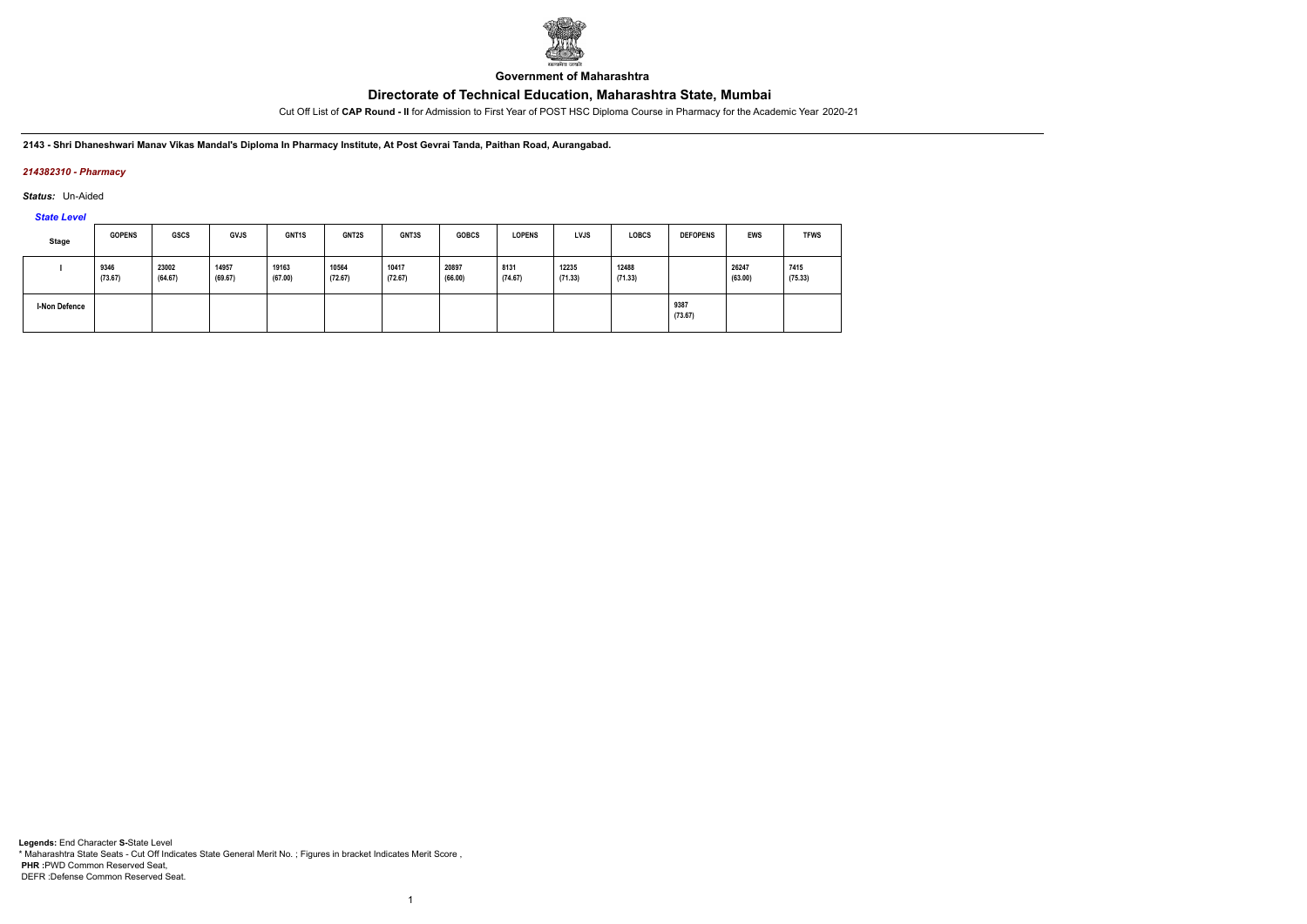

**Government of Maharashtra**

Cut Off List of **CAP Round - II** for Admission to First Year of POST HSC Diploma Course in Pharmacy for the Academic Year 2020-21

#### **2156 - Dayanand Education Society's Dayanand College of Pharmacy, Latur**

#### *215682310 - Pharmacy*

*Status:* Un-Aided

*State Level*

| <b>Stage</b>     | <b>GOPENS</b>    | <b>GSCS</b>      | <b>GSTS</b>      | GNT1S            | GNT2S            | GNT3S            | <b>GOBCS</b>     | <b>LOPENS</b>   | <b>LSCS</b>      | <b>LSTS</b>      | <b>LVJS</b>      | <b>LOBCS</b>     | <b>PWDOPENS</b> | <b>EWS</b>       | <b>TFWS</b>     |
|------------------|------------------|------------------|------------------|------------------|------------------|------------------|------------------|-----------------|------------------|------------------|------------------|------------------|-----------------|------------------|-----------------|
|                  | 10787<br>(72.67) | 16577<br>(68.33) | 57880<br>(48.33) | 34463<br>(58.67) | 11108<br>(72.33) | 15756<br>(69.00) | 19393<br>(66.67) | 8829<br>(74.00) | 17344<br>(68.00) | 18149<br>(67.67) | 10485<br>(72.67) | 17200<br>(68.00) |                 | 10948<br>(72.33) | 7153<br>(75.67) |
| <b>I-Non PWD</b> |                  |                  |                  |                  |                  |                  |                  |                 |                  |                  |                  |                  | 9396<br>(73.67) |                  |                 |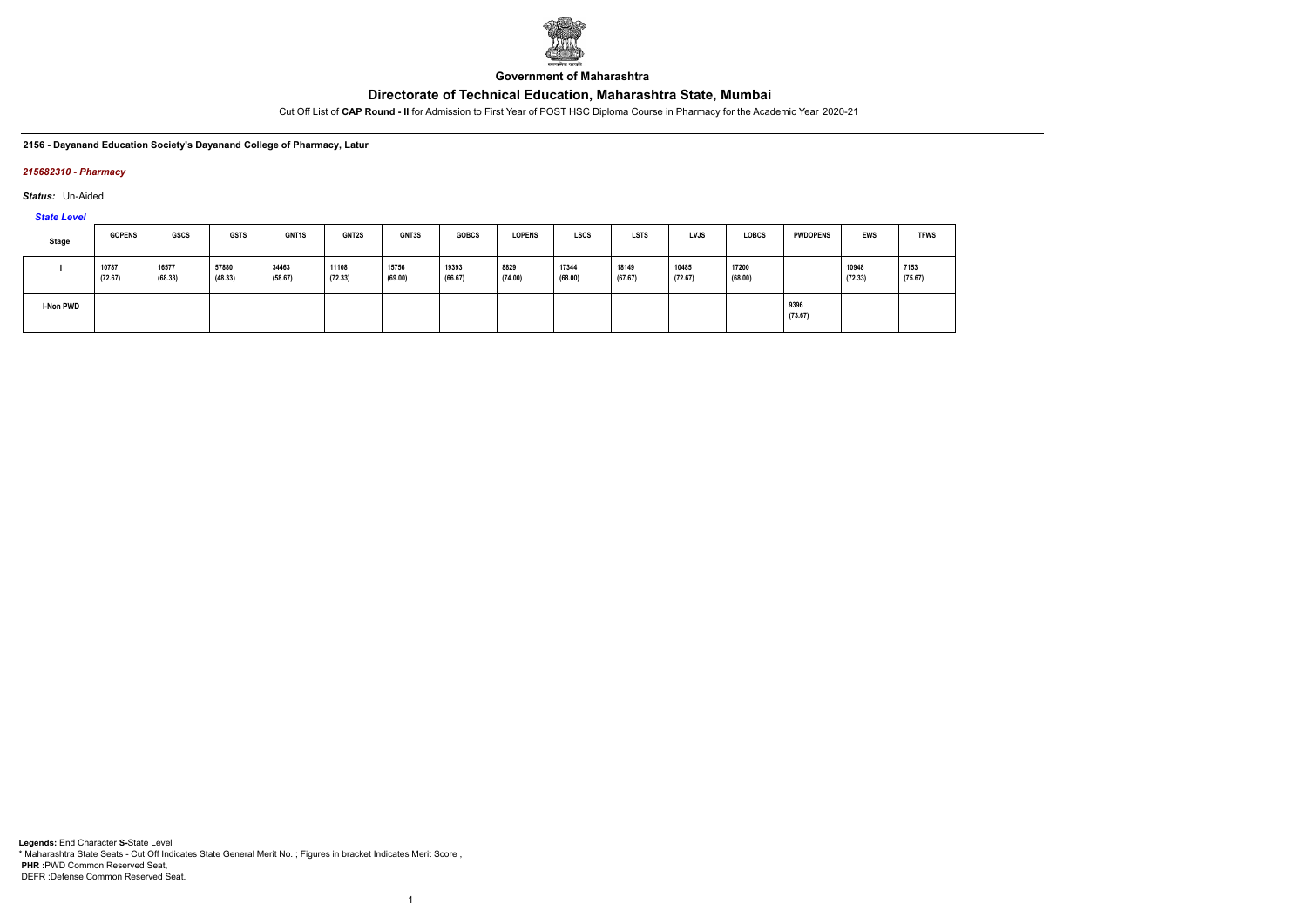

**Government of Maharashtra**

Cut Off List of **CAP Round - II** for Admission to First Year of POST HSC Diploma Course in Pharmacy for the Academic Year 2020-21

#### **2157 - Sahyog Sewabhavi Sanstha's Indira College of Pharmacy, Nanded**

#### *215782310 - Pharmacy*

*Status:* Un-Aided

*State Level*

| Stage                | <b>GOPENS</b>   | <b>GSCS</b>      | <b>GSTS</b>                          | <b>GVJS</b>     | <b>GNT1S</b>     | <b>GNT2S</b>     | <b>GNT3S</b>    | <b>GOBCS</b>     | <b>LOPENS</b>   | <b>LSTS</b>      | <b>LNT1S</b>     | <b>LNT2S</b>     | <b>LOBCS</b>     | <b>PWDOPENS</b>  | <b>DEFOPENS</b> | <b>PHRSCS</b>    | <b>EWS</b>       |
|----------------------|-----------------|------------------|--------------------------------------|-----------------|------------------|------------------|-----------------|------------------|-----------------|------------------|------------------|------------------|------------------|------------------|-----------------|------------------|------------------|
|                      | 7522<br>(75.33) | 15419<br>(69.33) | 47911<br>and the contract<br>(52.67) | 7674<br>(75.33) | 16734<br>(68.33) | 13497<br>(70.67) | 9621<br>(73.33) | 16024<br>(68.67) | 5529<br>(77.33) | 41452<br>(55.33) | 15000<br>(69.67) | 17258<br>(68.00) | 12206<br>(71.33) | 68390<br>(44.00) |                 | 80886<br>(37.67) | 26552<br>(62.67) |
| <b>I-Non Defence</b> |                 |                  |                                      |                 |                  |                  |                 |                  |                 |                  |                  |                  |                  |                  | 7586<br>(75.33) |                  |                  |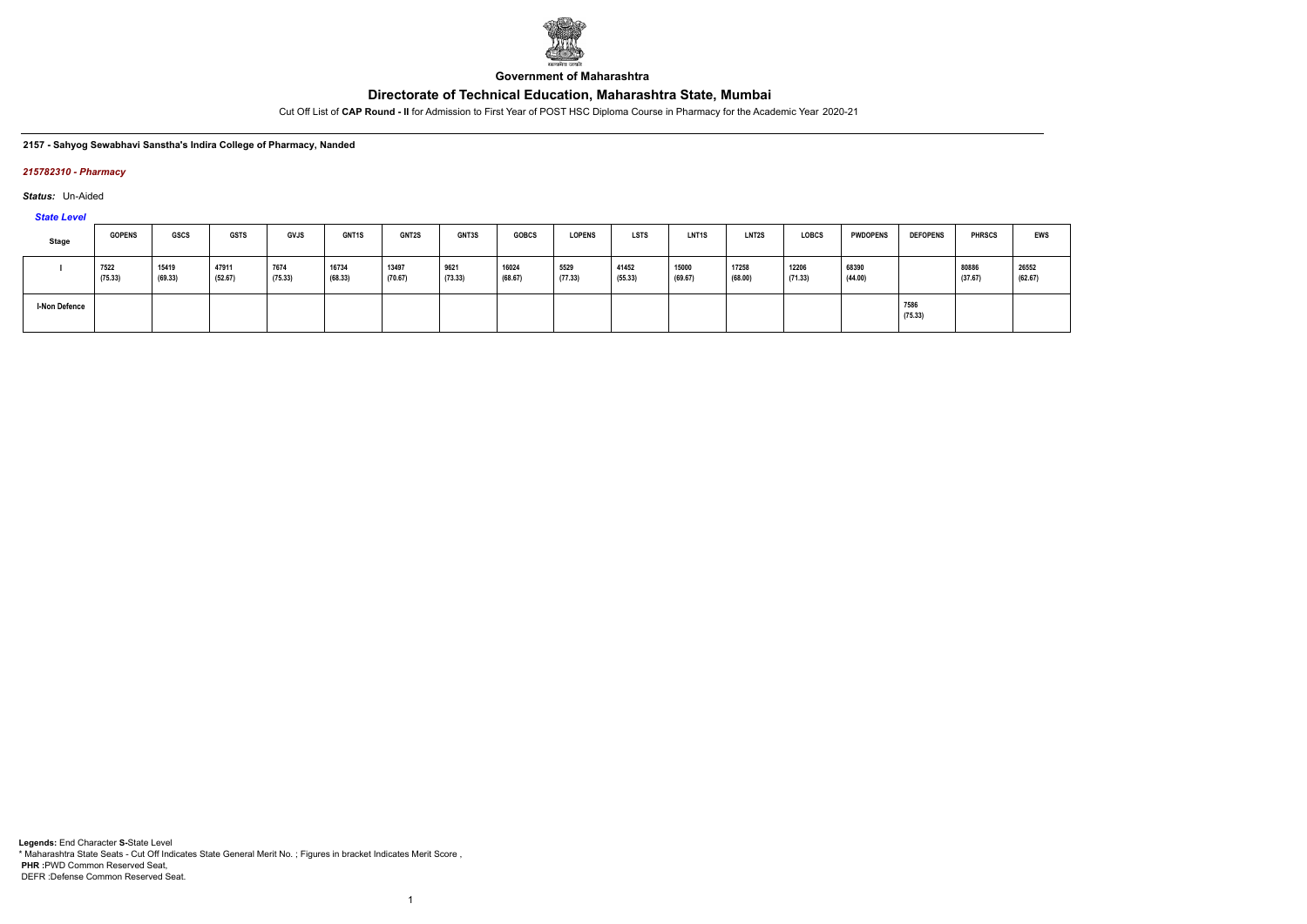

**Government of Maharashtra**

Cut Off List of **CAP Round - II** for Admission to First Year of POST HSC Diploma Course in Pharmacy for the Academic Year 2020-21

**2201 - Umar Been Khattab Welfare Trust's D. Pharmacy College, Kunjkheda Ta. Kannad Dist. Aurangabad**

#### *220182310 - Pharmacy*

*Status:* Un-Aided Religious Minority - Muslim

*State Level*

| <b>Stage</b> | ΜI               | <b>TFWS</b>      |
|--------------|------------------|------------------|
|              | 32932<br>(59.33) | 21338<br>(65.67) |

1

**Legends:** End Character **S-**State Level \* Maharashtra State Seats - Cut Off Indicates State General Merit No. ; Figures in bracket Indicates Merit Score , **PHR :**PWD Common Reserved Seat, DEFR :Defense Common Reserved Seat.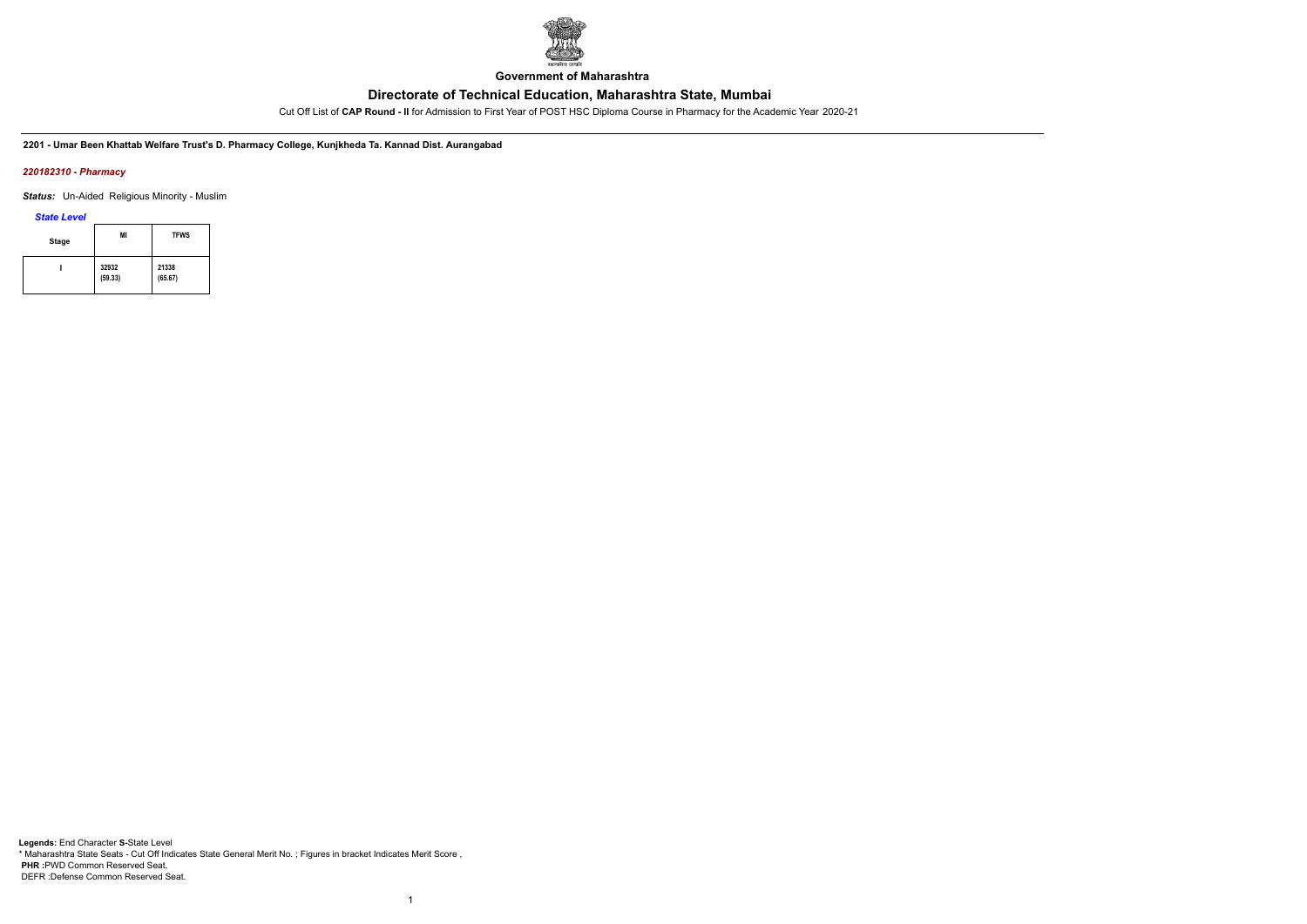

**Government of Maharashtra**

Cut Off List of **CAP Round - II** for Admission to First Year of POST HSC Diploma Course in Pharmacy for the Academic Year 2020-21

#### **2202 - Sayli Charitable Trust's College Of Pharmacy, Mitmita, Aurangabad.**

#### *220282310 - Pharmacy*

*Status:* Un-Aided

# *State Level*

| Stage | <b>GOPENS</b>   | GSCS                              | <b>GSTS</b>      | <b>GVJS</b>      | GNT1S            | GNT2S            | <b>GOBCS</b>     | <b>LOPENS</b>   | <b>LSCS</b>      | <b>LSTS</b>      | LNT3S            | <b>LOBCS</b>     | <b>DEFOPENS</b>       | <b>EWS</b>       | <b>TFWS</b>     |
|-------|-----------------|-----------------------------------|------------------|------------------|------------------|------------------|------------------|-----------------|------------------|------------------|------------------|------------------|-----------------------|------------------|-----------------|
|       | 8285<br>(74.67) | 13312<br>$\sim$ $\sim$<br>(70.67) | 34010<br>(59.00) | 17903<br>(67.67) | 17311<br>(68.00) | 15153<br>(69.33) | 13731<br>(70.33) | 9046<br>(74.00) | 31919<br>(60.00) | 39850<br>(56.33) | 18699<br>(67.33) | 18026<br>(67.67) | 67000<br>.<br>(44.33) | 37463<br>(57.33) | 6678<br>(76.00) |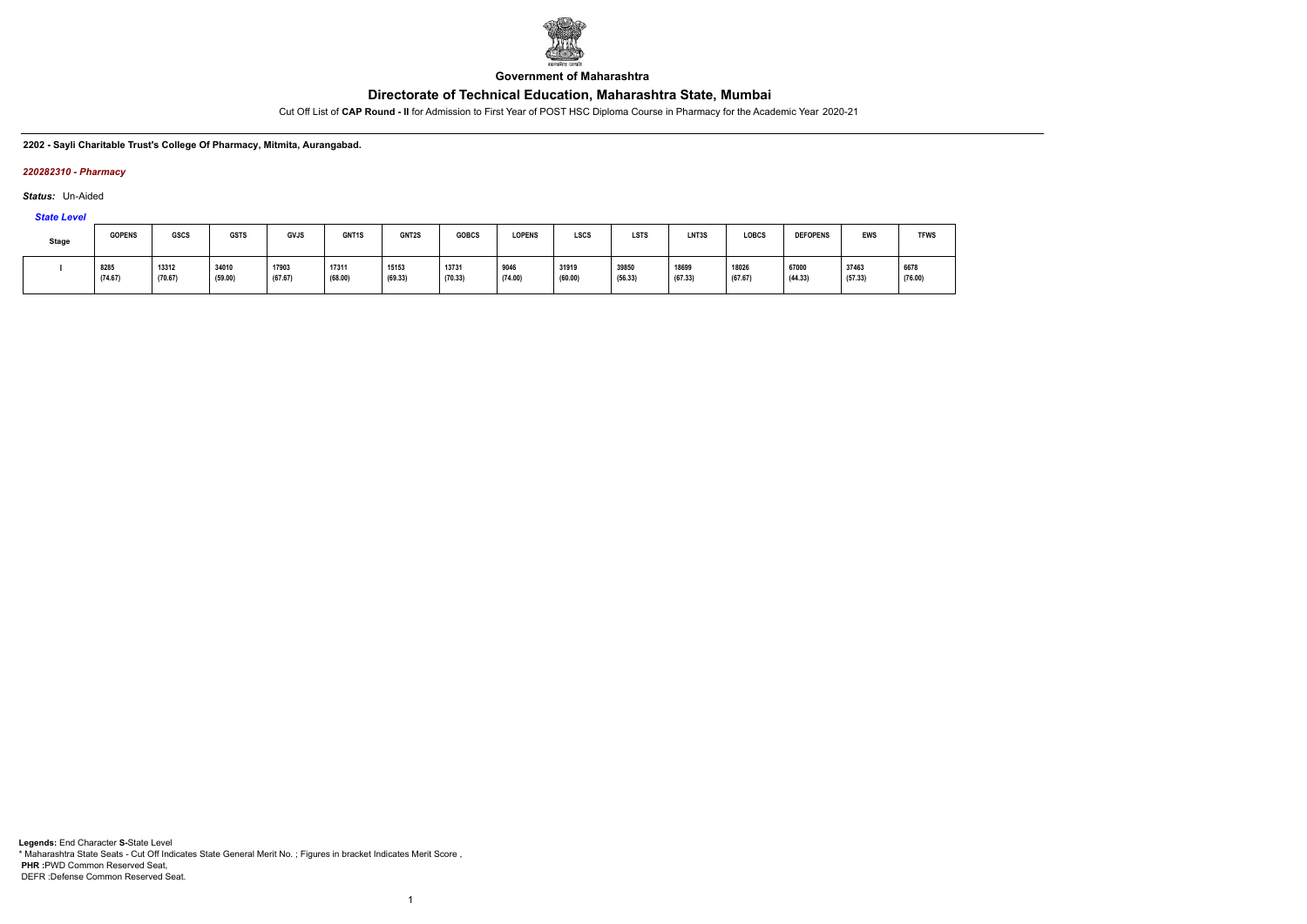

**Government of Maharashtra**

Cut Off List of **CAP Round - II** for Admission to First Year of POST HSC Diploma Course in Pharmacy for the Academic Year 2020-21

**2203 - Bhagwan Shikshan Prasarak Mandal's Dr. Y.S. Khedkar College Of Pharmacy, CIDCO, Aurangabad**

### *220382310 - Pharmacy*

*Status:* Un-Aided

*State Level*

| <b>Stage</b> | <b>GOPENS</b>   | <b>GSCS</b>     | <b>GSTS</b>      | GNT2S           | GNT3S           | <b>GOBCS</b>    | <b>LOPENS</b>  | <b>LSCS</b>      | <b>LSTS</b>      | <b>PWDOPENS</b> | EWS             | <b>TFWS</b>     |
|--------------|-----------------|-----------------|------------------|-----------------|-----------------|-----------------|----------------|------------------|------------------|-----------------|-----------------|-----------------|
|              | 1331<br>(84.33) | 6131<br>(76.67) | 16448<br>(68.67) | 5335<br>(77.67) | 2391<br>(82.00) | 6799<br>(76.00) | 295<br>(89.00) | 11365<br>(72.00) | 24666<br>(63.67) |                 | 6408<br>(76.33) | 2973<br>(81.00) |
| I-Non PWD    |                 |                 |                  |                 |                 |                 |                |                  |                  | 2570<br>(81.67) |                 |                 |

1

**Legends:** End Character **S-**State Level \* Maharashtra State Seats - Cut Off Indicates State General Merit No. ; Figures in bracket Indicates Merit Score , **PHR :**PWD Common Reserved Seat, DEFR :Defense Common Reserved Seat.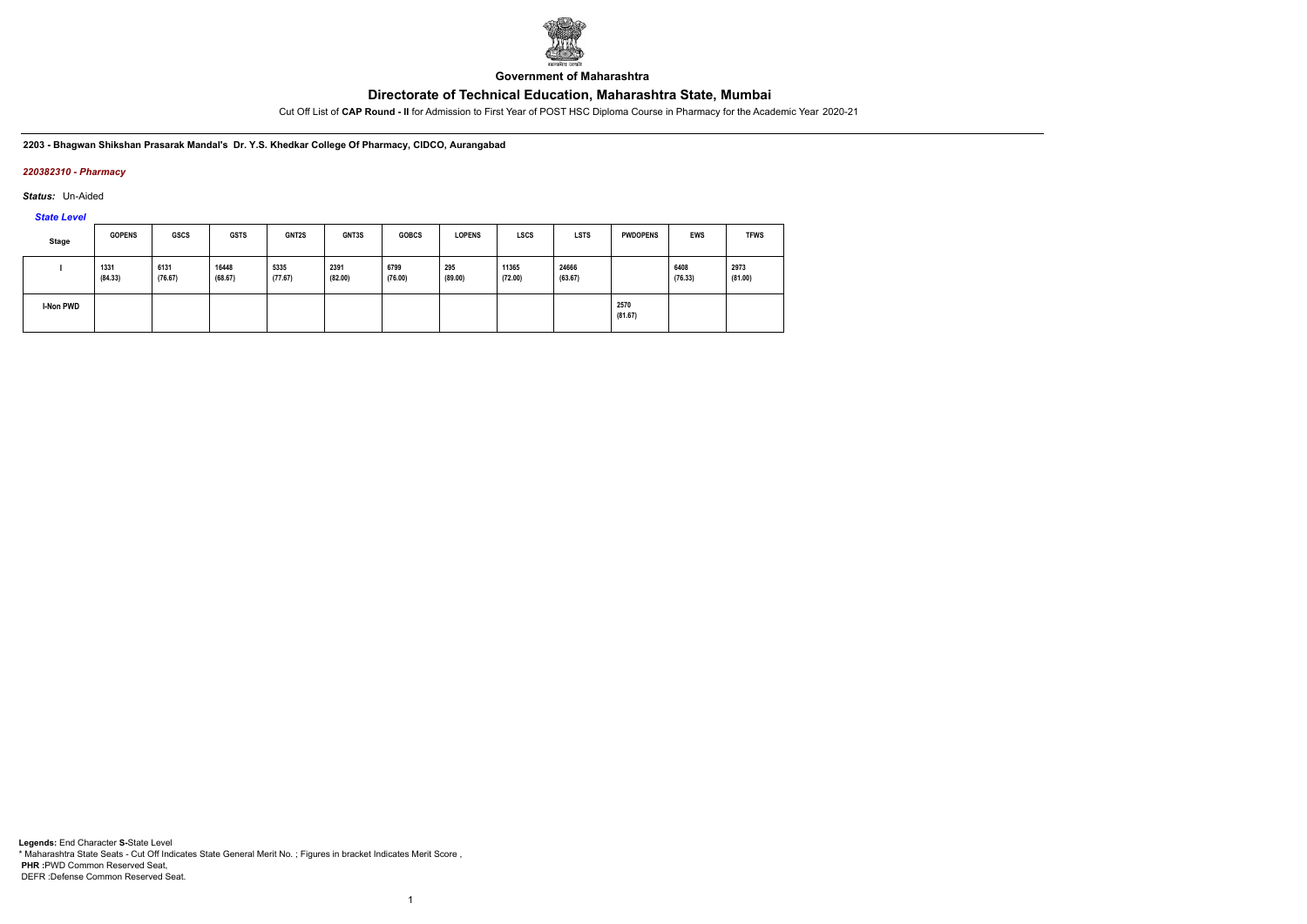

**Government of Maharashtra**

Cut Off List of **CAP Round - II** for Admission to First Year of POST HSC Diploma Course in Pharmacy for the Academic Year 2020-21

#### **2205 - Anand Charitable sanstha's College of Pharmacy, Ashti, Dist. Beed**

#### *220582310 - Pharmacy*

*Status:* Un-Aided

# *State Level*

| Stage                | <b>GOPENS</b>    | GSCS             | <b>GSTS</b>      | <b>GVJS</b>      | <b>GNT1S</b>     | <b>GNT2S</b>     | <b>GNT3S</b>     | <b>GOBCS</b>     | <b>LOPENS</b>   | <b>LSTS</b>      | <b>LVJS</b>      | <b>LOBCS</b>     | <b>DEFOPENS</b> | <b>TFWS</b>      |
|----------------------|------------------|------------------|------------------|------------------|------------------|------------------|------------------|------------------|-----------------|------------------|------------------|------------------|-----------------|------------------|
|                      | 11047<br>(72.33) | 30411<br>(60.67) | 81384<br>(37.33) | 24883<br>(63.67) | 22690<br>(65.00) | 17450<br>(68.00) | 11675<br>(72.00) | 17502<br>(68.00) | 6627<br>(76.33) |                  | 28090<br>(62.00) | 13595<br>(70.33) |                 | 11274<br>(72.00) |
| <b>I-Non Defence</b> |                  |                  |                  |                  |                  |                  |                  |                  |                 |                  |                  |                  | 9322<br>(73.67) |                  |
| IV                   |                  |                  | 11487<br>(72.00) |                  |                  |                  |                  |                  |                 | 10436<br>(72.67) |                  |                  |                 |                  |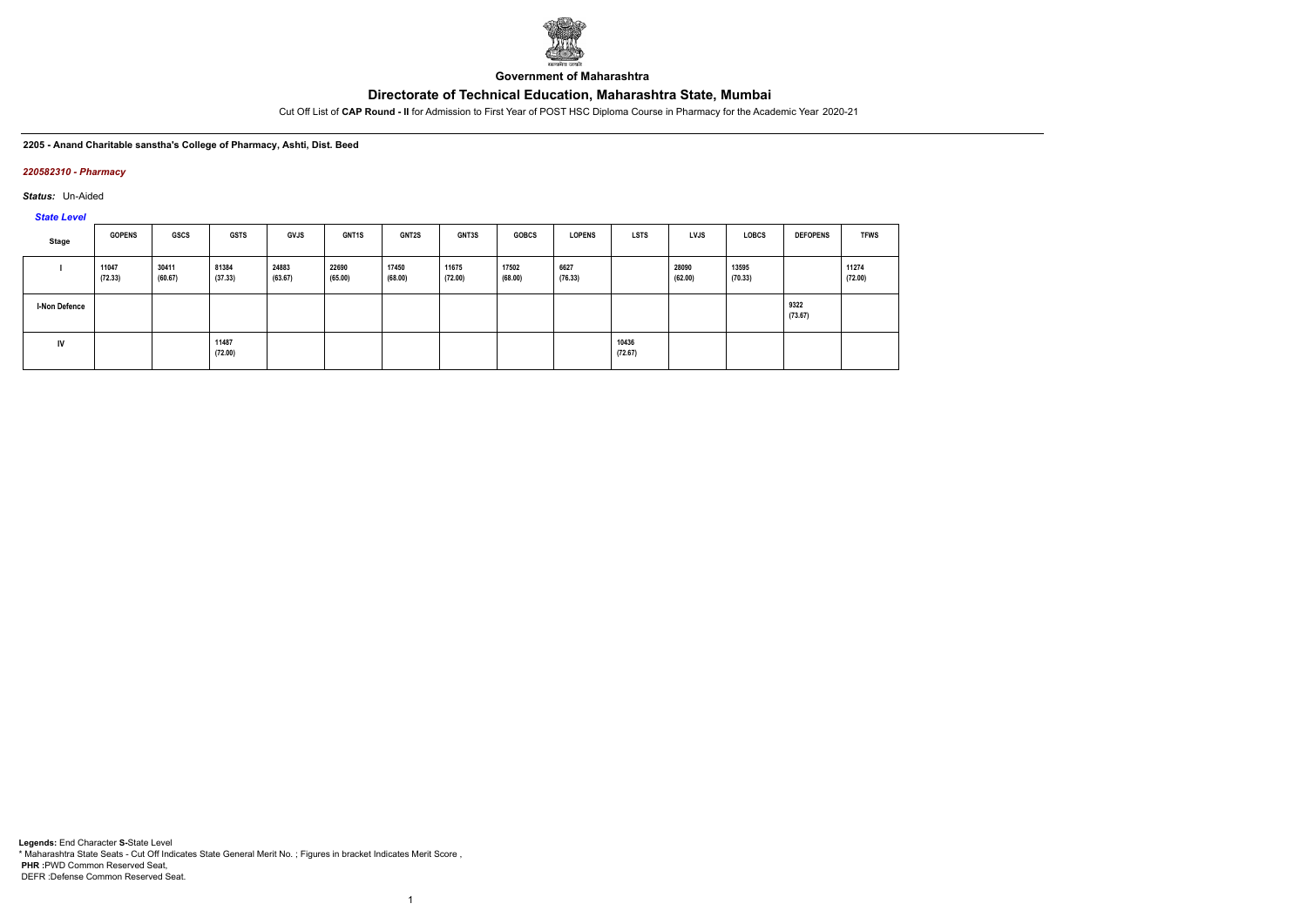

**Government of Maharashtra**

Cut Off List of **CAP Round - II** for Admission to First Year of POST HSC Diploma Course in Pharmacy for the Academic Year 2020-21

#### **2206 - Adarsh Shikshan Sansta's Colllege of Pharmacy, Beed**

#### *220682310 - Pharmacy*

*Status:* Un-Aided

*State Level*

| Stage         | <b>GOPENS</b>   | <b>GSCS</b>      | <b>GSTS</b>      | <b>GVJS</b>      | <b>GNT2S</b>     | <b>GOBCS</b>     | <b>LOPENS</b>   | <b>LNT2S</b>     | <b>PWDOPENS</b>  | <b>DEFOPENS</b> | <b>EWS</b>       | <b>TFWS</b>     |
|---------------|-----------------|------------------|------------------|------------------|------------------|------------------|-----------------|------------------|------------------|-----------------|------------------|-----------------|
|               | 8615<br>(74.33) | 25911<br>(63.00) | 72977<br>(42.00) | 17238<br>(68.00) | 15185<br>(69.33) | 19983<br>(66.33) | 5242<br>(77.67) | 11160<br>(72.33) | 49588<br>(52.00) |                 | 15127<br>(69.33) | 9786<br>(73.33) |
| I-Non Defence |                 |                  |                  |                  |                  |                  |                 |                  |                  | 8962<br>(74.00) |                  |                 |
| IV            |                 |                  | 9597<br>(73.33)  |                  |                  |                  |                 |                  |                  |                 |                  |                 |

1

**Legends:** End Character **S-**State Level \* Maharashtra State Seats - Cut Off Indicates State General Merit No. ; Figures in bracket Indicates Merit Score , **PHR :**PWD Common Reserved Seat, DEFR :Defense Common Reserved Seat.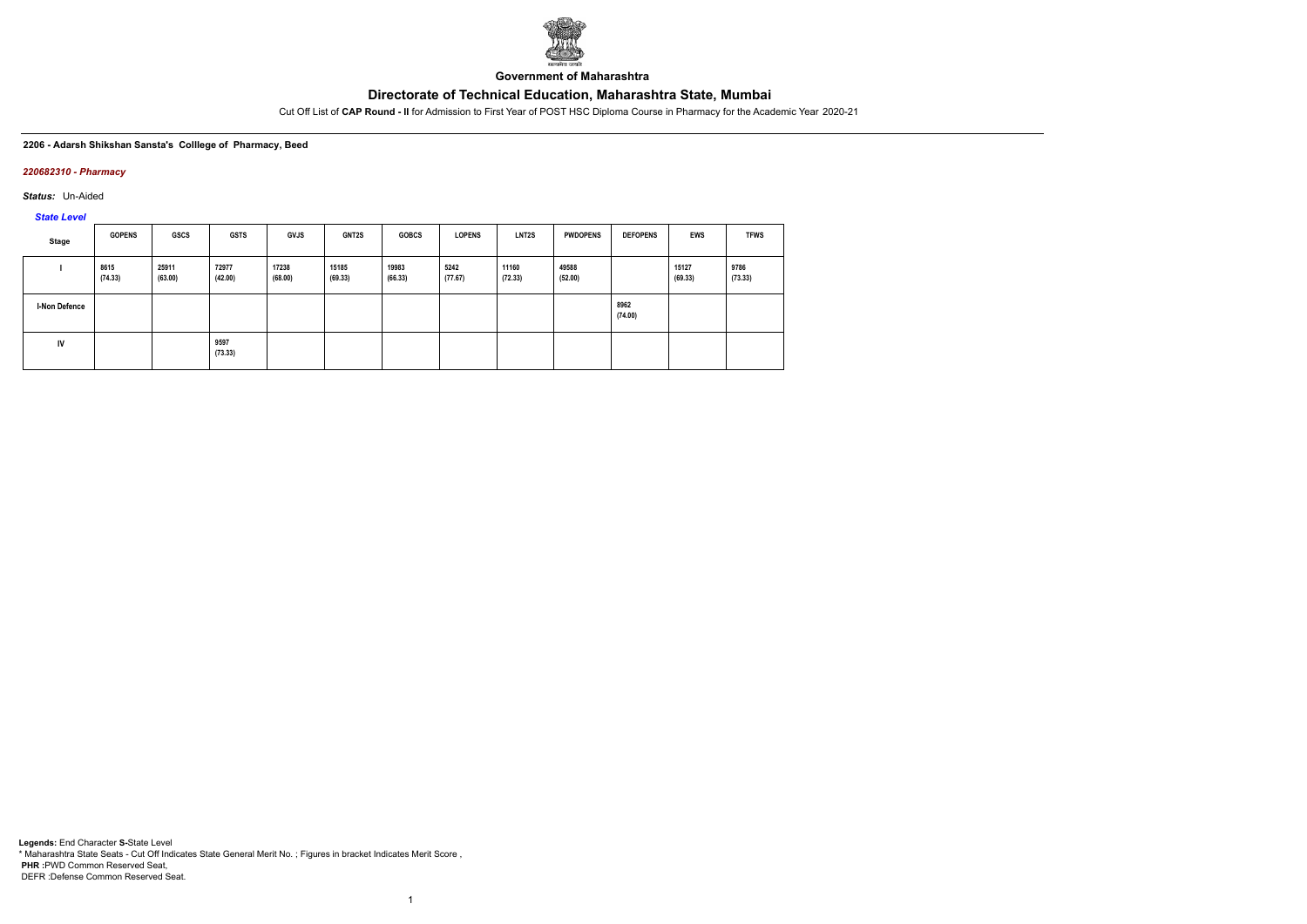

**Government of Maharashtra**

Cut Off List of **CAP Round - II** for Admission to First Year of POST HSC Diploma Course in Pharmacy for the Academic Year 2020-21

**2207 - Shri Amolak Jain Vidya Prasarak Mandal's Pharmacy College, Kada, Ashti, Beed**

#### *220782310 - Pharmacy*

*Status:* Un-Aided Religious Minority - Jain

*State Level*

| <b>Stage</b> | <b>GOPENS</b>    | <b>LOPENS</b>    | MI               | <b>TFWS</b>      |
|--------------|------------------|------------------|------------------|------------------|
|              | 12447<br>(71.33) | 11734<br>(71.67) | 34403<br>(58.67) | 13791<br>(70.33) |
| MН           |                  |                  | 16739<br>(68.33) |                  |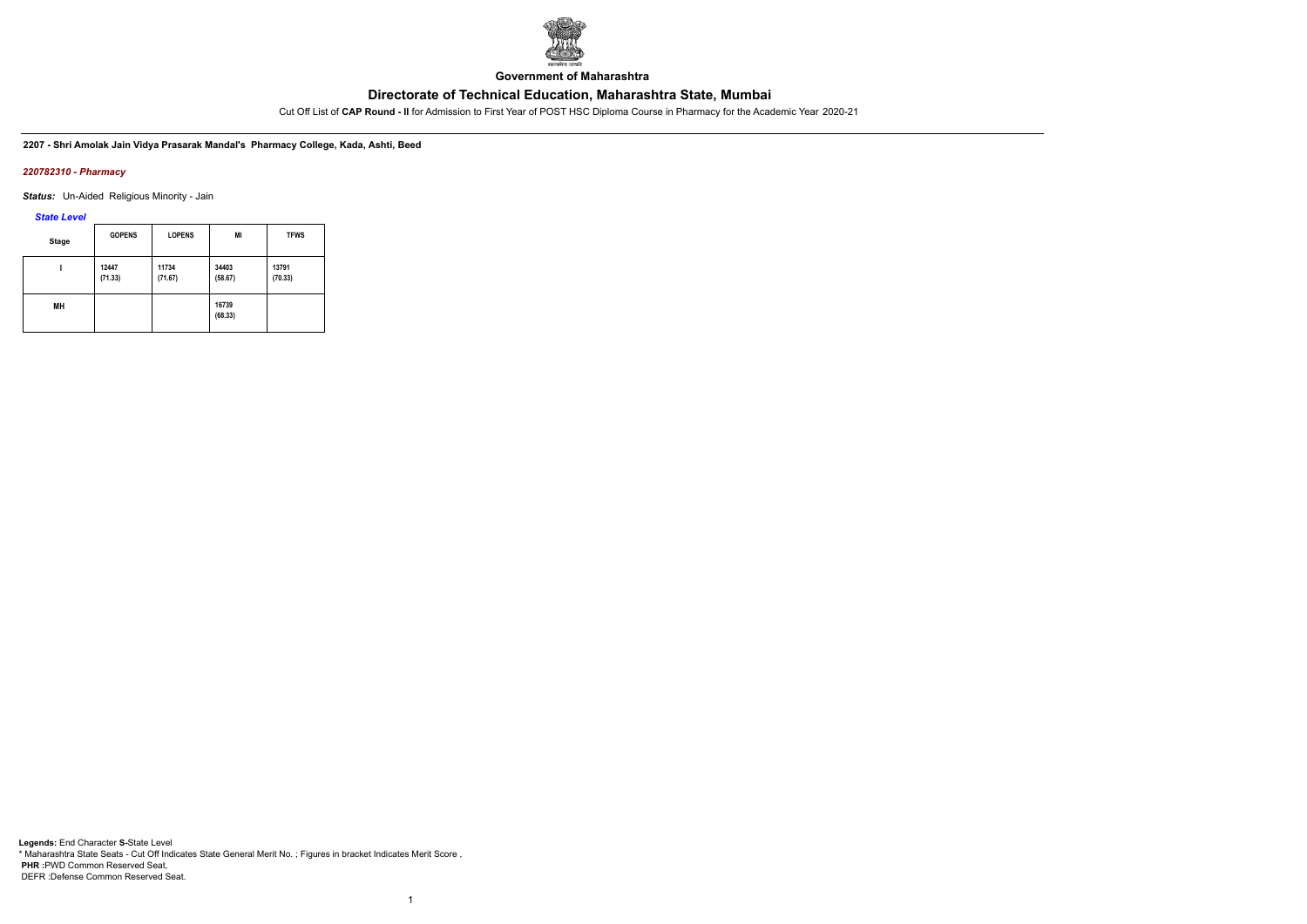

**Government of Maharashtra**

Cut Off List of **CAP Round - II** for Admission to First Year of POST HSC Diploma Course in Pharmacy for the Academic Year 2020-21

**2208 - Navgan Shikshan Sanstha's P.V.P. College Of Pharmacy, Patoda, Beed**

#### *220882310 - Pharmacy*

*Status:* Un-Aided

*State Level*

| Stage            | <b>GOPENS</b>    | GSCS             | <b>GSTS</b>      | <b>GVJS</b>      | <b>GNT2S</b>     | <b>GNT3S</b>     | <b>GOBCS</b>     | <b>LOPENS</b>   | LSCS             | <b>LSTS</b>      | <b>LOBCS</b>     | <b>PWDOPENS</b>  | <b>EWS</b>       | <b>TFWS</b>      |
|------------------|------------------|------------------|------------------|------------------|------------------|------------------|------------------|-----------------|------------------|------------------|------------------|------------------|------------------|------------------|
|                  | 11494<br>(72.00) | 25833<br>(63.00) |                  | 19672<br>(66.67) | 15599<br>(69.00) | 12661<br>(71.00) | 23679<br>(64.33) | 7207<br>(75.67) | 23199<br>(64.67) |                  | 23729<br>(64.33) |                  | 25262<br>(63.33) | 10768<br>(72.67) |
| <b>I-Non PWD</b> |                  |                  |                  |                  |                  |                  |                  |                 |                  |                  |                  | 11325<br>(72.00) |                  |                  |
| IV               |                  |                  | 12433<br>(71.33) |                  |                  |                  |                  |                 |                  | 11704<br>(71.67) |                  |                  |                  |                  |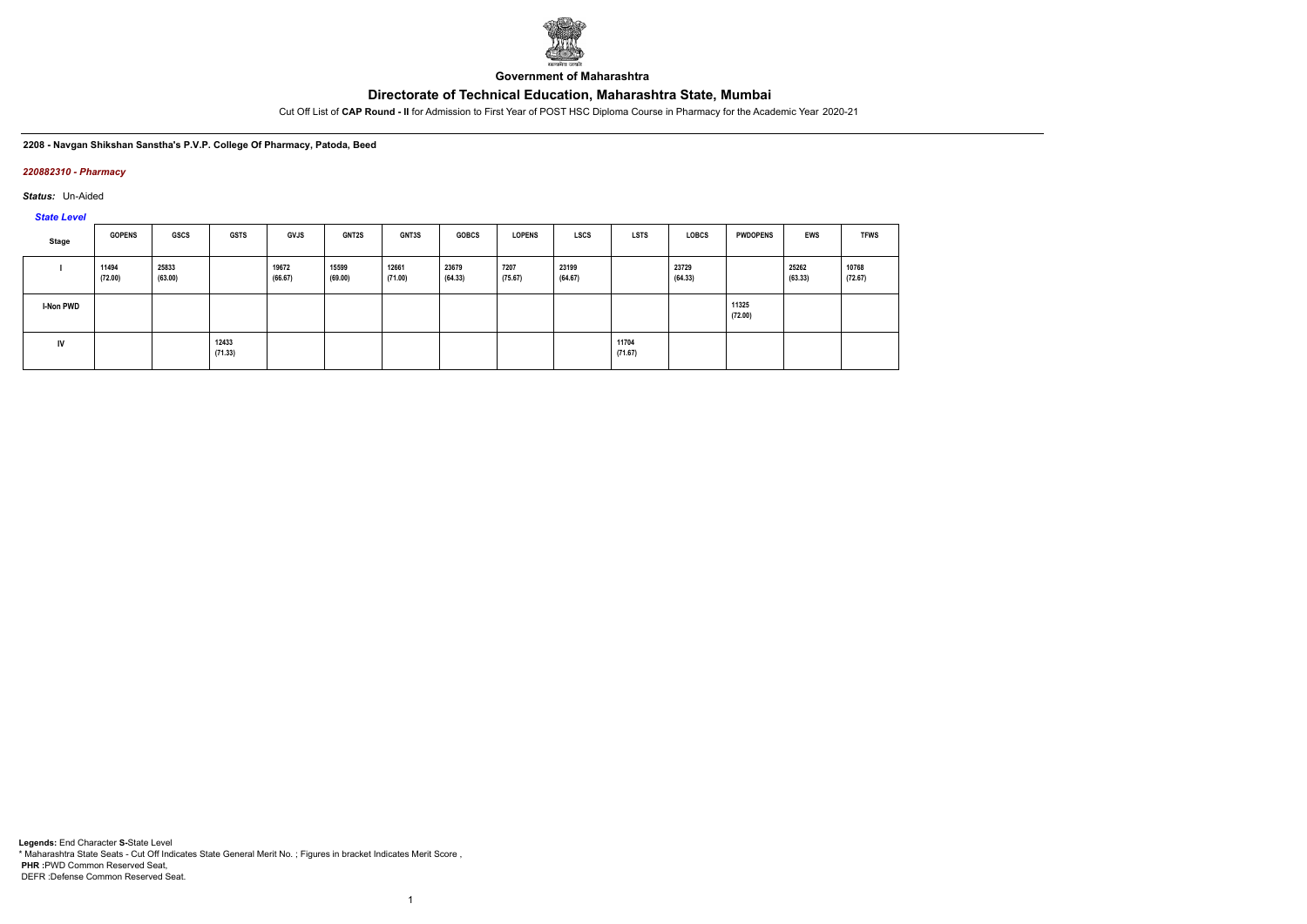

**Government of Maharashtra**

Cut Off List of **CAP Round - II** for Admission to First Year of POST HSC Diploma Course in Pharmacy for the Academic Year 2020-21

**2209 - Shree Balaji Shikshan Prasarak's Institute of Pharmacy, Ambejogai, Dist. Beed.**

### *220982310 - Pharmacy*

*Status:* Un-Aided

*State Level*

| Stage     | <b>GOPENS</b>    | <b>GSCS</b>      | <b>GSTS</b>      | <b>GVJS</b>      | <b>GNT2S</b>     | GNT3S            | <b>GOBCS</b>     | <b>LOPENS</b>   | <b>LSCS</b>     | LNT <sub>1</sub> S | <b>LOBCS</b>     | <b>PWDOPENS</b>  | <b>EWS</b>       | <b>TFWS</b>      |
|-----------|------------------|------------------|------------------|------------------|------------------|------------------|------------------|-----------------|-----------------|--------------------|------------------|------------------|------------------|------------------|
|           | 11535<br>(72.00) | 20158<br>(66.33) | 49561<br>(52.00) | 21425<br>(65.67) | 20936<br>(66.00) | 12440<br>(71.33) | 30268<br>(60.67) | 7750<br>(75.00) | 7856<br>(75.00) | 40083<br>(56.00)   | 24722<br>(63.67) |                  | 22584<br>(65.00) | 13132<br>(70.67) |
| I-Non PWD |                  |                  |                  |                  |                  |                  |                  |                 |                 |                    |                  | 10719<br>(72.67) |                  |                  |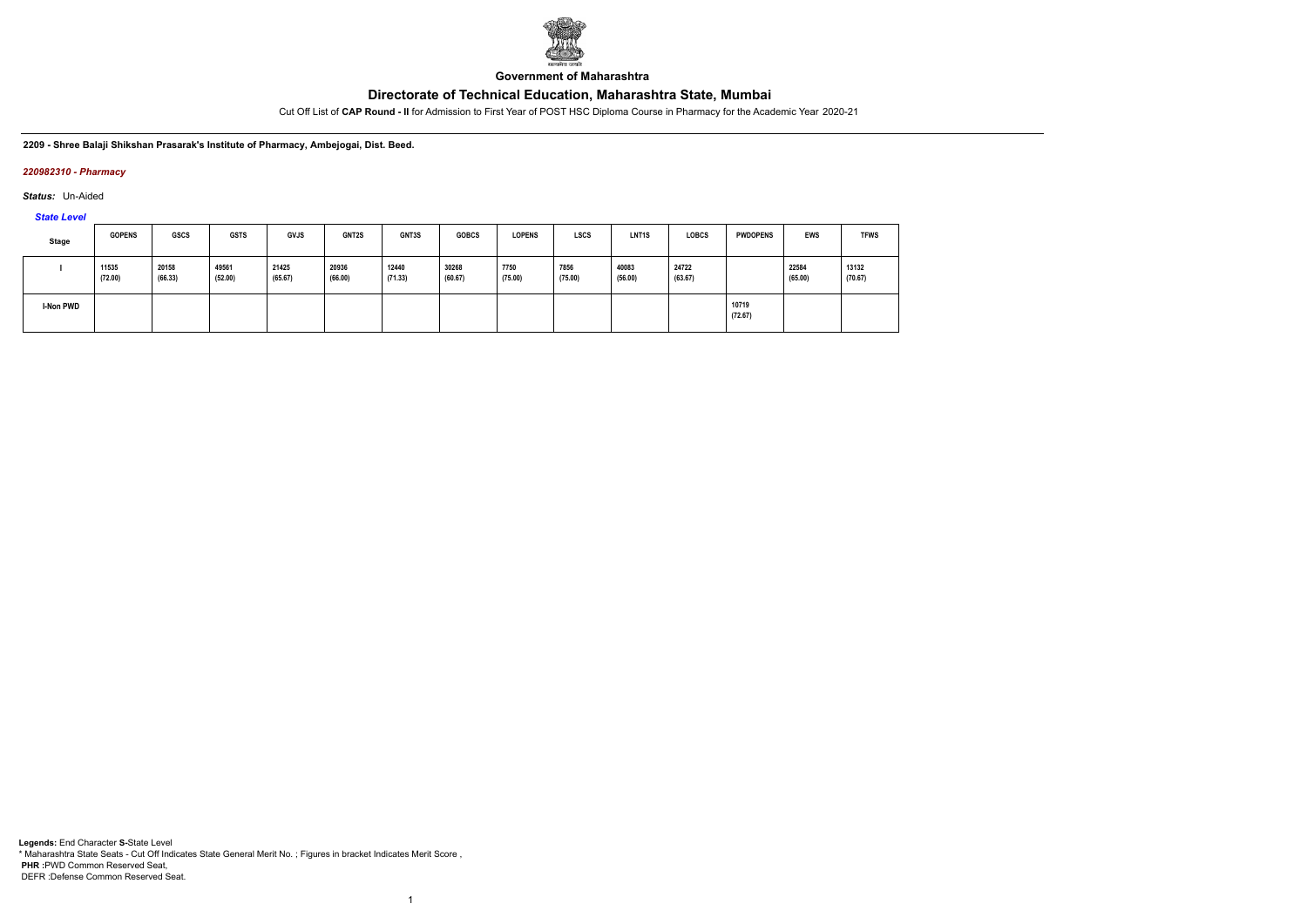

**Government of Maharashtra**

Cut Off List of **CAP Round - II** for Admission to First Year of POST HSC Diploma Course in Pharmacy for the Academic Year 2020-21

#### **2212 - Ramchandra Sansrutik Krida Mandal's C.P.College of Pharmacy, Jalna**

#### *221282310 - Pharmacy*

*Status:* Un-Aided

*State Level*

| <b>Stage</b>         | <b>GOPENS</b>   | <b>GSCS</b>      | <b>GSTS</b>      | <b>GVJS</b>      | GNT2S            | GNT3S           | <b>GOBCS</b>    | <b>LSCS</b>      | <b>DEFOPENS</b> | <b>EWS</b>       | <b>TFWS</b>     |
|----------------------|-----------------|------------------|------------------|------------------|------------------|-----------------|-----------------|------------------|-----------------|------------------|-----------------|
|                      | 3390<br>(80.33) | 15612<br>(69.00) | 53620<br>(50.00) | 11612<br>(72.00) | 11907<br>(71.67) | 4111<br>(79.33) | 9802<br>(73.33) | 13144<br>(70.67) |                 | 32420<br>(59.67) | 3574<br>(80.00) |
| <b>I-Non Defence</b> |                 |                  |                  |                  |                  |                 |                 |                  | 4301<br>(79.00) |                  |                 |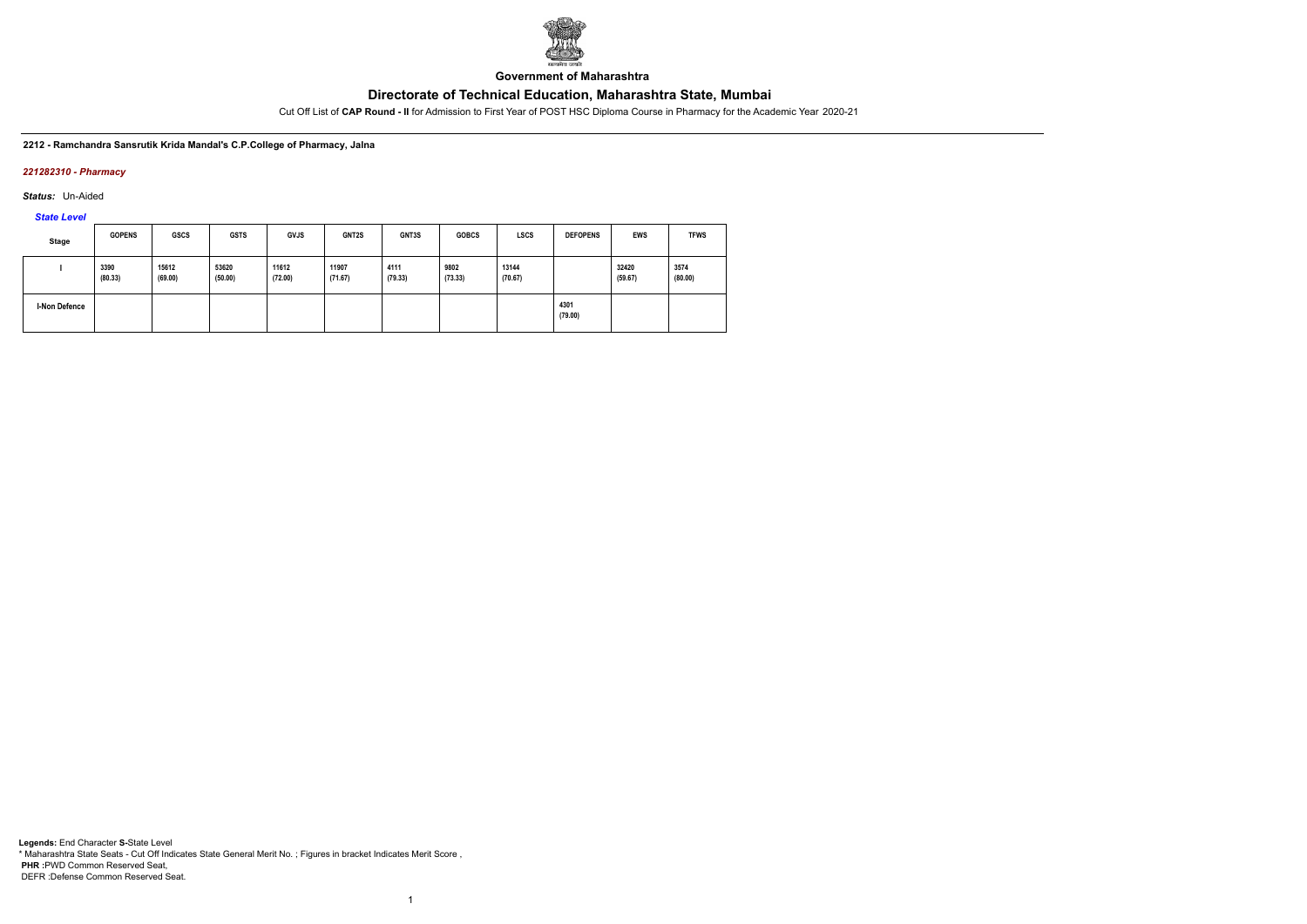

**Government of Maharashtra**

Cut Off List of **CAP Round - II** for Admission to First Year of POST HSC Diploma Course in Pharmacy for the Academic Year 2020-21

#### **2213 - Jalana Education Society's Institute Of Pharmacy,Jalna**

#### *221382310 - Pharmacy*

*Status:* Un-Aided

# *State Level*

| Stage            | <b>GOPENS</b>   | <b>GSCS</b>      | <b>GSTS</b>      | <b>GVJS</b>      | <b>GNT2S</b>    | GNT3S           | <b>GOBCS</b>     | <b>LOPENS</b>  | <b>LSTS</b>      | <b>LOBCS</b>     | <b>PWDOPENS</b> | <b>DEFOPENS</b> | <b>EWS</b>       | <b>TFWS</b>     |
|------------------|-----------------|------------------|------------------|------------------|-----------------|-----------------|------------------|----------------|------------------|------------------|-----------------|-----------------|------------------|-----------------|
|                  | 6119<br>(76.67) | 20710<br>(66.00) | 25445<br>(63.33) | 11882<br>(71.67) | 9001<br>(74.00) | 6782<br>(76.00) | 12937<br>(71.00) | 573<br>(87.33) | 76386<br>(40.33) | 14053<br>(70.00) |                 |                 | 40307<br>(56.00) | 9296<br>(73.67) |
| I-Non Defence    |                 |                  |                  |                  |                 |                 |                  |                |                  |                  |                 | 7530<br>(75.33) |                  |                 |
| <b>I-Non PWD</b> |                 |                  |                  |                  |                 |                 |                  |                |                  |                  | 7102<br>(75.67) |                 |                  |                 |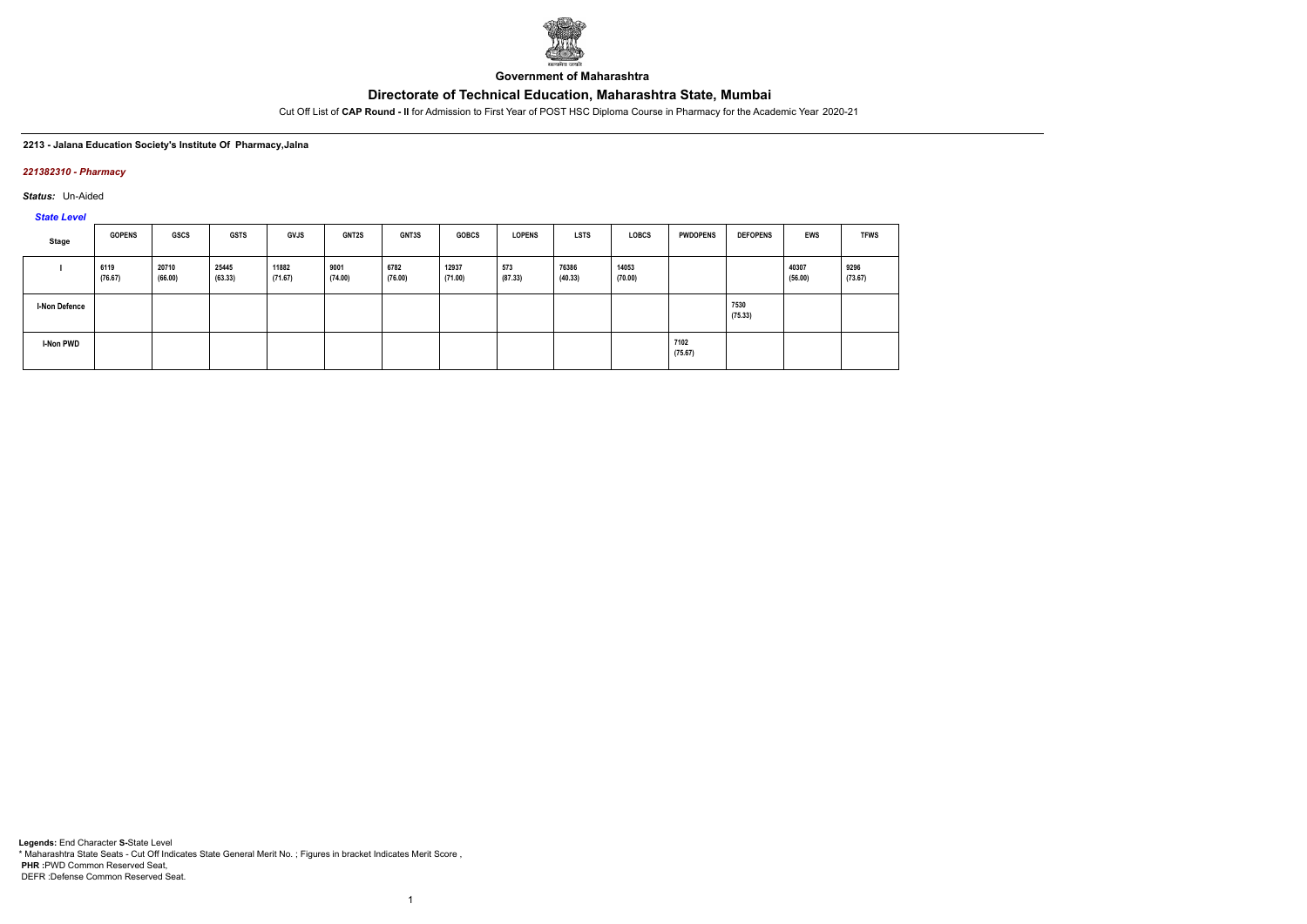

**Government of Maharashtra**

Cut Off List of **CAP Round - II** for Admission to First Year of POST HSC Diploma Course in Pharmacy for the Academic Year 2020-21

**2214 - Mahatma Basveshwar Education Soc., College of Pharmacy, Barshi Road, Latur**

### *221482310 - Pharmacy*

*Status:* Un-Aided

*State Level*

| Stage     | <b>GOPENS</b>    | <b>GSCS</b>      | <b>GSTS</b>      | <b>GVJS</b>      | <b>GNT1S</b>     | <b>GNT2S</b>     | GNT3S            | <b>GOBCS</b>     | <b>LOPENS</b>    | <b>LSCS</b>      | <b>LSTS</b>      | <b>LNT2S</b>     | <b>LOBCS</b>     | <b>PWDOPENS</b>  | EWS              | <b>TFWS</b>     |
|-----------|------------------|------------------|------------------|------------------|------------------|------------------|------------------|------------------|------------------|------------------|------------------|------------------|------------------|------------------|------------------|-----------------|
|           | 13677<br>(70.33) | 20607<br>(66.00) | 72030<br>(42.33) | 21055<br>(65.67) | 13759<br>(70.33) | 20631<br>(66.00) | 17491<br>(68.00) | 26579<br>(62.67) | 13653<br>(70.33) | 23453<br>(64.33) | 71247<br>(42.67) | 20486<br>(66.00) | 23383<br>(64.33) |                  | 24381<br>(64.00) | 5105<br>(78.00) |
| I-Non PWD |                  |                  |                  |                  |                  |                  |                  |                  |                  |                  |                  |                  |                  | 13573<br>(70.33) |                  |                 |

1



**Legends:** End Character **S-**State Level \* Maharashtra State Seats - Cut Off Indicates State General Merit No. ; Figures in bracket Indicates Merit Score , **PHR :**PWD Common Reserved Seat, DEFR :Defense Common Reserved Seat.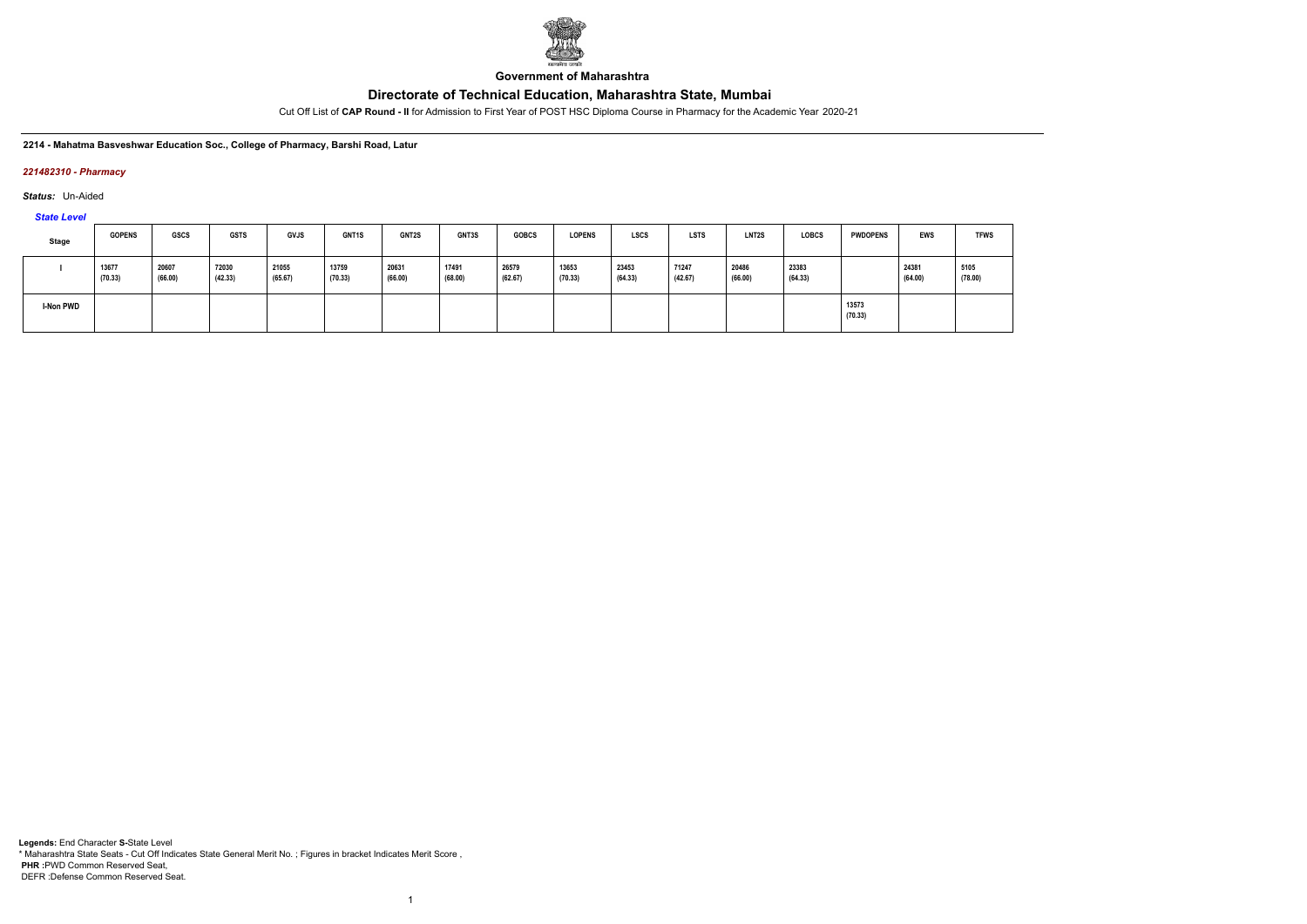

**Government of Maharashtra**

Cut Off List of **CAP Round - II** for Admission to First Year of POST HSC Diploma Course in Pharmacy for the Academic Year 2020-21

**2215 - Shri Vishweshwar Shikshan Prasarak Mandal's Swa.Dagdojirao Deshmukh D.Pharmacy College, Ausa,(Almala) Dist. Latur**

### *221582310 - Pharmacy*

*Status:* Un-Aided

### *State Level*

| <b>State Level</b>   |                  |                  |                  |                  |                  |                  |                  |                 |                  |                  |                  |                  |                  |                  |                  |                  |                  |
|----------------------|------------------|------------------|------------------|------------------|------------------|------------------|------------------|-----------------|------------------|------------------|------------------|------------------|------------------|------------------|------------------|------------------|------------------|
| Stage                | <b>GOPENS</b>    | <b>GSCS</b>      | <b>GSTS</b>      | <b>GVJS</b>      | <b>GNT1S</b>     | <b>GNT2S</b>     | <b>GOBCS</b>     | <b>LOPENS</b>   | <b>LSCS</b>      | <b>LSTS</b>      | <b>LNT1S</b>     | <b>LNT2S</b>     | LNT3S            | <b>PWDOPENS</b>  | <b>DEFOPENS</b>  | EWS              | <b>TFWS</b>      |
|                      | 14814<br>(69.67) | 27237<br>(62.33) | 48042<br>(52.67) | 27186<br>(62.33) | 34388<br>(58.67) | 18974<br>(67.00) | 24265<br>(64.00) | 7768<br>(75.00) | 34293<br>(58.67) |                  | 48542<br>(52.33) | 25285<br>(63.33) | 26198<br>(63.00) |                  |                  | 25870<br>(63.00) | 13306<br>(70.67) |
|                      |                  |                  |                  |                  |                  |                  |                  |                 |                  | 66105<br>(45.00) |                  |                  |                  |                  |                  |                  |                  |
| <b>I-Non Defence</b> |                  |                  |                  |                  |                  |                  |                  |                 |                  |                  |                  |                  |                  |                  | 14749<br>(69.67) |                  |                  |
| <b>I-Non PWD</b>     |                  |                  |                  |                  |                  |                  |                  |                 |                  |                  |                  |                  |                  | 14573<br>(69.67) |                  |                  |                  |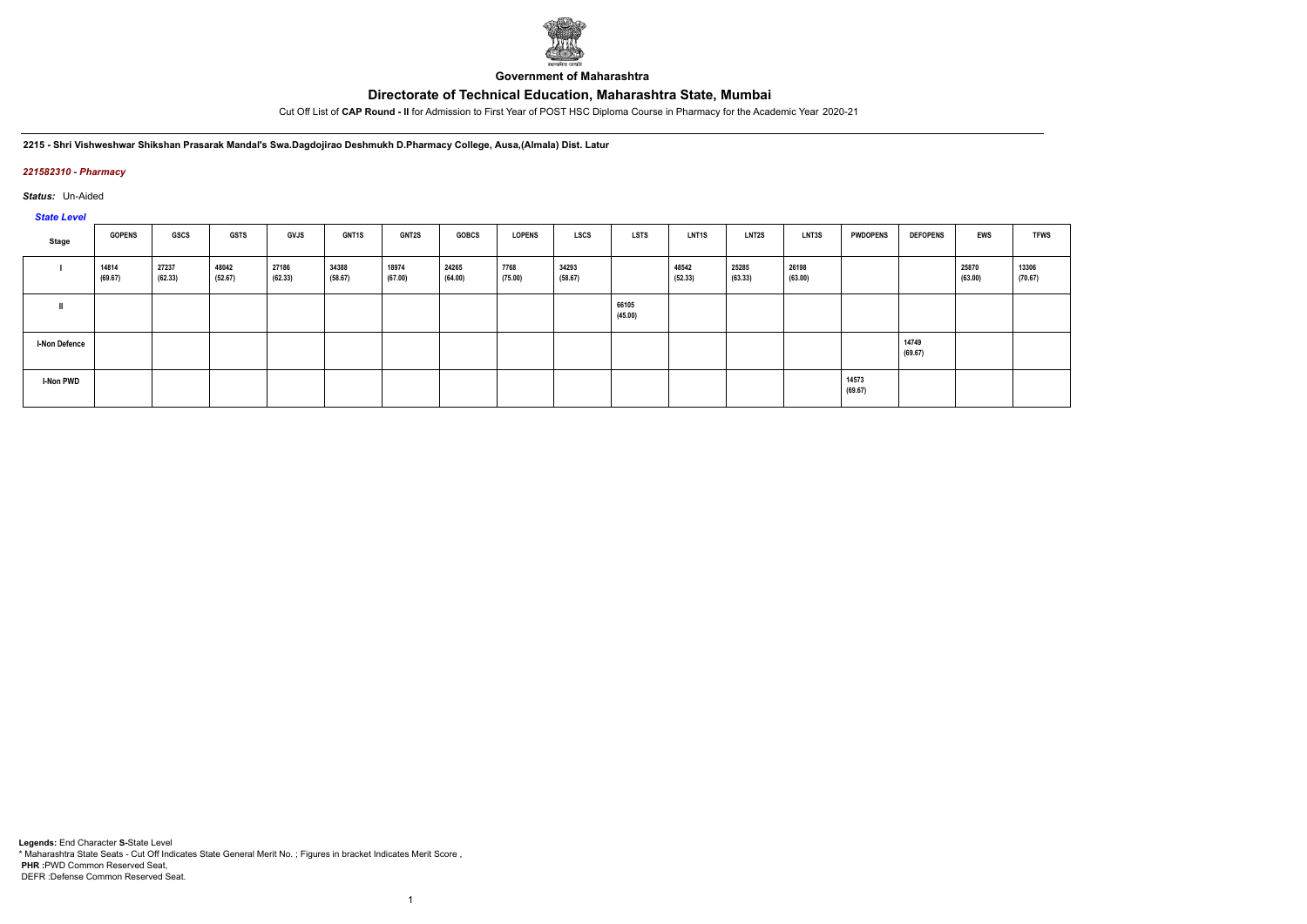

**Government of Maharashtra**

Cut Off List of **CAP Round - II** for Admission to First Year of POST HSC Diploma Course in Pharmacy for the Academic Year 2020-21

#### **2216 - Sahayog Sevabhavi Sanstha's College of Pharmacy, Vishnupuri, Nanded.**

### *221682310 - Pharmacy*

*Status:* Un-Aided

*State Level*

| <b>Stage</b> | <b>GOPENS</b> | <b>GSCS</b> | <b>GSTS</b> | <b>GVJS</b> | GNT1S   | GNT2S   | GNT3S   | <b>GOBCS</b> | <b>LOPENS</b> | LSCS    | <b>LNT2S</b> | <b>LOBCS</b> | <b>EWS</b> |
|--------------|---------------|-------------|-------------|-------------|---------|---------|---------|--------------|---------------|---------|--------------|--------------|------------|
|              | 9408          | 21403       | 57095       | 16527       | 18796   | 13570   | 18331   | 16014        | 10409         | 19915   | 14594        | 16606        | 23375      |
|              | (73.67)       | (65.67)     | (48.67)     | (68.67)     | (67.00) | (70.33) | (67.33) | (69.00)      | (72.67)       | (66.33) | (69.67)      | (68.33)      | (64.33)    |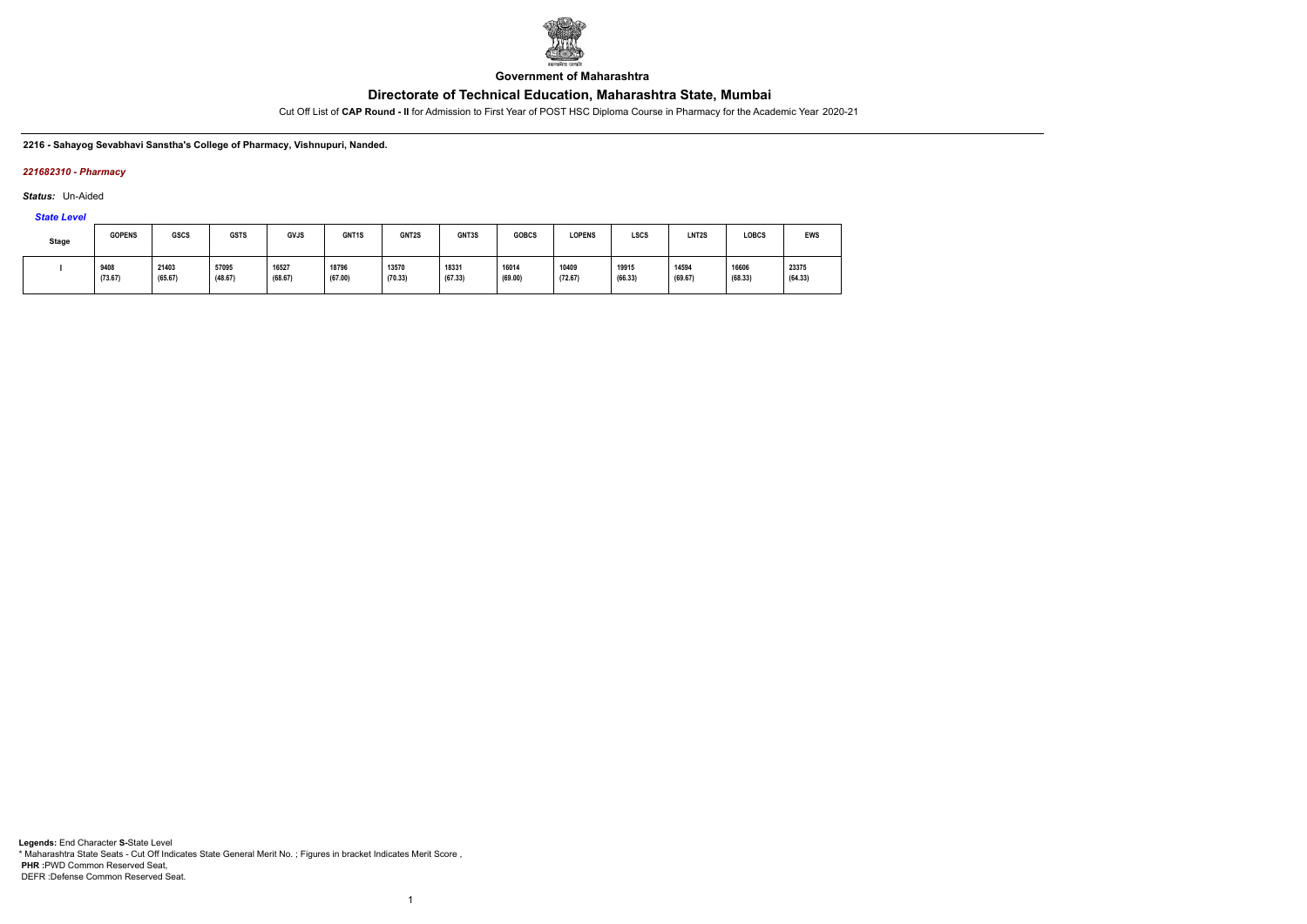

**Government of Maharashtra**

Cut Off List of **CAP Round - II** for Admission to First Year of POST HSC Diploma Course in Pharmacy for the Academic Year 2020-21

**2217 - Jankalyan Vikas Mandal's Lilawati Satish Avhad D. Pharmacy College, Hokarna Tanda, Khed, Nanded**

### *221782310 - Pharmacy*

*Status:* Un-Aided Religious Minority - Buddhist

*State Level*

| Stage | <b>GOPENS</b> | <b>LOPENS</b> | ΜI      | <b>TFWS</b> |
|-------|---------------|---------------|---------|-------------|
|       | 14566         | 16340         | 72535   | 22538       |
|       | (69.67)       | (68.67)       | (42.00) | (65.00)     |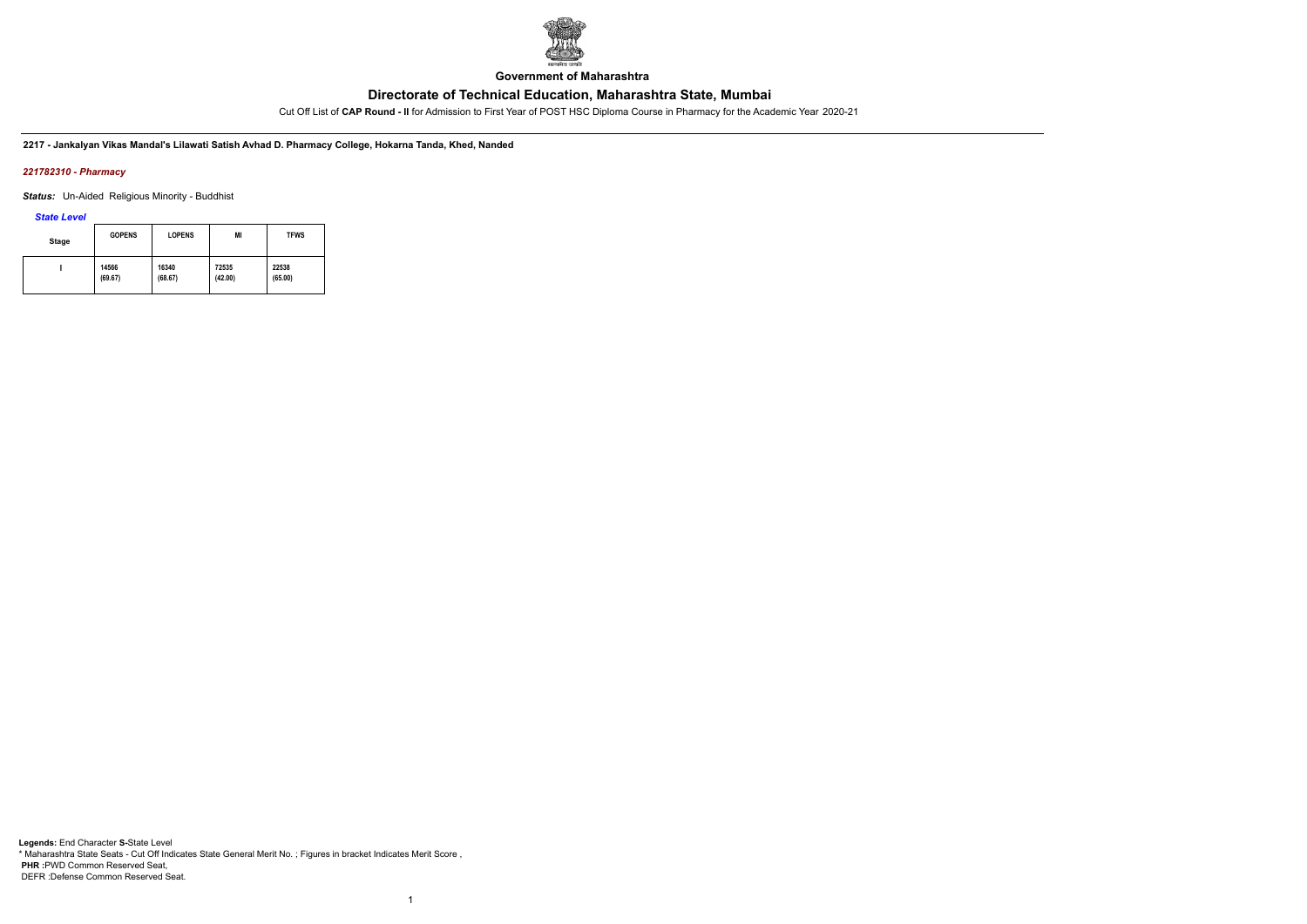

**Government of Maharashtra**

Cut Off List of **CAP Round - II** for Admission to First Year of POST HSC Diploma Course in Pharmacy for the Academic Year 2020-21

#### **2218 - Education Society Naigaon Diploma in Pharmacy, Nanded.**

#### *221882310 - Pharmacy*

*Status:* Un-Aided

*State Level*

| Stage                | <b>GOPENS</b>   | GSCS             | <b>GSTS</b>      | <b>GVJS</b>      | GNT1S            | GNT2S            | GNT3S            | <b>GOBCS</b>     | <b>LOPENS</b>   | <b>LVJS</b>      | <b>PWDOPENS</b>  | <b>DEFOPENS</b>  | <b>EWS</b>       | <b>TFWS</b>      |
|----------------------|-----------------|------------------|------------------|------------------|------------------|------------------|------------------|------------------|-----------------|------------------|------------------|------------------|------------------|------------------|
|                      | 9126<br>(74.00) | 19204<br>(67.00) | 59590<br>(47.67) | 13281<br>(70.67) | 30513<br>(60.67) | 15238<br>(69.33) | 24083<br>(64.00) | 16977<br>(68.33) | 3846<br>(79.67) | 29541<br>(61.00) |                  |                  | 38199<br>(57.00) | 11644<br>(72.00) |
| <b>I-Non Defence</b> |                 |                  |                  |                  |                  |                  |                  |                  |                 |                  |                  | 10810<br>(72.67) |                  |                  |
| I-Non PWD            |                 |                  |                  |                  |                  |                  |                  |                  |                 |                  | 10005<br>(73.33) |                  |                  |                  |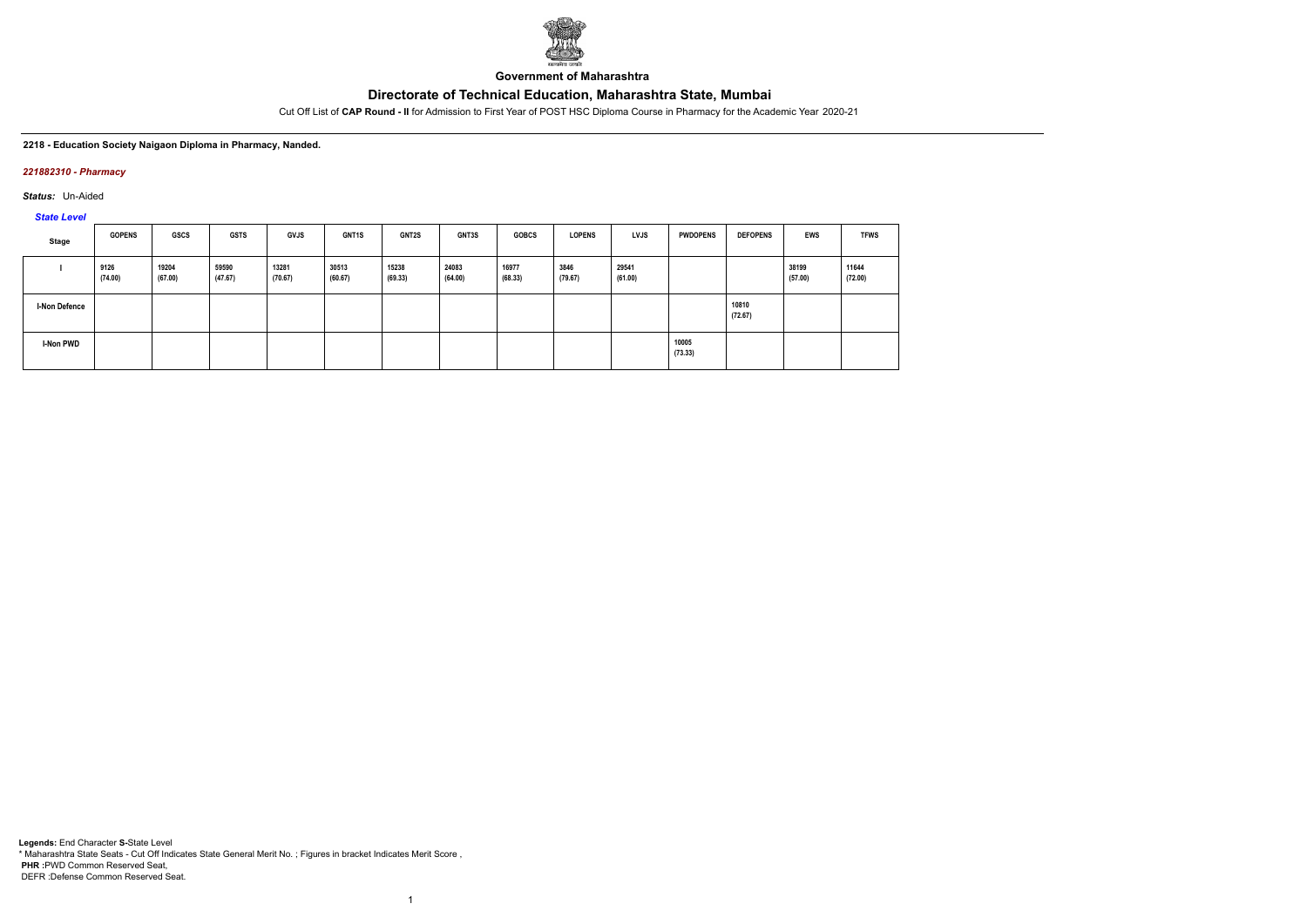

**Government of Maharashtra**

Cut Off List of **CAP Round - II** for Admission to First Year of POST HSC Diploma Course in Pharmacy for the Academic Year 2020-21

#### **2219 - Shree Bhairavnath Nisarga Mandal's D. Pharmacy College, Aalani**

#### *221982310 - Pharmacy*

*Status:* Un-Aided

# *State Level*

| Stage                | <b>GOPENS</b>    | GSCS             | <b>GSTS</b>      | <b>GVJS</b>      | <b>GNT2S</b>     | <b>GNT3S</b>     | <b>GOBCS</b>     | <b>LOPENS</b>    | <b>LSCS</b>      | <b>LSTS</b>      | <b>LNT2S</b>     | LOBCS            | <b>PWDOPENS</b>  | <b>DEFOPENS</b>  | <b>EWS</b>       | <b>TFWS</b>      |
|----------------------|------------------|------------------|------------------|------------------|------------------|------------------|------------------|------------------|------------------|------------------|------------------|------------------|------------------|------------------|------------------|------------------|
|                      | 19030<br>(67.00) | 36030<br>(58.00) |                  | 30025<br>(61.00) | 33279<br>(59.33) | 22471<br>(65.00) | 35020<br>(58.33) | 19844<br>(66.33) | 29671<br>(61.00) |                  | 32557<br>(59.67) | 38152<br>(57.00) |                  |                  | 39426<br>(56.33) | 18574<br>(67.33) |
| <b>I-Non Defence</b> |                  |                  |                  |                  |                  |                  |                  |                  |                  |                  |                  |                  |                  | 18946<br>(67.00) |                  |                  |
| <b>I-Non PWD</b>     |                  |                  |                  |                  |                  |                  |                  |                  |                  |                  |                  |                  | 18730<br>(67.00) |                  |                  |                  |
| IV                   |                  |                  | 19898<br>(66.33) |                  |                  |                  |                  |                  |                  | 19938<br>(66.33) |                  |                  |                  |                  |                  |                  |

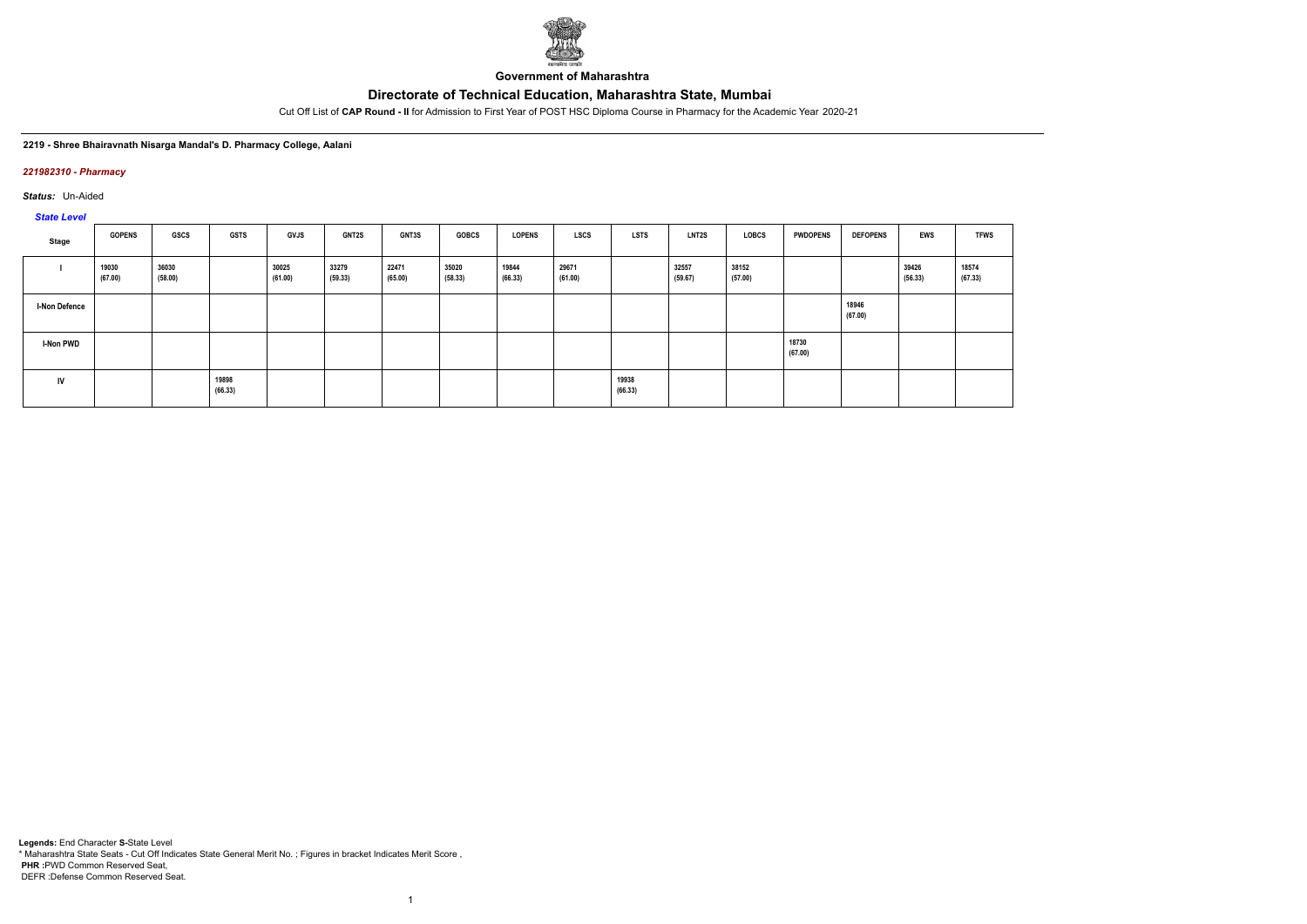

**Government of Maharashtra**

Cut Off List of **CAP Round - II** for Admission to First Year of POST HSC Diploma Course in Pharmacy for the Academic Year 2020-21

**2220 - Anandgram Krushi Vikas Mandals Late Maharudra Bappa Mote College of Pharmacy, Girwali Tal. Bhoom**

### *222082310 - Pharmacy*

*Status:* Un-Aided

*State Level*

| Stage                | <b>GOPENS</b>    | GSCS             | <b>GSTS</b>      | <b>GVJS</b>      | GNT2S            | <b>GOBCS</b>     | <b>LOPENS</b>    | LSCS             | <b>LSTS</b>      | LNT2S            | LOBCS            | <b>PWDOPENS</b>  | <b>DEFOPENS</b>  | <b>EWS</b>       | <b>TFWS</b>      |
|----------------------|------------------|------------------|------------------|------------------|------------------|------------------|------------------|------------------|------------------|------------------|------------------|------------------|------------------|------------------|------------------|
|                      | 13461<br>(70.67) | 47336<br>(53.00) |                  | 33454<br>(59.33) | 20160<br>(66.33) | 36687<br>(57.67) | 13491<br>(70.67) | 44096<br>(54.33) |                  | 27572<br>(62.33) | 44122<br>(54.33) |                  |                  | 46627<br>(53.33) | 12653<br>(71.00) |
| <b>I-Non Defence</b> |                  |                  |                  |                  |                  |                  |                  |                  |                  |                  |                  |                  | 14261<br>(70.00) |                  |                  |
| <b>I-Non PWD</b>     |                  |                  |                  |                  |                  |                  |                  |                  |                  |                  |                  | 14448<br>(70.00) |                  |                  |                  |
| IV                   |                  |                  | 15564<br>(69.00) |                  |                  |                  |                  |                  | 14956<br>(69.67) |                  |                  |                  |                  |                  |                  |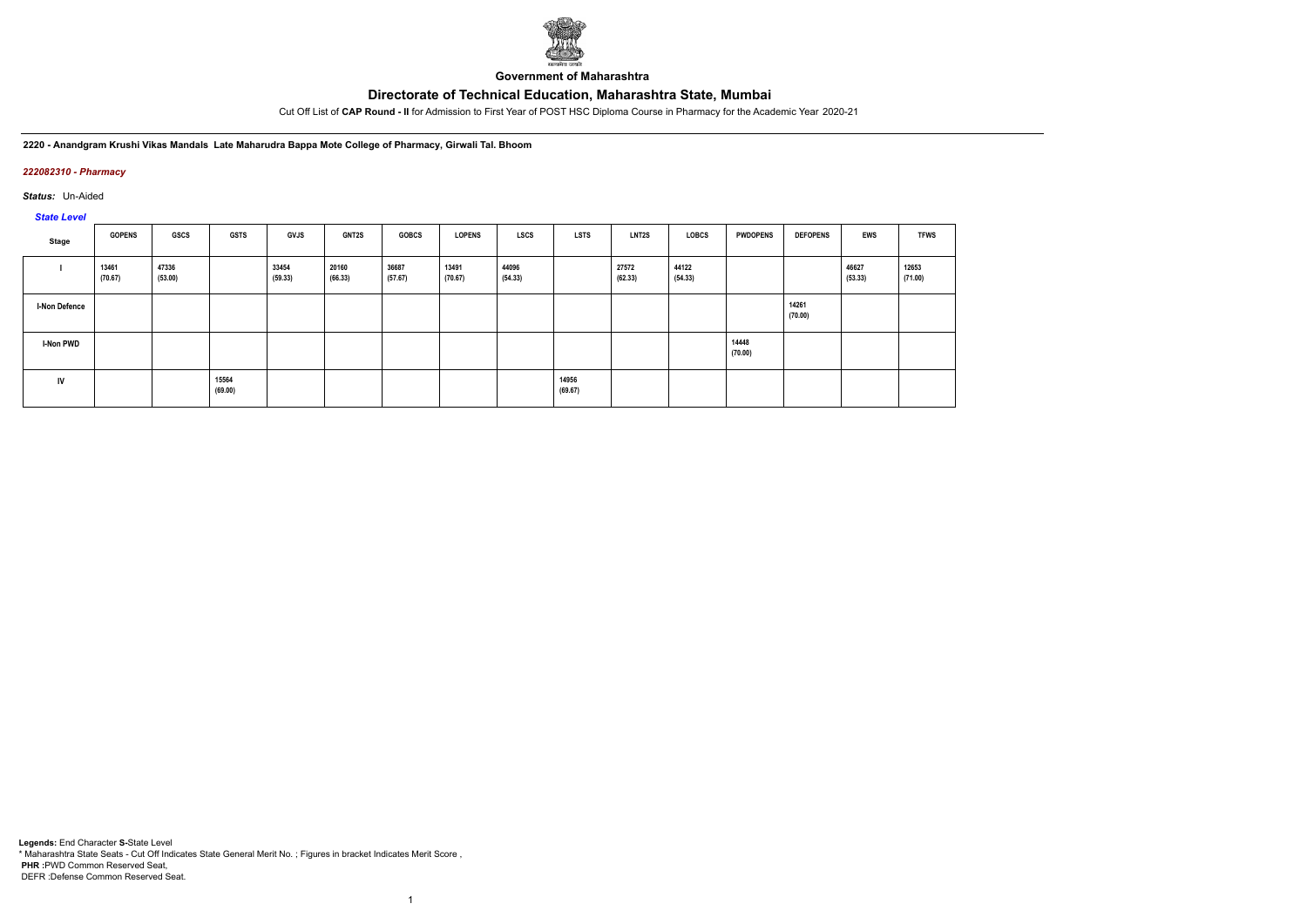

**Government of Maharashtra**

Cut Off List of **CAP Round - II** for Admission to First Year of POST HSC Diploma Course in Pharmacy for the Academic Year 2020-21

**2222 - Durgamata Institute Of Pharmacy, (D.Pharm), Parbhani**

### *222282310 - Pharmacy*

*Status:* Un-Aided

*State Level*

| Stage                | <b>GOPENS</b>    | GSCS             | <b>GSTS</b>      | <b>GVJS</b>      | <b>GNT2S</b>     | GNT3S            | <b>GOBCS</b>     | <b>LOPENS</b>    | LSCS             | LNT <sub>2</sub> S | <b>LOBCS</b>     | <b>PWDOPENS</b>  | <b>DEFOPENS</b>  | <b>EWS</b>       |
|----------------------|------------------|------------------|------------------|------------------|------------------|------------------|------------------|------------------|------------------|--------------------|------------------|------------------|------------------|------------------|
|                      | 18012<br>(67.67) | 34540<br>(58.67) | 63351<br>(46.00) | 19562<br>(66.67) | 21662<br>(65.33) | 18723<br>(67.00) | 26312<br>(63.00) | 16970<br>(68.33) | 38549<br>(56.67) | 26046<br>(63.00)   | 23459<br>(64.33) |                  |                  | 18789<br>(67.00) |
| <b>I-Non Defence</b> |                  |                  |                  |                  |                  |                  |                  |                  |                  |                    |                  |                  | 17882<br>(67.67) |                  |
| <b>I-Non PWD</b>     |                  |                  |                  |                  |                  |                  |                  |                  |                  |                    |                  | 17820<br>(67.67) |                  |                  |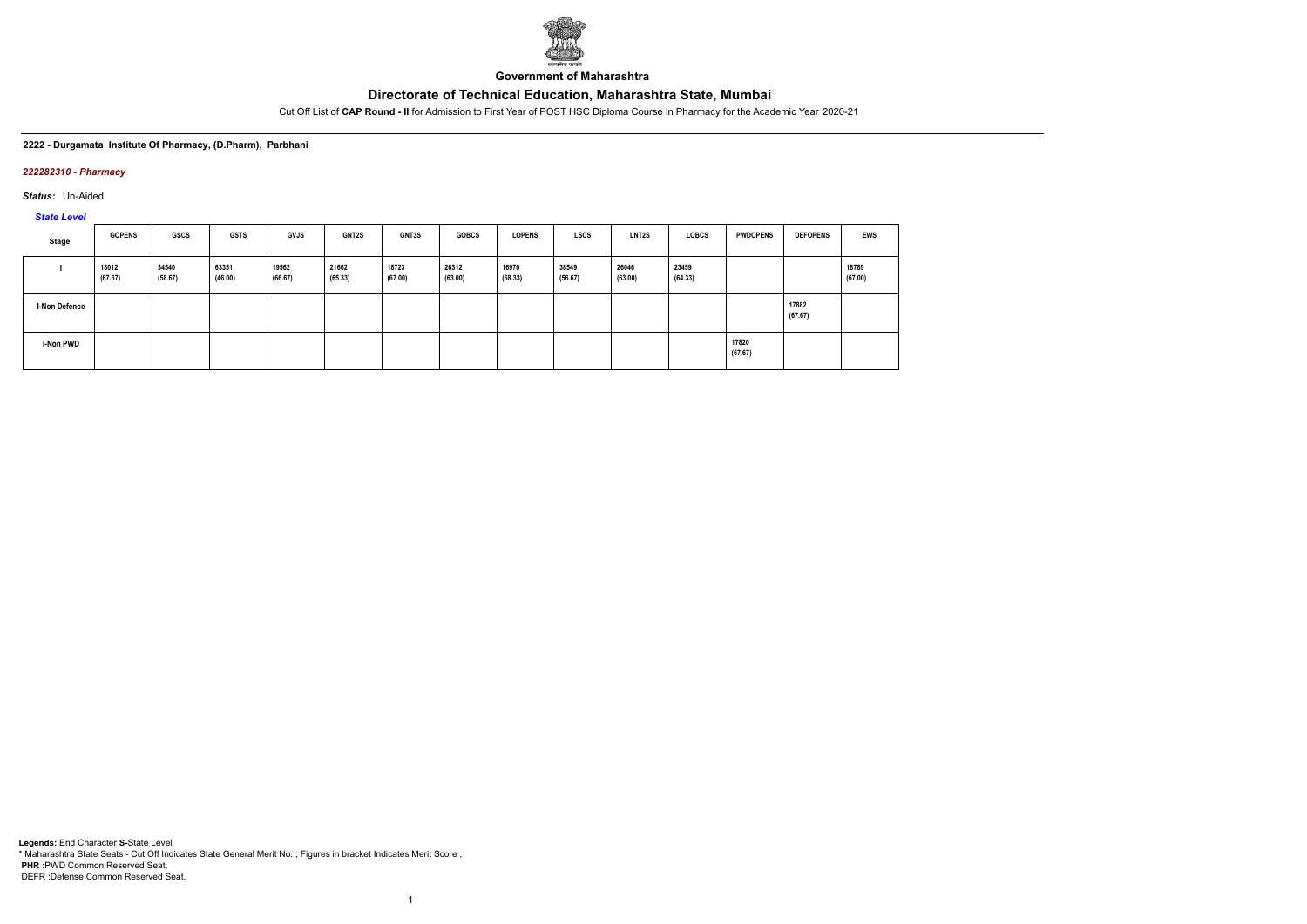

**Government of Maharashtra**

Cut Off List of **CAP Round - II** for Admission to First Year of POST HSC Diploma Course in Pharmacy for the Academic Year 2020-21

**2223 - Vivekvardhini Sevabhavi Sanstha's Diploma Pharmacy College, Pingali**

### *222382310 - Pharmacy*

*Status:* Un-Aided

*State Level*

| Stage                | <b>GOPENS</b>    | <b>GSCS</b>      | <b>GSTS</b>      | <b>GVJS</b>      | GNT1S            | <b>GNT2S</b>     | GNT3S            | <b>GOBCS</b>     | <b>LOPENS</b>    | <b>LSCS</b>      | <b>LSTS</b>      | <b>DEFOPENS</b>  | <b>EWS</b>       |
|----------------------|------------------|------------------|------------------|------------------|------------------|------------------|------------------|------------------|------------------|------------------|------------------|------------------|------------------|
|                      | 20601<br>(66.00) | 42200<br>(55.00) | 74506<br>(41.33) | 23391<br>(64.33) | 27864<br>(62.00) | 23783<br>(64.33) | 27255<br>(62.33) | 32066<br>(60.00) | 21616<br>(65.33) | 37829<br>(57.00) | 75346<br>(40.67) |                  | 37251<br>(57.33) |
| <b>I-Non Defence</b> |                  |                  |                  |                  |                  |                  |                  |                  |                  |                  |                  | 19678<br>(66.67) |                  |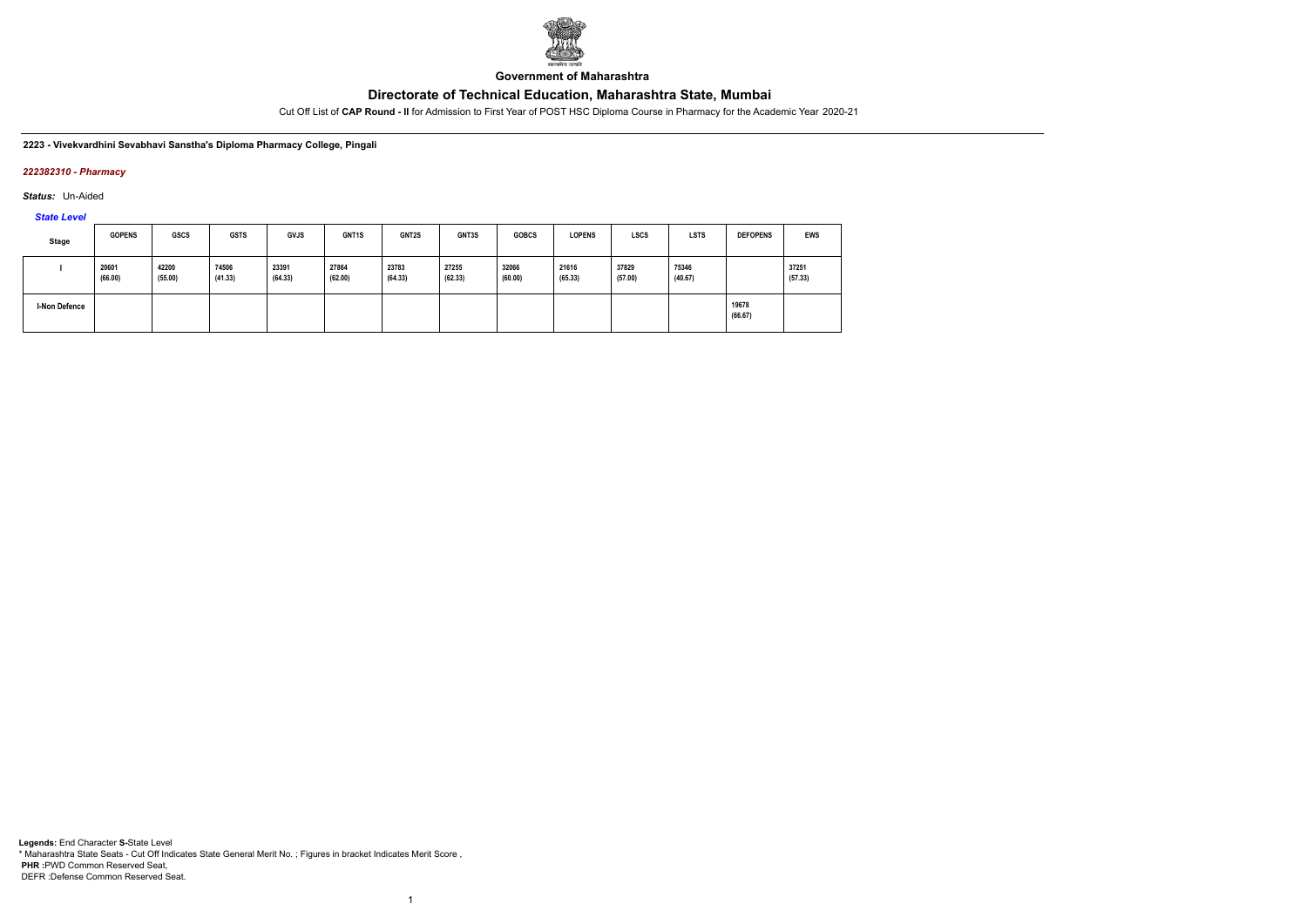

**Government of Maharashtra**

Cut Off List of **CAP Round - II** for Admission to First Year of POST HSC Diploma Course in Pharmacy for the Academic Year 2020-21

#### **2514 - Oyster Institute of Pharmacy, Aurangabad.**

### *251482310 - Pharmacy*

*Status:* Un-Aided

*State Level*

| <b>Stage</b>  | <b>GOPENS</b>    | <b>GSCS</b>      | <b>GSTS</b>      | <b>GVJS</b>      | GNT1S            | <b>GNT2S</b>     | <b>GNT3S</b>     | <b>GOBCS</b>     | <b>LOPENS</b>    | <b>LSCS</b>      | <b>LSTS</b>      | <b>LNT2S</b>     | <b>LOBCS</b>     | <b>PWDOPENS</b>  | <b>DEFOPENS</b>  | <b>EWS</b>       | <b>TFWS</b>      |
|---------------|------------------|------------------|------------------|------------------|------------------|------------------|------------------|------------------|------------------|------------------|------------------|------------------|------------------|------------------|------------------|------------------|------------------|
|               | 13215<br>(70.67) | 30455<br>(60.67) | 35429<br>(58.33) | 15424<br>(69.33) | 22000<br>(65.33) | 13828<br>(70.33) | 13767<br>(70.33) | 18938<br>(67.00) | 12352<br>(71.33) | 35124<br>(58.33) | 26199<br>(63.00) | 18581<br>(67.33) | 24819<br>(63.67) | 42953<br>(54.67) |                  | 36598<br>(57.67) | 14129<br>(70.00) |
| I-Non Defence |                  |                  |                  |                  |                  |                  |                  |                  |                  |                  |                  |                  |                  |                  | 13861<br>(70.33) |                  |                  |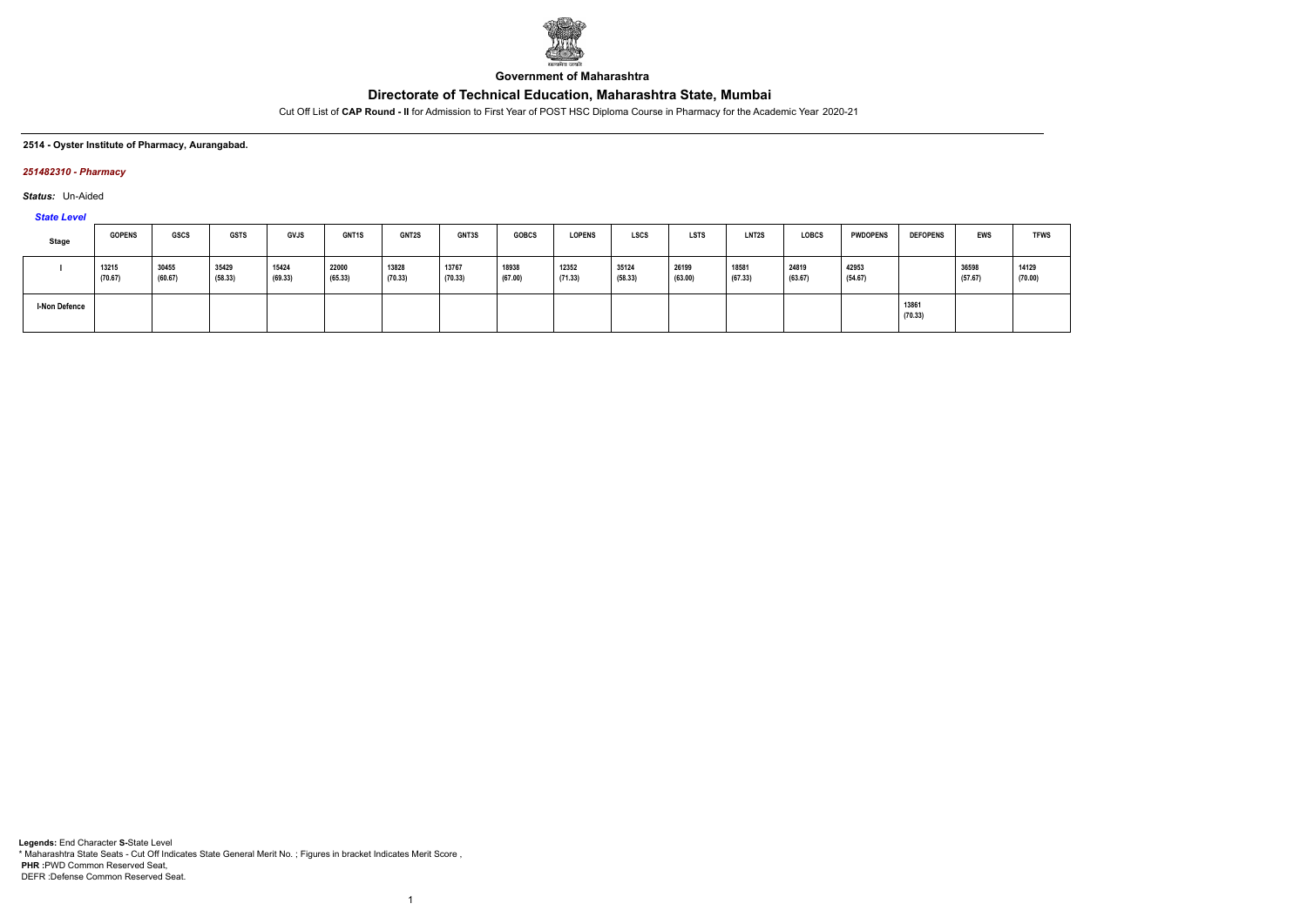

**Government of Maharashtra**

Cut Off List of **CAP Round - II** for Admission to First Year of POST HSC Diploma Course in Pharmacy for the Academic Year 2020-21

**2538 - Latur College of Pharmacy, Latur**

### *253882310 - Pharmacy*

*Status:* Un-Aided

*State Level*

| <b>Stage</b>  | <b>GOPENS</b>    | <b>GSCS</b>      | <b>GSTS</b>      | <b>GVJS</b>      | GNT1S            | <b>GNT2S</b>     | <b>GNT3S</b>     | <b>GOBCS</b>     | <b>LOPENS</b>    | <b>LSCS</b>      | <b>LSTS</b>      | <b>LVJS</b>      | LNT <sub>2</sub> S | <b>LOBCS</b>     | <b>DEFOPENS</b>  | <b>EWS</b>       | <b>TFWS</b>      |
|---------------|------------------|------------------|------------------|------------------|------------------|------------------|------------------|------------------|------------------|------------------|------------------|------------------|--------------------|------------------|------------------|------------------|------------------|
|               | 20050<br>(66.33) | 29100<br>(61.33) | 73430<br>(41.67) | 20212<br>(66.33) | 38513<br>(56.67) | 22366<br>(65.00) | 21432<br>(65.67) | 33132<br>(59.33) | 19413<br>(66.67) | 27786<br>(62.00) | 36527<br>(57.67) | 40100<br>(56.00) | 27145<br>(62.33)   | 31526<br>(60.00) |                  | 28036<br>(62.00) | 17268<br>(68.00) |
| I-Non Defence |                  |                  |                  |                  |                  |                  |                  |                  |                  |                  |                  |                  |                    |                  | 20224<br>(66.33) |                  |                  |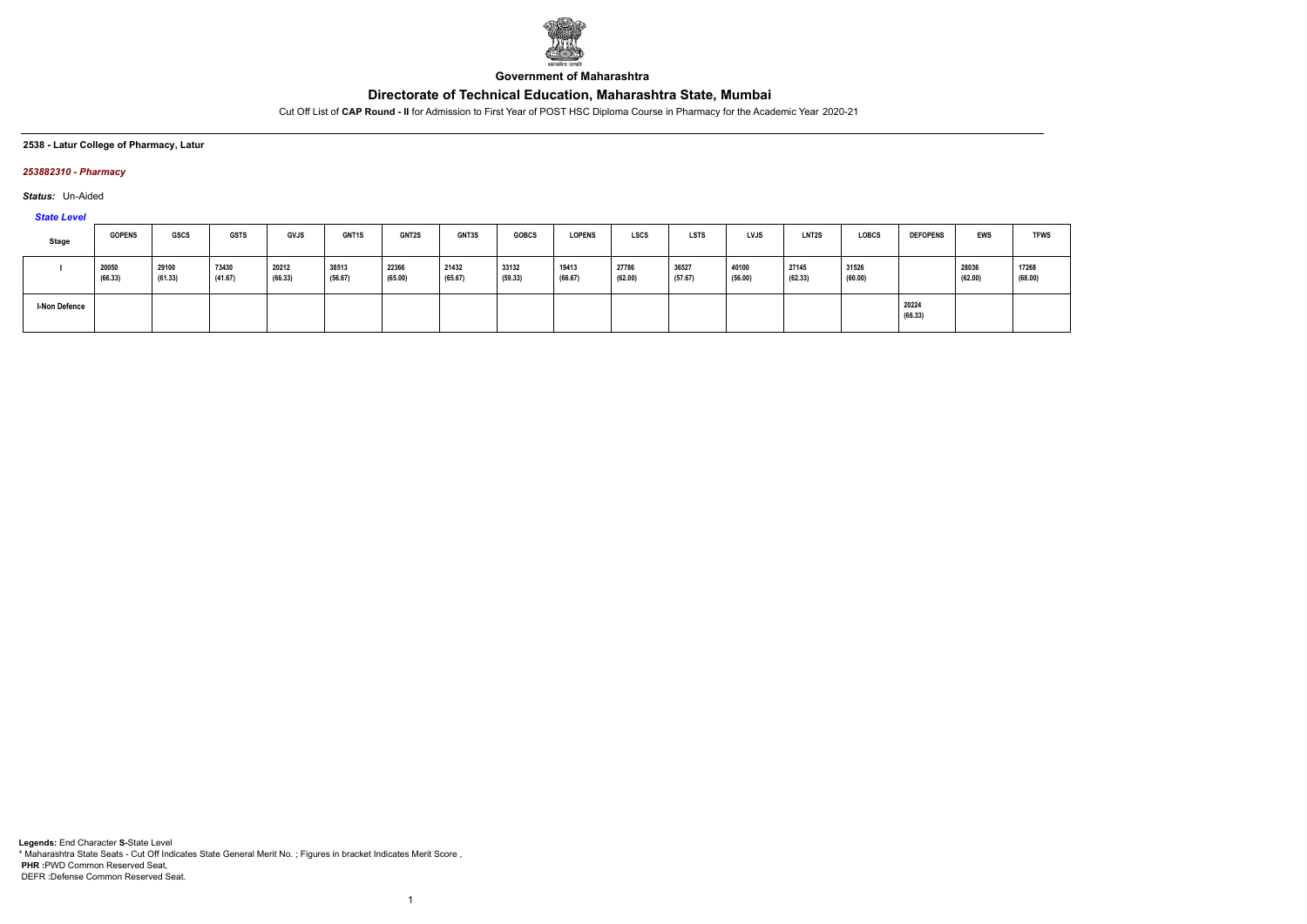

**Government of Maharashtra**

Cut Off List of **CAP Round - II** for Admission to First Year of POST HSC Diploma Course in Pharmacy for the Academic Year 2020-21

#### **2539 - Rajesh Bhaiyya Tope College of Pharmacy, Aurangabad**

#### *253982310 - Pharmacy*

*Status:* Un-Aided

*State Level*

| Stage                | <b>GOPENS</b>    | GSCS             | <b>GSTS</b>      | GVJS             | <b>GNT2S</b>     | GNT3S            | <b>GOBCS</b>     | <b>LOPENS</b>   | <b>LSCS</b>      | <b>LSTS</b>      | LNT <sub>1</sub> S | LNT2S            | <b>LOBCS</b>     | <b>DEFOPENS</b> | EWS              | <b>TFWS</b>     |
|----------------------|------------------|------------------|------------------|------------------|------------------|------------------|------------------|-----------------|------------------|------------------|--------------------|------------------|------------------|-----------------|------------------|-----------------|
|                      | 10068<br>(73.00) | 26786<br>(62.67) | 23251<br>(64.67) | 13077<br>(70.67) | 16959<br>(68.33) | 10149<br>(73.00) | 20399<br>(66.33) | 8872<br>(74.00) | 31439<br>(60.33) | 38369<br>(57.00) | 29861<br>(61.00)   | 13082<br>(70.67) | 17946<br>(67.67) |                 | 14626<br>(69.67) | 9604<br>(73.33) |
| <b>I-Non Defence</b> |                  |                  |                  |                  |                  |                  |                  |                 |                  |                  |                    |                  |                  | 9836<br>(73.33) |                  |                 |

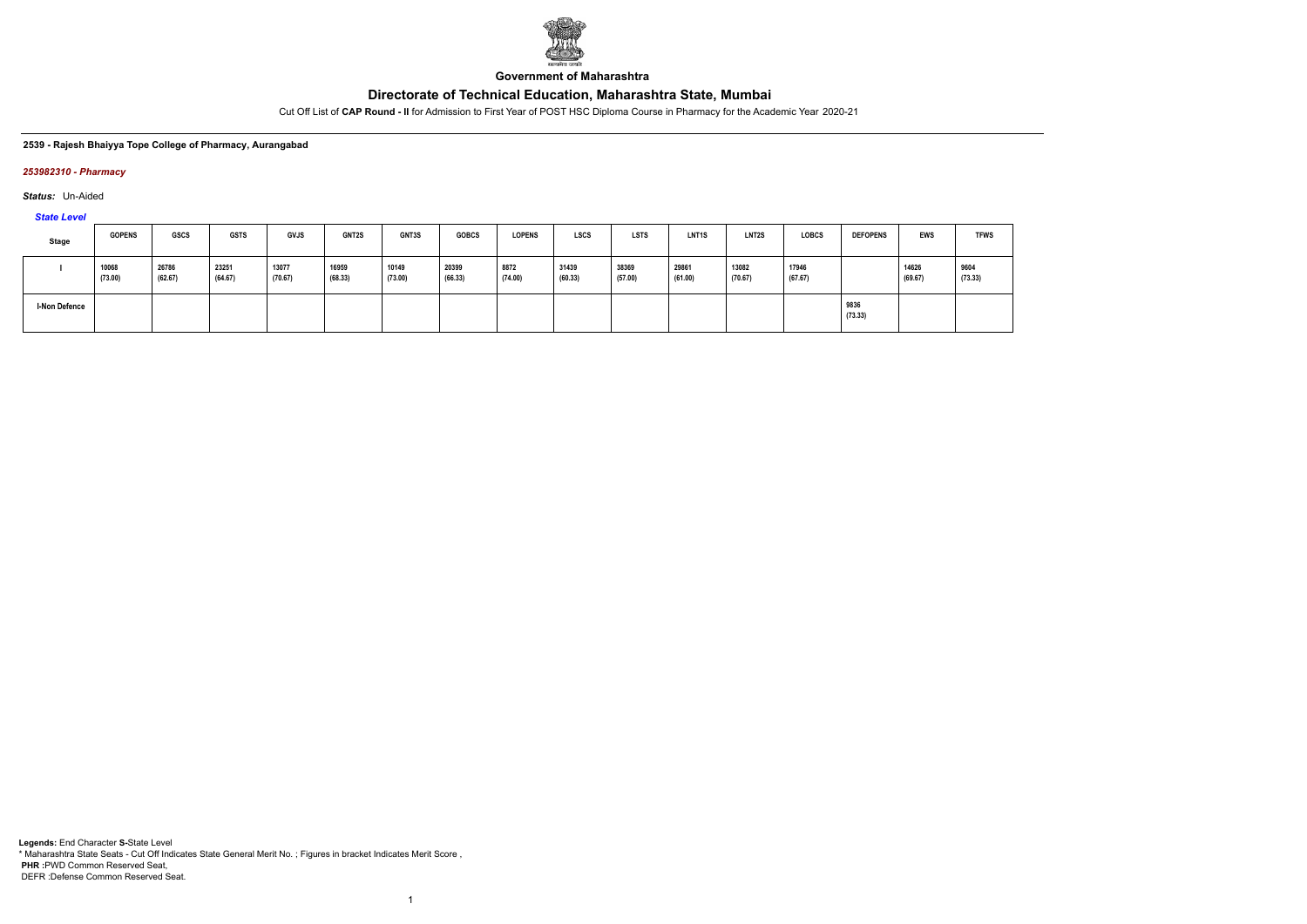

**Government of Maharashtra**

Cut Off List of **CAP Round - II** for Admission to First Year of POST HSC Diploma Course in Pharmacy for the Academic Year 2020-21

#### **2541 - Sarswati Institute of Pharmacy, Kurtadi, Hingoli**

### *254182310 - Pharmacy*

*Status:* Un-Aided

*State Level*

| <b>Stage</b>         | <b>GOPENS</b>   | <b>GSTS</b>      | GNT3S           | <b>GOBCS</b>     | <b>LOPENS</b>   | <b>LSTS</b>      | <b>LOBCS</b>     | <b>DEFOPENS</b> | <b>EWS</b>       | <b>TFWS</b>      |
|----------------------|-----------------|------------------|-----------------|------------------|-----------------|------------------|------------------|-----------------|------------------|------------------|
|                      | 5201<br>(77.67) | 42850<br>(55.00) | 9862<br>(73.33) | 20794<br>(66.00) | 4922<br>(78.00) | 57456<br>(48.33) | 25238<br>(63.33) |                 | 41081<br>(55.67) | 23173<br>(64.67) |
| <b>I-Non Defence</b> |                 |                  |                 |                  |                 |                  |                  | 5211<br>(77.67) |                  |                  |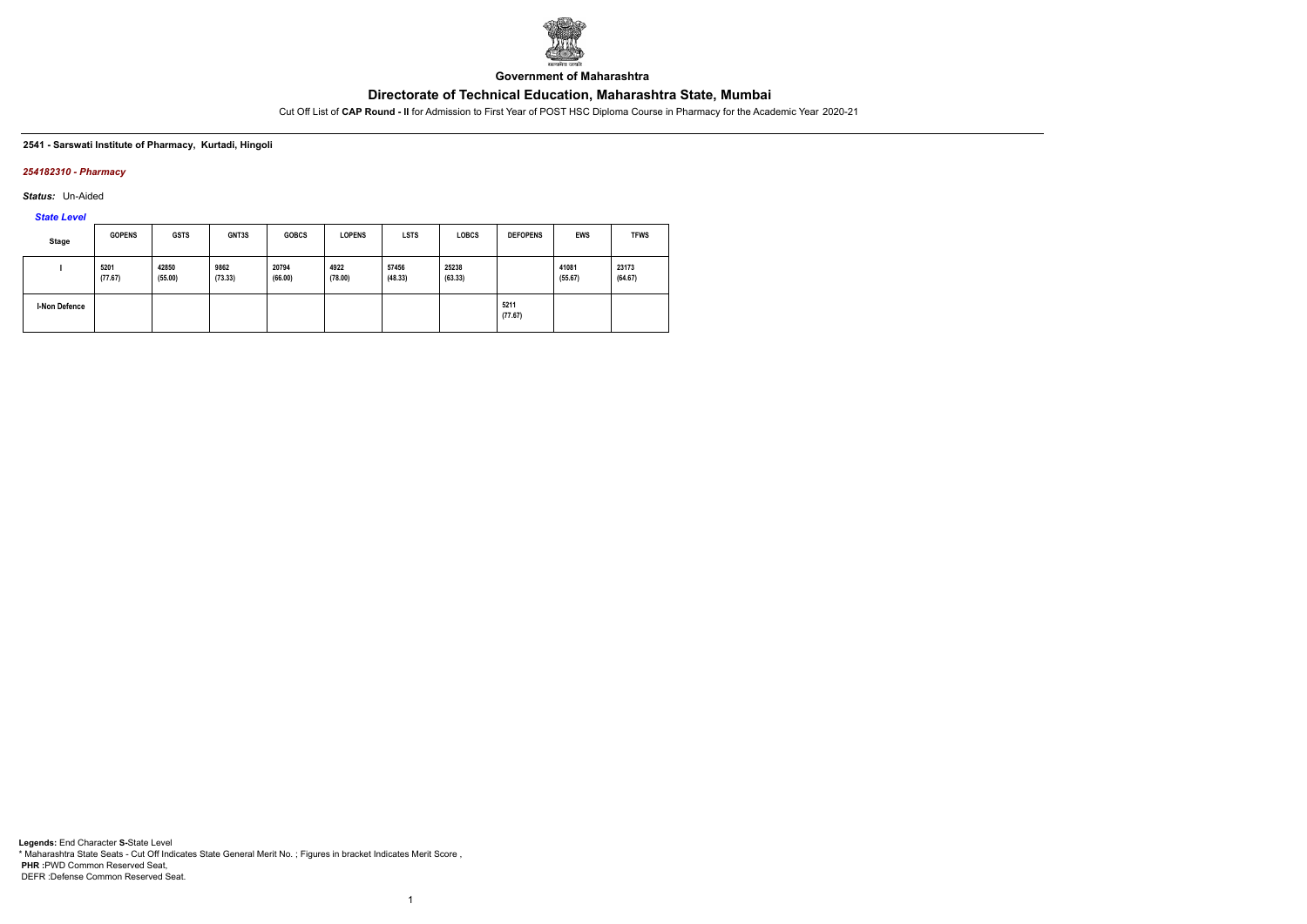

**Government of Maharashtra**

Cut Off List of **CAP Round - II** for Admission to First Year of POST HSC Diploma Course in Pharmacy for the Academic Year 2020-21

#### **2542 - Aditya Diploma Instiute of Pharmacy, Beed**

#### *254282310 - Pharmacy*

*Status:* Un-Aided

# *State Level*

| Stage                | <b>GOPENS</b>    | GSCS             | <b>GSTS</b>      | <b>GVJS</b>      | <b>GNT1S</b>     | <b>GNT2S</b>     | GNT3S            | <b>GOBCS</b>     | <b>LOPENS</b>   | <b>LSCS</b>      | <b>LSTS</b>      | LOBCS            | <b>PWDOPENS</b>  | <b>DEFOPENS</b>  | <b>EWS</b>       | <b>TFWS</b>      |
|----------------------|------------------|------------------|------------------|------------------|------------------|------------------|------------------|------------------|-----------------|------------------|------------------|------------------|------------------|------------------|------------------|------------------|
|                      | 14591<br>(69.67) | 36138<br>(58.00) | 76045<br>(40.33) | 20137<br>(66.33) | 39225<br>(56.33) | 18547<br>(67.33) | 15268<br>(69.33) | 30527<br>(60.67) | 6409<br>(76.33) | 35813<br>(58.00) | 82906<br>(35.67) | 19911<br>(66.33) |                  |                  | 30360<br>(60.67) | 16909<br>(68.33) |
| <b>I-Non Defence</b> |                  |                  |                  |                  |                  |                  |                  |                  |                 |                  |                  |                  |                  | 15183<br>(69.33) |                  |                  |
| <b>I-Non PWD</b>     |                  |                  |                  |                  |                  |                  |                  |                  |                 |                  |                  |                  | 14698<br>(69.67) |                  |                  |                  |
| <b>IV</b>            |                  |                  | 15184<br>(69.33) |                  |                  |                  |                  |                  |                 |                  |                  |                  |                  |                  |                  |                  |

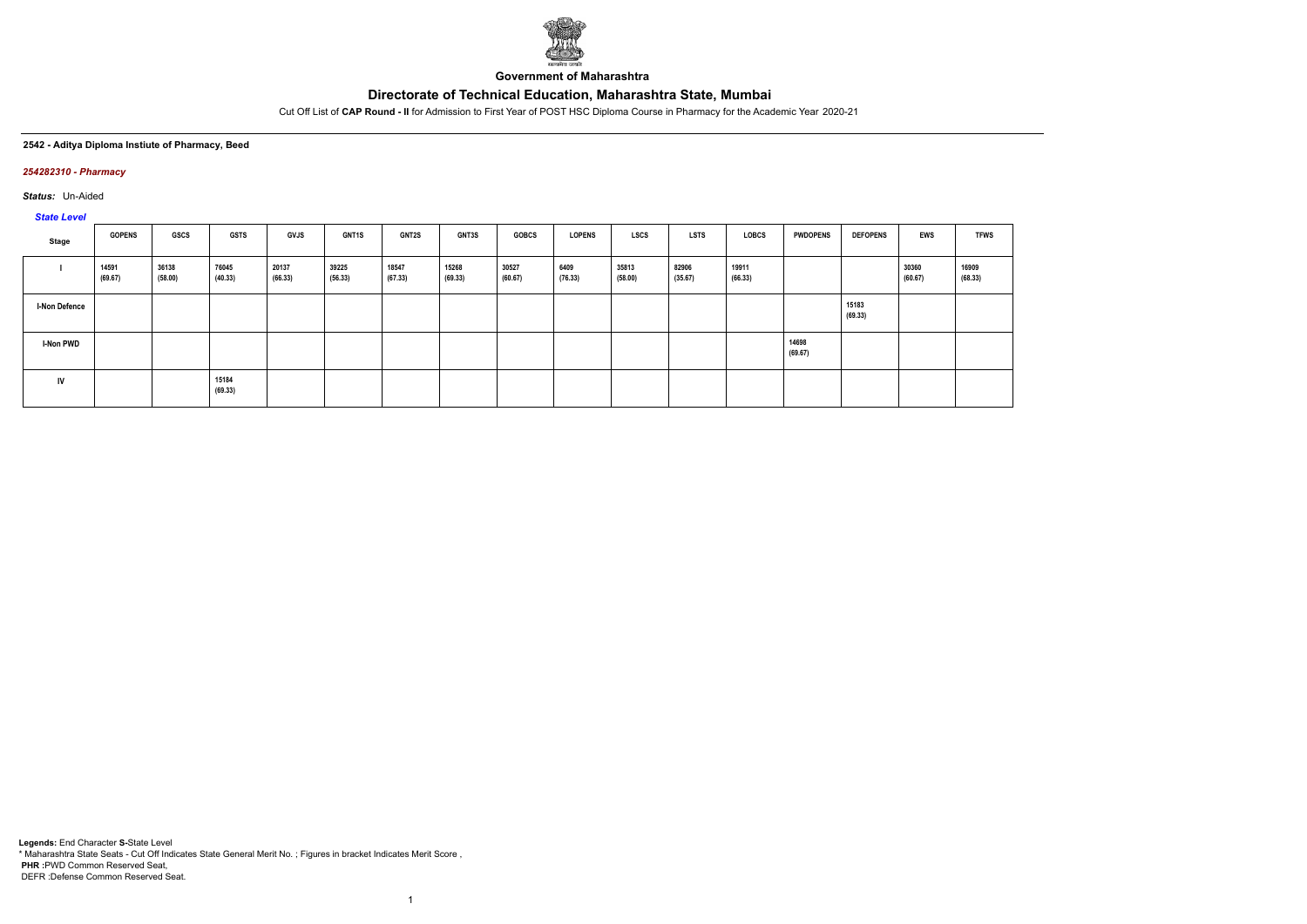

**Government of Maharashtra**

Cut Off List of **CAP Round - II** for Admission to First Year of POST HSC Diploma Course in Pharmacy for the Academic Year 2020-21

**2543 - Aditya Pharmacy College, Beed**

### *254382310 - Pharmacy*

*Status:* Un-Aided

*State Level*

| Stage            | <b>GOPENS</b>    | GSCS             | <b>GSTS</b>      | <b>GVJS</b>      | <b>GNT1S</b>     | <b>GNT2S</b>     | <b>GOBCS</b>     | <b>LOPENS</b>    | <b>LSCS</b>      | LSTS             | <b>LNT3S</b>     | <b>LOBCS</b>     | <b>PWDOPENS</b>  | <b>EWS</b>       | <b>TFWS</b>      |
|------------------|------------------|------------------|------------------|------------------|------------------|------------------|------------------|------------------|------------------|------------------|------------------|------------------|------------------|------------------|------------------|
|                  | 17296<br>(68.00) | 38155<br>(57.00) |                  | 21539<br>(65.67) | 29432<br>(61.33) | 18672<br>(67.33) | 32740<br>(59.67) | 16199<br>(68.67) | 23758<br>(64.33) |                  | 16383<br>(68.67) | 28628<br>(61.67) |                  | 44569<br>(54.00) | 17420<br>(68.00) |
| <b>I-Non PWD</b> |                  |                  |                  |                  |                  |                  |                  |                  |                  |                  |                  |                  | 16505<br>(68.67) |                  |                  |
| IV               |                  |                  | 17303<br>(68.00) |                  |                  |                  |                  |                  |                  | 17221<br>(68.00) |                  |                  |                  |                  |                  |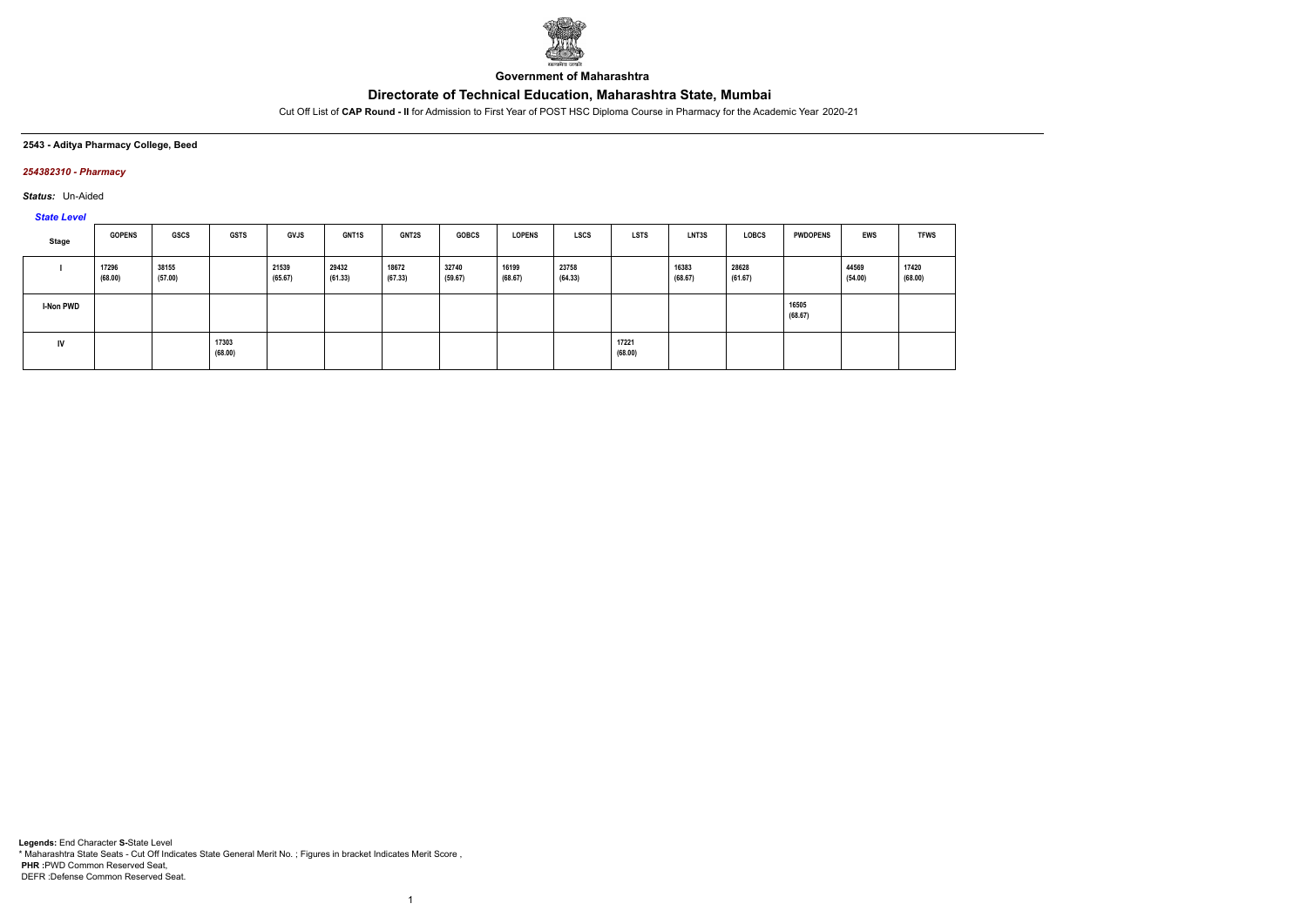

**Government of Maharashtra**

Cut Off List of **CAP Round - II** for Admission to First Year of POST HSC Diploma Course in Pharmacy for the Academic Year 2020-21

### **2544 - Gurukrupa Institute of Pharmacy, Majalgaon**

## *254482310 - Pharmacy*

*Status:* Un-Aided

# *State Level*

| Stage                | <b>GOPENS</b>    | GSCS             | <b>GSTS</b>      | <b>GNT2S</b>     | <b>GNT3S</b>     | <b>GOBCS</b>     | <b>LOPENS</b>    | LSCS             | <b>LSTS</b>      | LVJS             | LOBCS            | <b>PWDOPENS</b>  | <b>DEFOPENS</b>  | EWS              | <b>TFWS</b>     |
|----------------------|------------------|------------------|------------------|------------------|------------------|------------------|------------------|------------------|------------------|------------------|------------------|------------------|------------------|------------------|-----------------|
|                      | 16831<br>(68.33) | 28807<br>(61.67) |                  | 17257<br>(68.00) | 17413<br>(68.00) | 34610<br>(58.67) | 12843<br>(71.00) | 29827<br>(61.00) |                  | 20148<br>(66.33) | 30077<br>(61.00) |                  |                  | 47463<br>(52.67) | 8163<br>(74.67) |
| <b>I-Non Defence</b> |                  |                  |                  |                  |                  |                  |                  |                  |                  |                  |                  |                  | 16030<br>(68.67) |                  |                 |
| <b>I-Non PWD</b>     |                  |                  |                  |                  |                  |                  |                  |                  |                  |                  |                  | 14699<br>(69.67) |                  |                  |                 |
| IV                   |                  |                  | 17810<br>(67.67) |                  |                  |                  |                  |                  | 16151<br>(68.67) |                  |                  |                  |                  |                  |                 |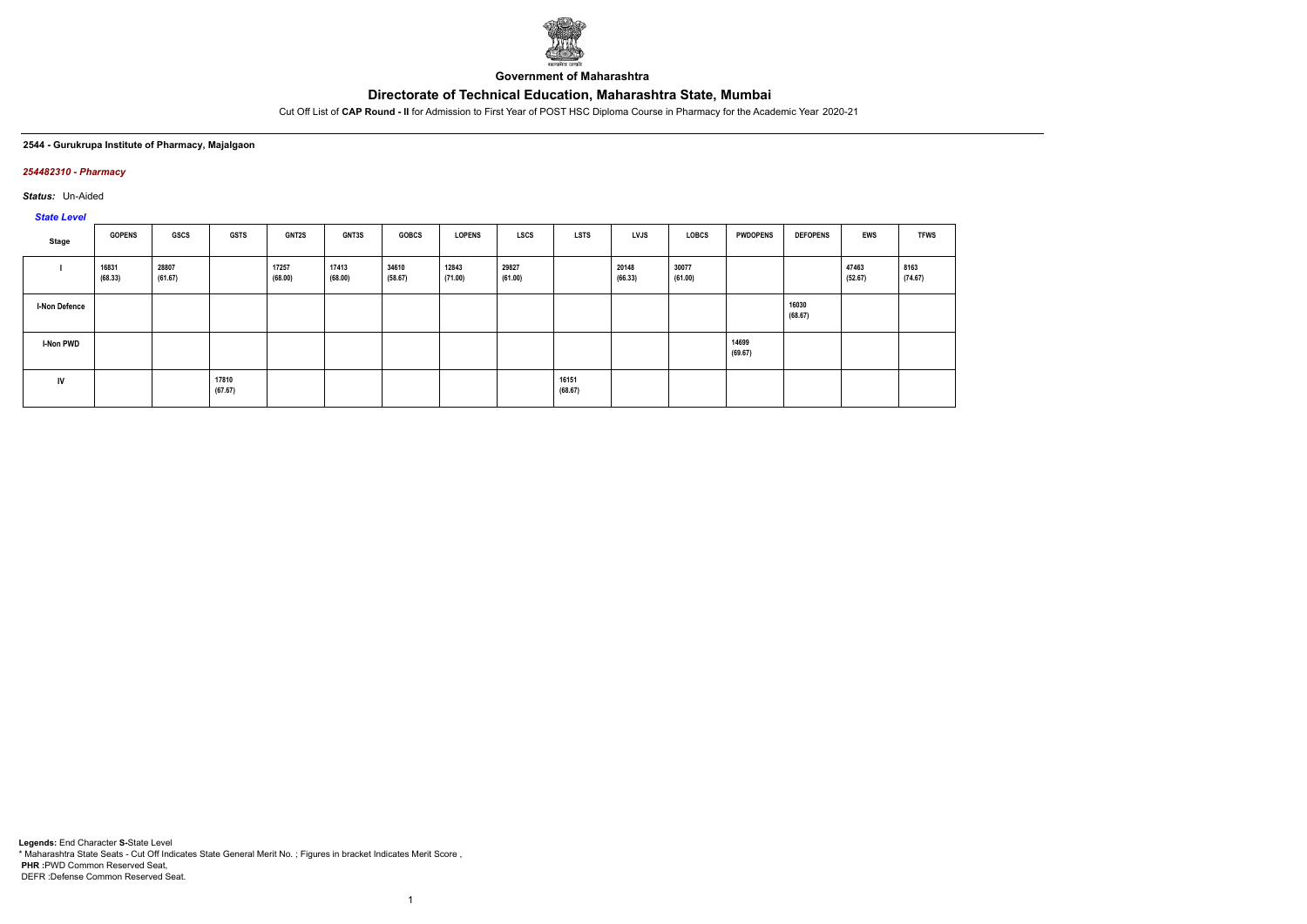

**Government of Maharashtra**

Cut Off List of **CAP Round - II** for Admission to First Year of POST HSC Diploma Course in Pharmacy for the Academic Year 2020-21

#### **2545 - PTSP Mandal's Pharmacy College, Manwath**

## *254582310 - Pharmacy*

*Status:* Un-Aided

*State Level*

| Stage                | <b>GOPENS</b>    | GSCS             | <b>GSTS</b>      | <b>GNT1S</b>     | <b>GNT2S</b>     | <b>GNT3S</b>     | <b>GOBCS</b>     | <b>LOPENS</b>    | <b>LSCS</b>      | <b>LSTS</b>      | LVJS             | <b>LOBCS</b>     | <b>PWDOPENS</b>  | <b>DEFOPENS</b>  | <b>EWS</b>       | <b>TFWS</b>      |
|----------------------|------------------|------------------|------------------|------------------|------------------|------------------|------------------|------------------|------------------|------------------|------------------|------------------|------------------|------------------|------------------|------------------|
|                      | 20652<br>(66.00) | 36228<br>(58.00) | 80308<br>(38.00) | 33765<br>(59.00) | 26873<br>(62.67) | 27806<br>(62.00) | 33964<br>(59.00) | 17982<br>(67.67) | 32935<br>(59.33) | 77049<br>(40.00) | 25531<br>(63.33) | 35111<br>(58.33) |                  |                  | 45141<br>(53.67) | 18933<br>(67.00) |
| <b>I-Non Defence</b> |                  |                  |                  |                  |                  |                  |                  |                  |                  |                  |                  |                  |                  | 21184<br>(65.67) |                  |                  |
| <b>I-Non PWD</b>     |                  |                  |                  |                  |                  |                  |                  |                  |                  |                  |                  |                  | 21063<br>(65.67) |                  |                  |                  |

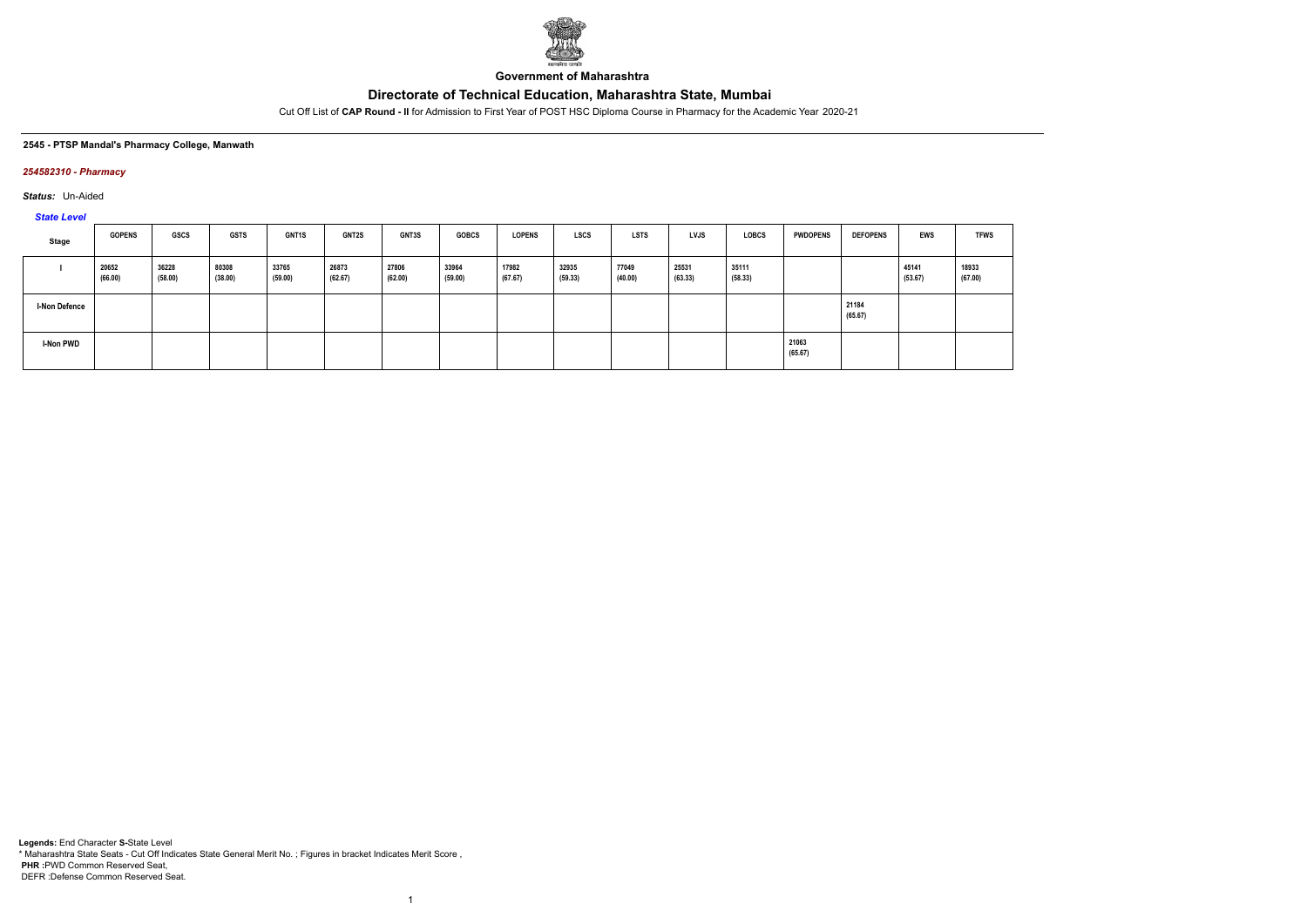

**Government of Maharashtra**

Cut Off List of **CAP Round - II** for Admission to First Year of POST HSC Diploma Course in Pharmacy for the Academic Year 2020-21

## **2546 - College of Pharmacy(D.Pharm), Khandala**

## *254682310 - Pharmacy*

*Status:* Un-Aided

*State Level*

| Stage                | <b>GOPENS</b>    | GSCS             | <b>GSTS</b>      | <b>GVJS</b>      | <b>GNT1S</b>     | <b>GNT2S</b>     | <b>GOBCS</b>     | <b>LOPENS</b>   | LNT3S            | <b>LOBCS</b>     | <b>PWDOPENS</b>  | <b>DEFOPENS</b>  | <b>EWS</b>       | <b>TFWS</b>      |
|----------------------|------------------|------------------|------------------|------------------|------------------|------------------|------------------|-----------------|------------------|------------------|------------------|------------------|------------------|------------------|
|                      | 13153<br>(70.67) | 38749<br>(56.67) | 42463<br>(55.00) | 18170<br>(67.67) | 38280<br>(57.00) | 17320<br>(68.00) | 22840<br>(64.67) | 5281<br>(77.67) | 28707<br>(61.67) | 13425<br>(70.67) |                  |                  | 35332<br>(58.33) | 16240<br>(68.67) |
| <b>I-Non Defence</b> |                  |                  |                  |                  |                  |                  |                  |                 |                  |                  |                  | 13774<br>(70.33) |                  |                  |
| I-Non PWD            |                  |                  |                  |                  |                  |                  |                  |                 |                  |                  | 14202<br>(70.00) |                  |                  |                  |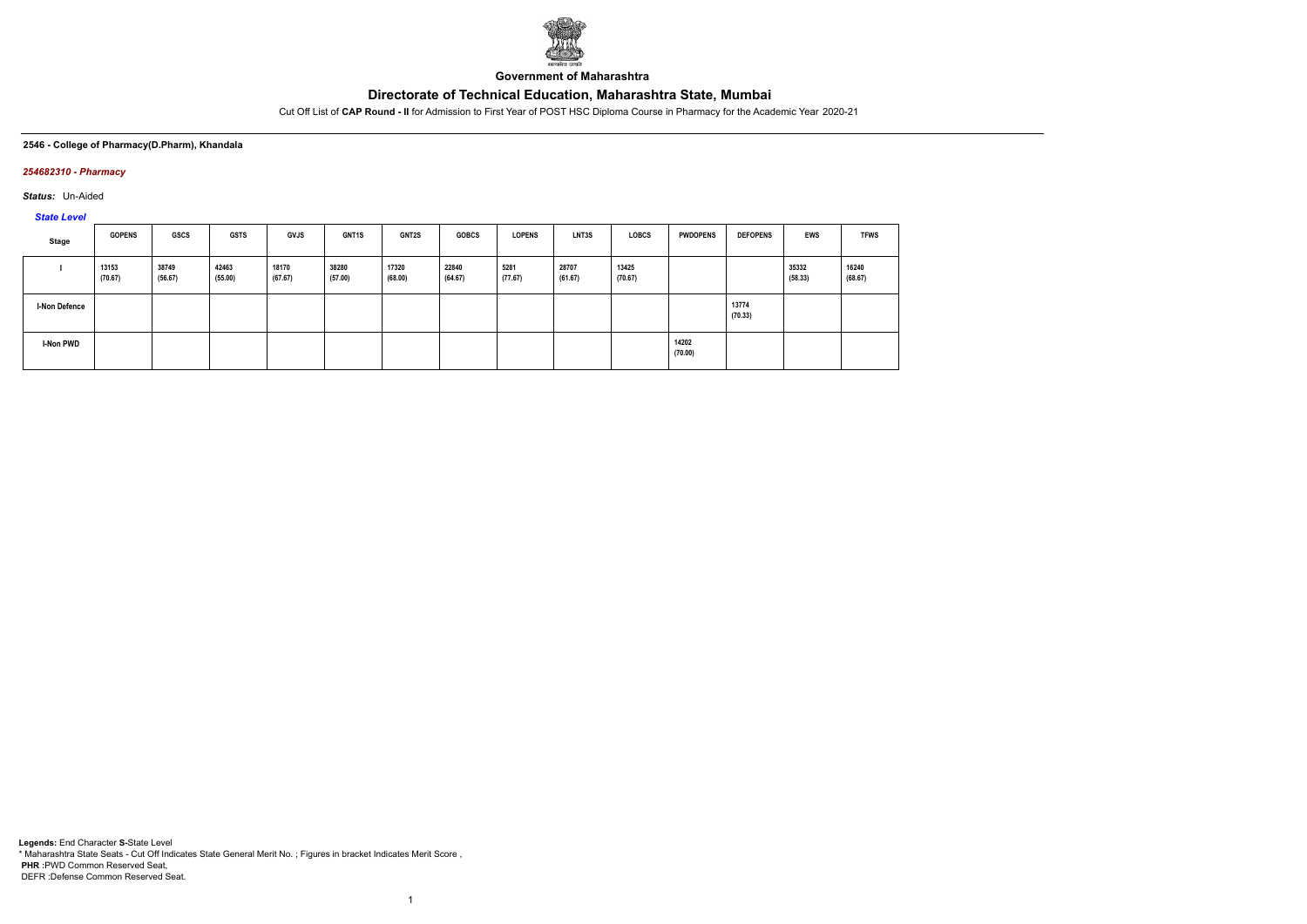

**Government of Maharashtra**

Cut Off List of **CAP Round - II** for Admission to First Year of POST HSC Diploma Course in Pharmacy for the Academic Year 2020-21

**2547 - Late Bhagirathi Yashwantrao Pathrikar College of D.Pharmacy, Pathri**

### *254782310 - Pharmacy*

*Status:* Un-Aided

*State Level*

| <b>Stage</b>         | <b>GOPENS</b>   | <b>GSCS</b>      | <b>GSTS</b>      | GVJS             | <b>GOBCS</b>     | <b>LOPENS</b>   | <b>LSCS</b>      | <b>LSTS</b>      | LNT <sub>2</sub> S | <b>LOBCS</b>    | <b>DEFOPENS</b> | <b>EWS</b>       | <b>TFWS</b>     |
|----------------------|-----------------|------------------|------------------|------------------|------------------|-----------------|------------------|------------------|--------------------|-----------------|-----------------|------------------|-----------------|
|                      | 4728<br>(78.33) | 29013<br>(61.33) | 61502<br>(46.67) | 19753<br>(66.67) | 16964<br>(68.33) | 4247<br>(79.00) | 19034<br>(67.00) | 64826<br>(45.33) | 7397<br>(75.33)    | 6203<br>(76.67) |                 | 23093<br>(64.67) | 4499<br>(78.67) |
| <b>I-Non Defence</b> |                 |                  |                  |                  |                  |                 |                  |                  |                    |                 | 4304<br>(79.00) |                  |                 |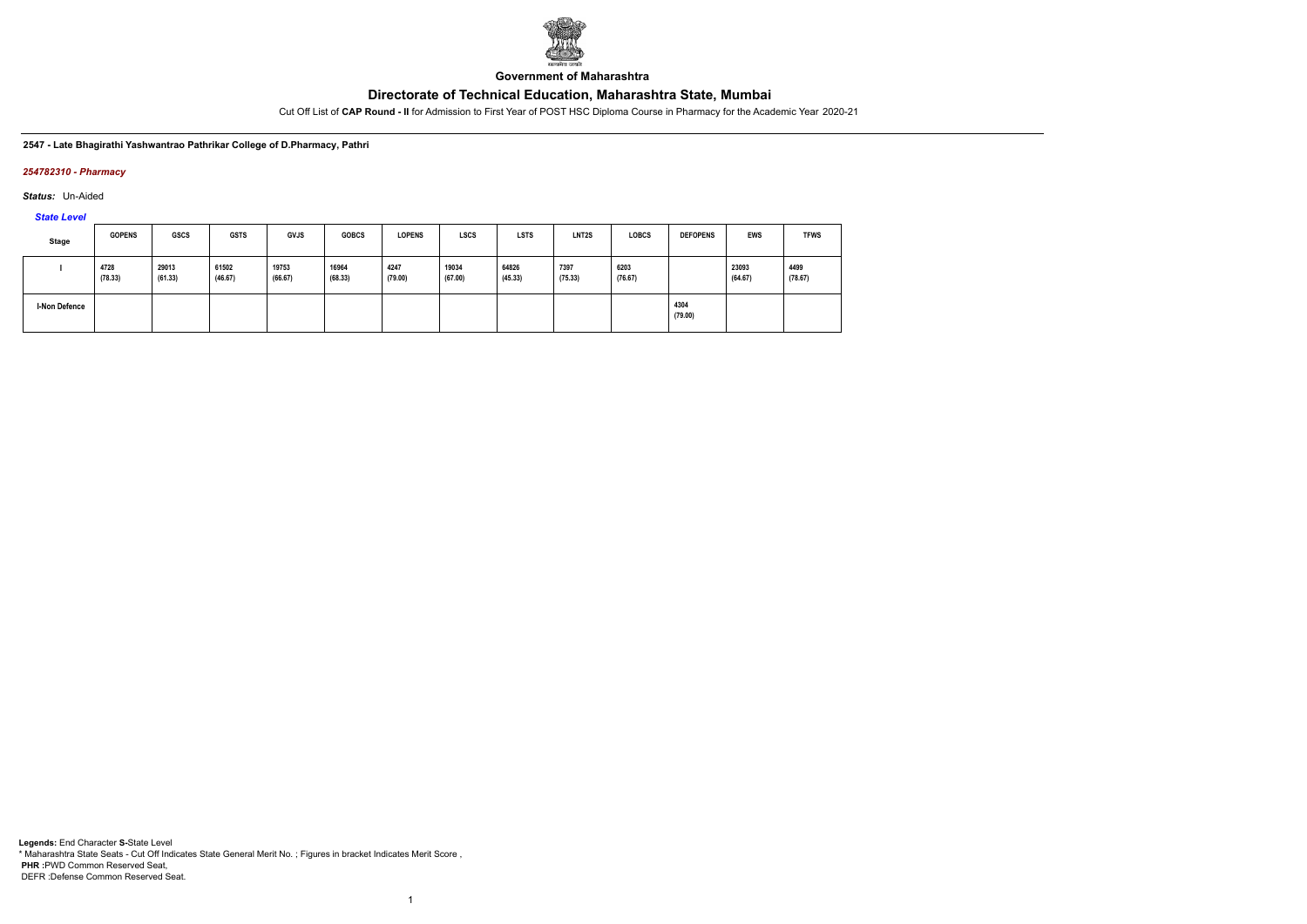

**Government of Maharashtra**

Cut Off List of **CAP Round - II** for Admission to First Year of POST HSC Diploma Course in Pharmacy for the Academic Year 2020-21

**2548 - Swargiya Lilawati Satish Awhad D.Pharmacy College(Minority), Kharab Khandgaon.**

## *254882310 - Pharmacy*

*Status:* Un-Aided Religious Minority - Buddhist

*State Level*

| <b>Stage</b> | <b>GOPENS</b> | MI      | <b>TFWS</b> |
|--------------|---------------|---------|-------------|
|              | 17531         | 82847   | 25097       |
|              | (68.00)       | (35.67) | (63.33)     |

1

**Legends:** End Character **S-**State Level \* Maharashtra State Seats - Cut Off Indicates State General Merit No. ; Figures in bracket Indicates Merit Score , **PHR :**PWD Common Reserved Seat, DEFR :Defense Common Reserved Seat.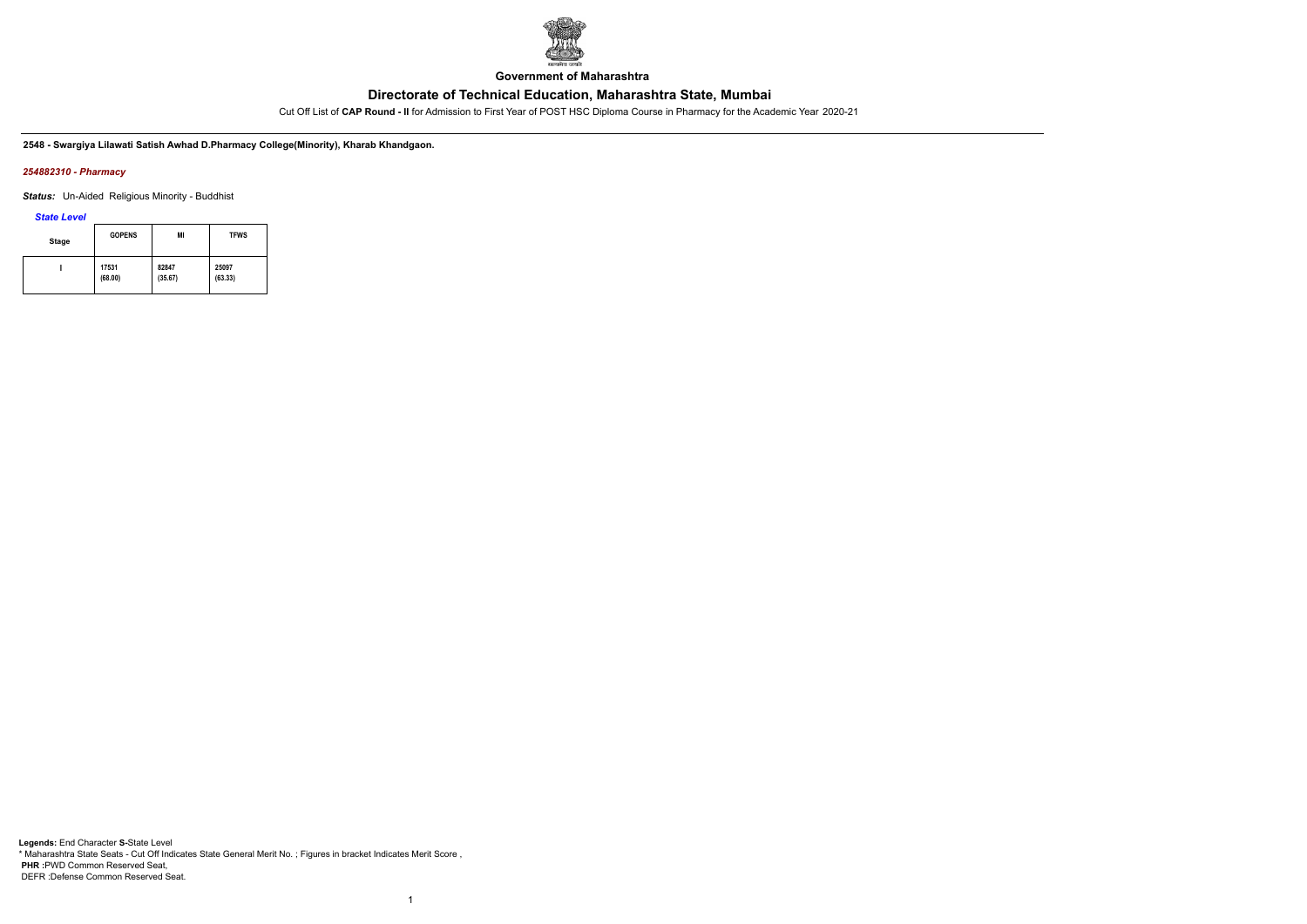

**Government of Maharashtra**

Cut Off List of **CAP Round - II** for Admission to First Year of POST HSC Diploma Course in Pharmacy for the Academic Year 2020-21

#### **2549 - Warpudkar Institute of Pharmacy(D.Pharmacy), Pedgaon**

### *254982310 - Pharmacy*

*Status:* Un-Aided

*State Level*

| $-$                  |                  |                  |                  |                  |                  |                  |                  |                  |                  |                  |                  |                  |                  |                  |                  |                  |                  |
|----------------------|------------------|------------------|------------------|------------------|------------------|------------------|------------------|------------------|------------------|------------------|------------------|------------------|------------------|------------------|------------------|------------------|------------------|
| Stage                | <b>GOPENS</b>    | GSCS             | <b>GSTS</b>      | GVJS             | <b>GNT2S</b>     | GNT3S            | <b>GOBCS</b>     | <b>LOPENS</b>    | <b>LSCS</b>      | LSTS             | <b>LNT1S</b>     | <b>LNT2S</b>     | LOBCS            | <b>PWDOPENS</b>  | <b>DEFOPENS</b>  | EWS              | <b>TFWS</b>      |
|                      | 23719<br>(64.33) | 42312<br>(55.00) | 76044<br>(40.33) | 26230<br>(63.00) | 29753<br>(61.00) | 28698<br>(61.67) | 35164<br>(58.33) | 22613<br>(65.00) | 38080<br>(57.00) |                  | 50947<br>(51.33) | 30384<br>(60.67) | 34526<br>(58.67) |                  |                  | 50259<br>(51.67) | 26002<br>(63.00) |
|                      |                  |                  |                  |                  |                  |                  |                  |                  |                  | 80825<br>(37.67) |                  |                  |                  |                  |                  |                  |                  |
| <b>I-Non Defence</b> |                  |                  |                  |                  |                  |                  |                  |                  |                  |                  |                  |                  |                  |                  | 23489<br>(64.33) |                  |                  |
| I-Non PWD            |                  |                  |                  |                  |                  |                  |                  |                  |                  |                  |                  |                  |                  | 22899<br>(64.67) |                  |                  |                  |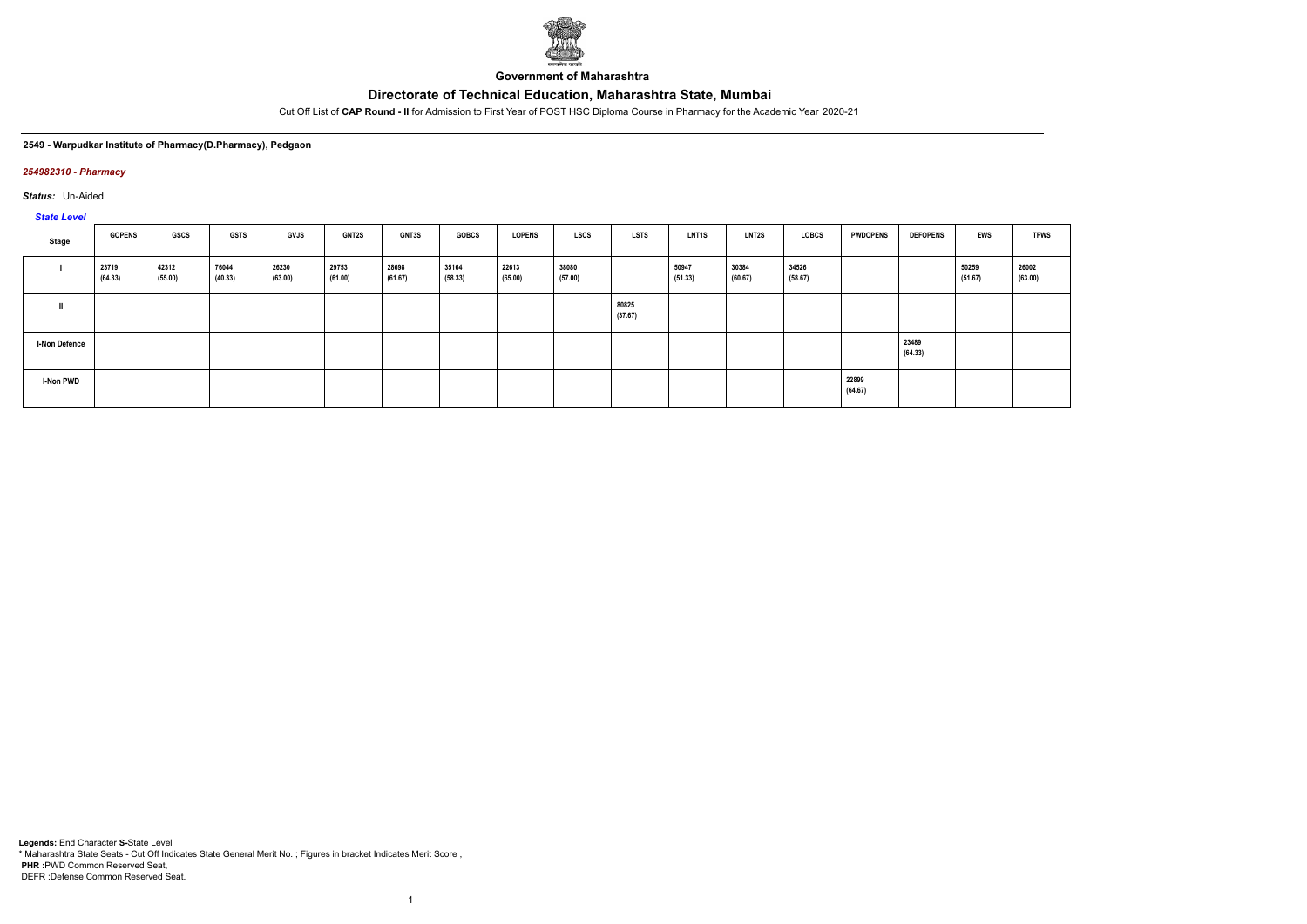

**Government of Maharashtra**

Cut Off List of **CAP Round - II** for Admission to First Year of POST HSC Diploma Course in Pharmacy for the Academic Year 2020-21

### **2550 - Prerana Institute of Pharmacy(D.Pharmacy), Parbhani**

### *255082310 - Pharmacy*

*Status:* Un-Aided

*State Level*

| Stage                | <b>GOPENS</b>    | GSCS             | <b>GVJS</b>      | <b>GNT1S</b>     | <b>GNT2S</b>     | <b>GOBCS</b>     | <b>LOPENS</b>    | <b>LSCS</b>      | <b>LSTS</b>      | <b>LVJS</b>      | <b>LNT3S</b>     | LOBCS            | <b>PWDOPENS</b>  | <b>DEFOPENS</b>  | <b>EWS</b>       | <b>TFWS</b>      |
|----------------------|------------------|------------------|------------------|------------------|------------------|------------------|------------------|------------------|------------------|------------------|------------------|------------------|------------------|------------------|------------------|------------------|
|                      | 22211<br>(65.00) | 40593<br>(56.00) | 23672<br>(64.33) | 36596<br>(57.67) | 23243<br>(64.67) | 33442<br>(59.33) | 21131<br>(65.67) | 35808<br>(58.00) | 69441<br>(43.33) | 33804<br>(59.00) | 27105<br>(62.33) | 31014<br>(60.33) |                  |                  | 46690<br>(53.00) | 18878<br>(67.00) |
| <b>I-Non Defence</b> |                  |                  |                  |                  |                  |                  |                  |                  |                  |                  |                  |                  |                  | 21830<br>(65.33) |                  |                  |
| <b>I-Non PWD</b>     |                  |                  |                  |                  |                  |                  |                  |                  |                  |                  |                  |                  | 22045<br>(65.33) |                  |                  |                  |

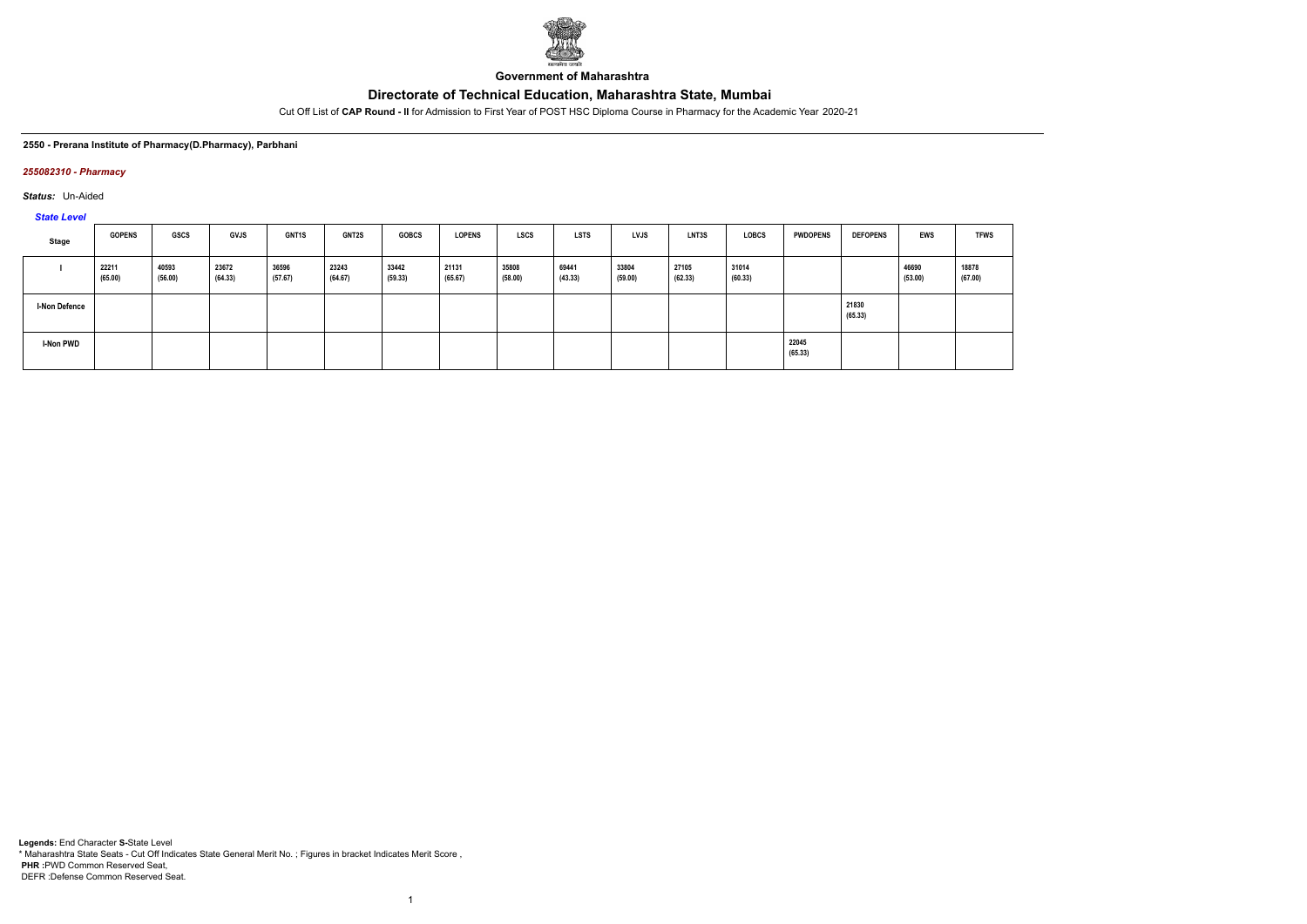

**Government of Maharashtra**

Cut Off List of **CAP Round - II** for Admission to First Year of POST HSC Diploma Course in Pharmacy for the Academic Year 2020-21

## **2551 - College of Pharmacy(D.Pharmacy), Pathri**

## *255182310 - Pharmacy*

*Status:* Un-Aided

# *State Level*

| Stage                | <b>GOPENS</b>    | <b>GSCS</b>      | <b>GSTS</b>      | <b>GNT2S</b>     | <b>GNT3S</b>     | <b>GOBCS</b>     | <b>LOPENS</b>   | LSCS             | <b>LNT2S</b>     | LOBCS            | <b>PWDOPENS</b>  | <b>DEFOPENS</b>  | <b>EWS</b>       | <b>TFWS</b>      |
|----------------------|------------------|------------------|------------------|------------------|------------------|------------------|-----------------|------------------|------------------|------------------|------------------|------------------|------------------|------------------|
|                      | 20814<br>(66.00) | 22687<br>(65.00) |                  | 26713<br>(62.67) | 26606<br>(62.67) | 36264<br>(58.00) | 8846<br>(74.00) | 40114<br>(56.00) | 30930<br>(60.33) | 33668<br>(59.00) |                  |                  | 44523<br>(54.00) | 25260<br>(63.33) |
| <b>I-Non Defence</b> |                  |                  |                  |                  |                  |                  |                 |                  |                  |                  |                  | 20948<br>(66.00) |                  |                  |
| <b>I-Non PWD</b>     |                  |                  |                  |                  |                  |                  |                 |                  |                  |                  | 20366<br>(66.33) |                  |                  |                  |
| <b>IV</b>            |                  |                  | 22275<br>(65.00) |                  |                  |                  |                 |                  |                  |                  |                  |                  |                  |                  |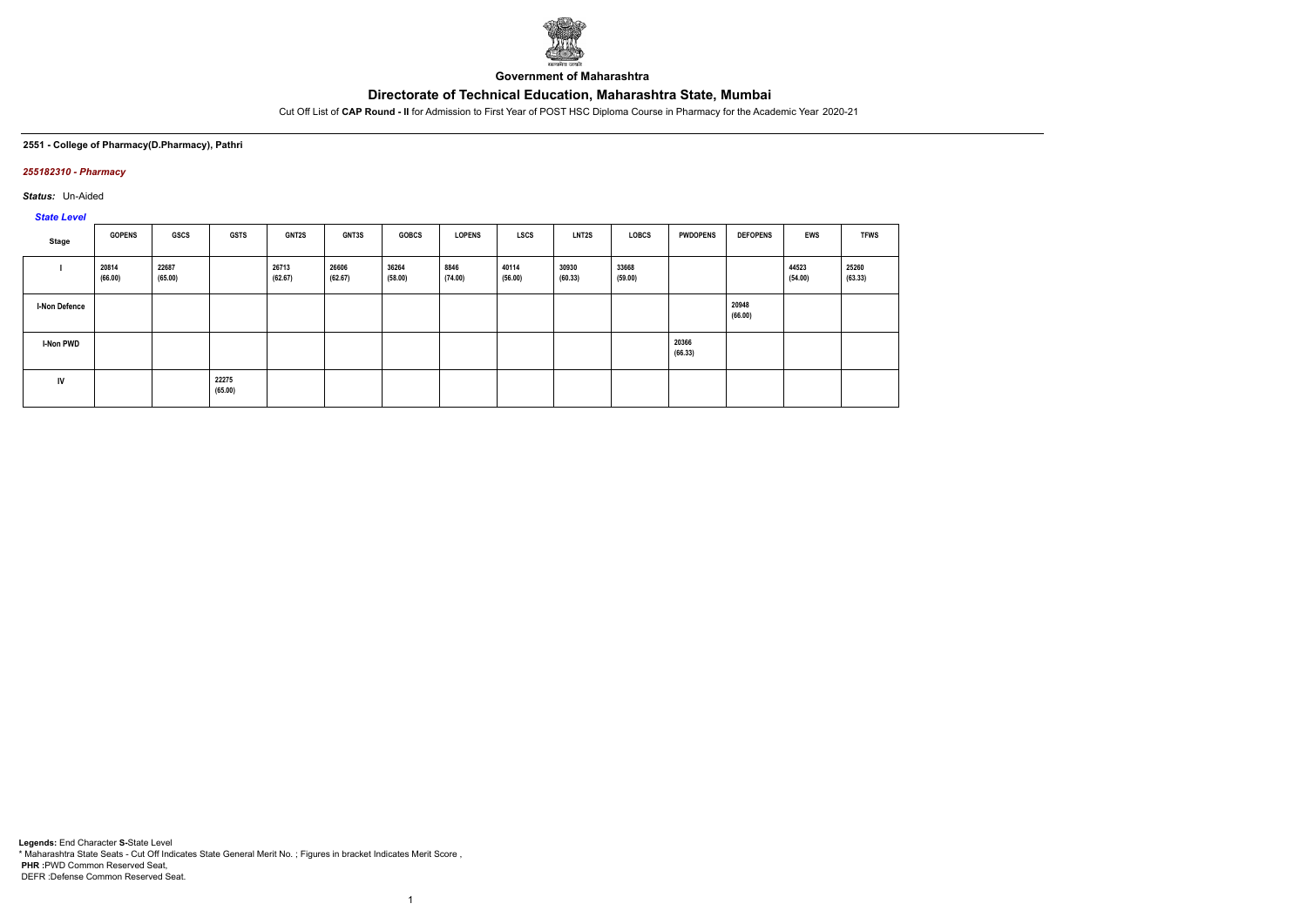

**Government of Maharashtra**

Cut Off List of **CAP Round - II** for Admission to First Year of POST HSC Diploma Course in Pharmacy for the Academic Year 2020-21

#### **2552 - Savitribai College of Pharmacy, Bamani**

## *255282310 - Pharmacy*

*Status:* Un-Aided

# *State Level*

| <b>Stage</b>  | GSCS             | <b>GSTS</b>      | <b>GVJS</b>      | <b>GOBCS</b>     | <b>LSCS</b>      | <b>LSTS</b>      | <b>LNT1S</b>     | <b>LOBCS</b>     | <b>PWDOPENS</b> | <b>DEFOPENS</b> | <b>EWS</b>       | <b>TFWS</b>      |
|---------------|------------------|------------------|------------------|------------------|------------------|------------------|------------------|------------------|-----------------|-----------------|------------------|------------------|
|               | 26574<br>(62.67) | 22177<br>(65.33) | 20815<br>(66.00) | 32437<br>(59.67) | 17184<br>(68.00) | 17565<br>(68.00) | 29533<br>(61.00) | 31861<br>(60.00) |                 |                 | 39536<br>(56.33) | 20530<br>(66.00) |
| I-Non Defence |                  |                  |                  |                  |                  |                  |                  |                  |                 | 5740<br>(77.00) |                  |                  |
| I-Non PWD     |                  |                  |                  |                  |                  |                  |                  |                  | 2521<br>(81.67) |                 |                  |                  |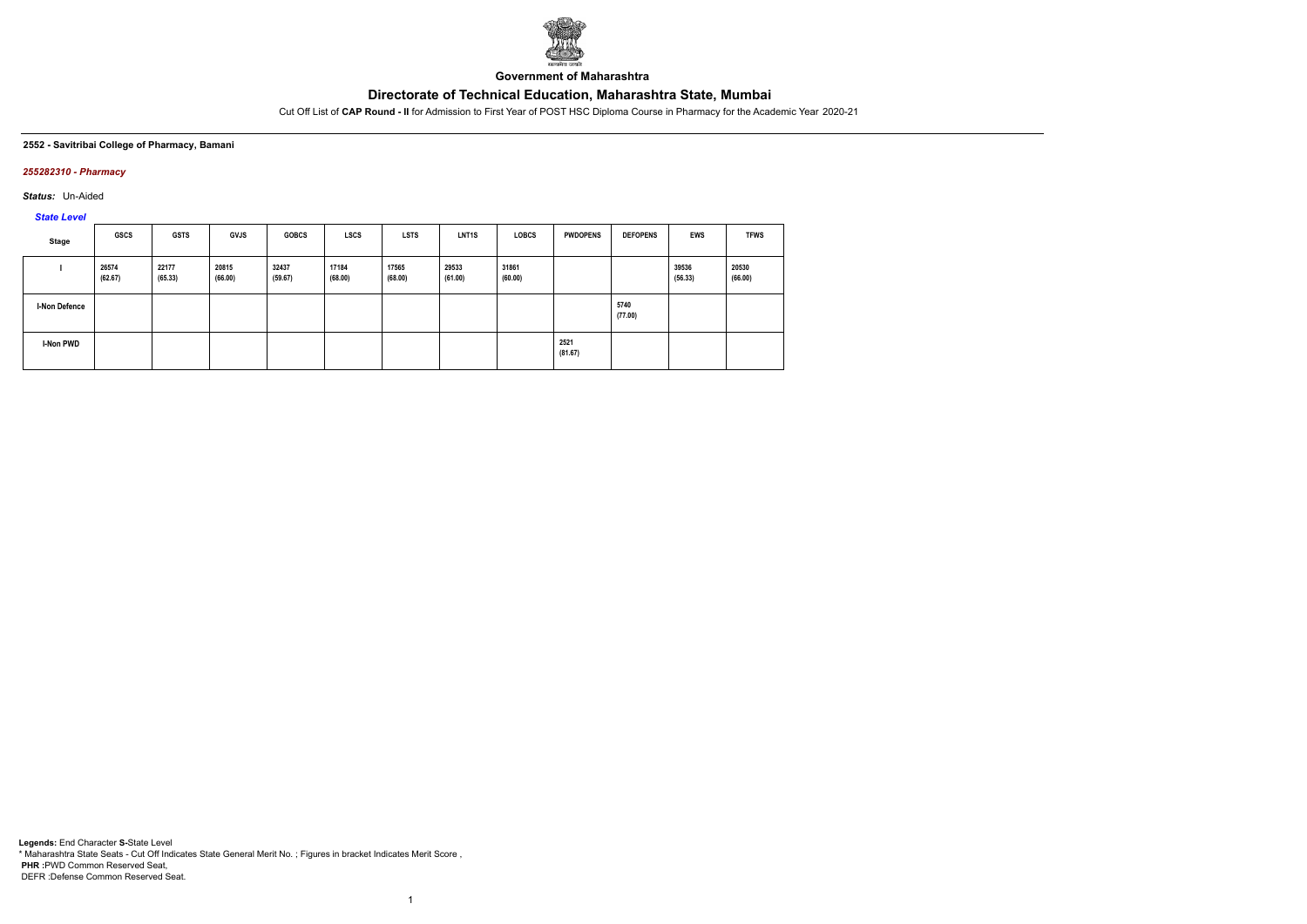

**Government of Maharashtra**

Cut Off List of **CAP Round - II** for Admission to First Year of POST HSC Diploma Course in Pharmacy for the Academic Year 2020-21

### **2553 - Latur College of Pharmacy, Gurunathappa Bavage Knowledge City**

### *255382310 - Pharmacy*

*Status:* Un-Aided

*State Level*

| Stage                | <b>GOPENS</b>    | <b>GSCS</b>      | <b>GSTS</b>      | GVJS             | <b>GNT2S</b>     | <b>GNT3S</b>     | <b>GOBCS</b>     | <b>LOPENS</b>    | <b>LSCS</b>      | <b>LSTS</b>      | <b>LOBCS</b>     | <b>PWDOPENS</b>  | <b>DEFOPENS</b>  | EWS              | <b>TFWS</b>      |
|----------------------|------------------|------------------|------------------|------------------|------------------|------------------|------------------|------------------|------------------|------------------|------------------|------------------|------------------|------------------|------------------|
|                      | 25287<br>(63.33) | 35364<br>(58.33) | 76031<br>(40.33) | 27998<br>(62.00) | 27808<br>(62.00) | 26751<br>(62.67) | 37423<br>(57.33) | 21778<br>(65.33) | 35737<br>(58.00) | 79667<br>(38.33) | 35982<br>(58.00) |                  |                  | 32256<br>(59.67) | 21608<br>(65.33) |
| <b>I-Non Defence</b> |                  |                  |                  |                  |                  |                  |                  |                  |                  |                  |                  |                  | 24200<br>(64.00) |                  |                  |
| I-Non PWD            |                  |                  |                  |                  |                  |                  |                  |                  |                  |                  |                  | 23361<br>(64.33) |                  |                  |                  |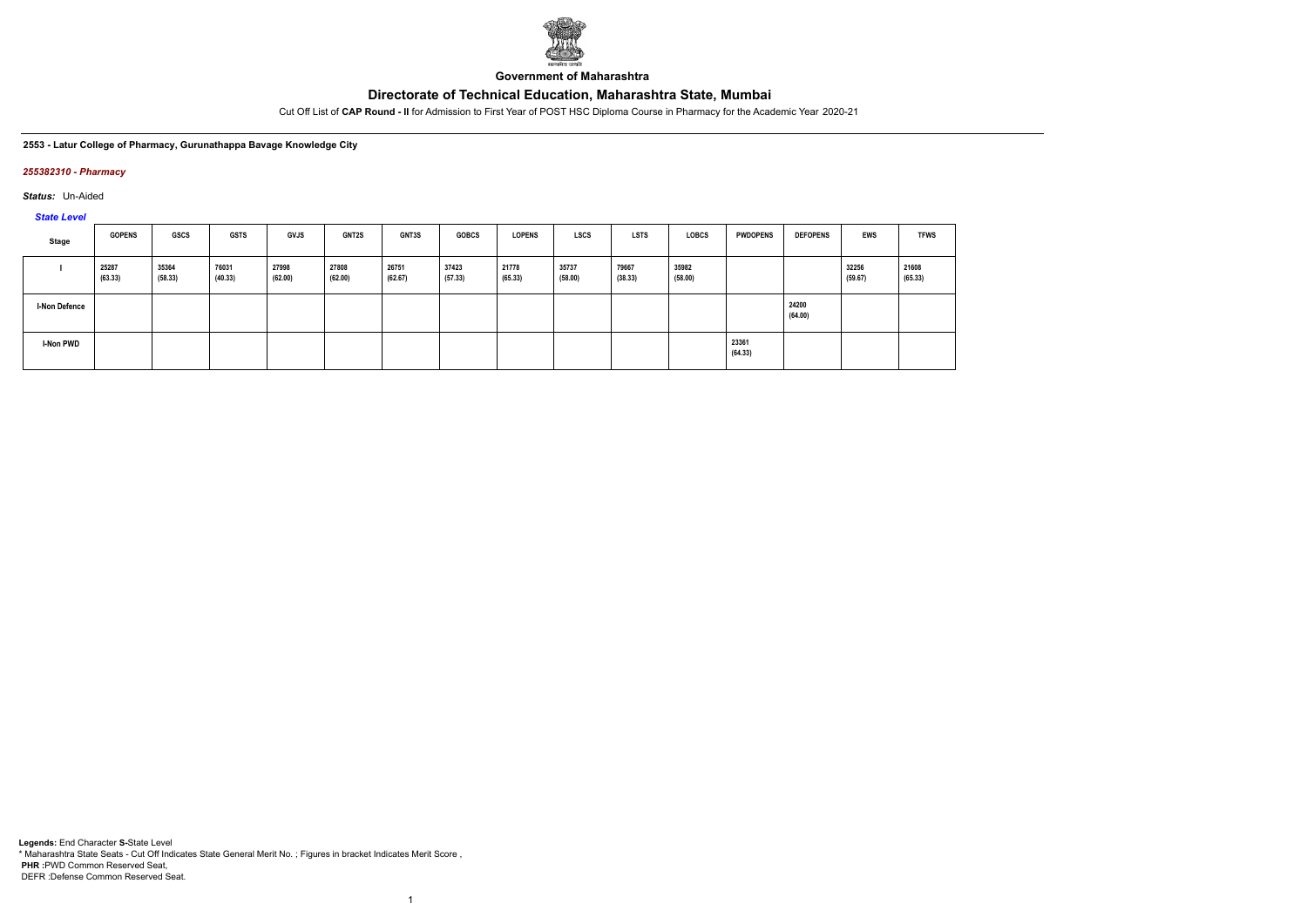

**Government of Maharashtra**

Cut Off List of **CAP Round - II** for Admission to First Year of POST HSC Diploma Course in Pharmacy for the Academic Year 2020-21

### **2555 - Aditya Institute of Pharmacutical, Beed**

## *255582310 - Pharmacy*

*Status:* Un-Aided

# *State Level*

| Stage                | <b>GOPENS</b>    | <b>GSCS</b>      | <b>GSTS</b>      | <b>GVJS</b>      | <b>GNT1S</b>     | <b>GNT2S</b>     | <b>GNT3S</b>     | <b>GOBCS</b>     | <b>LOPENS</b>    | <b>LSCS</b>      | <b>LSTS</b>      | LVJS             | <b>LNT2S</b>     | <b>LOBCS</b>     | <b>PWDOPENS</b>  | <b>DEFOPENS</b>  | <b>EWS</b>       | <b>TFWS</b>      |
|----------------------|------------------|------------------|------------------|------------------|------------------|------------------|------------------|------------------|------------------|------------------|------------------|------------------|------------------|------------------|------------------|------------------|------------------|------------------|
|                      | 19211<br>(67.00) | 41117<br>(55.67) |                  | 23713<br>(64.33) | 41528<br>(55.33) | 19740<br>(66.67) | 20364<br>(66.33) | 34878<br>(58.67) | 18193<br>(67.33) | 33015<br>(59.33) |                  | 25855<br>(63.00) | 24810<br>(63.67) | 36402<br>(57.67) |                  |                  | 43860<br>(54.33) | 19180<br>(67.00) |
| <b>I-Non Defence</b> |                  |                  |                  |                  |                  |                  |                  |                  |                  |                  |                  |                  |                  |                  |                  | 19970<br>(66.33) |                  |                  |
| <b>I-Non PWD</b>     |                  |                  |                  |                  |                  |                  |                  |                  |                  |                  |                  |                  |                  |                  | 19097<br>(67.00) |                  |                  |                  |
| <b>IV</b>            |                  |                  | 19904<br>(66.33) |                  |                  |                  |                  |                  |                  |                  | 18578<br>(67.33) |                  |                  |                  |                  |                  |                  |                  |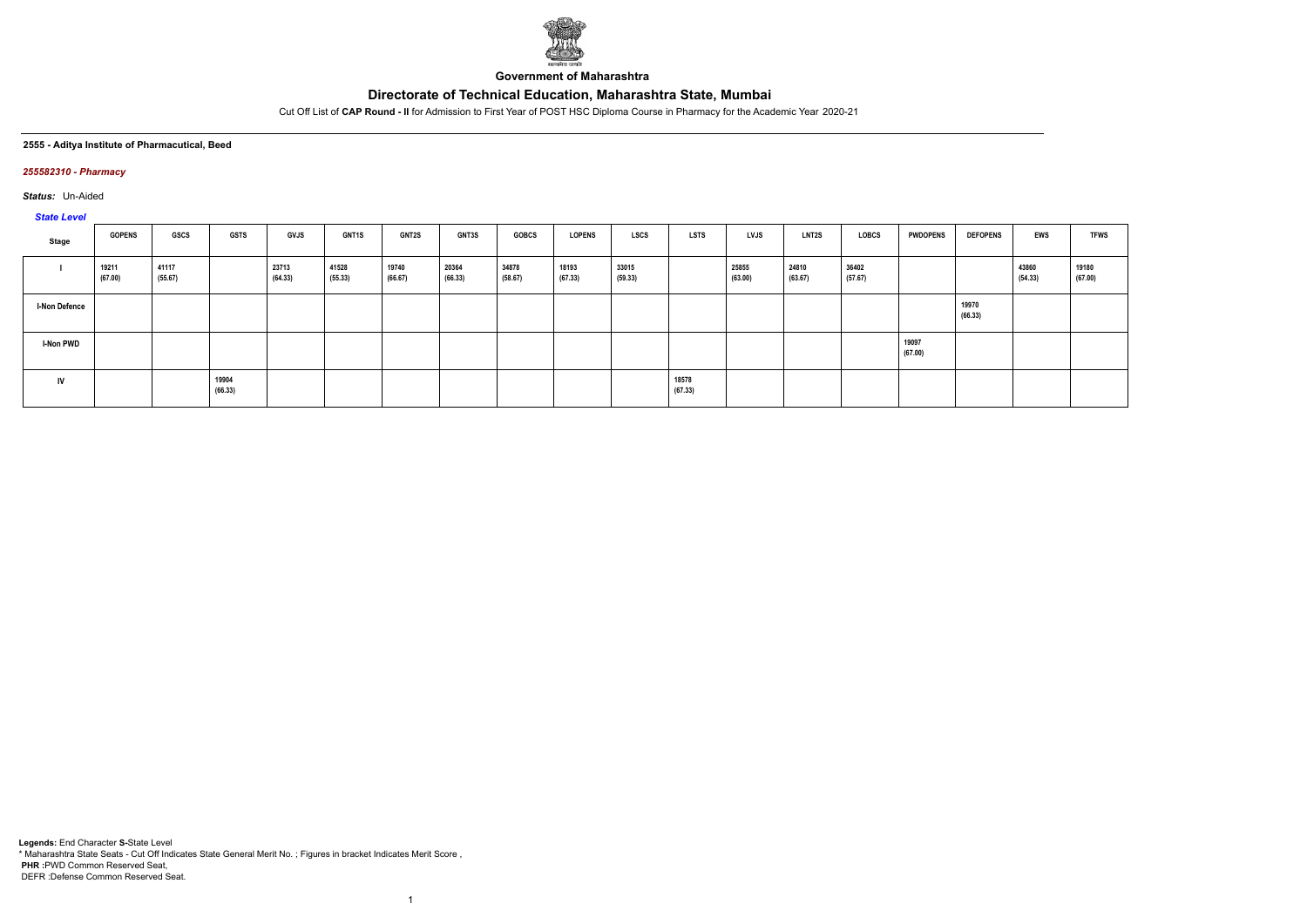

**Government of Maharashtra**

Cut Off List of **CAP Round - II** for Admission to First Year of POST HSC Diploma Course in Pharmacy for the Academic Year 2020-21

### **2556 - Rajashri Shahu College of Pharmacy, Markhel**

## *255682310 - Pharmacy*

*Status:* Un-Aided

# *State Level*

| Stage                | <b>GOPENS</b>    | <b>GSCS</b>      | <b>GSTS</b>      | <b>GVJS</b>      | <b>GNT1S</b>     | <b>GNT2S</b>     | <b>GNT3S</b>     | <b>GOBCS</b>     | <b>LOPENS</b>    | <b>LSCS</b>      | <b>LSTS</b>      | <b>LVJS</b>      | <b>LOBCS</b>     | <b>DEFOPENS</b>  | EWS              | <b>TFWS</b>      |
|----------------------|------------------|------------------|------------------|------------------|------------------|------------------|------------------|------------------|------------------|------------------|------------------|------------------|------------------|------------------|------------------|------------------|
|                      | 11246<br>(72.33) | 21319<br>(65.67) | 64152<br>(45.67) | 26569<br>(62.67) | 17462<br>(68.00) | 12865<br>(71.00) | 30655<br>(60.67) | 33522<br>(59.00) | 12036<br>(71.67) | 19191<br>(67.00) | 67815<br>(44.00) | 40955<br>(55.67) | 20741<br>(66.00) |                  | 41648<br>(55.33) | 21214<br>(65.67) |
| <b>I-Non Defence</b> |                  |                  |                  |                  |                  |                  |                  |                  |                  |                  |                  |                  |                  | 12093<br>(71.67) |                  |                  |

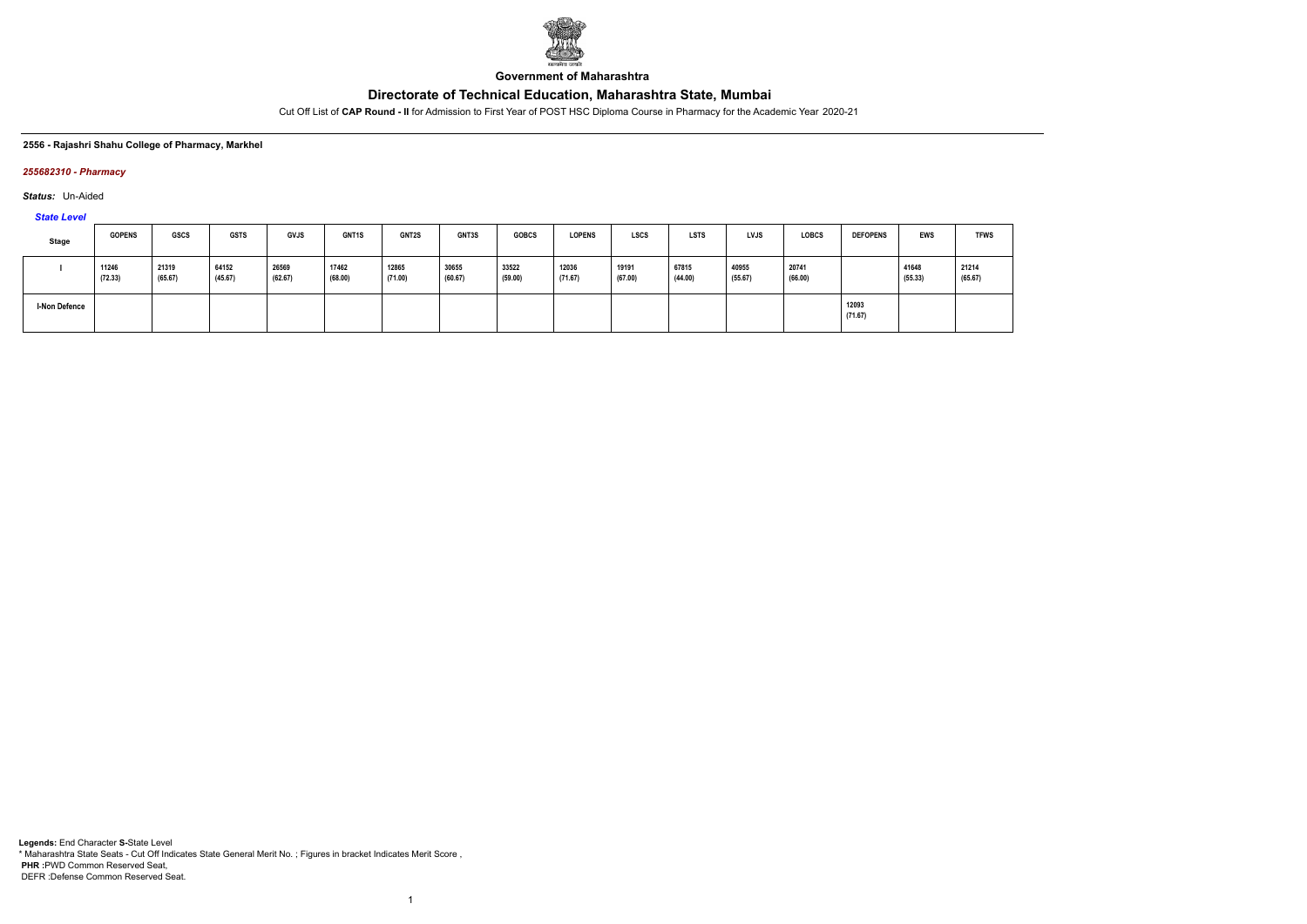

**Government of Maharashtra**

Cut Off List of **CAP Round - II** for Admission to First Year of POST HSC Diploma Course in Pharmacy for the Academic Year 2020-21

**2557 - Anand Charitable Sanstha's Gangai Pharmacy College, Kada**

## *255782310 - Pharmacy*

*Status:* Un-Aided

*State Level*

| Stage                | <b>GOPENS</b>    | <b>GSCS</b>      | <b>GSTS</b>      | <b>GVJS</b>      | <b>GNT2S</b>     | <b>GNT3S</b>     | <b>GOBCS</b>     | <b>LOPENS</b>    | <b>LOBCS</b>     | <b>PWDOPENS</b>  | <b>DEFOPENS</b>  | <b>EWS</b>       | <b>TFWS</b>      |
|----------------------|------------------|------------------|------------------|------------------|------------------|------------------|------------------|------------------|------------------|------------------|------------------|------------------|------------------|
|                      | 14268<br>(70.00) | 37772<br>(57.33) |                  | 28169<br>(62.00) | 15640<br>(69.00) | 19541<br>(66.67) | 25566<br>(63.33) | 13722<br>(70.33) | 24643<br>(63.67) |                  |                  | 46342<br>(53.33) | 18083<br>(67.67) |
| <b>I-Non Defence</b> |                  |                  |                  |                  |                  |                  |                  |                  |                  |                  | 16839<br>(68.33) |                  |                  |
| <b>I-Non PWD</b>     |                  |                  |                  |                  |                  |                  |                  |                  |                  | 16501<br>(68.67) |                  |                  |                  |
| IV                   |                  |                  | 17034<br>(68.33) |                  |                  |                  |                  |                  |                  |                  |                  |                  |                  |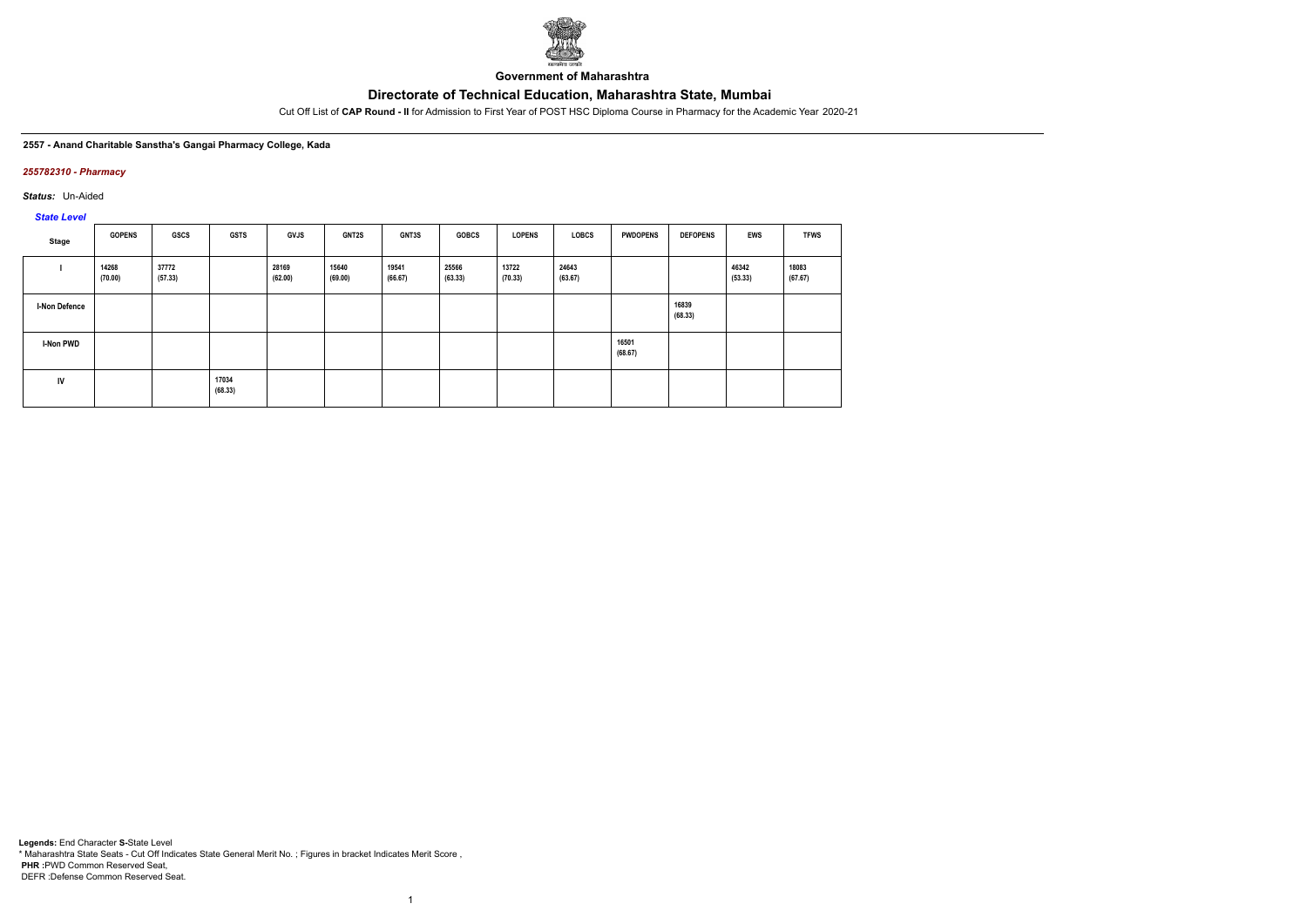

**Government of Maharashtra**

Cut Off List of **CAP Round - II** for Admission to First Year of POST HSC Diploma Course in Pharmacy for the Academic Year 2020-21

### **2558 - Dnyansadhana Institute of Pharmacy, Dharmapuri**

## *255882310 - Pharmacy*

*Status:* Un-Aided

*State Level*

| Stage                | <b>GOPENS</b>    | <b>GSCS</b>      | <b>GSTS</b>      | <b>GVJS</b>      | <b>GNT1S</b>     | GNT2S            | <b>GOBCS</b>     | <b>LOPENS</b>    | <b>LSTS</b>      | LNT3S            | <b>LOBCS</b>     | <b>DEFOPENS</b>  | EWS              | <b>TFWS</b>      |
|----------------------|------------------|------------------|------------------|------------------|------------------|------------------|------------------|------------------|------------------|------------------|------------------|------------------|------------------|------------------|
|                      | 22823<br>(64.67) | 35776<br>(58.00) | 70495<br>(43.00) | 24817<br>(63.67) | 38255<br>(57.00) | 27112<br>(62.33) | 34356<br>(58.67) | 14509<br>(70.00) | 78319<br>(39.33) | 29765<br>(61.00) | 33748<br>(59.00) |                  | 40828<br>(55.67) | 14100<br>(70.00) |
| <b>I-Non Defence</b> |                  |                  |                  |                  |                  |                  |                  |                  |                  |                  |                  | 22774<br>(64.67) |                  |                  |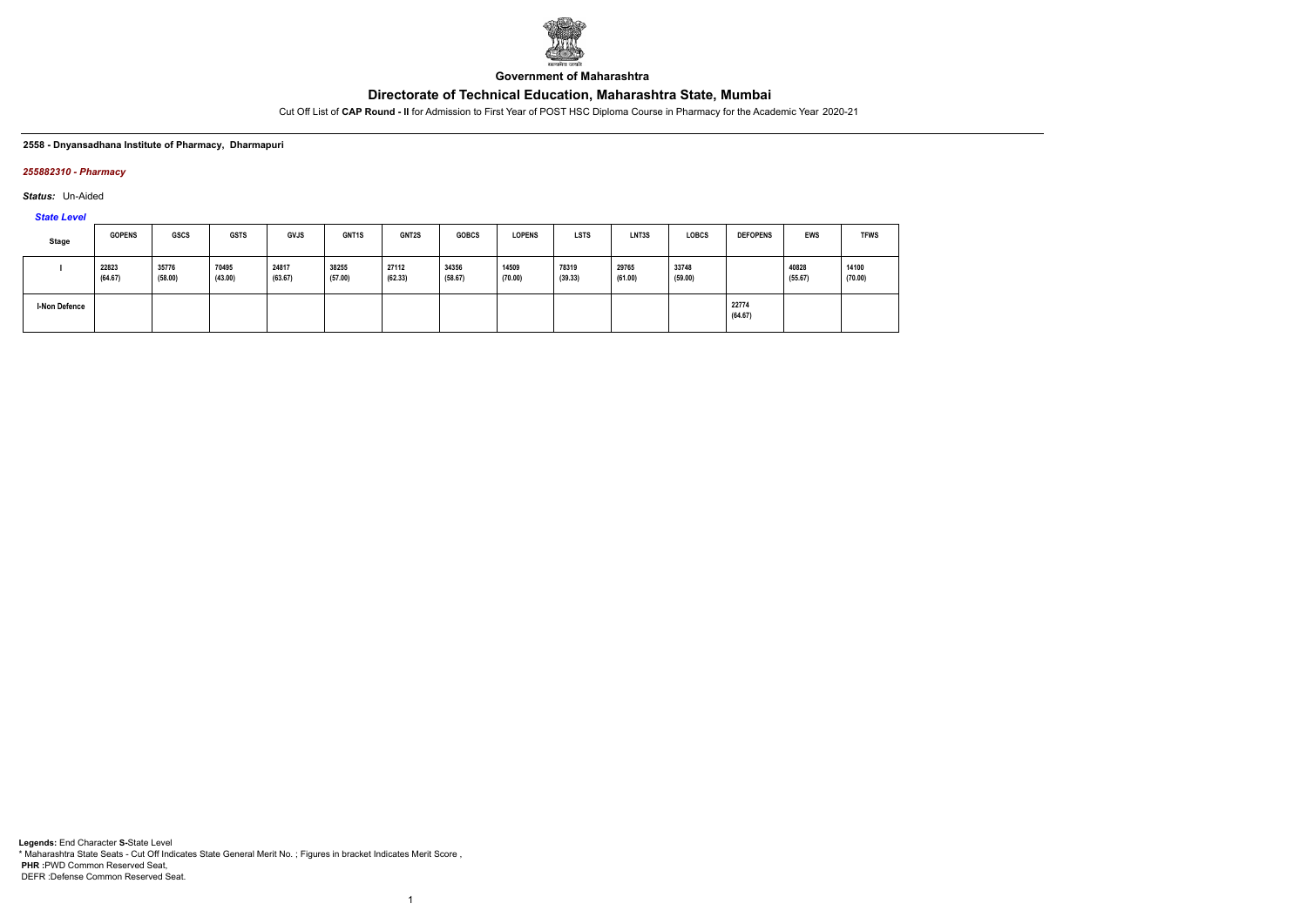

**Government of Maharashtra**

Cut Off List of **CAP Round - II** for Admission to First Year of POST HSC Diploma Course in Pharmacy for the Academic Year 2020-21

#### **2559 - Kandhar College of Pharmacy, Kandhar**

## *255982310 - Pharmacy*

*Status:* Un-Aided

# *State Level*

| Stage            | <b>GOPENS</b>    | <b>GSCS</b>      | <b>GSTS</b>      | <b>GVJS</b>      | <b>GNT2S</b>     | <b>GOBCS</b>     | <b>LOPENS</b>   | <b>LSCS</b>      | <b>LSTS</b>      | LNT2S            | <b>LOBCS</b>     | <b>PWDOPENS</b>  | <b>DEFOPENS</b>  | <b>EWS</b>       |
|------------------|------------------|------------------|------------------|------------------|------------------|------------------|-----------------|------------------|------------------|------------------|------------------|------------------|------------------|------------------|
|                  | 10925<br>(72.33) | 26252<br>(63.00) | 66805<br>(44.67) | 19971<br>(66.33) | 20620<br>(66.00) | 32233<br>(59.67) | 5844<br>(77.00) | 23964<br>(64.00) | 68903<br>(43.67) | 25120<br>(63.33) | 34270<br>(58.67) |                  |                  | 48986<br>(52.00) |
| I-Non Defence    |                  |                  |                  |                  |                  |                  |                 |                  |                  |                  |                  |                  | 11312<br>(72.00) |                  |
| <b>I-Non PWD</b> |                  |                  |                  |                  |                  |                  |                 |                  |                  |                  |                  | 11275<br>(72.00) |                  |                  |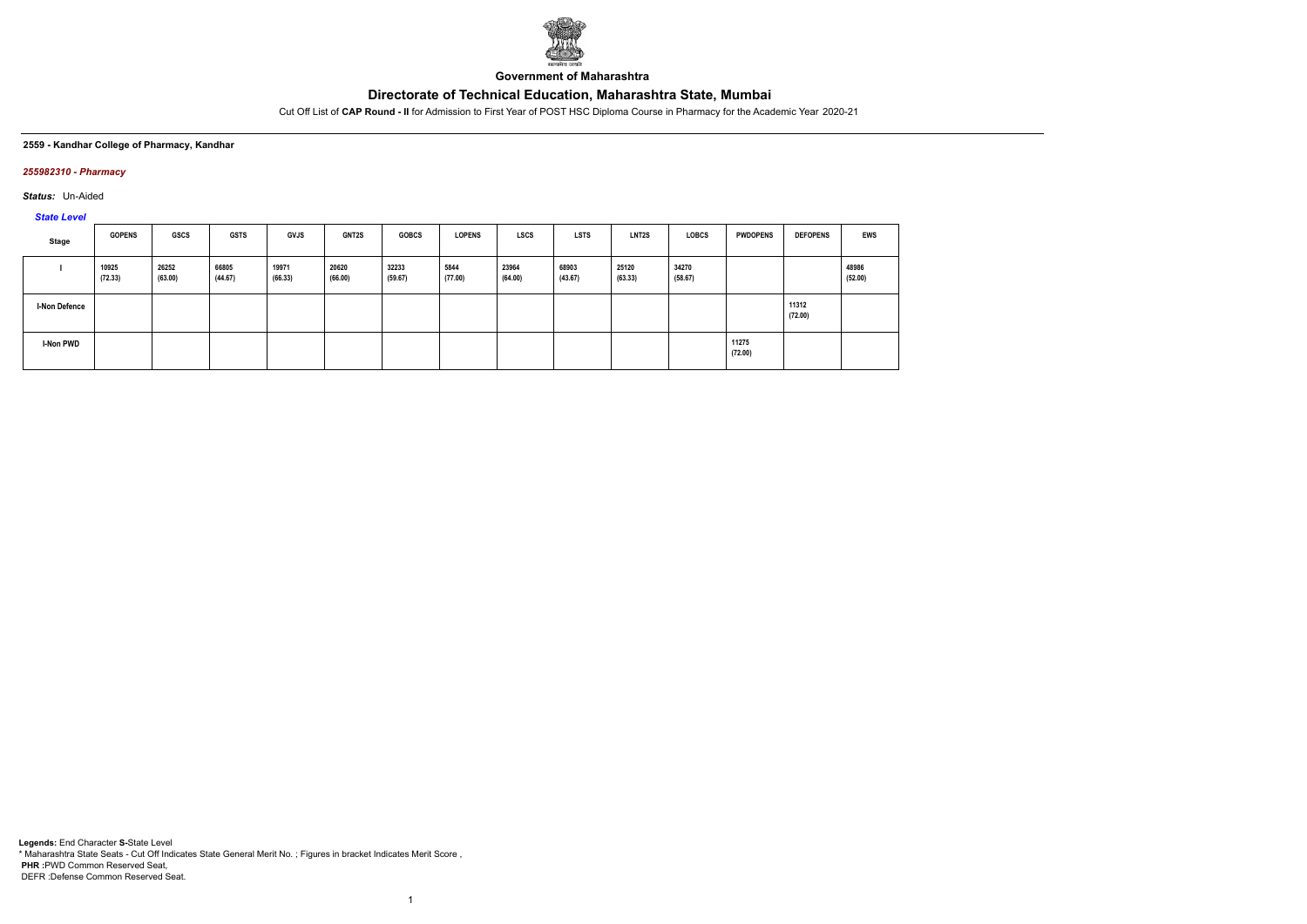

**Government of Maharashtra**

Cut Off List of **CAP Round - II** for Admission to First Year of POST HSC Diploma Course in Pharmacy for the Academic Year 2020-21

#### **2564 - Shri. Dhaneshwari Manav Vikas Mandal's S.V.P. College of Pharmacy, Hingoli**

## *256482310 - Pharmacy*

*Status:* Un-Aided

# *State Level*

| Stage                | <b>GOPENS</b>    | <b>GSCS</b>      | <b>GSTS</b>      | <b>GVJS</b>      | <b>GNT1S</b>     | <b>GNT2S</b>     | GNT3S            | <b>GOBCS</b>     | <b>LOPENS</b>    | LSCS             | <b>LOBCS</b>     | <b>PWDOPENS</b>  | <b>DEFOPENS</b>  | <b>EWS</b>       | <b>TFWS</b>      |
|----------------------|------------------|------------------|------------------|------------------|------------------|------------------|------------------|------------------|------------------|------------------|------------------|------------------|------------------|------------------|------------------|
|                      | 17773<br>(67.67) | 42330<br>(55.00) | 65650<br>(45.00) | 26956<br>(62.67) | 22232<br>(65.00) | 19714<br>(66.67) | 21738<br>(65.33) | 28067<br>(62.00) | 16641<br>(68.33) | 41640<br>(55.33) | 23928<br>(64.00) |                  |                  | 45483<br>(53.67) | 25748<br>(63.00) |
| <b>I-Non Defence</b> |                  |                  |                  |                  |                  |                  |                  |                  |                  |                  |                  |                  | 18369<br>(67.33) |                  |                  |
| <b>I-Non PWD</b>     |                  |                  |                  |                  |                  |                  |                  |                  |                  |                  |                  | 16244<br>(68.67) |                  |                  |                  |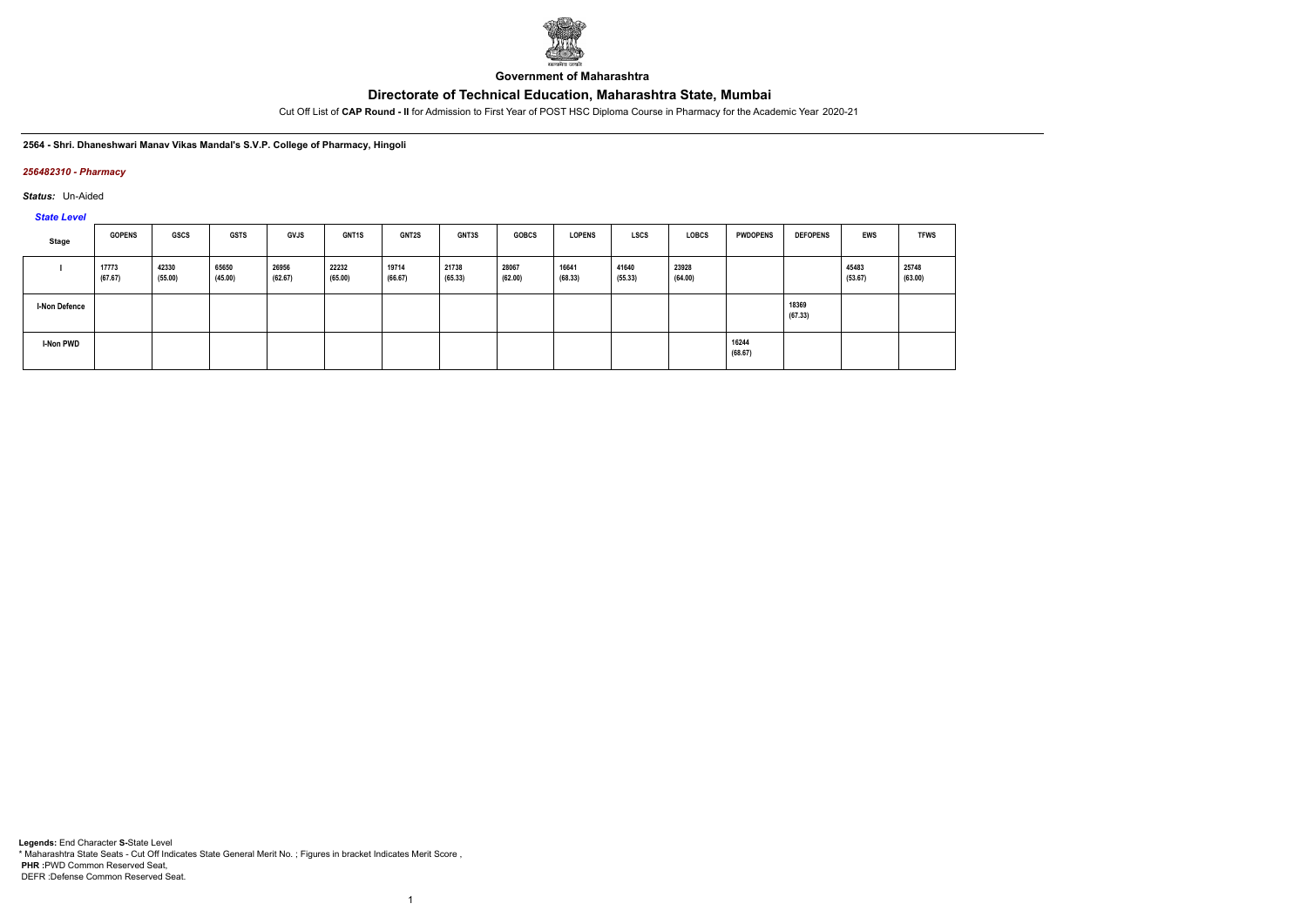

**Government of Maharashtra**

Cut Off List of **CAP Round - II** for Admission to First Year of POST HSC Diploma Course in Pharmacy for the Academic Year 2020-21

#### **2565 - Usha Dwarkadas Pathrikar Institute of Pharmacy, Dongargaon Kawad**

### *256582310 - Pharmacy*

*Status:* Un-Aided

*State Level*

| Stage                | <b>GOPENS</b>   | <b>GSCS</b>      | <b>GSTS</b>      | <b>GVJS</b>      | <b>GNT2S</b>     | <b>GNT3S</b>     | <b>GOBCS</b>     | <b>LOPENS</b>   | <b>LSCS</b>      | <b>LSTS</b>     | <b>LNT2S</b>     | <b>LOBCS</b>     | <b>DEFOPENS</b> | <b>EWS</b>      | <b>TFWS</b>      |
|----------------------|-----------------|------------------|------------------|------------------|------------------|------------------|------------------|-----------------|------------------|-----------------|------------------|------------------|-----------------|-----------------|------------------|
|                      | 9317<br>(73.67) | 38157<br>(57.00) | 81028<br>(37.67) | 21193<br>(65.67) | 10896<br>(72.33) | 19882<br>(66.33) | 25202<br>(63.33) | 6714<br>(76.00) | 43439<br>(54.67) |                 | 11766<br>(71.67) | 28780<br>(61.67) |                 | 9473<br>(73.67) | 16662<br>(68.33) |
| <b>I-Non Defence</b> |                 |                  |                  |                  |                  |                  |                  |                 |                  |                 |                  |                  | 9261<br>(73.67) |                 |                  |
| IV                   |                 |                  |                  |                  |                  |                  |                  |                 |                  | 9380<br>(73.67) |                  |                  |                 |                 |                  |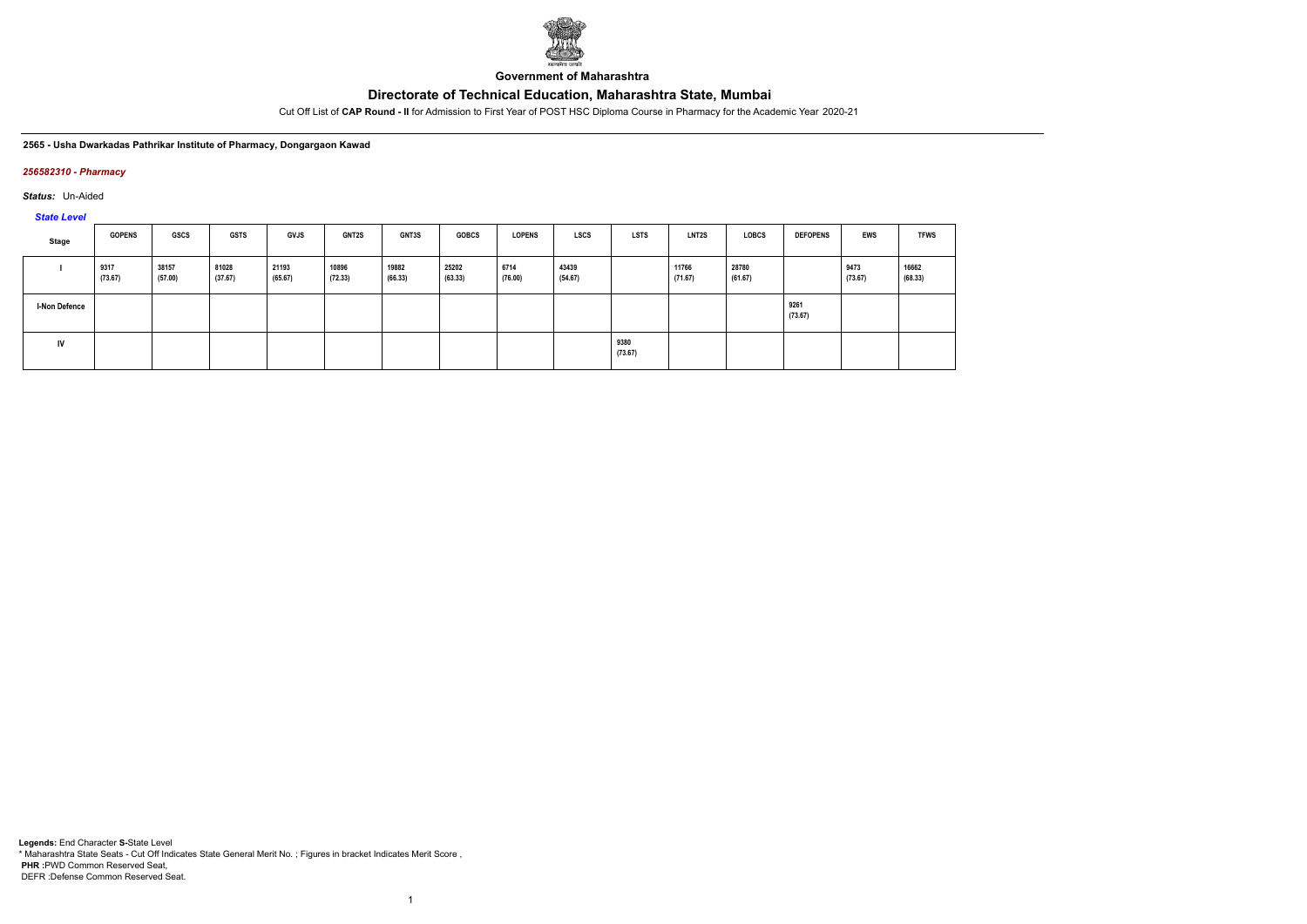

**Government of Maharashtra**

Cut Off List of **CAP Round - II** for Admission to First Year of POST HSC Diploma Course in Pharmacy for the Academic Year 2020-21

#### **2566 - Matoshri Institute of Pharmacy, Vaijapur**

## *256682310 - Pharmacy*

*Status:* Un-Aided

*State Level*

| Stage                | <b>GOPENS</b>    | GSCS             | <b>GSTS</b>      | GVJS             | <b>GNT1S</b>     | <b>GNT2S</b>     | <b>GOBCS</b>     | <b>LOPENS</b>    | <b>LSCS</b>      | <b>LSTS</b>      | <b>LOBCS</b>     | <b>DEFOPENS</b>  | EWS              | <b>TFWS</b>      |
|----------------------|------------------|------------------|------------------|------------------|------------------|------------------|------------------|------------------|------------------|------------------|------------------|------------------|------------------|------------------|
|                      | 16414<br>(68.67) | 40036<br>(56.00) | 33483<br>(59.33) | 20067<br>(66.33) | 44022<br>(54.33) | 17827<br>(67.67) | 26967<br>(62.67) | 13696<br>(70.33) | 32599<br>(59.67) |                  | 27167<br>(62.33) |                  | 41936<br>(55.33) | 11410<br>(72.00) |
|                      |                  |                  |                  |                  |                  |                  |                  |                  |                  | 52680<br>(50.67) |                  |                  |                  |                  |
| <b>I-Non Defence</b> |                  |                  |                  |                  |                  |                  |                  |                  |                  |                  |                  | 16365<br>(68.67) |                  |                  |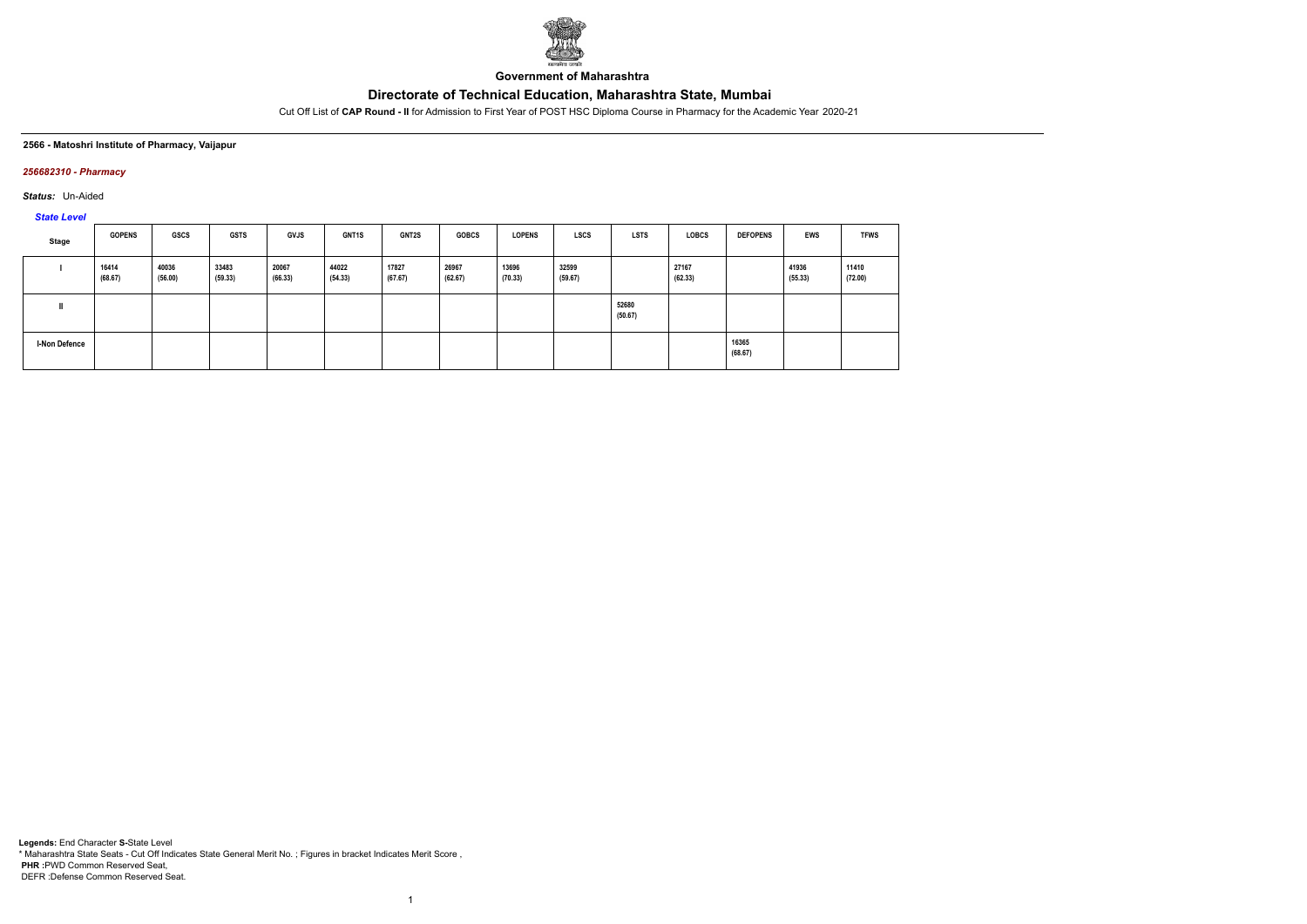

**Government of Maharashtra**

Cut Off List of **CAP Round - II** for Admission to First Year of POST HSC Diploma Course in Pharmacy for the Academic Year 2020-21

**2567 - Yashodeep Institute of Pharmacy, Pimpalgaon Pandhari, Aurangabad.**

## *256782310 - Pharmacy*

*Status:* Un-Aided

*State Level*

| Stage         | <b>GOPENS</b>    | GSCS             | <b>GSTS</b>      | <b>GVJS</b>      | GNT2S            | GNT3S            | <b>GOBCS</b>     | <b>LOPENS</b>    | <b>LSCS</b>      | <b>LSTS</b>      | LNT <sub>1</sub> S | <b>LOBCS</b>     | <b>DEFOPENS</b>  | <b>EWS</b>       | <b>TFWS</b>      |
|---------------|------------------|------------------|------------------|------------------|------------------|------------------|------------------|------------------|------------------|------------------|--------------------|------------------|------------------|------------------|------------------|
|               | 16328<br>(68.67) | 38910<br>(56.67) | 28248<br>(62.00) | 17539<br>(68.00) | 20115<br>(66.33) | 17394<br>(68.00) | 25982<br>(63.00) | 16574<br>(68.33) | 38025<br>(57.00) | 63672<br>(46.00) | 53559<br>(50.00)   | 23685<br>(64.33) |                  | 38685<br>(56.67) | 16680<br>(68.33) |
| I-Non Defence |                  |                  |                  |                  |                  |                  |                  |                  |                  |                  |                    |                  | 16337<br>(68.67) |                  |                  |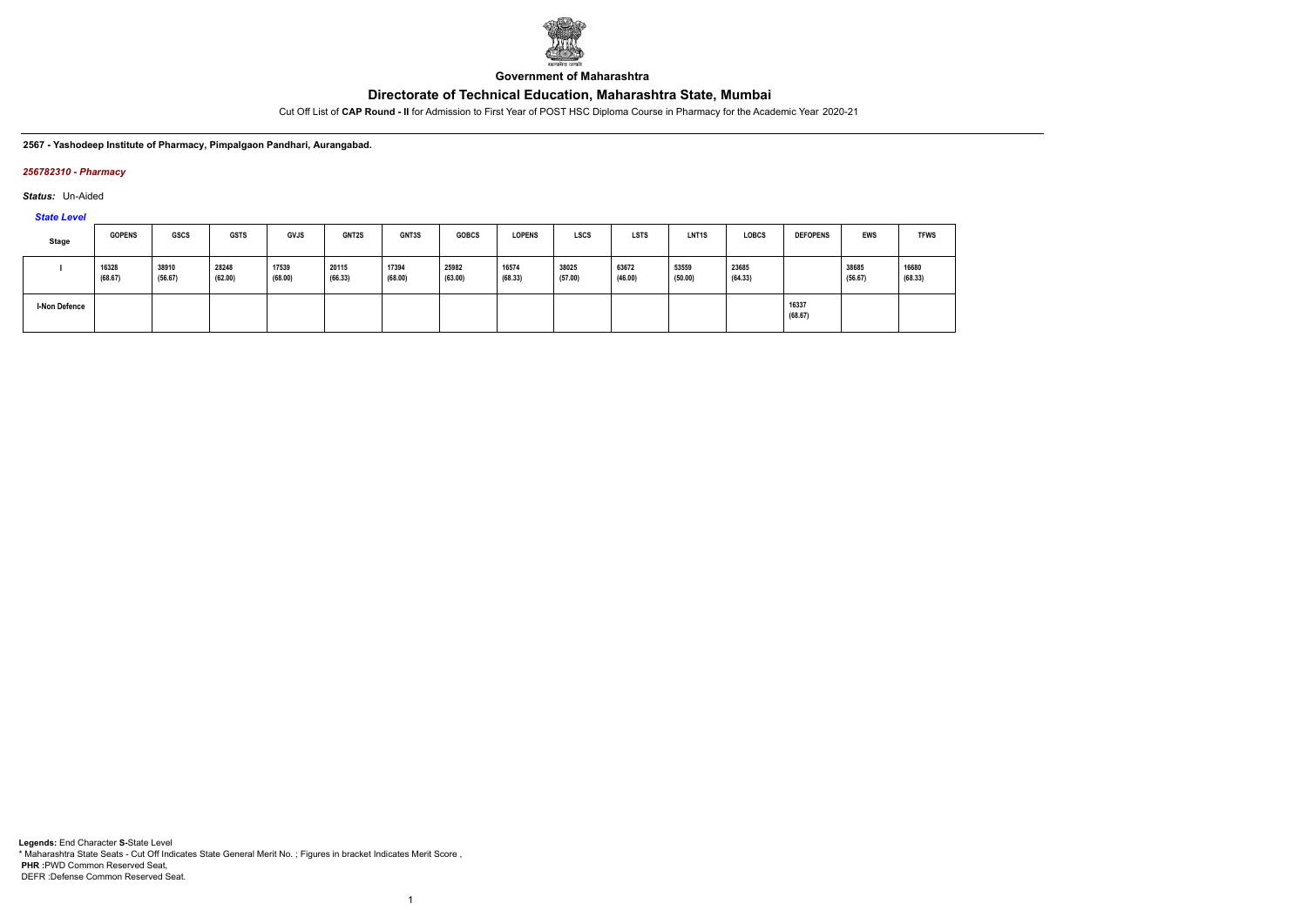

**Government of Maharashtra**

Cut Off List of **CAP Round - II** for Admission to First Year of POST HSC Diploma Course in Pharmacy for the Academic Year 2020-21

#### **2568 - Shreeyash Institute of Pharmacy, Aurangabad**

### *256882310 - Pharmacy*

*Status:* Un-Aided

*State Level*

| Stage     | <b>GOPENS</b>    | GSCS             | GSTS             | <b>GVJS</b>      | <b>GNT1S</b>     | <b>GNT2S</b>     | <b>GNT3S</b>     | <b>GOBCS</b>     | <b>LOPENS</b>   | LSCS             | LVJS             | <b>LNT2S</b>     | <b>LOBCS</b>     | <b>PWDOPENS</b>  | <b>DEFOPENS</b>  | EWS              | <b>ORPHAN</b>    | <b>TFWS</b>     |
|-----------|------------------|------------------|------------------|------------------|------------------|------------------|------------------|------------------|-----------------|------------------|------------------|------------------|------------------|------------------|------------------|------------------|------------------|-----------------|
|           | 11005<br>(72.33) | 29019<br>(61.33) | 24933<br>(63.67) | 15926<br>(69.00) | 26749<br>(62.67) | 14220<br>(70.00) | 13805<br>(70.33) | 21522<br>(65.67) | 6078<br>(76.67) | 23973<br>(64.00) | 14195<br>(70.00) | 18461<br>(67.33) | 19958<br>(66.33) |                  | 30952<br>(60.33) | 21761<br>(65.33) |                  | 7732<br>(75.00) |
| I-Non PWD |                  |                  |                  |                  |                  |                  |                  |                  |                 |                  |                  |                  |                  | 10793<br>(72.67) |                  |                  |                  |                 |
| <b>IV</b> |                  |                  |                  |                  |                  |                  |                  |                  |                 |                  |                  |                  |                  |                  |                  |                  | 11231<br>(72.33) |                 |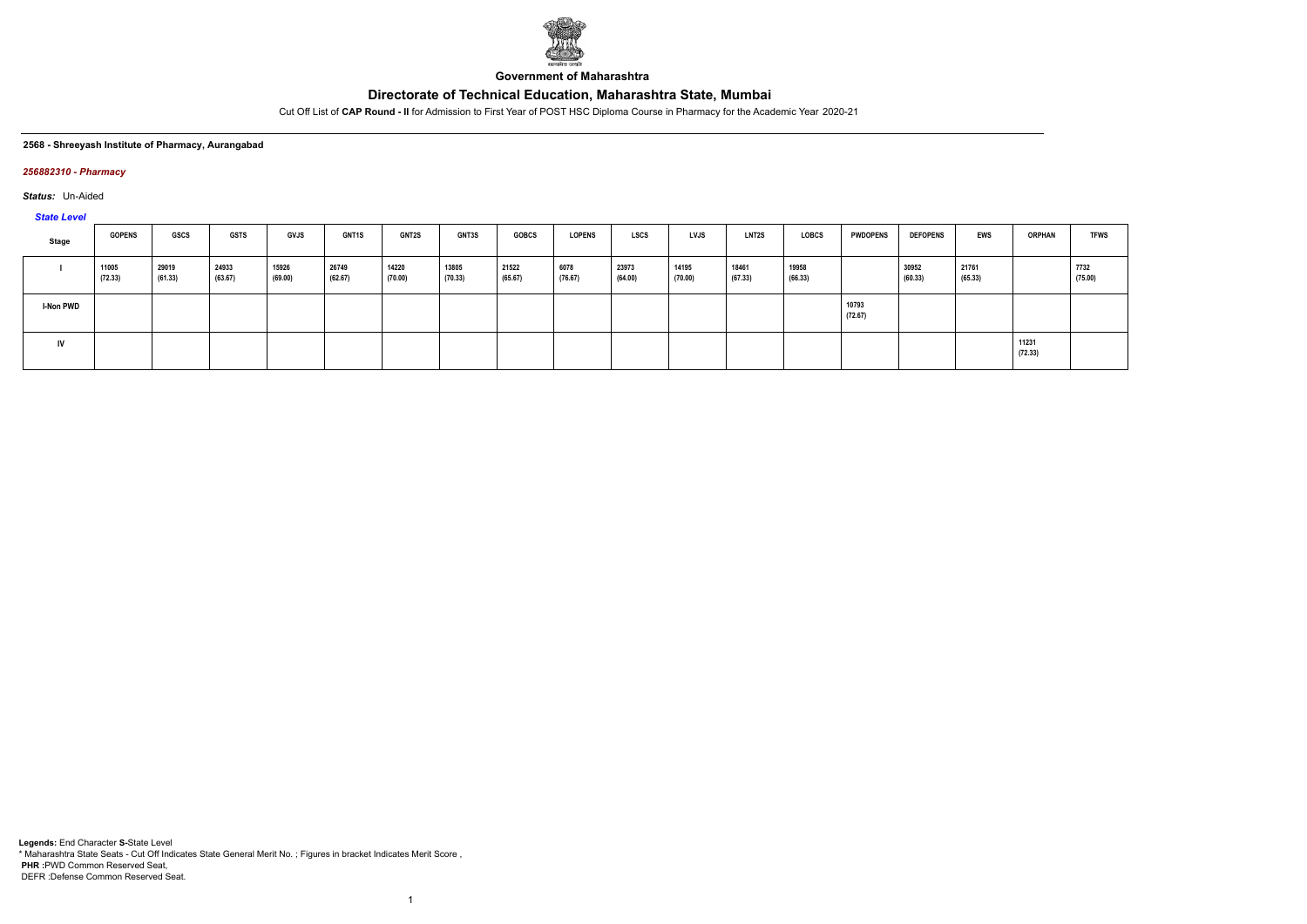

**Government of Maharashtra**

Cut Off List of **CAP Round - II** for Admission to First Year of POST HSC Diploma Course in Pharmacy for the Academic Year 2020-21

#### **2572 - Shreeyash Institute of Pharmaceutical Education & Research, Aurangabad**

### *257282310 - Pharmacy*

*Status:* Un-Aided

*State Level*

| $\frac{1}{2}$        |                  |                  |                  |                  |                  |                  |                  |                  |                  |                  |                  |                  |                  |                  |                  |                  |                 |
|----------------------|------------------|------------------|------------------|------------------|------------------|------------------|------------------|------------------|------------------|------------------|------------------|------------------|------------------|------------------|------------------|------------------|-----------------|
| Stage                | <b>GOPENS</b>    | <b>GSCS</b>      | <b>GSTS</b>      | <b>GVJS</b>      | <b>GNT1S</b>     | <b>GNT2S</b>     | <b>GNT3S</b>     | <b>GOBCS</b>     | <b>LOPENS</b>    | <b>LSCS</b>      | <b>LNT3S</b>     | LOBCS            | <b>PWDOPENS</b>  | <b>DEFOPENS</b>  | <b>EWS</b>       | <b>ORPHAN</b>    | <b>TFWS</b>     |
|                      | 14374<br>(70.00) | 31600<br>(60.00) | 27602<br>(62.33) | 16033<br>(68.67) | 27245<br>(62.33) | 19215<br>(67.00) | 16499<br>(68.67) | 24847<br>(63.67) | 12706<br>(71.00) | 30525<br>(60.67) | 16614<br>(68.33) | 25192<br>(63.33) |                  |                  | 29305<br>(61.33) |                  | 4016<br>(79.33) |
| <b>I-Non Defence</b> |                  |                  |                  |                  |                  |                  |                  |                  |                  |                  |                  |                  |                  | 14789<br>(69.67) |                  |                  |                 |
| <b>I-Non PWD</b>     |                  |                  |                  |                  |                  |                  |                  |                  |                  |                  |                  |                  | 12973<br>(71.00) |                  |                  |                  |                 |
| <b>IV</b>            |                  |                  |                  |                  |                  |                  |                  |                  |                  |                  |                  |                  |                  |                  |                  | 14660<br>(69.67) |                 |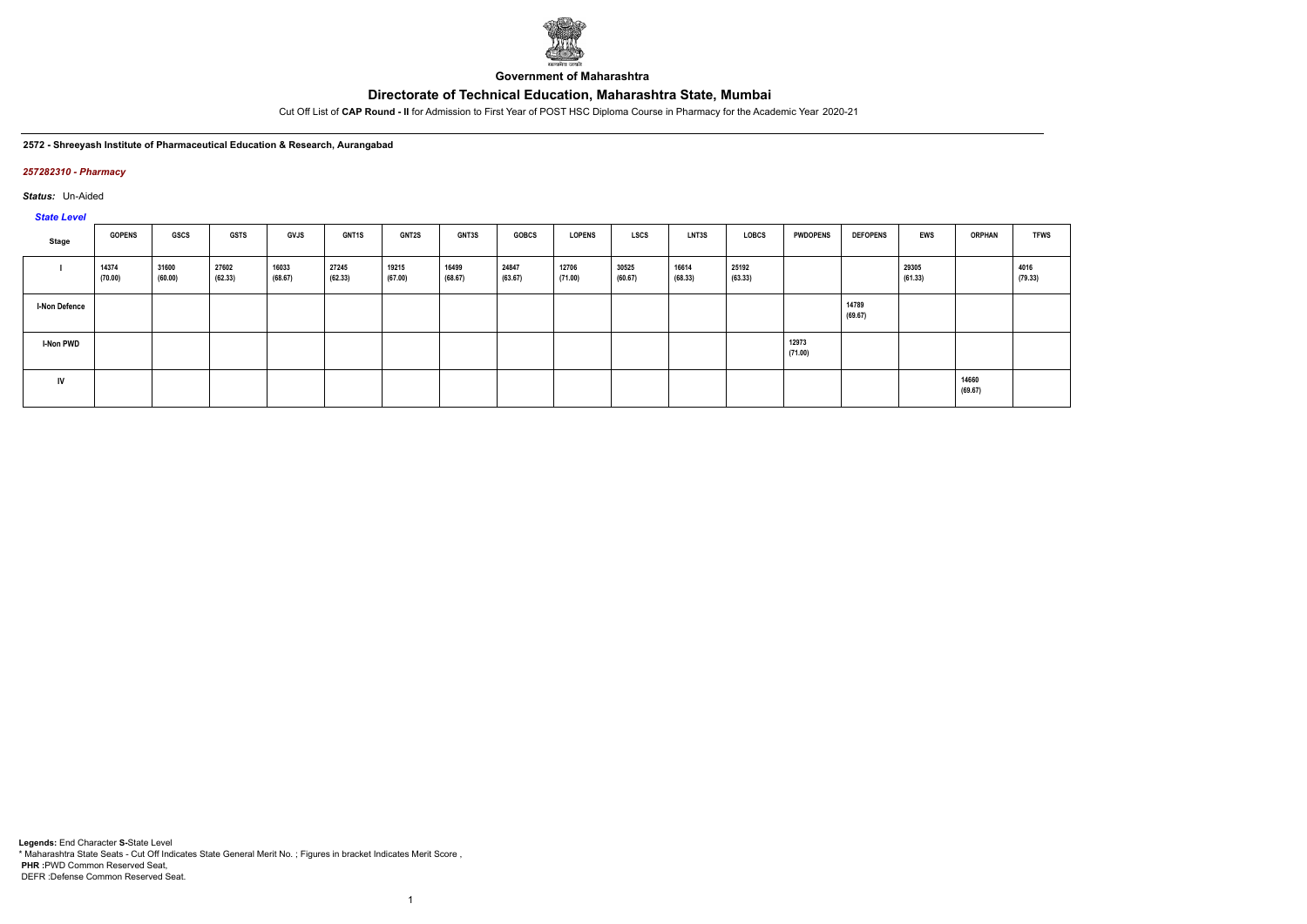

**Government of Maharashtra**

Cut Off List of **CAP Round - II** for Admission to First Year of POST HSC Diploma Course in Pharmacy for the Academic Year 2020-21

#### **2576 - VSS Institute of Pharmacy, Badnapur**

## *257682310 - Pharmacy*

*Status:* Un-Aided

# *State Level*

| Stage                | <b>GOPENS</b>    | GSCS             | <b>GSTS</b>      | <b>GVJS</b>      | <b>GNT2S</b>     | <b>GNT3S</b>     | <b>GOBCS</b>     | <b>LOPENS</b>   | <b>LSCS</b>      | LNT <sub>1</sub> S | <b>LOBCS</b>     | <b>PWDOPENS</b> | <b>DEFOPENS</b>  | EWS              |
|----------------------|------------------|------------------|------------------|------------------|------------------|------------------|------------------|-----------------|------------------|--------------------|------------------|-----------------|------------------|------------------|
|                      | 10274<br>(73.00) | 33361<br>(59.33) | 82155<br>(36.67) | 14709<br>(69.67) | 12233<br>(71.33) | 11051<br>(72.33) | 17316<br>(68.00) | 9287<br>(73.67) | 42624<br>(55.00) | 32176<br>(59.67)   | 11849<br>(71.67) |                 |                  | 40594<br>(56.00) |
| <b>I-Non Defence</b> |                  |                  |                  |                  |                  |                  |                  |                 |                  |                    |                  |                 | 10128<br>(73.00) |                  |
| <b>I-Non PWD</b>     |                  |                  |                  |                  |                  |                  |                  |                 |                  |                    |                  | 9436<br>(73.67) |                  |                  |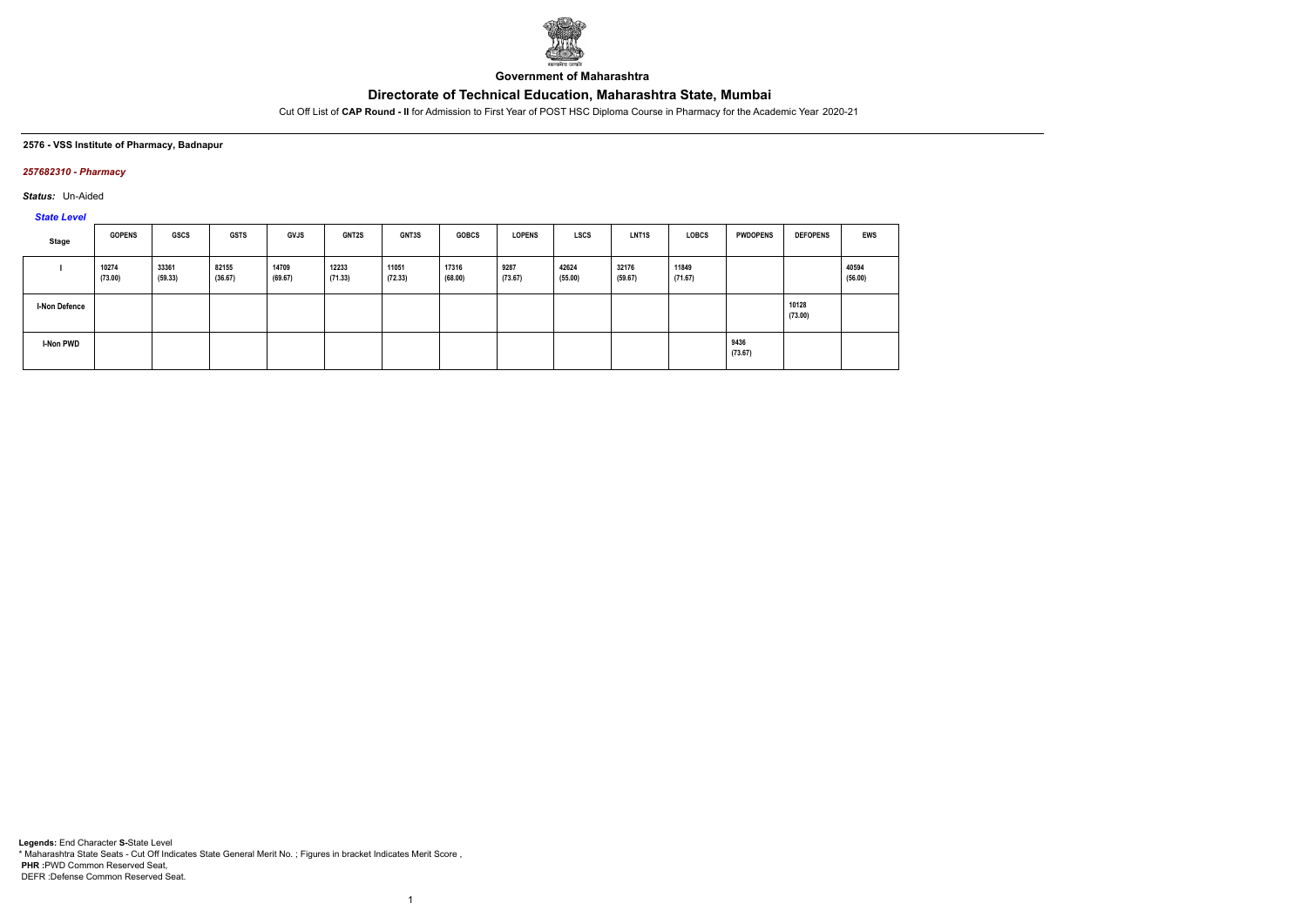

**Government of Maharashtra**

Cut Off List of **CAP Round - II** for Admission to First Year of POST HSC Diploma Course in Pharmacy for the Academic Year 2020-21

**2577 - Dayanand Education Society's Dayanand Institute of Pharmacy, Latur**

## *257782310 - Pharmacy*

*Status:* Un-Aided

*State Level*

| Stage | <b>GOPENS</b>    | <b>GSCS</b>      | <b>GSTS</b>      | <b>GVJS</b>      | GNT3S            | <b>GOBCS</b>     | <b>LOPENS</b>   | LSCS             | <b>LVJS</b>      | LOBCS            | EWS              |
|-------|------------------|------------------|------------------|------------------|------------------|------------------|-----------------|------------------|------------------|------------------|------------------|
|       | 14403<br>(70.00) | 20553<br>(66.00) | 65824<br>(45.00) | 28559<br>(61.67) | 17378<br>(68.00) | 22078<br>(65.33) | 6369<br>(76.33) | 11303<br>(72.00) | 21099<br>(65.67) | 15077<br>(69.33) | 11381<br>(72.00) |

1

**Legends:** End Character **S-**State Level \* Maharashtra State Seats - Cut Off Indicates State General Merit No. ; Figures in bracket Indicates Merit Score , **PHR :**PWD Common Reserved Seat, DEFR :Defense Common Reserved Seat.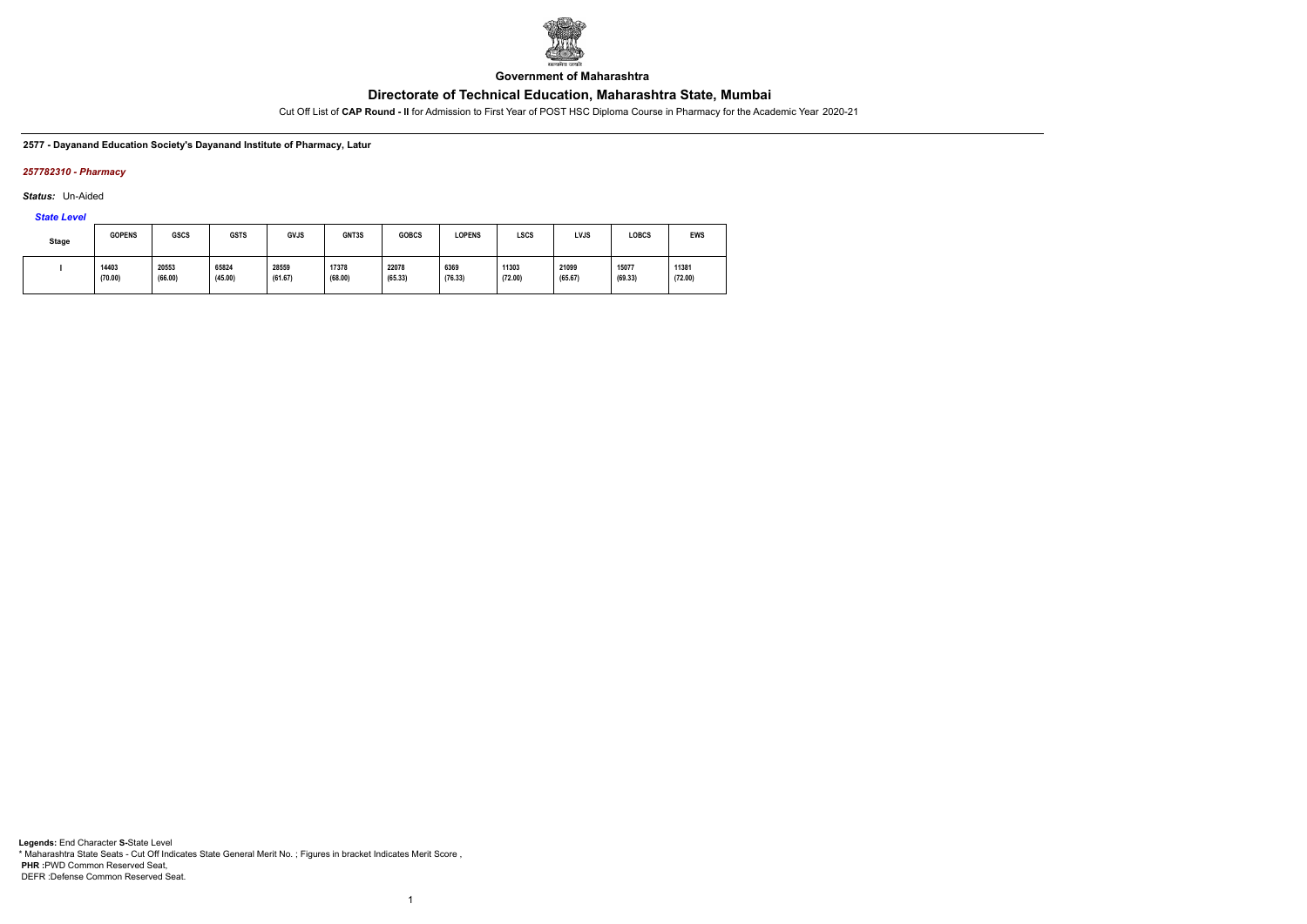

**Government of Maharashtra**

Cut Off List of **CAP Round - II** for Admission to First Year of POST HSC Diploma Course in Pharmacy for the Academic Year 2020-21

#### **2578 - Godavari Institute of Pharmacy, Kolpa**

## *257882310 - Pharmacy*

*Status:* Un-Aided

# *State Level*

| Stage                | <b>GOPENS</b>    | GSCS             | <b>GSTS</b>      | <b>GVJS</b>      | <b>GNT1S</b>     | <b>GNT2S</b>     | <b>GOBCS</b>     | <b>LOPENS</b>    | <b>LSCS</b>      | LNT3S            | LOBCS            | <b>PWDOPENS</b>  | <b>DEFOPENS</b>  | <b>EWS</b>       |
|----------------------|------------------|------------------|------------------|------------------|------------------|------------------|------------------|------------------|------------------|------------------|------------------|------------------|------------------|------------------|
|                      | 25242<br>(63.33) | 39733<br>(56.33) | 78091<br>(39.33) | 30682<br>(60.67) | 44718<br>(54.00) | 29898<br>(61.00) | 38968<br>(56.67) | 21472<br>(65.67) | 39983<br>(56.00) | 26739<br>(62.67) | 36756<br>(57.67) |                  |                  | 33954<br>(59.00) |
| <b>I-Non Defence</b> |                  |                  |                  |                  |                  |                  |                  |                  |                  |                  |                  |                  | 24993<br>(63.67) |                  |
| <b>I-Non PWD</b>     |                  |                  |                  |                  |                  |                  |                  |                  |                  |                  |                  | 25006<br>(63.67) |                  |                  |
| IV                   |                  |                  | 25401<br>(63.33) |                  |                  |                  |                  |                  |                  |                  |                  |                  |                  |                  |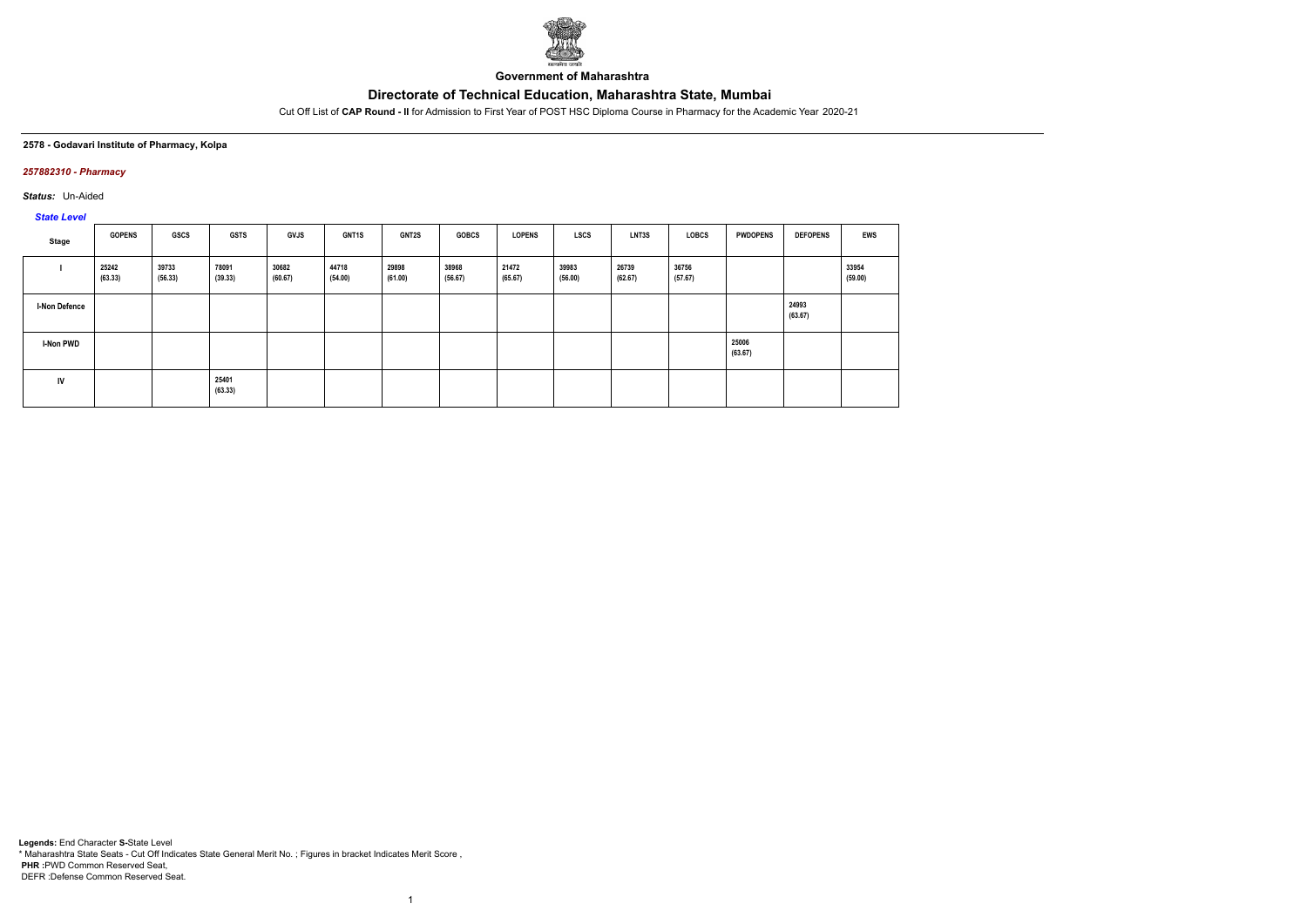

**Government of Maharashtra**

Cut Off List of **CAP Round - II** for Admission to First Year of POST HSC Diploma Course in Pharmacy for the Academic Year 2020-21

#### **2579 - D.K. Patil Institute of Pharmacy, Loha, Nanded**

## *257982310 - Pharmacy*

*Status:* Un-Aided

*State Level*

| Stage                | <b>GOPENS</b>    | <b>GSCS</b>      | <b>GSTS</b>      | GVJS             | <b>GNT2S</b>     | GNT3S            | <b>GOBCS</b>     | <b>LOPENS</b>    | <b>LSCS</b>      | <b>LSTS</b>      | <b>LOBCS</b>     | <b>PWDOPENS</b>  | <b>DEFOPENS</b>  | <b>EWS</b>       | <b>TFWS</b>      |
|----------------------|------------------|------------------|------------------|------------------|------------------|------------------|------------------|------------------|------------------|------------------|------------------|------------------|------------------|------------------|------------------|
|                      | 18545<br>(67.33) | 27225<br>(62.33) | 70351<br>(43.00) | 19651<br>(66.67) | 20604<br>(66.00) | 24330<br>(64.00) | 33458<br>(59.33) | 13560<br>(70.33) | 26257<br>(63.00) | 15597<br>(69.00) | 33137<br>(59.33) |                  |                  | 44482<br>(54.00) | 19503<br>(66.67) |
| <b>I-Non Defence</b> |                  |                  |                  |                  |                  |                  |                  |                  |                  |                  |                  |                  | 18391<br>(67.33) |                  |                  |
| I-Non PWD            |                  |                  |                  |                  |                  |                  |                  |                  |                  |                  |                  | 18522<br>(67.33) |                  |                  |                  |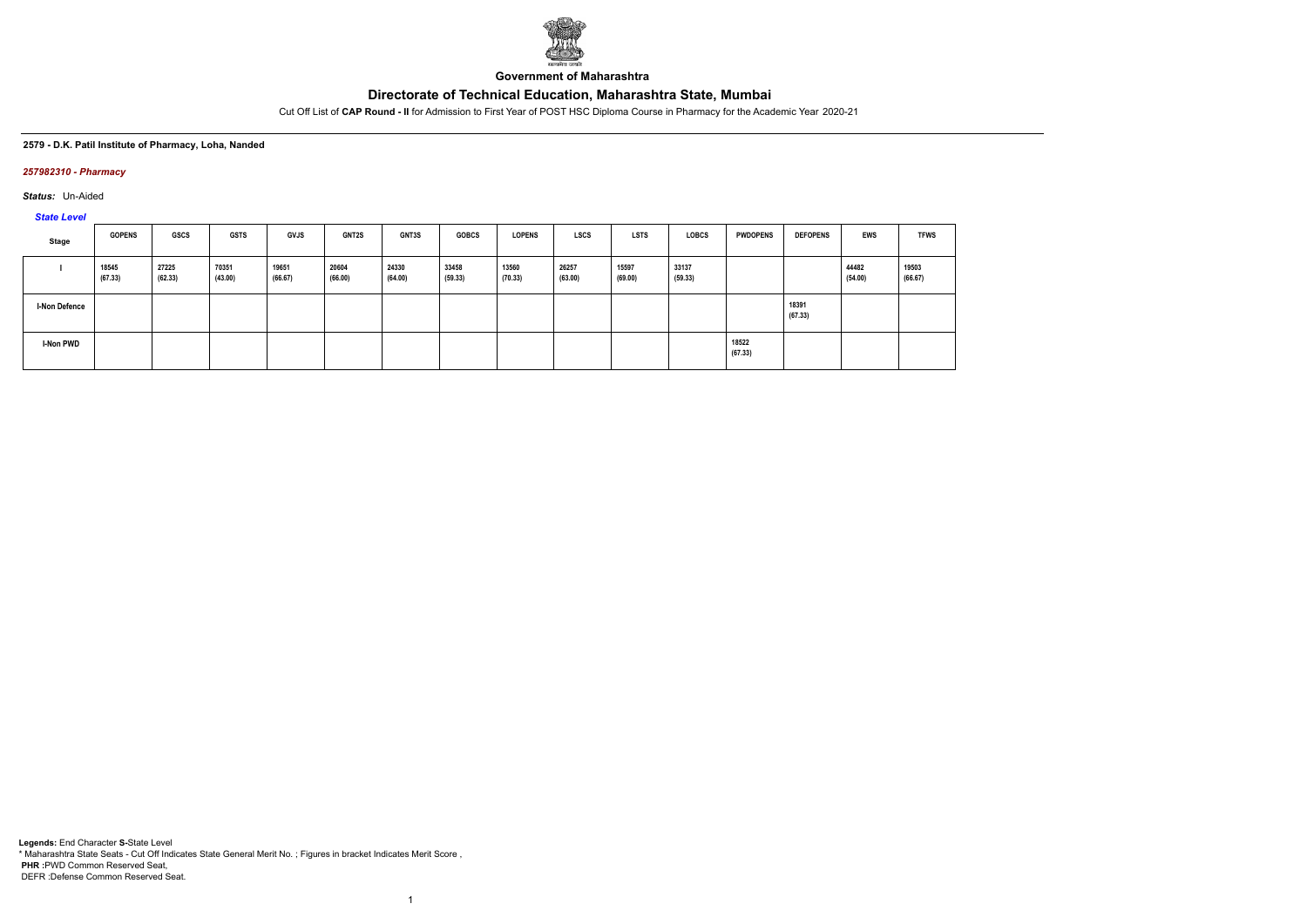

**Government of Maharashtra**

Cut Off List of **CAP Round - II** for Admission to First Year of POST HSC Diploma Course in Pharmacy for the Academic Year 2020-21

#### **2580 - Shri.Ramkrishna Paramhans college of Pharmacy, (D.Pharm), Hasnapur, Parbhani**

### *258082310 - Pharmacy*

*Status:* Un-Aided

# *State Level*

| Stage                | <b>GOPENS</b>    | GSCS             | <b>GSTS</b>      | GVJS             | <b>GNT3S</b>     | <b>GOBCS</b>     | <b>LOPENS</b>    | <b>LSCS</b>      | <b>LSTS</b>      | <b>LNT1S</b>     | <b>LNT2S</b>     | LOBCS            | <b>PWDOPENS</b>  | <b>DEFOPENS</b>  | <b>TFWS</b>      |
|----------------------|------------------|------------------|------------------|------------------|------------------|------------------|------------------|------------------|------------------|------------------|------------------|------------------|------------------|------------------|------------------|
|                      | 25383<br>(63.33) | 42767<br>(55.00) | 78886<br>(39.00) | 25522<br>(63.33) | 27339<br>(62.33) | 38069<br>(57.00) | 21910<br>(65.33) | 43992<br>(54.33) |                  | 46734<br>(53.00) | 30274<br>(60.67) | 37938<br>(57.00) |                  |                  | 16697<br>(68.33) |
|                      |                  |                  |                  |                  |                  |                  |                  |                  | 82942<br>(35.67) |                  |                  |                  |                  |                  |                  |
| <b>I-Non Defence</b> |                  |                  |                  |                  |                  |                  |                  |                  |                  |                  |                  |                  |                  | 25528<br>(63.33) |                  |
| <b>I-Non PWD</b>     |                  |                  |                  |                  |                  |                  |                  |                  |                  |                  |                  |                  | 25293<br>(63.33) |                  |                  |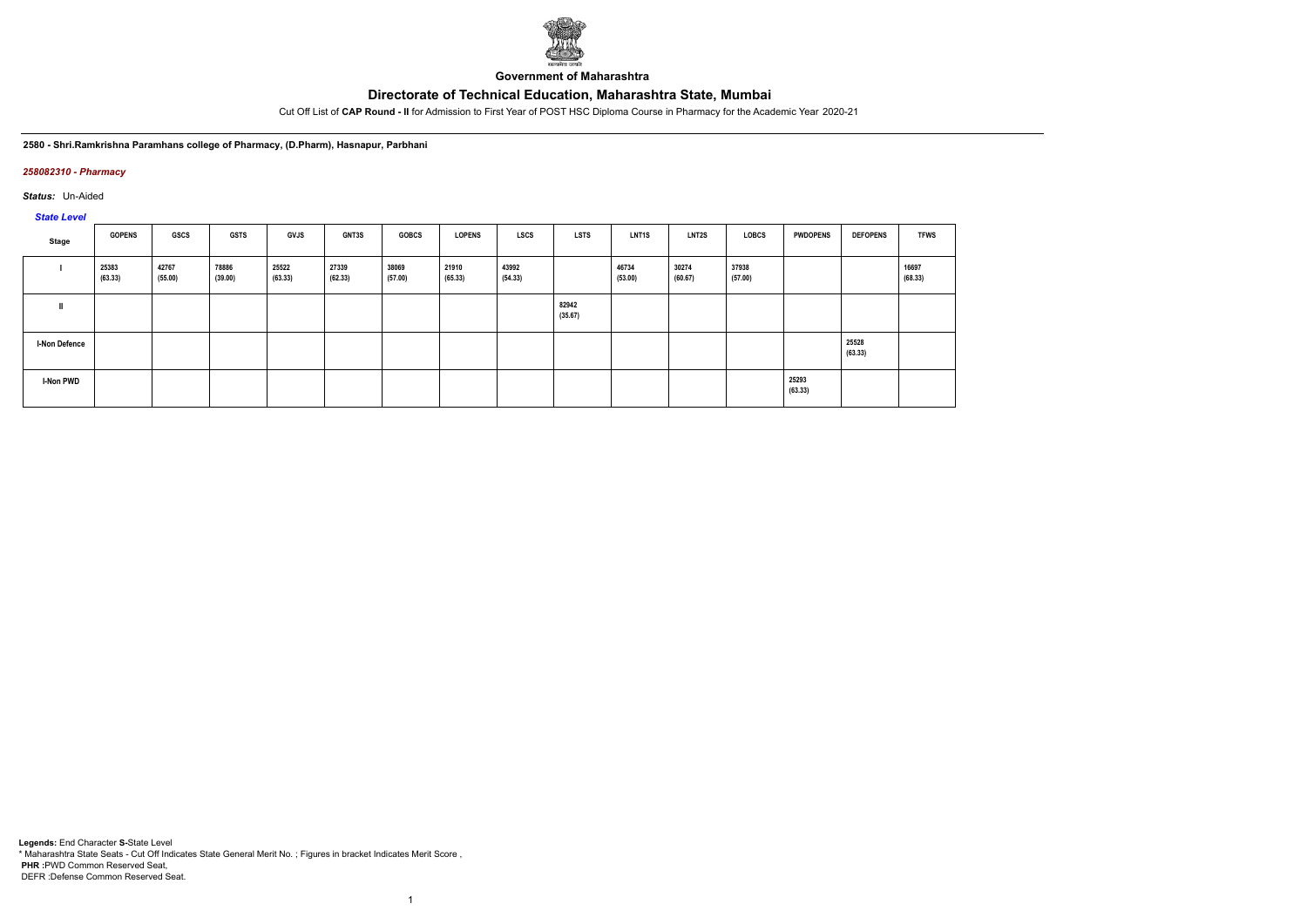

**Government of Maharashtra**

Cut Off List of **CAP Round - II** for Admission to First Year of POST HSC Diploma Course in Pharmacy for the Academic Year 2020-21

## **2581 - RADHEYA CHARITABLE TRUSTS DINESH BEMBADE COLLEGE OF PHARMACY, MAHALANGRA, TQ CHAKUR**

## *258182310 - Pharmacy*

*Status:* Un-Aided

# *State Level*

| Stage                | <b>GOPENS</b>    | GSCS             | <b>GSTS</b>      | <b>GVJS</b>      | <b>GNT1S</b>     | <b>GNT2S</b>     | <b>GOBCS</b>     | <b>LOPENS</b>    | LSCS             | <b>LNT3S</b>     | LOBCS            | <b>PWDOPENS</b>  | <b>DEFOPENS</b>  | <b>EWS</b>       | <b>TFWS</b>      |
|----------------------|------------------|------------------|------------------|------------------|------------------|------------------|------------------|------------------|------------------|------------------|------------------|------------------|------------------|------------------|------------------|
|                      | 27345<br>(62.33) | 39925<br>(56.33) |                  | 31536<br>(60.00) | 37274<br>(57.33) | 28273<br>(61.67) | 39974<br>(56.00) | 25955<br>(63.00) | 41136<br>(55.67) | 39345<br>(56.33) | 38758<br>(56.67) |                  |                  | 40751<br>(55.67) | 25721<br>(63.00) |
| <b>I-Non Defence</b> |                  |                  |                  |                  |                  |                  |                  |                  |                  |                  |                  |                  | 26451<br>(62.67) |                  |                  |
| <b>I-Non PWD</b>     |                  |                  |                  |                  |                  |                  |                  |                  |                  |                  |                  | 26416<br>(62.67) |                  |                  |                  |
| <b>IV</b>            |                  |                  | 27754<br>(62.00) |                  |                  |                  |                  |                  |                  |                  |                  |                  |                  |                  |                  |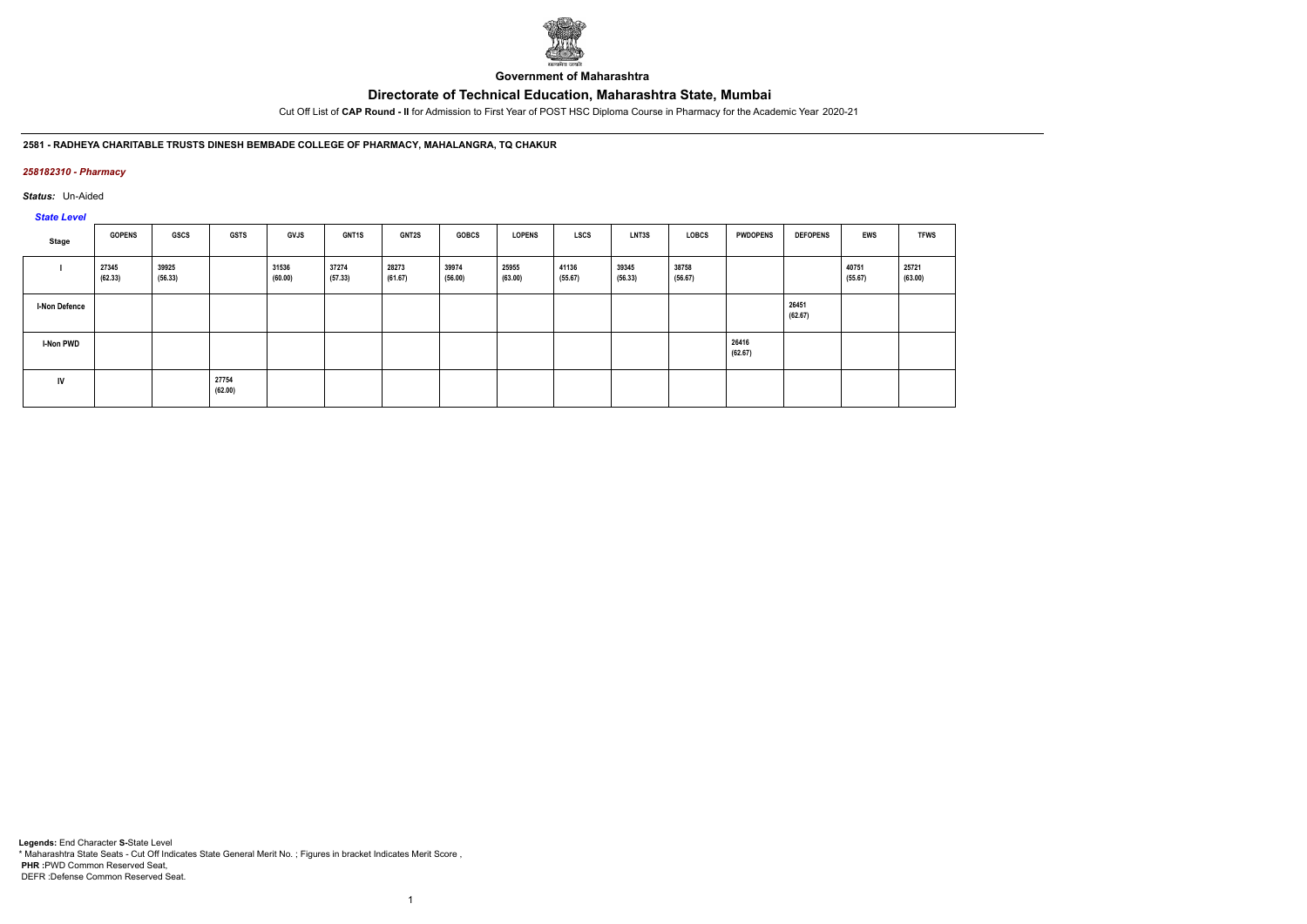

**Government of Maharashtra**

Cut Off List of **CAP Round - II** for Admission to First Year of POST HSC Diploma Course in Pharmacy for the Academic Year 2020-21

#### **2583 - Swami Vivekanand College of Pharmacy, Udgir**

## *258382310 - Pharmacy*

*Status:* Un-Aided

# *State Level*

| Stage                | <b>GOPENS</b>    | GSCS             | <b>GSTS</b>      | <b>GVJS</b>      | <b>GNT1S</b>     | <b>GNT2S</b>     | GNT3S            | <b>GOBCS</b>     | <b>LOPENS</b>    | <b>LSCS</b>      | <b>LOBCS</b>     | <b>DEFOPENS</b>  | EWS              |
|----------------------|------------------|------------------|------------------|------------------|------------------|------------------|------------------|------------------|------------------|------------------|------------------|------------------|------------------|
|                      | 17457<br>(68.00) | 25412<br>(63.33) |                  | 17794<br>(67.67) | 26439<br>(62.67) | 22297<br>(65.00) | 25959<br>(63.00) | 26595<br>(62.67) | 16263<br>(68.67) | 35887<br>(58.00) | 40043<br>(56.00) |                  | 35677<br>(58.00) |
| <b>I-Non Defence</b> |                  |                  |                  |                  |                  |                  |                  |                  |                  |                  |                  | 20114<br>(66.33) |                  |
| IV                   |                  |                  | 20608<br>(66.00) |                  |                  |                  |                  |                  |                  |                  |                  |                  |                  |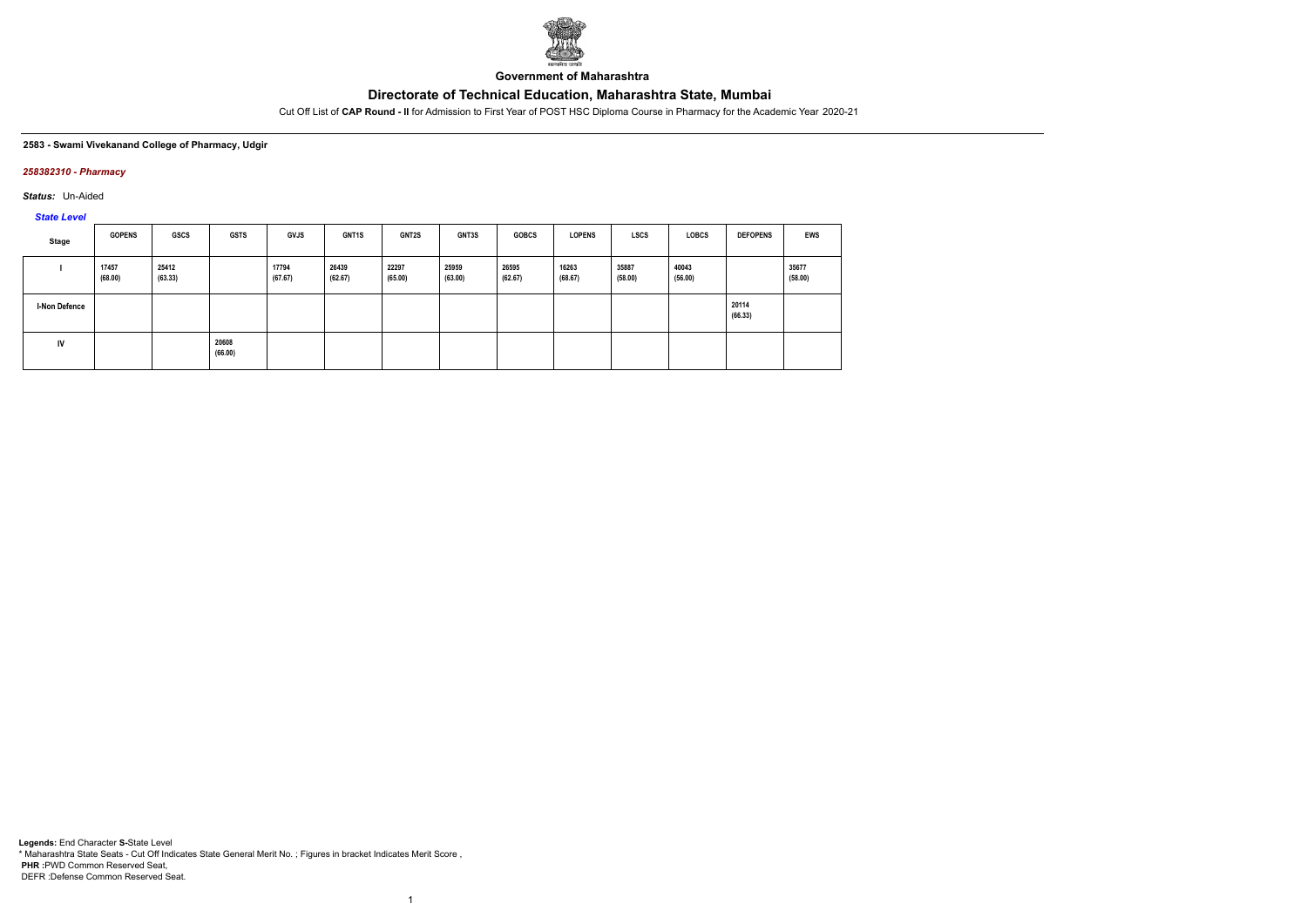

**Government of Maharashtra**

Cut Off List of **CAP Round - II** for Admission to First Year of POST HSC Diploma Course in Pharmacy for the Academic Year 2020-21

#### **2584 - Srinath College of Pharmacy, Aurangabad**

## *258482310 - Pharmacy*

*Status:* Un-Aided

# *State Level*

| Stage | <b>GOPENS</b>    | GSCS             | <b>GSTS</b>      | GVJS             | GNT3S            | <b>GOBCS</b>     | <b>LOPENS</b>   | LSCS             | <b>LVJS</b>      | LNT <sub>2</sub> S | <b>LOBCS</b>     | <b>PWDOPENS</b>                          | <b>DEFOPENS</b>  | <b>EWS</b>       |
|-------|------------------|------------------|------------------|------------------|------------------|------------------|-----------------|------------------|------------------|--------------------|------------------|------------------------------------------|------------------|------------------|
|       | 13717<br>(70.33) | 27788<br>(62.00) | 33468<br>(59.33) | 14935<br>(69.67) | 14539<br>(70.00) | 22902<br>(64.67) | 9255<br>(73.67) | 37201<br>(57.33) | 17256<br>(68.00) | 12444<br>(71.33)   | 19848<br>(66.33) | 28233<br>$\sim$ $\sim$ $\sim$<br>(62.00) | 32220<br>(59.67) | 35082<br>(58.33) |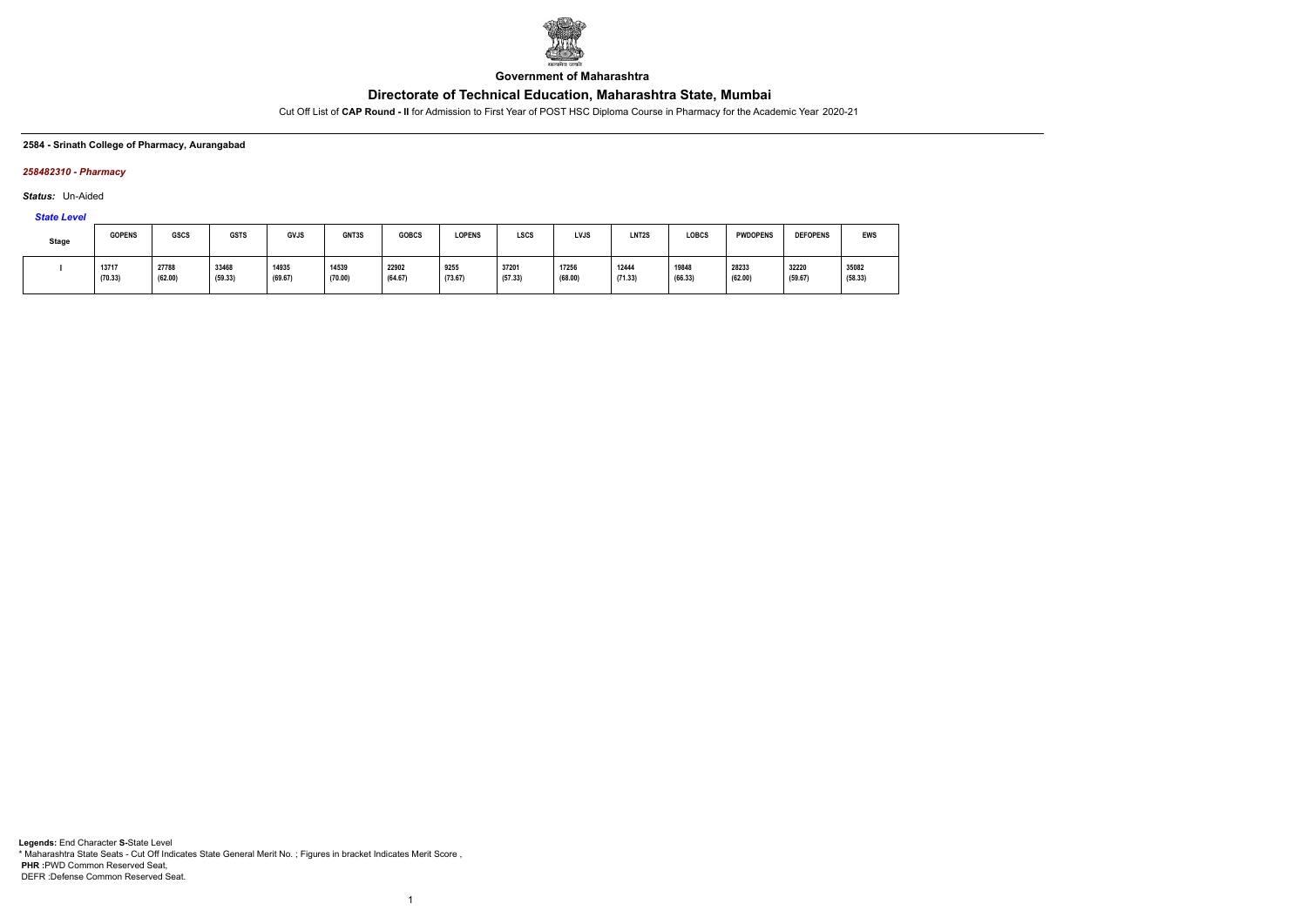

**Government of Maharashtra**

Cut Off List of **CAP Round - II** for Admission to First Year of POST HSC Diploma Course in Pharmacy for the Academic Year 2020-21

**2586 - Shri. Goraksha College of Pharmacy & Research Centre, Khamgaon, Aurangabad**

## *258682310 - Pharmacy*

*Status:* Un-Aided

*State Level*

| <b>Stage</b> | <b>GOPENS</b>   | <b>GSCS</b>      | <b>GSTS</b>      | <b>GVJS</b>      | <b>GNT2S</b>     | <b>GOBCS</b>     | <b>LOPENS</b>   | <b>LSCS</b>      | <b>LSTS</b>      | LNT2S            | <b>LOBCS</b>     | EWS              |
|--------------|-----------------|------------------|------------------|------------------|------------------|------------------|-----------------|------------------|------------------|------------------|------------------|------------------|
|              | 7569<br>(75.33) | 35407<br>(58.33) | 36164<br>(58.00) | 20166<br>(66.33) | 17686<br>(67.67) | 22984<br>(64.67) | 5685<br>(77.33) | 24813<br>(63.67) |                  | 12165<br>(71.33) | 17022<br>(68.33) | 25384<br>(63.33) |
|              |                 |                  |                  |                  |                  |                  |                 |                  | 63712<br>(46.00) |                  |                  |                  |

1

**Legends:** End Character **S-**State Level \* Maharashtra State Seats - Cut Off Indicates State General Merit No. ; Figures in bracket Indicates Merit Score , **PHR :**PWD Common Reserved Seat, DEFR :Defense Common Reserved Seat.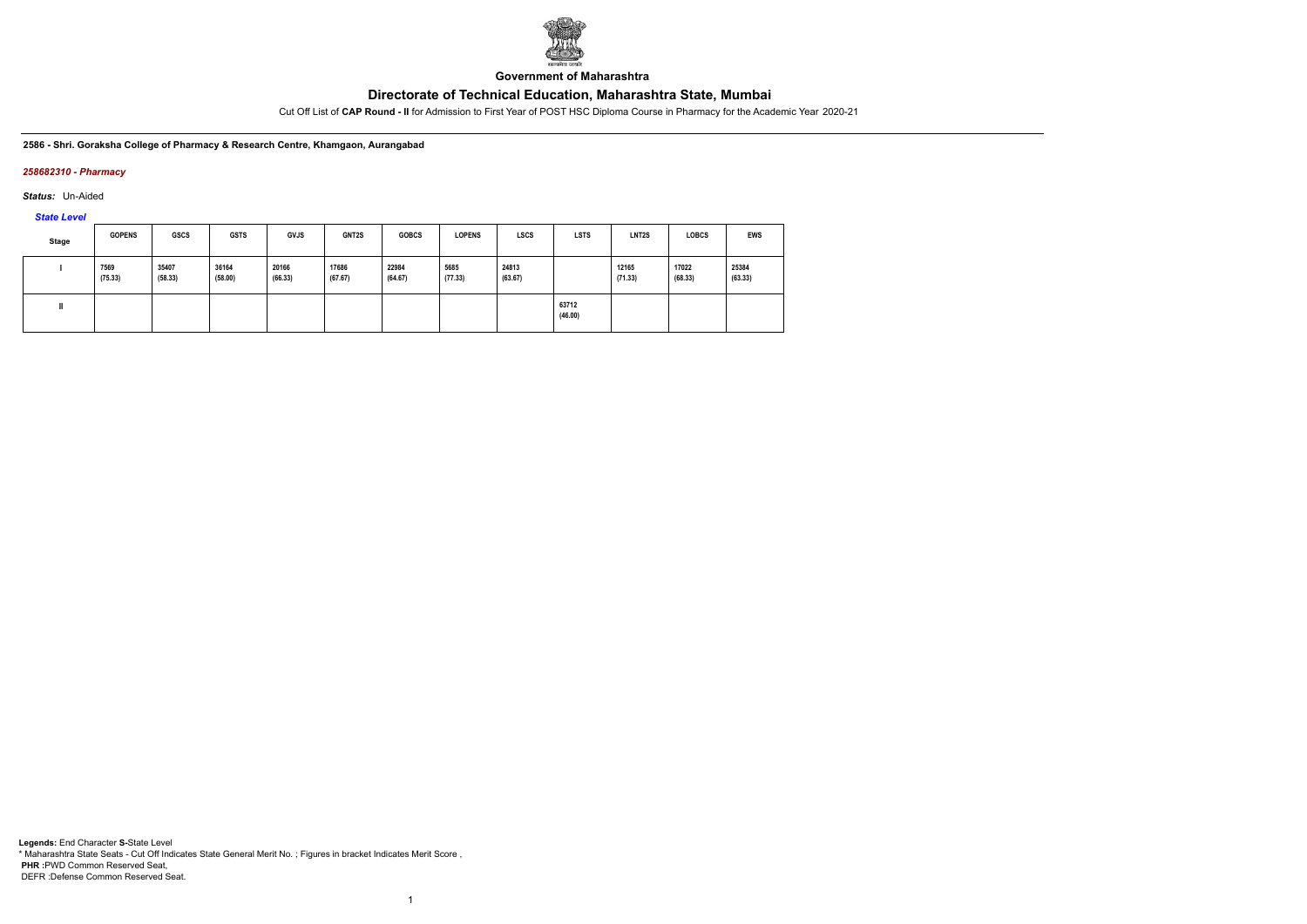

**Government of Maharashtra**

Cut Off List of **CAP Round - II** for Admission to First Year of POST HSC Diploma Course in Pharmacy for the Academic Year 2020-21

#### **2587 - Nandkumar Shinde College of Pharmacy, Vaijapur**

## *258782310 - Pharmacy*

*Status:* Un-Aided

*State Level*

| Stage                | <b>GOPENS</b>    | GSCS             | <b>GSTS</b>      | GVJS             | <b>GNT2S</b>     | <b>GNT3S</b>     | <b>LOPENS</b>    | <b>LSTS</b>      | <b>LNT1S</b>     | <b>LOBCS</b>     | <b>DEFOPENS</b>  | <b>EWS</b>       | <b>TFWS</b>      |
|----------------------|------------------|------------------|------------------|------------------|------------------|------------------|------------------|------------------|------------------|------------------|------------------|------------------|------------------|
|                      | 13849<br>(70.33) | 35445<br>(58.33) |                  | 21570<br>(65.67) | 19232<br>(67.00) | 17490<br>(68.00) | 16789<br>(68.33) |                  | 39377<br>(56.33) | 27074<br>(62.33) |                  | 39995<br>(56.00) | 19770<br>(66.67) |
| <b>I-Non Defence</b> |                  |                  |                  |                  |                  |                  |                  |                  |                  |                  | 16178<br>(68.67) |                  |                  |
| IV                   |                  |                  | 16867<br>(68.33) |                  |                  |                  |                  | 17266<br>(68.00) |                  |                  |                  |                  |                  |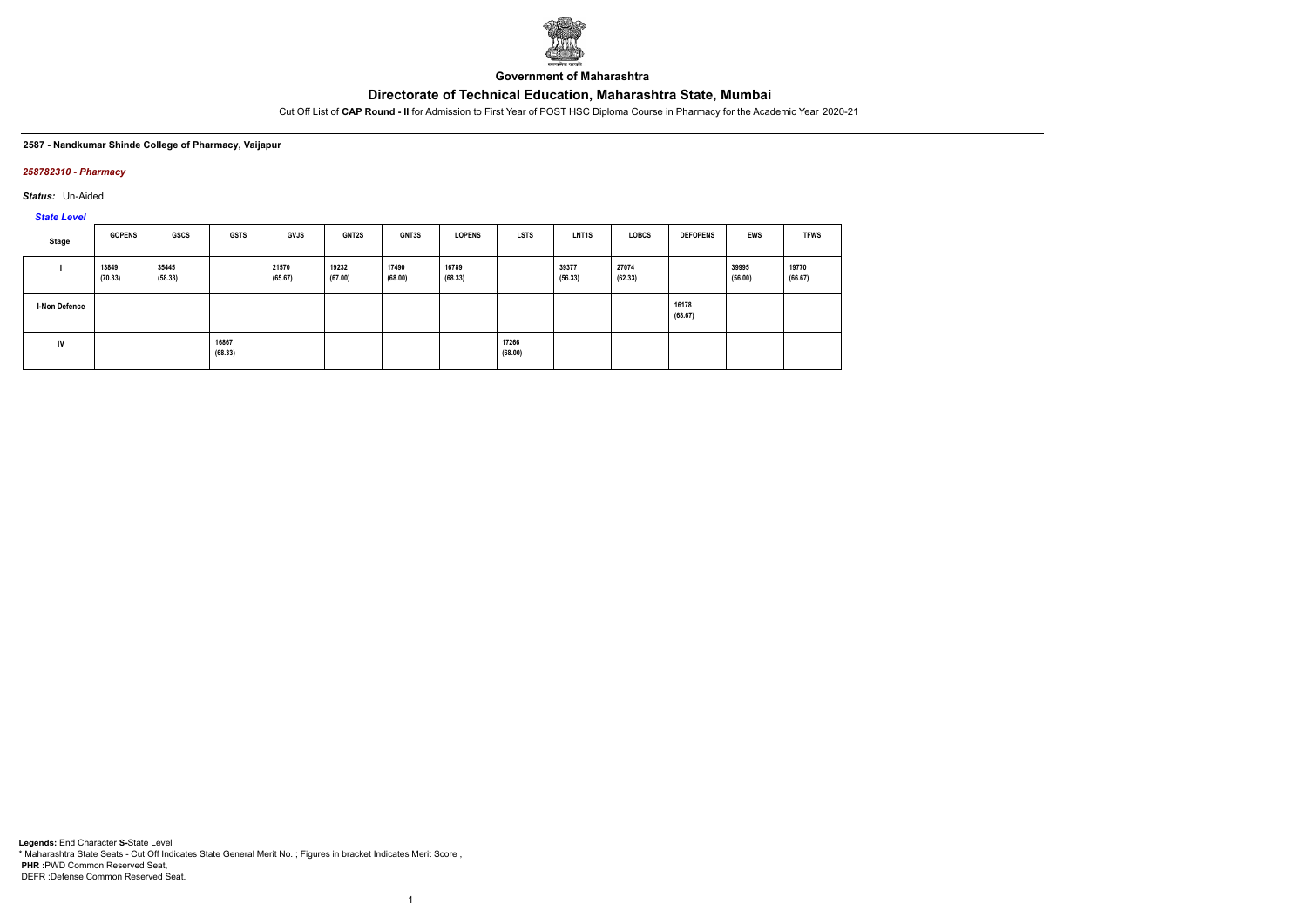

**Government of Maharashtra**

Cut Off List of **CAP Round - II** for Admission to First Year of POST HSC Diploma Course in Pharmacy for the Academic Year 2020-21

#### **2589 - Shri. Sai Janvikas Pratishthan's OJAS College of Pharmacy, Jalna**

## *258982310 - Pharmacy*

*Status:* Un-Aided

*State Level*

| Stage                | <b>GOPENS</b>    | <b>GSCS</b>      | <b>GSTS</b>      | <b>GVJS</b>      | <b>GNT2S</b>     | <b>GOBCS</b>     | <b>LOPENS</b>    | <b>LSCS</b>      | <b>LVJS</b>      | LNT3S            | <b>LOBCS</b>     | <b>PWDOPENS</b>  | <b>DEFOPENS</b>  | <b>EWS</b>       | <b>TFWS</b>      |
|----------------------|------------------|------------------|------------------|------------------|------------------|------------------|------------------|------------------|------------------|------------------|------------------|------------------|------------------|------------------|------------------|
|                      | 12397<br>(71.33) | 28239<br>(62.00) | 65422<br>(45.00) | 12669<br>(71.00) | 21320<br>(65.67) | 21709<br>(65.33) | 12139<br>(71.33) | 26011<br>(63.00) | 17381<br>(68.00) | 12160<br>(71.33) | 25493<br>(63.33) |                  |                  | 44531<br>(54.00) | 15339<br>(69.33) |
| <b>I-Non Defence</b> |                  |                  |                  |                  |                  |                  |                  |                  |                  |                  |                  |                  | 12014<br>(71.67) |                  |                  |
| I-Non PWD            |                  |                  |                  |                  |                  |                  |                  |                  |                  |                  |                  | 11857<br>(71.67) |                  |                  |                  |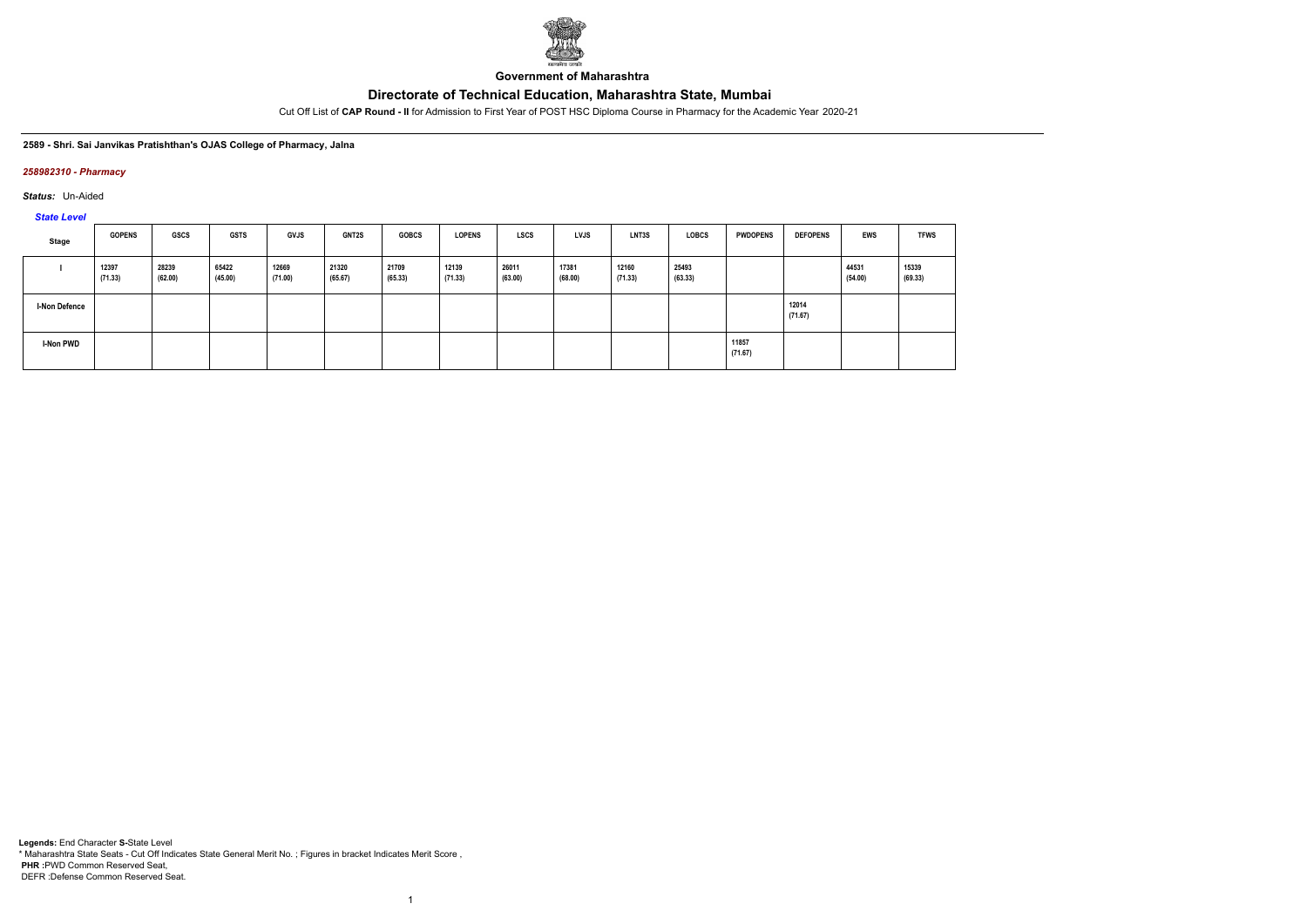

**Government of Maharashtra**

Cut Off List of **CAP Round - II** for Admission to First Year of POST HSC Diploma Course in Pharmacy for the Academic Year 2020-21

### **2592 - GAJANAN MAHARAJ COLLEGE OF PHARMACY, NIPANI, AURANGABAD**

## *259282310 - Pharmacy*

*Status:* Un-Aided

*State Level*

| Stage                | <b>GOPENS</b>    | <b>GSCS</b>      | <b>GVJS</b>      | GNT2S            | <b>GNT3S</b>     | <b>GOBCS</b>     | <b>LOPENS</b>    | LSCS             | LNT <sub>1</sub> S | <b>PWDOPENS</b>  | <b>DEFOPENS</b>  | <b>EWS</b>       | <b>TFWS</b>      |
|----------------------|------------------|------------------|------------------|------------------|------------------|------------------|------------------|------------------|--------------------|------------------|------------------|------------------|------------------|
|                      | 16854<br>(68.33) | 35451<br>(58.33) | 20679<br>(66.00) | 20947<br>(66.00) | 18163<br>(67.67) | 24870<br>(63.67) | 11762<br>(71.67) | 30100<br>(61.00) | 46725<br>(53.00)   |                  |                  | 40646<br>(56.00) | 12330<br>(71.33) |
| <b>I-Non Defence</b> |                  |                  |                  |                  |                  |                  |                  |                  |                    |                  | 16705<br>(68.33) |                  |                  |
| <b>I-Non PWD</b>     |                  |                  |                  |                  |                  |                  |                  |                  |                    | 15738<br>(69.00) |                  |                  |                  |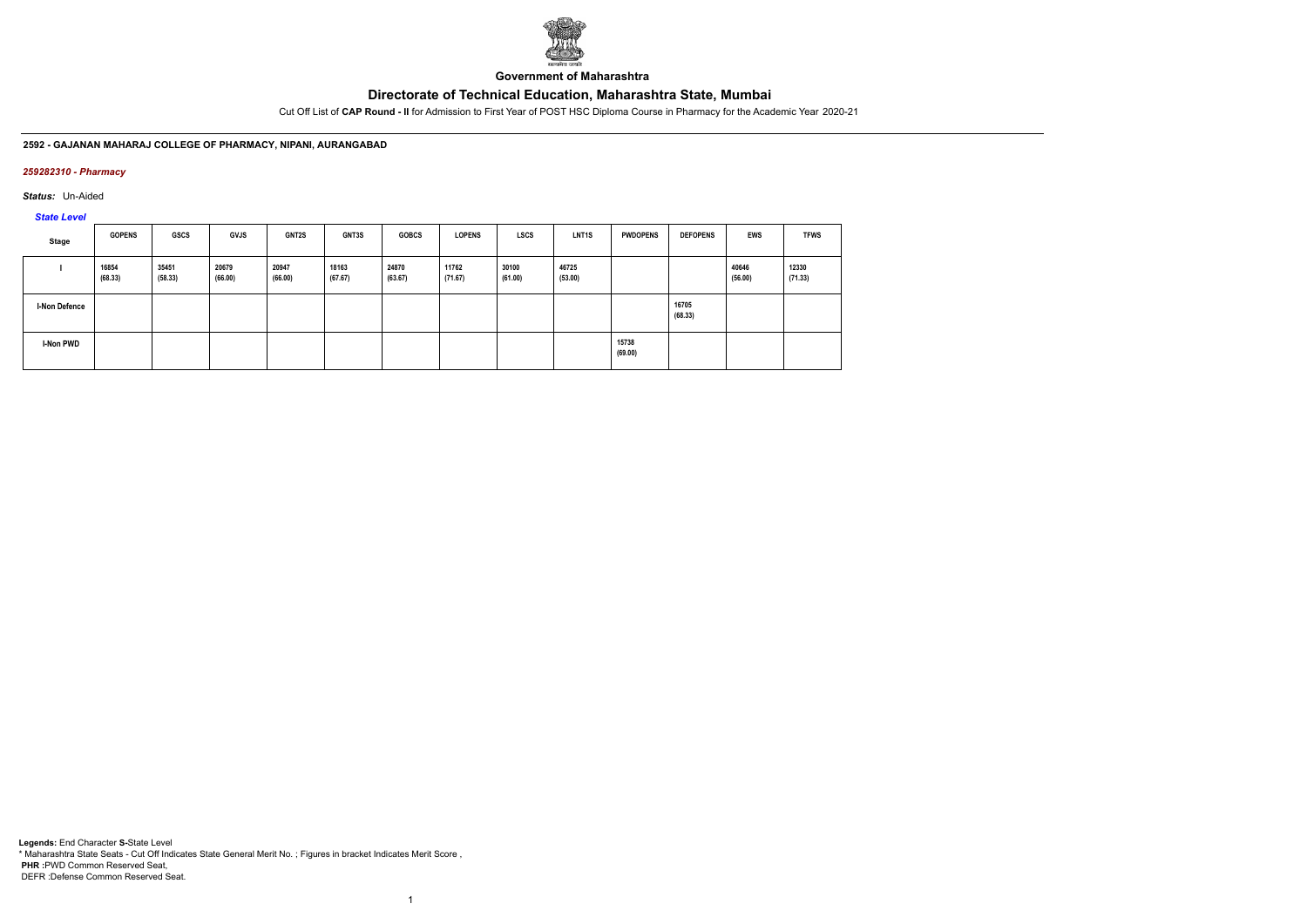

**Government of Maharashtra**

Cut Off List of **CAP Round - II** for Admission to First Year of POST HSC Diploma Course in Pharmacy for the Academic Year 2020-21

#### **2593 - S.R. Institute of Diploma in Pharmacy, Udgir**

## *259382310 - Pharmacy*

*Status:* Un-Aided

# *State Level*

| Stage                | <b>GOPENS</b>    | GSCS             | GSTS             | <b>GVJS</b>      | <b>GNT2S</b>     | <b>GNT3S</b>     | <b>GOBCS</b>     | <b>LOPENS</b>   | <b>LSCS</b>      | LSTS             | <b>LVJS</b>      | LOBCS            | <b>PWDOPENS</b>  | <b>DEFOPENS</b>  | <b>EWS</b>       | <b>TFWS</b>      |
|----------------------|------------------|------------------|------------------|------------------|------------------|------------------|------------------|-----------------|------------------|------------------|------------------|------------------|------------------|------------------|------------------|------------------|
|                      | 19416<br>(66.67) | 29702<br>(61.00) | 78881<br>(39.00) | 23749<br>(64.33) | 23197<br>(64.67) | 27482<br>(62.33) | 40155<br>(56.00) | 5878<br>(77.00) | 40717<br>(55.67) |                  | 39957<br>(56.00) | 40102<br>(56.00) |                  |                  | 36391<br>(57.67) | 13864<br>(70.33) |
| <b>I-Non Defence</b> |                  |                  |                  |                  |                  |                  |                  |                 |                  |                  |                  |                  |                  | 20029<br>(66.33) |                  |                  |
| <b>I-Non PWD</b>     |                  |                  |                  |                  |                  |                  |                  |                 |                  |                  |                  |                  | 19748<br>(66.67) |                  |                  |                  |
| <b>IV</b>            |                  |                  |                  |                  |                  |                  |                  |                 |                  | 20260<br>(66.33) |                  |                  |                  |                  |                  |                  |

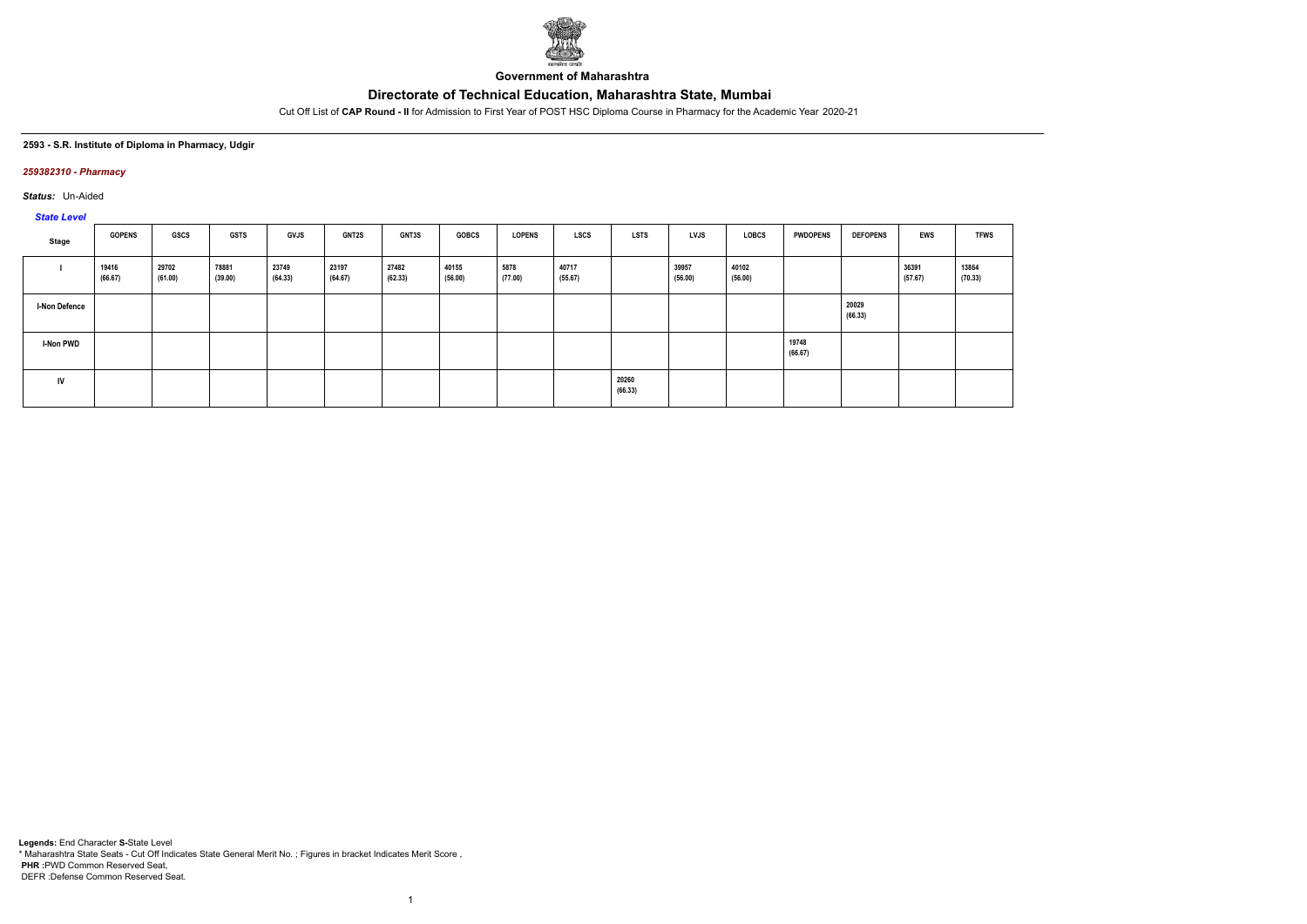

**Government of Maharashtra**

Cut Off List of **CAP Round - II** for Admission to First Year of POST HSC Diploma Course in Pharmacy for the Academic Year 2020-21

#### **2594 - Tatyaraoji More College of Pharmacy, Umerga**

## *259482310 - Pharmacy*

*Status:* Un-Aided

*State Level*

| Stage         | <b>GOPENS</b>    | <b>GSCS</b>      | <b>GSTS</b>      | <b>GVJS</b>      | GNT1S            | <b>GOBCS</b>     | <b>LOPENS</b>    | <b>LSTS</b>      | <b>LOBCS</b>     | <b>DEFOPENS</b>  | <b>EWS</b>      |
|---------------|------------------|------------------|------------------|------------------|------------------|------------------|------------------|------------------|------------------|------------------|-----------------|
|               | 21831<br>(65.33) | 25892<br>(63.00) |                  | 23798<br>(64.33) | 39275<br>(56.33) | 41478<br>(55.33) | 11557<br>(72.00) |                  | 35898<br>(58.00) |                  | 2864<br>(81.00) |
| I-Non Defence |                  |                  |                  |                  |                  |                  |                  |                  |                  | 21030<br>(65.67) |                 |
| IV            |                  |                  | 22239<br>(65.00) |                  |                  |                  |                  | 22351<br>(65.00) |                  |                  |                 |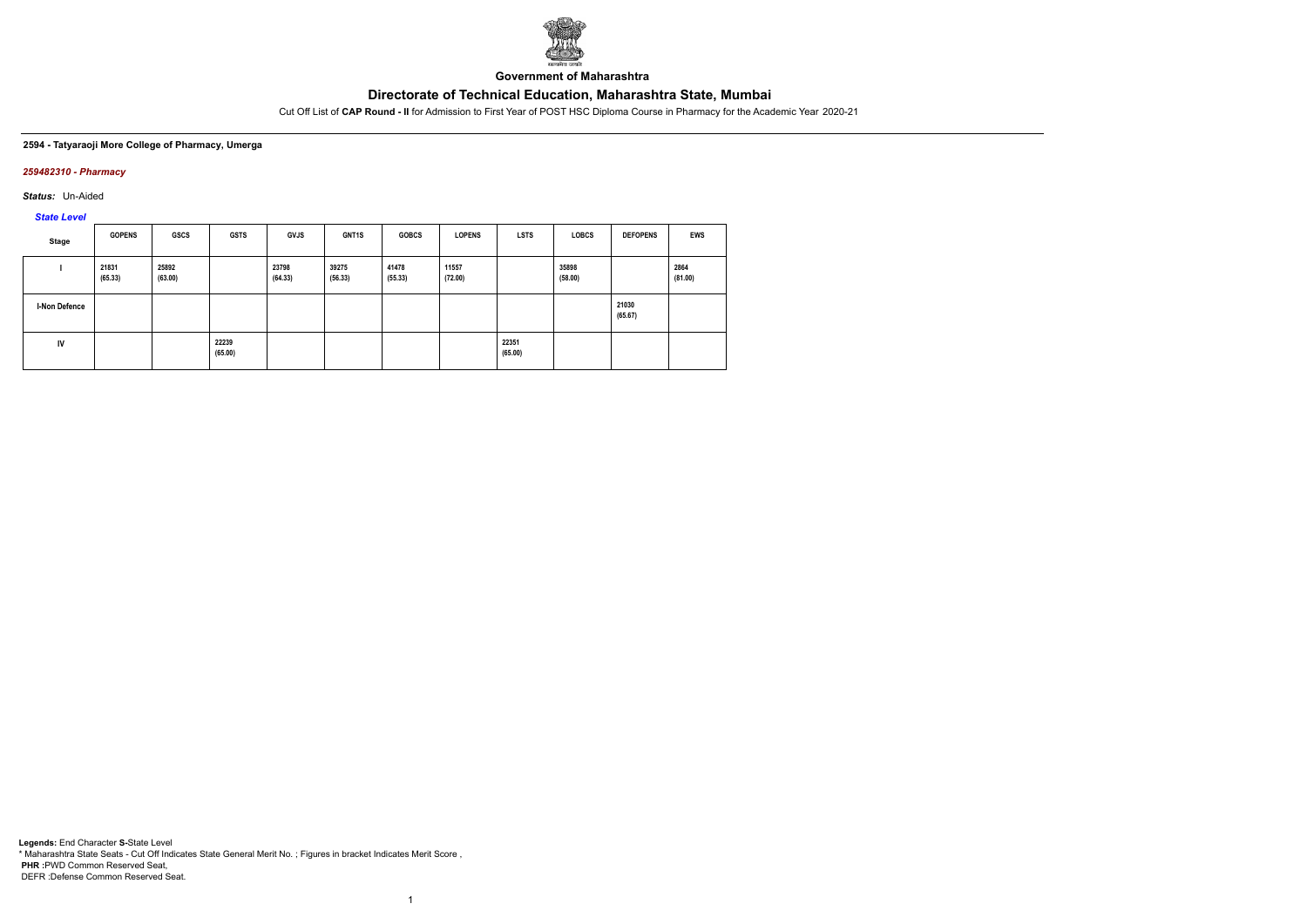

**Government of Maharashtra**

Cut Off List of **CAP Round - II** for Admission to First Year of POST HSC Diploma Course in Pharmacy for the Academic Year 2020-21

#### **2595 - Uttamrao Deshmukh Institute of Pharmacy, Balsond, Hingoli**

### *259582310 - Pharmacy*

*Status:* Un-Aided

*State Level*

| Stage                | <b>GOPENS</b>    | GSCS             | <b>GSTS</b>      | <b>GVJS</b>      | <b>GOBCS</b>     | <b>LOPENS</b>    | <b>LSCS</b>      | <b>LSTS</b>      | <b>LVJS</b>      | <b>LOBCS</b>     | <b>PWDOPENS</b>  | <b>DEFOPENS</b>  | <b>EWS</b>       | <b>TFWS</b>      |
|----------------------|------------------|------------------|------------------|------------------|------------------|------------------|------------------|------------------|------------------|------------------|------------------|------------------|------------------|------------------|
|                      | 17649<br>(67.67) | 29071<br>(61.33) | 68999<br>(43.67) | 30133<br>(61.00) | 31088<br>(60.33) | 14104<br>(70.00) | 27081<br>(62.33) | 64676<br>(45.33) | 27243<br>(62.33) | 13685<br>(70.33) |                  |                  | 49732<br>(51.67) | 28357<br>(61.67) |
| <b>I-Non Defence</b> |                  |                  |                  |                  |                  |                  |                  |                  |                  |                  |                  | 17253<br>(68.00) |                  |                  |
| I-Non PWD            |                  |                  |                  |                  |                  |                  |                  |                  |                  |                  | 12985<br>(71.00) |                  |                  |                  |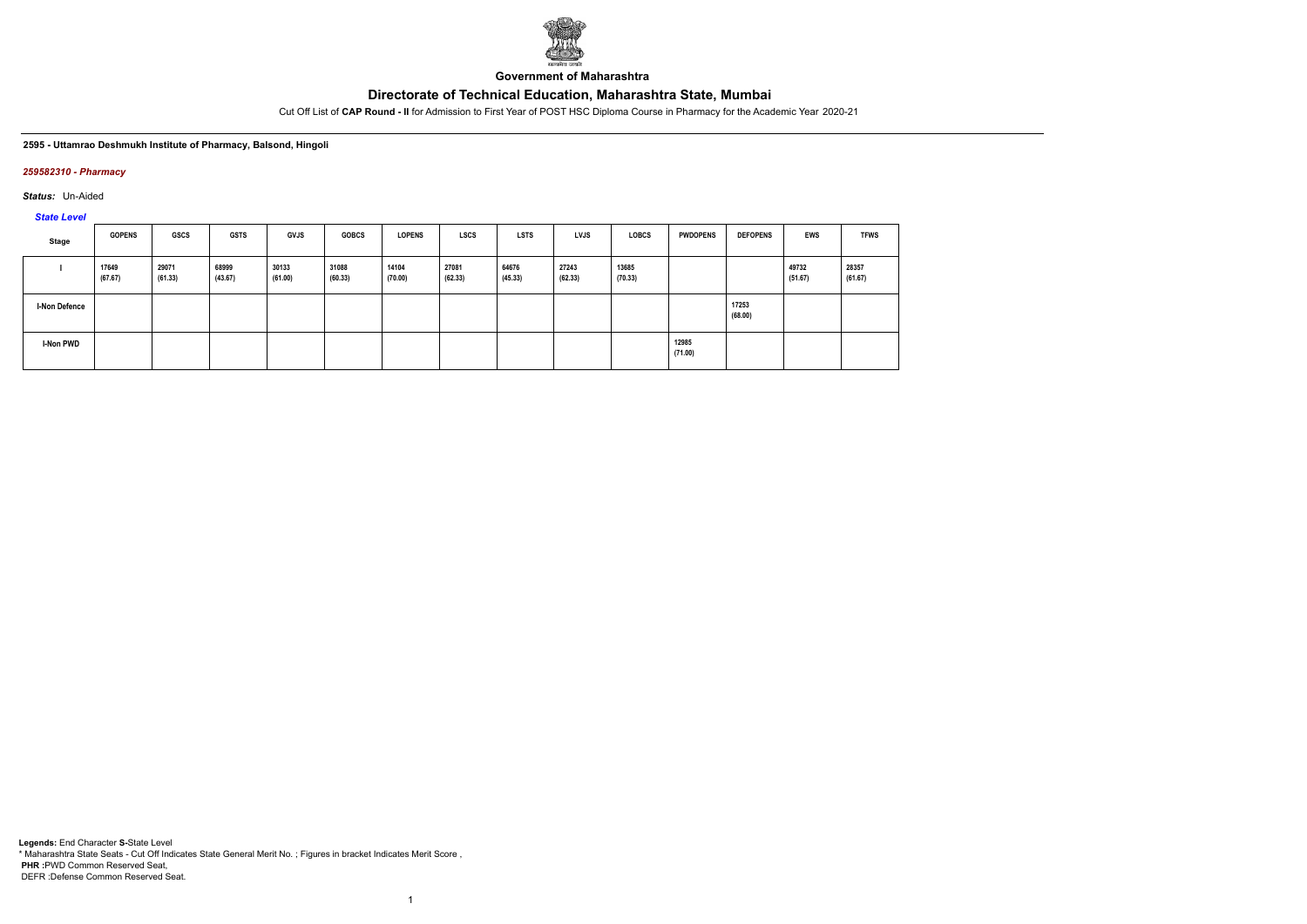

**Government of Maharashtra**

Cut Off List of **CAP Round - II** for Admission to First Year of POST HSC Diploma Course in Pharmacy for the Academic Year 2020-21

#### **2596 - Institute of Pharmacy, Badnapur**

### *259682310 - Pharmacy*

*Status:* Un-Aided

# *State Level*

| <b>Stage</b>     | <b>GOPENS</b>   | <b>GSTS</b>     | <b>GOBCS</b>     | <b>LOPENS</b>   | <b>LSCS</b>      | <b>LSTS</b>     | LNT <sub>1</sub> S | <b>LOBCS</b>     | <b>PWDOPENS</b> | <b>DEFOPENS</b> | <b>EWS</b>       | <b>TFWS</b>      |
|------------------|-----------------|-----------------|------------------|-----------------|------------------|-----------------|--------------------|------------------|-----------------|-----------------|------------------|------------------|
|                  | 5498<br>(77.33) |                 | 19165<br>(67.00) | 5294<br>(77.67) | 42286<br>(55.00) |                 | 17546<br>(68.00)   | 26610<br>(62.67) |                 |                 | 11469<br>(72.00) | 11095<br>(72.33) |
| I-Non Defence    |                 |                 |                  |                 |                  |                 |                    |                  |                 | 7962<br>(75.00) |                  |                  |
| <b>I-Non PWD</b> |                 |                 |                  |                 |                  |                 |                    |                  | 6172<br>(76.67) |                 |                  |                  |
| IV               |                 | 8127<br>(74.67) |                  |                 |                  | 8113<br>(74.67) |                    |                  |                 |                 |                  |                  |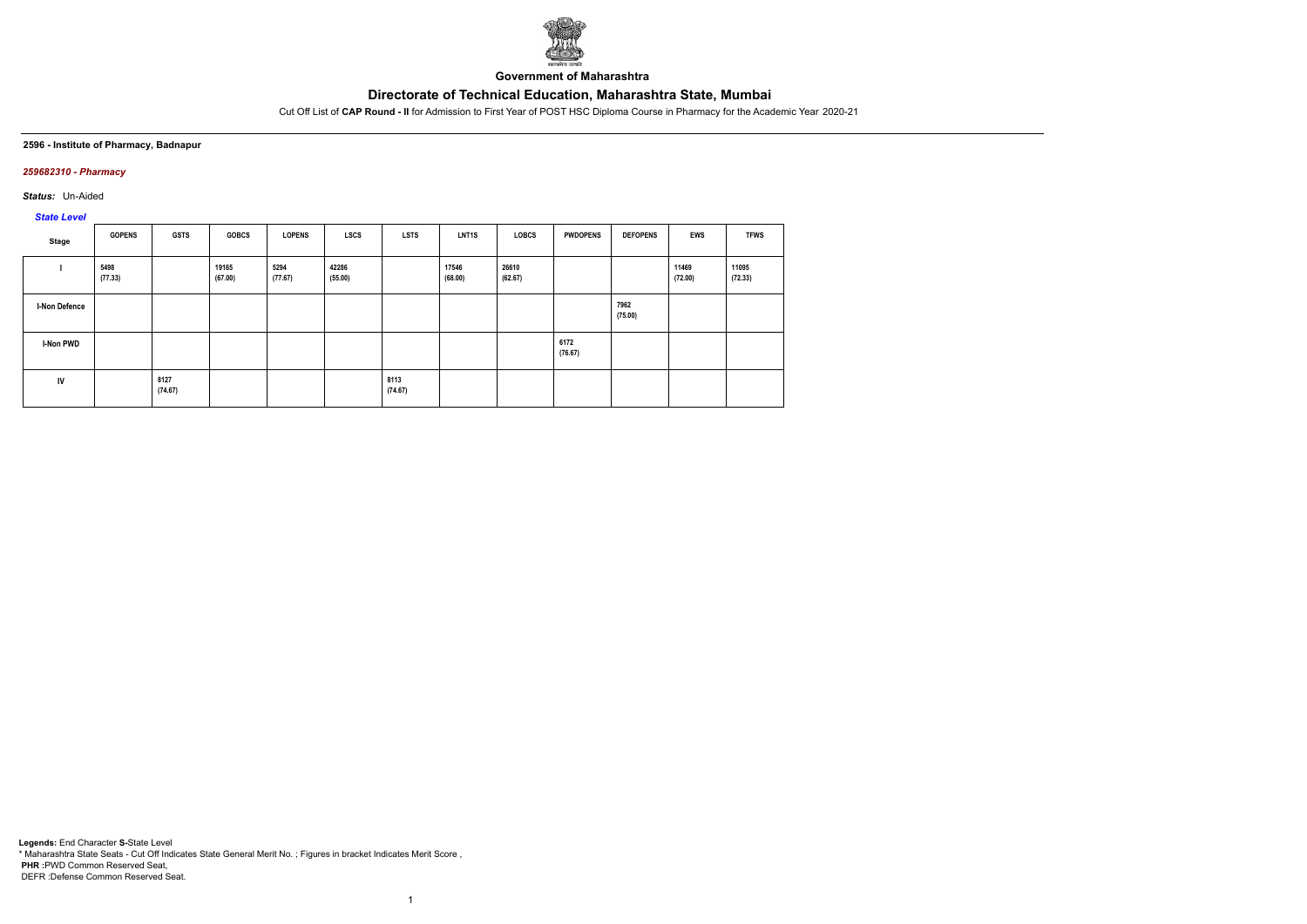

**Government of Maharashtra**

Cut Off List of **CAP Round - II** for Admission to First Year of POST HSC Diploma Course in Pharmacy for the Academic Year 2020-21

### **2597 - MDA School of Pharmacy, Kolpa**

### *259782310 - Pharmacy*

*Status:* Un-Aided

# *State Level*

| Stage                | <b>GOPENS</b>    | GSCS             | <b>GSTS</b>      | GVJS             | <b>GNT1S</b>     | <b>GNT2S</b>     | <b>GOBCS</b>     | <b>LOPENS</b>    | <b>LSCS</b>      | <b>LSTS</b>      | LOBCS            | <b>PWDOPENS</b>  | <b>DEFOPENS</b>  | <b>EWS</b>       | <b>TFWS</b>      |
|----------------------|------------------|------------------|------------------|------------------|------------------|------------------|------------------|------------------|------------------|------------------|------------------|------------------|------------------|------------------|------------------|
|                      | 26602<br>(62.67) | 38559<br>(56.67) |                  | 30333<br>(60.67) | 44815<br>(54.00) | 30239<br>(60.67) | 41430<br>(55.67) | 24732<br>(63.67) | 28640<br>(61.67) |                  | 41502<br>(55.33) |                  |                  | 36467<br>(57.67) | 25127<br>(63.33) |
| <b>I-Non Defence</b> |                  |                  |                  |                  |                  |                  |                  |                  |                  |                  |                  |                  | 25423<br>(63.33) |                  |                  |
| <b>I-Non PWD</b>     |                  |                  |                  |                  |                  |                  |                  |                  |                  |                  |                  | 25217<br>(63.33) |                  |                  |                  |
| IV                   |                  |                  | 27050<br>(62.33) |                  |                  |                  |                  |                  |                  | 26212<br>(63.00) |                  |                  |                  |                  |                  |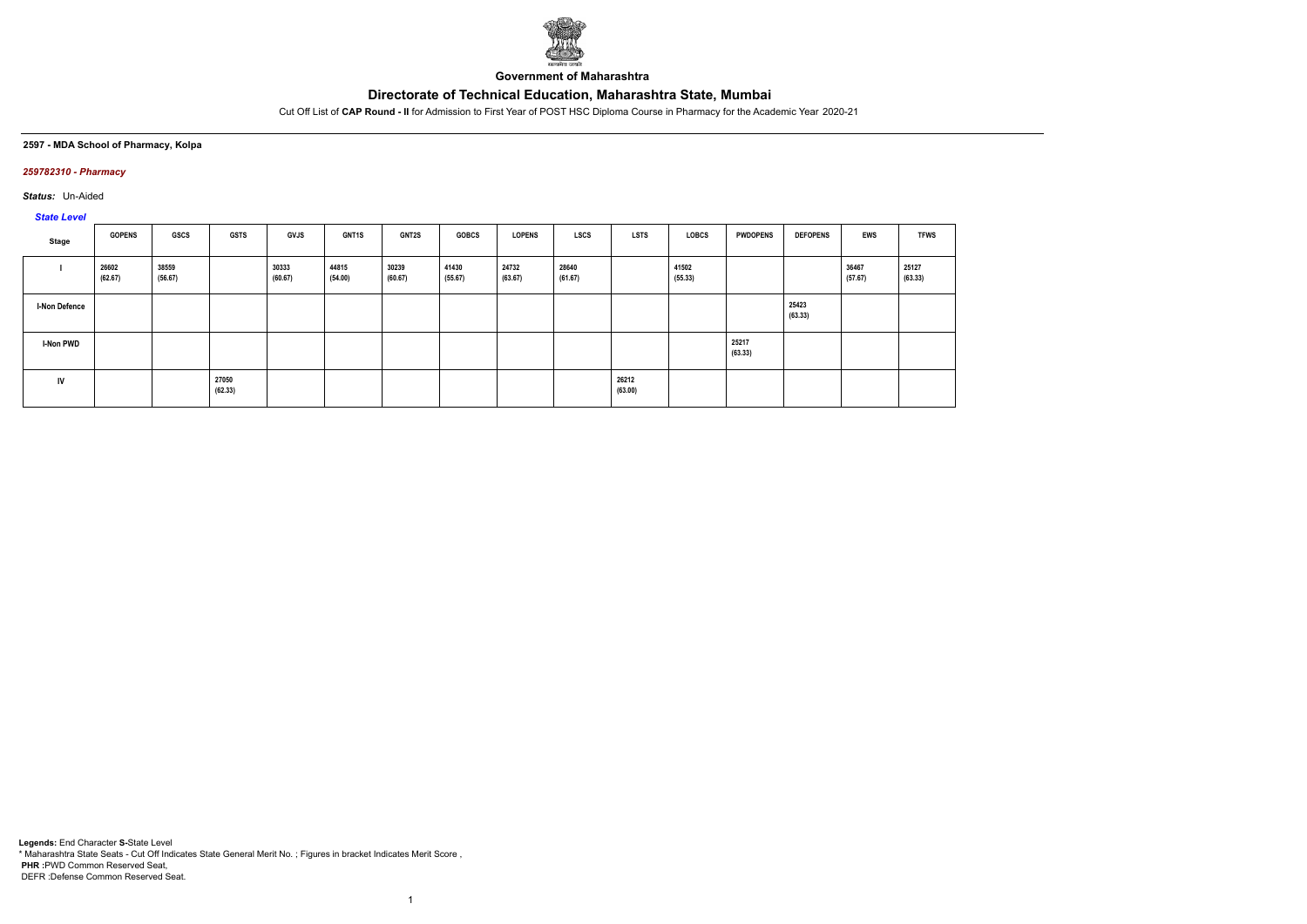

**Government of Maharashtra**

Cut Off List of **CAP Round - II** for Admission to First Year of POST HSC Diploma Course in Pharmacy for the Academic Year 2020-21

#### **2598 - Shivai Charitable Trust's College of Pharmacy, Koregaonwadi, Umerga**

### *259882310 - Pharmacy*

*Status:* Un-Aided

*State Level*

| Stage            | <b>GOPENS</b>    | GSCS             | <b>GSTS</b>      | <b>GVJS</b>      | <b>GNT2S</b>     | <b>GNT3S</b>     | <b>GOBCS</b>     | <b>LOPENS</b>    | <b>LSCS</b>      | <b>LNT1S</b>     | <b>PWDOPENS</b>  | <b>DEFOPENS</b>  | <b>TFWS</b>      |
|------------------|------------------|------------------|------------------|------------------|------------------|------------------|------------------|------------------|------------------|------------------|------------------|------------------|------------------|
|                  | 25664<br>(63.33) | 40020<br>(56.00) |                  | 32995<br>(59.33) | 25723<br>(63.00) | 27444<br>(62.33) | 42195<br>(55.00) | 25460<br>(63.33) | 37659<br>(57.33) | 59378<br>(47.67) |                  | 51529<br>(51.00) | 23989<br>(64.00) |
| <b>I-Non PWD</b> |                  |                  |                  |                  |                  |                  |                  |                  |                  |                  | 23914<br>(64.00) |                  |                  |
| IV               |                  |                  | 26045<br>(63.00) |                  |                  |                  |                  |                  |                  |                  |                  |                  |                  |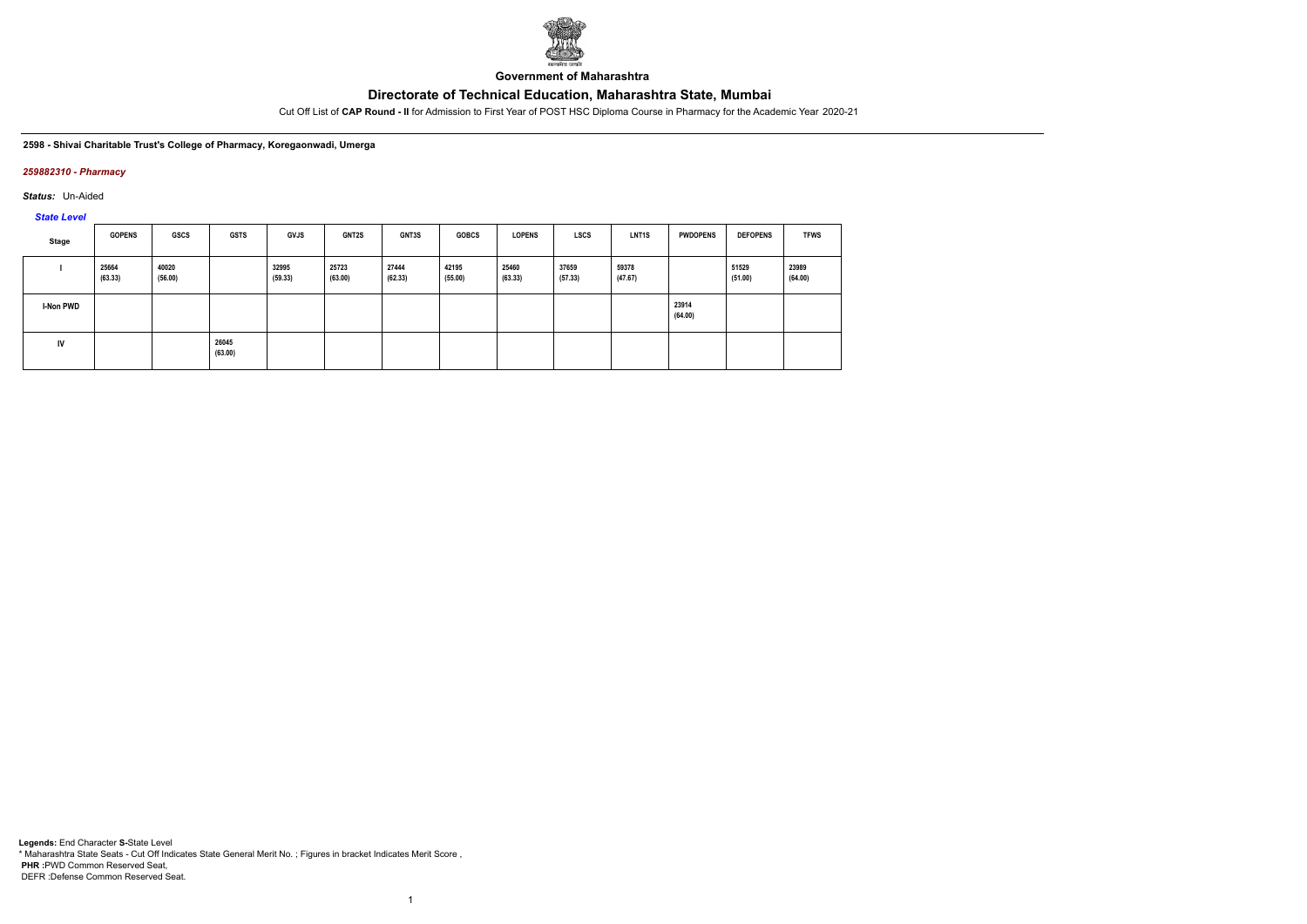

**Government of Maharashtra**

Cut Off List of **CAP Round - II** for Admission to First Year of POST HSC Diploma Course in Pharmacy for the Academic Year 2020-21

#### **2600 - Keshavrao Patil Institute of Pharmacy, Osmanabad**

#### *260082310 - Pharmacy*

*Status:* Un-Aided

*State Level*

| Stage                | <b>GOPENS</b>    | GSCS             | <b>GSTS</b>      | <b>GVJS</b>      | <b>GNT2S</b>     | GNT3S            | <b>GOBCS</b>     | <b>LOPENS</b>    | <b>LVJS</b>      | <b>LOBCS</b>    | <b>PWDOPENS</b>  | <b>DEFOPENS</b>  | EWS              |
|----------------------|------------------|------------------|------------------|------------------|------------------|------------------|------------------|------------------|------------------|-----------------|------------------|------------------|------------------|
|                      | 17573<br>(68.00) | 27005<br>(62.67) | 64714<br>(45.33) | 30790<br>(60.67) | 19450<br>(66.67) | 17787<br>(67.67) | 33805<br>(59.00) | 12897<br>(71.00) | 35005<br>(58.33) | 9669<br>(73.33) |                  |                  | 18663<br>(67.33) |
| <b>I-Non Defence</b> |                  |                  |                  |                  |                  |                  |                  |                  |                  |                 |                  | 17721<br>(67.67) |                  |
| I-Non PWD            |                  |                  |                  |                  |                  |                  |                  |                  |                  |                 | 14916<br>(69.67) |                  |                  |

1

**Legends:** End Character **S-**State Level \* Maharashtra State Seats - Cut Off Indicates State General Merit No. ; Figures in bracket Indicates Merit Score , **PHR :**PWD Common Reserved Seat, DEFR :Defense Common Reserved Seat.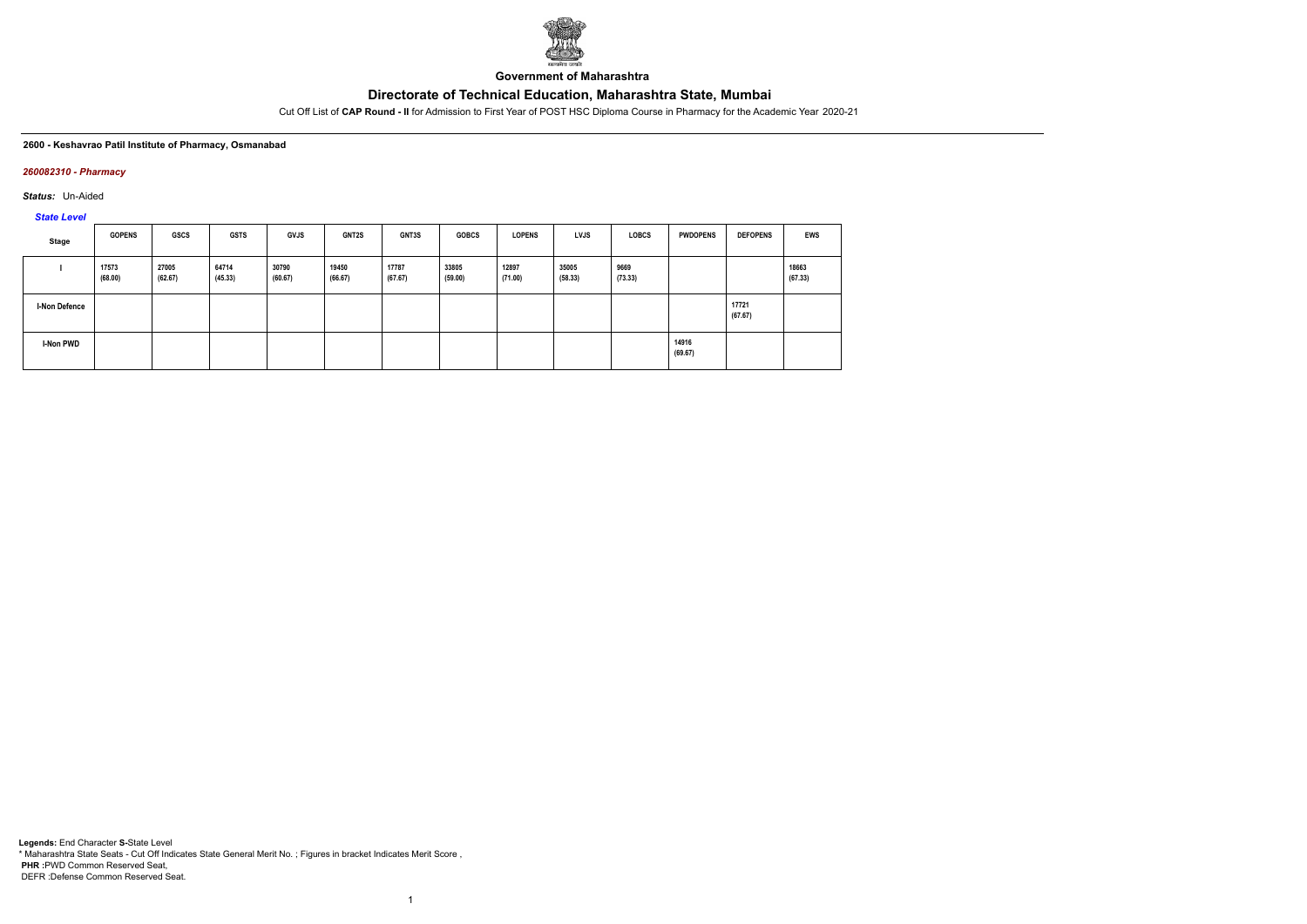

**Government of Maharashtra**

Cut Off List of **CAP Round - II** for Admission to First Year of POST HSC Diploma Course in Pharmacy for the Academic Year 2020-21

### **2602 - Kishori College Of Pharmacy, Beed**

### *260282310 - Pharmacy*

*Status:* Un-Aided

### *State Level*

| <b>PRICE</b>         |                  |                  |                  |                  |                  |                  |                  |                  |                  |                  |                  |                  |                  |                  |                  |                  |                  |
|----------------------|------------------|------------------|------------------|------------------|------------------|------------------|------------------|------------------|------------------|------------------|------------------|------------------|------------------|------------------|------------------|------------------|------------------|
| Stage                | <b>GOPENS</b>    | GSCS             | <b>GSTS</b>      | <b>GVJS</b>      | <b>GNT2S</b>     | GNT3S            | <b>GOBCS</b>     | <b>LOPENS</b>    | <b>LSCS</b>      | <b>LSTS</b>      | <b>LNT1S</b>     | <b>LNT2S</b>     | LOBCS            | <b>PWDOPENS</b>  | <b>DEFOPENS</b>  | EWS              | <b>TFWS</b>      |
|                      | 21104<br>(65.67) | 42643<br>(55.00) |                  | 25013<br>(63.67) | 25681<br>(63.33) | 21630<br>(65.33) | 37395<br>(57.33) | 18184<br>(67.33) | 43827<br>(54.33) |                  | 47938<br>(52.67) | 20491<br>(66.00) | 36671<br>(57.67) |                  |                  | 48816<br>(52.33) | 16997<br>(68.33) |
| <b>I-Non Defence</b> |                  |                  |                  |                  |                  |                  |                  |                  |                  |                  |                  |                  |                  |                  | 19058<br>(67.00) |                  |                  |
| <b>I-Non PWD</b>     |                  |                  |                  |                  |                  |                  |                  |                  |                  |                  |                  |                  |                  | 21307<br>(65.67) |                  |                  |                  |
| ${\sf IV}$           |                  |                  | 21375<br>(65.67) |                  |                  |                  |                  |                  |                  | 20190<br>(66.33) |                  |                  |                  |                  |                  |                  |                  |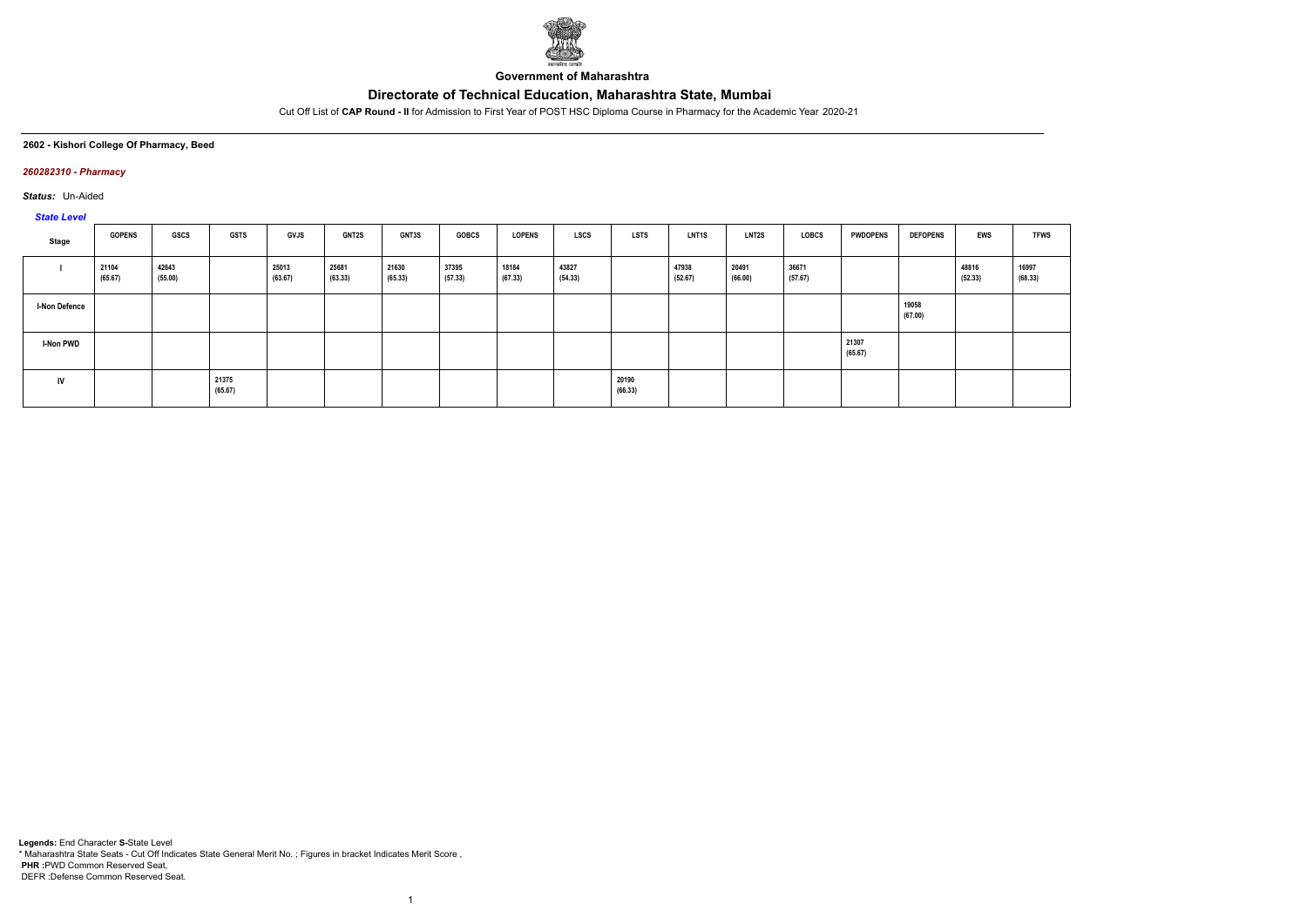

**Government of Maharashtra**

Cut Off List of **CAP Round - II** for Admission to First Year of POST HSC Diploma Course in Pharmacy for the Academic Year 2020-21

### **2603 - Mangaldeep Institute Of Pharmacy, Aurangabad**

### *260382310 - Pharmacy*

*Status:* Un-Aided

*State Level*

| Stage                | <b>GOPENS</b>    | <b>GSCS</b>      | <b>GSTS</b>      | <b>GVJS</b>      | <b>GNT1S</b>     | <b>GNT2S</b>     | <b>GOBCS</b>     | <b>LOPENS</b>   | <b>LSCS</b>      | <b>LSTS</b>      | LNT2S            | <b>LOBCS</b>     | <b>PWDOPENS</b>  | <b>DEFOPENS</b>  | <b>EWS</b>       |
|----------------------|------------------|------------------|------------------|------------------|------------------|------------------|------------------|-----------------|------------------|------------------|------------------|------------------|------------------|------------------|------------------|
|                      | 16772<br>(68.33) | 32801<br>(59.67) | 33038<br>(59.33) | 18629<br>(67.33) | 26896<br>(62.67) | 20543<br>(66.00) | 26355<br>(63.00) | 1607<br>(83.67) | 40457<br>(56.00) | 75522<br>(40.67) | 16666<br>(68.33) | 27990<br>(62.00) |                  |                  | 39664<br>(56.33) |
| <b>I-Non Defence</b> |                  |                  |                  |                  |                  |                  |                  |                 |                  |                  |                  |                  |                  | 16335<br>(68.67) |                  |
| I-Non PWD            |                  |                  |                  |                  |                  |                  |                  |                 |                  |                  |                  |                  | 16278<br>(68.67) |                  |                  |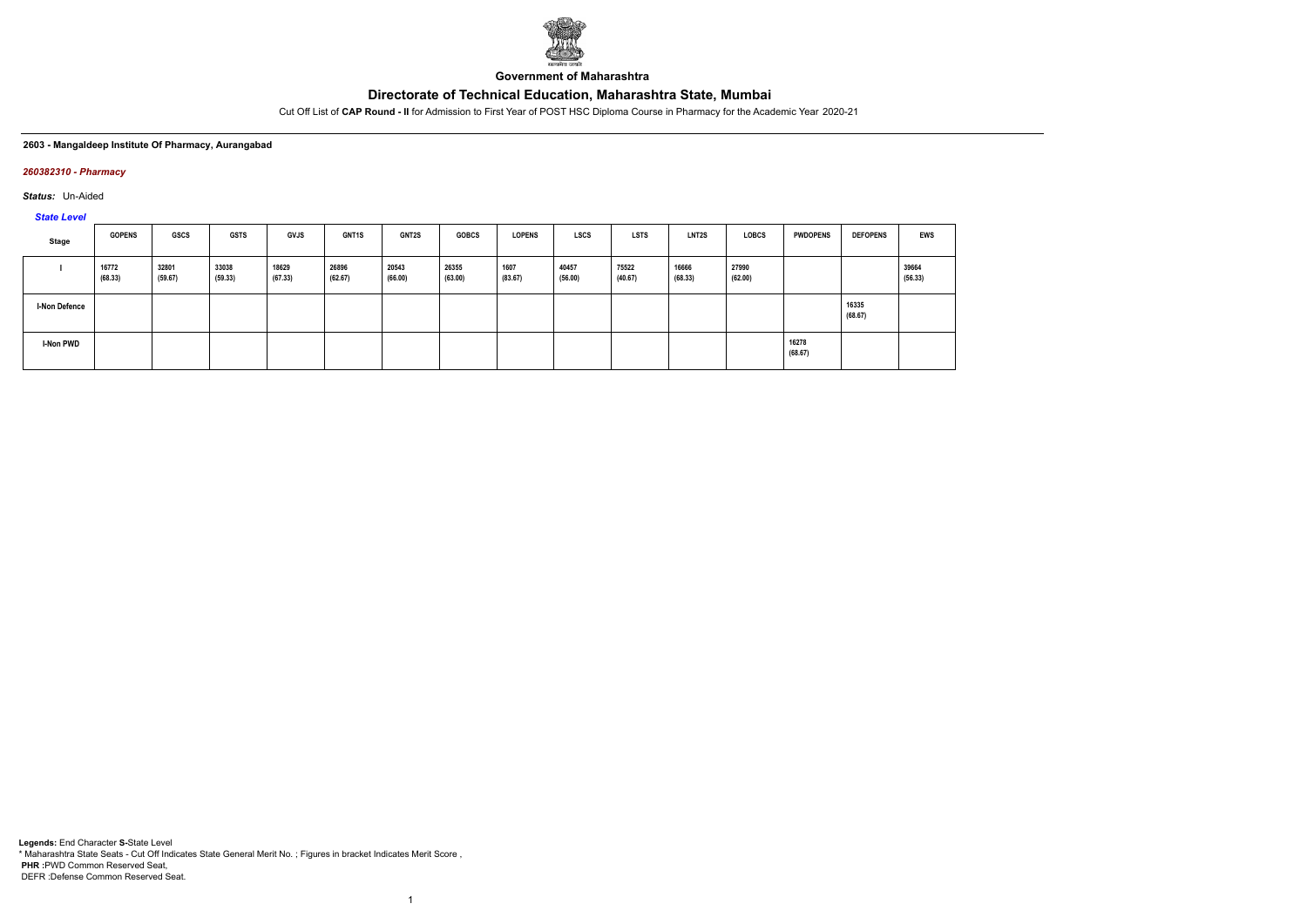

**Government of Maharashtra**

Cut Off List of **CAP Round - II** for Admission to First Year of POST HSC Diploma Course in Pharmacy for the Academic Year 2020-21

**2604 - Nbs Institute Of Pharmacy, Ausa**

### *260482310 - Pharmacy*

*Status:* Un-Aided

*State Level*

| Stage                | <b>GOPENS</b>    | GSCS             | <b>GSTS</b>      | <b>GVJS</b>      | <b>GNT1S</b>     | <b>GNT2S</b>     | <b>GNT3S</b>     | <b>GOBCS</b>     | <b>LOPENS</b>    | LSTS             | <b>LVJS</b>      | LOBCS            | <b>PWDOPENS</b>  | <b>DEFOPENS</b>  | <b>EWS</b>       | <b>TFWS</b>      |
|----------------------|------------------|------------------|------------------|------------------|------------------|------------------|------------------|------------------|------------------|------------------|------------------|------------------|------------------|------------------|------------------|------------------|
|                      | 23984<br>(64.00) | 36148<br>(58.00) |                  | 33255<br>(59.33) | 40815<br>(55.67) | 28140<br>(62.00) | 28590<br>(61.67) | 41130<br>(55.67) | 22202<br>(65.00) |                  | 40448<br>(56.00) | 33134<br>(59.33) |                  |                  | 31165<br>(60.33) | 22416<br>(65.00) |
| <b>I-Non Defence</b> |                  |                  |                  |                  |                  |                  |                  |                  |                  |                  |                  |                  |                  | 23913<br>(64.00) |                  |                  |
| <b>I-Non PWD</b>     |                  |                  |                  |                  |                  |                  |                  |                  |                  |                  |                  |                  | 23316<br>(64.33) |                  |                  |                  |
| IV                   |                  |                  | 24162<br>(64.00) |                  |                  |                  |                  |                  |                  | 24505<br>(63.67) |                  |                  |                  |                  |                  |                  |

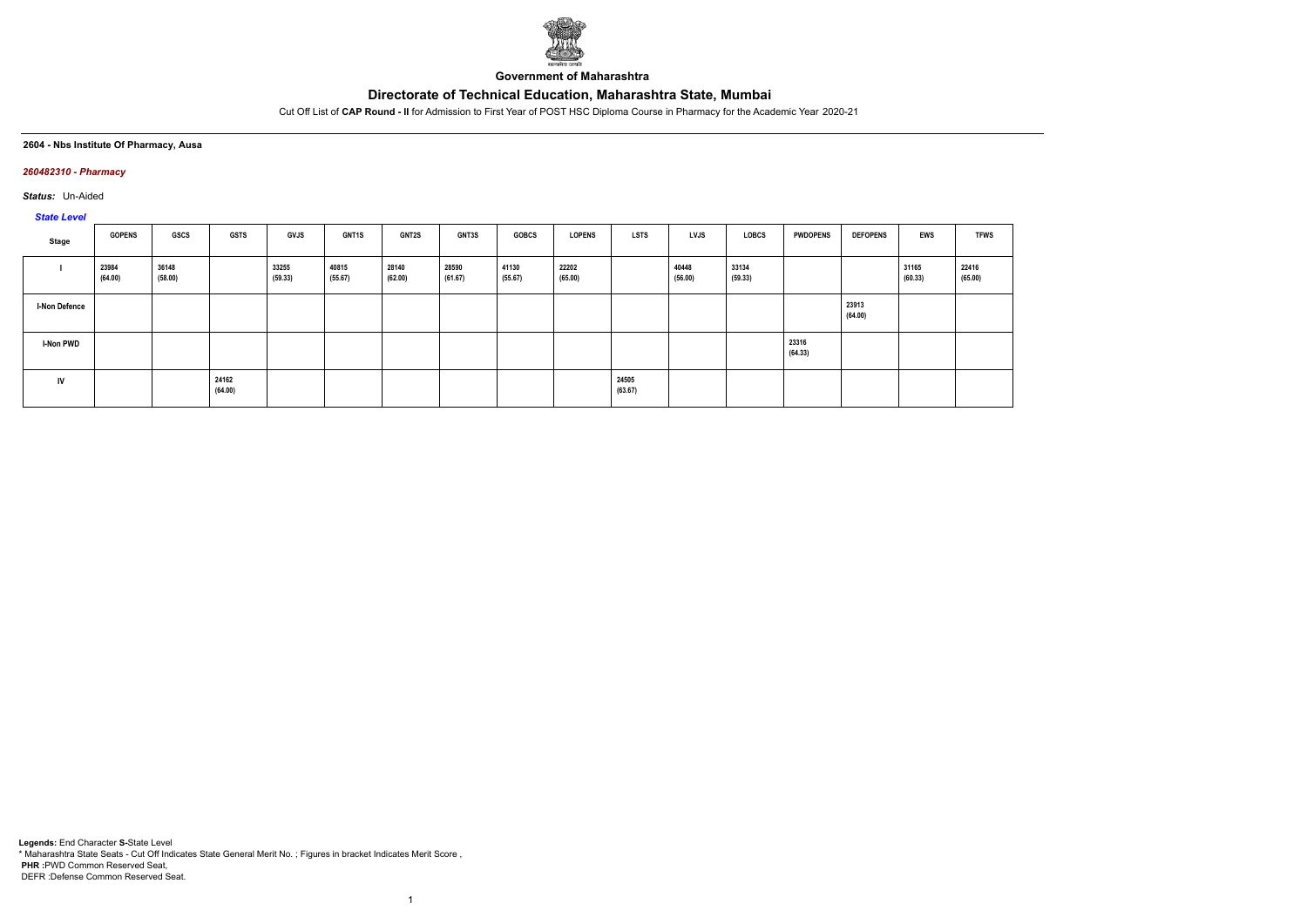

**Government of Maharashtra**

Cut Off List of **CAP Round - II** for Admission to First Year of POST HSC Diploma Course in Pharmacy for the Academic Year 2020-21

### **2605 - Jgvvss's Suyash College Of Pharmacy, Warud, Jafrabad**

### *260582310 - Pharmacy*

*Status:* Un-Aided

*State Level*

| Stage            | <b>GOPENS</b>   | <b>GSCS</b>      | <b>GSTS</b>     | <b>GVJS</b>      | <b>GNT3S</b>    | <b>GOBCS</b>     | <b>LOPENS</b>   | <b>LSTS</b>     | <b>LVJS</b>      | <b>LOBCS</b>     | <b>PWDOPENS</b> | <b>EWS</b>       | <b>TFWS</b>      |
|------------------|-----------------|------------------|-----------------|------------------|-----------------|------------------|-----------------|-----------------|------------------|------------------|-----------------|------------------|------------------|
|                  | 7499<br>(75.33) | 43641<br>(54.67) |                 | 14700<br>(69.67) | 7971<br>(75.00) | 14020<br>(70.33) | 7192<br>(75.67) |                 | 21673<br>(65.33) | 12325<br>(71.33) |                 | 18915<br>(67.00) | 15235<br>(69.33) |
| <b>I-Non PWD</b> |                 |                  |                 |                  |                 |                  |                 |                 |                  |                  | 7993<br>(75.00) |                  |                  |
| IV               |                 |                  | 8270<br>(74.67) |                  |                 |                  |                 | 8603<br>(74.33) |                  |                  |                 |                  |                  |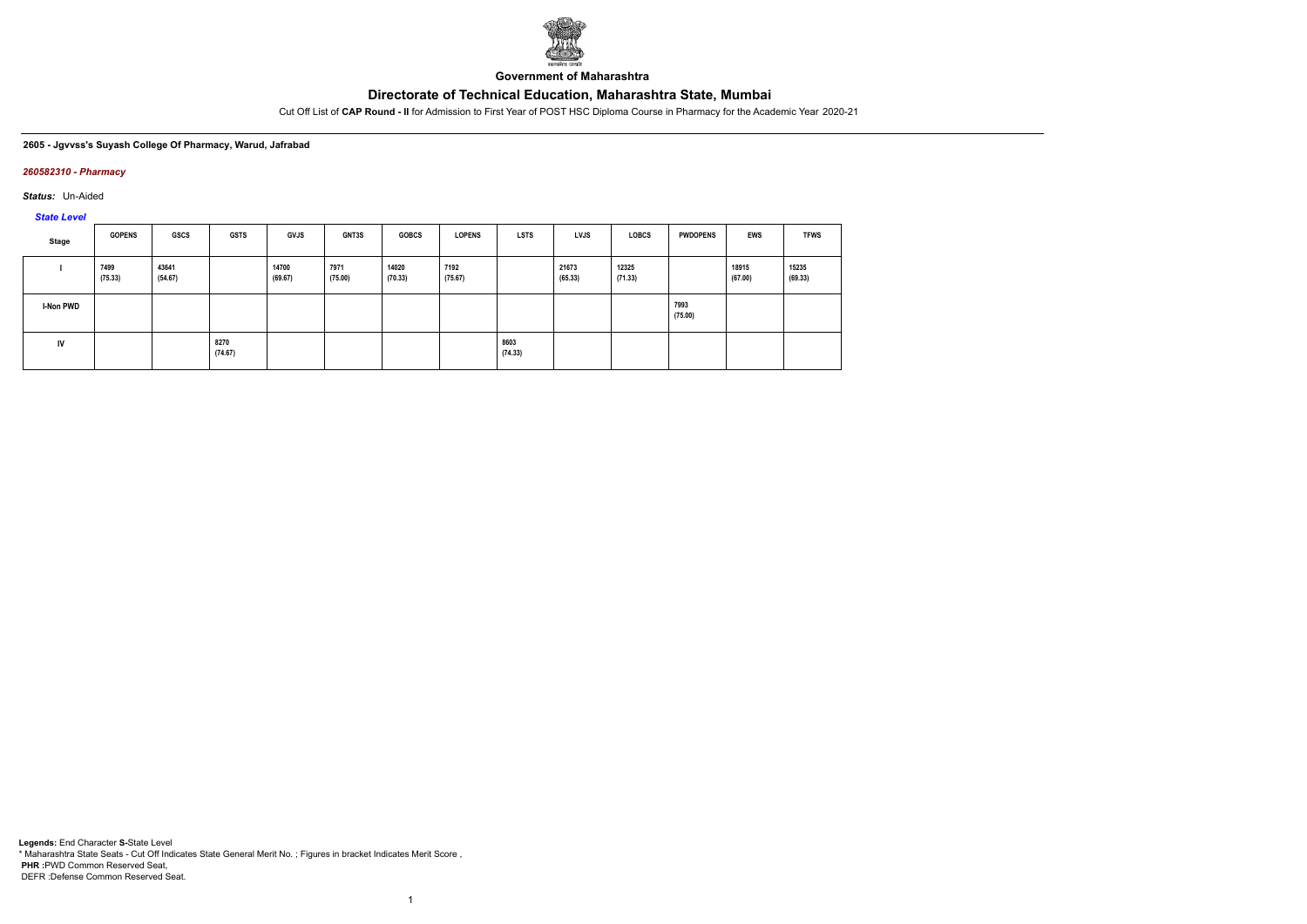

**Government of Maharashtra**

Cut Off List of **CAP Round - II** for Admission to First Year of POST HSC Diploma Course in Pharmacy for the Academic Year 2020-21

#### **2606 - Ambadasrao Warpudkar Institute Of Pharmacy, Warpud**

### *260682310 - Pharmacy*

*Status:* Un-Aided

*State Level*

| $-$                  |                  |                  |                  |                  |                  |                  |                  |                  |                  |                  |                  |                  |                  |                  |                  |                  |                  |
|----------------------|------------------|------------------|------------------|------------------|------------------|------------------|------------------|------------------|------------------|------------------|------------------|------------------|------------------|------------------|------------------|------------------|------------------|
| Stage                | <b>GOPENS</b>    | GSCS             | <b>GSTS</b>      | <b>GVJS</b>      | <b>GNT2S</b>     | <b>GNT3S</b>     | <b>GOBCS</b>     | <b>LOPENS</b>    | LSCS             | <b>LSTS</b>      | <b>LNT1S</b>     | <b>LNT2S</b>     | LOBCS            | <b>PWDOPENS</b>  | <b>DEFOPENS</b>  | <b>EWS</b>       | <b>TFWS</b>      |
|                      | 27307<br>(62.33) | 45152<br>(53.67) | 58432<br>(48.00) | 32627<br>(59.67) | 28055<br>(62.00) | 29434<br>(61.33) | 37491<br>(57.33) | 27015<br>(62.33) | 43666<br>(54.33) |                  | 56390<br>(49.00) | 30472<br>(60.67) | 38305<br>(57.00) |                  |                  | 51218<br>(51.33) | 29057<br>(61.33) |
|                      |                  |                  |                  |                  |                  |                  |                  |                  |                  | 79749<br>(38.33) |                  |                  |                  |                  |                  |                  |                  |
| <b>I-Non Defence</b> |                  |                  |                  |                  |                  |                  |                  |                  |                  |                  |                  |                  |                  |                  | 27041<br>(62.33) |                  |                  |
| I-Non PWD            |                  |                  |                  |                  |                  |                  |                  |                  |                  |                  |                  |                  |                  | 27051<br>(62.33) |                  |                  |                  |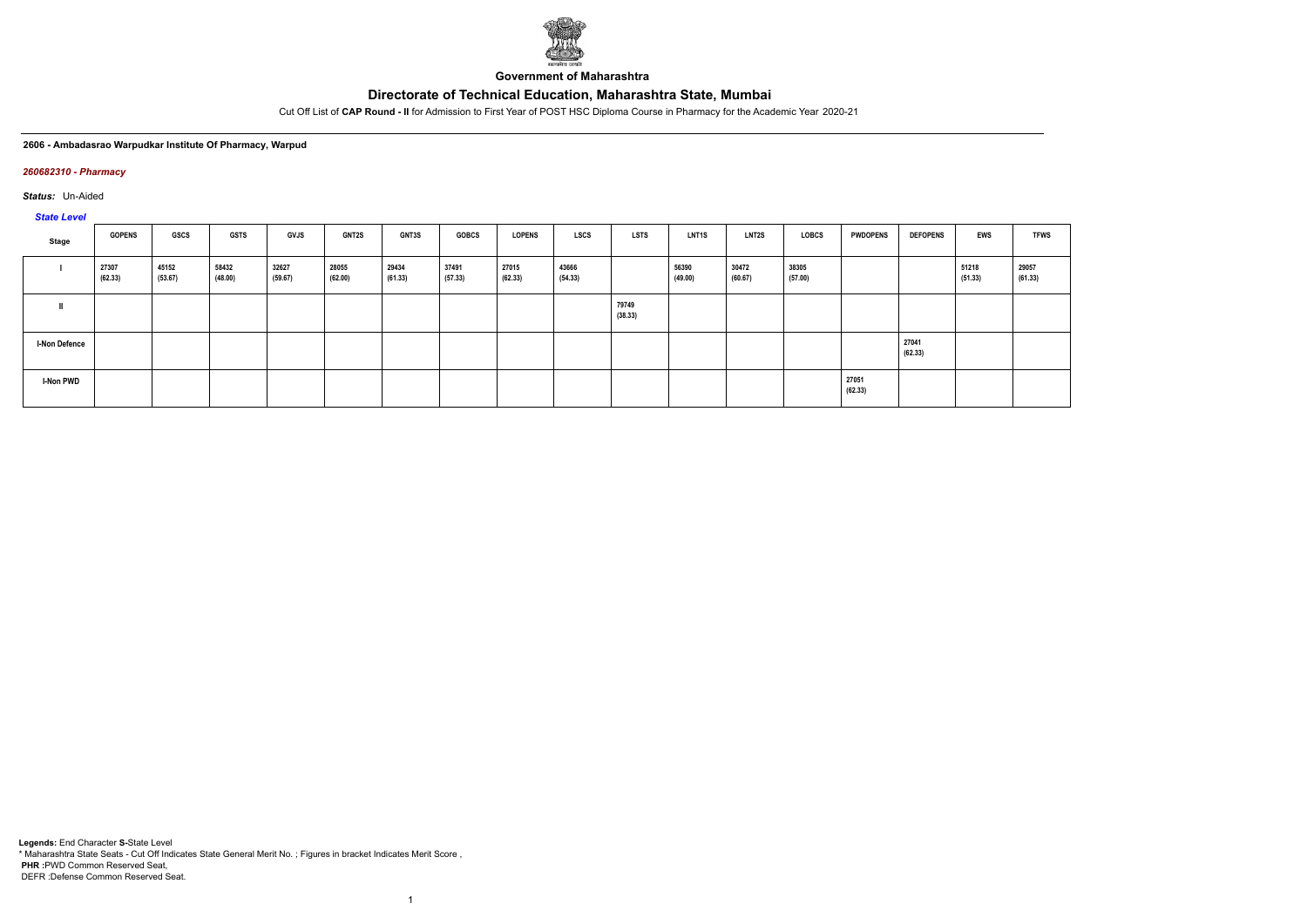

**Government of Maharashtra**

Cut Off List of **CAP Round - II** for Admission to First Year of POST HSC Diploma Course in Pharmacy for the Academic Year 2020-21

**2607 - Shenfadu Fakirba Sonawane Institute Of Pharmacy, Phulumbri**

### *260782310 - Pharmacy*

*Status:* Un-Aided

*State Level*

| Stage                | <b>GOPENS</b>    | GSCS             | <b>GSTS</b>      | <b>GVJS</b>      | GNT1S            | <b>GNT2S</b>     | <b>GOBCS</b>     | <b>LOPENS</b>    | LSCS             | <b>LOBCS</b>     | <b>PWDOPENS</b>  | <b>DEFOPENS</b>  | EWS              | <b>TFWS</b>     |
|----------------------|------------------|------------------|------------------|------------------|------------------|------------------|------------------|------------------|------------------|------------------|------------------|------------------|------------------|-----------------|
|                      | 14631<br>(69.67) | 41371<br>(55.67) |                  | 23627<br>(64.33) | 26951<br>(62.67) | 16749<br>(68.33) | 28079<br>(62.00) | 11713<br>(71.67) | 48679<br>(52.33) | 28994<br>(61.33) |                  |                  | 36890<br>(57.67) | 9319<br>(73.67) |
| <b>I-Non Defence</b> |                  |                  |                  |                  |                  |                  |                  |                  |                  |                  |                  | 14230<br>(70.00) |                  |                 |
| <b>I-Non PWD</b>     |                  |                  |                  |                  |                  |                  |                  |                  |                  |                  | 14037<br>(70.33) |                  |                  |                 |
| IV                   |                  |                  | 15613<br>(69.00) |                  |                  |                  |                  |                  |                  |                  |                  |                  |                  |                 |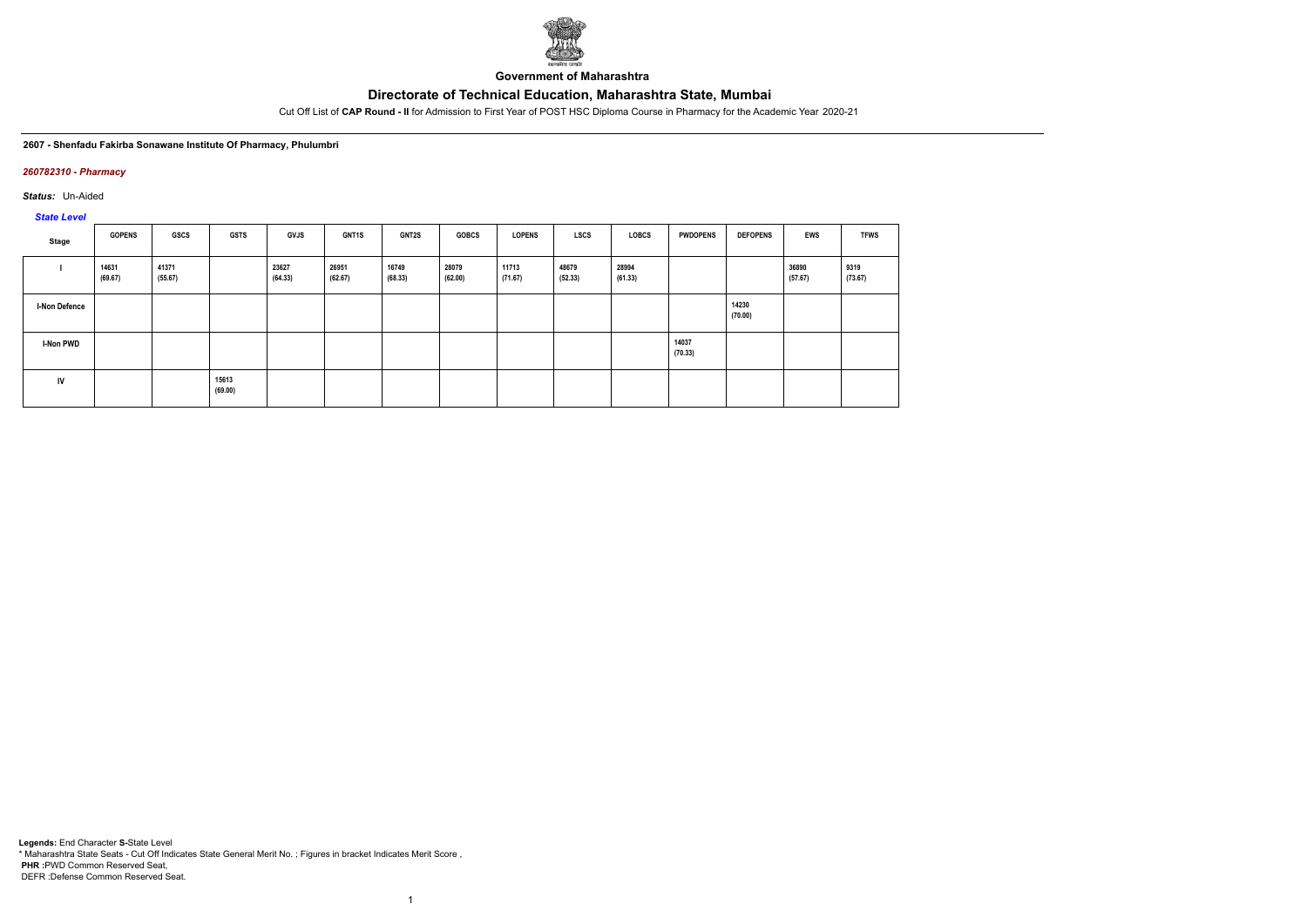

**Government of Maharashtra**

Cut Off List of **CAP Round - II** for Admission to First Year of POST HSC Diploma Course in Pharmacy for the Academic Year 2020-21

#### **2608 - Shri Sai Institute Of Pharmacy And Research, Aurangabad**

### *260882310 - Pharmacy*

*Status:* Un-Aided

*State Level*

| Stage                | <b>GOPENS</b>    | GSCS             | <b>GSTS</b>      | <b>GVJS</b>      | <b>GNT2S</b>     | <b>GOBCS</b>     | <b>LOPENS</b>   | LNT <sub>1</sub> S | <b>LOBCS</b>     | <b>PWDOPENS</b>  | <b>DEFOPENS</b>  | <b>EWS</b>       | <b>TFWS</b>     |
|----------------------|------------------|------------------|------------------|------------------|------------------|------------------|-----------------|--------------------|------------------|------------------|------------------|------------------|-----------------|
|                      | 13469<br>(70.67) | 30490<br>(60.67) | 38719<br>(56.67) | 17668<br>(67.67) | 17951<br>(67.67) | 22731<br>(65.00) | 8188<br>(74.67) | 33774<br>(59.00)   | 22394<br>(65.00) |                  |                  | 34079<br>(59.00) | 7738<br>(75.00) |
| <b>I-Non Defence</b> |                  |                  |                  |                  |                  |                  |                 |                    |                  |                  | 13740<br>(70.33) |                  |                 |
| <b>I-Non PWD</b>     |                  |                  |                  |                  |                  |                  |                 |                    |                  | 13746<br>(70.33) |                  |                  |                 |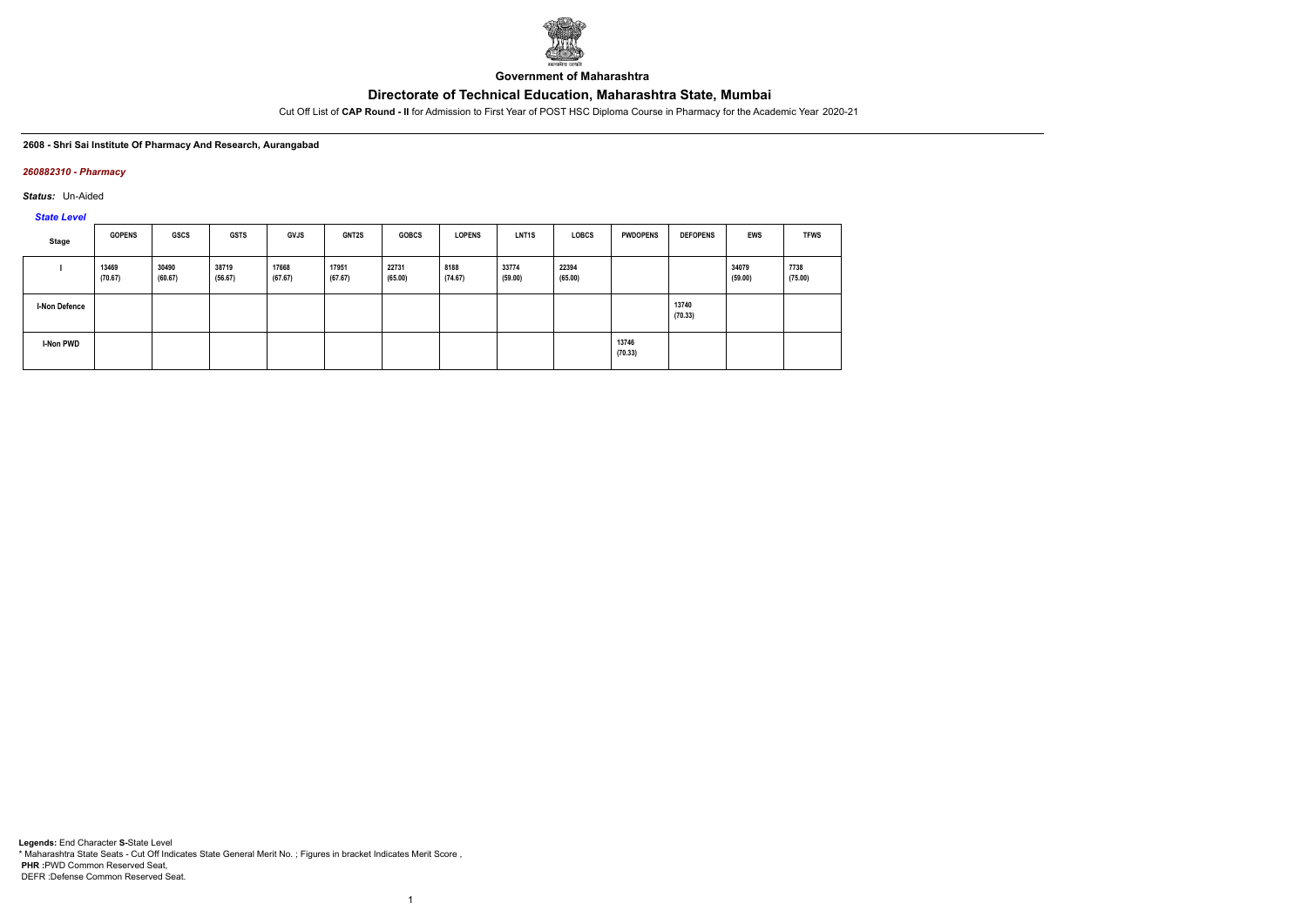

**Government of Maharashtra**

Cut Off List of **CAP Round - II** for Admission to First Year of POST HSC Diploma Course in Pharmacy for the Academic Year 2020-21

### **2609 - Vasant Pharmacy College Kaij**

### *260982310 - Pharmacy*

*Status:* Un-Aided

# *State Level*

| Stage                | <b>GOPENS</b>    | <b>GSCS</b>      | <b>GSTS</b>      | GVJS             | <b>GNT1S</b>     | <b>GNT3S</b>     | <b>GOBCS</b>     | <b>LOPENS</b>    | <b>LSCS</b>      | <b>LSTS</b>      | <b>LNT2S</b>     | LOBCS            | <b>PWDOPENS</b>  | <b>DEFOPENS</b>  | <b>EWS</b>       | <b>TFWS</b>      |
|----------------------|------------------|------------------|------------------|------------------|------------------|------------------|------------------|------------------|------------------|------------------|------------------|------------------|------------------|------------------|------------------|------------------|
|                      | 14143<br>(70.00) | 30033<br>(61.00) |                  | 18225<br>(67.33) | 30731<br>(60.67) | 19053<br>(67.00) | 36827<br>(57.67) | 10622<br>(72.67) | 32088<br>(60.00) |                  | 27265<br>(62.33) | 31462<br>(60.33) |                  |                  | 26982<br>(62.67) | 19778<br>(66.67) |
| <b>I-Non Defence</b> |                  |                  |                  |                  |                  |                  |                  |                  |                  |                  |                  |                  |                  | 15876<br>(69.00) |                  |                  |
| I-Non PWD            |                  |                  |                  |                  |                  |                  |                  |                  |                  |                  |                  |                  | 14482<br>(70.00) |                  |                  |                  |
| IV                   |                  |                  | 16647<br>(68.33) |                  |                  |                  |                  |                  |                  | 16987<br>(68.33) |                  |                  |                  |                  |                  |                  |

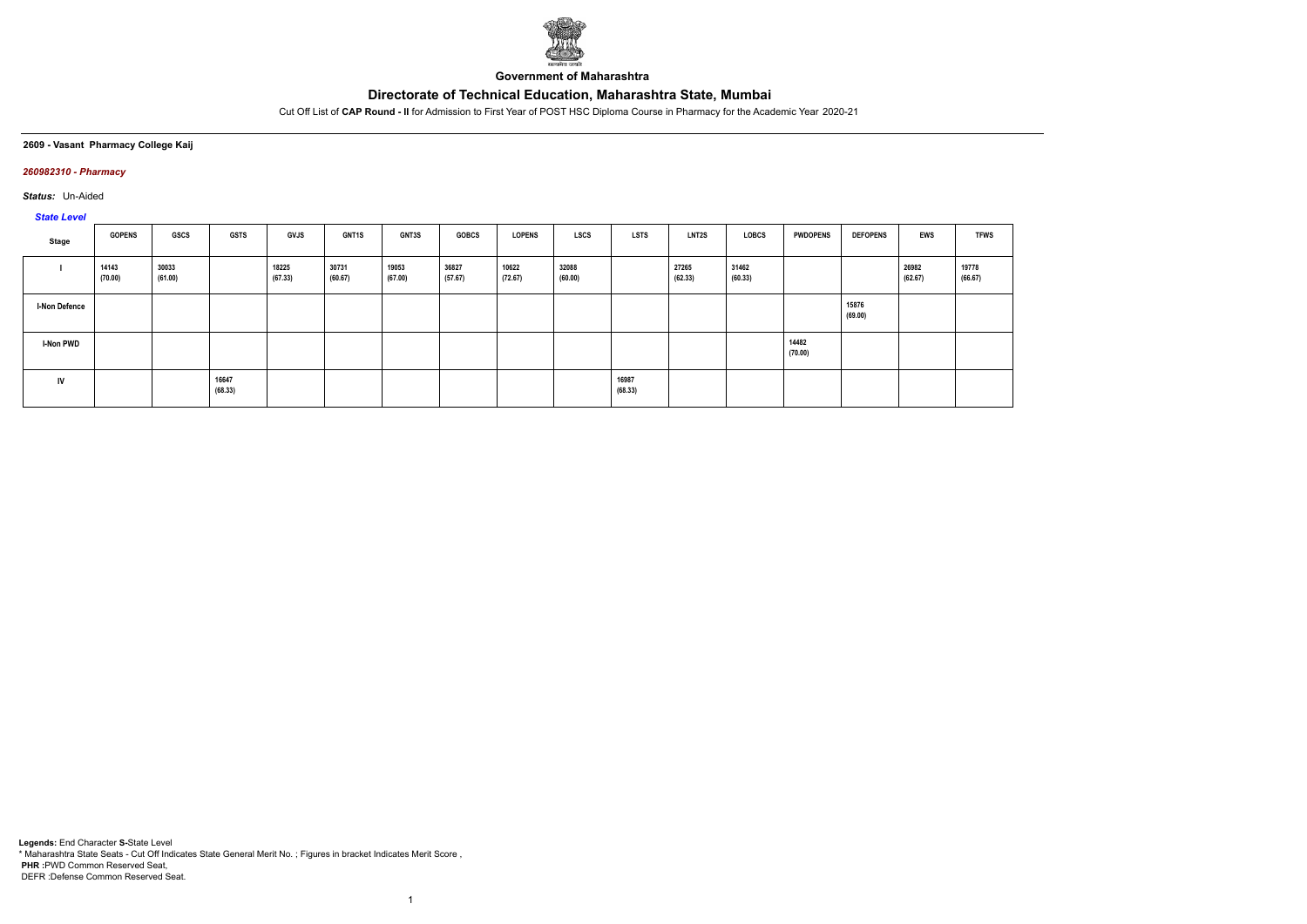

**Government of Maharashtra**

Cut Off List of **CAP Round - II** for Admission to First Year of POST HSC Diploma Course in Pharmacy for the Academic Year 2020-21

#### **2610 - Shivprasad College Of Pharmacy, mukhed**

### *261082310 - Pharmacy*

*Status:* Un-Aided

*State Level*

| Stage                | <b>GOPENS</b>    | <b>GSCS</b>      | <b>GSTS</b>      | <b>GVJS</b>      | GNT1S            | <b>GNT2S</b>     | GNT3S            | <b>GOBCS</b>     | <b>LOPENS</b>    | <b>LSCS</b>      | <b>LSTS</b>      | <b>DEFOPENS</b>  | <b>EWS</b>       |
|----------------------|------------------|------------------|------------------|------------------|------------------|------------------|------------------|------------------|------------------|------------------|------------------|------------------|------------------|
|                      | 16509<br>(68.67) | 24592<br>(63.67) | 63442<br>(46.00) | 17740<br>(67.67) | 21380<br>(65.67) | 16653<br>(68.33) | 26038<br>(63.00) | 33948<br>(59.00) | 11978<br>(71.67) | 24347<br>(64.00) | 14346<br>(70.00) |                  | 48068<br>(52.67) |
| <b>I-Non Defence</b> |                  |                  |                  |                  |                  |                  |                  |                  |                  |                  |                  | 16717<br>(68.33) |                  |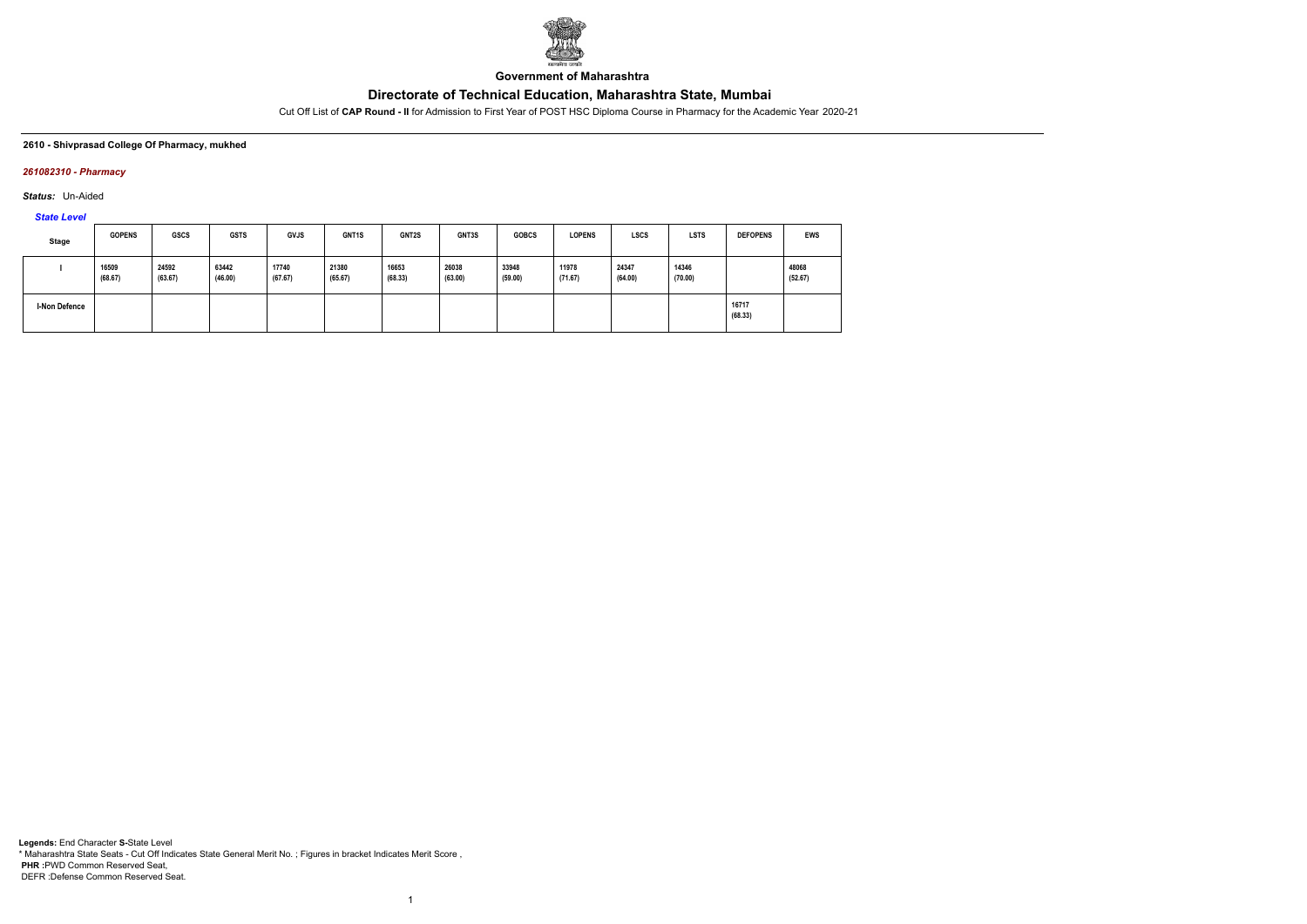

**Government of Maharashtra**

Cut Off List of **CAP Round - II** for Admission to First Year of POST HSC Diploma Course in Pharmacy for the Academic Year 2020-21

### **2611 - Kadam College Of Pharmacy, Vaijapur**

### *261182310 - Pharmacy*

*Status:* Un-Aided

# *State Level*

| Stage                | <b>GOPENS</b>    | GSCS             | <b>GSTS</b>      | <b>GVJS</b>      | <b>GNT3S</b>     | <b>GOBCS</b>     | <b>LOPENS</b>    | <b>LSCS</b>      | <b>LSTS</b>      | LOBCS            | <b>PWDOPENS</b>  | <b>DEFOPENS</b>  | EWS              | <b>TFWS</b>      |
|----------------------|------------------|------------------|------------------|------------------|------------------|------------------|------------------|------------------|------------------|------------------|------------------|------------------|------------------|------------------|
|                      | 20134<br>(66.33) | 34875<br>(58.67) | 54196<br>(50.00) | 20171<br>(66.33) | 27394<br>(62.33) | 28659<br>(61.67) | 20984<br>(66.00) | 39059<br>(56.67) |                  | 30998<br>(60.33) |                  |                  | 43627<br>(54.67) | 20343<br>(66.33) |
| <b>I-Non Defence</b> |                  |                  |                  |                  |                  |                  |                  |                  |                  |                  |                  | 19222<br>(67.00) |                  |                  |
| <b>I-Non PWD</b>     |                  |                  |                  |                  |                  |                  |                  |                  |                  |                  | 18129<br>(67.67) |                  |                  |                  |
| <b>IV</b>            |                  |                  |                  |                  |                  |                  |                  |                  | 19648<br>(66.67) |                  |                  |                  |                  |                  |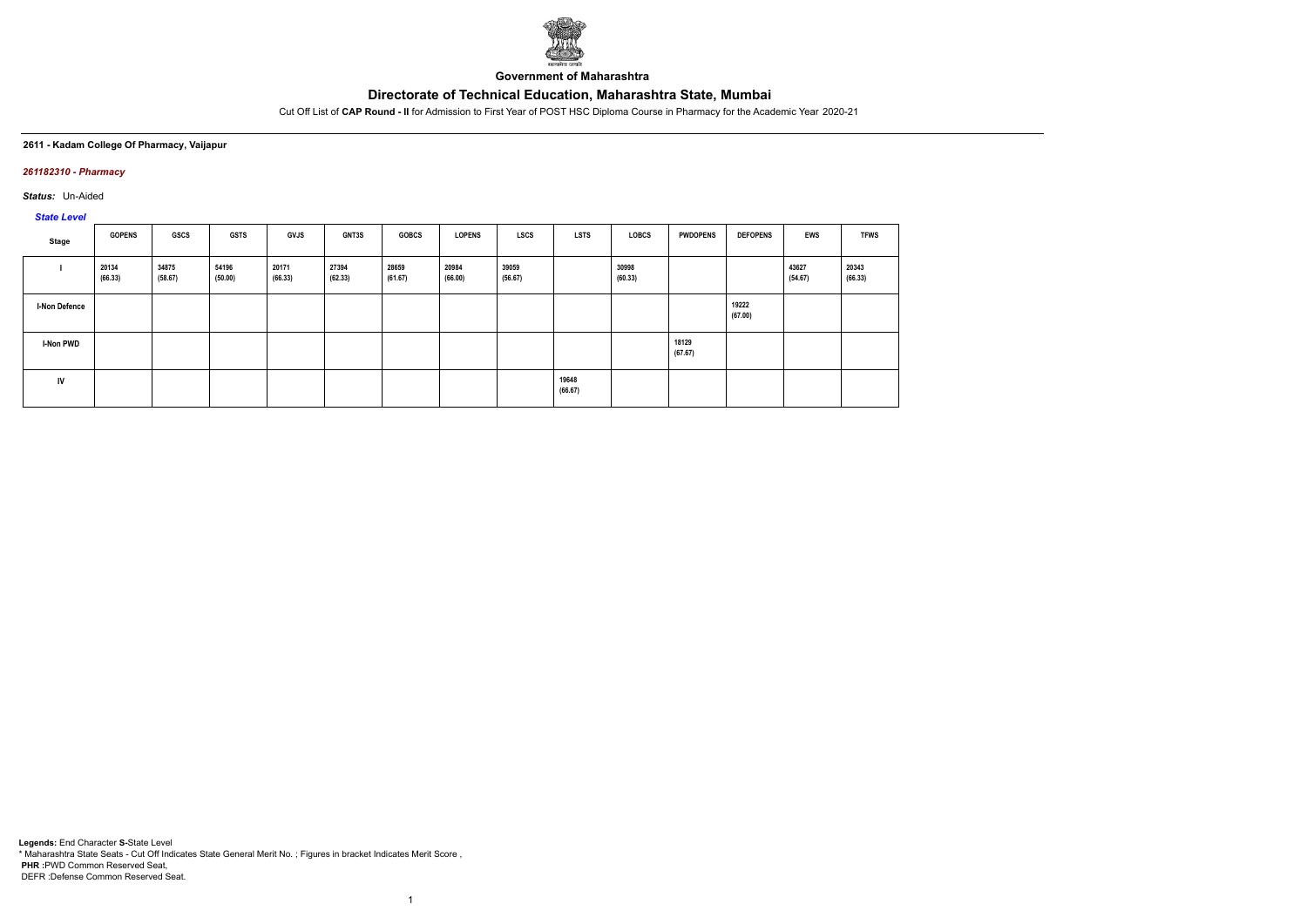

**Government of Maharashtra**

Cut Off List of **CAP Round - II** for Admission to First Year of POST HSC Diploma Course in Pharmacy for the Academic Year 2020-21

### **2612 - Shrimati Latatai Baburao Patil Institute Of Pharmacy, Khandgaon, Bendri**

### *261282310 - Pharmacy*

*Status:* Un-Aided

*State Level*

| Stage                | <b>GOPENS</b>   | <b>GSCS</b>      | <b>GSTS</b>      | GVJS             | <b>GNT1S</b>     | <b>GNT2S</b>     | <b>GOBCS</b>     | <b>LSCS</b>      | <b>LSTS</b>      | LNT <sub>1</sub> S | <b>LOBCS</b>     | <b>PWDOPENS</b>  | <b>DEFOPENS</b>  | EWS              | <b>TFWS</b>      |
|----------------------|-----------------|------------------|------------------|------------------|------------------|------------------|------------------|------------------|------------------|--------------------|------------------|------------------|------------------|------------------|------------------|
|                      | 9374<br>(73.67) | 23252<br>(64.67) | 69464<br>(43.33) | 23515<br>(64.33) | 32027<br>(60.00) | 21275<br>(65.67) | 34060<br>(59.00) | 19099<br>(67.00) | 49031<br>(52.00) | 59887<br>(47.33)   | 20655<br>(66.00) |                  |                  | 51287<br>(51.00) | 20471<br>(66.00) |
| <b>I-Non Defence</b> |                 |                  |                  |                  |                  |                  |                  |                  |                  |                    |                  |                  | 11826<br>(71.67) |                  |                  |
| I-Non PWD            |                 |                  |                  |                  |                  |                  |                  |                  |                  |                    |                  | 11245<br>(72.33) |                  |                  |                  |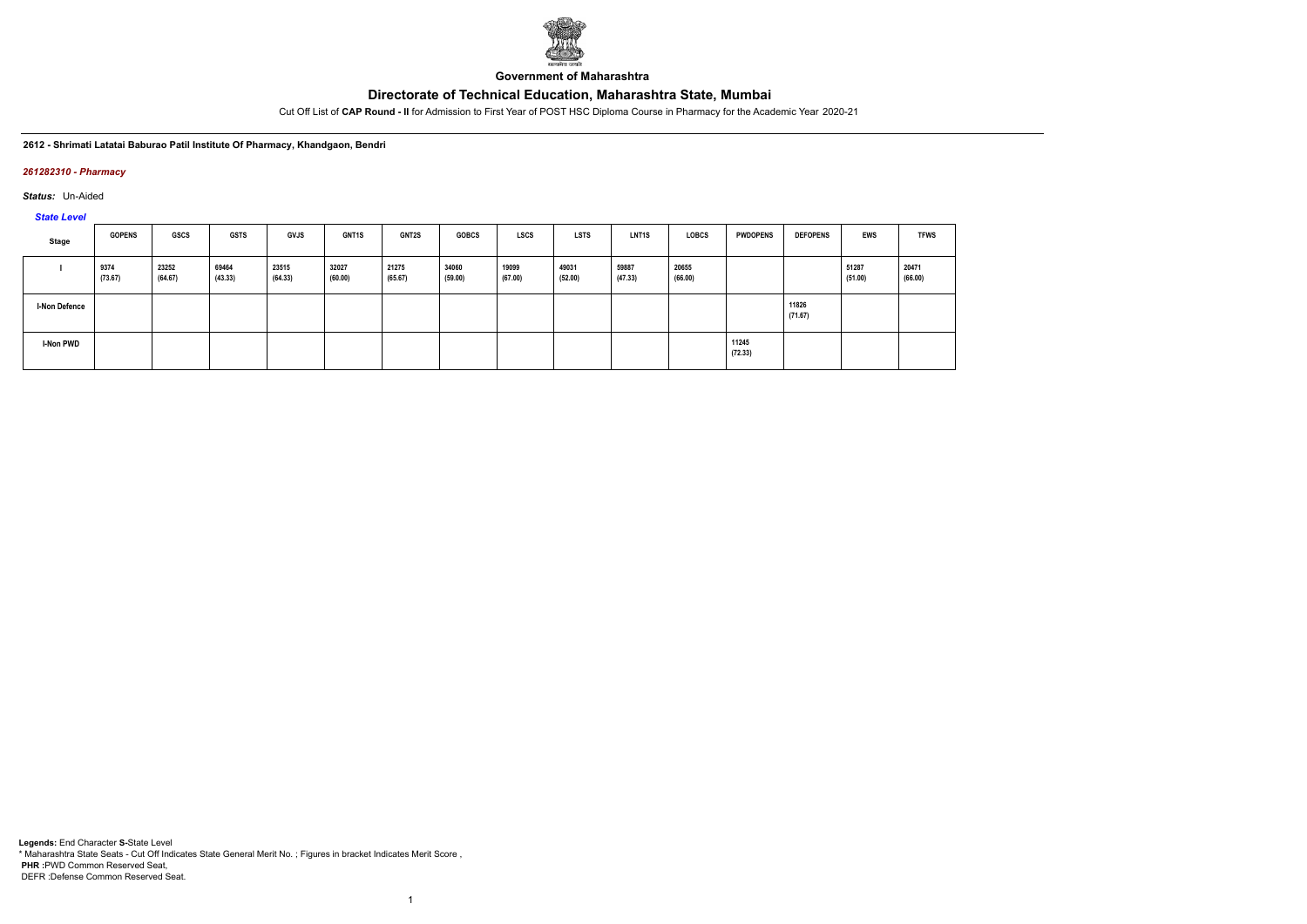

**Government of Maharashtra**

Cut Off List of **CAP Round - II** for Admission to First Year of POST HSC Diploma Course in Pharmacy for the Academic Year 2020-21

#### **2613 - Valmik Naik College Of Pharmacy, Telwadi, Kannad**

### *261382310 - Pharmacy*

*Status:* Un-Aided

*State Level*

| Stage     | <b>GOPENS</b>    | <b>GSCS</b>      | <b>GSTS</b>      | <b>GVJS</b>      | <b>GNT2S</b>     | GNT3S            | <b>GOBCS</b>     | <b>LOPENS</b>    | <b>LSCS</b>      | <b>LSTS</b>      | <b>PWDOPENS</b>  | <b>EWS</b>       | <b>TFWS</b>      |
|-----------|------------------|------------------|------------------|------------------|------------------|------------------|------------------|------------------|------------------|------------------|------------------|------------------|------------------|
|           | 21297<br>(65.67) | 42876<br>(55.00) | 44254<br>(54.33) | 21814<br>(65.33) | 21357<br>(65.67) | 22339<br>(65.00) | 32137<br>(60.00) | 21159<br>(65.67) | 48344<br>(52.33) | 59692<br>(47.67) |                  | 35851<br>(58.00) | 21699<br>(65.33) |
| I-Non PWD |                  |                  |                  |                  |                  |                  |                  |                  |                  |                  | 19451<br>(66.67) |                  |                  |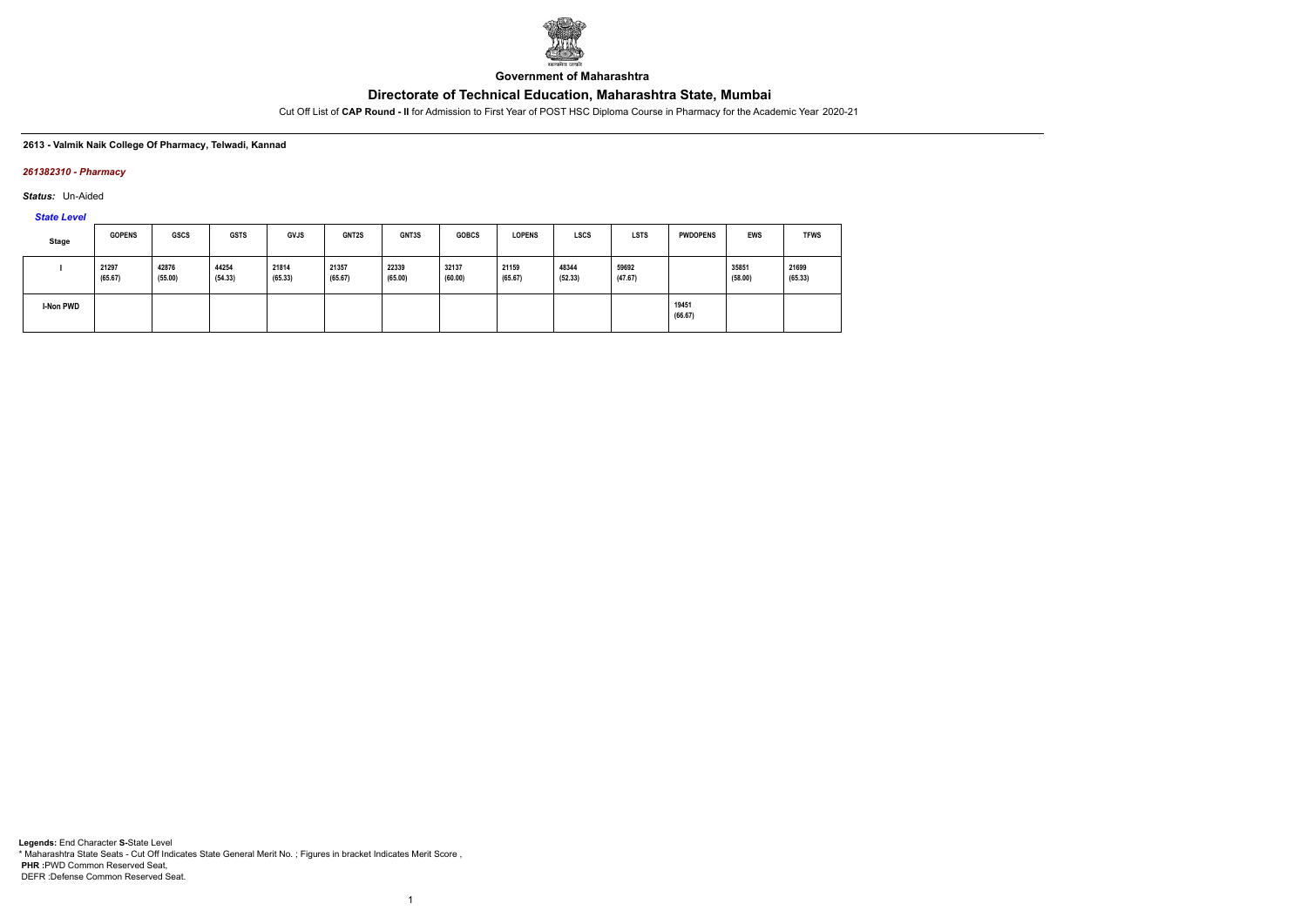

**Government of Maharashtra**

Cut Off List of **CAP Round - II** for Admission to First Year of POST HSC Diploma Course in Pharmacy for the Academic Year 2020-21

### **2614 - Aurangabad Pharmacy College, Mitmita**

### *261482310 - Pharmacy*

*Status:* Un-Aided Relogious Minority Muslim & Linguistic Minority Urdu

*State Level*

| <b>Stage</b> | <b>GOPENS</b> | <b>LOPENS</b> | MI      | <b>TFWS</b> |
|--------------|---------------|---------------|---------|-------------|
|              | 16767         | 14679         | 34489   | 20645       |
|              | (68.33)       | (69.67)       | (58.67) | (66.00)     |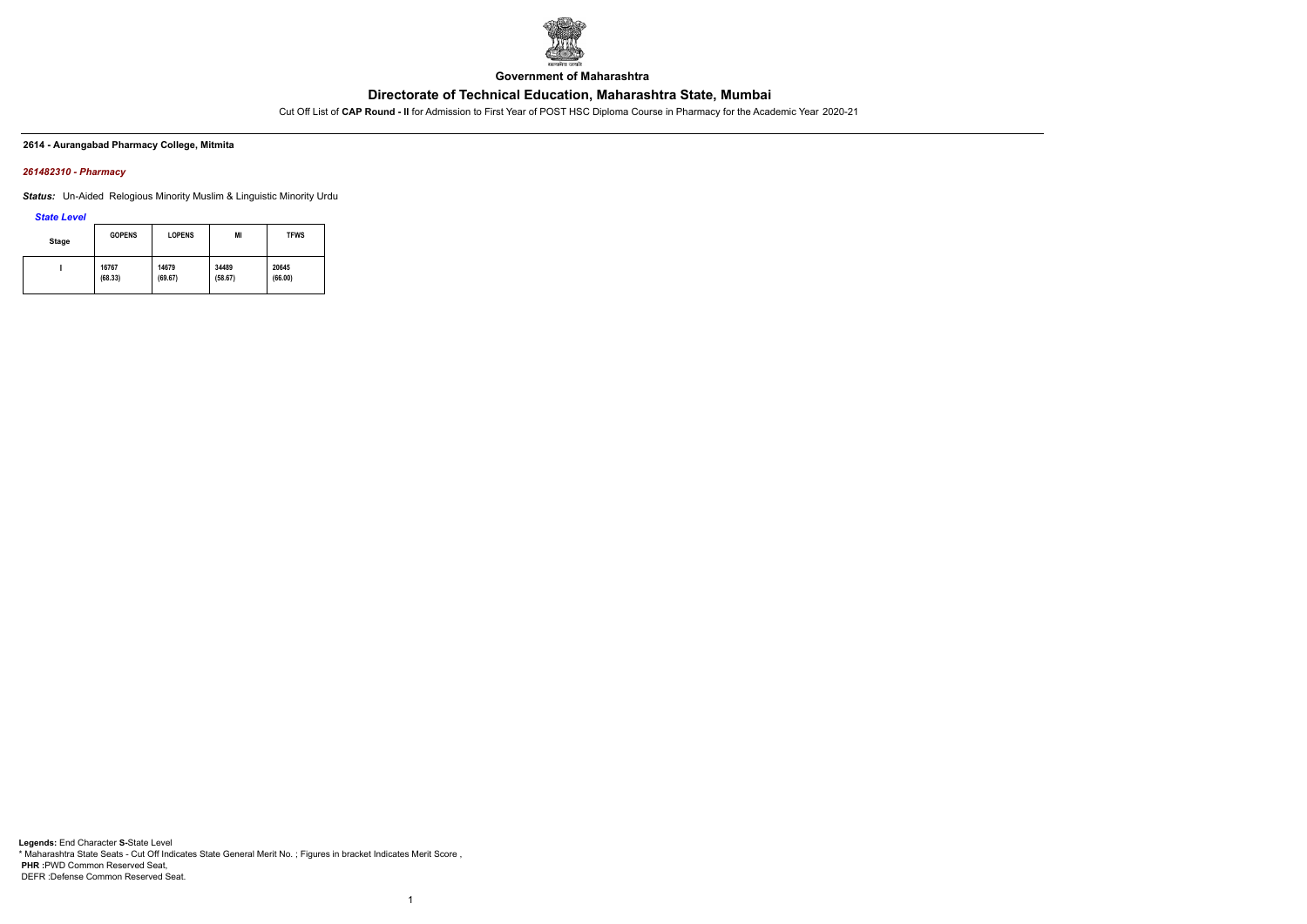

**Government of Maharashtra**

Cut Off List of **CAP Round - II** for Admission to First Year of POST HSC Diploma Course in Pharmacy for the Academic Year 2020-21

**2615 - Kohinoor Education Society's Kohinoor Institute Of D Pharmacy, Khuldabad**

#### *261582310 - Pharmacy*

*Status:* Un-Aided Religious Minority - Muslim

*State Level*

| Stage | <b>GOPENS</b> | <b>LOPENS</b> | MI      | <b>TFWS</b> |
|-------|---------------|---------------|---------|-------------|
|       | 19990         | 18794         | 33310   | 18229       |
|       | (66.33)       | (67.00)       | (59.33) | (67.33)     |

1

**Legends:** End Character **S-**State Level \* Maharashtra State Seats - Cut Off Indicates State General Merit No. ; Figures in bracket Indicates Merit Score , **PHR :**PWD Common Reserved Seat, DEFR :Defense Common Reserved Seat.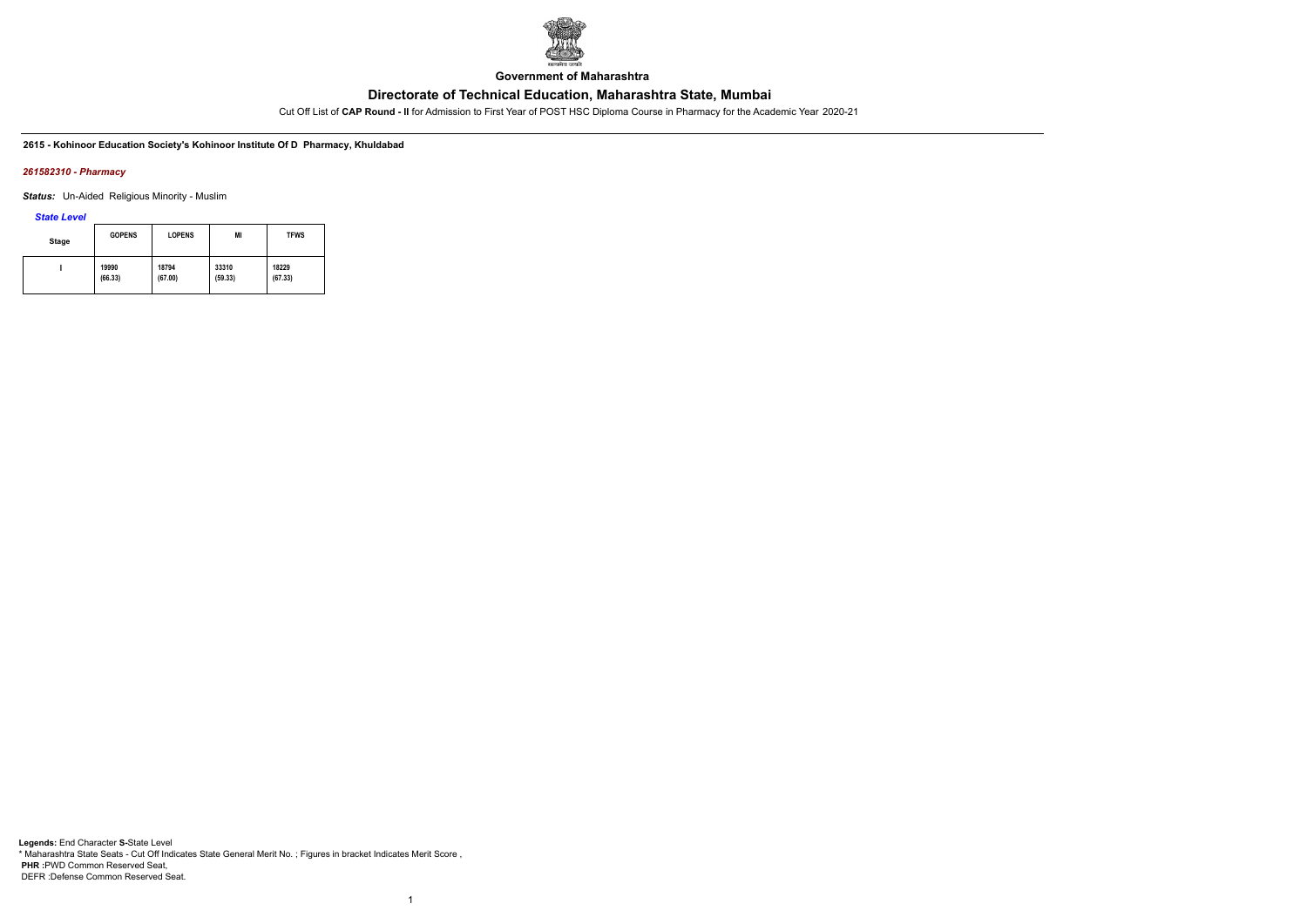

**Government of Maharashtra**

Cut Off List of **CAP Round - II** for Admission to First Year of POST HSC Diploma Course in Pharmacy for the Academic Year 2020-21

**2617 - Ismail Mehta College Of Pharmacy, Ambad**

### *261782310 - Pharmacy*

*Status:* Un-Aided Religious Minority - Muslim

*State Level*

| <b>Stage</b> | MI               | <b>TFWS</b>      |
|--------------|------------------|------------------|
|              | 42153<br>(55.33) | 18492<br>(67.33) |

1

**Legends:** End Character **S-**State Level \* Maharashtra State Seats - Cut Off Indicates State General Merit No. ; Figures in bracket Indicates Merit Score , **PHR :**PWD Common Reserved Seat, DEFR :Defense Common Reserved Seat.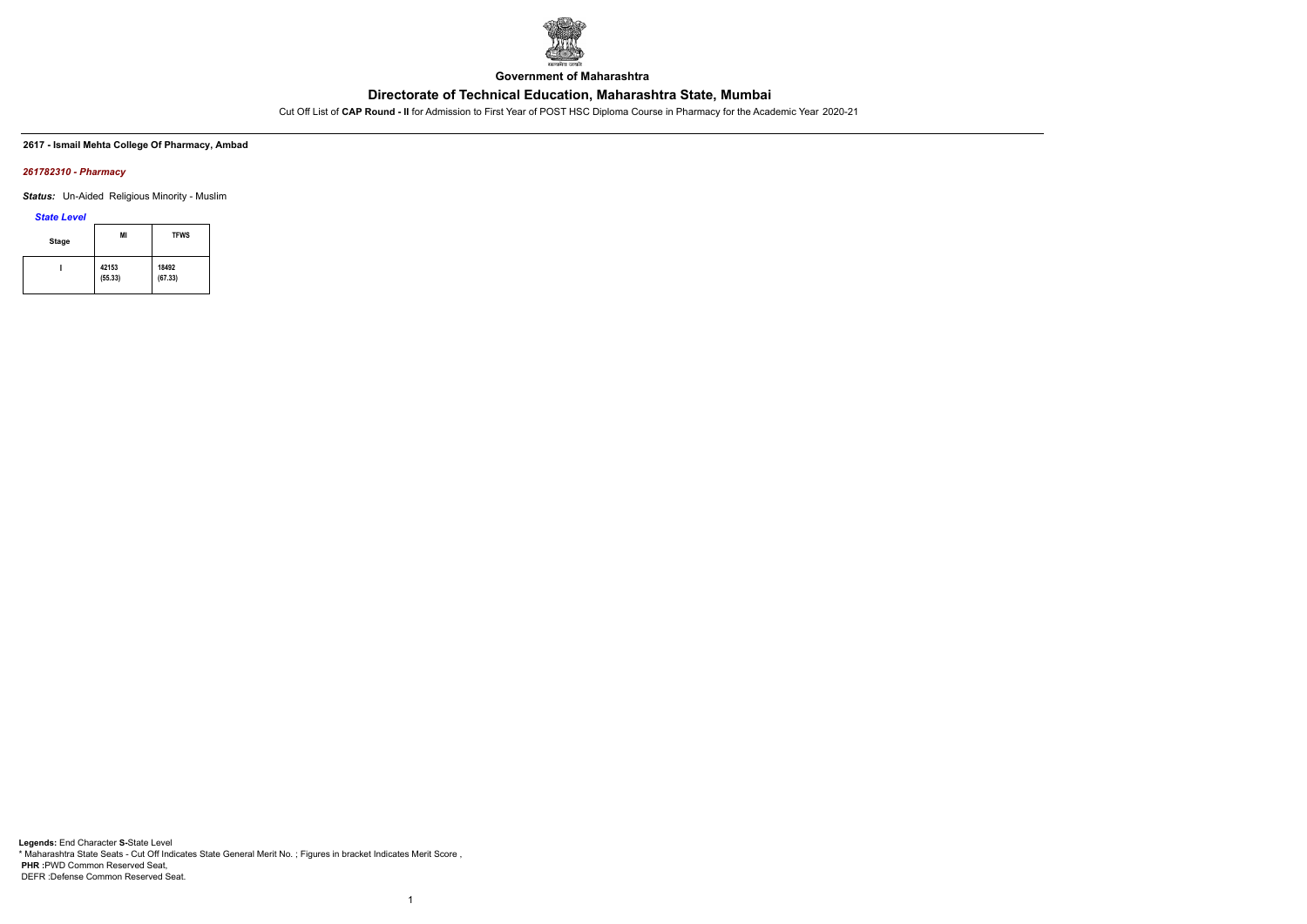

**Government of Maharashtra**

Cut Off List of **CAP Round - II** for Admission to First Year of POST HSC Diploma Course in Pharmacy for the Academic Year 2020-21

#### **2618 - Shri Sambhaji College Of Pharmacy, Nanded**

### *261882310 - Pharmacy*

*Status:* Un-Aided

*State Level*

| Stage                | <b>GOPENS</b>    | <b>GSCS</b>      | <b>GSTS</b>      | <b>GVJS</b>      | <b>GNT1S</b>     | <b>GNT2S</b>     | <b>GNT3S</b>     | <b>GOBCS</b>     | <b>LOPENS</b>    | <b>LSCS</b>      | <b>LSTS</b>      | <b>LVJS</b>      | <b>LOBCS</b>     | <b>PWDOPENS</b>  | <b>DEFOPENS</b>  | EWS              | <b>TFWS</b>     |
|----------------------|------------------|------------------|------------------|------------------|------------------|------------------|------------------|------------------|------------------|------------------|------------------|------------------|------------------|------------------|------------------|------------------|-----------------|
|                      | 17687<br>(67.67) | 26714<br>(62.67) | 26025<br>(63.00) | 18200<br>(67.33) | 24934<br>(63.67) | 20035<br>(66.33) | 30286<br>(60.67) | 26167<br>(63.00) | 14051<br>(70.00) | 17868<br>(67.67) | 62333<br>(46.33) | 23397<br>(64.33) | 33532<br>(59.00) |                  |                  | 38581<br>(56.67) | 9624<br>(73.33) |
| <b>I-Non Defence</b> |                  |                  |                  |                  |                  |                  |                  |                  |                  |                  |                  |                  |                  |                  | 17891<br>(67.67) |                  |                 |
| <b>I-Non PWD</b>     |                  |                  |                  |                  |                  |                  |                  |                  |                  |                  |                  |                  |                  | 18122<br>(67.67) |                  |                  |                 |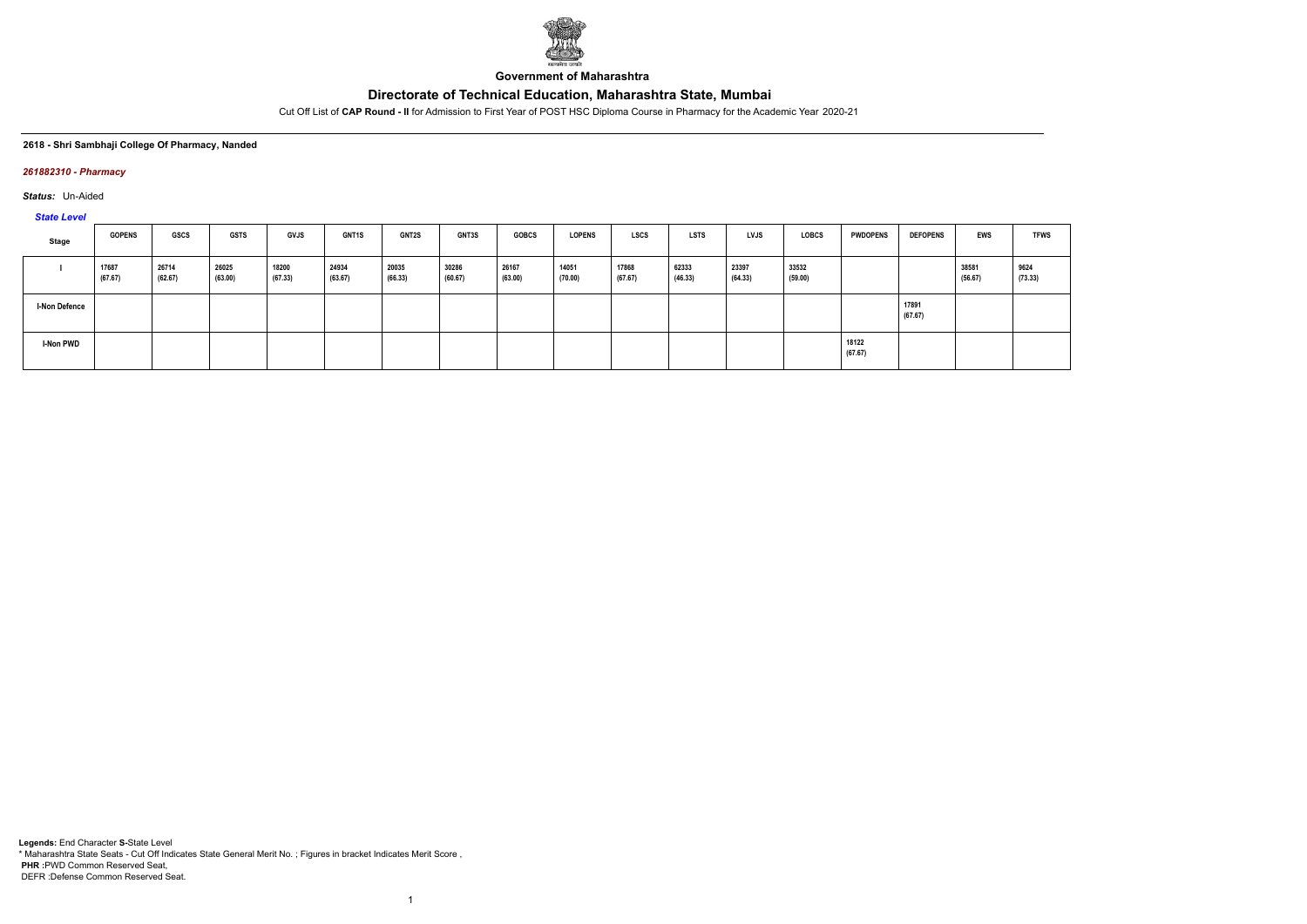

**Government of Maharashtra**

Cut Off List of **CAP Round - II** for Admission to First Year of POST HSC Diploma Course in Pharmacy for the Academic Year 2020-21

**2619 - Shramjivi Shikshan Prasarak Mandals Shramjivi College Of Pharmacy, Umerga**

### *261982310 - Pharmacy*

*Status:* Un-Aided

*State Level*

| Stage                | <b>GOPENS</b>    | GSCS             | <b>GSTS</b>      | GVJS             | <b>GNT1S</b>     | <b>GNT3S</b>     | <b>GOBCS</b>     | <b>LOPENS</b>    | <b>LSCS</b>      | <b>LSTS</b>      | <b>LNT2S</b>     | <b>PWDOPENS</b>  | <b>DEFOPENS</b>  | <b>EWS</b>       |
|----------------------|------------------|------------------|------------------|------------------|------------------|------------------|------------------|------------------|------------------|------------------|------------------|------------------|------------------|------------------|
|                      | 27248<br>(62.33) | 44434<br>(54.00) |                  | 33216<br>(59.33) | 46158<br>(53.33) | 31903<br>(60.00) | 29822<br>(61.00) | 20696<br>(66.00) | 33161<br>(59.33) |                  | 28254<br>(61.67) |                  |                  | 34190<br>(59.00) |
| <b>I-Non Defence</b> |                  |                  |                  |                  |                  |                  |                  |                  |                  |                  |                  |                  | 26452<br>(62.67) |                  |
| I-Non PWD            |                  |                  |                  |                  |                  |                  |                  |                  |                  |                  |                  | 26061<br>(63.00) |                  |                  |
| IV                   |                  |                  | 27471<br>(62.33) |                  |                  |                  |                  |                  |                  | 27055<br>(62.33) |                  |                  |                  |                  |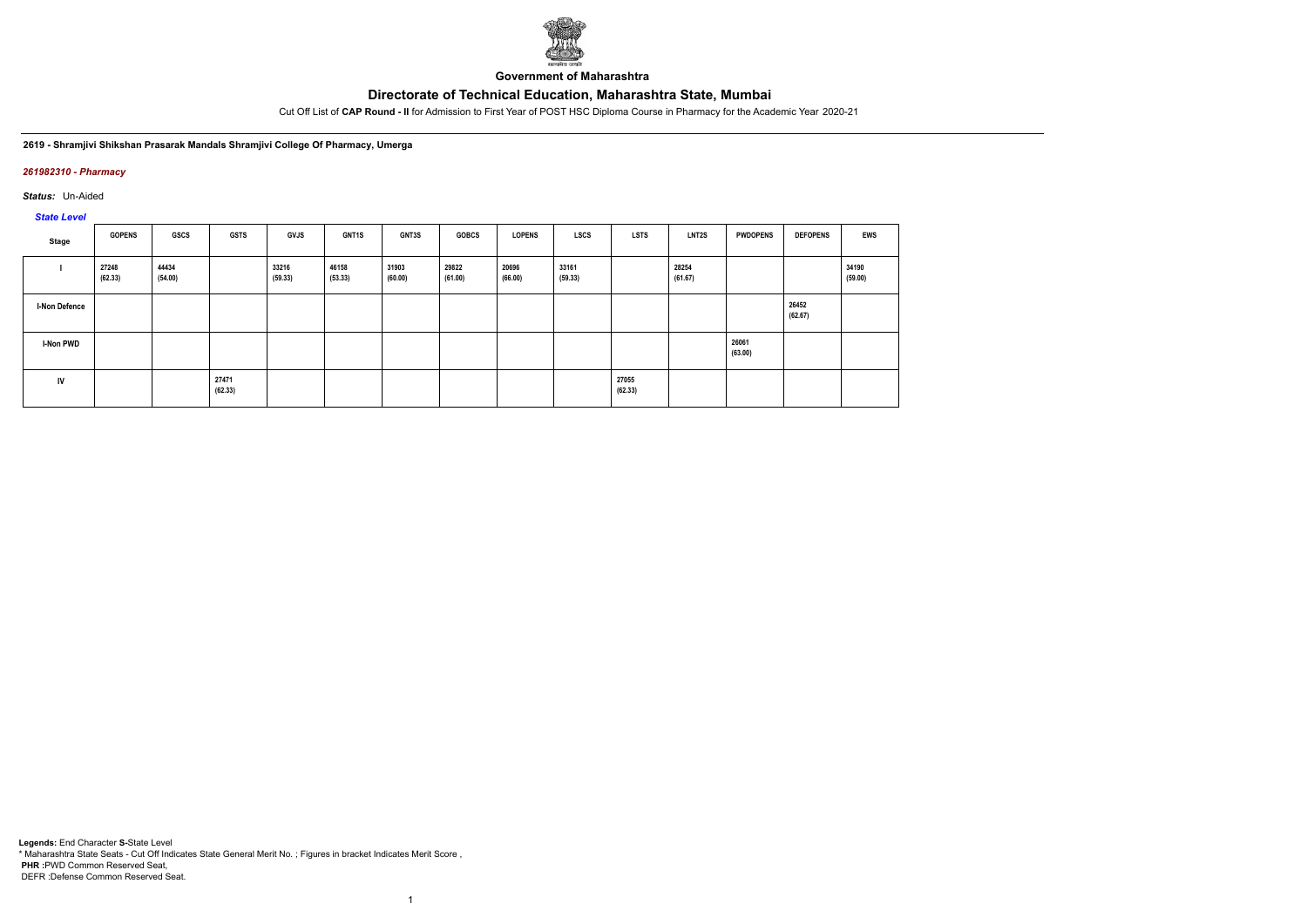

**Government of Maharashtra**

Cut Off List of **CAP Round - II** for Admission to First Year of POST HSC Diploma Course in Pharmacy for the Academic Year 2020-21

#### **2620 - Rashtriya College of Pharmacy, Hatnoor, Kannad**

### *262082310 - Pharmacy*

*Status:* Un-Aided

*State Level*

| Stage                | <b>GOPENS</b>    | <b>GSCS</b>      | <b>GSTS</b>      | <b>GVJS</b>      | <b>GOBCS</b>     | <b>LOPENS</b>    | <b>LSTS</b>      | <b>PWDOPENS</b>  | <b>DEFOPENS</b>  | <b>EWS</b>       | <b>TFWS</b>      |
|----------------------|------------------|------------------|------------------|------------------|------------------|------------------|------------------|------------------|------------------|------------------|------------------|
|                      | 19402<br>(66.67) | 42424<br>(55.00) | 63813<br>(46.00) | 21965<br>(65.33) | 30872<br>(60.67) | 17198<br>(68.00) | 62046<br>(46.67) |                  |                  | 41332<br>(55.67) | 22844<br>(64.67) |
| <b>I-Non Defence</b> |                  |                  |                  |                  |                  |                  |                  |                  | 18866<br>(67.00) |                  |                  |
| <b>I-Non PWD</b>     |                  |                  |                  |                  |                  |                  |                  | 18234<br>(67.33) |                  |                  |                  |
| IV                   |                  |                  | 20034<br>(66.33) |                  |                  |                  |                  |                  |                  |                  |                  |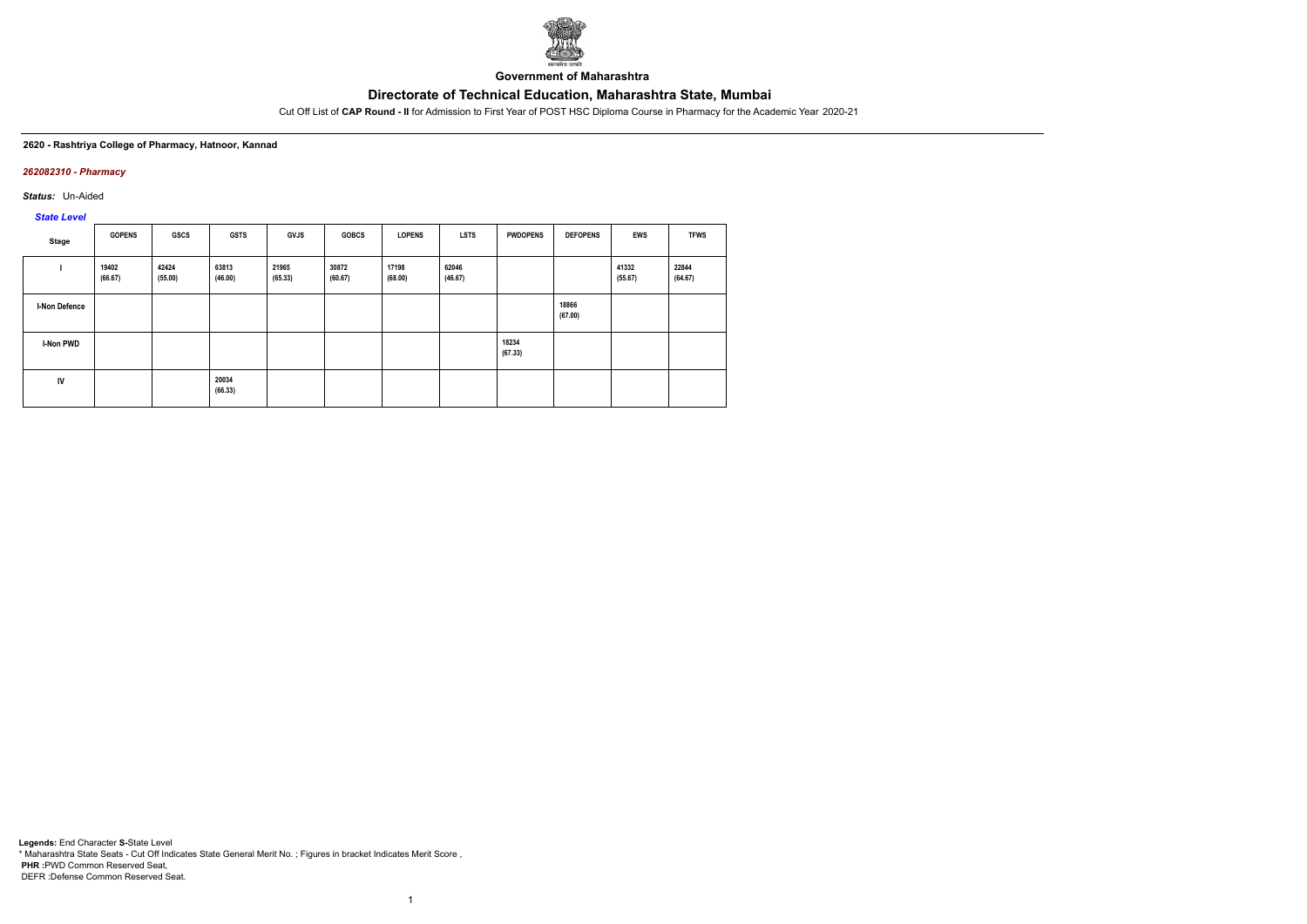

**Government of Maharashtra**

Cut Off List of **CAP Round - II** for Admission to First Year of POST HSC Diploma Course in Pharmacy for the Academic Year 2020-21

**3009 - Government Polytechnic, Ratnagiri**

### *300982310 - Pharmacy*

*Status:* Government

### *State Level*

| Stage | <b>GOPENS</b>   | GSCS            | <b>GSTS</b>      | <b>GVJS</b>     | GNT1S           | GNT3S           | <b>GOBCS</b>    | <b>LOPENS</b>   | <b>LSCS</b>     | <b>LSTS</b>     | LNT <sub>2</sub> S                      | <b>LOBCS</b>    | <b>EWS</b>      | <b>TFWS</b>     |
|-------|-----------------|-----------------|------------------|-----------------|-----------------|-----------------|-----------------|-----------------|-----------------|-----------------|-----------------------------------------|-----------------|-----------------|-----------------|
|       | 1471<br>(84.00) | 7885<br>(75.00) | 10152<br>(73.00) | 3224<br>(80.67) | 3170<br>(80.67) | 1534<br>(84.00) | 1776<br>(83.33) | 1429<br>(84.00) | 4003<br>(79.33) | 4981<br>(78.00) | 1995<br>$\sim$ $\sim$ $\sim$<br>(82.67) | 2464<br>(81.67) | 3996<br>(79.33) | 1722<br>(83.33) |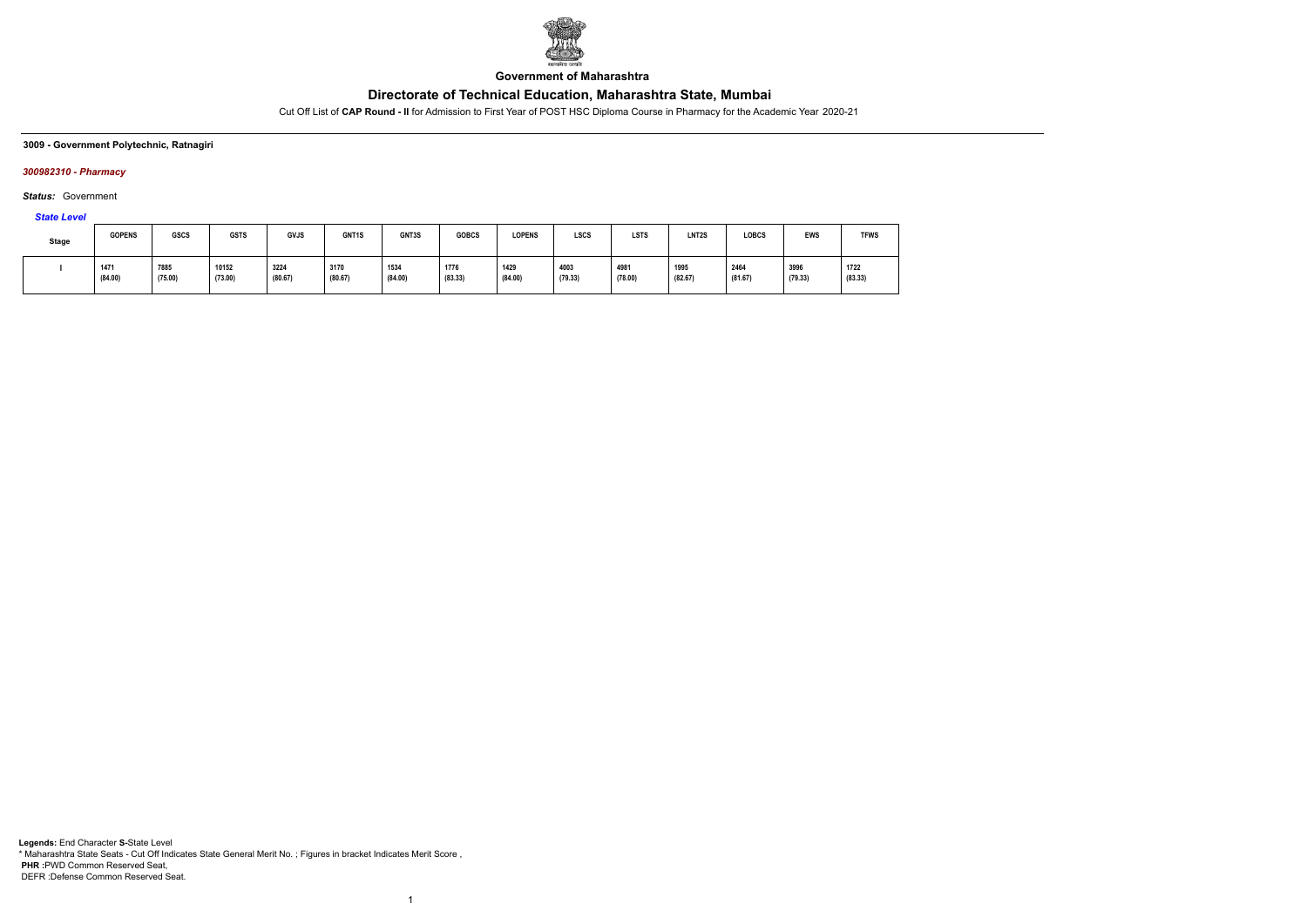

**Government of Maharashtra**

Cut Off List of **CAP Round - II** for Admission to First Year of POST HSC Diploma Course in Pharmacy for the Academic Year 2020-21

### **3027 - Premlila Vithaldas Polytechnic(Womens),Mumbai**

### *302782310F - Pharmacy*

*Status:* Government-Aided Autonomous

*State Level*

| <b>Stage</b> | <b>LOPENS</b>    | LSCS             | LSTS             | LVJS             | LNT <sub>2</sub> S | LNT3S            | <b>LOBCS</b>     | <b>DEFOPENS</b>  | <b>EWS</b>       |
|--------------|------------------|------------------|------------------|------------------|--------------------|------------------|------------------|------------------|------------------|
|              | 10628<br>(72.67) | 32175<br>(59.67) | 36510<br>(57.67) | 12306<br>(71.33) | 39017<br>(56.67)   | 11755<br>(71.67) | 30959<br>(60.33) | 62061<br>(46.67) | 34315<br>(58.67) |

1

**Legends:** End Character **S-**State Level \* Maharashtra State Seats - Cut Off Indicates State General Merit No. ; Figures in bracket Indicates Merit Score , **PHR :**PWD Common Reserved Seat, DEFR :Defense Common Reserved Seat.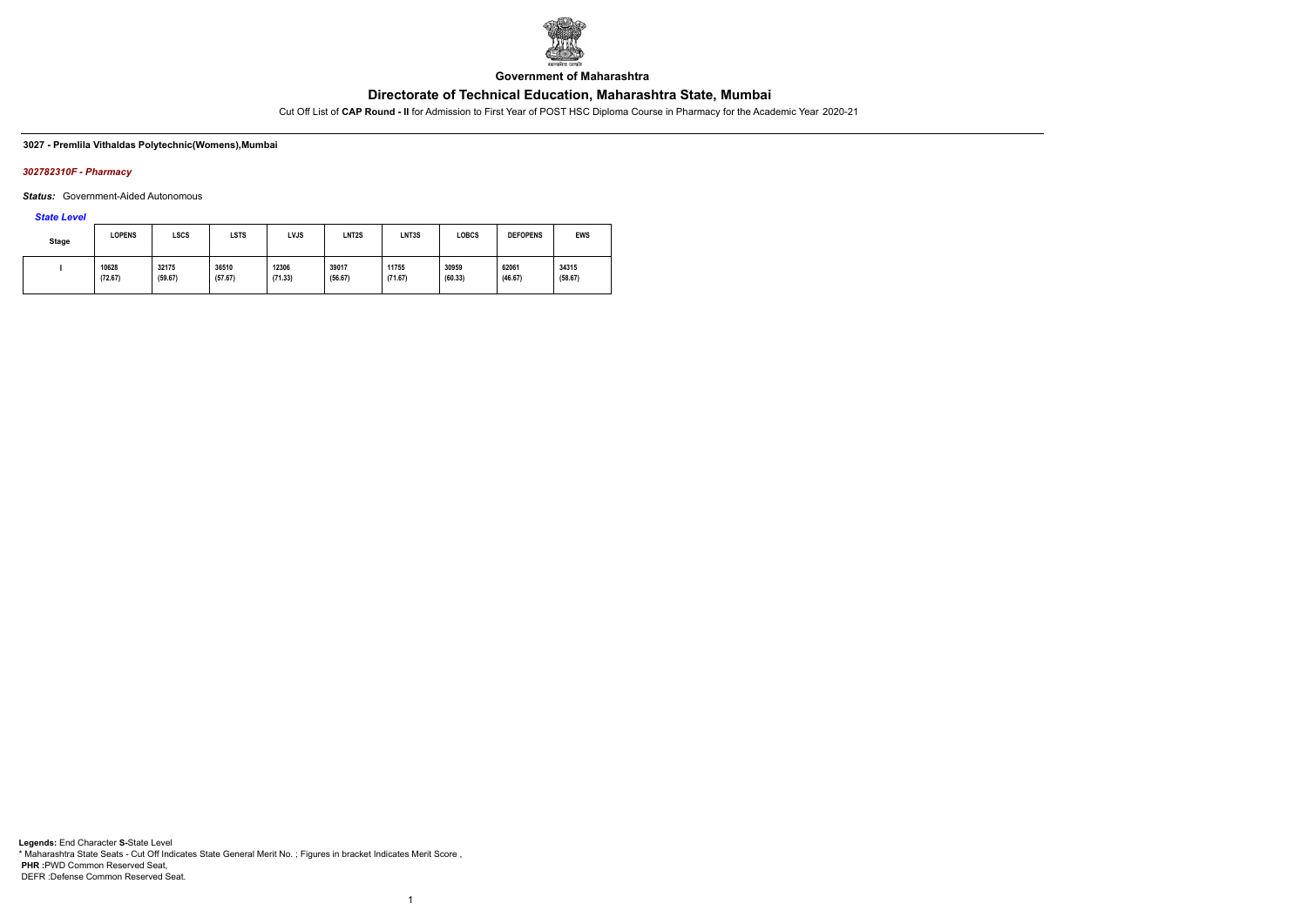

**Government of Maharashtra**

Cut Off List of **CAP Round - II** for Admission to First Year of POST HSC Diploma Course in Pharmacy for the Academic Year 2020-21

**3039 - Hydrabad (Sind) National Collegiate K.M.Kundanani Pharmacy Polytechnic,Ulhasnagar Dist-Thane**

### *303982310 - Pharmacy*

*Status:* Government-Aided Linguistic Minority - Sindhi

*State Level*

| <b>Stage</b> | <b>GOPENS</b>   | <b>LOPENS</b>   | MI               | <b>TFWS</b>     |
|--------------|-----------------|-----------------|------------------|-----------------|
|              | 8750<br>(74.33) | 8334<br>(74.67) | 79144<br>(38.67) | 7387<br>(75.33) |
| MН           |                 |                 | 10338<br>(73.00) |                 |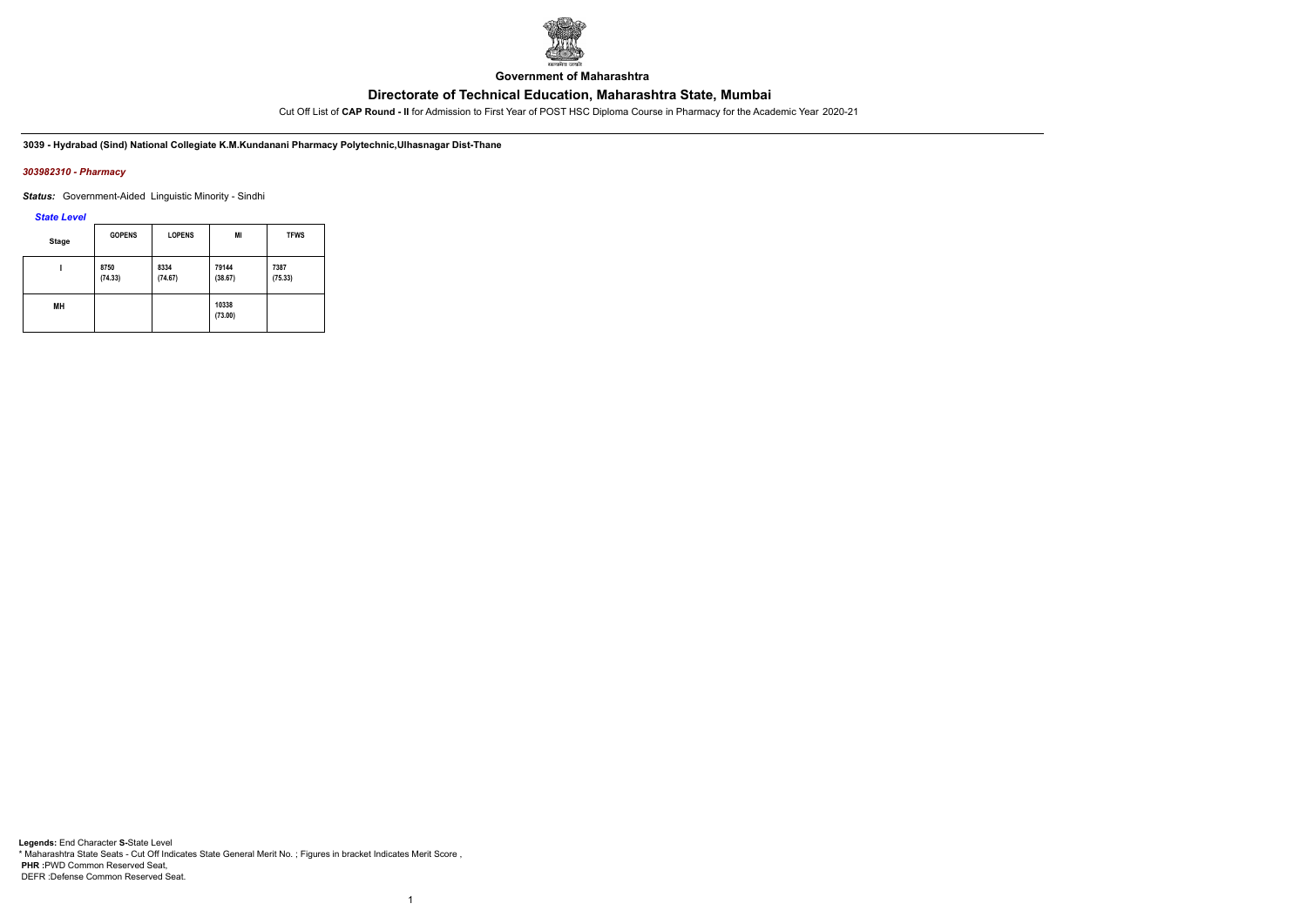

**Government of Maharashtra**

Cut Off List of **CAP Round - II** for Admission to First Year of POST HSC Diploma Course in Pharmacy for the Academic Year 2020-21

#### **3163 - Shri Angarsiddha Shikshan Prasarak Mandal's Diploma In Pharmacy Institute,Sangulwadi,Tal-Vaibhavwadi**

### *316382310 - Pharmacy*

*Status:* Un-Aided

# *State Level*

| Stage                | <b>GOPENS</b>    | <b>GSTS</b>      | <b>GVJS</b>      | GNT1S            | <b>GNT2S</b>     | <b>GOBCS</b>     | <b>LSCS</b>      | <b>LSTS</b>      | <b>LOBCS</b>     | <b>PWDOPENS</b>  | <b>DEFOPENS</b>  | <b>EWS</b>       | <b>TFWS</b>      |
|----------------------|------------------|------------------|------------------|------------------|------------------|------------------|------------------|------------------|------------------|------------------|------------------|------------------|------------------|
|                      | 35582<br>(58.33) |                  | 48707<br>(52.33) | 63783<br>(46.00) | 36541<br>(57.67) | 61953<br>(46.67) | 68247<br>(44.00) |                  | 58519<br>(48.00) |                  |                  | 79528<br>(38.67) | 41905<br>(55.33) |
| <b>I-Non Defence</b> |                  |                  |                  |                  |                  |                  |                  |                  |                  |                  | 37863<br>(57.00) |                  |                  |
| <b>I-Non PWD</b>     |                  |                  |                  |                  |                  |                  |                  |                  |                  | 36991<br>(57.67) |                  |                  |                  |
| IV                   |                  | 39456<br>(56.33) |                  |                  |                  |                  |                  | 39405<br>(56.33) |                  |                  |                  |                  |                  |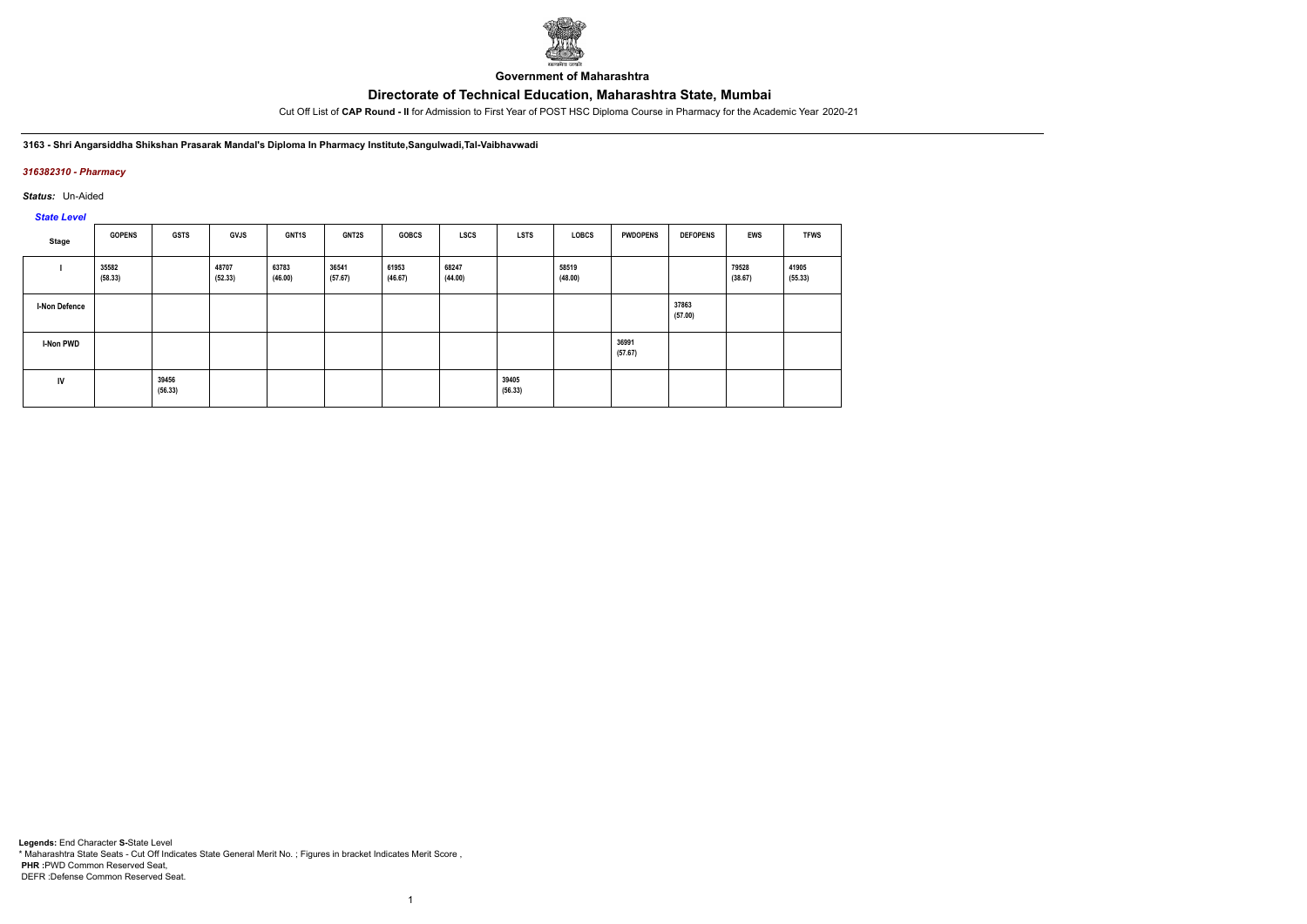

**Government of Maharashtra**

Cut Off List of **CAP Round - II** for Admission to First Year of POST HSC Diploma Course in Pharmacy for the Academic Year 2020-21

**3186 - Indrayani Shikshan Prasarak Mandal Shri Pushpasen Sawant College of Diploma Pharmacy,Kudal**

### *318682310 - Pharmacy*

*Status:* Un-Aided

*State Level*

| Stage                | <b>GOPENS</b>    | GSCS             | <b>GSTS</b>      | GNT2S            | <b>GNT3S</b>     | <b>GOBCS</b>     | <b>LOPENS</b>    | <b>LSTS</b>      | LOBCS            | <b>PWDOPENS</b>  | <b>DEFOPENS</b>  | <b>EWS</b>       | <b>TFWS</b>      |
|----------------------|------------------|------------------|------------------|------------------|------------------|------------------|------------------|------------------|------------------|------------------|------------------|------------------|------------------|
|                      | 45120<br>(54.00) | 65176<br>(45.33) |                  | 50512<br>(51.33) | 47265<br>(53.00) | 62578<br>(46.33) | 30524<br>(60.67) |                  | 53306<br>(50.33) |                  |                  | 58491<br>(48.00) | 30922<br>(60.33) |
| <b>I-Non Defence</b> |                  |                  |                  |                  |                  |                  |                  |                  |                  |                  | 43580<br>(54.67) |                  |                  |
| <b>I-Non PWD</b>     |                  |                  |                  |                  |                  |                  |                  |                  |                  | 43089<br>(54.67) |                  |                  |                  |
| IV                   |                  |                  | 45663<br>(53.67) |                  |                  |                  |                  | 45330<br>(53.67) |                  |                  |                  |                  |                  |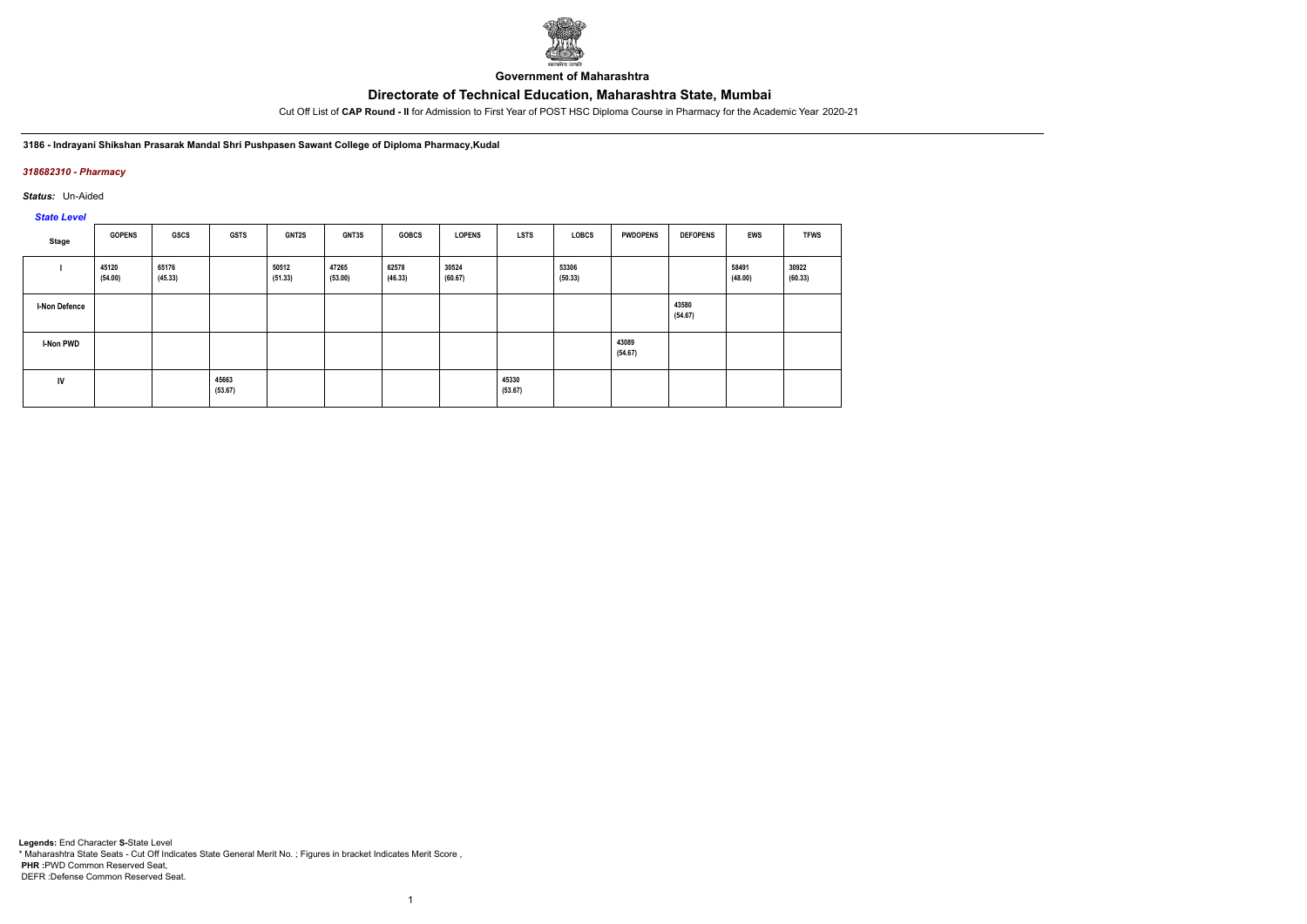

**Government of Maharashtra**

Cut Off List of **CAP Round - II** for Admission to First Year of POST HSC Diploma Course in Pharmacy for the Academic Year 2020-21

#### **3205 - Bharati Vidyapeeth College of Pharmacy, Belapur, Navi Mumbai**

### *320582310 - Pharmacy*

*Status:* Un-Aided

# *State Level*

| <b>Stage</b>     | <b>GOPENS</b>    | <b>GSCS</b>      | <b>GSTS</b>      | <b>GNT1S</b>     | <b>GOBCS</b>     | <b>LOPENS</b>    | <b>LSCS</b>      | <b>LOBCS</b>     | <b>PWDOPENS</b>  | <b>EWS</b>       |
|------------------|------------------|------------------|------------------|------------------|------------------|------------------|------------------|------------------|------------------|------------------|
|                  | 24681<br>(63.67) | 48631<br>(52.33) | 66081<br>(45.00) | 59691<br>(47.67) | 39322<br>(56.33) | 22838<br>(64.67) | 55262<br>(49.33) | 35937<br>(58.00) |                  | 64954<br>(45.33) |
| <b>I-Non PWD</b> |                  |                  |                  |                  |                  |                  |                  |                  | 25478<br>(63.33) |                  |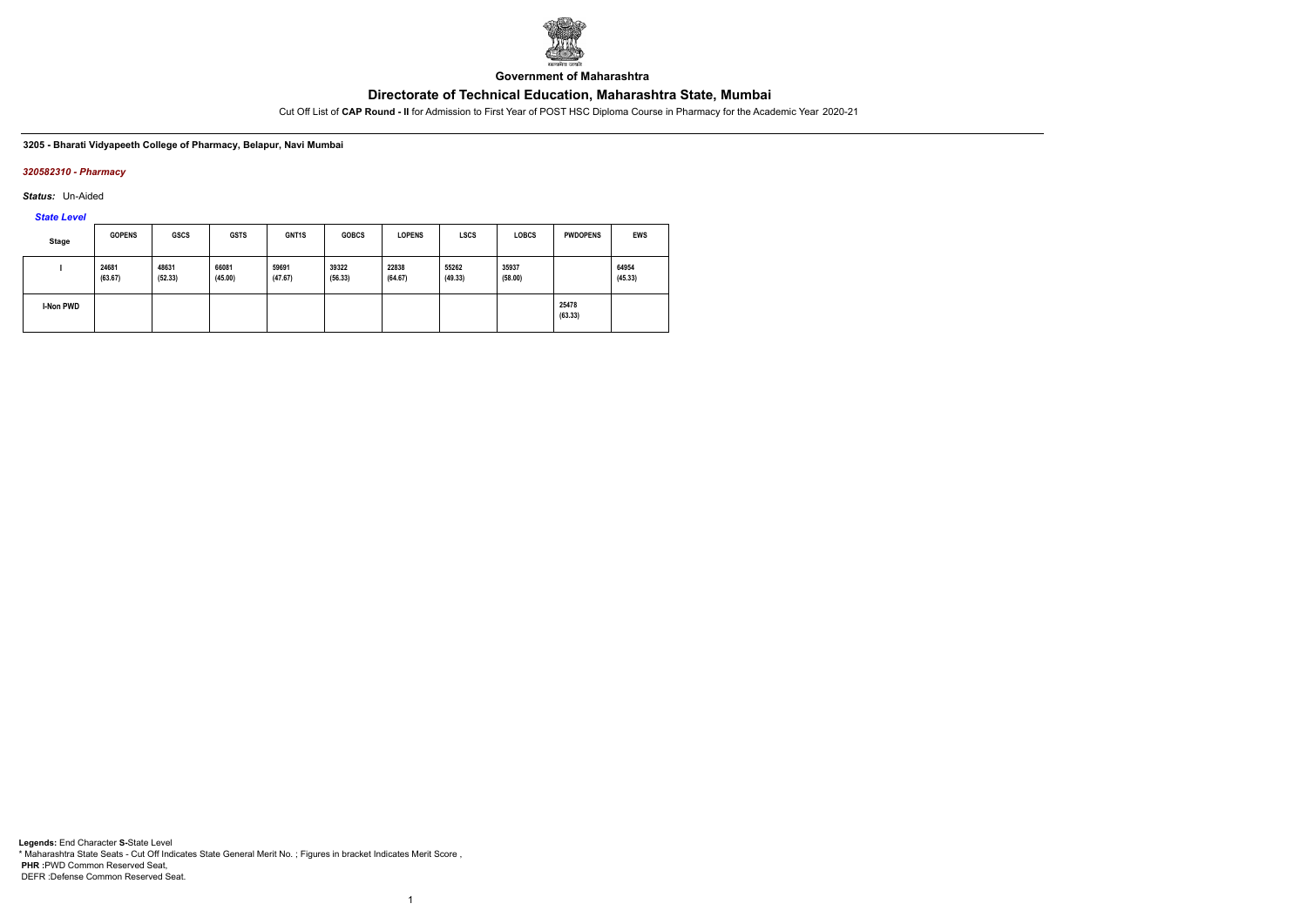

**Government of Maharashtra**

Cut Off List of **CAP Round - II** for Admission to First Year of POST HSC Diploma Course in Pharmacy for the Academic Year 2020-21

### **3225 - Saraswathi Vidya Bhavan's College of Pharmacy, Dombivli**

#### *322582310 - Pharmacy*

*Status:* Un-Aided Linguistic Minority - Tamil

### *State Level*

| <b>Stage</b> | <b>GOPENS</b>    | <b>LOPENS</b>    | MI               | <b>TFWS</b>      |
|--------------|------------------|------------------|------------------|------------------|
|              | 32830<br>(59.67) | 17750<br>(67.67) |                  | 24159<br>(64.00) |
| MН           |                  |                  | 42911<br>(54.67) |                  |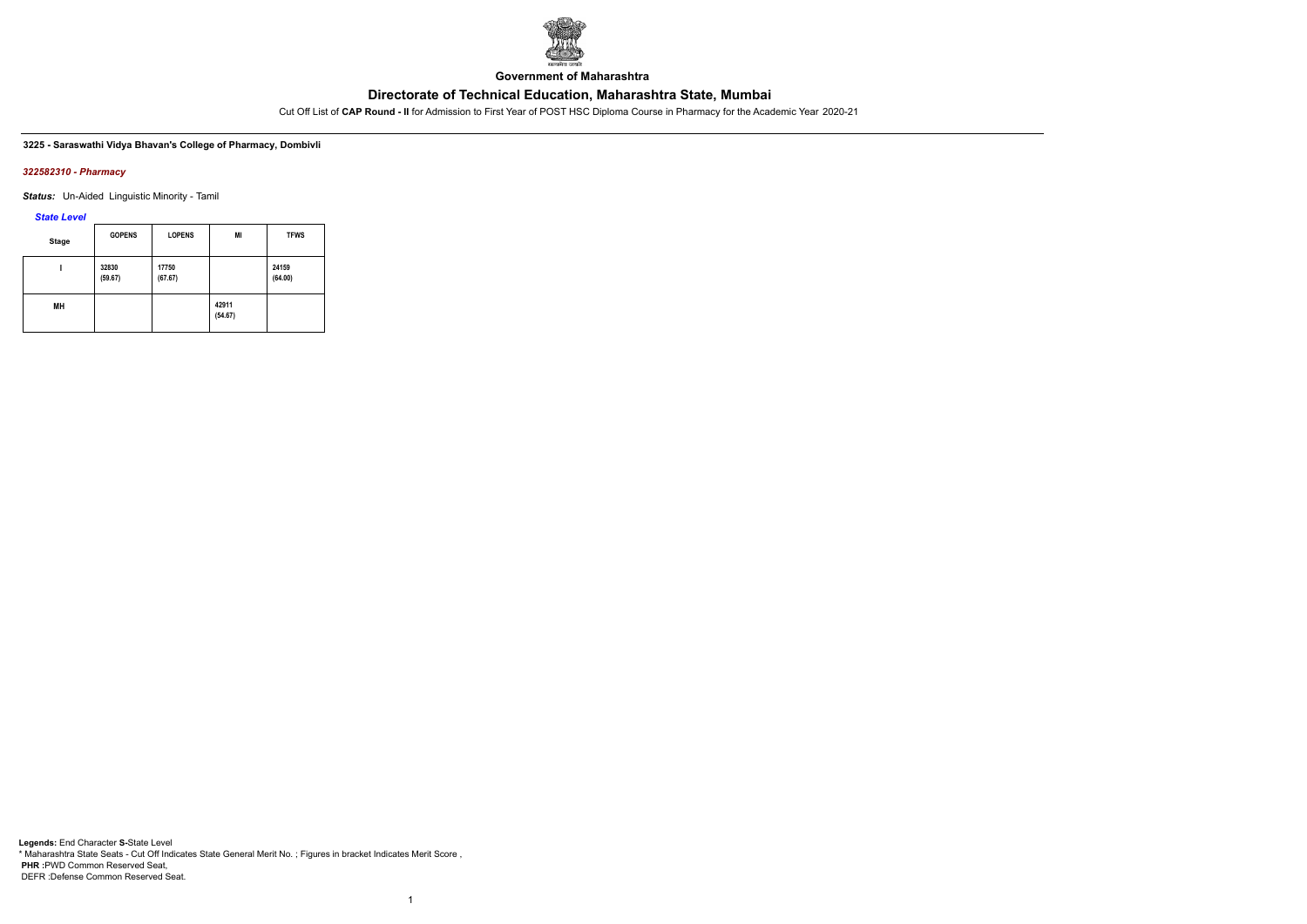

**Government of Maharashtra**

Cut Off List of **CAP Round - II** for Admission to First Year of POST HSC Diploma Course in Pharmacy for the Academic Year 2020-21

#### **3233 - Govindrao Nikam College Of Pharmacy, Sawarde**

### *323382310 - Pharmacy*

*Status:* Un-Aided

# *State Level*

| Stage                | <b>GOPENS</b>    | <b>GSCS</b>      | <b>GSTS</b>      | <b>GVJS</b>      | <b>GNT1S</b>     | GNT3S            | <b>GOBCS</b>     | <b>LOPENS</b>    | <b>LSCS</b>      | <b>LVJS</b>      | <b>LOBCS</b>     | <b>DEFOPENS</b>  | <b>EWS</b>       | <b>TFWS</b>      |
|----------------------|------------------|------------------|------------------|------------------|------------------|------------------|------------------|------------------|------------------|------------------|------------------|------------------|------------------|------------------|
|                      | 40961<br>(55.67) | 65931<br>(45.00) | 58899<br>(48.00) | 49244<br>(52.00) | 56295<br>(49.00) | 51036<br>(51.33) | 51984<br>(50.67) | 27354<br>(62.33) | 62658<br>(46.33) | 62376<br>(46.33) | 40629<br>(56.00) |                  | 62582<br>(46.33) | 29463<br>(61.33) |
| <b>I-Non Defence</b> |                  |                  |                  |                  |                  |                  |                  |                  |                  |                  |                  | 40242<br>(56.00) |                  |                  |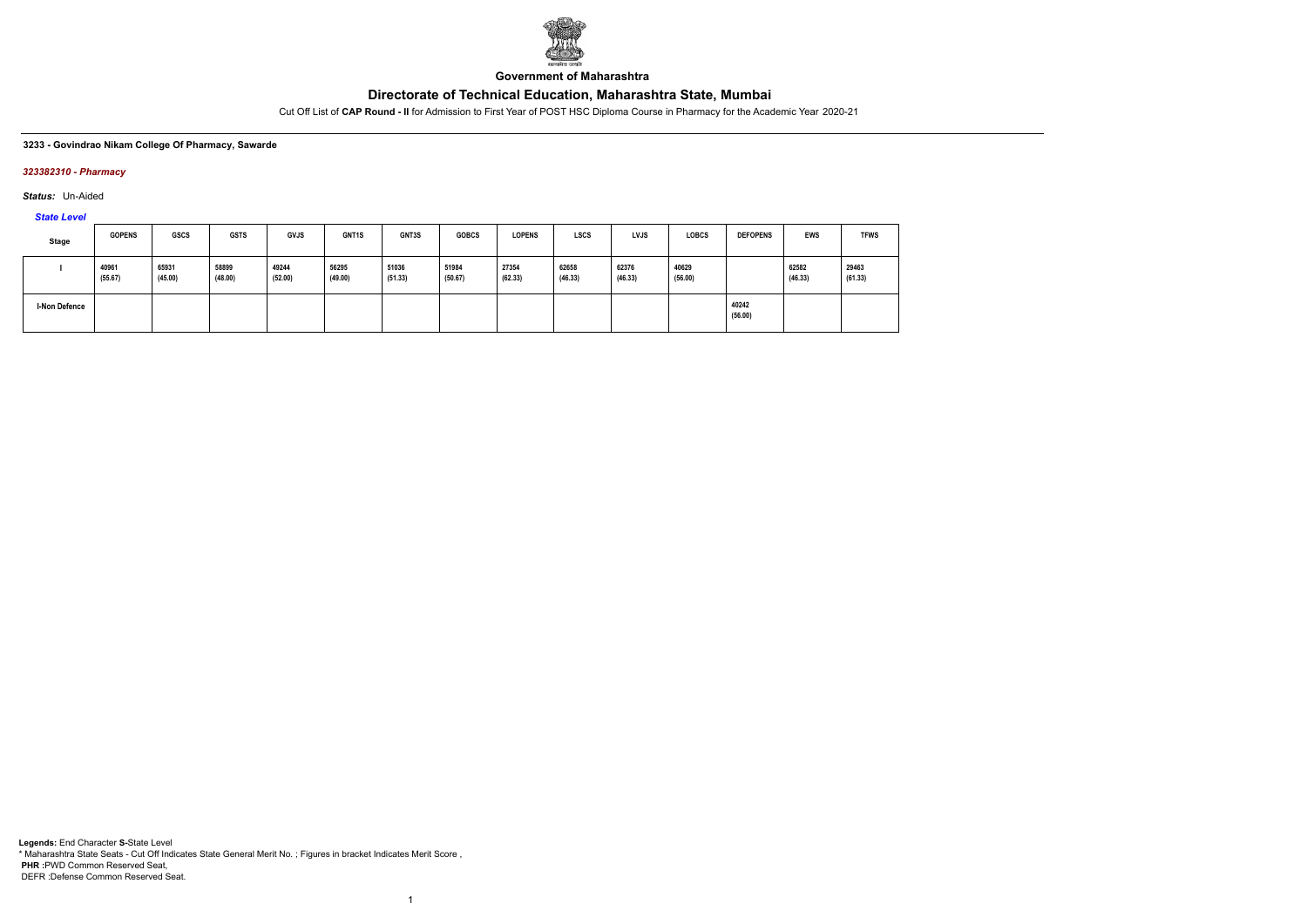

**Government of Maharashtra**

Cut Off List of **CAP Round - II** for Admission to First Year of POST HSC Diploma Course in Pharmacy for the Academic Year 2020-21

#### **3235 - Gahlot Institute of Pharmacy, Koparkhairane, Navi Mumbai**

### *323582310 - Pharmacy*

*Status:* Un-Aided

*State Level*

| Stage                | <b>GOPENS</b>    | <b>GSCS</b>      | <b>GVJS</b>      | GNT <sub>1</sub> S | <b>GNT2S</b>     | GNT3S            | <b>GOBCS</b>     | <b>LOPENS</b>    | <b>LSTS</b>      | LNT <sub>2</sub> S | <b>LOBCS</b>     | <b>DEFOPENS</b>  | <b>EWS</b>       |
|----------------------|------------------|------------------|------------------|--------------------|------------------|------------------|------------------|------------------|------------------|--------------------|------------------|------------------|------------------|
|                      | 30616<br>(60.67) | 59377<br>(47.67) | 35366<br>(58.33) | 32772<br>(59.67)   | 34442<br>(58.67) | 37227<br>(57.33) | 47423<br>(53.00) | 34565<br>(58.67) | 66728<br>(44.67) | 50633<br>(51.33)   | 50673<br>(51.33) |                  | 77294<br>(40.00) |
| <b>I-Non Defence</b> |                  |                  |                  |                    |                  |                  |                  |                  |                  |                    |                  | 30676<br>(60.67) |                  |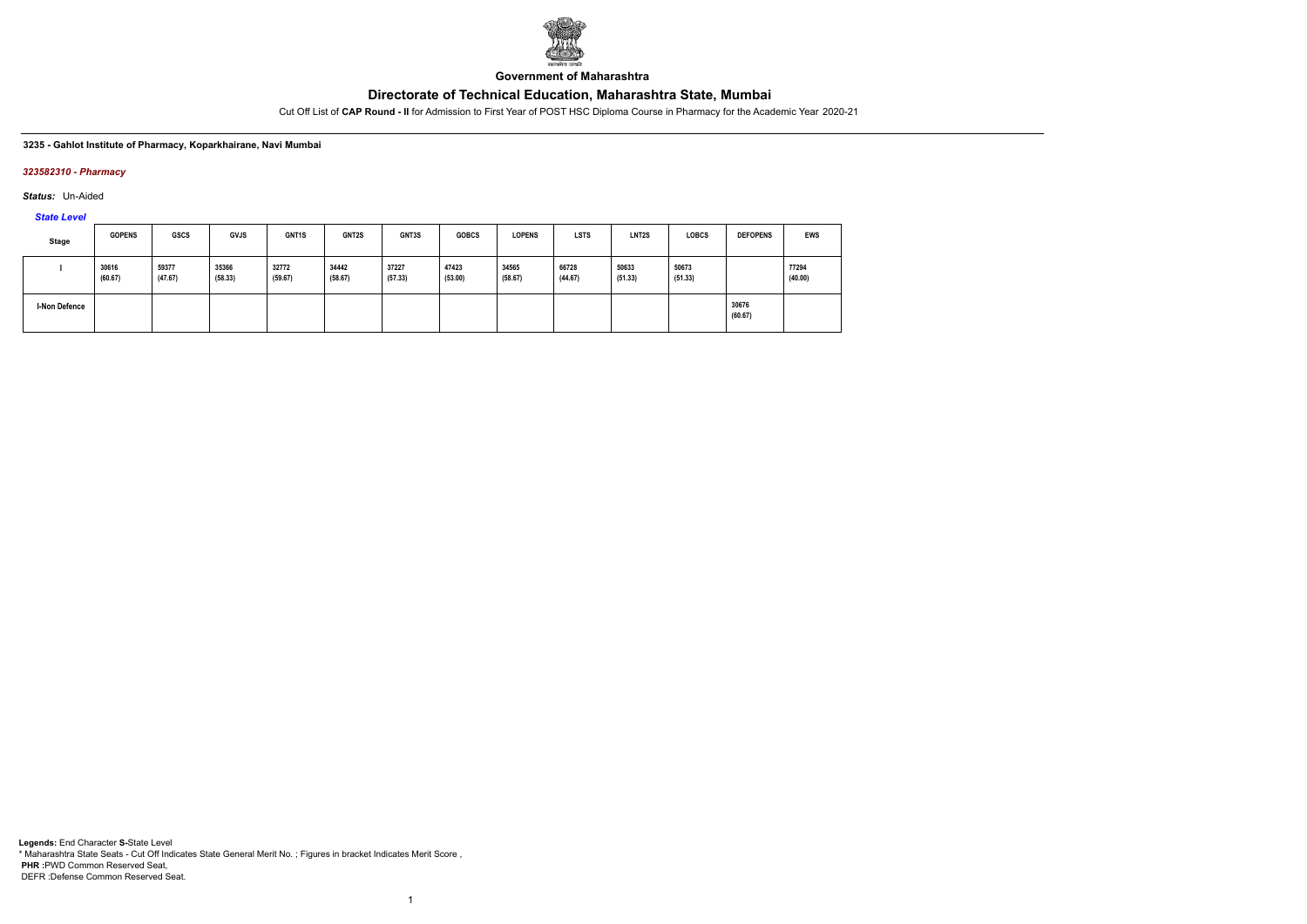

**Government of Maharashtra**

Cut Off List of **CAP Round - II** for Admission to First Year of POST HSC Diploma Course in Pharmacy for the Academic Year 2020-21

**3236 - Konkan Gyanpeeth Rahul Dharkar College of Pharmacy & Research Institute, Karjat, Dahivali, Karjat Dist. Raigad**

### *323682310 - Pharmacy*

*Status:* Un-Aided

# *State Level*

| Stage                | <b>GOPENS</b>    | <b>GOBCS</b>     | <b>LOPENS</b>    | LNT <sub>1</sub> S | LNT <sub>2</sub> S | <b>LOBCS</b>     | <b>PWDOPENS</b>  | <b>DEFOPENS</b>  |
|----------------------|------------------|------------------|------------------|--------------------|--------------------|------------------|------------------|------------------|
|                      | 32461<br>(59.67) | 49370<br>(52.00) | 18922<br>(67.00) | 65941<br>(45.00)   | 51621<br>(51.00)   | 39808<br>(56.33) | 81442<br>(37.33) |                  |
| <b>I-Non Defence</b> |                  |                  |                  |                    |                    |                  |                  | 36597<br>(57.67) |

1

**Legends:** End Character **S-**State Level \* Maharashtra State Seats - Cut Off Indicates State General Merit No. ; Figures in bracket Indicates Merit Score , **PHR :**PWD Common Reserved Seat, DEFR :Defense Common Reserved Seat.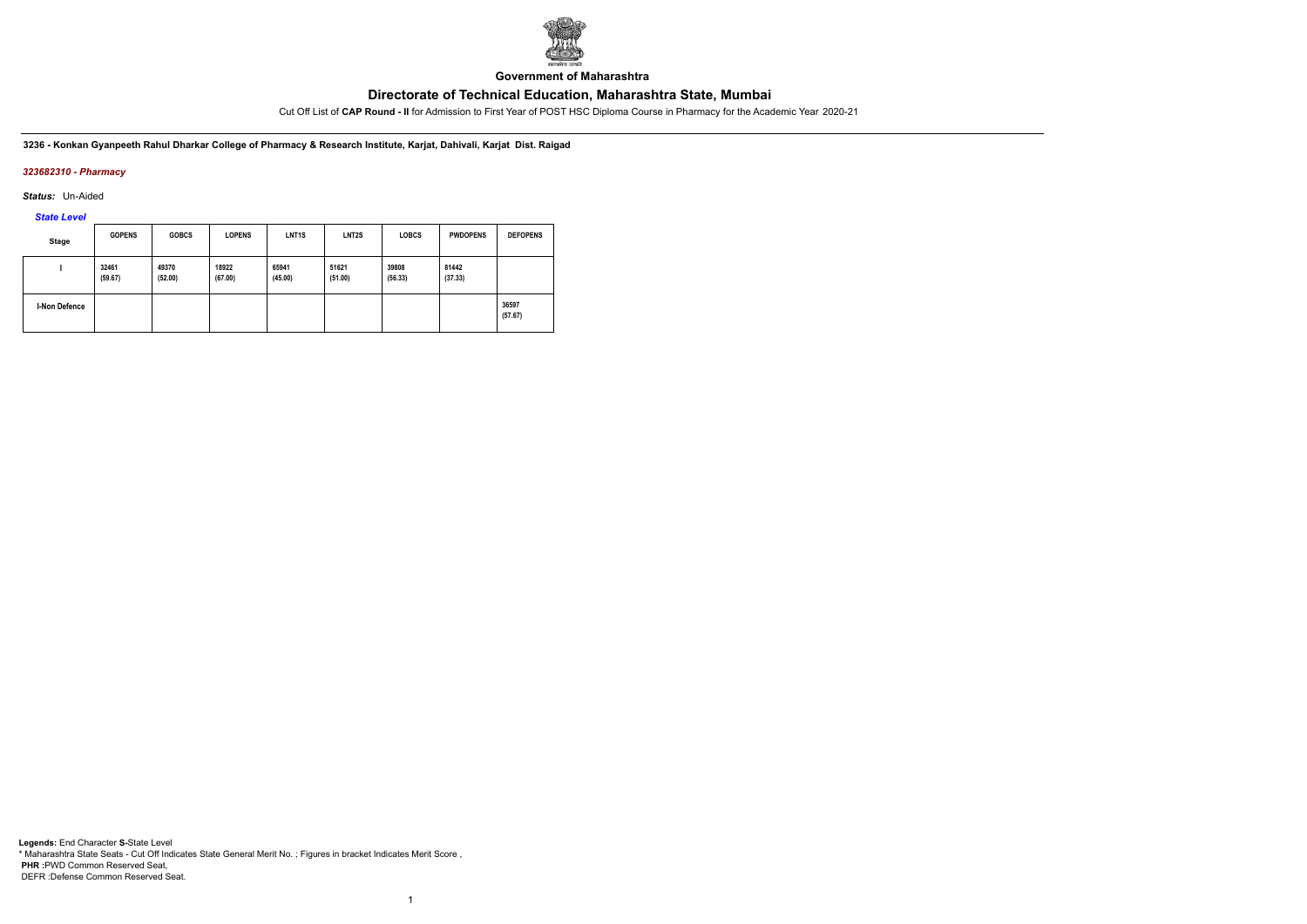

**Government of Maharashtra**

Cut Off List of **CAP Round - II** for Admission to First Year of POST HSC Diploma Course in Pharmacy for the Academic Year 2020-21

**3239 - Prabhodhan Shikshan Prasarak Sanshta's Indira Institute of Pharmacy, Sadavali**

### *323982310 - Pharmacy*

*Status:* Un-Aided

*State Level*

| Stage         | <b>GOPENS</b>    | <b>GSCS</b>      | <b>GSTS</b>      | <b>GNT1S</b>     | <b>GNT2S</b>     | <b>GOBCS</b>     | <b>LOPENS</b>    | <b>LSCS</b>      | <b>LSTS</b>      | <b>LOBCS</b>     | <b>PWDOPENS</b>  | <b>DEFOPENS</b>  | EWS              | <b>TFWS</b>      |
|---------------|------------------|------------------|------------------|------------------|------------------|------------------|------------------|------------------|------------------|------------------|------------------|------------------|------------------|------------------|
|               | 46847<br>(53.00) | 62683<br>(46.33) | 70809<br>(43.00) | 51428<br>(51.00) | 50180<br>(51.67) | 52922<br>(50.33) | 44597<br>(54.00) | 67792<br>(44.00) |                  | 52323<br>(50.67) | 80727<br>(37.67) |                  | 59426<br>(47.67) | 43047<br>(54.67) |
|               |                  |                  |                  |                  |                  |                  |                  |                  | 74561<br>(41.33) |                  |                  |                  |                  |                  |
| I-Non Defence |                  |                  |                  |                  |                  |                  |                  |                  |                  |                  |                  | 44831<br>(54.00) |                  |                  |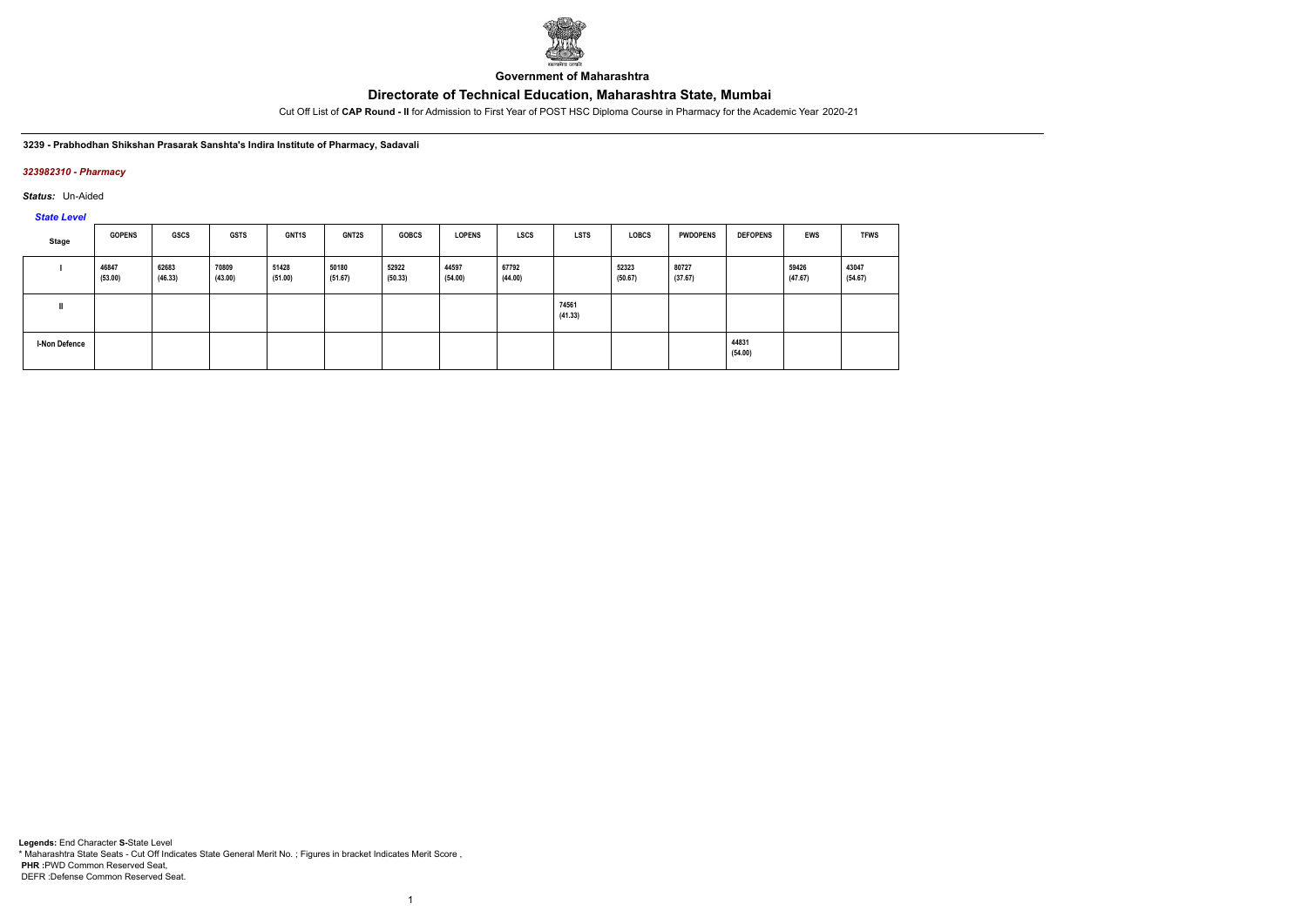

**Government of Maharashtra**

Cut Off List of **CAP Round - II** for Admission to First Year of POST HSC Diploma Course in Pharmacy for the Academic Year 2020-21

**3240 - Aldel Education Trust's St. John Institute of Pharmacy and Research, Vevoor, Palghar**

#### *324082310 - Pharmacy*

**Status:** Un-Aided Religious Minority - Christian

*State Level*

| <b>Stage</b> | <b>GOPENS</b>    | <b>LOPENS</b>    | MI               | <b>TFWS</b>      |
|--------------|------------------|------------------|------------------|------------------|
|              | 27959<br>(62.00) | 20334<br>(66.33) |                  | 19057<br>(67.00) |
| MН           |                  |                  | 44642<br>(54.00) |                  |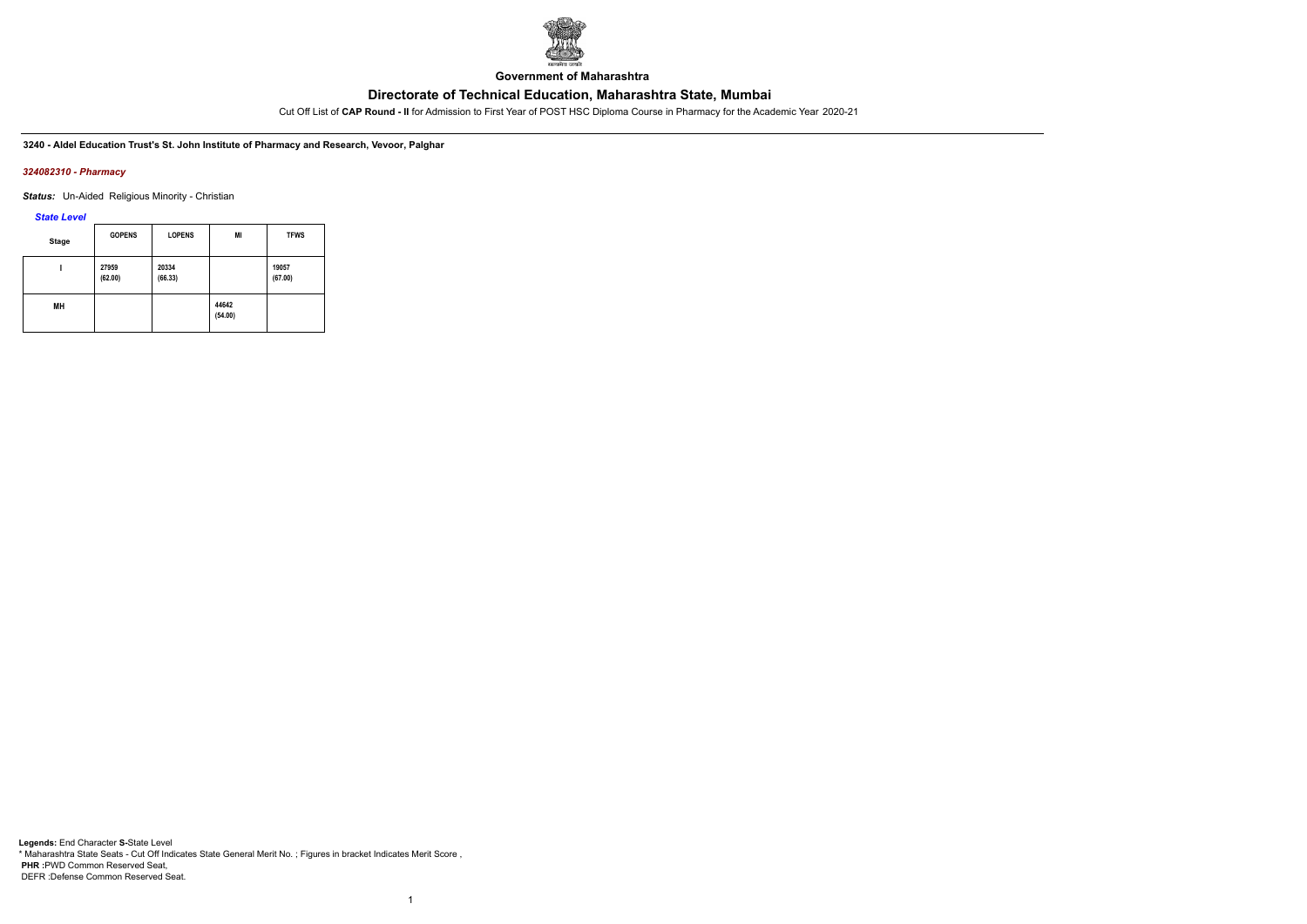

**Government of Maharashtra**

Cut Off List of **CAP Round - II** for Admission to First Year of POST HSC Diploma Course in Pharmacy for the Academic Year 2020-21

#### **3241 - Vighnarta Trust, Shivajirao Jondhale College of Pharmacy, Shahapur**

### *324182310 - Pharmacy*

*Status:* Un-Aided

*State Level*

| Stage                | <b>GOPENS</b>    | <b>GSCS</b>      | <b>GSTS</b>      | <b>GVJS</b>      | GNT1S            | <b>GNT2S</b>     | <b>GOBCS</b>     | <b>LOPENS</b>    | <b>LSCS</b>      | <b>LSTS</b>      | <b>LOBCS</b>     | <b>PWDOPENS</b>  | <b>DEFOPENS</b>  | <b>EWS</b>       | <b>TFWS</b>      |
|----------------------|------------------|------------------|------------------|------------------|------------------|------------------|------------------|------------------|------------------|------------------|------------------|------------------|------------------|------------------|------------------|
|                      | 38322<br>(57.00) | 63522<br>(46.00) | 53045<br>(50.33) | 48237<br>(52.33) | 61182<br>(47.00) | 39569<br>(56.33) | 44598<br>(54.00) | 26775<br>(62.67) | 62740<br>(46.33) | 59595<br>(47.67) | 28819<br>(61.67) |                  |                  | 72167<br>(42.33) | 21572<br>(65.67) |
| <b>I-Non Defence</b> |                  |                  |                  |                  |                  |                  |                  |                  |                  |                  |                  |                  | 38165<br>(57.00) |                  |                  |
| <b>I-Non PWD</b>     |                  |                  |                  |                  |                  |                  |                  |                  |                  |                  |                  | 36760<br>(57.67) |                  |                  |                  |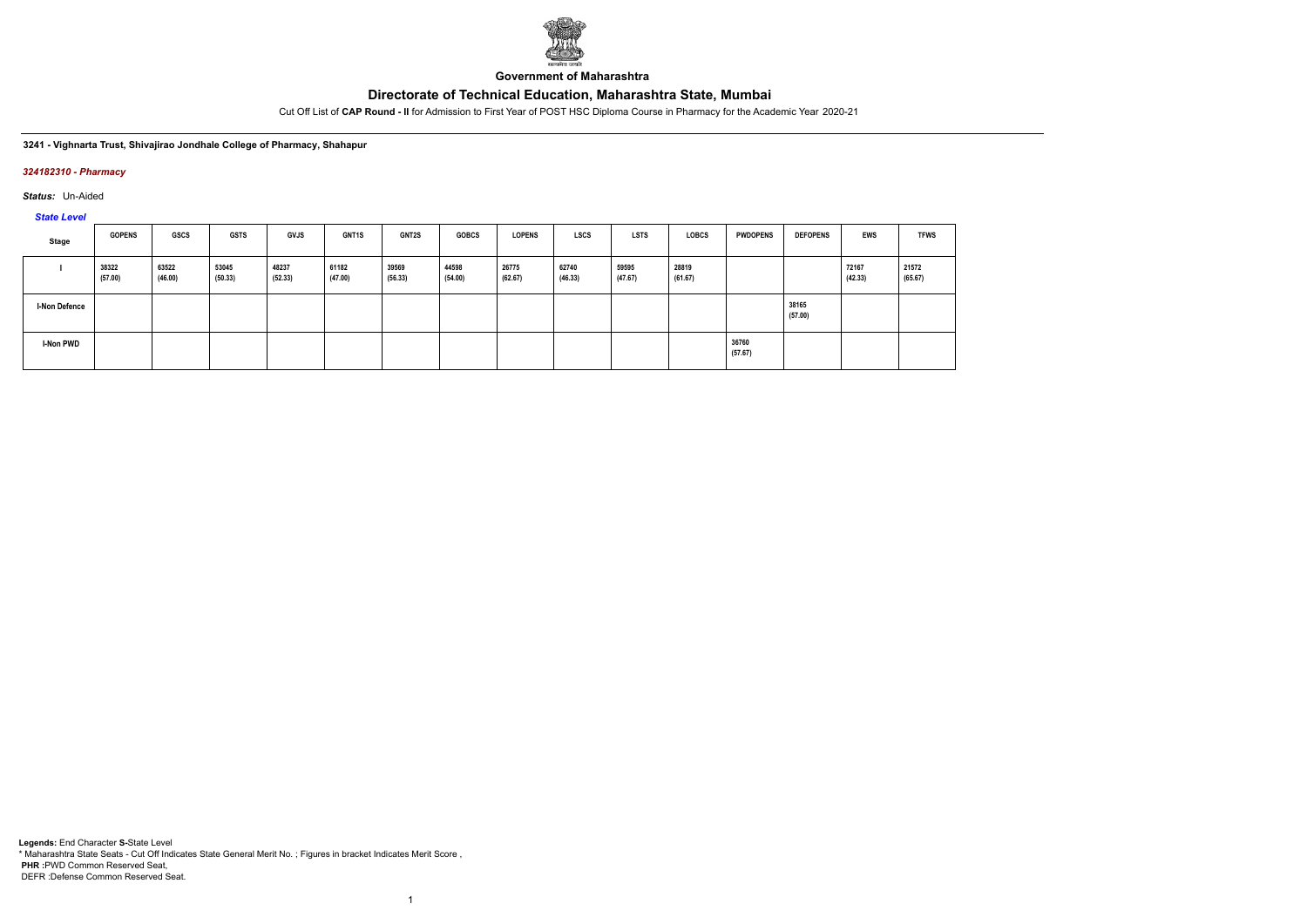

**Government of Maharashtra**

Cut Off List of **CAP Round - II** for Admission to First Year of POST HSC Diploma Course in Pharmacy for the Academic Year 2020-21

#### **3290 - Sahyadri Shikshan Sanstha's College of Pharmacy Sawarde**

### *329082310 - Pharmacy*

*Status:* Un-Aided

*State Level*

| <b>Stage</b>         | <b>GOPENS</b>    | <b>GSCS</b>      | GNT1S            | <b>GOBCS</b>     | <b>LOPENS</b>    | <b>LSTS</b>      | <b>DEFOPENS</b>  | <b>TFWS</b>      |
|----------------------|------------------|------------------|------------------|------------------|------------------|------------------|------------------|------------------|
|                      | 44075<br>(54.33) | 66024<br>(45.00) | 56947<br>(48.67) | 52388<br>(50.67) | 32374<br>(59.67) | 81670<br>(37.00) |                  | 48689<br>(52.33) |
| <b>I-Non Defence</b> |                  |                  |                  |                  |                  |                  | 42960<br>(54.67) |                  |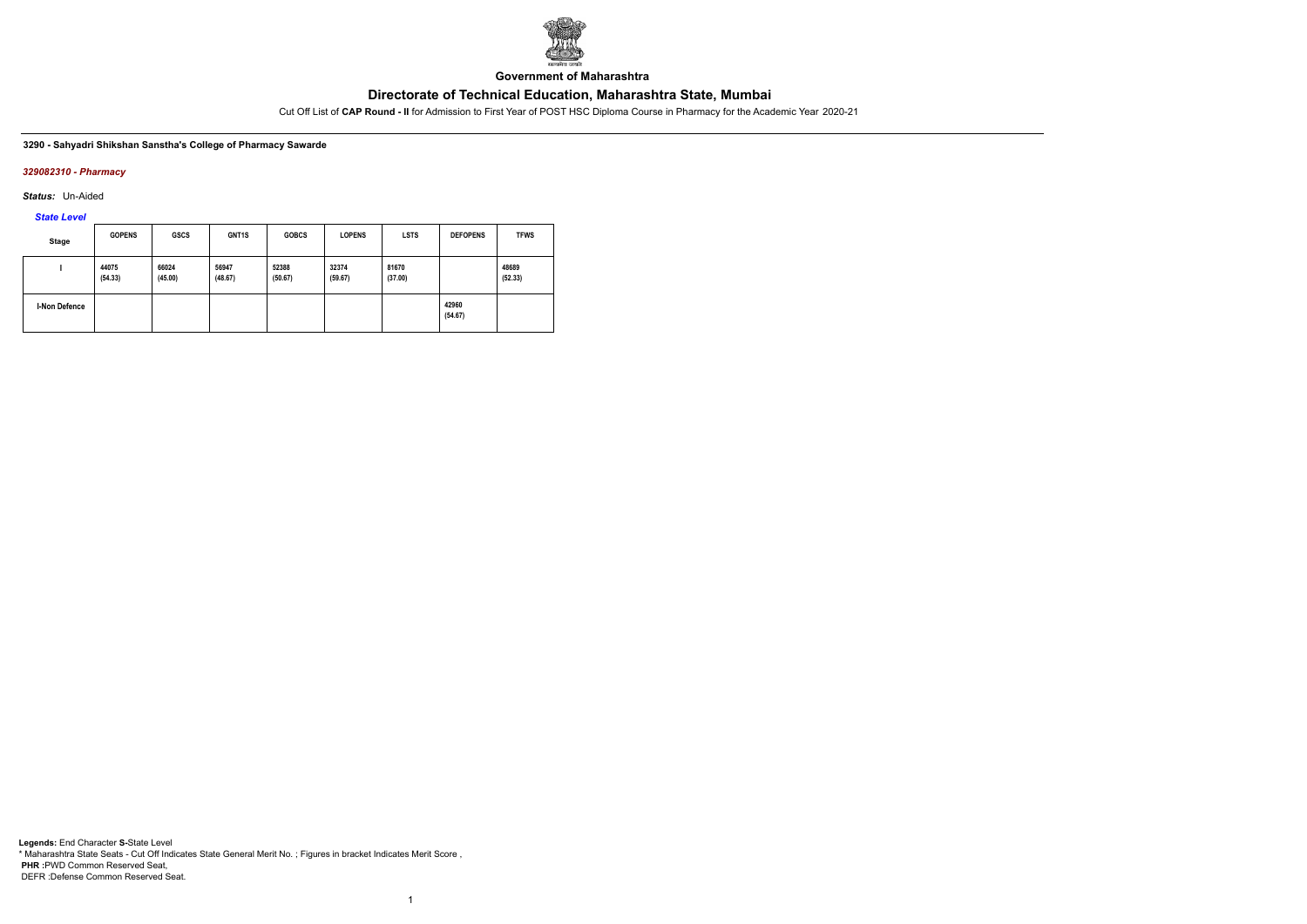

**Government of Maharashtra**

Cut Off List of **CAP Round - II** for Admission to First Year of POST HSC Diploma Course in Pharmacy for the Academic Year 2020-21

#### **3291 - Mandar Education Society's College of Pharmacy(Diploma), Pedhambe**

### *329182310 - Pharmacy*

*Status:* Un-Aided

*State Level*

| Stage | <b>GOPENS</b>    | <b>GSTS</b>      | <b>GVJS</b>      | GNT1S            | GNT2S            | <b>GOBCS</b>     | <b>LOPENS</b>    | <b>LSCS</b>      | <b>LSTS</b>      | LNT2S            | LNT3S            | <b>LOBCS</b>     | <b>TFWS</b>      |
|-------|------------------|------------------|------------------|------------------|------------------|------------------|------------------|------------------|------------------|------------------|------------------|------------------|------------------|
|       | 45681<br>(53.67) |                  | 53461<br>(50.00) | 56902<br>(48.67) | 49043<br>(52.00) | 55548<br>(49.33) | 49966<br>(51.67) | 68502<br>(44.00) |                  | 51440<br>(51.00) | 67308<br>(44.33) | 53216<br>(50.33) | 50254<br>(51.67) |
| IV    |                  | 47529<br>(52.67) |                  |                  |                  |                  |                  |                  | 47397<br>(53.00) |                  |                  |                  |                  |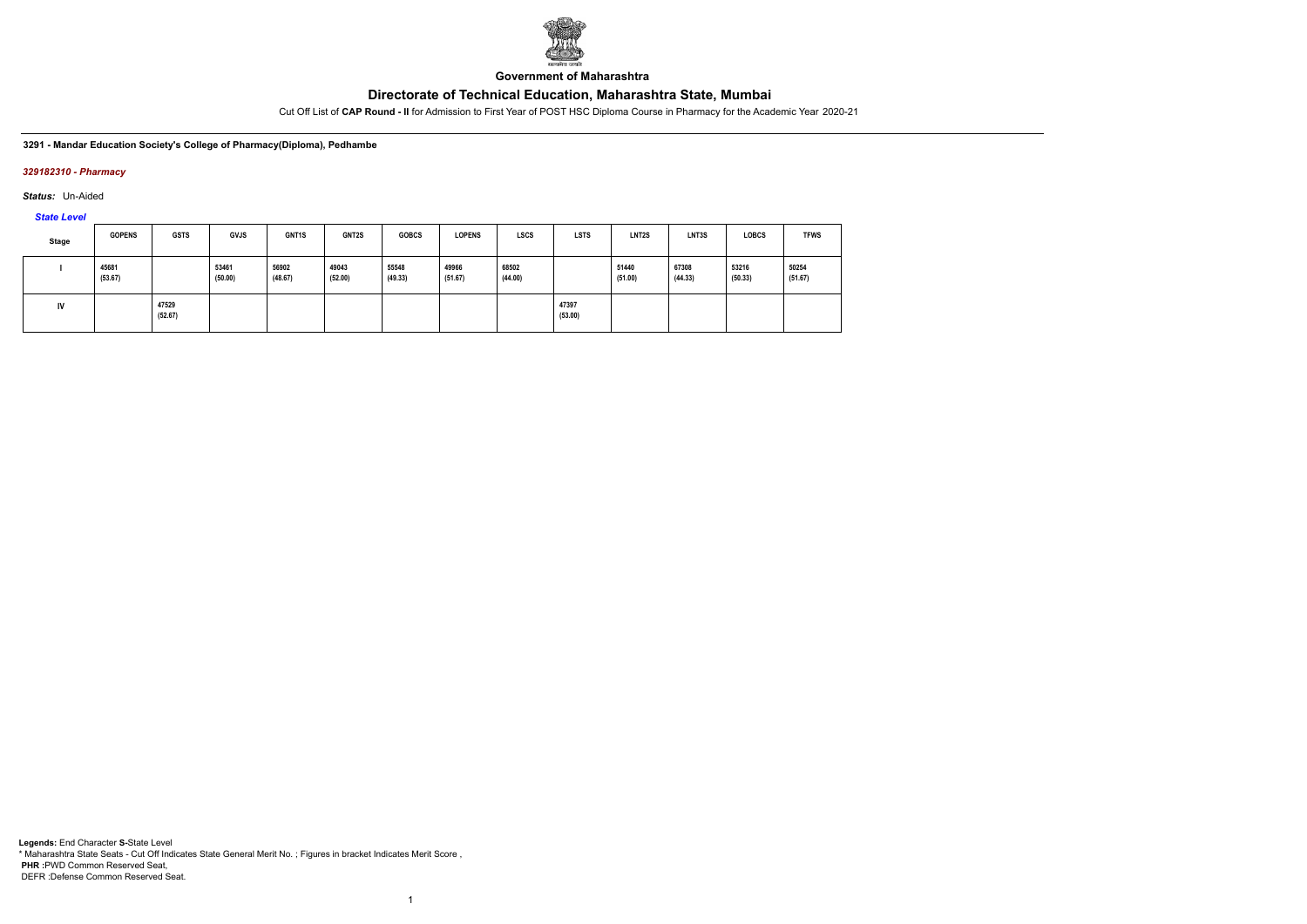

**Government of Maharashtra**

Cut Off List of **CAP Round - II** for Admission to First Year of POST HSC Diploma Course in Pharmacy for the Academic Year 2020-21

### **3292 - Navyug Vidyapeeth Trust's Institute of Pharmacy,Mahad, Raigad**

### *329282310 - Pharmacy*

*Status:* Un-Aided

*State Level*

| <b>Stage</b>         | <b>GOPENS</b>    | <b>GSCS</b>      | <b>GSTS</b>      | GNT2S            | <b>GNT3S</b>     | <b>GOBCS</b>     | <b>LOPENS</b>    | LVJS             | <b>LOBCS</b>     | <b>PWDOPENS</b>  | <b>DEFOPENS</b>  | <b>EWS</b>       | <b>TFWS</b>      |
|----------------------|------------------|------------------|------------------|------------------|------------------|------------------|------------------|------------------|------------------|------------------|------------------|------------------|------------------|
|                      | 47025<br>(53.00) | 62517<br>(46.33) | 69817<br>(43.33) | 50940<br>(51.33) | 55450<br>(49.33) | 54378<br>(49.67) | 37230<br>(57.33) | 57438<br>(48.33) | 53390<br>(50.33) |                  |                  | 67124<br>(44.33) | 43305<br>(54.67) |
| <b>I-Non Defence</b> |                  |                  |                  |                  |                  |                  |                  |                  |                  |                  | 47181<br>(53.00) |                  |                  |
| <b>I-Non PWD</b>     |                  |                  |                  |                  |                  |                  |                  |                  |                  | 42031<br>(55.33) |                  |                  |                  |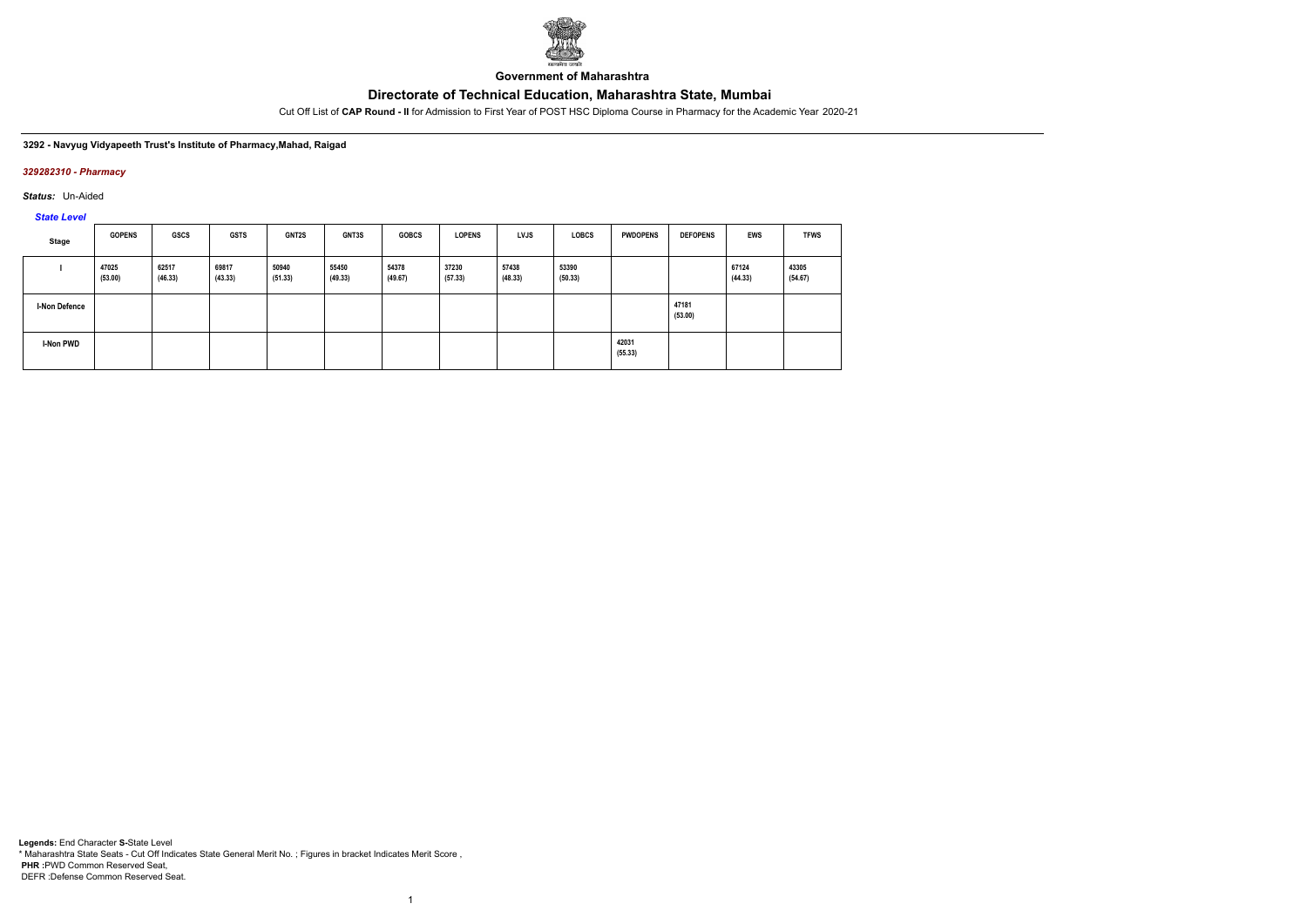

**Government of Maharashtra**

Cut Off List of **CAP Round - II** for Admission to First Year of POST HSC Diploma Course in Pharmacy for the Academic Year 2020-21

#### **3293 - Mumbai Education Trust's Institute Of Pharmacy, Mumbai**

### *329382310 - Pharmacy*

*Status:* Un-Aided

*State Level*

| <b>Stage</b>         | <b>GOPENS</b>    | GSCS             | <b>GSTS</b>      | <b>GVJS</b>      | GNT1S            | GNT2S            | <b>GOBCS</b>     | <b>LOPENS</b>    | <b>LSCS</b>      | <b>LSTS</b>      | LNT <sub>1</sub> S | LNT2S            | <b>LOBCS</b>     | <b>DEFOPENS</b>  | EWS              | <b>TFWS</b>     |
|----------------------|------------------|------------------|------------------|------------------|------------------|------------------|------------------|------------------|------------------|------------------|--------------------|------------------|------------------|------------------|------------------|-----------------|
|                      | 27977<br>(62.00) | 45573<br>(53.67) | 72383<br>(42.33) | 31429<br>(60.33) | 40458<br>(56.00) | 44637<br>(54.00) | 42289<br>(55.00) | 17625<br>(67.67) | 40775<br>(55.67) | 61898<br>(46.67) | 61313<br>(47.00)   | 43269<br>(54.67) | 32333<br>(59.67) |                  | 64503<br>(45.67) | 4164<br>(79.00) |
| <b>I-Non Defence</b> |                  |                  |                  |                  |                  |                  |                  |                  |                  |                  |                    |                  |                  | 27172<br>(62.33) |                  |                 |

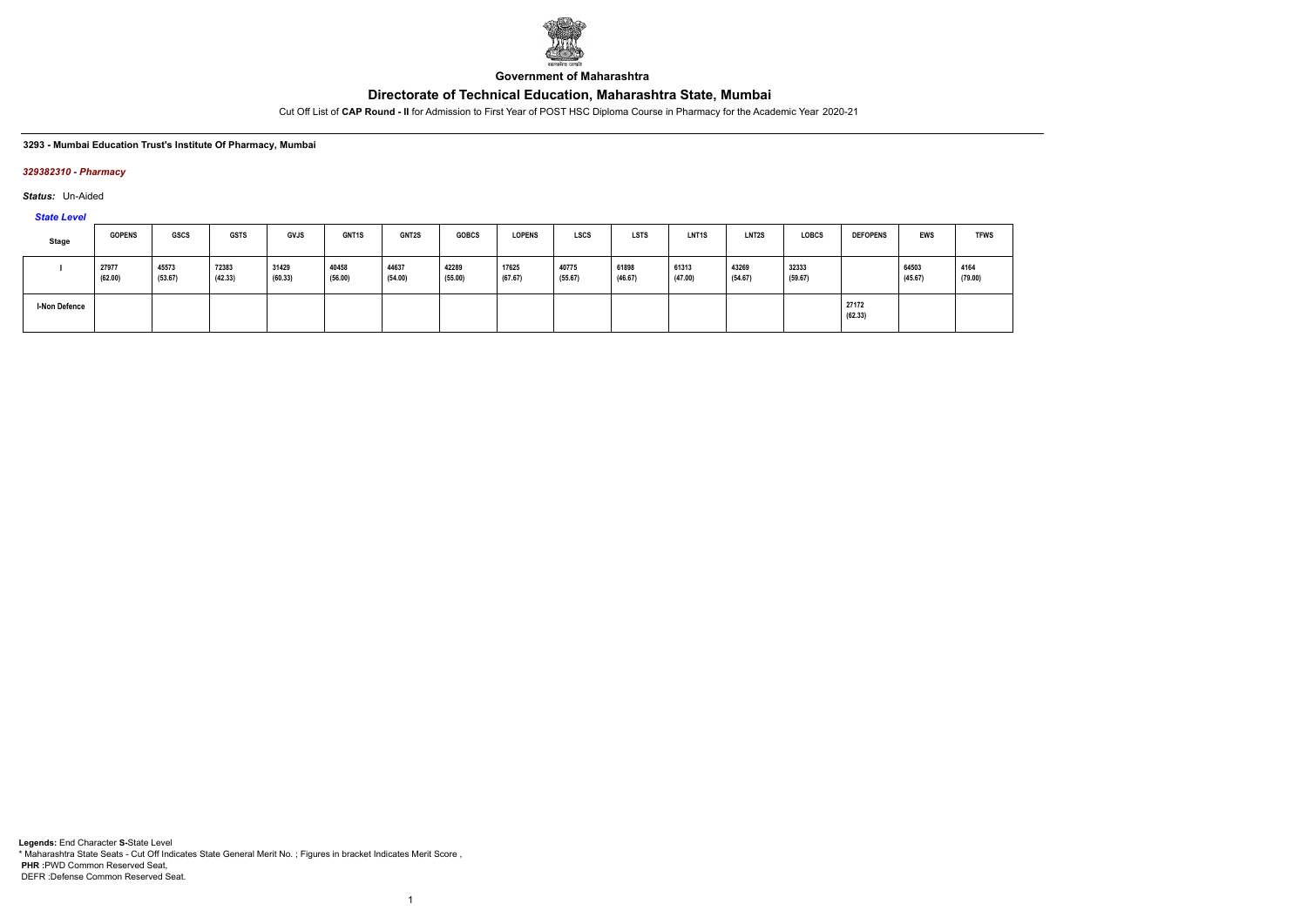

**Government of Maharashtra**

Cut Off List of **CAP Round - II** for Admission to First Year of POST HSC Diploma Course in Pharmacy for the Academic Year 2020-21

**3294 - National Centre For Rural Development's Institute Of Pharmacy , Nerul, Navi Mumbai**

### *329482310 - Pharmacy*

*Status:* Un-Aided

*State Level*

| <b>Stage</b>  | <b>GOPENS</b>    | GSCS             | <b>GSTS</b>      | <b>GVJS</b>      | GNT1S            | GNT2S            | GNT3S            | <b>GOBCS</b>     | <b>LOPENS</b>    | <b>LSCS</b>      | <b>LOBCS</b>     | <b>PWDOPENS</b>  | <b>DEFOPENS</b>  | <b>EWS</b>       | <b>TFWS</b>      |
|---------------|------------------|------------------|------------------|------------------|------------------|------------------|------------------|------------------|------------------|------------------|------------------|------------------|------------------|------------------|------------------|
|               | 37026<br>(57.67) | 61669<br>(46.67) | 69194<br>(43.67) | 39556<br>(56.33) | 61134<br>(47.00) | 37822<br>(57.00) | 42062<br>(55.33) | 47745<br>(52.67) | 28213<br>(62.00) | 64271<br>(45.67) | 40796<br>(55.67) | 70219<br>(43.00) |                  | 46549<br>(53.33) | 23171<br>(64.67) |
| I-Non Defence |                  |                  |                  |                  |                  |                  |                  |                  |                  |                  |                  |                  | 36184<br>(58.00) |                  |                  |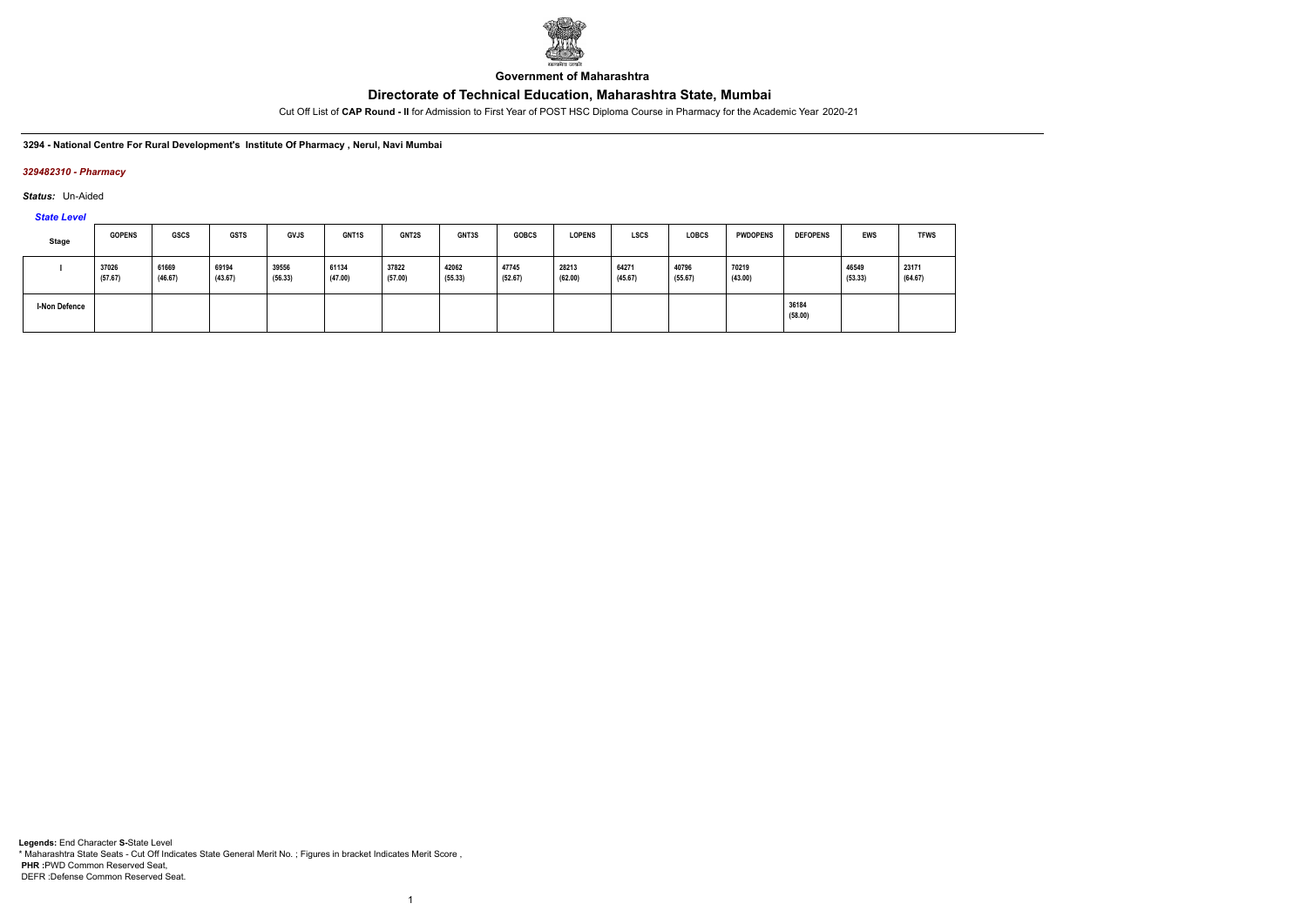

**Government of Maharashtra**

Cut Off List of **CAP Round - II** for Admission to First Year of POST HSC Diploma Course in Pharmacy for the Academic Year 2020-21

**3296 - Saraswati Education Society's Yadavrao Tasgaonkar Institute Of Pharmacy(Diploma), Bhivpuri, Karjat**

### *329682310 - Pharmacy*

*Status:* Un-Aided

*State Level*

| $-$                  |                  |                  |                  |                  |                  |                  |                  |                  |                  |                  |                  |                  |                  |                  |                  |                  |                  |
|----------------------|------------------|------------------|------------------|------------------|------------------|------------------|------------------|------------------|------------------|------------------|------------------|------------------|------------------|------------------|------------------|------------------|------------------|
| Stage                | <b>GOPENS</b>    | GSCS             | <b>GSTS</b>      | <b>GVJS</b>      | <b>GNT1S</b>     | <b>GNT2S</b>     | <b>GNT3S</b>     | <b>GOBCS</b>     | <b>LOPENS</b>    | <b>LSCS</b>      | <b>LSTS</b>      | <b>LVJS</b>      | <b>LNT2S</b>     | <b>LOBCS</b>     | <b>PWDOPENS</b>  | <b>DEFOPENS</b>  | <b>EWS</b>       |
|                      | 47652<br>(52.67) | 68103<br>(44.00) | 77869<br>(39.67) | 53661<br>(50.00) | 58018<br>(48.33) | 49677<br>(52.00) | 56107<br>(49.00) | 54720<br>(49.67) | 46759<br>(53.00) | 67005<br>(44.33) | 70618<br>(43.00) | 49985<br>(51.67) | 51471<br>(51.00) | 52255<br>(50.67) |                  |                  | 66070<br>(45.00) |
| <b>I-Non Defence</b> |                  |                  |                  |                  |                  |                  |                  |                  |                  |                  |                  |                  |                  |                  |                  | 45495<br>(53.67) |                  |
| <b>I-Non PWD</b>     |                  |                  |                  |                  |                  |                  |                  |                  |                  |                  |                  |                  |                  |                  | 47925<br>(52.67) |                  |                  |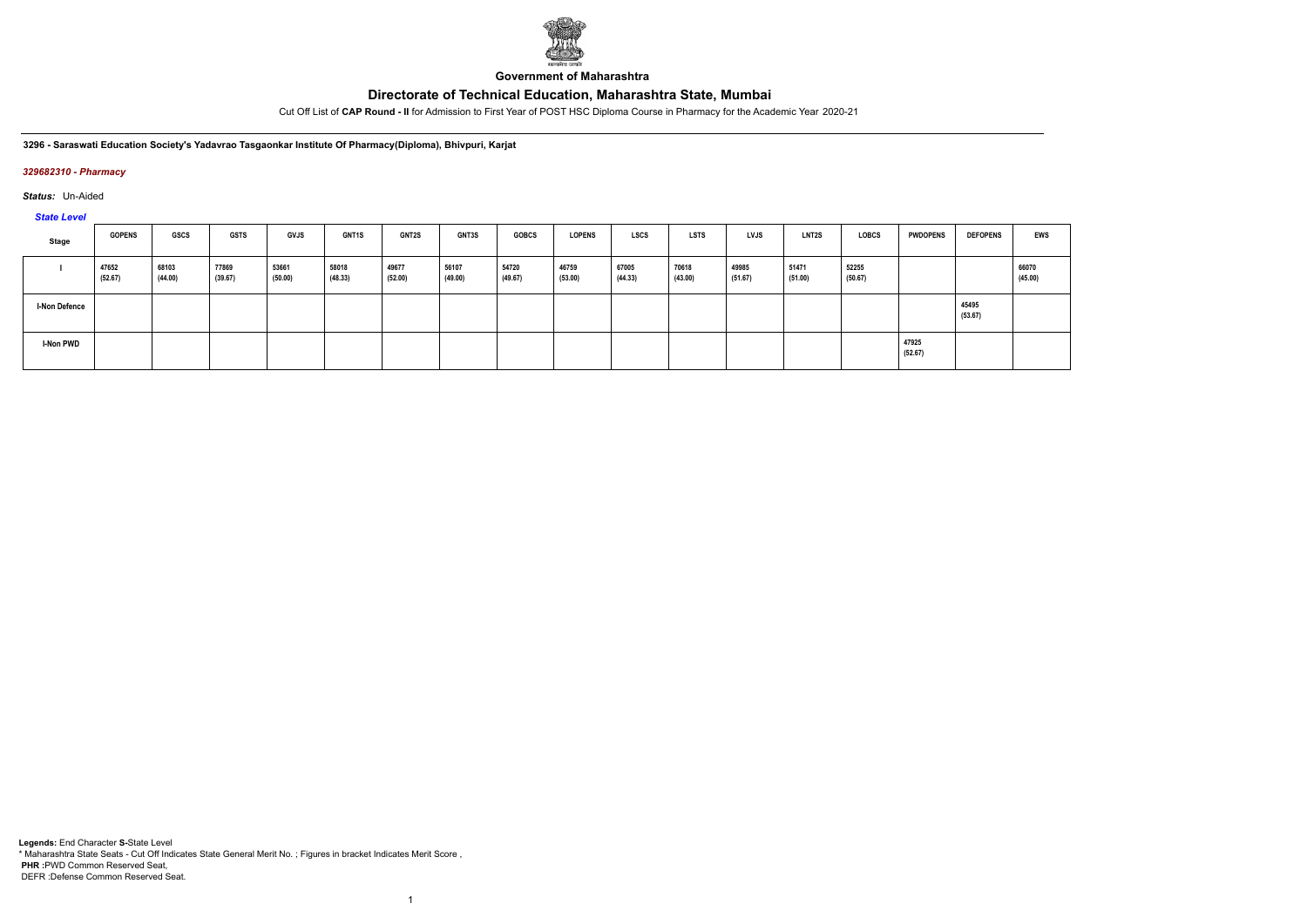

**Government of Maharashtra**

Cut Off List of **CAP Round - II** for Admission to First Year of POST HSC Diploma Course in Pharmacy for the Academic Year 2020-21

### **3297 - Adarsh Shikshan Mandal's Ideal College Of Pharmacy, Kalyan**

### *329782310 - Pharmacy*

*Status:* Un-Aided Linguistic Minority - Hindi

*State Level*

| Stage | <b>GOPENS</b> | <b>LOPENS</b> | MI      | <b>TFWS</b> |
|-------|---------------|---------------|---------|-------------|
|       | 37363         | 27238         | 81206   | 28219       |
|       | (57.33)       | (62.33)       | (37.33) | (62.00)     |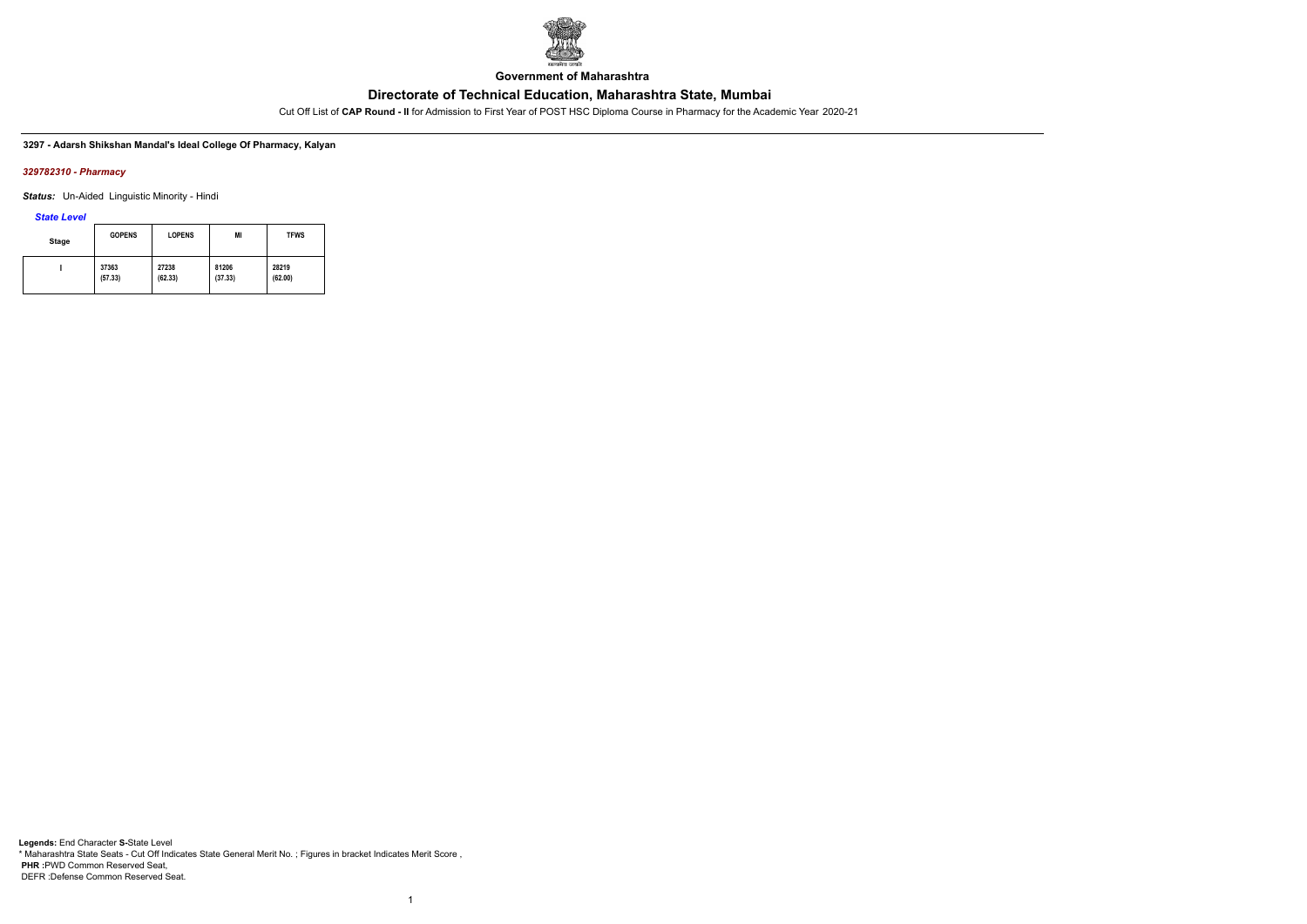

**Government of Maharashtra**

Cut Off List of **CAP Round - II** for Admission to First Year of POST HSC Diploma Course in Pharmacy for the Academic Year 2020-21

**3298 - Bhartiya Education Soc.'s Institute of Pharmacy, Velshet, Tal. Roha, Dist. Raigad**

### *329882310 - Pharmacy*

*Status:* Un-Aided Religious Minority - Jain

*State Level*

| Stage | <b>GOPENS</b>    | <b>LOPENS</b>    | MI               | <b>TFWS</b>      |  |
|-------|------------------|------------------|------------------|------------------|--|
|       | 37492<br>(57.33) | 35944<br>(58.00) |                  | 10013<br>(73.00) |  |
| MН    |                  |                  | 50227<br>(51.67) |                  |  |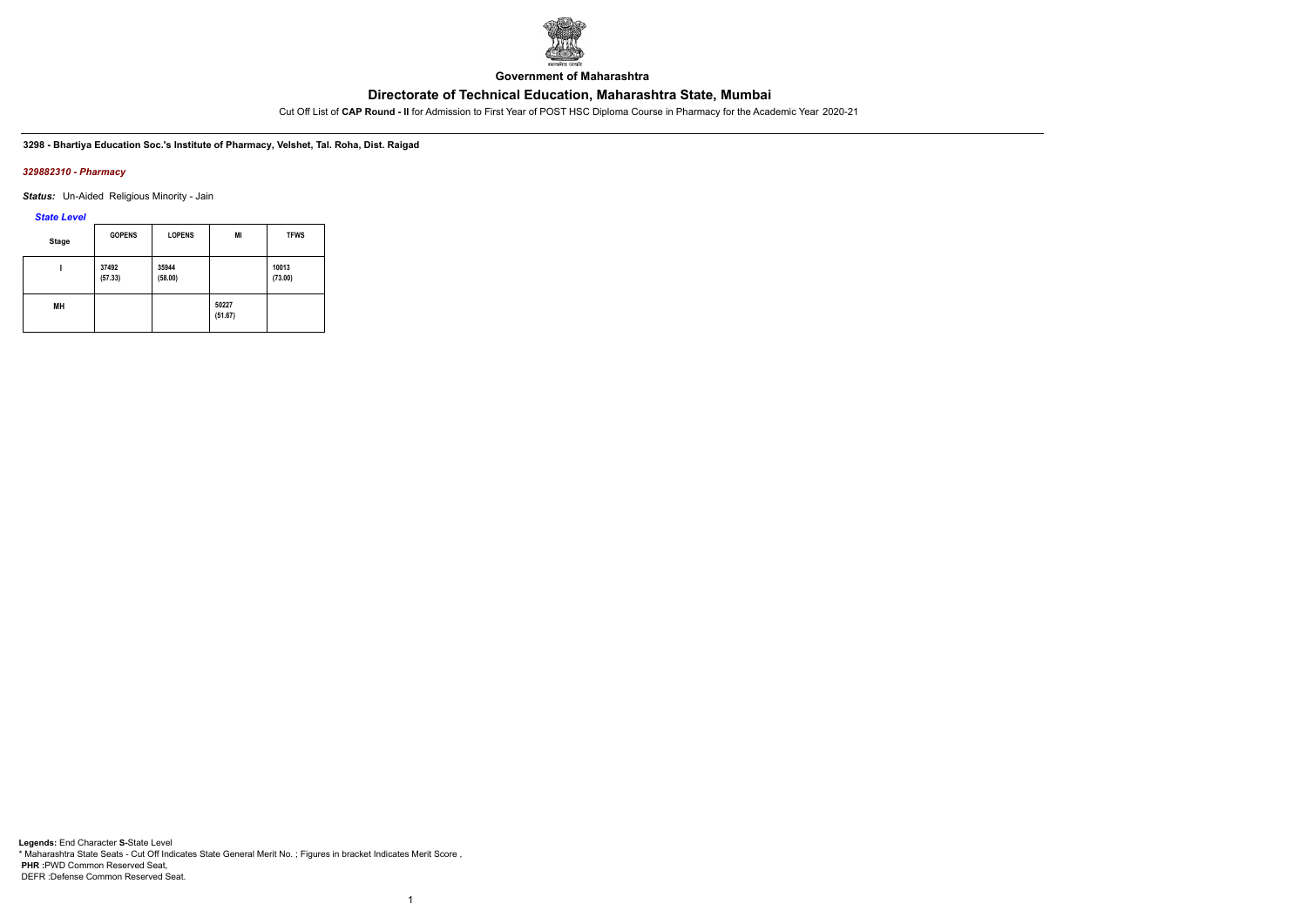

**Government of Maharashtra**

Cut Off List of **CAP Round - II** for Admission to First Year of POST HSC Diploma Course in Pharmacy for the Academic Year 2020-21

#### **3307 - Nagrik Shikshan Sanstha's College of Pharmacy**

### *330782310 - Pharmacy*

*Status:* Un-Aided

# *State Level*

| <b>Stage</b>  | <b>GOPENS</b>    | <b>GSCS</b>      | <b>GSTS</b>      | GVJS             | <b>GNT1S</b>     | GNT2S            | <b>GOBCS</b>     | <b>LOPENS</b>    | <b>LSCS</b>      | LNT <sub>2</sub> S | LNT3S            | <b>LOBCS</b>     | <b>PWDOPENS</b>  | <b>DEFOPENS</b>  | <b>EWS</b>       | <b>TFWS</b>      |
|---------------|------------------|------------------|------------------|------------------|------------------|------------------|------------------|------------------|------------------|--------------------|------------------|------------------|------------------|------------------|------------------|------------------|
|               | 30947<br>(60.33) | 46979<br>(53.00) | 56377<br>(49.00) | 39753<br>(56.33) | 32097<br>(60.00) | 39815<br>(56.33) | 43287<br>(54.67) | 23398<br>(64.33) | 51558<br>(51.00) | 45253<br>(53.67)   | 52982<br>(50.33) | 52433<br>(50.67) | 76545<br>(40.33) |                  | 78753<br>(39.00) | 22304<br>(65.00) |
| I-Non Defence |                  |                  |                  |                  |                  |                  |                  |                  |                  |                    |                  |                  |                  | 30016<br>(61.00) |                  |                  |

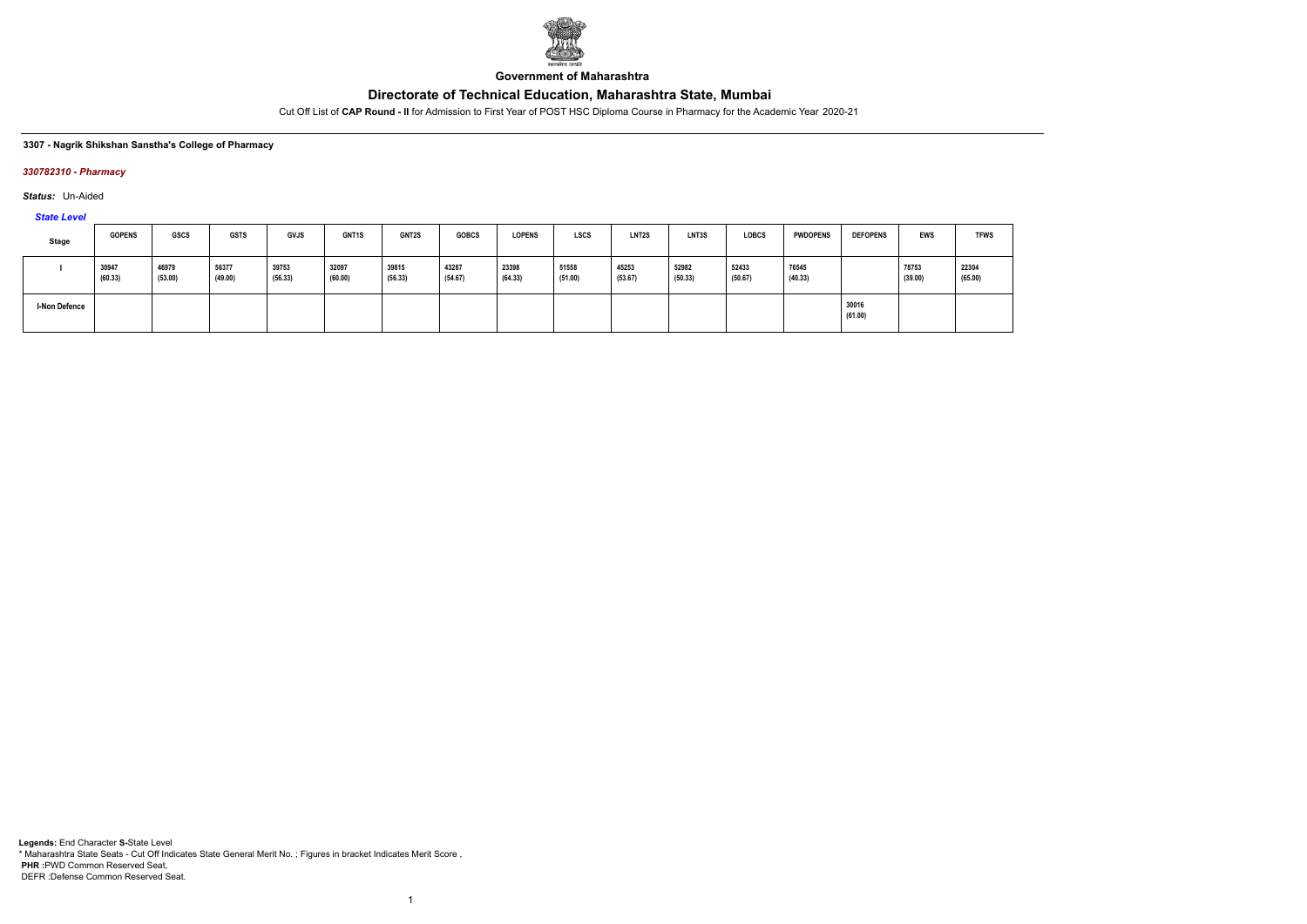

**Government of Maharashtra**

Cut Off List of **CAP Round - II** for Admission to First Year of POST HSC Diploma Course in Pharmacy for the Academic Year 2020-21

**3428 - Bharati Vidyapeeth Institute of Pharmacy, Belapur Navi Mumbai**

### *342882310 - Pharmacy*

*Status:* Un-Aided

*State Level*

| Stage            | <b>GOPENS</b>    | <b>GSCS</b>      | <b>GSTS</b>      | <b>GVJS</b>      | GNT2S            | <b>GOBCS</b>     | <b>LOPENS</b>    | <b>LSCS</b>      | <b>LSTS</b>      | <b>LVJS</b>      | <b>LOBCS</b>     | <b>PWDOPENS</b>  | <b>EWS</b>       |
|------------------|------------------|------------------|------------------|------------------|------------------|------------------|------------------|------------------|------------------|------------------|------------------|------------------|------------------|
|                  | 34534<br>(58.67) | 59158<br>(47.67) | 71014<br>(42.67) | 39649<br>(56.33) | 43154<br>(54.67) | 47707<br>(52.67) | 31060<br>(60.33) | 47525<br>(52.67) | 50395<br>(51.67) | 37571<br>(57.33) | 38028<br>(57.00) |                  | 80031<br>(38.33) |
| <b>I-Non PWD</b> |                  |                  |                  |                  |                  |                  |                  |                  |                  |                  |                  | 34547<br>(58.67) |                  |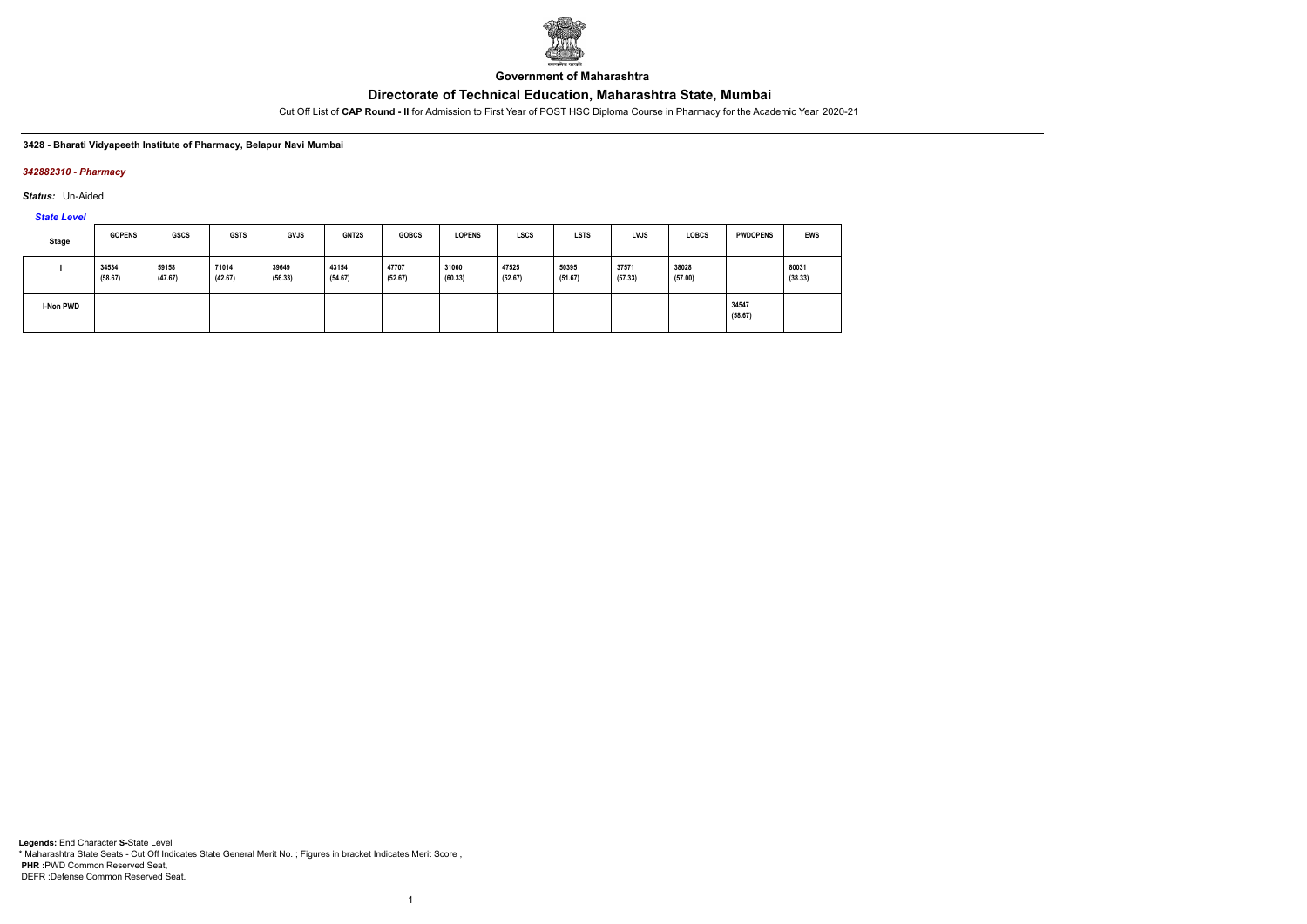

**Government of Maharashtra**

Cut Off List of **CAP Round - II** for Admission to First Year of POST HSC Diploma Course in Pharmacy for the Academic Year 2020-21

#### **3480 - Yashwantrao Bhonsale College of Pharmacy, A/P Charathe, Sawantwadi**

### *348082310 - Pharmacy*

*Status:* Un-Aided

# *State Level*

| Stage                | <b>GOPENS</b>    | GSCS             | <b>GSTS</b>      | <b>GVJS</b>      | <b>GNT2S</b>     | <b>GOBCS</b>     | <b>LOPENS</b>    | <b>LSTS</b>      | <b>LVJS</b>      | <b>LOBCS</b>     | <b>PWDOPENS</b>  | <b>DEFOPENS</b>  | <b>EWS</b>       | <b>ORPHAN</b>    | <b>TFWS</b>      |
|----------------------|------------------|------------------|------------------|------------------|------------------|------------------|------------------|------------------|------------------|------------------|------------------|------------------|------------------|------------------|------------------|
|                      | 48258<br>(52.33) | 69069<br>(43.67) |                  | 57963<br>(48.33) | 52474<br>(50.67) | 61928<br>(46.67) | 34570<br>(58.67) |                  | 73131<br>(42.00) | 49073<br>(52.00) |                  |                  | 71842<br>(42.33) |                  | 51069<br>(51.33) |
| <b>I-Non Defence</b> |                  |                  |                  |                  |                  |                  |                  |                  |                  |                  |                  | 47482<br>(52.67) |                  |                  |                  |
| I-Non PWD            |                  |                  |                  |                  |                  |                  |                  |                  |                  |                  | 48171<br>(52.67) |                  |                  |                  |                  |
| IV                   |                  |                  | 48733<br>(52.33) |                  |                  |                  |                  | 47755<br>(52.67) |                  |                  |                  |                  |                  | 48528<br>(52.33) |                  |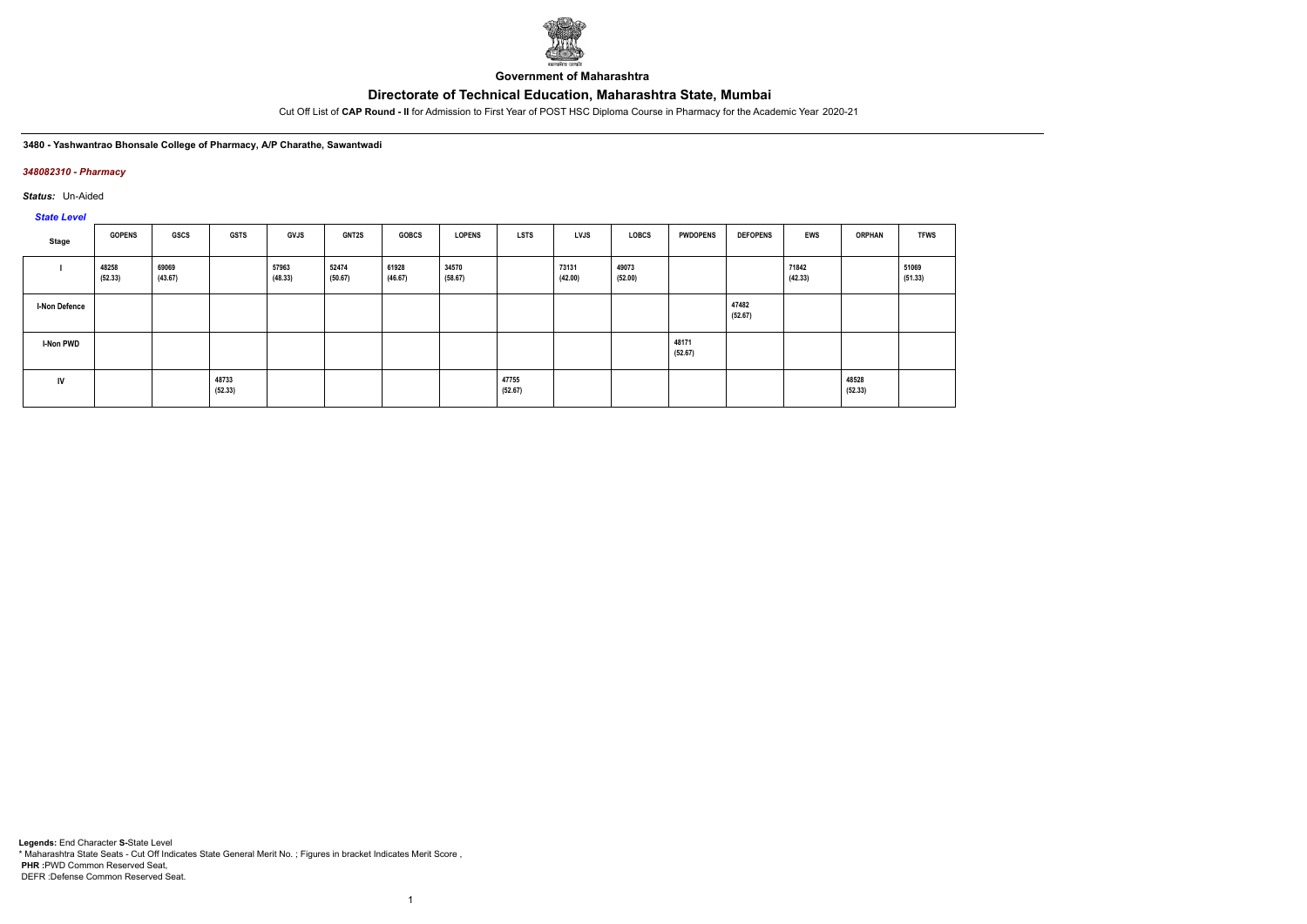

**Government of Maharashtra**

Cut Off List of **CAP Round - II** for Admission to First Year of POST HSC Diploma Course in Pharmacy for the Academic Year 2020-21

#### **3485 - St. Wilfred's Institute of Pharmacy, Panvel**

### *348582310 - Pharmacy*

*Status:* Un-Aided

# *State Level*

| Stage | <b>GOPENS</b>    | <b>GSCS</b>      | GNT2S            | GNT3S            | <b>GOBCS</b>     | <b>LOPENS</b>    | <b>LSTS</b>      | LNT <sub>1</sub> S | LOBCS            | <b>DEFOPENS</b>  | <b>TFWS</b>      |
|-------|------------------|------------------|------------------|------------------|------------------|------------------|------------------|--------------------|------------------|------------------|------------------|
|       | 44577<br>(54.00) | 63753<br>(46.00) | 48935<br>(52.33) | 58863<br>(48.00) | 50992<br>(51.33) | 34953<br>(58.33) | 60446<br>(47.33) | 67776<br>(44.00)   | 48368<br>(52.33) | 77968<br>(39.33) | 38112<br>(57.00) |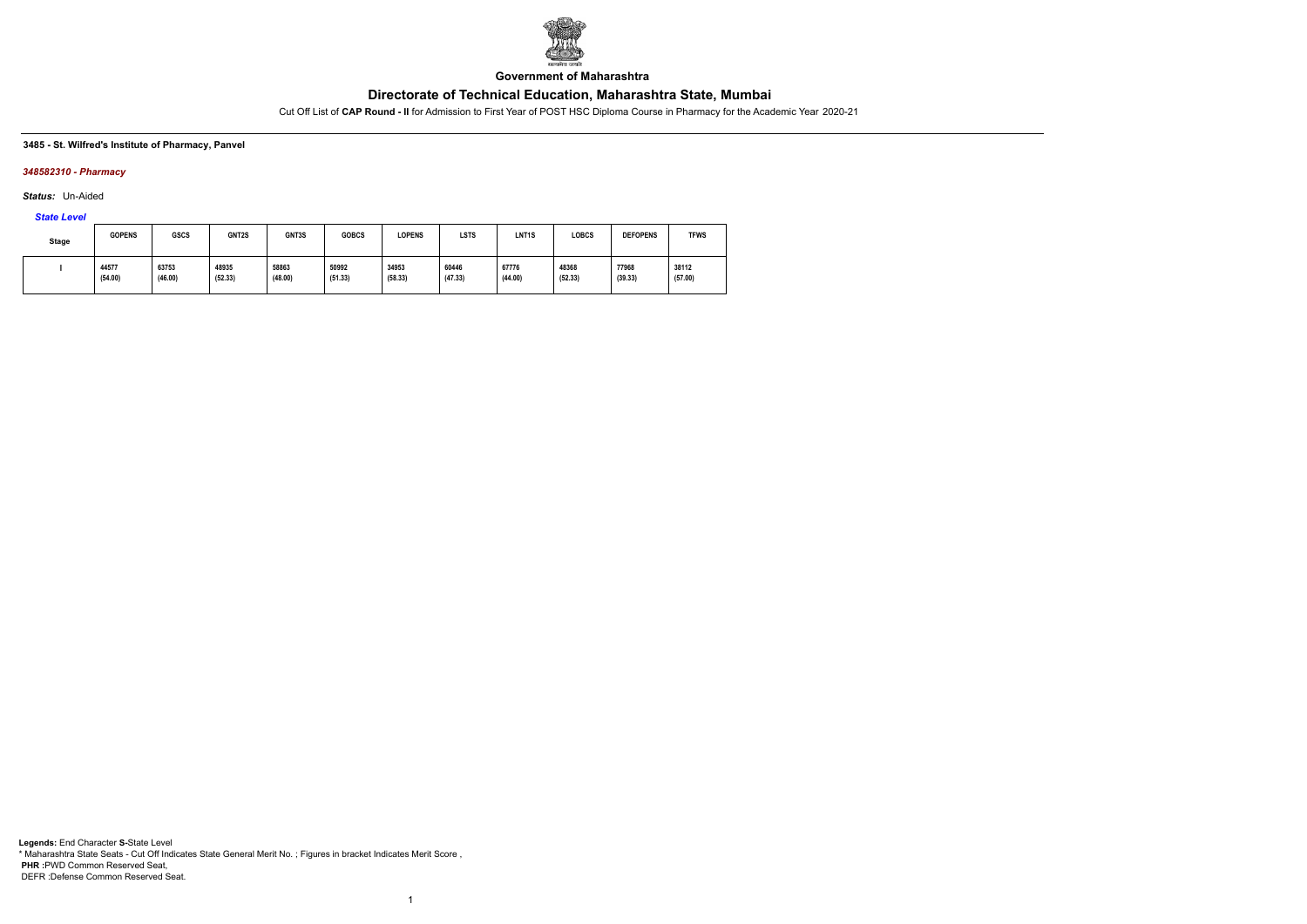

**Government of Maharashtra**

Cut Off List of **CAP Round - II** for Admission to First Year of POST HSC Diploma Course in Pharmacy for the Academic Year 2020-21

#### **3486 - Shree Saraswati Institute of Pharmacy, At Post Tondavali, Kankavali**

### *348682310 - Pharmacy*

*Status:* Un-Aided

*State Level*

| Stage                | <b>GOPENS</b>    | GSCS             | <b>GSTS</b>      | <b>GNT1S</b>     | <b>GNT2S</b>     | <b>GOBCS</b>     | <b>LOPENS</b>    | <b>LSCS</b>      | <b>LSTS</b>      | LVJS             | <b>LOBCS</b>     | <b>PWDOPENS</b>  | <b>DEFOPENS</b>  | <b>TFWS</b>      |
|----------------------|------------------|------------------|------------------|------------------|------------------|------------------|------------------|------------------|------------------|------------------|------------------|------------------|------------------|------------------|
|                      | 49503<br>(52.00) | 70093<br>(43.33) |                  | 65763<br>(45.00) | 52771<br>(50.33) | 62970<br>(46.33) | 49812<br>(51.67) | 68092<br>(44.00) |                  |                  | 64925<br>(45.33) |                  |                  | 41619<br>(55.33) |
| $\mathbf{I}$         |                  |                  |                  |                  |                  |                  |                  |                  |                  | 47993<br>(52.67) |                  |                  |                  |                  |
| <b>I-Non Defence</b> |                  |                  |                  |                  |                  |                  |                  |                  |                  |                  |                  |                  | 50597<br>(51.33) |                  |
| <b>I-Non PWD</b>     |                  |                  |                  |                  |                  |                  |                  |                  |                  |                  |                  | 50368<br>(51.67) |                  |                  |
| IV                   |                  |                  | 51829<br>(51.00) |                  |                  |                  |                  |                  | 52286<br>(50.67) |                  |                  |                  |                  |                  |

1

**Legends:** End Character **S-**State Level \* Maharashtra State Seats - Cut Off Indicates State General Merit No. ; Figures in bracket Indicates Merit Score , **PHR :**PWD Common Reserved Seat, DEFR :Defense Common Reserved Seat.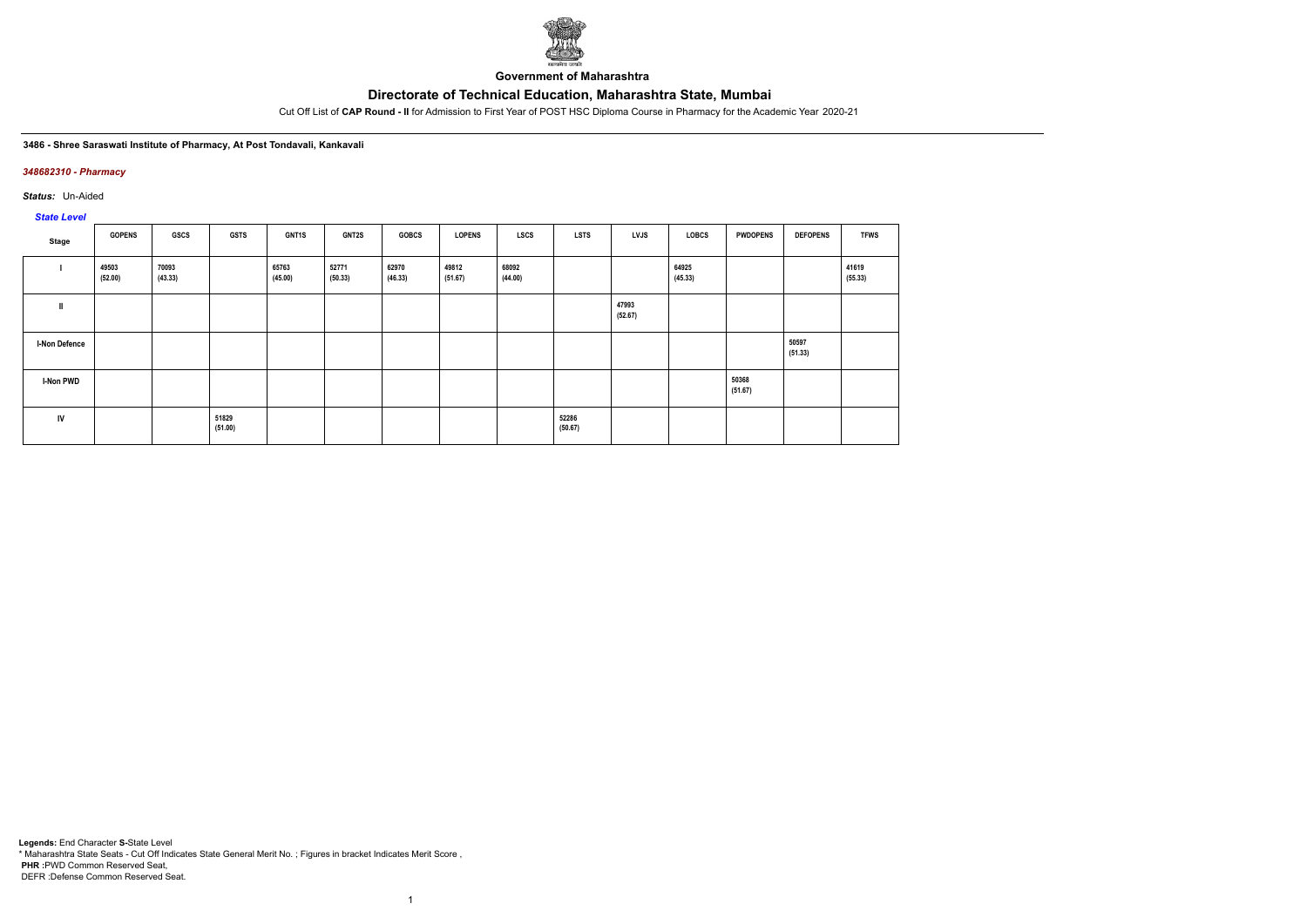

**Government of Maharashtra**

Cut Off List of **CAP Round - II** for Admission to First Year of POST HSC Diploma Course in Pharmacy for the Academic Year 2020-21

### **3487 - Ideal Institute of Pharmacy, Wada**

### *348782310 - Pharmacy*

*Status:* Un-Aided

# *State Level*

| Stage                | <b>GOPENS</b>    | <b>GSCS</b>      | <b>GSTS</b>      | <b>GVJS</b>      | <b>GNT1S</b>     | <b>GOBCS</b>     | <b>LOPENS</b>    | <b>LSTS</b>      | LNT <sub>1</sub> S | LNT <sub>2</sub> S | <b>LOBCS</b>     | <b>PWDOPENS</b>  | <b>DEFOPENS</b>  | <b>TFWS</b>      |
|----------------------|------------------|------------------|------------------|------------------|------------------|------------------|------------------|------------------|--------------------|--------------------|------------------|------------------|------------------|------------------|
|                      | 47256<br>(53.00) | 70029<br>(43.33) | 57823<br>(48.33) | 57346<br>(48.67) | 47479<br>(52.67) | 52498<br>(50.67) | 44100<br>(54.33) | 48183<br>(52.67) | 78966<br>(39.00)   | 42752<br>(55.00)   | 46413<br>(53.33) | 49937<br>(51.67) |                  | 31311<br>(60.33) |
| <b>I-Non Defence</b> |                  |                  |                  |                  |                  |                  |                  |                  |                    |                    |                  |                  | 44850<br>(54.00) |                  |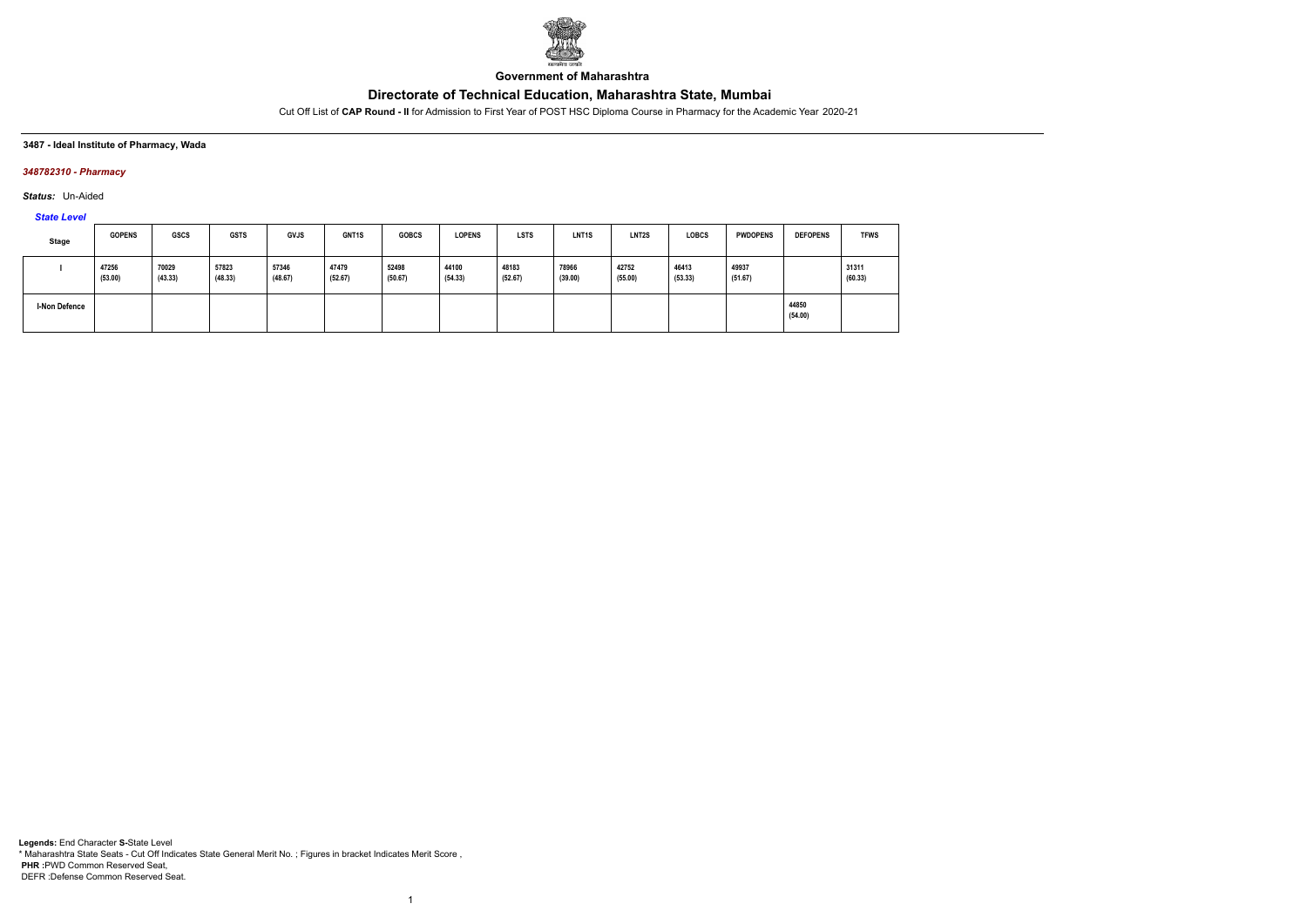

**Government of Maharashtra**

Cut Off List of **CAP Round - II** for Admission to First Year of POST HSC Diploma Course in Pharmacy for the Academic Year 2020-21

#### **3489 - Yashwantrao Bhonsale College of D. Pharmacy, Charathe Vazarwadi**

### *348982310 - Pharmacy*

*Status:* Un-Aided

*State Level*

| Stage            | <b>GOPENS</b>    | GSCS             | <b>GSTS</b>      | <b>GVJS</b>      | <b>GNT1S</b>     | <b>GNT2S</b>     | <b>GOBCS</b>     | <b>LOPENS</b>    | <b>LSTS</b>      | <b>LNT2S</b>     | <b>PWDOPENS</b>  | <b>ORPHAN</b>    | <b>TFWS</b>      |
|------------------|------------------|------------------|------------------|------------------|------------------|------------------|------------------|------------------|------------------|------------------|------------------|------------------|------------------|
|                  | 51344<br>(51.00) | 66221<br>(44.67) |                  | 54765<br>(49.67) | 58629<br>(48.00) | 52782<br>(50.33) | 64037<br>(45.67) | 49086<br>(52.00) |                  | 46254<br>(53.33) |                  |                  | 55067<br>(49.33) |
| <b>I-Non PWD</b> |                  |                  |                  |                  |                  |                  |                  |                  |                  |                  | 49890<br>(51.67) |                  |                  |
| <b>IV</b>        |                  |                  | 52254<br>(50.67) |                  |                  |                  |                  |                  | 51417<br>(51.00) |                  |                  | 51585<br>(51.00) |                  |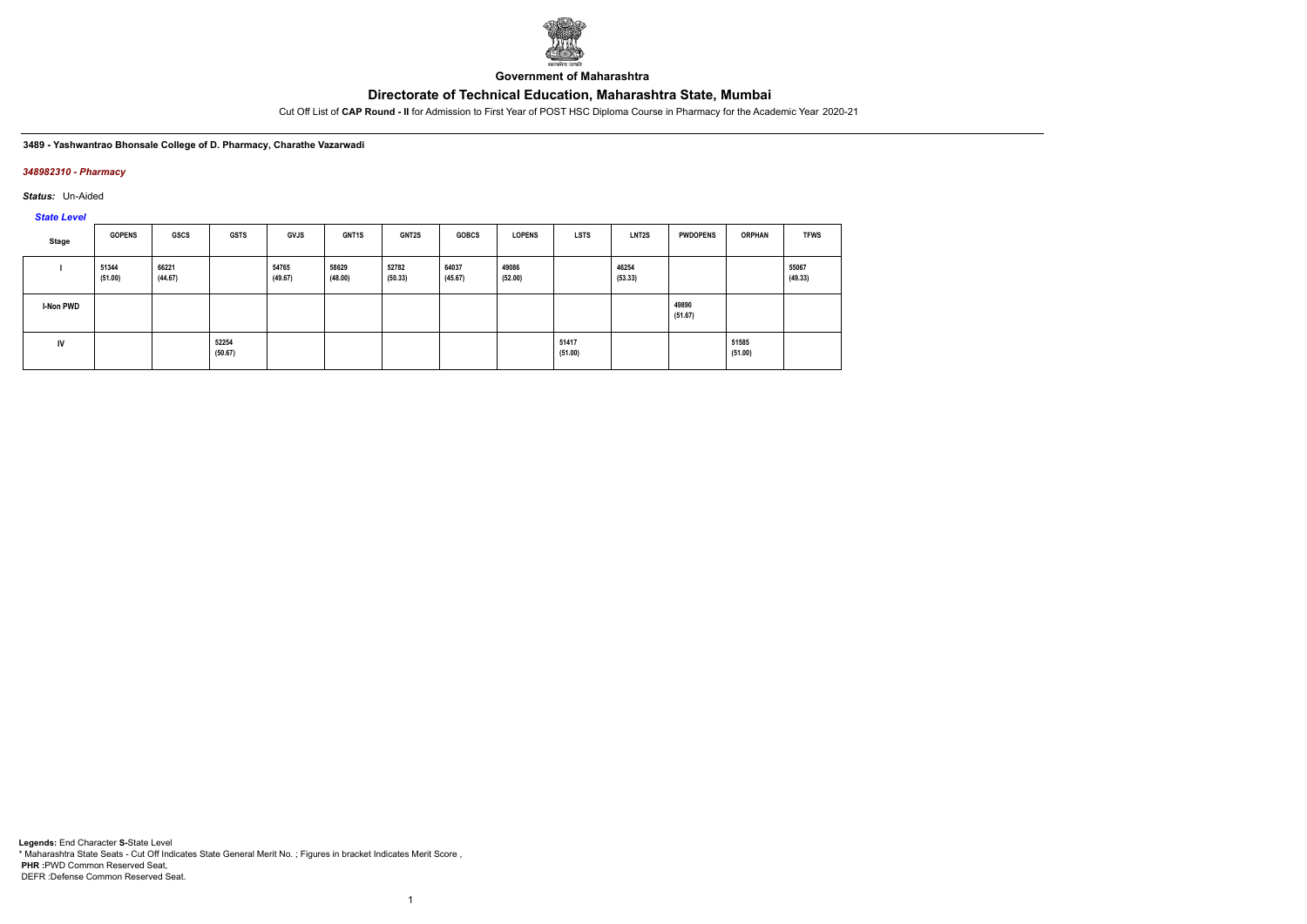

**Government of Maharashtra**

Cut Off List of **CAP Round - II** for Admission to First Year of POST HSC Diploma Course in Pharmacy for the Academic Year 2020-21

### **3492 - SBNM College of Pharmacy(D.Pharmacy), Mahad**

### *349282310 - Pharmacy*

*Status:* Un-Aided

*State Level*

| Stage                | <b>GOPENS</b>    | GSCS             | GSTS             | <b>GNT1S</b>     | <b>GNT2S</b>     | <b>GOBCS</b>     | <b>LOPENS</b>    | <b>LNT2S</b>     | <b>LOBCS</b>     | <b>PWDOPENS</b>  | <b>DEFOPENS</b>  | <b>EWS</b>       | <b>TFWS</b>      |
|----------------------|------------------|------------------|------------------|------------------|------------------|------------------|------------------|------------------|------------------|------------------|------------------|------------------|------------------|
|                      | 38092<br>(57.00) | 40998<br>(55.67) | 73095<br>(42.00) | 54561<br>(49.67) | 50245<br>(51.67) | 56306<br>(49.00) | 48218<br>(52.33) | 50591<br>(51.33) | 55799<br>(49.33) |                  |                  | 73351<br>(41.67) | 45883<br>(53.67) |
| <b>I-Non Defence</b> |                  |                  |                  |                  |                  |                  |                  |                  |                  |                  | 39031<br>(56.67) |                  |                  |
| I-Non PWD            |                  |                  |                  |                  |                  |                  |                  |                  |                  | 41052<br>(55.67) |                  |                  |                  |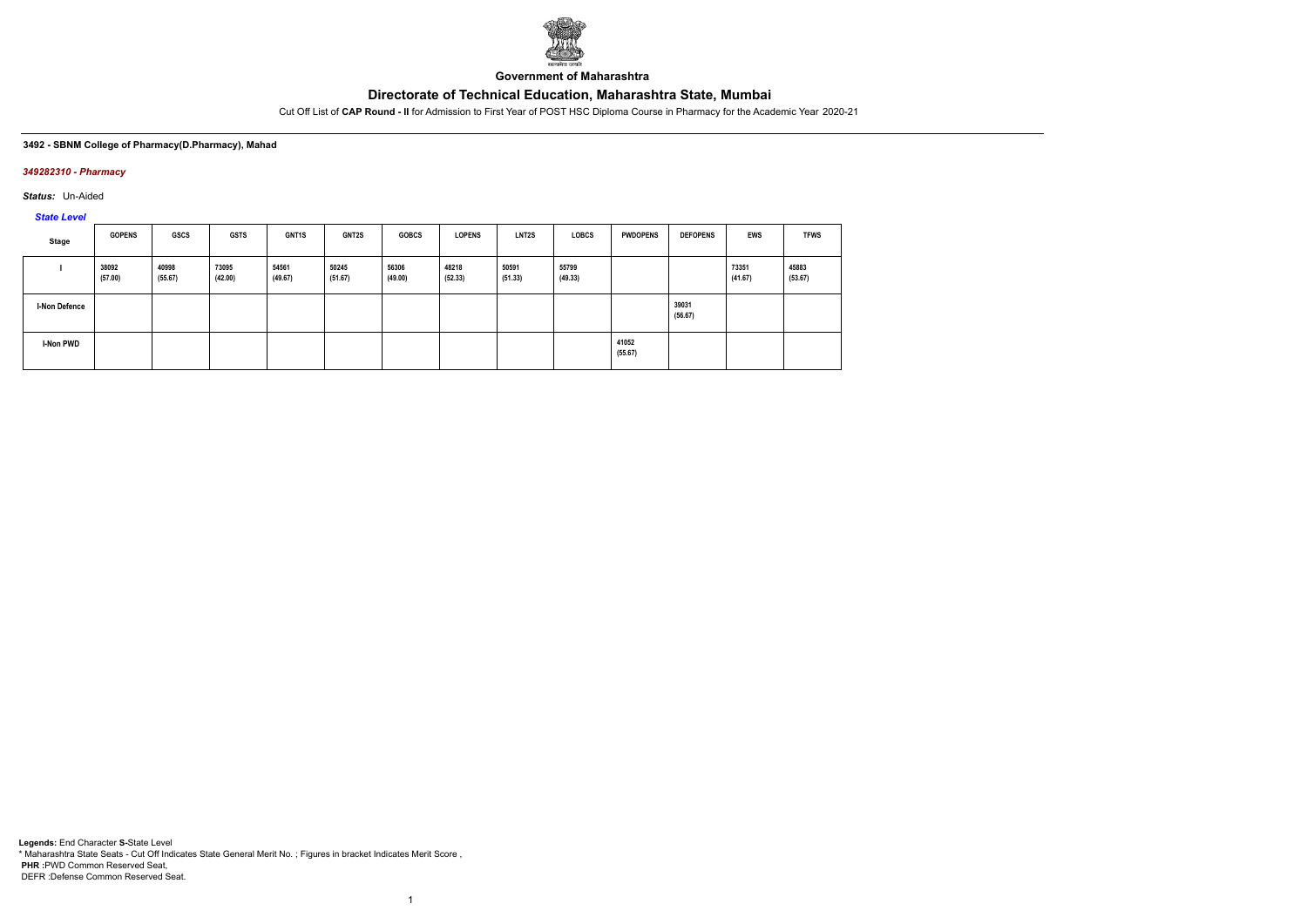

**Government of Maharashtra**

Cut Off List of **CAP Round - II** for Admission to First Year of POST HSC Diploma Course in Pharmacy for the Academic Year 2020-21

### **3499 - M.S. College Of Pharmacy, Devghar**

### *349982310 - Pharmacy*

*Status:* Un-Aided Religious Minority - Muslim

*State Level*

| Stage | <b>GOPENS</b> | <b>LOPENS</b> | MI      | <b>TFWS</b> |
|-------|---------------|---------------|---------|-------------|
|       | 50117         | 48641         | 65900   | 39521       |
|       | (51.67)       | (52.33)       | (45.00) | (56.33)     |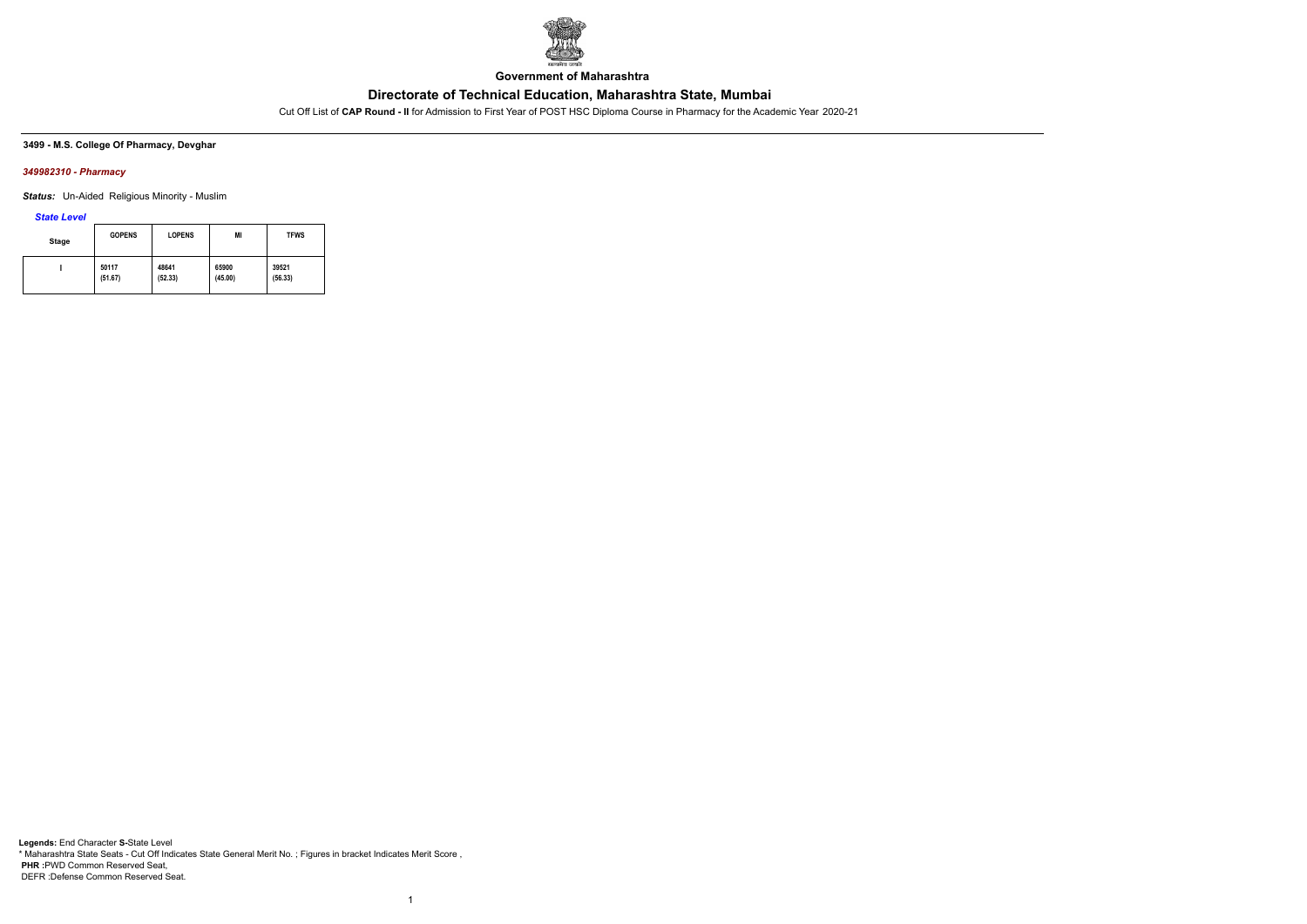

**Government of Maharashtra**

Cut Off List of **CAP Round - II** for Admission to First Year of POST HSC Diploma Course in Pharmacy for the Academic Year 2020-21

## **3500 - Vijayrao Naik College Of Pharmacy, Shirval**

### *350082310 - Pharmacy*

*Status:* Un-Aided

# *State Level*

| Stage                | <b>GOPENS</b>    | GSCS             | <b>GSTS</b>      | <b>GVJS</b>      | <b>GNT1S</b>     | <b>GNT2S</b>     | <b>GOBCS</b>     | <b>LOPENS</b>    | <b>LSTS</b>      | LVJS             | LNT3S            | LOBCS            | <b>PWDOPENS</b>  | <b>DEFOPENS</b>  | <b>EWS</b>       | <b>TFWS</b>      |
|----------------------|------------------|------------------|------------------|------------------|------------------|------------------|------------------|------------------|------------------|------------------|------------------|------------------|------------------|------------------|------------------|------------------|
|                      | 47165<br>(53.00) | 70334<br>(43.00) |                  | 55505<br>(49.33) | 66416<br>(44.67) | 49785<br>(51.67) | 61916<br>(46.67) | 52011<br>(50.67) | 65848<br>(45.00) |                  | 71985<br>(42.33) | 66302<br>(44.67) |                  |                  | 76010<br>(40.33) | 43695<br>(54.33) |
|                      |                  |                  |                  |                  |                  |                  |                  |                  |                  | 60193<br>(47.33) |                  |                  |                  |                  |                  |                  |
| <b>I-Non Defence</b> |                  |                  |                  |                  |                  |                  |                  |                  |                  |                  |                  |                  |                  | 49442<br>(52.00) |                  |                  |
| <b>I-Non PWD</b>     |                  |                  |                  |                  |                  |                  |                  |                  |                  |                  |                  |                  | 49140<br>(52.00) |                  |                  |                  |
| IV                   |                  |                  | 49430<br>(52.00) |                  |                  |                  |                  |                  |                  |                  |                  |                  |                  |                  |                  |                  |

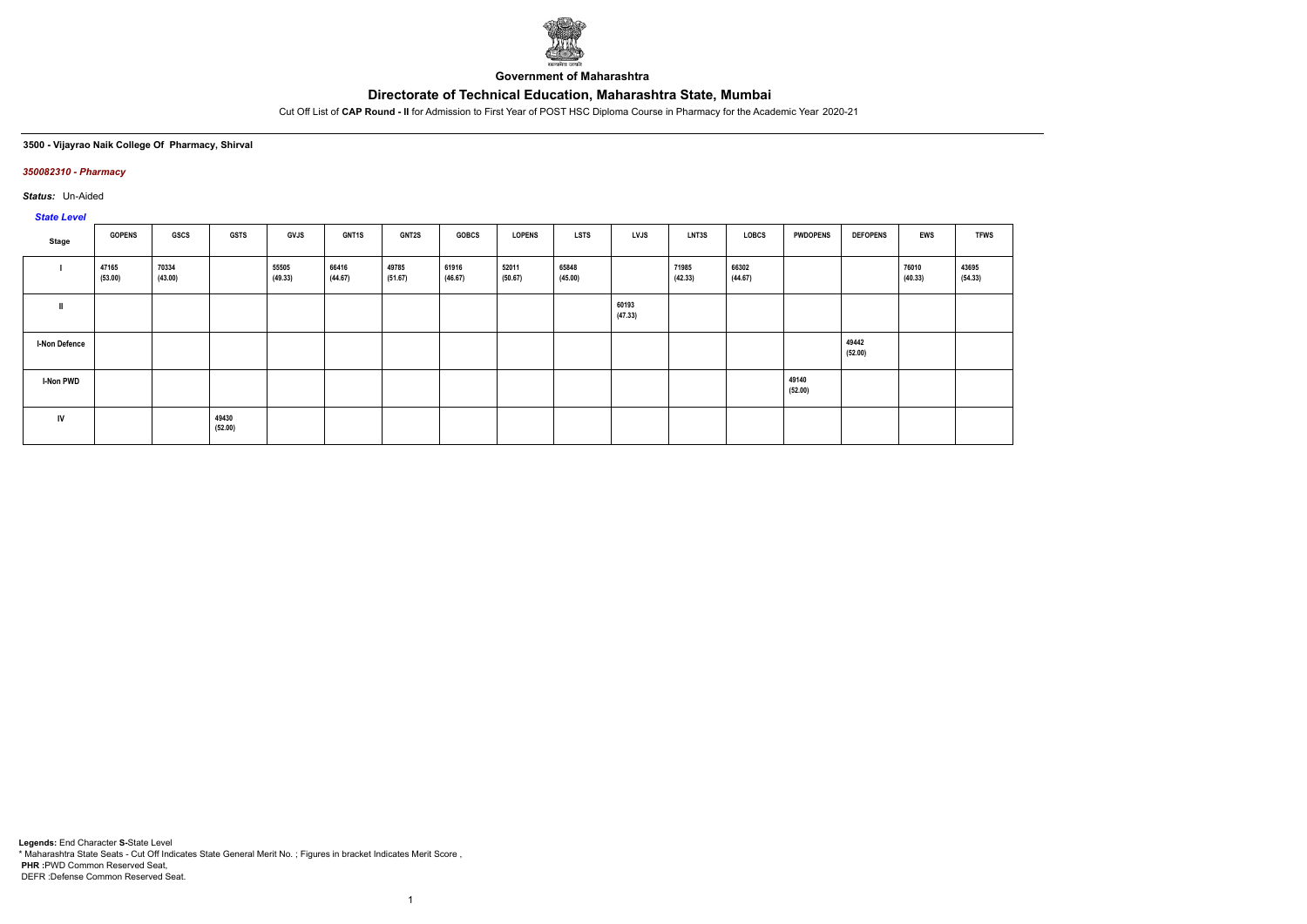

**Government of Maharashtra**

Cut Off List of **CAP Round - II** for Admission to First Year of POST HSC Diploma Course in Pharmacy for the Academic Year 2020-21

#### **3501 - Siddhis Institute Of Pharmacy, Nandgaon**

### *350182310 - Pharmacy*

*Status:* Un-Aided

*State Level*

| Stage         | <b>GOPENS</b>    | <b>GSCS</b>      | <b>GSTS</b>      | <b>GVJS</b>      | <b>GNT2S</b>     | <b>GOBCS</b>     | <b>LOPENS</b>    | <b>LSCS</b>      | LNT <sub>2</sub> S | <b>LOBCS</b>     | <b>PWDOPENS</b>  | <b>DEFOPENS</b>  |
|---------------|------------------|------------------|------------------|------------------|------------------|------------------|------------------|------------------|--------------------|------------------|------------------|------------------|
|               | 44625<br>(54.00) | 67811<br>(44.00) | 62873<br>(46.33) | 48944<br>(52.33) | 46016<br>(53.33) | 49692<br>(52.00) | 30421<br>(60.67) | 66890<br>(44.67) | 56838<br>(48.67)   | 36018<br>(58.00) |                  |                  |
| I-Non Defence |                  |                  |                  |                  |                  |                  |                  |                  |                    |                  |                  | 43690<br>(54.33) |
| I-Non PWD     |                  |                  |                  |                  |                  |                  |                  |                  |                    |                  | 43342<br>(54.67) |                  |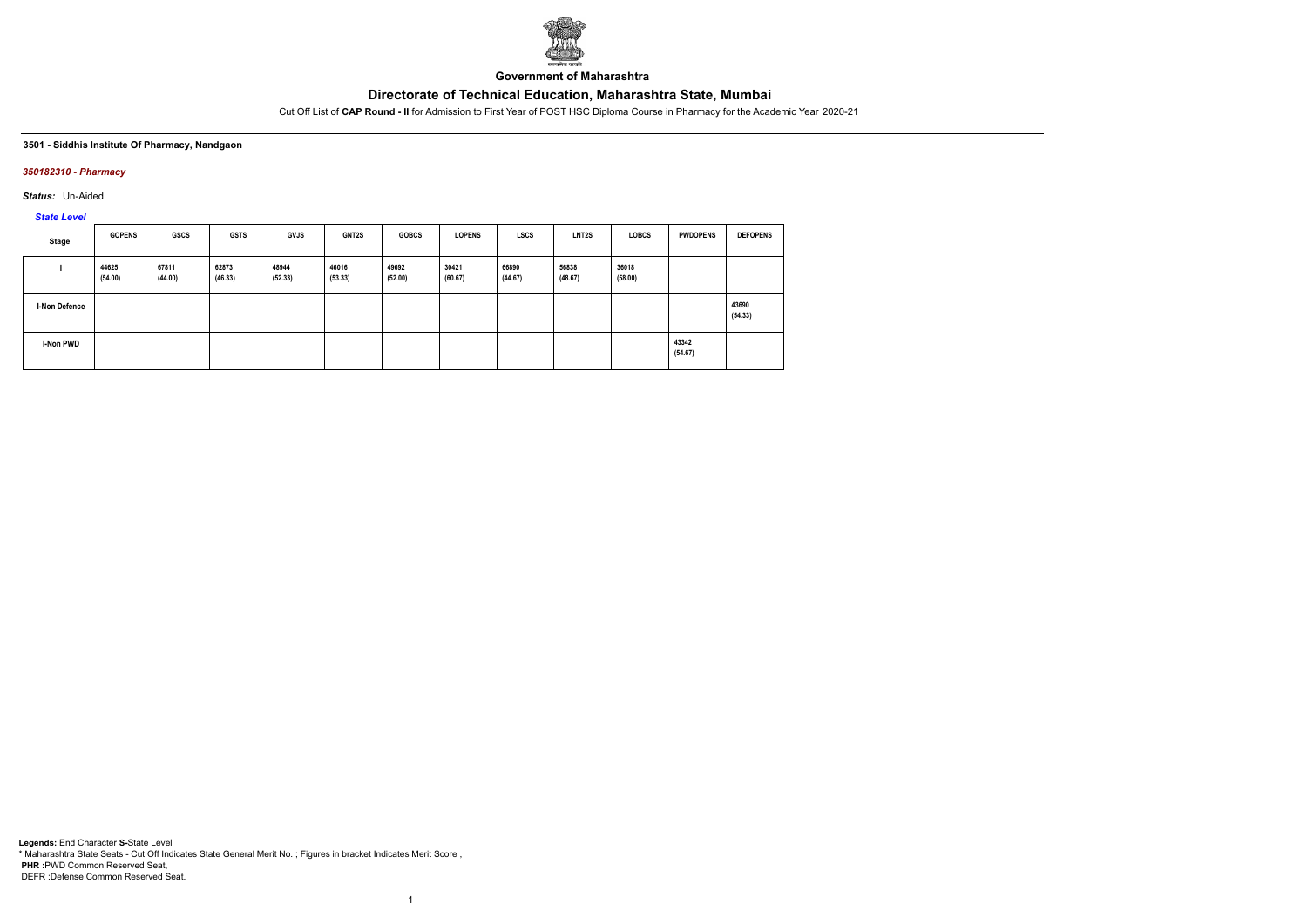

**Government of Maharashtra**

Cut Off List of **CAP Round - II** for Admission to First Year of POST HSC Diploma Course in Pharmacy for the Academic Year 2020-21

#### **3505 - Abhinav Institute Of Pharmacy, Chinchpada**

### *350582310 - Pharmacy*

*Status:* Un-Aided

*State Level*

| Stage                | <b>GOPENS</b>    | <b>GSCS</b>      | <b>GVJS</b>      | GNT2S            | GNT3S            | <b>GOBCS</b>     | <b>LOPENS</b>    | <b>LSCS</b>      | LNT <sub>2</sub> S | <b>PWDOPENS</b>  | <b>DEFOPENS</b>  | <b>EWS</b>       | <b>TFWS</b>      |
|----------------------|------------------|------------------|------------------|------------------|------------------|------------------|------------------|------------------|--------------------|------------------|------------------|------------------|------------------|
|                      | 44769<br>(54.00) | 51725<br>(51.00) | 53892<br>(50.00) | 46430<br>(53.33) | 47872<br>(52.67) | 52487<br>(50.67) | 29655<br>(61.00) | 29804<br>(61.00) | 56280<br>(49.00)   | 69278<br>(43.67) |                  | 80817<br>(37.67) | 36893<br>(57.67) |
| <b>I-Non Defence</b> |                  |                  |                  |                  |                  |                  |                  |                  |                    |                  | 43183<br>(54.67) |                  |                  |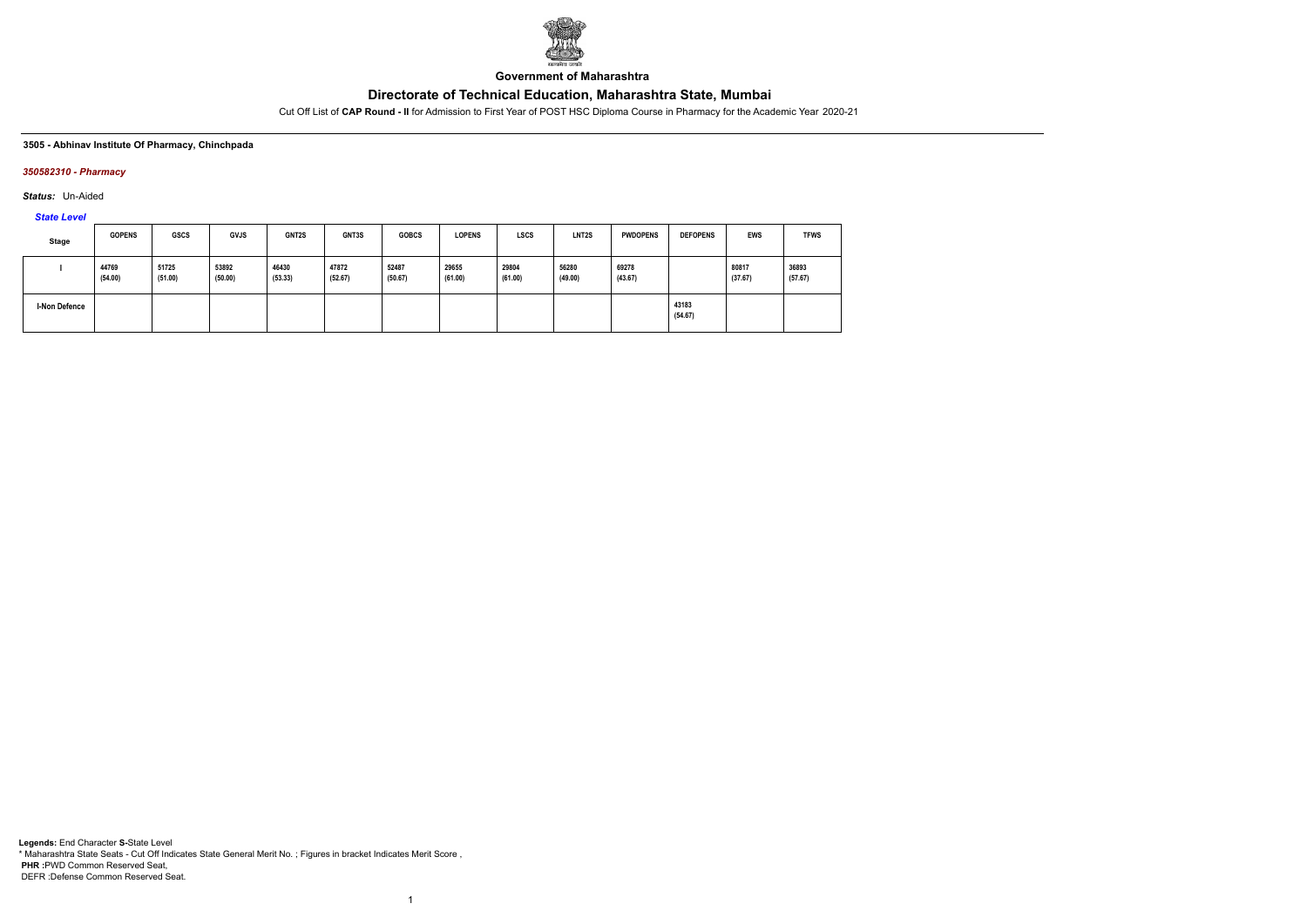

**Government of Maharashtra**

Cut Off List of **CAP Round - II** for Admission to First Year of POST HSC Diploma Course in Pharmacy for the Academic Year 2020-21

### **3508 - B.K. Patil Institute of Pharmacy, Taloja, Panvel**

### *350882310 - Pharmacy*

*Status:* Un-Aided

# *State Level*

| Stage                | <b>GOPENS</b>    | <b>GSCS</b>      | <b>GSTS</b>      | GNT <sub>1</sub> S | <b>GNT2S</b>     | <b>GNT3S</b>     | <b>GOBCS</b>     | <b>LOPENS</b>    | <b>LSTS</b>      | <b>LOBCS</b>     | <b>PWDOPENS</b>  | <b>DEFOPENS</b>  | <b>TFWS</b>      |
|----------------------|------------------|------------------|------------------|--------------------|------------------|------------------|------------------|------------------|------------------|------------------|------------------|------------------|------------------|
|                      | 46755<br>(53.00) | 66068<br>(45.00) | 73975<br>(41.33) | 47322<br>(53.00)   | 51534<br>(51.00) | 49917<br>(51.67) | 51671<br>(51.00) | 45945<br>(53.33) | 65306<br>(45.33) | 48562<br>(52.33) |                  |                  | 31560<br>(60.00) |
| <b>I-Non Defence</b> |                  |                  |                  |                    |                  |                  |                  |                  |                  |                  |                  | 45166<br>(53.67) |                  |
| I-Non PWD            |                  |                  |                  |                    |                  |                  |                  |                  |                  |                  | 44187<br>(54.33) |                  |                  |

1

**Legends:** End Character **S-**State Level \* Maharashtra State Seats - Cut Off Indicates State General Merit No. ; Figures in bracket Indicates Merit Score , **PHR :**PWD Common Reserved Seat, DEFR :Defense Common Reserved Seat.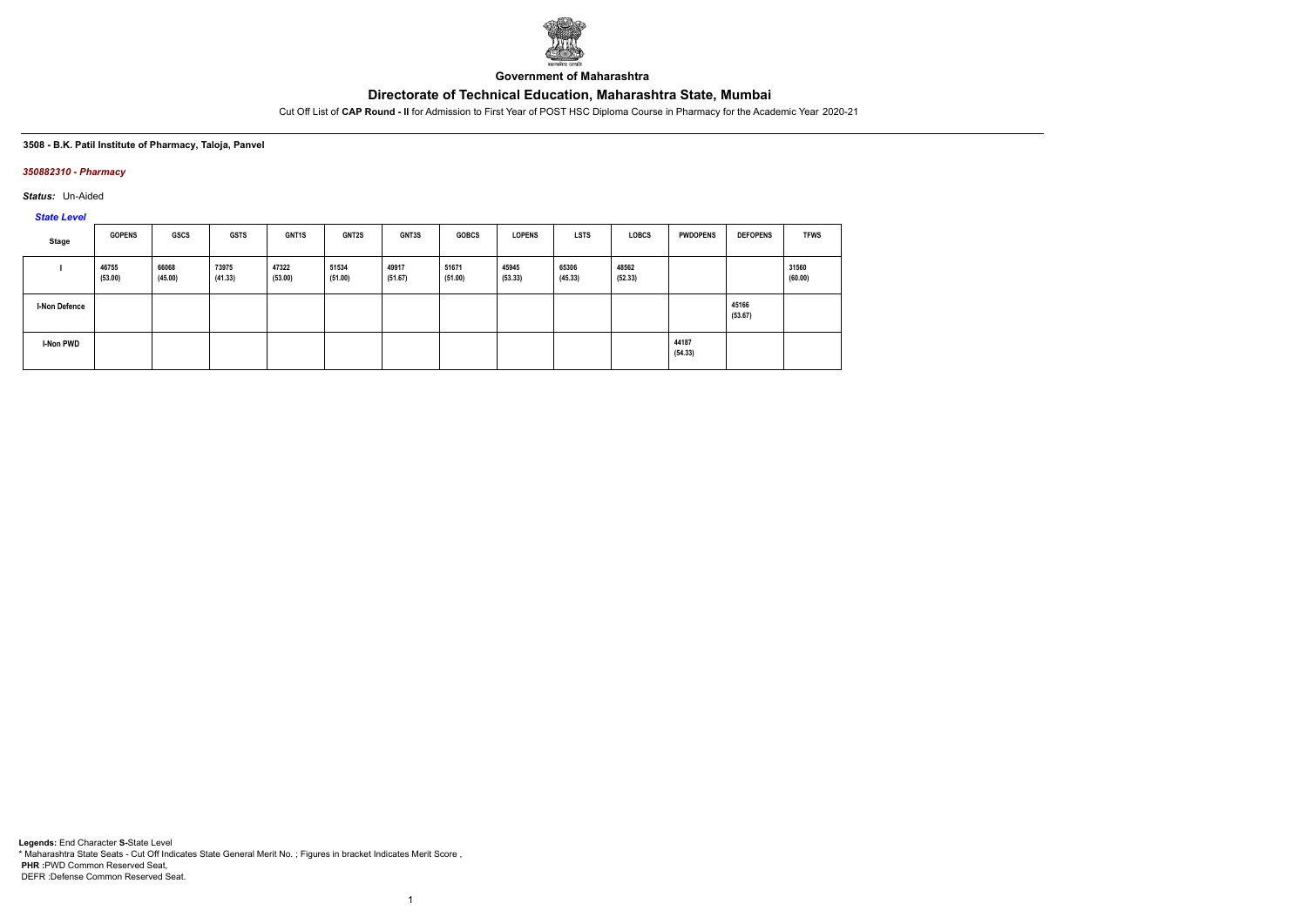

**Government of Maharashtra**

Cut Off List of **CAP Round - II** for Admission to First Year of POST HSC Diploma Course in Pharmacy for the Academic Year 2020-21

#### **3509 - Indala Institute of Pharmacy, Bapsai, Kalyan**

### *350982310 - Pharmacy*

*Status:* Un-Aided

## *State Level*

| $-$                  |                  |                  |                  |                  |                  |                  |                  |                  |                  |                  |                  |                  |                  |                  |                  |                  |                  |
|----------------------|------------------|------------------|------------------|------------------|------------------|------------------|------------------|------------------|------------------|------------------|------------------|------------------|------------------|------------------|------------------|------------------|------------------|
| Stage                | <b>GOPENS</b>    | <b>GSCS</b>      | <b>GSTS</b>      | <b>GVJS</b>      | <b>GNT2S</b>     | <b>GNT3S</b>     | <b>GOBCS</b>     | <b>LOPENS</b>    | <b>LSCS</b>      | <b>LSTS</b>      | <b>LNT1S</b>     | <b>LNT2S</b>     | <b>LOBCS</b>     | <b>PWDOPENS</b>  | <b>DEFOPENS</b>  | EWS              | <b>TFWS</b>      |
|                      | 46235<br>(53.33) | 66672<br>(44.67) | 64564<br>(45.67) | 51906<br>(51.00) | 53573<br>(50.00) | 51575<br>(51.00) | 51895<br>(51.00) | 41907<br>(55.33) | 58927<br>(48.00) | 46987<br>(53.00) | 76805<br>(40.00) | 41002<br>(55.67) | 51331<br>(51.00) |                  |                  | 82177<br>(36.67) | 31624<br>(60.00) |
| <b>I-Non Defence</b> |                  |                  |                  |                  |                  |                  |                  |                  |                  |                  |                  |                  |                  |                  | 44811<br>(54.00) |                  |                  |
| I-Non PWD            |                  |                  |                  |                  |                  |                  |                  |                  |                  |                  |                  |                  |                  | 42577<br>(55.00) |                  |                  |                  |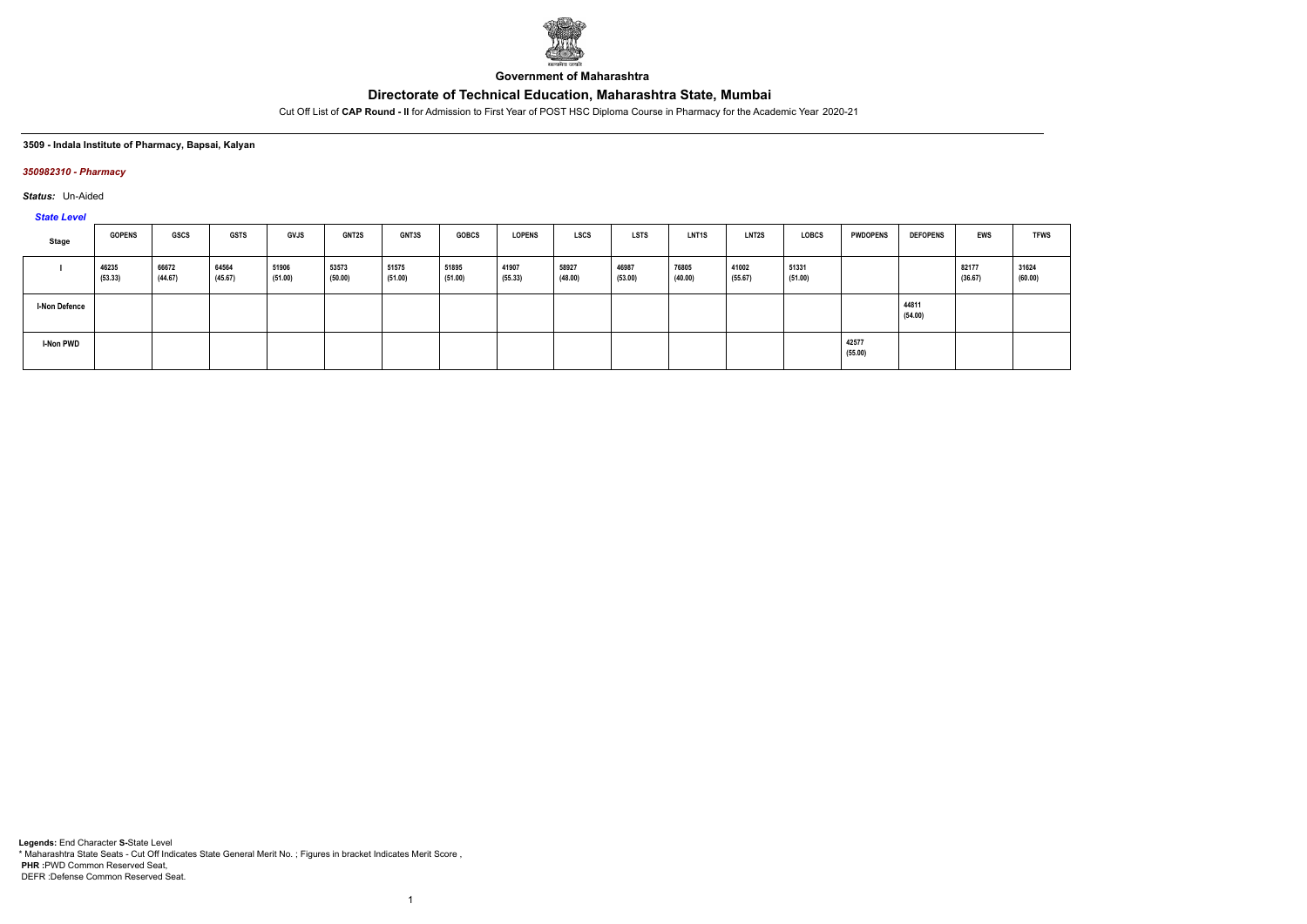

**Government of Maharashtra**

Cut Off List of **CAP Round - II** for Admission to First Year of POST HSC Diploma Course in Pharmacy for the Academic Year 2020-21

**3511 - DPO's Nett College of Pharmacy, Thane**

### *351182310 - Pharmacy*

*Status:* Un-Aided

*State Level*

| Stage                | <b>GOPENS</b>    | <b>GSCS</b>      | <b>GSTS</b>      | <b>GVJS</b>      | <b>GNT1S</b>     | GNT2S            | <b>GOBCS</b>     | <b>LOPENS</b>    | <b>LSCS</b>      | <b>LSTS</b>      | LNT3S            | <b>LOBCS</b>     | <b>DEFOPENS</b>  | <b>EWS</b>       |
|----------------------|------------------|------------------|------------------|------------------|------------------|------------------|------------------|------------------|------------------|------------------|------------------|------------------|------------------|------------------|
|                      | 46137<br>(53.33) | 64942<br>(45.33) | 71294<br>(42.67) | 51788<br>(51.00) | 60178<br>(47.33) | 47999<br>(52.67) | 52755<br>(50.33) | 43178<br>(54.67) | 66256<br>(44.67) | 60989<br>(47.00) | 57920<br>(48.33) | 51807<br>(51.00) |                  | 33054<br>(59.33) |
| <b>I-Non Defence</b> |                  |                  |                  |                  |                  |                  |                  |                  |                  |                  |                  |                  | 44037<br>(54.33) |                  |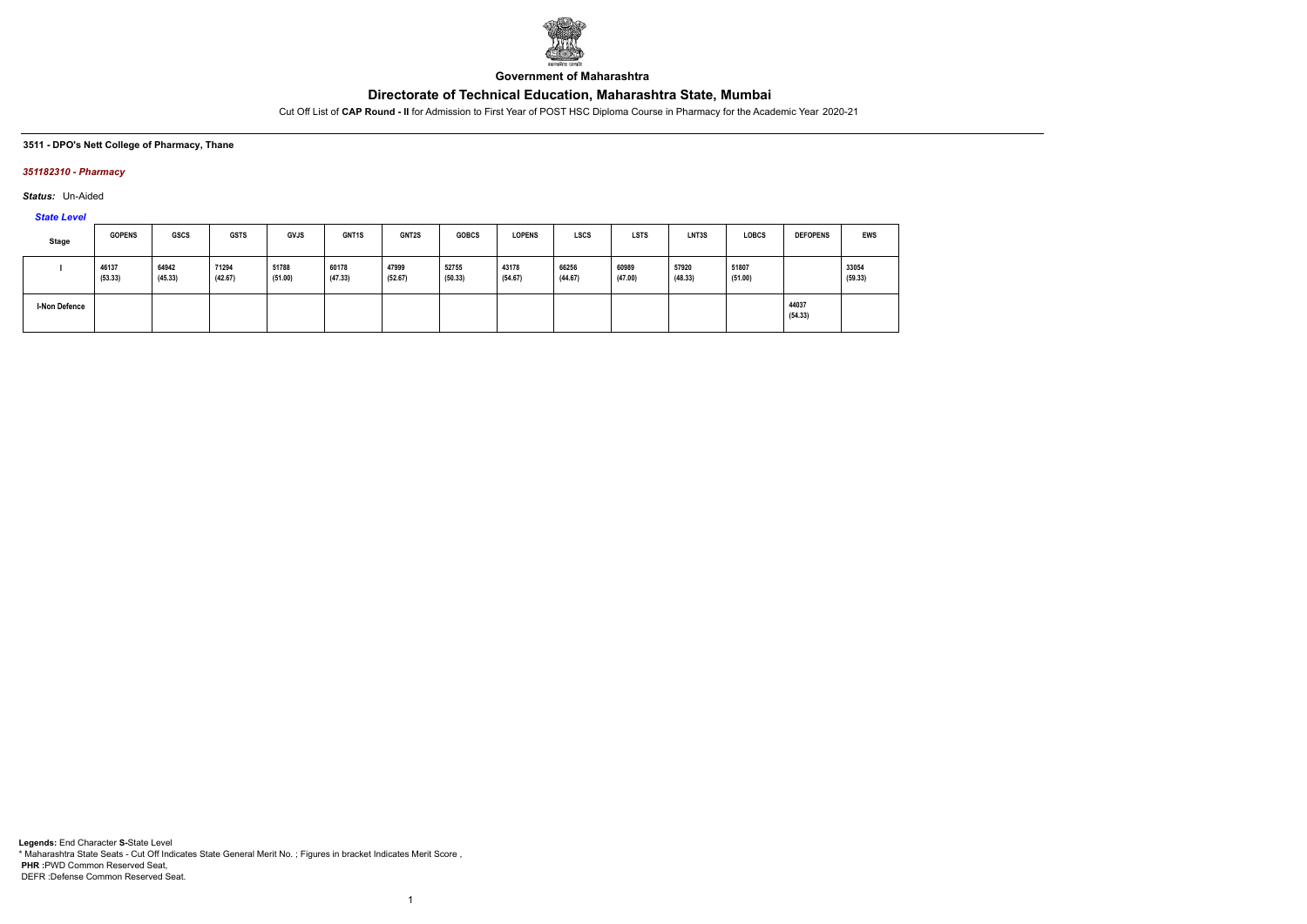

**Government of Maharashtra**

Cut Off List of **CAP Round - II** for Admission to First Year of POST HSC Diploma Course in Pharmacy for the Academic Year 2020-21

**4020 - Shikshan Prasarak Mandal's Smt. Kusumtai Wankhede Institute of Pharmacy, Katol**

### *402082310 - Pharmacy*

*Status:* Government-Aided

*State Level*

| Stage                | <b>GOPENS</b>   | GSCS             | <b>GSTS</b>      | <b>GNT1S</b>    | <b>GNT2S</b>    | <b>GNT3S</b>    | <b>GOBCS</b>    | <b>LOPENS</b>   | <b>LSCS</b>     | <b>LSTS</b>     | LVJS            | <b>LNT2S</b>     | <b>LNT3S</b>     | <b>LOBCS</b>    | <b>PWDOPENS</b>  | <b>DEFOPENS</b> | EWS              | <b>ORPHAN</b>   | <b>TFWS</b>     |
|----------------------|-----------------|------------------|------------------|-----------------|-----------------|-----------------|-----------------|-----------------|-----------------|-----------------|-----------------|------------------|------------------|-----------------|------------------|-----------------|------------------|-----------------|-----------------|
|                      | 4379<br>(79.00) | 13005<br>(71.00) | 30138<br>(61.00) | 7784<br>(75.00) | 7384<br>(75.33) | 5623<br>(77.33) | 6756<br>(76.00) | 5125<br>(78.00) | 6037<br>(77.00) | 9657<br>(73.33) | 9712<br>(73.33) | 17844<br>(67.67) | 15750<br>(69.00) | 5872<br>(77.00) | 34513<br>(58.67) |                 | 13321<br>(70.67) |                 | 8103<br>(74.67) |
| <b>I-Non Defence</b> |                 |                  |                  |                 |                 |                 |                 |                 |                 |                 |                 |                  |                  |                 |                  | 4287<br>(79.00) |                  |                 |                 |
| IV                   |                 |                  |                  |                 |                 |                 |                 |                 |                 |                 |                 |                  |                  |                 |                  |                 |                  | 4416<br>(78.67) |                 |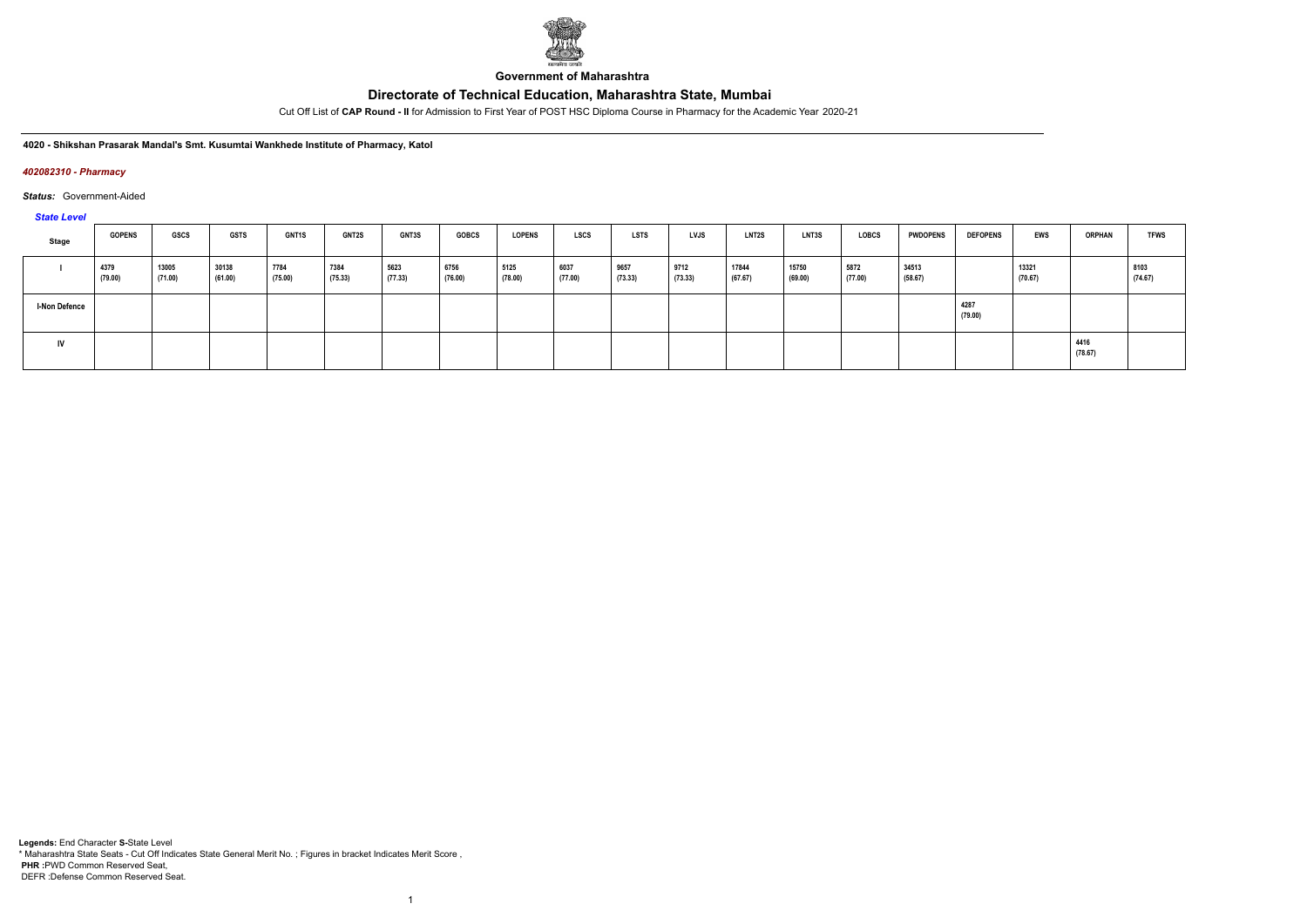

**Government of Maharashtra**

Cut Off List of **CAP Round - II** for Admission to First Year of POST HSC Diploma Course in Pharmacy for the Academic Year 2020-21

**4021 - Vidharbha Youth Welfare Society's Institute of Diploma in Pharmacy Borgaon Meghe,Wardha**

### *402182310 - Pharmacy*

### *Status:* Government-Aided

*State Level*

| Stage                | <b>GOPENS</b>   | GSCS             | <b>GSTS</b>     | <b>GVJS</b>     | <b>GNT1S</b>    | <b>GNT2S</b>     | <b>GNT3S</b>    | <b>GOBCS</b>    | <b>LOPENS</b>   | <b>LSCS</b>     | <b>LNT2S</b>     | <b>LOBCS</b>    | <b>PWDOPENS</b>  | <b>DEFOPENS</b> | <b>EWS</b>       | <b>ORPHAN</b>   | <b>TFWS</b>     |
|----------------------|-----------------|------------------|-----------------|-----------------|-----------------|------------------|-----------------|-----------------|-----------------|-----------------|------------------|-----------------|------------------|-----------------|------------------|-----------------|-----------------|
|                      | 3779<br>(79.67) | 10388<br>(73.00) | 8350<br>(74.67) | 4958<br>(78.00) | 7809<br>(75.00) | 10317<br>(73.00) | 5272<br>(77.67) | 5609<br>(77.33) | 1750<br>(83.33) | 4550<br>(78.67) | 12215<br>(71.33) | 6715<br>(76.00) | 61938<br>(46.67) |                 | 10104<br>(73.00) |                 | 3191<br>(80.67) |
| <b>I-Non Defence</b> |                 |                  |                 |                 |                 |                  |                 |                 |                 |                 |                  |                 |                  | 3720<br>(79.67) |                  |                 |                 |
| IV                   |                 |                  |                 |                 |                 |                  |                 |                 |                 |                 |                  |                 |                  |                 |                  | 5404<br>(77.67) |                 |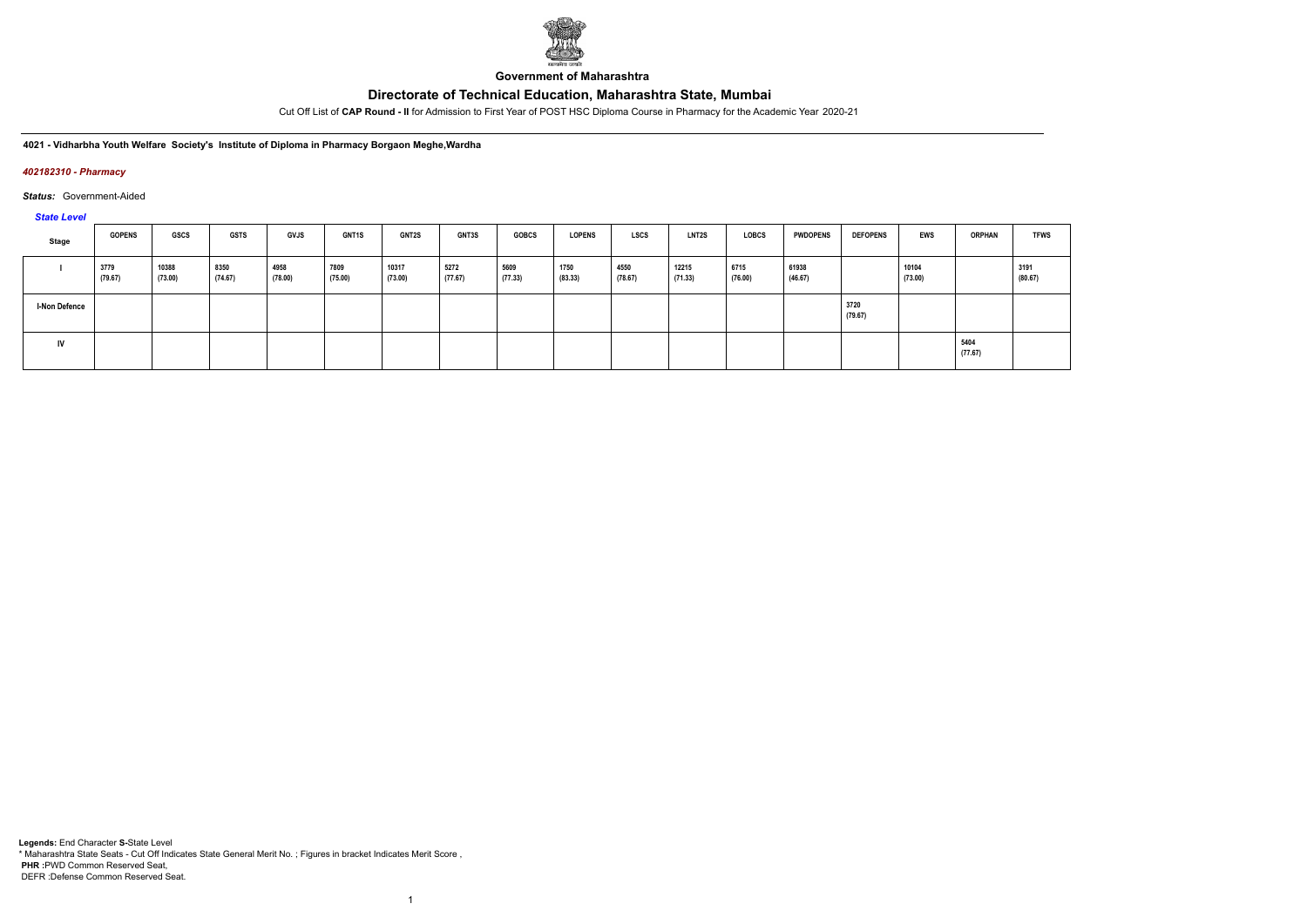

**Government of Maharashtra**

Cut Off List of **CAP Round - II** for Admission to First Year of POST HSC Diploma Course in Pharmacy for the Academic Year 2020-21

### **4161 - Jay Mahakali Shikshan Sanstha's Agnihotri College of Pharmacy, Wardha**

### *416182310 - Pharmacy*

*Status:* Un-Aided

*State Level*

| Stage                | <b>GOPENS</b>    | GSCS             | <b>GSTS</b>      | <b>GVJS</b>      | <b>GNT2S</b>     | <b>GOBCS</b>     | <b>LOPENS</b>    | <b>LSCS</b>      | LVJS             | LNT <sub>1</sub> S | <b>LNT2S</b>     | <b>LOBCS</b>     | <b>PWDOPENS</b>  | <b>DEFOPENS</b>  | <b>EWS</b>       | <b>TFWS</b>      |
|----------------------|------------------|------------------|------------------|------------------|------------------|------------------|------------------|------------------|------------------|--------------------|------------------|------------------|------------------|------------------|------------------|------------------|
|                      | 15322<br>(69.33) | 23297<br>(64.67) | 59189<br>(47.67) | 17581<br>(68.00) | 26637<br>(62.67) | 20350<br>(66.33) | 19956<br>(66.33) | 20483<br>(66.00) | 28691<br>(61.67) | 38357<br>(57.00)   | 26960<br>(62.67) | 22198<br>(65.00) |                  |                  | 44231<br>(54.33) | 25333<br>(63.33) |
| <b>I-Non Defence</b> |                  |                  |                  |                  |                  |                  |                  |                  |                  |                    |                  |                  |                  | 18203<br>(67.33) |                  |                  |
| <b>I-Non PWD</b>     |                  |                  |                  |                  |                  |                  |                  |                  |                  |                    |                  |                  | 18013<br>(67.67) |                  |                  |                  |

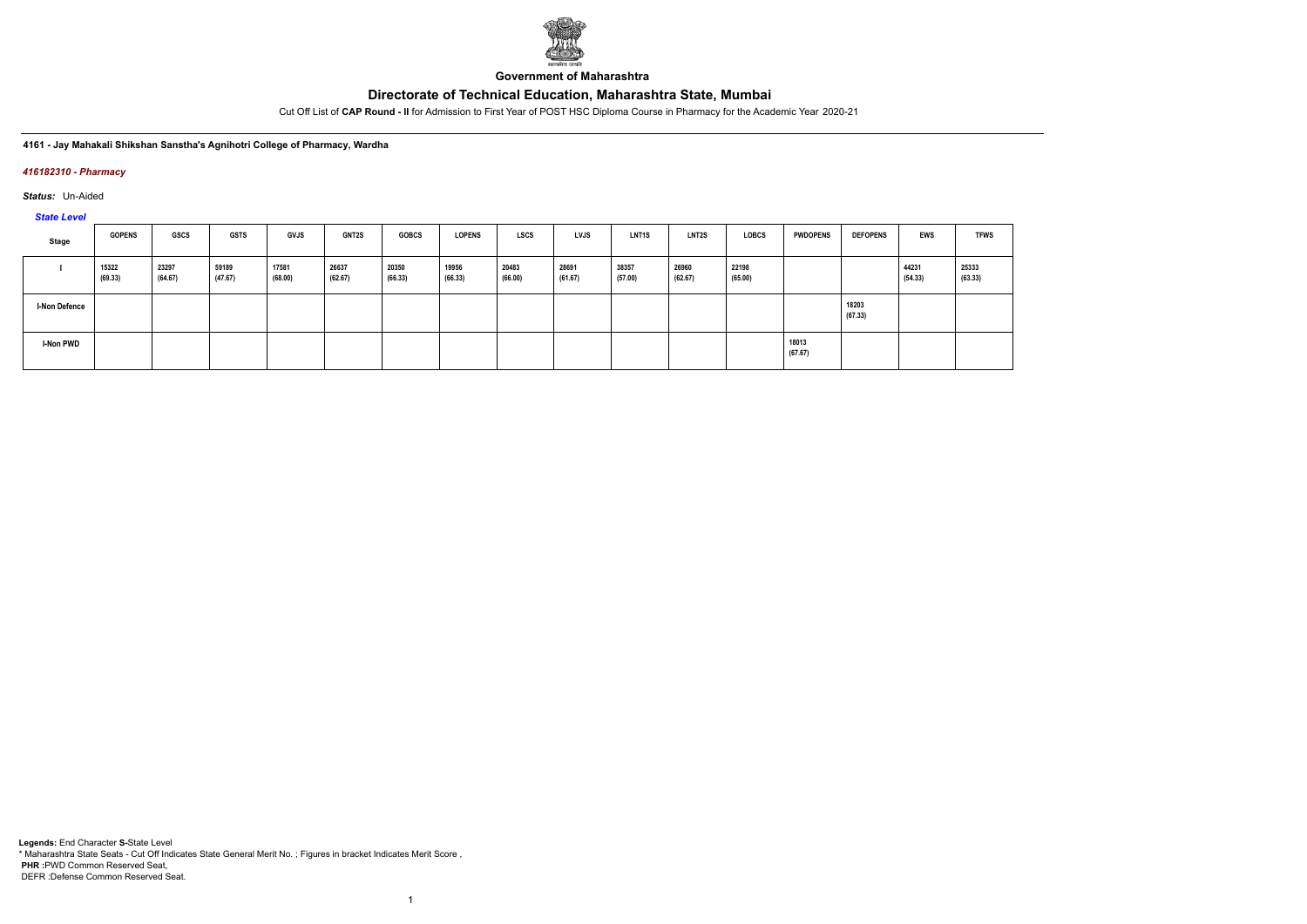

**Government of Maharashtra**

Cut Off List of **CAP Round - II** for Admission to First Year of POST HSC Diploma Course in Pharmacy for the Academic Year 2020-21

**4164 - Lokmanya Tilak Jankalyan Shikshan Sanstha's , Priyadarshini J.L.Chaturvedi College of Pharmacy(Diploma), Nagpur**

### *416482310 - Pharmacy*

*Status:* Un-Aided Linguistic Minority - Hindi

*State Level*

| <b>Stage</b> | <b>GOPENS</b> | <b>LOPENS</b> | MI      | <b>TFWS</b> |
|--------------|---------------|---------------|---------|-------------|
|              | 19025         | 16106         | 77116   | 21908       |
|              | (67.00)       | (68.67)       | (40.00) | (65.33)     |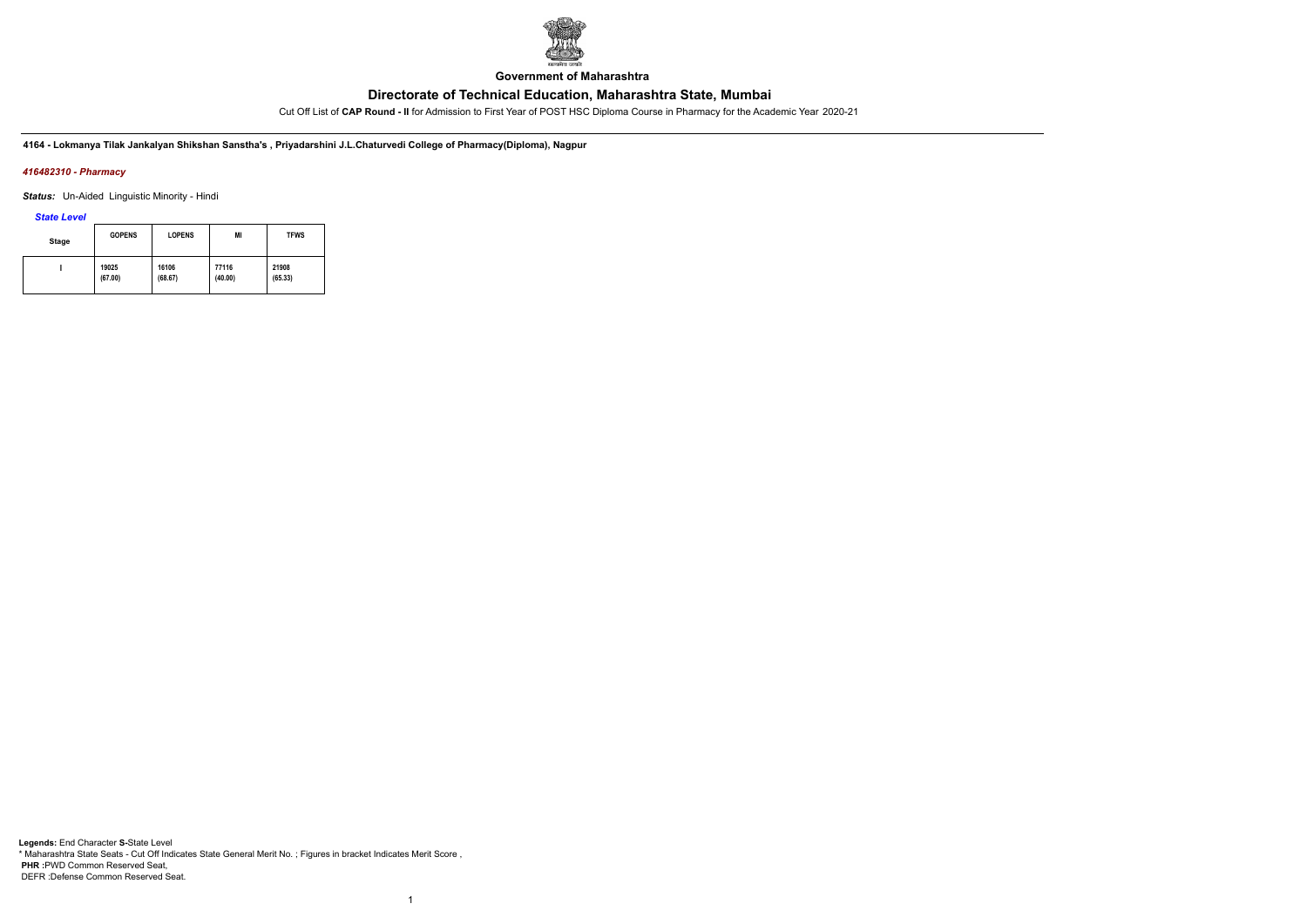

**Government of Maharashtra**

Cut Off List of **CAP Round - II** for Admission to First Year of POST HSC Diploma Course in Pharmacy for the Academic Year 2020-21

**4199 - S.Patil Shikshan Sanstha's Smt. Kishoritai Bhoyar College of Pharmacy,Kamptee**

### *419982310 - Pharmacy*

*Status:* Un-Aided

*State Level*

| <b>Stage</b>  | <b>GOPENS</b>    | <b>GSCS</b>      | <b>GSTS</b>      | <b>GVJS</b>      | GNT2S            | <b>GOBCS</b>     | <b>LOPENS</b>    | <b>LSCS</b>      | <b>LOBCS</b>     | <b>DEFOPENS</b>  | <b>EWS</b>       | <b>TFWS</b>      |
|---------------|------------------|------------------|------------------|------------------|------------------|------------------|------------------|------------------|------------------|------------------|------------------|------------------|
|               | 13137<br>(70.67) | 28825<br>(61.67) | 38323<br>(57.00) | 23588<br>(64.33) | 28581<br>(61.67) | 20259<br>(66.33) | 10958<br>(72.33) | 34081<br>(59.00) | 14718<br>(69.67) |                  | 48502<br>(52.33) | 22478<br>(65.00) |
| I-Non Defence |                  |                  |                  |                  |                  |                  |                  |                  |                  | 18986<br>(67.00) |                  |                  |

1

**Legends:** End Character **S-**State Level \* Maharashtra State Seats - Cut Off Indicates State General Merit No. ; Figures in bracket Indicates Merit Score , **PHR :**PWD Common Reserved Seat, DEFR :Defense Common Reserved Seat.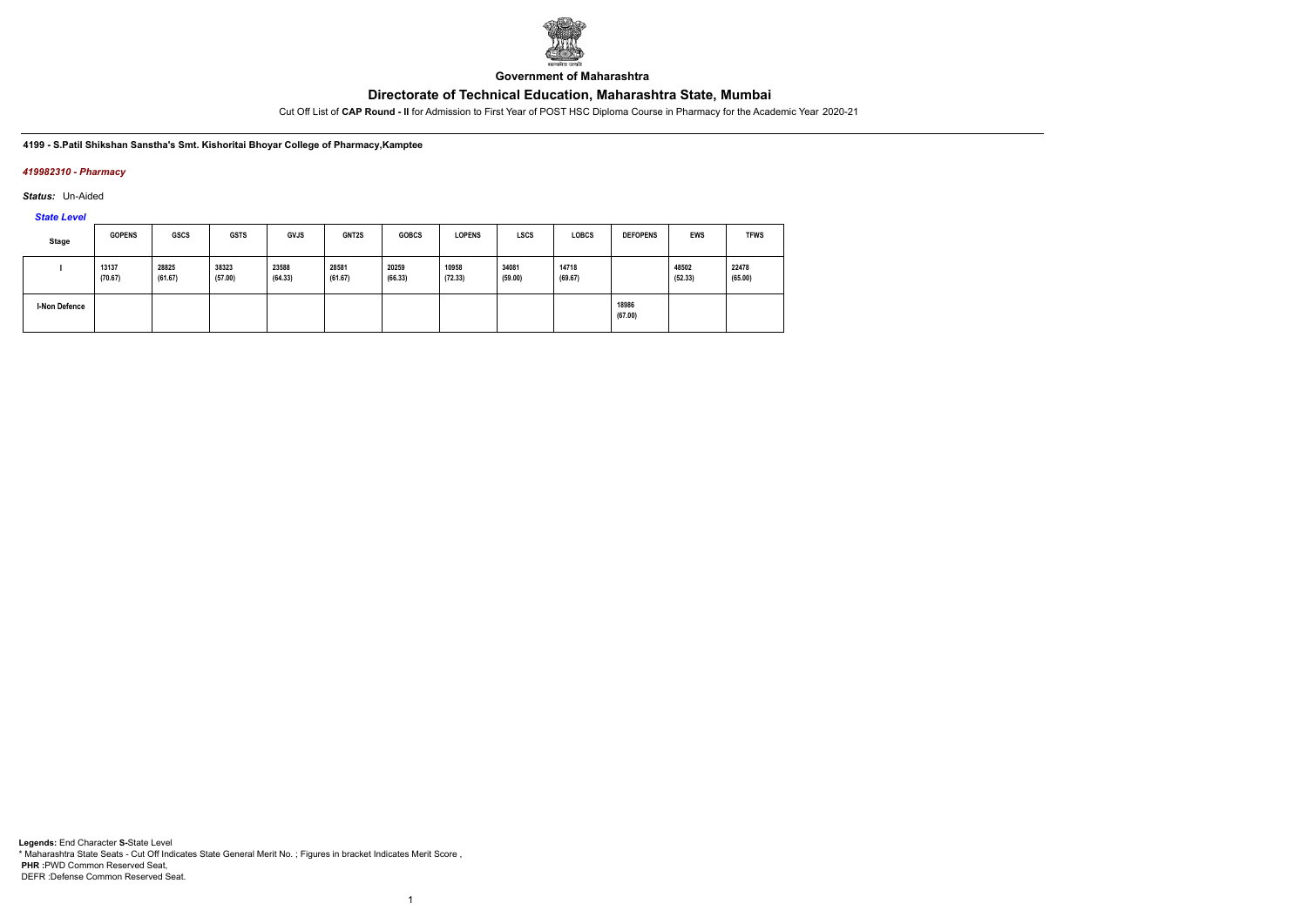

**Government of Maharashtra**

Cut Off List of **CAP Round - II** for Admission to First Year of POST HSC Diploma Course in Pharmacy for the Academic Year 2020-21

**4206 - Amar Seva Mandal's, Kamla Nehru College of Pharmacy, Butibori, Nagpur**

### *420682310 - Pharmacy*

*Status:* Un-Aided

*State Level*

| Stage                | <b>GOPENS</b>    | GSCS             | <b>GSTS</b>      | <b>GVJS</b>      | <b>GNT1S</b>     | <b>GNT2S</b>     | <b>GNT3S</b>     | <b>GOBCS</b>     | <b>LOPENS</b>    | LSCS             | <b>LSTS</b>      | LOBCS            | <b>PWDOPENS</b>  | <b>DEFOPENS</b>  | <b>EWS</b>       | <b>TFWS</b>      |
|----------------------|------------------|------------------|------------------|------------------|------------------|------------------|------------------|------------------|------------------|------------------|------------------|------------------|------------------|------------------|------------------|------------------|
|                      | 24812<br>(63.67) | 37965<br>(57.00) | 68740<br>(43.67) | 29143<br>(61.33) | 31752<br>(60.00) | 40403<br>(56.00) | 36799<br>(57.67) | 28093<br>(62.00) | 20534<br>(66.00) | 38949<br>(56.67) | 69816<br>(43.33) | 23954<br>(64.00) |                  |                  | 50159<br>(51.67) | 21841<br>(65.33) |
| <b>I-Non Defence</b> |                  |                  |                  |                  |                  |                  |                  |                  |                  |                  |                  |                  |                  | 28112<br>(62.00) |                  |                  |
| <b>I-Non PWD</b>     |                  |                  |                  |                  |                  |                  |                  |                  |                  |                  |                  |                  | 26629<br>(62.67) |                  |                  |                  |

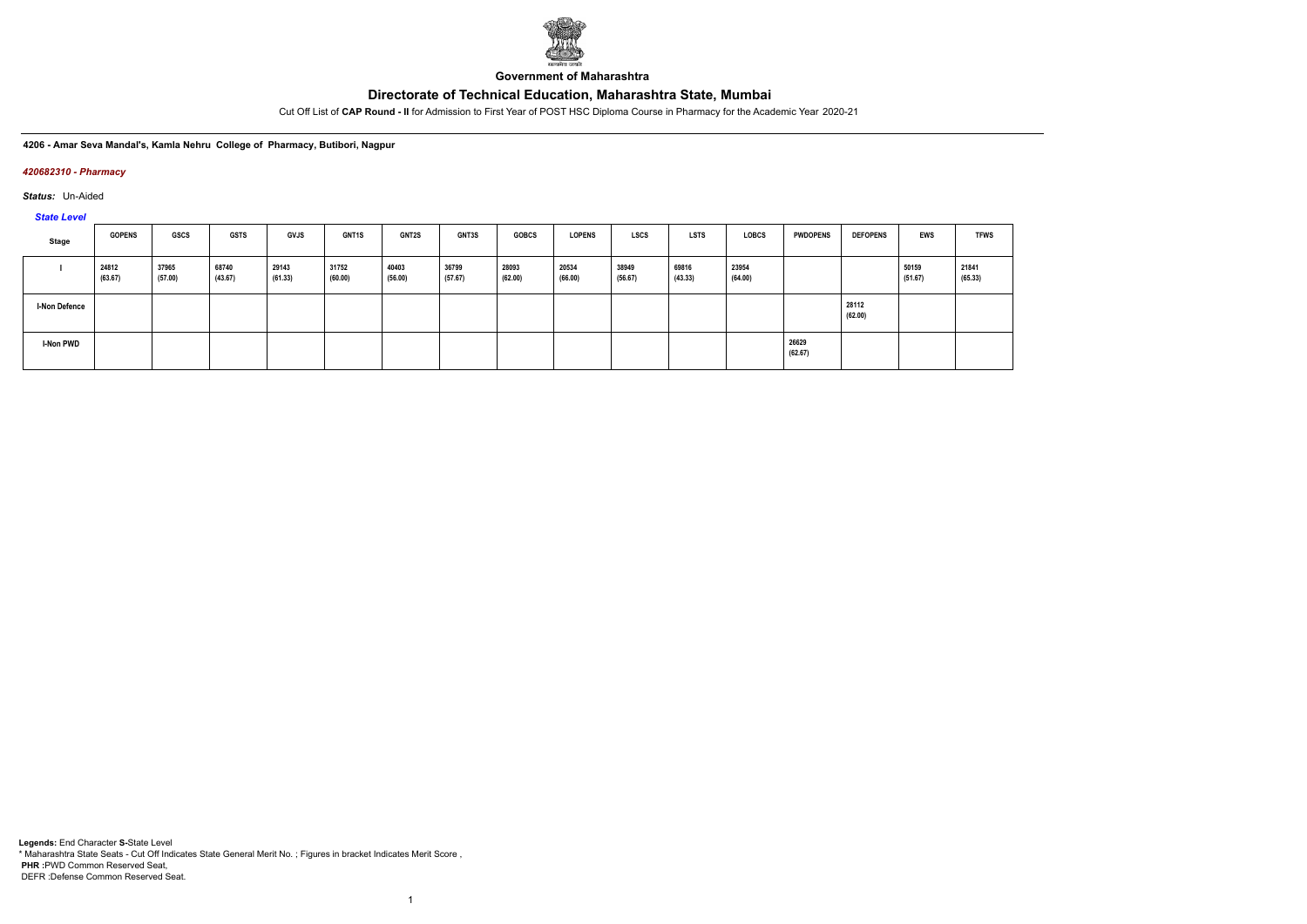

**Government of Maharashtra**

Cut Off List of **CAP Round - II** for Admission to First Year of POST HSC Diploma Course in Pharmacy for the Academic Year 2020-21

**4210 - Shree Tuljabhavani Sevabhavi Saikshanik & Samajik Sanstha, Hi-Tech College of Pharmacy, Morwa, Chandrapur**

### *421082310 - Pharmacy*

*Status:* Un-Aided

*State Level*

|               | <b>GOPENS</b>    | <b>GSCS</b>      | <b>GSTS</b>      | <b>GVJS</b>      | <b>GOBCS</b>     | <b>LOPENS</b>    | <b>LSCS</b>      | <b>LOBCS</b>     | <b>PWDOPENS</b>  | <b>DEFOPENS</b>  | <b>TFWS</b>      |
|---------------|------------------|------------------|------------------|------------------|------------------|------------------|------------------|------------------|------------------|------------------|------------------|
| Stage         |                  |                  |                  |                  |                  |                  |                  |                  |                  |                  |                  |
|               | 20330<br>(66.33) | 27392<br>(62.33) | 39899<br>(56.33) | 22052<br>(65.33) | 25093<br>(63.67) | 12354<br>(71.33) | 24691<br>(63.67) | 14438<br>(70.00) |                  |                  | 32517<br>(59.67) |
| I-Non Defence |                  |                  |                  |                  |                  |                  |                  |                  |                  | 25514<br>(63.33) |                  |
| I-Non PWD     |                  |                  |                  |                  |                  |                  |                  |                  | 21569<br>(65.67) |                  |                  |

1

**Legends:** End Character **S-**State Level \* Maharashtra State Seats - Cut Off Indicates State General Merit No. ; Figures in bracket Indicates Merit Score , **PHR :**PWD Common Reserved Seat, DEFR :Defense Common Reserved Seat.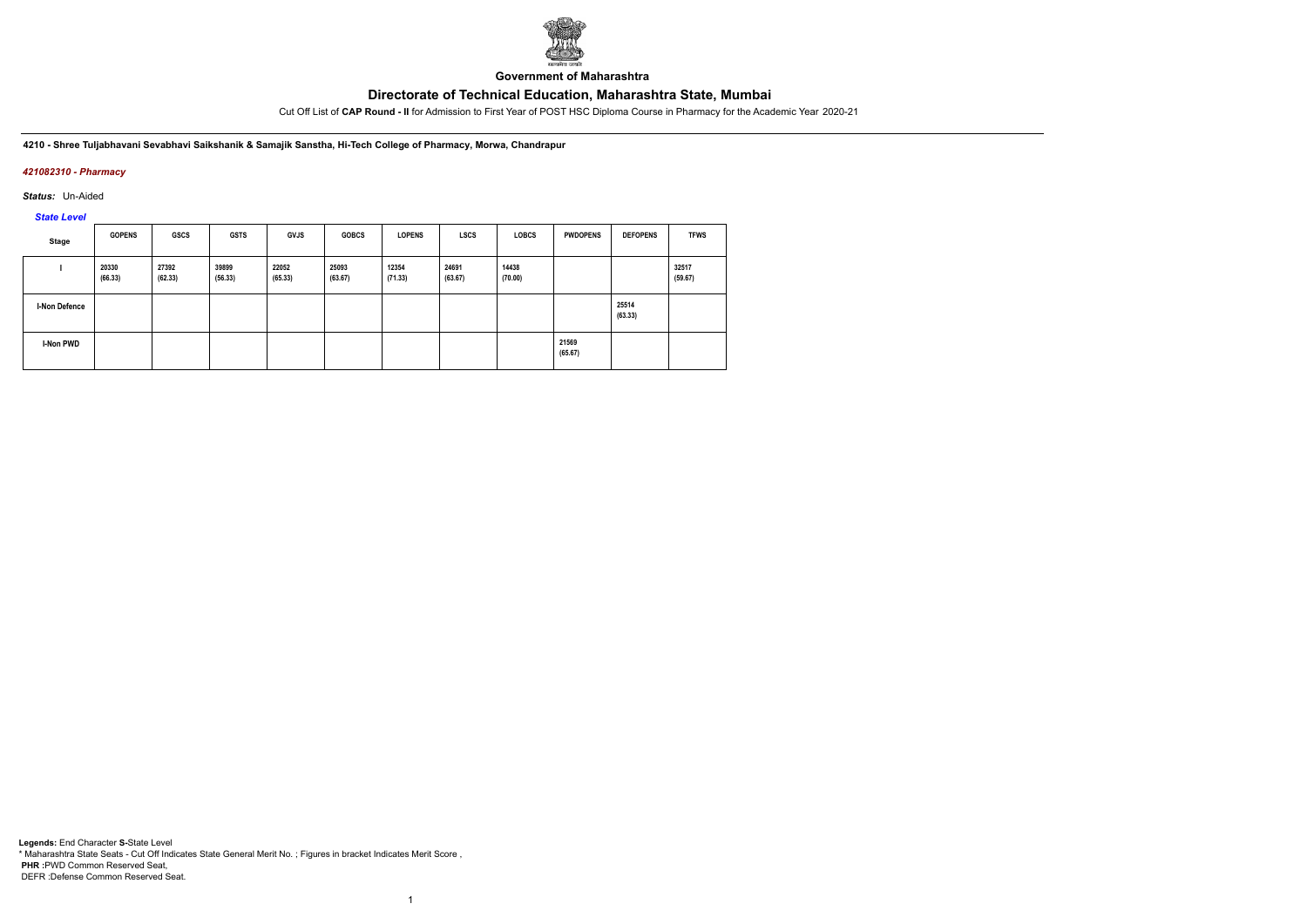

**Government of Maharashtra**

Cut Off List of **CAP Round - II** for Admission to First Year of POST HSC Diploma Course in Pharmacy for the Academic Year 2020-21

#### **4213 - Mahila Vikas Sanstha, Dr. R.G. Bhoyar Institute of Pharmaceutical Education & Research, Wardha**

### *421382310 - Pharmacy*

*Status:* Un-Aided

### *State Level*

| $-$                  |                  |                  |                  |                  |                  |                  |                  |                  |                  |                  |                  |                    |                  |                  |                  |                  |                  |
|----------------------|------------------|------------------|------------------|------------------|------------------|------------------|------------------|------------------|------------------|------------------|------------------|--------------------|------------------|------------------|------------------|------------------|------------------|
| Stage                | <b>GOPENS</b>    | <b>GSCS</b>      | <b>GSTS</b>      | <b>GVJS</b>      | <b>GNT1S</b>     | GNT2S            | <b>GNT3S</b>     | <b>GOBCS</b>     | <b>LOPENS</b>    | <b>LSCS</b>      | <b>LSTS</b>      | LNT <sub>2</sub> S | <b>LOBCS</b>     | <b>PWDOPENS</b>  | <b>DEFOPENS</b>  | EWS              | <b>TFWS</b>      |
|                      | 23118<br>(64.67) | 32762<br>(59.67) | 71065<br>(42.67) | 27496<br>(62.33) | 25049<br>(63.67) | 28226<br>(62.00) | 34102<br>(59.00) | 25661<br>(63.33) | 21330<br>(65.67) | 32158<br>(60.00) | 46054<br>(53.33) | 37456<br>(57.33)   | 23668<br>(64.33) |                  |                  | 44911<br>(54.00) | 28699<br>(61.67) |
| <b>I-Non Defence</b> |                  |                  |                  |                  |                  |                  |                  |                  |                  |                  |                  |                    |                  |                  | 23682<br>(64.33) |                  |                  |
| <b>I-Non PWD</b>     |                  |                  |                  |                  |                  |                  |                  |                  |                  |                  |                  |                    |                  | 22196<br>(65.00) |                  |                  |                  |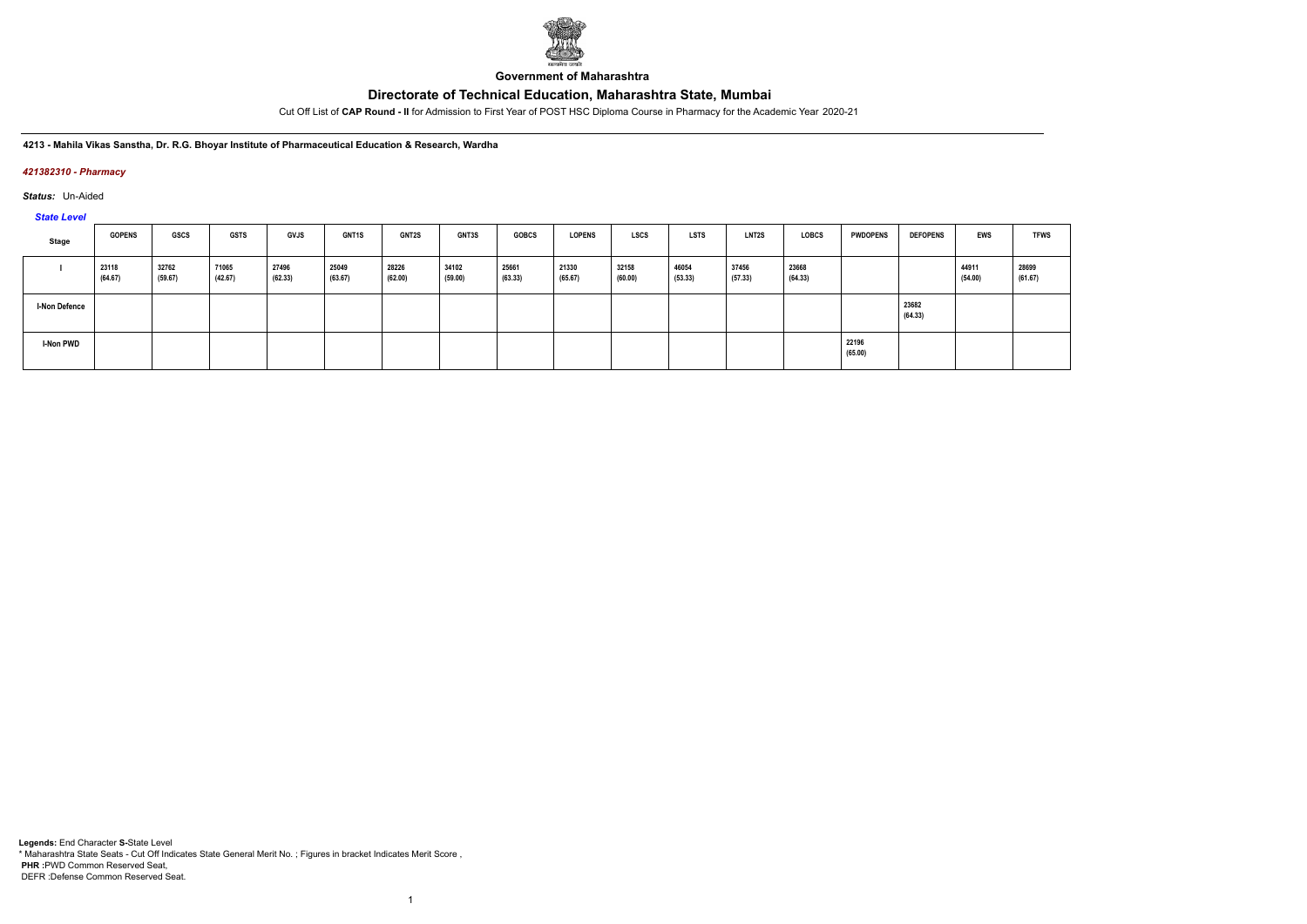

**Government of Maharashtra**

Cut Off List of **CAP Round - II** for Admission to First Year of POST HSC Diploma Course in Pharmacy for the Academic Year 2020-21

**4260 - Sikh Education Society's Gurunanak Technical Institute of Pharmacy, Nagpur**

### *426082310 - Pharmacy*

*Status:* Un-Aided

*State Level*

| Stage                | <b>GOPENS</b>    | <b>GSCS</b>      | <b>GSTS</b>      | <b>GVJS</b>      | <b>GNT1S</b>     | <b>GNT2S</b>     | <b>GOBCS</b>     | <b>LOPENS</b>    | <b>LSCS</b>      | <b>LSTS</b>      | <b>LNT1S</b>     | <b>LNT3S</b>     | <b>LOBCS</b>     | <b>PWDOPENS</b>  | <b>DEFOPENS</b>  | EWS              | <b>ORPHAN</b>    | <b>TFWS</b>      |
|----------------------|------------------|------------------|------------------|------------------|------------------|------------------|------------------|------------------|------------------|------------------|------------------|------------------|------------------|------------------|------------------|------------------|------------------|------------------|
|                      | 22837<br>(64.67) | 32234<br>(59.67) | 65764<br>(45.00) | 25509<br>(63.33) | 33234<br>(59.33) | 42902<br>(54.67) | 28560<br>(61.67) | 12872<br>(71.00) | 24295<br>(64.00) | 64235<br>(45.67) | 35871<br>(58.00) | 69235<br>(43.67) | 24096<br>(64.00) |                  |                  | 56992<br>(48.67) |                  | 17057<br>(68.33) |
| <b>I-Non Defence</b> |                  |                  |                  |                  |                  |                  |                  |                  |                  |                  |                  |                  |                  |                  | 24788<br>(63.67) |                  |                  |                  |
| <b>I-Non PWD</b>     |                  |                  |                  |                  |                  |                  |                  |                  |                  |                  |                  |                  |                  | 23552<br>(64.33) |                  |                  |                  |                  |
| IV                   |                  |                  |                  |                  |                  |                  |                  |                  |                  |                  |                  |                  |                  |                  |                  |                  | 25112<br>(63.33) |                  |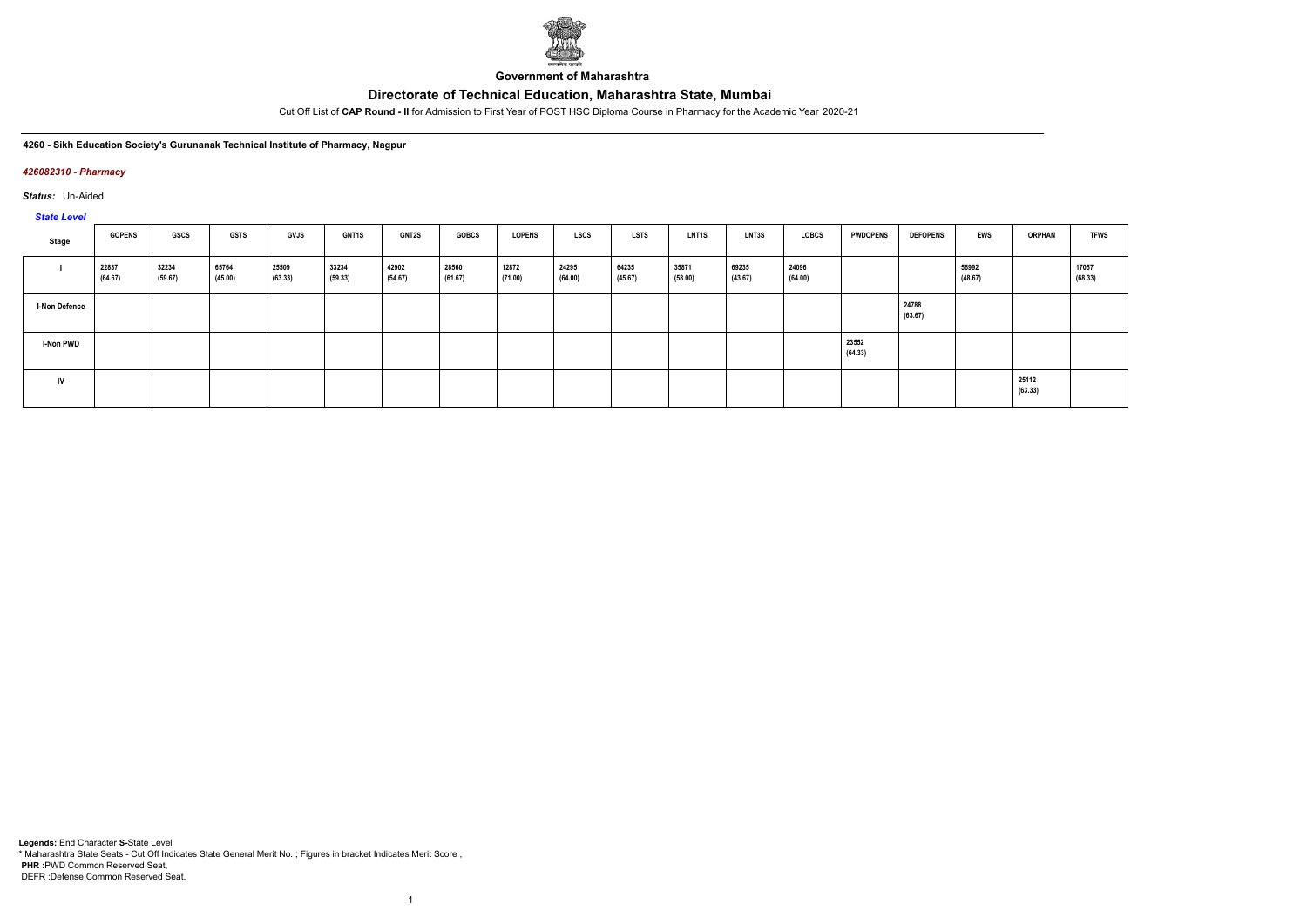

**Government of Maharashtra**

Cut Off List of **CAP Round - II** for Admission to First Year of POST HSC Diploma Course in Pharmacy for the Academic Year 2020-21

**4261 - Shri Bhawabhuti Shikshan Sanstha's Shri Laxmanrao Mankar Institute Of Pharmacy, Amgoan**

### *426182310 - Pharmacy*

*Status:* Un-Aided

*State Level*

| <b>Stage</b>  | <b>GOPENS</b>   | <b>GSCS</b>      | <b>GSTS</b>      | <b>GVJS</b>      | <b>GOBCS</b>    | <b>LOPENS</b>   | <b>LSTS</b>      | <b>LOBCS</b>    | <b>PWDOPENS</b>  | <b>DEFOPENS</b> | <b>EWS</b>       | <b>TFWS</b>      |
|---------------|-----------------|------------------|------------------|------------------|-----------------|-----------------|------------------|-----------------|------------------|-----------------|------------------|------------------|
|               | 8269<br>(74.67) | 19620<br>(66.67) | 31556<br>(60.00) | 49434<br>(52.00) | 8951<br>(74.00) | 3377<br>(80.33) | 16765<br>(68.33) | 7055<br>(75.67) | 11544<br>(72.00) |                 | 78257<br>(39.33) | 18595<br>(67.33) |
| I-Non Defence |                 |                  |                  |                  |                 |                 |                  |                 |                  | 8602<br>(74.33) |                  |                  |

1

**Legends:** End Character **S-**State Level \* Maharashtra State Seats - Cut Off Indicates State General Merit No. ; Figures in bracket Indicates Merit Score , **PHR :**PWD Common Reserved Seat, DEFR :Defense Common Reserved Seat.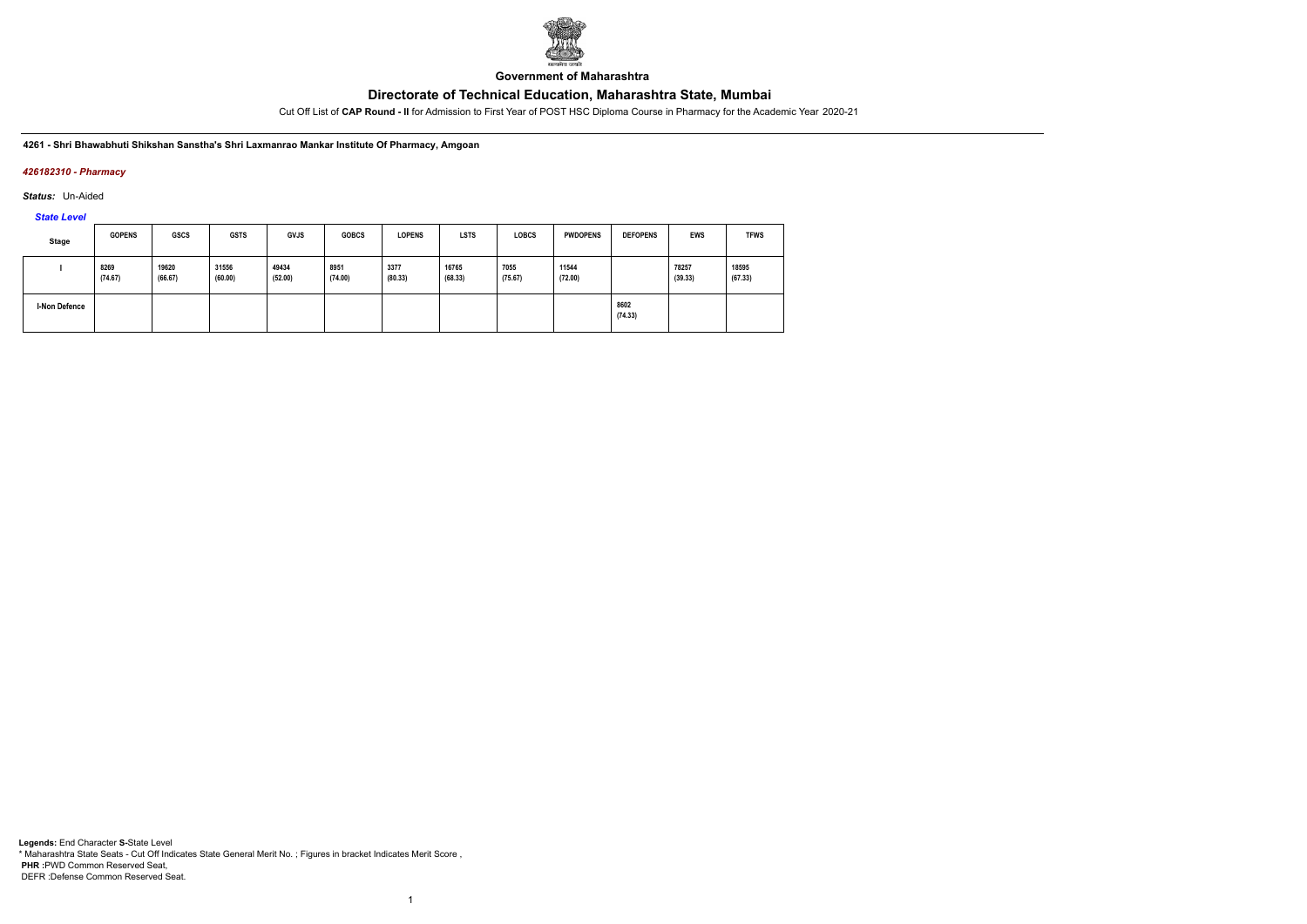

**Government of Maharashtra**

Cut Off List of **CAP Round - II** for Admission to First Year of POST HSC Diploma Course in Pharmacy for the Academic Year 2020-21

**4262 - Ravi Bahu-Uddeshiya Shikshan Sanstha's Ravi Institute Of Diploma In Pharmacy, Mahadula, Devi Road, Koradi**

### *426282310 - Pharmacy*

*Status:* Un-Aided

*State Level*

| Stage                | <b>GOPENS</b>    | <b>GSCS</b>      | <b>GSTS</b>      | <b>GVJS</b>      | <b>GNT1S</b>     | <b>GNT2S</b>     | <b>GNT3S</b>     | <b>GOBCS</b>     | <b>LOPENS</b>    | <b>LSCS</b>      | <b>LOBCS</b>     | <b>PWDOPENS</b>  | <b>DEFOPENS</b>  | EWS              | <b>TFWS</b>      |
|----------------------|------------------|------------------|------------------|------------------|------------------|------------------|------------------|------------------|------------------|------------------|------------------|------------------|------------------|------------------|------------------|
|                      | 29415<br>(61.33) | 38671<br>(56.67) | 71274<br>(42.67) | 29643<br>(61.00) | 36568<br>(57.67) | 41187<br>(55.67) | 42024<br>(55.33) | 31357<br>(60.33) | 24035<br>(64.00) | 27308<br>(62.33) | 29634<br>(61.00) |                  |                  | 58137<br>(48.33) | 11841<br>(71.67) |
| <b>I-Non Defence</b> |                  |                  |                  |                  |                  |                  |                  |                  |                  |                  |                  |                  | 30373<br>(60.67) |                  |                  |
| <b>I-Non PWD</b>     |                  |                  |                  |                  |                  |                  |                  |                  |                  |                  |                  | 28990<br>(61.33) |                  |                  |                  |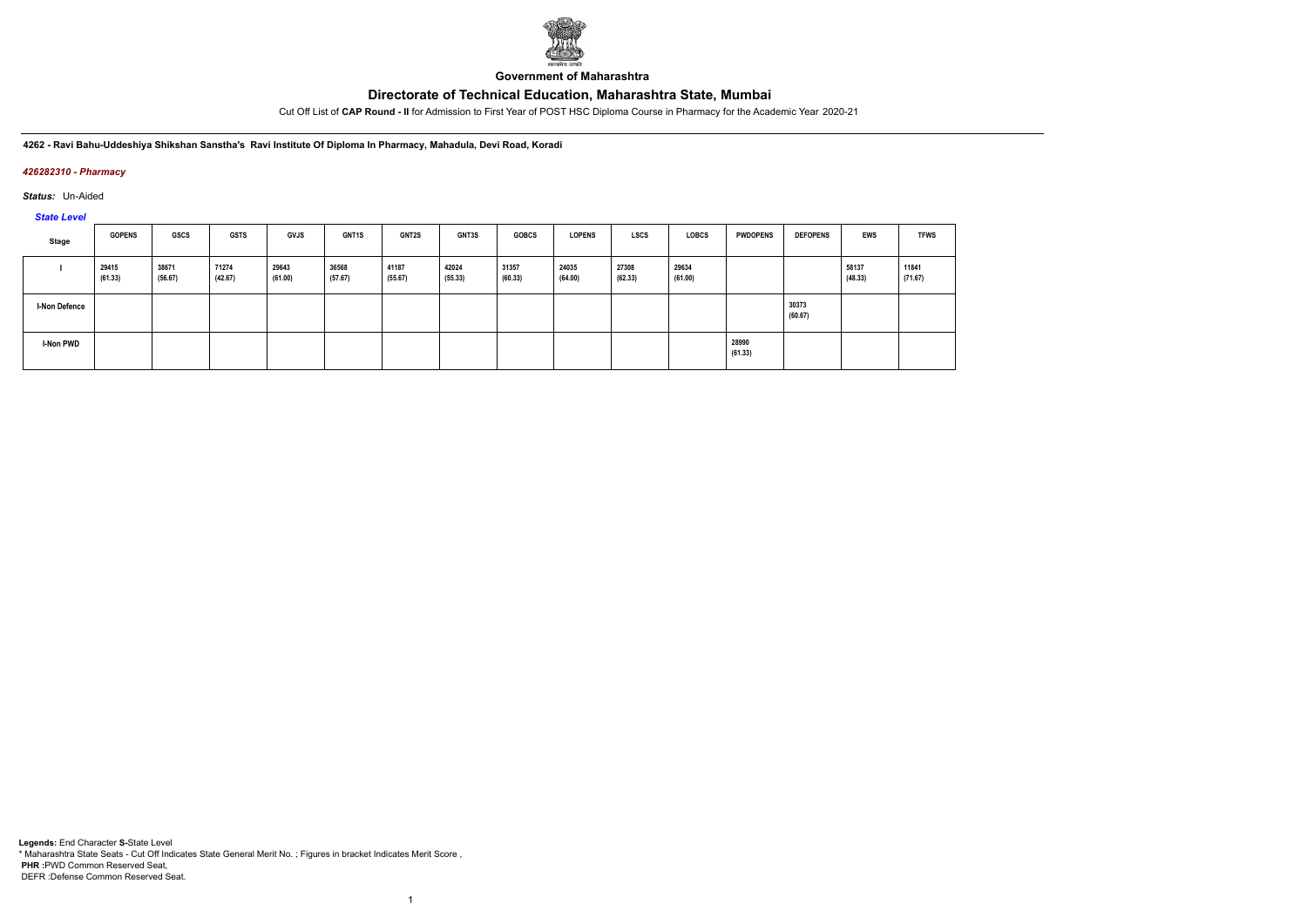

**Government of Maharashtra**

Cut Off List of **CAP Round - II** for Admission to First Year of POST HSC Diploma Course in Pharmacy for the Academic Year 2020-21

**4263 - Shri Sadashivrao Patil Shikshan Sanstha's shrimati shantabai patil Institute of Diploma in Pharmacy, Kamptee**

### *426382310 - Pharmacy*

*Status:* Un-Aided

*State Level*

| Stage                | <b>GOPENS</b>    | <b>GSCS</b>      | <b>GSTS</b>      | GNT3S            | <b>GOBCS</b>     | <b>LOPENS</b>    | <b>LNT2S</b>     | <b>LOBCS</b>     | <b>PWDOPENS</b>  | <b>DEFOPENS</b>  | EWS              | <b>TFWS</b>      |
|----------------------|------------------|------------------|------------------|------------------|------------------|------------------|------------------|------------------|------------------|------------------|------------------|------------------|
|                      | 27690<br>(62.00) | 39039<br>(56.67) | 56402<br>(49.00) | 43871<br>(54.33) | 31164<br>(60.33) | 21163<br>(65.67) | 49296<br>(52.00) | 23038<br>(64.67) |                  |                  | 71922<br>(42.33) | 32994<br>(59.33) |
| <b>I-Non Defence</b> |                  |                  |                  |                  |                  |                  |                  |                  |                  | 30399<br>(60.67) |                  |                  |
| I-Non PWD            |                  |                  |                  |                  |                  |                  |                  |                  | 30292<br>(60.67) |                  |                  |                  |

1

**Legends:** End Character **S-**State Level \* Maharashtra State Seats - Cut Off Indicates State General Merit No. ; Figures in bracket Indicates Merit Score , **PHR :**PWD Common Reserved Seat, DEFR :Defense Common Reserved Seat.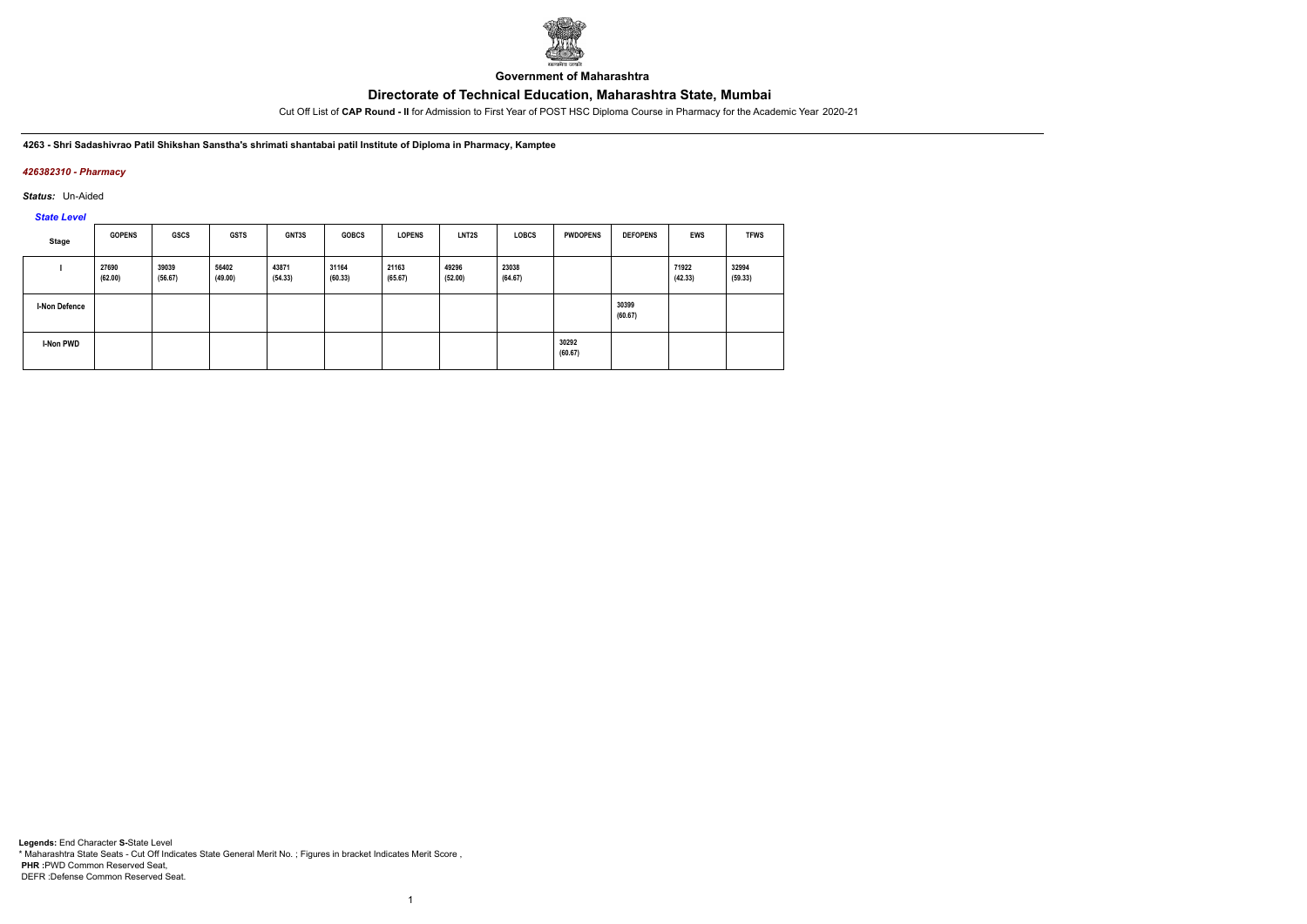

**Government of Maharashtra**

Cut Off List of **CAP Round - II** for Admission to First Year of POST HSC Diploma Course in Pharmacy for the Academic Year 2020-21

**4264 - Gondiya Education Society's Manoharbhai Patel Institute of Pharmacy, Gondia**

### *426482310 - Pharmacy*

*Status:* Un-Aided

*State Level*

| Stage                | <b>GOPENS</b>   | <b>GSCS</b>      | <b>GSTS</b>      | <b>GVJS</b>      | GNT1S            | GNT3S            | <b>GOBCS</b>    | <b>LOPENS</b>   | <b>LSTS</b>      | LOBCS           | <b>PWDOPENS</b>  | <b>DEFOPENS</b> | EWS              | <b>TFWS</b>      |
|----------------------|-----------------|------------------|------------------|------------------|------------------|------------------|-----------------|-----------------|------------------|-----------------|------------------|-----------------|------------------|------------------|
|                      | 6812<br>(76.00) | 17551<br>(68.00) | 33338<br>(59.33) | 50883<br>(51.33) | 18662<br>(67.33) | 71998<br>(42.33) | 9446<br>(73.67) | 2996<br>(81.00) | 21491<br>(65.67) | 4293<br>(79.00) | 59754<br>(47.67) |                 | 68658<br>(43.67) | 11832<br>(71.67) |
| <b>I-Non Defence</b> |                 |                  |                  |                  |                  |                  |                 |                 |                  |                 |                  | 7170<br>(75.67) |                  |                  |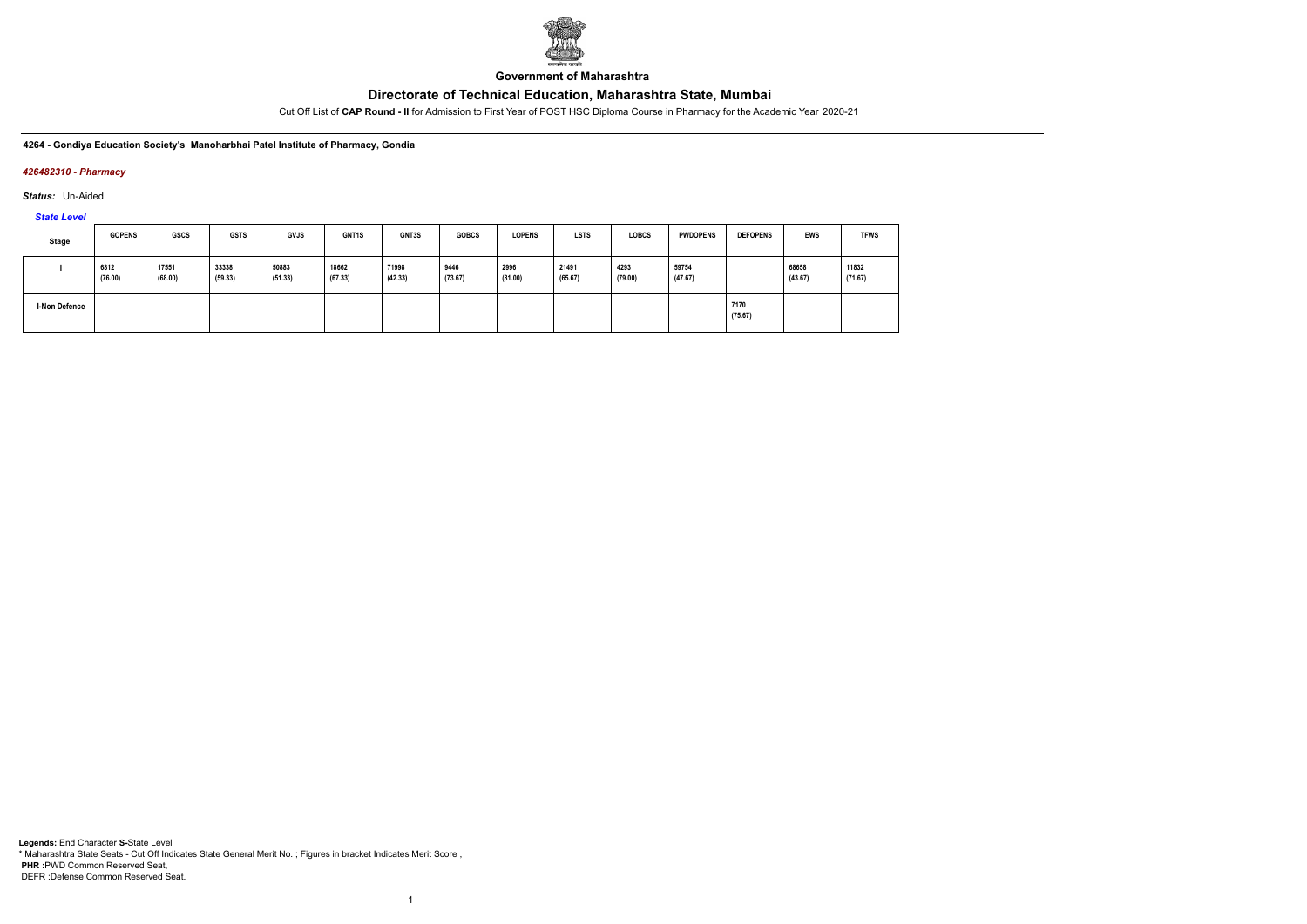

**Government of Maharashtra**

Cut Off List of **CAP Round - II** for Admission to First Year of POST HSC Diploma Course in Pharmacy for the Academic Year 2020-21

**4266 - Mehmuda Shikshan & Mahila Gr. Vikas Bahu. Sanstha's Central India Institute Of Pharmacy, Nagpur**

### *426682310 - Pharmacy*

*Status:* Un-Aided Religious Minority - Muslim

*State Level*

| Stage | <b>GOPENS</b> | <b>LOPENS</b> | ΜI      | <b>TFWS</b> |
|-------|---------------|---------------|---------|-------------|
|       | 32752         | 29659         | 40530   | 19716       |
|       | (59.67)       | (61.00)       | (56.00) | (66.67)     |

1

**Legends:** End Character **S-**State Level \* Maharashtra State Seats - Cut Off Indicates State General Merit No. ; Figures in bracket Indicates Merit Score , **PHR :**PWD Common Reserved Seat, DEFR :Defense Common Reserved Seat.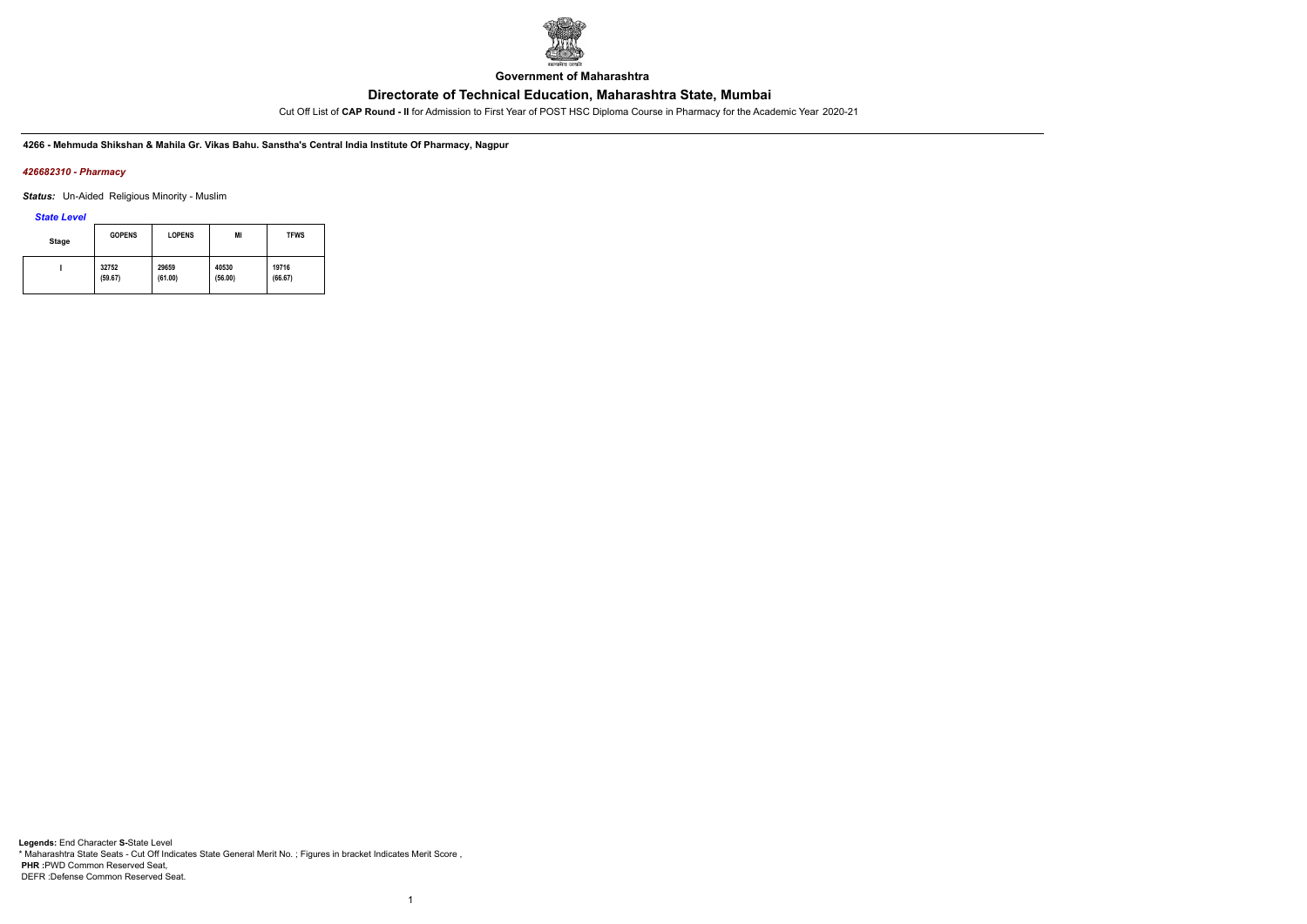

**Government of Maharashtra**

Cut Off List of **CAP Round - II** for Admission to First Year of POST HSC Diploma Course in Pharmacy for the Academic Year 2020-21

### **4267 - Yashodhara Bajaj College of Pharmacy, Chandrapur**

### *426782310 - Pharmacy*

*Status:* Un-Aided Linguistic Minority - Hindi

### *State Level*

| <b>Stage</b> | <b>GOPENS</b>    | <b>LOPENS</b>    | ΜI               | <b>TFWS</b>      |
|--------------|------------------|------------------|------------------|------------------|
|              | 27718<br>(62.00) | 11758<br>(71.67) | 82058<br>(36.67) | 34382<br>(58.67) |
| MН           |                  |                  | 29394<br>(61.33) |                  |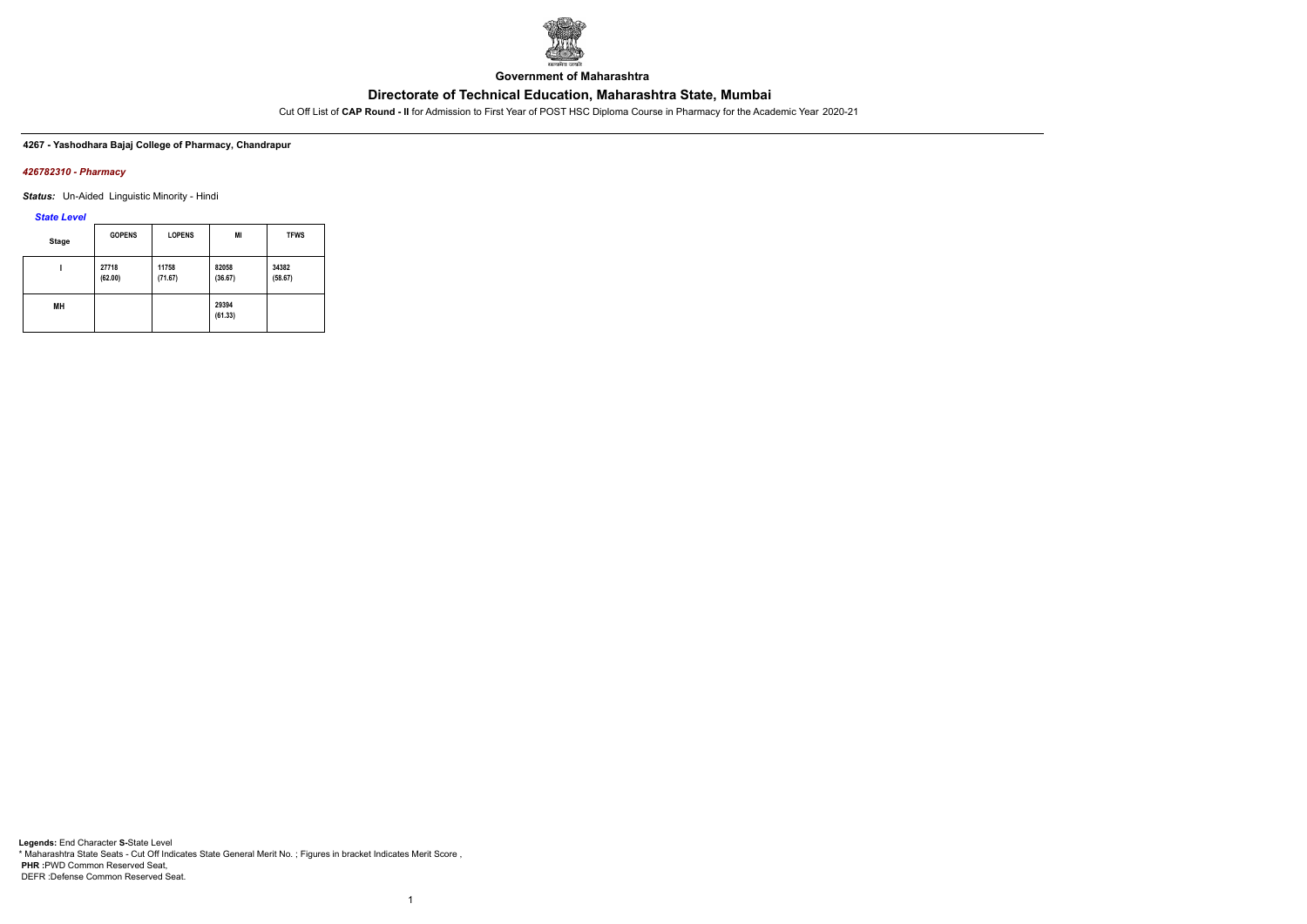

**Government of Maharashtra**

Cut Off List of **CAP Round - II** for Admission to First Year of POST HSC Diploma Course in Pharmacy for the Academic Year 2020-21

**4268 - Wainganga Bahu-uddeshiya Vikas Sanstha,s Bajiraoji Karanjekar College of Pharmacy, Sakoli**

## *426882310 - Pharmacy*

*Status:* Un-Aided

*State Level*

| Stage         | <b>GOPENS</b>    | <b>GSCS</b>      | <b>GSTS</b>      | <b>GOBCS</b>     | <b>LOPENS</b>   | <b>LSCS</b>      | <b>LSTS</b>      | <b>LOBCS</b>     | <b>PWDOPENS</b>  | <b>DEFOPENS</b>  | <b>TFWS</b>      |
|---------------|------------------|------------------|------------------|------------------|-----------------|------------------|------------------|------------------|------------------|------------------|------------------|
|               | 16232<br>(68.67) | 26318<br>(63.00) | 34557<br>(58.67) | 19129<br>(67.00) | 9970<br>(73.33) | 18097<br>(67.67) | 54612<br>(49.67) | 13447<br>(70.67) |                  |                  | 26066<br>(63.00) |
| I-Non Defence |                  |                  |                  |                  |                 |                  |                  |                  |                  | 19437<br>(66.67) |                  |
| I-Non PWD     |                  |                  |                  |                  |                 |                  |                  |                  | 18850<br>(67.00) |                  |                  |

1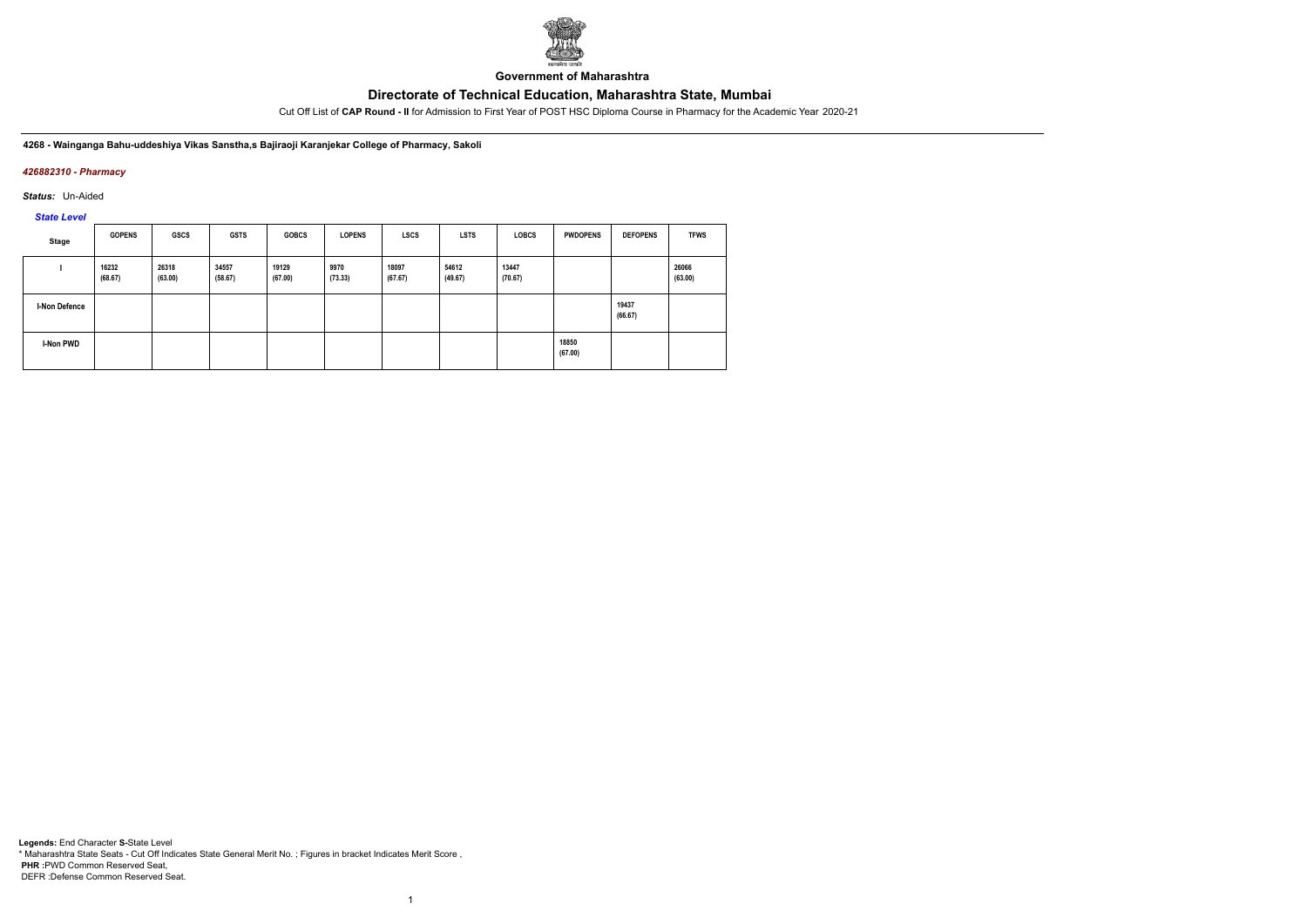

**Government of Maharashtra**

Cut Off List of **CAP Round - II** for Admission to First Year of POST HSC Diploma Course in Pharmacy for the Academic Year 2020-21

### **4269 - Shri.Sadashivrao Patil Shikshan Sanstha's Anurag College Of Pharmacy , Warathi, Bhandara**

### *426982310 - Pharmacy*

*Status:* Un-Aided

# *State Level*

| Stage                | <b>GOPENS</b>    | <b>GSCS</b>      | <b>GSTS</b>      | <b>GVJS</b>      | <b>GNT1S</b>     | GNT2S            | <b>GOBCS</b>     | <b>LOPENS</b>    | <b>LSCS</b>      | <b>LSTS</b>      | LNT3S            | <b>LOBCS</b>     | <b>DEFOPENS</b>  | <b>TFWS</b>      |
|----------------------|------------------|------------------|------------------|------------------|------------------|------------------|------------------|------------------|------------------|------------------|------------------|------------------|------------------|------------------|
|                      | 14994<br>(69.67) | 20182<br>(66.33) | 41199<br>(55.67) | 50927<br>(51.33) | 33208<br>(59.33) | 55181<br>(49.33) | 19374<br>(66.67) | 10613<br>(72.67) | 15727<br>(69.00) | 43576<br>(54.67) | 67039<br>(44.33) | 16210<br>(68.67) |                  | 11574<br>(72.00) |
| <b>I-Non Defence</b> |                  |                  |                  |                  |                  |                  |                  |                  |                  |                  |                  |                  | 15246<br>(69.33) |                  |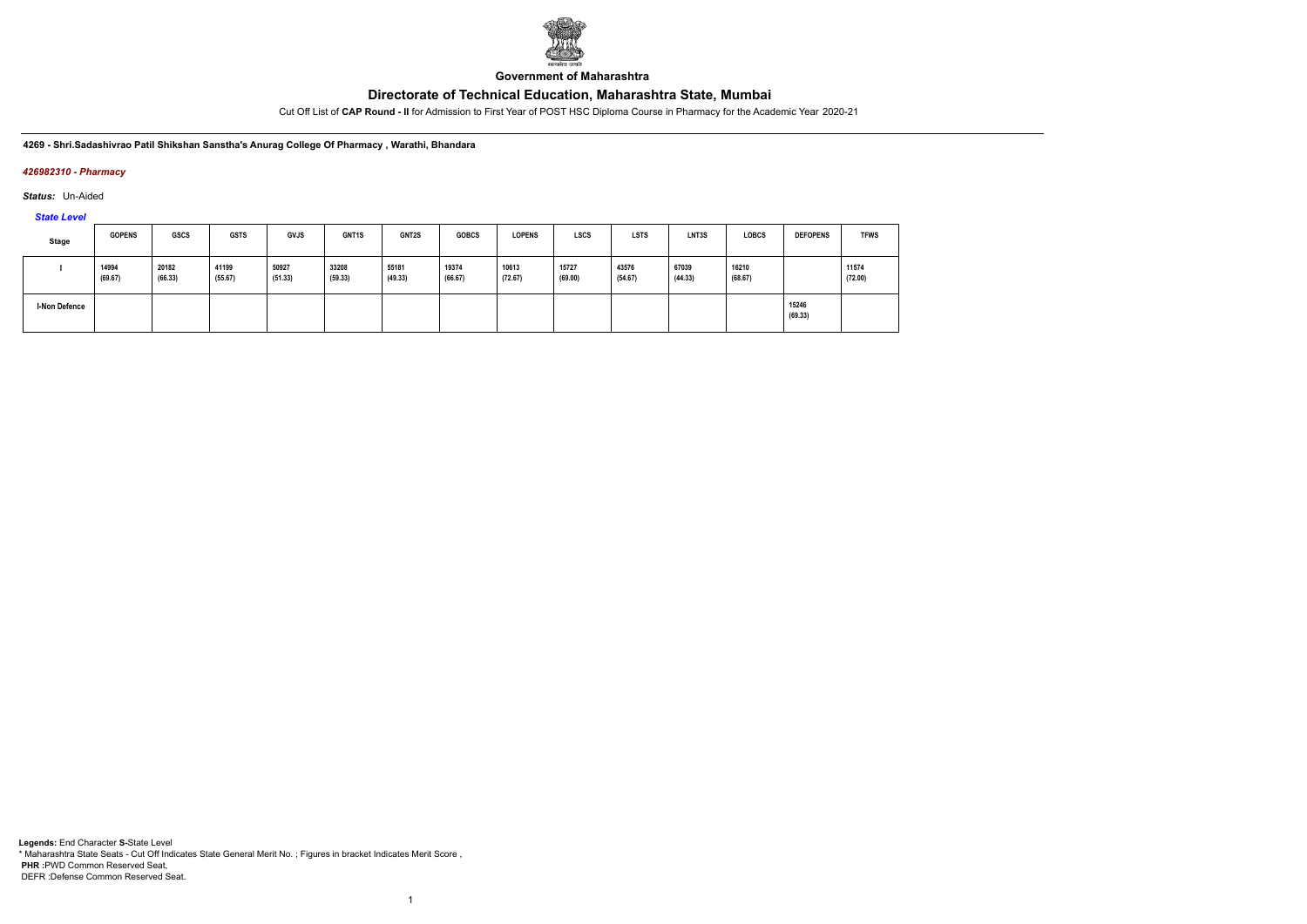

**Government of Maharashtra**

Cut Off List of **CAP Round - II** for Admission to First Year of POST HSC Diploma Course in Pharmacy for the Academic Year 2020-21

**4270 - Backward Class Youth Relief Committee's Institute of D. Pharmacy, Nagpur**

## *427082310 - Pharmacy*

*Status:* Un-Aided

*State Level*

| Stage                | <b>GOPENS</b>    | <b>GSCS</b>      | <b>GSTS</b>      | <b>GVJS</b>      | <b>GOBCS</b>     | <b>LOPENS</b>    | <b>LSCS</b>      | <b>LSTS</b>      | LNT <sub>1</sub> S | <b>LOBCS</b>     | <b>DEFOPENS</b>  | <b>EWS</b>       | <b>TFWS</b>      |
|----------------------|------------------|------------------|------------------|------------------|------------------|------------------|------------------|------------------|--------------------|------------------|------------------|------------------|------------------|
|                      | 30516<br>(60.67) | 36977<br>(57.67) | 71530<br>(42.67) | 33029<br>(59.33) | 33633<br>(59.00) | 24306<br>(64.00) | 33443<br>(59.33) | 66656<br>(44.67) | 40465<br>(56.00)   | 30581<br>(60.67) |                  | 64843<br>(45.33) | 22419<br>(65.00) |
| <b>I-Non Defence</b> |                  |                  |                  |                  |                  |                  |                  |                  |                    |                  | 30585<br>(60.67) |                  |                  |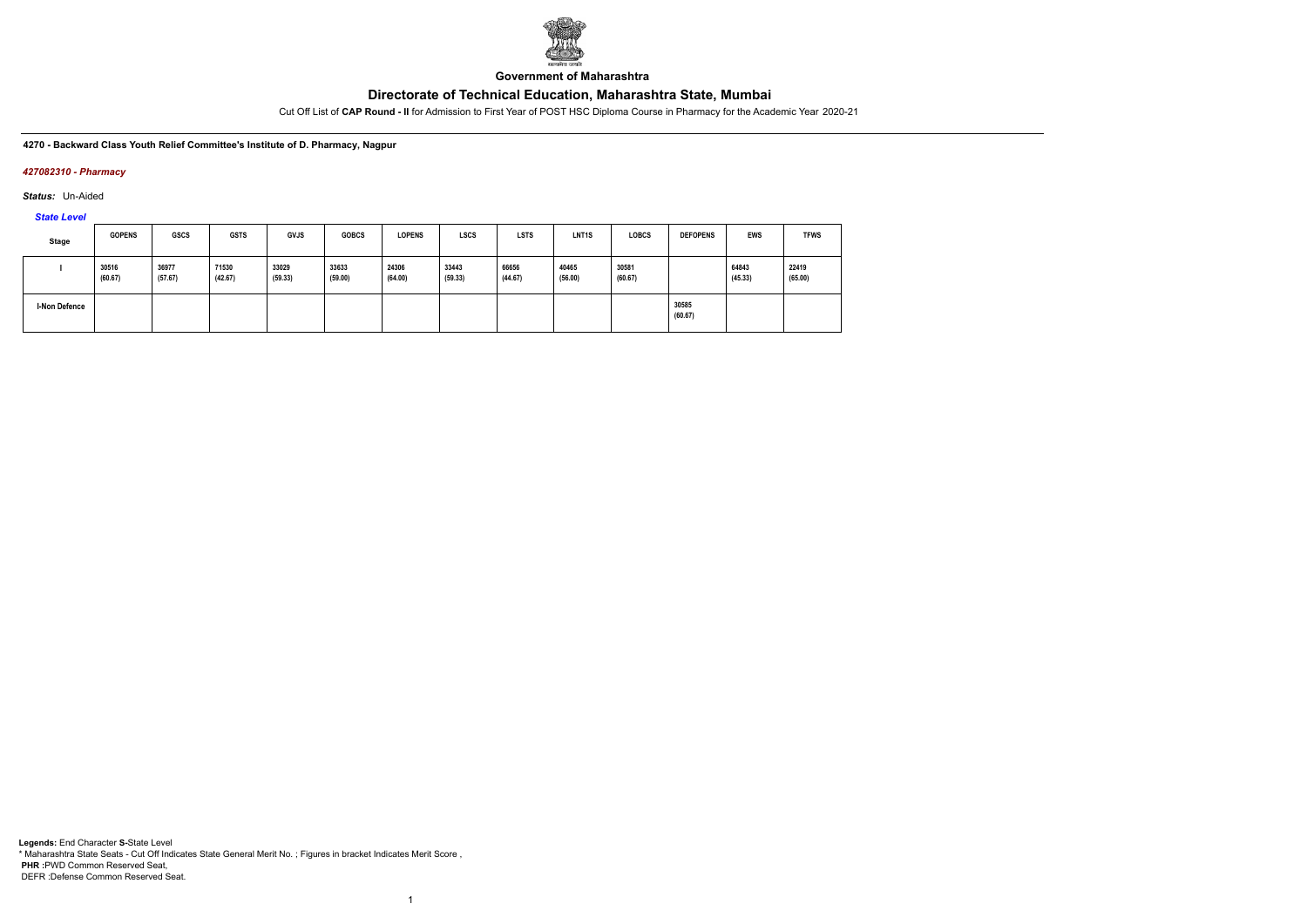

**Government of Maharashtra**

Cut Off List of **CAP Round - II** for Admission to First Year of POST HSC Diploma Course in Pharmacy for the Academic Year 2020-21

**4271 - Jai Mahakali Shikshan Sanstha's Agnihotri Institute of Diploma in Pharmacy, Wardha**

## *427182310 - Pharmacy*

*Status:* Un-Aided

*State Level*

| Stage         | <b>GOPENS</b>    | GSCS             | <b>GSTS</b>      | <b>GVJS</b>      | <b>GNT2S</b>     | <b>GOBCS</b>     | <b>LOPENS</b>    | <b>LOBCS</b>     | <b>PWDOPENS</b>  | <b>DEFOPENS</b>  | <b>EWS</b>       | <b>TFWS</b>      |
|---------------|------------------|------------------|------------------|------------------|------------------|------------------|------------------|------------------|------------------|------------------|------------------|------------------|
|               | 22833<br>(64.67) | 24128<br>(64.00) | 70059<br>(43.33) | 24187<br>(64.00) | 26858<br>(62.67) | 26274<br>(63.00) | 22319<br>(65.00) | 27343<br>(62.33) |                  |                  | 50384<br>(51.67) | 27220<br>(62.33) |
| I-Non Defence |                  |                  |                  |                  |                  |                  |                  |                  |                  | 23322<br>(64.33) |                  |                  |
| I-Non PWD     |                  |                  |                  |                  |                  |                  |                  |                  | 21995<br>(65.33) |                  |                  |                  |

1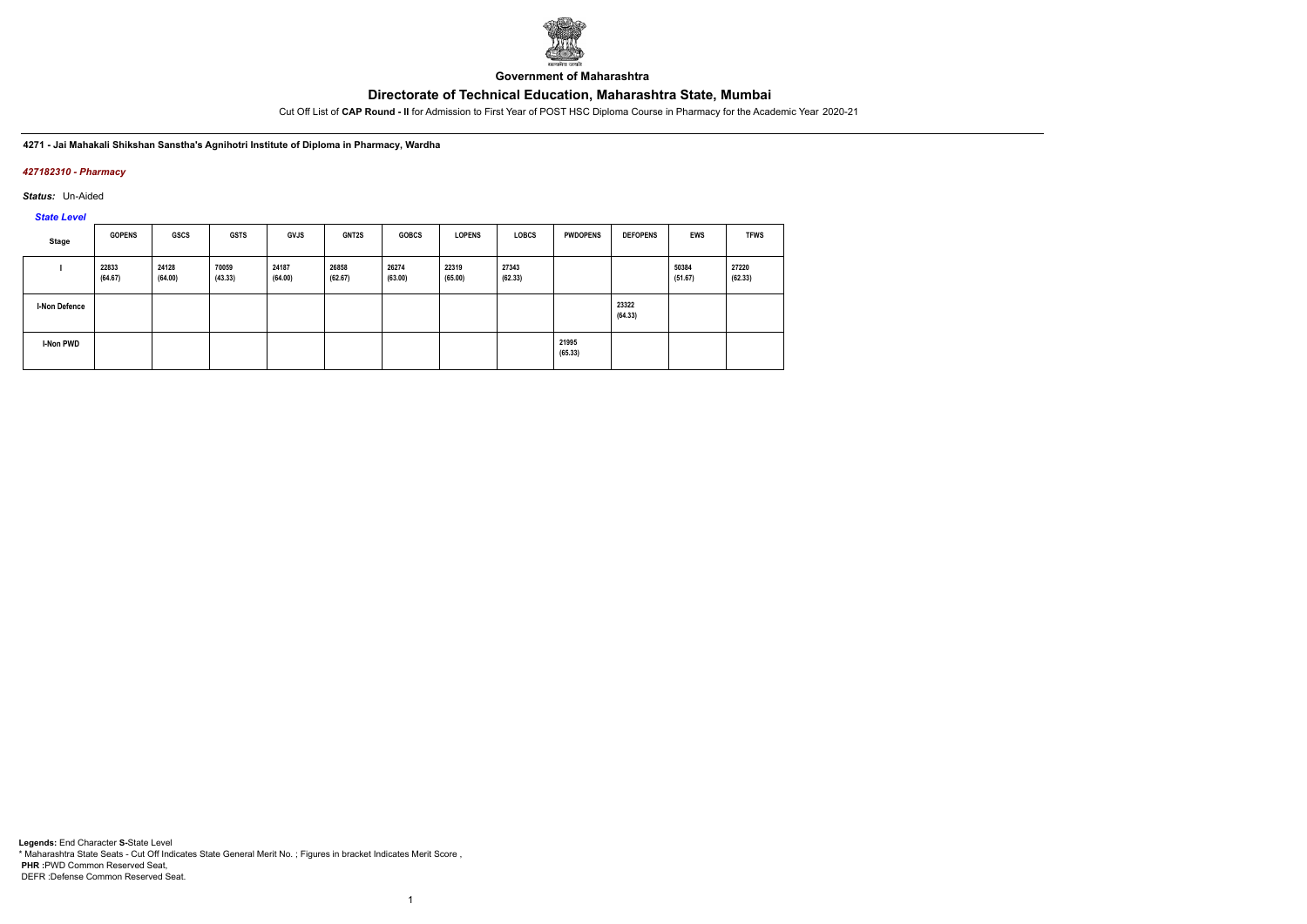

**Government of Maharashtra**

Cut Off List of **CAP Round - II** for Admission to First Year of POST HSC Diploma Course in Pharmacy for the Academic Year 2020-21

**4272 - Bhausaheb Mulak Charitable Trust 'S Bhausaheb Mulak College Of D. Pharmacy, Umred, Nagpur**

## *427282310 - Pharmacy*

*Status:* Un-Aided

*State Level*

| Stage                | <b>GOPENS</b>    | GSCS             | <b>GSTS</b>      | <b>GVJS</b>      | GNT1S            | <b>GNT2S</b>     | <b>GOBCS</b>     | <b>LOPENS</b>    | LSCS             | <b>LOBCS</b>     | <b>PWDOPENS</b>  | <b>DEFOPENS</b>  | <b>EWS</b>       | <b>TFWS</b>      |
|----------------------|------------------|------------------|------------------|------------------|------------------|------------------|------------------|------------------|------------------|------------------|------------------|------------------|------------------|------------------|
|                      | 31938<br>(60.00) | 40353<br>(56.00) | 72802<br>(42.00) | 34338<br>(58.67) | 41036<br>(55.67) | 43109<br>(54.67) | 35350<br>(58.33) | 23958<br>(64.00) | 36716<br>(57.67) | 30560<br>(60.67) |                  |                  | 67537<br>(44.33) | 31142<br>(60.33) |
| <b>I-Non Defence</b> |                  |                  |                  |                  |                  |                  |                  |                  |                  |                  |                  | 32387<br>(59.67) |                  |                  |
| <b>I-Non PWD</b>     |                  |                  |                  |                  |                  |                  |                  |                  |                  |                  | 32203<br>(59.67) |                  |                  |                  |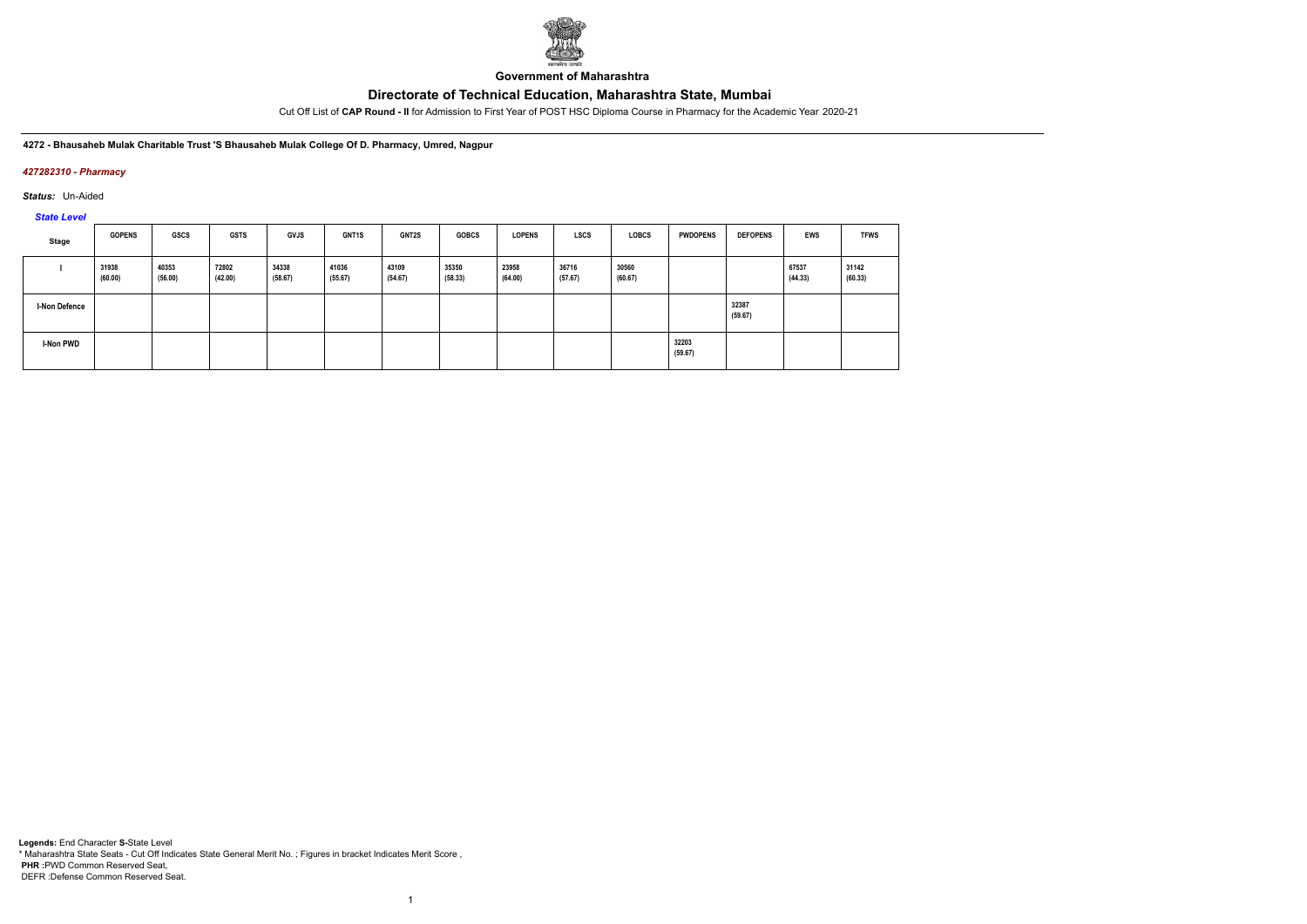

**Government of Maharashtra**

Cut Off List of **CAP Round - II** for Admission to First Year of POST HSC Diploma Course in Pharmacy for the Academic Year 2020-21

### **4274 - Abhinav Bahuuddeshiya's Siddhivinayak College Of Pharmacy, Warora, Dist. Chandrapur**

### *427482310 - Pharmacy*

*Status:* Un-Aided

# *State Level*

| Stage                | <b>GOPENS</b>    | GSCS             | <b>GSTS</b>      | <b>GNT1S</b>     | <b>GNT2S</b>     | GNT3S            | <b>GOBCS</b>     | <b>LOPENS</b>    | <b>LSCS</b>      | <b>LSTS</b>      | LVJS             | <b>LOBCS</b>     | <b>PWDOPENS</b>  | <b>DEFOPENS</b>  |
|----------------------|------------------|------------------|------------------|------------------|------------------|------------------|------------------|------------------|------------------|------------------|------------------|------------------|------------------|------------------|
|                      | 30688<br>(60.67) | 35140<br>(58.33) | 56942<br>(48.67) | 32096<br>(60.00) | 35527<br>(58.33) | 31243<br>(60.33) | 33783<br>(59.00) | 25983<br>(63.00) | 42843<br>(55.00) | 45451<br>(53.67) | 46256<br>(53.33) | 31880<br>(60.00) |                  |                  |
| <b>I-Non Defence</b> |                  |                  |                  |                  |                  |                  |                  |                  |                  |                  |                  |                  |                  | 30908<br>(60.33) |
| I-Non PWD            |                  |                  |                  |                  |                  |                  |                  |                  |                  |                  |                  |                  | 30709<br>(60.67) |                  |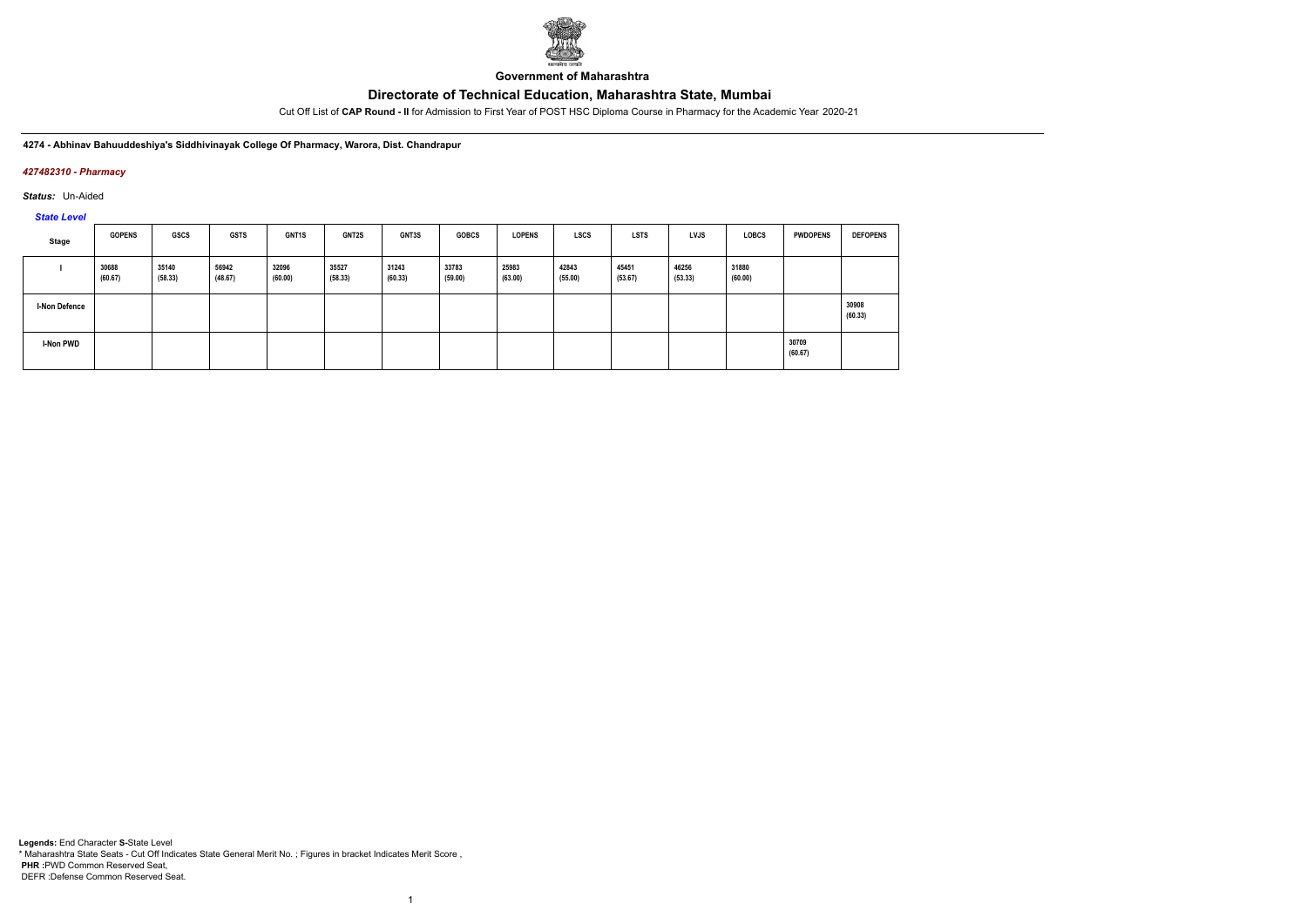

**Government of Maharashtra**

Cut Off List of **CAP Round - II** for Admission to First Year of POST HSC Diploma Course in Pharmacy for the Academic Year 2020-21

### **4275 - Mahatma Phule Samata Shikshan Sanstha's K.D. Pawar College of Pharmacy, Saoner,Nagpur**

### *427582310 - Pharmacy*

*Status:* Un-Aided

# *State Level*

| Stage                | <b>GOPENS</b>    | GSCS             | <b>GSTS</b>      | <b>GVJS</b>      | <b>GNT2S</b>     | <b>GOBCS</b>     | <b>LOPENS</b>    | <b>LSCS</b>      | <b>LSTS</b>      | <b>LOBCS</b>     | <b>PWDOPENS</b>  | <b>DEFOPENS</b>  | <b>EWS</b>       | <b>TFWS</b>      |
|----------------------|------------------|------------------|------------------|------------------|------------------|------------------|------------------|------------------|------------------|------------------|------------------|------------------|------------------|------------------|
|                      | 23587<br>(64.33) | 41277<br>(55.67) | 70911<br>(42.67) | 34642<br>(58.67) | 28703<br>(61.67) | 33037<br>(59.33) | 16949<br>(68.33) | 41876<br>(55.33) | 63749<br>(46.00) | 22775<br>(64.67) |                  |                  | 79943<br>(38.33) | 22496<br>(65.00) |
| <b>I-Non Defence</b> |                  |                  |                  |                  |                  |                  |                  |                  |                  |                  |                  | 26029<br>(63.00) |                  |                  |
| I-Non PWD            |                  |                  |                  |                  |                  |                  |                  |                  |                  |                  | 22950<br>(64.67) |                  |                  |                  |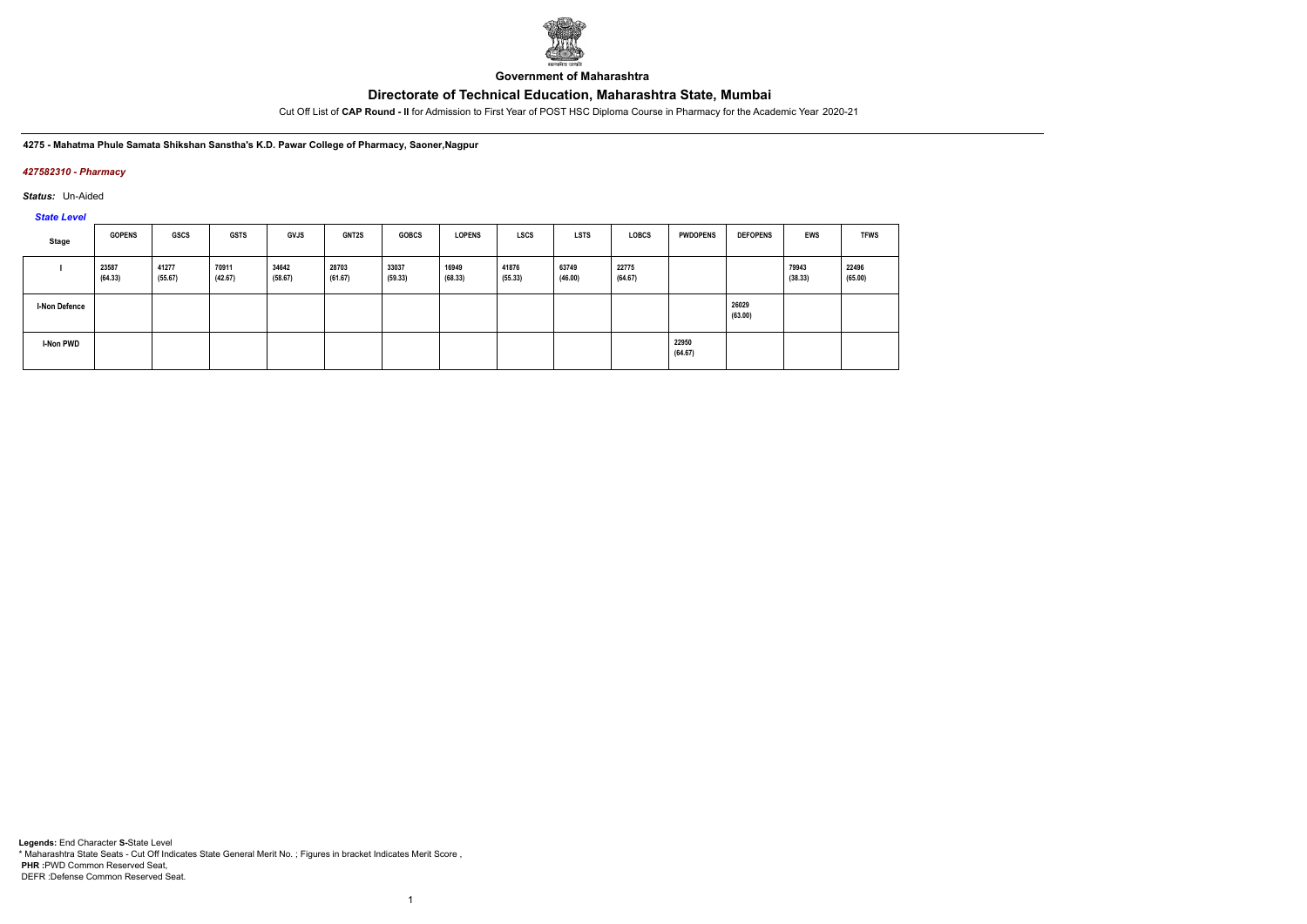

**Government of Maharashtra**

Cut Off List of **CAP Round - II** for Admission to First Year of POST HSC Diploma Course in Pharmacy for the Academic Year 2020-21

### **4276 - Mahila Vikas Sanstha's Dr. R.G. Bhoyar Institute Of Pharmacy, Wardha**

### *427682310 - Pharmacy*

*Status:* Un-Aided

*State Level*

| <b>Stage</b>         | <b>GOPENS</b>    | <b>GSCS</b>      | <b>GVJS</b>      | GNT2S            | <b>GOBCS</b>     | <b>LOPENS</b>    | <b>LOBCS</b>     | <b>PWDOPENS</b>  | <b>DEFOPENS</b>  | <b>EWS</b>       | <b>TFWS</b>      |
|----------------------|------------------|------------------|------------------|------------------|------------------|------------------|------------------|------------------|------------------|------------------|------------------|
|                      | 26353<br>(63.00) | 41306<br>(55.67) | 28129<br>(62.00) | 26406<br>(62.67) | 28745<br>(61.67) | 24417<br>(64.00) | 25811<br>(63.00) |                  |                  | 33111<br>(59.33) | 29976<br>(61.00) |
| <b>I-Non Defence</b> |                  |                  |                  |                  |                  |                  |                  |                  | 27671<br>(62.00) |                  |                  |
| I-Non PWD            |                  |                  |                  |                  |                  |                  |                  | 26132<br>(63.00) |                  |                  |                  |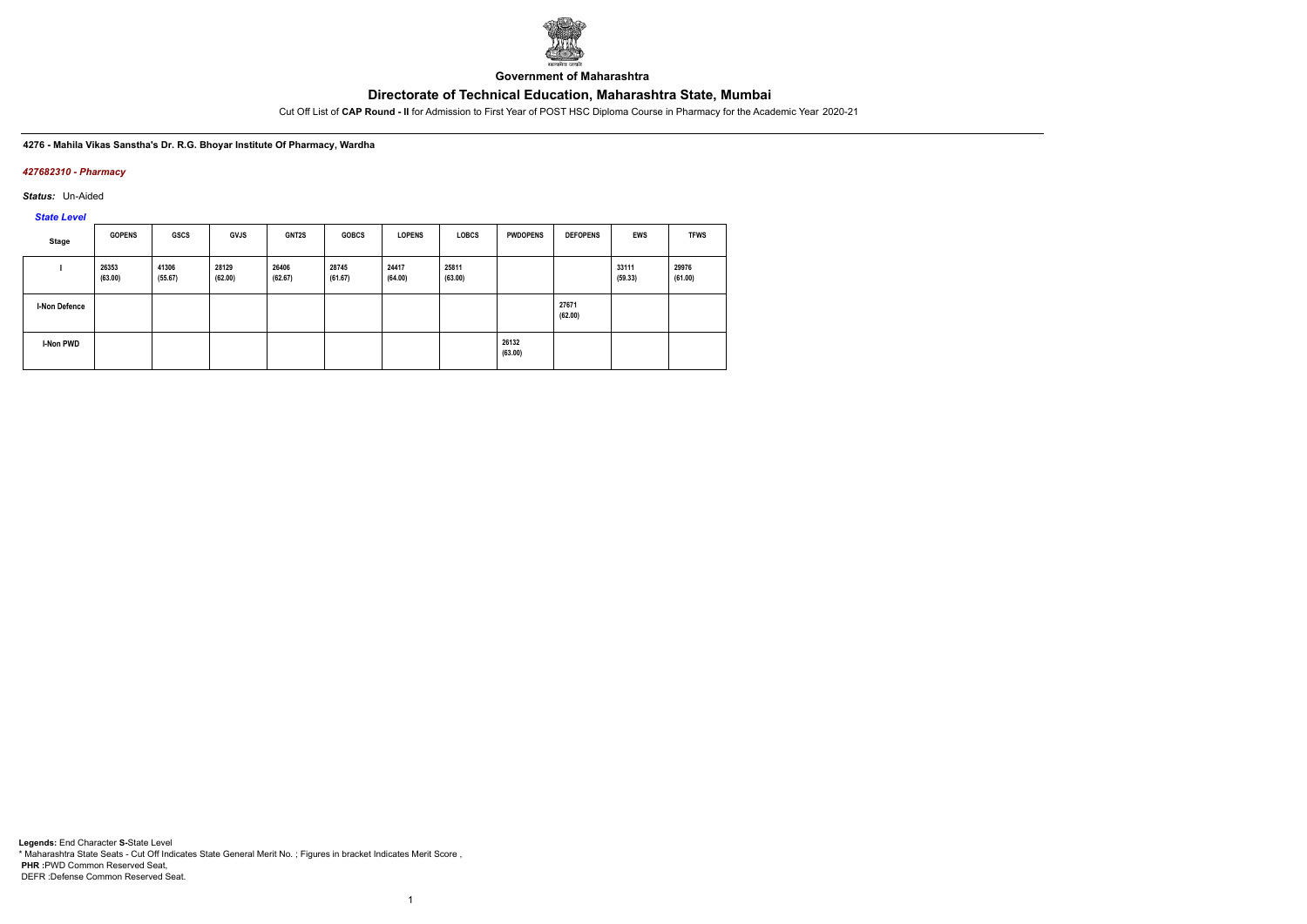

**Government of Maharashtra**

Cut Off List of **CAP Round - II** for Admission to First Year of POST HSC Diploma Course in Pharmacy for the Academic Year 2020-21

**4277 - Sudam Shikshan Prasarak Mandal's Shree Babasaheb Gharfalkar College Of Pharmacy, Nachangaon, Pulgaon**

## *427782310 - Pharmacy*

*Status:* Un-Aided

*State Level*

| <b>Stage</b>  | <b>GOPENS</b>    | <b>GSCS</b>      | <b>GNT1S</b>     | <b>GOBCS</b>     | <b>LSCS</b>      | <b>LVJS</b>      | LNT2S            | <b>LOBCS</b>    | <b>PWDOPENS</b>  | <b>DEFOPENS</b>  | <b>EWS</b>       |
|---------------|------------------|------------------|------------------|------------------|------------------|------------------|------------------|-----------------|------------------|------------------|------------------|
|               | 27930<br>(62.00) | 44226<br>(54.33) | 37917<br>(57.00) | 31812<br>(60.00) | 37522<br>(57.33) | 29825<br>(61.00) | 39366<br>(56.33) | 9630<br>(73.33) |                  |                  | 45530<br>(53.67) |
| I-Non Defence |                  |                  |                  |                  |                  |                  |                  |                 |                  | 28009<br>(62.00) |                  |
| I-Non PWD     |                  |                  |                  |                  |                  |                  |                  |                 | 27902<br>(62.00) |                  |                  |

1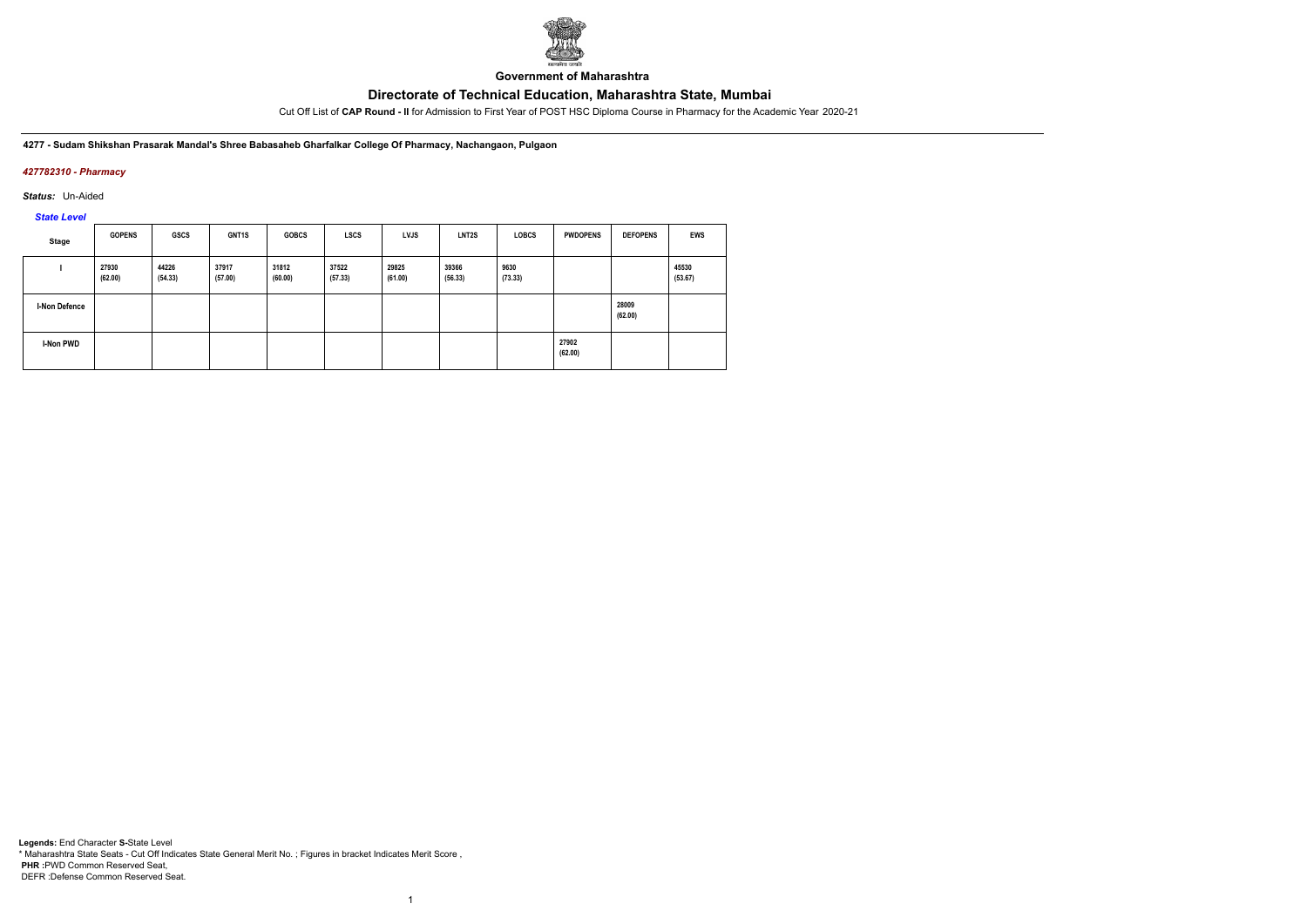

**Government of Maharashtra**

Cut Off List of **CAP Round - II** for Admission to First Year of POST HSC Diploma Course in Pharmacy for the Academic Year 2020-21

**4278 - Young Engineers Education Society's Maharashtra Institute Of Pharmacy, Betada, Bramhapuri, Chandrapur**

## *427882310 - Pharmacy*

*Status:* Un-Aided

*State Level*

| Stage                | <b>GOPENS</b>    | GSCS             | GSTS             | <b>GNT2S</b>     | <b>GNT3S</b>     | <b>GOBCS</b>     | <b>LOPENS</b>    | <b>LSTS</b>      | <b>LNT2S</b>     | <b>LOBCS</b>     | <b>PWDOPENS</b>  | <b>DEFOPENS</b>  | <b>EWS</b>       | <b>TFWS</b>      |
|----------------------|------------------|------------------|------------------|------------------|------------------|------------------|------------------|------------------|------------------|------------------|------------------|------------------|------------------|------------------|
|                      | 35154<br>(58.33) | 41939<br>(55.33) | 61112<br>(47.00) | 38919<br>(56.67) | 45383<br>(53.67) | 36800<br>(57.67) | 27809<br>(62.00) | 68127<br>(44.00) | 46921<br>(53.00) | 34645<br>(58.67) |                  |                  | 66023<br>(45.00) | 33389<br>(59.33) |
| <b>I-Non Defence</b> |                  |                  |                  |                  |                  |                  |                  |                  |                  |                  |                  | 34951<br>(58.33) |                  |                  |
| I-Non PWD            |                  |                  |                  |                  |                  |                  |                  |                  |                  |                  | 34188<br>(59.00) |                  |                  |                  |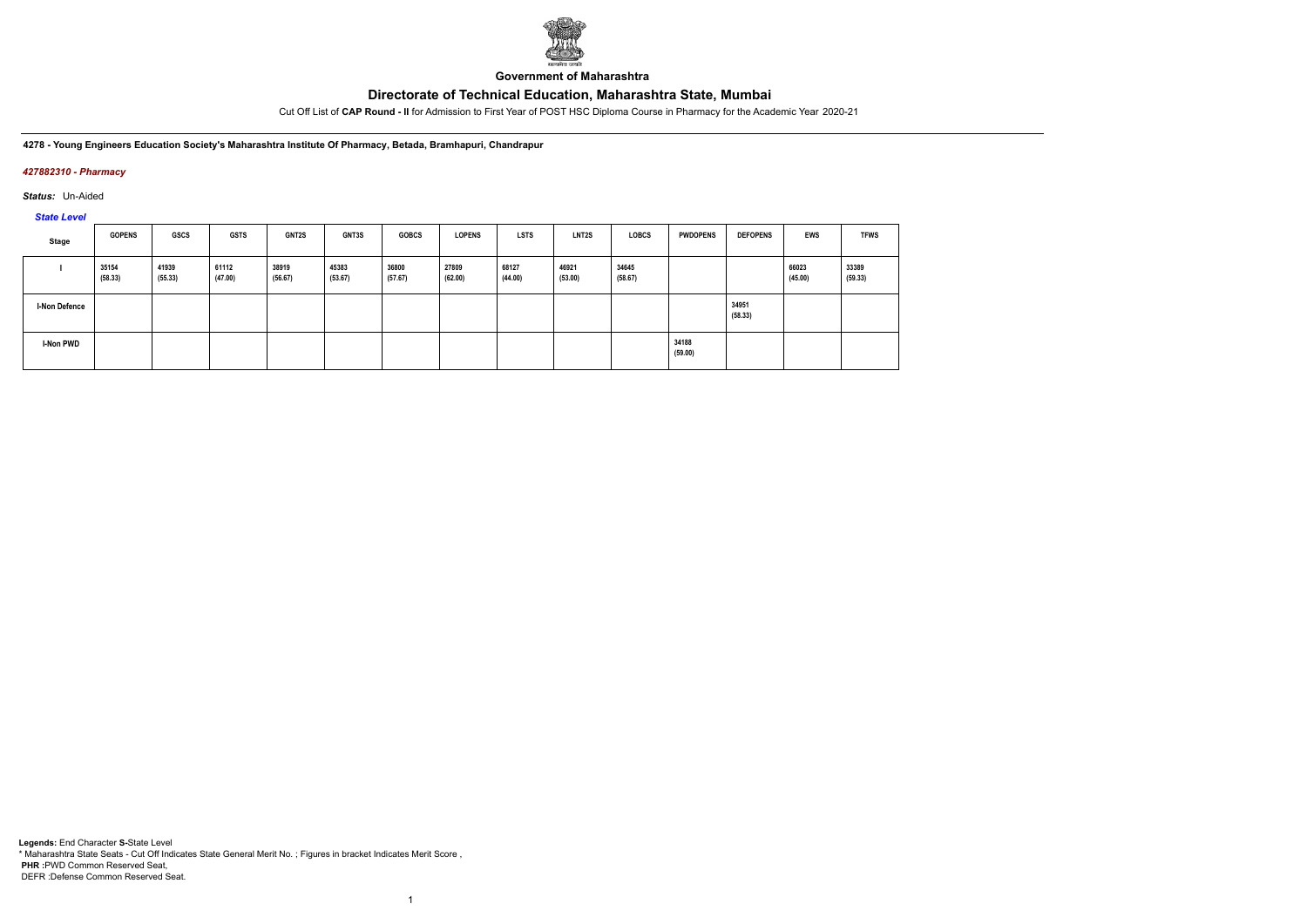

**Government of Maharashtra**

Cut Off List of **CAP Round - II** for Admission to First Year of POST HSC Diploma Course in Pharmacy for the Academic Year 2020-21

### **4279 - Sanmarg Shikshan Sanstha's K.R.Pandav Institute Of Pharmacy, Nagpur**

### *427982310 - Pharmacy*

*Status:* Un-Aided

*State Level*

| <b>Stage</b> | <b>GOPENS</b>    | <b>GSCS</b>      | <b>GSTS</b>      | <b>GVJS</b>      | GNT <sub>1</sub> S | GNT2S            | GNT3S            | <b>GOBCS</b>     | <b>LOPENS</b>    | <b>LSCS</b>      | <b>LSTS</b>      | LVJS             | <b>LOBCS</b>     | <b>EWS</b>       | <b>TFWS</b>      |
|--------------|------------------|------------------|------------------|------------------|--------------------|------------------|------------------|------------------|------------------|------------------|------------------|------------------|------------------|------------------|------------------|
|              | 34028<br>(59.00) | 41210<br>(55.67) | 75213<br>(41.00) | 37626<br>(57.33) | 34675<br>(58.67)   | 40698<br>(55.67) | 39379<br>(56.33) | 35744<br>(58.00) | 31773<br>(60.00) | 37602<br>(57.33) | 64965<br>(45.33) | 39647<br>(56.33) | 36054<br>(58.00) | 80347<br>(38.00) | 27574<br>(62.33) |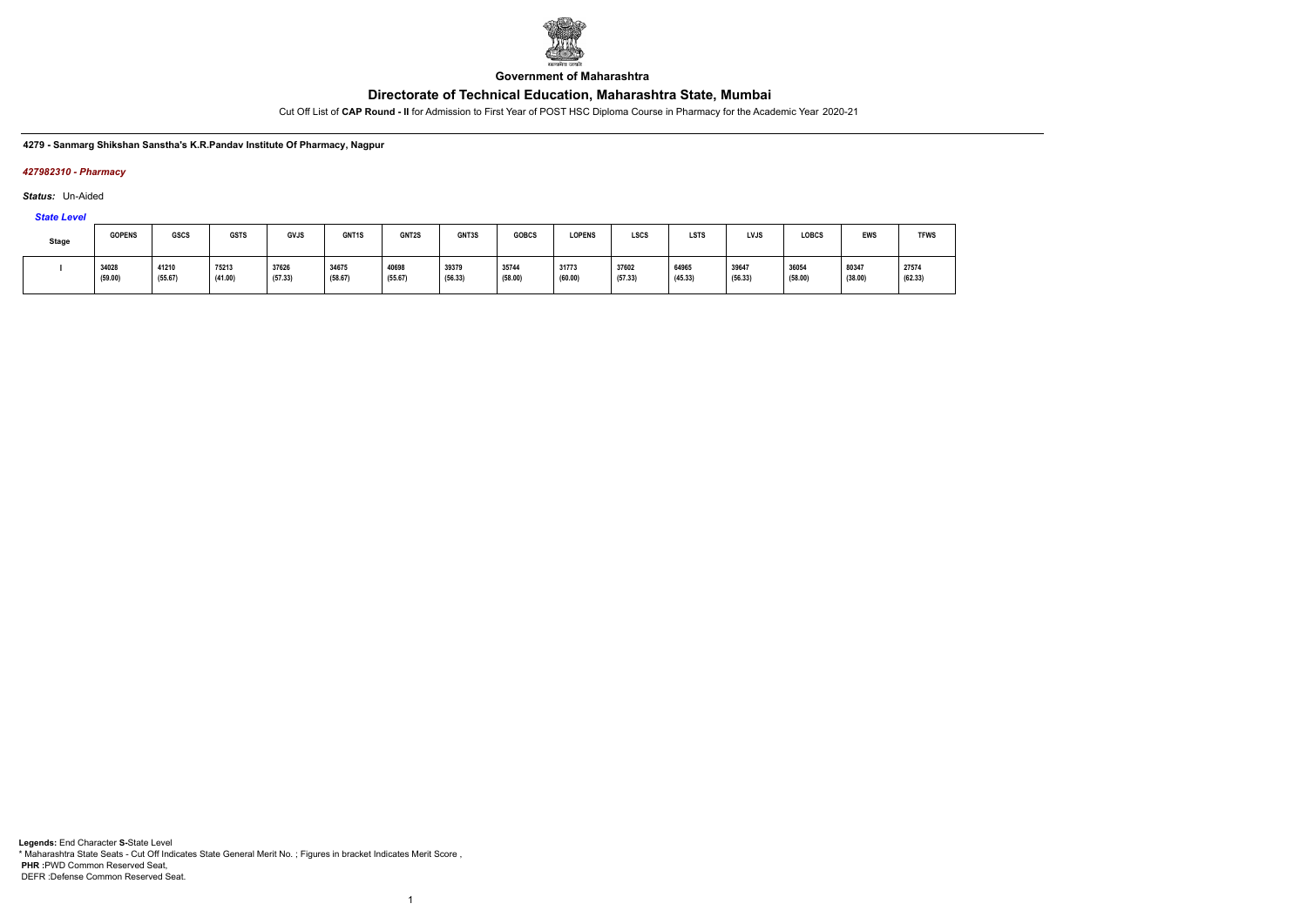

**Government of Maharashtra**

Cut Off List of **CAP Round - II** for Admission to First Year of POST HSC Diploma Course in Pharmacy for the Academic Year 2020-21

**4280 - Krushna Sahyogi Tantra Shikshan Sanstha's Chatrapati Shivaji College Of Pharmacy, Devari, Tal. Devari, Dist.Gondiya**

## *428082310 - Pharmacy*

*Status:* Un-Aided

*State Level*

| <b>Stage</b>         | <b>GOPENS</b>    | <b>GSCS</b>      | <b>GSTS</b>      | <b>GOBCS</b>     | <b>LOPENS</b>    | <b>LSCS</b>      | <b>LSTS</b>      | <b>LOBCS</b>     | <b>DEFOPENS</b>  | <b>PHROBCS</b>   | <b>TFWS</b>      |
|----------------------|------------------|------------------|------------------|------------------|------------------|------------------|------------------|------------------|------------------|------------------|------------------|
|                      | 13000<br>(71.00) | 24960<br>(63.67) | 26940<br>(62.67) | 14452<br>(70.00) | 12124<br>(71.33) | 25448<br>(63.33) | 19103<br>(67.00) | 12768<br>(71.00) |                  | 33382<br>(59.33) | 28432<br>(61.67) |
| <b>I-Non Defence</b> |                  |                  |                  |                  |                  |                  |                  |                  | 13501<br>(70.67) |                  |                  |

1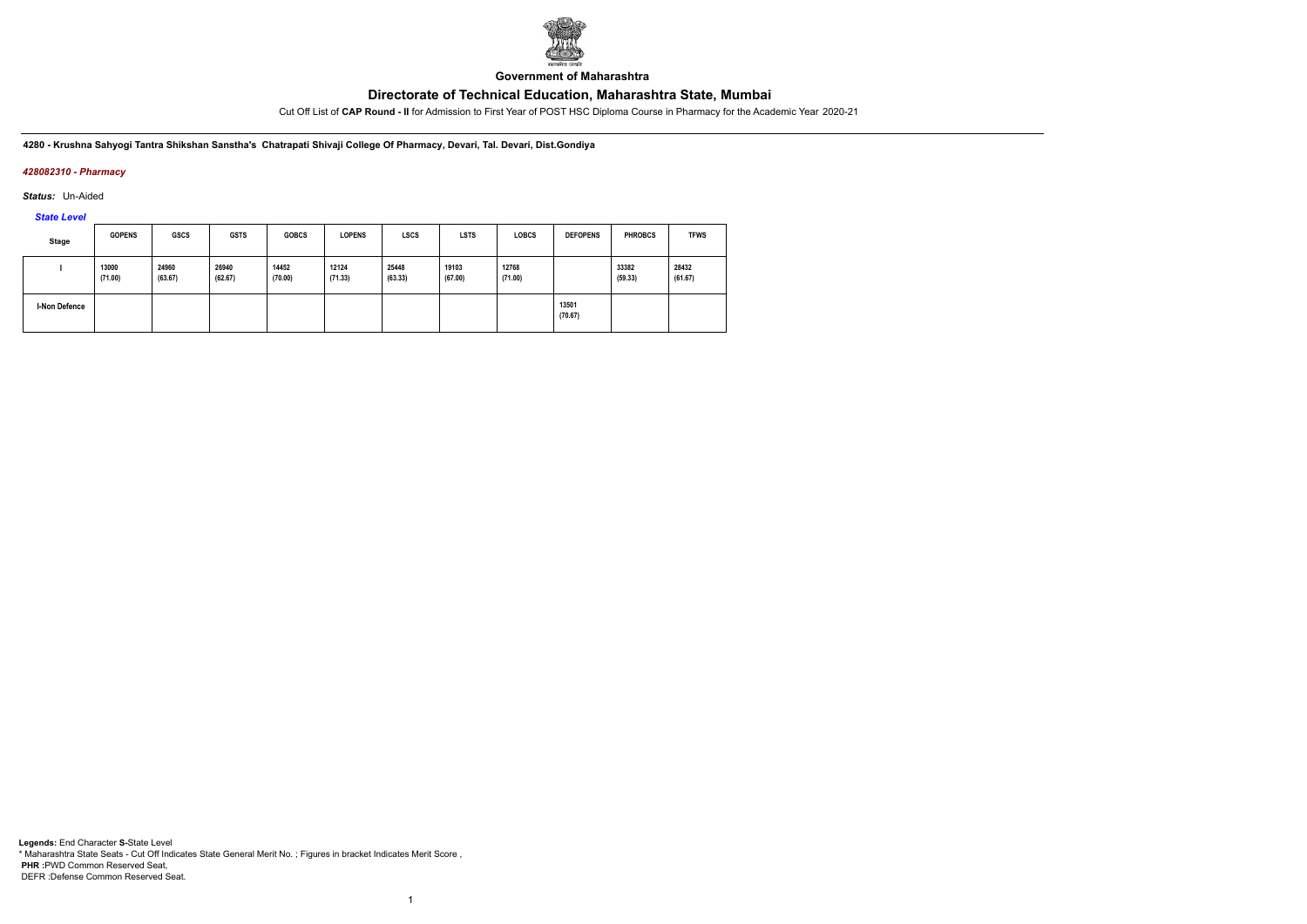

**Government of Maharashtra**

Cut Off List of **CAP Round - II** for Admission to First Year of POST HSC Diploma Course in Pharmacy for the Academic Year 2020-21

**4281 - Shri Sachhidanand Shikshan Santha's Taywade Institute Of Diploma In Pharmacy, Koradi, Kamptee,Dist.Nagpur**

### *428182310 - Pharmacy*

*Status:* Un-Aided

*State Level*

| <b>Stage</b>         | <b>GOPENS</b>    | GSCS             | <b>GSTS</b>      | GVJS             | GNT1S            | GNT2S            | GNT3S            | <b>GOBCS</b>     | <b>LOPENS</b>    | LSCS             | <b>LSTS</b>      | LNT <sub>2</sub> S | <b>LOBCS</b>     | <b>DEFOPENS</b>  | <b>EWS</b>       |
|----------------------|------------------|------------------|------------------|------------------|------------------|------------------|------------------|------------------|------------------|------------------|------------------|--------------------|------------------|------------------|------------------|
|                      | 29485<br>(61.33) | 37072<br>(57.67) | 70063<br>(43.33) | 36897<br>(57.67) | 33437<br>(59.33) | 31063<br>(60.33) | 40682<br>(56.00) | 32732<br>(59.67) | 23444<br>(64.33) | 26672<br>(62.67) | 64465<br>(45.67) | 47733<br>(52.67)   | 28812<br>(61.67) |                  | 77263<br>(40.00) |
| <b>I-Non Defence</b> |                  |                  |                  |                  |                  |                  |                  |                  |                  |                  |                  |                    |                  | 31990<br>(60.00) |                  |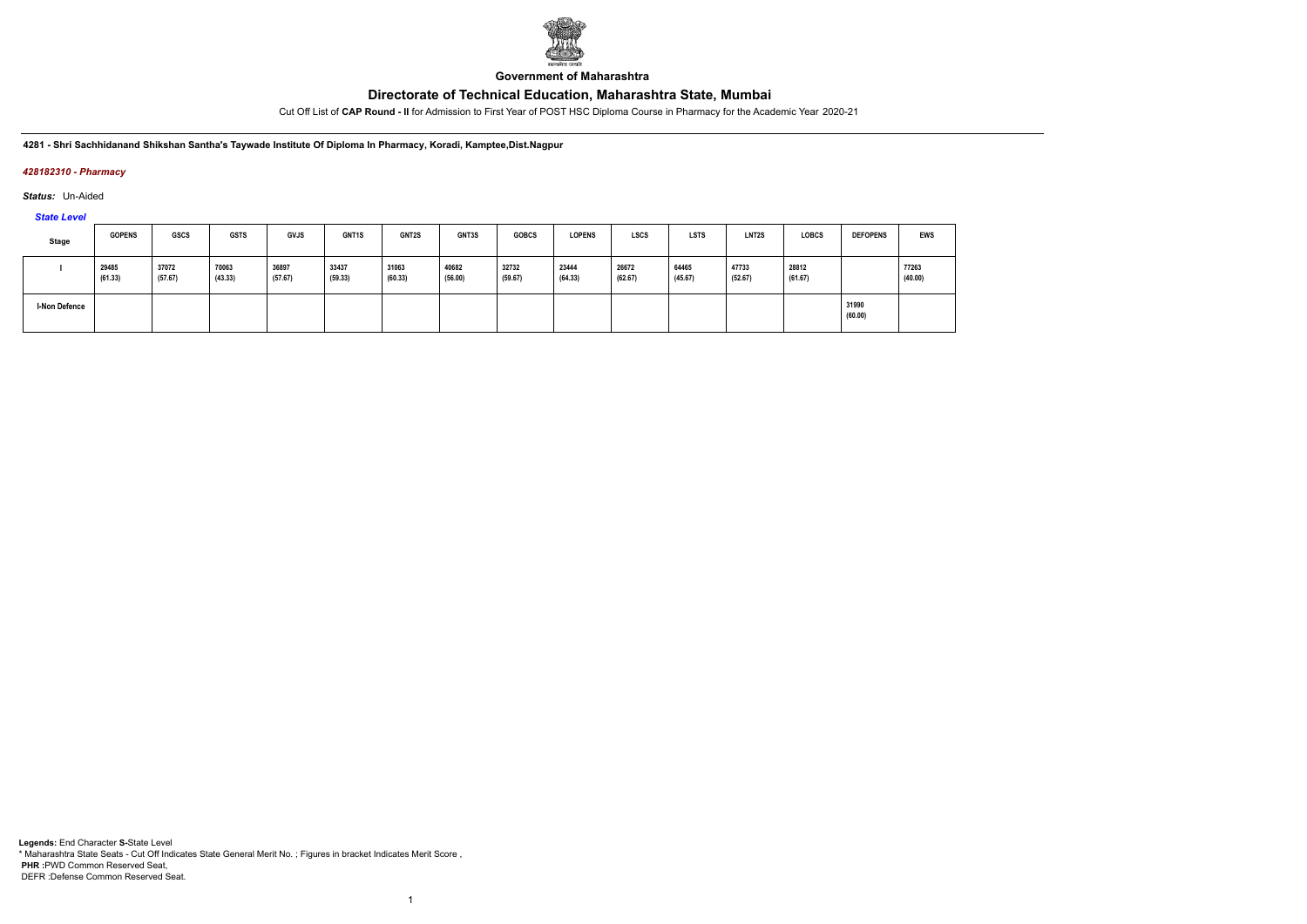

**Government of Maharashtra**

Cut Off List of **CAP Round - II** for Admission to First Year of POST HSC Diploma Course in Pharmacy for the Academic Year 2020-21

**4283 - Swa. Madhukarrao Deshmukh Education Society, Shree Sadguru Datta Institute of Pharmacy, Bhajapur**

### *428382310 - Pharmacy*

*Status:* Un-Aided

*State Level*

| Stage                | <b>GOPENS</b>    | GSCS             | <b>GSTS</b>      | <b>GVJS</b>      | GNT1S            | <b>GNT2S</b>     | <b>GOBCS</b>     | LSCS             | <b>LSTS</b>      | LNT3S            | LOBCS            | <b>DEFOPENS</b>  | <b>EWS</b>       |
|----------------------|------------------|------------------|------------------|------------------|------------------|------------------|------------------|------------------|------------------|------------------|------------------|------------------|------------------|
|                      | 33127<br>(59.33) | 40654<br>(56.00) | 78195<br>(39.33) | 40702<br>(55.67) | 51155<br>(51.33) | 45585<br>(53.67) | 37691<br>(57.33) | 43319<br>(54.67) |                  |                  | 29029<br>(61.33) |                  | 81076<br>(37.67) |
| $\mathbf{I}$         |                  |                  |                  |                  |                  |                  |                  |                  |                  | 54279<br>(49.67) |                  |                  |                  |
| <b>I-Non Defence</b> |                  |                  |                  |                  |                  |                  |                  |                  |                  |                  |                  | 32816<br>(59.67) |                  |
| IV                   |                  |                  |                  |                  |                  |                  |                  |                  | 35190<br>(58.33) |                  |                  |                  |                  |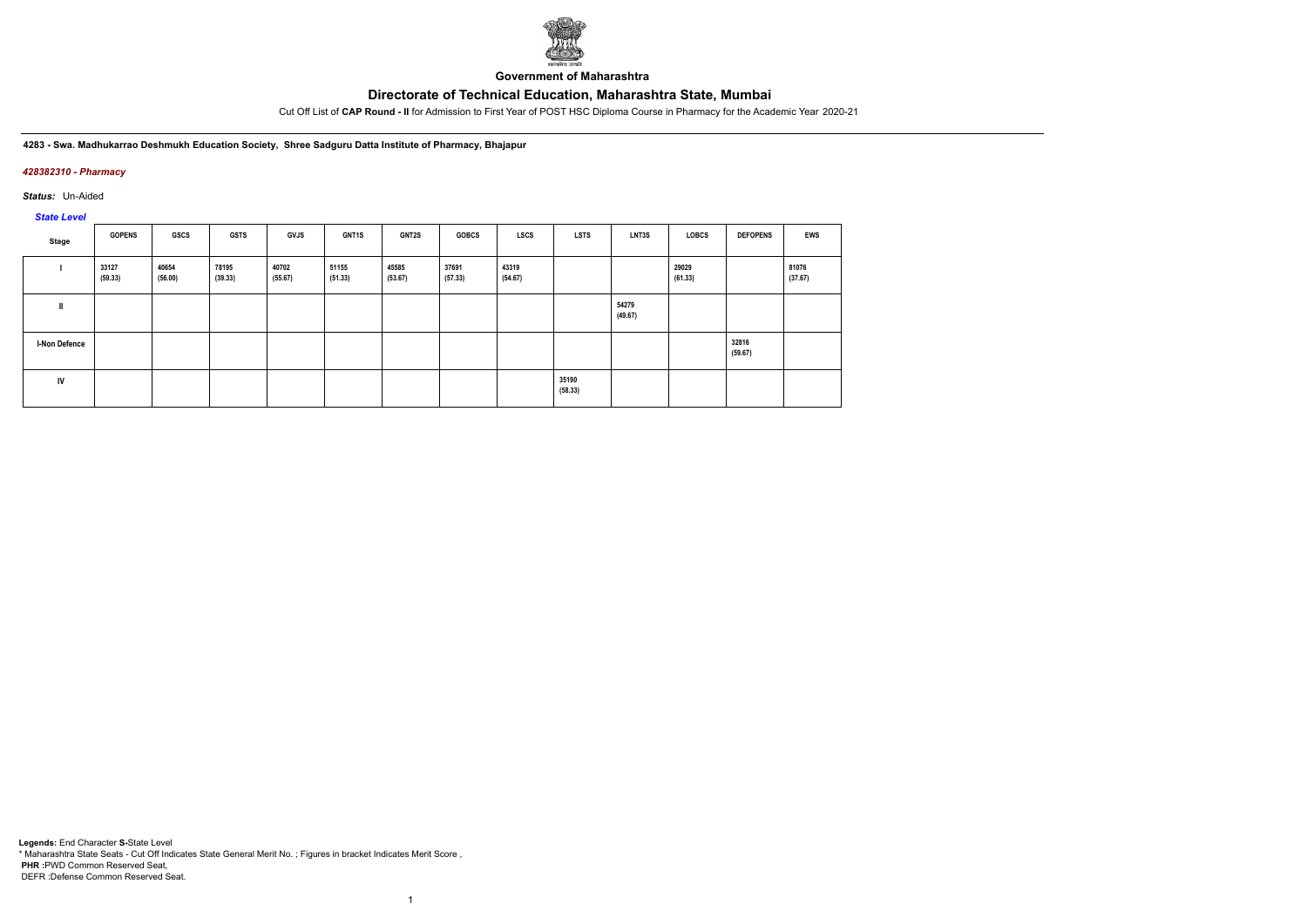

**Government of Maharashtra**

Cut Off List of **CAP Round - II** for Admission to First Year of POST HSC Diploma Course in Pharmacy for the Academic Year 2020-21

**4640 - Abdul Majeed Central Education Society, Institute of Pharmacy, Lonara**

### *464082310 - Pharmacy*

*Status:* Un-Aided

*State Level*

| Stage                | <b>GOPENS</b>    | GSCS             | <b>GSTS</b>      | <b>GVJS</b>      | <b>GNT2S</b>     | <b>GOBCS</b>     | <b>LOPENS</b>    | <b>LSTS</b>      | <b>LVJS</b>      | <b>LOBCS</b>     | <b>DEFOPENS</b>  | <b>EWS</b>       | <b>TFWS</b>      |
|----------------------|------------------|------------------|------------------|------------------|------------------|------------------|------------------|------------------|------------------|------------------|------------------|------------------|------------------|
|                      | 38175<br>(57.00) | 44750<br>(54.00) |                  | 43922<br>(54.33) | 45532<br>(53.67) | 40346<br>(56.00) | 38698<br>(56.67) |                  | 44008<br>(54.33) | 40296<br>(56.00) |                  | 35331<br>(58.33) | 33404<br>(59.33) |
| <b>I-Non Defence</b> |                  |                  |                  |                  |                  |                  |                  |                  |                  |                  | 38440<br>(57.00) |                  |                  |
| <b>IV</b>            |                  |                  | 39454<br>(56.33) |                  |                  |                  |                  | 38228<br>(57.00) |                  |                  |                  |                  |                  |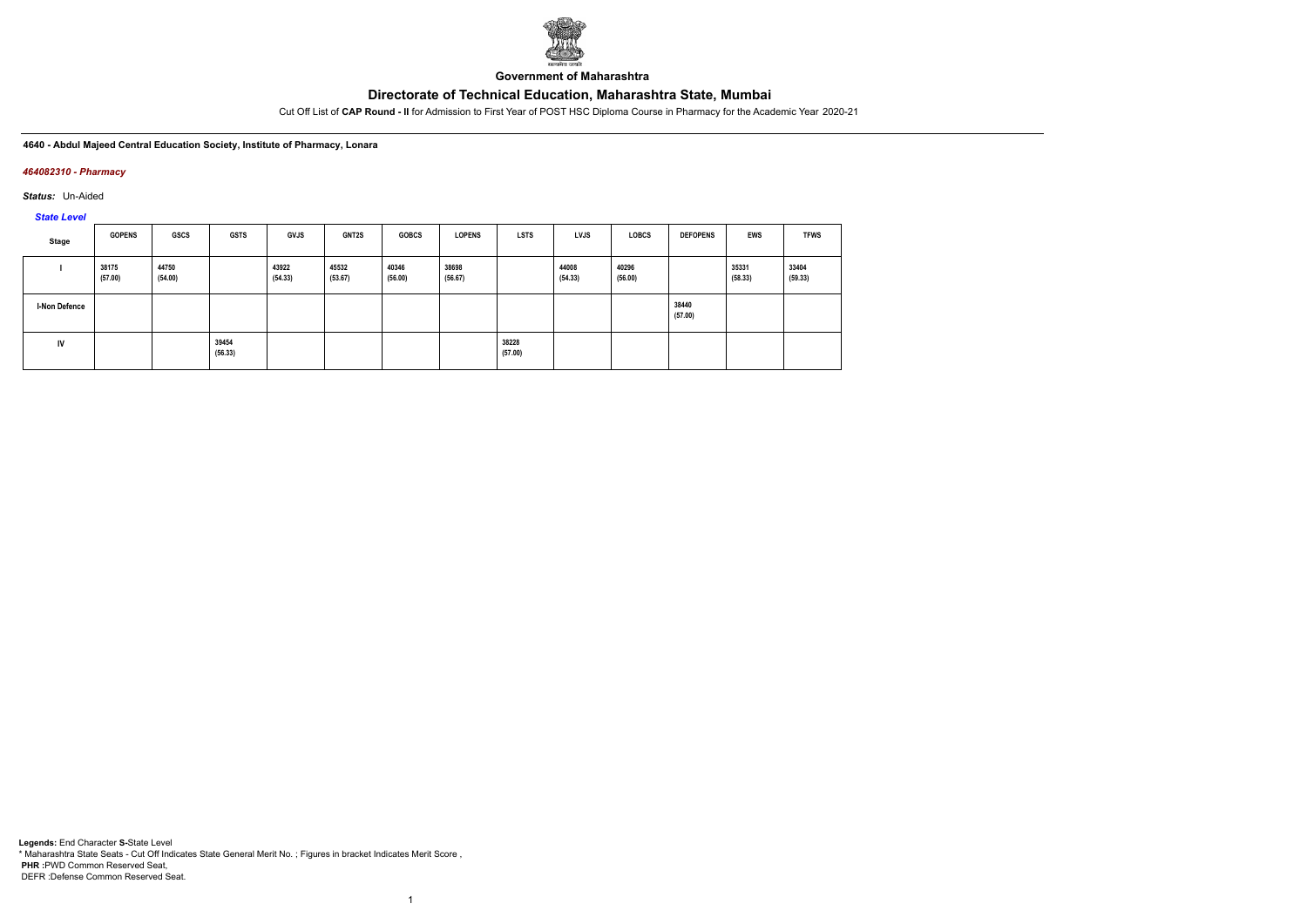

**Government of Maharashtra**

Cut Off List of **CAP Round - II** for Admission to First Year of POST HSC Diploma Course in Pharmacy for the Academic Year 2020-21

### **4641 - Dr.Babasaheb Ambedkar Institute of D-Pharmacy, Sewagram, Wardha**

### *464182310 - Pharmacy*

*Status:* Un-Aided

*State Level*

| Stage                | <b>GOPENS</b>    | GSCS             | <b>GSTS</b>      | <b>GVJS</b>      | <b>GNT1S</b>     | <b>GOBCS</b>     | <b>LOPENS</b>    | <b>LSCS</b>      | <b>LSTS</b>      | <b>LOBCS</b>     | <b>PWDOPENS</b>  | <b>DEFOPENS</b>  | EWS              |
|----------------------|------------------|------------------|------------------|------------------|------------------|------------------|------------------|------------------|------------------|------------------|------------------|------------------|------------------|
|                      | 29144<br>(61.33) | 38061<br>(57.00) | 77382<br>(39.67) | 29946<br>(61.00) | 45640<br>(53.67) | 33162<br>(59.33) | 27674<br>(62.00) | 32708<br>(59.67) | 76343<br>(40.33) | 31042<br>(60.33) |                  |                  | 38239<br>(57.00) |
| <b>I-Non Defence</b> |                  |                  |                  |                  |                  |                  |                  |                  |                  |                  |                  | 29544<br>(61.00) |                  |
| I-Non PWD            |                  |                  |                  |                  |                  |                  |                  |                  |                  |                  | 28614<br>(61.67) |                  |                  |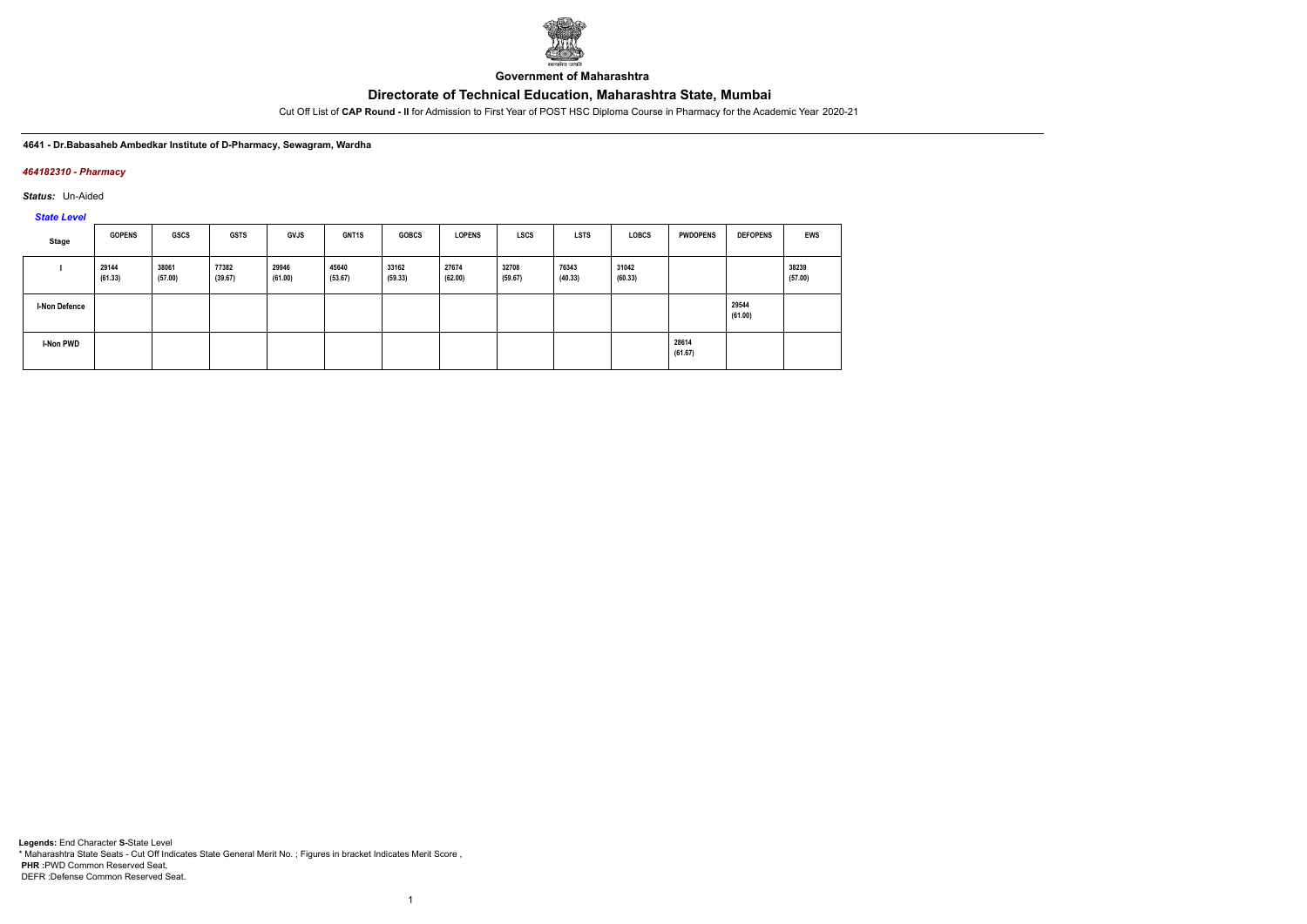

**Government of Maharashtra**

Cut Off List of **CAP Round - II** for Admission to First Year of POST HSC Diploma Course in Pharmacy for the Academic Year 2020-21

### **4643 - Maharashtra Institute of Pharmacy (Betada), Brambhapuri**

### *464382310 - Pharmacy*

*Status:* Un-Aided

*State Level*

| Stage                | <b>GOPENS</b>    | GSCS             | <b>GSTS</b>      | <b>GNT1S</b>     | <b>GNT2S</b>     | <b>GOBCS</b>     | <b>LOPENS</b>    | <b>LSCS</b>      | <b>LNT2S</b>     | LNT3S            | LOBCS            | <b>DEFOPENS</b>  | EWS              | <b>TFWS</b>      |
|----------------------|------------------|------------------|------------------|------------------|------------------|------------------|------------------|------------------|------------------|------------------|------------------|------------------|------------------|------------------|
|                      | 32731<br>(59.67) | 43632<br>(54.67) | 45661<br>(53.67) | 37213<br>(57.33) | 37367<br>(57.33) | 37982<br>(57.00) | 31299<br>(60.33) | 46032<br>(53.33) | 55040<br>(49.67) |                  | 37374<br>(57.33) |                  | 73251<br>(41.67) | 38213<br>(57.00) |
|                      |                  |                  |                  |                  |                  |                  |                  |                  |                  | 47246<br>(53.00) |                  |                  |                  |                  |
| <b>I-Non Defence</b> |                  |                  |                  |                  |                  |                  |                  |                  |                  |                  |                  | 35298<br>(58.33) |                  |                  |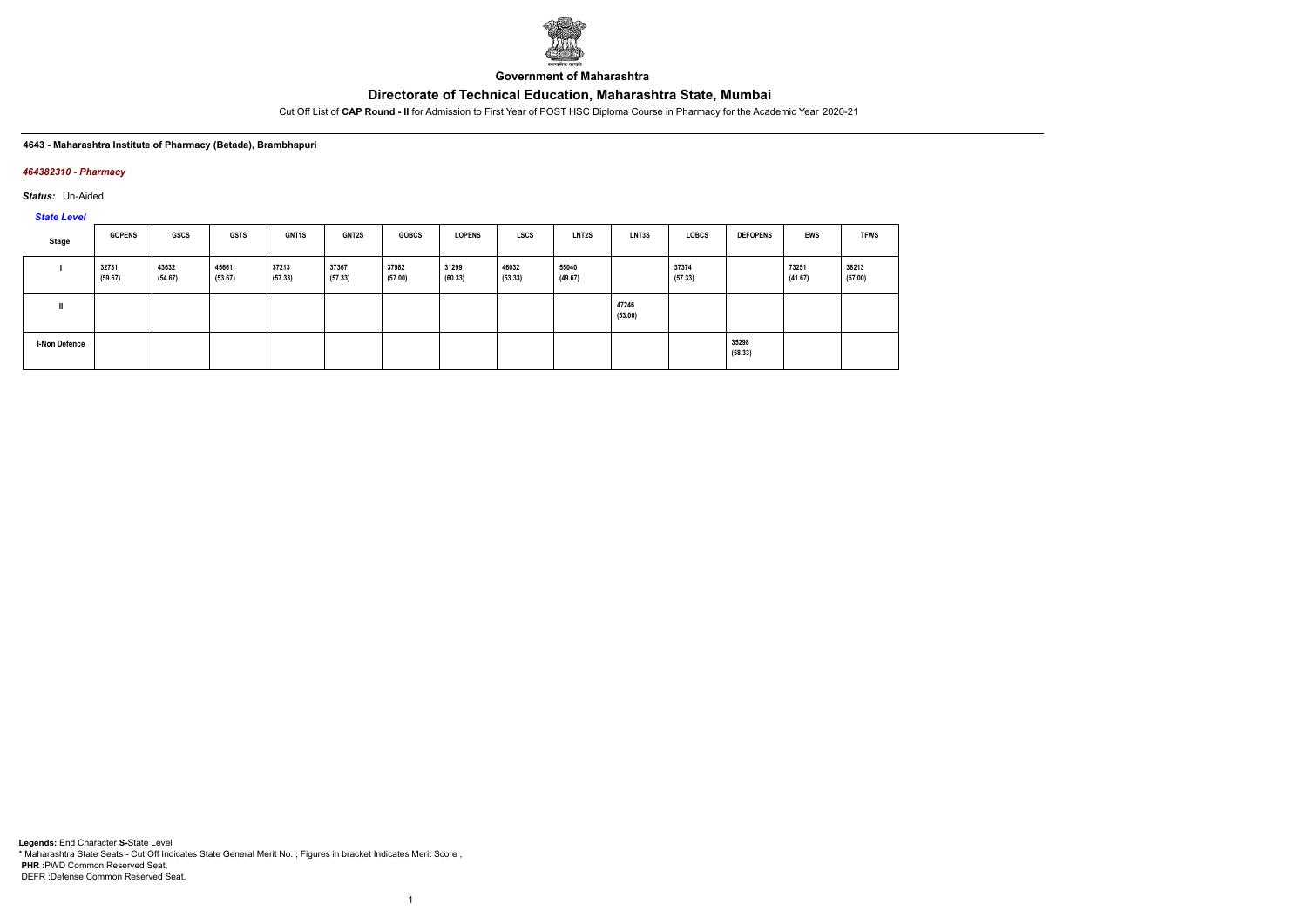

**Government of Maharashtra**

Cut Off List of **CAP Round - II** for Admission to First Year of POST HSC Diploma Course in Pharmacy for the Academic Year 2020-21

**4644 - Dadasaheb Balpande College of Diploma in Pharmacy, (DBCDIP) Nagpur**

### *464482310 - Pharmacy*

*Status:* Un-Aided

*State Level*

| <b>Stage</b> | <b>GOPENS</b>    | <b>GSCS</b>      | <b>GSTS</b>      | GVJS             | GNT2S            | <b>GOBCS</b>     | <b>LOPENS</b>    | LSCS             | LVJS             | LOBCS            | <b>EWS</b>       | <b>TFWS</b>      |
|--------------|------------------|------------------|------------------|------------------|------------------|------------------|------------------|------------------|------------------|------------------|------------------|------------------|
|              | 26250<br>(63.00) | 39596<br>(56.33) | 66608<br>(44.67) | 27158<br>(62.33) | 43263<br>(54.67) | 29664<br>(61.00) | 11737<br>(71.67) | 38905<br>(56.67) | 35061<br>(58.33) | 23145<br>(64.67) | 62840<br>(46.33) | 20507<br>(66.00) |

1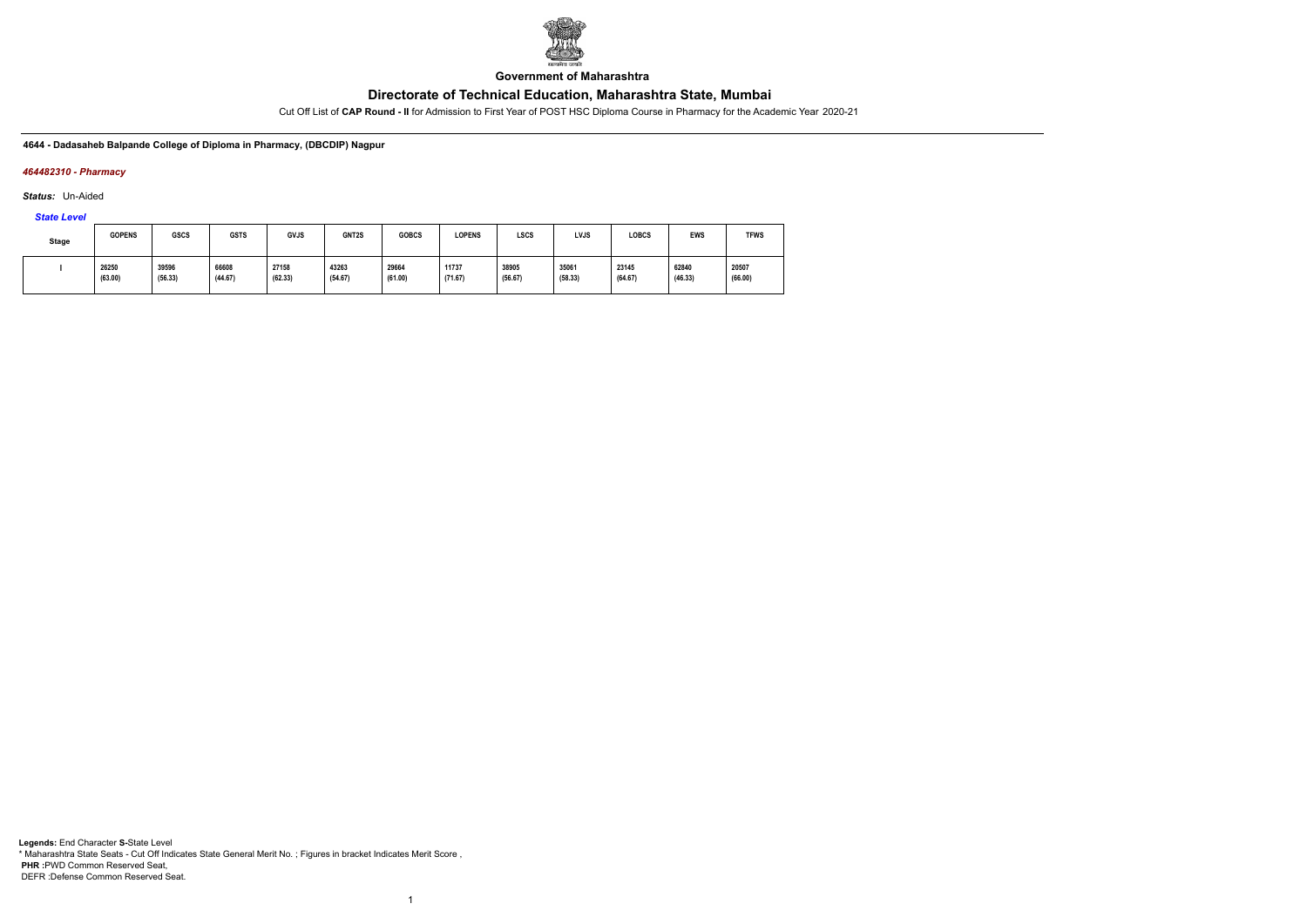

**Government of Maharashtra**

Cut Off List of **CAP Round - II** for Admission to First Year of POST HSC Diploma Course in Pharmacy for the Academic Year 2020-21

### **4650 - P.R.Patil Institute of Pharmacy, Talegaon(SP),Wardha**

### *465082310 - Pharmacy*

*Status:* Un-Aided

*State Level*

| Stage                | <b>GOPENS</b>    | GSCS             | <b>GVJS</b>      | <b>GNT1S</b>     | <b>GNT3S</b>     | <b>GOBCS</b>     | <b>LOPENS</b>    | <b>LSCS</b>      | <b>LVJS</b>      | <b>LOBCS</b>     | <b>PWDOPENS</b>  | <b>DEFOPENS</b>  | EWS              | <b>TFWS</b>      |
|----------------------|------------------|------------------|------------------|------------------|------------------|------------------|------------------|------------------|------------------|------------------|------------------|------------------|------------------|------------------|
|                      | 26023<br>(63.00) | 44353<br>(54.33) | 31677<br>(60.00) | 42686<br>(55.00) | 34783<br>(58.67) | 31714<br>(60.00) | 34105<br>(59.00) | 42513<br>(55.00) | 36844<br>(57.67) | 37170<br>(57.33) |                  |                  | 47823<br>(52.67) | 31767<br>(60.00) |
| <b>I-Non Defence</b> |                  |                  |                  |                  |                  |                  |                  |                  |                  |                  |                  | 30485<br>(60.67) |                  |                  |
| I-Non PWD            |                  |                  |                  |                  |                  |                  |                  |                  |                  |                  | 27514<br>(62.33) |                  |                  |                  |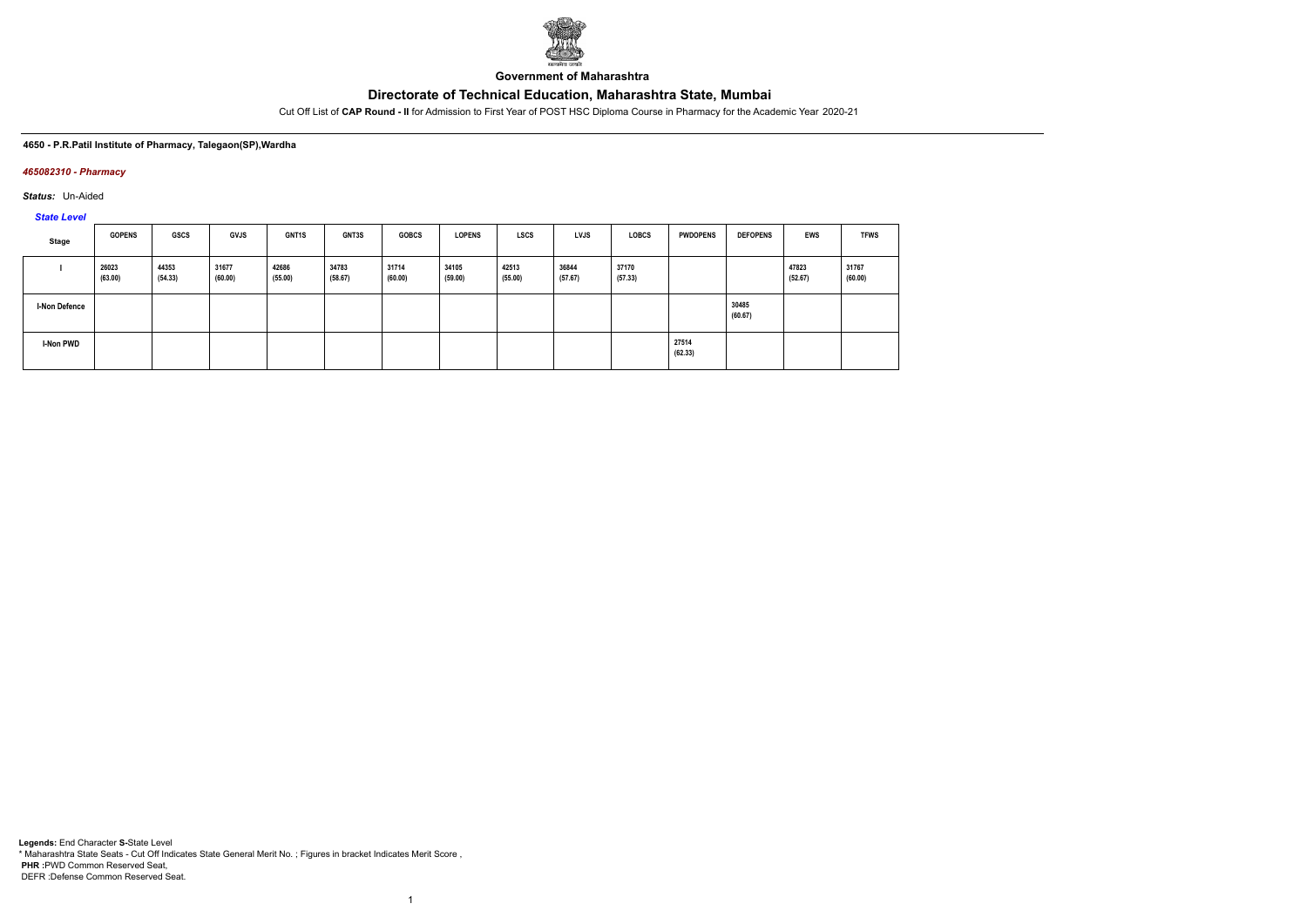

**Government of Maharashtra**

Cut Off List of **CAP Round - II** for Admission to First Year of POST HSC Diploma Course in Pharmacy for the Academic Year 2020-21

**4651 - Central India College of Pharmacy(D.Pharm), Nagpur**

### *465182310 - Pharmacy*

*Status:* Un-Aided Religious Minority - Muslim

*State Level*

| <b>Stage</b> | <b>GOPENS</b> | <b>LOPENS</b> | MI      |
|--------------|---------------|---------------|---------|
|              | 29227         | 23514         | 44591   |
|              | (61.33)       | (64.33)       | (54.00) |

1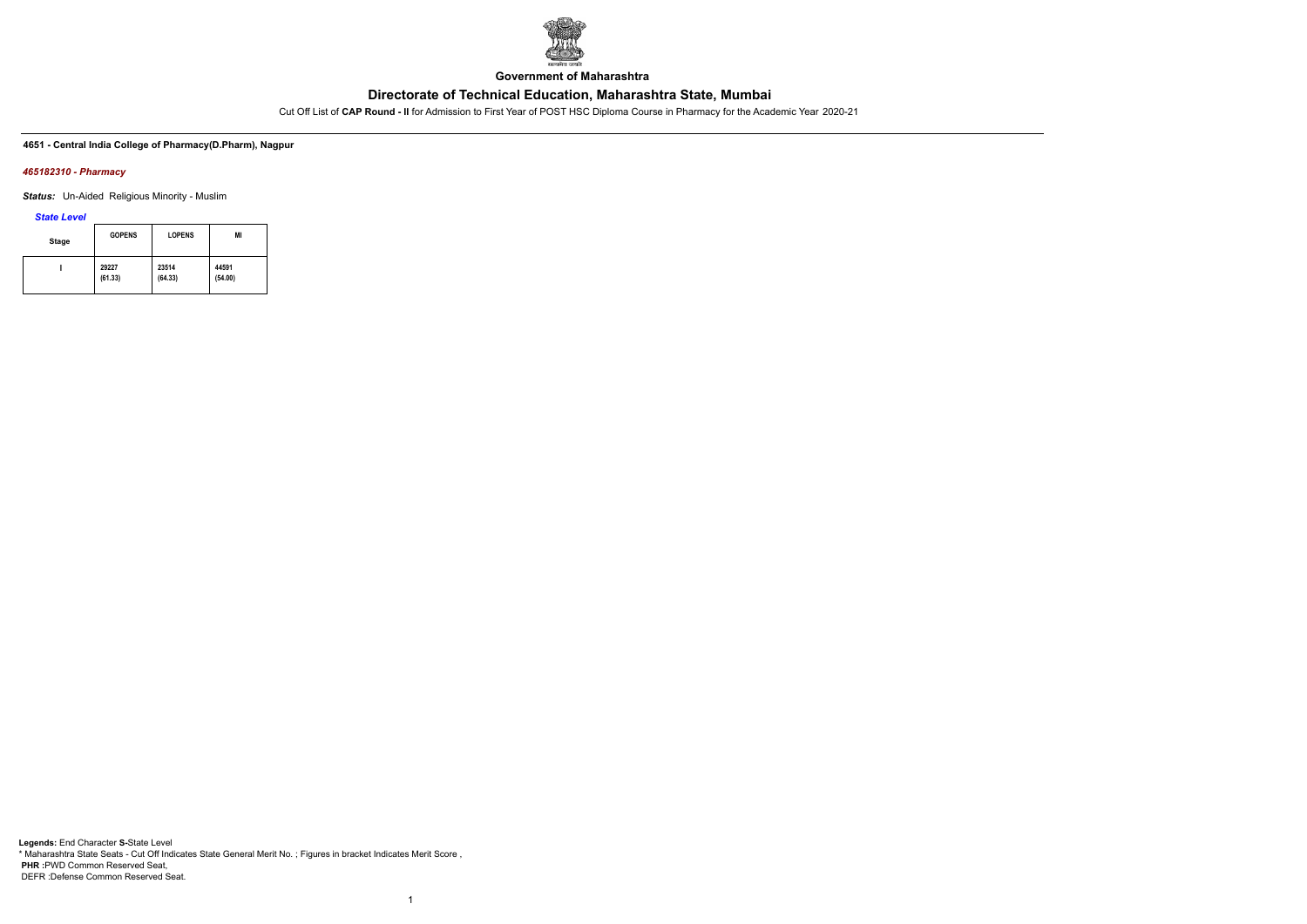

**Government of Maharashtra**

Cut Off List of **CAP Round - II** for Admission to First Year of POST HSC Diploma Course in Pharmacy for the Academic Year 2020-21

### **4652 - Mouda College of Pharmacy, Mauda Nagpur**

### *465282310 - Pharmacy*

*Status:* Un-Aided

# *State Level*

| Stage                | <b>GOPENS</b>    | GSCS             | <b>GSTS</b>      | <b>GVJS</b>      | GNT1S            | GNT2S            | <b>GOBCS</b>     | <b>LOPENS</b>    | <b>LNT2S</b>     | LNT3S            | LOBCS            | <b>PWDOPENS</b>  | <b>DEFOPENS</b>  | EWS              | <b>TFWS</b>      |
|----------------------|------------------|------------------|------------------|------------------|------------------|------------------|------------------|------------------|------------------|------------------|------------------|------------------|------------------|------------------|------------------|
|                      | 36091<br>(58.00) | 44725<br>(54.00) | 71663<br>(42.67) | 40301<br>(56.00) | 40423<br>(56.00) | 45848<br>(53.67) | 38215<br>(57.00) | 34854<br>(58.67) | 47822<br>(52.67) |                  | 37482<br>(57.33) |                  |                  | 72141<br>(42.33) | 33904<br>(59.00) |
| ш                    |                  |                  |                  |                  |                  |                  |                  |                  |                  | 37390<br>(57.33) |                  |                  |                  |                  |                  |
| <b>I-Non Defence</b> |                  |                  |                  |                  |                  |                  |                  |                  |                  |                  |                  |                  | 36368<br>(57.67) |                  |                  |
| <b>I-Non PWD</b>     |                  |                  |                  |                  |                  |                  |                  |                  |                  |                  |                  | 35597<br>(58.33) |                  |                  |                  |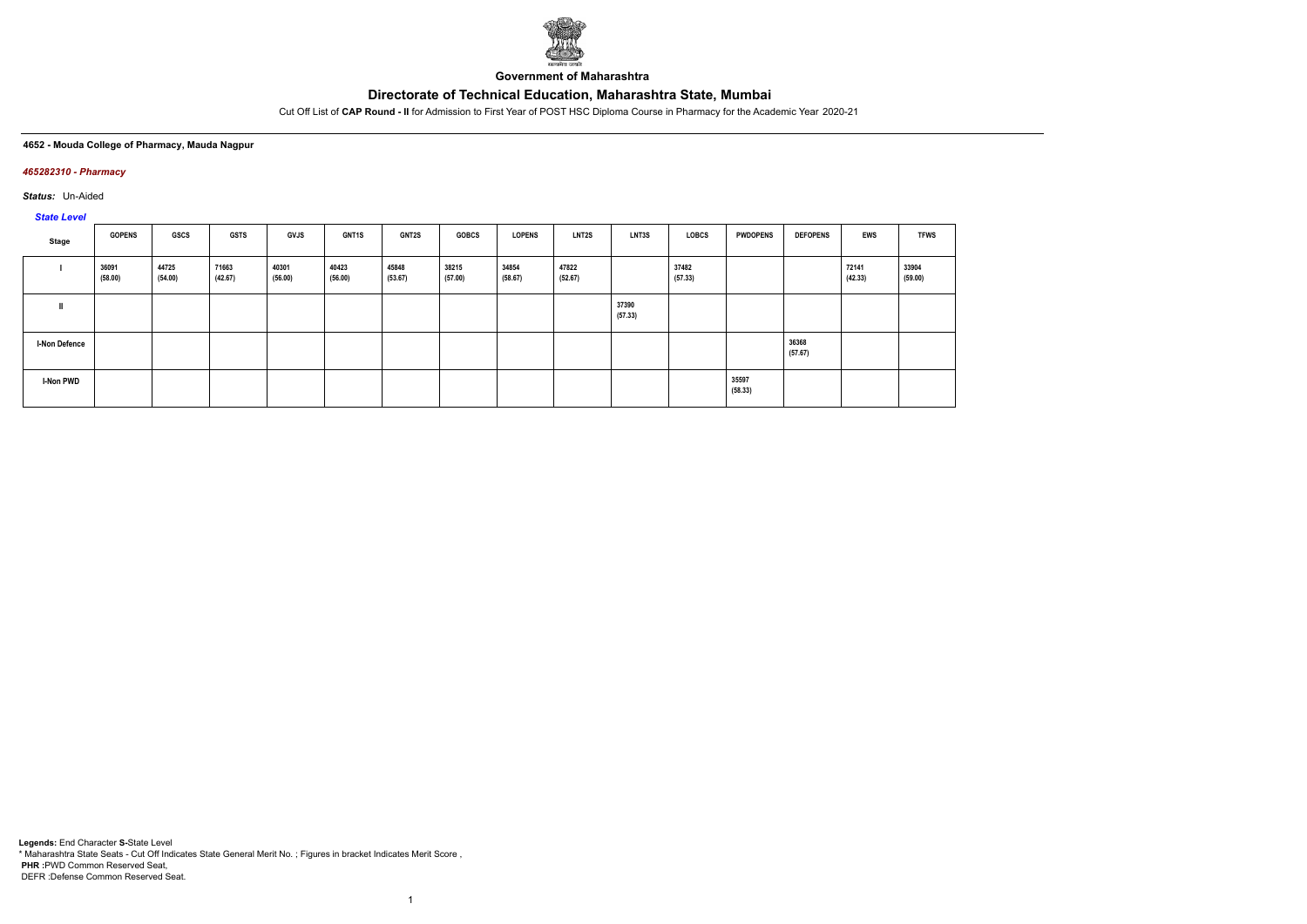

**Government of Maharashtra**

Cut Off List of **CAP Round - II** for Admission to First Year of POST HSC Diploma Course in Pharmacy for the Academic Year 2020-21

## **4654 - NEW MONTFORT INSTITUTE OF PHARMACY, ASHTI**

### *465482310 - Pharmacy*

*Status:* Un-Aided Religious Minority - Muslim

*State Level*

| Stage | <b>GOPENS</b> | <b>LOPENS</b> | MI      | <b>TFWS</b> |
|-------|---------------|---------------|---------|-------------|
|       | 35289         | 37778         | 62791   | 35479       |
|       | (58.33)       | (57.33)       | (46.33) | (58.33)     |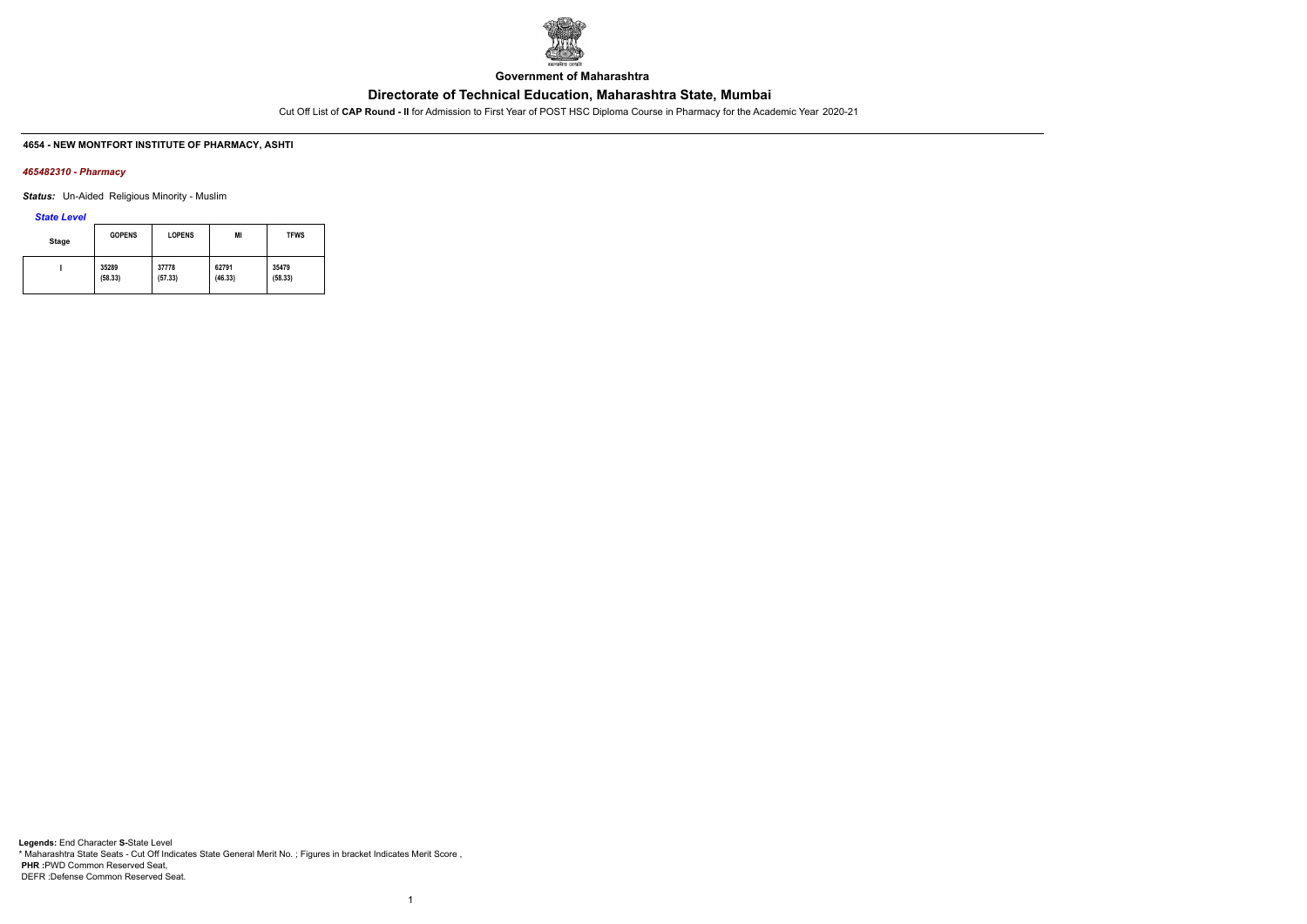

**Government of Maharashtra**

Cut Off List of **CAP Round - II** for Admission to First Year of POST HSC Diploma Course in Pharmacy for the Academic Year 2020-21

### **4655 - Dr.Arun Motghare Diploma in Pharmacy, Kosara, Konda**

### *465582310 - Pharmacy*

*Status:* Un-Aided

*State Level*

| Stage                | <b>GOPENS</b>    | <b>GSCS</b>      | <b>GSTS</b>      | <b>GVJS</b>      | GNT3S            | <b>GOBCS</b>     | <b>LOPENS</b>    | <b>LOBCS</b>     | <b>PWDOPENS</b>  | <b>DEFOPENS</b>  | <b>TFWS</b>      |
|----------------------|------------------|------------------|------------------|------------------|------------------|------------------|------------------|------------------|------------------|------------------|------------------|
|                      | 25261<br>(63.33) | 36350<br>(58.00) | 60415<br>(47.33) | 51777<br>(51.00) | 42498<br>(55.00) | 30422<br>(60.67) | 24260<br>(64.00) | 24973<br>(63.67) |                  |                  | 28458<br>(61.67) |
| <b>I-Non Defence</b> |                  |                  |                  |                  |                  |                  |                  |                  |                  | 28578<br>(61.67) |                  |
| I-Non PWD            |                  |                  |                  |                  |                  |                  |                  |                  | 26365<br>(63.00) |                  |                  |

1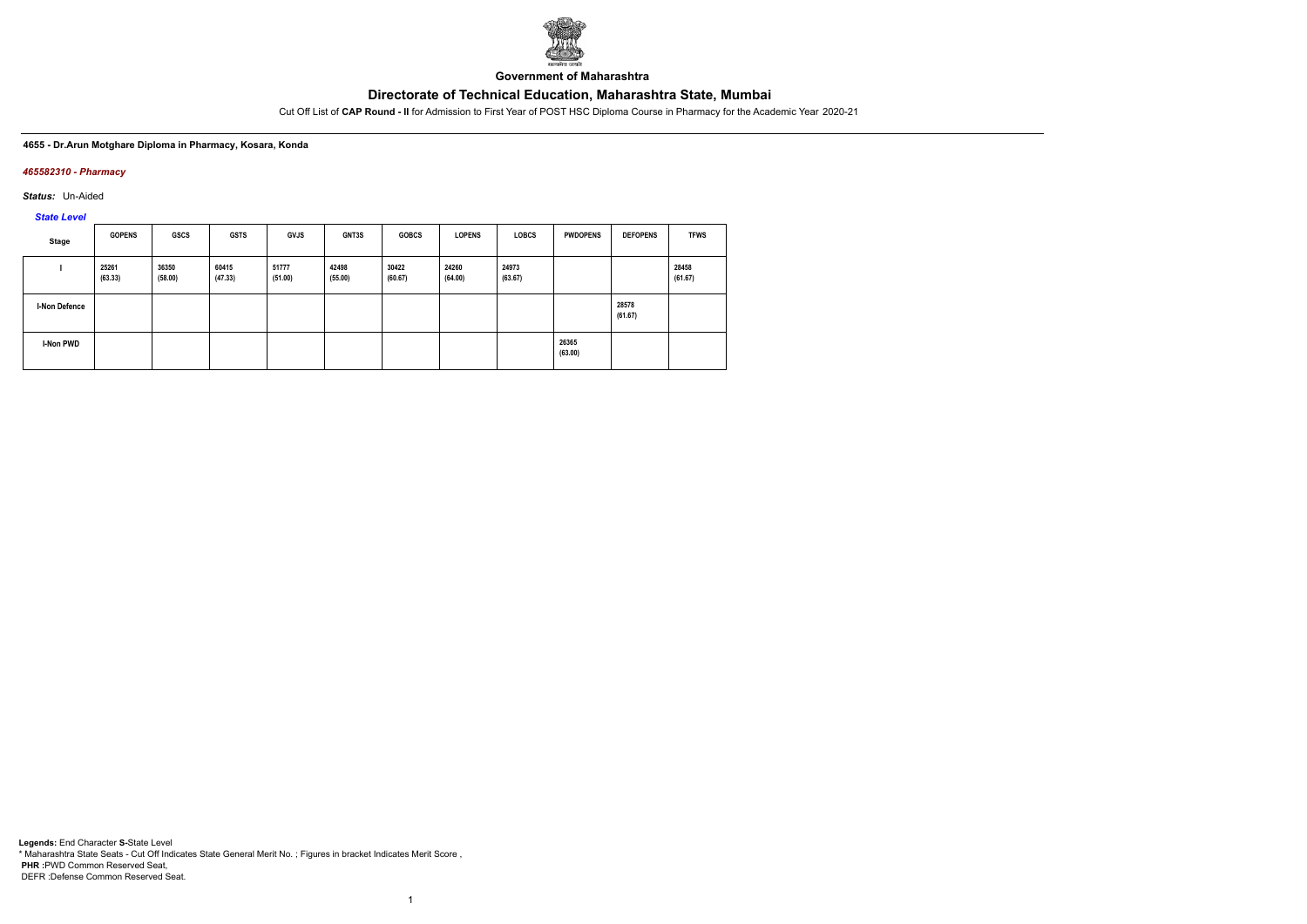

**Government of Maharashtra**

Cut Off List of **CAP Round - II** for Admission to First Year of POST HSC Diploma Course in Pharmacy for the Academic Year 2020-21

### **4656 - Nagpur College Of Pharmacy, Hingana**

## *465682310 - Pharmacy*

*Status:* Un-Aided

*State Level*

| <b>Stage</b>         | <b>GOPENS</b>    | GSCS             | <b>GSTS</b>      | <b>GVJS</b>      | GNT2S            | <b>GNT3S</b>     | <b>GOBCS</b>     | <b>LOPENS</b>    | <b>LSCS</b>      | <b>LSTS</b>      | LNT <sub>1</sub> S | <b>LOBCS</b>     | <b>DEFOPENS</b>  | <b>EWS</b>       | <b>TFWS</b>      |
|----------------------|------------------|------------------|------------------|------------------|------------------|------------------|------------------|------------------|------------------|------------------|--------------------|------------------|------------------|------------------|------------------|
|                      | 23810<br>(64.33) | 30533<br>(60.67) | 60926<br>(47.00) | 24444<br>(64.00) | 36696<br>(57.67) | 63736<br>(46.00) | 28050<br>(62.00) | 10461<br>(72.67) | 18737<br>(67.00) | 53032<br>(50.33) | 32471<br>(59.67)   | 18860<br>(67.00) |                  | 80181<br>(38.00) | 21509<br>(65.67) |
| <b>I-Non Defence</b> |                  |                  |                  |                  |                  |                  |                  |                  |                  |                  |                    |                  | 23769<br>(64.33) |                  |                  |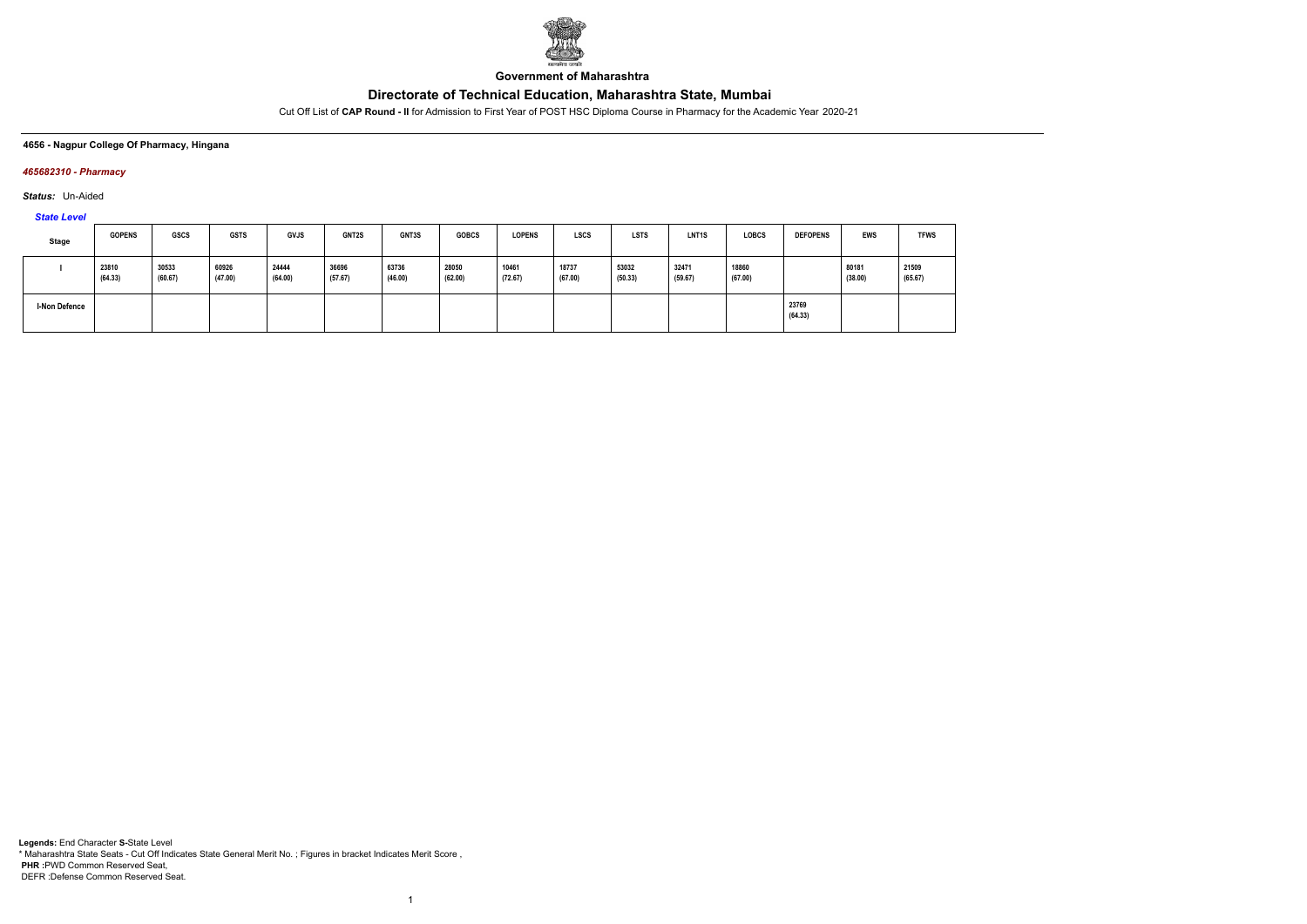

**Government of Maharashtra**

Cut Off List of **CAP Round - II** for Admission to First Year of POST HSC Diploma Course in Pharmacy for the Academic Year 2020-21

### **4657 - Dr R G Bhoyar Institute Of Pharmacy, Seloo, Dist Wardha**

### *465782310 - Pharmacy*

*Status:* Un-Aided

*State Level*

| Stage         | <b>GOPENS</b>    | <b>GSCS</b>      | <b>GSTS</b>      | <b>GVJS</b>      | GNT <sub>1</sub> S | GNT2S            | <b>GOBCS</b>     | <b>LOPENS</b>    | <b>LSTS</b>      | LNT <sub>1</sub> S | <b>LOBCS</b>     | <b>DEFOPENS</b>  |
|---------------|------------------|------------------|------------------|------------------|--------------------|------------------|------------------|------------------|------------------|--------------------|------------------|------------------|
|               | 32123<br>(60.00) | 38367<br>(57.00) | 65998<br>(45.00) | 35352<br>(58.33) | 50001<br>(51.67)   | 32162<br>(60.00) | 35008<br>(58.33) | 31275<br>(60.33) | 62156<br>(46.67) | 46154<br>(53.33)   | 35007<br>(58.33) |                  |
| I-Non Defence |                  |                  |                  |                  |                    |                  |                  |                  |                  |                    |                  | 32423<br>(59.67) |

1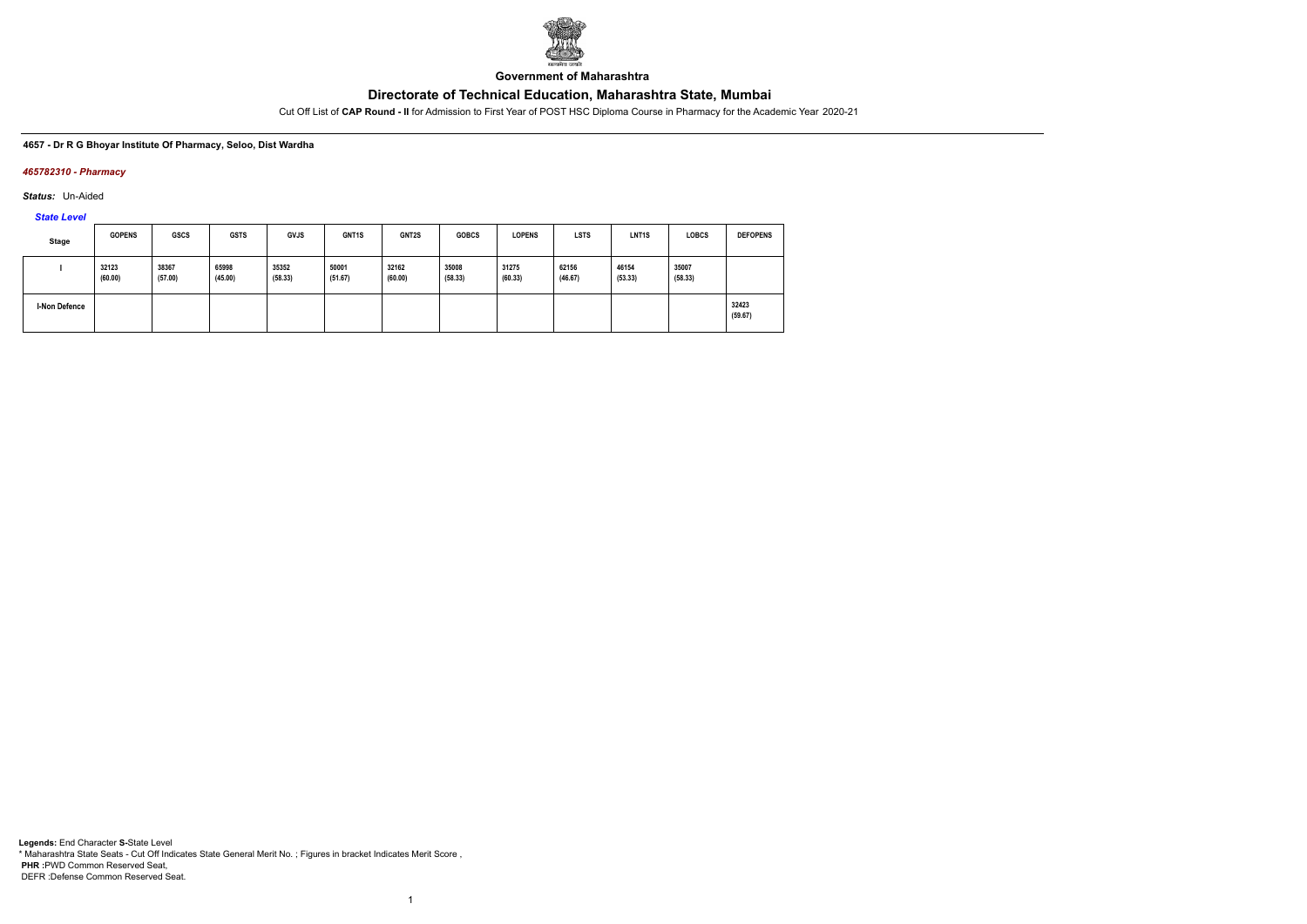

**Government of Maharashtra**

Cut Off List of **CAP Round - II** for Admission to First Year of POST HSC Diploma Course in Pharmacy for the Academic Year 2020-21

### **4659 - Shri Sai College Of Pharmacy, Mouda**

### *465982310 - Pharmacy*

*Status:* Un-Aided

# *State Level*

| Stage            | <b>GOPENS</b>    | GSCS             | <b>GSTS</b>      | GVJS             | GNT1S            | <b>GOBCS</b>     | <b>LOPENS</b>    | <b>LSCS</b>      | <b>LSTS</b>      | <b>LVJS</b>      | <b>LNT2S</b>     | <b>LOBCS</b>     | <b>PWDOPENS</b>  | <b>DEFOPENS</b>  | <b>TFWS</b>      |
|------------------|------------------|------------------|------------------|------------------|------------------|------------------|------------------|------------------|------------------|------------------|------------------|------------------|------------------|------------------|------------------|
|                  | 37506<br>(57.33) | 43302<br>(54.67) | 75569<br>(40.67) | 38454<br>(57.00) | 48088<br>(52.67) | 39819<br>(56.33) | 33932<br>(59.00) | 44946<br>(54.00) |                  | 46891<br>(53.00) | 50237<br>(51.67) | 38192<br>(57.00) |                  |                  | 26743<br>(62.67) |
|                  |                  |                  |                  |                  |                  |                  |                  |                  | 83032<br>(35.33) |                  |                  |                  |                  |                  |                  |
| I-Non Defence    |                  |                  |                  |                  |                  |                  |                  |                  |                  |                  |                  |                  |                  | 36665<br>(57.67) |                  |
| <b>I-Non PWD</b> |                  |                  |                  |                  |                  |                  |                  |                  |                  |                  |                  |                  | 36525<br>(57.67) |                  |                  |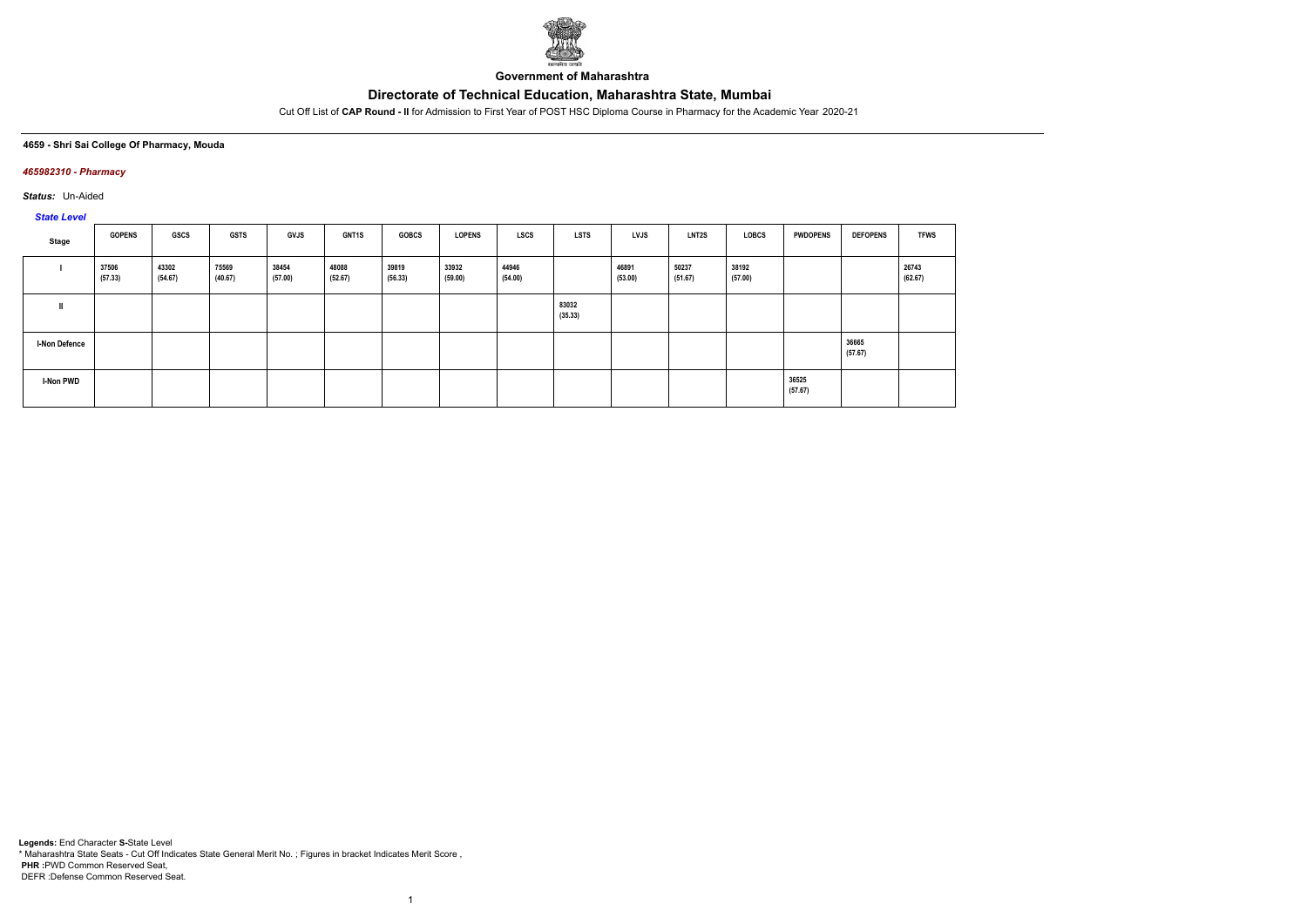

**Government of Maharashtra**

Cut Off List of **CAP Round - II** for Admission to First Year of POST HSC Diploma Course in Pharmacy for the Academic Year 2020-21

### **4660 - Gondia College Of Pharmacy, Chulod**

## *466082310 - Pharmacy*

*Status:* Un-Aided

*State Level*

| Stage                | <b>GOPENS</b>    | <b>GSCS</b>      | <b>GSTS</b>      | <b>GVJS</b>      | GNT3S            | <b>GOBCS</b>     | <b>LOPENS</b>    | <b>LSCS</b>      | <b>LSTS</b>      | <b>LOBCS</b>     | <b>DEFOPENS</b>  | <b>EWS</b>       | <b>TFWS</b>      |
|----------------------|------------------|------------------|------------------|------------------|------------------|------------------|------------------|------------------|------------------|------------------|------------------|------------------|------------------|
|                      | 12348<br>(71.33) | 22904<br>(64.67) | 34027<br>(59.00) | 51254<br>(51.00) | 65127<br>(45.33) | 13891<br>(70.33) | 11169<br>(72.33) | 25905<br>(63.00) | 37444<br>(57.33) | 13260<br>(70.67) |                  | 70898<br>(43.00) | 19772<br>(66.67) |
| <b>I-Non Defence</b> |                  |                  |                  |                  |                  |                  |                  |                  |                  |                  | 14027<br>(70.33) |                  |                  |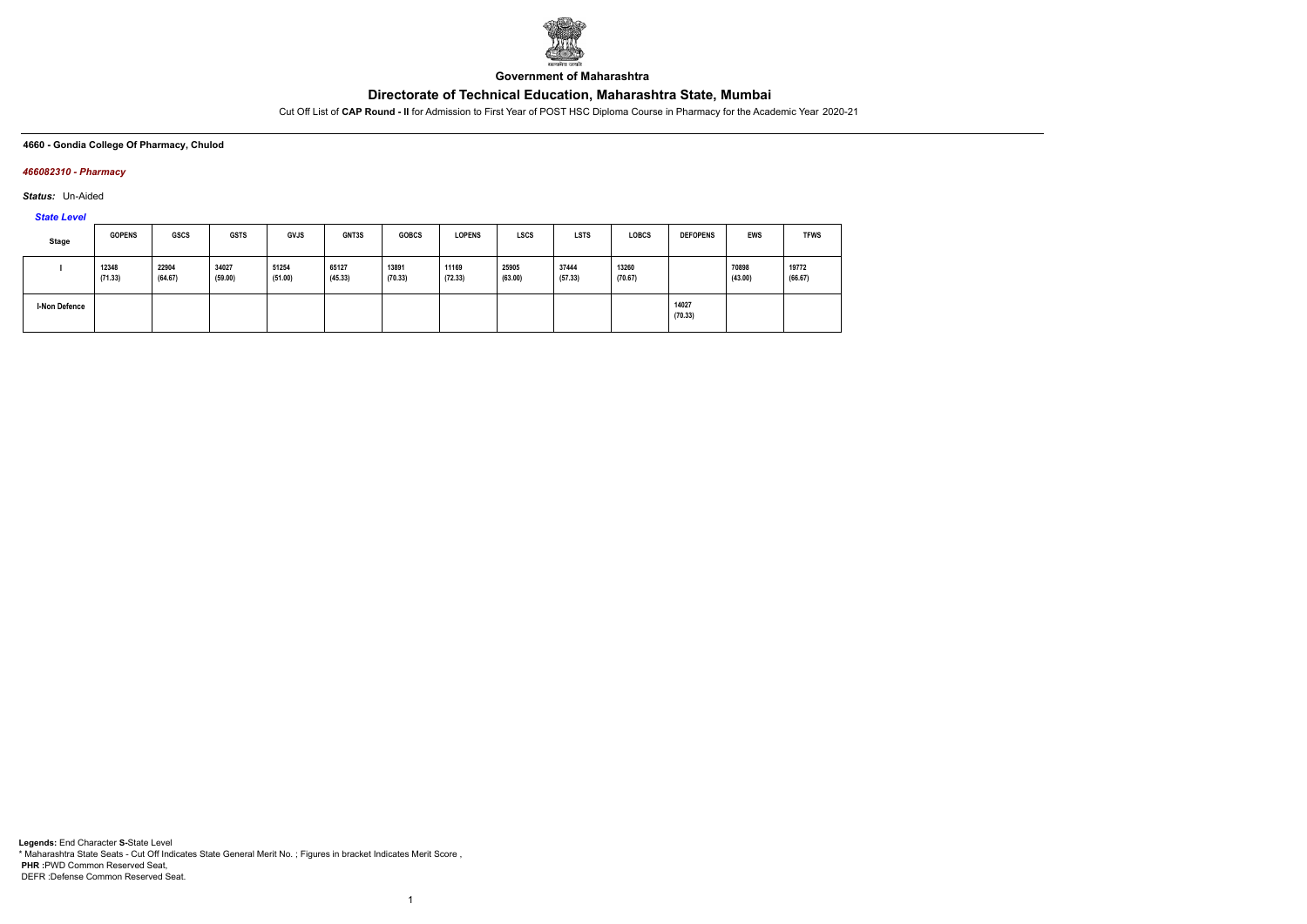

**Government of Maharashtra**

Cut Off List of **CAP Round - II** for Admission to First Year of POST HSC Diploma Course in Pharmacy for the Academic Year 2020-21

**5008 - Government Polytechnic, Jalgaon**

## *500882310 - Pharmacy*

*Status:* Government

### *State Level*

| <b>Stage</b> | <b>GOPENS</b>  | GSCS            | <b>GSTS</b>     | <b>GVJS</b>     | <b>GNT1S</b>   | <b>GNT2S</b>       | GNT3S          | <b>GOBCS</b>    | <b>LOPENS</b>  | <b>LSCS</b>     | <b>LSTS</b>     | <b>LVJS</b>     | LNT3S           | <b>LOBCS</b>   | <b>PWDOPENS</b> | <b>PHROBCS</b>   | <b>DEFROBCS</b>  | <b>ORPHAN</b>  | <b>TFWS</b>     |
|--------------|----------------|-----------------|-----------------|-----------------|----------------|--------------------|----------------|-----------------|----------------|-----------------|-----------------|-----------------|-----------------|----------------|-----------------|------------------|------------------|----------------|-----------------|
|              | 688<br>(86.67) | 7385<br>(75.33) | 8683<br>(74.33) | 1269<br>(84.67) | 953<br>(85.67) | $ 3993$<br>(79.33) | 840<br>(86.00) | 1003<br>(85.33) | 395<br>(88.33) | 7274<br>(75.67) | 6896<br>(76.00) | 1775<br>(83.33) | 4597<br>(78.67) | 691<br>(86.67) | 7947<br>(75.00) | 14946<br>(69.67) | 51715<br>(51.00) |                | 1349<br>(84.33) |
| IV           |                |                 |                 |                 |                |                    |                |                 |                |                 |                 |                 |                 |                |                 |                  |                  | 700<br>(86.67) |                 |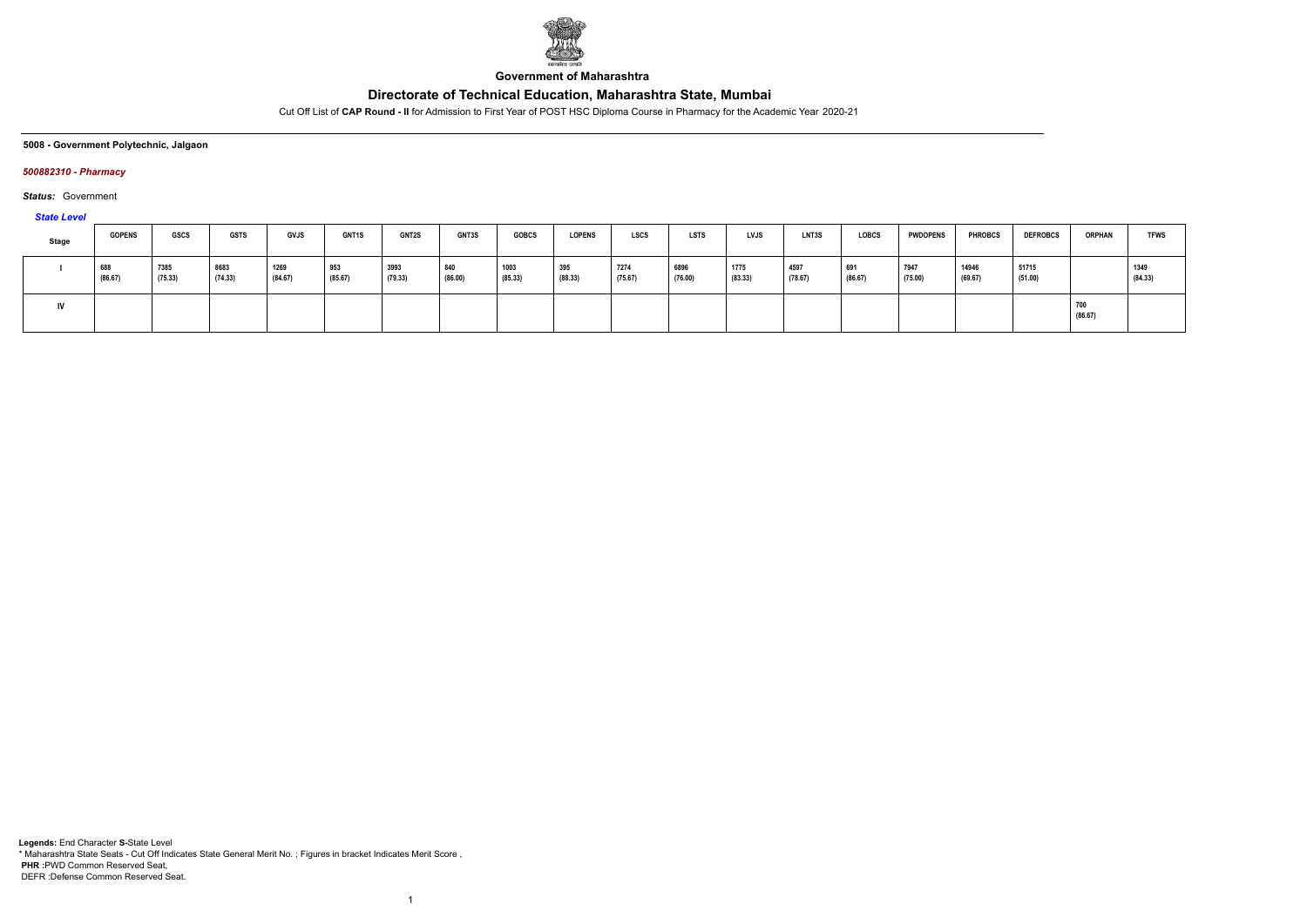

**Government of Maharashtra**

Cut Off List of **CAP Round - II** for Admission to First Year of POST HSC Diploma Course in Pharmacy for the Academic Year 2020-21

**5012 - Pravara Rural Education Society's Pravara Rural College Of Pharmacy, Pravaranagar**

### *501282310 - Pharmacy*

### *Status:* Government-Aided

### *State Level*

| Stage | <b>GOPENS</b>   | <b>GSCS</b>      | <b>GNT2S</b>    | GNT3S           | <b>GOBCS</b>    | <b>LOPENS</b>   | <b>LSCS</b>     | <b>LSTS</b>      | <b>LVJS</b>      | <b>LNT2S</b>     | <b>LOBCS</b>    | <b>DEFOPENS</b>  | <b>EWS</b>       | <b>ORPHAN</b>   | <b>TFWS</b>     |
|-------|-----------------|------------------|-----------------|-----------------|-----------------|-----------------|-----------------|------------------|------------------|------------------|-----------------|------------------|------------------|-----------------|-----------------|
|       | 2976<br>(81.00) | 17761<br>(67.67) | 9555<br>(73.67) | 4240<br>(79.00) | 7590<br>(75.33) | 2726<br>(81.33) | 6400<br>(76.33) | 30611<br>(60.67) | 22857<br>(64.67) | 18210<br>(67.33) | 4022<br>(79.33) | 56486<br>(49.00) | 10578<br>(72.67) |                 | 2061<br>(82.67) |
|       |                 |                  |                 |                 |                 |                 |                 |                  |                  |                  |                 |                  |                  | 3285<br>(80.33) |                 |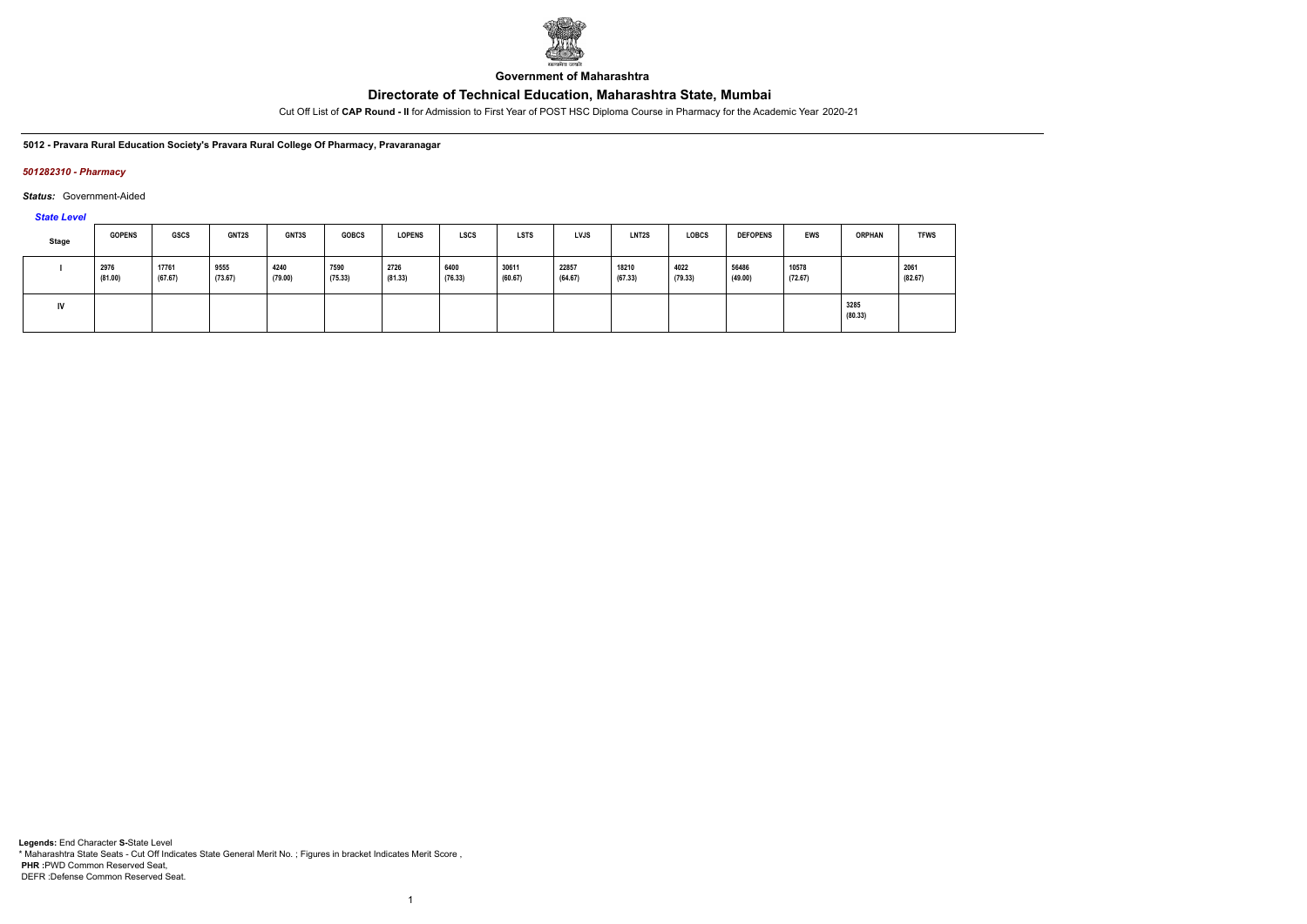

**Government of Maharashtra**

Cut Off List of **CAP Round - II** for Admission to First Year of POST HSC Diploma Course in Pharmacy for the Academic Year 2020-21

**5013 - Mahatma Gandhi Taluka Shikshan Mandal's Sharadchandrika S. Patil Inst of Technology, Chopda**

### *501382310 - Pharmacy*

*Status:* Government-Aided

### *State Level*

| Stage                | <b>GOPENS</b>   | <b>GSCS</b>      | <b>GSTS</b>      | GNT2S           | GNT3S           | <b>GOBCS</b>    | <b>LSCS</b>      | LSTS             | <b>LOBCS</b>    | <b>PWDOPENS</b> | <b>DEFOPENS</b> | <b>EWS</b>      | <b>ORPHAN</b>   |
|----------------------|-----------------|------------------|------------------|-----------------|-----------------|-----------------|------------------|------------------|-----------------|-----------------|-----------------|-----------------|-----------------|
|                      | 2073<br>(82.67) | 14206<br>(70.00) | 16956<br>(68.33) | 8421<br>(74.67) | 6286<br>(76.67) | 2286<br>(82.33) | 12454<br>(71.33) | 13841<br>(70.33) | 1800<br>(83.33) |                 |                 | 3160<br>(80.67) |                 |
| <b>I-Non Defence</b> |                 |                  |                  |                 |                 |                 |                  |                  |                 |                 | 2407<br>(82.00) |                 |                 |
| <b>I-Non PWD</b>     |                 |                  |                  |                 |                 |                 |                  |                  |                 | 2502<br>(81.67) |                 |                 |                 |
| IV                   |                 |                  |                  |                 |                 |                 |                  |                  |                 |                 |                 |                 | 2437<br>(82.00) |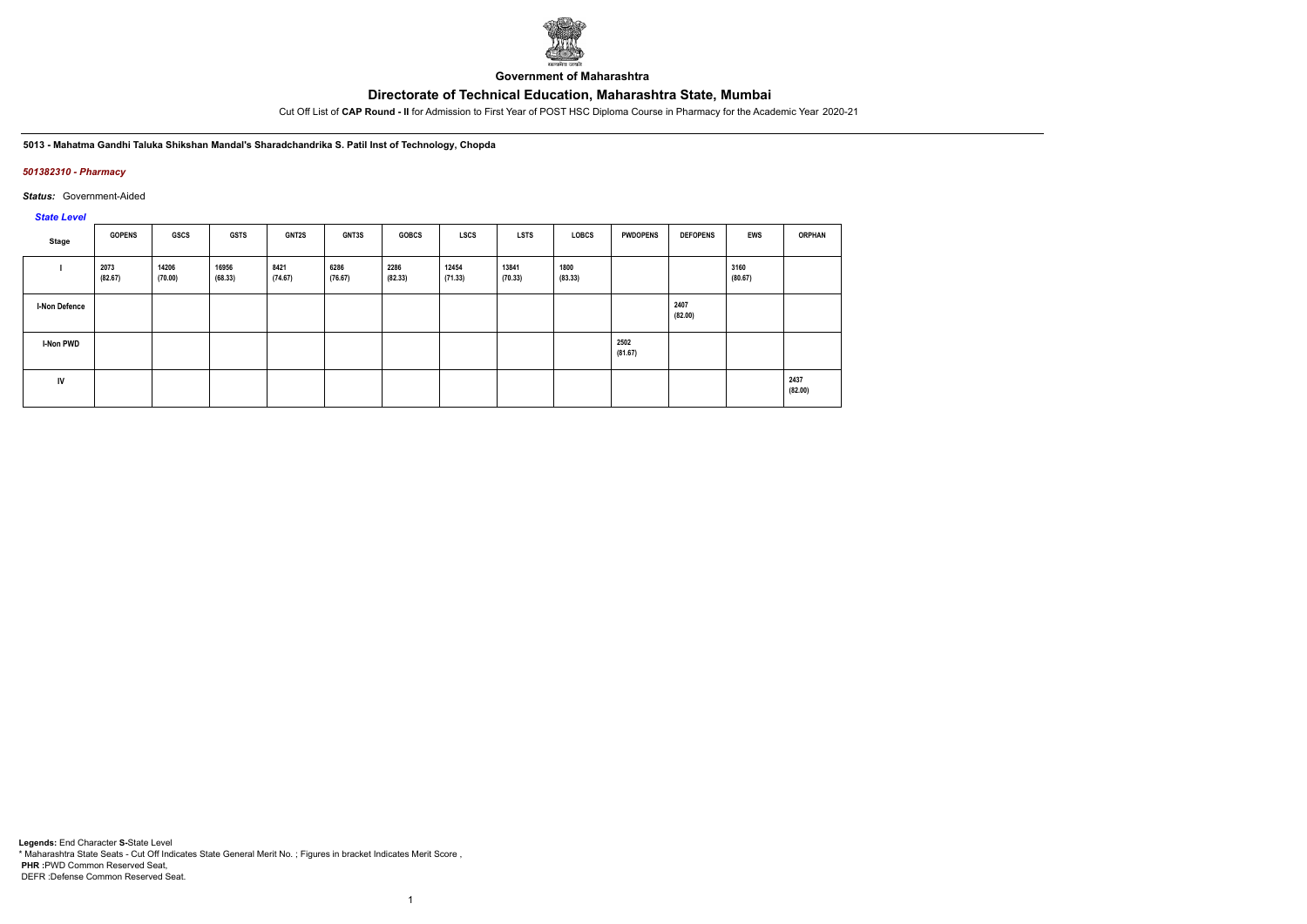

**Government of Maharashtra**

Cut Off List of **CAP Round - II** for Admission to First Year of POST HSC Diploma Course in Pharmacy for the Academic Year 2020-21

### **5014 - Anjuman Imdadut Tulba's Institute Of Pharmacy, Malegaon(Nashik)**

### *501482310 - Pharmacy*

*Status:* Government-Aided Religious Minority - Muslim

*State Level*

| Stage | <b>GOPENS</b> | <b>LOPENS</b> | MI      | <b>TFWS</b> |
|-------|---------------|---------------|---------|-------------|
|       | 7451          | 6473          | 10807   | 5143        |
|       | (75.33)       | (76.33)       | (72.67) | (78.00)     |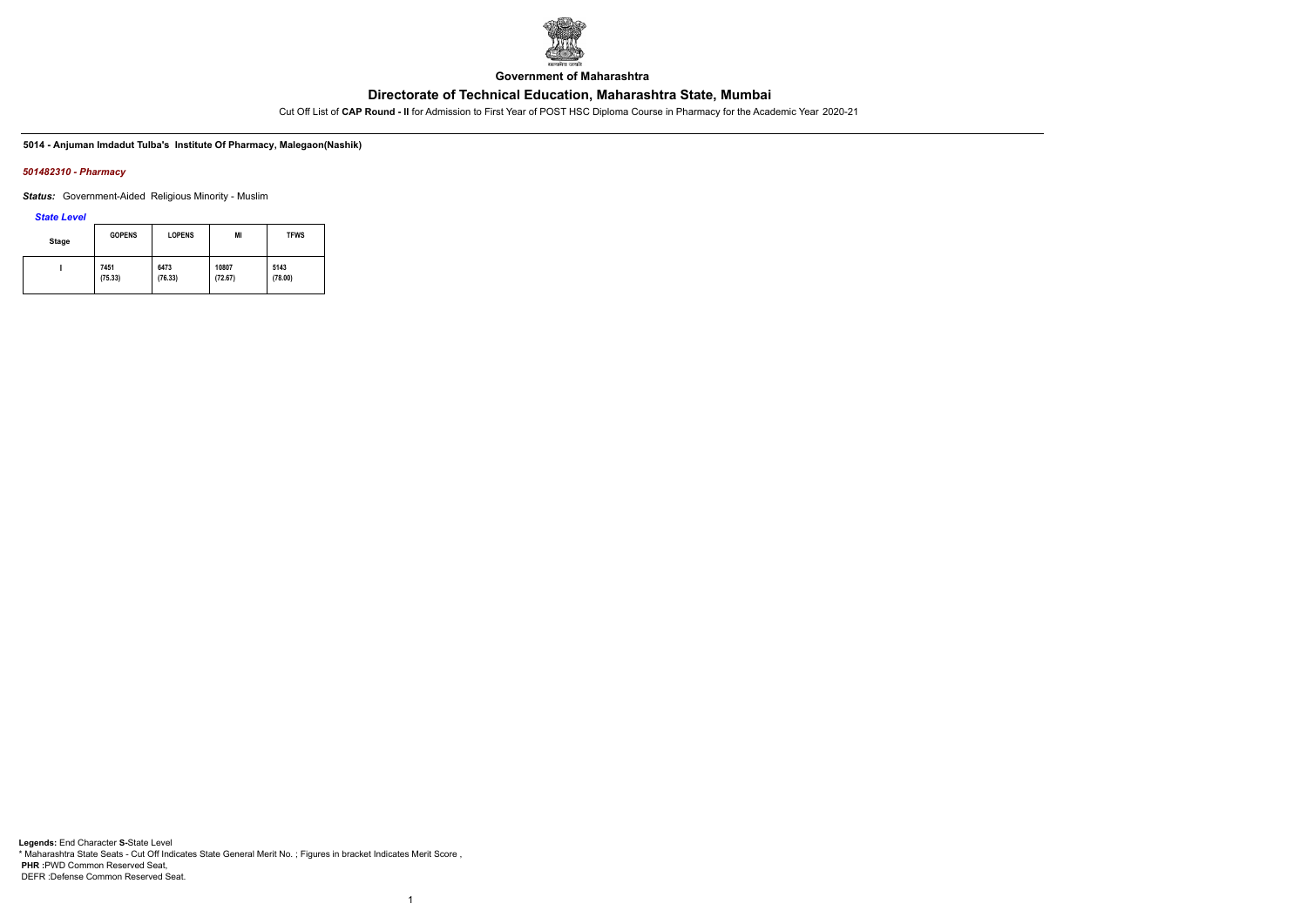

**Government of Maharashtra**

Cut Off List of **CAP Round - II** for Admission to First Year of POST HSC Diploma Course in Pharmacy for the Academic Year 2020-21

**5155 - Dhulia Charitable Society's Annasaheb Ramesh Ajmera College of Pharmacy, Nagaon**

### *515582310 - Pharmacy*

*Status:* Un-Aided

*State Level*

| <b>Stage</b> | <b>GOPENS</b>   | GSCS             | <b>GSTS</b>      | <b>GVJS</b>      | GNT1S            | <b>GNT2S</b>    | <b>GOBCS</b>     | <b>LOPENS</b>   | <b>LSCS</b>      | <b>LSTS</b>      | LNT2S           | <b>LOBCS</b>     | <b>PWDOPENS</b>  | <b>EWS</b>       | <b>TFWS</b>     |
|--------------|-----------------|------------------|------------------|------------------|------------------|-----------------|------------------|-----------------|------------------|------------------|-----------------|------------------|------------------|------------------|-----------------|
|              | 9442<br>(73.67) | 26872<br>(62.67) | 12931<br>(71.00) | 12729<br>(71.00) | 10660<br>(72.67) | 9572<br>(73.67) | 11154<br>(72.33) | 5670<br>(77.33) | 44951<br>(54.00) | 10700<br>(72.67) | 7169<br>(75.67) | 10962<br>(72.33) |                  | 58195<br>(48.33) | 8365<br>(74.67) |
| I-Non PWD    |                 |                  |                  |                  |                  |                 |                  |                 |                  |                  |                 |                  | 10707<br>(72.67) |                  |                 |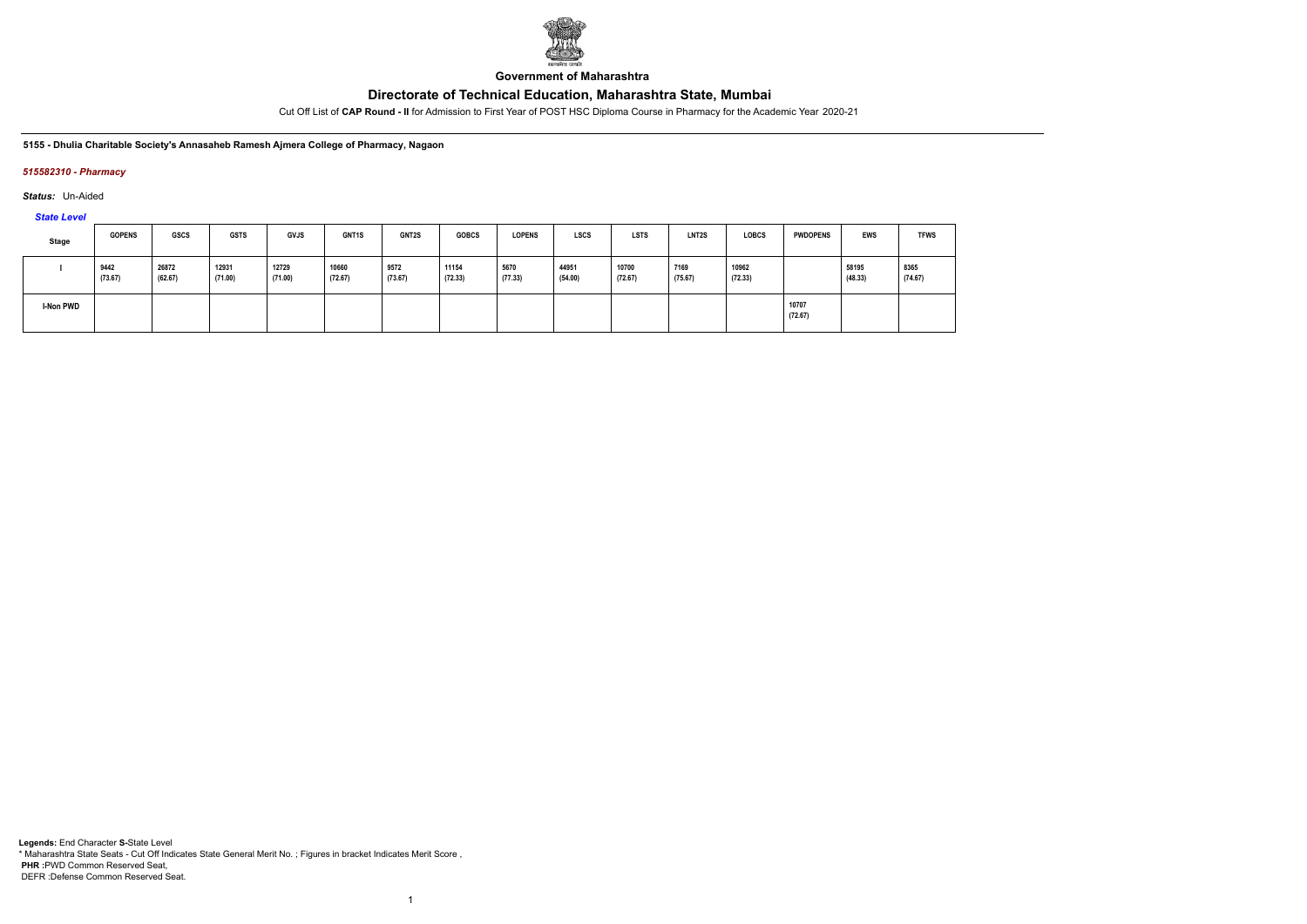

**Government of Maharashtra**

Cut Off List of **CAP Round - II** for Admission to First Year of POST HSC Diploma Course in Pharmacy for the Academic Year 2020-21

### **5187 - MGSM's Smt. Sharadchandrika Suresh Patil College of Pharmacy, Chopda**

### *518782310 - Pharmacy*

*Status:* Un-Aided

*State Level*

| Stage         | <b>GOPENS</b>   | GSCS             | <b>GSTS</b>      | GNT1S           | <b>GNT2S</b>    | <b>GOBCS</b>    | <b>LOPENS</b>   | <b>LSCS</b>      | <b>LOBCS</b>    | <b>PWDOPENS</b> | <b>DEFOPENS</b> | EWS              |
|---------------|-----------------|------------------|------------------|-----------------|-----------------|-----------------|-----------------|------------------|-----------------|-----------------|-----------------|------------------|
|               | 5394<br>(77.67) | 11232<br>(72.33) | 16322<br>(68.67) | 7266<br>(75.67) | 9504<br>(73.67) | 9148<br>(74.00) | 3371<br>(80.33) | 13288<br>(70.67) | 3782<br>(79.67) |                 |                 | 31844<br>(60.00) |
| I-Non Defence |                 |                  |                  |                 |                 |                 |                 |                  |                 |                 | 5101<br>(78.00) |                  |
| I-Non PWD     |                 |                  |                  |                 |                 |                 |                 |                  |                 | 4974<br>(78.00) |                 |                  |

1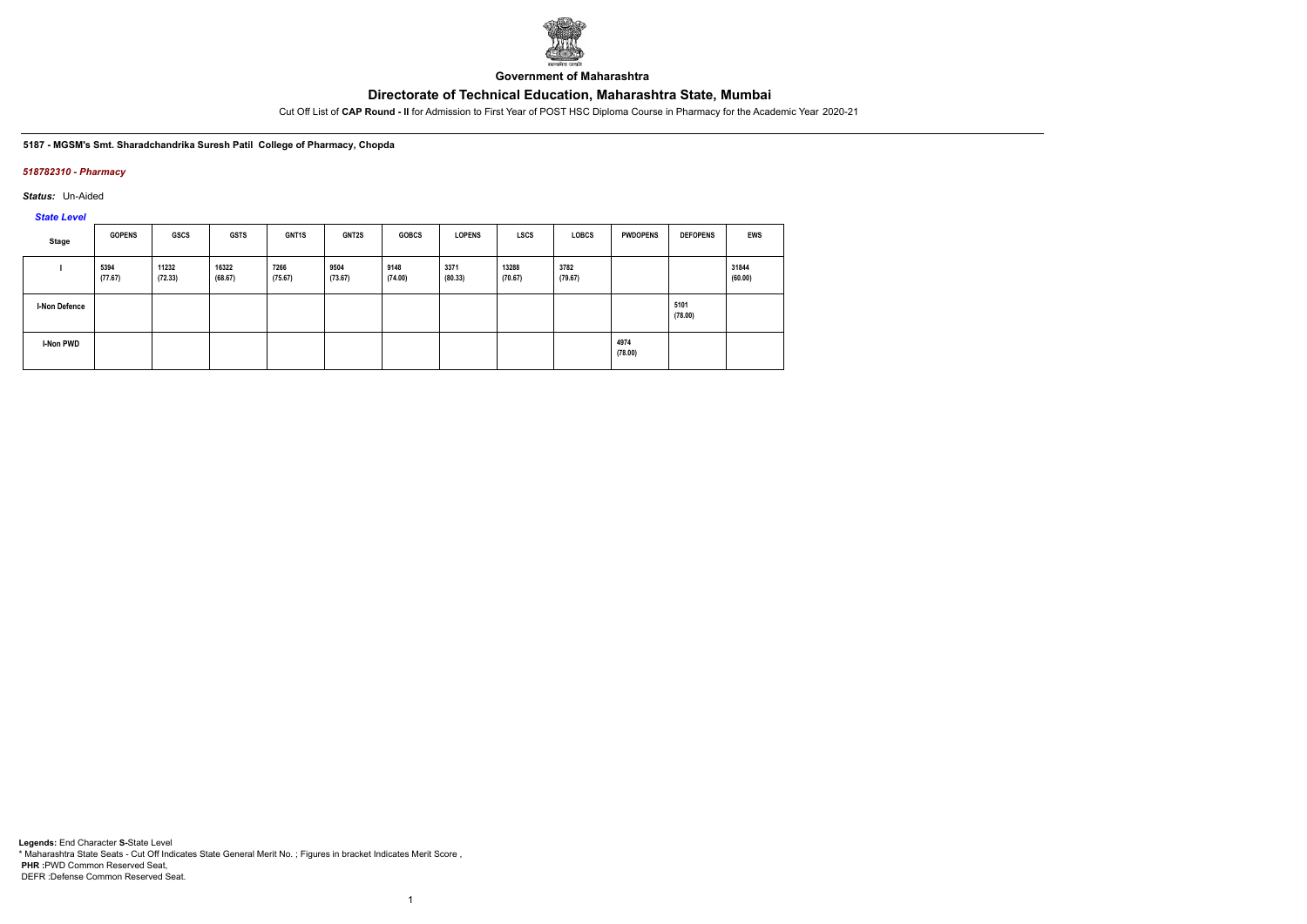

**Government of Maharashtra**

Cut Off List of **CAP Round - II** for Admission to First Year of POST HSC Diploma Course in Pharmacy for the Academic Year 2020-21

### **5189 - P.S.G.V.P.M.'s College of Pharmacy, Shahada**

### *518982310 - Pharmacy*

*Status:* Un-Aided Linguistic Minority - Gujar

### *State Level*

| <b>Stage</b> | <b>GOPENS</b> | <b>LOPENS</b> | MI      | <b>TFWS</b> |
|--------------|---------------|---------------|---------|-------------|
|              | 3724          | 2243          | 14963   | 8760        |
|              | (79.67)       | (82.33)       | (69.67) | (74.33)     |

1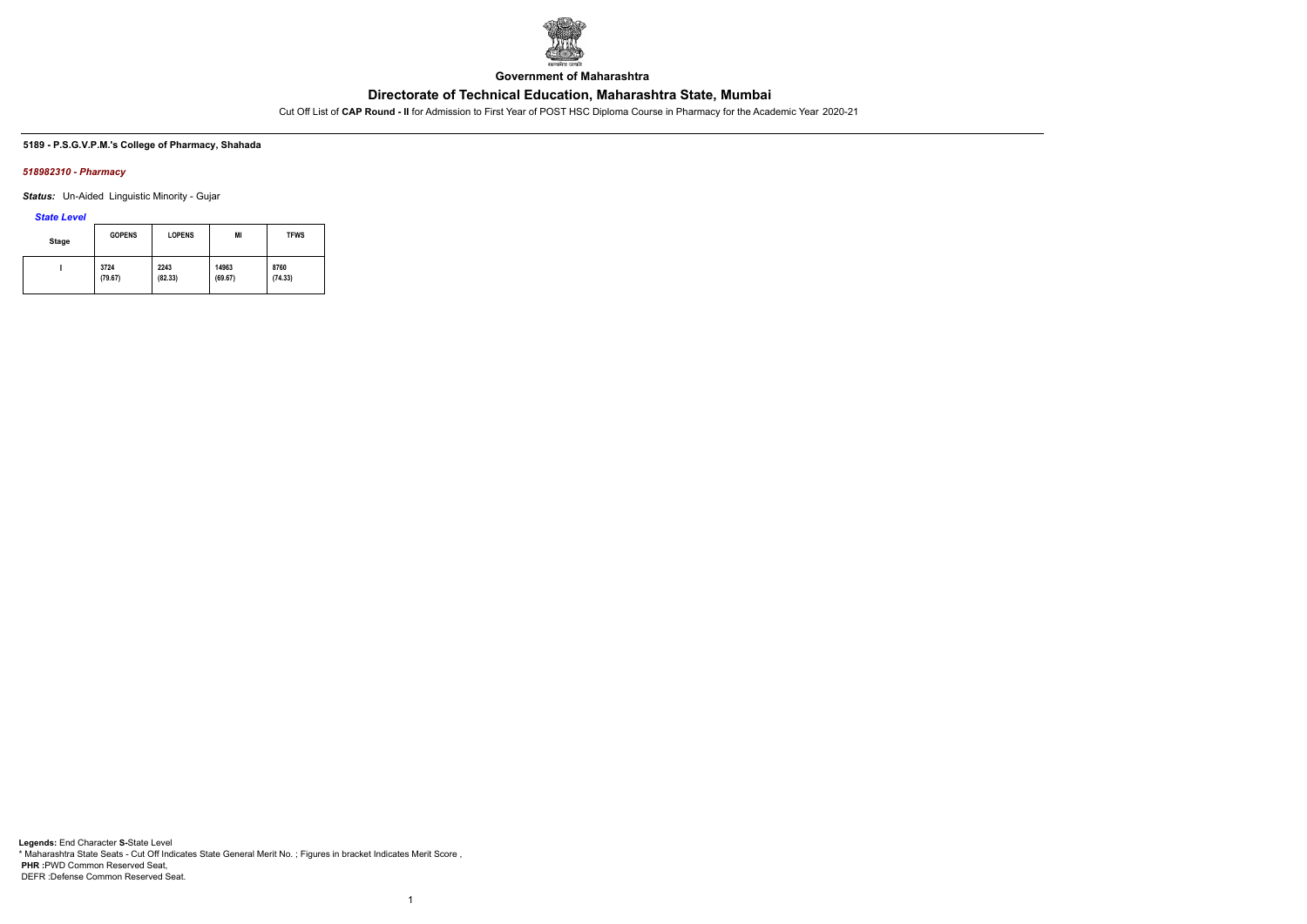

**Government of Maharashtra**

Cut Off List of **CAP Round - II** for Admission to First Year of POST HSC Diploma Course in Pharmacy for the Academic Year 2020-21

### **5193 - Mula Education Society's College of Pharmacy.Sonai**

### *519382310 - Pharmacy*

*Status:* Un-Aided

*State Level*

| Stage     | <b>GOPENS</b>    | <b>GSCS</b>      | <b>GSTS</b>      | GNT <sub>1</sub> S | <b>GNT2S</b>     | GNT3S            | <b>GOBCS</b>     | <b>LOPENS</b>   | <b>LSCS</b>      | <b>LSTS</b>      | <b>LVJS</b>      | <b>LOBCS</b>    | <b>PWDOPENS</b>  | <b>EWS</b>       |
|-----------|------------------|------------------|------------------|--------------------|------------------|------------------|------------------|-----------------|------------------|------------------|------------------|-----------------|------------------|------------------|
|           | 11000<br>(72.33) | 42097<br>(55.33) | 27603<br>(62.33) | 24811<br>(63.67)   | 11229<br>(72.33) | 15146<br>(69.33) | 15557<br>(69.00) | 5067<br>(78.00) | 32904<br>(59.33) | 51146<br>(51.33) | 24073<br>(64.00) | 7454<br>(75.33) |                  | 53350<br>(50.33) |
| I-Non PWD |                  |                  |                  |                    |                  |                  |                  |                 |                  |                  |                  |                 | 10497<br>(72.67) |                  |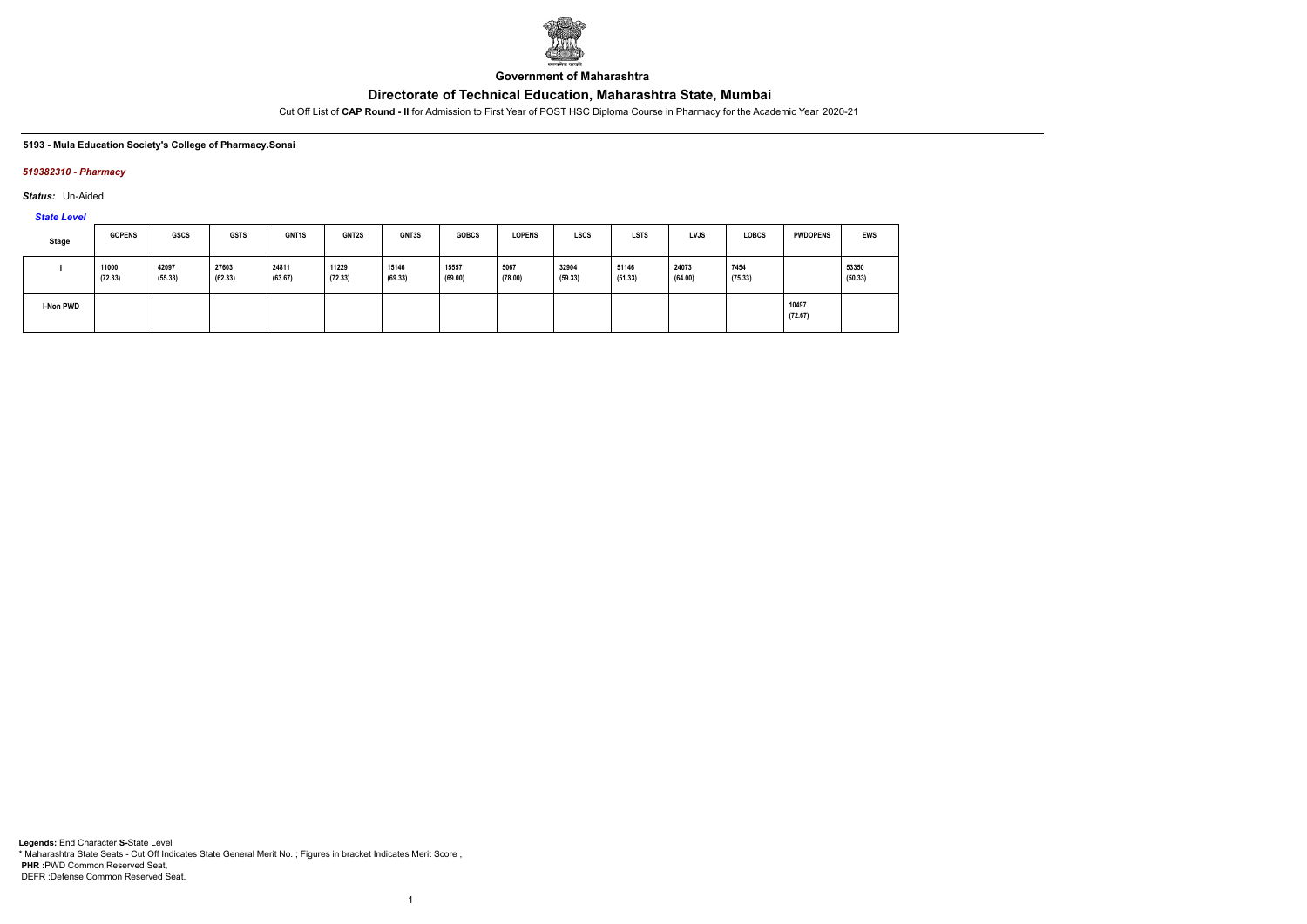

**Government of Maharashtra**

Cut Off List of **CAP Round - II** for Admission to First Year of POST HSC Diploma Course in Pharmacy for the Academic Year 2020-21

#### **5195 - Sanjivani Rural Education Society's Sanjivani College of Pharmaceutical & Research, Kopargaon**

### *519582310 - Pharmacy*

*Status:* Un-Aided

*State Level*

| Stage     | <b>GOPENS</b>    | <b>GSCS</b>      | <b>GSTS</b>      | GNT <sub>1</sub> S | <b>GNT2S</b>     | <b>GOBCS</b>     | <b>LOPENS</b>   | <b>LSCS</b>      | <b>LSTS</b>      | <b>LOBCS</b>     | <b>PWDOPENS</b>  | <b>EWS</b>       | <b>TFWS</b>     |
|-----------|------------------|------------------|------------------|--------------------|------------------|------------------|-----------------|------------------|------------------|------------------|------------------|------------------|-----------------|
|           | 13179<br>(70.67) | 43006<br>(54.67) | 25603<br>(63.33) | 21826<br>(65.33)   | 22016<br>(65.33) | 19265<br>(67.00) | 9235<br>(73.67) | 33933<br>(59.00) | 34880<br>(58.67) | 16676<br>(68.33) |                  | 30503<br>(60.67) | 8882<br>(74.00) |
| I-Non PWD |                  |                  |                  |                    |                  |                  |                 |                  |                  |                  | 13203<br>(70.67) |                  |                 |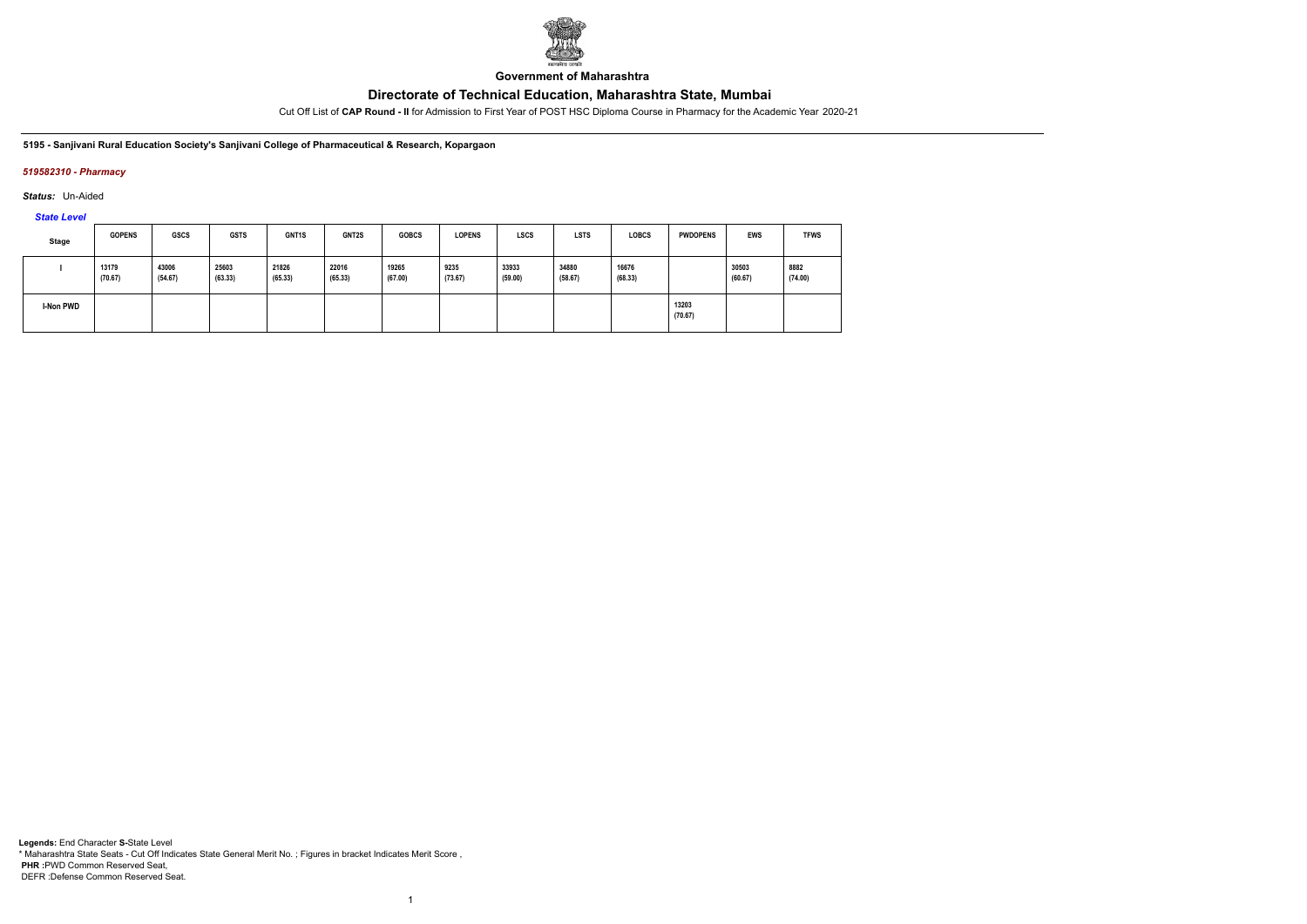

**Government of Maharashtra**

Cut Off List of **CAP Round - II** for Admission to First Year of POST HSC Diploma Course in Pharmacy for the Academic Year 2020-21

**5197 - Jagdamba Education Soceity,S.N.D. College of Pharmacy Babhulgaon, Nashik**

### *519782310 - Pharmacy*

*Status:* Un-Aided

*State Level*

| <b>Stage</b>         | <b>GOPENS</b>    | GSCS             | <b>GSTS</b>      | <b>GVJS</b>      | <b>GNT1S</b>     | <b>GOBCS</b>     | <b>LOPENS</b>   | <b>LSCS</b>      | <b>LSTS</b>      | <b>LOBCS</b>    | <b>PWDOPENS</b>  | <b>DEFOPENS</b>  | <b>EWS</b>       |
|----------------------|------------------|------------------|------------------|------------------|------------------|------------------|-----------------|------------------|------------------|-----------------|------------------|------------------|------------------|
|                      | 10390<br>(73.00) | 48885<br>(52.33) | 23152<br>(64.67) | 20421<br>(66.33) | 31817<br>(60.00) | 18480<br>(67.33) | 6860<br>(76.00) | 43462<br>(54.67) | 15367<br>(69.33) | 7842<br>(75.00) |                  |                  | 55862<br>(49.00) |
| <b>I-Non Defence</b> |                  |                  |                  |                  |                  |                  |                 |                  |                  |                 |                  | 11911<br>(71.67) |                  |
| I-Non PWD            |                  |                  |                  |                  |                  |                  |                 |                  |                  |                 | 10699<br>(72.67) |                  |                  |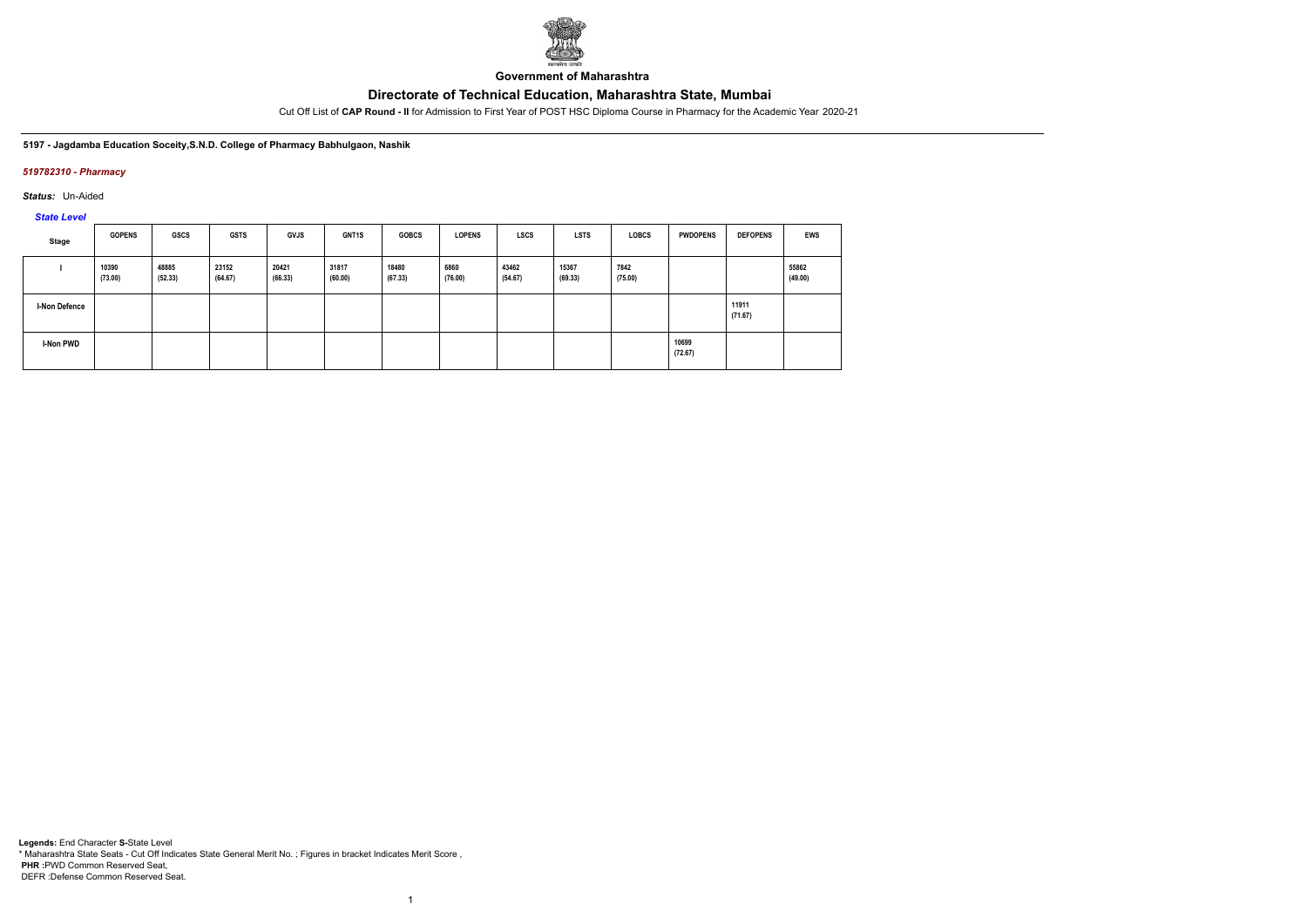

**Government of Maharashtra**

Cut Off List of **CAP Round - II** for Admission to First Year of POST HSC Diploma Course in Pharmacy for the Academic Year 2020-21

#### **5203 - K.B.H.S.S. Trust's Institute of Pharmacy, Malegaon Camp, Malegaon, Nashik**

#### *520382310 - Pharmacy*

*Status:* Un-Aided

*State Level*

| Stage                | <b>GOPENS</b>   | GSCS             | <b>GSTS</b>     | <b>GNT2S</b>     | <b>GOBCS</b>     | <b>LOPENS</b>   | <b>LSCS</b>      | <b>LNT1S</b>     | LNT2S            | <b>PWDOPENS</b> | <b>DEFOPENS</b> | <b>EWS</b>       | <b>TFWS</b>     |
|----------------------|-----------------|------------------|-----------------|------------------|------------------|-----------------|------------------|------------------|------------------|-----------------|-----------------|------------------|-----------------|
|                      | 6290<br>(76.67) | 20388<br>(66.33) | 6897<br>(76.00) | 10803<br>(72.67) | 10201<br>(73.00) | 3033<br>(81.00) | 13887<br>(70.33) | 80407<br>(38.00) | 15824<br>(69.00) |                 |                 | 44488<br>(54.00) | 5830<br>(77.00) |
| <b>I-Non Defence</b> |                 |                  |                 |                  |                  |                 |                  |                  |                  |                 | 9971<br>(73.33) |                  |                 |
| I-Non PWD            |                 |                  |                 |                  |                  |                 |                  |                  |                  | 6334<br>(76.67) |                 |                  |                 |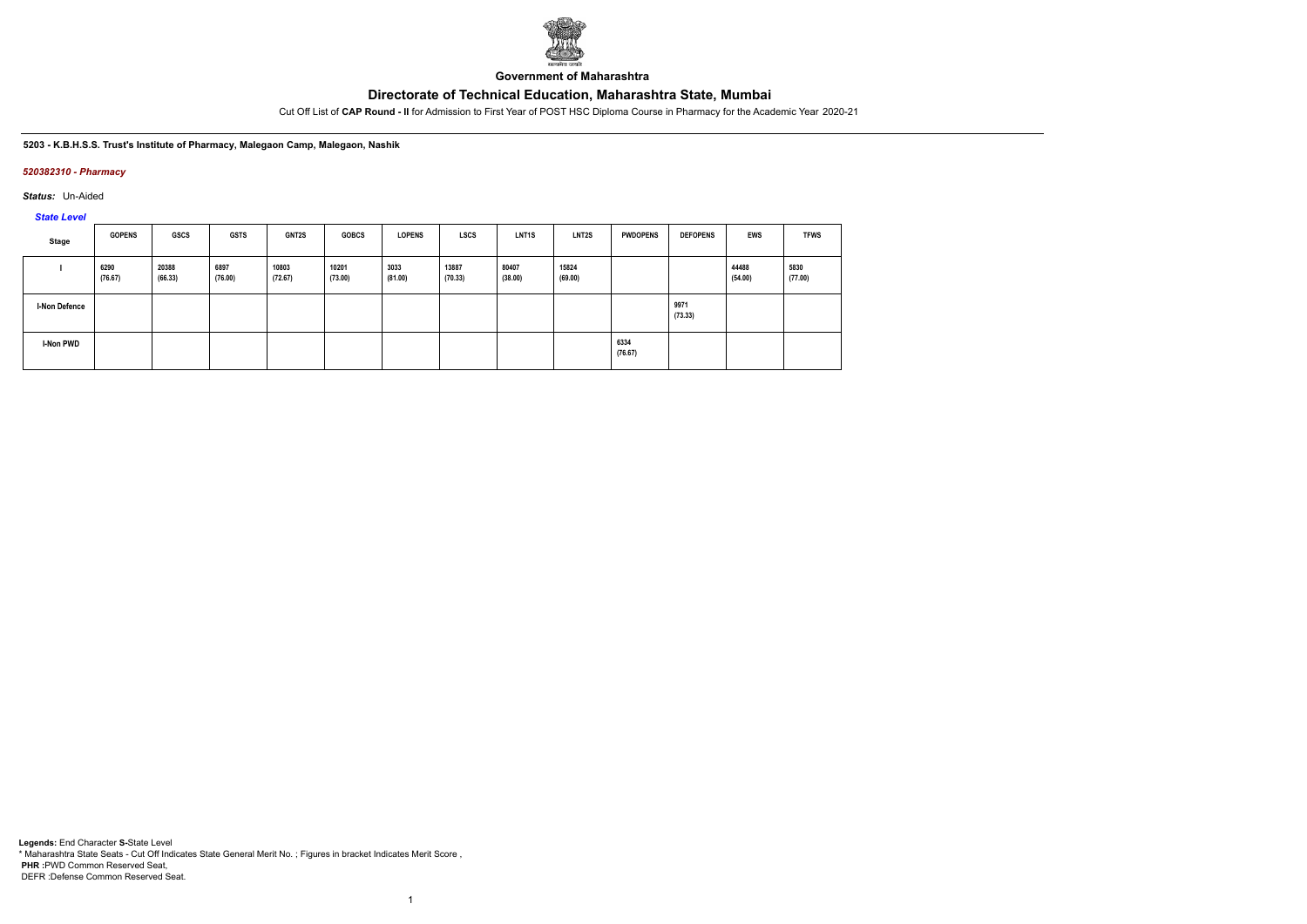

**Government of Maharashtra**

Cut Off List of **CAP Round - II** for Admission to First Year of POST HSC Diploma Course in Pharmacy for the Academic Year 2020-21

**5209 - Kai Yashodabai Dagadu Saraf Charitable Trust's College of Pharmacy, Sakegaon**

### *520982310 - Pharmacy*

*Status:* Un-Aided

*State Level*

| Stage                | <b>GOPENS</b>    | GSCS             | <b>GSTS</b>      | <b>GVJS</b>      | <b>GNT2S</b>     | GNT3S            | <b>GOBCS</b>     | <b>LOPENS</b>   | <b>LSCS</b>      | <b>LSTS</b>      | <b>LVJS</b>      | <b>PWDOPENS</b>  | <b>DEFOPENS</b>  | EWS              | <b>TFWS</b>     |
|----------------------|------------------|------------------|------------------|------------------|------------------|------------------|------------------|-----------------|------------------|------------------|------------------|------------------|------------------|------------------|-----------------|
|                      | 10285<br>(73.00) | 17591<br>(68.00) | 21584<br>(65.67) | 17601<br>(68.00) | 13542<br>(70.67) | 45234<br>(53.67) | 13014<br>(71.00) | 9041<br>(74.00) | 27963<br>(62.00) | 31414<br>(60.33) | 14336<br>(70.00) |                  |                  | 35954<br>(58.00) | 1676<br>(83.67) |
| <b>I-Non Defence</b> |                  |                  |                  |                  |                  |                  |                  |                 |                  |                  |                  |                  | 11673<br>(72.00) |                  |                 |
| I-Non PWD            |                  |                  |                  |                  |                  |                  |                  |                 |                  |                  |                  | 10549<br>(72.67) |                  |                  |                 |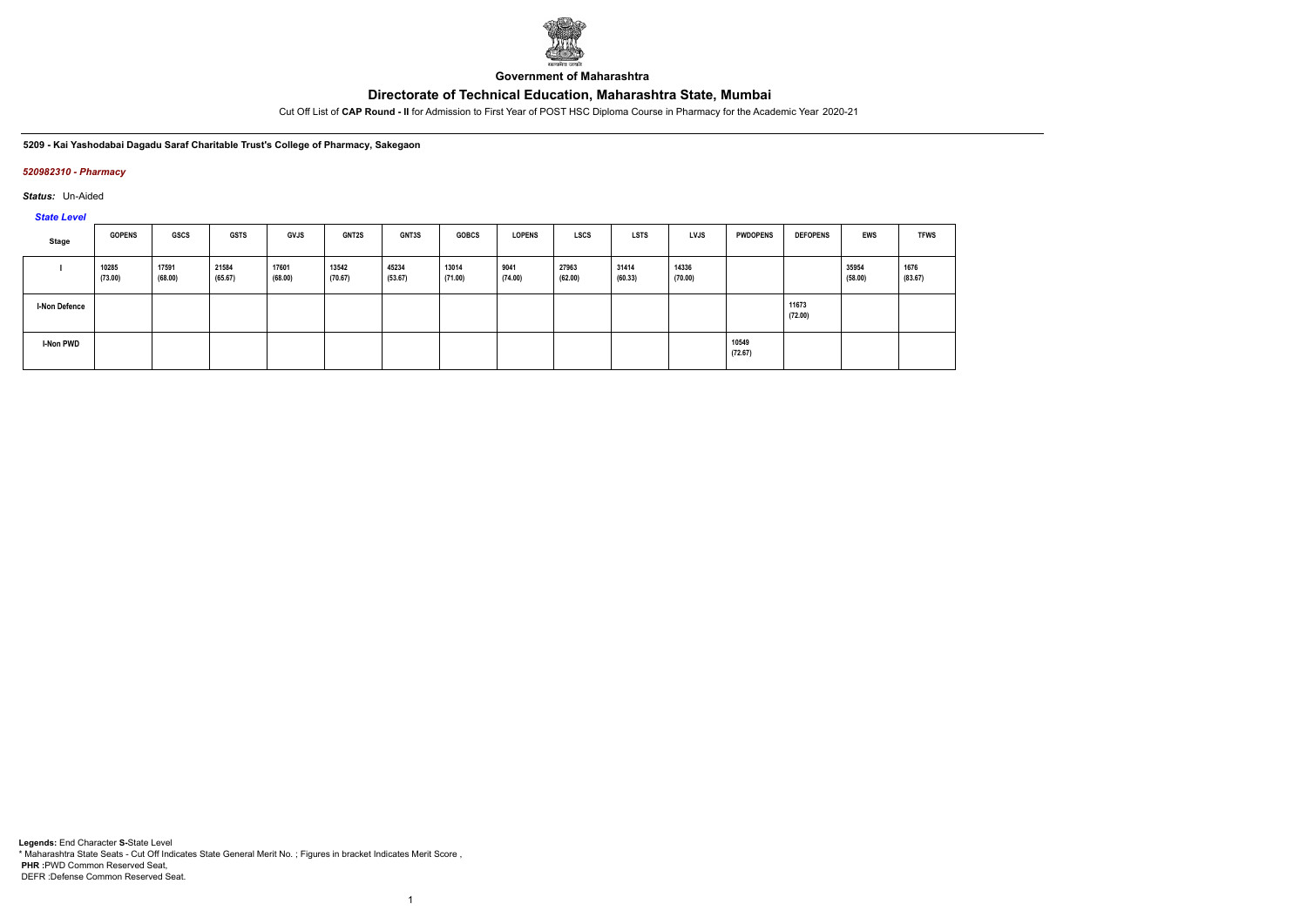

**Government of Maharashtra**

Cut Off List of **CAP Round - II** for Admission to First Year of POST HSC Diploma Course in Pharmacy for the Academic Year 2020-21

#### **5264 - Mahatma Gandhi Vidyamandir's Institute Of Industrial & Pharmaceutical Technology, Nashik**

### *526482310 - Pharmacy*

*Status:* Un-Aided

*State Level*

| <b>Stage</b> | <b>GOPENS</b>    | <b>GSCS</b>      | <b>GSTS</b>      | <b>GVJS</b>      | GNT2S            | GNT3S            | <b>GOBCS</b>     | <b>LOPENS</b>   | LNT <sub>2</sub> S | LOBCS            | <b>PWDOPENS</b>  | <b>PHRSTS</b>    | <b>EWS</b>       | <b>TFWS</b>      |
|--------------|------------------|------------------|------------------|------------------|------------------|------------------|------------------|-----------------|--------------------|------------------|------------------|------------------|------------------|------------------|
|              | 13091<br>(70.67) | 18948<br>(67.00) | 16622<br>(68.33) | 22518<br>(65.00) | 22236<br>(65.00) | 19676<br>(66.67) | 17722<br>(67.67) | 1950<br>(83.00) | 16402<br>(68.67)   | 14463<br>(70.00) | 45067<br>(54.00) | 65214<br>(45.33) | 43112<br>(54.67) | 10177<br>(73.00) |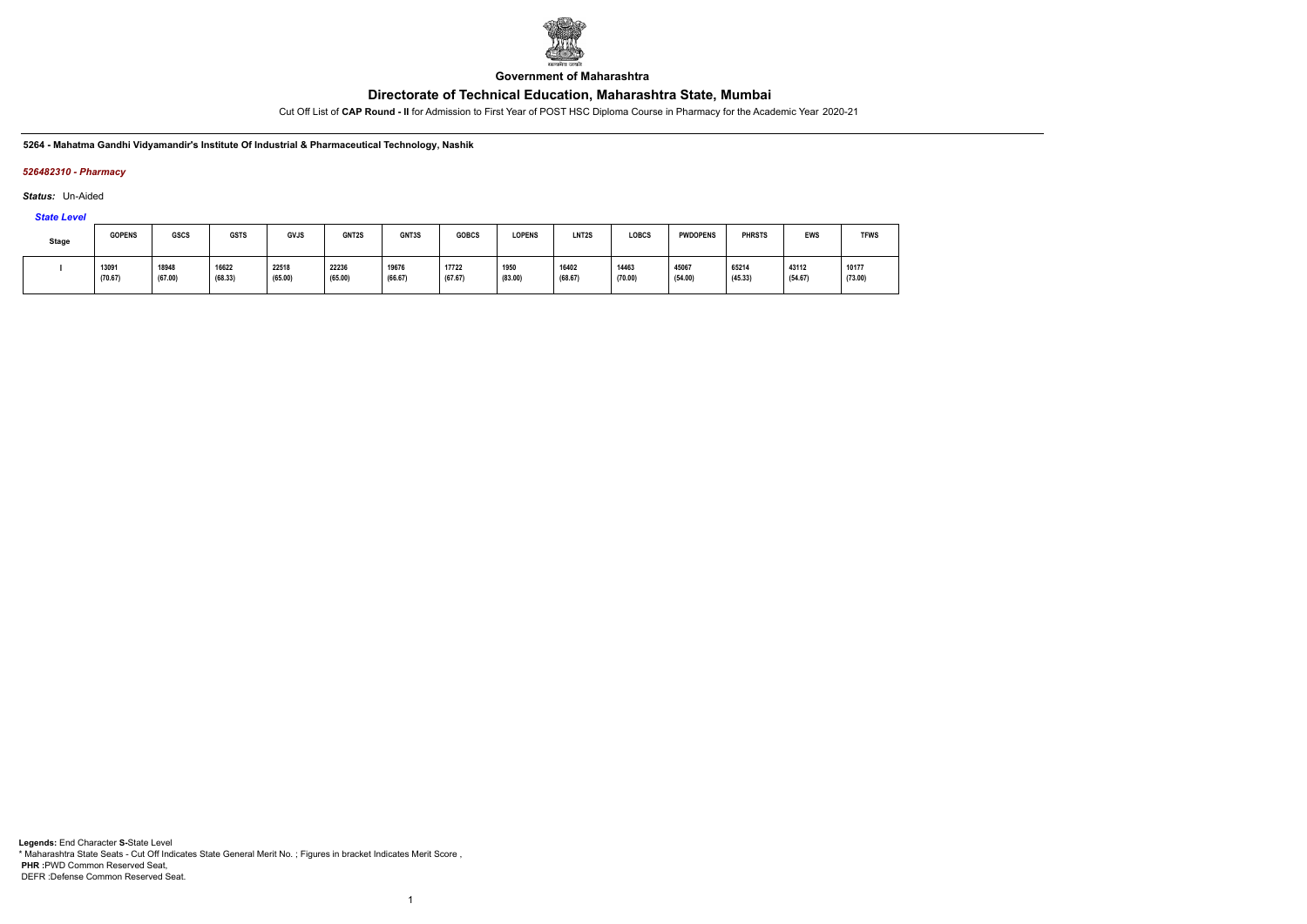

**Government of Maharashtra**

Cut Off List of **CAP Round - II** for Admission to First Year of POST HSC Diploma Course in Pharmacy for the Academic Year 2020-21

#### **5265 - Dhule Charitable Society's Institute of Pharmacy, Dhule**

#### *526582310 - Pharmacy*

*Status:* Un-Aided

# *State Level*

| Stage         | <b>GOPENS</b>   | <b>GSCS</b>      | <b>GSTS</b>      | <b>GVJS</b>      | GNT1S            | GNT2S            | <b>GOBCS</b>     | <b>LOPENS</b>   | LNT3S            | <b>LOBCS</b>    | <b>DEFOPENS</b>  | <b>EWS</b>       | <b>TFWS</b>     |
|---------------|-----------------|------------------|------------------|------------------|------------------|------------------|------------------|-----------------|------------------|-----------------|------------------|------------------|-----------------|
|               | 9564<br>(73.67) | 26301<br>(63.00) | 15167<br>(69.33) | 13156<br>(70.67) | 17597<br>(68.00) | 11899<br>(71.67) | 11606<br>(72.00) | 6099<br>(76.67) | 38802<br>(56.67) | 7994<br>(75.00) |                  | 56754<br>(48.67) | 7383<br>(75.33) |
| I-Non Defence |                 |                  |                  |                  |                  |                  |                  |                 |                  |                 | 11194<br>(72.33) |                  |                 |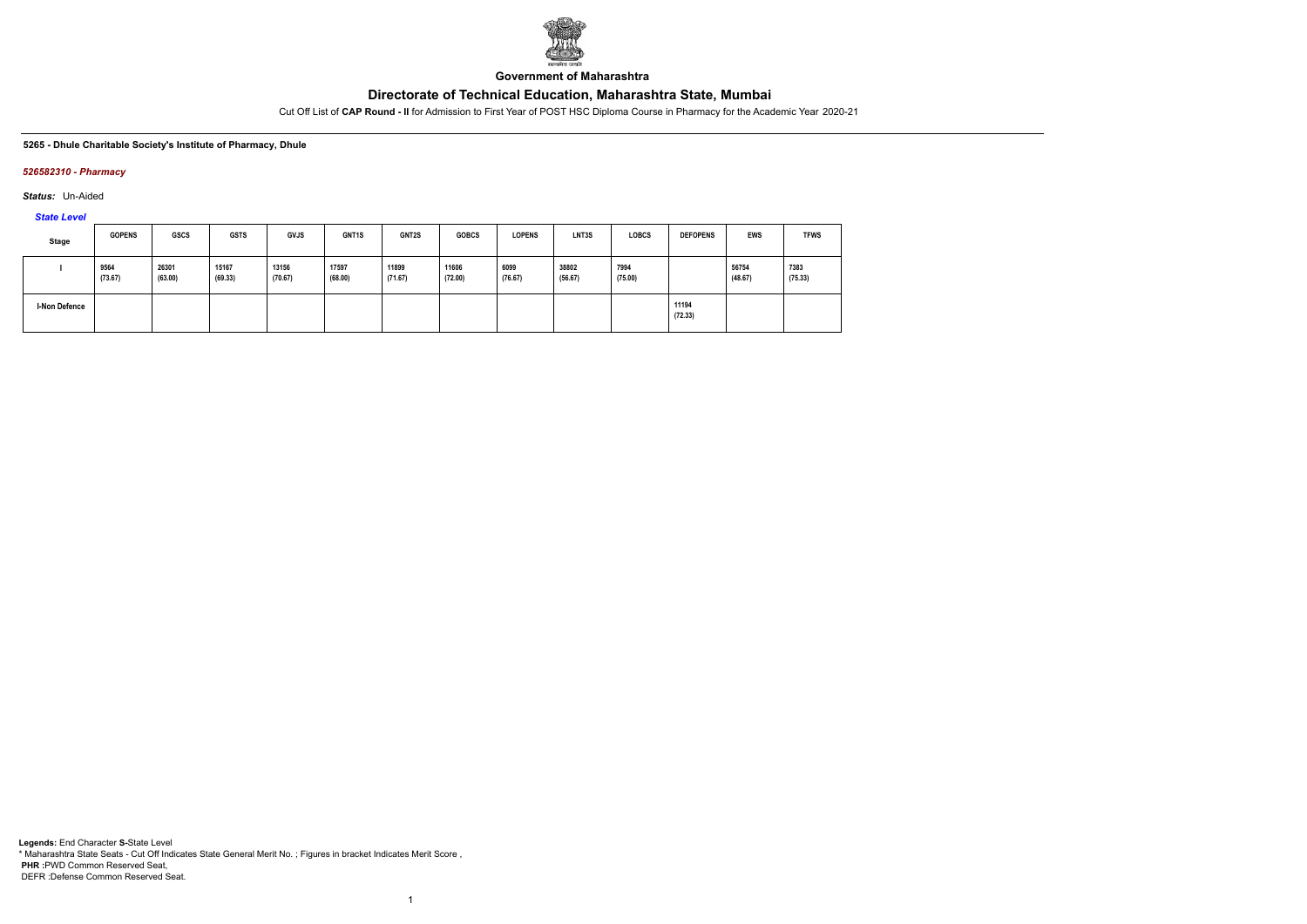

**Government of Maharashtra**

Cut Off List of **CAP Round - II** for Admission to First Year of POST HSC Diploma Course in Pharmacy for the Academic Year 2020-21

**5266 - Tapi Valley Education Society's Institute of Pharmacy,Faizpur**

### *526682310 - Pharmacy*

*Status:* Un-Aided

*State Level*

| Stage | <b>GOPENS</b>   | GSCS             | <b>LOPENS</b>   | LNT <sub>1</sub> S | <b>LOBCS</b>    | <b>EWS</b>       | <b>TFWS</b>     |
|-------|-----------------|------------------|-----------------|--------------------|-----------------|------------------|-----------------|
|       | 2890<br>(81.00) | 15836<br>(69.00) | 1802<br>(83.33) |                    | 2353<br>(82.00) | 31801<br>(60.00) | 6025<br>(77.00) |
| Ш     |                 |                  |                 | 6903<br>(76.00)    |                 |                  |                 |

1

**Legends:** End Character **S-**State Level \* Maharashtra State Seats - Cut Off Indicates State General Merit No. ; Figures in bracket Indicates Merit Score , **PHR :**PWD Common Reserved Seat, DEFR :Defense Common Reserved Seat.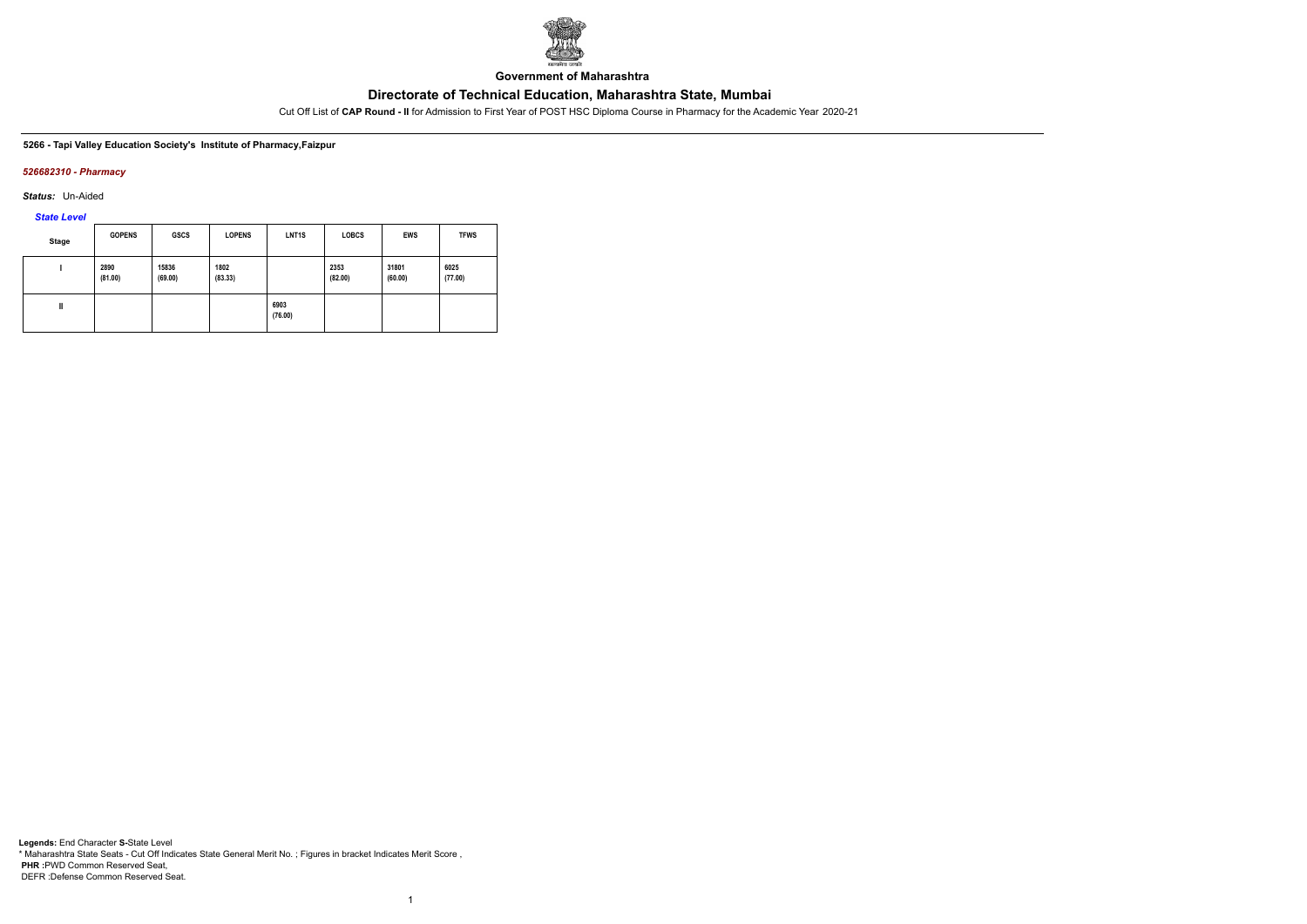

**Government of Maharashtra**

Cut Off List of **CAP Round - II** for Admission to First Year of POST HSC Diploma Course in Pharmacy for the Academic Year 2020-21

**5267 - Kisan Vidya Prasarak Sanstha's, Maharani Ahilyabai Holkar College of Pharmacy,Boradi**

### *526782310 - Pharmacy*

*Status:* Un-Aided

### *State Level*

| $\frac{1}{2}$        |                 |                  |                 |                 |                 |                 |                 |                 |                  |                 |                  |                 |                 |                 |                 |                 |                 |
|----------------------|-----------------|------------------|-----------------|-----------------|-----------------|-----------------|-----------------|-----------------|------------------|-----------------|------------------|-----------------|-----------------|-----------------|-----------------|-----------------|-----------------|
| Stage                | <b>GOPENS</b>   | <b>GSCS</b>      | <b>GSTS</b>     | <b>GVJS</b>     | GNT1S           | <b>GNT2S</b>    | <b>GOBCS</b>    | <b>LOPENS</b>   | <b>LSCS</b>      | LSTS            | LNT3S            | LOBCS           | <b>PWDOPENS</b> | <b>DEFOPENS</b> | <b>EWS</b>      | <b>ORPHAN</b>   | <b>TFWS</b>     |
|                      | 3205<br>(80.67) | 22558<br>(65.00) | 4323<br>(79.00) | 3967<br>(79.33) | 4232<br>(79.00) | 6826<br>(76.00) | 5300<br>(77.67) | 3106<br>(80.67) | 11645<br>(72.00) | 4318<br>(79.00) | 50549<br>(51.33) | 4623<br>(78.67) |                 |                 | 3858<br>(79.67) |                 | 3118<br>(80.67) |
| <b>I-Non Defence</b> |                 |                  |                 |                 |                 |                 |                 |                 |                  |                 |                  |                 |                 | 4646<br>(78.67) |                 |                 |                 |
| <b>I-Non PWD</b>     |                 |                  |                 |                 |                 |                 |                 |                 |                  |                 |                  |                 | 3536<br>(80.00) |                 |                 |                 |                 |
| IV                   |                 |                  |                 |                 |                 |                 |                 |                 |                  |                 |                  |                 |                 |                 |                 | 4792<br>(78.33) |                 |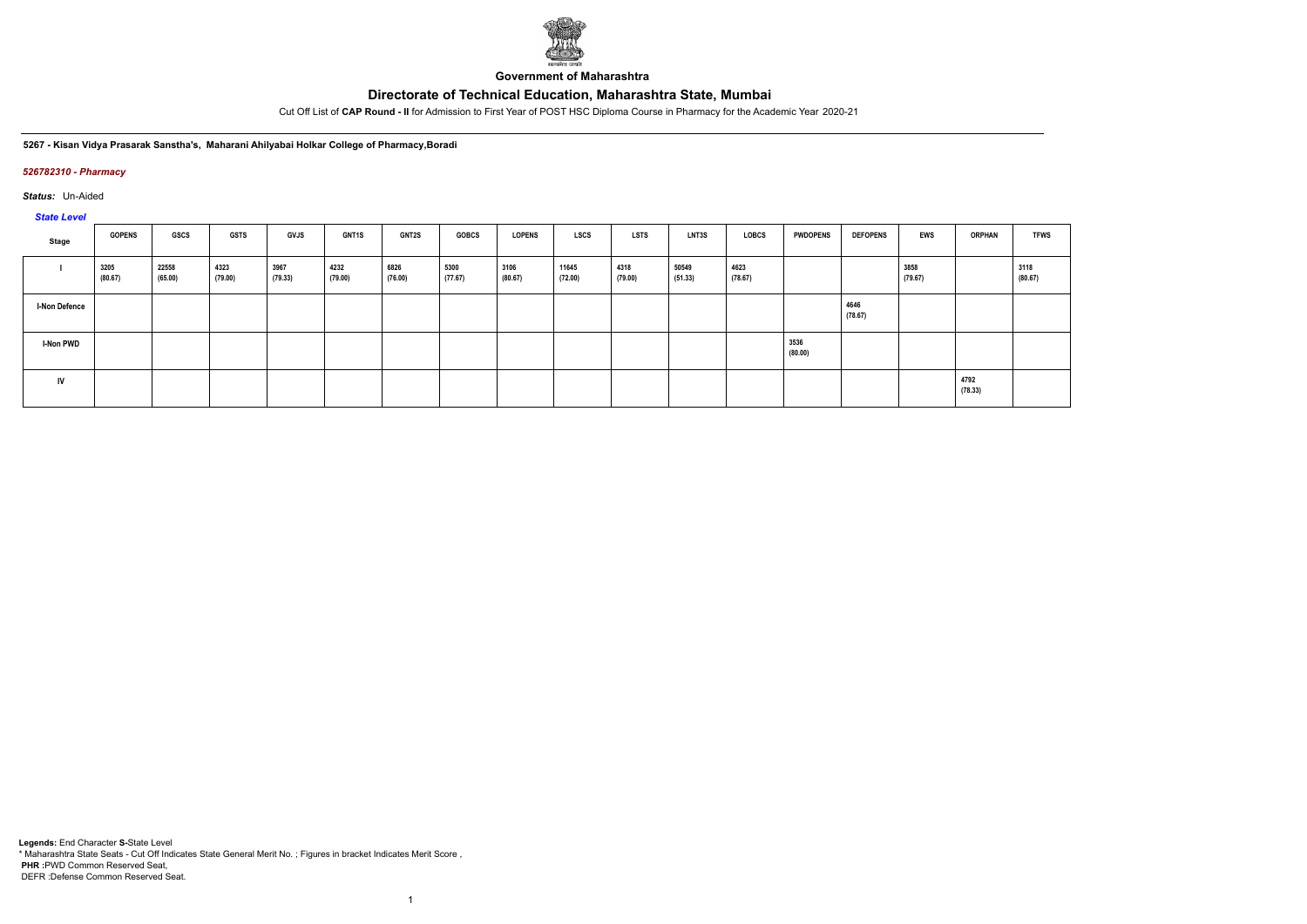

**Government of Maharashtra**

Cut Off List of **CAP Round - II** for Admission to First Year of POST HSC Diploma Course in Pharmacy for the Academic Year 2020-21

**5268 - Shree Neminath Jain Brahmacharyashram Jain Gurukul's Shri.Deepchand Fakirchand Lodha Pharmacy Institute, Chandwad**

### *526882310 - Pharmacy*

*Status:* Un-Aided Religious Minority - Jain

*State Level*

| Stage | <b>GOPENS</b> | <b>LOPENS</b> | MI      | <b>TFWS</b> |
|-------|---------------|---------------|---------|-------------|
|       | 10615         | 5373          | 45966   | 3747        |
|       | (72.67)       | (77.67)       | (53.33) | (79.67)     |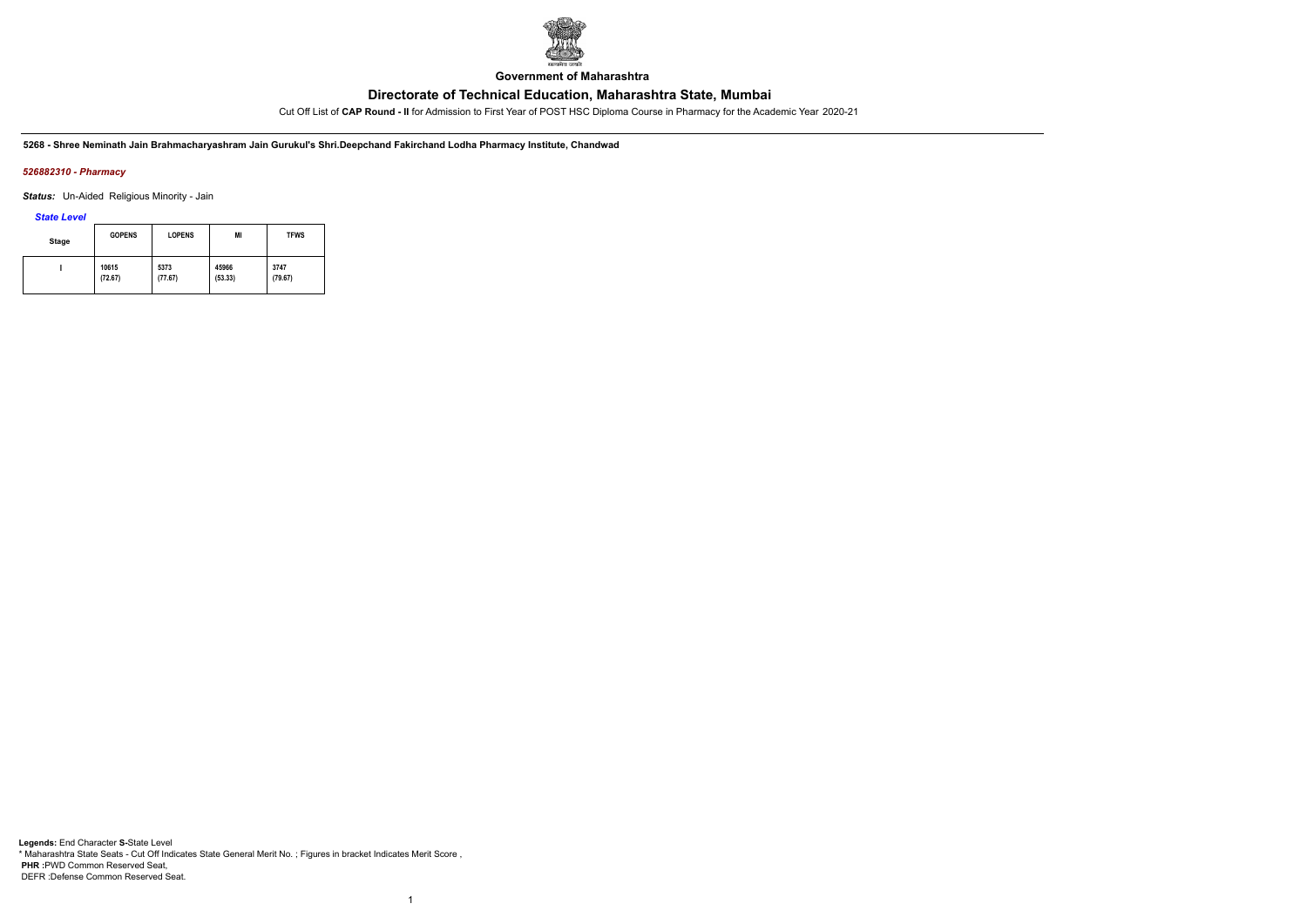

**Government of Maharashtra**

Cut Off List of **CAP Round - II** for Admission to First Year of POST HSC Diploma Course in Pharmacy for the Academic Year 2020-21

**5270 - Shri.Tilok Jain Dnyan Prasarak Mandal's Anand Colleges of Pharmacy, Pathardi, Ahmednagar**

### *527082310 - Pharmacy*

*Status:* Un-Aided Religious Minority - Jain

*State Level*

| <b>Stage</b> | <b>GOPENS</b>   | <b>LOPENS</b>   | MI               | <b>TFWS</b>      |
|--------------|-----------------|-----------------|------------------|------------------|
|              | 8472<br>(74.33) | 4347<br>(79.00) | 80334<br>(38.00) | 13286<br>(70.67) |
| MН           |                 |                 | 14450<br>(70.00) |                  |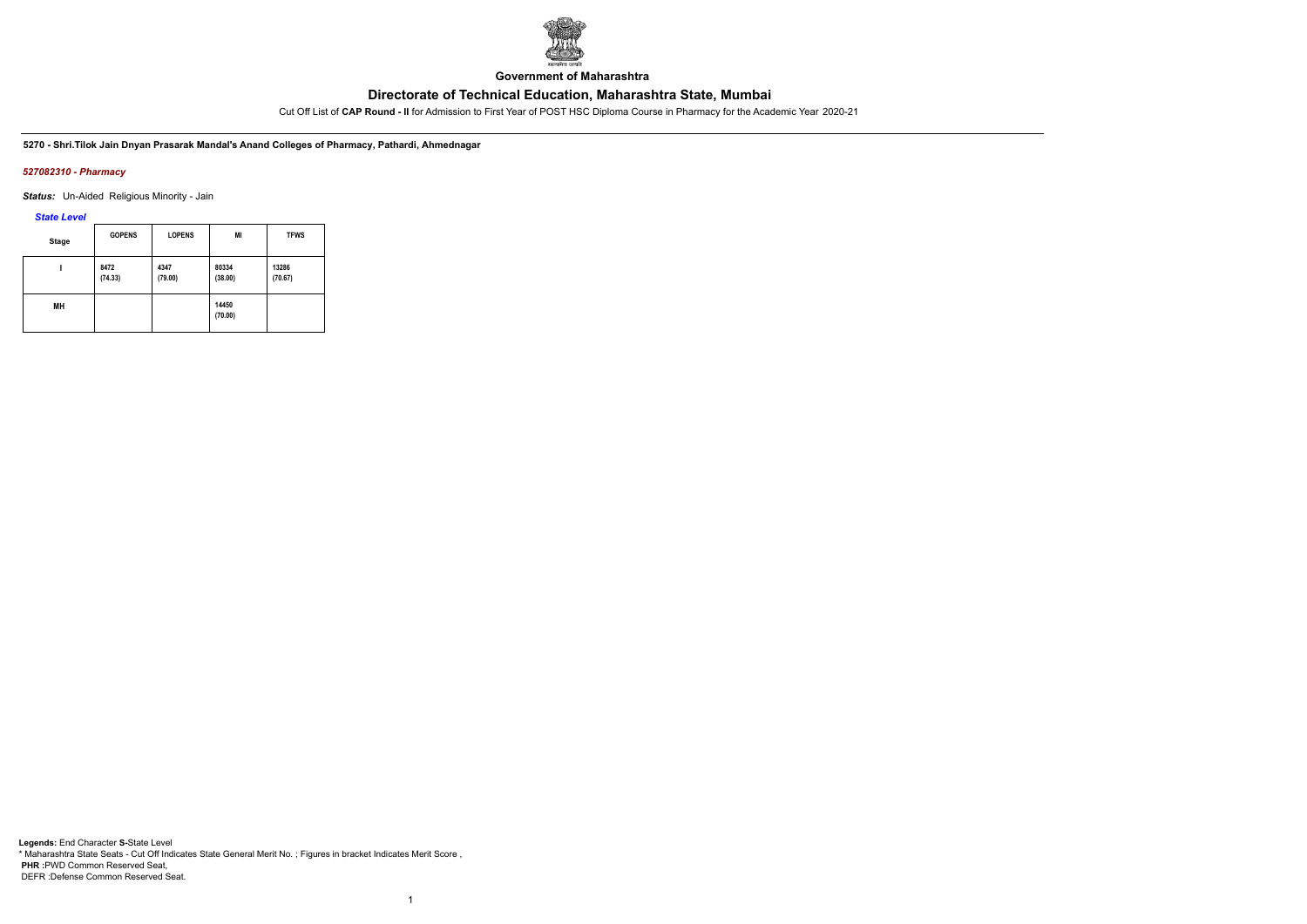

**Government of Maharashtra**

Cut Off List of **CAP Round - II** for Admission to First Year of POST HSC Diploma Course in Pharmacy for the Academic Year 2020-21

**5272 - Nandurbar Taluka Vidhayak Sanstha's Institute of Pharmacy,Nandurbar**

#### *527282310 - Pharmacy*

*Status:* Un-Aided Linguistic Minority - Hindi

*State Level*

| <b>Stage</b> | <b>GOPENS</b>    | <b>LOPENS</b>   | MI               |
|--------------|------------------|-----------------|------------------|
|              | 10570<br>(72.67) | 2533<br>(81.67) |                  |
| MН           |                  |                 | 16490<br>(68.67) |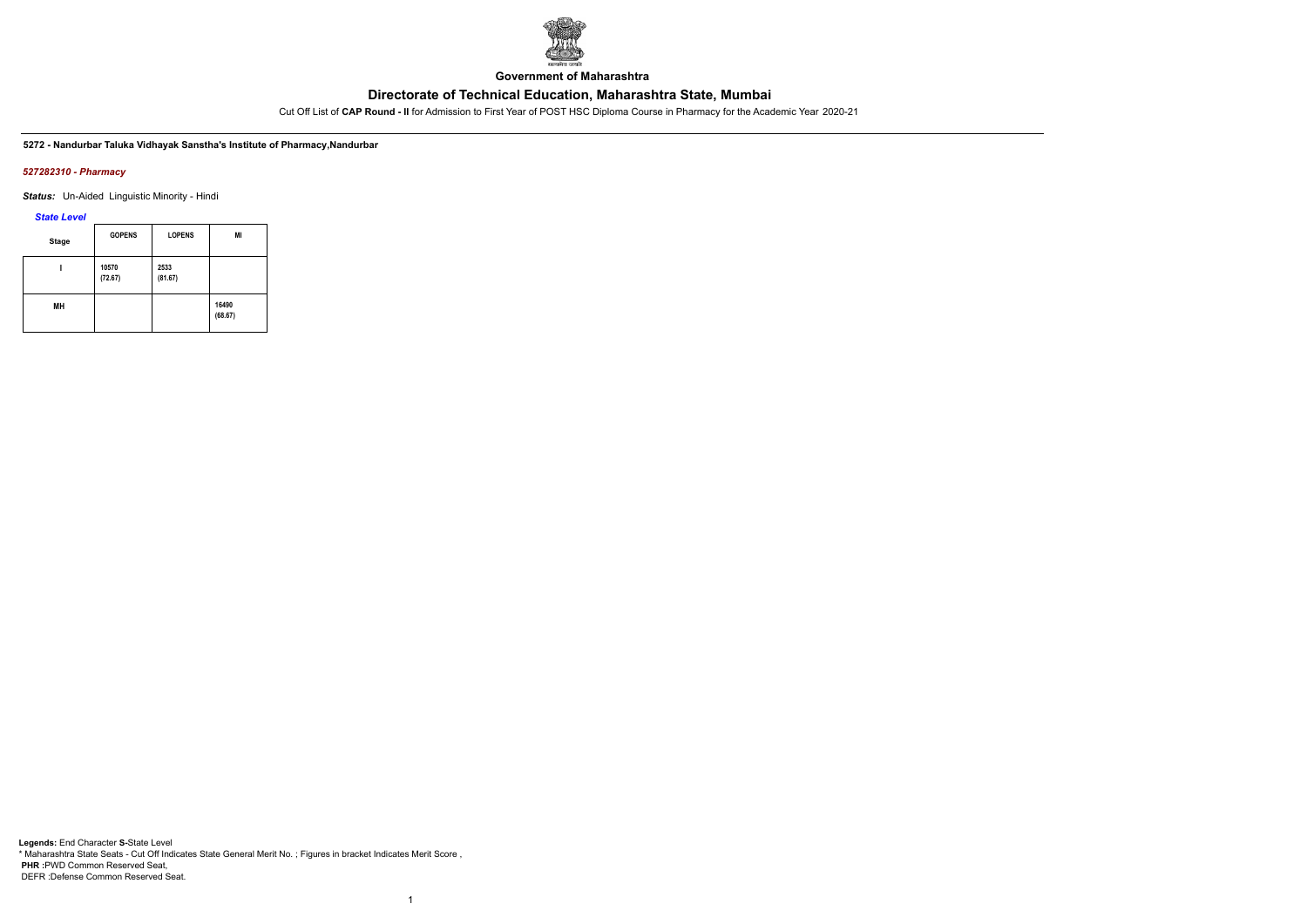

**Government of Maharashtra**

Cut Off List of **CAP Round - II** for Admission to First Year of POST HSC Diploma Course in Pharmacy for the Academic Year 2020-21

**5273 - Late Shree Yashwantrao Chavan MMRDF Yashwantrao Chavan College of Pharmacy, Ahmednagar**

### *527382310 - Pharmacy*

*Status:* Un-Aided

*State Level*

| Stage            | <b>GOPENS</b>    | GNT2S            | <b>GOBCS</b>     | <b>LOPENS</b>   | <b>PWDOPENS</b>  |
|------------------|------------------|------------------|------------------|-----------------|------------------|
|                  | 14465<br>(70.00) | 16394<br>(68.67) | 22077<br>(65.33) | 9239<br>(73.67) |                  |
| <b>I-Non PWD</b> |                  |                  |                  |                 | 14642<br>(69.67) |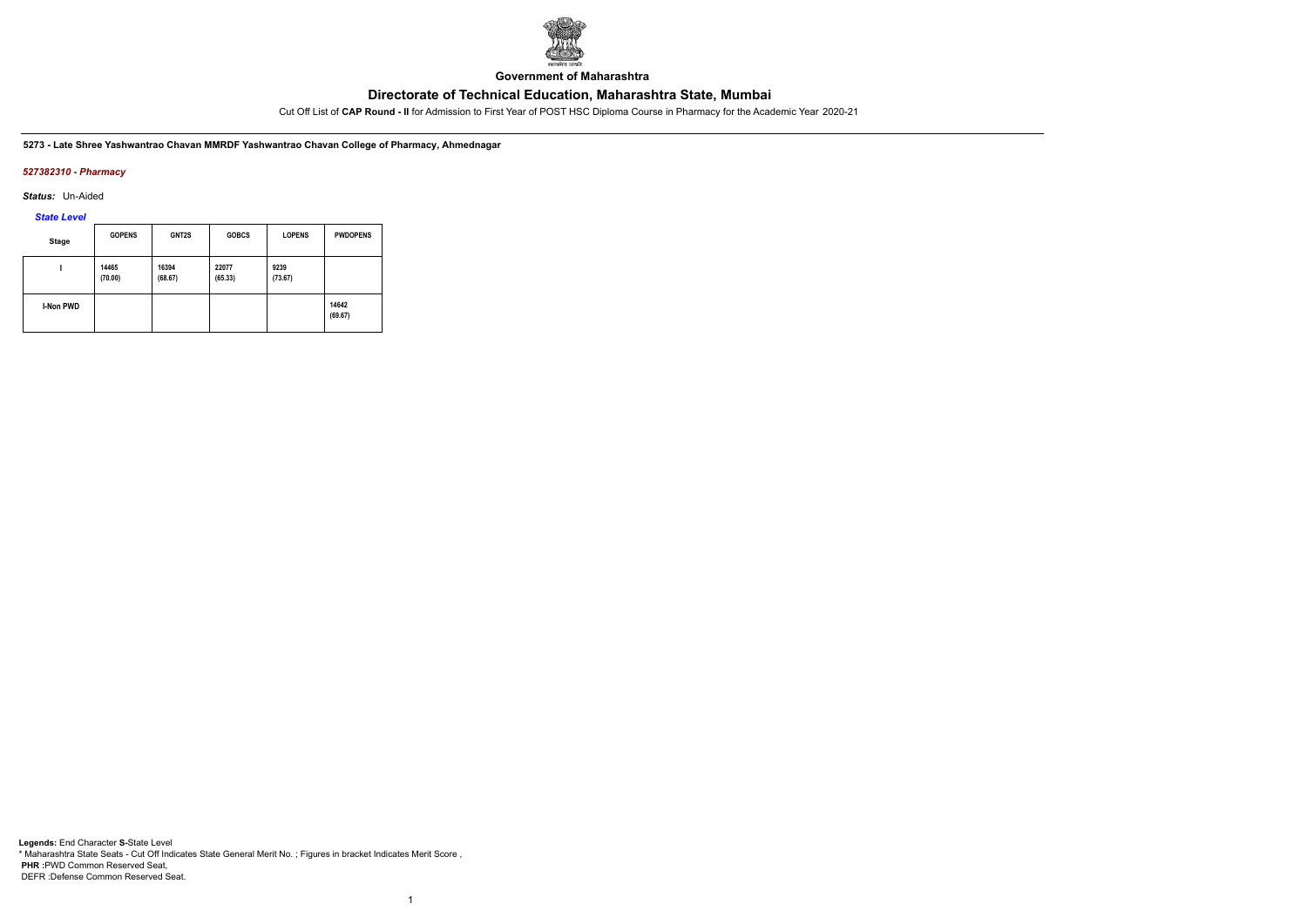

**Government of Maharashtra**

Cut Off List of **CAP Round - II** for Admission to First Year of POST HSC Diploma Course in Pharmacy for the Academic Year 2020-21

#### **5274 - Nashik District Maratha Vidya Prasarak Samaj's Institute Of Pharmaceutical Sciences, Adgaon, Nashik**

### *527482310 - Pharmacy*

*Status:* Un-Aided

# *State Level*

| Stage            | <b>GOPENS</b>   | GSCS             | <b>GSTS</b>      | <b>GVJS</b>      | <b>GNT2S</b>    | GNT3S            | <b>GOBCS</b>     | <b>LOPENS</b>   | <b>LSCS</b>      | <b>LSTS</b>      | <b>LVJS</b>      | <b>LOBCS</b>     | <b>PWDOPENS</b>  | <b>DEFOPENS</b>  | <b>EWS</b>       | <b>TFWS</b>     |
|------------------|-----------------|------------------|------------------|------------------|-----------------|------------------|------------------|-----------------|------------------|------------------|------------------|------------------|------------------|------------------|------------------|-----------------|
|                  | 7510<br>(75.33) | 41405<br>(55.67) | 22618<br>(65.00) | 22512<br>(65.00) | 8810<br>(74.33) | 13401<br>(70.67) | 15505<br>(69.00) | 9692<br>(73.33) | 39489<br>(56.33) | 21580<br>(65.67) | 27875<br>(62.00) | 13648<br>(70.33) |                  | 28514<br>(61.67) | 45863<br>(53.67) | 1434<br>(84.00) |
| <b>I-Non PWD</b> |                 |                  |                  |                  |                 |                  |                  |                 |                  |                  |                  |                  | 11516<br>(72.00) |                  |                  |                 |

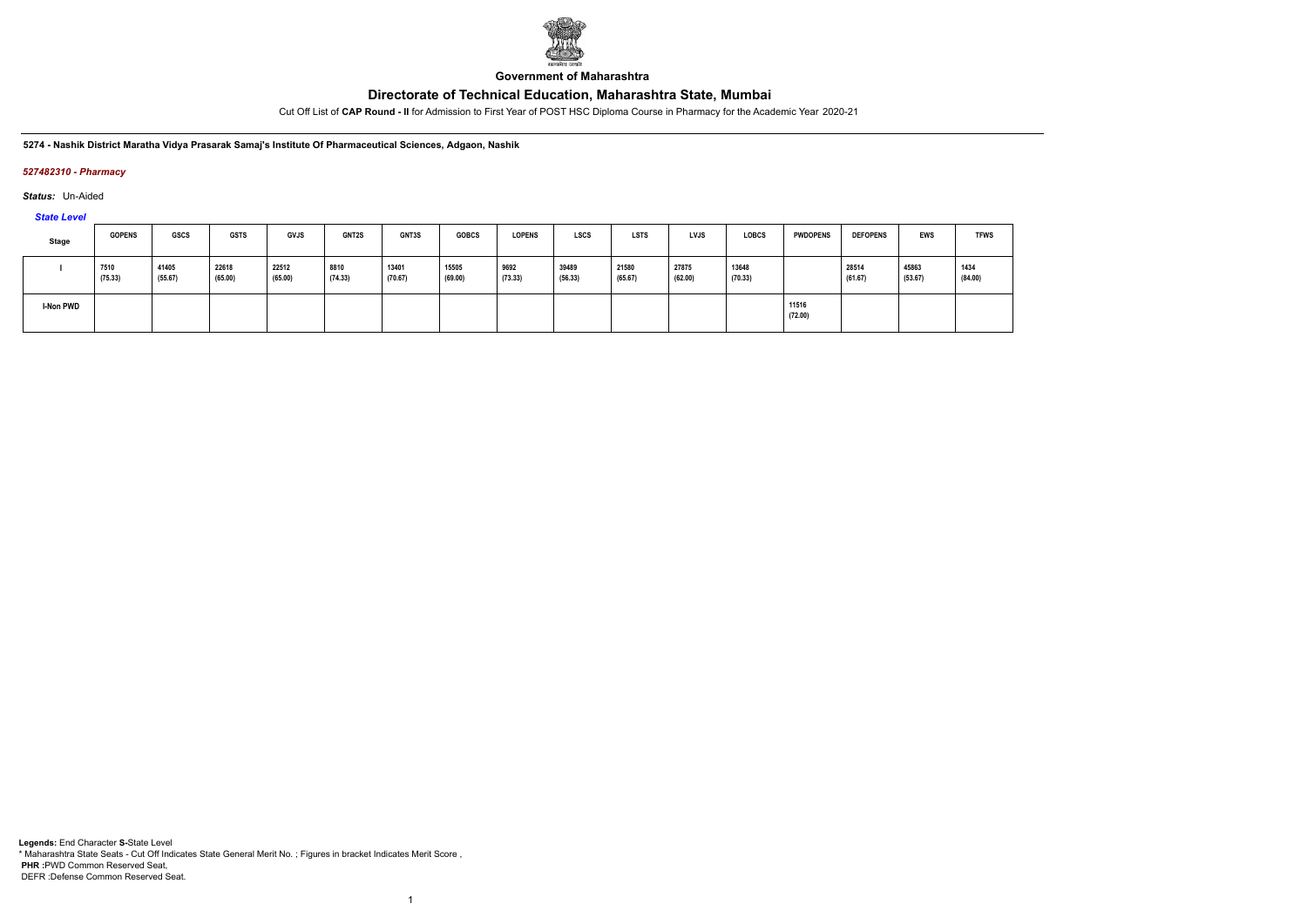

**Government of Maharashtra**

Cut Off List of **CAP Round - II** for Admission to First Year of POST HSC Diploma Course in Pharmacy for the Academic Year 2020-21

#### **5275 - Kisan Dnanodaya Mandal's Institute Of Pharmacy, Chalisgaon, Jalgaon**

#### *527582310 - Pharmacy*

*Status:* Un-Aided

*State Level*

| Stage                | <b>GOPENS</b>    | <b>GSCS</b>      | <b>GSTS</b>      | <b>GVJS</b>      | <b>GNT1S</b>     | <b>GNT2S</b>     | <b>GNT3S</b>     | <b>GOBCS</b>     | <b>LOPENS</b>    | <b>LSCS</b>      | <b>LSTS</b>      | LNT1S            | <b>LNT2S</b>     | <b>LOBCS</b>     | <b>PWDOPENS</b>  | <b>DEFOPENS</b>  | <b>EWS</b>       | <b>ORPHAN</b>    | <b>TFWS</b>      |
|----------------------|------------------|------------------|------------------|------------------|------------------|------------------|------------------|------------------|------------------|------------------|------------------|------------------|------------------|------------------|------------------|------------------|------------------|------------------|------------------|
|                      | 19039<br>(67.00) | 59330<br>(47.67) | 27353<br>(62.33) | 19661<br>(66.67) | 26976<br>(62.67) | 25678<br>(63.33) | 31765<br>(60.00) | 21471<br>(65.67) | 14512<br>(70.00) | 49091<br>(52.00) | 27558<br>(62.33) | 81544<br>(37.00) | 19044<br>(67.00) | 20240<br>(66.33) |                  |                  | 48096<br>(52.67) |                  | 17474<br>(68.00) |
| <b>I-Non Defence</b> |                  |                  |                  |                  |                  |                  |                  |                  |                  |                  |                  |                  |                  |                  |                  | 19282<br>(67.00) |                  |                  |                  |
| <b>I-Non PWD</b>     |                  |                  |                  |                  |                  |                  |                  |                  |                  |                  |                  |                  |                  |                  | 18460<br>(67.33) |                  |                  |                  |                  |
| IV                   |                  |                  |                  |                  |                  |                  |                  |                  |                  |                  |                  |                  |                  |                  |                  |                  |                  | 19751<br>(66.67) |                  |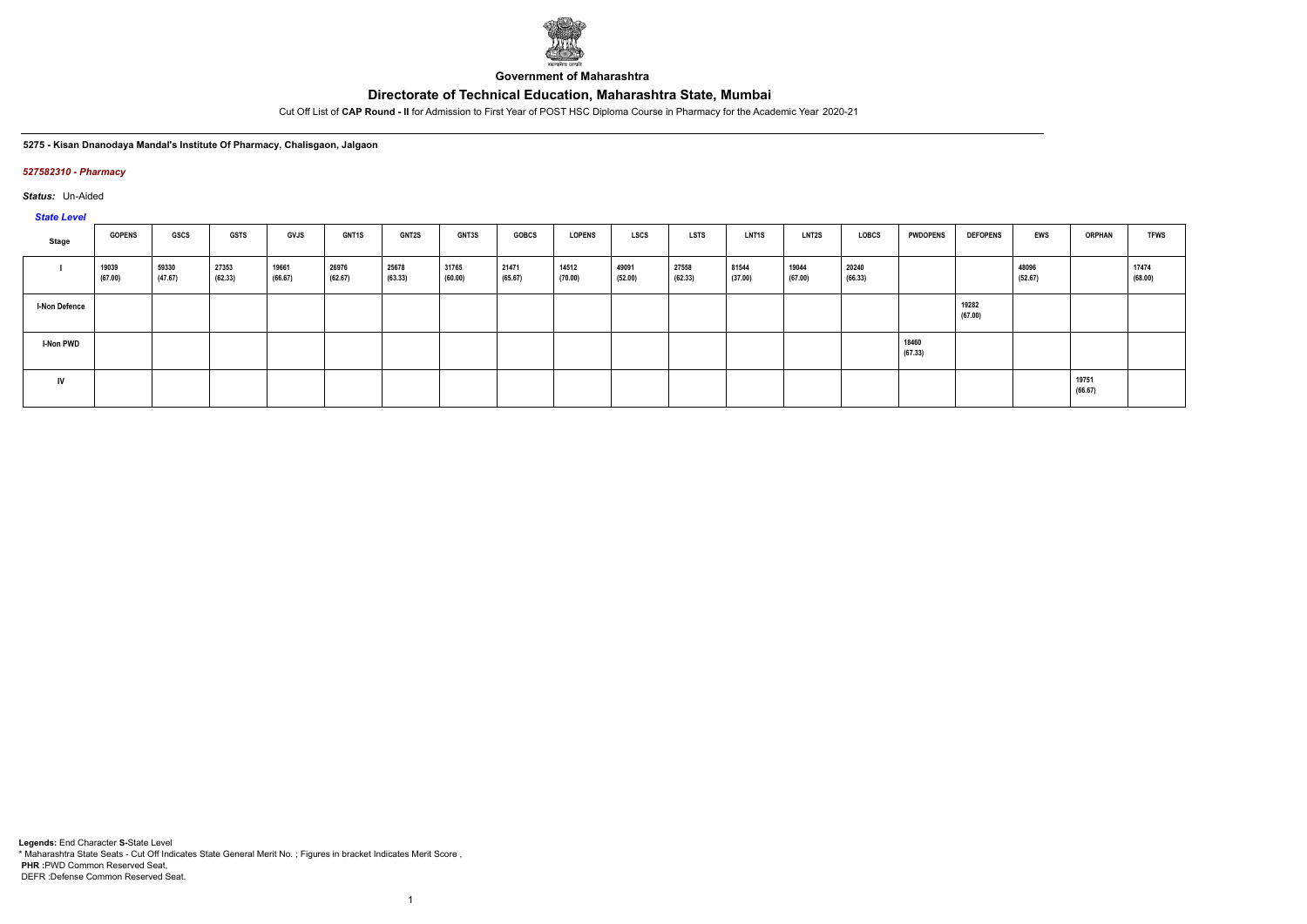

**Government of Maharashtra**

Cut Off List of **CAP Round - II** for Admission to First Year of POST HSC Diploma Course in Pharmacy for the Academic Year 2020-21

#### **5276 - Khandesh Education Society's College of Pharmacy,Amalner,Jalgaon**

### *527682310 - Pharmacy*

*Status:* Un-Aided

*State Level*

| Stage                | <b>GOPENS</b>    | GSCS             | GVJS             | <b>GNT3S</b>     | <b>GOBCS</b>     | <b>LOPENS</b>   | <b>LSCS</b>      | <b>LVJS</b>      | <b>LOBCS</b>     | <b>PWDOPENS</b>  | <b>DEFOPENS</b>  | EWS              |
|----------------------|------------------|------------------|------------------|------------------|------------------|-----------------|------------------|------------------|------------------|------------------|------------------|------------------|
|                      | 13645<br>(70.33) | 34597<br>(58.67) | 14860<br>(69.67) | 37513<br>(57.33) | 16269<br>(68.67) | 2970<br>(81.00) | 44314<br>(54.33) | 26995<br>(62.67) | 11818<br>(71.67) |                  |                  | 39074<br>(56.67) |
| <b>I-Non Defence</b> |                  |                  |                  |                  |                  |                 |                  |                  |                  |                  | 11598<br>(72.00) |                  |
| <b>I-Non PWD</b>     |                  |                  |                  |                  |                  |                 |                  |                  |                  | 11538<br>(72.00) |                  |                  |

1

**Legends:** End Character **S-**State Level \* Maharashtra State Seats - Cut Off Indicates State General Merit No. ; Figures in bracket Indicates Merit Score , **PHR :**PWD Common Reserved Seat, DEFR :Defense Common Reserved Seat.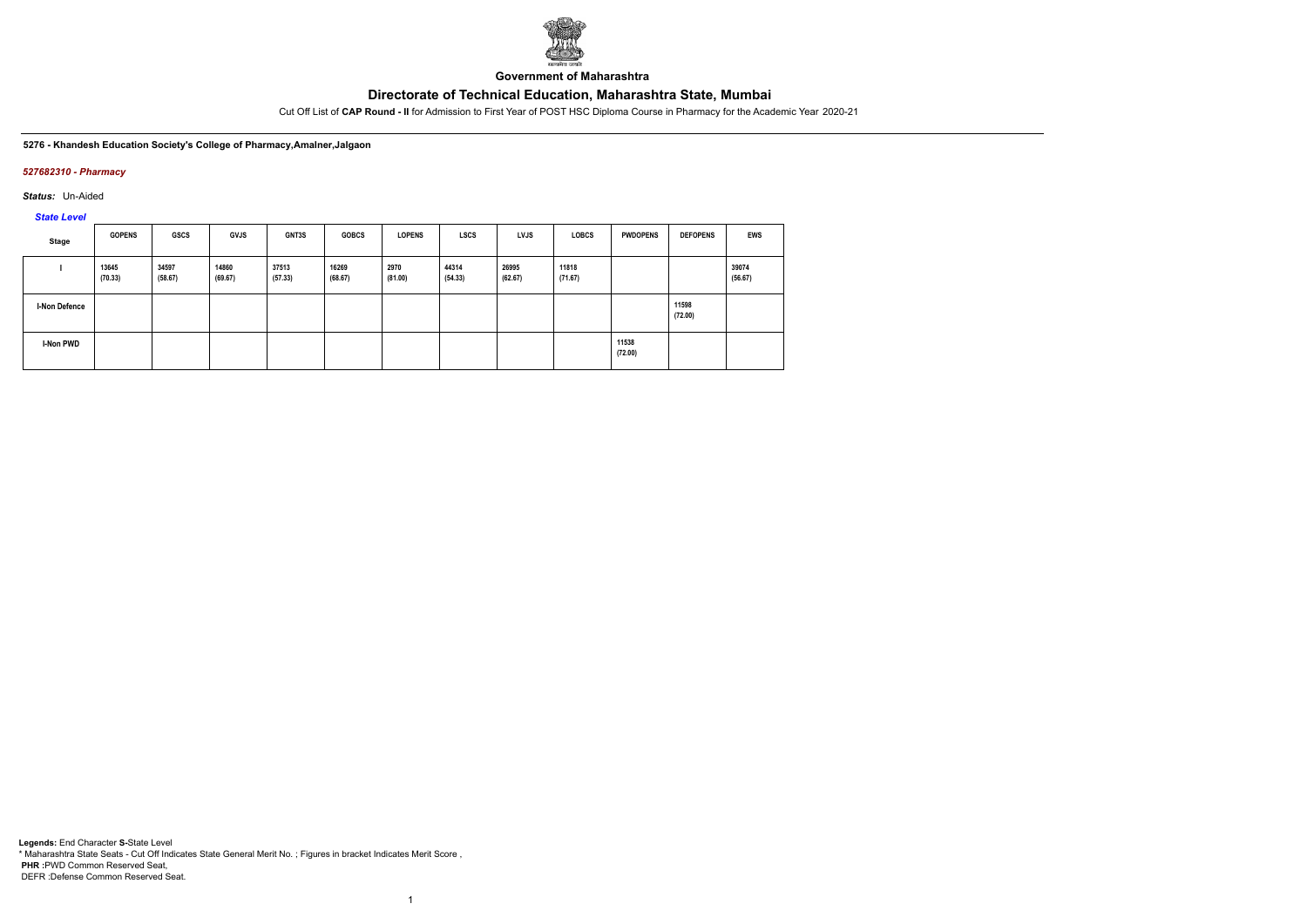

**Government of Maharashtra**

Cut Off List of **CAP Round - II** for Admission to First Year of POST HSC Diploma Course in Pharmacy for the Academic Year 2020-21

#### **5277 - Mula Education Soceity,Mula Rural Institute of Pharmacy,Sonai, Tal. Newasa Dist. Ahmednagar**

### *527782310 - Pharmacy*

*Status:* Un-Aided

# *State Level*

| Stage     | <b>GOPENS</b>    | <b>GSCS</b>      | <b>GSTS</b>      | <b>GNT1S</b>     | <b>GNT2S</b>     | GNT3S            | <b>GOBCS</b>     | <b>LOPENS</b>    | <b>LSCS</b>      | <b>LOBCS</b>     | <b>PWDOPENS</b>  | <b>DEFOPENS</b>  | <b>EWS</b>       | <b>TFWS</b>      |
|-----------|------------------|------------------|------------------|------------------|------------------|------------------|------------------|------------------|------------------|------------------|------------------|------------------|------------------|------------------|
|           | 15713<br>(69.00) | 47770<br>(52.67) | 61061<br>(47.00) | 27336<br>(62.33) | 17363<br>(68.00) | 15911<br>(69.00) | 19201<br>(67.00) | 11420<br>(72.00) | 45489<br>(53.67) | 11738<br>(71.67) |                  | 49294<br>(52.00) | 61178<br>(47.00) | 11653<br>(72.00) |
| I-Non PWD |                  |                  |                  |                  |                  |                  |                  |                  |                  |                  | 14886<br>(69.67) |                  |                  |                  |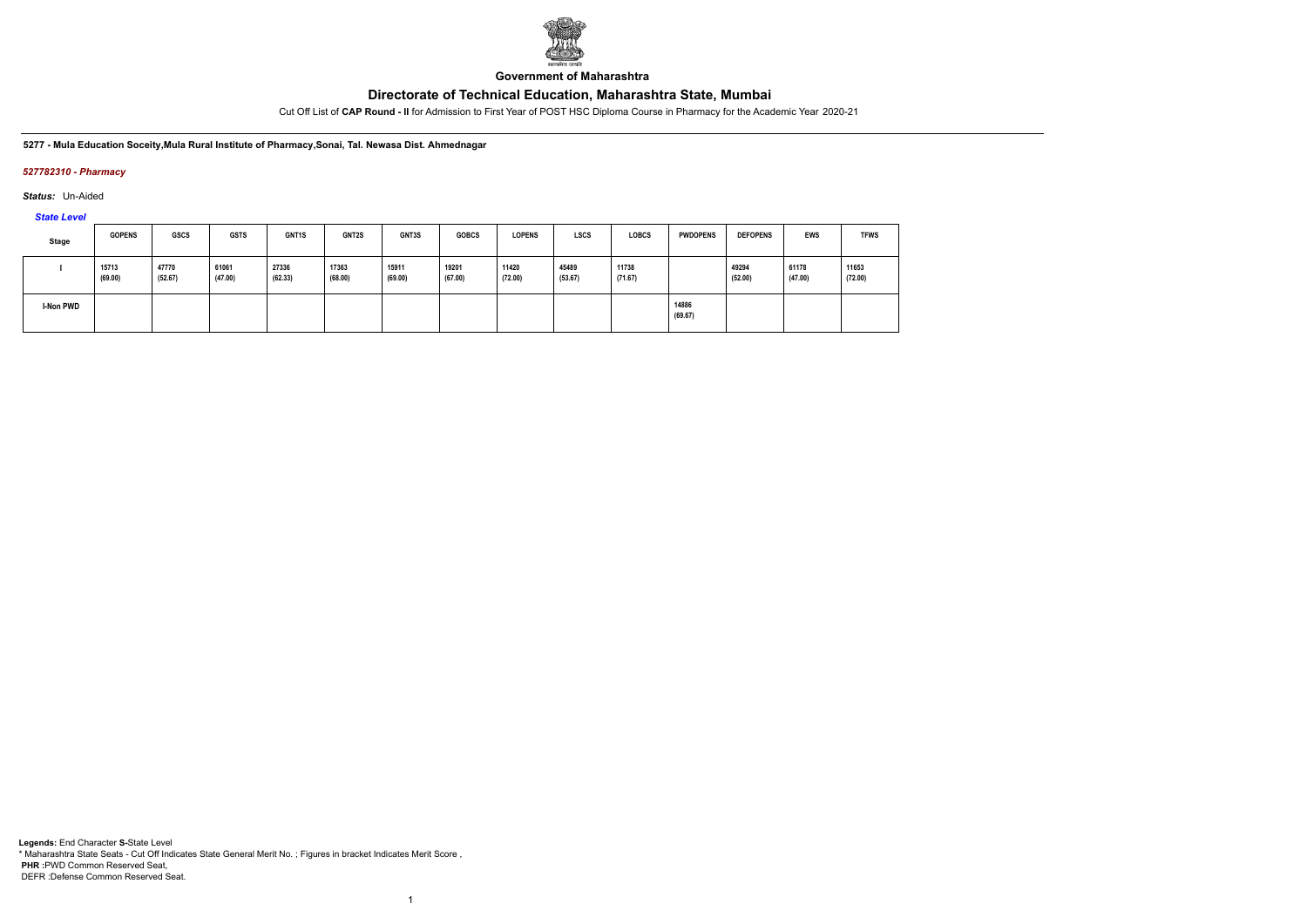

**Government of Maharashtra**

Cut Off List of **CAP Round - II** for Admission to First Year of POST HSC Diploma Course in Pharmacy for the Academic Year 2020-21

**5278 - The Shirpur Education Society's R.C.Patel Institute Of Pharmacy, Shirpur**

#### *527882310 - Pharmacy*

*Status:* Un-Aided Linguistic Minority - Gujarathi

*State Level*

| <b>Stage</b> | <b>GOPENS</b>  | <b>LOPENS</b>  | MI              | <b>TFWS</b>    |
|--------------|----------------|----------------|-----------------|----------------|
|              | 792<br>(86.33) | 429<br>(88.00) |                 | 643<br>(87.00) |
| MН           |                |                | 1788<br>(83.33) |                |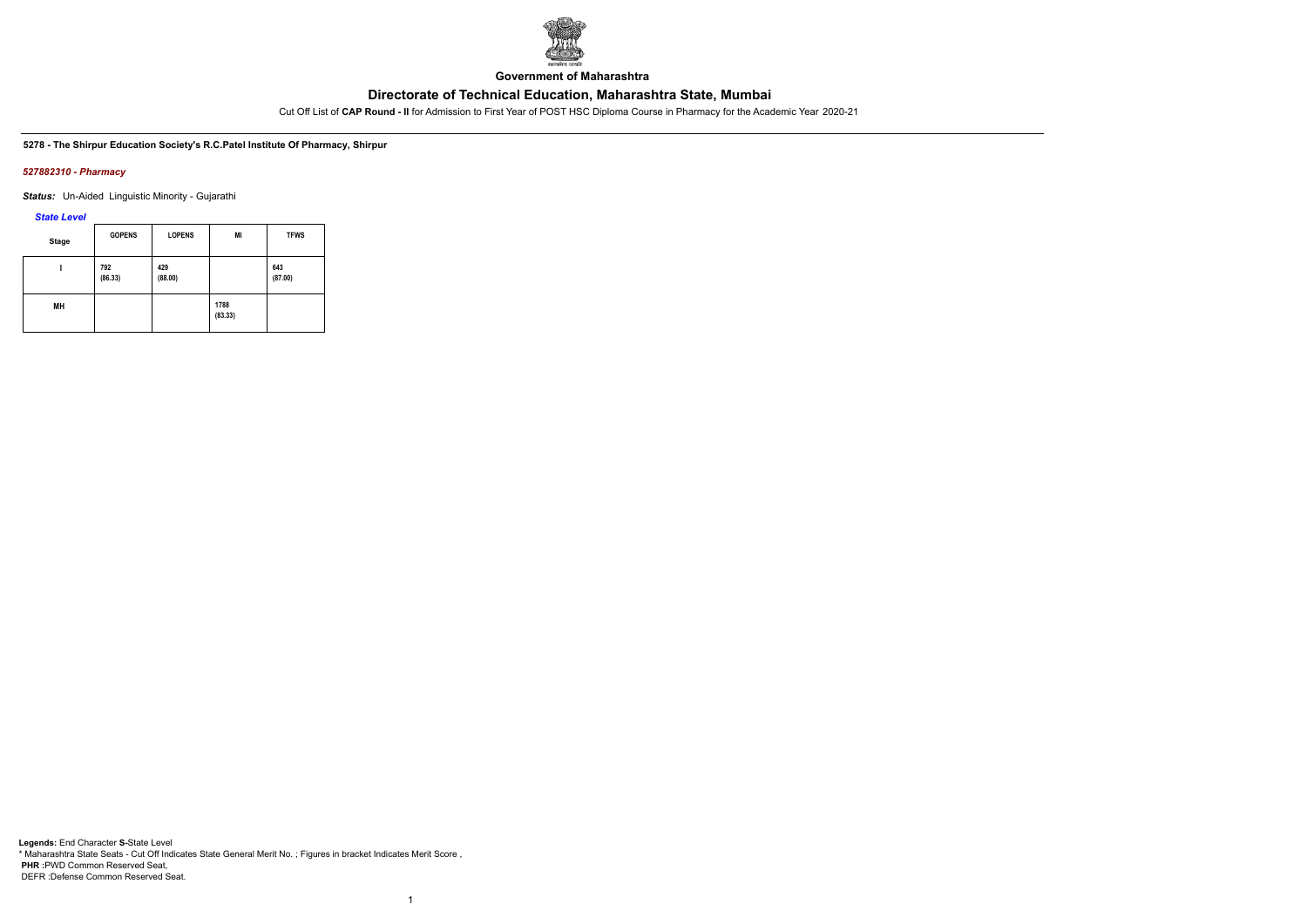

**Government of Maharashtra**

Cut Off List of **CAP Round - II** for Admission to First Year of POST HSC Diploma Course in Pharmacy for the Academic Year 2020-21

**5279 - Jagdamba Education Society's S.N.D. Diploma College of Pharmacy,Yeola**

#### *527982310 - Pharmacy*

*Status:* Un-Aided

*State Level*

| <b>Stage</b> | <b>GOPENS</b>    | GSCS             | <b>GSTS</b>      | <b>GVJS</b>      | <b>GNT1S</b>     | <b>GNT2S</b>     | <b>GNT3S</b>     | <b>GOBCS</b>     | <b>LOPENS</b>    | <b>LSCS</b>      | <b>LSTS</b>      | <b>LVJS</b>      | <b>LOBCS</b>     | <b>PWDOPENS</b>  | EWS              |
|--------------|------------------|------------------|------------------|------------------|------------------|------------------|------------------|------------------|------------------|------------------|------------------|------------------|------------------|------------------|------------------|
|              | 18334<br>(67.33) | 46674<br>(53.33) | 24181<br>(64.00) | 19760<br>(66.67) | 42037<br>(55.33) | 28467<br>(61.67) | 23510<br>(64.33) | 22580<br>(65.00) | 12275<br>(71.33) | 49443<br>(52.00) | 14991<br>(69.67) | 34214<br>(59.00) | 17530<br>(68.00) |                  | 58775<br>(48.00) |
| I-Non PWD    |                  |                  |                  |                  |                  |                  |                  |                  |                  |                  |                  |                  |                  | 18306<br>(67.33) |                  |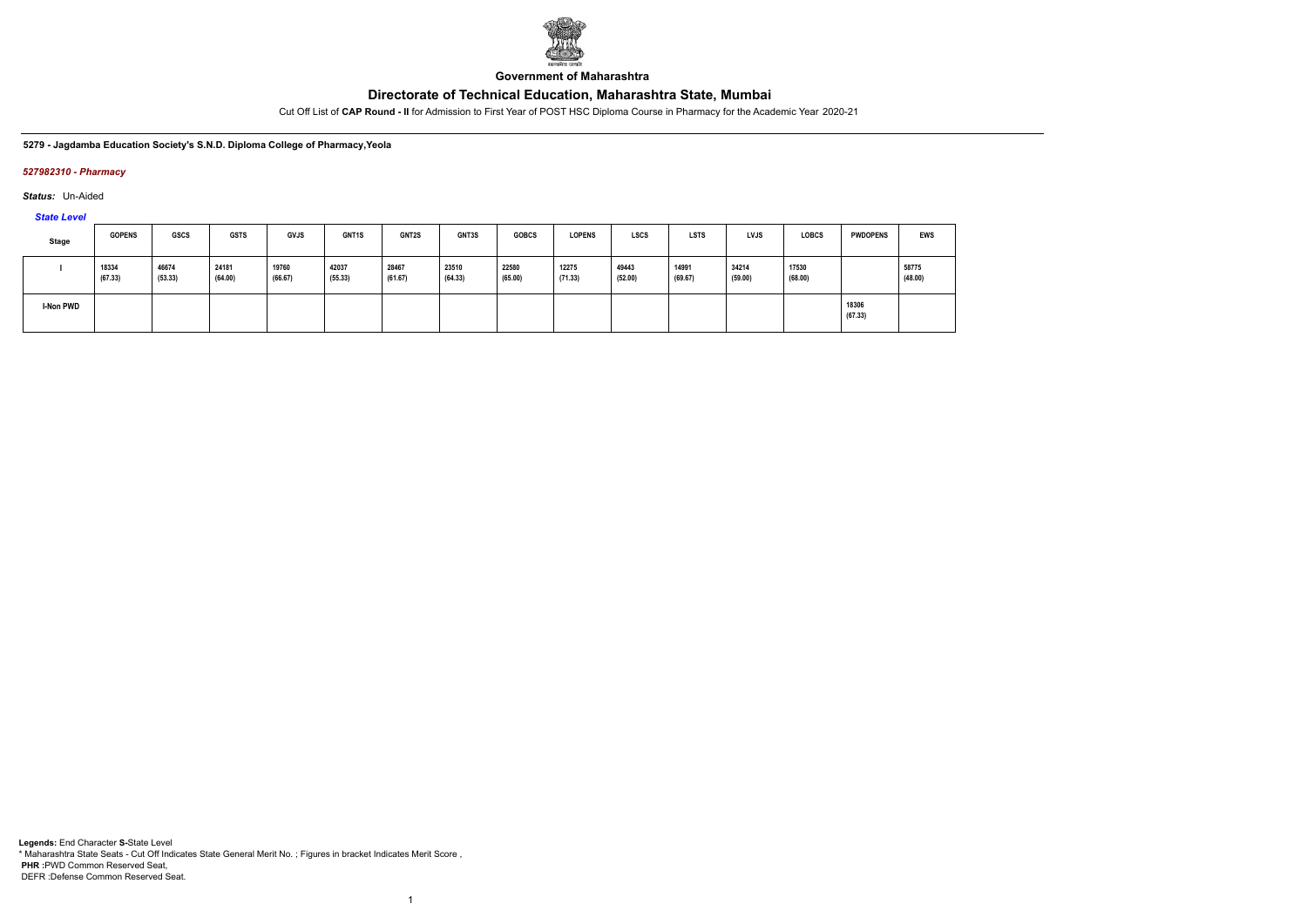

**Government of Maharashtra**

Cut Off List of **CAP Round - II** for Admission to First Year of POST HSC Diploma Course in Pharmacy for the Academic Year 2020-21

#### **5280 - Sanjivani Rural Education Society's Sanjivani Institute Of Pharmacy And Research, Kopargaon**

### *528082310 - Pharmacy*

*Status:* Un-Aided

# *State Level*

| <b>Stage</b> | <b>GOPENS</b>    | GSCS             | <b>GSTS</b>      | GVJS             | GNT1S            | GNT2S            | GNT3S            | <b>GOBCS</b>     | <b>LOPENS</b>    | LSCS             | <b>LSTS</b>      | LNT1S            | LNT <sub>2</sub> S | LOBCS            | <b>PWDOPENS</b>  | <b>DEFOPENS</b>  | <b>EWS</b>       | <b>TFWS</b>      |
|--------------|------------------|------------------|------------------|------------------|------------------|------------------|------------------|------------------|------------------|------------------|------------------|------------------|--------------------|------------------|------------------|------------------|------------------|------------------|
|              | 16348<br>(68.67) | 44121<br>(54.33) | 43598<br>(54.67) | 18677<br>(67.33) | 37729<br>(57.33) | 22289<br>(65.00) | 16358<br>(68.67) | 20827<br>(66.00) | 12733<br>(71.00) | 42096<br>(55.33) | 71483<br>(42.67) | 31943<br>(60.00) | 14118<br>(70.00)   | 17934<br>(67.67) | 64898<br>(45.33) | 50408<br>(51.67) | 36691<br>(57.67) | 11425<br>(72.00) |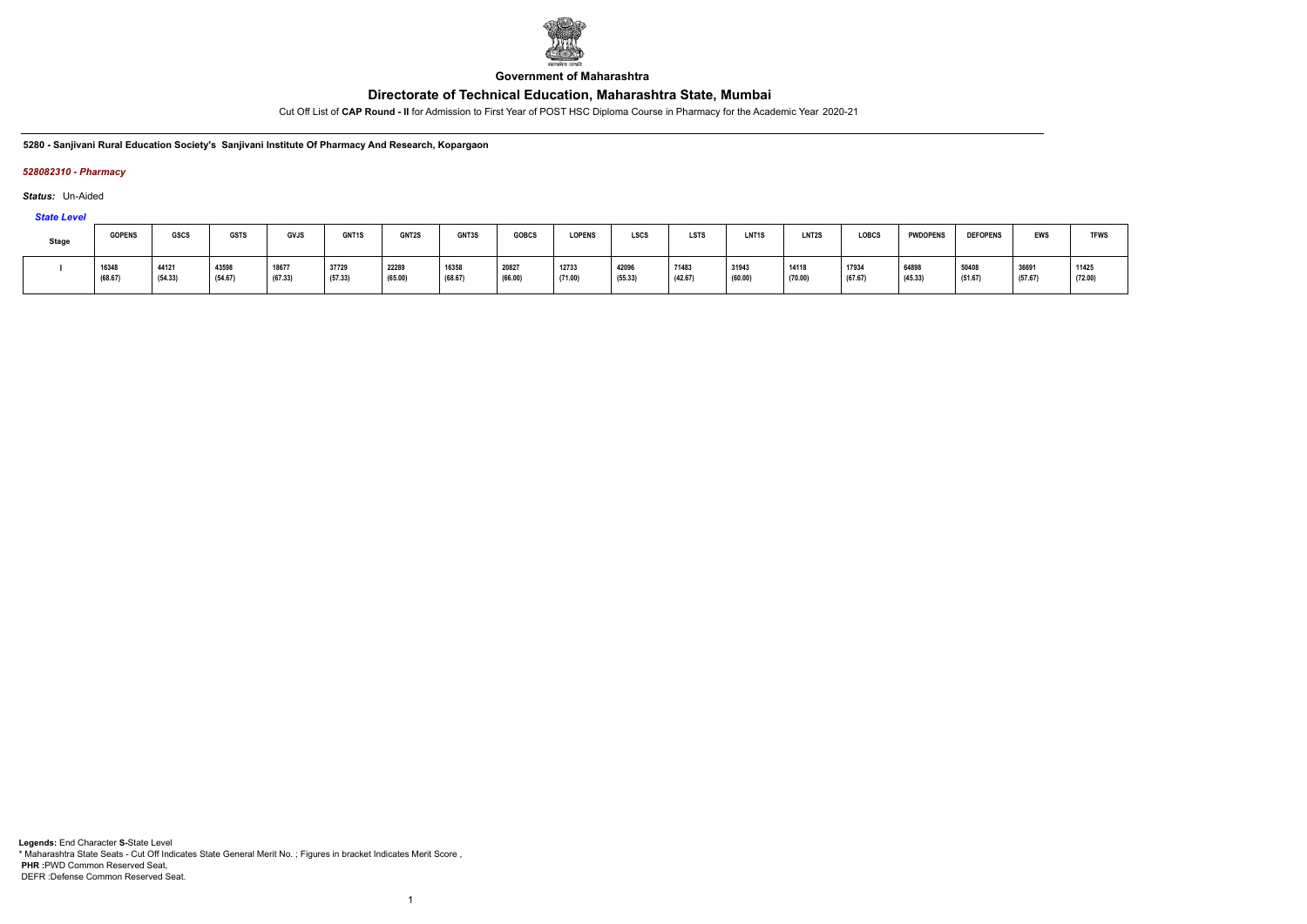

**Government of Maharashtra**

Cut Off List of **CAP Round - II** for Admission to First Year of POST HSC Diploma Course in Pharmacy for the Academic Year 2020-21

#### **5281 - Mahavir Institute Of Pharmacy, Nashik**

### *528182310 - Pharmacy*

*Status:* Un-Aided

# *State Level*

| <b>Stage</b>     | <b>GOPENS</b>    | <b>GSCS</b>      | <b>GSTS</b>      | <b>GNT1S</b>     | <b>GOBCS</b>     | <b>LOPENS</b>    | <b>LSTS</b>      | <b>LOBCS</b>     | <b>PWDOPENS</b>  | <b>DEFOPENS</b>  | EWS              | <b>TFWS</b>      |
|------------------|------------------|------------------|------------------|------------------|------------------|------------------|------------------|------------------|------------------|------------------|------------------|------------------|
|                  | 20714<br>(66.00) | 49186<br>(52.00) | 24866<br>(63.67) | 25638<br>(63.33) | 23972<br>(64.00) | 20315<br>(66.33) | 24828<br>(63.67) | 22405<br>(65.00) |                  |                  | 60020<br>(47.33) | 24840<br>(63.67) |
| I-Non Defence    |                  |                  |                  |                  |                  |                  |                  |                  |                  | 19205<br>(67.00) |                  |                  |
| <b>I-Non PWD</b> |                  |                  |                  |                  |                  |                  |                  |                  | 20303<br>(66.33) |                  |                  |                  |

1

**Legends:** End Character **S-**State Level \* Maharashtra State Seats - Cut Off Indicates State General Merit No. ; Figures in bracket Indicates Merit Score , **PHR :**PWD Common Reserved Seat, DEFR :Defense Common Reserved Seat.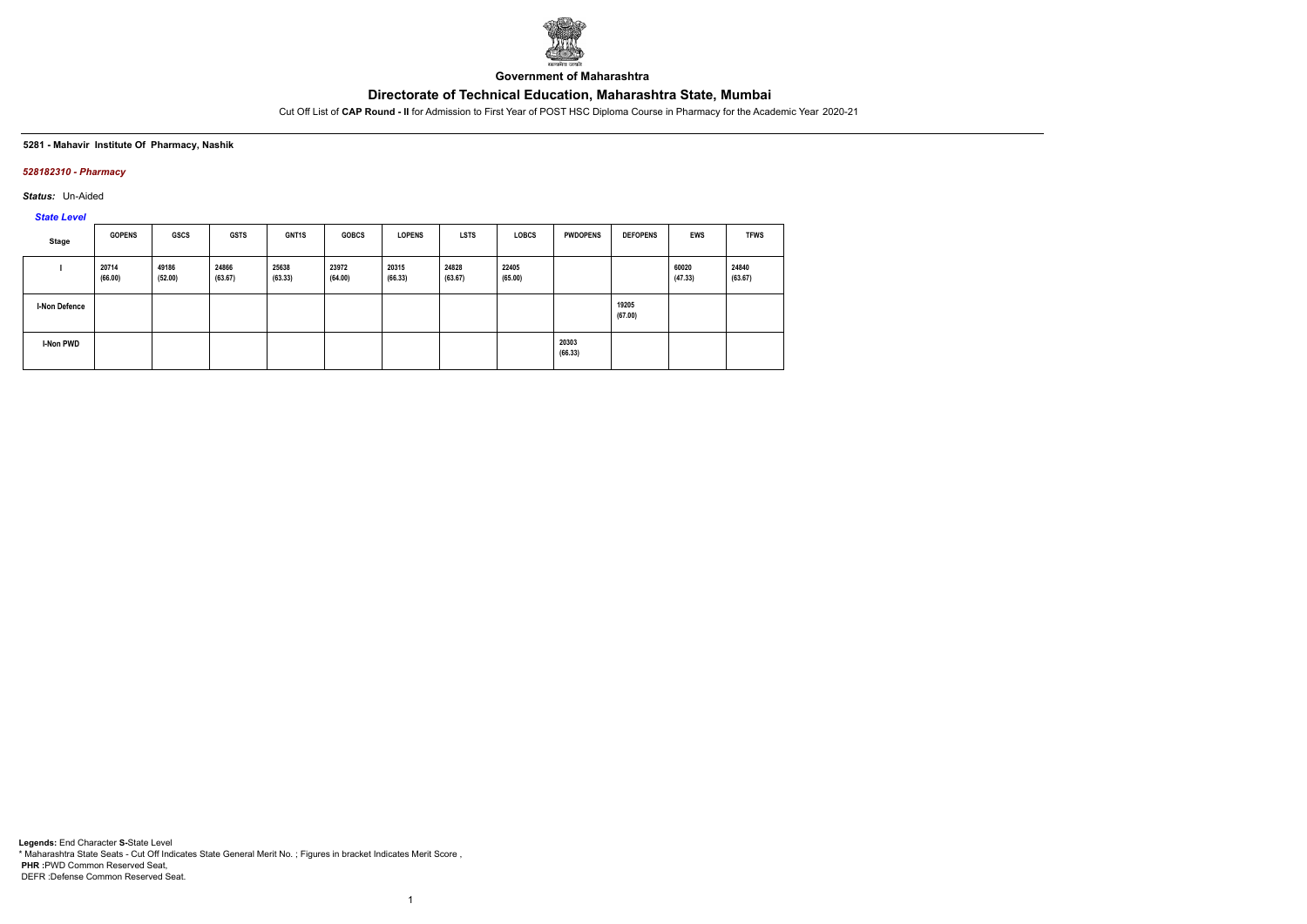

**Government of Maharashtra**

Cut Off List of **CAP Round - II** for Admission to First Year of POST HSC Diploma Course in Pharmacy for the Academic Year 2020-21

**5282 - Jamia Isalamia Isha-atul Uloom's Ali-Allana College of Pharmacy, Akkalkuwa**

#### *528282310 - Pharmacy*

*Status:* Un-Aided Religious Minority - Muslim

*State Level*

| <b>Stage</b> | ΜI               | <b>TFWS</b>      |
|--------------|------------------|------------------|
|              | 33052<br>(59.33) | 25895<br>(63.00) |

1

**Legends:** End Character **S-**State Level \* Maharashtra State Seats - Cut Off Indicates State General Merit No. ; Figures in bracket Indicates Merit Score , **PHR :**PWD Common Reserved Seat, DEFR :Defense Common Reserved Seat.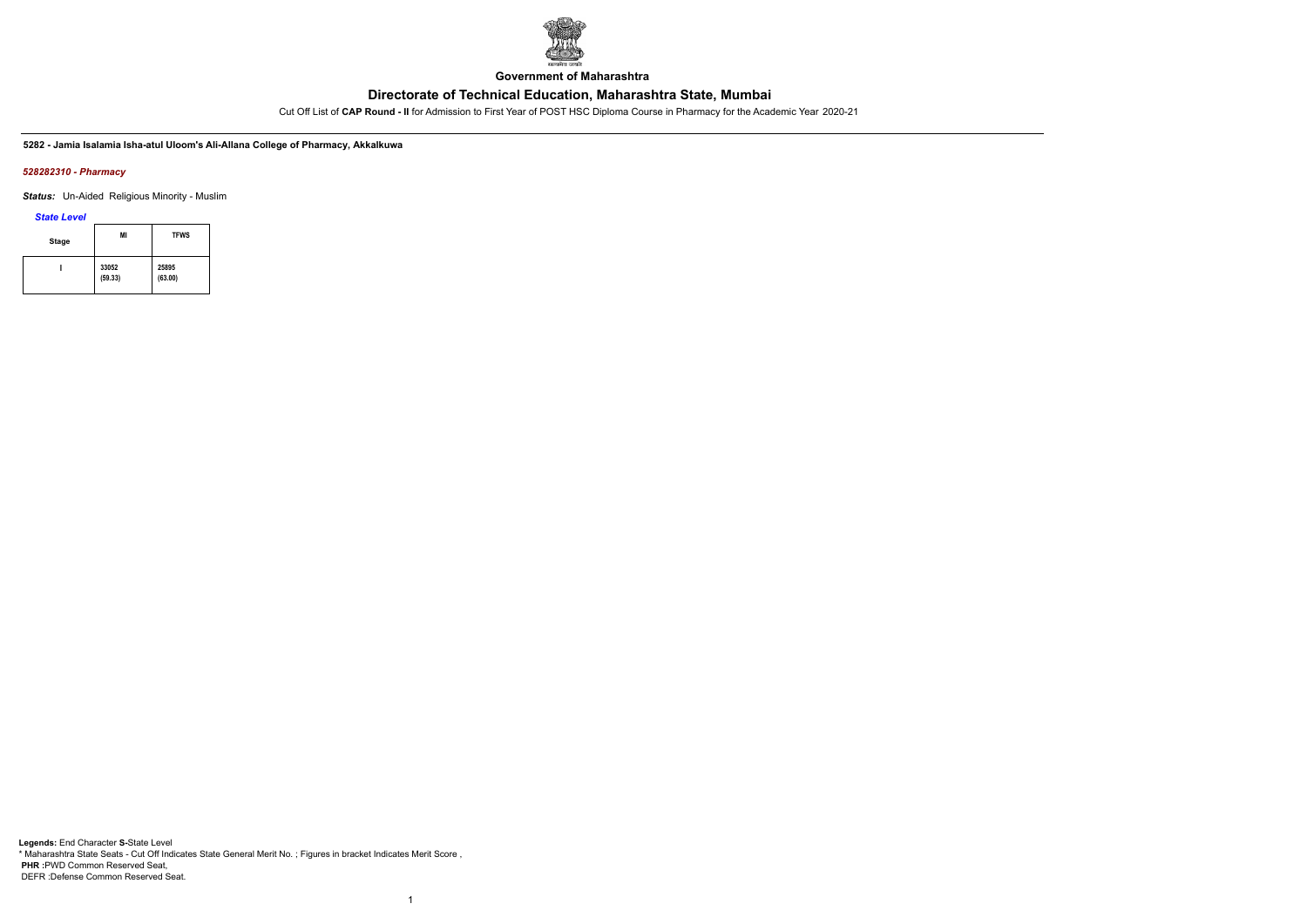

**Government of Maharashtra**

Cut Off List of **CAP Round - II** for Admission to First Year of POST HSC Diploma Course in Pharmacy for the Academic Year 2020-21

#### **5283 - Jijamata Vidyapeeth's Shree. P.E.(Tatya) Patil Institute of Pharmacy, Jalgaon**

### *528382310 - Pharmacy*

*Status:* Un-Aided

*State Level*

| Stage         | <b>GOPENS</b>    | GSCS             | <b>GSTS</b>      | <b>GVJS</b>      | <b>GNT2S</b>     | <b>GOBCS</b>     | <b>LOPENS</b>   | <b>LSCS</b>      | <b>LSTS</b>      | LVJS             | LNT2S            | <b>LOBCS</b>     | <b>DEFOPENS</b>  | <b>EWS</b>      | <b>TFWS</b>     |
|---------------|------------------|------------------|------------------|------------------|------------------|------------------|-----------------|------------------|------------------|------------------|------------------|------------------|------------------|-----------------|-----------------|
|               | 12999<br>(71.00) | 47329<br>(53.00) | 18636<br>(67.33) | 19979<br>(66.33) | 26022<br>(63.00) | 15269<br>(69.33) | 9782<br>(73.33) | 46036<br>(53.33) | 19109<br>(67.00) | 14428<br>(70.00) | 26236<br>(63.00) | 13108<br>(70.67) |                  | 8820<br>(74.33) | 6636<br>(76.33) |
| I-Non Defence |                  |                  |                  |                  |                  |                  |                 |                  |                  |                  |                  |                  | 13008<br>(71.00) |                 |                 |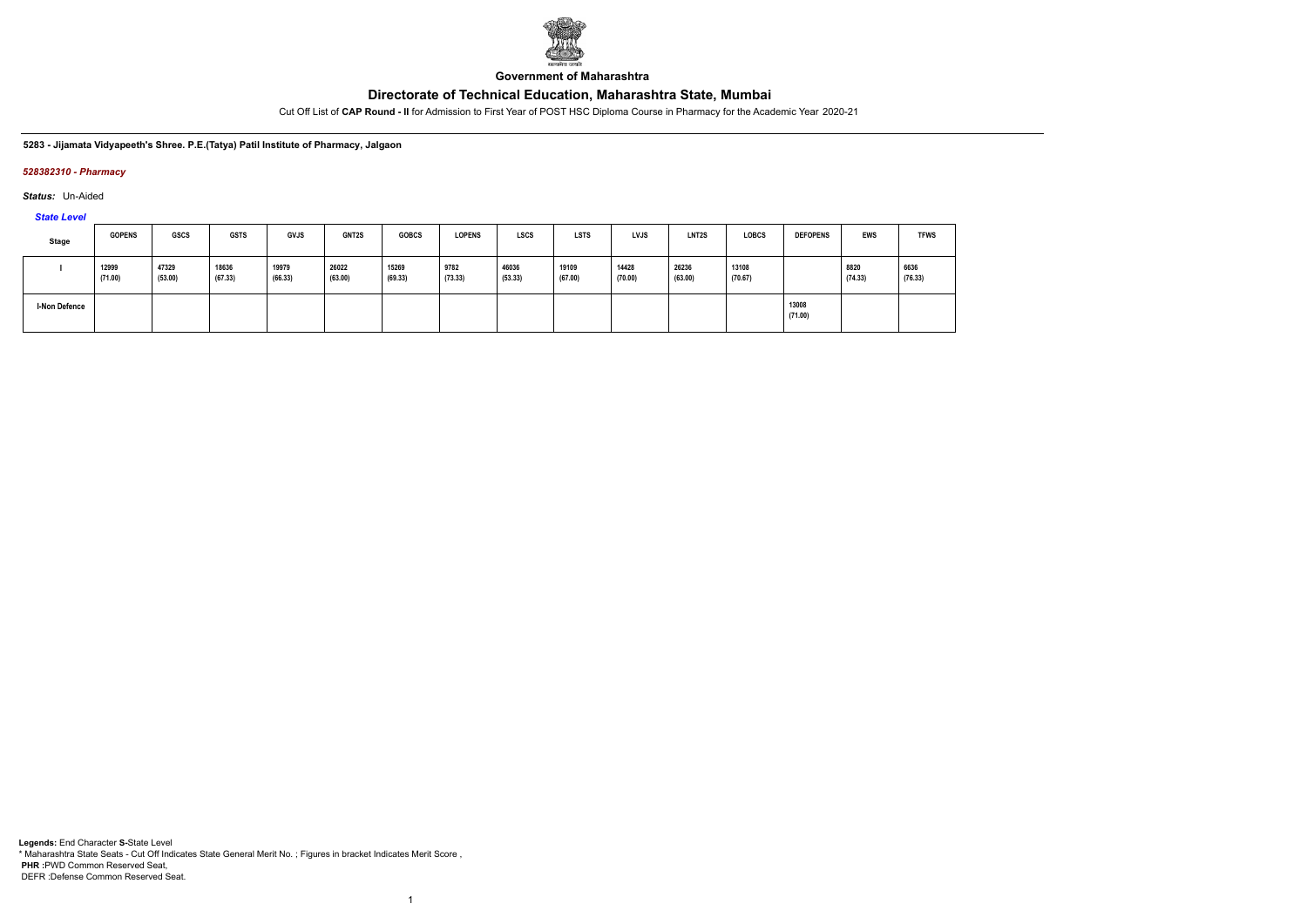

**Government of Maharashtra**

Cut Off List of **CAP Round - II** for Admission to First Year of POST HSC Diploma Course in Pharmacy for the Academic Year 2020-21

**5284 - Sau Mathurabai Bhausaheb Thorat Sevabhavi Trust 'S Sau. Mathurabai Bhausaheb Thorat Institute Of D. Pharmacy,**

### *528482310 - Pharmacy*

*Status:* Un-Aided

*State Level*

| Stage            | <b>GOPENS</b>    | <b>GSCS</b>      | <b>GSTS</b>      | GNT3S            | <b>GOBCS</b>     | <b>LOPENS</b>    | <b>LOBCS</b>     | <b>PWDOPENS</b>  | <b>EWS</b>       | <b>TFWS</b>      |
|------------------|------------------|------------------|------------------|------------------|------------------|------------------|------------------|------------------|------------------|------------------|
|                  | 22452<br>(65.00) | 54191<br>(50.00) | 26191<br>(63.00) | 26196<br>(63.00) | 25592<br>(63.33) | 11346<br>(72.00) | 13780<br>(70.33) |                  | 79856<br>(38.33) | 24481<br>(63.67) |
| <b>I-Non PWD</b> |                  |                  |                  |                  |                  |                  |                  | 22696<br>(65.00) |                  |                  |

1

**Legends:** End Character **S-**State Level \* Maharashtra State Seats - Cut Off Indicates State General Merit No. ; Figures in bracket Indicates Merit Score , **PHR :**PWD Common Reserved Seat, DEFR :Defense Common Reserved Seat.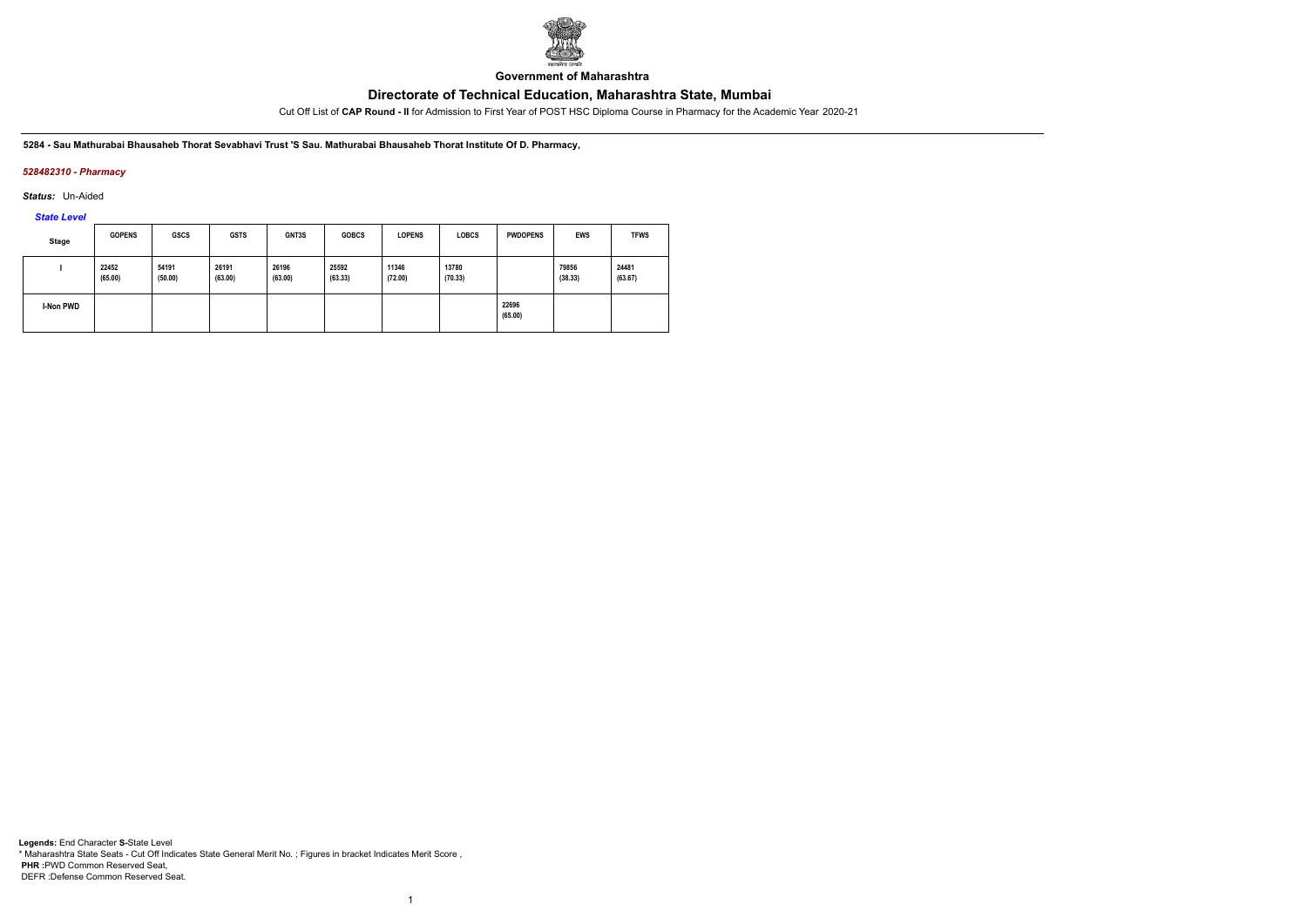

**Government of Maharashtra**

Cut Off List of **CAP Round - II** for Admission to First Year of POST HSC Diploma Course in Pharmacy for the Academic Year 2020-21

**5285 - Kakasaheb Mhaske Memorial Medical Foundation's Kakasaheb Mhaske College Of Pharmacy, Nagapur, Ahmednagar**

### *528582310 - Pharmacy*

*Status:* Un-Aided

*State Level*

| <b>Stage</b>     | <b>GOPENS</b>   | <b>GSCS</b>      | GNT2S            | <b>GOBCS</b>     | <b>LOPENS</b>   | LNT <sub>2</sub> S | <b>LOBCS</b>    | <b>PWDOPENS</b>  | <b>EWS</b>       | <b>TFWS</b>     |
|------------------|-----------------|------------------|------------------|------------------|-----------------|--------------------|-----------------|------------------|------------------|-----------------|
|                  | 9234<br>(73.67) | 26924<br>(62.67) | 15265<br>(69.33) | 14652<br>(69.67) | 5314<br>(77.67) | 26664<br>(62.67)   | 8558<br>(74.33) |                  | 53434<br>(50.33) | 8971<br>(74.00) |
| <b>I-Non PWD</b> |                 |                  |                  |                  |                 |                    |                 | 10733<br>(72.67) |                  |                 |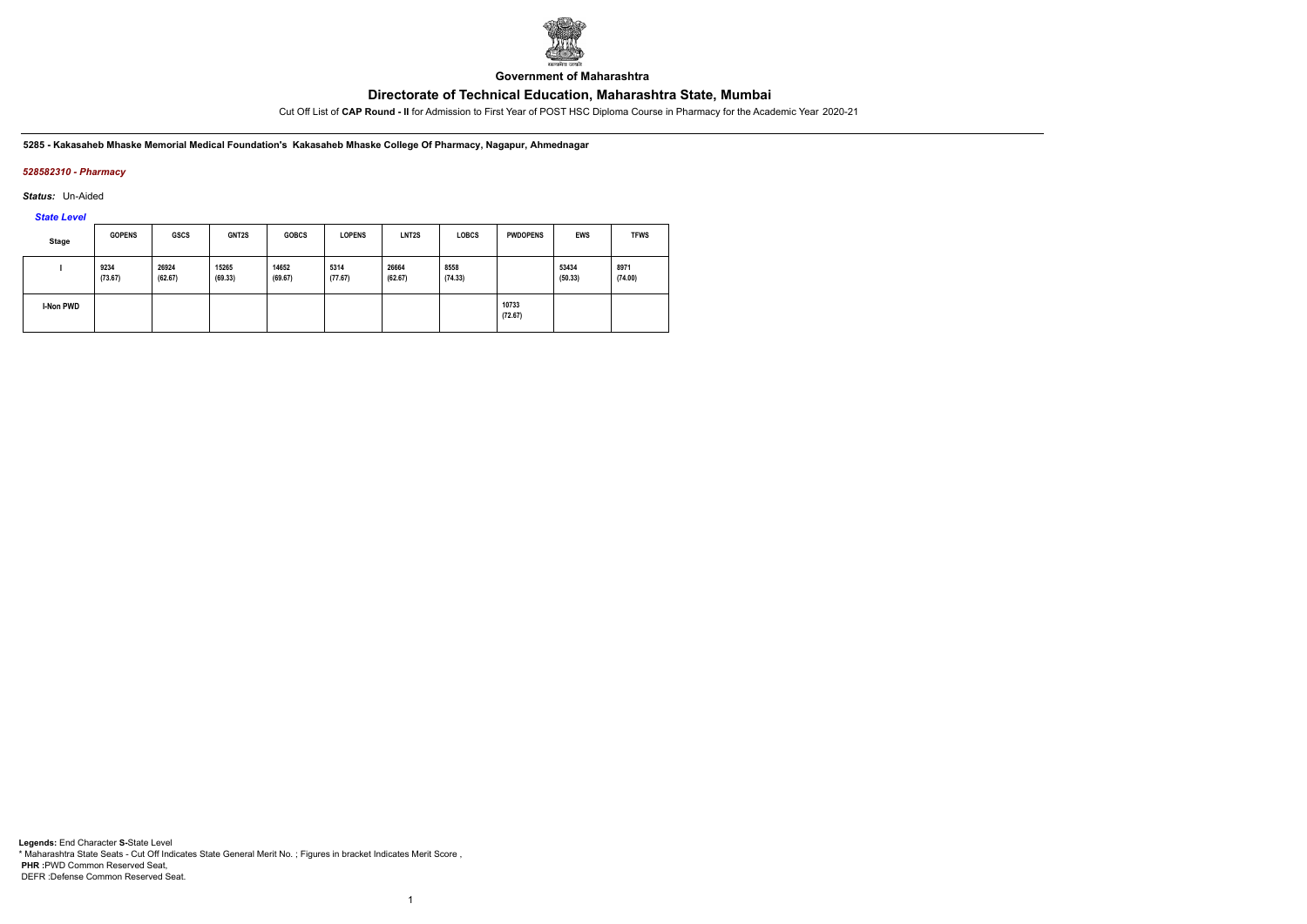

**Government of Maharashtra**

Cut Off List of **CAP Round - II** for Admission to First Year of POST HSC Diploma Course in Pharmacy for the Academic Year 2020-21

### **5286 - Swami Vivekanand Sanstha's Insttitute Of Pharmacy, Malegaon**

### *528682310 - Pharmacy*

*Status:* Un-Aided

*State Level*

| <b>Stage</b>  | <b>GOPENS</b>   | <b>GSTS</b>      | GNT <sub>1</sub> S | GNT2S            | <b>GOBCS</b>     | <b>LOPENS</b>   | <b>LSCS</b>      | <b>LSTS</b>      | <b>LOBCS</b>    | <b>DEFOPENS</b>  | <b>EWS</b>       | <b>TFWS</b>      |
|---------------|-----------------|------------------|--------------------|------------------|------------------|-----------------|------------------|------------------|-----------------|------------------|------------------|------------------|
|               | 9983<br>(73.33) | 24942<br>(63.67) | 19154<br>(67.00)   | 13539<br>(70.67) | 11651<br>(72.00) | 4639<br>(78.67) | 55592<br>(49.33) | 16663<br>(68.33) | 8385<br>(74.67) |                  | 60516<br>(47.33) | 14433<br>(70.00) |
| I-Non Defence |                 |                  |                    |                  |                  |                 |                  |                  |                 | 10328<br>(73.00) |                  |                  |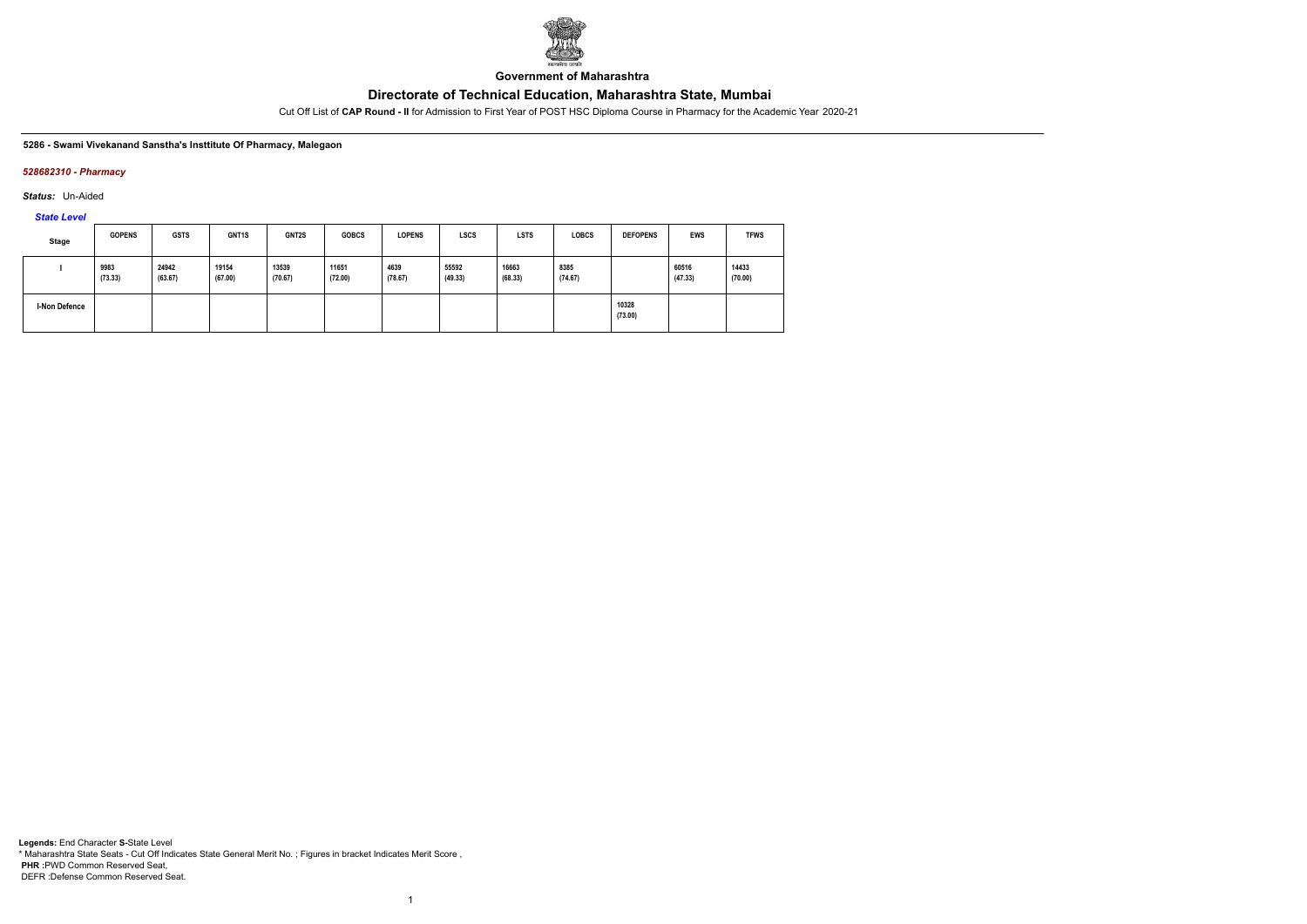

**Government of Maharashtra**

Cut Off List of **CAP Round - II** for Admission to First Year of POST HSC Diploma Course in Pharmacy for the Academic Year 2020-21

#### **5287 - Amrutvahini Sheti & Shikshan Vikas Sanstha`S Amrutwahini Institute Of Pharmacy, Sangamner**

### *528782310 - Pharmacy*

*Status:* Un-Aided

# *State Level*

| <b>Stage</b> | <b>GOPENS</b>    | <b>GSCS</b>      | <b>GSTS</b>      | GVJS             | GNT1S            | <b>GNT2S</b>     | GNT3S            | <b>GOBCS</b>     | <b>LOPENS</b>   | <b>LSCS</b>      | <b>LOBCS</b>     | <b>PWDOPENS</b>  | <b>DEFOPENS</b>  | <b>EWS</b>       | <b>TFWS</b>     |
|--------------|------------------|------------------|------------------|------------------|------------------|------------------|------------------|------------------|-----------------|------------------|------------------|------------------|------------------|------------------|-----------------|
|              | 14738<br>(69.67) | 47853<br>(52.67) | 47063<br>(53.00) | 22433<br>(65.00) | 25596<br>(63.33) | 16620<br>(68.33) | 16285<br>(68.67) | 19433<br>(66.67) | 6385<br>(76.33) | 36519<br>(57.67) | 16125<br>(68.67) |                  | 53545<br>(50.00) | 42322<br>(55.00) | 4859<br>(78.33) |
| I-Non PWD    |                  |                  |                  |                  |                  |                  |                  |                  |                 |                  |                  | 14690<br>(69.67) |                  |                  |                 |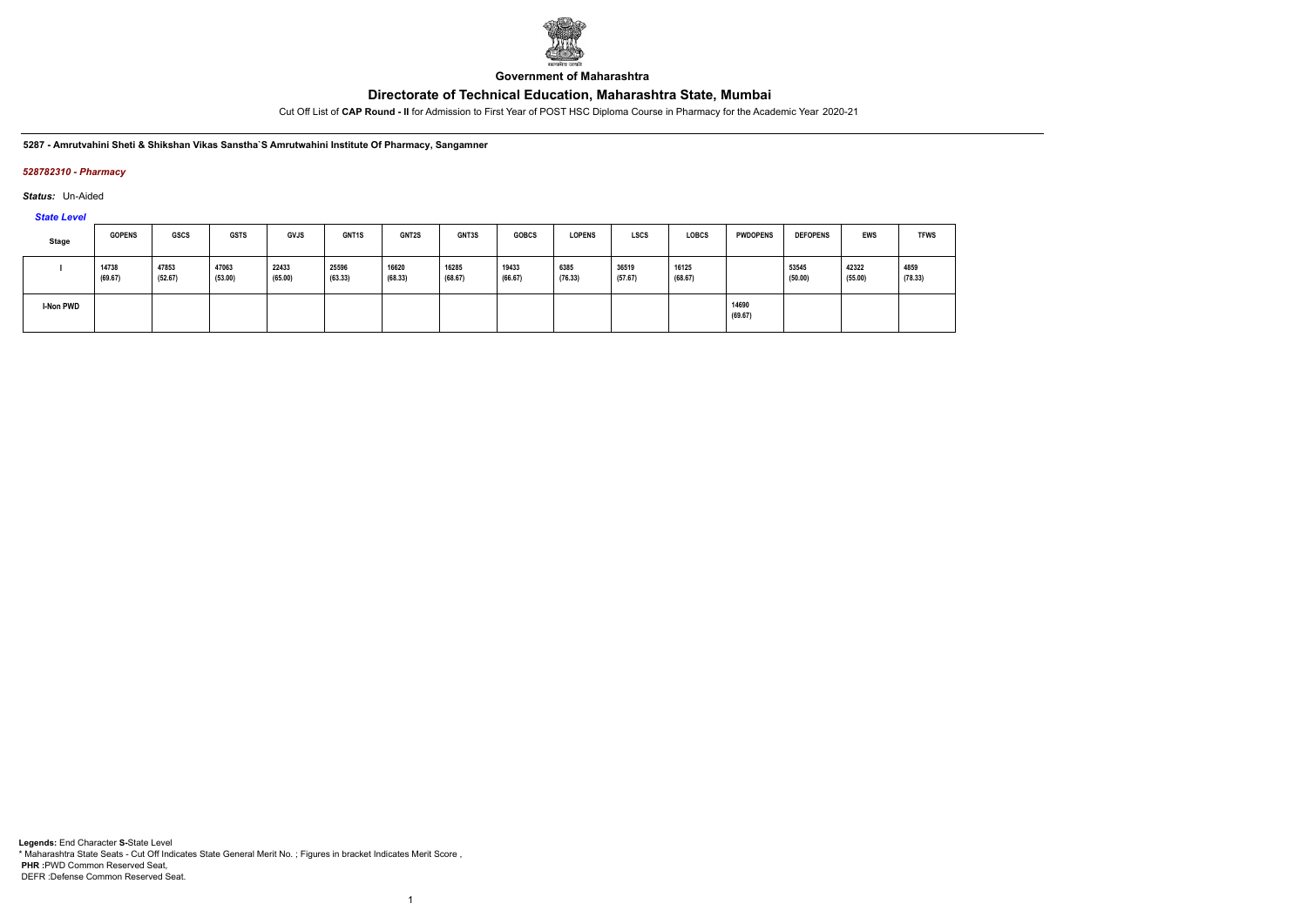

**Government of Maharashtra**

Cut Off List of **CAP Round - II** for Admission to First Year of POST HSC Diploma Course in Pharmacy for the Academic Year 2020-21

**5288 - Adivasi Deomogara Edu. Society's K. D. Gavit D.Pharmacy College, Pathrai, Tal.Dist.-Nandurbar**

### *528882310 - Pharmacy*

*Status:* Un-Aided

*State Level*

| Stage                | <b>GOPENS</b>   | <b>GSCS</b>      | <b>GSTS</b>      | GNT2S            | <b>GOBCS</b>     | <b>LOPENS</b>   | <b>LSTS</b>     | <b>LOBCS</b>     | <b>DEFOPENS</b> | <b>EWS</b>       |
|----------------------|-----------------|------------------|------------------|------------------|------------------|-----------------|-----------------|------------------|-----------------|------------------|
|                      | 8727<br>(74.33) | 27612<br>(62.33) | 10791<br>(72.67) | 29369<br>(61.33) | 14633<br>(69.67) | 5103<br>(78.00) | 6256<br>(76.67) | 14777<br>(69.67) |                 | 12525<br>(71.33) |
| <b>I-Non Defence</b> |                 |                  |                  |                  |                  |                 |                 |                  | 9988<br>(73.33) |                  |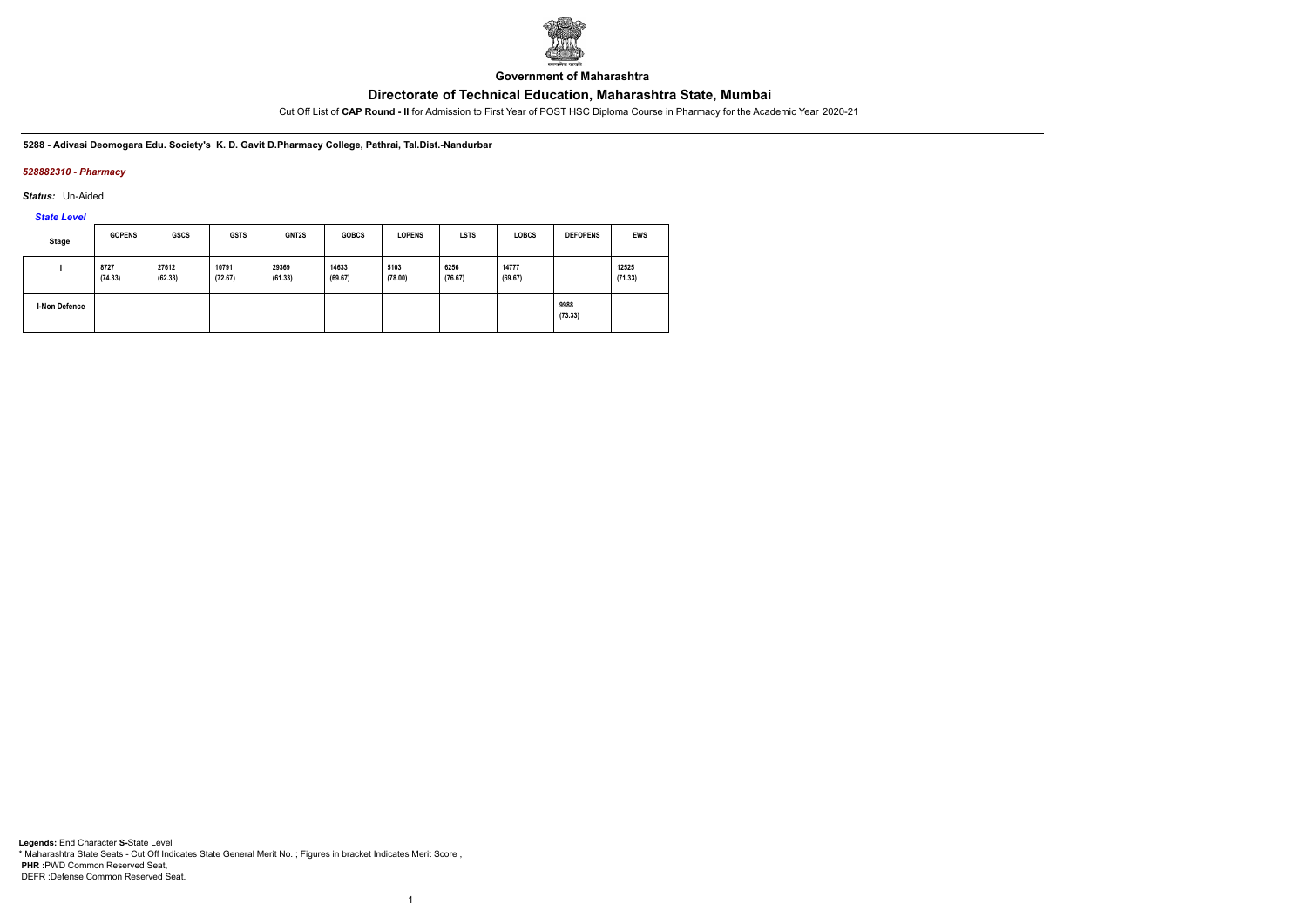

**Government of Maharashtra**

Cut Off List of **CAP Round - II** for Admission to First Year of POST HSC Diploma Course in Pharmacy for the Academic Year 2020-21

#### **5289 - Shree Gurudatta shikshan sanstha's Pharmacy College, Kalwan, Dist. Nashik**

#### *528982310 - Pharmacy*

*Status:* Un-Aided

*State Level*

| <b>Stage</b> | <b>GOPENS</b>    | <b>GSCS</b>      | <b>GSTS</b>      | GNT3S            | <b>GOBCS</b>     | <b>LOPENS</b>   | <b>LSCS</b>      | <b>LSTS</b>      | <b>LOBCS</b>     | <b>PWDOPENS</b>  | <b>EWS</b>       | <b>TFWS</b>      |
|--------------|------------------|------------------|------------------|------------------|------------------|-----------------|------------------|------------------|------------------|------------------|------------------|------------------|
|              | 16732<br>(68.33) | 51209<br>(51.33) | 20124<br>(66.33) | 28465<br>(61.67) | 18428<br>(67.33) | 7992<br>(75.00) | 23893<br>(64.33) | 12395<br>(71.33) | 14517<br>(70.00) |                  | 67614<br>(44.33) | 19388<br>(66.67) |
| I-Non PWD    |                  |                  |                  |                  |                  |                 |                  |                  |                  | 17056<br>(68.33) |                  |                  |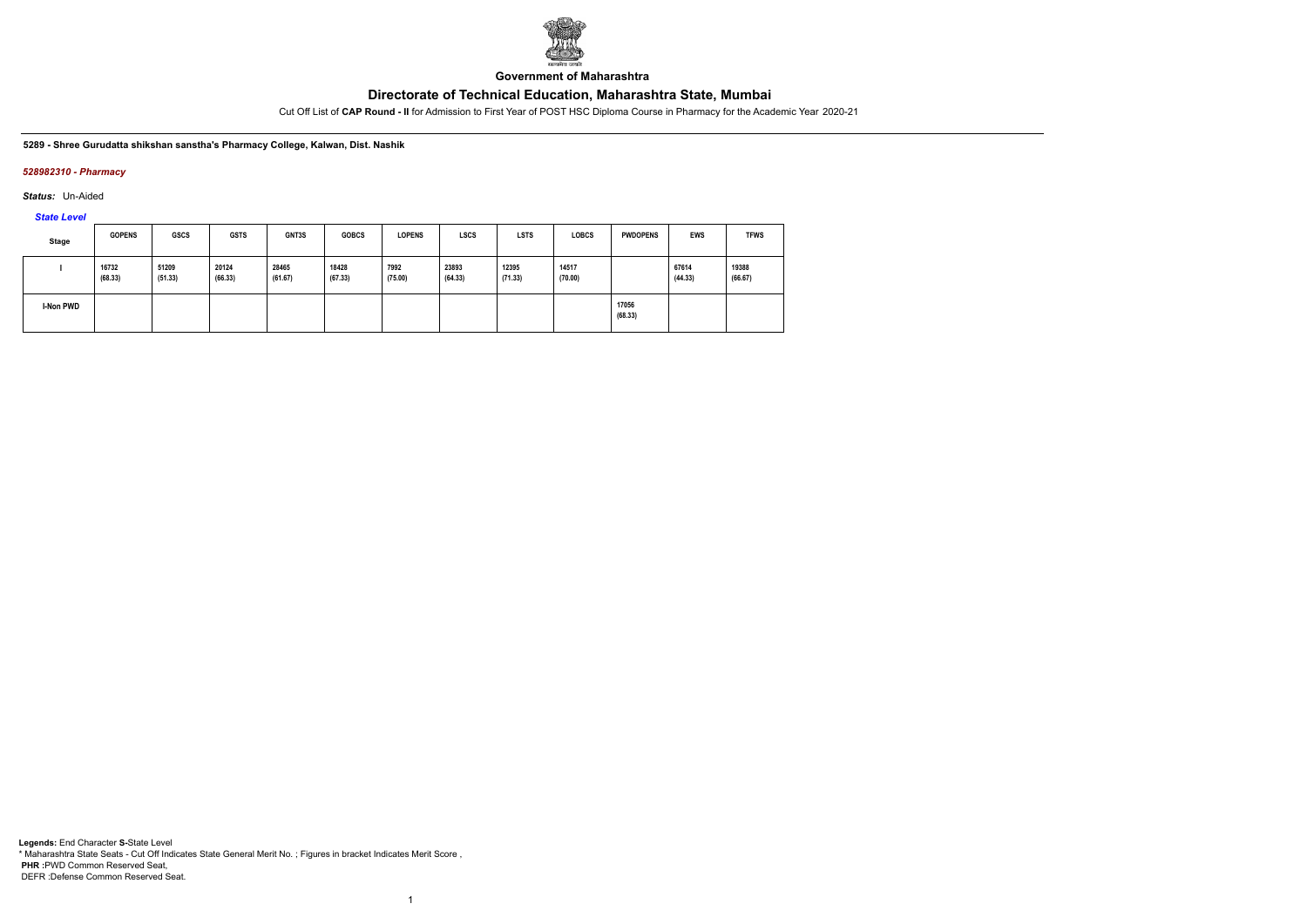

**Government of Maharashtra**

Cut Off List of **CAP Round - II** for Admission to First Year of POST HSC Diploma Course in Pharmacy for the Academic Year 2020-21

**5290 - Shellino Education Society's NanaSaheb R.G.Patil Institute Of Pharmacy,Mamurabad, Jalgaon**

### *529082310 - Pharmacy*

*Status:* Un-Aided

*State Level*

| Stage                | <b>GOPENS</b>    | <b>GSCS</b>      | <b>GSTS</b>      | GNT3S            | <b>GOBCS</b>     | <b>LOPENS</b>   | <b>LSCS</b>      | <b>LSTS</b>      | LNT <sub>1</sub> S | <b>LOBCS</b>     | <b>PWDOPENS</b>  | <b>DEFOPENS</b>  |
|----------------------|------------------|------------------|------------------|------------------|------------------|-----------------|------------------|------------------|--------------------|------------------|------------------|------------------|
|                      | 11105<br>(72.33) | 46102<br>(53.33) | 23062<br>(64.67) | 56340<br>(49.00) | 13453<br>(70.67) | 7187<br>(75.67) | 38747<br>(56.67) | 29719<br>(61.00) | 30232<br>(60.67)   | 12207<br>(71.33) |                  |                  |
| <b>I-Non Defence</b> |                  |                  |                  |                  |                  |                 |                  |                  |                    |                  |                  | 10798<br>(72.67) |
| I-Non PWD            |                  |                  |                  |                  |                  |                 |                  |                  |                    |                  | 10781<br>(72.67) |                  |

1

**Legends:** End Character **S-**State Level \* Maharashtra State Seats - Cut Off Indicates State General Merit No. ; Figures in bracket Indicates Merit Score , **PHR :**PWD Common Reserved Seat, DEFR :Defense Common Reserved Seat.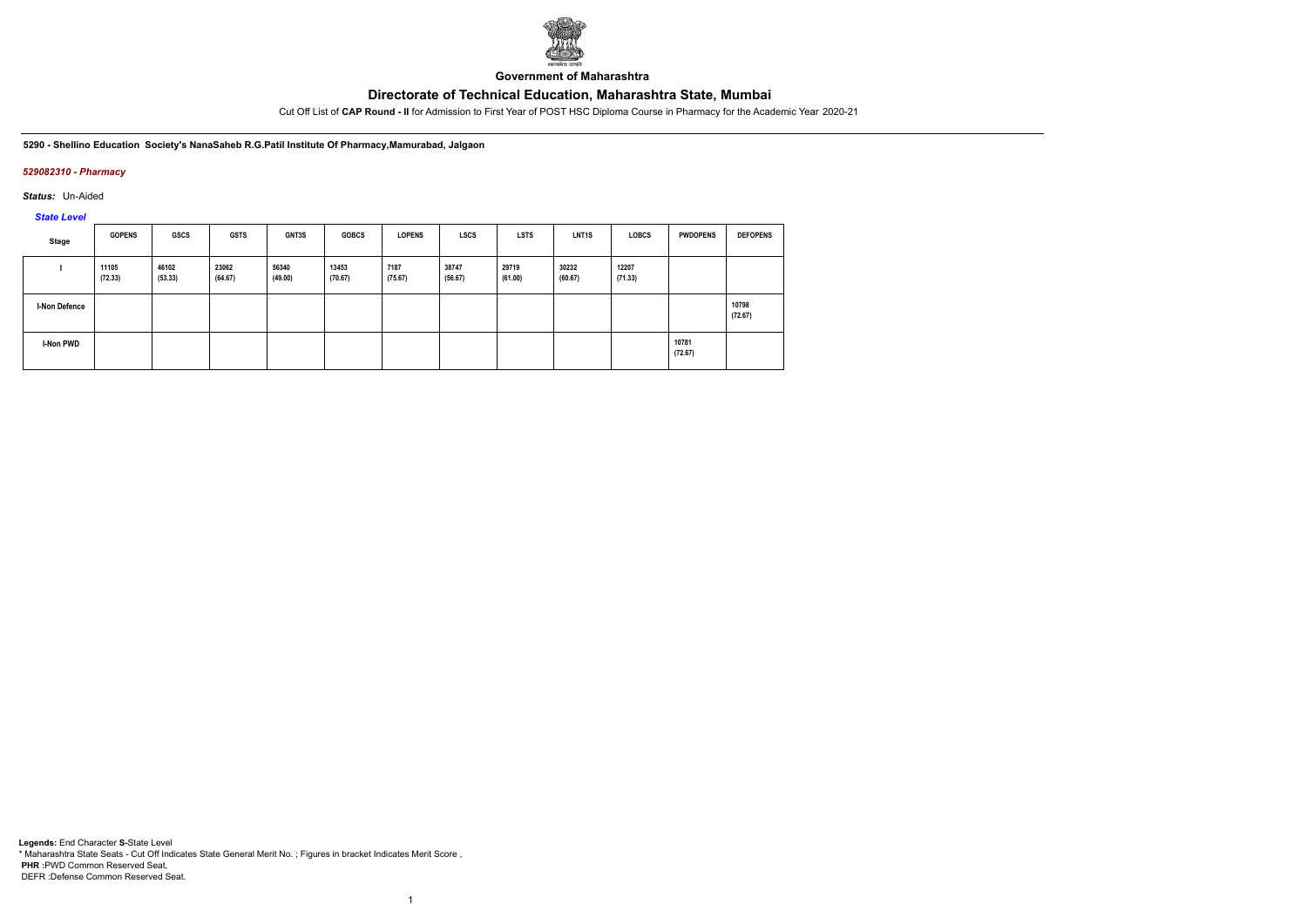

**Government of Maharashtra**

Cut Off List of **CAP Round - II** for Admission to First Year of POST HSC Diploma Course in Pharmacy for the Academic Year 2020-21

**5291 - R.C.Patel Edu. Trust's H.R. Patel Institute of Pharmacy, Shirpur, Dhule**

### *529182310 - Pharmacy*

*Status:* Un-Aided Linguistic Minority - Gujarathi

*State Level*

| <b>Stage</b> | <b>GOPENS</b>   | MI              | <b>TFWS</b>     |
|--------------|-----------------|-----------------|-----------------|
|              | 2029<br>(82.67) |                 | 1790<br>(83.33) |
| MН           |                 | 2806<br>(81.33) |                 |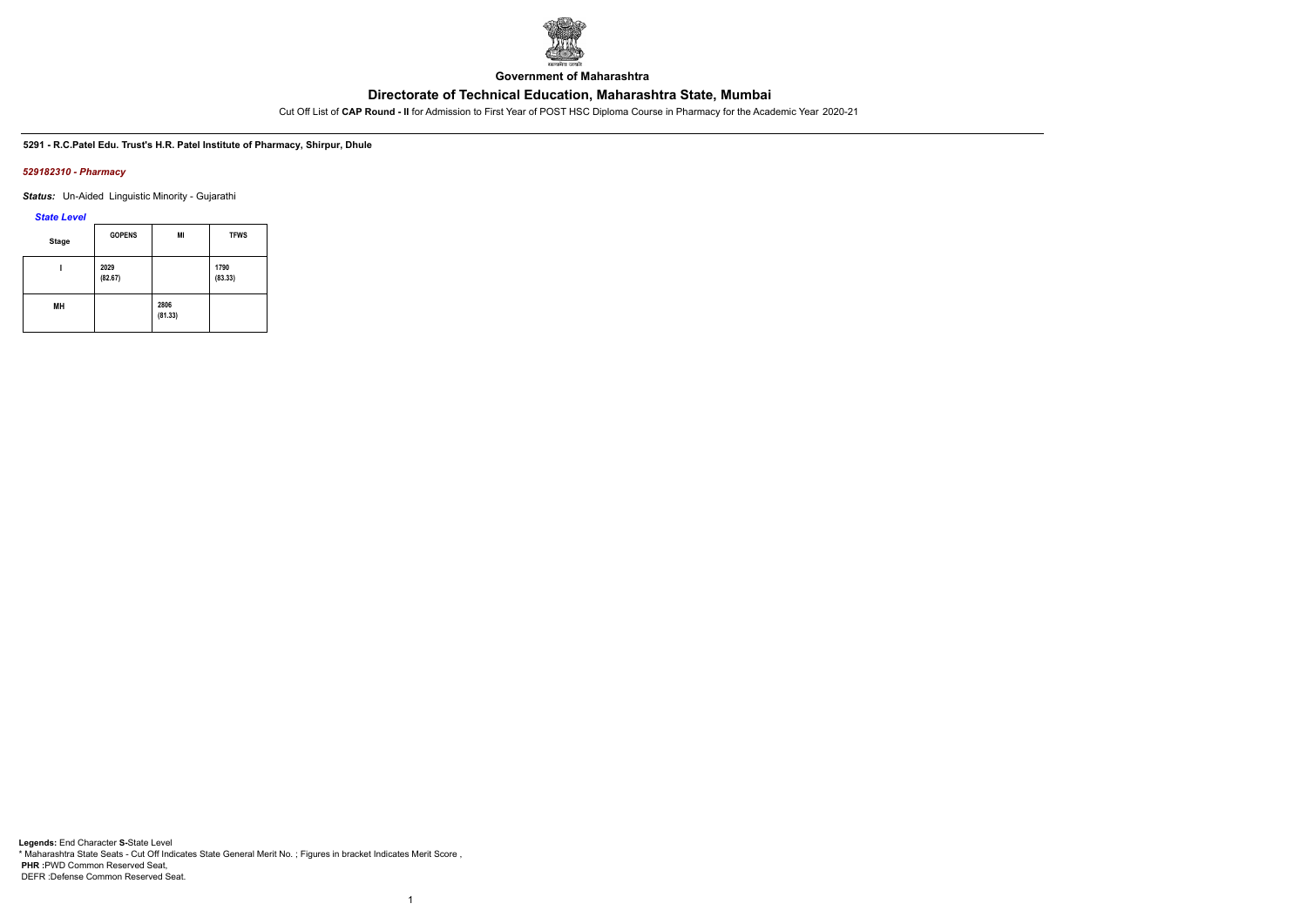

**Government of Maharashtra**

Cut Off List of **CAP Round - II** for Admission to First Year of POST HSC Diploma Course in Pharmacy for the Academic Year 2020-21

**5292 - Matoshri Education Society's MABD Diploma College Of Pharmacy,Bhabulgaon, Yeola, Dist. Nashik**

### *529282310 - Pharmacy*

*Status:* Un-Aided

*State Level*

| Stage                | <b>GOPENS</b>    | <b>GSCS</b>      | <b>GSTS</b>      | <b>GVJS</b>      | GNT3S            | <b>GOBCS</b>     | <b>LOPENS</b>    | <b>LSCS</b>      | <b>LSTS</b>      | LNT <sub>1</sub> S | <b>LOBCS</b>     | <b>PWDOPENS</b>  | <b>DEFOPENS</b>  | EWS              | <b>TFWS</b>      |
|----------------------|------------------|------------------|------------------|------------------|------------------|------------------|------------------|------------------|------------------|--------------------|------------------|------------------|------------------|------------------|------------------|
|                      | 19478<br>(66.67) | 48162<br>(52.67) | 28697<br>(61.67) | 23114<br>(64.67) | 21976<br>(65.33) | 24124<br>(64.00) | 10245<br>(73.00) | 47868<br>(52.67) | 18073<br>(67.67) | 54690<br>(49.67)   | 19085<br>(67.00) |                  |                  | 62275<br>(46.33) | 17454<br>(68.00) |
| <b>I-Non Defence</b> |                  |                  |                  |                  |                  |                  |                  |                  |                  |                    |                  |                  | 19528<br>(66.67) |                  |                  |
| I-Non PWD            |                  |                  |                  |                  |                  |                  |                  |                  |                  |                    |                  | 19543<br>(66.67) |                  |                  |                  |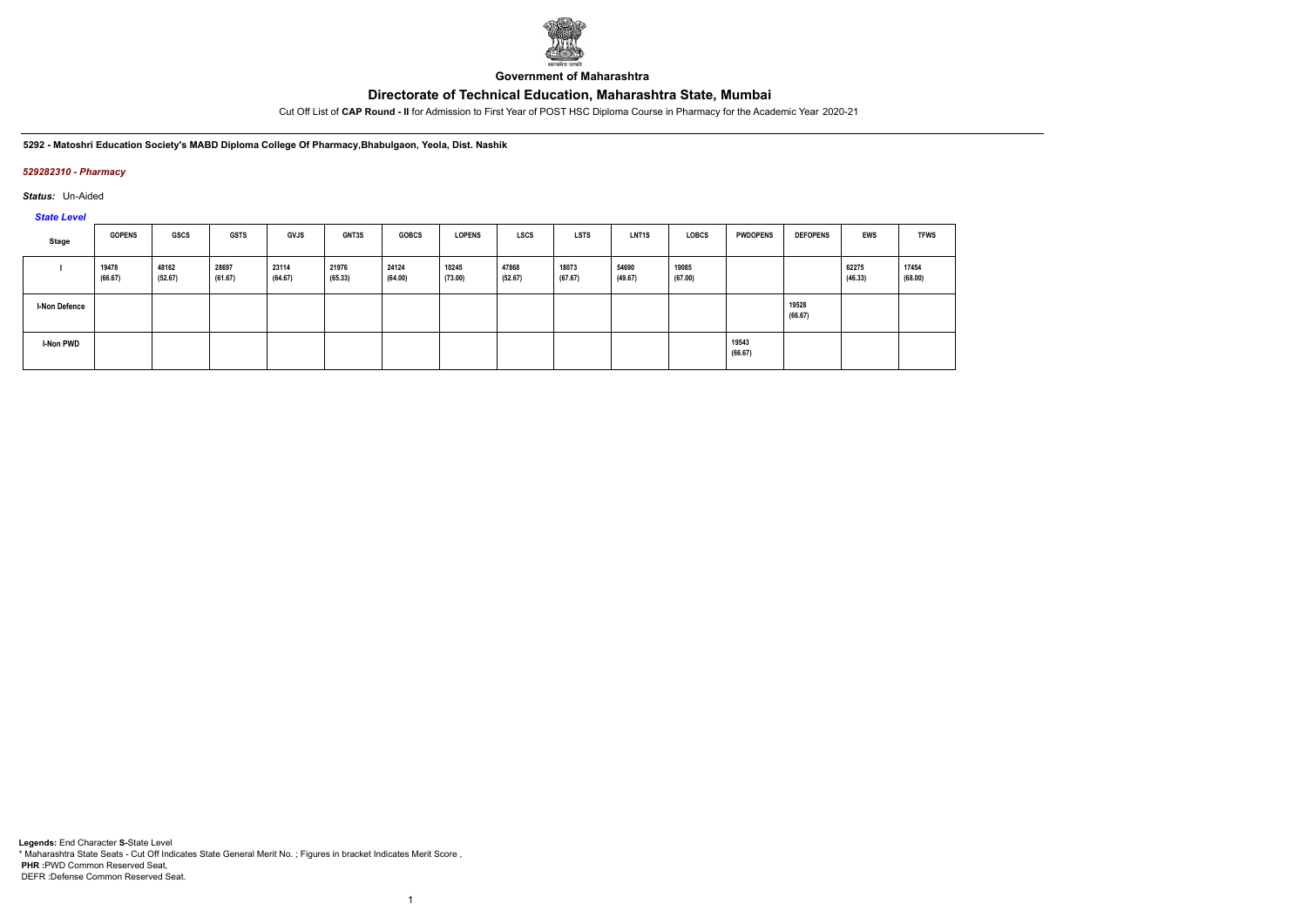

**Government of Maharashtra**

Cut Off List of **CAP Round - II** for Admission to First Year of POST HSC Diploma Course in Pharmacy for the Academic Year 2020-21

**5293 - Nagaon Education Soc., Gangamai Institute of Pharmacy, Nagaon, Dist. Dhule**

### *529382310 - Pharmacy*

*Status:* Un-Aided

*State Level*

| <b>Stage</b> | <b>GOPENS</b>   | <b>GSCS</b>      | <b>GSTS</b>      | <b>GVJS</b>     | GNT1S            | GNT2S           | GNT3S            | <b>GOBCS</b>     | LOPENS          | <b>LSCS</b>      | <b>LSTS</b>      | <b>LOBCS</b>    | <b>PWDOPENS</b>  | <b>EWS</b>       |
|--------------|-----------------|------------------|------------------|-----------------|------------------|-----------------|------------------|------------------|-----------------|------------------|------------------|-----------------|------------------|------------------|
|              | 7933<br>(75.00) | 28195<br>(62.00) | 11636<br>(72.00) | 9533<br>(73.67) | 13368<br>(70.67) | 9570<br>(73.67) | 40666<br>(56.00) | 10332<br>(73.00) | 5448<br>(77.67) | 20338<br>(66.33) | 14868<br>(69.67) | 9523<br>(73.67) | 42836<br>(55.00) | 32735<br>(59.67) |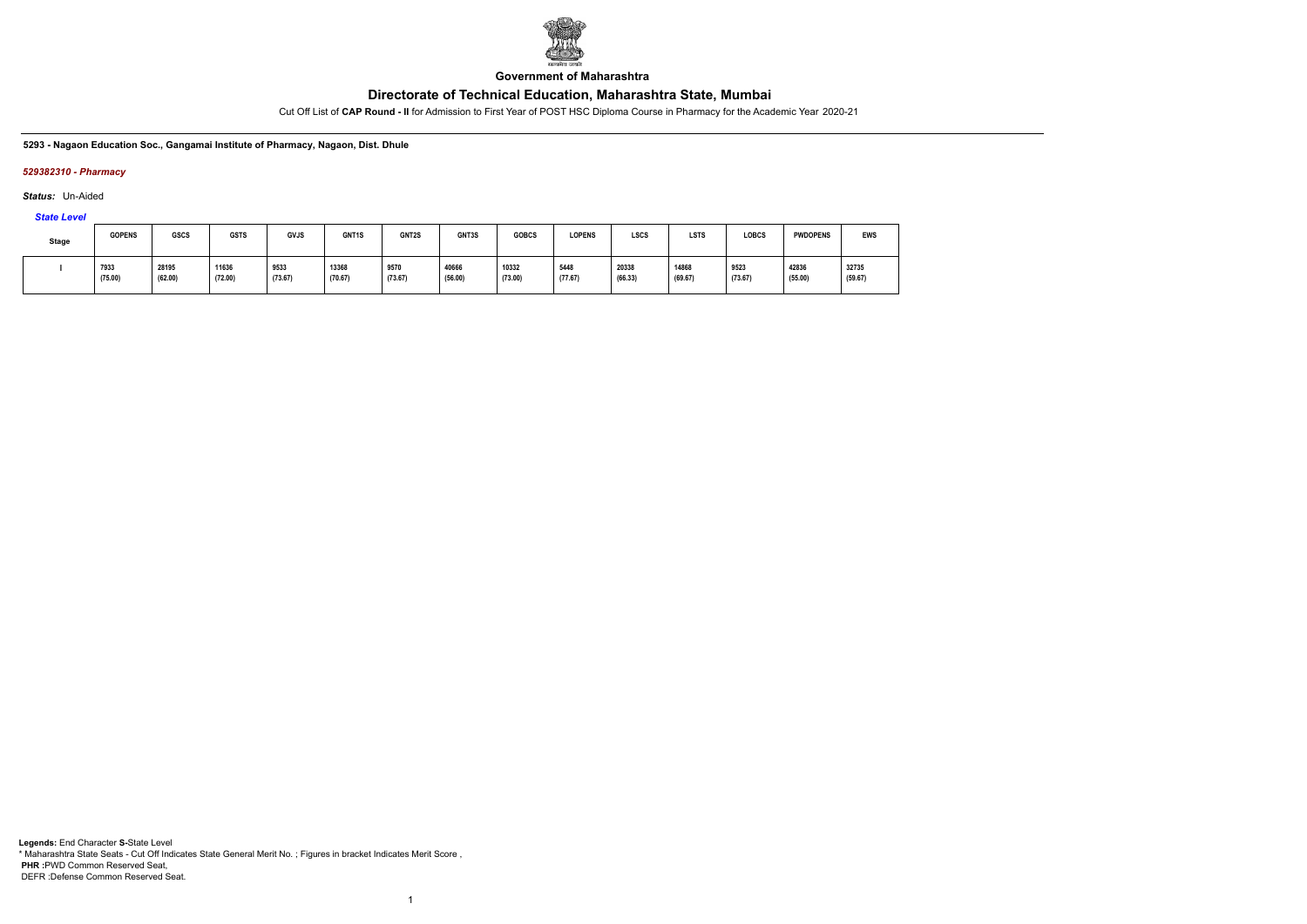

**Government of Maharashtra**

Cut Off List of **CAP Round - II** for Admission to First Year of POST HSC Diploma Course in Pharmacy for the Academic Year 2020-21

#### **5294 - Godavari Shikshan Mandal's Asian Institute of Pharmacy, Nashik.**

### *529482310 - Pharmacy*

*Status:* Un-Aided

*State Level*

| Stage         | <b>GOPENS</b>    | GSCS             | <b>GSTS</b>      | <b>GOBCS</b>     | <b>LOPENS</b>    | <b>LSCS</b>      | <b>LSTS</b>      | <b>LVJS</b>      | <b>LOBCS</b>     | <b>PWDOPENS</b>  | <b>DEFOPENS</b>  | <b>EWS</b>       |
|---------------|------------------|------------------|------------------|------------------|------------------|------------------|------------------|------------------|------------------|------------------|------------------|------------------|
|               | 19658<br>(66.67) | 51738<br>(51.00) | 24358<br>(64.00) | 24863<br>(63.67) | 21062<br>(65.67) | 51509<br>(51.00) | 27335<br>(62.33) | 41884<br>(55.33) | 25079<br>(63.67) |                  |                  | 62306<br>(46.33) |
| I-Non Defence |                  |                  |                  |                  |                  |                  |                  |                  |                  |                  | 24787<br>(63.67) |                  |
| I-Non PWD     |                  |                  |                  |                  |                  |                  |                  |                  |                  | 24145<br>(64.00) |                  |                  |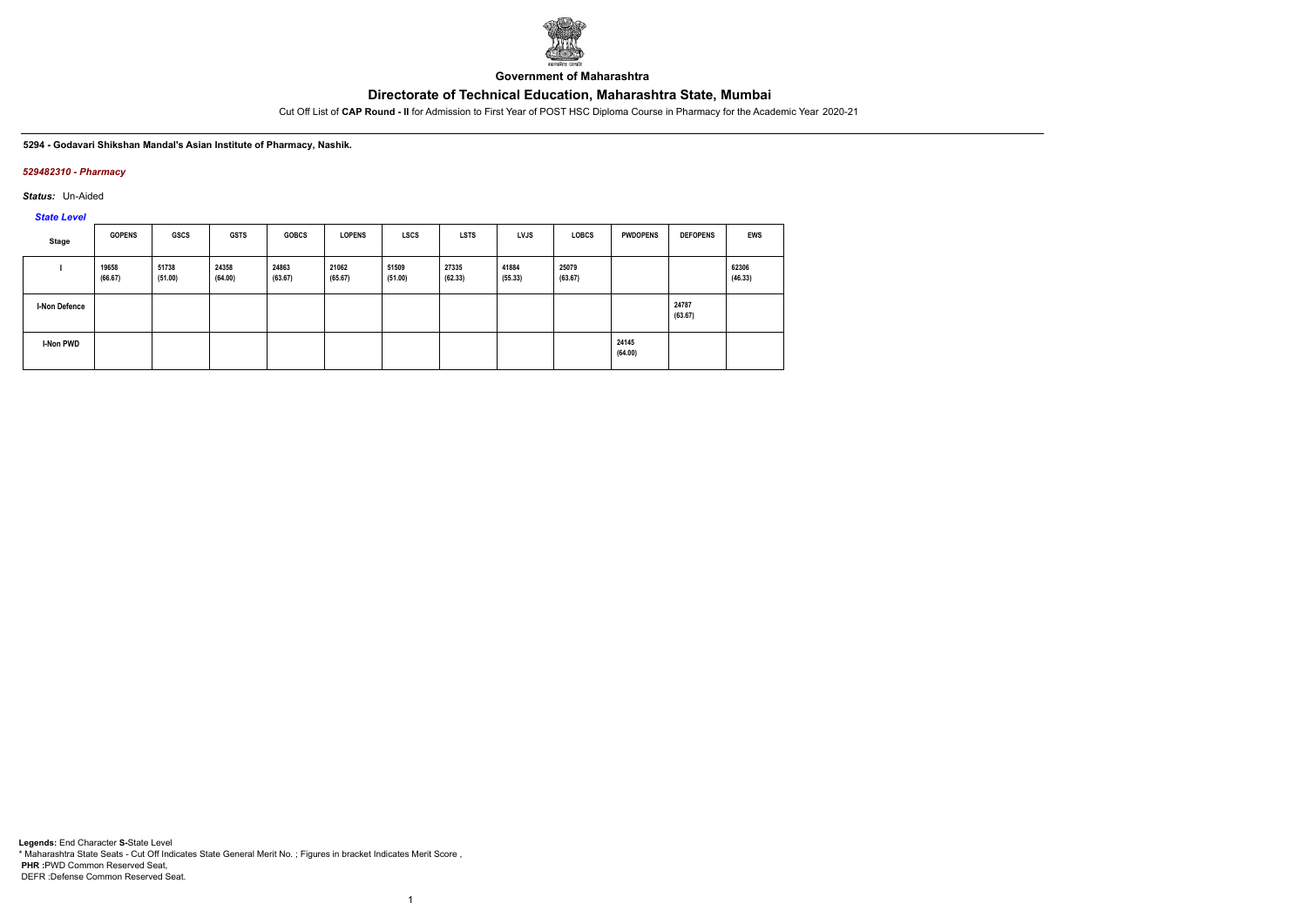

**Government of Maharashtra**

Cut Off List of **CAP Round - II** for Admission to First Year of POST HSC Diploma Course in Pharmacy for the Academic Year 2020-21

#### **5295 - Sanjay Edu.Soc.'s S.E.S. Institute of Pharmacy, Balapur(Phagane), Dhule**

#### *529582310 - Pharmacy*

*Status:* Un-Aided

*State Level*

| Stage                | <b>GOPENS</b>    | <b>GSCS</b>      | <b>GSTS</b>      | <b>GVJS</b>      | <b>GNT1S</b>     | <b>GNT2S</b>     | <b>GNT3S</b>     | <b>GOBCS</b>     | <b>LOPENS</b>    | <b>LSTS</b>      | LVJS             | LNT <sub>2</sub> S | <b>LOBCS</b>     | <b>PWDOPENS</b>  | <b>DEFOPENS</b>  | EWS              | <b>TFWS</b>      |
|----------------------|------------------|------------------|------------------|------------------|------------------|------------------|------------------|------------------|------------------|------------------|------------------|--------------------|------------------|------------------|------------------|------------------|------------------|
|                      | 13514<br>(70.67) | 48273<br>(52.33) | 17520<br>(68.00) | 18696<br>(67.33) | 14889<br>(69.67) | 18557<br>(67.33) | 32617<br>(59.67) | 15086<br>(69.33) | 12538<br>(71.33) | 20123<br>(66.33) | 27410<br>(62.33) | 26839<br>(62.67)   | 14958<br>(69.67) |                  |                  | 71066<br>(42.67) | 11140<br>(72.33) |
| <b>I-Non Defence</b> |                  |                  |                  |                  |                  |                  |                  |                  |                  |                  |                  |                    |                  |                  | 13042<br>(71.00) |                  |                  |
| I-Non PWD            |                  |                  |                  |                  |                  |                  |                  |                  |                  |                  |                  |                    |                  | 11641<br>(72.00) |                  |                  |                  |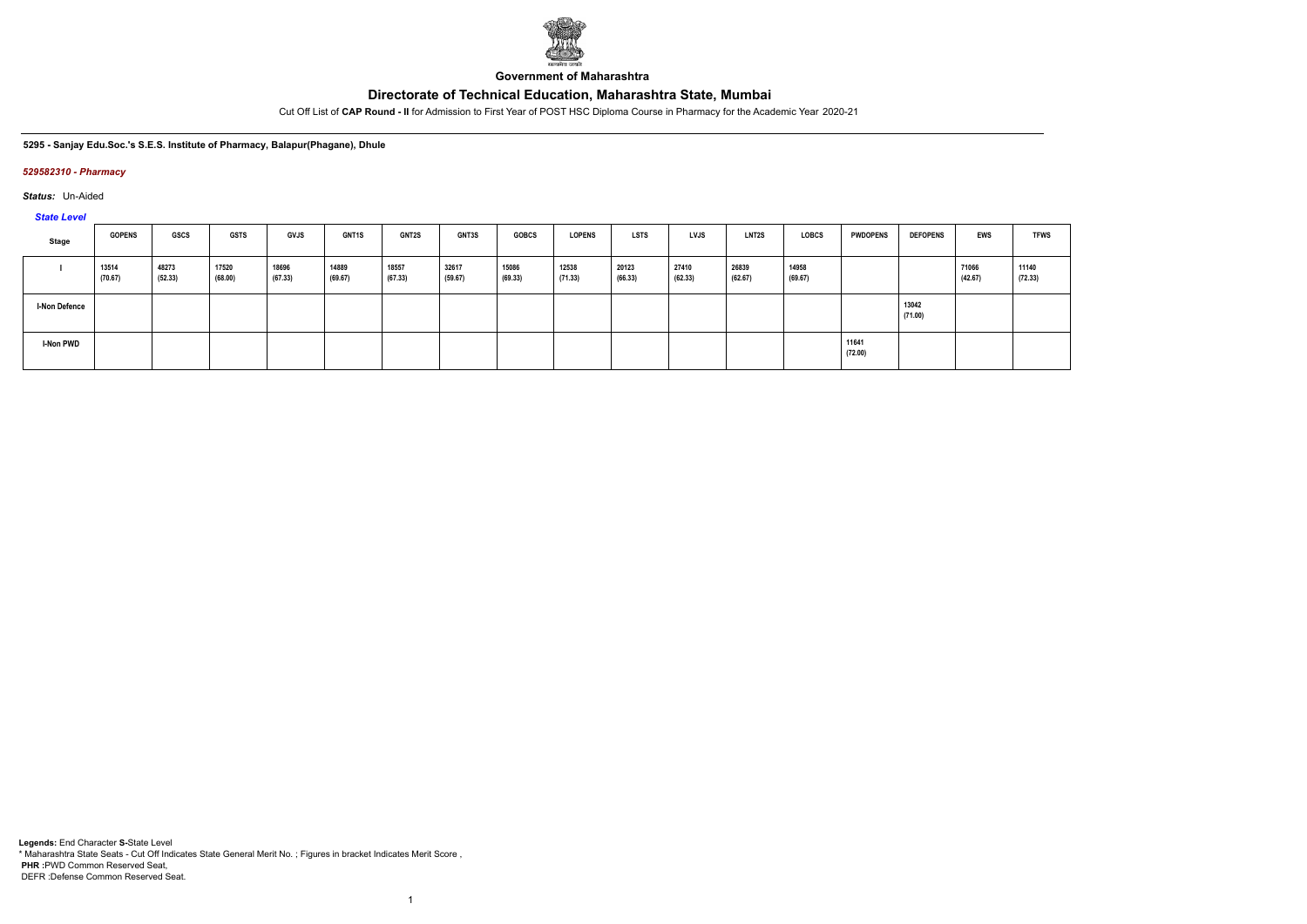

**Government of Maharashtra**

Cut Off List of **CAP Round - II** for Admission to First Year of POST HSC Diploma Course in Pharmacy for the Academic Year 2020-21

**5296 - Navmaharahstra Shikshan Mandal's Abasaheb kakade Pharmacy College, Bodhegaon, Ahmednagar**

### *529682310 - Pharmacy*

*Status:* Un-Aided

*State Level*

| Stage                | <b>GOPENS</b>   | <b>GSCS</b>      | <b>GSTS</b>      | <b>GVJS</b>      | <b>GOBCS</b>     | <b>LOPENS</b>   | <b>LSTS</b>      | LNT <sub>2</sub> S | LNT3S            | <b>LOBCS</b>     | <b>DEFOPENS</b> | <b>EWS</b>       | <b>TFWS</b>      |
|----------------------|-----------------|------------------|------------------|------------------|------------------|-----------------|------------------|--------------------|------------------|------------------|-----------------|------------------|------------------|
|                      | 9074<br>(74.00) | 40632<br>(56.00) | 50411<br>(51.67) | 11621<br>(72.00) | 14205<br>(70.00) | 6691<br>(76.00) | 42819<br>(55.00) | 9928<br>(73.33)    | 10084<br>(73.00) | 10527<br>(72.67) |                 | 18991<br>(67.00) | 14305<br>(70.00) |
| <b>I-Non Defence</b> |                 |                  |                  |                  |                  |                 |                  |                    |                  |                  | 9049<br>(74.00) |                  |                  |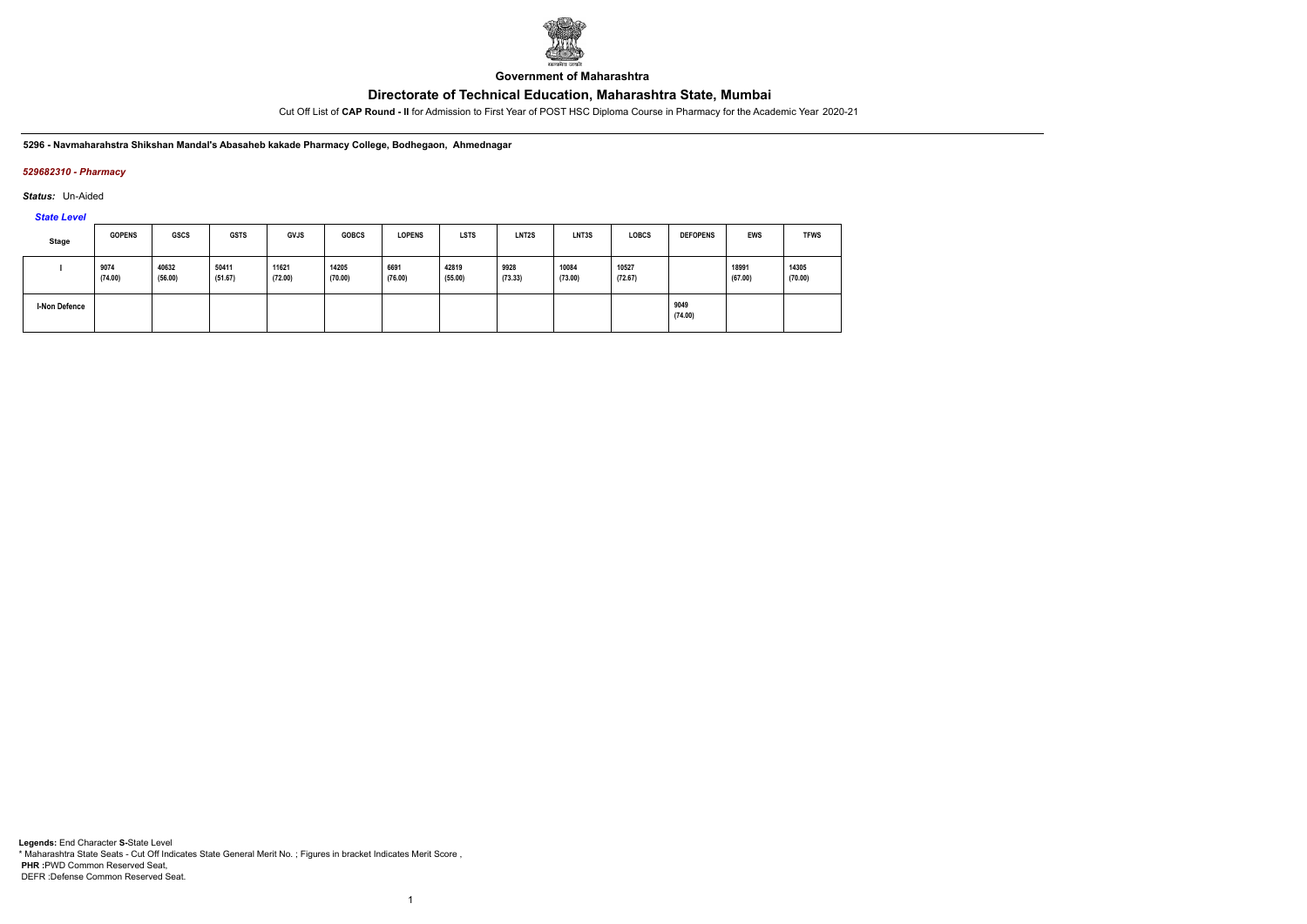

**Government of Maharashtra**

Cut Off List of **CAP Round - II** for Admission to First Year of POST HSC Diploma Course in Pharmacy for the Academic Year 2020-21

**5297 - Sangamner Medical foundation & Research Institute, Wamanrao Ithape Pharmacy College, Sangamner, Dist. Ahmednagar**

### *529782310 - Pharmacy*

*Status:* Un-Aided

# *State Level*

| Stage                | <b>GOPENS</b>    | <b>GSCS</b>      | <b>GSTS</b>      | <b>GVJS</b>      | GNT1S            | <b>GNT2S</b>     | GNT3S            | <b>GOBCS</b>     | <b>LOPENS</b>    | <b>LSCS</b>      | <b>LOBCS</b>     | <b>PWDOPENS</b>  | <b>DEFOPENS</b>  | <b>EWS</b>       | <b>TFWS</b>      |
|----------------------|------------------|------------------|------------------|------------------|------------------|------------------|------------------|------------------|------------------|------------------|------------------|------------------|------------------|------------------|------------------|
|                      | 21914<br>(65.33) | 53116<br>(50.33) | 62686<br>(46.33) | 28181<br>(62.00) | 38932<br>(56.67) | 22848<br>(64.67) | 22566<br>(65.00) | 29177<br>(61.33) | 21904<br>(65.33) | 53190<br>(50.33) | 28027<br>(62.00) |                  |                  | 59278<br>(47.67) | 20580<br>(66.00) |
| <b>I-Non Defence</b> |                  |                  |                  |                  |                  |                  |                  |                  |                  |                  |                  |                  | 21438<br>(65.67) |                  |                  |
| <b>I-Non PWD</b>     |                  |                  |                  |                  |                  |                  |                  |                  |                  |                  |                  | 21848<br>(65.33) |                  |                  |                  |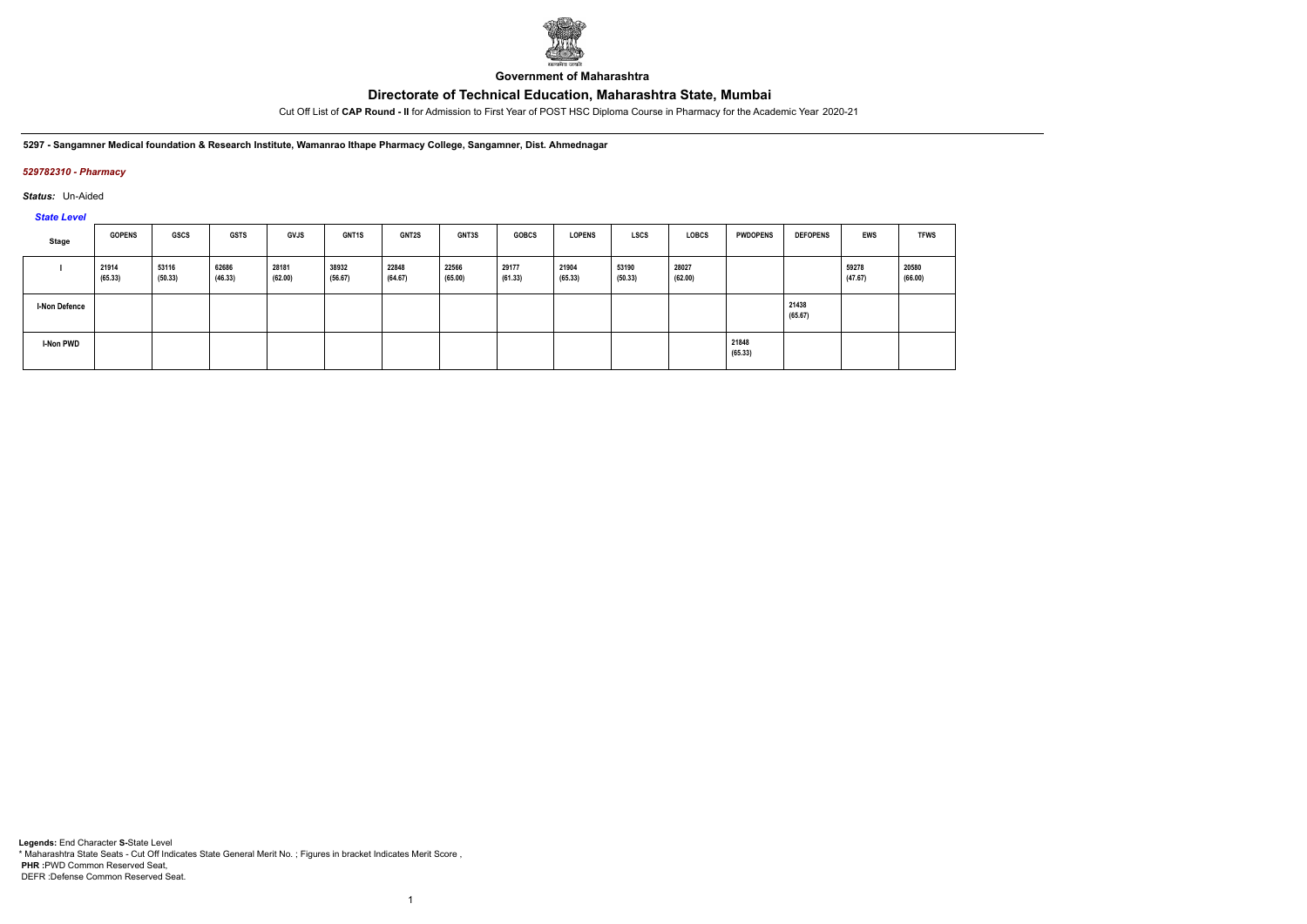

**Government of Maharashtra**

Cut Off List of **CAP Round - II** for Admission to First Year of POST HSC Diploma Course in Pharmacy for the Academic Year 2020-21

5300 - Shraddha Rural Medical Social Welfare & Education's Sahakar Maharshi Kisanrao Varal Patil College Of Pharmacy, Nighoj, Tal. Parne

### *530082310 - Pharmacy*

*Status:* Un-Aided

*State Level*

| Stage     | <b>GOPENS</b>    | GSCS             | <b>GSTS</b>      | <b>GNT1S</b>     | <b>GNT2S</b>     | <b>GOBCS</b>     | <b>LOPENS</b>    | <b>LSCS</b>      | <b>LSTS</b>      | <b>LVJS</b>      | <b>LNT2S</b>     | <b>LOBCS</b>     | <b>PWDOPENS</b>  | <b>EWS</b>       | <b>TFWS</b>      |
|-----------|------------------|------------------|------------------|------------------|------------------|------------------|------------------|------------------|------------------|------------------|------------------|------------------|------------------|------------------|------------------|
|           | 25193<br>(63.33) | 54199<br>(50.00) | 48904<br>(52.33) | 42625<br>(55.00) | 31054<br>(60.33) | 31381<br>(60.33) | 24546<br>(63.67) | 58317<br>(48.00) |                  | 61504<br>(46.67) | 31701<br>(60.00) | 33274<br>(59.33) |                  | 81260<br>(37.33) | 27116<br>(62.33) |
|           |                  |                  |                  |                  |                  |                  |                  |                  | 63420<br>(46.00) |                  |                  |                  |                  |                  |                  |
| I-Non PWD |                  |                  |                  |                  |                  |                  |                  |                  |                  |                  |                  |                  | 25339<br>(63.33) |                  |                  |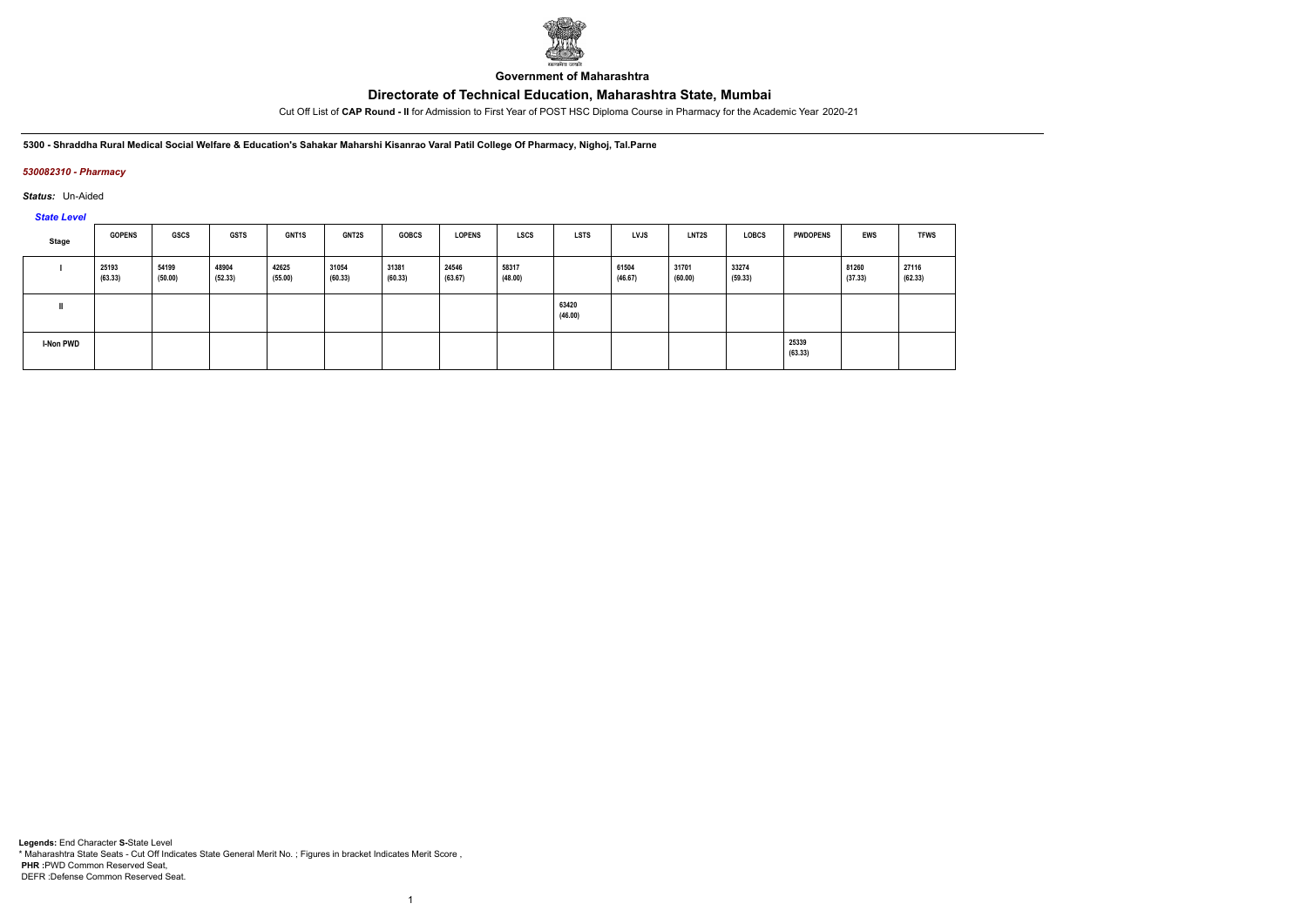

**Government of Maharashtra**

Cut Off List of **CAP Round - II** for Admission to First Year of POST HSC Diploma Course in Pharmacy for the Academic Year 2020-21

**5301 - Shri.Krishna Educational & Cultural Mandal,Shri.Gulabrao Deokar Institute of Pharmacy & Research Centre, Jalgaon**

### *530182310 - Pharmacy*

*Status:* Un-Aided

*State Level*

| Stage                | <b>GOPENS</b>    | <b>GSCS</b>      | <b>GSTS</b>      | <b>GVJS</b>      | <b>GNT1S</b>     | <b>GNT2S</b>     | <b>GNT3S</b>     | <b>GOBCS</b>     | <b>LOPENS</b>   | <b>LSTS</b>      | <b>LVJS</b>      | <b>LOBCS</b>     | <b>DEFOPENS</b>  | <b>PHROBCS</b>   | EWS              | <b>TFWS</b>      |
|----------------------|------------------|------------------|------------------|------------------|------------------|------------------|------------------|------------------|-----------------|------------------|------------------|------------------|------------------|------------------|------------------|------------------|
|                      | 13279<br>(70.67) | 45940<br>(53.33) | 24979<br>(63.67) | 14927<br>(69.67) | 16108<br>(68.67) | 19024<br>(67.00) | 35879<br>(58.00) | 14407<br>(70.00) | 9715<br>(73.33) | 20856<br>(66.00) | 17592<br>(68.00) | 11206<br>(72.33) |                  | 80134<br>(38.33) | 38429<br>(57.00) | 10757<br>(72.67) |
| <b>I-Non Defence</b> |                  |                  |                  |                  |                  |                  |                  |                  |                 |                  |                  |                  | 11688<br>(72.00) |                  |                  |                  |

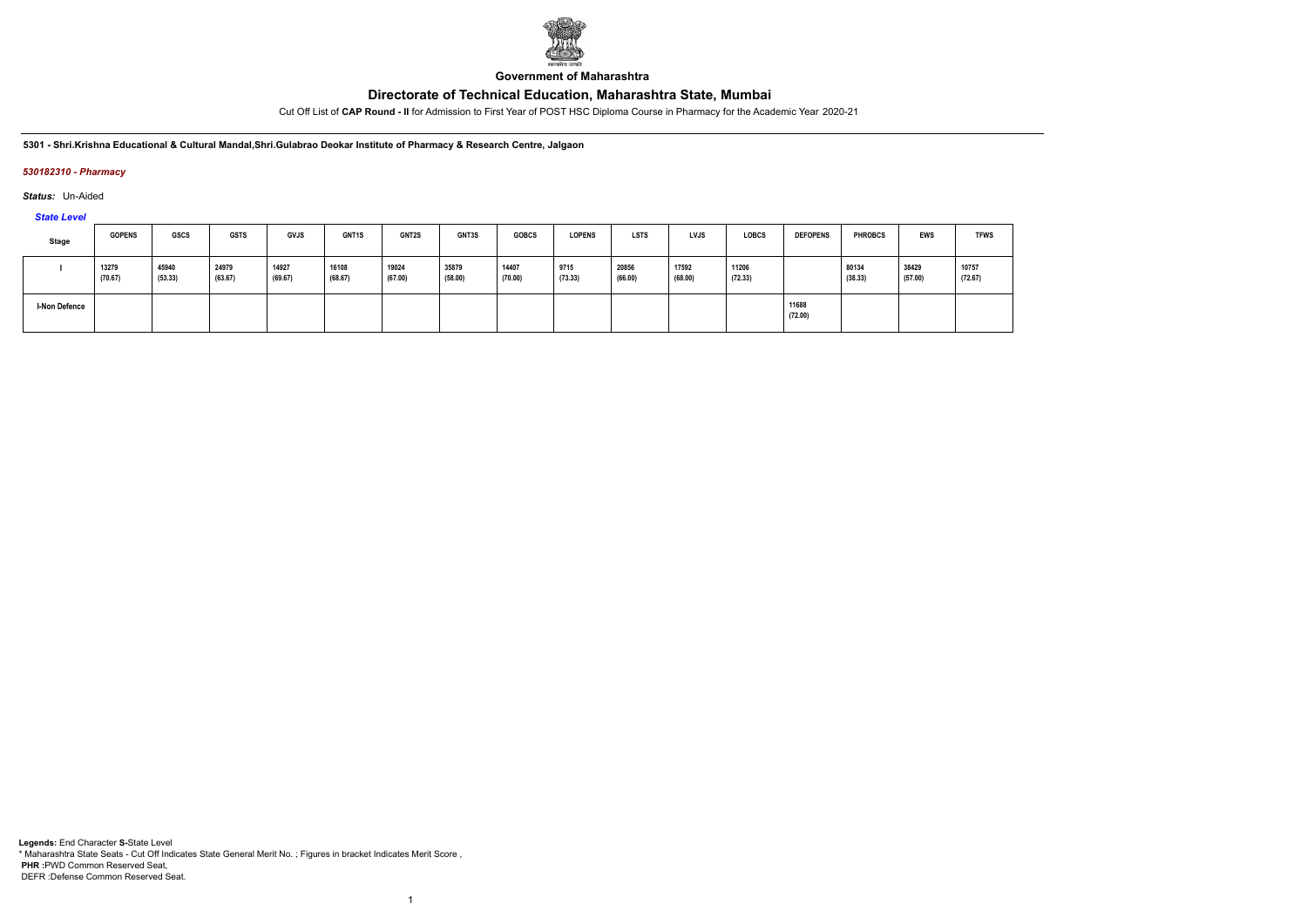

**Government of Maharashtra**

Cut Off List of **CAP Round - II** for Admission to First Year of POST HSC Diploma Course in Pharmacy for the Academic Year 2020-21

**5379 - Jamia Isalamia Isha-atul Uloom's Jamia College of Pharmacy, Akkalkuwa.**

#### *537982310 - Pharmacy*

*Status:* Un-Aided Religious Minority - Muslim

*State Level*

| <b>Stage</b> | MI               | <b>TFWS</b>      |
|--------------|------------------|------------------|
|              | 33957<br>(59.00) | 21553<br>(65.67) |

1

**Legends:** End Character **S-**State Level \* Maharashtra State Seats - Cut Off Indicates State General Merit No. ; Figures in bracket Indicates Merit Score , **PHR :**PWD Common Reserved Seat, DEFR :Defense Common Reserved Seat.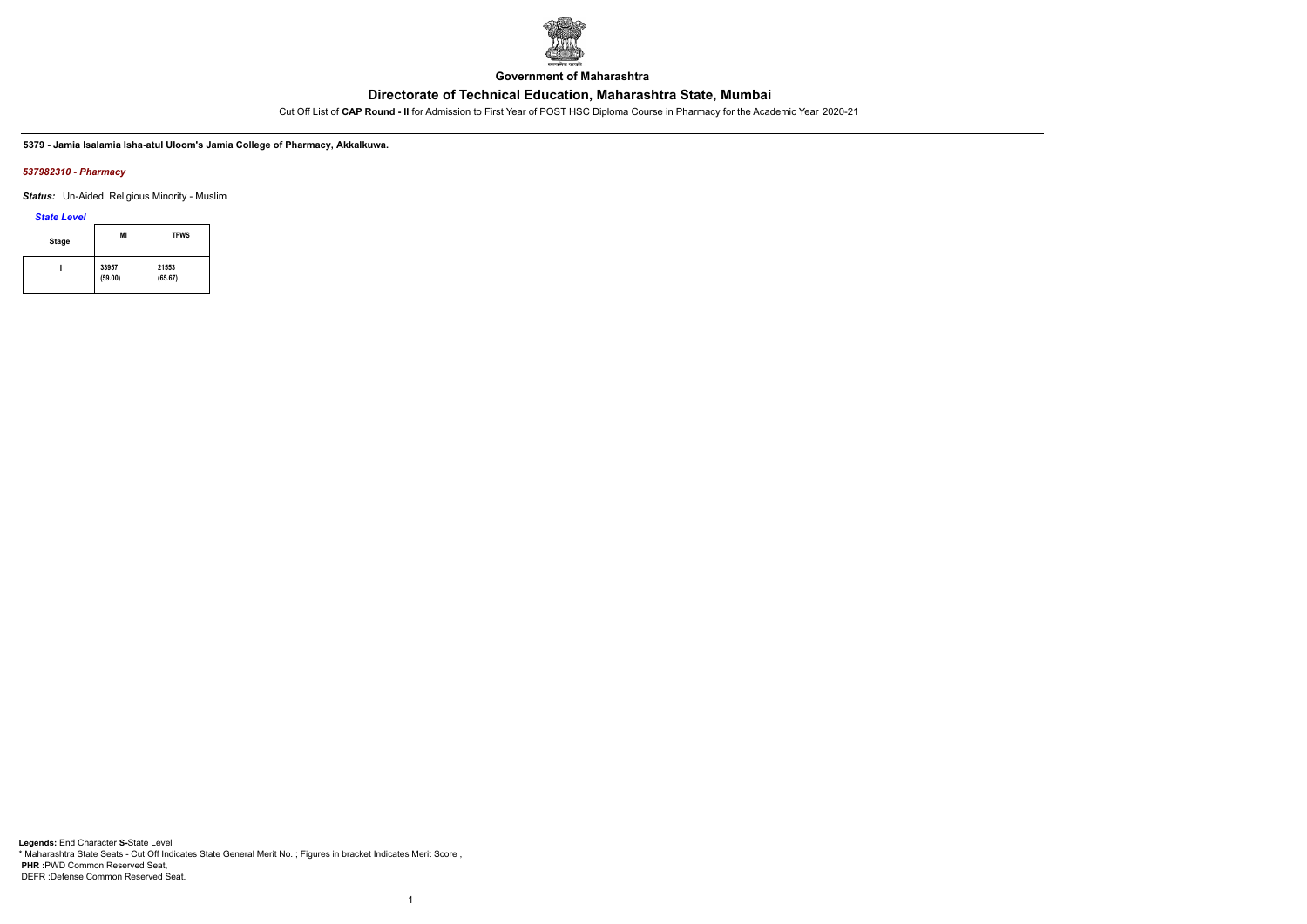

**Government of Maharashtra**

Cut Off List of **CAP Round - II** for Admission to First Year of POST HSC Diploma Course in Pharmacy for the Academic Year 2020-21

#### **5391 - Sandip Institute of Pharmaceutical Science, Nashik.**

### *539182310 - Pharmacy*

*Status:* Un-Aided

*State Level*

| Stage     | <b>GOPENS</b>    | <b>GSCS</b>      | <b>GSTS</b>      | GNT2S            | <b>GOBCS</b>     | <b>LOPENS</b>    | <b>LSCS</b>      | <b>LSTS</b>      | LNT <sub>1</sub> S | LNT3S            | <b>LOBCS</b>     | <b>PWDOPENS</b>  | <b>EWS</b>       |
|-----------|------------------|------------------|------------------|------------------|------------------|------------------|------------------|------------------|--------------------|------------------|------------------|------------------|------------------|
|           | 14925<br>(69.67) | 42832<br>(55.00) | 22568<br>(65.00) | 17786<br>(67.67) | 22732<br>(65.00) | 15152<br>(69.33) | 50076<br>(51.67) | 18632<br>(67.33) | 43705<br>(54.33)   | 28368<br>(61.67) | 22569<br>(65.00) |                  | 46438<br>(53.33) |
| I-Non PWD |                  |                  |                  |                  |                  |                  |                  |                  |                    |                  |                  | 16559<br>(68.33) |                  |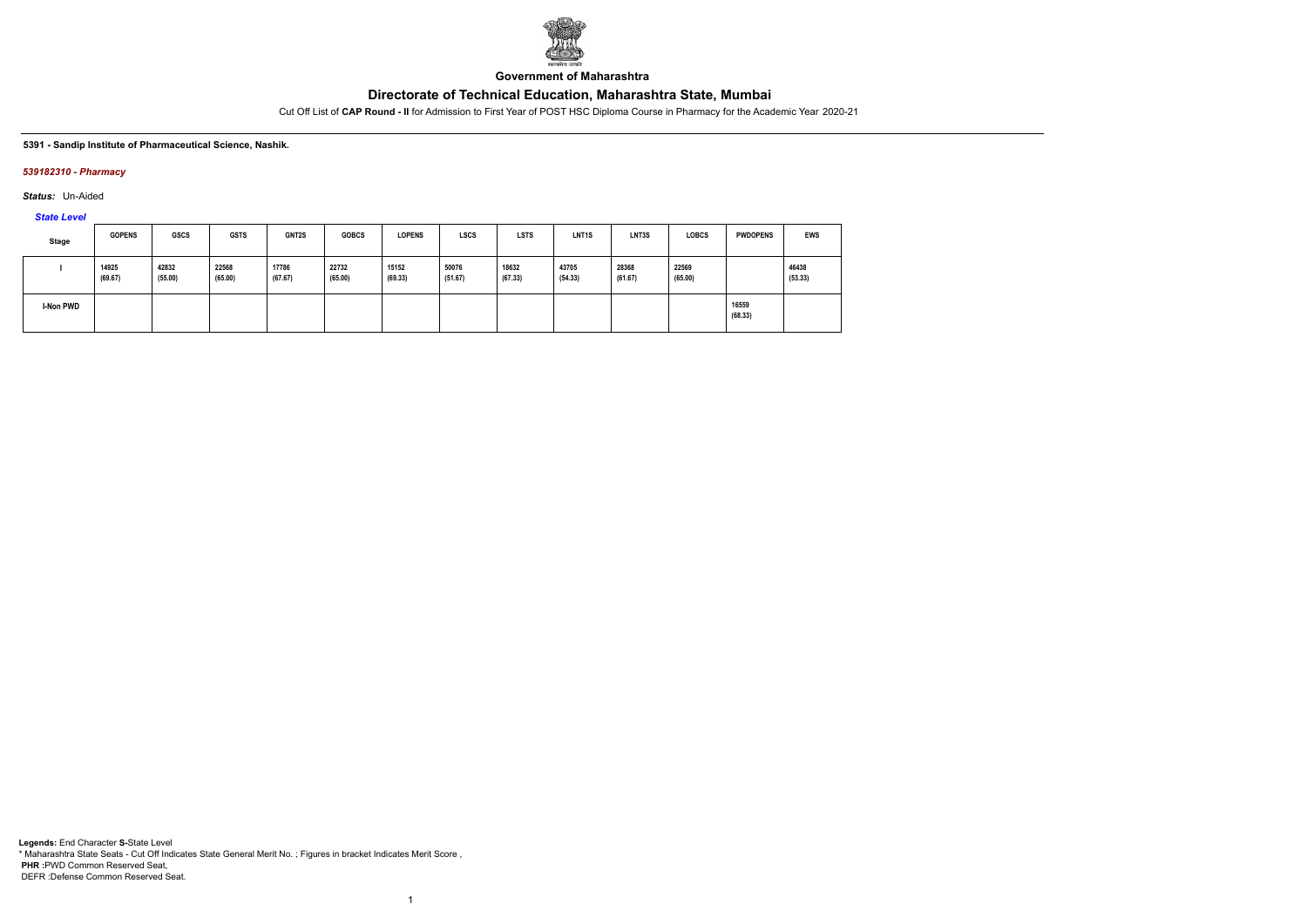

**Government of Maharashtra**

Cut Off List of **CAP Round - II** for Admission to First Year of POST HSC Diploma Course in Pharmacy for the Academic Year 2020-21

#### **5403 - Samarth Institute of Pharmacy, Kavathe**

### *540382310 - Pharmacy*

*Status:* Un-Aided

*State Level*

| <b>Stage</b>         | <b>GOPENS</b>    | <b>GSCS</b>      | <b>GSTS</b>      | GNT2S            | <b>GOBCS</b>     | <b>LOPENS</b>   | <b>LOBCS</b>     | <b>PWDOPENS</b>  | <b>DEFOPENS</b>  | <b>EWS</b>       | <b>TFWS</b>      |
|----------------------|------------------|------------------|------------------|------------------|------------------|-----------------|------------------|------------------|------------------|------------------|------------------|
|                      | 10283<br>(73.00) | 48106<br>(52.67) | 21542<br>(65.67) | 20638<br>(66.00) | 16462<br>(68.67) | 3570<br>(80.00) | 12070<br>(71.67) |                  |                  | 71631<br>(42.67) | 13602<br>(70.33) |
| <b>I-Non Defence</b> |                  |                  |                  |                  |                  |                 |                  |                  | 13866<br>(70.33) |                  |                  |
| I-Non PWD            |                  |                  |                  |                  |                  |                 |                  | 14904<br>(69.67) |                  |                  |                  |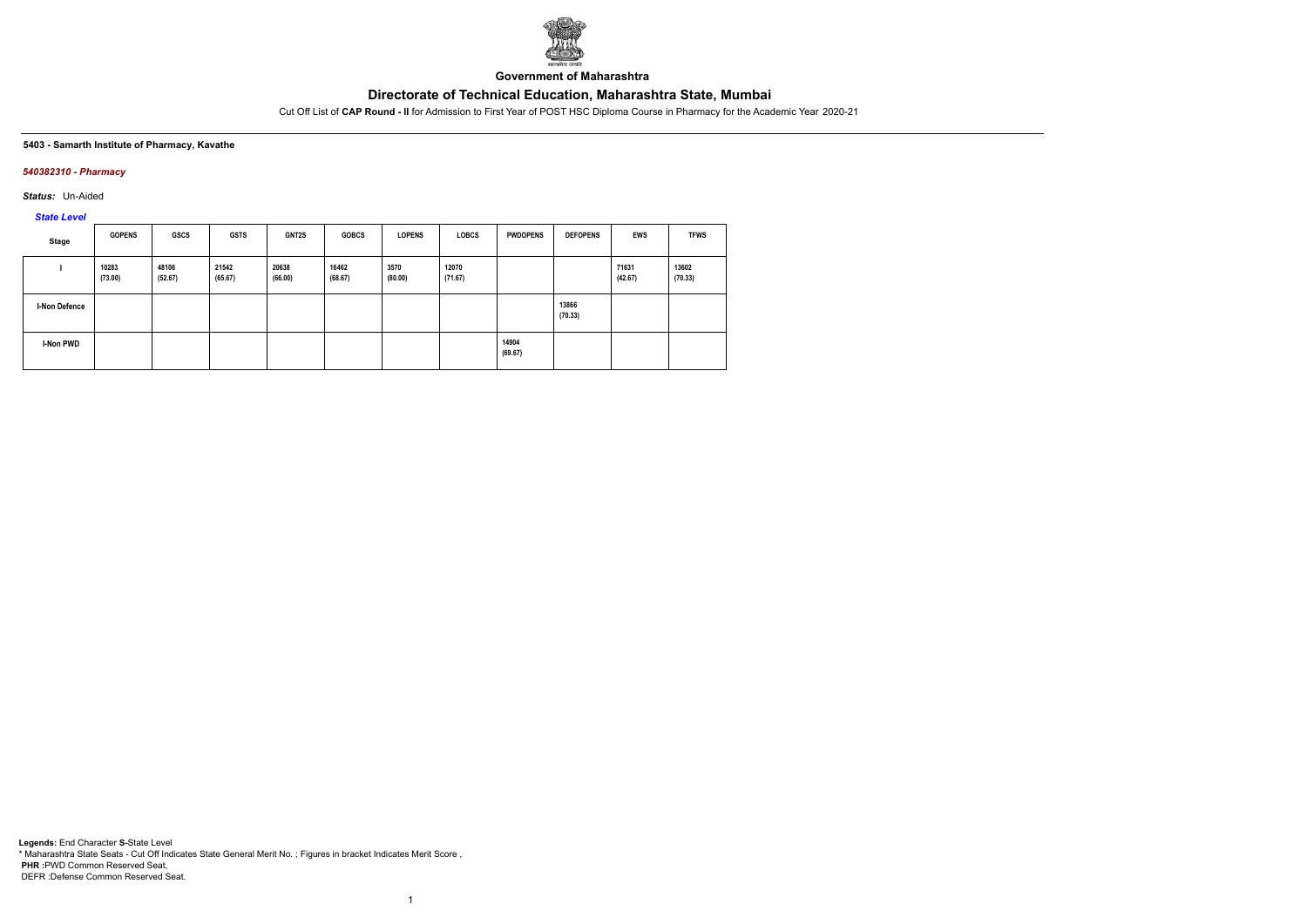

**Government of Maharashtra**

Cut Off List of **CAP Round - II** for Admission to First Year of POST HSC Diploma Course in Pharmacy for the Academic Year 2020-21

#### **5405 - Matoshri College of Pharmacy, Eklahare, Nashik**

### *540582310 - Pharmacy*

*Status:* Un-Aided

*State Level*

| Stage | <b>GOPENS</b>    | <b>GSCS</b>      | <b>GSTS</b>      | GVJS             | GNT2S            | GNT3S            | <b>GOBCS</b>     | <b>LOPENS</b>    | LNT <sub>1</sub> S | LOBCS            | <b>EWS</b>       | <b>TFWS</b>      |
|-------|------------------|------------------|------------------|------------------|------------------|------------------|------------------|------------------|--------------------|------------------|------------------|------------------|
|       | 22628<br>(65.00) | 50836<br>(51.33) | 23835<br>(64.33) | 24730<br>(63.67) | 25685<br>(63.33) | 24657<br>(63.67) | 26004<br>(63.00) | 18784<br>(67.00) | 44937<br>(54.00)   | 24747<br>(63.67) | 61073<br>(47.00) | 27600<br>(62.33) |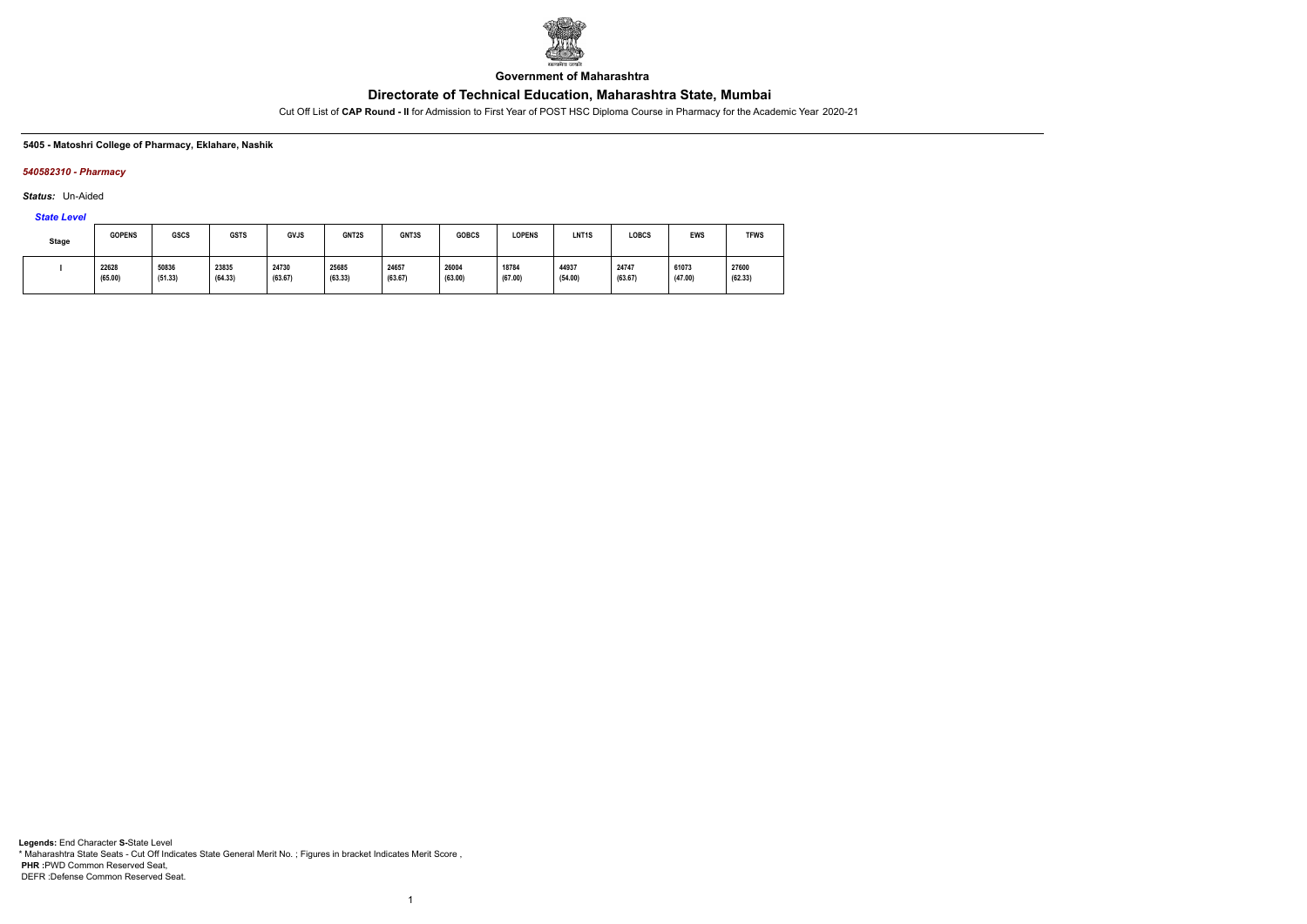

**Government of Maharashtra**

Cut Off List of **CAP Round - II** for Admission to First Year of POST HSC Diploma Course in Pharmacy for the Academic Year 2020-21

#### **5407 - J.E.S.S. College of Pharmacy, Nandurbar**

### *540782310 - Pharmacy*

*Status:* Un-Aided

# *State Level*

| Stage                | <b>GOPENS</b>    | <b>GSCS</b>      | <b>GSTS</b>      | <b>GVJS</b>      | GNT1S            | <b>GNT2S</b>     | <b>GOBCS</b>     | <b>LOPENS</b>   | LNT3S            | <b>LOBCS</b>    | <b>DEFOPENS</b>  | <b>EWS</b>       | <b>TFWS</b>     |
|----------------------|------------------|------------------|------------------|------------------|------------------|------------------|------------------|-----------------|------------------|-----------------|------------------|------------------|-----------------|
|                      | 10777<br>(72.67) | 15940<br>(69.00) | 13266<br>(70.67) | 20703<br>(66.00) | 16367<br>(68.67) | 25088<br>(63.67) | 16172<br>(68.67) | 5144<br>(78.00) | 68077<br>(44.00) | 9199<br>(74.00) |                  | 39084<br>(56.67) | 9575<br>(73.67) |
| <b>I-Non Defence</b> |                  |                  |                  |                  |                  |                  |                  |                 |                  |                 | 11980<br>(71.67) |                  |                 |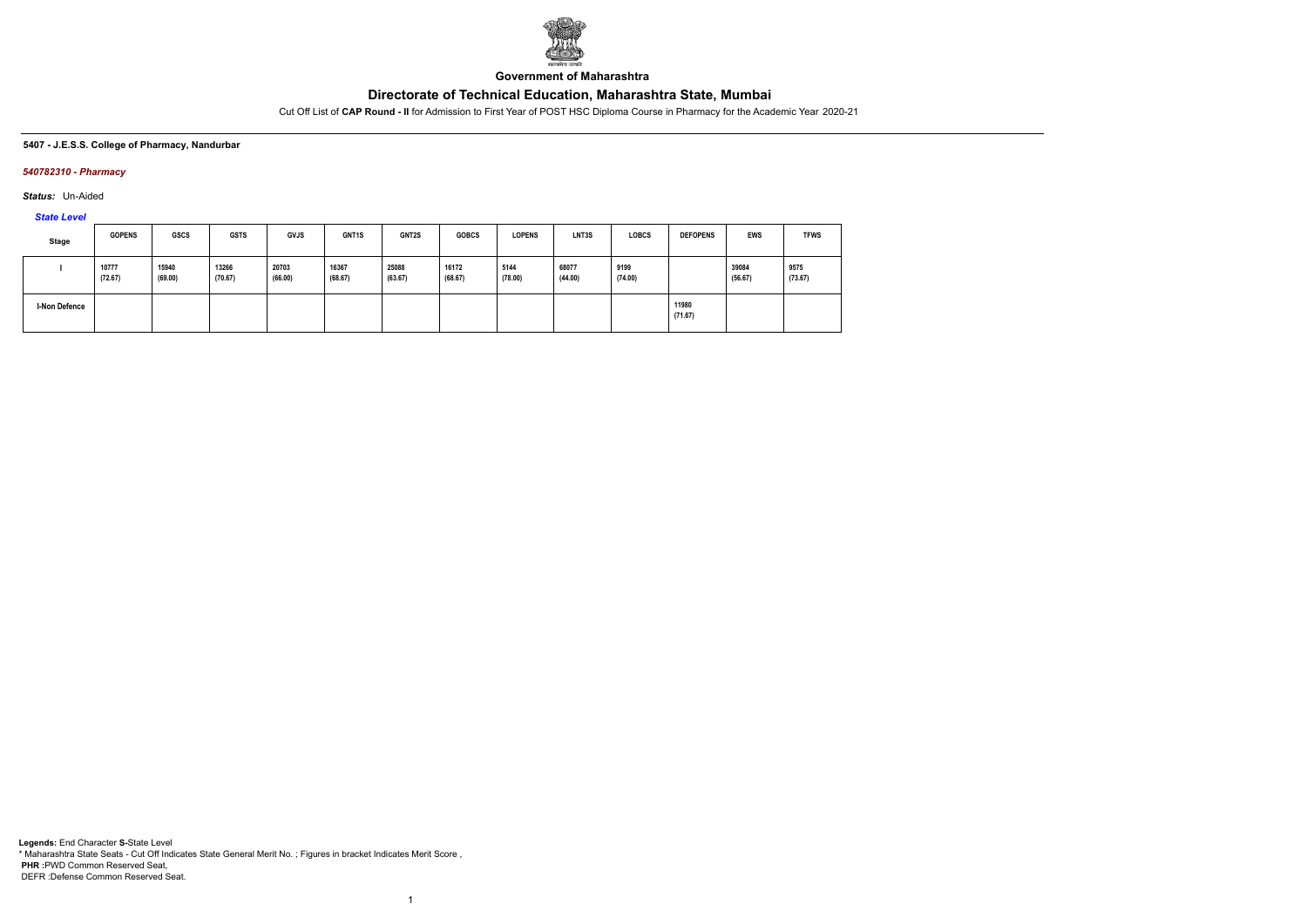

**Government of Maharashtra**

Cut Off List of **CAP Round - II** for Admission to First Year of POST HSC Diploma Course in Pharmacy for the Academic Year 2020-21

**5410 - Gokhale Education Society's Sir Dr. M.S.Gosavi College of Pharmaceutical Education & Research, Nashik**

### *541082310 - Pharmacy*

*Status:* Un-Aided

*State Level*

| Stage                | <b>GOPENS</b>    | <b>GSCS</b>      | <b>GSTS</b>      | GNT2S            | <b>GNT3S</b>     | <b>GOBCS</b>     | <b>LOPENS</b>   | <b>LSCS</b>      | LNT <sub>2</sub> S | <b>LOBCS</b>     | <b>DEFOPENS</b>  | <b>EWS</b>       | <b>TFWS</b>     |
|----------------------|------------------|------------------|------------------|------------------|------------------|------------------|-----------------|------------------|--------------------|------------------|------------------|------------------|-----------------|
|                      | 13500<br>(70.67) | 21348<br>(65.67) | 23290<br>(64.67) | 29257<br>(61.33) | 21599<br>(65.33) | 18365<br>(67.33) | 6757<br>(76.00) | 54959<br>(49.67) | 26750<br>(62.67)   | 14737<br>(69.67) |                  | 53956<br>(50.00) | 4898<br>(78.33) |
| <b>I-Non Defence</b> |                  |                  |                  |                  |                  |                  |                 |                  |                    |                  | 15133<br>(69.33) |                  |                 |

1

**Legends:** End Character **S-**State Level \* Maharashtra State Seats - Cut Off Indicates State General Merit No. ; Figures in bracket Indicates Merit Score , **PHR :**PWD Common Reserved Seat, DEFR :Defense Common Reserved Seat.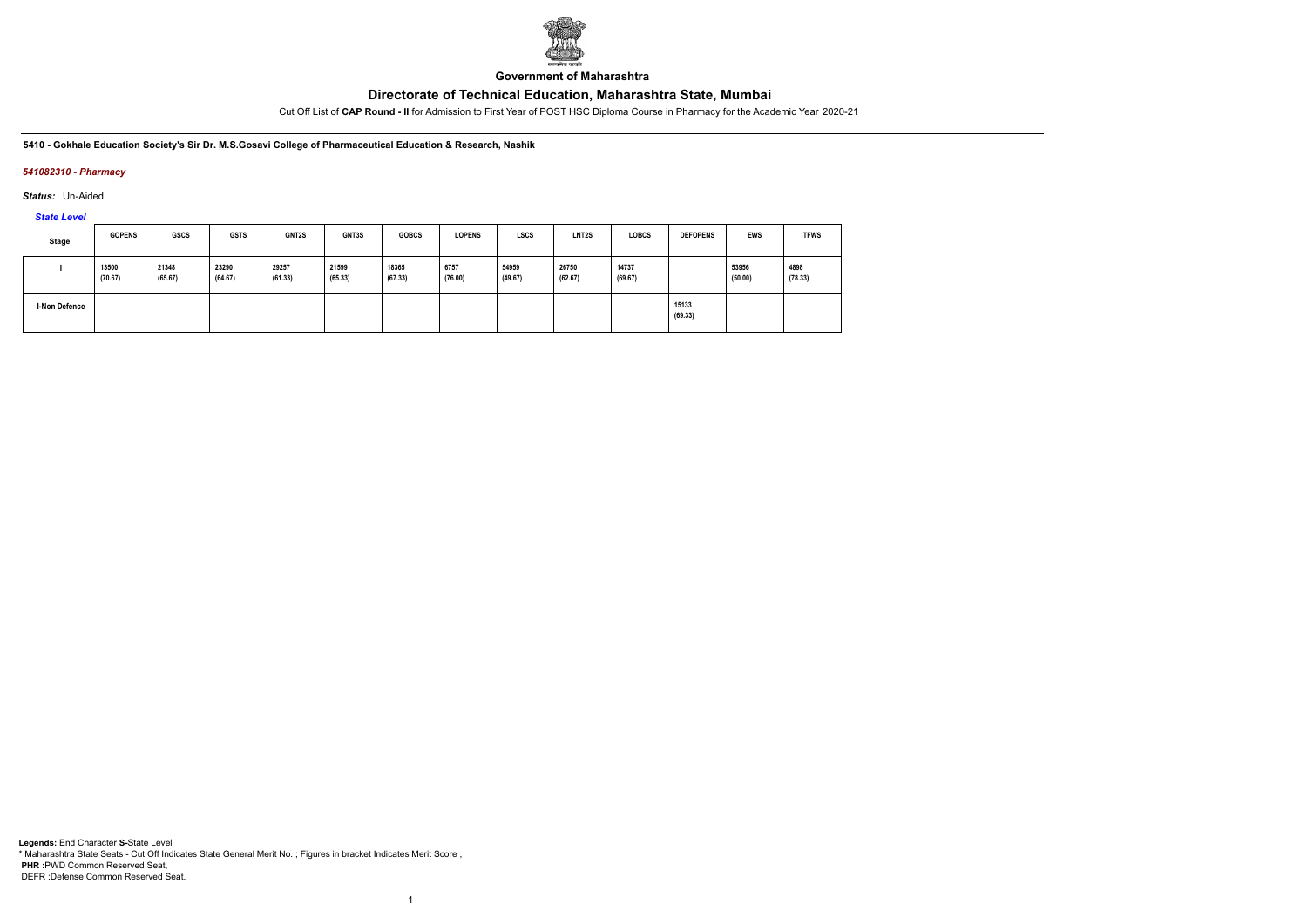

**Government of Maharashtra**

Cut Off List of **CAP Round - II** for Admission to First Year of POST HSC Diploma Course in Pharmacy for the Academic Year 2020-21

**5421 - Pravara Rural Education Society's College of PHarmacy (D.Pharm), Chincholi**

### *542182310 - Pharmacy*

*Status:* Un-Aided

*State Level*

| Stage                | <b>GOPENS</b>    | <b>GSCS</b>      | <b>GSTS</b>      | <b>GVJS</b>      | GNT1S            | GNT2S            | <b>GNT3S</b>     | <b>GOBCS</b>     | <b>LOPENS</b>    | <b>LSCS</b>      | <b>LSTS</b>      | LOBCS            | <b>DEFOPENS</b>  | <b>EWS</b>       |
|----------------------|------------------|------------------|------------------|------------------|------------------|------------------|------------------|------------------|------------------|------------------|------------------|------------------|------------------|------------------|
|                      | 21437<br>(65.67) | 58436<br>(48.00) | 35019<br>(58.33) | 25265<br>(63.33) | 22749<br>(65.00) | 24080<br>(64.00) | 29136<br>(61.33) | 23622<br>(64.33) | 14079<br>(70.00) | 56774<br>(48.67) | 19098<br>(67.00) | 22498<br>(65.00) |                  | 75054<br>(41.00) |
| <b>I-Non Defence</b> |                  |                  |                  |                  |                  |                  |                  |                  |                  |                  |                  |                  | 21322<br>(65.67) |                  |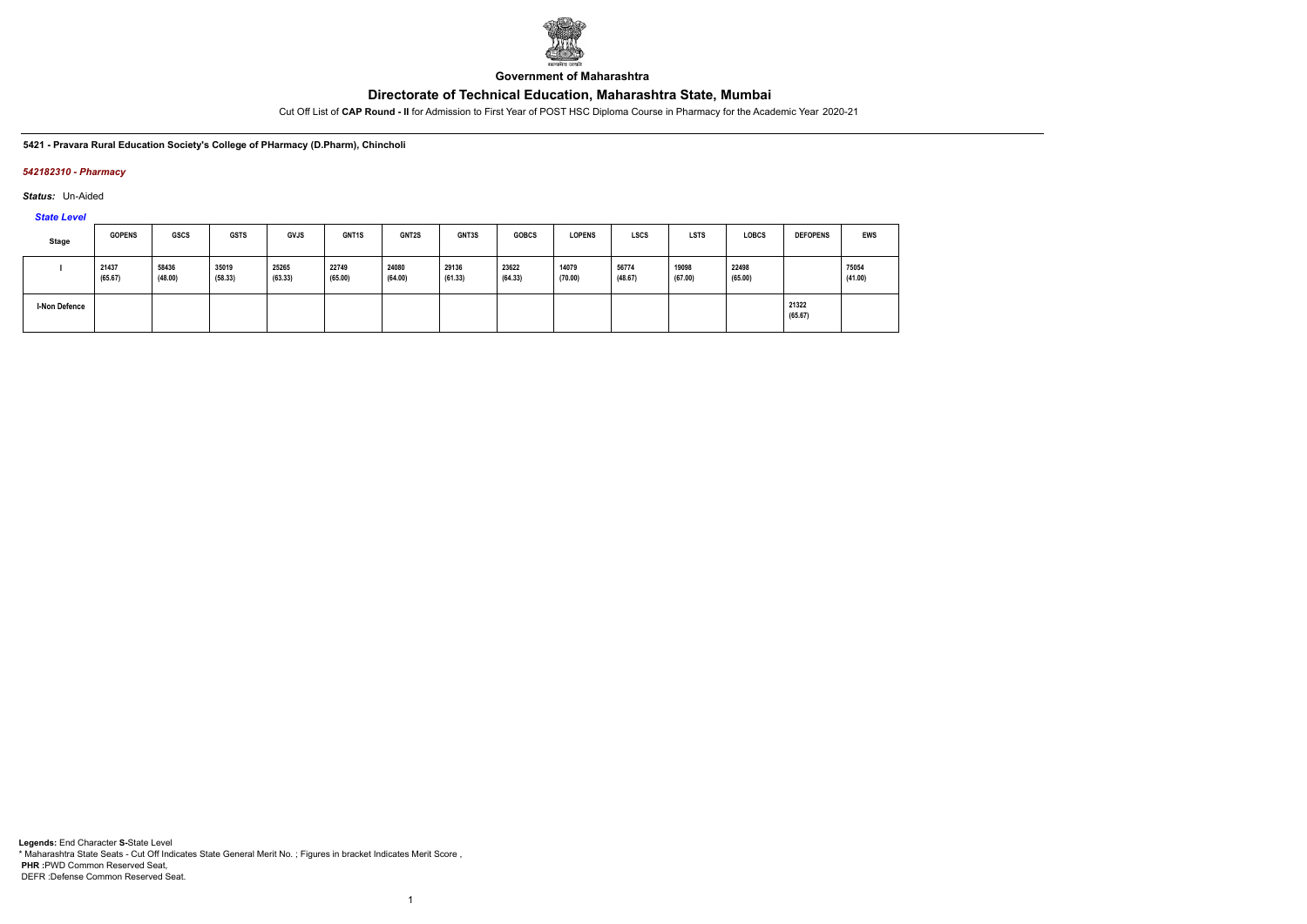

**Government of Maharashtra**

Cut Off List of **CAP Round - II** for Admission to First Year of POST HSC Diploma Course in Pharmacy for the Academic Year 2020-21

#### **5422 - Parikrama Diploma in Pharmaceutical Science, Kashti, Tal Shrigonda**

#### *542282310 - Pharmacy*

*Status:* Un-Aided

# *State Level*

| Stage                | <b>GOPENS</b>    | <b>GSCS</b>      | <b>GSTS</b>      | <b>GVJS</b>      | <b>GOBCS</b>     | <b>LOPENS</b>   | <b>LSCS</b>      | LNT3S            | <b>LOBCS</b>     | <b>PWDOPENS</b>  | <b>DEFOPENS</b>  | <b>EWS</b>       |
|----------------------|------------------|------------------|------------------|------------------|------------------|-----------------|------------------|------------------|------------------|------------------|------------------|------------------|
|                      | 12156<br>(71.33) | 36198<br>(58.00) | 62984<br>(46.33) | 30169<br>(61.00) | 22240<br>(65.00) | 9445<br>(73.67) | 14486<br>(70.00) | 21106<br>(65.67) | 14187<br>(70.00) |                  |                  | 76851<br>(40.00) |
| <b>I-Non Defence</b> |                  |                  |                  |                  |                  |                 |                  |                  |                  |                  | 14296<br>(70.00) |                  |
| <b>I-Non PWD</b>     |                  |                  |                  |                  |                  |                 |                  |                  |                  | 12217<br>(71.33) |                  |                  |
| IV                   |                  |                  | 15638<br>(69.00) |                  |                  |                 |                  |                  |                  |                  |                  |                  |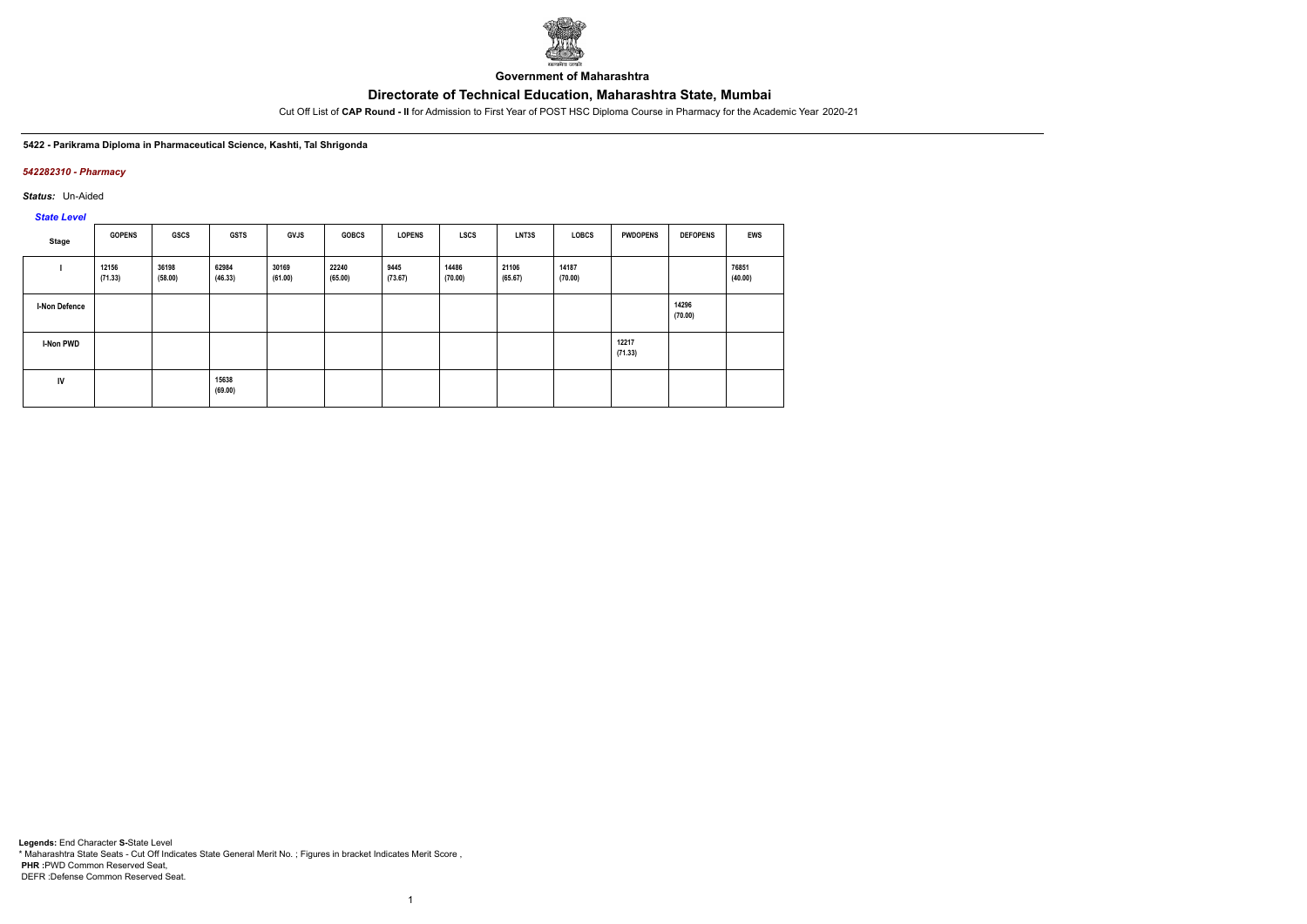

**Government of Maharashtra**

Cut Off List of **CAP Round - II** for Admission to First Year of POST HSC Diploma Course in Pharmacy for the Academic Year 2020-21

#### **5424 - Pratibhatai Pawer College of Pharmacy, Shrirampur**

### *542482310 - Pharmacy*

*Status:* Un-Aided

*State Level*

| Stage                | <b>GOPENS</b>    | <b>GSCS</b>      | <b>GSTS</b>      | <b>GVJS</b>      | <b>GNT2S</b>     | GNT3S            | <b>GOBCS</b>     | <b>LOPENS</b>    | <b>LSCS</b>      | <b>LSTS</b>      | <b>LOBCS</b>     | <b>PWDOPENS</b>  | <b>DEFOPENS</b>  | <b>EWS</b>       | <b>TFWS</b>      |
|----------------------|------------------|------------------|------------------|------------------|------------------|------------------|------------------|------------------|------------------|------------------|------------------|------------------|------------------|------------------|------------------|
|                      | 19036<br>(67.00) | 51822<br>(51.00) | 75677<br>(40.67) | 21388<br>(65.67) | 22995<br>(64.67) | 21442<br>(65.67) | 25540<br>(63.33) | 15763<br>(69.00) | 52619<br>(50.67) | 55212<br>(49.33) | 17732<br>(67.67) |                  |                  | 61533<br>(46.67) | 25608<br>(63.33) |
| <b>I-Non Defence</b> |                  |                  |                  |                  |                  |                  |                  |                  |                  |                  |                  |                  | 19939<br>(66.33) |                  |                  |
| I-Non PWD            |                  |                  |                  |                  |                  |                  |                  |                  |                  |                  |                  | 19881<br>(66.33) |                  |                  |                  |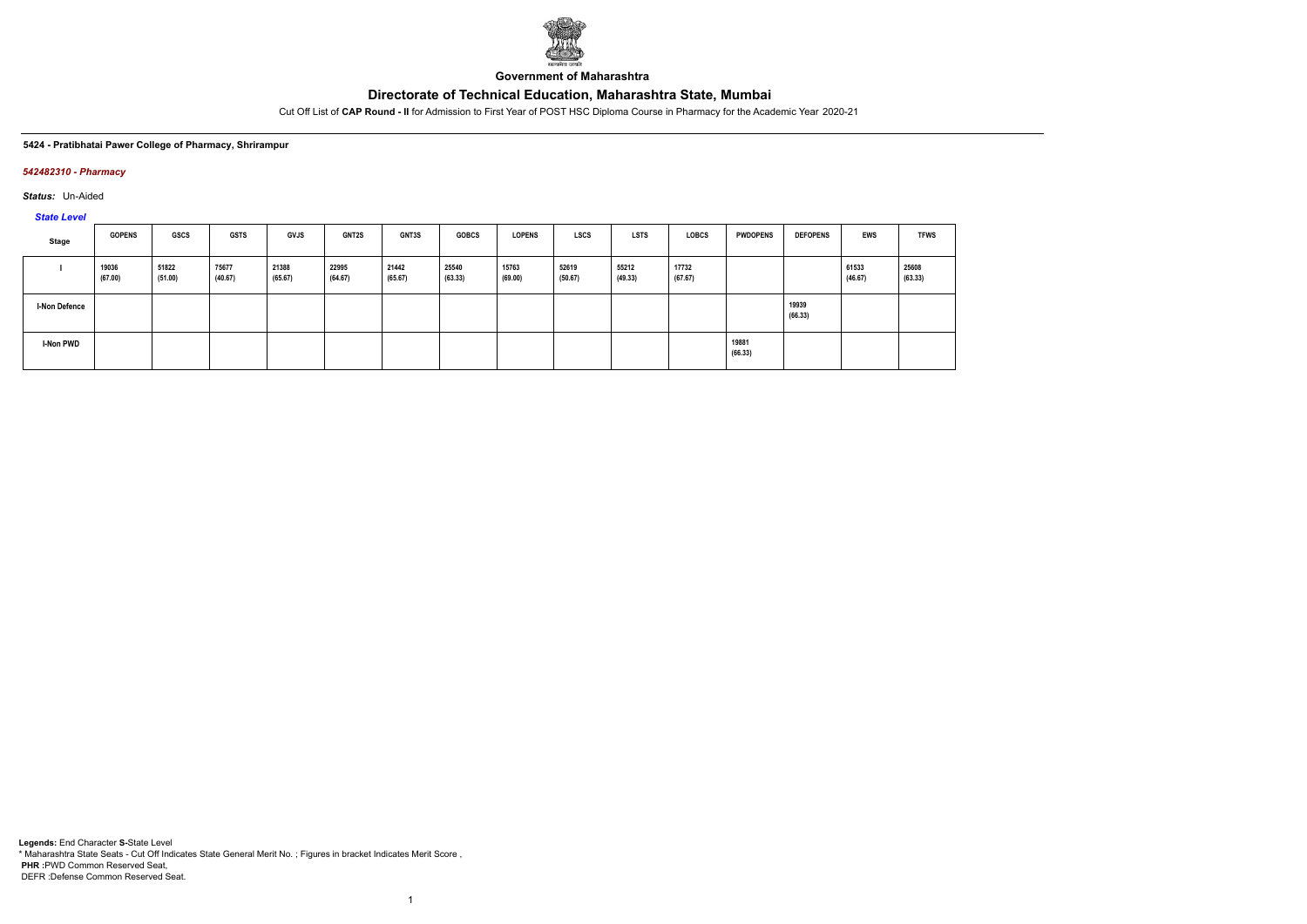

**Government of Maharashtra**

Cut Off List of **CAP Round - II** for Admission to First Year of POST HSC Diploma Course in Pharmacy for the Academic Year 2020-21

#### **5425 - Pravara Rural Education Society's Institute of Pharmacy, Loni Kd**

### *542582310 - Pharmacy*

*Status:* Un-Aided

*State Level*

| Stage                | <b>GOPENS</b>    | GSCS             | <b>GVJS</b>      | <b>GNT1S</b>     | <b>GNT2S</b>     | <b>GNT3S</b>     | <b>GOBCS</b>     | <b>LOPENS</b>    | <b>LNT2S</b>     | <b>LOBCS</b>     | <b>PWDOPENS</b>  | <b>DEFOPENS</b>  | <b>EWS</b>       | <b>TFWS</b>     |
|----------------------|------------------|------------------|------------------|------------------|------------------|------------------|------------------|------------------|------------------|------------------|------------------|------------------|------------------|-----------------|
|                      | 14751<br>(69.67) | 50559<br>(51.33) | 22771<br>(65.00) | 20499<br>(66.00) | 17401<br>(68.00) | 15920<br>(69.00) | 22424<br>(65.00) | 12642<br>(71.00) | 28405<br>(61.67) | 21870<br>(65.33) |                  |                  | 30464<br>(60.67) | 3311<br>(80.33) |
| <b>I-Non Defence</b> |                  |                  |                  |                  |                  |                  |                  |                  |                  |                  |                  | 14843<br>(69.67) |                  |                 |
| I-Non PWD            |                  |                  |                  |                  |                  |                  |                  |                  |                  |                  | 14807<br>(69.67) |                  |                  |                 |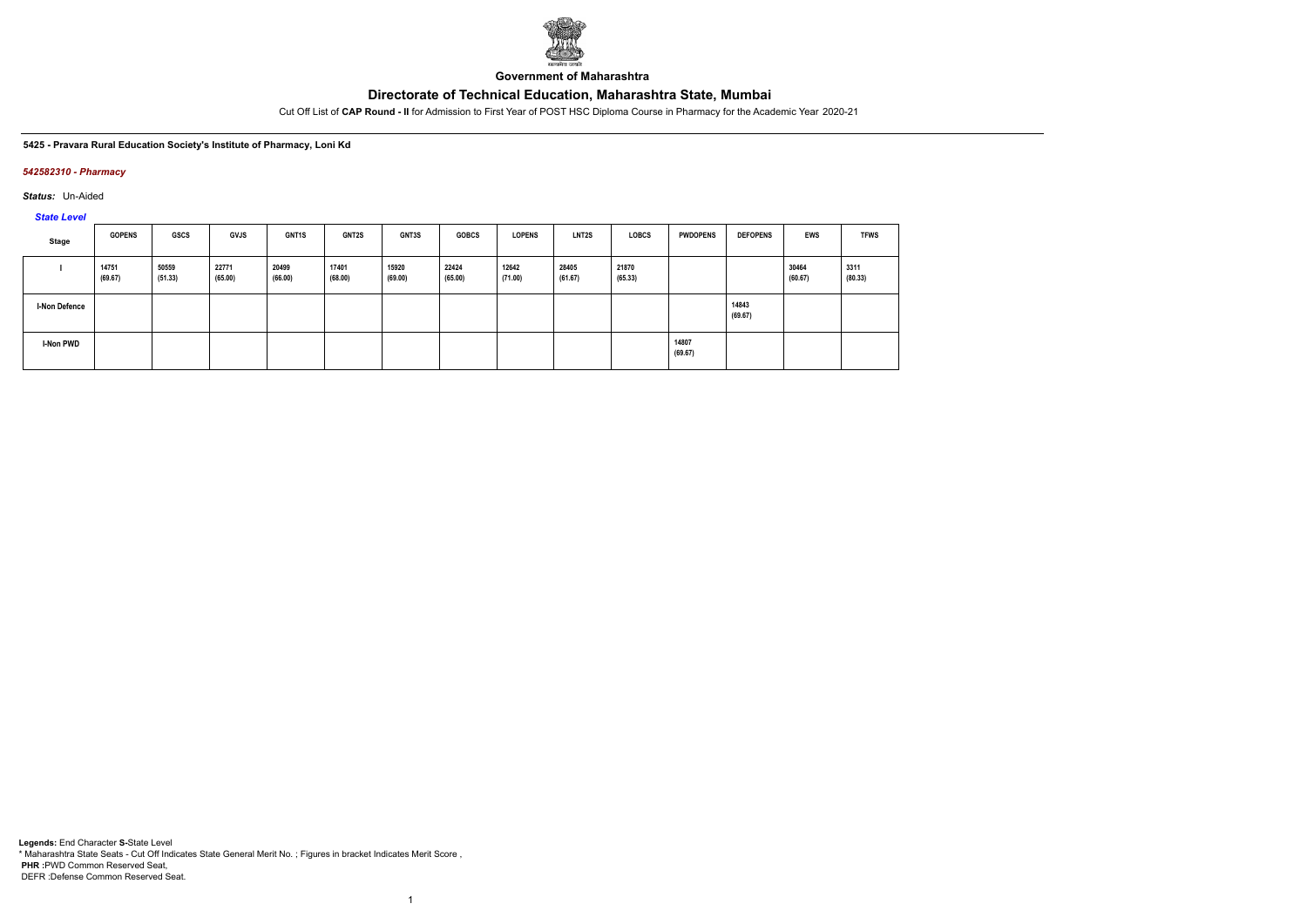

**Government of Maharashtra**

Cut Off List of **CAP Round - II** for Admission to First Year of POST HSC Diploma Course in Pharmacy for the Academic Year 2020-21

#### **5427 - R.G.Sapkal Institute of Pharmacy, Anjaneri**

### *542782310 - Pharmacy*

*Status:* Un-Aided

*State Level*

| Stage                | <b>GOPENS</b>    | GSCS             | <b>GSTS</b>      | <b>GVJS</b>      | <b>GNT2S</b>     | <b>GOBCS</b>     | <b>LOPENS</b>    | <b>LSCS</b>      | <b>LSTS</b>      | <b>LVJS</b>      | <b>LNT3S</b>     | LOBCS            | <b>PWDOPENS</b>  | <b>DEFOPENS</b>  | EWS              | <b>TFWS</b>      |
|----------------------|------------------|------------------|------------------|------------------|------------------|------------------|------------------|------------------|------------------|------------------|------------------|------------------|------------------|------------------|------------------|------------------|
|                      | 23119<br>(64.67) | 54098<br>(50.00) | 29734<br>(61.00) | 24414<br>(64.00) | 30419<br>(60.67) | 26032<br>(63.00) | 21478<br>(65.67) | 45228<br>(53.67) | 29234<br>(61.33) | 28539<br>(61.67) | 36683<br>(57.67) | 26570<br>(62.67) |                  |                  | 68782<br>(43.67) | 25421<br>(63.33) |
| <b>I-Non Defence</b> |                  |                  |                  |                  |                  |                  |                  |                  |                  |                  |                  |                  |                  | 23967<br>(64.00) |                  |                  |
| <b>I-Non PWD</b>     |                  |                  |                  |                  |                  |                  |                  |                  |                  |                  |                  |                  | 23058<br>(64.67) |                  |                  |                  |

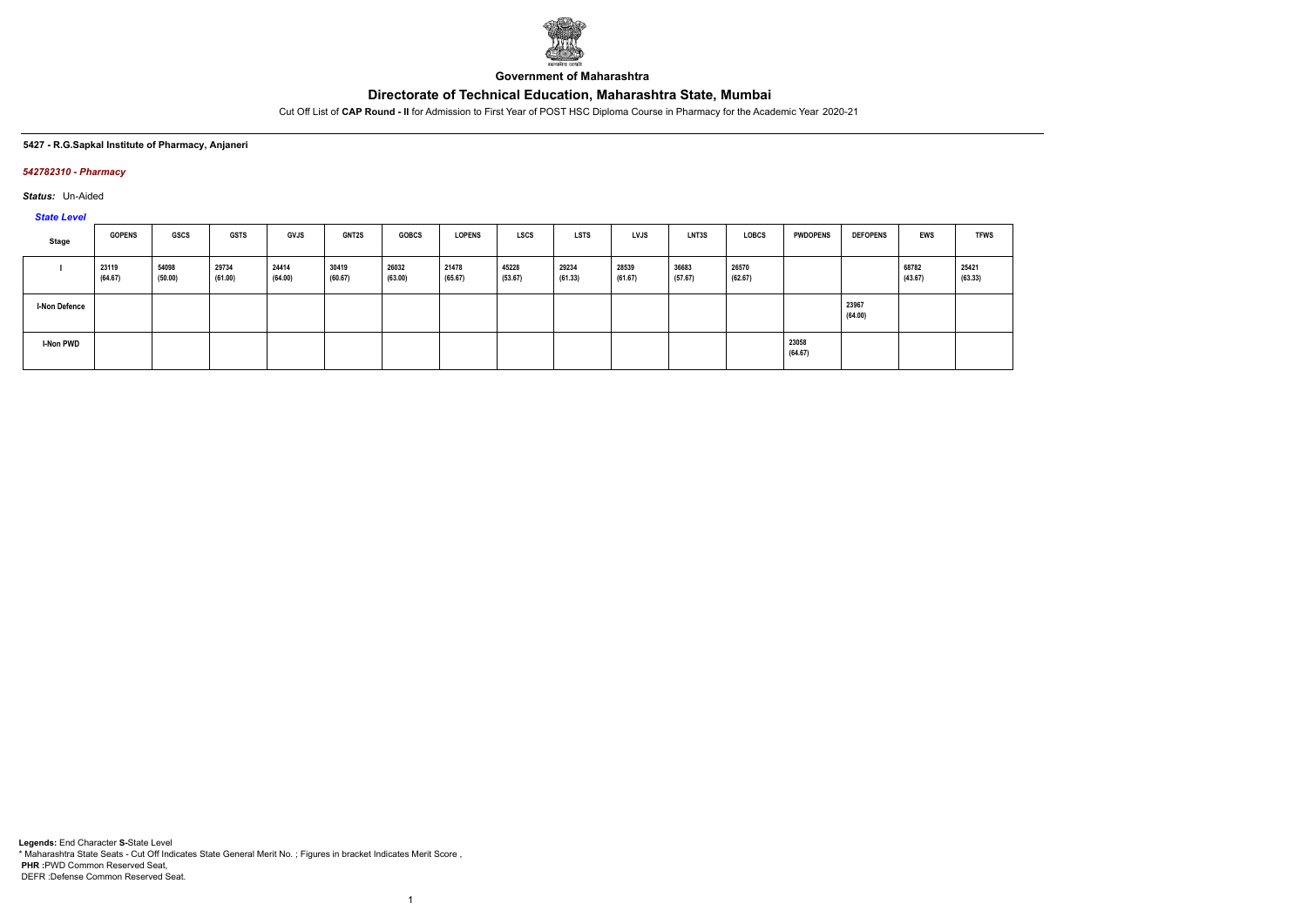

**Government of Maharashtra**

Cut Off List of **CAP Round - II** for Admission to First Year of POST HSC Diploma Course in Pharmacy for the Academic Year 2020-21

#### **5428 - Ahinsa Institute of Pharmacy, Dondaicha**

#### *542882310 - Pharmacy*

*Status:* Un-Aided Religious Minority - Jain

#### *State Level*

| <b>Stage</b> | <b>GOPENS</b>   | <b>LOPENS</b>   | MI               | <b>TFWS</b>      |
|--------------|-----------------|-----------------|------------------|------------------|
|              | 7270<br>(75.67) | 3986<br>(79.33) | 63831<br>(46.00) | 15801<br>(69.00) |
| MН           |                 |                 | 11632<br>(72.00) |                  |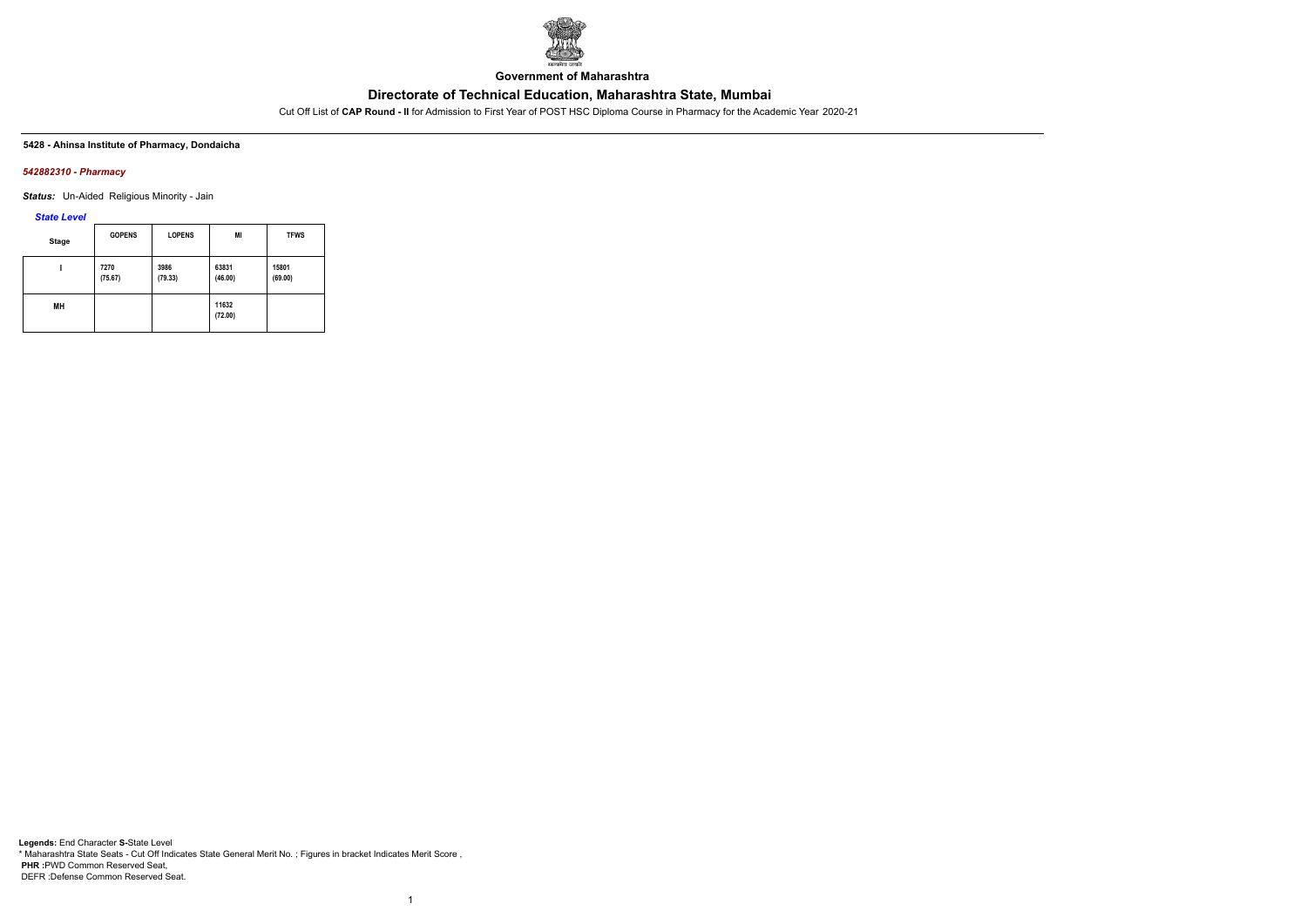

**Government of Maharashtra**

Cut Off List of **CAP Round - II** for Admission to First Year of POST HSC Diploma Course in Pharmacy for the Academic Year 2020-21

#### **5429 - Mahatma Gandhi Vidya Mandir's Institute of Pharmacy(D.Pharmacy), Malegaon**

#### *542982310 - Pharmacy*

*Status:* Un-Aided

*State Level*

| Stage     | <b>GOPENS</b>    | <b>GSCS</b>      | <b>GSTS</b>      | <b>GVJS</b>      | <b>GNT1S</b>     | <b>GNT2S</b>     | GNT3S            | <b>GOBCS</b>     | <b>LOPENS</b>   | <b>LSCS</b>      | <b>LSTS</b>      | <b>LNT2S</b>     | <b>LOBCS</b>    | <b>PWDOPENS</b>  | EWS              | <b>TFWS</b>     |
|-----------|------------------|------------------|------------------|------------------|------------------|------------------|------------------|------------------|-----------------|------------------|------------------|------------------|-----------------|------------------|------------------|-----------------|
|           | 10362<br>(73.00) | 35323<br>(58.33) | 28229<br>(62.00) | 21479<br>(65.67) | 11130<br>(72.33) | 17544<br>(68.00) | 33165<br>(59.33) | 11099<br>(72.33) | 4804<br>(78.33) | 29086<br>(61.33) | 22712<br>(65.00) | 18717<br>(67.33) | 5983<br>(77.00) |                  | 56707<br>(48.67) | 5732<br>(77.33) |
| I-Non PWD |                  |                  |                  |                  |                  |                  |                  |                  |                 |                  |                  |                  |                 | 10305<br>(73.00) |                  |                 |

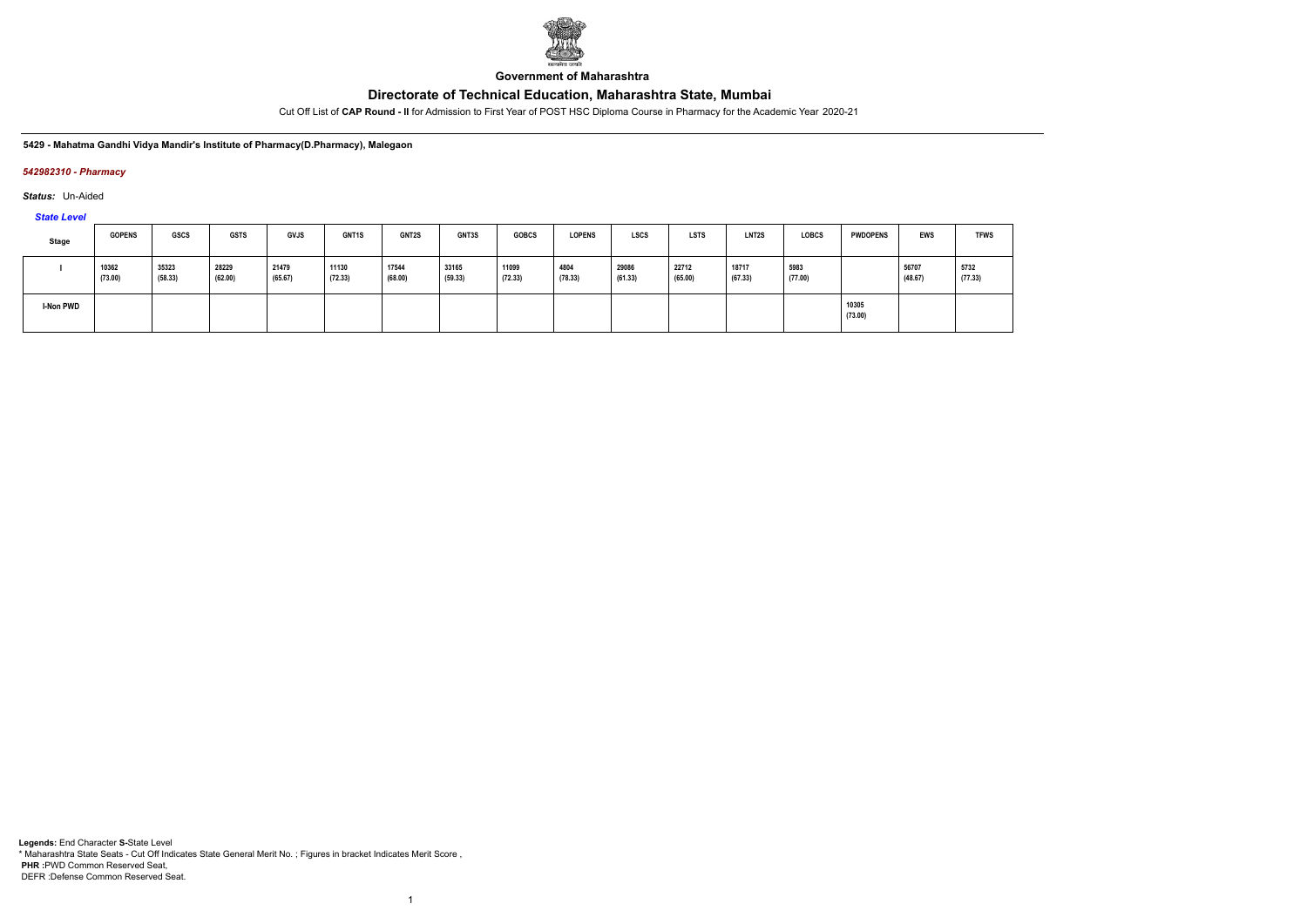

**Government of Maharashtra**

Cut Off List of **CAP Round - II** for Admission to First Year of POST HSC Diploma Course in Pharmacy for the Academic Year 2020-21

#### **5430 - Swami Institute of Pharmacy, Abhona**

### *543082310 - Pharmacy*

*Status:* Un-Aided

# *State Level*

| Stage                | <b>GOPENS</b>    | GSCS             | <b>GSTS</b>      | <b>GVJS</b>      | <b>GNT3S</b>     | <b>GOBCS</b>     | <b>LOPENS</b>    | <b>LSCS</b>      | <b>LSTS</b>      | <b>LNT1S</b>     | LOBCS            | <b>PWDOPENS</b>  | <b>DEFOPENS</b>  | <b>TFWS</b>      |
|----------------------|------------------|------------------|------------------|------------------|------------------|------------------|------------------|------------------|------------------|------------------|------------------|------------------|------------------|------------------|
|                      | 18523<br>(67.33) | 58852<br>(48.00) | 25667<br>(63.33) | 26721<br>(62.67) | 34864<br>(58.67) | 22718<br>(65.00) | 16006<br>(69.00) | 63751<br>(46.00) | 16882<br>(68.33) |                  | 21218<br>(65.67) |                  |                  | 25089<br>(63.67) |
| Ш                    |                  |                  |                  |                  |                  |                  |                  |                  |                  | 38980<br>(56.67) |                  |                  |                  |                  |
| <b>I-Non Defence</b> |                  |                  |                  |                  |                  |                  |                  |                  |                  |                  |                  |                  | 22586<br>(65.00) |                  |
| I-Non PWD            |                  |                  |                  |                  |                  |                  |                  |                  |                  |                  |                  | 20004<br>(66.33) |                  |                  |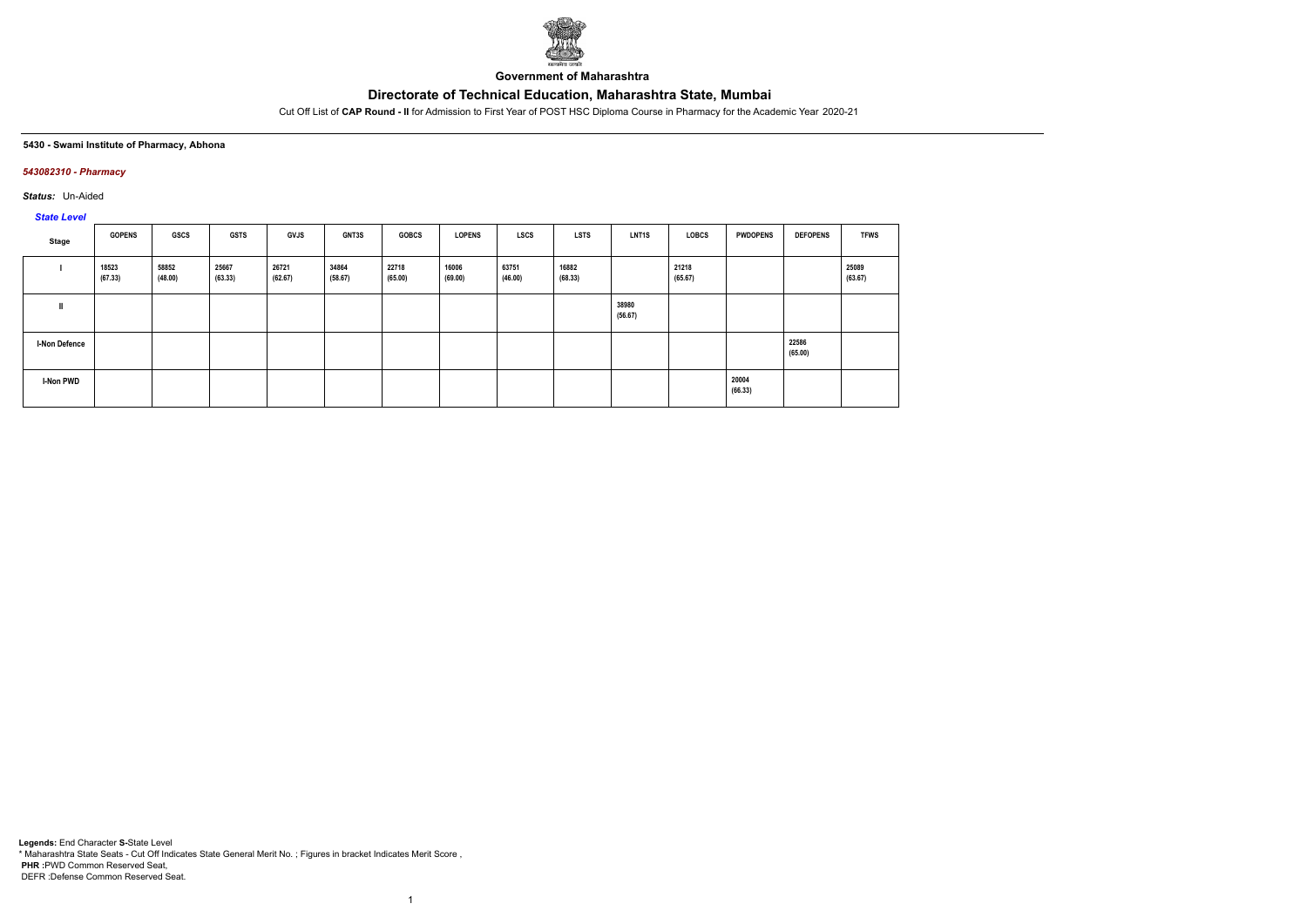

**Government of Maharashtra**

Cut Off List of **CAP Round - II** for Admission to First Year of POST HSC Diploma Course in Pharmacy for the Academic Year 2020-21

#### **5432 - R.M.S. Institute of Pharmacy, Sayane Khurd**

#### *543282310 - Pharmacy*

*Status:* Un-Aided Religious Minority - Muslim

*State Level*

| <b>Stage</b> | <b>GOPENS</b> | <b>LOPENS</b> | MI      | <b>TFWS</b> |
|--------------|---------------|---------------|---------|-------------|
|              | 16781         | 11996         | 34213   | 15817       |
|              | (68.33)       | (71.67)       | (59.00) | (69.00)     |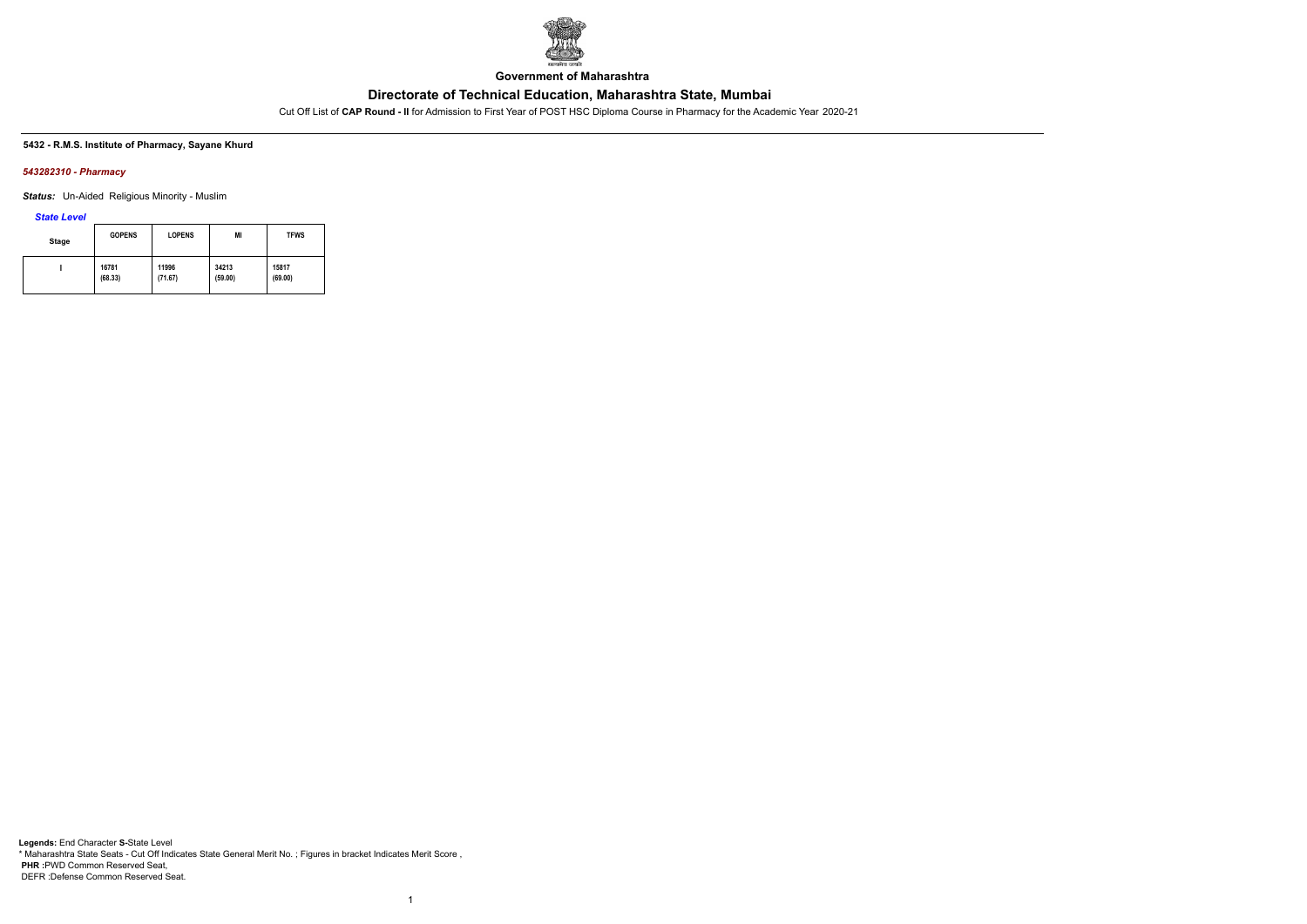

**Government of Maharashtra**

Cut Off List of **CAP Round - II** for Admission to First Year of POST HSC Diploma Course in Pharmacy for the Academic Year 2020-21

#### **5435 - Prof. Ravindra Nikam College of Pharmacy, Gondur, Dhule**

### *543582310 - Pharmacy*

*Status:* Un-Aided

*State Level*

| Stage                | <b>GOPENS</b>    | GVJS             | GNT <sub>1</sub> S | <b>GNT2S</b>     | <b>GNT3S</b>     | <b>GOBCS</b>     | <b>LOPENS</b>   | <b>LSCS</b>      | <b>LSTS</b>      | <b>LOBCS</b>     | <b>PWDOPENS</b>  | <b>DEFOPENS</b>  | <b>EWS</b>       | <b>TFWS</b>      |
|----------------------|------------------|------------------|--------------------|------------------|------------------|------------------|-----------------|------------------|------------------|------------------|------------------|------------------|------------------|------------------|
|                      | 10934<br>(72.33) | 19761<br>(66.67) | 19545<br>(66.67)   | 12091<br>(71.67) | 31449<br>(60.33) | 12945<br>(71.00) | 9457<br>(73.67) | 44962<br>(54.00) | 19118<br>(67.00) | 12777<br>(71.00) |                  |                  | 61540<br>(46.67) | 11585<br>(72.00) |
| <b>I-Non Defence</b> |                  |                  |                    |                  |                  |                  |                 |                  |                  |                  |                  | 12232<br>(71.33) |                  |                  |
| I-Non PWD            |                  |                  |                    |                  |                  |                  |                 |                  |                  |                  | 12363<br>(71.33) |                  |                  |                  |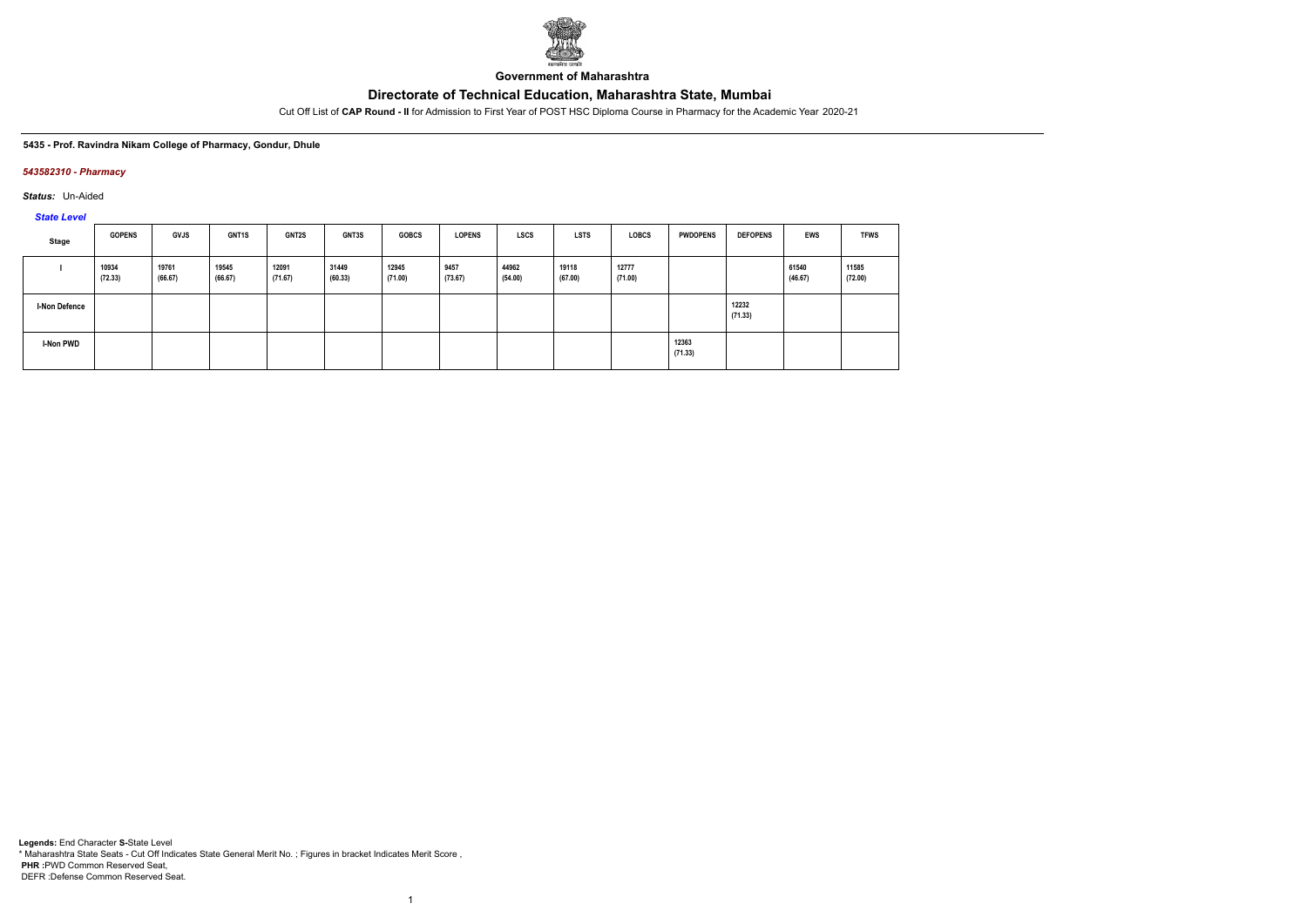

**Government of Maharashtra**

Cut Off List of **CAP Round - II** for Admission to First Year of POST HSC Diploma Course in Pharmacy for the Academic Year 2020-21

**5436 - Seva Shikshan Prasarak Mandal's Dr. N.J. Paulbudhe College of Pharmacy (Diploma), Ahmednagar**

### *543682310 - Pharmacy*

*Status:* Un-Aided

*State Level*

| <b>Stage</b>     | <b>GOPENS</b>    | <b>GSCS</b>      | <b>GVJS</b>      | GNT2S            | <b>GOBCS</b>     | LSCS             | <b>LOBCS</b>     | <b>PWDOPENS</b>  | <b>EWS</b>       |
|------------------|------------------|------------------|------------------|------------------|------------------|------------------|------------------|------------------|------------------|
|                  | 16558<br>(68.33) | 43685<br>(54.33) | 23747<br>(64.33) | 18647<br>(67.33) | 23641<br>(64.33) | 20774<br>(66.00) | 15783<br>(69.00) |                  | 37409<br>(57.33) |
| <b>I-Non PWD</b> |                  |                  |                  |                  |                  |                  |                  | 15389<br>(69.33) |                  |

1

**Legends:** End Character **S-**State Level \* Maharashtra State Seats - Cut Off Indicates State General Merit No. ; Figures in bracket Indicates Merit Score , **PHR :**PWD Common Reserved Seat, DEFR :Defense Common Reserved Seat.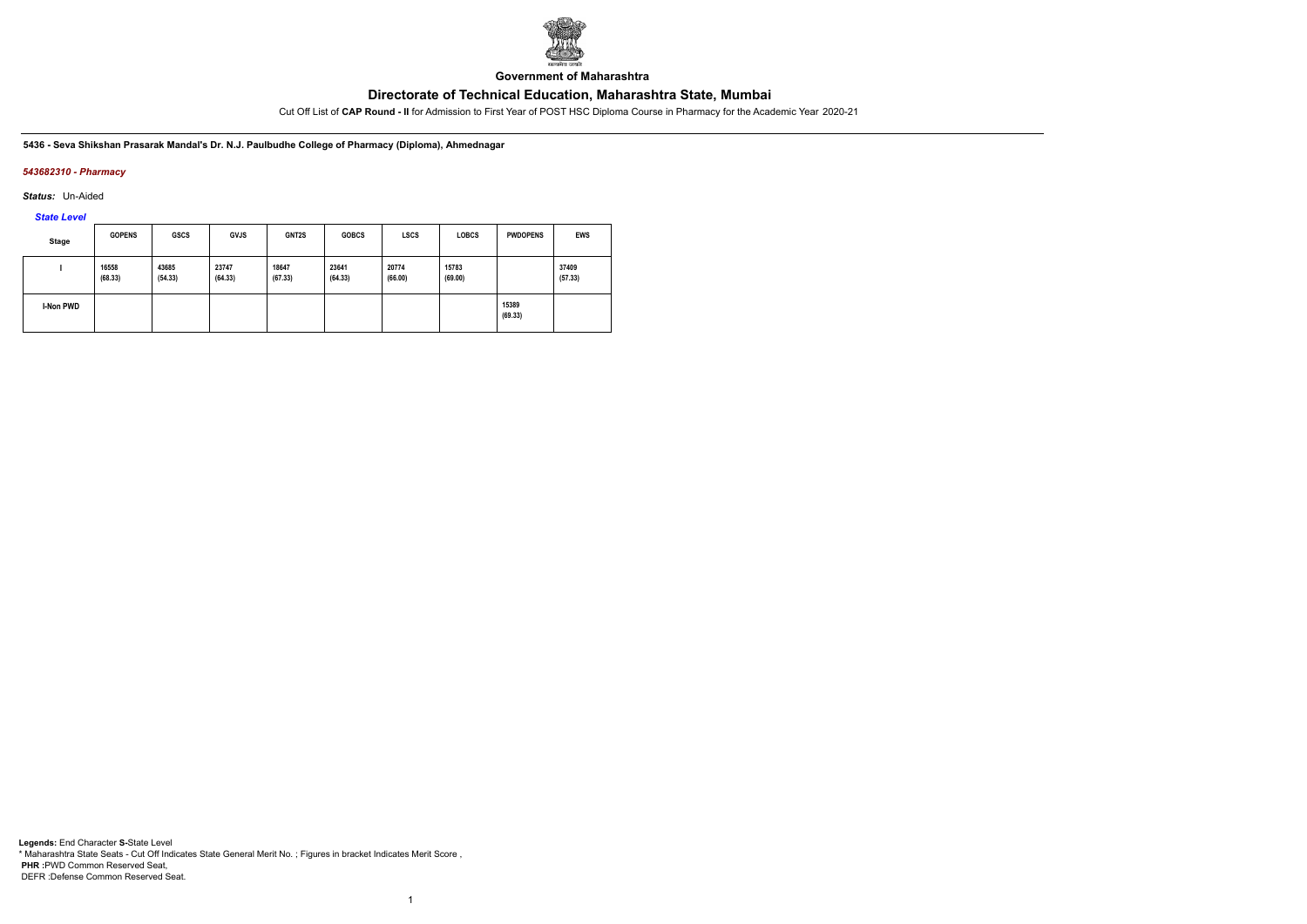

**Government of Maharashtra**

Cut Off List of **CAP Round - II** for Admission to First Year of POST HSC Diploma Course in Pharmacy for the Academic Year 2020-21

### **5437 - Trimurti Institute of Pharmacy, Paldhi (BK), Jalgaon**

### *543782310 - Pharmacy*

*Status:* Un-Aided

*State Level*

| <b>Stage</b> | <b>GOPENS</b>    | <b>GSCS</b>      | <b>GSTS</b>      | <b>GVJS</b>      | <b>GNT2S</b>     | GNT3S            | <b>GOBCS</b>     | <b>LOPENS</b>   | <b>LSCS</b>      | <b>LVJS</b>      | <b>LNT1S</b>     | <b>LNT2S</b>     | <b>LOBCS</b>     | <b>PWDOPENS</b>  | <b>EWS</b>       | <b>TFWS</b>      |
|--------------|------------------|------------------|------------------|------------------|------------------|------------------|------------------|-----------------|------------------|------------------|------------------|------------------|------------------|------------------|------------------|------------------|
|              | 12469<br>(71.33) | 51955<br>(51.00) | 21223<br>(65.67) | 16895<br>(68.33) | 26089<br>(63.00) | 54106<br>(50.00) | 15449<br>(69.33) | 9044<br>(74.00) | 42717<br>(55.00) | 32734<br>(59.67) | 25886<br>(63.00) | 18871<br>(67.00) | 10913<br>(72.33) |                  | 26468<br>(62.67) | 15856<br>(69.00) |
| I-Non PWD    |                  |                  |                  |                  |                  |                  |                  |                 |                  |                  |                  |                  |                  | 12020<br>(71.67) |                  |                  |

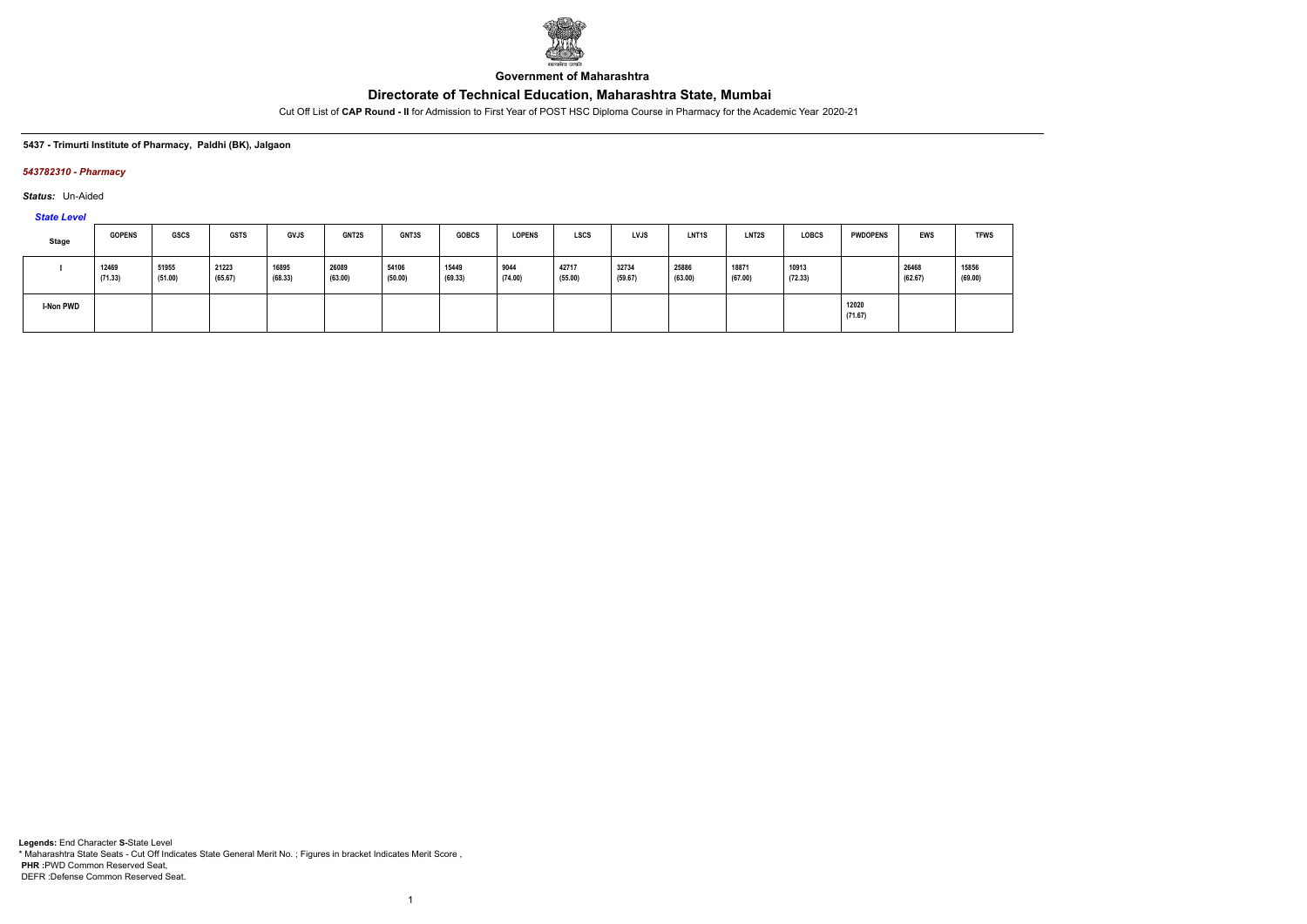

**Government of Maharashtra**

Cut Off List of **CAP Round - II** for Admission to First Year of POST HSC Diploma Course in Pharmacy for the Academic Year 2020-21

#### **5438 - N D Kasar College of Pharmacy, Walki, Ahmednagar**

#### *543882310 - Pharmacy*

*Status:* Un-Aided

*State Level*

| Stage     | <b>GOPENS</b>   | <b>GSCS</b>      | <b>GSTS</b>      | GNT3S            | <b>GOBCS</b>     | <b>LOPENS</b>    | <b>LSCS</b>      | <b>LNT1S</b>     | <b>LOBCS</b>     | <b>PWDOPENS</b>  | <b>DEFOPENS</b>  |
|-----------|-----------------|------------------|------------------|------------------|------------------|------------------|------------------|------------------|------------------|------------------|------------------|
|           | 8390<br>(74.67) | 54041<br>(50.00) | 76028<br>(40.33) | 19285<br>(67.00) | 25621<br>(63.33) | 11844<br>(71.67) | 57077<br>(48.67) | 63062<br>(46.00) | 21242<br>(65.67) |                  | 39607<br>(56.33) |
| I-Non PWD |                 |                  |                  |                  |                  |                  |                  |                  |                  | 13484<br>(70.67) |                  |
| IV        |                 |                  | 14801<br>(69.67) |                  |                  |                  |                  |                  |                  |                  |                  |

1

**Legends:** End Character **S-**State Level \* Maharashtra State Seats - Cut Off Indicates State General Merit No. ; Figures in bracket Indicates Merit Score , **PHR :**PWD Common Reserved Seat, DEFR :Defense Common Reserved Seat.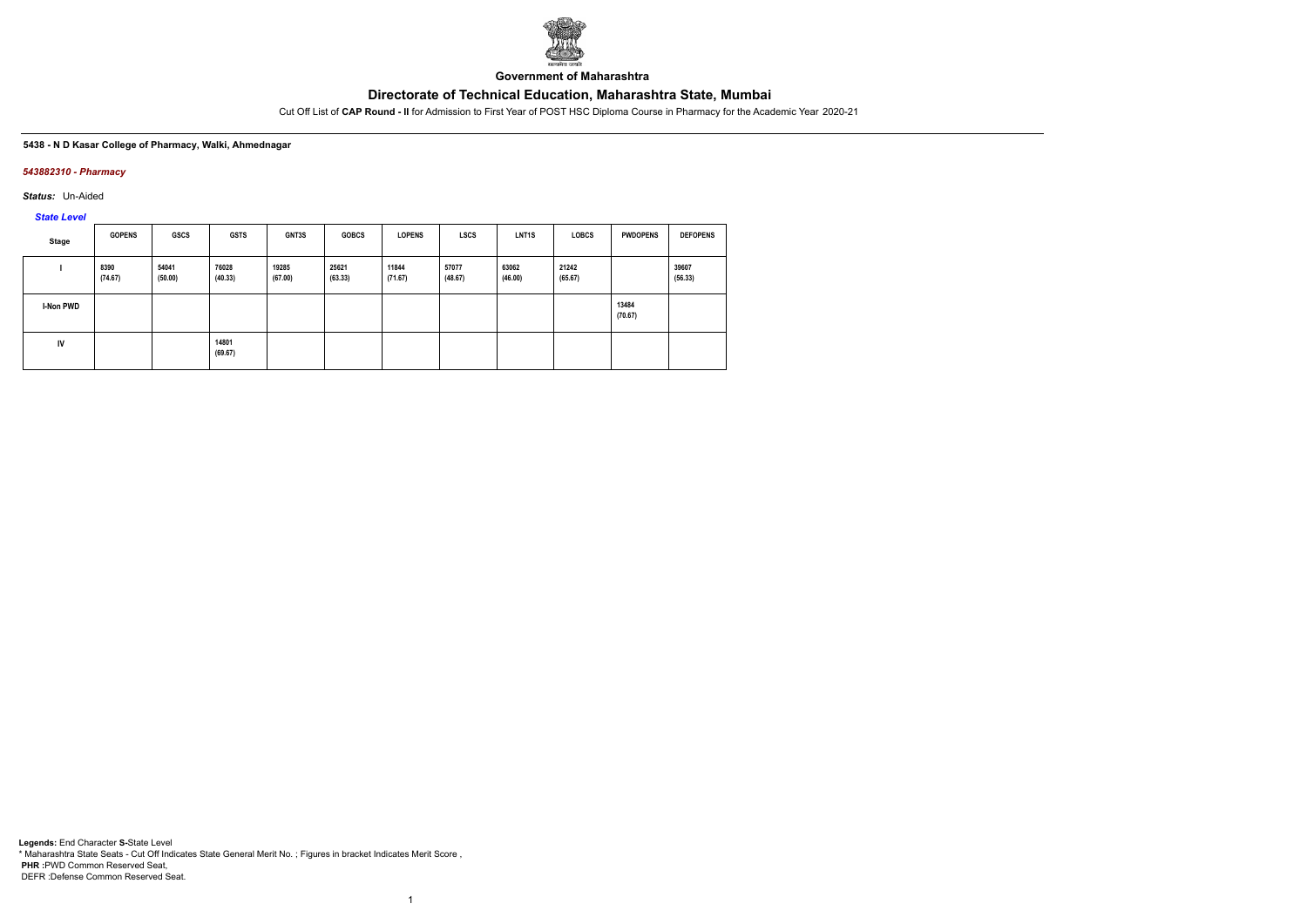

**Government of Maharashtra**

Cut Off List of **CAP Round - II** for Admission to First Year of POST HSC Diploma Course in Pharmacy for the Academic Year 2020-21

#### **5439 - Dr Naikwadi College of D Pharmacy, Jamgaon Sinnar**

#### *543982310 - Pharmacy*

*Status:* Un-Aided

*State Level*

| Stage     | <b>GOPENS</b>    | <b>GSCS</b>      | <b>GSTS</b>      | <b>GVJS</b>      | <b>GOBCS</b>     | <b>LOPENS</b>    | <b>LSCS</b>      | <b>LSTS</b>      | <b>LOBCS</b>     | <b>PWDOPENS</b>  | <b>EWS</b>       | <b>TFWS</b>      |
|-----------|------------------|------------------|------------------|------------------|------------------|------------------|------------------|------------------|------------------|------------------|------------------|------------------|
|           | 28712<br>(61.67) | 58857<br>(48.00) | 38852<br>(56.67) | 29452<br>(61.33) | 31507<br>(60.33) | 29046<br>(61.33) | 52277<br>(50.67) | 35844<br>(58.00) | 31122<br>(60.33) |                  | 69250<br>(43.67) | 29428<br>(61.33) |
| I-Non PWD |                  |                  |                  |                  |                  |                  |                  |                  |                  | 27615<br>(62.33) |                  |                  |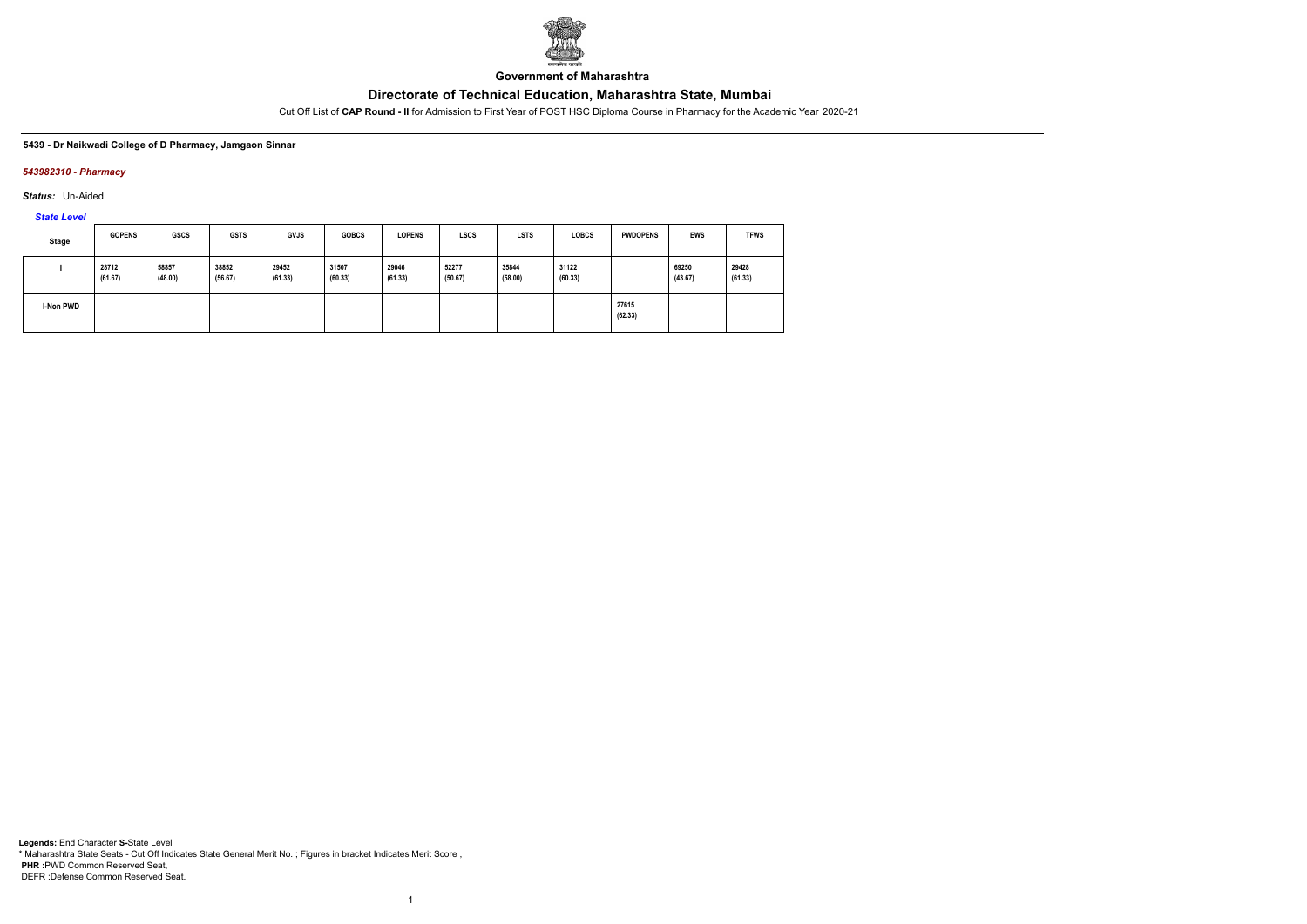

**Government of Maharashtra**

Cut Off List of **CAP Round - II** for Admission to First Year of POST HSC Diploma Course in Pharmacy for the Academic Year 2020-21

**5440 - Shaineshwar Shikshan Prasarak Mandal's College of D. Pharmacy, Laling, Dhule**

### *544082310 - Pharmacy*

*Status:* Un-Aided

*State Level*

| Stage                | <b>GOPENS</b>    | <b>GSCS</b>      | <b>GSTS</b>      | <b>GVJS</b>      | <b>GNT1S</b>     | <b>GOBCS</b>     | <b>LOPENS</b>    | <b>LSCS</b>      | <b>LSTS</b>      | <b>LNT2S</b>     | <b>LOBCS</b>     | <b>PWDOPENS</b>  | <b>DEFOPENS</b>  | <b>EWS</b>       | <b>TFWS</b>      |
|----------------------|------------------|------------------|------------------|------------------|------------------|------------------|------------------|------------------|------------------|------------------|------------------|------------------|------------------|------------------|------------------|
|                      | 16718<br>(68.33) | 42014<br>(55.33) | 23201<br>(64.67) | 21254<br>(65.67) | 22012<br>(65.33) | 17895<br>(67.67) | 20470<br>(66.00) | 49452<br>(52.00) | 21789<br>(65.33) | 29130<br>(61.33) | 20950<br>(66.00) |                  |                  | 81407<br>(37.33) | 17931<br>(67.67) |
| <b>I-Non Defence</b> |                  |                  |                  |                  |                  |                  |                  |                  |                  |                  |                  |                  | 16498<br>(68.67) |                  |                  |
| I-Non PWD            |                  |                  |                  |                  |                  |                  |                  |                  |                  |                  |                  | 14962<br>(69.67) |                  |                  |                  |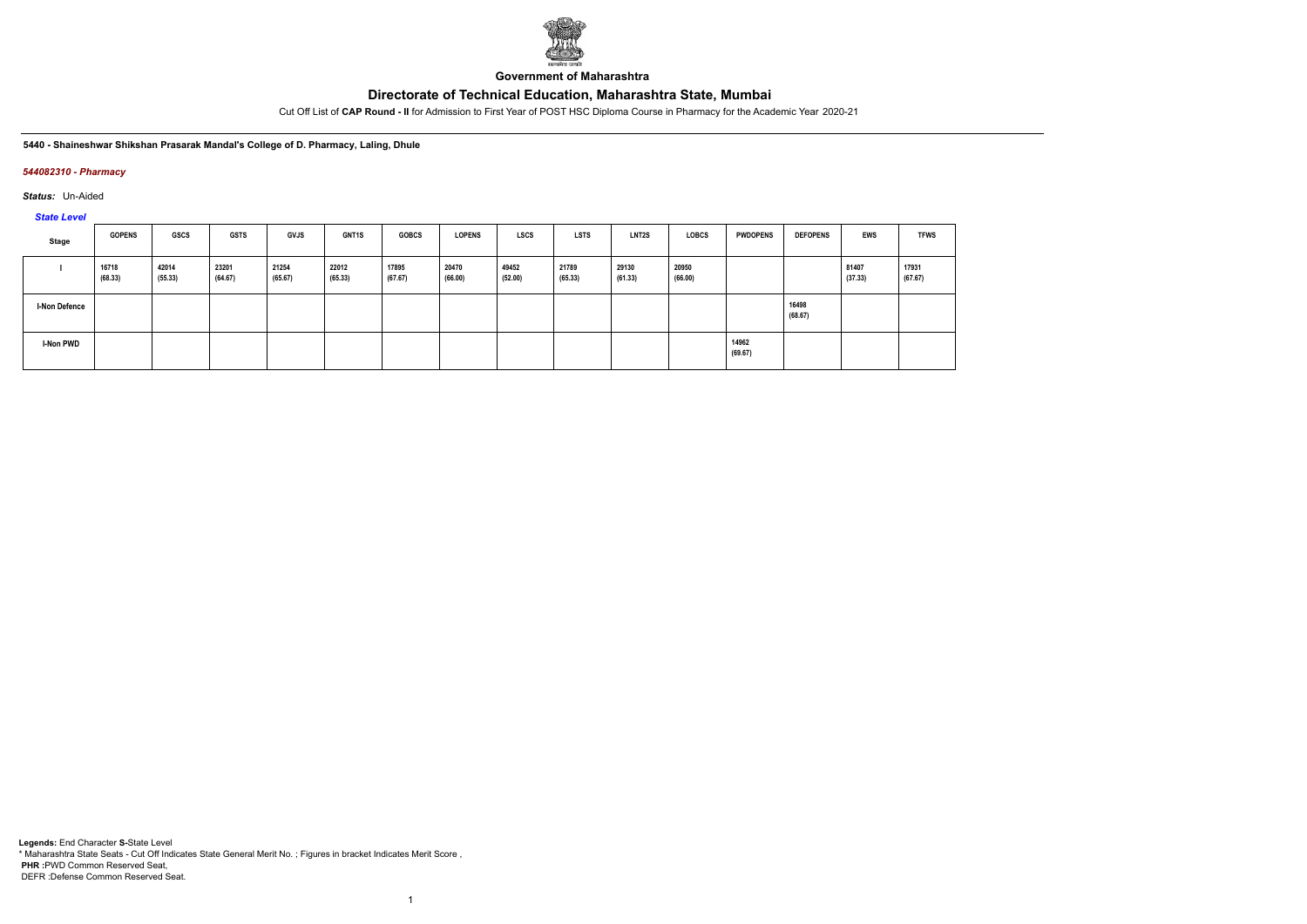

**Government of Maharashtra**

Cut Off List of **CAP Round - II** for Admission to First Year of POST HSC Diploma Course in Pharmacy for the Academic Year 2020-21

#### **5442 - MET's Institute of D. Pharmacy, Adgaon, Nashik**

### *544282310 - Pharmacy*

*Status:* Un-Aided

# *State Level*

| Stage | <b>GOPENS</b>    | <b>GSCS</b>                       | <b>GSTS</b>      | GNT1S            | <b>GOBCS</b>     | <b>LOPENS</b>   | LSCS             | LSTS             | <b>LOBCS</b>     | <b>PWDOPENS</b>  | <b>DEFOPENS</b>  | <b>EWS</b>       | <b>TFWS</b>     |
|-------|------------------|-----------------------------------|------------------|------------------|------------------|-----------------|------------------|------------------|------------------|------------------|------------------|------------------|-----------------|
|       | 12548<br>(71.33) | 28152<br>$\sim$ $\sim$<br>(62.00) | 17262<br>(68.00) | 24194<br>(64.00) | 16201<br>(68.67) | 7681<br>(75.33) | 52888<br>(50.33) | 12883<br>(71.00) | 15543<br>(69.00) | 28106<br>(62.00) | 73569<br>(41.67) | 37316<br>(57.33) | 3108<br>(80.67) |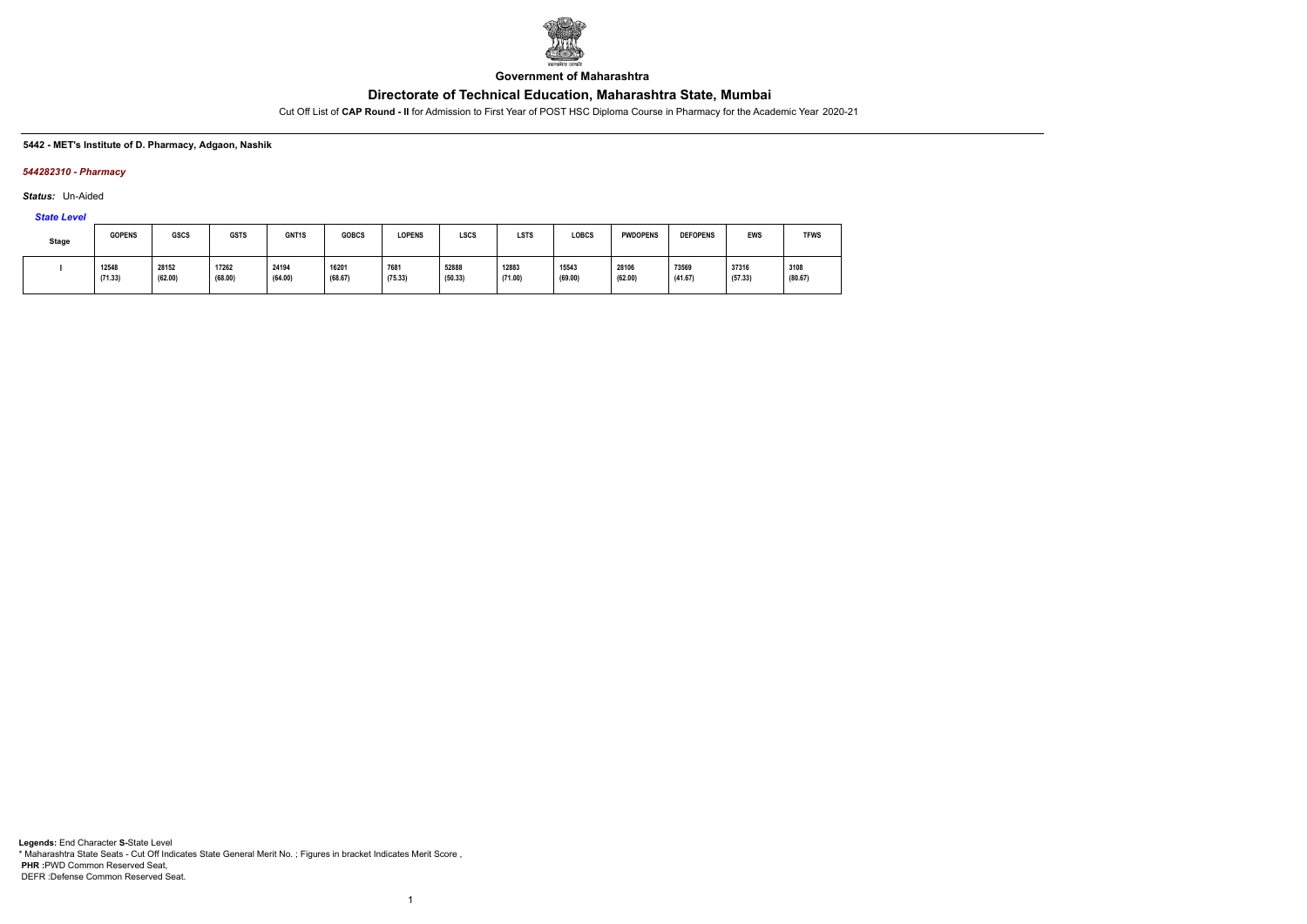

**Government of Maharashtra**

Cut Off List of **CAP Round - II** for Admission to First Year of POST HSC Diploma Course in Pharmacy for the Academic Year 2020-21

**5443 - Divine College of Pharmacy, Satana**

### *544382310 - Pharmacy*

*Status:* Un-Aided

*State Level*

| Stage         | <b>GOPENS</b>    | <b>GSCS</b>      | <b>GSTS</b>      | <b>GVJS</b>      | <b>GNT1S</b>     | <b>GOBCS</b>     | <b>LOPENS</b>    | LNT2S            | <b>LOBCS</b>     | <b>PWDOPENS</b>  | <b>DEFOPENS</b>  | <b>TFWS</b>     |
|---------------|------------------|------------------|------------------|------------------|------------------|------------------|------------------|------------------|------------------|------------------|------------------|-----------------|
|               | 13460<br>(70.67) | 47241<br>(53.00) | 21582<br>(65.67) | 24338<br>(64.00) | 34685<br>(58.67) | 16958<br>(68.33) | 13692<br>(70.33) | 29334<br>(61.33) | 14177<br>(70.00) |                  |                  | 8886<br>(74.00) |
| I-Non Defence |                  |                  |                  |                  |                  |                  |                  |                  |                  |                  | 16924<br>(68.33) |                 |
| I-Non PWD     |                  |                  |                  |                  |                  |                  |                  |                  |                  | 16435<br>(68.67) |                  |                 |

1

**Legends:** End Character **S-**State Level \* Maharashtra State Seats - Cut Off Indicates State General Merit No. ; Figures in bracket Indicates Merit Score , **PHR :**PWD Common Reserved Seat, DEFR :Defense Common Reserved Seat.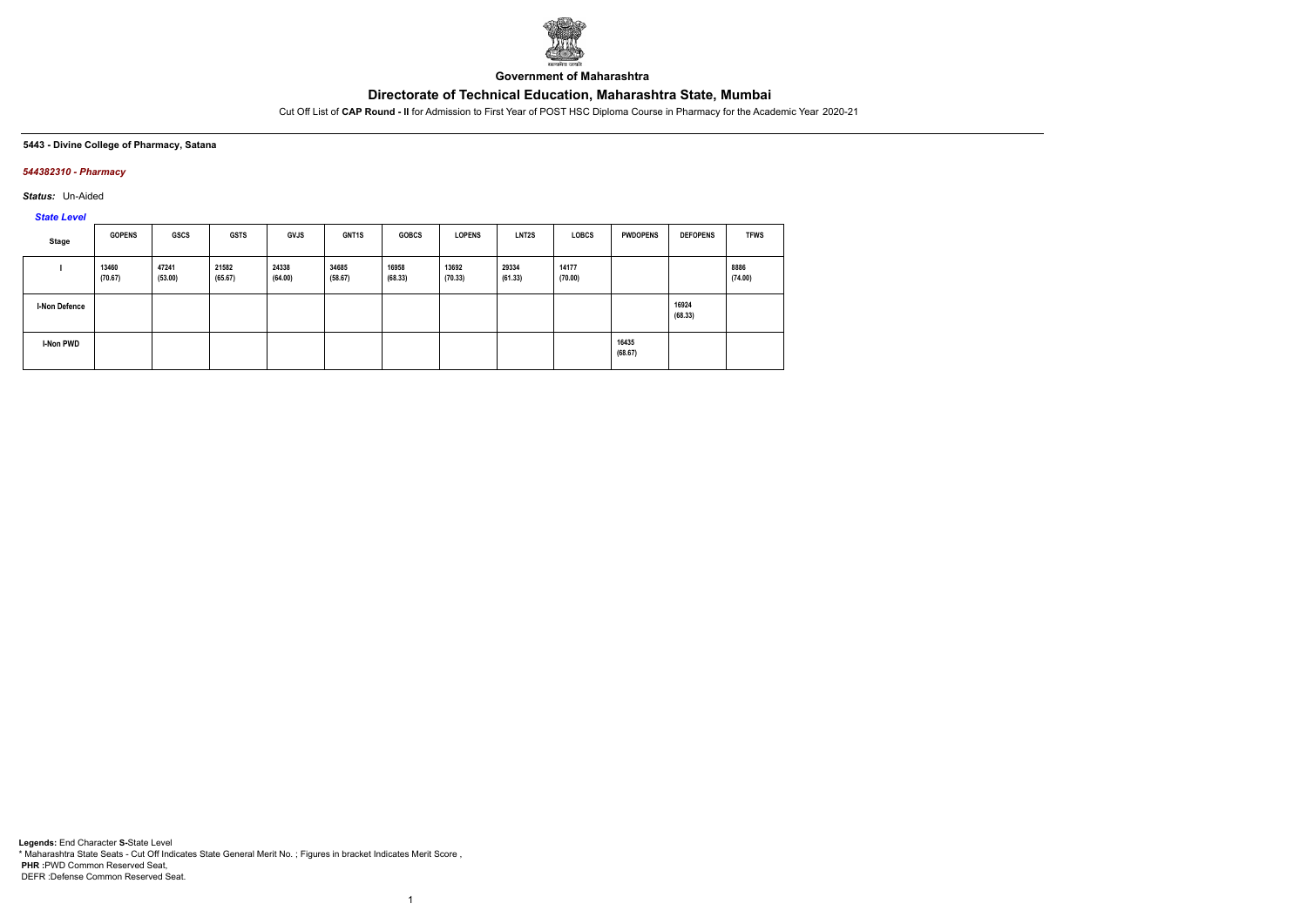

**Government of Maharashtra**

Cut Off List of **CAP Round - II** for Admission to First Year of POST HSC Diploma Course in Pharmacy for the Academic Year 2020-21

#### **5446 - Matoshri Miratai Aher College of Pharmacy, Karjule Harya Taluka Parner**

### *544682310 - Pharmacy*

*Status:* Un-Aided

*State Level*

| Stage                | <b>GOPENS</b>    | <b>GSCS</b>      | <b>GSTS</b>      | <b>GVJS</b>      | <b>GNT2S</b>     | <b>GNT3S</b>     | <b>GOBCS</b>     | <b>LOPENS</b>    | <b>LSCS</b>      | <b>LSTS</b>      | <b>LOBCS</b>     | <b>PWDOPENS</b>  | <b>DEFOPENS</b>  | <b>EWS</b>       |
|----------------------|------------------|------------------|------------------|------------------|------------------|------------------|------------------|------------------|------------------|------------------|------------------|------------------|------------------|------------------|
|                      | 27483<br>(62.33) | 60827<br>(47.00) | 79583<br>(38.67) | 37226<br>(57.33) | 32512<br>(59.67) | 29231<br>(61.33) | 30400<br>(60.67) | 22876<br>(64.67) | 66477<br>(44.67) |                  | 37275<br>(57.33) |                  |                  | 80594<br>(38.00) |
| <b>I-Non Defence</b> |                  |                  |                  |                  |                  |                  |                  |                  |                  |                  |                  |                  | 26974<br>(62.67) |                  |
| I-Non PWD            |                  |                  |                  |                  |                  |                  |                  |                  |                  |                  |                  | 26932<br>(62.67) |                  |                  |
| IV                   |                  |                  | 27526<br>(62.33) |                  |                  |                  |                  |                  |                  | 27510<br>(62.33) |                  |                  |                  |                  |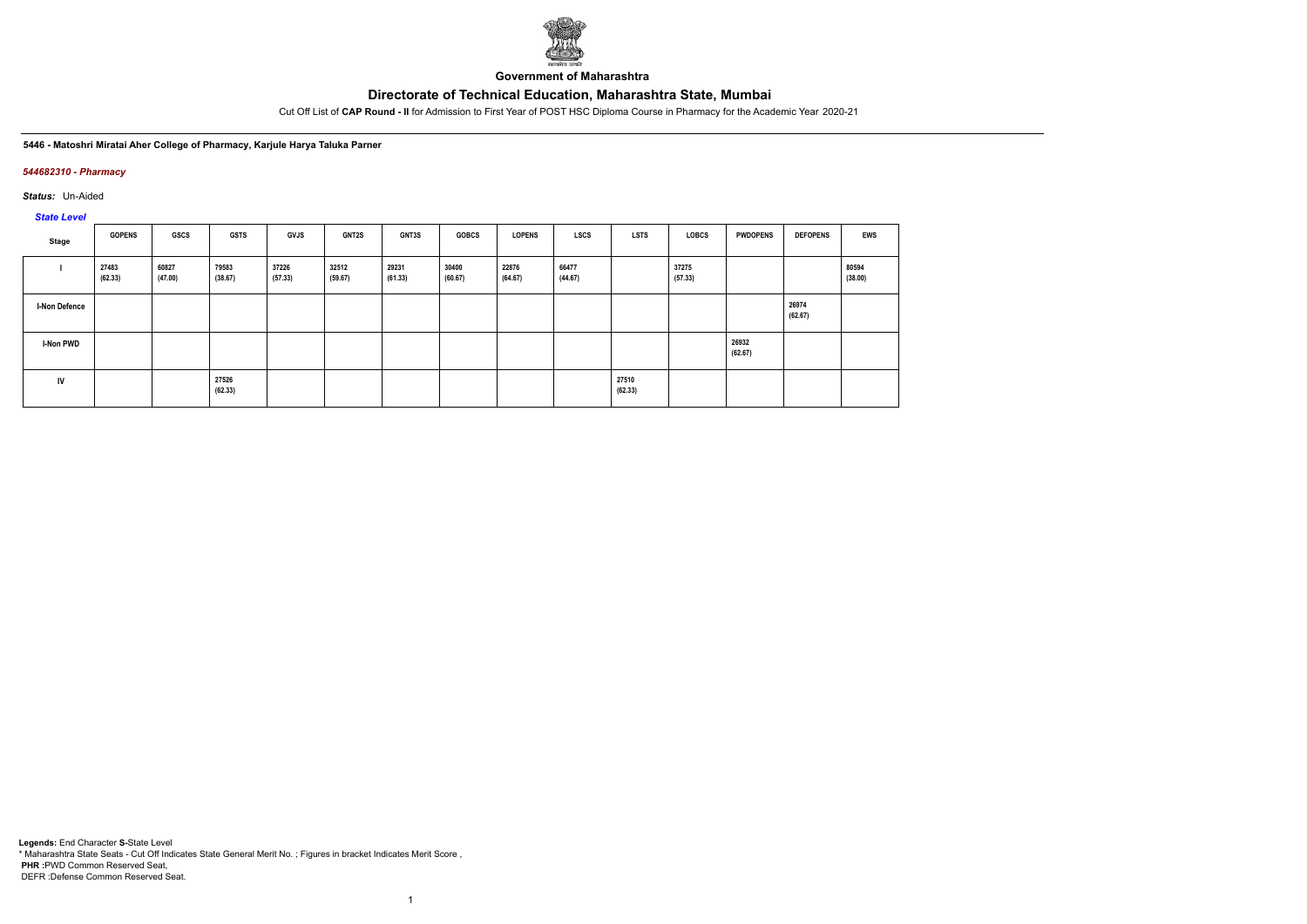

**Government of Maharashtra**

Cut Off List of **CAP Round - II** for Admission to First Year of POST HSC Diploma Course in Pharmacy for the Academic Year 2020-21

#### **5448 - Shri Vile Parle Kelavani Mandal's Institute of Pharmacy, Dhule**

#### *544882310 - Pharmacy*

*Status:* Un-Aided Linguistic Minority - Gujarathi

*State Level*

| <b>Stage</b> | <b>GOPENS</b>   | <b>LOPENS</b>   | MI              |
|--------------|-----------------|-----------------|-----------------|
|              | 5049<br>(78.00) | 4854<br>(78.33) |                 |
| MН           |                 |                 | 9137<br>(74.00) |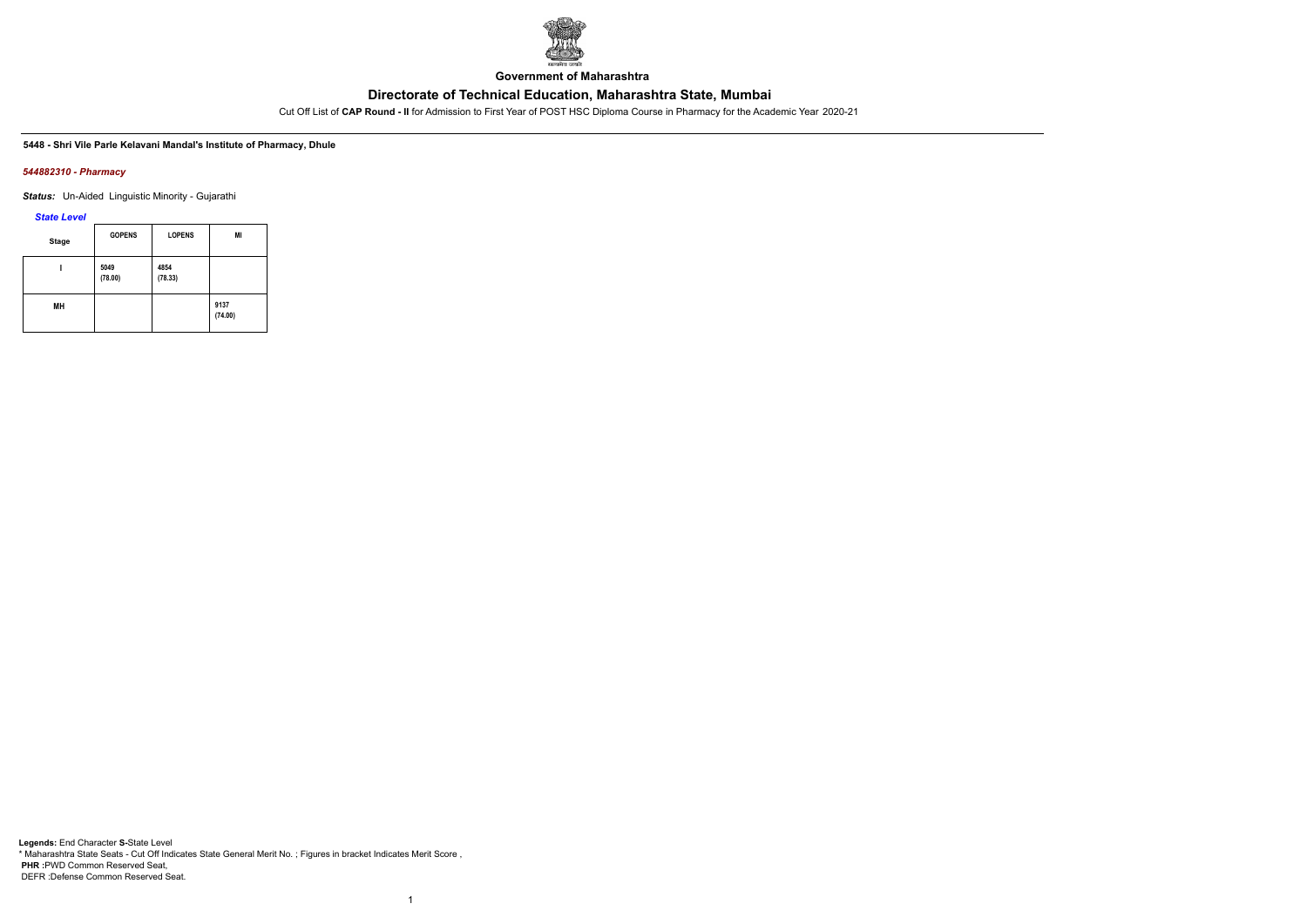

**Government of Maharashtra**

Cut Off List of **CAP Round - II** for Admission to First Year of POST HSC Diploma Course in Pharmacy for the Academic Year 2020-21

#### **5452 - Rupesh Badhan Institute of Pharmacy, Pimpalner**

### *545282310 - Pharmacy*

*Status:* Un-Aided

*State Level*

| Stage                | <b>GOPENS</b>    | <b>GSCS</b>      | <b>GSTS</b>      | <b>GVJS</b>      | GNT2S            | GNT3S            | <b>GOBCS</b>     | <b>LOBCS</b>     | <b>PWDOPENS</b>  | <b>DEFOPENS</b>  | <b>TFWS</b>      |
|----------------------|------------------|------------------|------------------|------------------|------------------|------------------|------------------|------------------|------------------|------------------|------------------|
|                      | 12060<br>(71.67) | 48146<br>(52.67) | 20414<br>(66.33) | 17027<br>(68.33) | 15452<br>(69.33) | 40234<br>(56.00) | 17467<br>(68.00) | 10407<br>(73.00) |                  |                  | 21585<br>(65.67) |
| <b>I-Non Defence</b> |                  |                  |                  |                  |                  |                  |                  |                  |                  | 15019<br>(69.67) |                  |
| I-Non PWD            |                  |                  |                  |                  |                  |                  |                  |                  | 17572<br>(68.00) |                  |                  |

1

**Legends:** End Character **S-**State Level \* Maharashtra State Seats - Cut Off Indicates State General Merit No. ; Figures in bracket Indicates Merit Score , **PHR :**PWD Common Reserved Seat, DEFR :Defense Common Reserved Seat.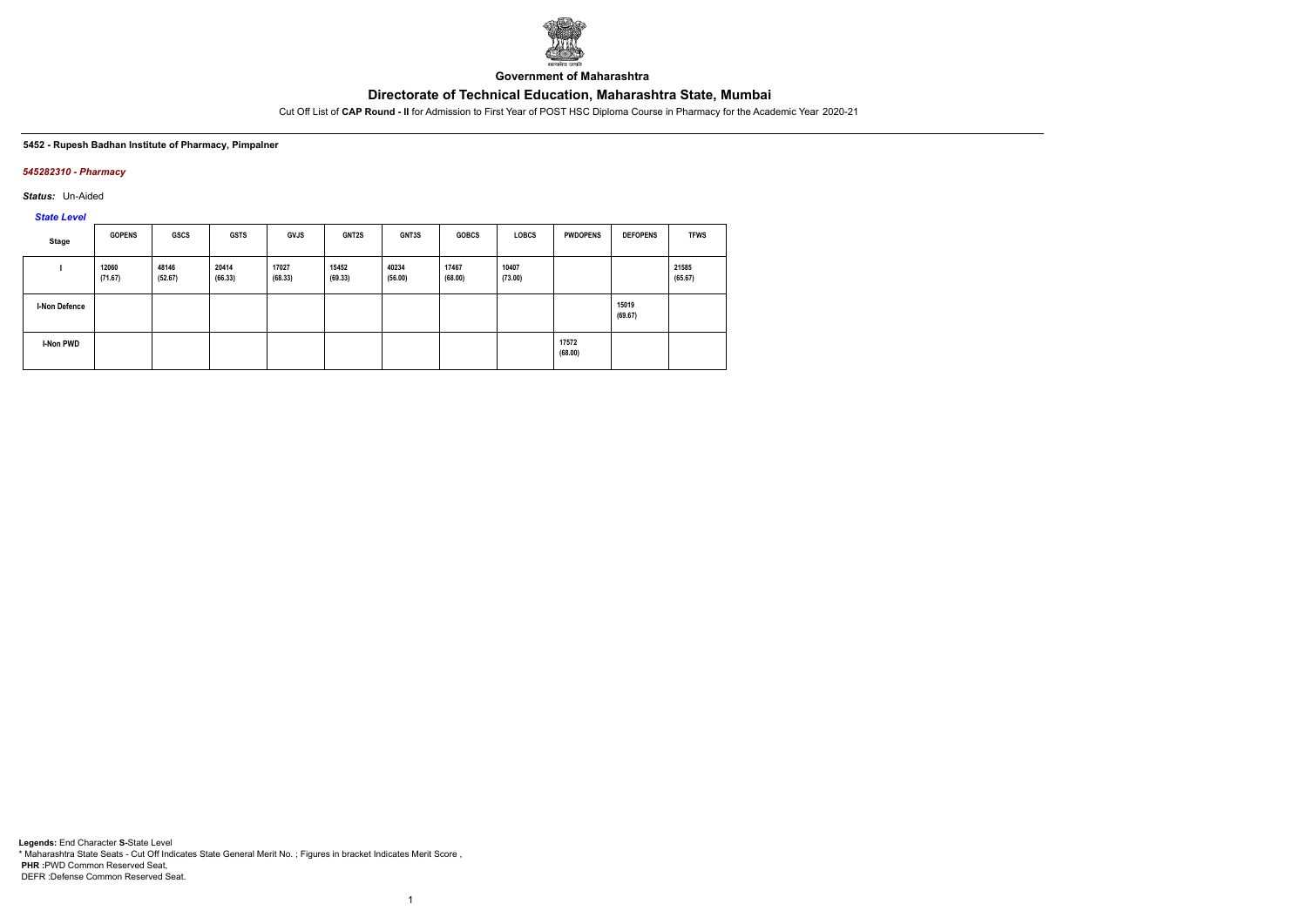

**Government of Maharashtra**

Cut Off List of **CAP Round - II** for Admission to First Year of POST HSC Diploma Course in Pharmacy for the Academic Year 2020-21

#### **5454 - Shantiniketan College of Pharmacy, Ahmednagar**

### *545482310 - Pharmacy*

*Status:* Un-Aided

*State Level*

| Stage     | <b>GOPENS</b>    | <b>GSCS</b>      | <b>GSTS</b>      | <b>GVJS</b>      | <b>GNT1S</b>     | <b>GNT2S</b>     | <b>GOBCS</b>     | <b>LOPENS</b>    | <b>LSCS</b>      | <b>LSTS</b>      | <b>LVJS</b>      | <b>LOBCS</b>     | <b>PWDOPENS</b>  | <b>EWS</b>       |
|-----------|------------------|------------------|------------------|------------------|------------------|------------------|------------------|------------------|------------------|------------------|------------------|------------------|------------------|------------------|
|           | 19500<br>(66.67) | 55178<br>(49.33) | 57771<br>(48.33) | 23000<br>(64.67) | 46394<br>(53.33) | 28037<br>(62.00) | 27982<br>(62.00) | 16892<br>(68.33) | 46829<br>(53.00) | 41394<br>(55.67) | 49102<br>(52.00) | 27125<br>(62.33) |                  | 65885<br>(45.00) |
| I-Non PWD |                  |                  |                  |                  |                  |                  |                  |                  |                  |                  |                  |                  | 18424<br>(67.33) |                  |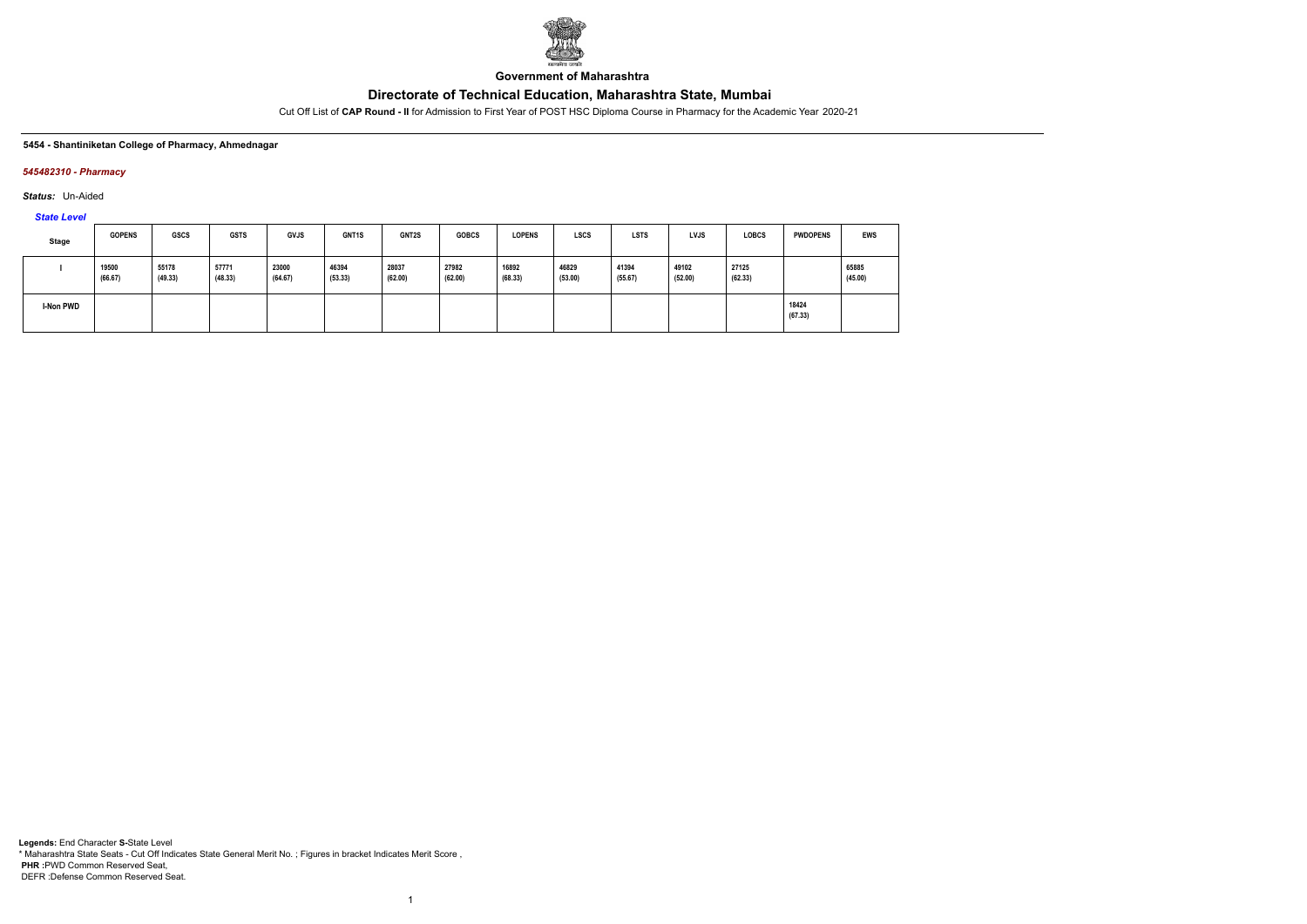

**Government of Maharashtra**

Cut Off List of **CAP Round - II** for Admission to First Year of POST HSC Diploma Course in Pharmacy for the Academic Year 2020-21

**5455 - Shram Sadhana Bombay Trust's Institute of Pharmacy, Bambhori, Jalgaon**

### *545582310 - Pharmacy*

*Status:* Un-Aided

*State Level*

| <b>Stage</b> | <b>GOPENS</b>   | <b>GSCS</b>      | <b>GSTS</b>      | GNT2S            | <b>GOBCS</b>     | <b>LOPENS</b>   | <b>LSCS</b>      | <b>LVJS</b>      | <b>LOBCS</b>    | <b>PWDOPENS</b>  | <b>DEFROBCS</b>  | <b>EWS</b>       |
|--------------|-----------------|------------------|------------------|------------------|------------------|-----------------|------------------|------------------|-----------------|------------------|------------------|------------------|
|              | 8641<br>(74.33) | 29348<br>(61.33) | 11251<br>(72.33) | 16388<br>(68.67) | 13105<br>(70.67) | 5661<br>(77.33) | 38606<br>(56.67) | 11450<br>(72.00) | 6597<br>(76.33) |                  | 61539<br>(46.67) | 15156<br>(69.33) |
| I-Non PWD    |                 |                  |                  |                  |                  |                 |                  |                  |                 | 10308<br>(73.00) |                  |                  |

1

**Legends:** End Character **S-**State Level \* Maharashtra State Seats - Cut Off Indicates State General Merit No. ; Figures in bracket Indicates Merit Score , **PHR :**PWD Common Reserved Seat, DEFR :Defense Common Reserved Seat.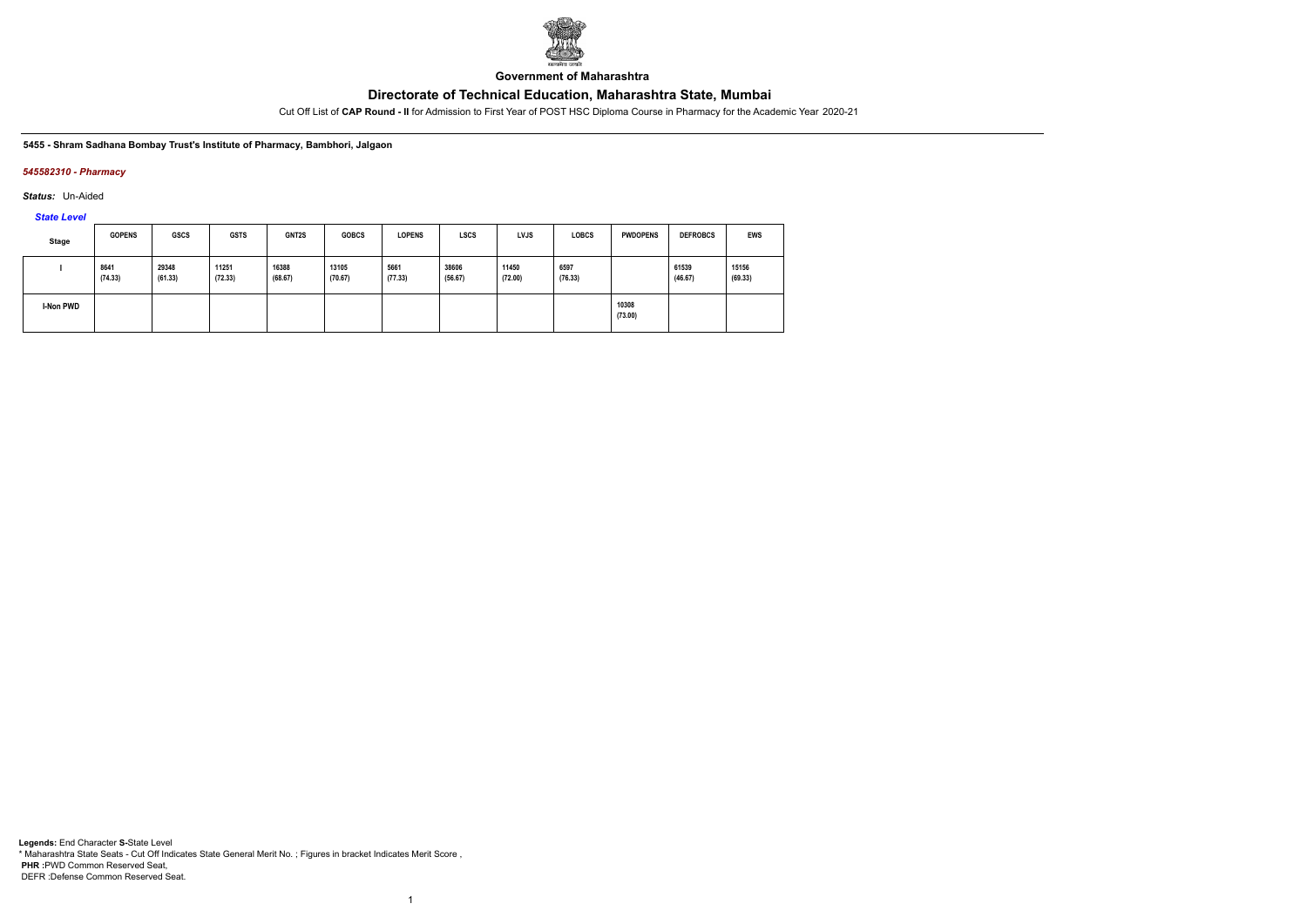

**Government of Maharashtra**

Cut Off List of **CAP Round - II** for Admission to First Year of POST HSC Diploma Course in Pharmacy for the Academic Year 2020-21

**5458 - Shri. Prakashchand Jain College of Pharmacy & Research, Palaskheda**

#### *545882310 - Pharmacy*

*Status:* Un-Aided Religious Minority - Jain

*State Level*

| <b>Stage</b> | <b>GOPENS</b>    | <b>LOPENS</b>   | MI               |
|--------------|------------------|-----------------|------------------|
|              | 12000<br>(71.67) | 8801<br>(74.33) |                  |
| MН           |                  |                 | 18441<br>(67.33) |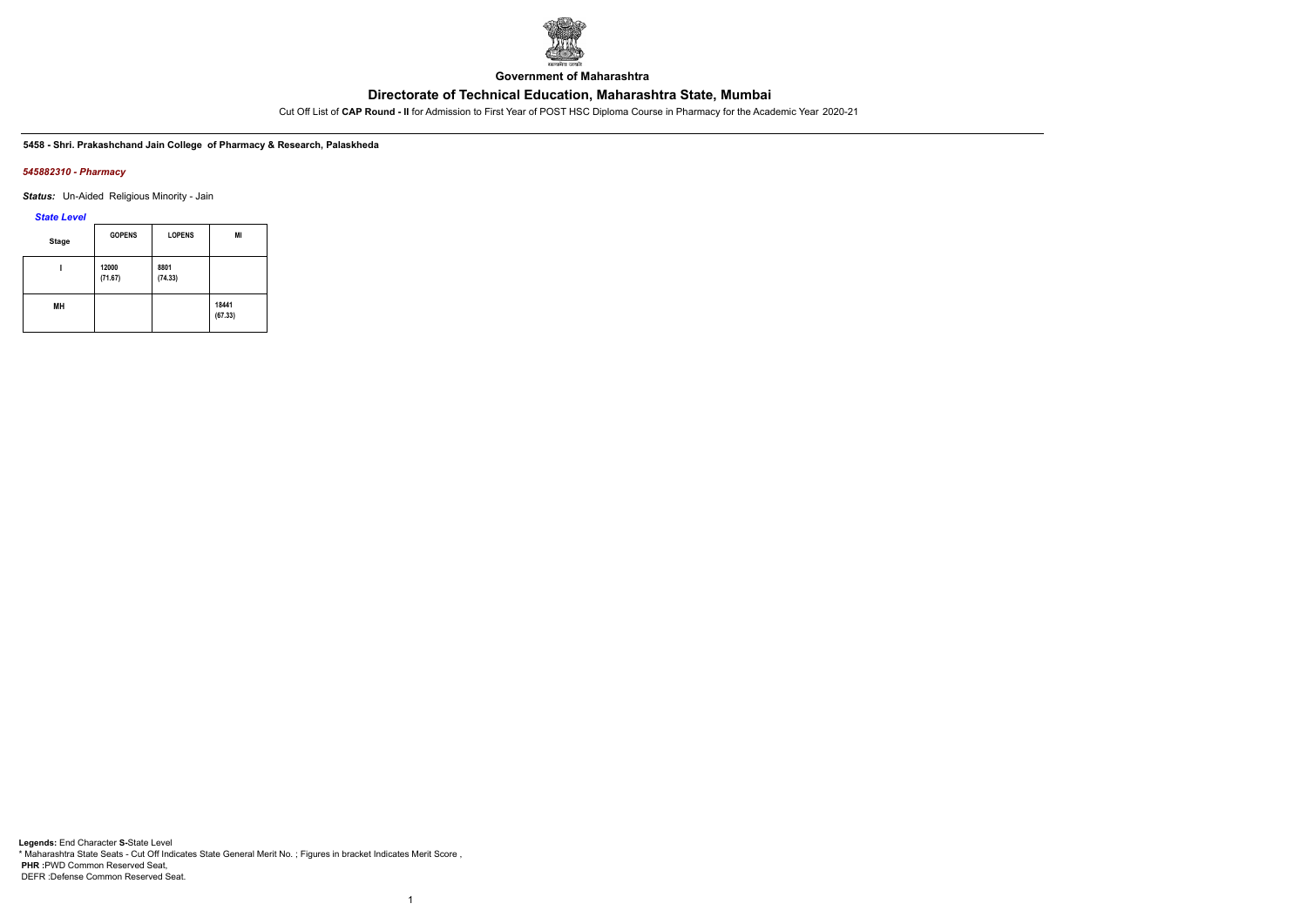

**Government of Maharashtra**

Cut Off List of **CAP Round - II** for Admission to First Year of POST HSC Diploma Course in Pharmacy for the Academic Year 2020-21

#### **5460 - Dr. Kolpe Institute of Pharmacy, Kolpewadi**

### *546082310 - Pharmacy*

*Status:* Un-Aided

*State Level*

| Stage                | <b>GOPENS</b>    | <b>GSCS</b>      | <b>GSTS</b>      | <b>GNT1S</b>     | <b>GNT2S</b>     | <b>GOBCS</b>     | <b>LOPENS</b>    | <b>LSCS</b>      | <b>LSTS</b>      | LNT <sub>2</sub> S | <b>LNT3S</b>     | <b>LOBCS</b>     | <b>PWDOPENS</b>  | <b>DEFOPENS</b>  | <b>TFWS</b>      |
|----------------------|------------------|------------------|------------------|------------------|------------------|------------------|------------------|------------------|------------------|--------------------|------------------|------------------|------------------|------------------|------------------|
|                      | 28379<br>(61.67) | 63495<br>(46.00) | 75502<br>(40.67) | 48898<br>(52.33) | 29173<br>(61.33) | 33833<br>(59.00) | 24668<br>(63.67) | 58420<br>(48.00) | 65984<br>(45.00) | 29986<br>(61.00)   | 25929<br>(63.00) | 32402<br>(59.67) |                  |                  | 30164<br>(61.00) |
| <b>I-Non Defence</b> |                  |                  |                  |                  |                  |                  |                  |                  |                  |                    |                  |                  |                  | 28028<br>(62.00) |                  |
| I-Non PWD            |                  |                  |                  |                  |                  |                  |                  |                  |                  |                    |                  |                  | 27534<br>(62.33) |                  |                  |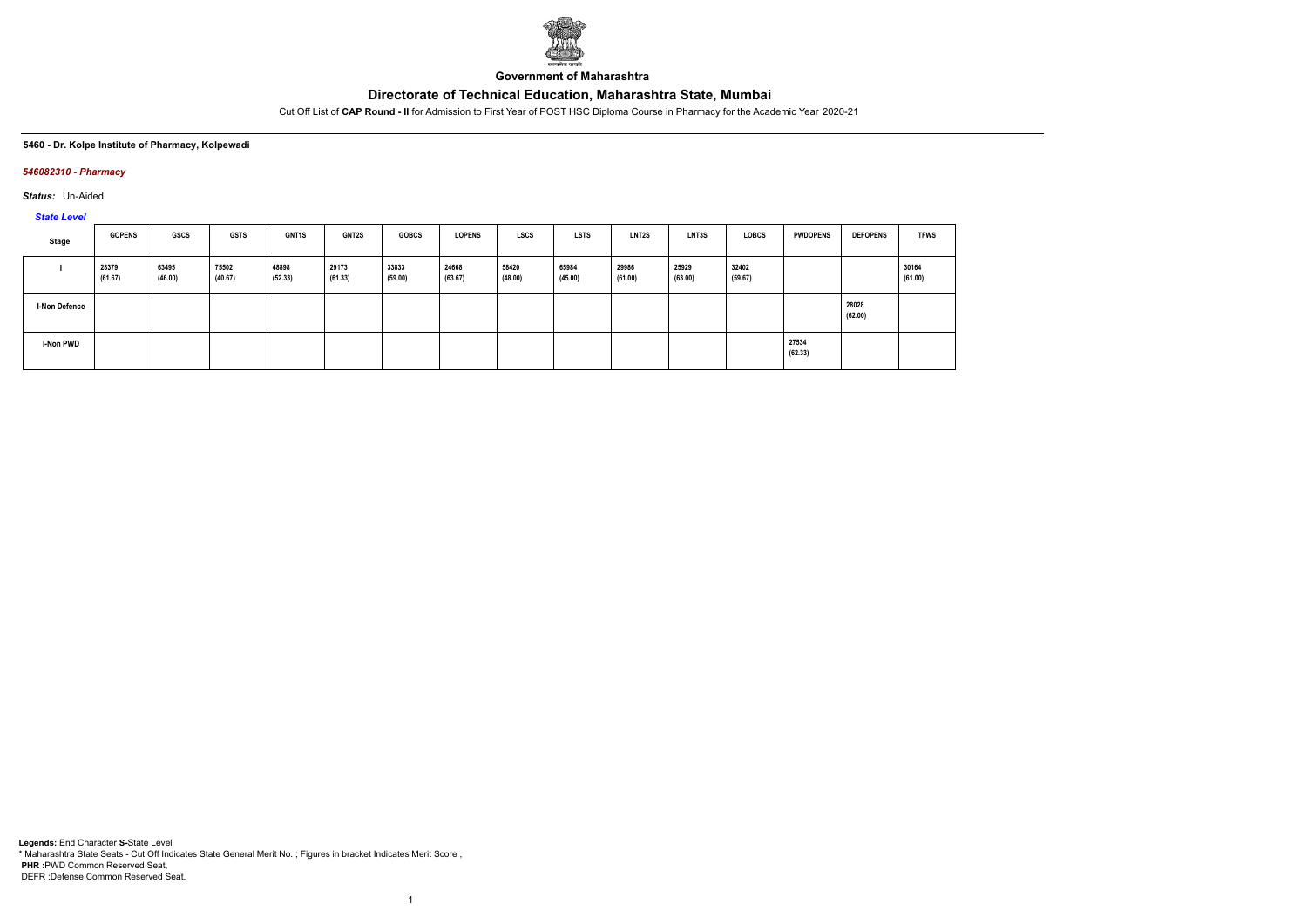

**Government of Maharashtra**

Cut Off List of **CAP Round - II** for Admission to First Year of POST HSC Diploma Course in Pharmacy for the Academic Year 2020-21

#### **5461 - Arihant College of Pharmacy, Ahmednagar**

### *546182310 - Pharmacy*

*Status:* Un-Aided

*State Level*

| <b>Stage</b>     | <b>GOPENS</b>    | <b>GSCS</b>      | <b>GSTS</b>      | GNT2S            | GNT3S            | <b>GOBCS</b>     | <b>LOBCS</b>    | <b>PWDOPENS</b>  | <b>DEFOPENS</b>  | EWS              |
|------------------|------------------|------------------|------------------|------------------|------------------|------------------|-----------------|------------------|------------------|------------------|
|                  | 15200<br>(69.33) | 51923<br>(51.00) | 26623<br>(62.67) | 22764<br>(65.00) | 17751<br>(67.67) | 23680<br>(64.33) | 7426<br>(75.33) |                  | 57519<br>(48.33) | 66714<br>(44.67) |
| <b>I-Non PWD</b> |                  |                  |                  |                  |                  |                  |                 | 16581<br>(68.33) |                  |                  |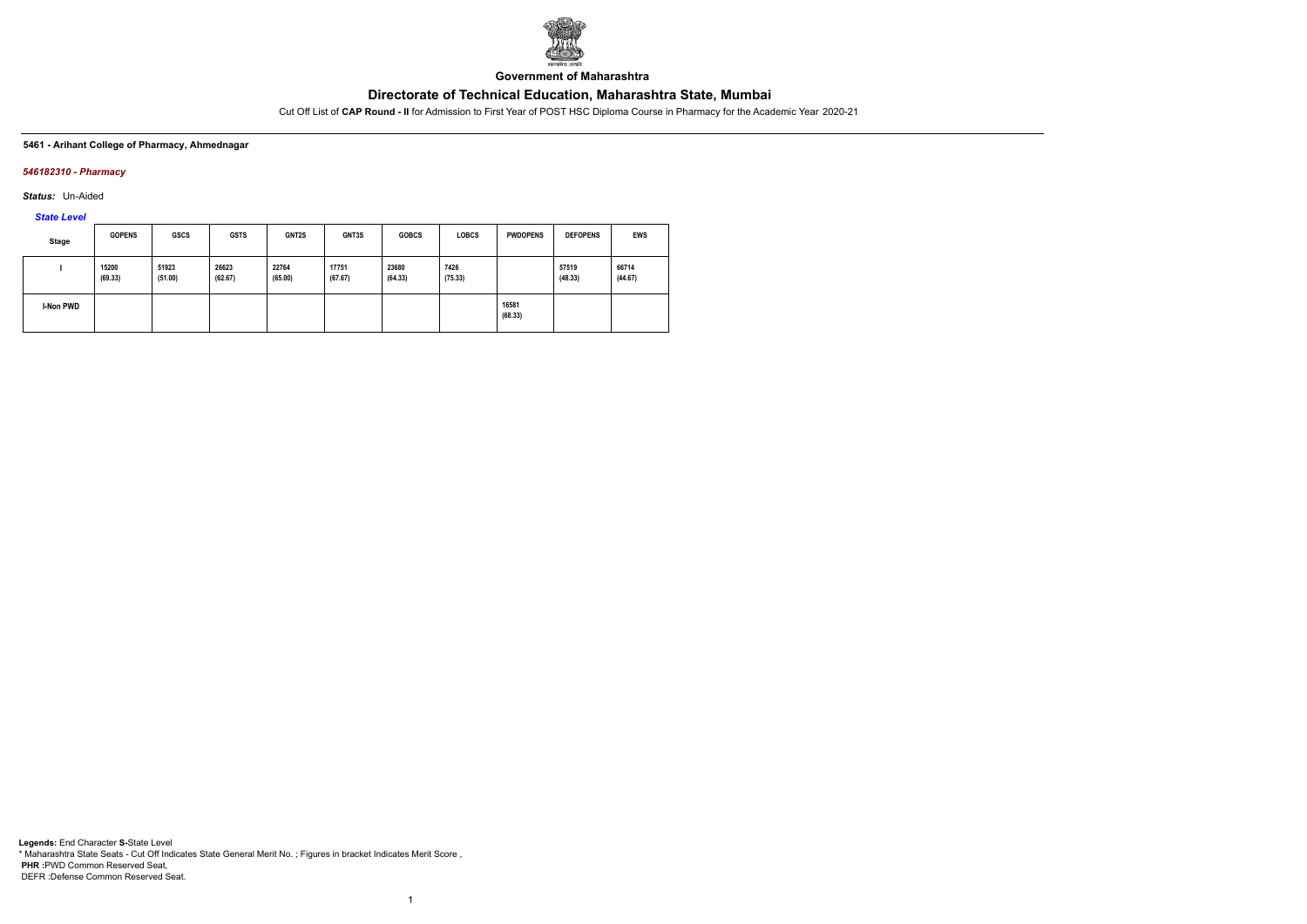

**Government of Maharashtra**

Cut Off List of **CAP Round - II** for Admission to First Year of POST HSC Diploma Course in Pharmacy for the Academic Year 2020-21

#### **5463 - K. K. Wagh Institute of Pharmacy, Chandori**

### *546382310 - Pharmacy*

*Status:* Un-Aided

*State Level*

| <b>Stage</b>  | <b>GOPENS</b>    | GSCS             | <b>GSTS</b>      | <b>GVJS</b>      | GNT1S            | GNT2S            | GNT3S            | <b>GOBCS</b>     | <b>LOPENS</b>    | <b>LSCS</b>      | <b>LSTS</b>      | <b>LOBCS</b>     | <b>DEFOPENS</b>  | <b>EWS</b>       | <b>TFWS</b>      |
|---------------|------------------|------------------|------------------|------------------|------------------|------------------|------------------|------------------|------------------|------------------|------------------|------------------|------------------|------------------|------------------|
|               | 18606<br>(67.33) | 41372<br>(55.67) | 23537<br>(64.33) | 22900<br>(64.67) | 33781<br>(59.00) | 23702<br>(64.33) | 20911<br>(66.00) | 21660<br>(65.33) | 11345<br>(72.00) | 39644<br>(56.33) | 21488<br>(65.67) | 17243<br>(68.00) |                  | 49451<br>(52.00) | 20186<br>(66.33) |
| I-Non Defence |                  |                  |                  |                  |                  |                  |                  |                  |                  |                  |                  |                  | 18681<br>(67.33) |                  |                  |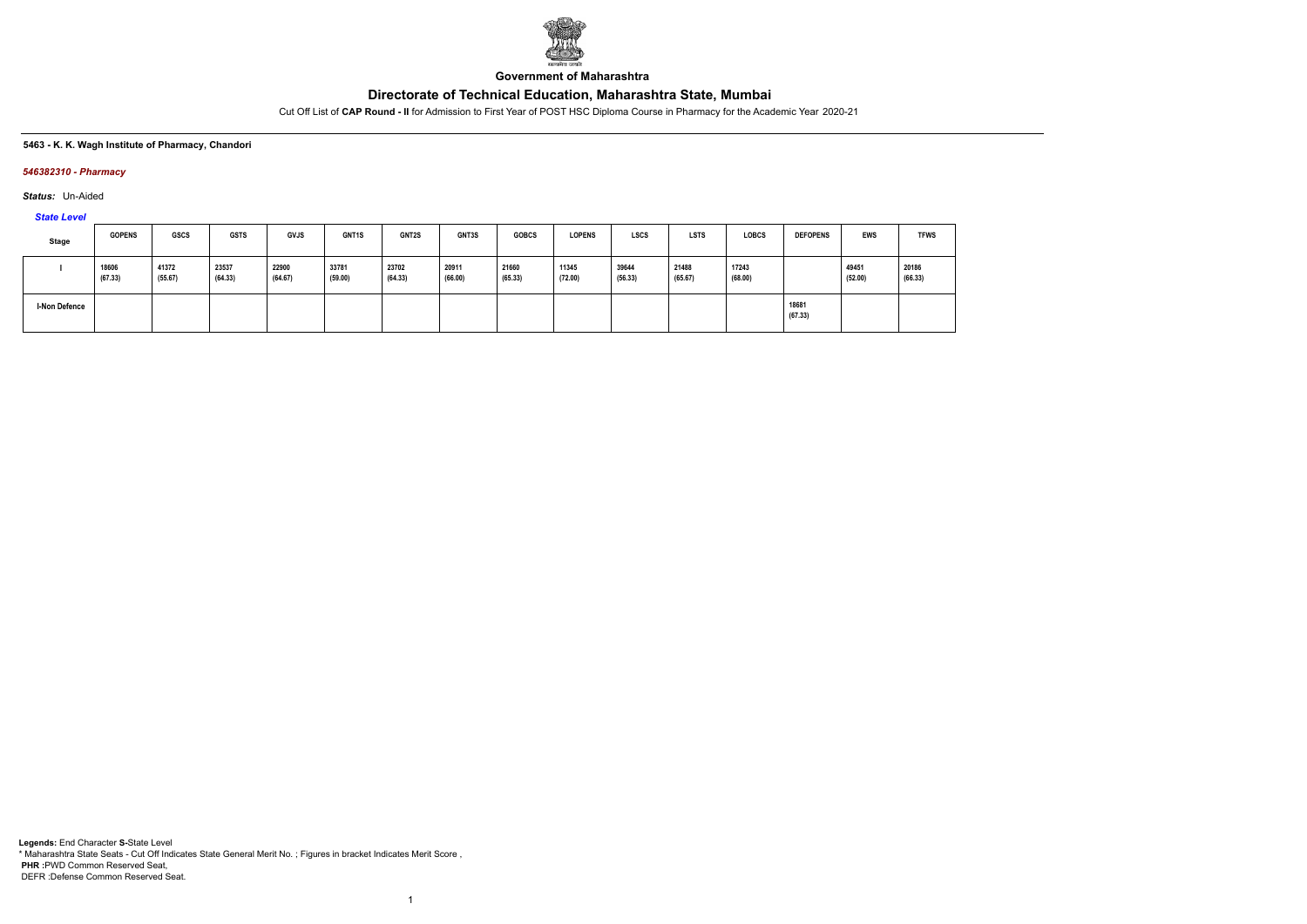

**Government of Maharashtra**

Cut Off List of **CAP Round - II** for Admission to First Year of POST HSC Diploma Course in Pharmacy for the Academic Year 2020-21

#### **5464 - Vidya Niketan Institute of Pharmacy & Research Center, Bota**

### *546482310 - Pharmacy*

*Status:* Un-Aided

*State Level*

| Stage                | <b>GOPENS</b>    | <b>GSCS</b>      | <b>GVJS</b>      | <b>GNT3S</b>     | <b>GOBCS</b>     | <b>LOPENS</b>    | <b>LOBCS</b>     | <b>PWDOPENS</b>  | <b>DEFOPENS</b>  | <b>EWS</b>       | <b>TFWS</b>      |
|----------------------|------------------|------------------|------------------|------------------|------------------|------------------|------------------|------------------|------------------|------------------|------------------|
|                      | 30704<br>(60.67) | 65035<br>(45.33) | 32120<br>(60.00) | 30821<br>(60.67) | 36823<br>(57.67) | 28137<br>(62.00) | 38404<br>(57.00) |                  |                  | 81335<br>(37.33) | 35790<br>(58.00) |
| <b>I-Non Defence</b> |                  |                  |                  |                  |                  |                  |                  |                  | 29922<br>(61.00) |                  |                  |
| I-Non PWD            |                  |                  |                  |                  |                  |                  |                  | 29417<br>(61.33) |                  |                  |                  |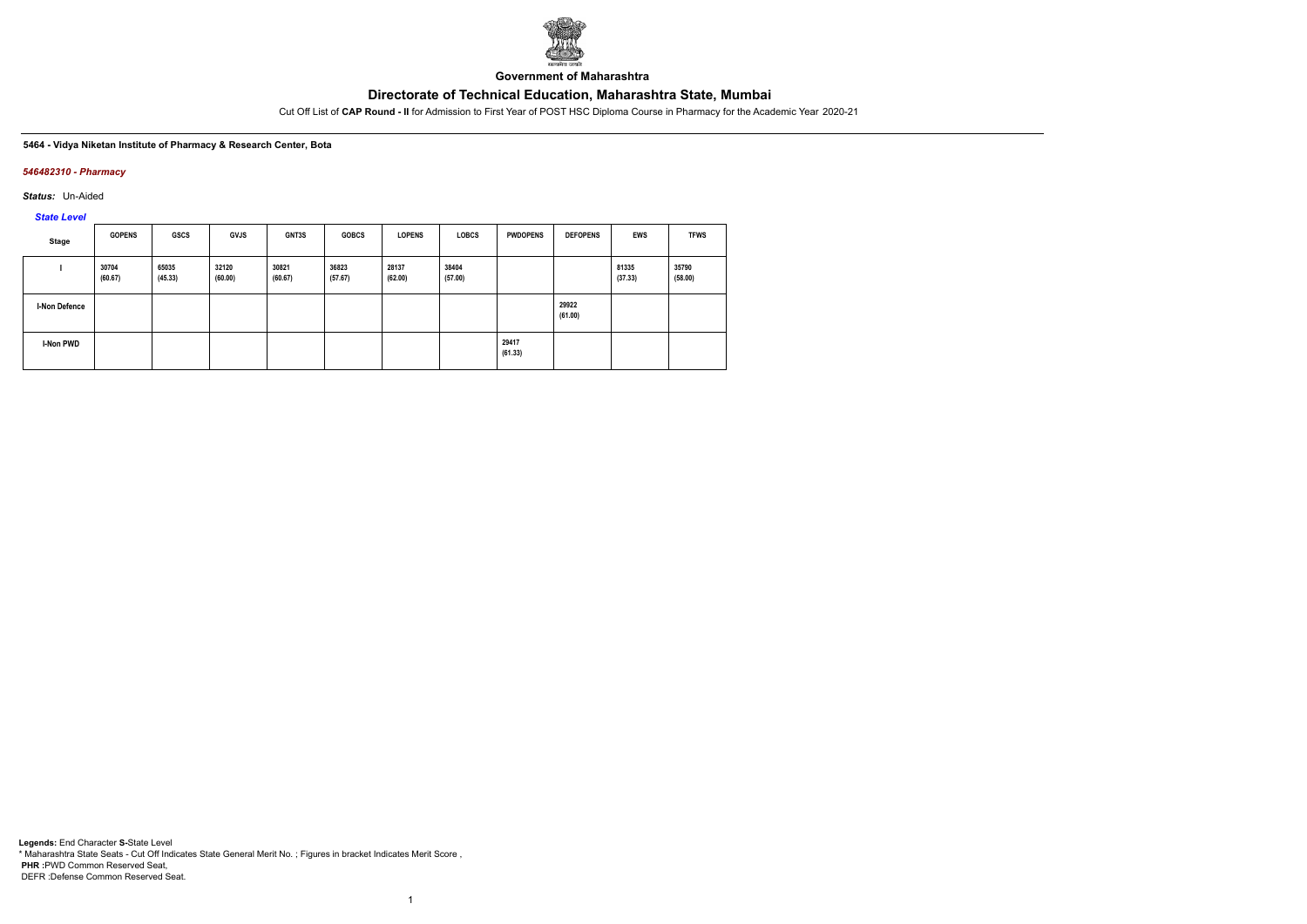

**Government of Maharashtra**

Cut Off List of **CAP Round - II** for Admission to First Year of POST HSC Diploma Course in Pharmacy for the Academic Year 2020-21

**5465 - RATNADEEP COLLEGE OF PHARMACY(D.PHARM)JAMKHED(RATNAPUR)TAL.JAMKHED DIST.AHMEDNAGAR(MS)**

### *546582310 - Pharmacy*

*Status:* Un-Aided

# *State Level*

| Stage                | <b>GOPENS</b>    | <b>GSCS</b>      | <b>GSTS</b>      | <b>GVJS</b>      | <b>GNT1S</b>     | GNT2S            | GNT3S            | <b>GOBCS</b>     | <b>LOPENS</b>    | <b>LSCS</b>      | <b>LSTS</b>      | LOBCS            | <b>PWDOPENS</b>  | <b>DEFOPENS</b>  | <b>EWS</b>       | <b>TFWS</b>      |
|----------------------|------------------|------------------|------------------|------------------|------------------|------------------|------------------|------------------|------------------|------------------|------------------|------------------|------------------|------------------|------------------|------------------|
|                      | 22381<br>(65.00) | 49418<br>(52.00) |                  | 28687<br>(61.67) | 43442<br>(54.67) | 30110<br>(61.00) | 24506<br>(63.67) | 34988<br>(58.33) | 20379<br>(66.33) | 37246<br>(57.33) |                  | 28986<br>(61.33) |                  |                  | 34357<br>(58.67) | 28162<br>(62.00) |
| <b>I-Non Defence</b> |                  |                  |                  |                  |                  |                  |                  |                  |                  |                  |                  |                  |                  | 21986<br>(65.33) |                  |                  |
| I-Non PWD            |                  |                  |                  |                  |                  |                  |                  |                  |                  |                  |                  |                  | 21950<br>(65.33) |                  |                  |                  |
| IV                   |                  |                  | 22784<br>(64.67) |                  |                  |                  |                  |                  |                  |                  | 22380<br>(65.00) |                  |                  |                  |                  |                  |

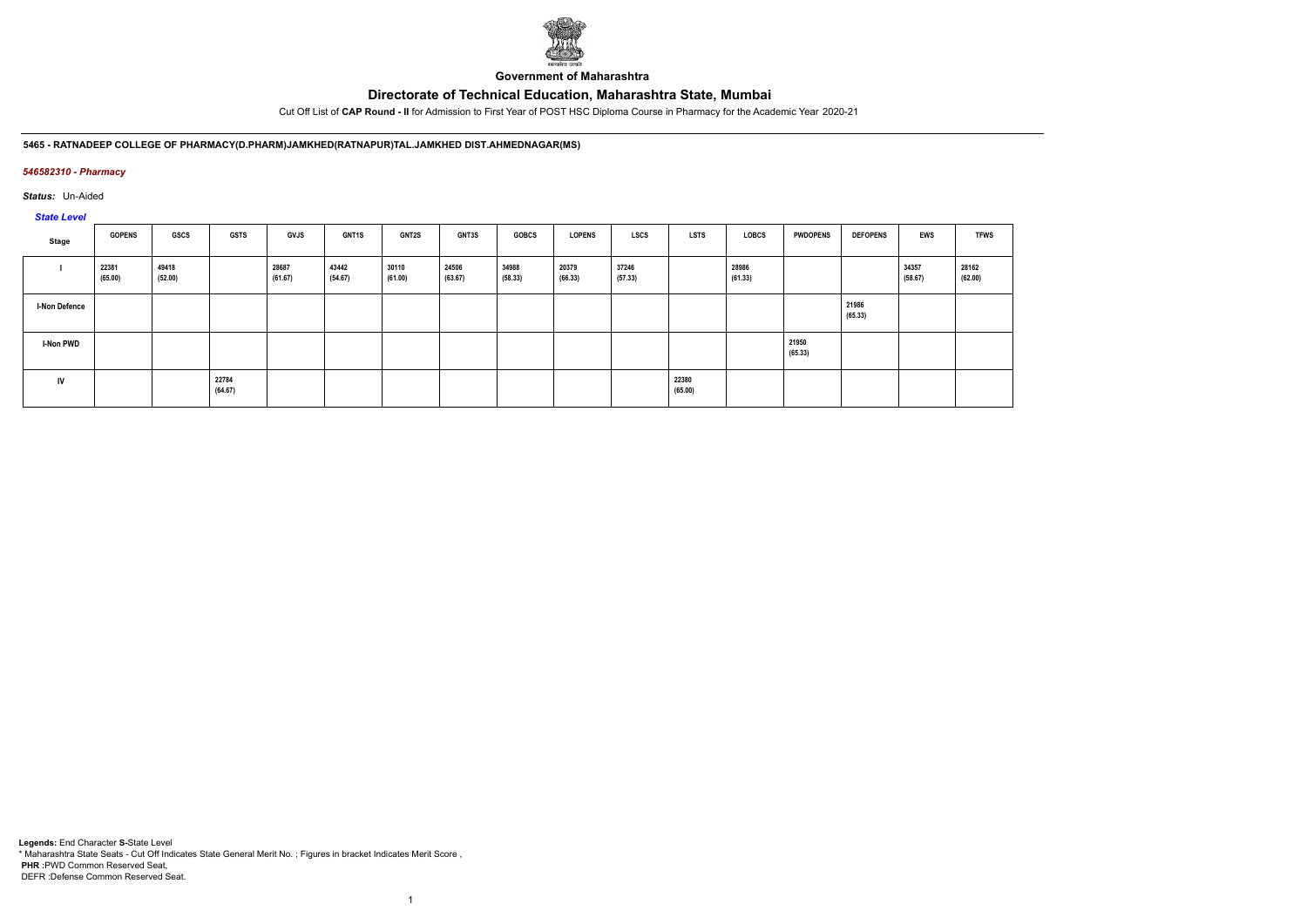

**Government of Maharashtra**

Cut Off List of **CAP Round - II** for Admission to First Year of POST HSC Diploma Course in Pharmacy for the Academic Year 2020-21

#### **5466 - Shiva Trust, Shivajirao Pawar College of Pharmacy, At-Pachegaon, Tq.Newsa, Ahmednagar**

### *546682310 - Pharmacy*

*Status:* Un-Aided

# *State Level*

| Stage                | <b>GOPENS</b>    | GSCS             | <b>GSTS</b>      | <b>GNT1S</b>     | <b>GNT2S</b>     | <b>GNT3S</b>     | <b>GOBCS</b>     | <b>LOPENS</b>    | <b>LSCS</b>      | <b>LSTS</b>      | <b>LNT2S</b>     | LOBCS            | <b>PWDOPENS</b>  | <b>DEFOPENS</b>  | <b>EWS</b>       | <b>TFWS</b>      |
|----------------------|------------------|------------------|------------------|------------------|------------------|------------------|------------------|------------------|------------------|------------------|------------------|------------------|------------------|------------------|------------------|------------------|
|                      | 23611<br>(64.33) | 57853<br>(48.33) |                  | 33897<br>(59.00) | 26082<br>(63.00) | 24147<br>(64.00) | 29628<br>(61.00) | 21740<br>(65.33) | 45635<br>(53.67) |                  | 27168<br>(62.33) | 26724<br>(62.67) |                  |                  | 76046<br>(40.33) | 26879<br>(62.67) |
| <b>I-Non Defence</b> |                  |                  |                  |                  |                  |                  |                  |                  |                  |                  |                  |                  |                  | 23205<br>(64.67) |                  |                  |
| I-Non PWD            |                  |                  |                  |                  |                  |                  |                  |                  |                  |                  |                  |                  | 22014<br>(65.33) |                  |                  |                  |
| <b>IV</b>            |                  |                  | 25308<br>(63.33) |                  |                  |                  |                  |                  |                  | 24843<br>(63.67) |                  |                  |                  |                  |                  |                  |

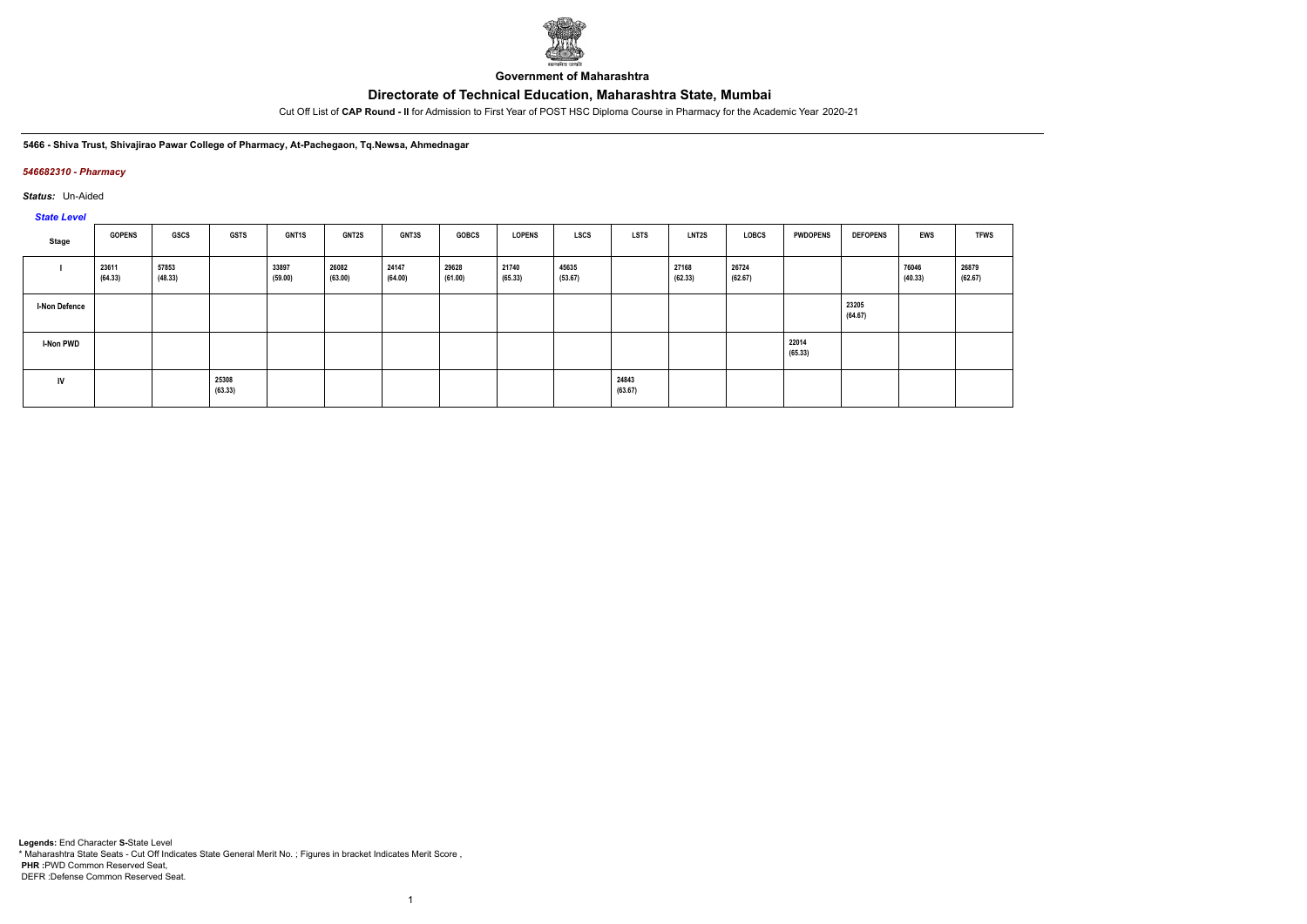

**Government of Maharashtra**

Cut Off List of **CAP Round - II** for Admission to First Year of POST HSC Diploma Course in Pharmacy for the Academic Year 2020-21

### **5467 - Shastry Institute of Pharmacy, Erandol**

### *546782310 - Pharmacy*

*Status:* Un-Aided

## *State Level*

| Stage                | <b>GOPENS</b>    | GSCS             | <b>GSTS</b>      | GVJS             | GNT1S            | <b>GOBCS</b>     | <b>LOPENS</b>    | <b>LSTS</b>      | <b>LVJS</b>      | LNT3S            | LOBCS            | <b>PWDOPENS</b>  | <b>DEFOPENS</b>  | EWS              | <b>TFWS</b>      |
|----------------------|------------------|------------------|------------------|------------------|------------------|------------------|------------------|------------------|------------------|------------------|------------------|------------------|------------------|------------------|------------------|
|                      | 18118<br>(67.67) | 61354<br>(47.00) | 25908<br>(63.00) | 22343<br>(65.00) | 27302<br>(62.33) | 20223<br>(66.33) | 14871<br>(69.67) | 21703<br>(65.33) | 18590<br>(67.33) |                  | 17528<br>(68.00) |                  |                  | 46610<br>(53.33) | 20771<br>(66.00) |
|                      |                  |                  |                  |                  |                  |                  |                  |                  |                  | 57820<br>(48.33) |                  |                  |                  |                  |                  |
| <b>I-Non Defence</b> |                  |                  |                  |                  |                  |                  |                  |                  |                  |                  |                  |                  | 18529<br>(67.33) |                  |                  |
| <b>I-Non PWD</b>     |                  |                  |                  |                  |                  |                  |                  |                  |                  |                  |                  | 19834<br>(66.67) |                  |                  |                  |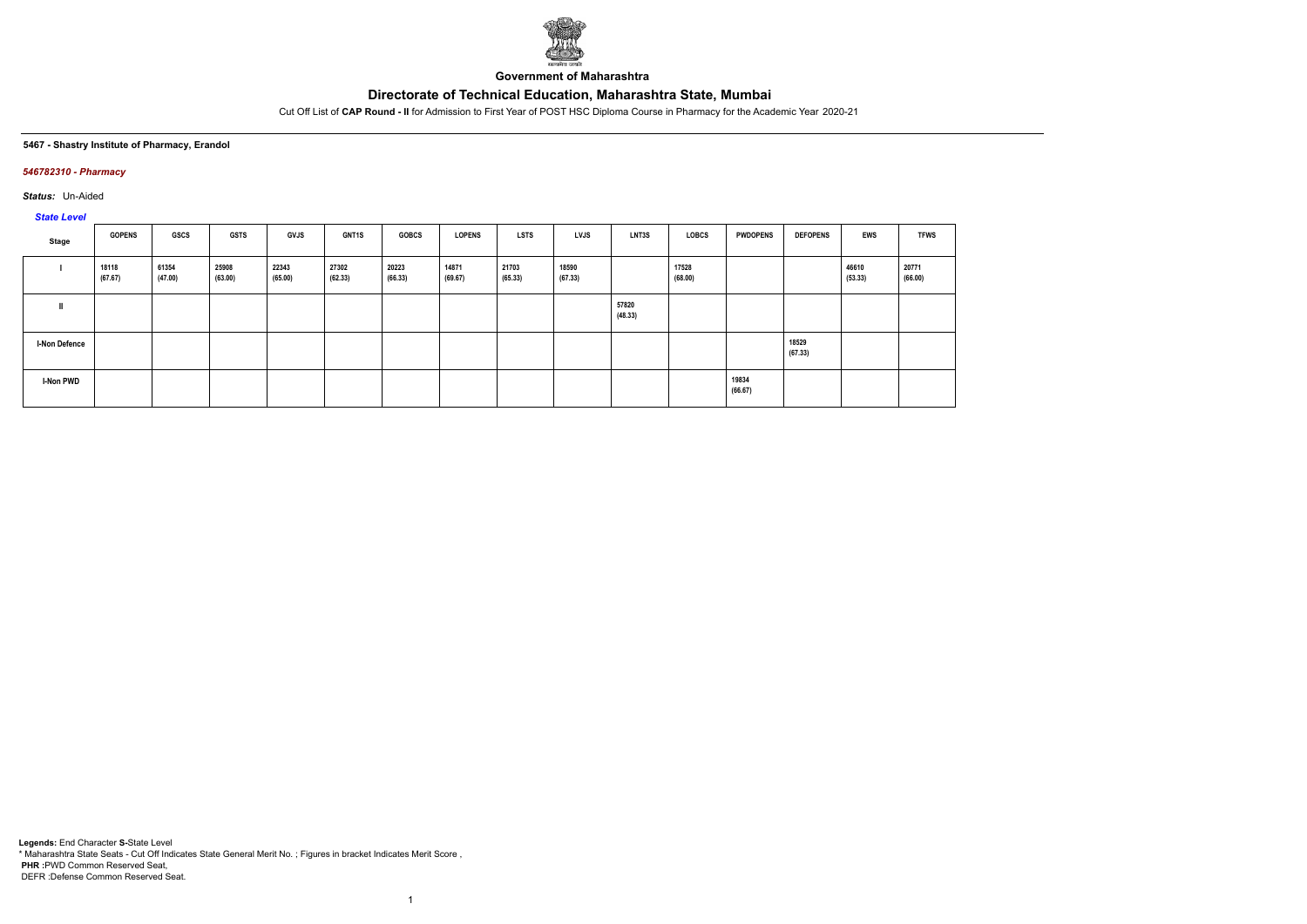

**Government of Maharashtra**

Cut Off List of **CAP Round - II** for Admission to First Year of POST HSC Diploma Course in Pharmacy for the Academic Year 2020-21

#### **5468 - Matoshri Education Society's Matoshri Institute of Pharmacy, Dhanore**

### *546882310 - Pharmacy*

*Status:* Un-Aided

*State Level*

| Stage                | <b>GOPENS</b>    | GSCS             | <b>GSTS</b>      | <b>GNT3S</b>     | <b>GOBCS</b>     | <b>LOPENS</b>    | <b>LSCS</b>      | <b>LSTS</b>      | <b>LNT2S</b>     | <b>LOBCS</b>     | <b>PWDOPENS</b>  | <b>DEFOPENS</b>  | EWS              | <b>TFWS</b>      |
|----------------------|------------------|------------------|------------------|------------------|------------------|------------------|------------------|------------------|------------------|------------------|------------------|------------------|------------------|------------------|
|                      | 23081<br>(64.67) | 58875<br>(48.00) | 33752<br>(59.00) | 27535<br>(62.33) | 29280<br>(61.33) | 20927<br>(66.00) | 61390<br>(47.00) | 29690<br>(61.00) | 30706<br>(60.67) | 28911<br>(61.33) |                  |                  | 75423<br>(40.67) | 25007<br>(63.67) |
| <b>I-Non Defence</b> |                  |                  |                  |                  |                  |                  |                  |                  |                  |                  |                  | 23262<br>(64.67) |                  |                  |
| I-Non PWD            |                  |                  |                  |                  |                  |                  |                  |                  |                  |                  | 22895<br>(64.67) |                  |                  |                  |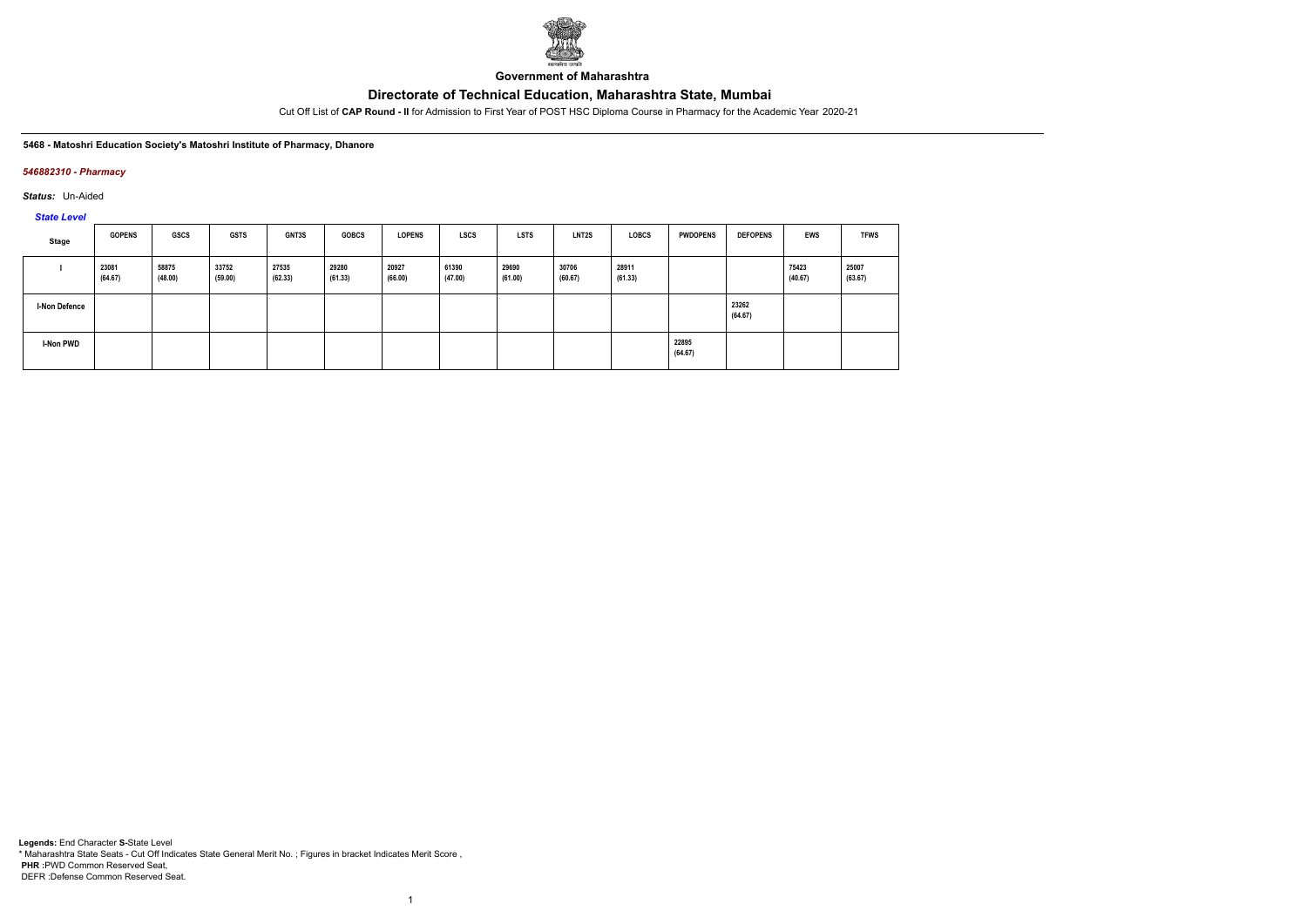

**Government of Maharashtra**

Cut Off List of **CAP Round - II** for Admission to First Year of POST HSC Diploma Course in Pharmacy for the Academic Year 2020-21

#### **5469 - P. G. College Of Pharmaceutical Science And Research, Chaupale**

### *546982310 - Pharmacy*

*Status:* Un-Aided

*State Level*

| <b>Stage</b>         | <b>GOPENS</b>    | <b>GSCS</b>      | <b>GSTS</b>      | <b>GVJS</b>      | <b>GNT2S</b>     | <b>GOBCS</b>     | <b>LOPENS</b>    | <b>LSCS</b>      | <b>LSTS</b>      | <b>LOBCS</b>     | <b>PWDOPENS</b>  | <b>DEFOPENS</b>  | EWS              |
|----------------------|------------------|------------------|------------------|------------------|------------------|------------------|------------------|------------------|------------------|------------------|------------------|------------------|------------------|
|                      | 15530<br>(69.00) | 36203<br>(58.00) | 18621<br>(67.33) | 20310<br>(66.33) | 20411<br>(66.33) | 20387<br>(66.33) | 17542<br>(68.00) | 36097<br>(58.00) | 18526<br>(67.33) | 28808<br>(61.67) |                  |                  | 22293<br>(65.00) |
| <b>I-Non Defence</b> |                  |                  |                  |                  |                  |                  |                  |                  |                  |                  |                  | 19018<br>(67.00) |                  |
| I-Non PWD            |                  |                  |                  |                  |                  |                  |                  |                  |                  |                  | 16851<br>(68.33) |                  |                  |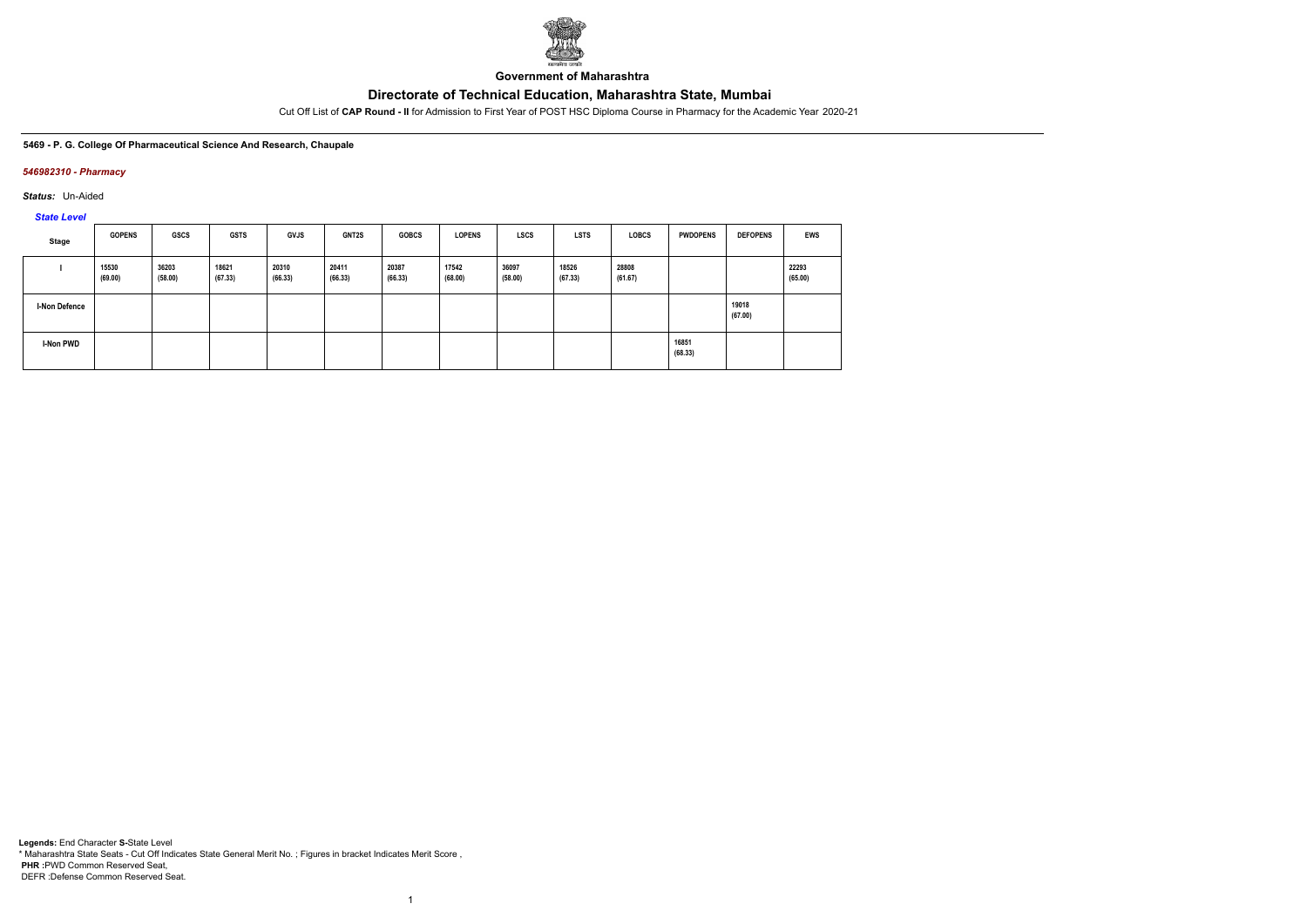

**Government of Maharashtra**

Cut Off List of **CAP Round - II** for Admission to First Year of POST HSC Diploma Course in Pharmacy for the Academic Year 2020-21

### **5470 - Bankar Patil College Of Pharmacy, Yeola**

### *547082310 - Pharmacy*

*Status:* Un-Aided

*State Level*

| Stage         | <b>GOPENS</b>    | <b>GSCS</b>      | <b>GSTS</b>      | <b>GVJS</b>      | <b>GNT3S</b>     | <b>GOBCS</b>     | <b>LOPENS</b>    | <b>LSCS</b>      | <b>LSTS</b>      | <b>LOBCS</b>     | <b>PWDOPENS</b>  | <b>DEFOPENS</b>    |
|---------------|------------------|------------------|------------------|------------------|------------------|------------------|------------------|------------------|------------------|------------------|------------------|--------------------|
|               | 16440<br>(68.67) | 53795<br>(50.00) | 32619<br>(59.67) | 23509<br>(64.33) | 28136<br>(62.00) | 24997<br>(63.67) | 11501<br>(72.00) | 37766<br>(57.33) | 31959<br>(60.00) | 20666<br>(66.00) |                  |                    |
| I-Non Defence |                  |                  |                  |                  |                  |                  |                  |                  |                  |                  |                  | 18564.1<br>(67.33) |
| I-Non PWD     |                  |                  |                  |                  |                  |                  |                  |                  |                  |                  | 16962<br>(68.33) |                    |

1

**Legends:** End Character **S-**State Level \* Maharashtra State Seats - Cut Off Indicates State General Merit No. ; Figures in bracket Indicates Merit Score , **PHR :**PWD Common Reserved Seat, DEFR :Defense Common Reserved Seat.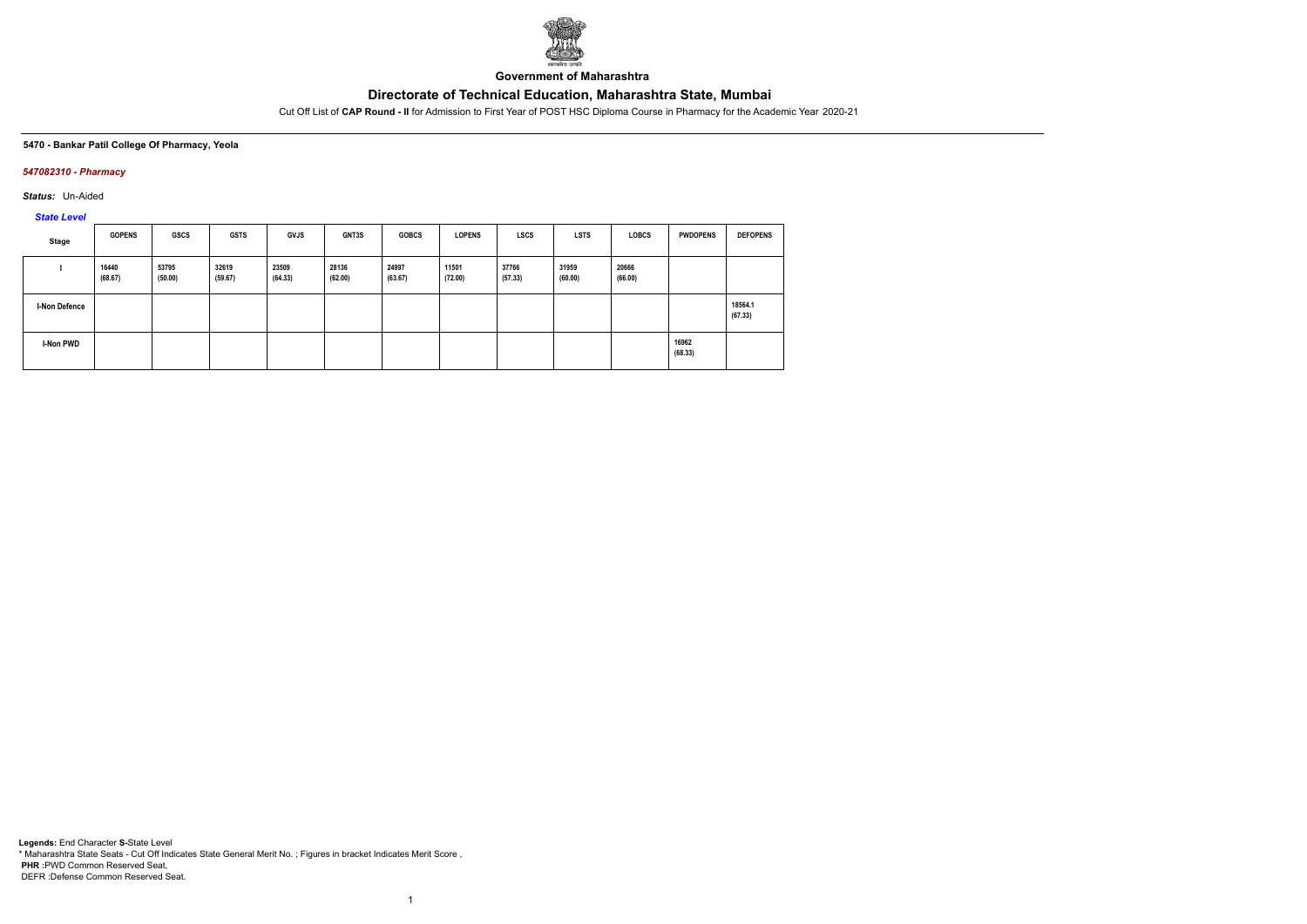

**Government of Maharashtra**

Cut Off List of **CAP Round - II** for Admission to First Year of POST HSC Diploma Course in Pharmacy for the Academic Year 2020-21

### **5471 - Saikrupa Institute Of Pharmacy, Ghargaon, Tal.Shrigonda**

### *547182310 - Pharmacy*

*Status:* Un-Aided

*State Level*

| Stage            | <b>GOPENS</b>    | GSCS             | <b>GSTS</b>      | <b>GVJS</b>      | <b>GNT1S</b>     | <b>GNT2S</b>     | <b>GOBCS</b>     | <b>LOPENS</b>    | <b>LSCS</b>      | <b>LSTS</b>      | <b>LOBCS</b>     | <b>PWDOPENS</b>  | EWS              | <b>TFWS</b>      |
|------------------|------------------|------------------|------------------|------------------|------------------|------------------|------------------|------------------|------------------|------------------|------------------|------------------|------------------|------------------|
|                  | 24363<br>(64.00) | 63791<br>(46.00) |                  | 39863<br>(56.33) | 27338<br>(62.33) | 24978<br>(63.67) | 32133<br>(60.00) | 23694<br>(64.33) | 57476<br>(48.33) |                  | 29532<br>(61.00) |                  | 75253<br>(41.00) | 31200<br>(60.33) |
| <b>I-Non PWD</b> |                  |                  |                  |                  |                  |                  |                  |                  |                  |                  |                  | 23120<br>(64.67) |                  |                  |
| IV               |                  |                  | 26754<br>(62.67) |                  |                  |                  |                  |                  |                  | 25467<br>(63.33) |                  |                  |                  |                  |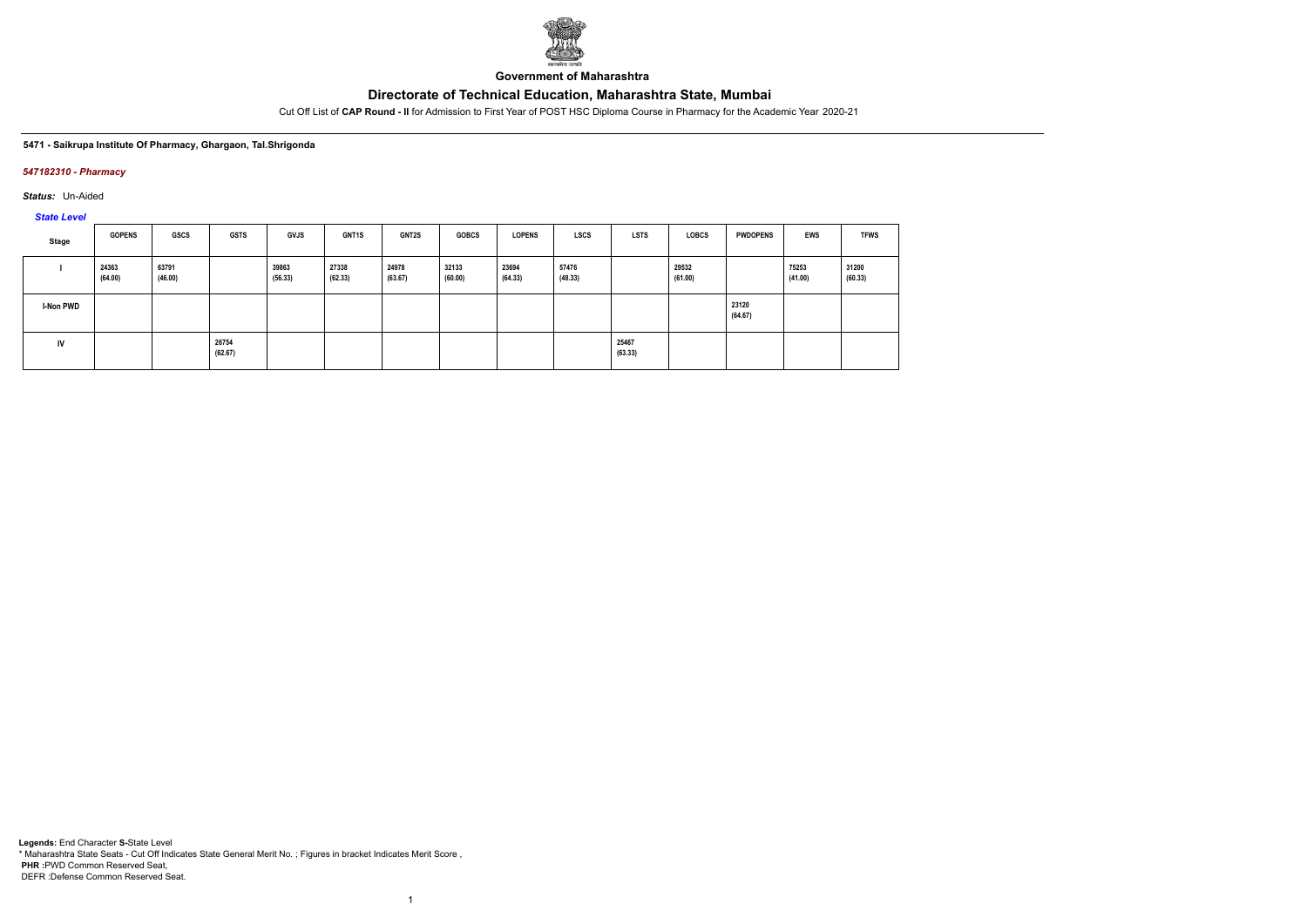

**Government of Maharashtra**

Cut Off List of **CAP Round - II** for Admission to First Year of POST HSC Diploma Course in Pharmacy for the Academic Year 2020-21

### **5472 - Sumantai Institute Of Pharmacy, Bamrud(Kh)**

### *547282310 - Pharmacy*

*Status:* Un-Aided

*State Level*

| Stage                | <b>GOPENS</b>    | <b>GSCS</b>      | <b>GSTS</b>      | <b>GVJS</b>      | GNT1S            | GNT2S            | GNT3S            | <b>GOBCS</b>     | <b>LSCS</b>      | <b>LSTS</b>      | <b>LOBCS</b>     | <b>DEFOPENS</b>  | <b>EWS</b>       | <b>TFWS</b>      |
|----------------------|------------------|------------------|------------------|------------------|------------------|------------------|------------------|------------------|------------------|------------------|------------------|------------------|------------------|------------------|
|                      | 21925<br>(65.33) | 64413<br>(45.67) | 38251<br>(57.00) | 22094<br>(65.33) | 34763<br>(58.67) | 27280<br>(62.33) | 61226<br>(47.00) | 23548<br>(64.33) | 69405<br>(43.33) | 35322<br>(58.33) | 19900<br>(66.33) |                  | 69910<br>(43.33) | 23714<br>(64.33) |
| <b>I-Non Defence</b> |                  |                  |                  |                  |                  |                  |                  |                  |                  |                  |                  | 21568<br>(65.67) |                  |                  |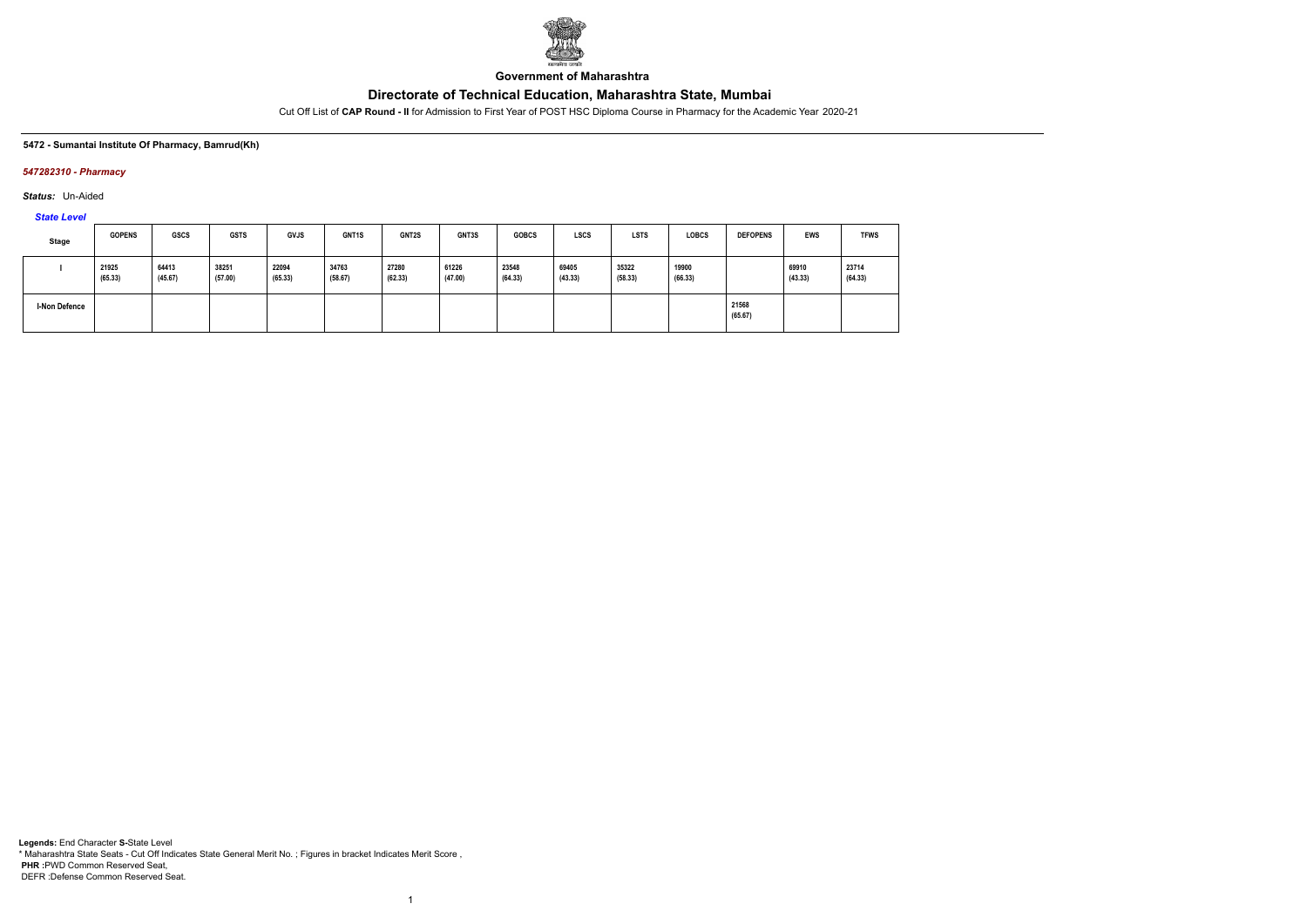

**Government of Maharashtra**

Cut Off List of **CAP Round - II** for Admission to First Year of POST HSC Diploma Course in Pharmacy for the Academic Year 2020-21

#### **5474 - Kvn Naik S P Santha's Institute Of Pharmaceutical Education And Research Nashik**

### *547482310 - Pharmacy*

*Status:* Un-Aided

# *State Level*

| Stage         | <b>GOPENS</b>    | GSCS             | <b>GSTS</b>      | <b>GNT3S</b>     | <b>GOBCS</b>     | <b>LOPENS</b>    | <b>LSTS</b>      | <b>LNT1S</b>     | <b>LOBCS</b>     | <b>PWDOPENS</b>  | <b>DEFOPENS</b>  | <b>EWS</b>       | <b>TFWS</b>      |
|---------------|------------------|------------------|------------------|------------------|------------------|------------------|------------------|------------------|------------------|------------------|------------------|------------------|------------------|
|               | 20390<br>(66.33) | 53908<br>(50.00) | 23710<br>(64.33) | 25147<br>(63.33) | 26894<br>(62.67) | 18542<br>(67.33) | 25047<br>(63.67) | 39443<br>(56.33) | 26805<br>(62.67) |                  |                  | 65754<br>(45.00) | 20109<br>(66.33) |
| I-Non Defence |                  |                  |                  |                  |                  |                  |                  |                  |                  |                  | 21713<br>(65.33) |                  |                  |
| I-Non PWD     |                  |                  |                  |                  |                  |                  |                  |                  |                  | 21920<br>(65.33) |                  |                  |                  |

1

**Legends:** End Character **S-**State Level \* Maharashtra State Seats - Cut Off Indicates State General Merit No. ; Figures in bracket Indicates Merit Score , **PHR :**PWD Common Reserved Seat, DEFR :Defense Common Reserved Seat.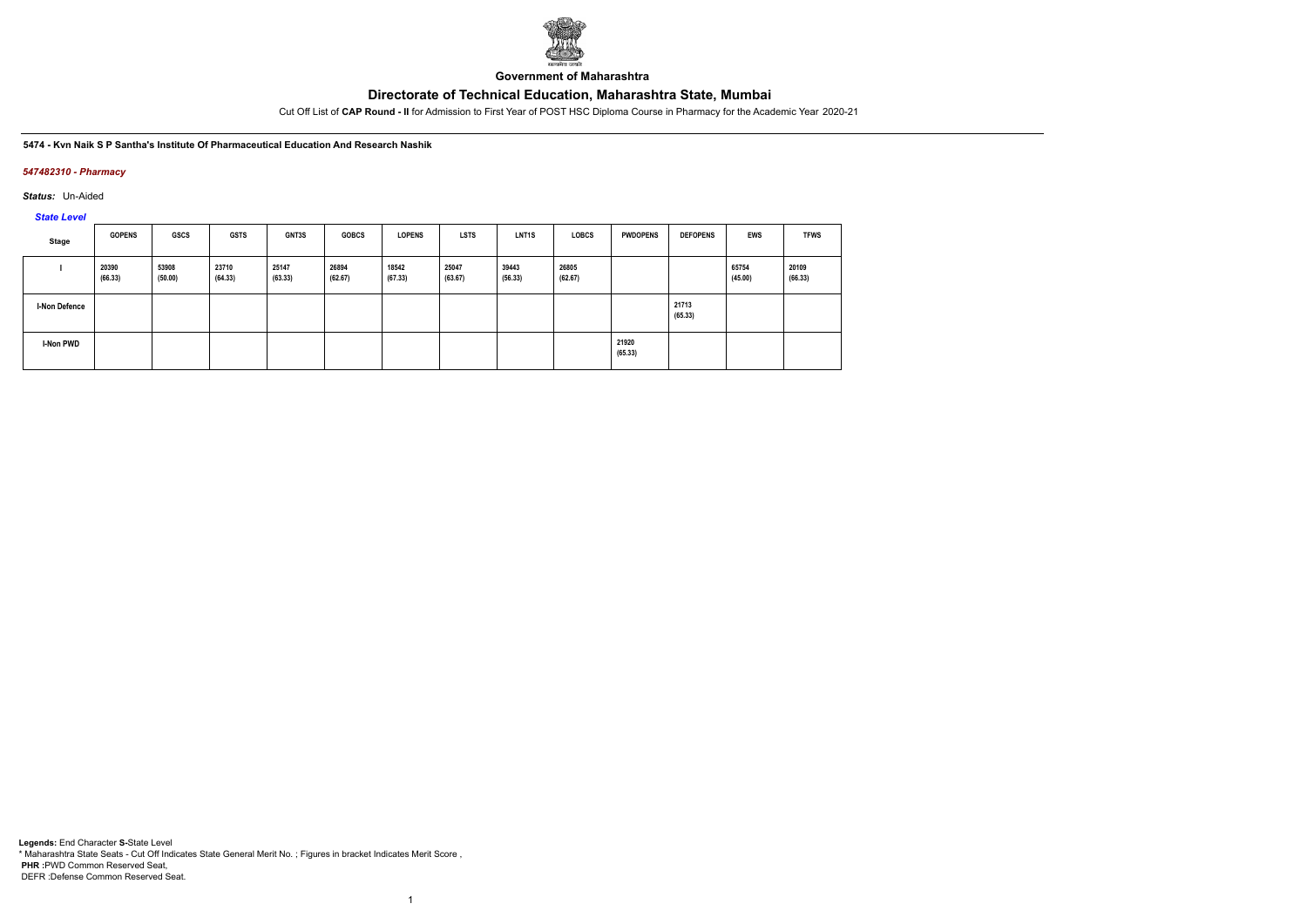

**Government of Maharashtra**

Cut Off List of **CAP Round - II** for Admission to First Year of POST HSC Diploma Course in Pharmacy for the Academic Year 2020-21

### **5475 - Ravindra Vidya Prasarak Mandal**

### *547582310 - Pharmacy*

*Status:* Un-Aided

# *State Level*

| Stage                | <b>GOPENS</b>    | <b>GSCS</b>      | <b>GSTS</b>      | <b>GVJS</b>      | GNT <sub>1</sub> S | <b>GNT2S</b>     | <b>GOBCS</b>     | <b>LOPENS</b>    | <b>LSTS</b>      | <b>LOBCS</b>     | <b>DEFOPENS</b>  | <b>EWS</b>       | <b>TFWS</b>      |
|----------------------|------------------|------------------|------------------|------------------|--------------------|------------------|------------------|------------------|------------------|------------------|------------------|------------------|------------------|
|                      | 28627<br>(61.67) | 54207<br>(50.00) | 34652<br>(58.67) | 29279<br>(61.33) | 30837<br>(60.67)   | 35207<br>(58.33) | 30566<br>(60.67) | 26862<br>(62.67) | 30371<br>(60.67) | 28600<br>(61.67) |                  | 66642<br>(44.67) | 20974<br>(66.00) |
| <b>I-Non Defence</b> |                  |                  |                  |                  |                    |                  |                  |                  |                  |                  | 28846<br>(61.67) |                  |                  |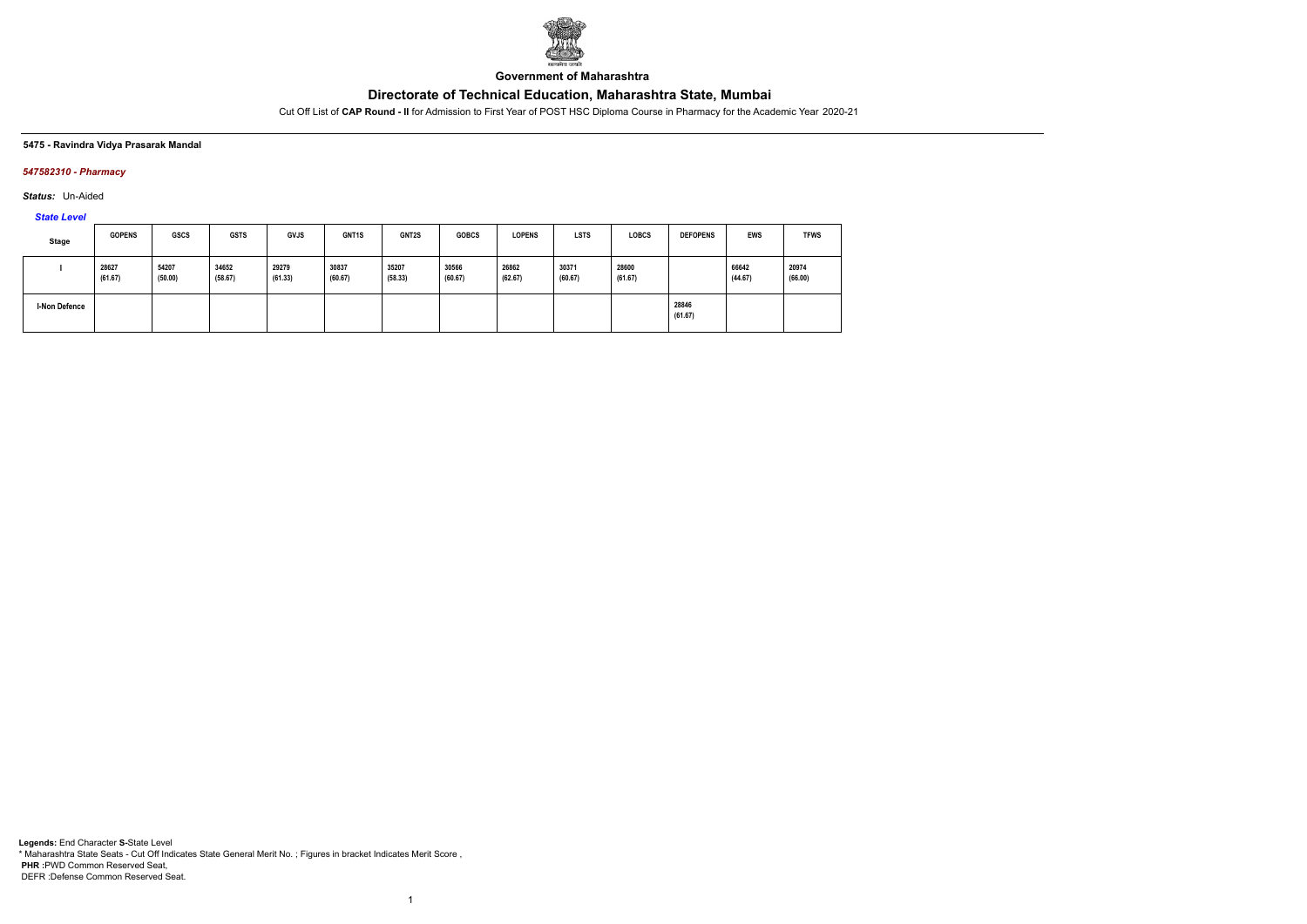

**Government of Maharashtra**

Cut Off List of **CAP Round - II** for Admission to First Year of POST HSC Diploma Course in Pharmacy for the Academic Year 2020-21

### **5476 - Jmct Institute Of Pharmacy, Nashik**

### *547682310 - Pharmacy*

*Status:* Un-Aided Religious Minority - Muslim

*State Level*

| <b>Stage</b> | <b>GOPENS</b> | <b>LOPENS</b> | MI      | <b>TFWS</b> |
|--------------|---------------|---------------|---------|-------------|
|              | 26983         | 28100         | 39898   | 30613       |
|              | (62.67)       | (62.00)       | (56.33) | (60.67)     |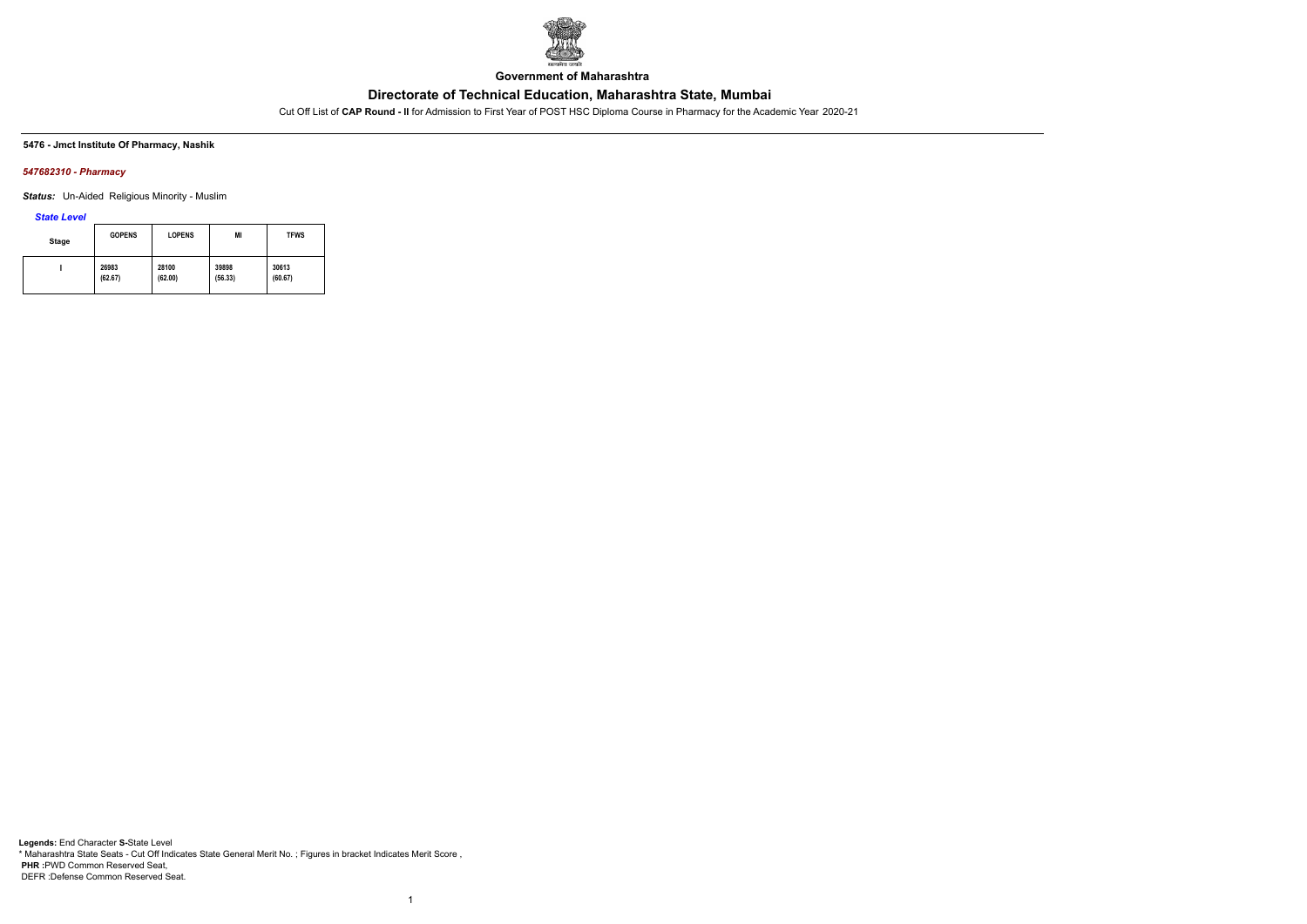

**Government of Maharashtra**

Cut Off List of **CAP Round - II** for Admission to First Year of POST HSC Diploma Course in Pharmacy for the Academic Year 2020-21

#### **5477 - Rashtrasant Janardhan Swami College Of Pharmacy, Kokamthan**

### *547782310 - Pharmacy*

*Status:* Un-Aided

# *State Level*

| Stage                | <b>GOPENS</b>    | GSCS             | <b>GSTS</b>      | GVJS             | <b>GNT2S</b>     | GNT3S            | <b>GOBCS</b>     | <b>LOPENS</b>    | <b>LSCS</b>      | <b>LSTS</b>      | LOBCS            | <b>PWDOPENS</b>  | <b>DEFOPENS</b>  | EWS              | <b>TFWS</b>      |
|----------------------|------------------|------------------|------------------|------------------|------------------|------------------|------------------|------------------|------------------|------------------|------------------|------------------|------------------|------------------|------------------|
|                      | 30636<br>(60.67) | 61557<br>(46.67) | 71433<br>(42.67) | 41520<br>(55.33) | 31141<br>(60.33) | 33952<br>(59.00) | 35634<br>(58.00) | 24017<br>(64.00) | 45404<br>(53.67) | 79816<br>(38.33) | 33460<br>(59.33) |                  |                  | 47000<br>(53.00) | 21940<br>(65.33) |
| <b>I-Non Defence</b> |                  |                  |                  |                  |                  |                  |                  |                  |                  |                  |                  |                  | 29799<br>(61.00) |                  |                  |
| I-Non PWD            |                  |                  |                  |                  |                  |                  |                  |                  |                  |                  |                  | 29087<br>(61.33) |                  |                  |                  |
| IV                   |                  |                  | 30816<br>(60.67) |                  |                  |                  |                  |                  |                  |                  |                  |                  |                  |                  |                  |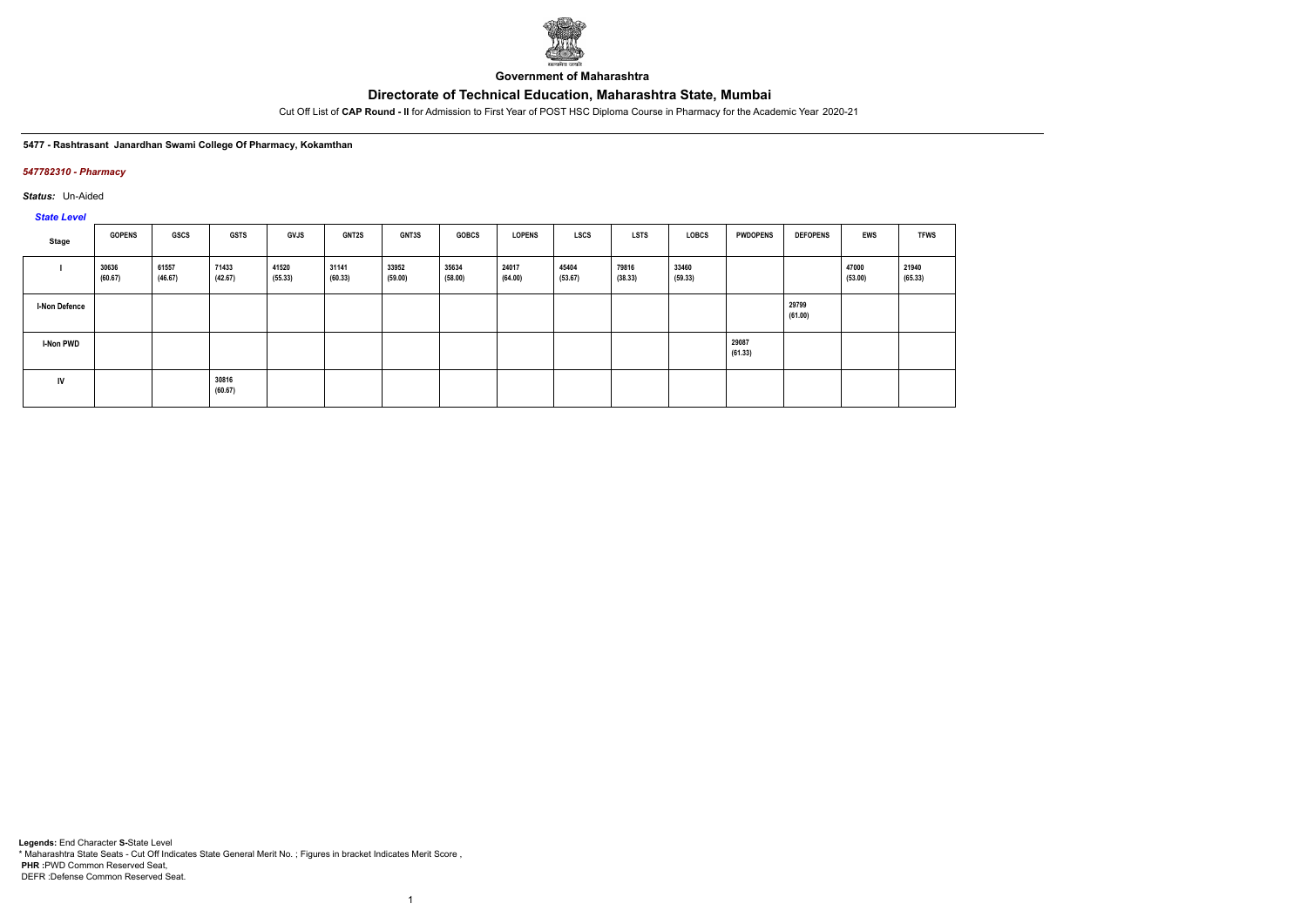

**Government of Maharashtra**

Cut Off List of **CAP Round - II** for Admission to First Year of POST HSC Diploma Course in Pharmacy for the Academic Year 2020-21

#### **5478 - Rashtriya Shikshan Mandal N N Sattha College Of Pharmacy, Ahmednagar**

### *547882310 - Pharmacy*

*Status:* Un-Aided

*State Level*

| <b>Stage</b> | <b>GOPENS</b>    | GSCS             | <b>GSTS</b>      | GNT1S            | GNT2S            | GNT3S            | <b>GOBCS</b>     | <b>LOPENS</b>    | LSCS             | <b>LSTS</b>      | <b>LVJS</b>      | <b>LOBCS</b>     | <b>EWS</b>       | <b>TFWS</b>      |
|--------------|------------------|------------------|------------------|------------------|------------------|------------------|------------------|------------------|------------------|------------------|------------------|------------------|------------------|------------------|
|              | 16847<br>(68.33) | 51197<br>(51.33) | 59536<br>(47.67) | 17213<br>(68.00) | 17063<br>(68.33) | 17247<br>(68.00) | 23824<br>(64.33) | 14477<br>(70.00) | 37768<br>(57.33) | 53431<br>(50.33) | 33333<br>(59.33) | 17550<br>(68.00) | 71798<br>(42.33) | 18320<br>(67.33) |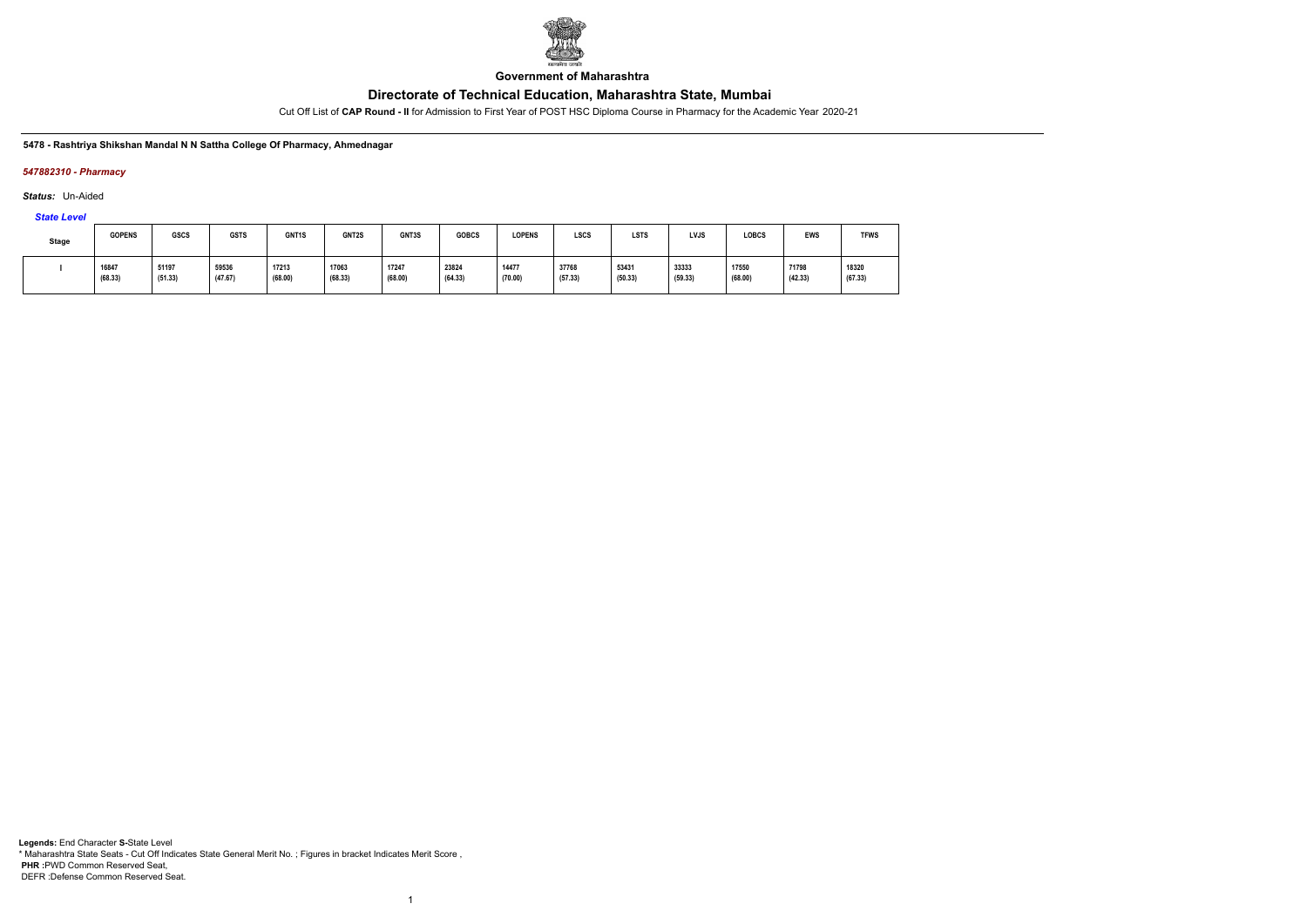

**Government of Maharashtra**

Cut Off List of **CAP Round - II** for Admission to First Year of POST HSC Diploma Course in Pharmacy for the Academic Year 2020-21

### **5479 - Ashvin College of Pharmacy, Manchi Hill**

### *547982310 - Pharmacy*

*Status:* Un-Aided

# *State Level*

| Stage                | <b>GOPENS</b>    | GSCS             | <b>GSTS</b>      | <b>GVJS</b>      | <b>GNT1S</b>     | <b>GNT2S</b>     | <b>GOBCS</b>     | <b>LOPENS</b>    | LSCS             | <b>LSTS</b>      | LOBCS            | <b>PWDOPENS</b>  | <b>DEFOPENS</b>  | <b>EWS</b>       |
|----------------------|------------------|------------------|------------------|------------------|------------------|------------------|------------------|------------------|------------------|------------------|------------------|------------------|------------------|------------------|
|                      | 32465<br>(59.67) | 61567<br>(46.67) |                  | 40546<br>(56.00) | 52842<br>(50.33) | 32741<br>(59.67) | 37954<br>(57.00) | 27399<br>(62.33) | 59911<br>(47.33) |                  | 29181<br>(61.33) |                  |                  | 72064<br>(42.33) |
| <b>I-Non Defence</b> |                  |                  |                  |                  |                  |                  |                  |                  |                  |                  |                  |                  | 31137<br>(60.33) |                  |
| I-Non PWD            |                  |                  |                  |                  |                  |                  |                  |                  |                  |                  |                  | 30978<br>(60.33) |                  |                  |
| IV                   |                  |                  | 32623<br>(59.67) |                  |                  |                  |                  |                  |                  | 32579<br>(59.67) |                  |                  |                  |                  |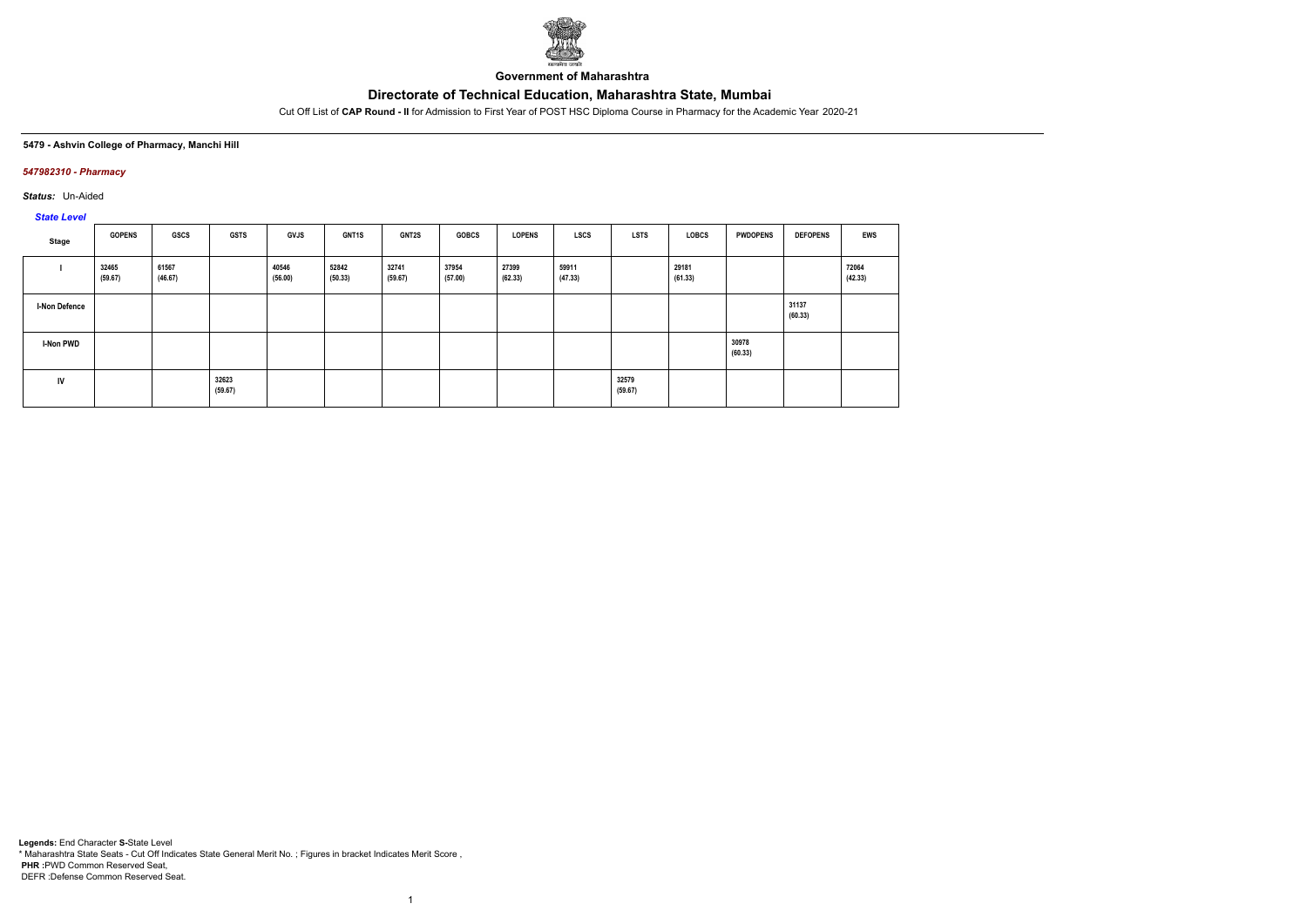

**Government of Maharashtra**

Cut Off List of **CAP Round - II** for Admission to First Year of POST HSC Diploma Course in Pharmacy for the Academic Year 2020-21

#### **5480 - Matoshri Radha College Of D.Pharmacy, Virgaon**

### *548082310 - Pharmacy*

*Status:* Un-Aided

*State Level*

| Stage                | <b>GOPENS</b>    | <b>GSCS</b>      | <b>GSTS</b>      | <b>GVJS</b>      | <b>GNT2S</b>     | GNT3S            | <b>GOBCS</b>     | <b>LOPENS</b>    | <b>LSTS</b>      | LNT <sub>2</sub> S | <b>LOBCS</b>     | <b>PWDOPENS</b>  | <b>DEFOPENS</b>  |
|----------------------|------------------|------------------|------------------|------------------|------------------|------------------|------------------|------------------|------------------|--------------------|------------------|------------------|------------------|
|                      | 35099<br>(58.33) | 63102<br>(46.00) | 66913<br>(44.67) | 47128<br>(53.00) | 35557<br>(58.33) | 35137<br>(58.33) | 39038<br>(56.67) | 33301<br>(59.33) | 60903<br>(47.00) | 31350<br>(60.33)   | 40443<br>(56.00) |                  |                  |
| <b>I-Non Defence</b> |                  |                  |                  |                  |                  |                  |                  |                  |                  |                    |                  |                  | 34247<br>(59.00) |
| I-Non PWD            |                  |                  |                  |                  |                  |                  |                  |                  |                  |                    |                  | 34395<br>(58.67) |                  |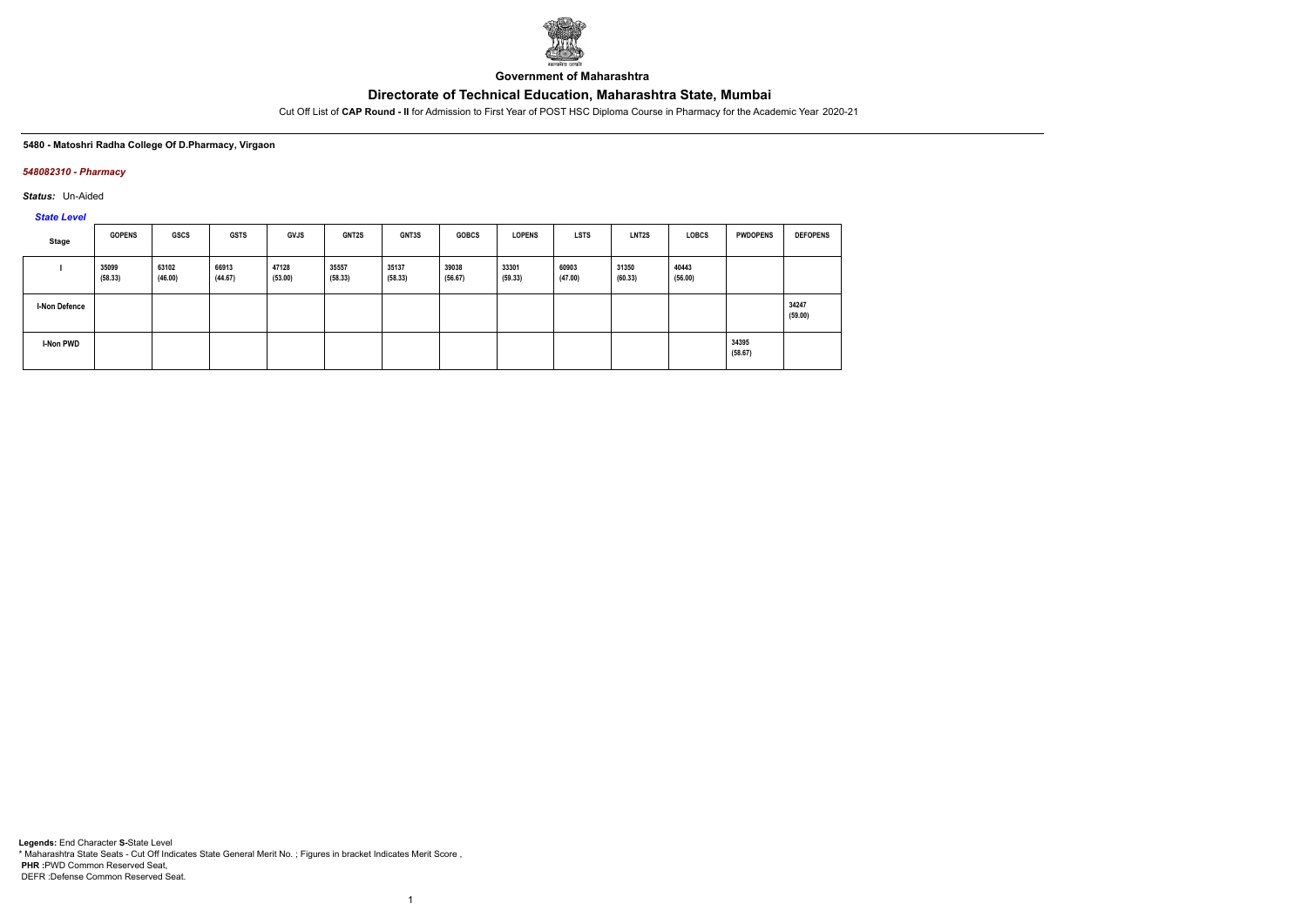

**Government of Maharashtra**

Cut Off List of **CAP Round - II** for Admission to First Year of POST HSC Diploma Course in Pharmacy for the Academic Year 2020-21

### **5481 - Mrs. Saraswati Wani College Of D. Pharmacy, At Ganegaon**

### *548182310 - Pharmacy*

*Status:* Un-Aided

*State Level*

| Stage         | <b>GOPENS</b>    | GSCS             | <b>GSTS</b>      | <b>GVJS</b>      | <b>GNT1S</b>     | <b>GNT2S</b>     | GNT3S            | <b>GOBCS</b>     | <b>LOPENS</b>    | <b>LSTS</b>      | <b>DEFOPENS</b>  | EWS              |
|---------------|------------------|------------------|------------------|------------------|------------------|------------------|------------------|------------------|------------------|------------------|------------------|------------------|
|               | 35076<br>(58.33) | 53782<br>(50.00) | 79431<br>(38.67) | 47426<br>(53.00) | 48758<br>(52.33) | 36965<br>(57.67) | 35573<br>(58.33) | 39883<br>(56.33) | 33263<br>(59.33) |                  |                  | 76128<br>(40.33) |
| I-Non Defence |                  |                  |                  |                  |                  |                  |                  |                  |                  |                  | 33803<br>(59.00) |                  |
| IV            |                  |                  | 35526<br>(58.33) |                  |                  |                  |                  |                  |                  | 35391<br>(58.33) |                  |                  |

1

**Legends:** End Character **S-**State Level \* Maharashtra State Seats - Cut Off Indicates State General Merit No. ; Figures in bracket Indicates Merit Score , **PHR :**PWD Common Reserved Seat, DEFR :Defense Common Reserved Seat.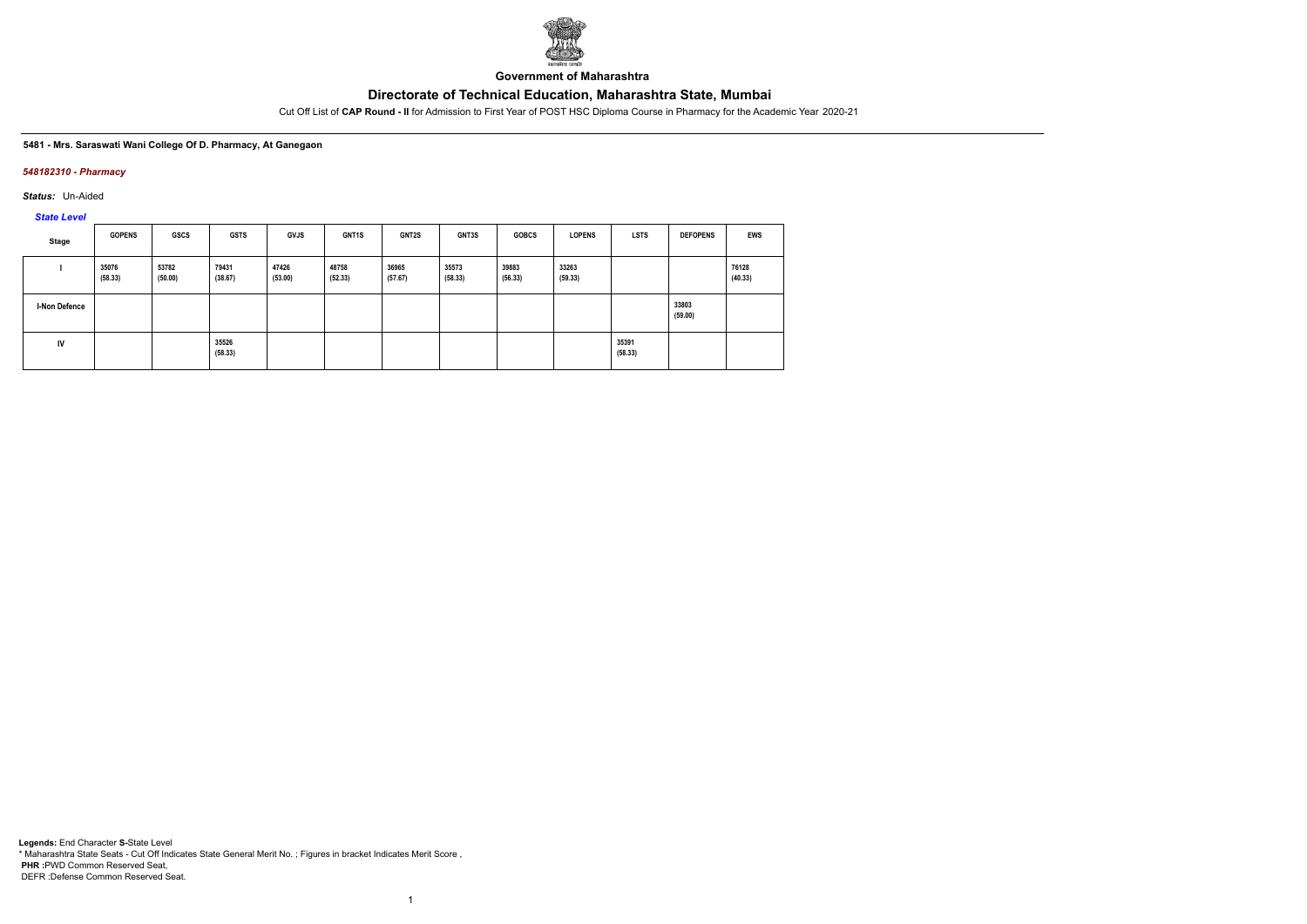

**Government of Maharashtra**

Cut Off List of **CAP Round - II** for Admission to First Year of POST HSC Diploma Course in Pharmacy for the Academic Year 2020-21

### **5482 - Dr Ithape Institute Of D Pharmacy Sangamner**

### *548282310 - Pharmacy*

*Status:* Un-Aided

*State Level*

| Stage                | <b>GOPENS</b>    | <b>GSCS</b>      | <b>GSTS</b>      | <b>GVJS</b>      | GNT2S            | <b>GOBCS</b>     | <b>LOPENS</b>    | <b>LSCS</b>      | <b>LVJS</b>      | LNT3S            | <b>LOBCS</b>     | <b>PWDOPENS</b>  | <b>DEFOPENS</b>  | <b>EWS</b>       | <b>TFWS</b>      |
|----------------------|------------------|------------------|------------------|------------------|------------------|------------------|------------------|------------------|------------------|------------------|------------------|------------------|------------------|------------------|------------------|
|                      | 27425<br>(62.33) | 61487<br>(46.67) | 68938<br>(43.67) | 27882<br>(62.00) | 28649<br>(61.67) | 33109<br>(59.33) | 26589<br>(62.67) | 55426<br>(49.33) | 50906<br>(51.33) | 30023<br>(61.00) | 30759<br>(60.67) |                  |                  | 74679<br>(41.00) | 29207<br>(61.33) |
| <b>I-Non Defence</b> |                  |                  |                  |                  |                  |                  |                  |                  |                  |                  |                  |                  | 26787<br>(62.67) |                  |                  |
| I-Non PWD            |                  |                  |                  |                  |                  |                  |                  |                  |                  |                  |                  | 26163<br>(63.00) |                  |                  |                  |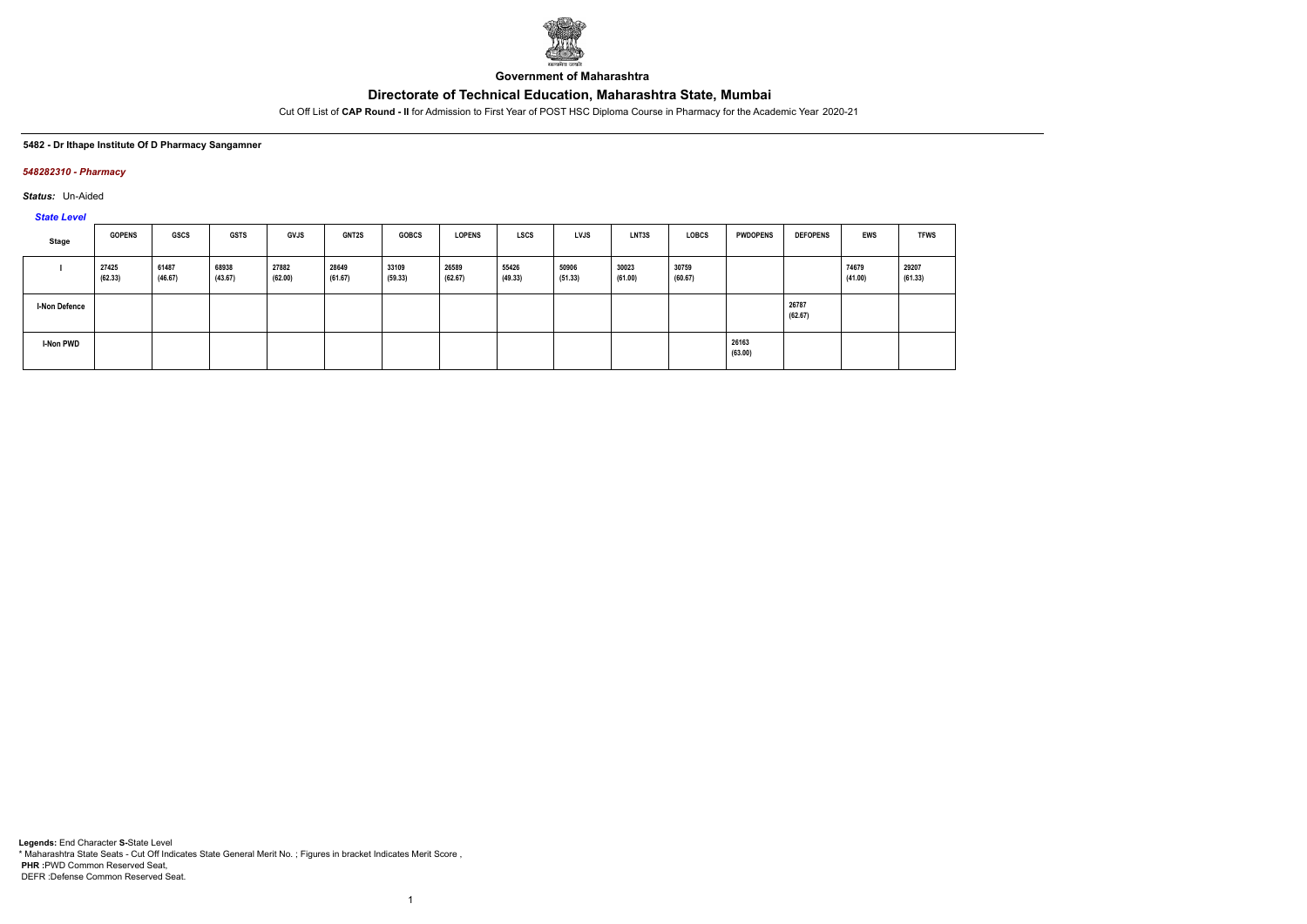

**Government of Maharashtra**

Cut Off List of **CAP Round - II** for Admission to First Year of POST HSC Diploma Course in Pharmacy for the Academic Year 2020-21

#### **5483 - Pravara Medical Trust College Of Pharmacy, Shevgaon**

### *548382310 - Pharmacy*

*Status:* Un-Aided

*State Level*

| Stage            | <b>GOPENS</b>    | <b>GSCS</b>      | <b>GSTS</b>      | <b>GVJS</b>      | <b>GNT2S</b>     | <b>GNT3S</b>     | <b>GOBCS</b>     | <b>LOPENS</b>   | <b>LSCS</b>      | <b>LSTS</b>      | <b>PWDOPENS</b>  | <b>EWS</b>       | <b>TFWS</b>     |
|------------------|------------------|------------------|------------------|------------------|------------------|------------------|------------------|-----------------|------------------|------------------|------------------|------------------|-----------------|
|                  | 12360<br>(71.33) | 42705<br>(55.00) | 61831<br>(46.67) | 21860<br>(65.33) | 14785<br>(69.67) | 13090<br>(70.67) | 15416<br>(69.33) | 6158<br>(76.67) | 29169<br>(61.33) |                  |                  | 41831<br>(55.33) | 9856<br>(73.33) |
| <b>I-Non PWD</b> |                  |                  |                  |                  |                  |                  |                  |                 |                  |                  | 11125<br>(72.33) |                  |                 |
| IV               |                  |                  |                  |                  |                  |                  |                  |                 |                  | 12636<br>(71.00) |                  |                  |                 |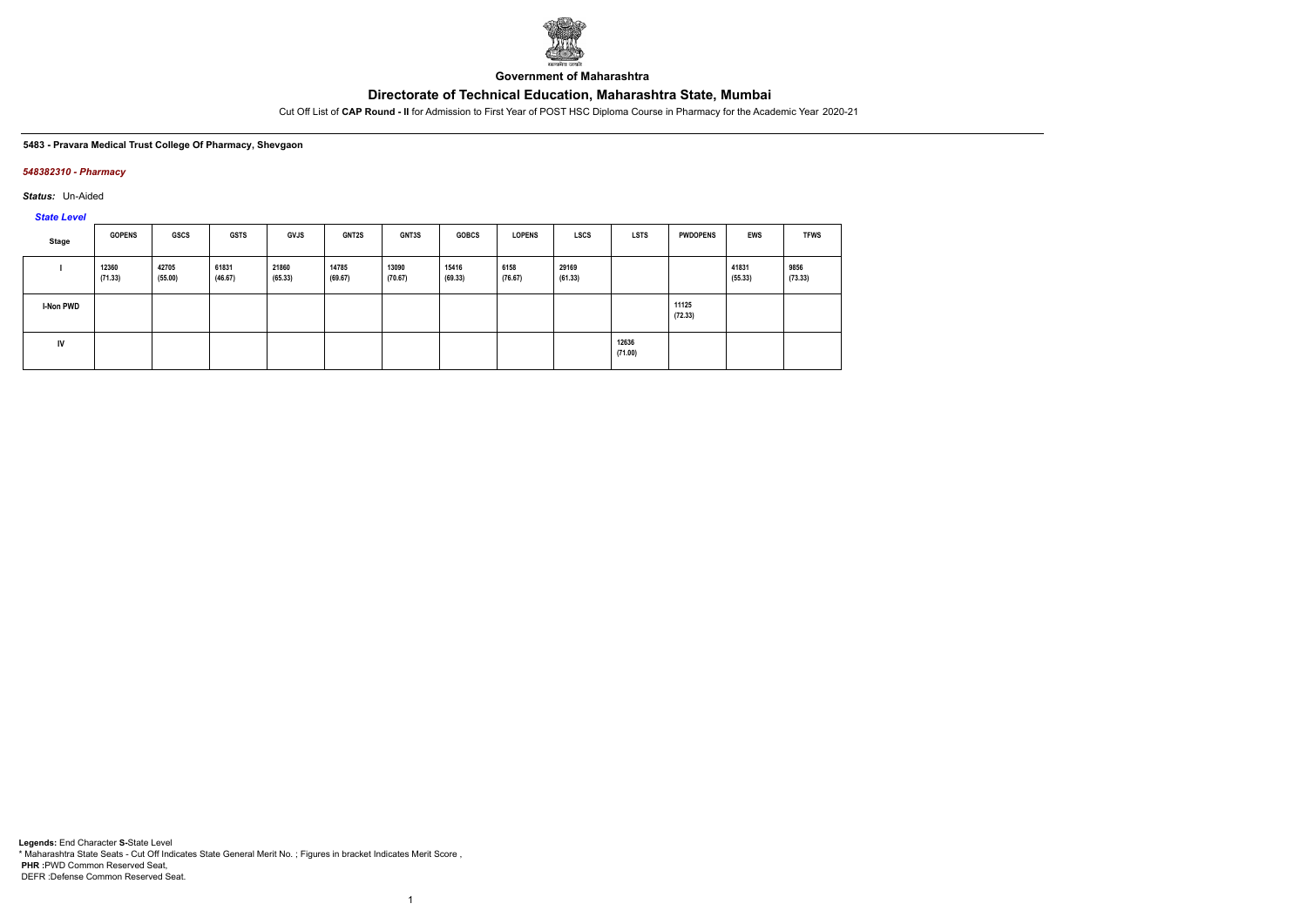

**Government of Maharashtra**

Cut Off List of **CAP Round - II** for Admission to First Year of POST HSC Diploma Course in Pharmacy for the Academic Year 2020-21

### **5484 - Shri Swami Samarth Institute Of Pharmacy, Malwadi, Bota**

### *548482310 - Pharmacy*

*Status:* Un-Aided

*State Level*

| Stage     | <b>GOPENS</b>    | <b>GSCS</b>      | <b>GSTS</b>      | GNT2S            | <b>GNT3S</b>     | <b>GOBCS</b>     | <b>LOPENS</b>    | <b>LSCS</b>      | <b>LSTS</b>      | LNT <sub>2</sub> S | <b>LOBCS</b>     | <b>PWDOPENS</b>  | EWS              | <b>TFWS</b>      |
|-----------|------------------|------------------|------------------|------------------|------------------|------------------|------------------|------------------|------------------|--------------------|------------------|------------------|------------------|------------------|
|           | 33180<br>(59.33) | 61351<br>(47.00) | 69276<br>(43.67) | 33336<br>(59.33) | 36126<br>(58.00) | 39407<br>(56.33) | 35013<br>(58.33) | 69901<br>(43.33) | 75670<br>(40.67) | 36603<br>(57.67)   | 43623<br>(54.67) |                  | 79098<br>(38.67) | 37681<br>(57.33) |
| I-Non PWD |                  |                  |                  |                  |                  |                  |                  |                  |                  |                    |                  | 34692<br>(58.67) |                  |                  |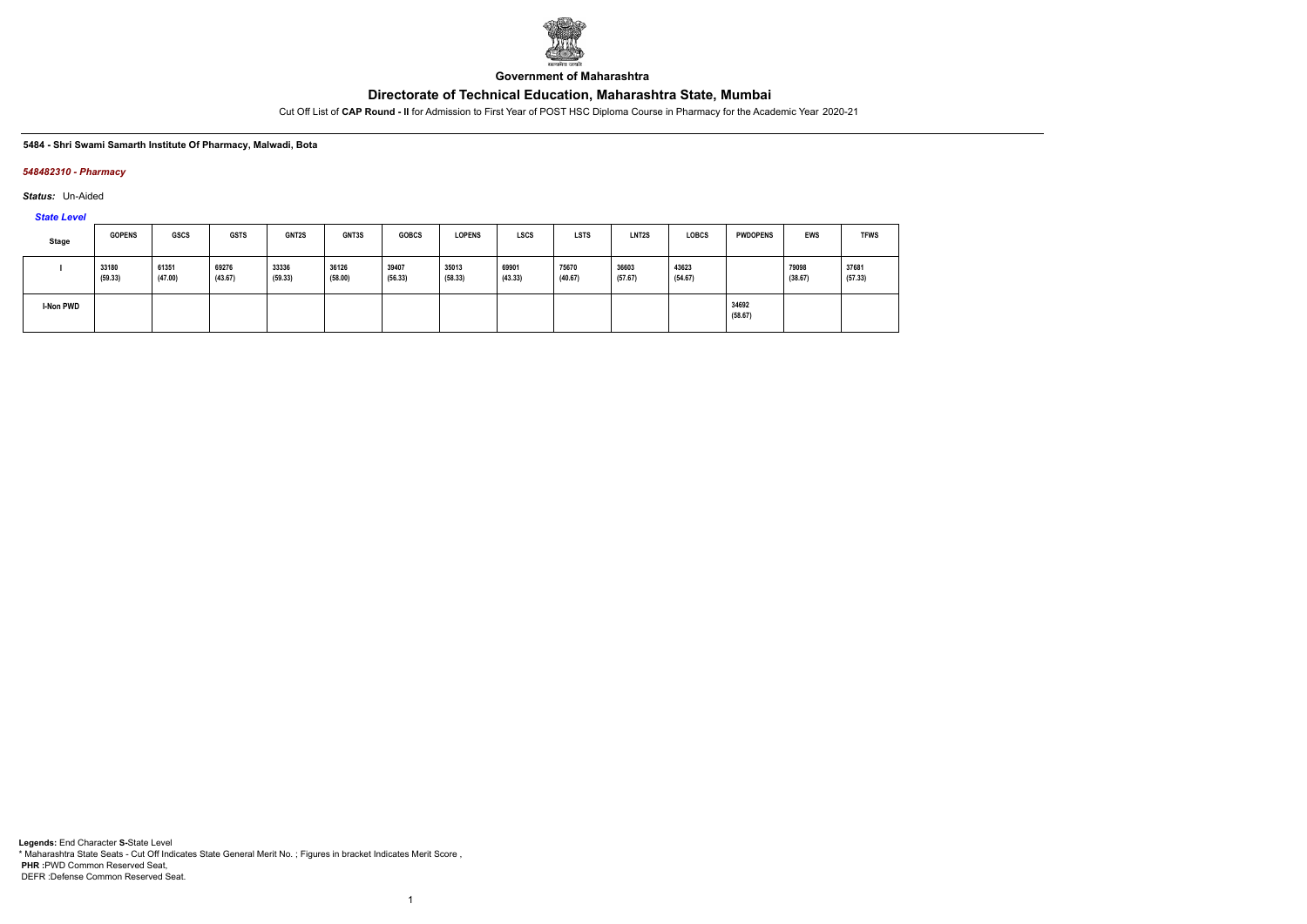

**Government of Maharashtra**

Cut Off List of **CAP Round - II** for Admission to First Year of POST HSC Diploma Course in Pharmacy for the Academic Year 2020-21

### **5485 - Mula Education Society's Sharda College Of Pharmacy, Vadgaon Gupta**

### *548582310 - Pharmacy*

*Status:* Un-Aided

*State Level*

| Stage                | <b>GOPENS</b>    | GSCS             | <b>GSTS</b>      | <b>GVJS</b>      | <b>GNT2S</b>     | GNT3S            | <b>GOBCS</b>     | LOPENS           | <b>LSCS</b>      | <b>LSTS</b>      | <b>LNT1S</b>     | <b>LOBCS</b>     | <b>PWDOPENS</b>  | <b>DEFOPENS</b>  | <b>EWS</b>       |
|----------------------|------------------|------------------|------------------|------------------|------------------|------------------|------------------|------------------|------------------|------------------|------------------|------------------|------------------|------------------|------------------|
|                      | 21317<br>(65.67) | 49544<br>(52.00) | 56607<br>(49.00) | 27874<br>(62.00) | 22458<br>(65.00) | 22029<br>(65.33) | 24911<br>(63.67) | 20113<br>(66.33) | 42038<br>(55.33) | 73545<br>(41.67) | 23802<br>(64.33) | 23155<br>(64.67) |                  |                  | 75711<br>(40.67) |
| <b>I-Non Defence</b> |                  |                  |                  |                  |                  |                  |                  |                  |                  |                  |                  |                  |                  | 20836<br>(66.00) |                  |
| <b>I-Non PWD</b>     |                  |                  |                  |                  |                  |                  |                  |                  |                  |                  |                  |                  | 21715<br>(65.33) |                  |                  |
| IV                   |                  |                  | 21329<br>(65.67) |                  |                  |                  |                  |                  |                  |                  |                  |                  |                  |                  |                  |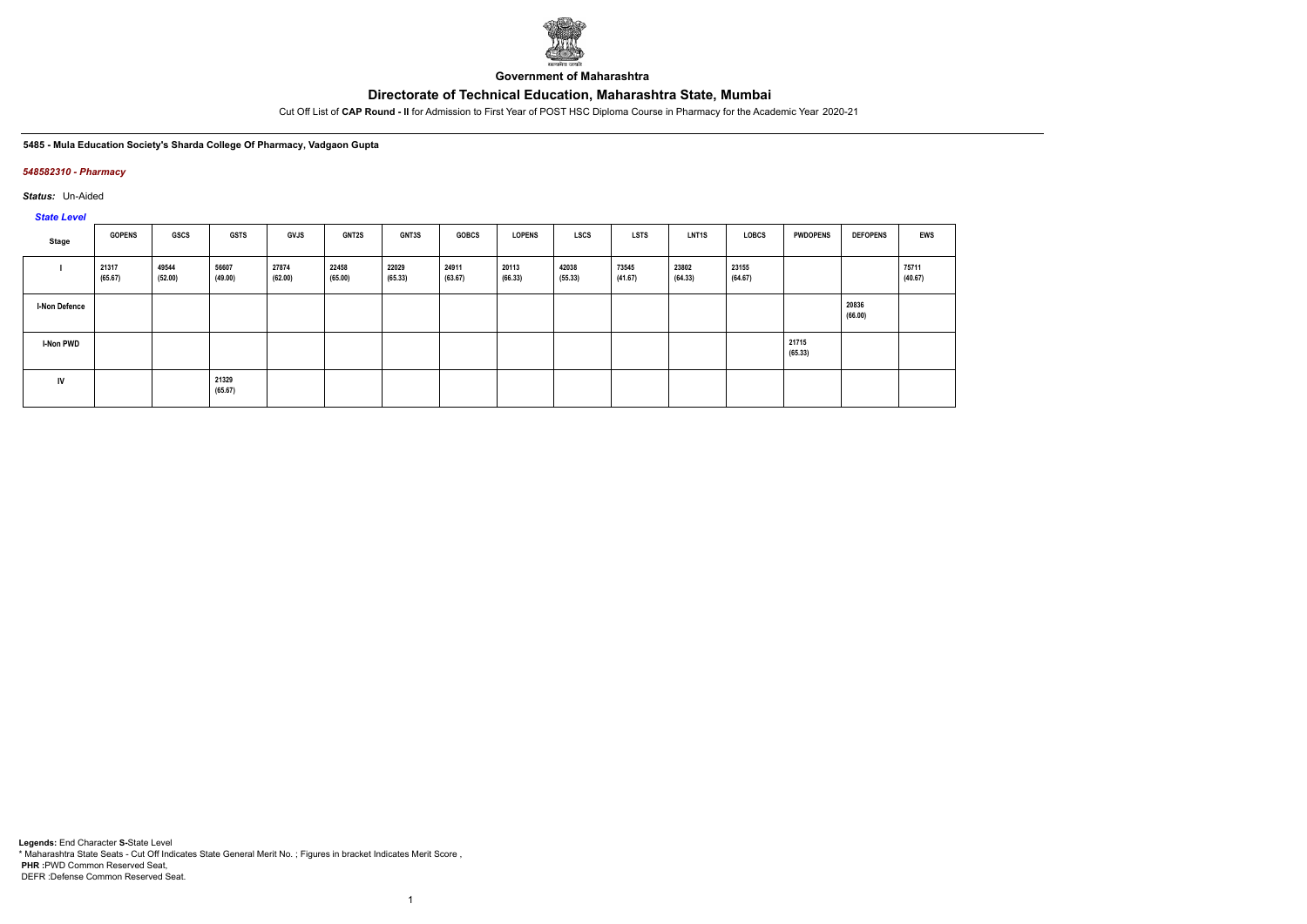

**Government of Maharashtra**

Cut Off List of **CAP Round - II** for Admission to First Year of POST HSC Diploma Course in Pharmacy for the Academic Year 2020-21

### **5486 - Aditya Institute of Pharmacy, Chalisgaon**

### *548682310 - Pharmacy*

*Status:* Un-Aided

*State Level*

| Stage         | <b>GOPENS</b>    | GSCS             | <b>GSTS</b>      | <b>GVJS</b>      | <b>GOBCS</b>     | <b>LOPENS</b>    | <b>LVJS</b>      | <b>LOBCS</b>     | <b>PWDOPENS</b>  | <b>DEFOPENS</b>  | <b>EWS</b>       | <b>TFWS</b>      |
|---------------|------------------|------------------|------------------|------------------|------------------|------------------|------------------|------------------|------------------|------------------|------------------|------------------|
|               | 22282<br>(65.00) | 64206<br>(45.67) | 24680<br>(63.67) | 22398<br>(65.00) | 23225<br>(64.67) | 20196<br>(66.33) | 21482<br>(65.67) | 22411<br>(65.00) |                  |                  | 60636<br>(47.00) | 27170<br>(62.33) |
| I-Non Defence |                  |                  |                  |                  |                  |                  |                  |                  |                  | 21333<br>(65.67) |                  |                  |
| I-Non PWD     |                  |                  |                  |                  |                  |                  |                  |                  | 21285<br>(65.67) |                  |                  |                  |

1

**Legends:** End Character **S-**State Level \* Maharashtra State Seats - Cut Off Indicates State General Merit No. ; Figures in bracket Indicates Merit Score , **PHR :**PWD Common Reserved Seat, DEFR :Defense Common Reserved Seat.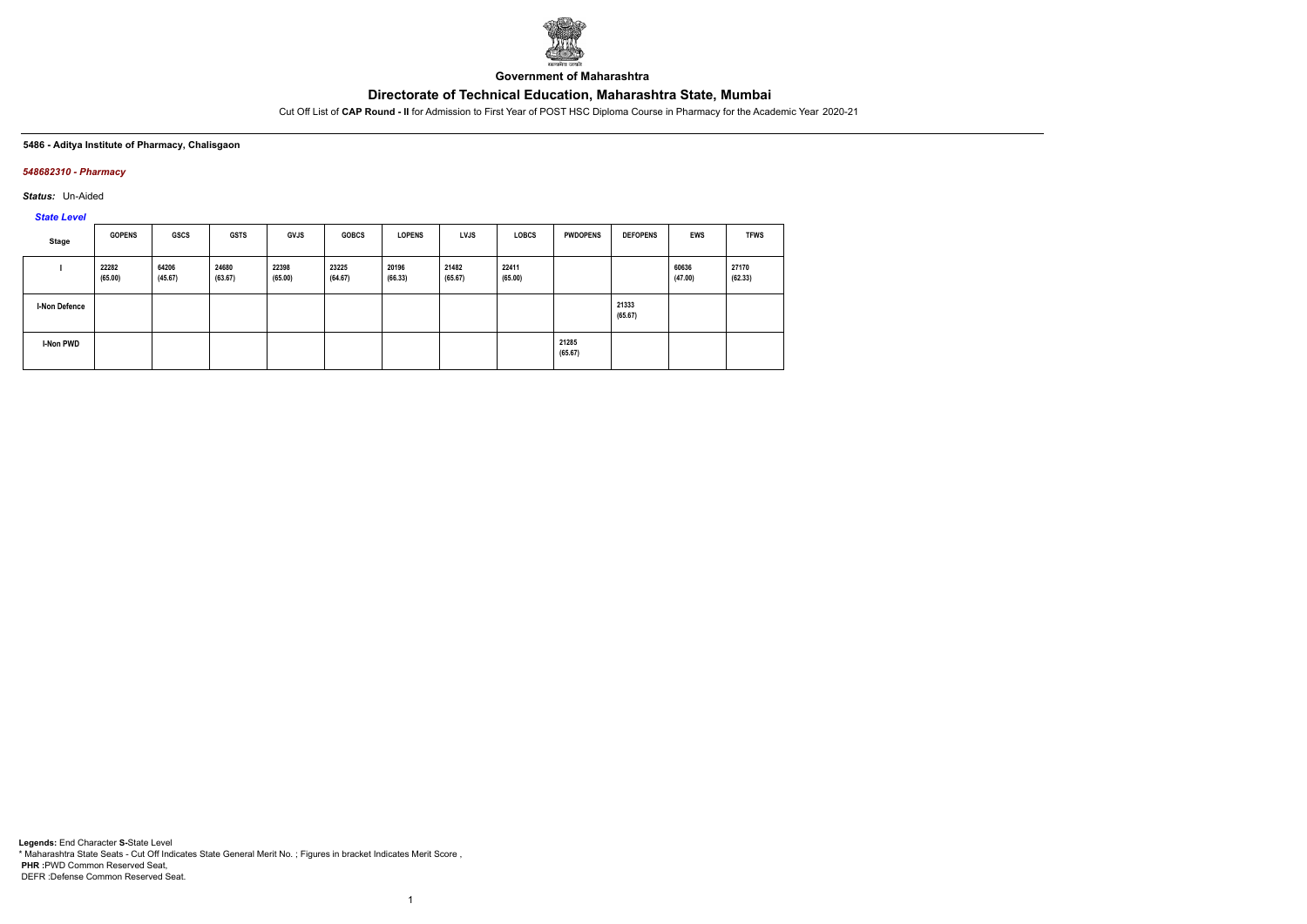

**Government of Maharashtra**

Cut Off List of **CAP Round - II** for Admission to First Year of POST HSC Diploma Course in Pharmacy for the Academic Year 2020-21

### **5487 - Shri. Sai Samarth Institute of Pharmacy, Bhadgaon**

### *548782310 - Pharmacy*

*Status:* Un-Aided

*State Level*

| Stage                | <b>GOPENS</b>    | GSCS             | <b>GSTS</b>      | <b>GVJS</b>      | <b>GNT2S</b>     | GNT3S            | <b>GOBCS</b>     | <b>LOPENS</b>    | <b>LSCS</b>      | LVJS             | <b>LNT2S</b>     | LOBCS            | <b>PWDOPENS</b>  | <b>DEFOPENS</b>  | EWS              | <b>TFWS</b>      |
|----------------------|------------------|------------------|------------------|------------------|------------------|------------------|------------------|------------------|------------------|------------------|------------------|------------------|------------------|------------------|------------------|------------------|
|                      | 20980<br>(66.00) | 67318<br>(44.33) | 27604<br>(62.33) | 21889<br>(65.33) | 26717<br>(62.67) | 69436<br>(43.33) | 22979<br>(64.67) | 17372<br>(68.00) | 77999<br>(39.33) | 29073<br>(61.33) | 29837<br>(61.00) | 19170<br>(67.00) |                  |                  | 41423<br>(55.67) | 23751<br>(64.33) |
| <b>I-Non Defence</b> |                  |                  |                  |                  |                  |                  |                  |                  |                  |                  |                  |                  |                  | 22660<br>(65.00) |                  |                  |
| <b>I-Non PWD</b>     |                  |                  |                  |                  |                  |                  |                  |                  |                  |                  |                  |                  | 21583<br>(65.67) |                  |                  |                  |

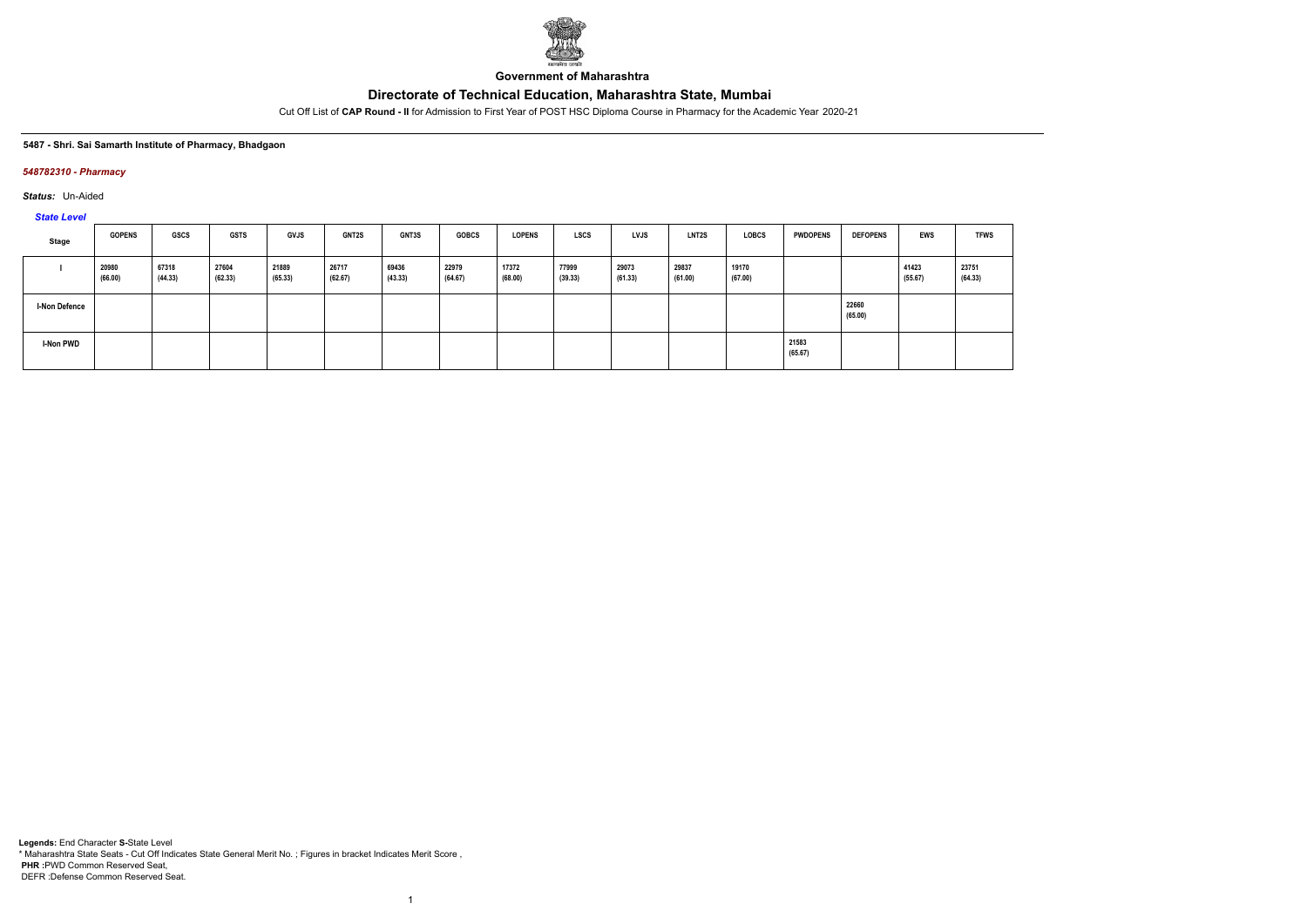

**Government of Maharashtra**

Cut Off List of **CAP Round - II** for Admission to First Year of POST HSC Diploma Course in Pharmacy for the Academic Year 2020-21

#### **5488 - Shree Panchavati Education Society's Institute of Pharmacy, Nashik**

### *548882310 - Pharmacy*

*Status:* Un-Aided Linguistic Minority - Gujarathi

*State Level*

| <b>Stage</b> | <b>GOPENS</b>    | <b>LOPENS</b>    | MI               |
|--------------|------------------|------------------|------------------|
|              | 21255<br>(65.67) | 20861<br>(66.00) |                  |
| MН           |                  |                  | 27460<br>(62.33) |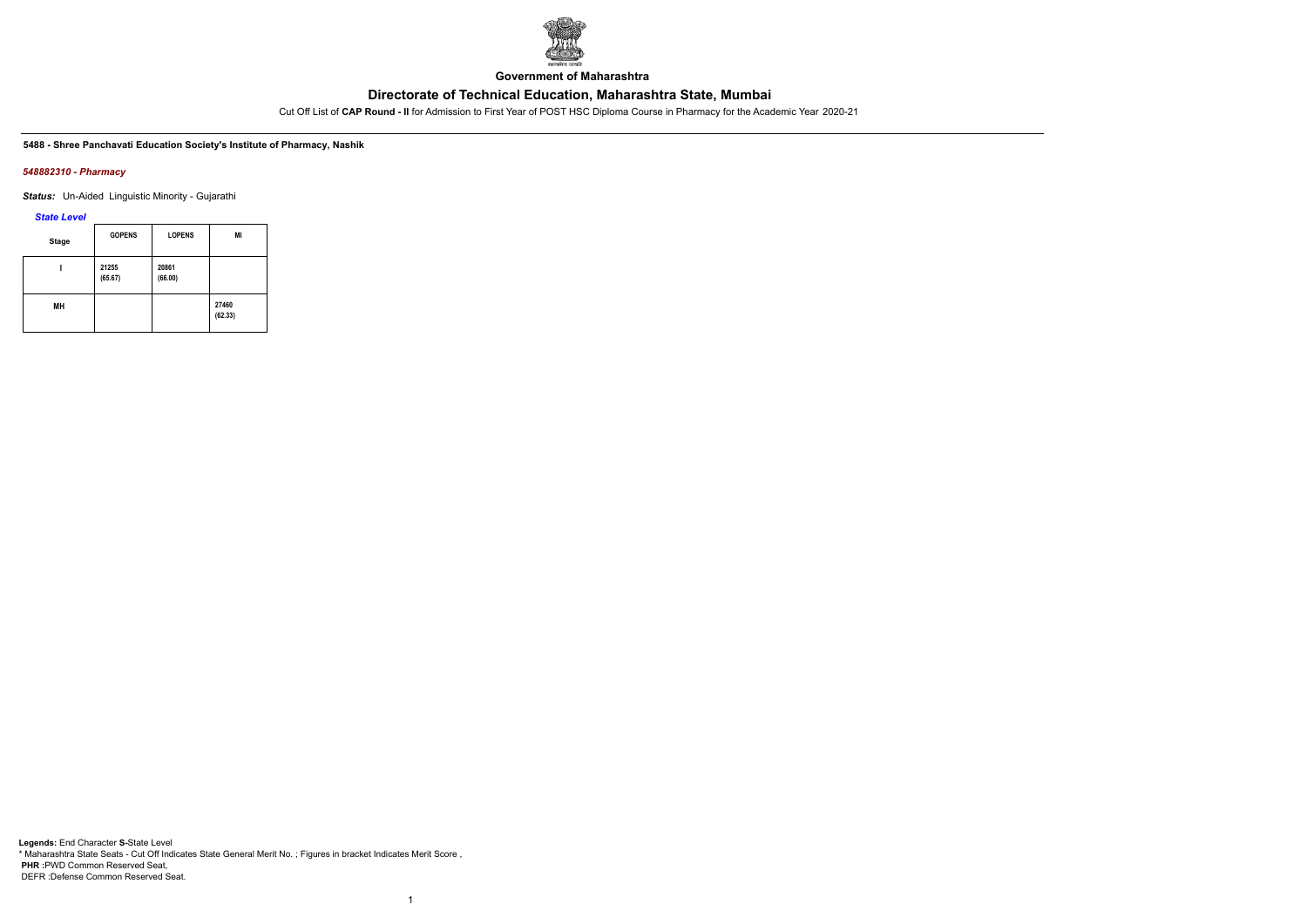

**Government of Maharashtra**

Cut Off List of **CAP Round - II** for Admission to First Year of POST HSC Diploma Course in Pharmacy for the Academic Year 2020-21

#### **6008 - Government College of Pharmacy, Karad**

### *600882310 - Pharmacy*

*Status:* Government

### *State Level*

| Stage | <b>GOPENS</b>  | <b>GSCS</b>     | <b>GVJS</b>     | <b>GNT1S</b>    | <b>GNT2S</b>    | <b>GNT3S</b>    | <b>GOBCS</b>    | <b>LOPENS</b>  | <b>LSCS</b>     | <b>LSTS</b>     | <b>LNT1S</b>     | LNT3S           | LOBCS           | <b>PWDOPENS</b>  | <b>DEFOPENS</b>  | EWS             | <b>ORPHAN</b>   | <b>TFWS</b>    |
|-------|----------------|-----------------|-----------------|-----------------|-----------------|-----------------|-----------------|----------------|-----------------|-----------------|------------------|-----------------|-----------------|------------------|------------------|-----------------|-----------------|----------------|
|       | 983<br>(85.67) | 2898<br>(81.00) | 3005<br>(81.00) | 2059<br>(82.67) | 1693<br>(83.33) | 1400<br>(84.33) | 1854<br>(83.00) | 764<br>(86.33) | 3608<br>(80.00) | 5423<br>(77.67) | 16585<br>(68.33) | 4835<br>(78.33) | 1296<br>(84.33) | 39288<br>(56.33) | 26144<br>(63.00) | 3156<br>(80.67) |                 | 961<br>(85.67) |
| IV    |                |                 |                 |                 |                 |                 |                 |                |                 |                 |                  |                 |                 |                  |                  |                 | 1041<br>(85.33) |                |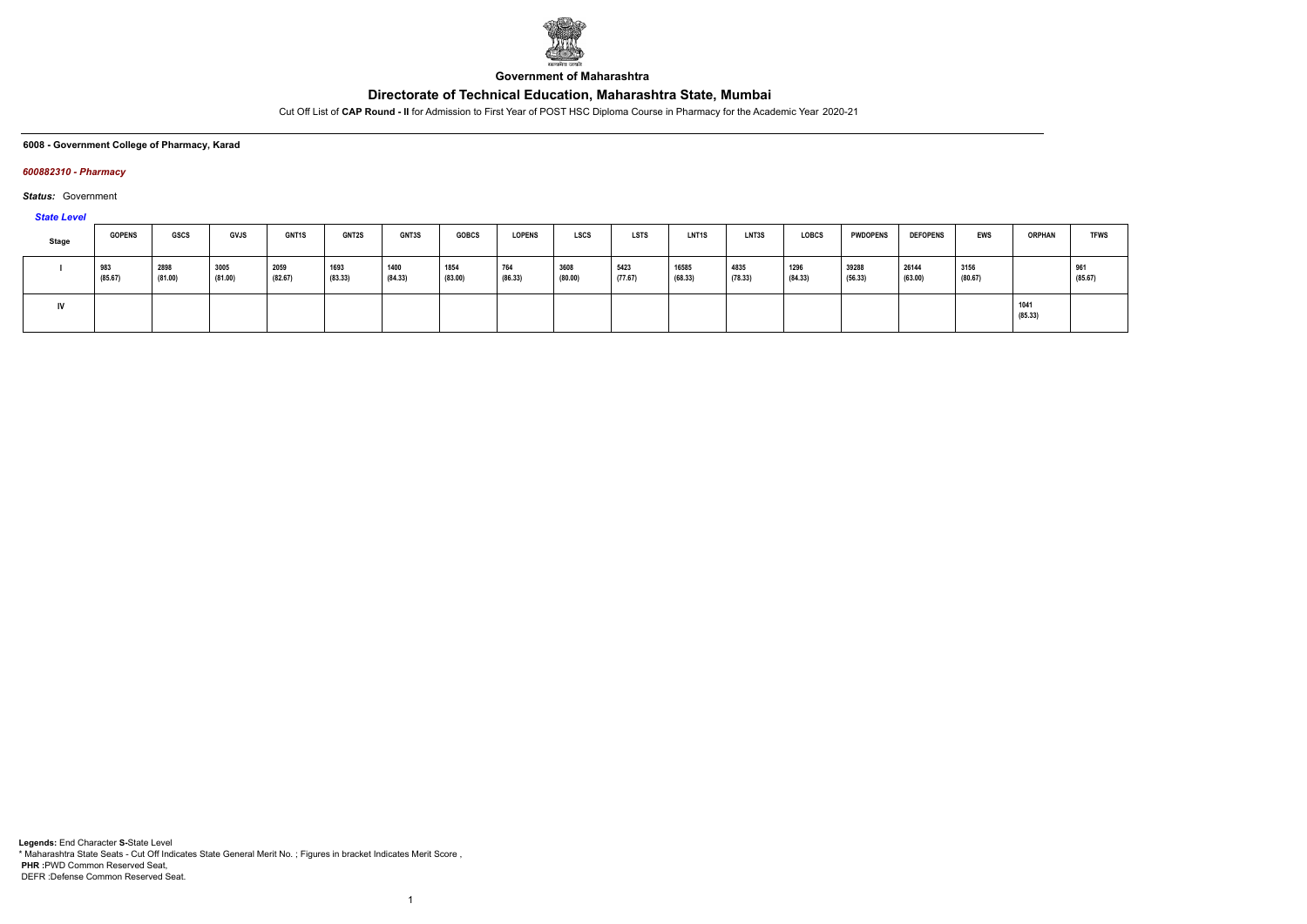

**Government of Maharashtra**

Cut Off List of **CAP Round - II** for Admission to First Year of POST HSC Diploma Course in Pharmacy for the Academic Year 2020-21

#### **6023 - Kolhapur District Chemist Asso. Inst. Of Pharmacy, Kolhapur**

#### *602382310 - Pharmacy*

*Status:* Government-Aided

### *State Level*

| $-$       |                 |                  |                  |                  |                  |                 |                  |                 |                  |                  |                  |                  |                 |                  |                  |                 |                 |
|-----------|-----------------|------------------|------------------|------------------|------------------|-----------------|------------------|-----------------|------------------|------------------|------------------|------------------|-----------------|------------------|------------------|-----------------|-----------------|
| Stage     | <b>GOPENS</b>   | <b>GSCS</b>      | <b>GSTS</b>      | <b>GVJS</b>      | <b>GNT1S</b>     | <b>GNT3S</b>    | <b>GOBCS</b>     | <b>LOPENS</b>   | <b>LSCS</b>      | <b>LSTS</b>      | <b>LNT2S</b>     | LOBCS            | <b>PWDOPENS</b> | <b>DEFOPENS</b>  | EWS              | <b>ORPHAN</b>   | <b>TFWS</b>     |
|           | 6064<br>(76.67) | 18740<br>(67.00) | 42685<br>(55.00) | 14803<br>(69.67) | 12737<br>(71.00) | 8793<br>(74.33) | 10924<br>(72.33) | 6584<br>(76.33) | 21757<br>(65.33) | 51153<br>(51.33) | 22231<br>(65.00) | 11889<br>(71.67) |                 | 32385<br>(59.67) | 10870<br>(72.33) |                 | 5611<br>(77.33) |
| I-Non PWD |                 |                  |                  |                  |                  |                 |                  |                 |                  |                  |                  |                  | 6430<br>(76.33) |                  |                  |                 |                 |
| IV        |                 |                  |                  |                  |                  |                 |                  |                 |                  |                  |                  |                  |                 |                  |                  | 6482<br>(76.33) |                 |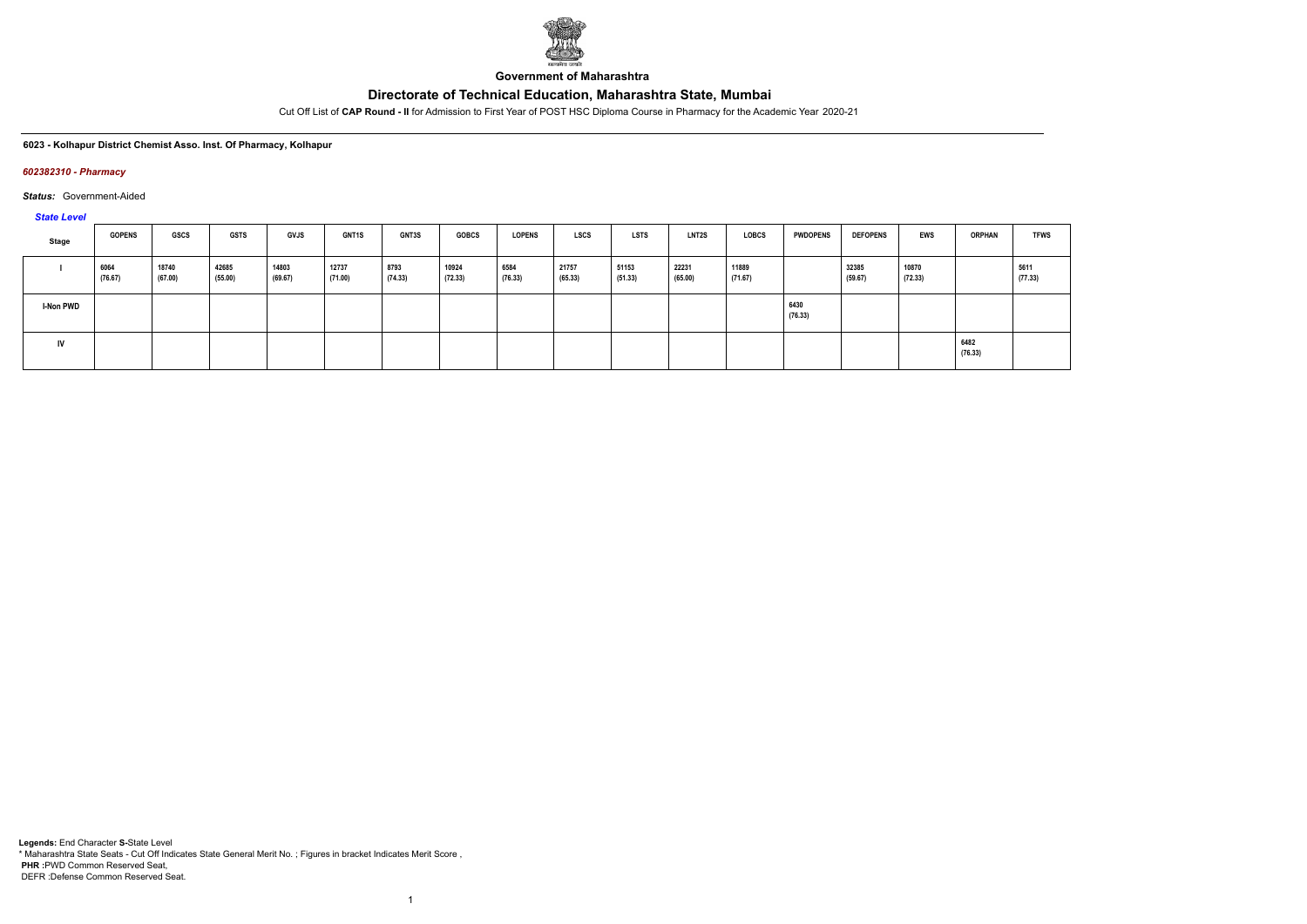

**Government of Maharashtra**

Cut Off List of **CAP Round - II** for Admission to First Year of POST HSC Diploma Course in Pharmacy for the Academic Year 2020-21

### **6024 - Bharti Vidyapeeth's Institute of Pharmacy (Aided Wing), Pune**

#### *602482310 - Pharmacy*

*Status:* Government-Aided

*State Level*

| Stage | <b>GOPENS</b>   | GSCS             | <b>GSTS</b>      | <b>GNT1S</b>    | <b>GNT2S</b>    | <b>GNT3S</b>    | <b>GOBCS</b>    | LOPENS          | <b>LSCS</b>     | <b>LSTS</b>      | <b>LVJS</b>      | LNT <sub>1</sub> S | <b>LOBCS</b>    | <b>DEFOPENS</b>  | <b>EWS</b>      | <b>ORPHAN</b>   |
|-------|-----------------|------------------|------------------|-----------------|-----------------|-----------------|-----------------|-----------------|-----------------|------------------|------------------|--------------------|-----------------|------------------|-----------------|-----------------|
|       | 1992<br>(82.67) | 10286<br>(73.00) | 12429<br>(71.33) | 2194<br>(82.33) | 6096<br>(76.67) | 2411<br>(82.00) | 3324<br>(80.33) | 1761<br>(83.33) | 8533<br>(74.33) | 34240<br>(59.00) | 21047<br>(65.67) | 38496<br>(56.67)   | 5290<br>(77.67) | 31910<br>(60.00) | 4828<br>(78.33) |                 |
| IV    |                 |                  |                  |                 |                 |                 |                 |                 |                 |                  |                  |                    |                 |                  |                 | 2401<br>(82.00) |

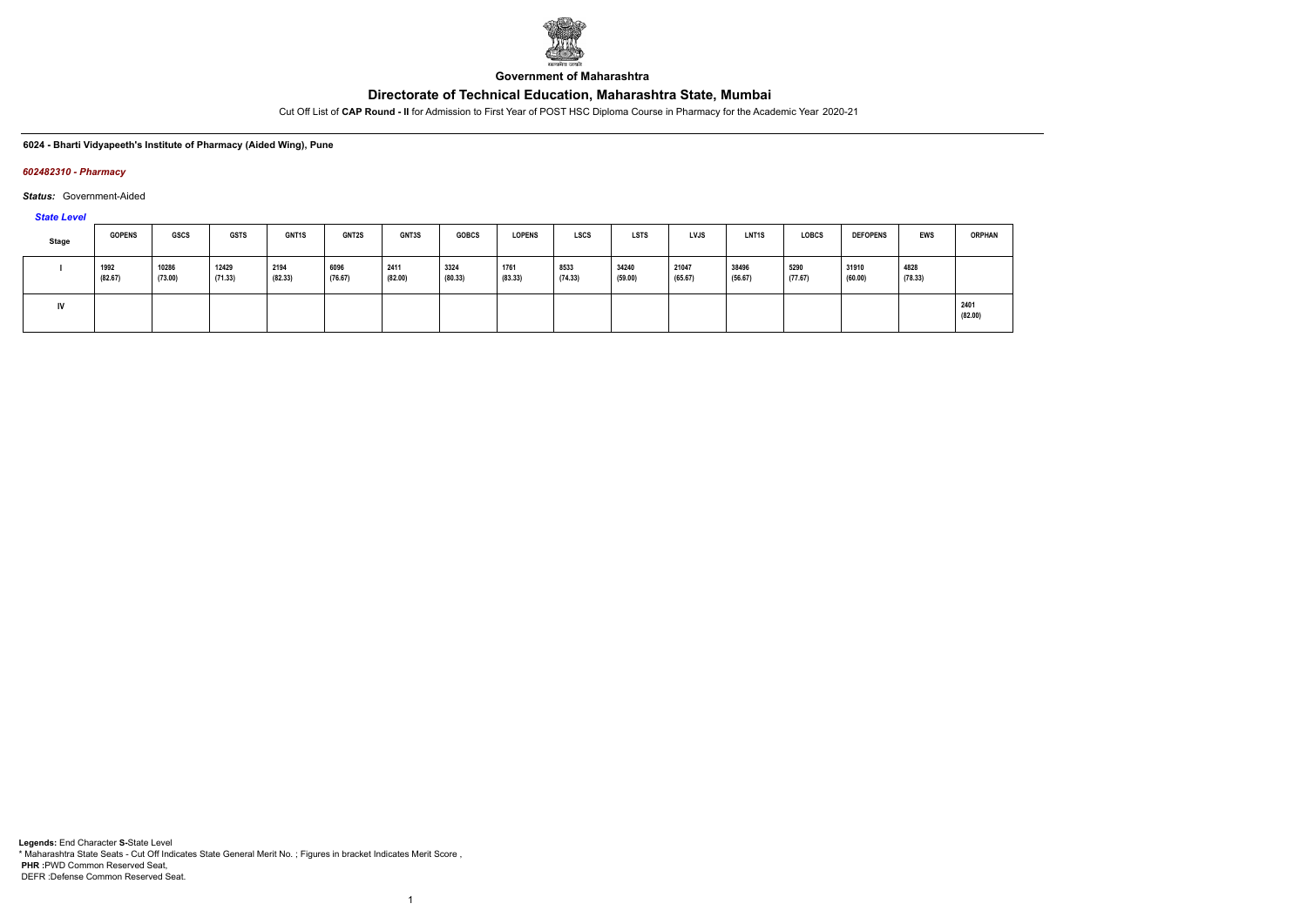

**Government of Maharashtra**

Cut Off List of **CAP Round - II** for Admission to First Year of POST HSC Diploma Course in Pharmacy for the Academic Year 2020-21

#### **6025 - Shri Swami Vivekanand Shikshan Santha's Institute Of Pharmacy,Miraj**

#### *602582310 - Pharmacy*

### *Status:* Government-Aided

*State Level*

| <b>Stage</b> | <b>GOPENS</b>   | GSCS             | <b>GSTS</b>      | GVJS             | GNT2S            | GNT3S           | <b>GOBCS</b>     | <b>LOPENS</b>   | <b>LSCS</b>      | <b>LSTS</b>      | <b>LVJS</b>      | LNT3S            | <b>LOBCS</b>     | <b>DEFOPENS</b>  | <b>EWS</b>       | <b>TFWS</b>     |
|--------------|-----------------|------------------|------------------|------------------|------------------|-----------------|------------------|-----------------|------------------|------------------|------------------|------------------|------------------|------------------|------------------|-----------------|
|              | 7815<br>(75.00) | 19033<br>(67.00) | 24382<br>(64.00) | 11803<br>(71.67) | 16047<br>(68.67) | 9485<br>(73.67) | 12152<br>(71.33) | 3997<br>(79.33) | 19059<br>(67.00) | 46768<br>(53.00) | 43511<br>(54.67) | 17666<br>(67.67) | 13097<br>(70.67) | 56358<br>(49.00) | 15546<br>(69.00) | 5998<br>(77.00) |

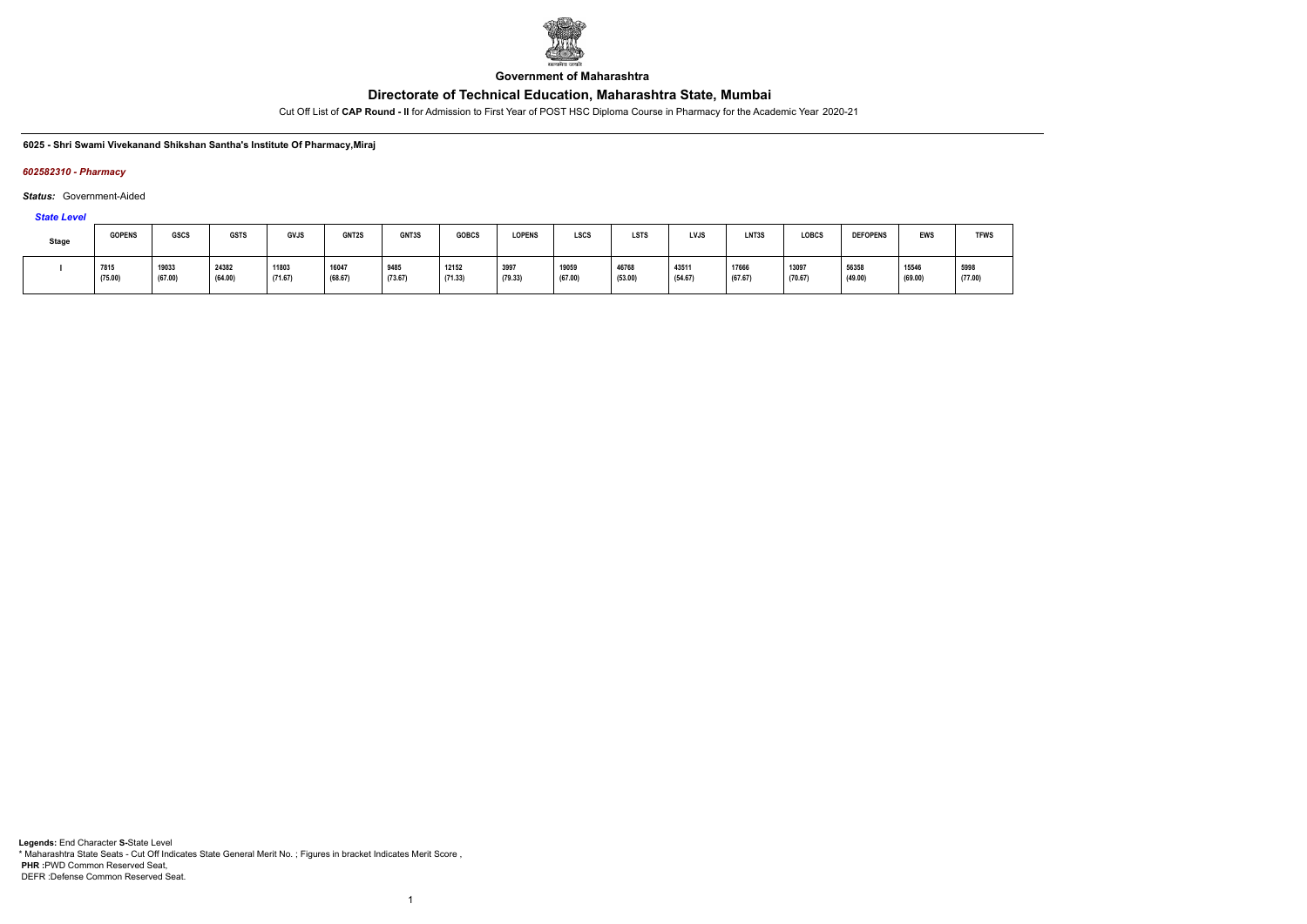

**Government of Maharashtra**

Cut Off List of **CAP Round - II** for Admission to First Year of POST HSC Diploma Course in Pharmacy for the Academic Year 2020-21

**6026 - Dakshin Solapur Taluka Shikshan Mandal's College Of Pharmacy (Poly), Solapur**

### *602682310 - Pharmacy*

*Status:* Government-Aided

*State Level*

| Stage     | <b>GOPENS</b>   | GSCS             | GSTS             | <b>GVJS</b>     | <b>GNT1S</b>     | <b>GNT2S</b>    | <b>GNT3S</b>    | <b>GOBCS</b>    | LSCS            | LNT2S           | <b>LOBCS</b>    | <b>PWDOPENS</b> | <b>EWS</b>       | <b>ORPHAN</b>   |
|-----------|-----------------|------------------|------------------|-----------------|------------------|-----------------|-----------------|-----------------|-----------------|-----------------|-----------------|-----------------|------------------|-----------------|
|           | 3991<br>(79.33) | 12794<br>(71.00) | 59809<br>(47.67) | 5016<br>(78.00) | 18823<br>(67.00) | 9498<br>(73.67) | 9894<br>(73.33) | 7085<br>(75.67) | 5795<br>(77.00) | 2150<br>(82.33) | 7071<br>(75.67) |                 | 13311<br>(70.67) |                 |
| I-Non PWD |                 |                  |                  |                 |                  |                 |                 |                 |                 |                 |                 | 4028<br>(79.33) |                  |                 |
| IV        |                 |                  |                  |                 |                  |                 |                 |                 |                 |                 |                 |                 |                  | 4109<br>(79.33) |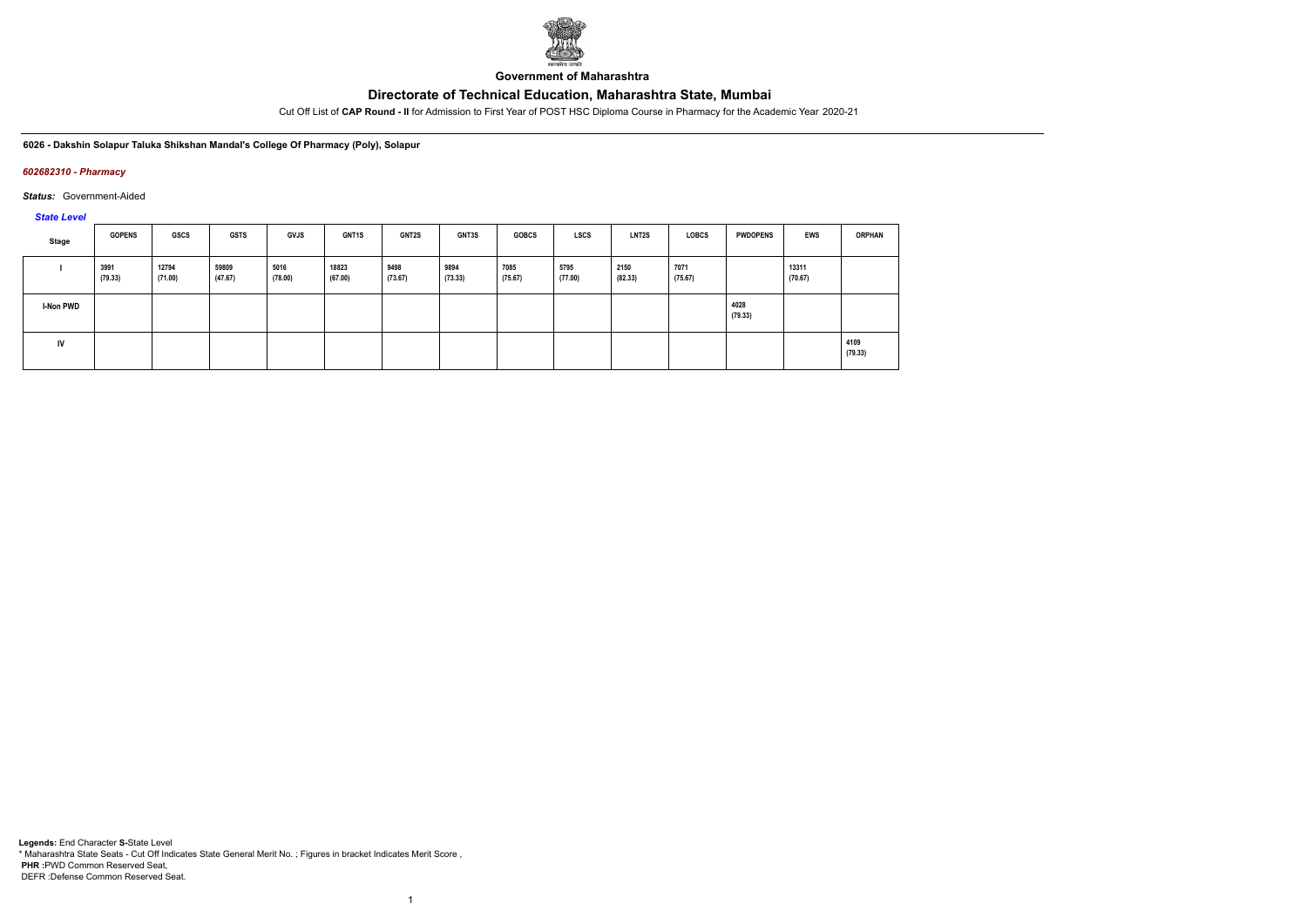

**Government of Maharashtra**

Cut Off List of **CAP Round - II** for Admission to First Year of POST HSC Diploma Course in Pharmacy for the Academic Year 2020-21

**6125 - Poona District Education Association, Shankarrao Ursal College of Pharmacy(Diploma), Kharadi, Tal: Haveli**

### *612582310 - Pharmacy*

*Status:* Un-Aided

*State Level*

| <b>Stage</b> | <b>GOPENS</b>    | GSCS             | <b>GSTS</b>      | <b>GVJS</b>      | GNT1S            | <b>GNT2S</b>     | <b>GOBCS</b>     | <b>LOPENS</b>    | <b>LSCS</b>      | <b>LSTS</b>      | <b>LVJS</b>      | <b>LOBCS</b>     | <b>PWDOPENS</b>  | <b>EWS</b>       | <b>TFWS</b>      |
|--------------|------------------|------------------|------------------|------------------|------------------|------------------|------------------|------------------|------------------|------------------|------------------|------------------|------------------|------------------|------------------|
|              | 16304<br>(68.67) | 43775<br>(54.33) | 56510<br>(49.00) | 16922<br>(68.33) | 29695<br>(61.00) | 23216<br>(64.67) | 28797<br>(61.67) | 14093<br>(70.00) | 39941<br>(56.00) | 50349<br>(51.67) | 30056<br>(61.00) | 34532<br>(58.67) |                  | 46241<br>(53.33) | 11007<br>(72.33) |
| I-Non PWD    |                  |                  |                  |                  |                  |                  |                  |                  |                  |                  |                  |                  | 16330<br>(68.67) |                  |                  |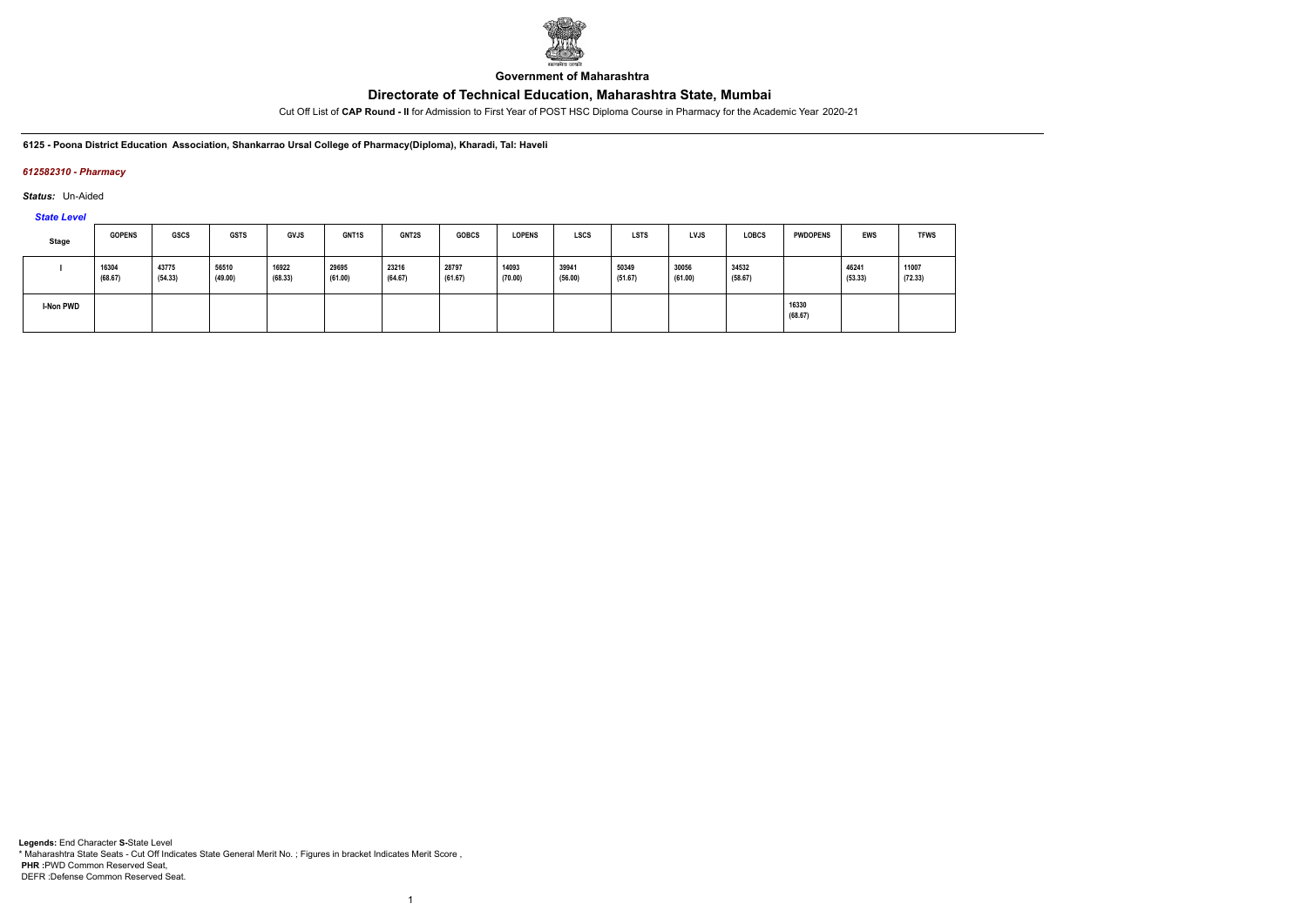

**Government of Maharashtra**

Cut Off List of **CAP Round - II** for Admission to First Year of POST HSC Diploma Course in Pharmacy for the Academic Year 2020-21

#### **6126 - Shree Santkrupa Shikshan Sanstha's College of Pharmacy(Diploma),Ghogaon,Satara**

### *612682310 - Pharmacy*

*Status:* Un-Aided

*State Level*

| Stage                | <b>GOPENS</b>    | GSCS             | <b>GSTS</b>      | <b>GVJS</b>      | <b>GNT2S</b>     | <b>GOBCS</b>     | <b>LOPENS</b>    | <b>LSTS</b>      | <b>LNT2S</b>     | <b>LOBCS</b>     | <b>DEFOPENS</b>  | <b>EWS</b>       | <b>TFWS</b>      |
|----------------------|------------------|------------------|------------------|------------------|------------------|------------------|------------------|------------------|------------------|------------------|------------------|------------------|------------------|
|                      | 31052<br>(60.33) | 50993<br>(51.33) |                  | 33415<br>(59.33) | 37988<br>(57.00) | 49018<br>(52.00) | 17669<br>(67.67) |                  | 38737<br>(56.67) | 52198<br>(50.67) |                  | 50428<br>(51.67) | 12645<br>(71.00) |
| <b>I-Non Defence</b> |                  |                  |                  |                  |                  |                  |                  |                  |                  |                  | 29521<br>(61.33) |                  |                  |
| <b>IV</b>            |                  |                  | 32320<br>(59.67) |                  |                  |                  |                  | 31685<br>(60.00) |                  |                  |                  |                  |                  |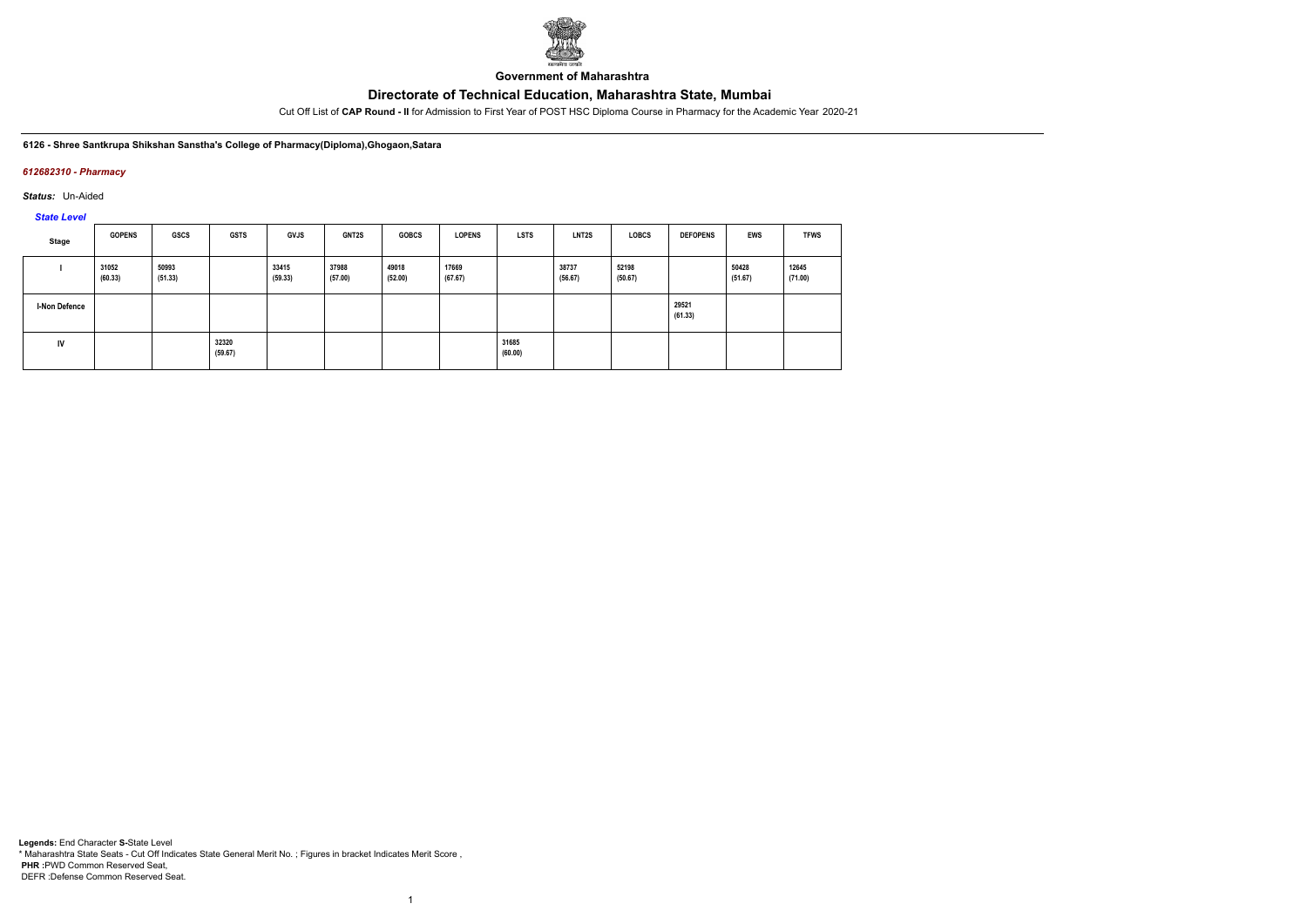

**Government of Maharashtra**

Cut Off List of **CAP Round - II** for Admission to First Year of POST HSC Diploma Course in Pharmacy for the Academic Year 2020-21

### **6260 - Rajgad Dnyanpeeth's College of Pharmacy, Bhor**

### *626082310 - Pharmacy*

*Status:* Un-Aided

*State Level*

| Stage     | <b>GOPENS</b>    | <b>GSCS</b>      | <b>GSTS</b>      | <b>GVJS</b>      | <b>GNT2S</b>     | GNT3S            | <b>GOBCS</b>     | <b>LOPENS</b>    | <b>LSCS</b>      | LNT <sub>1</sub> S | <b>LOBCS</b>     | <b>PWDOPENS</b>  | <b>EWS</b>       | <b>TFWS</b>      |
|-----------|------------------|------------------|------------------|------------------|------------------|------------------|------------------|------------------|------------------|--------------------|------------------|------------------|------------------|------------------|
|           | 22543<br>(65.00) | 46600<br>(53.33) | 70625<br>(43.00) | 28942<br>(61.33) | 30063<br>(61.00) | 25553<br>(63.33) | 34166<br>(59.00) | 20526<br>(66.00) | 26083<br>(63.00) | 25861<br>(63.00)   | 37939<br>(57.00) |                  | 50568<br>(51.33) | 20150<br>(66.33) |
| I-Non PWD |                  |                  |                  |                  |                  |                  |                  |                  |                  |                    |                  | 23916<br>(64.00) |                  |                  |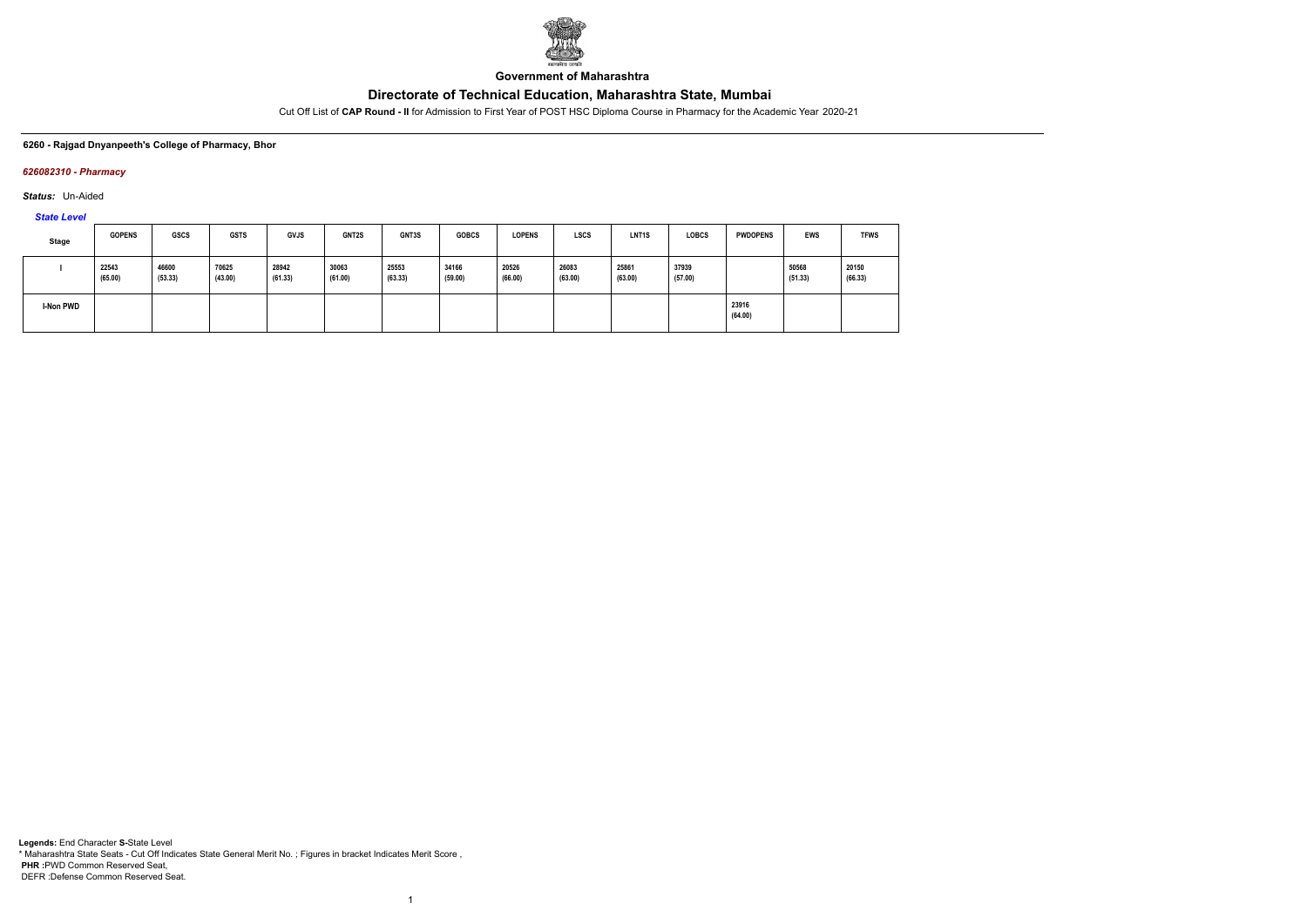

**Government of Maharashtra**

Cut Off List of **CAP Round - II** for Admission to First Year of POST HSC Diploma Course in Pharmacy for the Academic Year 2020-21

#### **6357 - Tatyasaheb Kore College of Pharmacy, Warananagar**

### *635782310 - Pharmacy*

*Status:* Un-Aided

*State Level*

| Stage            | <b>GOPENS</b>    | GSCS             | <b>GSTS</b>      | <b>GVJS</b>      | <b>GNT2S</b>     | <b>GNT3S</b>     | <b>GOBCS</b>     | <b>LOPENS</b>    | <b>LSCS</b>      | <b>LVJS</b>      | <b>LOBCS</b>     | <b>PWDOPENS</b>  | EWS              | <b>TFWS</b>      |
|------------------|------------------|------------------|------------------|------------------|------------------|------------------|------------------|------------------|------------------|------------------|------------------|------------------|------------------|------------------|
|                  | 27281<br>(62.33) | 35169<br>(58.33) |                  | 32782<br>(59.67) | 31518<br>(60.00) | 32515<br>(59.67) | 47284<br>(53.00) | 10031<br>(73.00) | 43692<br>(54.33) | 49123<br>(52.00) | 46790<br>(53.00) |                  | 42007<br>(55.33) | 16685<br>(68.33) |
| <b>I-Non PWD</b> |                  |                  |                  |                  |                  |                  |                  |                  |                  |                  |                  | 25989<br>(63.00) |                  |                  |
| <b>IV</b>        |                  |                  | 29091<br>(61.33) |                  |                  |                  |                  |                  |                  |                  |                  |                  |                  |                  |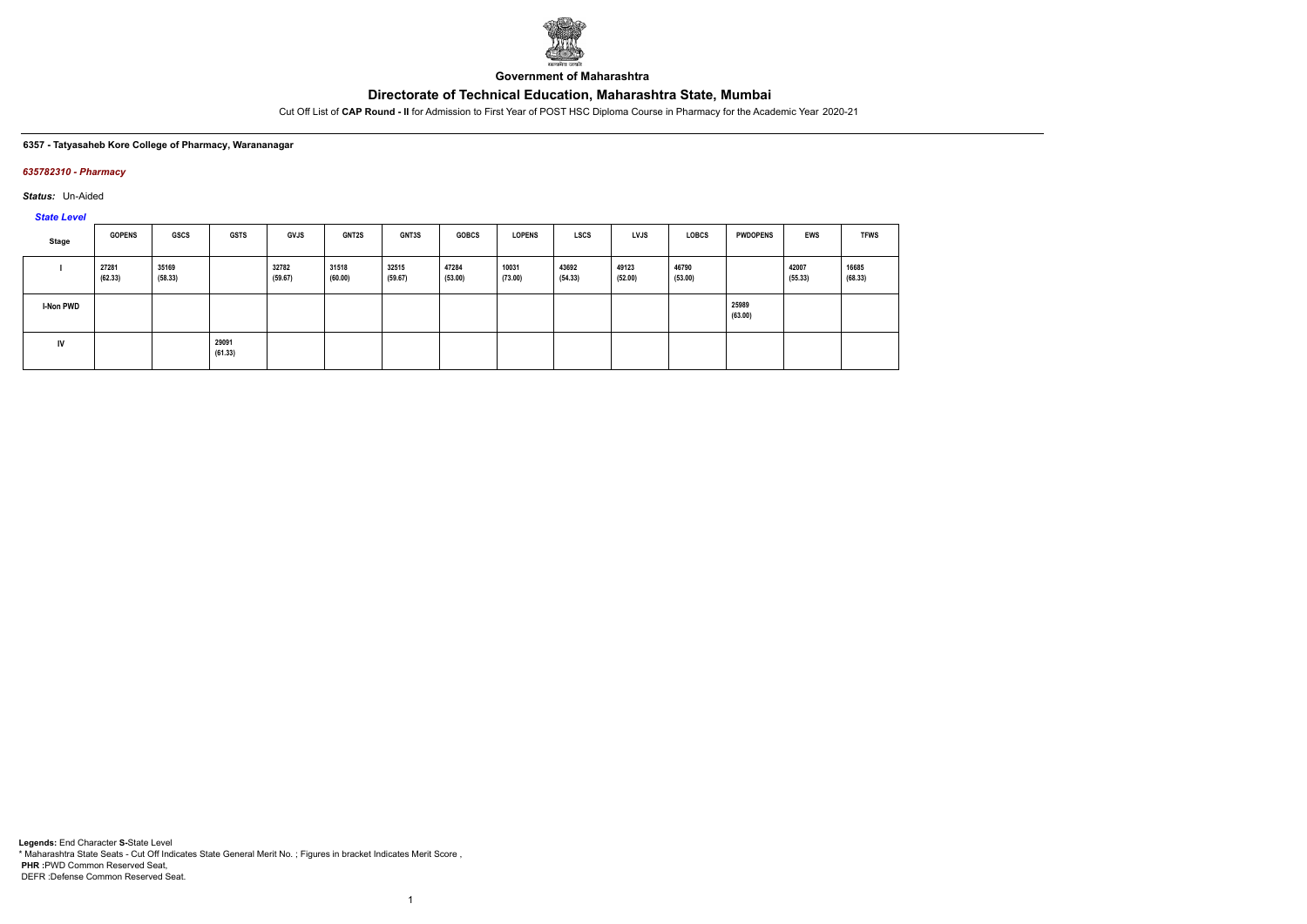

**Government of Maharashtra**

Cut Off List of **CAP Round - II** for Admission to First Year of POST HSC Diploma Course in Pharmacy for the Academic Year 2020-21

**6360 - Chanakya Education. Soceity's, Indira College of Pharmacy, Tathawade, Pune**

### *636082310 - Pharmacy*

*Status:* Un-Aided

*State Level*

| <b>Stage</b>     | <b>GOPENS</b>    | <b>GSCS</b>      | <b>GSTS</b>      | <b>GVJS</b>      | <b>GNT1S</b>     | <b>GNT2S</b>     | <b>GNT3S</b>     | <b>GOBCS</b>     | <b>LOPENS</b>    | <b>LSCS</b>      | <b>LSTS</b>      | <b>LNT1S</b>     | LNT2S            | <b>LOBCS</b>     | <b>PWDOPENS</b>  | <b>EWS</b>       | <b>TFWS</b>     |
|------------------|------------------|------------------|------------------|------------------|------------------|------------------|------------------|------------------|------------------|------------------|------------------|------------------|------------------|------------------|------------------|------------------|-----------------|
|                  | 22223<br>(65.00) | 41579<br>(55.33) | 45116<br>(54.00) | 32103<br>(60.00) | 37735<br>(57.33) | 32448<br>(59.67) | 23863<br>(64.33) | 28174<br>(62.00) | 21837<br>(65.33) | 45984<br>(53.33) | 73045<br>(42.00) | 40502<br>(56.00) | 32209<br>(59.67) | 33474<br>(59.33) |                  | 59625<br>(47.67) | 9377<br>(73.67) |
| <b>I-Non PWD</b> |                  |                  |                  |                  |                  |                  |                  |                  |                  |                  |                  |                  |                  |                  | 22846<br>(64.67) |                  |                 |

1

**Legends:** End Character **S-**State Level \* Maharashtra State Seats - Cut Off Indicates State General Merit No. ; Figures in bracket Indicates Merit Score , **PHR :**PWD Common Reserved Seat, DEFR :Defense Common Reserved Seat.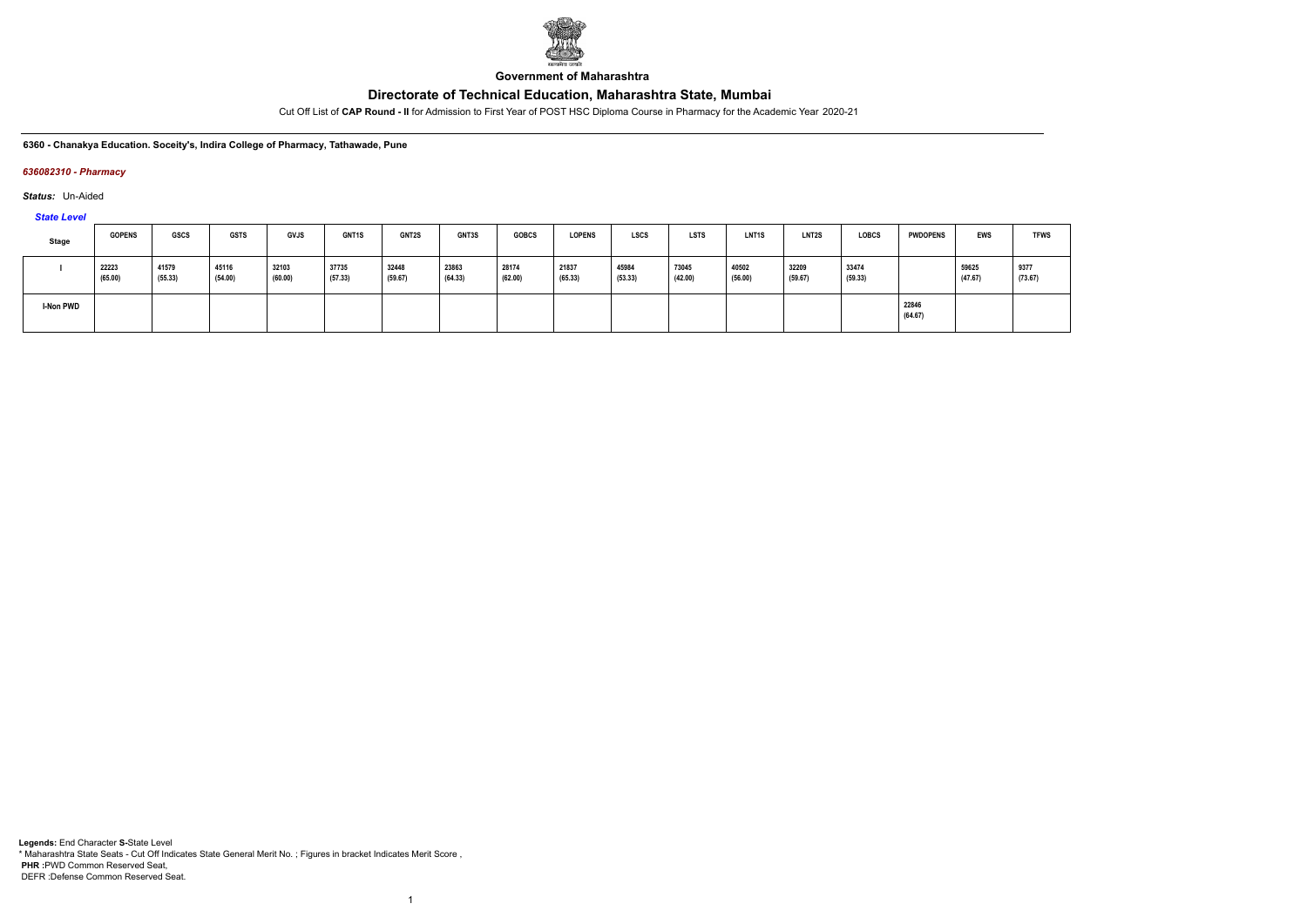

**Government of Maharashtra**

Cut Off List of **CAP Round - II** for Admission to First Year of POST HSC Diploma Course in Pharmacy for the Academic Year 2020-21

**6364 - Progressive Education Society's Modern College of Pharmacy( for Women), Moshi.(Tal.Haveli)**

### *636482310F - Pharmacy*

*Status:* Un-Aided

*State Level*

| <b>Stage</b>     | <b>LOPENS</b>    | <b>LSCS</b>      | LNT3S            | <b>LOBCS</b>     | <b>PWDOPENS</b>  | <b>EWS</b>       |
|------------------|------------------|------------------|------------------|------------------|------------------|------------------|
|                  | 23200<br>(64.67) | 51266<br>(51.00) | 42635<br>(55.00) | 31176<br>(60.33) |                  | 60211<br>(47.33) |
| <b>I-Non PWD</b> |                  |                  |                  |                  | 24001<br>(64.00) |                  |

1

**Legends:** End Character **S-**State Level \* Maharashtra State Seats - Cut Off Indicates State General Merit No. ; Figures in bracket Indicates Merit Score , **PHR :**PWD Common Reserved Seat, DEFR :Defense Common Reserved Seat.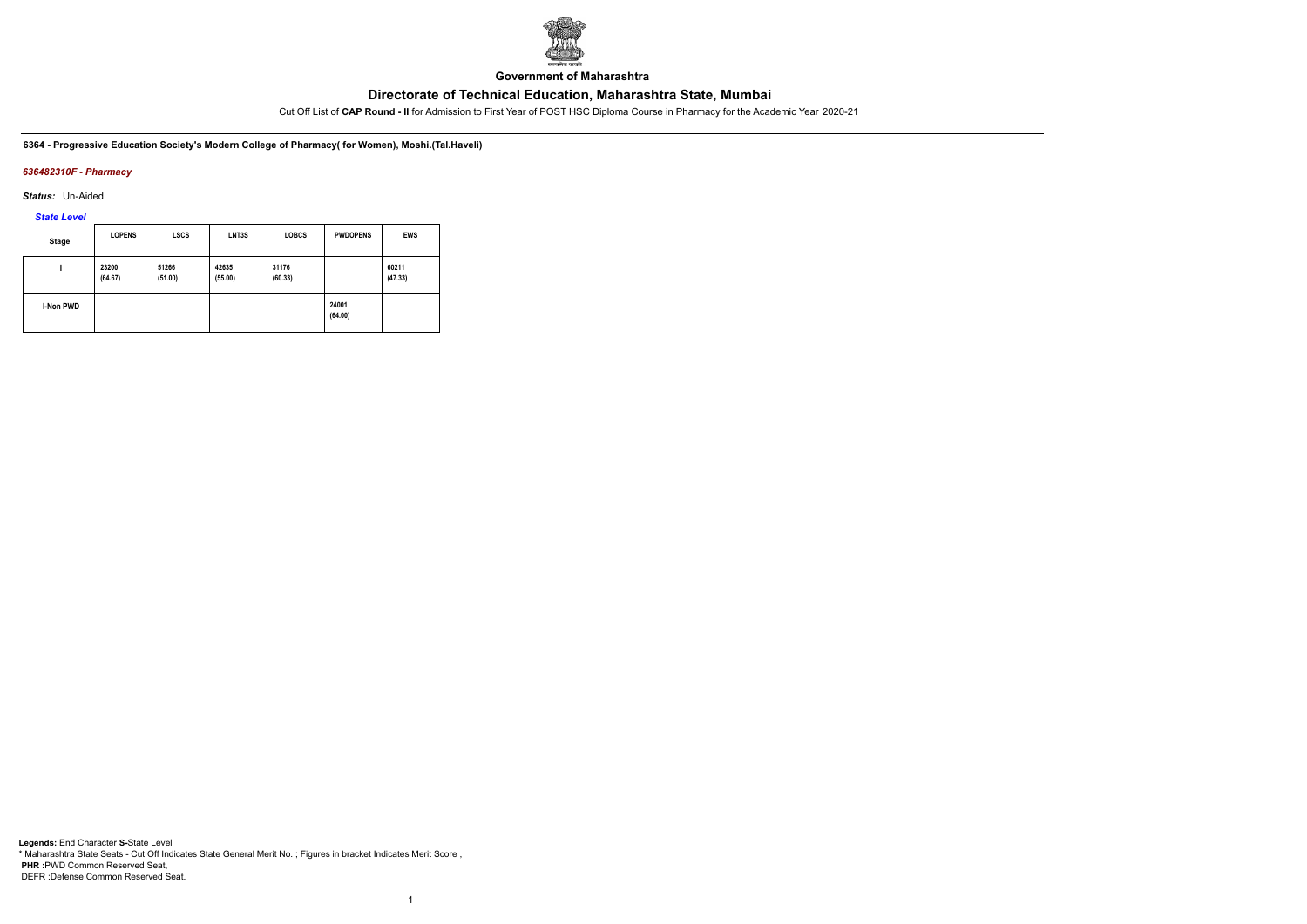

**Government of Maharashtra**

Cut Off List of **CAP Round - II** for Admission to First Year of POST HSC Diploma Course in Pharmacy for the Academic Year 2020-21

### **6371 - Dr. D.Y. Patil College of Pharmacy , Akurdi, Pune**

### *637182310 - Pharmacy*

*Status:* Un-Aided

*State Level*

| Stage            | <b>GOPENS</b>   | <b>GSCS</b>      | <b>GSTS</b>      | GNT1S            | <b>GNT2S</b>     | <b>GOBCS</b>     | <b>LOPENS</b>    | <b>LSCS</b>      | <b>LSTS</b>      | LNT <sub>2</sub> S | <b>LOBCS</b>     | <b>PWDOPENS</b> | <b>DEFOPENS</b>  | <b>EWS</b>       |
|------------------|-----------------|------------------|------------------|------------------|------------------|------------------|------------------|------------------|------------------|--------------------|------------------|-----------------|------------------|------------------|
|                  | 5478<br>(77.33) | 26195<br>(63.00) | 21725<br>(65.33) | 21622<br>(65.33) | 10430<br>(72.67) | 10979<br>(72.33) | 10946<br>(72.33) | 36426<br>(57.67) | 26870<br>(62.67) | 17877<br>(67.67)   | 24191<br>(64.00) |                 | 33758<br>(59.00) | 24751<br>(63.67) |
| <b>I-Non PWD</b> |                 |                  |                  |                  |                  |                  |                  |                  |                  |                    |                  | 5628<br>(77.33) |                  |                  |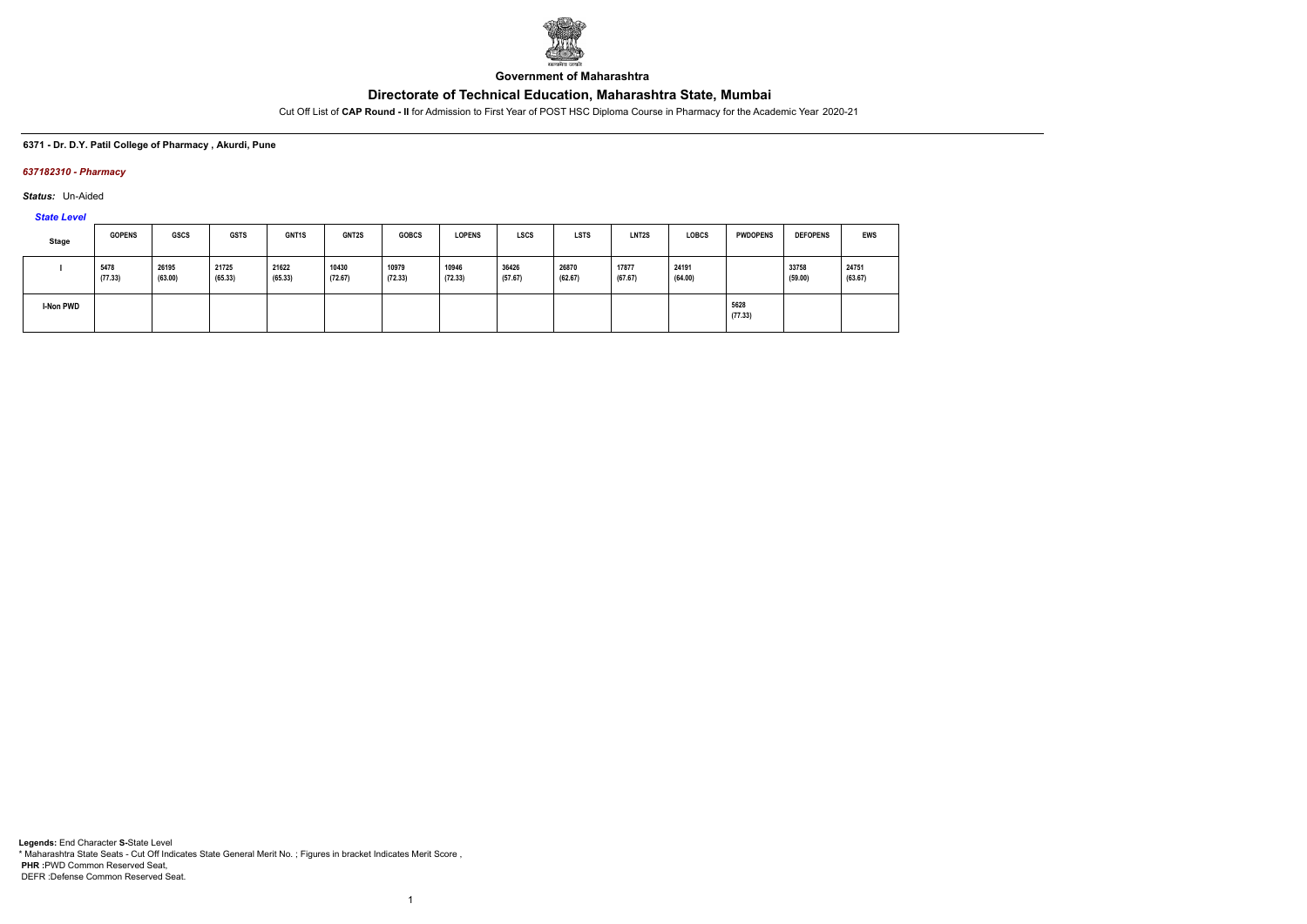

**Government of Maharashtra**

Cut Off List of **CAP Round - II** for Admission to First Year of POST HSC Diploma Course in Pharmacy for the Academic Year 2020-21

**6372 - Poona District Education Association's Seth Govind Raghunath Sable College of Pharmacy , Saswad, Pune**

### *637282310 - Pharmacy*

*Status:* Un-Aided

*State Level*

| <b>Stage</b> | <b>GOPENS</b>    | GSCS             | <b>GSTS</b>      | <b>GVJS</b>      | GNT1S            | <b>GNT2S</b>     | <b>GOBCS</b>     | <b>LOPENS</b>    | <b>LSTS</b>      | <b>LVJS</b>      | LNT3S            | <b>LOBCS</b>     | <b>PWDOPENS</b>  | <b>EWS</b>       | <b>TFWS</b>      |
|--------------|------------------|------------------|------------------|------------------|------------------|------------------|------------------|------------------|------------------|------------------|------------------|------------------|------------------|------------------|------------------|
|              | 22582<br>(65.00) | 44331<br>(54.33) | 44730<br>(54.00) | 29899<br>(61.00) | 37222<br>(57.33) | 31737<br>(60.00) | 32493<br>(59.67) | 21119<br>(65.67) | 74071<br>(41.33) | 50935<br>(51.33) | 40000<br>(56.00) | 28622<br>(61.67) |                  | 53631<br>(50.00) | 17142<br>(68.00) |
| I-Non PWD    |                  |                  |                  |                  |                  |                  |                  |                  |                  |                  |                  |                  | 22218<br>(65.00) |                  |                  |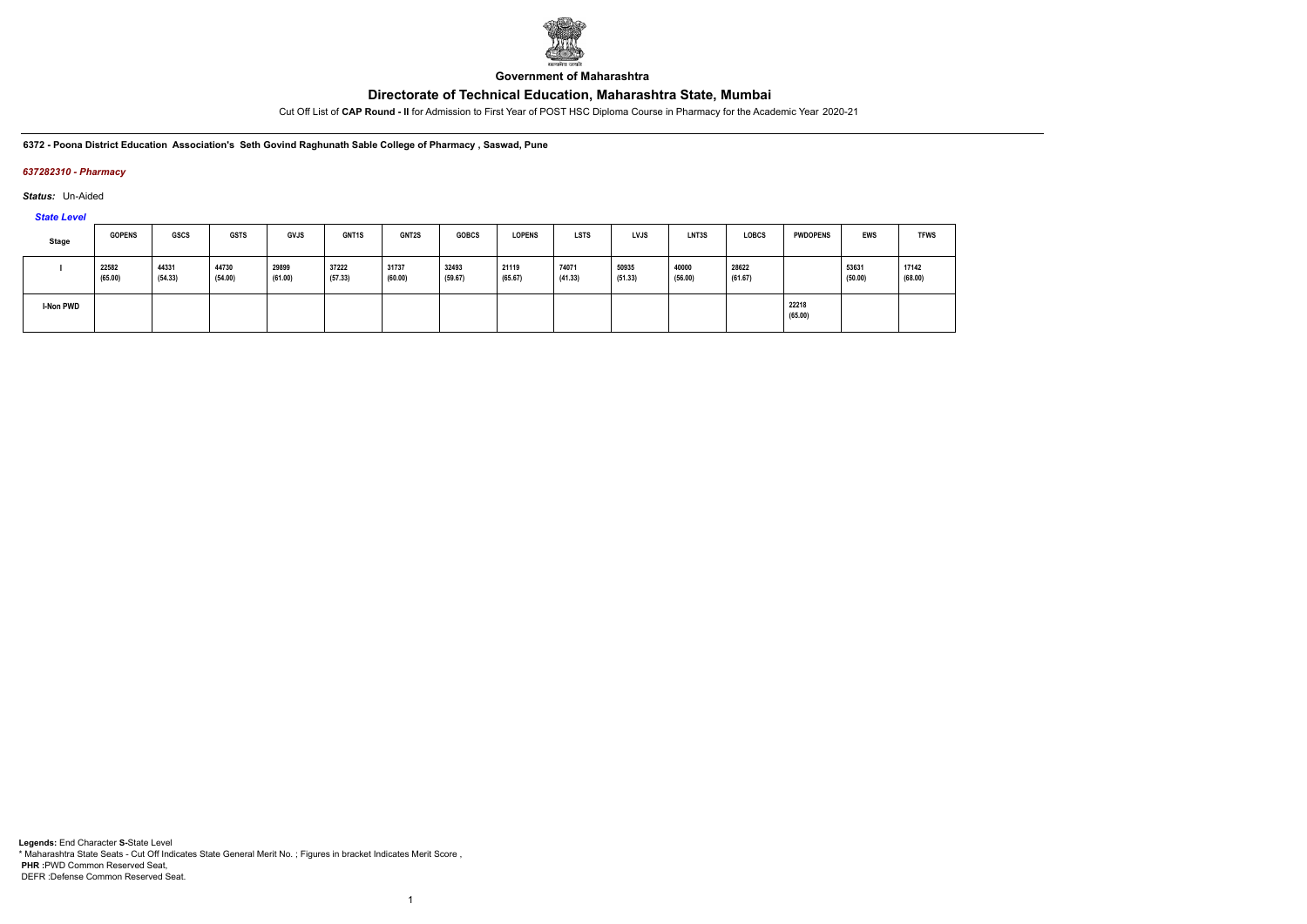

**Government of Maharashtra**

Cut Off List of **CAP Round - II** for Admission to First Year of POST HSC Diploma Course in Pharmacy for the Academic Year 2020-21

**6373 - Shri Chatrapati Sambhaji Shikshan Sanstha's Sitabai Thite College of Pharmarcy, Shirur, (Ghodnadi). Pune**

### *637382310 - Pharmacy*

*Status:* Un-Aided

*State Level*

| Stage | <b>GOPENS</b>    | <b>GSCS</b>      | <b>GSTS</b>      | <b>GVJS</b>      | GNT3S            | <b>GOBCS</b>     | <b>LOPENS</b>   | LSCS             | <b>LSTS</b>      | <b>LOBCS</b>     | <b>DEFOPENS</b>  | EWS              | <b>TFWS</b>      |
|-------|------------------|------------------|------------------|------------------|------------------|------------------|-----------------|------------------|------------------|------------------|------------------|------------------|------------------|
|       | 15614<br>(69.00) | 46955<br>(53.00) | 77220<br>(40.00) | 18069<br>(67.67) | 19262<br>(67.00) | 25050<br>(63.67) | 9985<br>(73.33) | 36773<br>(57.67) | 83102<br>(35.33) | 17745<br>(67.67) | 33634<br>(59.00) | 51321<br>(51.00) | 17719<br>(67.67) |

1

**Legends:** End Character **S-**State Level \* Maharashtra State Seats - Cut Off Indicates State General Merit No. ; Figures in bracket Indicates Merit Score , **PHR :**PWD Common Reserved Seat, DEFR :Defense Common Reserved Seat.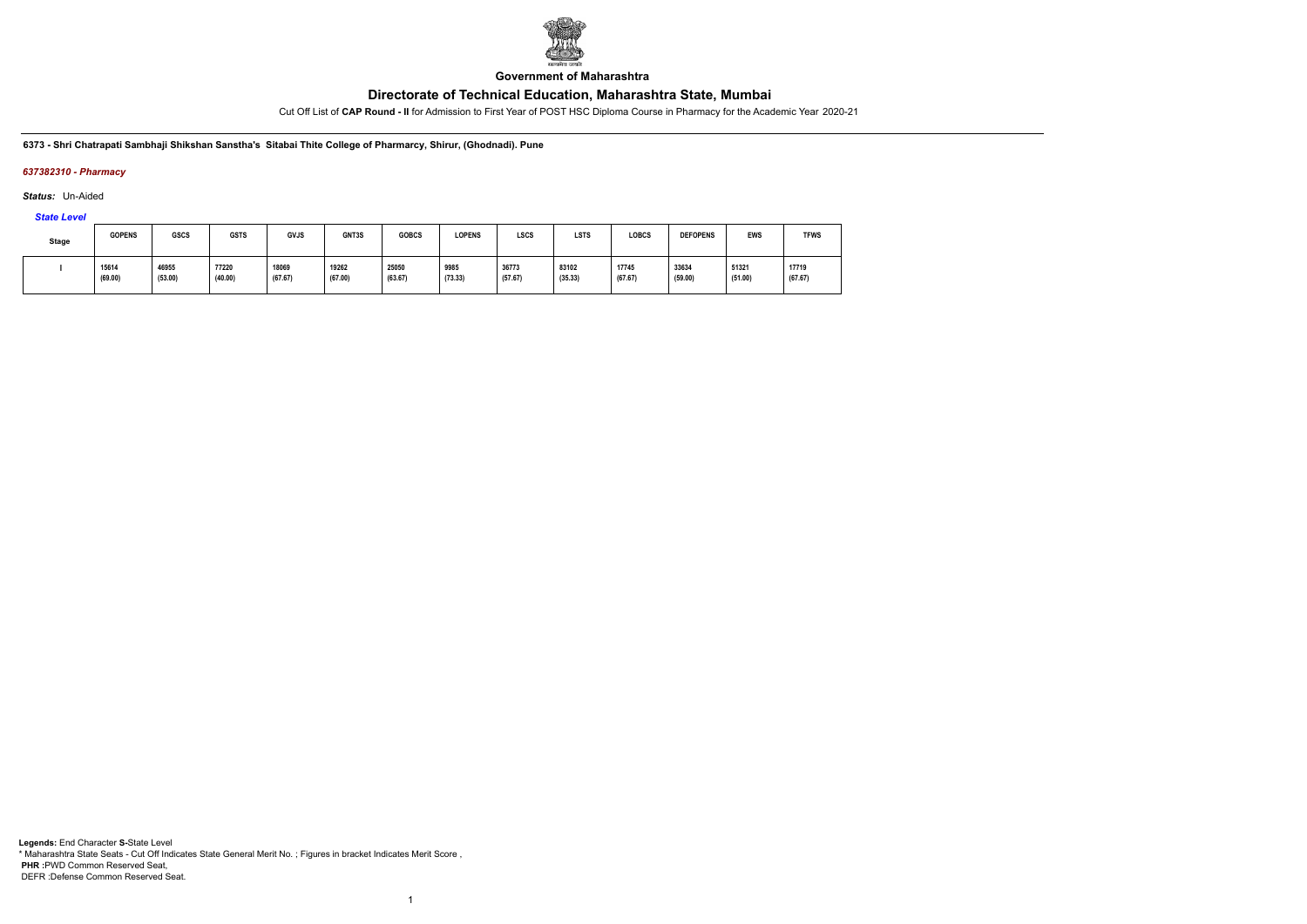

**Government of Maharashtra**

Cut Off List of **CAP Round - II** for Admission to First Year of POST HSC Diploma Course in Pharmacy for the Academic Year 2020-21

#### **6375 - Dr. D.Y. Patil Institute of Pharmaceutical Science & Research, Pimpri, Pune**

#### *637582310 - Pharmacy*

*Status:* Un-Aided

*State Level*

| <b>Stage</b> | <b>GOPENS</b>    | <b>GSCS</b>      | <b>GVJS</b>      | GNT <sub>1</sub> S | <b>GNT2S</b>     | GNT3S            | <b>GOBCS</b>     | <b>LOPENS</b>    | <b>LSCS</b>      | LNT <sub>1</sub> S | <b>LNT2S</b>     | <b>LOBCS</b>     | <b>DEFOPENS</b>  | <b>EWS</b>       | <b>TFWS</b>     |
|--------------|------------------|------------------|------------------|--------------------|------------------|------------------|------------------|------------------|------------------|--------------------|------------------|------------------|------------------|------------------|-----------------|
|              | 12434<br>(71.33) | 35540<br>(58.33) | 17287<br>(68.00) | 34527<br>(58.67)   | 14441<br>(70.00) | 12839<br>(71.00) | 18691<br>(67.33) | 12460<br>(71.33) | 36374<br>(57.67) | 14658<br>(69.67)   | 19646<br>(66.67) | 30116<br>(61.00) | 53139<br>(50.33) | 51144<br>(51.33) | 4001<br>(79.33) |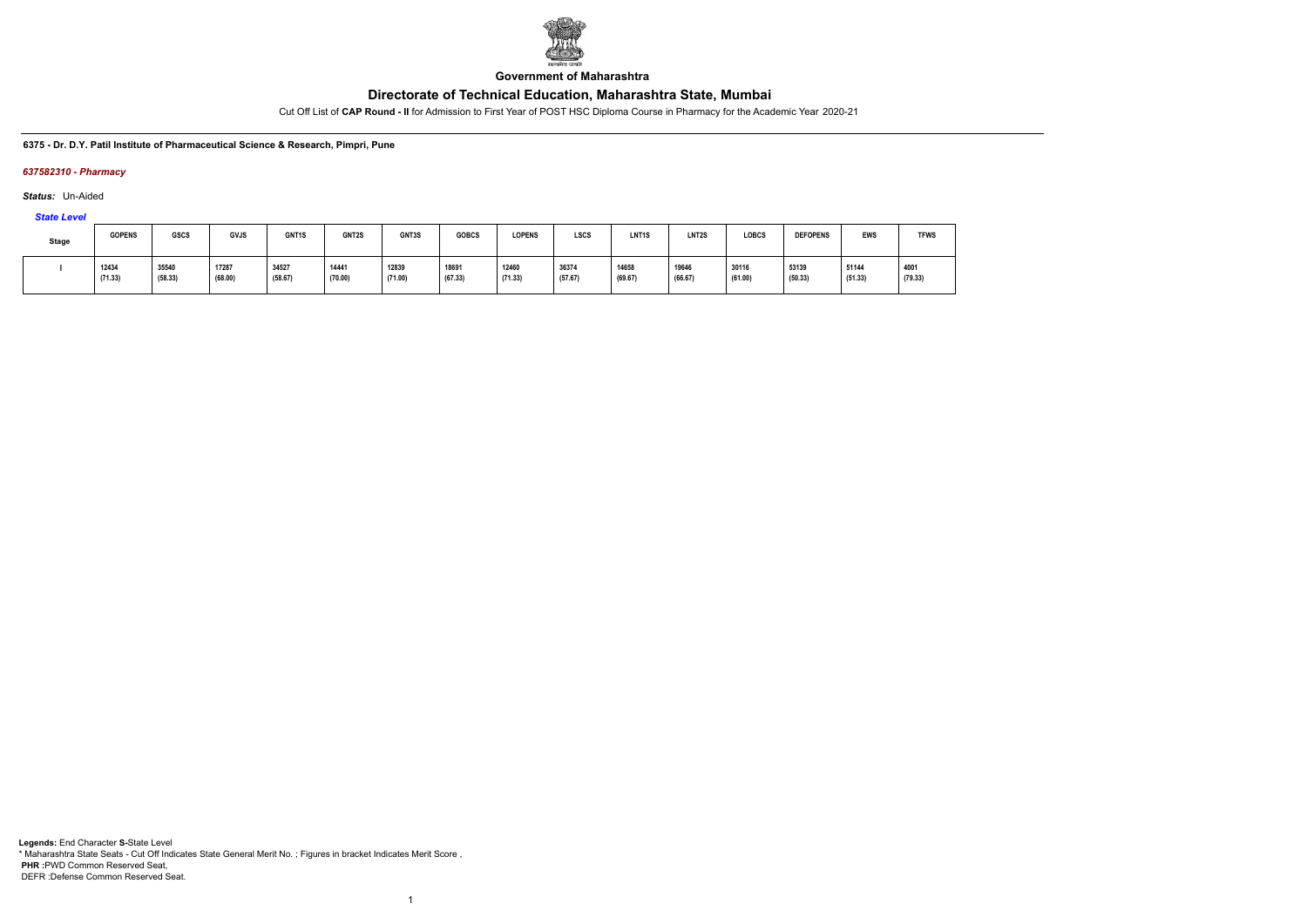

**Government of Maharashtra**

Cut Off List of **CAP Round - II** for Admission to First Year of POST HSC Diploma Course in Pharmacy for the Academic Year 2020-21

#### **6380 - Marathwada Mitra Mandal's College of Pharmacy,Thergaon( Kalewadi) ,Pune**

#### *638082310 - Pharmacy*

*Status:* Un-Aided

*State Level*

| Stage                | <b>GOPENS</b>    | <b>GSCS</b>      | <b>GVJS</b>      | GNT2S            | <b>GOBCS</b>     | <b>LOPENS</b>    | <b>LSTS</b>      | <b>LOBCS</b>     | <b>DEFOPENS</b>  | EWS              | <b>TFWS</b>      |
|----------------------|------------------|------------------|------------------|------------------|------------------|------------------|------------------|------------------|------------------|------------------|------------------|
|                      | 20857<br>(66.00) | 44090<br>(54.33) | 21566<br>(65.67) | 27645<br>(62.00) | 30107<br>(61.00) | 14157<br>(70.00) |                  | 33666<br>(59.00) |                  | 53595<br>(50.00) | 16787<br>(68.33) |
| I                    |                  |                  |                  |                  |                  |                  | 42754<br>(55.00) |                  |                  |                  |                  |
| <b>I-Non Defence</b> |                  |                  |                  |                  |                  |                  |                  |                  | 19668<br>(66.67) |                  |                  |

1

**Legends:** End Character **S-**State Level \* Maharashtra State Seats - Cut Off Indicates State General Merit No. ; Figures in bracket Indicates Merit Score , **PHR :**PWD Common Reserved Seat, DEFR :Defense Common Reserved Seat.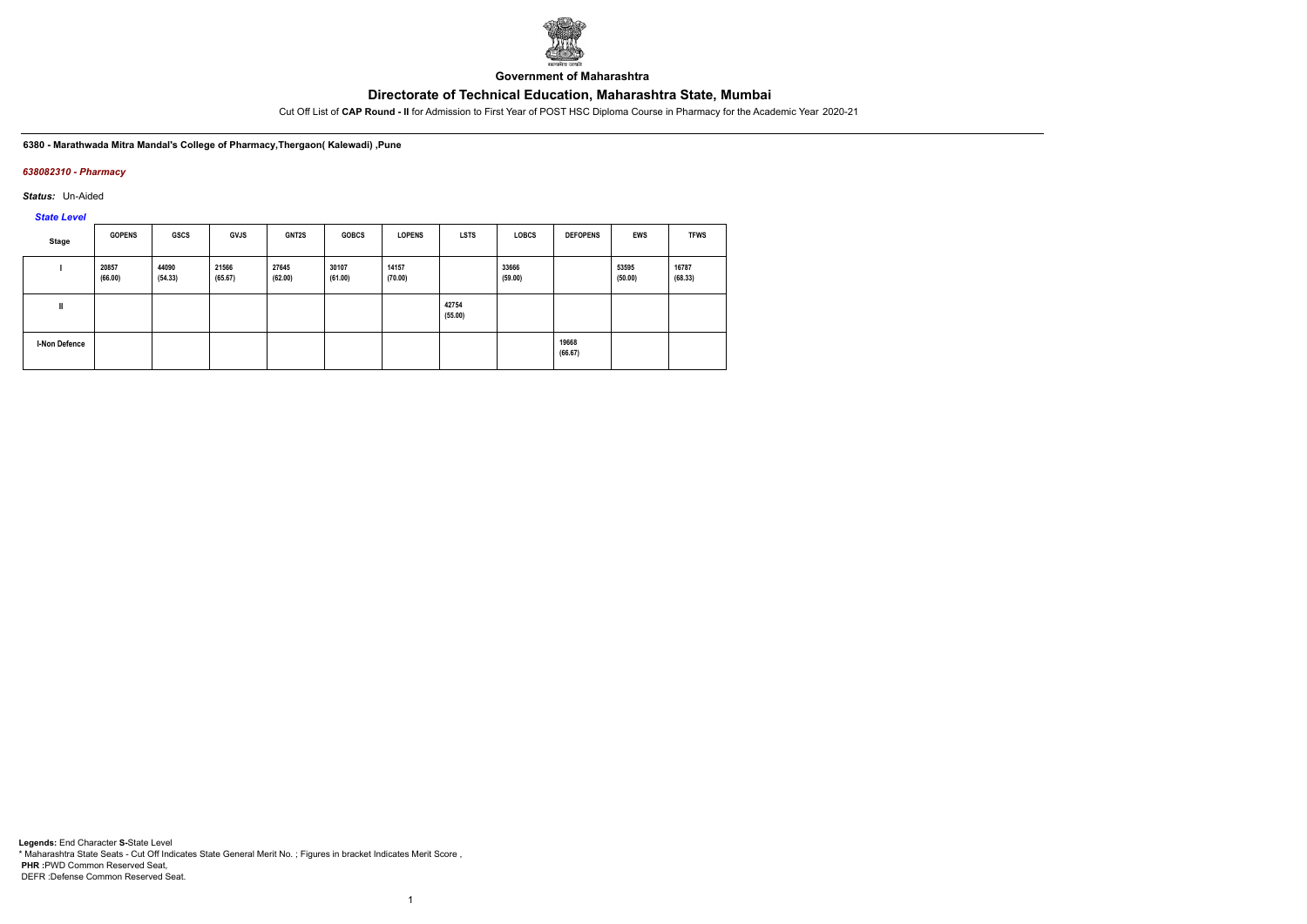

**Government of Maharashtra**

Cut Off List of **CAP Round - II** for Admission to First Year of POST HSC Diploma Course in Pharmacy for the Academic Year 2020-21

#### **6383 - Kasturi Shikshan Sansthas College of Pharmacy, Shikrapur**

### *638382310 - Pharmacy*

*Status:* Un-Aided

*State Level*

| Stage     | <b>GOPENS</b>    | <b>GSCS</b>      | <b>GSTS</b>      | <b>GVJS</b>      | GNT1S            | <b>GNT2S</b>     | GNT3S            | <b>GOBCS</b>     | <b>LOPENS</b>    | <b>LSCS</b>      | <b>LSTS</b>      | <b>LVJS</b>      | <b>LOBCS</b>     | <b>PWDOPENS</b>  | <b>EWS</b>       |
|-----------|------------------|------------------|------------------|------------------|------------------|------------------|------------------|------------------|------------------|------------------|------------------|------------------|------------------|------------------|------------------|
|           | 27985<br>(62.00) | 47259<br>(53.00) | 81942<br>(36.67) | 35841<br>(58.00) | 38312<br>(57.00) | 32000<br>(60.00) | 29284<br>(61.33) | 34737<br>(58.67) | 25347<br>(63.33) | 55772<br>(49.33) |                  | 41219<br>(55.67) | 31228<br>(60.33) |                  | 65410<br>(45.00) |
| I-Non PWD |                  |                  |                  |                  |                  |                  |                  |                  |                  |                  |                  |                  |                  | 25775<br>(63.00) |                  |
| IV        |                  |                  | 28089<br>(62.00) |                  |                  |                  |                  |                  |                  |                  | 26952<br>(62.67) |                  |                  |                  |                  |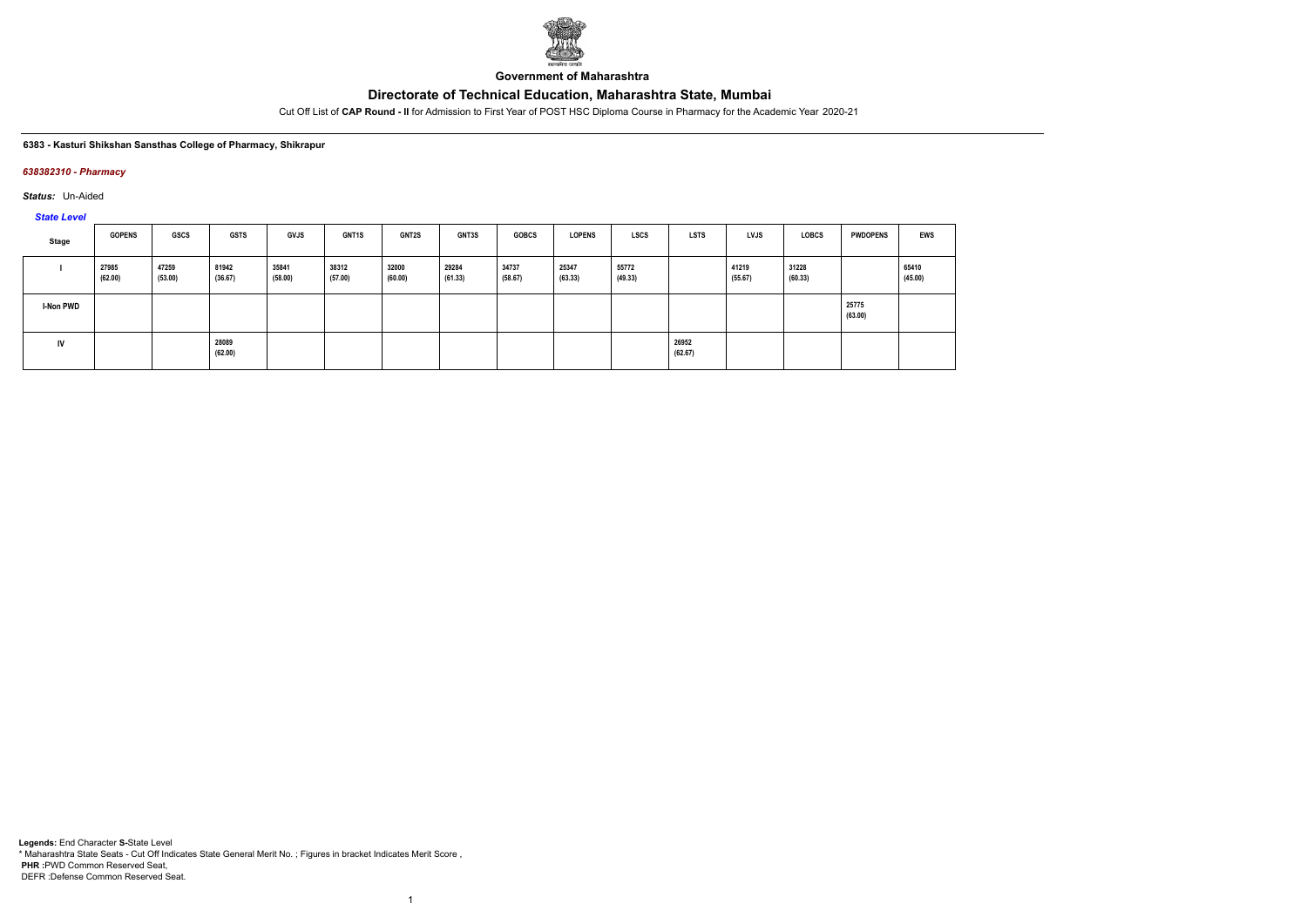

**Government of Maharashtra**

Cut Off List of **CAP Round - II** for Admission to First Year of POST HSC Diploma Course in Pharmacy for the Academic Year 2020-21

**6384 - Genba Education Trust, Genba Sopanrao Moze College of Pharmacy, Wagholi**

### *638482310 - Pharmacy*

*Status:* Un-Aided

*State Level*

| Stage         | <b>GOPENS</b>    | <b>GSCS</b>      | GVJS             | <b>GNT1S</b>     | GNT3S            | <b>GOBCS</b>     | <b>LOPENS</b>    | <b>LSCS</b>      | <b>LSTS</b>      | LVJS             | <b>LOBCS</b>     | <b>DEFOPENS</b>  | <b>EWS</b>       | <b>TFWS</b>      |
|---------------|------------------|------------------|------------------|------------------|------------------|------------------|------------------|------------------|------------------|------------------|------------------|------------------|------------------|------------------|
|               | 11553<br>(72.00) | 46340<br>(53.33) | 29367<br>(61.33) | 40596<br>(56.00) | 14582<br>(69.67) | 32129<br>(60.00) | 14215<br>(70.00) | 50189<br>(51.67) | 35550<br>(58.33) | 57549<br>(48.33) | 36437<br>(57.67) |                  | 70528<br>(43.00) | 17183<br>(68.00) |
| I-Non Defence |                  |                  |                  |                  |                  |                  |                  |                  |                  |                  |                  | 15025<br>(69.33) |                  |                  |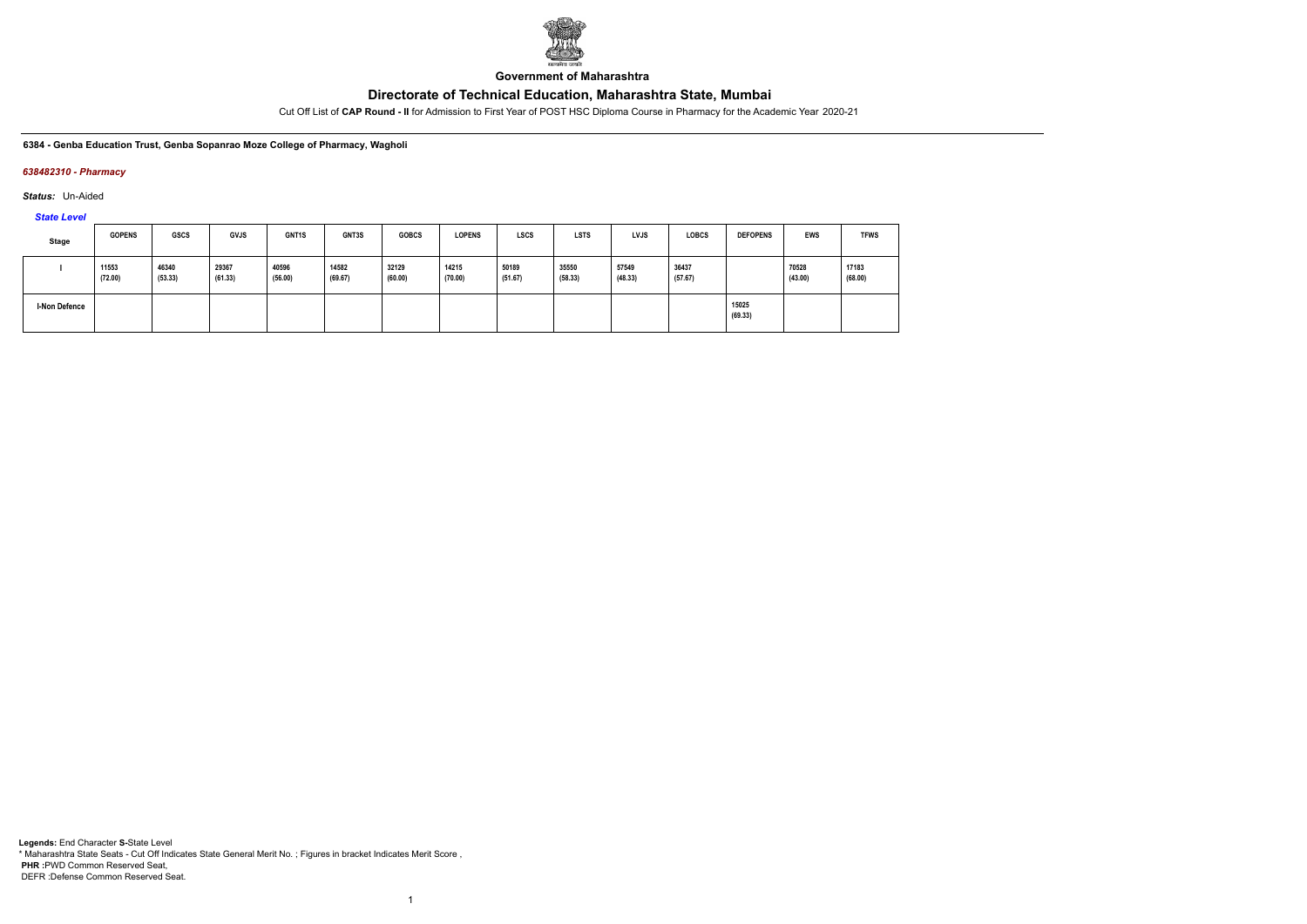

**Government of Maharashtra**

Cut Off List of **CAP Round - II** for Admission to First Year of POST HSC Diploma Course in Pharmacy for the Academic Year 2020-21

#### **6388 - Shri Appasaheb Birnale College of Pharmacy, Sangli**

#### *638882310 - Pharmacy*

*Status:* Un-Aided

*State Level*

| Stage | <b>GOPENS</b>    | <b>GSCS</b>      | <b>GSTS</b>      | <b>GVJS</b>      | GNT1S            | <b>GNT2S</b>     | <b>GOBCS</b>     | <b>LOPENS</b>    | <b>LSTS</b>      | LNT <sub>1</sub> S | LNT <sub>2</sub> S | LNT3S            | <b>LOBCS</b>     | <b>EWS</b>       | <b>TFWS</b>      |
|-------|------------------|------------------|------------------|------------------|------------------|------------------|------------------|------------------|------------------|--------------------|--------------------|------------------|------------------|------------------|------------------|
|       | 26469<br>(62.67) | 45254<br>(53.67) |                  | 33831<br>(59.00) | 46819<br>(53.00) | 35094<br>(58.33) | 39155<br>(56.67) | 21049<br>(65.67) |                  | 50804<br>(51.33)   | 32257<br>(59.67)   | 42647<br>(55.00) | 34761<br>(58.67) | 64668<br>(45.33) | 30226<br>(60.67) |
|       |                  |                  | 28375<br>(61.67) |                  |                  |                  |                  |                  | 26638<br>(62.67) |                    |                    |                  |                  |                  |                  |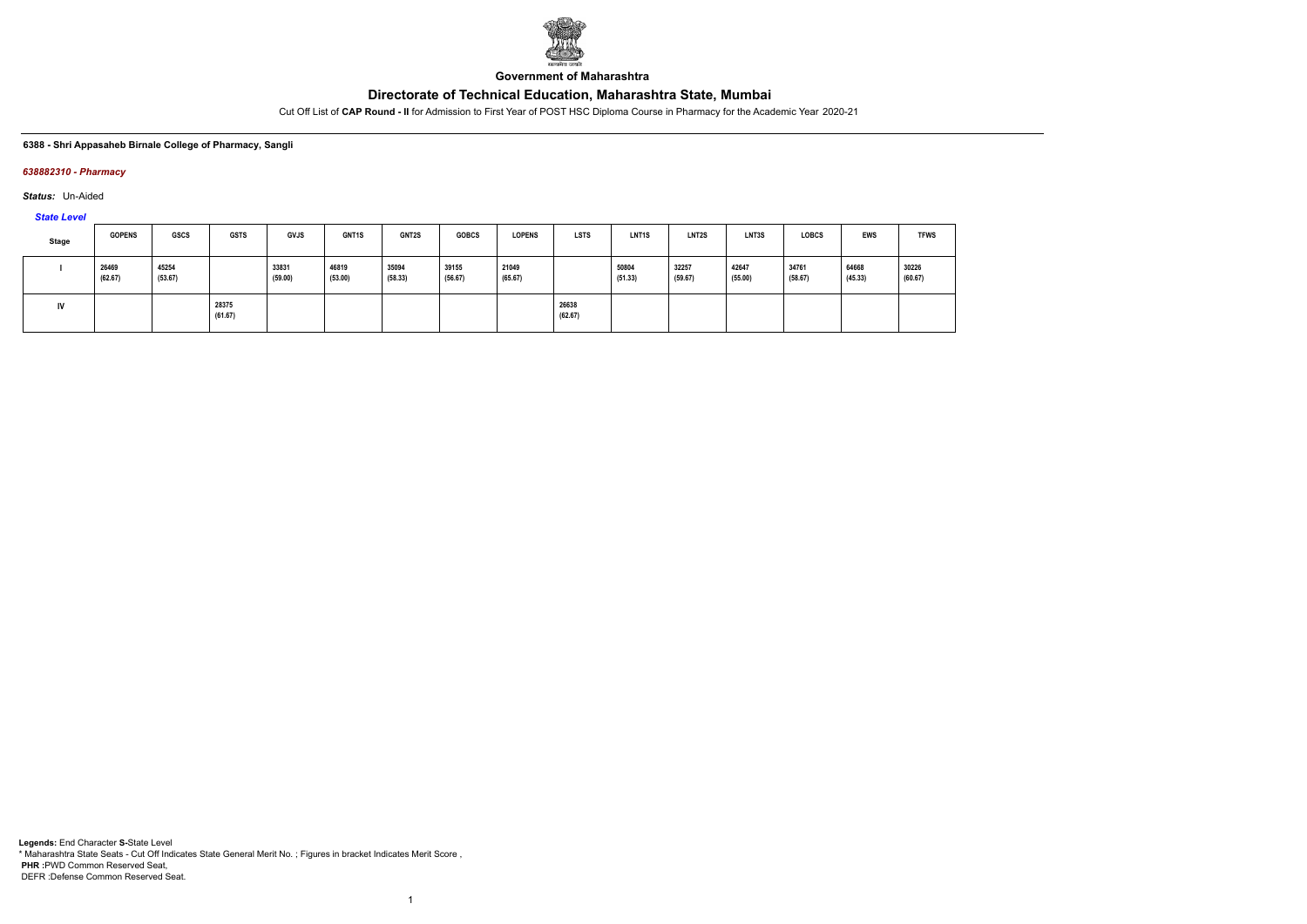

**Government of Maharashtra**

Cut Off List of **CAP Round - II** for Admission to First Year of POST HSC Diploma Course in Pharmacy for the Academic Year 2020-21

#### **6389 - K.E. Socities. Rajarambapu College of Pharmacy, Kasegaon, Sangli**

#### *638982310 - Pharmacy*

*Status:* Un-Aided

*State Level*

| Stage                | <b>GOPENS</b>    | GSCS             | <b>GSTS</b>      | <b>GVJS</b>      | <b>GNT2S</b>     | <b>GNT3S</b>     | <b>GOBCS</b>     | <b>LOPENS</b>    | <b>LSCS</b>      | <b>LSTS</b>      | <b>LNT1S</b>     | <b>LOBCS</b>     | <b>PWDOPENS</b>  | <b>DEFOPENS</b>  | <b>EWS</b>       | <b>TFWS</b>      |
|----------------------|------------------|------------------|------------------|------------------|------------------|------------------|------------------|------------------|------------------|------------------|------------------|------------------|------------------|------------------|------------------|------------------|
|                      | 30368<br>(60.67) | 48055<br>(52.67) |                  | 49682<br>(52.00) | 31034<br>(60.33) | 47694<br>(52.67) | 49734<br>(51.67) | 27641<br>(62.00) | 51420<br>(51.00) | 64527<br>(45.67) | 33159<br>(59.33) | 37978<br>(57.00) |                  |                  | 41538<br>(55.33) | 21092<br>(65.67) |
| <b>I-Non Defence</b> |                  |                  |                  |                  |                  |                  |                  |                  |                  |                  |                  |                  |                  | 30185<br>(61.00) |                  |                  |
| <b>I-Non PWD</b>     |                  |                  |                  |                  |                  |                  |                  |                  |                  |                  |                  |                  | 29725<br>(61.00) |                  |                  |                  |
| IV                   |                  |                  | 31391<br>(60.33) |                  |                  |                  |                  |                  |                  |                  |                  |                  |                  |                  |                  |                  |

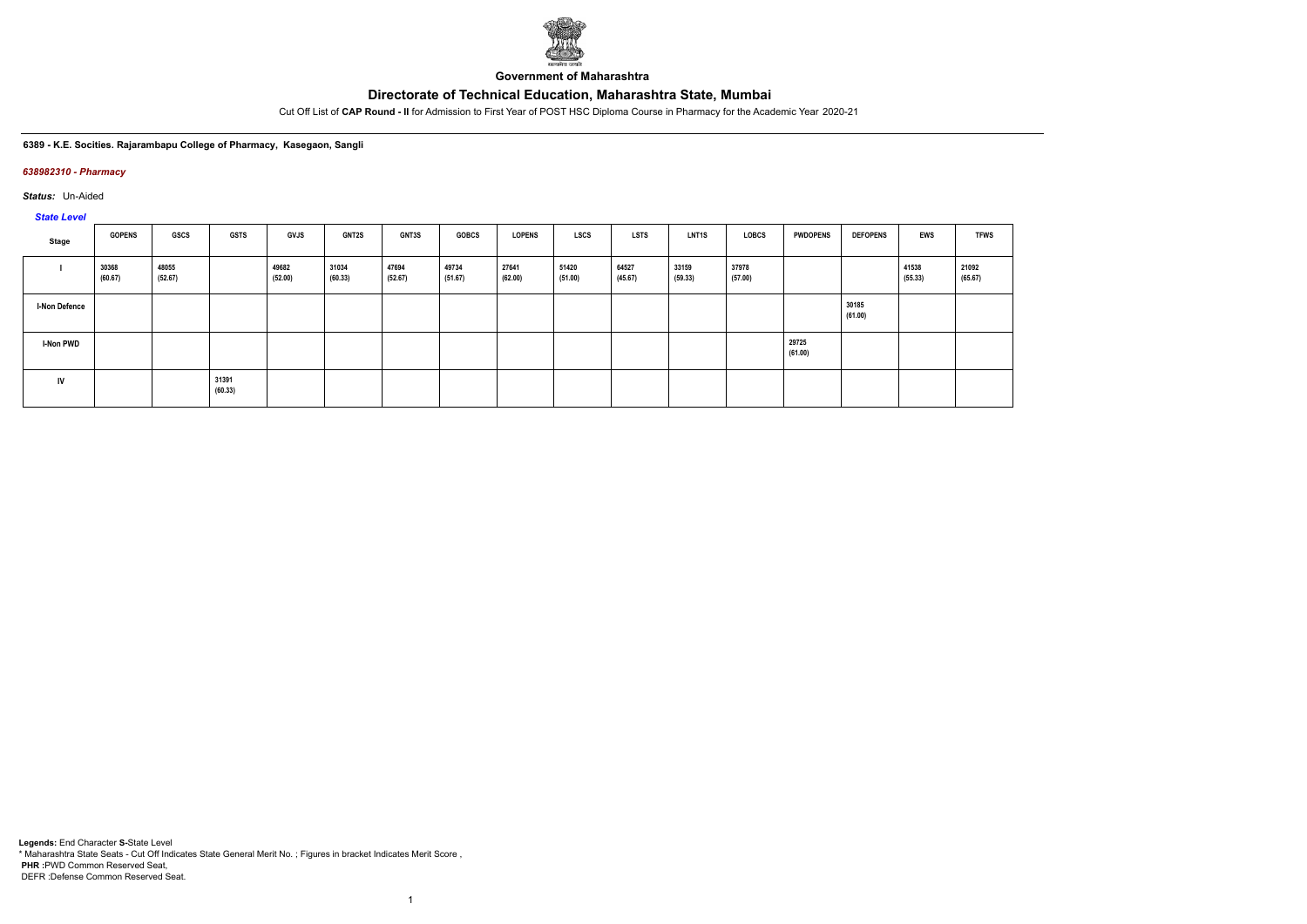

**Government of Maharashtra**

Cut Off List of **CAP Round - II** for Admission to First Year of POST HSC Diploma Course in Pharmacy for the Academic Year 2020-21

#### **6393 - Samarth Education Trust Arvind Gavali college of Pharmacy, Satara**

#### *639382310 - Pharmacy*

*Status:* Un-Aided

*State Level*

| Stage | <b>GOPENS</b>    | <b>GSCS</b>      | <b>GSTS</b>      | <b>GNT1S</b>     | <b>GNT2S</b>     | <b>GOBCS</b>     | <b>LOPENS</b>    | <b>LSCS</b>      | <b>LSTS</b>      | LNT <sub>2</sub> S | <b>LOBCS</b>     | <b>EWS</b>       | <b>TFWS</b>      |
|-------|------------------|------------------|------------------|------------------|------------------|------------------|------------------|------------------|------------------|--------------------|------------------|------------------|------------------|
|       | 33972<br>(59.00) | 56268<br>(49.00) | 55849<br>(49.33) | 47989<br>(52.67) | 38864<br>(56.67) | 47208<br>(53.00) | 41450<br>(55.33) | 51335<br>(51.00) |                  | 43793<br>(54.33)   | 45132<br>(54.00) | 72640<br>(42.00) | 31619<br>(60.00) |
| IV    |                  |                  | 34994<br>(58.33) |                  |                  |                  |                  |                  | 34169<br>(59.00) |                    |                  |                  |                  |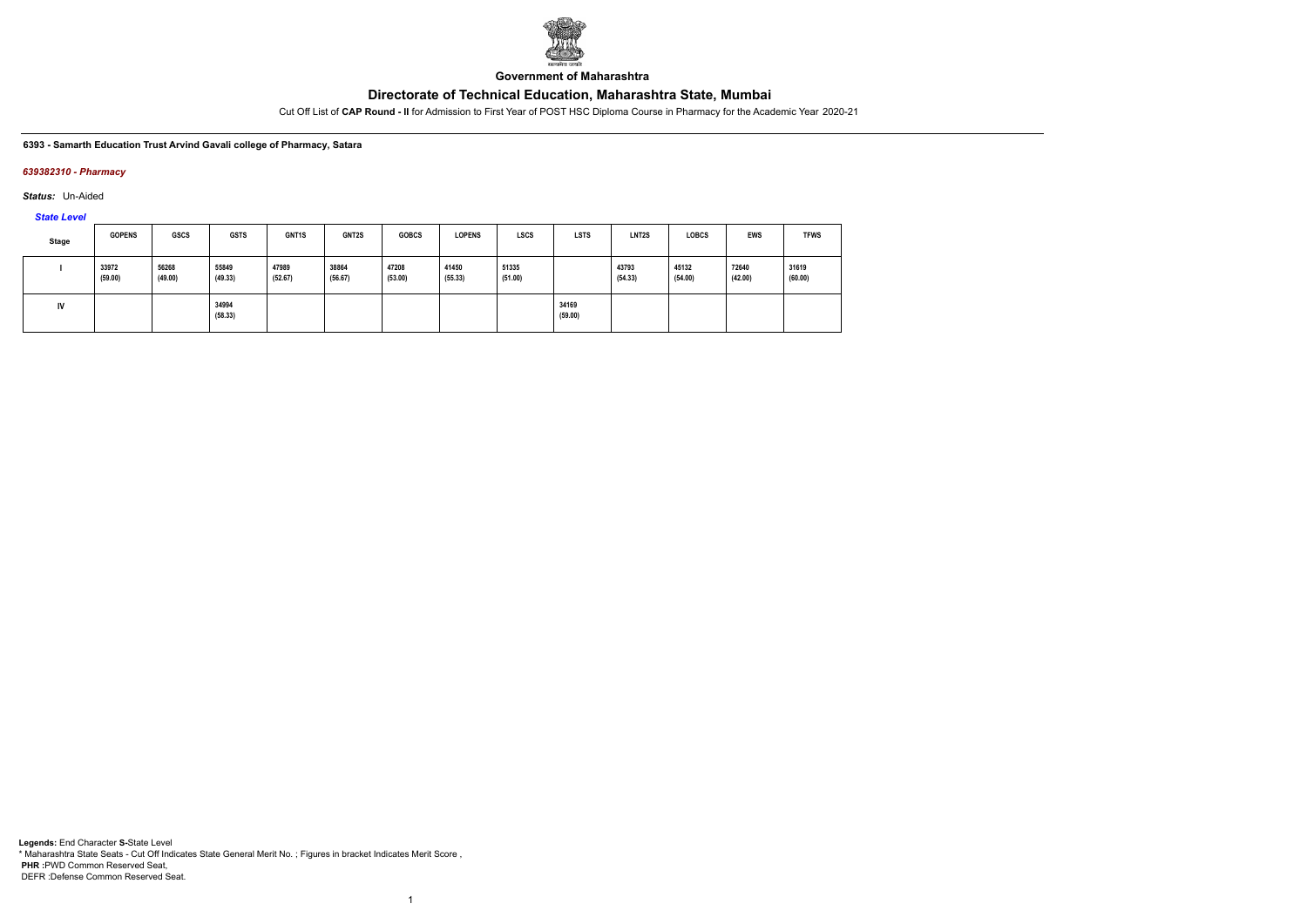

**Government of Maharashtra**

Cut Off List of **CAP Round - II** for Admission to First Year of POST HSC Diploma Course in Pharmacy for the Academic Year 2020-21

**6398 - Shikshan & Krishi Vikas Pratishtan's Sahyadri College of Pharmacy, Methavade, Ta.:Sangola, Dist.: Solapur**

### *639882310 - Pharmacy*

*Status:* Un-Aided

*State Level*

| Stage | <b>GOPENS</b>    | <b>GSCS</b>      | <b>GSTS</b>      | <b>GVJS</b>      | <b>GNT2S</b>     | <b>GOBCS</b>     | <b>LOPENS</b>    | <b>LSCS</b>      | <b>LSTS</b>      | LNT <sub>1</sub> S | <b>LOBCS</b>     | <b>EWS</b>       | <b>TFWS</b>      |
|-------|------------------|------------------|------------------|------------------|------------------|------------------|------------------|------------------|------------------|--------------------|------------------|------------------|------------------|
|       | 16288<br>(68.67) | 19631<br>(66.67) |                  | 18646<br>(67.33) | 18936<br>(67.00) | 25640<br>(63.33) | 13643<br>(70.33) | 19429<br>(66.67) |                  | 35730<br>(58.00)   | 23485<br>(64.33) | 38616<br>(56.67) | 12252<br>(71.33) |
| IV    |                  |                  | 19382<br>(66.67) |                  |                  |                  |                  |                  | 16627<br>(68.33) |                    |                  |                  |                  |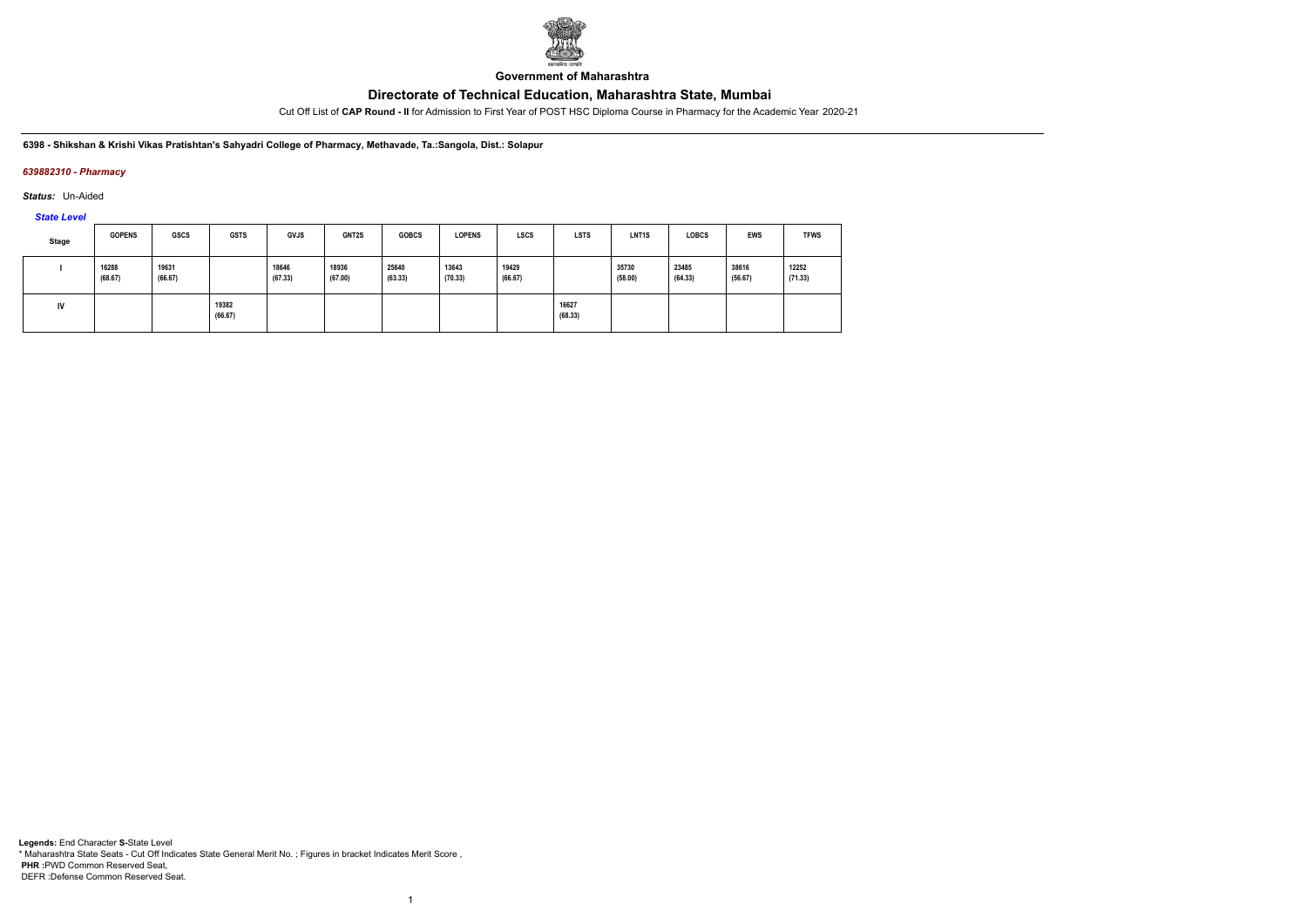

**Government of Maharashtra**

Cut Off List of **CAP Round - II** for Admission to First Year of POST HSC Diploma Course in Pharmacy for the Academic Year 2020-21

#### **6401 - Shikshan Prasarak Mandal's College of Pharmacy, Akluj**

#### *640182310 - Pharmacy*

*Status:* Un-Aided

*State Level*

| Stage                | <b>GOPENS</b>    | <b>GSTS</b>      | GNT1S            | <b>GNT2S</b>     | <b>GNT3S</b>     | <b>GOBCS</b>     | <b>LOPENS</b>   | <b>LSCS</b>      | <b>LNT2S</b>     | <b>LOBCS</b>     | <b>PWDOPENS</b>  | <b>DEFOPENS</b>  | <b>EWS</b>       | <b>TFWS</b>      |
|----------------------|------------------|------------------|------------------|------------------|------------------|------------------|-----------------|------------------|------------------|------------------|------------------|------------------|------------------|------------------|
|                      | 16071<br>(68.67) |                  | 18559<br>(67.33) | 17204<br>(68.00) | 29891<br>(61.00) | 25272<br>(63.33) | 8840<br>(74.00) | 22427<br>(65.00) | 11998<br>(71.67) | 16552<br>(68.33) |                  |                  | 47519<br>(52.67) | 21668<br>(65.33) |
| <b>I-Non Defence</b> |                  |                  |                  |                  |                  |                  |                 |                  |                  |                  |                  | 16031<br>(68.67) |                  |                  |
| I-Non PWD            |                  |                  |                  |                  |                  |                  |                 |                  |                  |                  | 15701<br>(69.00) |                  |                  |                  |
| IV                   |                  | 17291<br>(68.00) |                  |                  |                  |                  |                 |                  |                  |                  |                  |                  |                  |                  |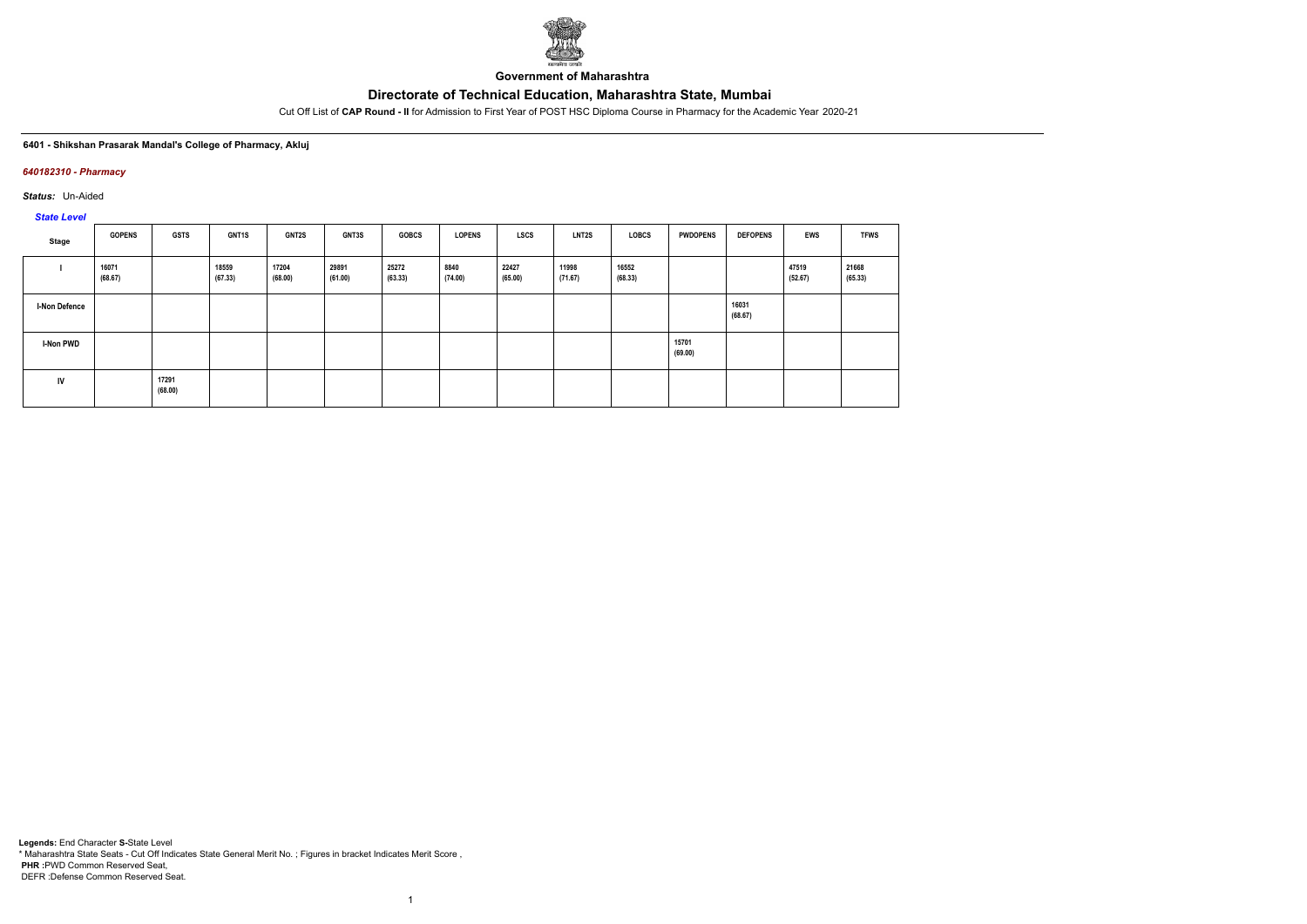

**Government of Maharashtra**

Cut Off List of **CAP Round - II** for Admission to First Year of POST HSC Diploma Course in Pharmacy for the Academic Year 2020-21

#### **6478 - Bharti Vidyapeeths Institute of Pharmacy (Un Aided Wing), Pune**

#### *647882310 - Pharmacy*

*Status:* Un-Aided

*State Level*

| <b>Stage</b>     | <b>GOPENS</b>    | GSCS             | <b>GVJS</b>      | GNT1S            | <b>GNT2S</b>     | GNT3S            | <b>GOBCS</b>     | <b>LOPENS</b>   | <b>LSCS</b>      | <b>LSTS</b>      | LNT <sub>1</sub> S | <b>LOBCS</b>     | <b>PWDOPENS</b>  | <b>EWS</b>       | <b>TFWS</b>     |
|------------------|------------------|------------------|------------------|------------------|------------------|------------------|------------------|-----------------|------------------|------------------|--------------------|------------------|------------------|------------------|-----------------|
|                  | 11794<br>(71.67) | 42141<br>(55.33) | 18880<br>(67.00) | 28457<br>(61.67) | 24465<br>(64.00) | 17315<br>(68.00) | 22974<br>(64.67) | 7723<br>(75.00) | 43204<br>(54.67) | 77213<br>(40.00) | 45268<br>(53.67)   | 33030<br>(59.33) |                  | 22947<br>(64.67) | 9738<br>(73.33) |
| <b>I-Non PWD</b> |                  |                  |                  |                  |                  |                  |                  |                 |                  |                  |                    |                  | 12416<br>(71.33) |                  |                 |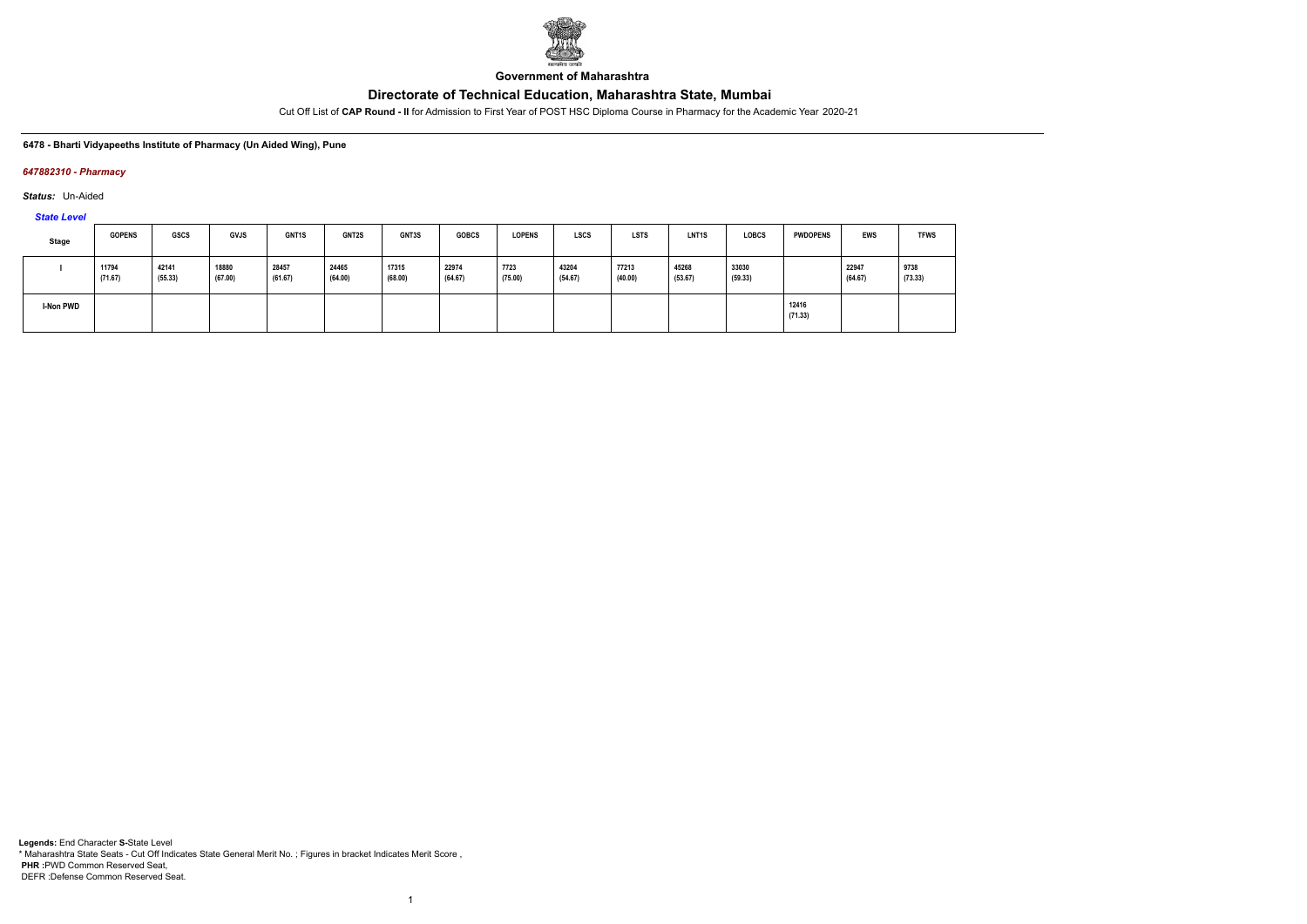

**Government of Maharashtra**

Cut Off List of **CAP Round - II** for Admission to First Year of POST HSC Diploma Course in Pharmacy for the Academic Year 2020-21

**6479 - Satara Education Society's Late Suman Dhekane Department Of Pharmacy, Satara**

### *647982310 - Pharmacy*

*Status:* Un-Aided

*State Level*

| Stage                | <b>GOPENS</b>    | <b>GSCS</b>      | <b>GSTS</b>      | GNT2S            | <b>GNT3S</b>     | <b>GOBCS</b>     | <b>LOPENS</b>    | LSCS             | LOBCS            | <b>PWDOPENS</b>  | <b>DEFOPENS</b>  | <b>EWS</b>       | <b>TFWS</b>      |
|----------------------|------------------|------------------|------------------|------------------|------------------|------------------|------------------|------------------|------------------|------------------|------------------|------------------|------------------|
|                      | 41715<br>(55.33) | 62682<br>(46.33) |                  | 42726<br>(55.00) | 44291<br>(54.33) | 52439<br>(50.67) | 43339<br>(54.67) | 61843<br>(46.67) | 49414<br>(52.00) |                  |                  | 79814<br>(38.33) | 31377<br>(60.33) |
| <b>I-Non Defence</b> |                  |                  |                  |                  |                  |                  |                  |                  |                  |                  | 39256<br>(56.33) |                  |                  |
| <b>I-Non PWD</b>     |                  |                  |                  |                  |                  |                  |                  |                  |                  | 42440<br>(55.00) |                  |                  |                  |
| IV                   |                  |                  | 42654<br>(55.00) |                  |                  |                  |                  |                  |                  |                  |                  |                  |                  |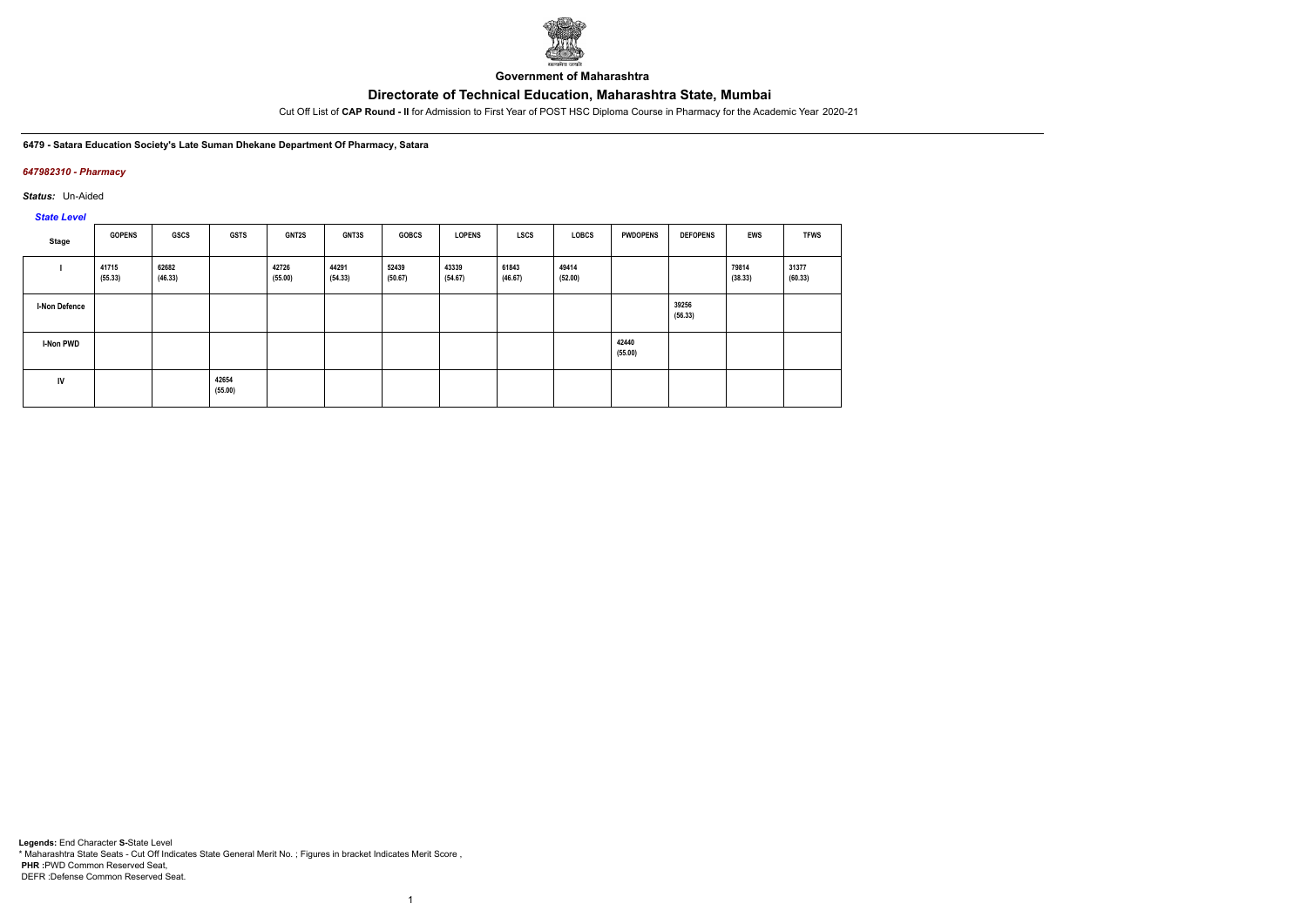

**Government of Maharashtra**

Cut Off List of **CAP Round - II** for Admission to First Year of POST HSC Diploma Course in Pharmacy for the Academic Year 2020-21

**6480 - Poona District Education Association Seth Govind Raghunath Sable College of Pharmacy(Poly),Saswad, Pune**

### *648082310 - Pharmacy*

*Status:* Un-Aided

*State Level*

| Stage                | <b>GOPENS</b>    | <b>GSCS</b>      | <b>GSTS</b>      | <b>GVJS</b>      | <b>GNT2S</b>     | <b>GNT3S</b>     | <b>GOBCS</b>     | <b>LOPENS</b>    | <b>LSCS</b>      | LSTS             | <b>LNT2S</b>     | <b>LOBCS</b>     | <b>PWDOPENS</b>  | <b>DEFOPENS</b>  | EWS              | <b>TFWS</b>      |
|----------------------|------------------|------------------|------------------|------------------|------------------|------------------|------------------|------------------|------------------|------------------|------------------|------------------|------------------|------------------|------------------|------------------|
|                      | 23431<br>(64.33) | 47667<br>(52.67) | 57090<br>(48.67) | 26564<br>(62.67) | 27888<br>(62.00) | 27311<br>(62.33) | 36098<br>(58.00) | 24581<br>(63.67) | 51449<br>(51.00) | 75576<br>(40.67) | 31632<br>(60.00) | 31816<br>(60.00) |                  |                  | 63009<br>(46.00) | 16827<br>(68.33) |
| <b>I-Non Defence</b> |                  |                  |                  |                  |                  |                  |                  |                  |                  |                  |                  |                  |                  | 24685<br>(63.67) |                  |                  |
| I-Non PWD            |                  |                  |                  |                  |                  |                  |                  |                  |                  |                  |                  |                  | 23593<br>(64.33) |                  |                  |                  |

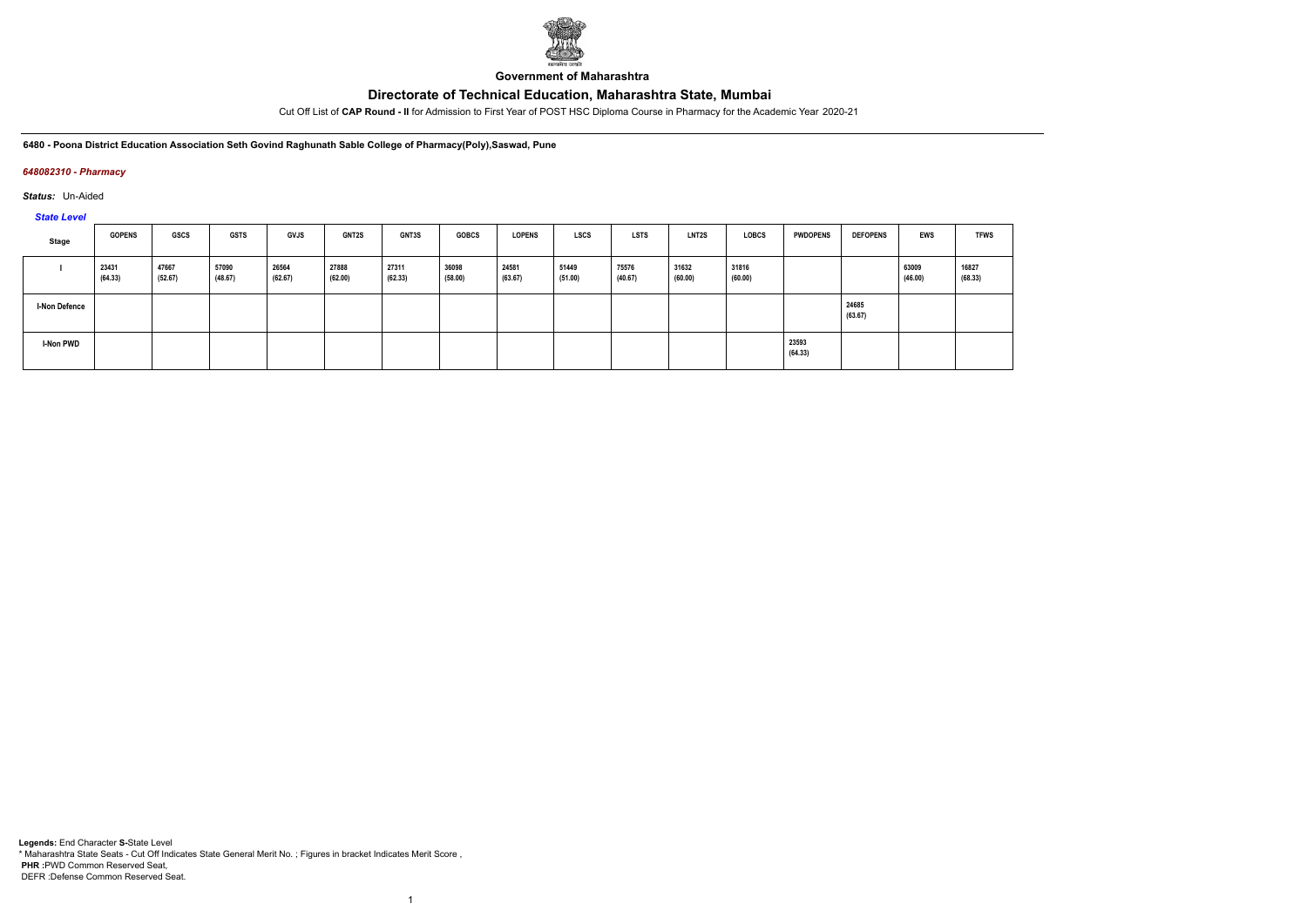

**Government of Maharashtra**

Cut Off List of **CAP Round - II** for Admission to First Year of POST HSC Diploma Course in Pharmacy for the Academic Year 2020-21

**6481 - Shahu Chatrapati Shikshan Sanstha's Rajarshi Shahu Chhatrapati Institute Of Pharmacy, Kolhapur**

### *648182310 - Pharmacy*

*Status:* Un-Aided

*State Level*

| <b>Stage</b> | <b>GOPENS</b>    | <b>GSCS</b>      | <b>GSTS</b>      | <b>GVJS</b>      | GNT2S            | <b>GOBCS</b>     | <b>LOPENS</b>    | <b>LSTS</b>      | <b>LOBCS</b>     | <b>PWDOPENS</b>  | <b>EWS</b>       | <b>TFWS</b>      |
|--------------|------------------|------------------|------------------|------------------|------------------|------------------|------------------|------------------|------------------|------------------|------------------|------------------|
|              | 28766<br>(61.67) | 35160<br>(58.33) | 78522<br>(39.00) | 37809<br>(57.00) | 31267<br>(60.33) | 40964<br>(55.67) | 25252<br>(63.33) | 40401<br>(56.00) | 39451<br>(56.33) |                  | 47693<br>(52.67) | 28285<br>(61.67) |
| I-Non PWD    |                  |                  |                  |                  |                  |                  |                  |                  |                  | 28283<br>(61.67) |                  |                  |

1

**Legends:** End Character **S-**State Level \* Maharashtra State Seats - Cut Off Indicates State General Merit No. ; Figures in bracket Indicates Merit Score , **PHR :**PWD Common Reserved Seat, DEFR :Defense Common Reserved Seat.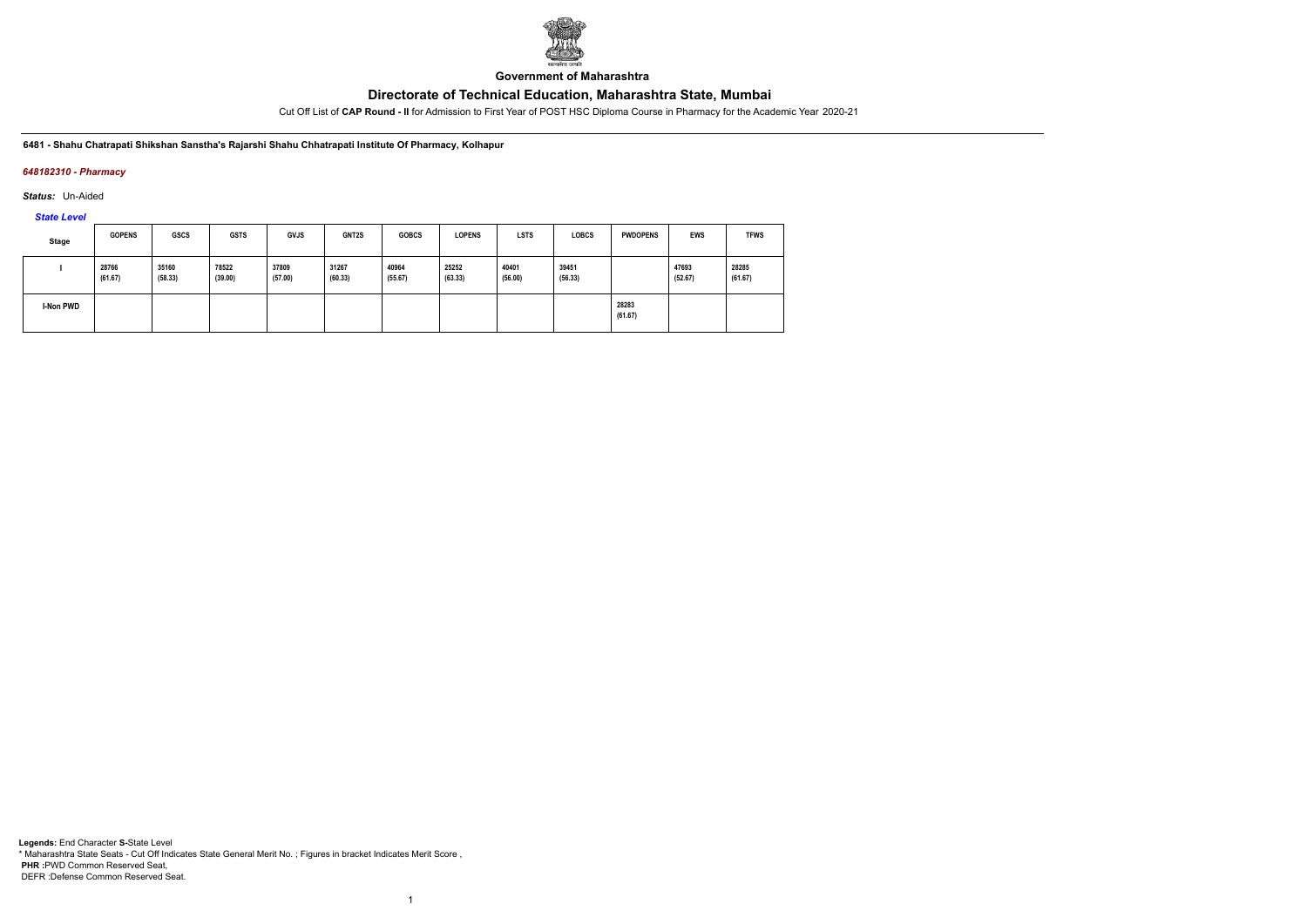

**Government of Maharashtra**

Cut Off List of **CAP Round - II** for Admission to First Year of POST HSC Diploma Course in Pharmacy for the Academic Year 2020-21

**6482 - Shri. Balasaheb Mane Shikshan Prasarak Mandal Ambap's, Ashokrao Mane Institute of Diploma in Pharmacy, Vadgaon**

### *648282310 - Pharmacy*

*Status:* Un-Aided

# *State Level*

| Stage                | <b>GOPENS</b>    | <b>GSCS</b>      | <b>GSTS</b>      | GNT2S            | <b>GNT3S</b>     | <b>GOBCS</b>     | <b>LOPENS</b>    | <b>LSCS</b>      | <b>LSTS</b>      | LNT2S            | LOBCS            | <b>PWDOPENS</b>  | <b>DEFOPENS</b>  | <b>EWS</b>       |
|----------------------|------------------|------------------|------------------|------------------|------------------|------------------|------------------|------------------|------------------|------------------|------------------|------------------|------------------|------------------|
|                      | 25845<br>(63.00) | 48029<br>(52.67) |                  | 37288<br>(57.33) | 32716<br>(59.67) | 49976<br>(51.67) | 31084<br>(60.33) | 43495<br>(54.67) |                  | 40800<br>(55.67) | 34958<br>(58.33) |                  |                  | 57525<br>(48.33) |
| <b>I-Non Defence</b> |                  |                  |                  |                  |                  |                  |                  |                  |                  |                  |                  |                  | 29285<br>(61.33) |                  |
| <b>I-Non PWD</b>     |                  |                  |                  |                  |                  |                  |                  |                  |                  |                  |                  | 29160<br>(61.33) |                  |                  |
| IV                   |                  |                  | 29874<br>(61.00) |                  |                  |                  |                  |                  | 30545<br>(60.67) |                  |                  |                  |                  |                  |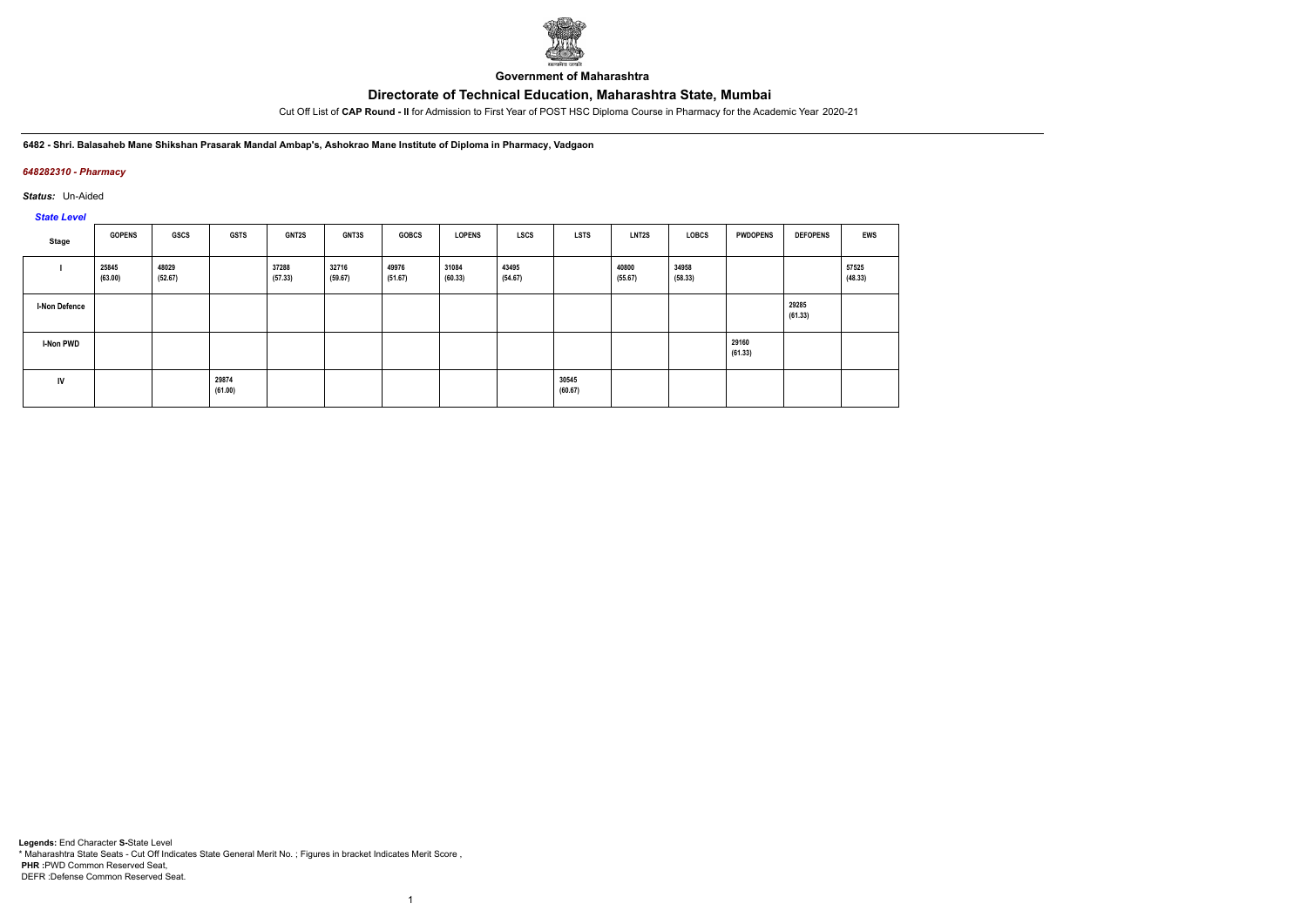

**Government of Maharashtra**

Cut Off List of **CAP Round - II** for Admission to First Year of POST HSC Diploma Course in Pharmacy for the Academic Year 2020-21

**6483 - Dr. J. J. Magdum Charitable Trust's Dr. J.J. Magdum Pharmacy College**

### *648382310 - Pharmacy*

*Status:* Un-Aided

*State Level*

| Stage                | <b>GOPENS</b>    | GSCS             | <b>GSTS</b>      | <b>GNT1S</b>     | <b>GNT2S</b>     | <b>GOBCS</b>     | <b>LOPENS</b>    | LSCS             | <b>LSTS</b>      | LVJS             | LOBCS            | <b>PWDOPENS</b>  | <b>DEFOPENS</b>  | EWS              | <b>TFWS</b>      |
|----------------------|------------------|------------------|------------------|------------------|------------------|------------------|------------------|------------------|------------------|------------------|------------------|------------------|------------------|------------------|------------------|
|                      | 32324<br>(59.67) | 53074<br>(50.33) |                  | 46791<br>(53.00) | 36260<br>(58.00) | 51053<br>(51.33) | 21671<br>(65.33) | 37835<br>(57.00) |                  | 47773<br>(52.67) | 37933<br>(57.00) |                  |                  | 43772<br>(54.33) | 36197<br>(58.00) |
| <b>I-Non Defence</b> |                  |                  |                  |                  |                  |                  |                  |                  |                  |                  |                  |                  | 32318<br>(59.67) |                  |                  |
| <b>I-Non PWD</b>     |                  |                  |                  |                  |                  |                  |                  |                  |                  |                  |                  | 32030<br>(60.00) |                  |                  |                  |
| IV                   |                  |                  | 34743<br>(58.67) |                  |                  |                  |                  |                  | 35274<br>(58.33) |                  |                  |                  |                  |                  |                  |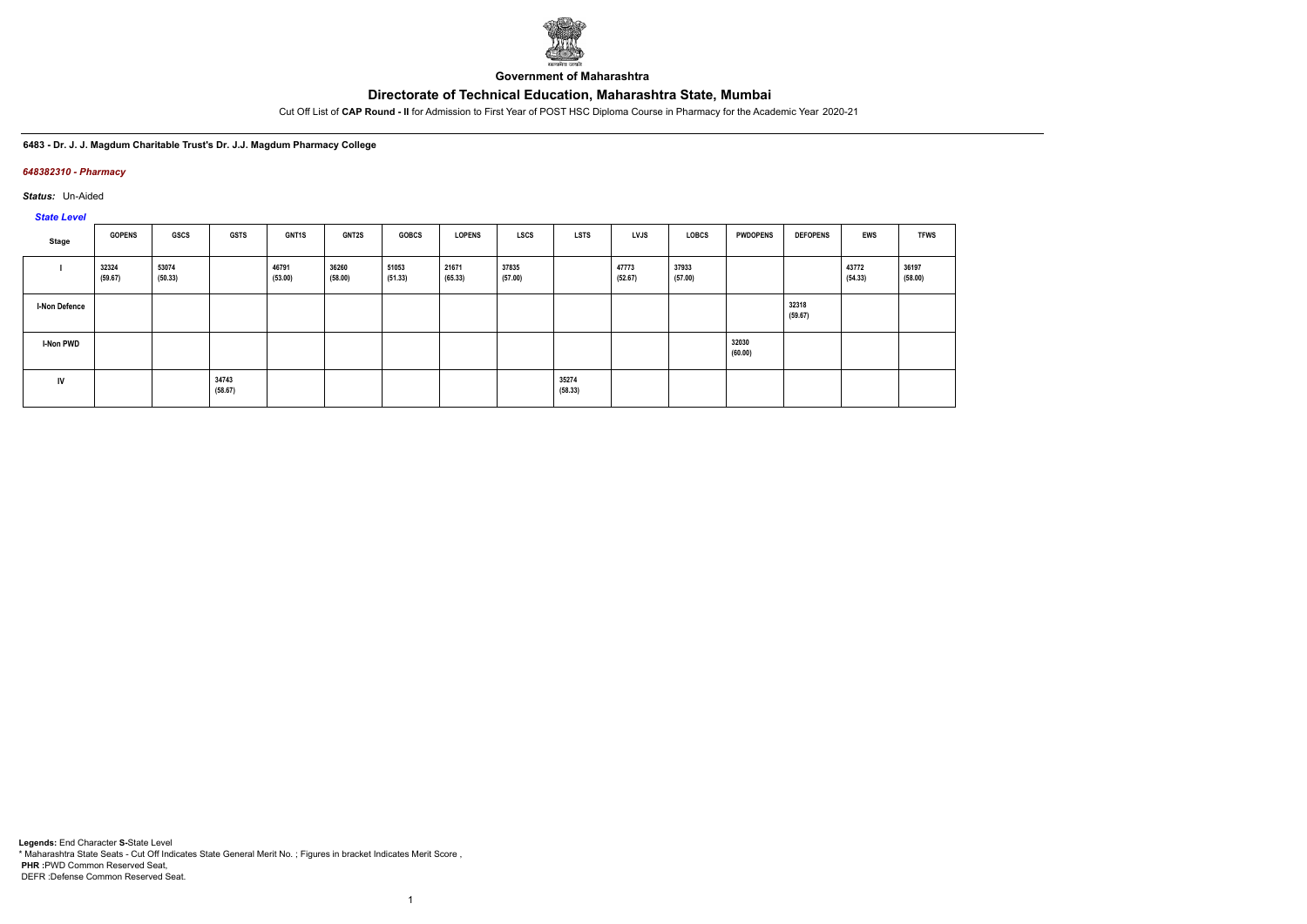

**Government of Maharashtra**

Cut Off List of **CAP Round - II** for Admission to First Year of POST HSC Diploma Course in Pharmacy for the Academic Year 2020-21

#### **6485 - Vishal Junnar Seva Mandal's Institute of Pharmacy,Ale, Pune**

#### *648582310 - Pharmacy*

*Status:* Un-Aided

*State Level*

| <b>Stage</b>         | <b>GOPENS</b>    | GSCS             | <b>GSTS</b>      | <b>GVJS</b>      | <b>GNT1S</b>     | <b>GNT2S</b>     | <b>GNT3S</b>     | <b>GOBCS</b>     | <b>LOPENS</b>    | LSTS             | LNT2S            | LOBCS            | <b>PWDOPENS</b>  | <b>DEFOPENS</b>  | <b>EWS</b>       | <b>TFWS</b>      |
|----------------------|------------------|------------------|------------------|------------------|------------------|------------------|------------------|------------------|------------------|------------------|------------------|------------------|------------------|------------------|------------------|------------------|
|                      | 30243<br>(60.67) | 51612<br>(51.00) | 71197<br>(42.67) | 30349<br>(60.67) | 45327<br>(53.67) | 34204<br>(59.00) | 32114<br>(60.00) | 36742<br>(57.67) | 31109<br>(60.33) | 80980<br>(37.67) | 33376<br>(59.33) | 38360<br>(57.00) |                  |                  | 63019<br>(46.00) | 28696<br>(61.67) |
| <b>I-Non Defence</b> |                  |                  |                  |                  |                  |                  |                  |                  |                  |                  |                  |                  |                  | 30730<br>(60.67) |                  |                  |
| <b>I-Non PWD</b>     |                  |                  |                  |                  |                  |                  |                  |                  |                  |                  |                  |                  | 30018<br>(61.00) |                  |                  |                  |

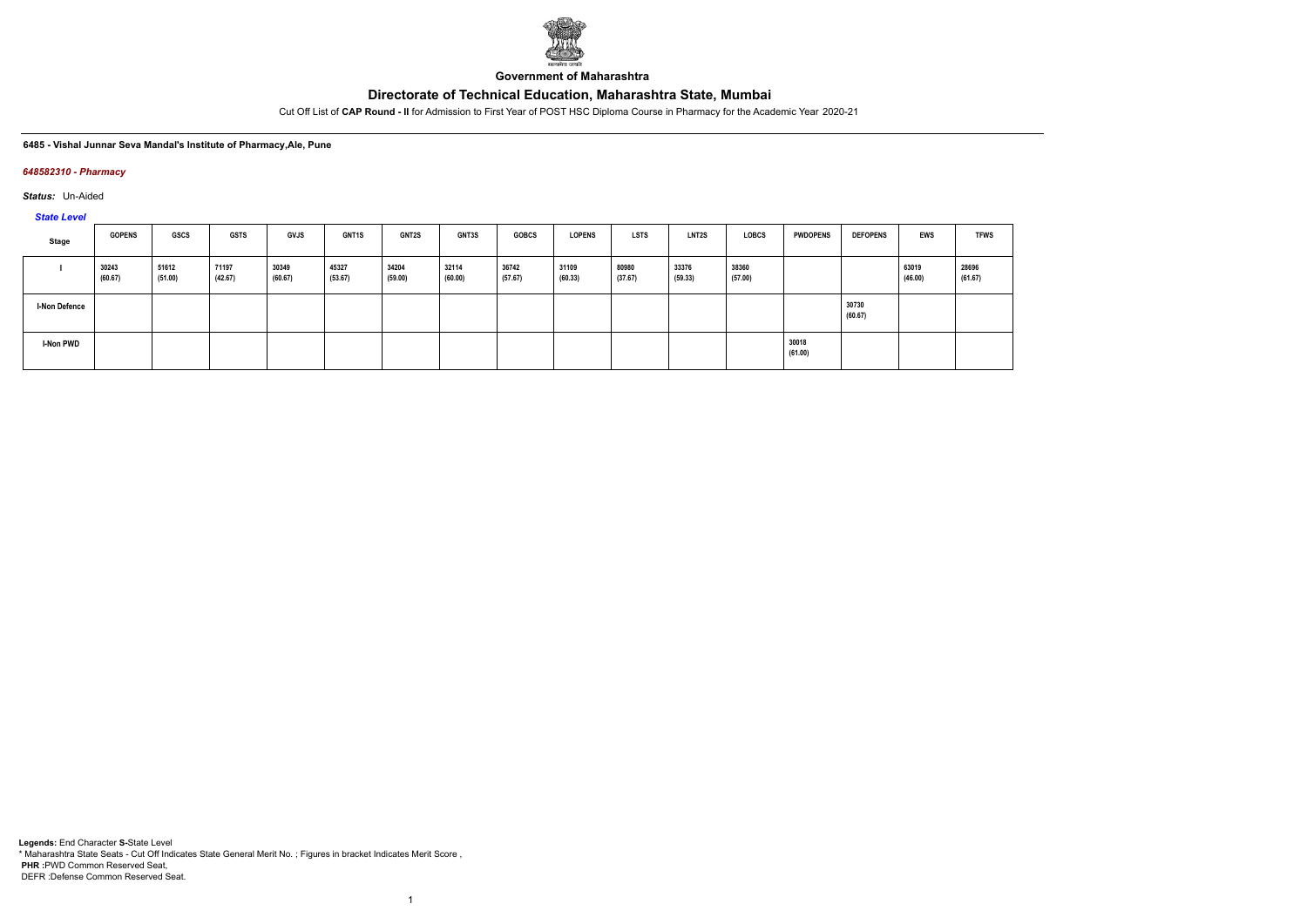

**Government of Maharashtra**

Cut Off List of **CAP Round - II** for Admission to First Year of POST HSC Diploma Course in Pharmacy for the Academic Year 2020-21

**6487 - Jayawant Shikshan Prasarak Mandal's Jayawant Institute Of Pharmacy, Pune**

### *648782310 - Pharmacy*

*Status:* Un-Aided

*State Level*

| Stage | <b>GOPENS</b>    | GSCS             | <b>GSTS</b>      | <b>GVJS</b>      | GNT2S            | GNT3S            | <b>GOBCS</b>     | <b>LOPENS</b>    | <b>LSCS</b>      | LOBCS            | EWS              |
|-------|------------------|------------------|------------------|------------------|------------------|------------------|------------------|------------------|------------------|------------------|------------------|
|       | 24535<br>(63.67) | 42501<br>(55.00) | 44864<br>(54.00) | 27649<br>(62.00) | 28977<br>(61.33) | 25882<br>(63.00) | 34462<br>(58.67) | 24793<br>(63.67) | 39697<br>(56.33) | 35009<br>(58.33) | 58340<br>(48.00) |

1

**Legends:** End Character **S-**State Level \* Maharashtra State Seats - Cut Off Indicates State General Merit No. ; Figures in bracket Indicates Merit Score , **PHR :**PWD Common Reserved Seat, DEFR :Defense Common Reserved Seat.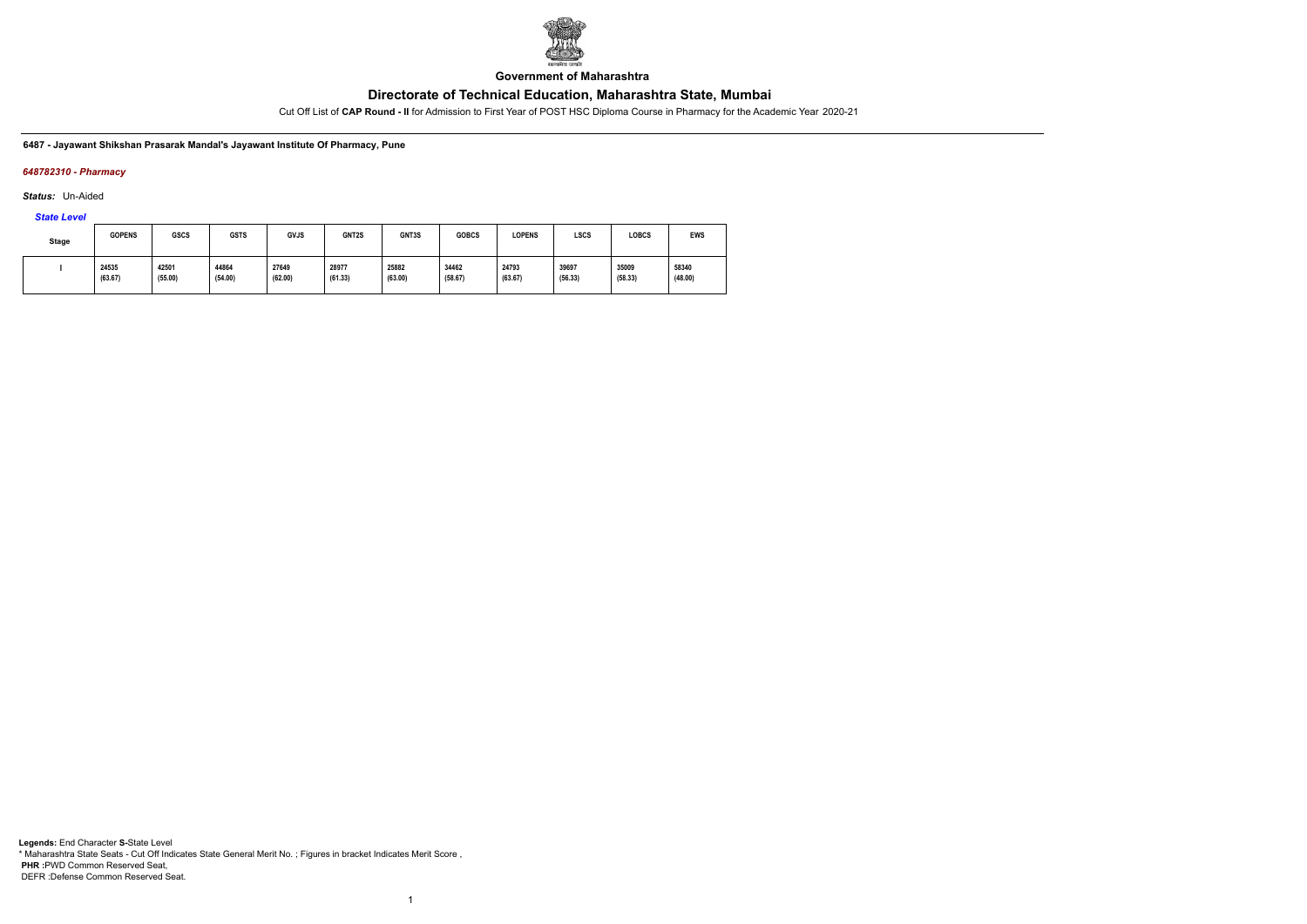

**Government of Maharashtra**

Cut Off List of **CAP Round - II** for Admission to First Year of POST HSC Diploma Course in Pharmacy for the Academic Year 2020-21

**6488 - Mayani Bhag Shikshan Prasark Mandal's College Of Pharmacy (D.Pharm.) Mayani Tal-Khatav Dist-Satara**

### *648882310 - Pharmacy*

*Status:* Un-Aided

*State Level*

| Stage                | <b>GOPENS</b>    | GSCS             | <b>GSTS</b>      | GNT1S            | <b>GNT2S</b>     | <b>GOBCS</b>     | <b>LOPENS</b>    | LSCS             | <b>LSTS</b>      | LOBCS            | <b>PWDOPENS</b>  | <b>DEFOPENS</b>  | <b>TFWS</b>      |
|----------------------|------------------|------------------|------------------|------------------|------------------|------------------|------------------|------------------|------------------|------------------|------------------|------------------|------------------|
|                      | 41497<br>(55.33) | 63685<br>(46.00) |                  | 45595<br>(53.67) | 42515<br>(55.00) | 54911<br>(49.67) | 34405<br>(58.67) | 63098<br>(46.00) |                  | 50834<br>(51.33) |                  |                  | 42574<br>(55.00) |
| <b>I-Non Defence</b> |                  |                  |                  |                  |                  |                  |                  |                  |                  |                  |                  | 41007<br>(55.67) |                  |
| <b>I-Non PWD</b>     |                  |                  |                  |                  |                  |                  |                  |                  |                  |                  | 40507<br>(56.00) |                  |                  |
| IV                   |                  |                  | 42342<br>(55.00) |                  |                  |                  |                  |                  | 41879<br>(55.33) |                  |                  |                  |                  |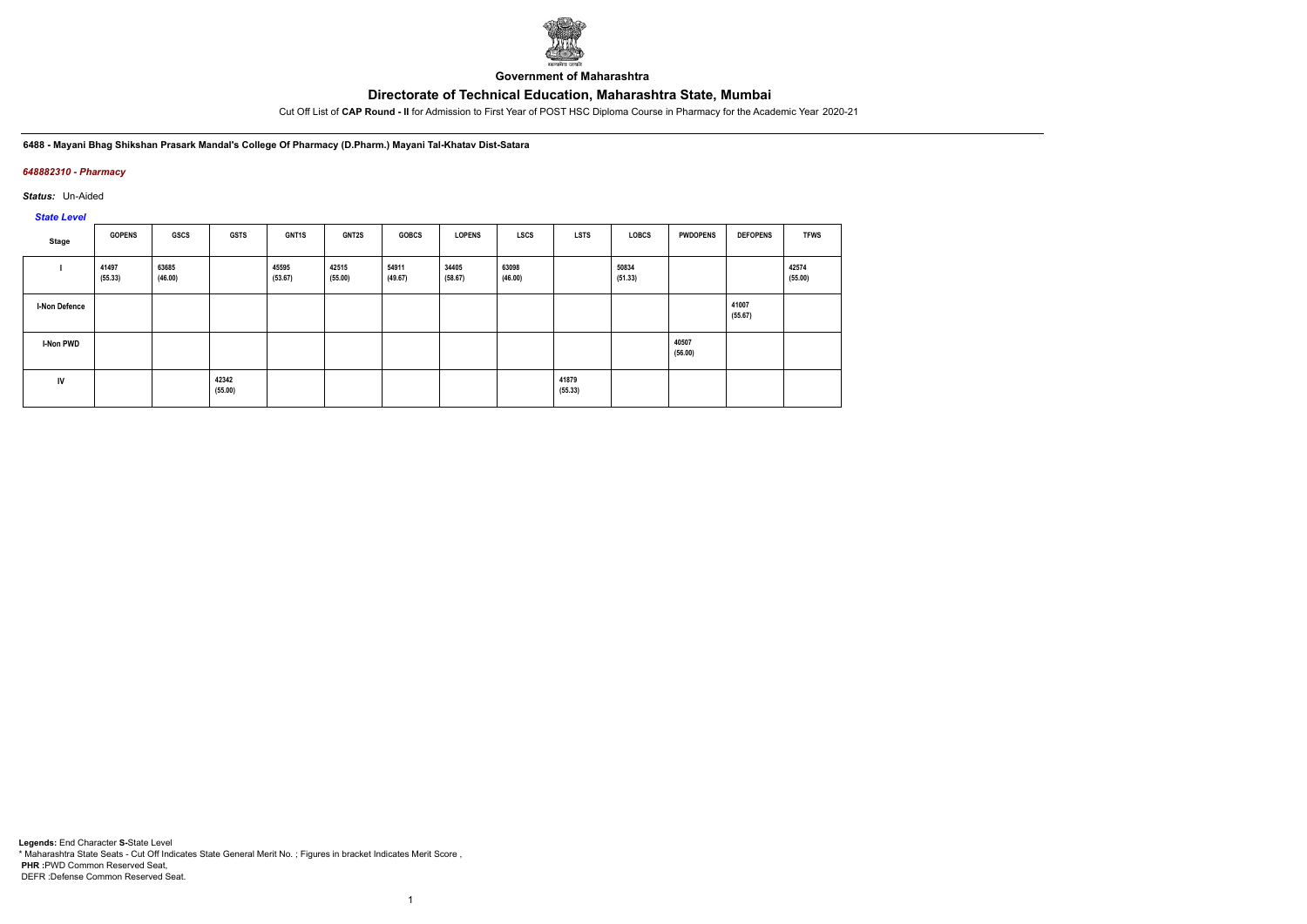

**Government of Maharashtra**

Cut Off List of **CAP Round - II** for Admission to First Year of POST HSC Diploma Course in Pharmacy for the Academic Year 2020-21

**6489 - Gourishankar Education Society's College Of Pharmacy (D.Pharm.), Degaon, Satara**

### *648982310 - Pharmacy*

*Status:* Un-Aided

*State Level*

| Stage            | <b>GOPENS</b>    | GSCS             | <b>GSTS</b>      | <b>GVJS</b>      | <b>GNT2S</b>     | <b>GOBCS</b>     | <b>LOPENS</b>    | <b>LSCS</b>      | <b>LSTS</b>      | <b>LOBCS</b>     | <b>PWDOPENS</b>  | <b>EWS</b>       | <b>TFWS</b>      |
|------------------|------------------|------------------|------------------|------------------|------------------|------------------|------------------|------------------|------------------|------------------|------------------|------------------|------------------|
|                  | 40247<br>(56.00) | 55433<br>(49.33) |                  | 44900<br>(54.00) | 40802<br>(55.67) | 55162<br>(49.33) | 40764<br>(55.67) | 60662<br>(47.00) |                  | 46404<br>(53.33) |                  | 82182<br>(36.67) | 18587<br>(67.33) |
| <b>I-Non PWD</b> |                  |                  |                  |                  |                  |                  |                  |                  |                  |                  | 38579<br>(56.67) |                  |                  |
| <b>IV</b>        |                  |                  | 41574<br>(55.33) |                  |                  |                  |                  |                  | 41559<br>(55.33) |                  |                  |                  |                  |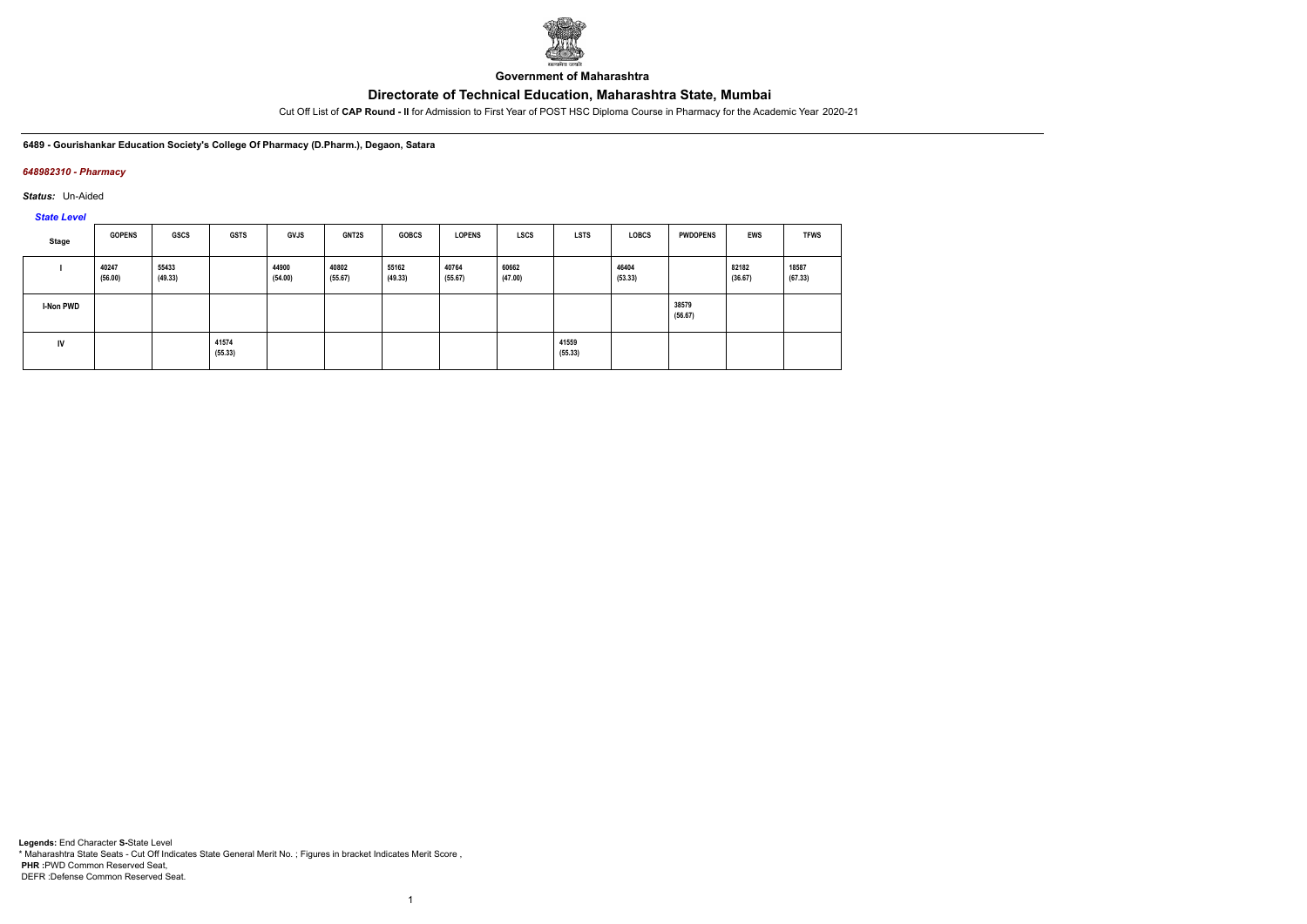

**Government of Maharashtra**

Cut Off List of **CAP Round - II** for Admission to First Year of POST HSC Diploma Course in Pharmacy for the Academic Year 2020-21

**6490 - Gouri Shankar Education Society's College Of Pharmacy (D. Pharm.), Limb, Satara**

### *649082310 - Pharmacy*

*Status:* Un-Aided

*State Level*

| Stage                | <b>GOPENS</b>    | <b>GSCS</b>      | <b>GSTS</b>      | <b>GVJS</b>      | GNT2S            | <b>GOBCS</b>     | <b>LOPENS</b>    | LSCS             | <b>LSTS</b>      | LNT3S            | LOBCS            | <b>PWDOPENS</b>  | <b>DEFOPENS</b>  | <b>EWS</b>       | <b>TFWS</b>      |
|----------------------|------------------|------------------|------------------|------------------|------------------|------------------|------------------|------------------|------------------|------------------|------------------|------------------|------------------|------------------|------------------|
|                      | 35866<br>(58.00) | 62040<br>(46.67) |                  | 43519<br>(54.67) | 38291<br>(57.00) | 53503<br>(50.00) | 40120<br>(56.00) | 61696<br>(46.67) |                  | 56962<br>(48.67) | 50657<br>(51.33) |                  |                  | 76895<br>(40.00) | 22217<br>(65.00) |
| <b>I-Non Defence</b> |                  |                  |                  |                  |                  |                  |                  |                  |                  |                  |                  |                  | 34764<br>(58.67) |                  |                  |
| <b>I-Non PWD</b>     |                  |                  |                  |                  |                  |                  |                  |                  |                  |                  |                  | 34327<br>(58.67) |                  |                  |                  |
| IV                   |                  |                  | 39519<br>(56.33) |                  |                  |                  |                  |                  | 39656<br>(56.33) |                  |                  |                  |                  |                  |                  |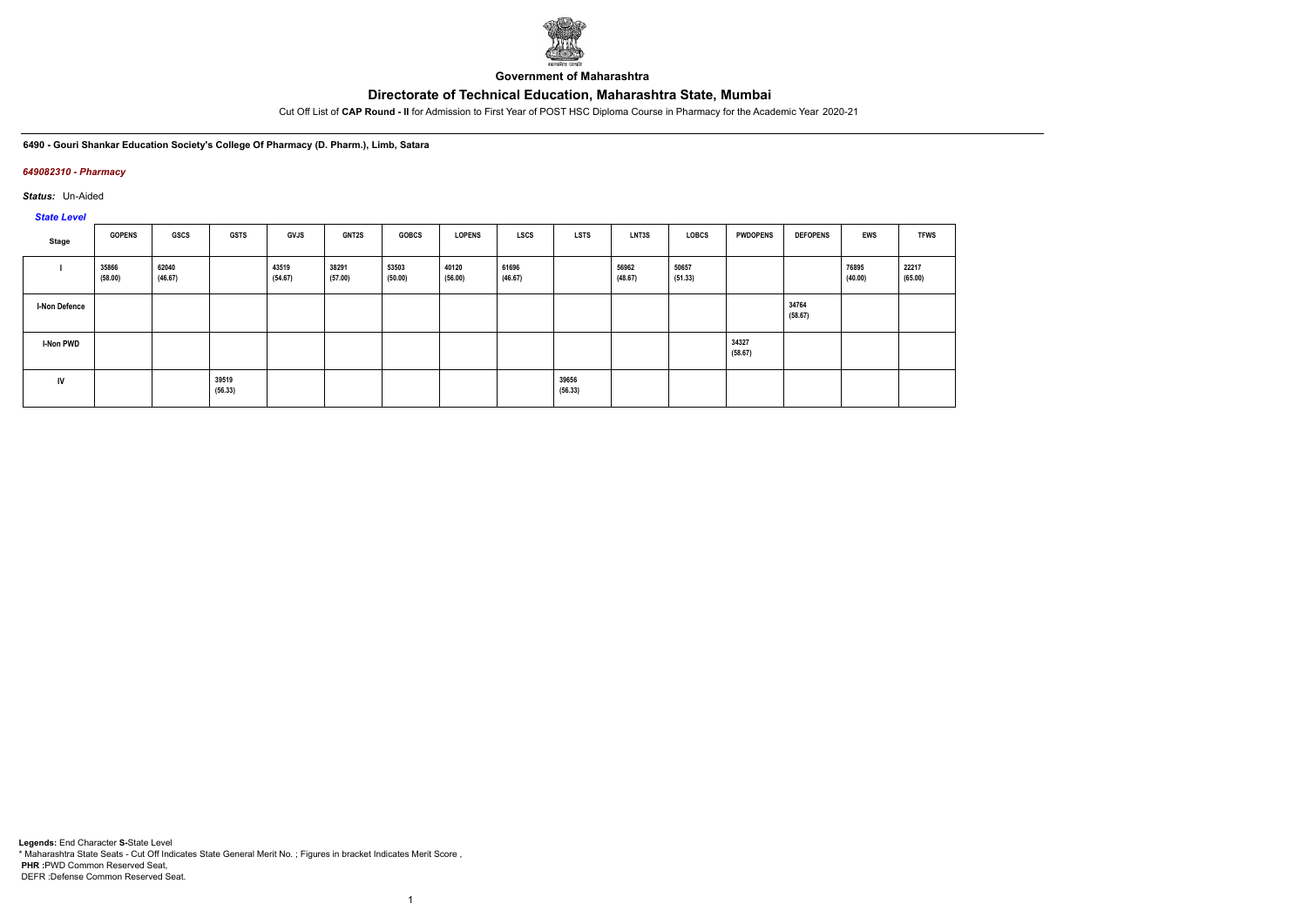

**Government of Maharashtra**

Cut Off List of **CAP Round - II** for Admission to First Year of POST HSC Diploma Course in Pharmacy for the Academic Year 2020-21

**6491 - Shri Y.S.P.Mandal's Vasantidevi Patil Institute of Pharmacy , Kodoli, Dist.Kolhapur**

### *649182310 - Pharmacy*

*Status:* Un-Aided

*State Level*

| Stage            | <b>GOPENS</b>    | <b>GSTS</b>      | <b>GNT1S</b>     | <b>GNT3S</b>     | <b>GOBCS</b>     | <b>LOPENS</b>    | LSCS             | <b>LSTS</b>      | <b>LNT1S</b>     | <b>LNT2S</b>     | <b>LOBCS</b>     | <b>PWDOPENS</b>  | <b>DEFOPENS</b>  | EWS              | <b>TFWS</b>      |
|------------------|------------------|------------------|------------------|------------------|------------------|------------------|------------------|------------------|------------------|------------------|------------------|------------------|------------------|------------------|------------------|
|                  | 29641<br>(61.00) |                  | 47731<br>(52.67) | 43496<br>(54.67) | 51573<br>(51.00) | 18531<br>(67.33) | 38349<br>(57.00) |                  | 62706<br>(46.33) | 34331<br>(58.67) | 50567<br>(51.33) |                  | 47789<br>(52.67) | 18992<br>(67.00) | 25489<br>(63.33) |
| <b>I-Non PWD</b> |                  |                  |                  |                  |                  |                  |                  |                  |                  |                  |                  | 30066<br>(61.00) |                  |                  |                  |
| IV               |                  | 31511<br>(60.33) |                  |                  |                  |                  |                  | 30332<br>(60.67) |                  |                  |                  |                  |                  |                  |                  |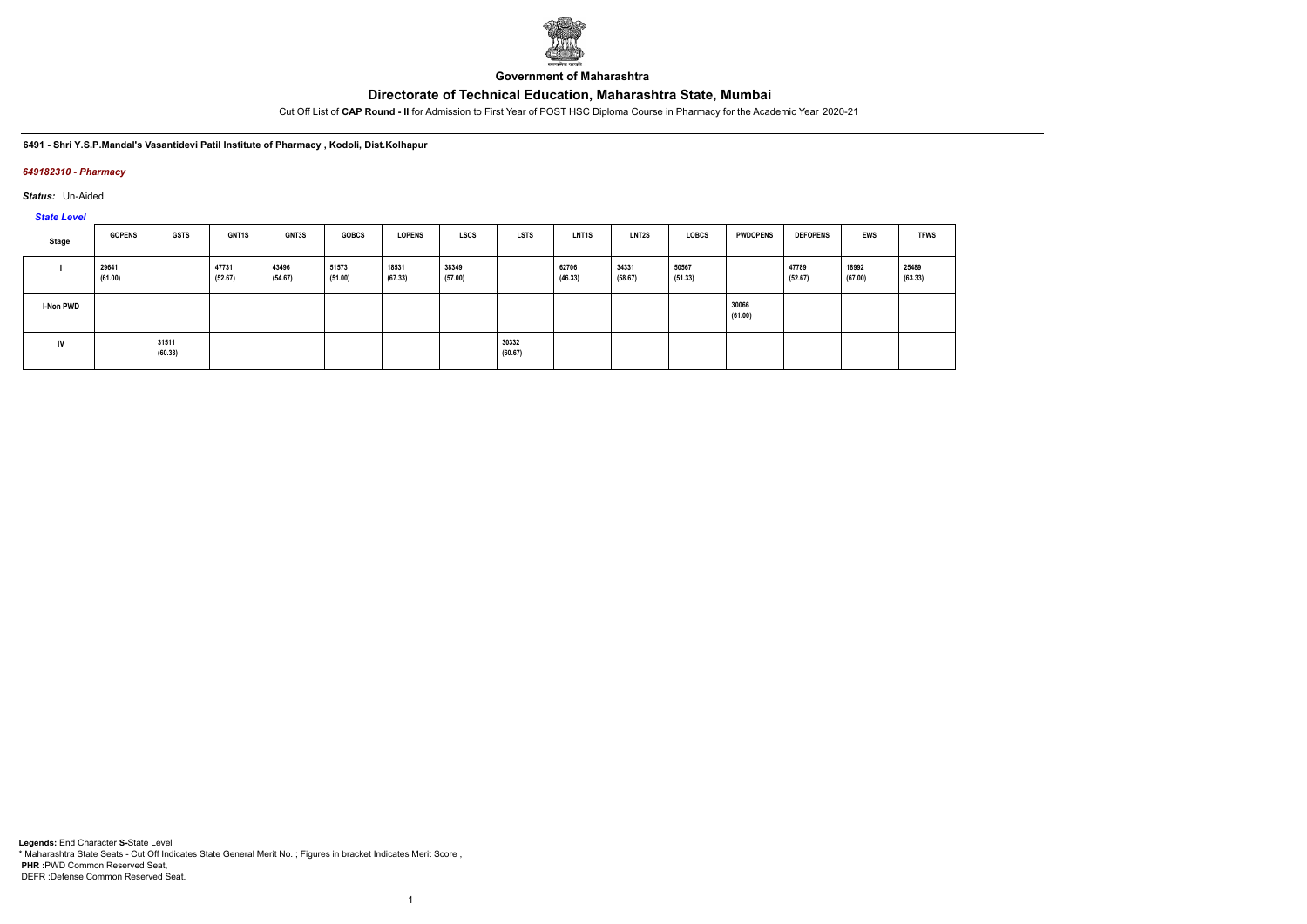

**Government of Maharashtra**

Cut Off List of **CAP Round - II** for Admission to First Year of POST HSC Diploma Course in Pharmacy for the Academic Year 2020-21

**6492 - Samarth Educational Trust's, Sawkar Pharmacy College, Jaitapur, Satara 415004**

### *649282310 - Pharmacy*

*Status:* Un-Aided

*State Level*

| Stage     | <b>GOPENS</b>    | <b>GSCS</b>      | <b>GSTS</b>      | GNT2S            | GNT3S            | <b>GOBCS</b>     | <b>LOPENS</b>    | <b>LSCS</b>      | <b>LOBCS</b>     | <b>PWDOPENS</b>  | EWS              |
|-----------|------------------|------------------|------------------|------------------|------------------|------------------|------------------|------------------|------------------|------------------|------------------|
|           | 41112<br>(55.67) | 56969<br>(48.67) | 73040<br>(42.00) | 44793<br>(54.00) | 50877<br>(51.33) | 54893<br>(49.67) | 40967<br>(55.67) | 61485<br>(46.67) | 54393<br>(49.67) |                  | 72626<br>(42.00) |
| I-Non PWD |                  |                  |                  |                  |                  |                  |                  |                  |                  | 41404<br>(55.67) |                  |
| IV        |                  |                  | 41451<br>(55.33) |                  |                  |                  |                  |                  |                  |                  |                  |

1

**Legends:** End Character **S-**State Level \* Maharashtra State Seats - Cut Off Indicates State General Merit No. ; Figures in bracket Indicates Merit Score , **PHR :**PWD Common Reserved Seat, DEFR :Defense Common Reserved Seat.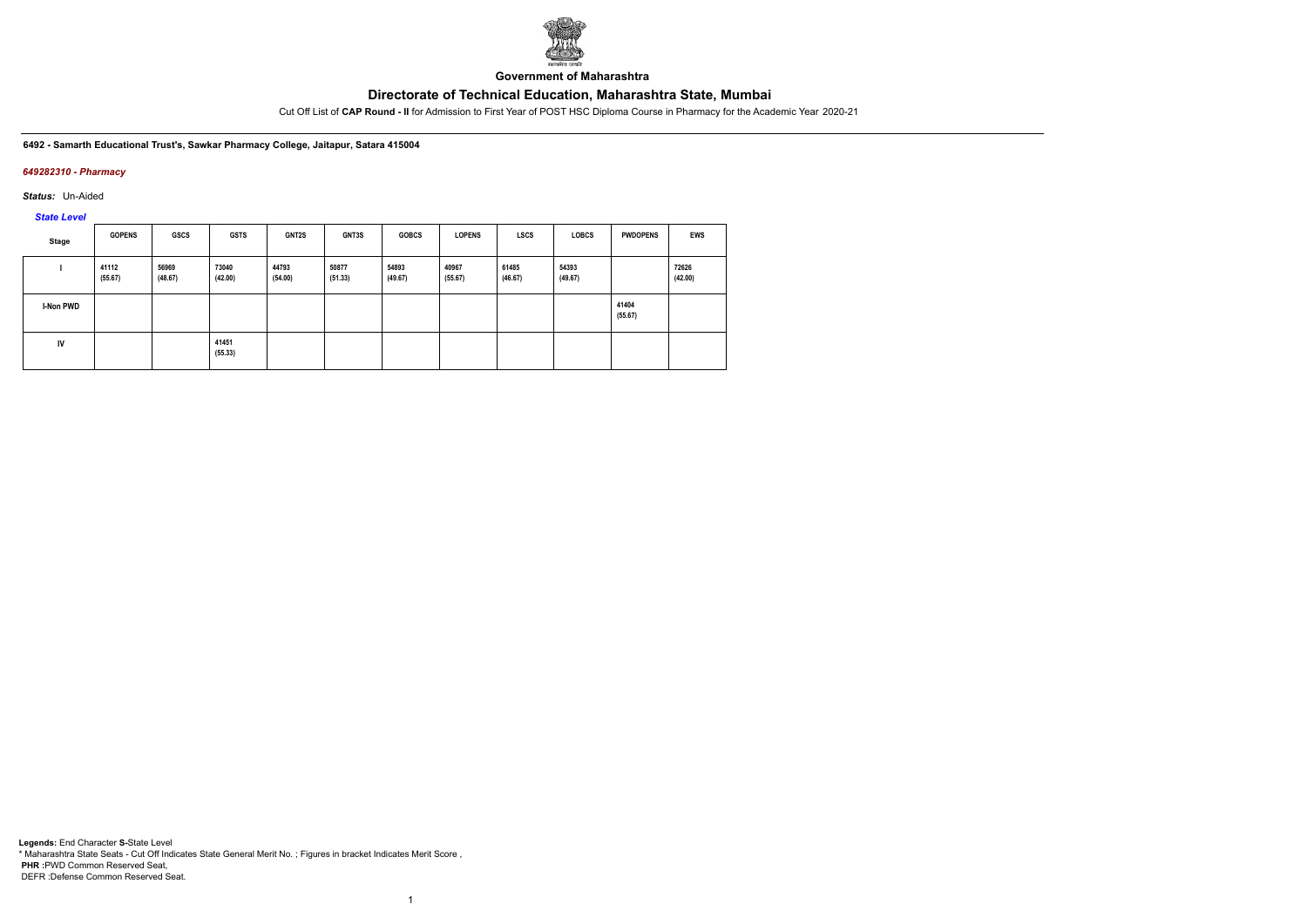

**Government of Maharashtra**

Cut Off List of **CAP Round - II** for Admission to First Year of POST HSC Diploma Course in Pharmacy for the Academic Year 2020-21

#### **6493 - Vishal Junner Seva Mandal's Institute of Pharmacy for Women, Ale,Pune**

### *649382310F - Pharmacy*

*Status:* Un-Aided

*State Level*

| Stage            | <b>LOPENS</b>    | <b>LSCS</b>      | <b>LSTS</b>      | <b>LVJS</b>      | LNT <sub>2</sub> S | LNT3S            | <b>LOBCS</b>     | <b>PWDOPENS</b>  | <b>DEFOPENS</b>  | <b>EWS</b>       |
|------------------|------------------|------------------|------------------|------------------|--------------------|------------------|------------------|------------------|------------------|------------------|
|                  | 33959<br>(59.00) | 61387<br>(47.00) | 48852<br>(52.33) | 57082<br>(48.67) | 37630<br>(57.33)   | 43168<br>(54.67) | 42698<br>(55.00) |                  |                  | 67284<br>(44.33) |
| I-Non Defence    |                  |                  |                  |                  |                    |                  |                  |                  | 35063<br>(58.33) |                  |
| <b>I-Non PWD</b> |                  |                  |                  |                  |                    |                  |                  | 34996<br>(58.33) |                  |                  |
| ${\sf IV}$       |                  |                  | 34423<br>(58.67) |                  |                    |                  |                  |                  |                  |                  |

1

**Legends:** End Character **S-**State Level \* Maharashtra State Seats - Cut Off Indicates State General Merit No. ; Figures in bracket Indicates Merit Score , **PHR :**PWD Common Reserved Seat, DEFR :Defense Common Reserved Seat.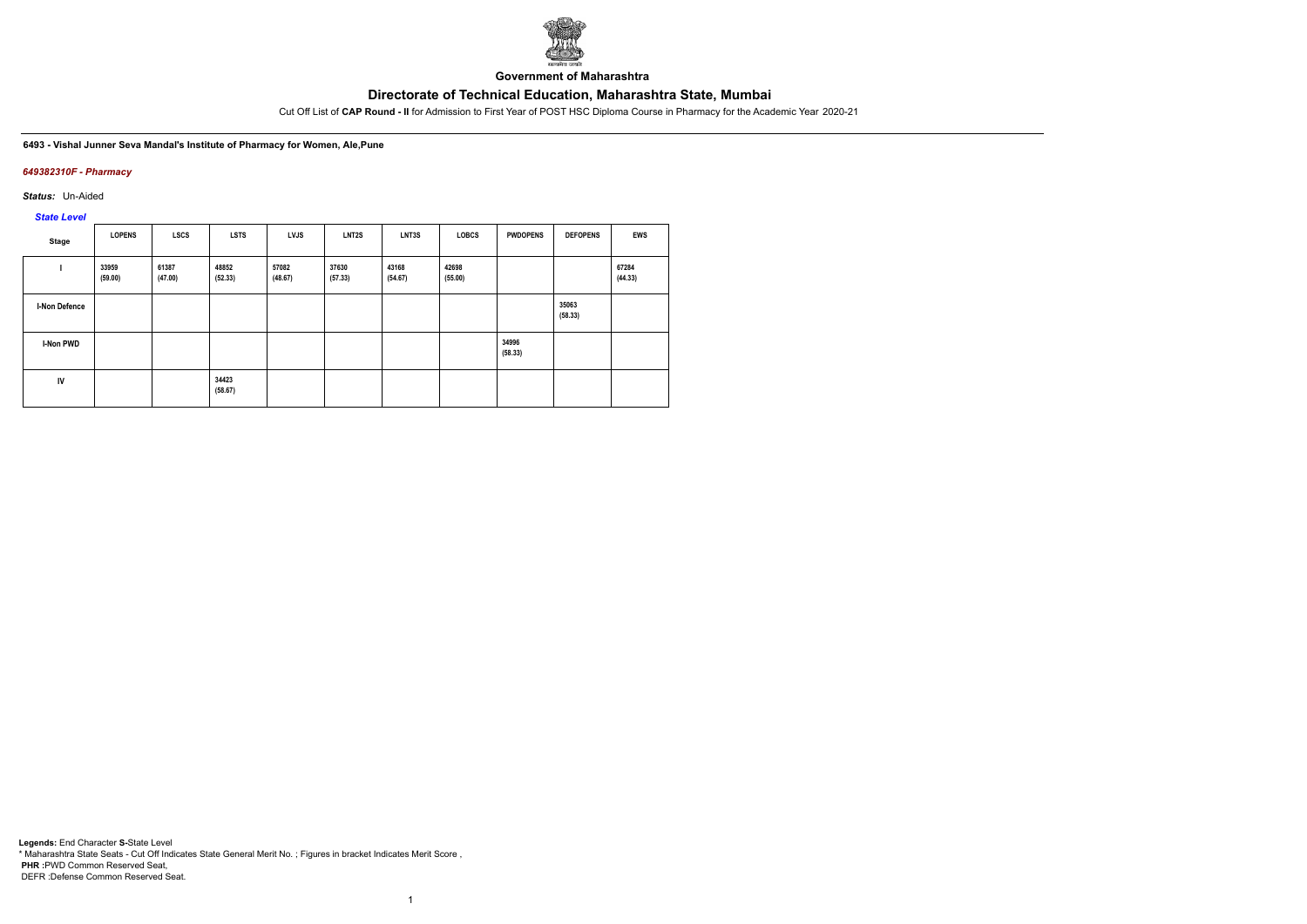

**Government of Maharashtra**

Cut Off List of **CAP Round - II** for Admission to First Year of POST HSC Diploma Course in Pharmacy for the Academic Year 2020-21

**6494 - Dr J J Magdum Trust's Anil Alias Pintu Magdum Memorial Pharmacy College, Dharangutti,Tal-Shirol, Dist, Kolhapur**

### *649482310 - Pharmacy*

*Status:* Un-Aided

*State Level*

| Stage                | <b>GOPENS</b>    | GSCS             | <b>GSTS</b>      | GNT2S            | <b>GOBCS</b>     | <b>LOPENS</b>    | <b>LSTS</b>      | <b>LNT1S</b>     | <b>LOBCS</b>     | <b>PWDOPENS</b>  | <b>DEFOPENS</b>  | <b>EWS</b>       | <b>TFWS</b>      |
|----------------------|------------------|------------------|------------------|------------------|------------------|------------------|------------------|------------------|------------------|------------------|------------------|------------------|------------------|
|                      | 39593<br>(56.33) | 56047<br>(49.00) |                  | 42257<br>(55.00) | 53901<br>(50.00) | 40066<br>(56.00) |                  | 63252<br>(46.00) | 52171<br>(50.67) |                  |                  | 57715<br>(48.33) | 40091<br>(56.00) |
| <b>I-Non Defence</b> |                  |                  |                  |                  |                  |                  |                  |                  |                  |                  | 40754<br>(55.67) |                  |                  |
| <b>I-Non PWD</b>     |                  |                  |                  |                  |                  |                  |                  |                  |                  | 37382<br>(57.33) |                  |                  |                  |
| IV                   |                  |                  | 40505<br>(56.00) |                  |                  |                  | 39677<br>(56.33) |                  |                  |                  |                  |                  |                  |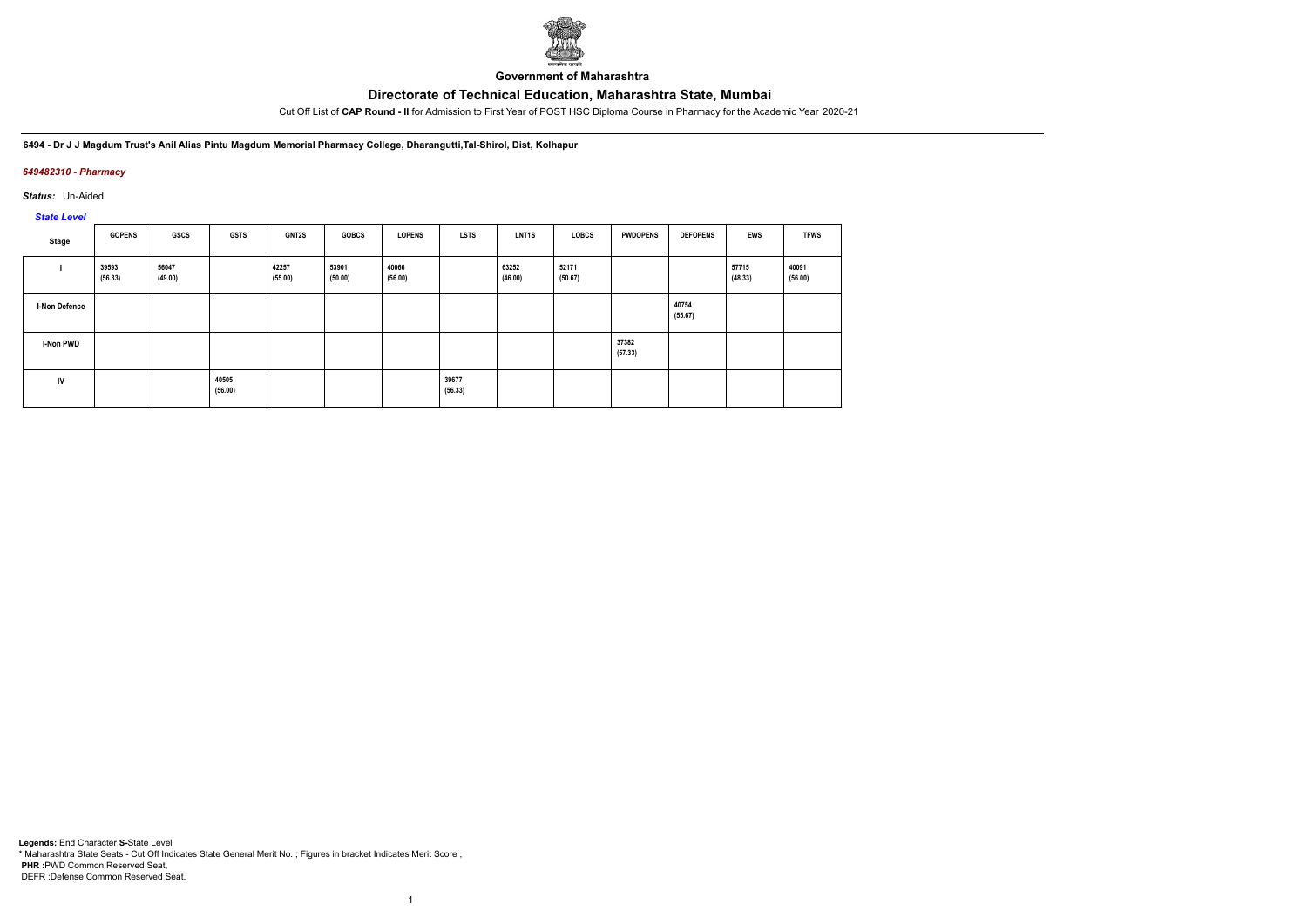

**Government of Maharashtra**

Cut Off List of **CAP Round - II** for Admission to First Year of POST HSC Diploma Course in Pharmacy for the Academic Year 2020-21

#### **6495 - Dr. D. Y. Patil Pratishthan's Dr. D. Y. Patil Institute Of Pharmacy, Akurdi, Pune**

#### *649582310 - Pharmacy*

*Status:* Un-Aided

*State Level*

| <b>Stage</b> | <b>GOPENS</b>    | <b>GSCS</b>      | <b>GSTS</b>      | <b>GVJS</b>      | <b>GNT1S</b>     | GNT2S            | <b>GOBCS</b>     | <b>LOPENS</b>    | <b>LSCS</b>      | <b>LSTS</b>      | LNT3S            | <b>LOBCS</b>     | <b>PWDOPENS</b>  | <b>DEFOPENS</b>  | EWS              | <b>TFWS</b>      |
|--------------|------------------|------------------|------------------|------------------|------------------|------------------|------------------|------------------|------------------|------------------|------------------|------------------|------------------|------------------|------------------|------------------|
|              | 15516<br>(69.00) | 38898<br>(56.67) | 48618<br>(52.33) | 19077<br>(67.00) | 25360<br>(63.33) | 23997<br>(64.00) | 24858<br>(63.67) | 15544<br>(69.00) | 25243<br>(63.33) | 75464<br>(40.67) | 17003<br>(68.33) | 23991<br>(64.00) |                  | 50508<br>(51.33) | 41105<br>(55.67) | 13929<br>(70.33) |
| I-Non PWD    |                  |                  |                  |                  |                  |                  |                  |                  |                  |                  |                  |                  | 15838<br>(69.00) |                  |                  |                  |

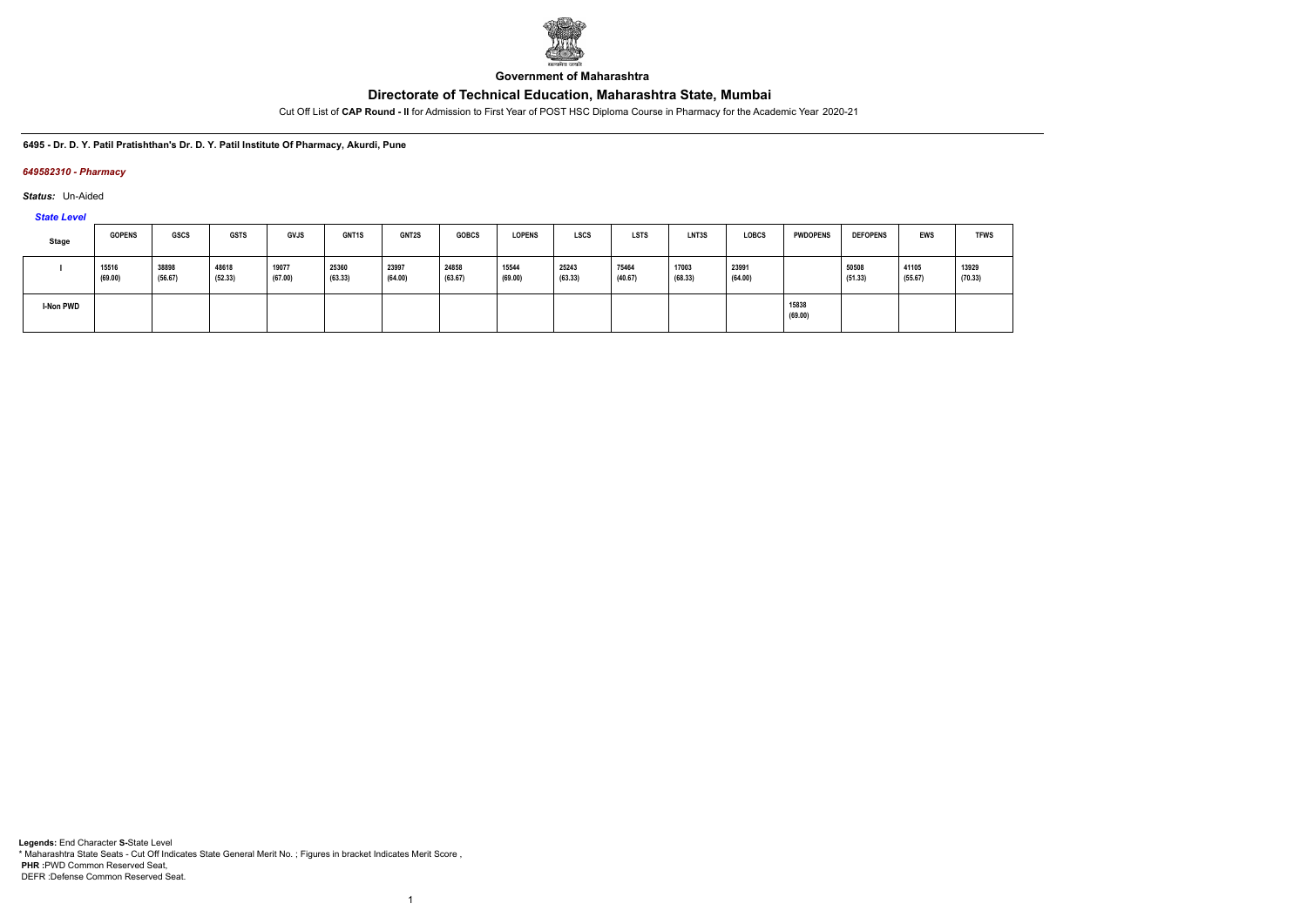

**Government of Maharashtra**

Cut Off List of **CAP Round - II** for Admission to First Year of POST HSC Diploma Course in Pharmacy for the Academic Year 2020-21

#### **6496 - Meruling Shikshan Sanstha's Diploma In Pharmacy, Medha,Satara**

#### *649682310 - Pharmacy*

*Status:* Un-Aided

*State Level*

| Stage                | <b>GOPENS</b>    | <b>GSCS</b>      | <b>GSTS</b>      | GNT1S            | <b>GNT2S</b>     | <b>GOBCS</b>     | LSCS             | <b>LSTS</b>      | LNT2S            | <b>LOBCS</b>     | <b>PWDOPENS</b>  | <b>DEFOPENS</b>  |
|----------------------|------------------|------------------|------------------|------------------|------------------|------------------|------------------|------------------|------------------|------------------|------------------|------------------|
|                      | 35799<br>(58.00) | 50916<br>(51.33) |                  | 53260<br>(50.33) | 45140<br>(53.67) | 55944<br>(49.00) | 63971<br>(45.67) |                  | 45232<br>(53.67) | 52016<br>(50.67) |                  |                  |
| <b>I-Non Defence</b> |                  |                  |                  |                  |                  |                  |                  |                  |                  |                  |                  | 37705<br>(57.33) |
| <b>I-Non PWD</b>     |                  |                  |                  |                  |                  |                  |                  |                  |                  |                  | 36693<br>(57.67) |                  |
| IV                   |                  |                  | 39068<br>(56.67) |                  |                  |                  |                  | 39505<br>(56.33) |                  |                  |                  |                  |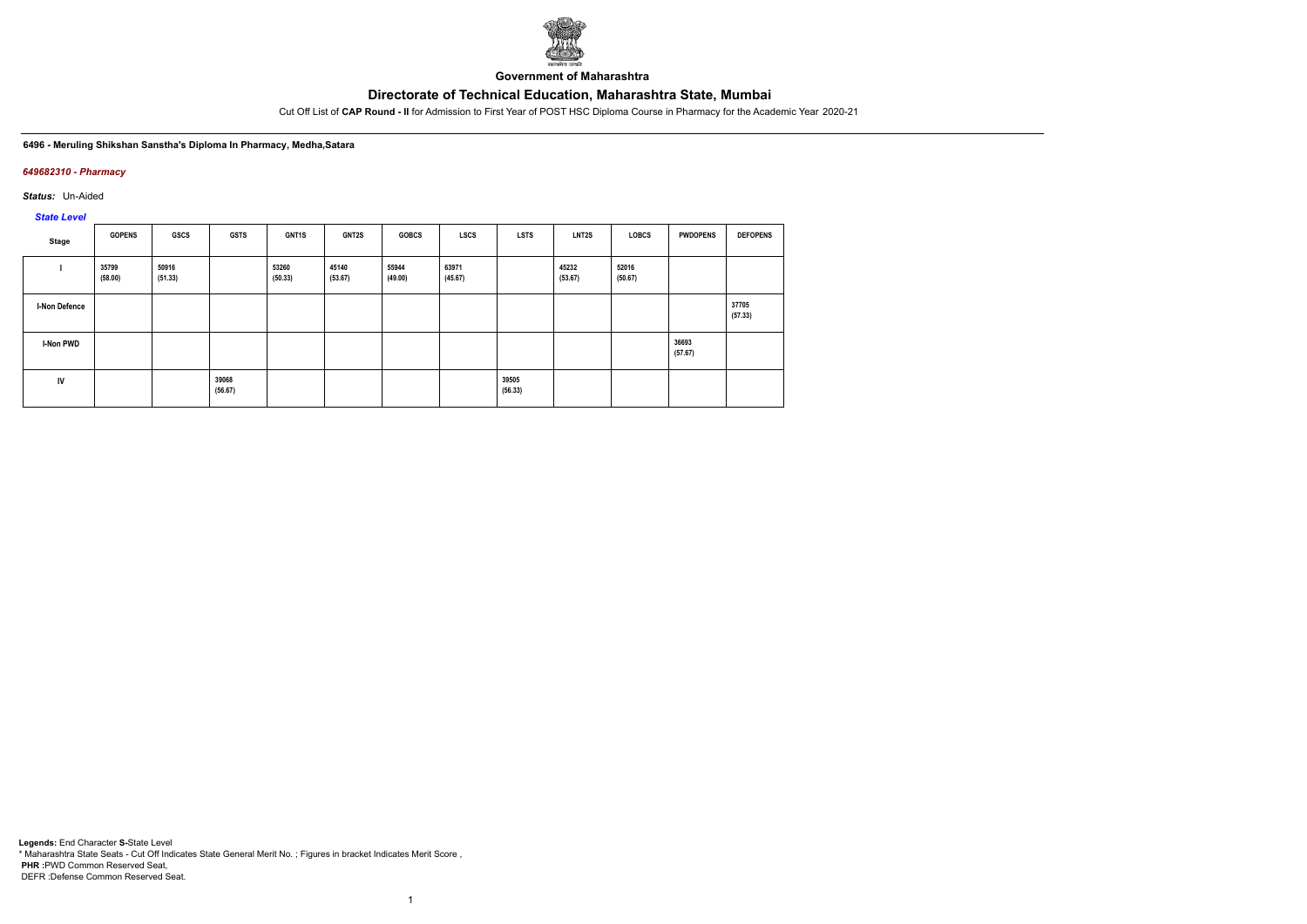

**Government of Maharashtra**

Cut Off List of **CAP Round - II** for Admission to First Year of POST HSC Diploma Course in Pharmacy for the Academic Year 2020-21

#### **6497 - Gulabrao Patil Memorial Trust, Gulabrao Patil College of Pharmacy, Miraj**

#### *649782310 - Pharmacy*

*Status:* Un-Aided

*State Level*

| Stage            | <b>GOPENS</b>    | GSCS             | <b>GSTS</b>      | <b>GVJS</b>      | <b>GNT2S</b>     | <b>GNT3S</b>     | <b>GOBCS</b>     | <b>LOPENS</b>    | <b>LSTS</b>      | <b>LOBCS</b>     | <b>PWDOPENS</b>  | <b>DEFOPENS</b>  | <b>EWS</b>       | <b>TFWS</b>      |
|------------------|------------------|------------------|------------------|------------------|------------------|------------------|------------------|------------------|------------------|------------------|------------------|------------------|------------------|------------------|
|                  | 32238<br>(59.67) | 49881<br>(51.67) | 67856<br>(44.00) | 47307<br>(53.00) | 36637<br>(57.67) | 44940<br>(54.00) | 46288<br>(53.33) | 25805<br>(63.00) | 54599<br>(49.67) | 36085<br>(58.00) |                  | 76907<br>(40.00) | 63506<br>(46.00) | 26421<br>(62.67) |
| <b>I-Non PWD</b> |                  |                  |                  |                  |                  |                  |                  |                  |                  |                  | 32780<br>(59.67) |                  |                  |                  |
| <b>IV</b>        |                  |                  | 34529<br>(58.67) |                  |                  |                  |                  |                  |                  |                  |                  |                  |                  |                  |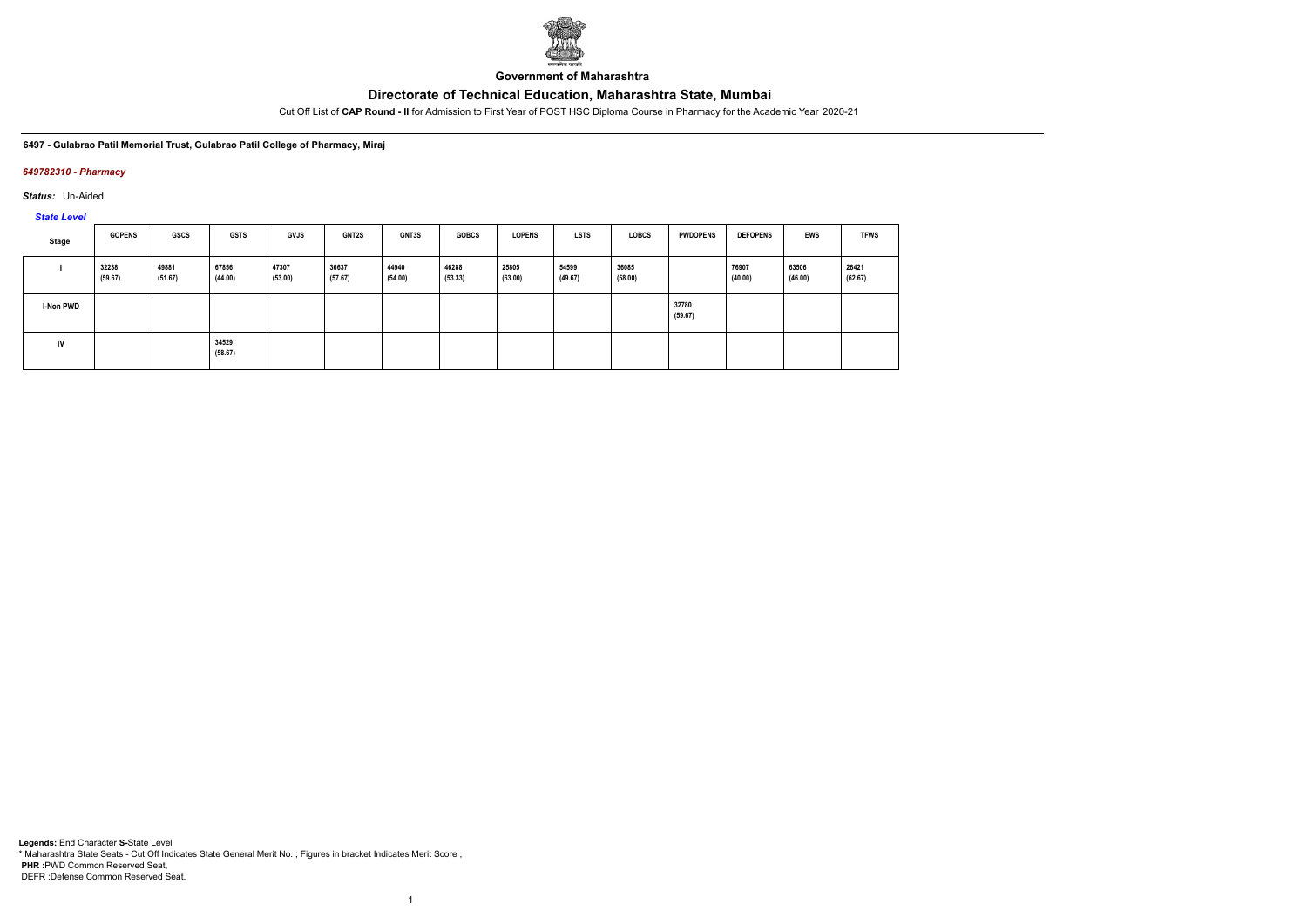

**Government of Maharashtra**

Cut Off List of **CAP Round - II** for Admission to First Year of POST HSC Diploma Course in Pharmacy for the Academic Year 2020-21

#### **6498 - Sharadchandra Pawar Institute of Pharmacy,Dhumberwadi, Junnar**

#### *649882310 - Pharmacy*

*Status:* Un-Aided

*State Level*

| Stage                | <b>GOPENS</b>    | GSCS             | <b>GSTS</b>      | <b>GVJS</b>      | GNT1S            | <b>GOBCS</b>     | <b>LOPENS</b>    | <b>LSTS</b>      | <b>LNT2S</b>     | LNT3S            | LOBCS            | <b>PWDOPENS</b>  | <b>DEFOPENS</b>  | <b>EWS</b>       | <b>TFWS</b>      |
|----------------------|------------------|------------------|------------------|------------------|------------------|------------------|------------------|------------------|------------------|------------------|------------------|------------------|------------------|------------------|------------------|
|                      | 32026<br>(60.00) | 55003<br>(49.67) |                  | 34175<br>(59.00) | 45864<br>(53.67) | 40370<br>(56.00) | 36394<br>(57.67) |                  | 37801<br>(57.00) | 55204<br>(49.33) | 44057<br>(54.33) |                  |                  | 74901<br>(41.00) | 29971<br>(61.00) |
| <b>I-Non Defence</b> |                  |                  |                  |                  |                  |                  |                  |                  |                  |                  |                  |                  | 29832<br>(61.00) |                  |                  |
| <b>I-Non PWD</b>     |                  |                  |                  |                  |                  |                  |                  |                  |                  |                  |                  | 31269<br>(60.33) |                  |                  |                  |
| IV                   |                  |                  | 32723<br>(59.67) |                  |                  |                  |                  | 32145<br>(60.00) |                  |                  |                  |                  |                  |                  |                  |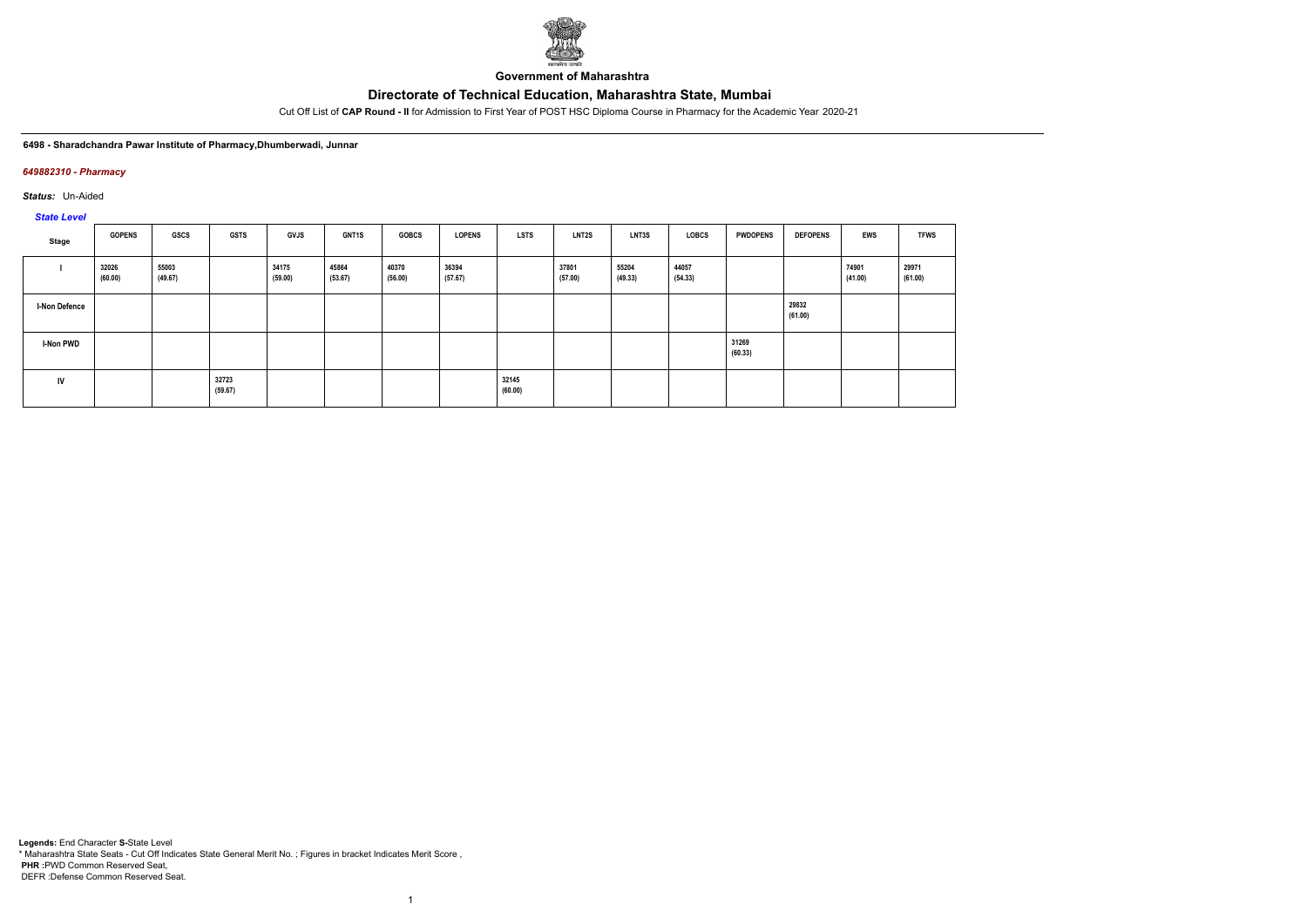

**Government of Maharashtra**

Cut Off List of **CAP Round - II** for Admission to First Year of POST HSC Diploma Course in Pharmacy for the Academic Year 2020-21

**6499 - Shri. Jain Vidya Prasarak Mandal, Rasiklal M.Dhariwal College Of Pharmacy, Pune**

#### *649982310 - Pharmacy*

*Status:* Un-Aided Religious Minority - Jain

*State Level*

| Stage | <b>GOPENS</b> | <b>LOPENS</b> | MI      | <b>TFWS</b> |
|-------|---------------|---------------|---------|-------------|
|       | 27911         | 28401         | 74962   | 20149       |
|       | (62.00)       | (61.67)       | (41.00) | (66.33)     |

1

**Legends:** End Character **S-**State Level \* Maharashtra State Seats - Cut Off Indicates State General Merit No. ; Figures in bracket Indicates Merit Score , **PHR :**PWD Common Reserved Seat, DEFR :Defense Common Reserved Seat.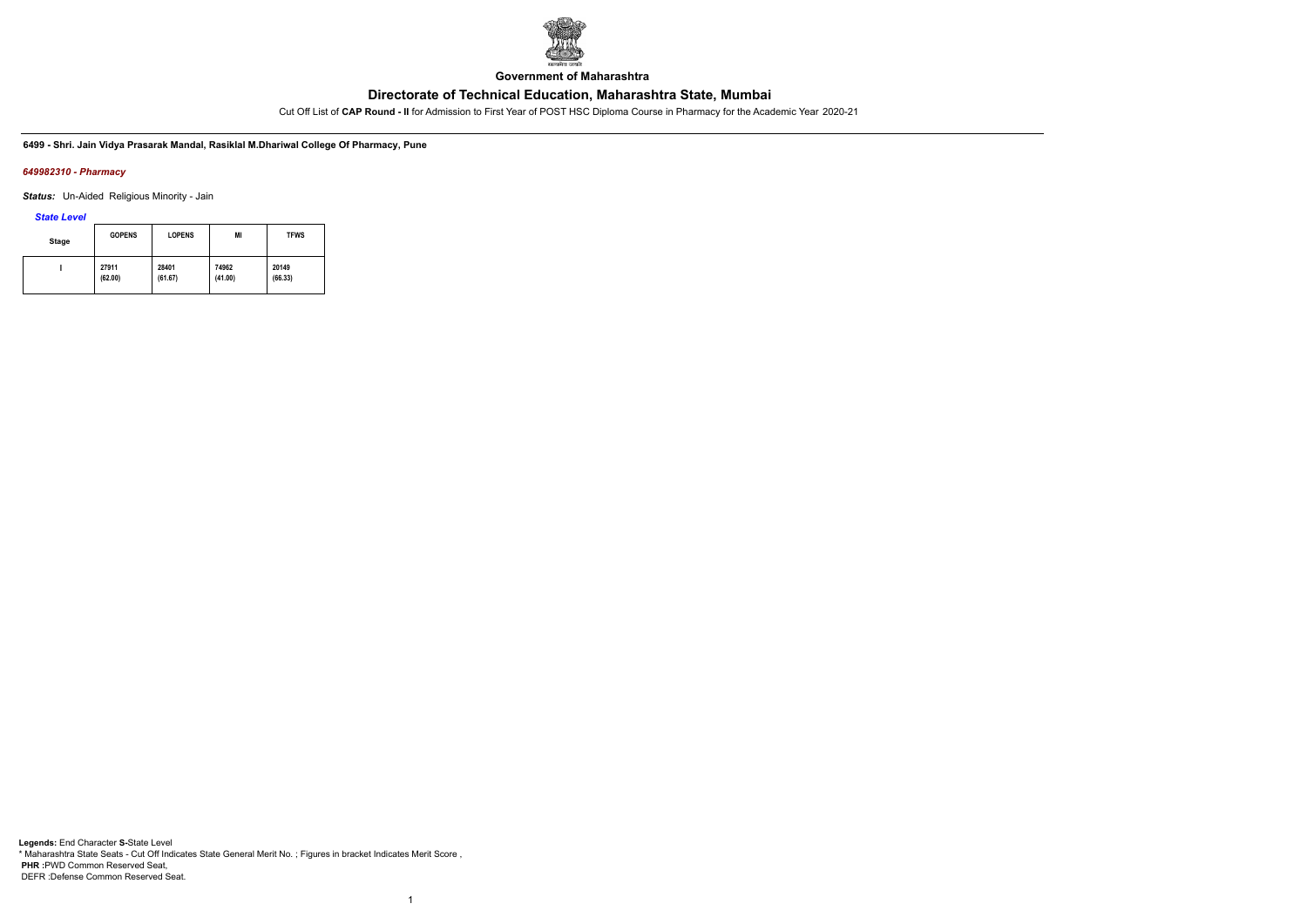

**Government of Maharashtra**

Cut Off List of **CAP Round - II** for Admission to First Year of POST HSC Diploma Course in Pharmacy for the Academic Year 2020-21

**6501 - Shri Dhanlaxmi Foundation, Karad's Late Adv. Dadasaheb Chavan Memorial Institute of Pharmacy, Malwadi-Masur**

### *650182310 - Pharmacy*

*Status:* Un-Aided

*State Level*

| Stage     | <b>GOPENS</b>    | GSCS             | <b>GSTS</b>      | <b>GVJS</b>      | <b>GNT1S</b>     | <b>GNT2S</b>     | <b>GOBCS</b>     | <b>LOPENS</b>    | <b>LSTS</b>      | LNT <sub>1</sub> S | <b>LOBCS</b>     | <b>PWDOPENS</b>  | <b>EWS</b>       |
|-----------|------------------|------------------|------------------|------------------|------------------|------------------|------------------|------------------|------------------|--------------------|------------------|------------------|------------------|
|           | 31691<br>(60.00) | 56961<br>(48.67) |                  | 46758<br>(53.00) | 58639<br>(48.00) | 41817<br>(55.33) | 49741<br>(51.67) | 27080<br>(62.33) |                  | 58403<br>(48.00)   | 43818<br>(54.33) |                  | 45258<br>(53.67) |
| I-Non PWD |                  |                  |                  |                  |                  |                  |                  |                  |                  |                    |                  | 31803<br>(60.00) |                  |
| IV        |                  |                  | 38622<br>(56.67) |                  |                  |                  |                  |                  | 40586<br>(56.00) |                    |                  |                  |                  |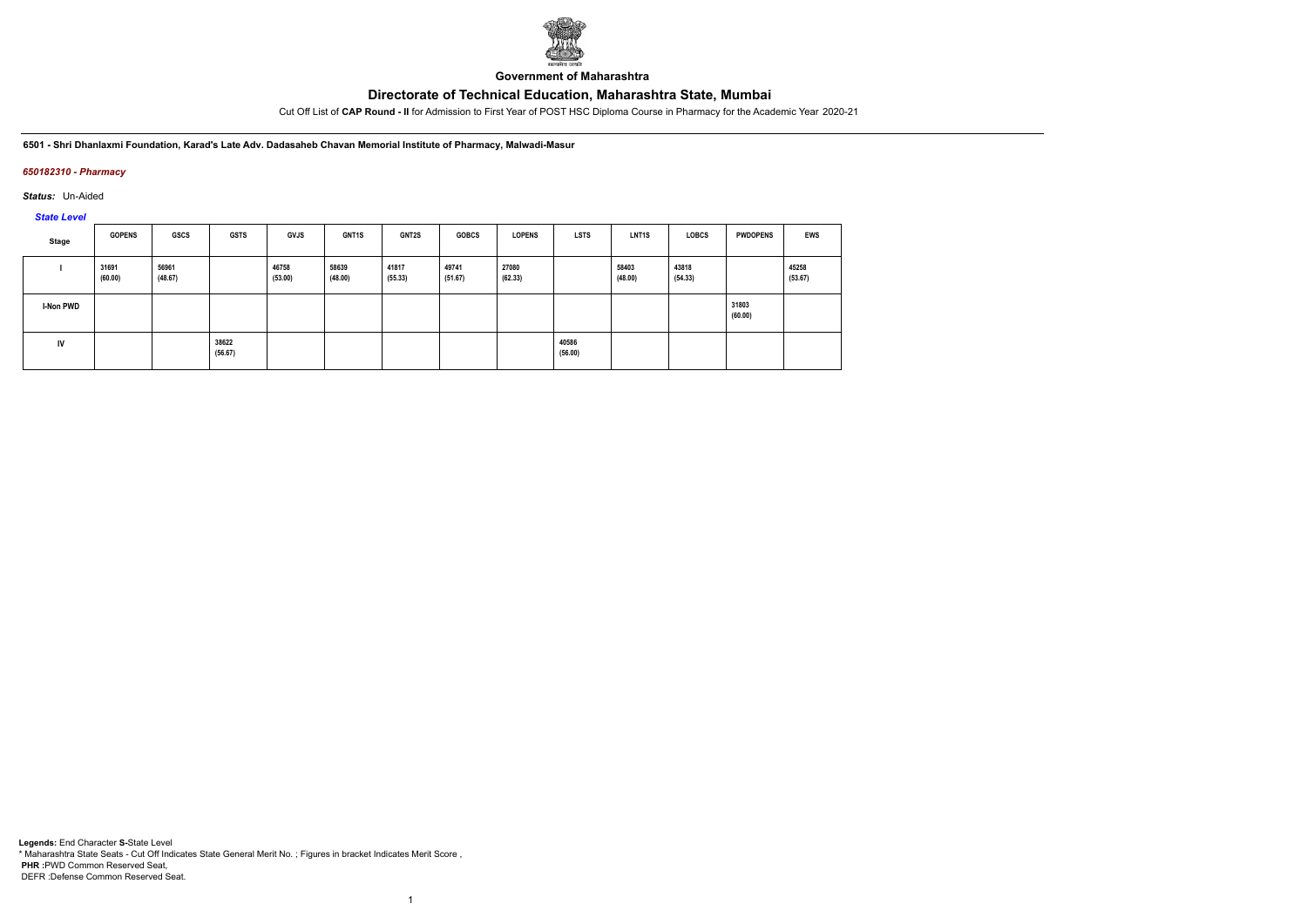

**Government of Maharashtra**

Cut Off List of **CAP Round - II** for Admission to First Year of POST HSC Diploma Course in Pharmacy for the Academic Year 2020-21

**6503 - Shree Ambabai Talim Sanstha's Diploma In Pharmacy ,Wanlesswadi, Miraj, Sangli**

### *650382310 - Pharmacy*

*Status:* Un-Aided

*State Level*

| Stage                | <b>GOPENS</b>    | <b>GSCS</b>      | <b>GSTS</b>      | GNT1S            | GNT2S            | <b>GOBCS</b>     | <b>LOPENS</b>    | LSCS             | <b>LSTS</b>      | LNT2S            | LOBCS            | <b>PWDOPENS</b>  | <b>DEFOPENS</b>  | <b>EWS</b>       | <b>TFWS</b>      |
|----------------------|------------------|------------------|------------------|------------------|------------------|------------------|------------------|------------------|------------------|------------------|------------------|------------------|------------------|------------------|------------------|
|                      | 39318<br>(56.33) | 56810<br>(48.67) |                  | 58692<br>(48.00) | 40602<br>(56.00) | 54429<br>(49.67) | 37838<br>(57.00) | 54699<br>(49.67) |                  | 42989<br>(54.67) | 53838<br>(50.00) |                  |                  | 80881<br>(37.67) | 35078<br>(58.33) |
| <b>I-Non Defence</b> |                  |                  |                  |                  |                  |                  |                  |                  |                  |                  |                  |                  | 37685<br>(57.33) |                  |                  |
| I-Non PWD            |                  |                  |                  |                  |                  |                  |                  |                  |                  |                  |                  | 35829<br>(58.00) |                  |                  |                  |
| <b>IV</b>            |                  |                  | 40005<br>(56.00) |                  |                  |                  |                  |                  | 38990<br>(56.67) |                  |                  |                  |                  |                  |                  |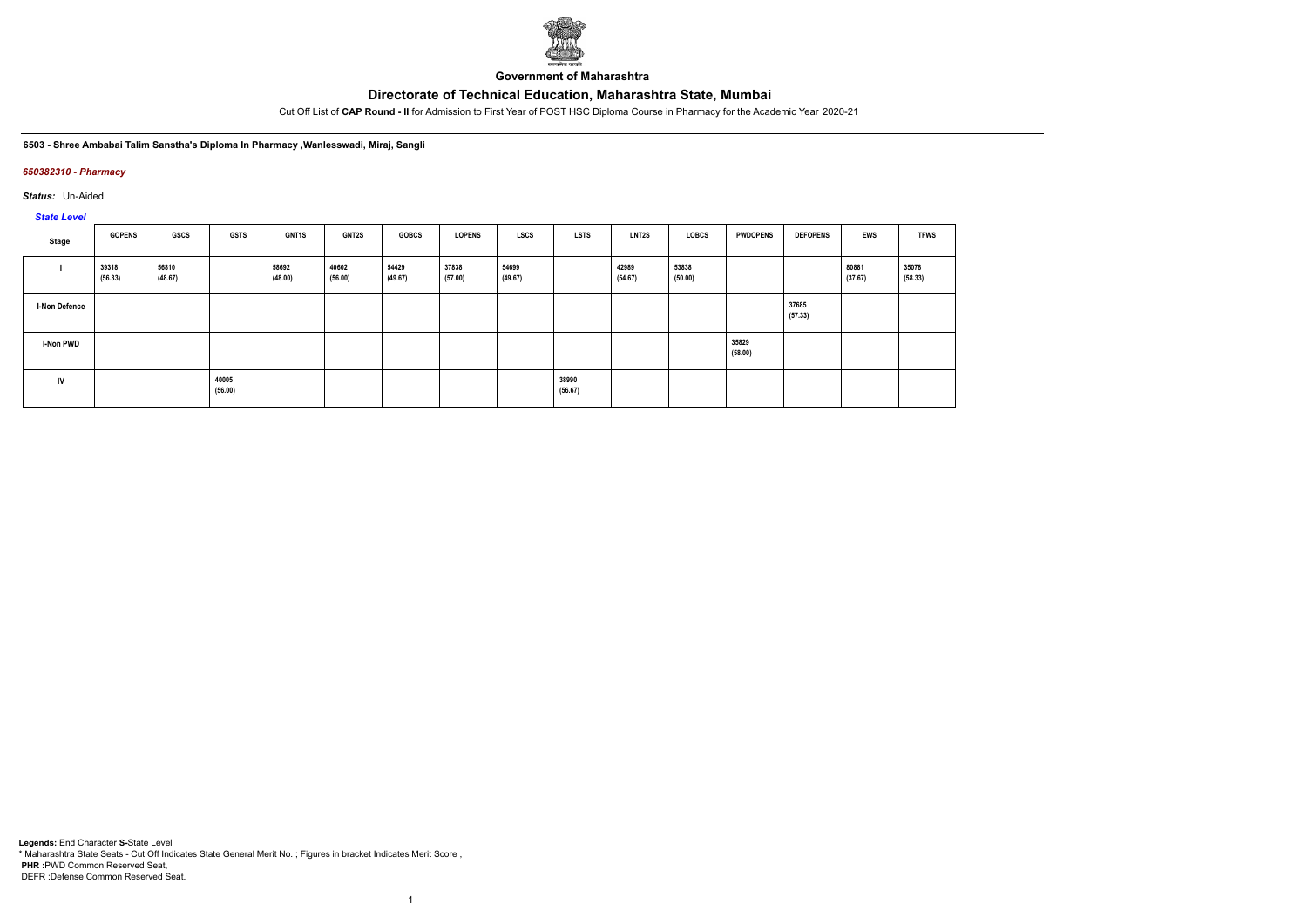

**Government of Maharashtra**

Cut Off List of **CAP Round - II** for Admission to First Year of POST HSC Diploma Course in Pharmacy for the Academic Year 2020-21

**6504 - Yashoda Shikshan Prasarak mandal's Sojar College of Pharmacy, Khandvi, Barshi, Solapur**

### *650482310 - Pharmacy*

*Status:* Un-Aided

*State Level*

| Stage            | <b>GOPENS</b>    | GSCS             | GSTS             | <b>GVJS</b>      | <b>GNT1S</b>     | <b>GNT2S</b>     | <b>GOBCS</b>     | <b>LOPENS</b>   | LSCS             | <b>LSTS</b>      | LVJS             | <b>LOBCS</b>     | <b>PWDOPENS</b>  | <b>EWS</b>       |
|------------------|------------------|------------------|------------------|------------------|------------------|------------------|------------------|-----------------|------------------|------------------|------------------|------------------|------------------|------------------|
|                  | 12946<br>(71.00) | 28557<br>(61.67) | 74882<br>(41.00) | 30827<br>(60.67) | 31865<br>(60.00) | 19839<br>(66.67) | 19027<br>(67.00) | 8383<br>(74.67) | 27103<br>(62.33) |                  | 52689<br>(50.67) | 22809<br>(64.67) |                  | 26511<br>(62.67) |
|                  |                  |                  |                  |                  |                  |                  |                  |                 |                  | 77570<br>(39.67) |                  |                  |                  |                  |
| <b>I-Non PWD</b> |                  |                  |                  |                  |                  |                  |                  |                 |                  |                  |                  |                  | 13119<br>(70.67) |                  |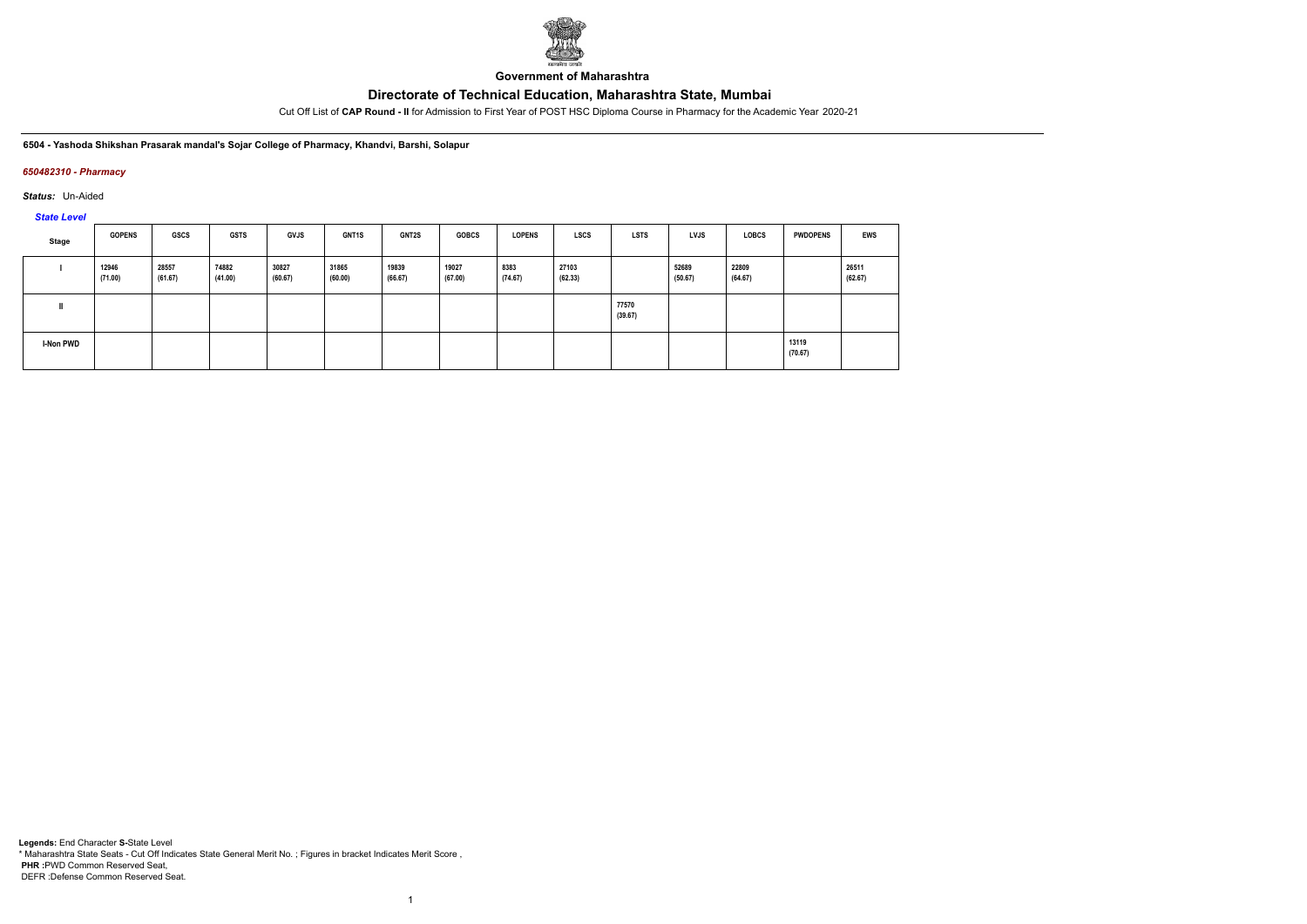

**Government of Maharashtra**

Cut Off List of **CAP Round - II** for Admission to First Year of POST HSC Diploma Course in Pharmacy for the Academic Year 2020-21

**6505 - Shri Vithal Education & Research Institute's, College of Pharmacy(Poly.), Pandharpur**

### *650582310 - Pharmacy*

*Status:* Un-Aided

*State Level*

| Stage            | <b>GOPENS</b>   | GSCS             | <b>GSTS</b>      | <b>GNT1S</b>     | <b>GOBCS</b>     | <b>LOPENS</b>   | <b>LSCS</b>     | LSTS            | <b>LOBCS</b>     | <b>PWDOPENS</b> | <b>DEFOPENS</b>  | EWS              | <b>TFWS</b>     |
|------------------|-----------------|------------------|------------------|------------------|------------------|-----------------|-----------------|-----------------|------------------|-----------------|------------------|------------------|-----------------|
|                  | 9419<br>(73.67) | 16174<br>(68.67) |                  | 23563<br>(64.33) | 15581<br>(69.00) | 4704<br>(78.33) | 6685<br>(76.00) |                 | 11290<br>(72.00) |                 | 56723<br>(48.67) | 21080<br>(65.67) | 7728<br>(75.00) |
| <b>I-Non PWD</b> |                 |                  |                  |                  |                  |                 |                 |                 |                  | 8631<br>(74.33) |                  |                  |                 |
| <b>IV</b>        |                 |                  | 10425<br>(72.67) |                  |                  |                 |                 | 8833<br>(74.00) |                  |                 |                  |                  |                 |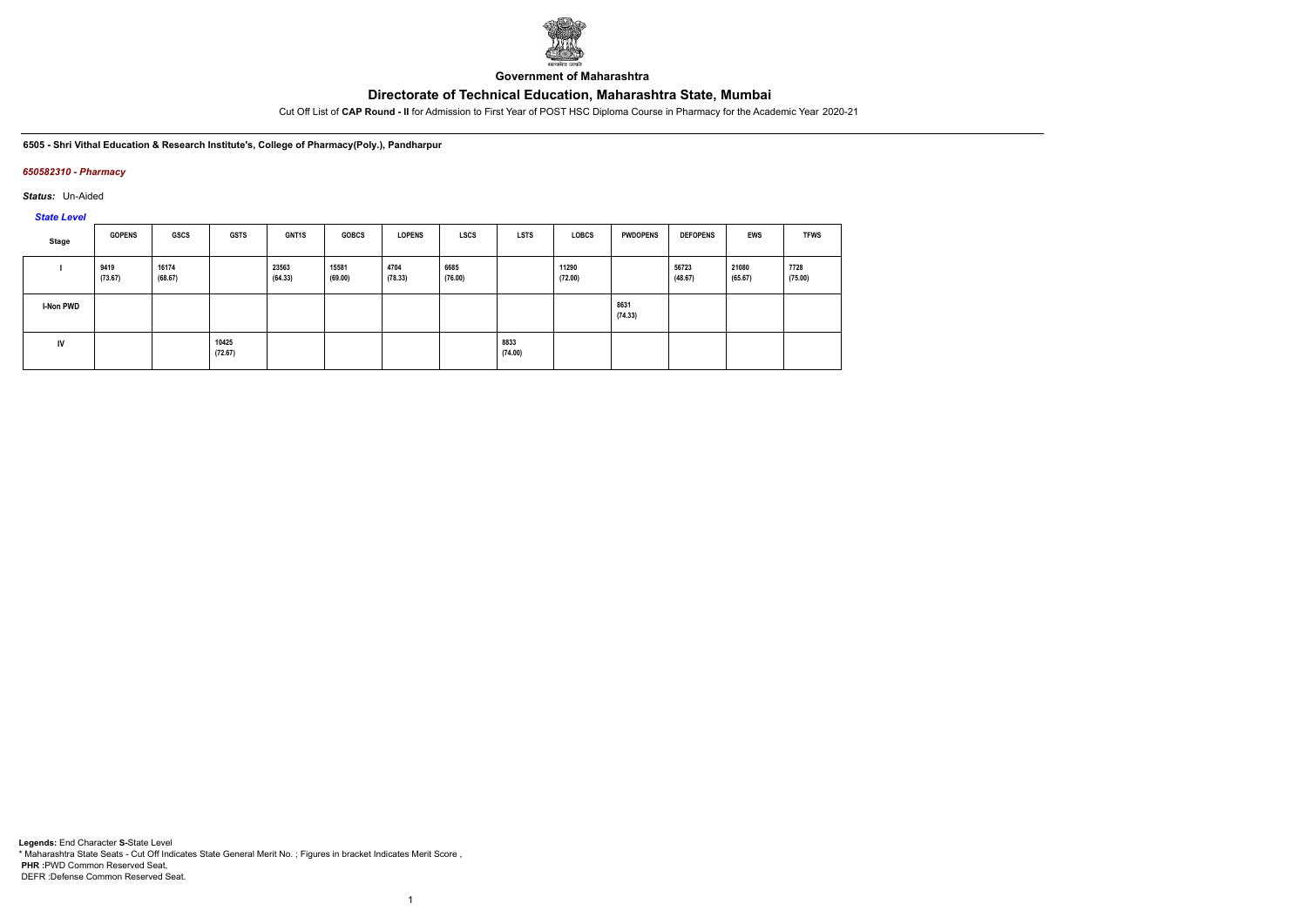

**Government of Maharashtra**

Cut Off List of **CAP Round - II** for Admission to First Year of POST HSC Diploma Course in Pharmacy for the Academic Year 2020-21

**6506 - Jayawant Shikshan Prasark Mandal's Jaywantrao Sawant Institute Of Pharmacy, Hadapsar, Pune**

### *650682310 - Pharmacy*

*Status:* Un-Aided

*State Level*

| <b>Stage</b> | <b>GOPENS</b>    | <b>GSCS</b>      | <b>GSTS</b>      | GNT1S            | GNT2S            | <b>GOBCS</b>     | <b>LOPENS</b>  | <b>LSCS</b>      | LNT <sub>1</sub> S | <b>LOBCS</b>     | <b>PWDOPENS</b>  | <b>TFWS</b>      |
|--------------|------------------|------------------|------------------|------------------|------------------|------------------|----------------|------------------|--------------------|------------------|------------------|------------------|
|              | 11699<br>(71.67) | 33945<br>(59.00) | 36107<br>(58.00) | 34768<br>(58.67) | 14676<br>(69.67) | 26755<br>(62.67) | 812<br>(86.00) | 33642<br>(59.00) | 49025<br>(52.00)   | 25877<br>(63.00) |                  | 12135<br>(71.33) |
| I-Non PWD    |                  |                  |                  |                  |                  |                  |                |                  |                    |                  | 12118<br>(71.33) |                  |

1

**Legends:** End Character **S-**State Level \* Maharashtra State Seats - Cut Off Indicates State General Merit No. ; Figures in bracket Indicates Merit Score , **PHR :**PWD Common Reserved Seat, DEFR :Defense Common Reserved Seat.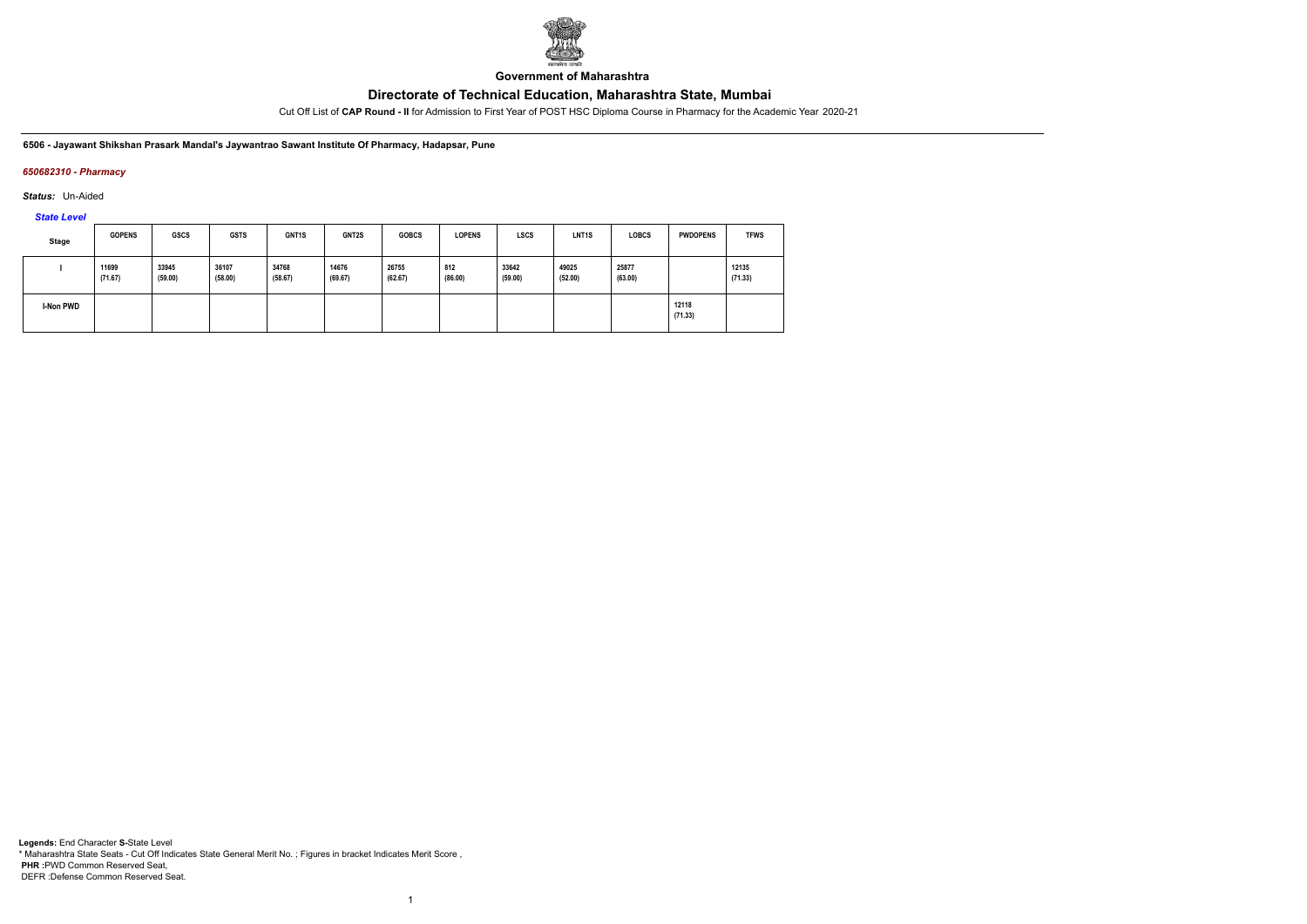

**Government of Maharashtra**

Cut Off List of **CAP Round - II** for Admission to First Year of POST HSC Diploma Course in Pharmacy for the Academic Year 2020-21

**6509 - Walwa Taluka Education Societys S D Patil Institute of Pharmacy Urun Islampur**

### *650982310 - Pharmacy*

*Status:* Un-Aided

*State Level*

| Stage                | <b>GOPENS</b>    | <b>GSCS</b>      | <b>GSTS</b>      | <b>GNT1S</b>     | GNT2S            | GNT3S            | <b>GOBCS</b>     | <b>LOPENS</b>    | <b>LSTS</b>      | LNT2S            | LOBCS            | <b>PWDOPENS</b>  | <b>DEFOPENS</b>  | <b>EWS</b>       | <b>TFWS</b>      |
|----------------------|------------------|------------------|------------------|------------------|------------------|------------------|------------------|------------------|------------------|------------------|------------------|------------------|------------------|------------------|------------------|
|                      | 41722<br>(55.33) | 53199<br>(50.33) |                  | 54707<br>(49.67) | 43057<br>(54.67) | 51916<br>(51.00) | 54622<br>(49.67) | 36477<br>(57.67) |                  | 42302<br>(55.00) | 50035<br>(51.67) |                  |                  | 54566<br>(49.67) | 29319<br>(61.33) |
| <b>I-Non Defence</b> |                  |                  |                  |                  |                  |                  |                  |                  |                  |                  |                  |                  | 41061<br>(55.67) |                  |                  |
| <b>I-Non PWD</b>     |                  |                  |                  |                  |                  |                  |                  |                  |                  |                  |                  | 40740<br>(55.67) |                  |                  |                  |
| IV                   |                  |                  | 42255<br>(55.00) |                  |                  |                  |                  |                  | 41304<br>(55.67) |                  |                  |                  |                  |                  |                  |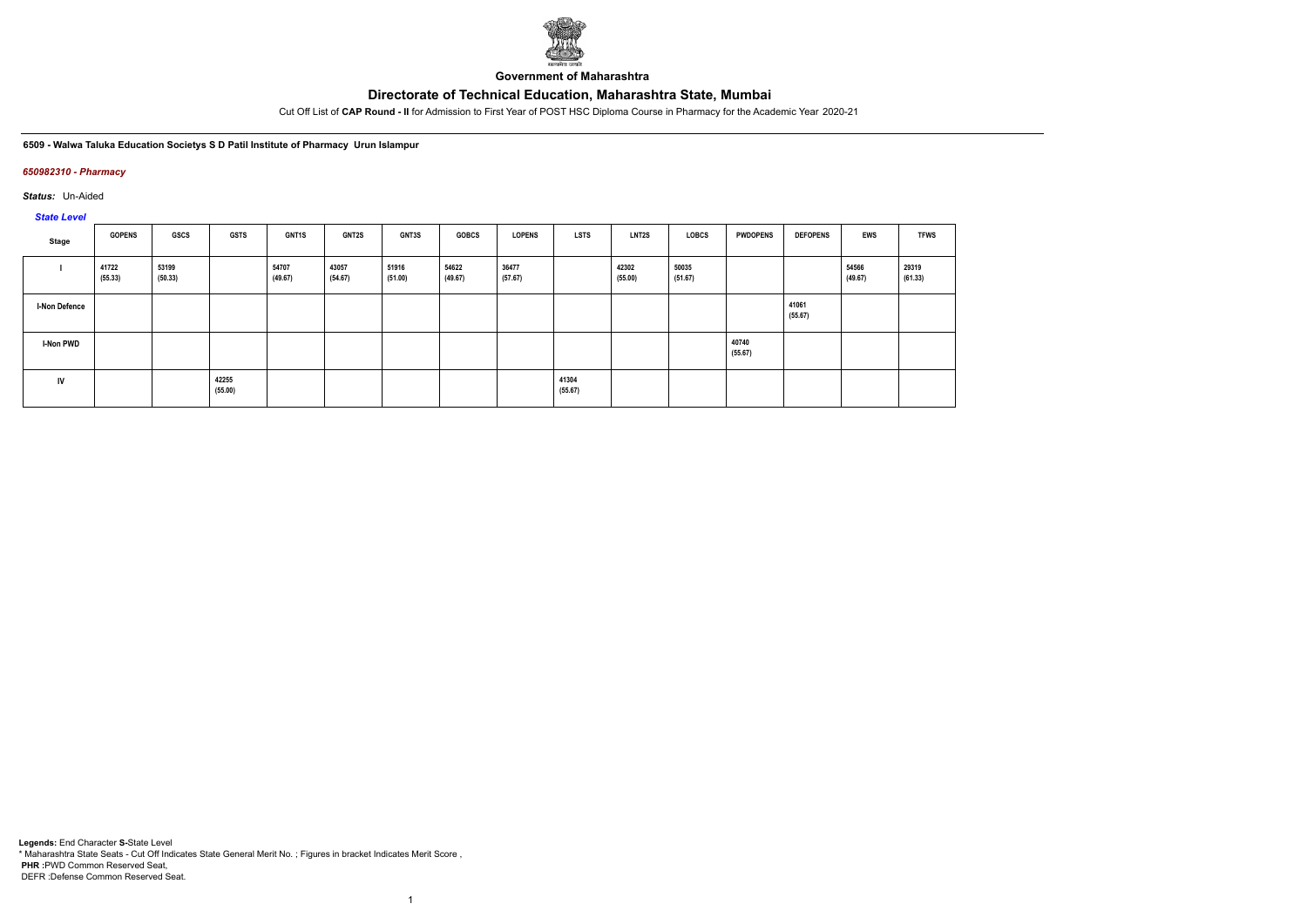

**Government of Maharashtra**

Cut Off List of **CAP Round - II** for Admission to First Year of POST HSC Diploma Course in Pharmacy for the Academic Year 2020-21

**6510 - Shriram Shikshan Sanstha's College of Pharmacy, Paniv, Malshiras, Dist. Solapur**

### *651082310 - Pharmacy*

*Status:* Un-Aided

*State Level*

| Stage                | <b>GOPENS</b>    | GSCS             | <b>GSTS</b>      | <b>GVJS</b>      | <b>GNT2S</b>     | <b>GNT3S</b>     | <b>GOBCS</b>     | <b>LOPENS</b>   | <b>LSCS</b>      | <b>LSTS</b>      | <b>LOBCS</b>     | <b>DEFOPENS</b>  | EWS              | <b>TFWS</b>      |
|----------------------|------------------|------------------|------------------|------------------|------------------|------------------|------------------|-----------------|------------------|------------------|------------------|------------------|------------------|------------------|
|                      | 12586<br>(71.00) | 31066<br>(60.33) |                  | 30596<br>(60.67) | 13164<br>(70.67) | 30938<br>(60.33) | 25273<br>(63.33) | 6316<br>(76.67) | 15154<br>(69.33) |                  | 11825<br>(71.67) |                  | 48582<br>(52.33) | 15684<br>(69.00) |
| <b>I-Non Defence</b> |                  |                  |                  |                  |                  |                  |                  |                 |                  |                  |                  | 12832<br>(71.00) |                  |                  |
| IV                   |                  |                  | 13246<br>(70.67) |                  |                  |                  |                  |                 |                  | 13095<br>(70.67) |                  |                  |                  |                  |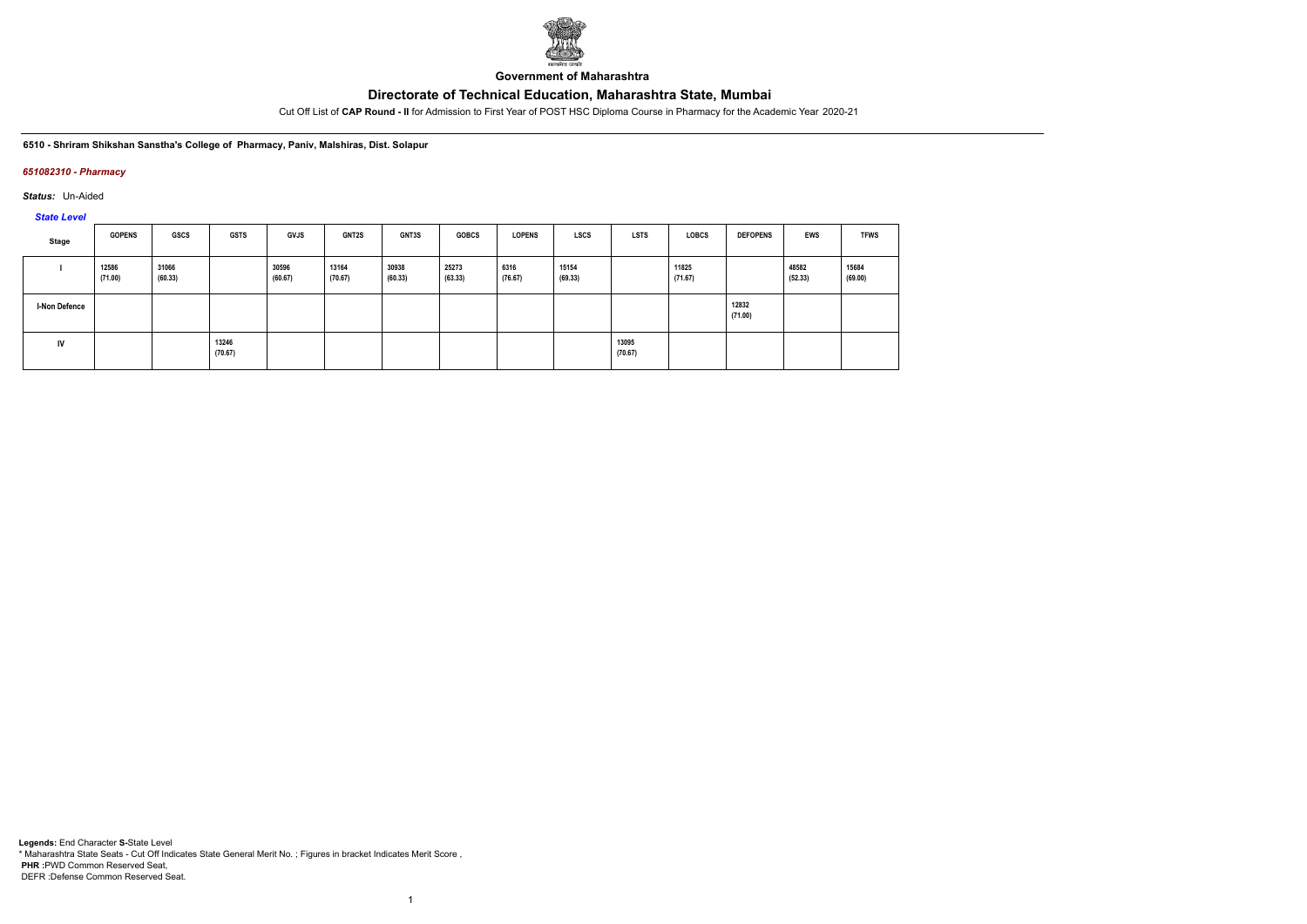

**Government of Maharashtra**

Cut Off List of **CAP Round - II** for Admission to First Year of POST HSC Diploma Course in Pharmacy for the Academic Year 2020-21

**6511 - Rajmata Jijau Shikshan Prasarak Mandal Institute Of Pharmacy,Haveli, Pune**

## *651182310 - Pharmacy*

*Status:* Un-Aided

*State Level*

| Stage                | <b>GOPENS</b>    | <b>GSCS</b>      | <b>GSTS</b>      | <b>GVJS</b>      | <b>GNT1S</b>     | GNT2S            | <b>GOBCS</b>     | <b>LOPENS</b>    | <b>LSCS</b>      | <b>LOBCS</b>     | <b>PWDOPENS</b>  | <b>DEFOPENS</b>  | <b>TFWS</b>      |
|----------------------|------------------|------------------|------------------|------------------|------------------|------------------|------------------|------------------|------------------|------------------|------------------|------------------|------------------|
|                      | 28114<br>(62.00) | 47940<br>(52.67) | 71871<br>(42.33) | 36813<br>(57.67) | 45492<br>(53.67) | 33115<br>(59.33) | 40616<br>(56.00) | 27073<br>(62.33) | 47017<br>(53.00) | 38270<br>(57.00) |                  |                  | 14368<br>(70.00) |
| <b>I-Non Defence</b> |                  |                  |                  |                  |                  |                  |                  |                  |                  |                  |                  | 26686<br>(62.67) |                  |
| <b>I-Non PWD</b>     |                  |                  |                  |                  |                  |                  |                  |                  |                  |                  | 25829<br>(63.00) |                  |                  |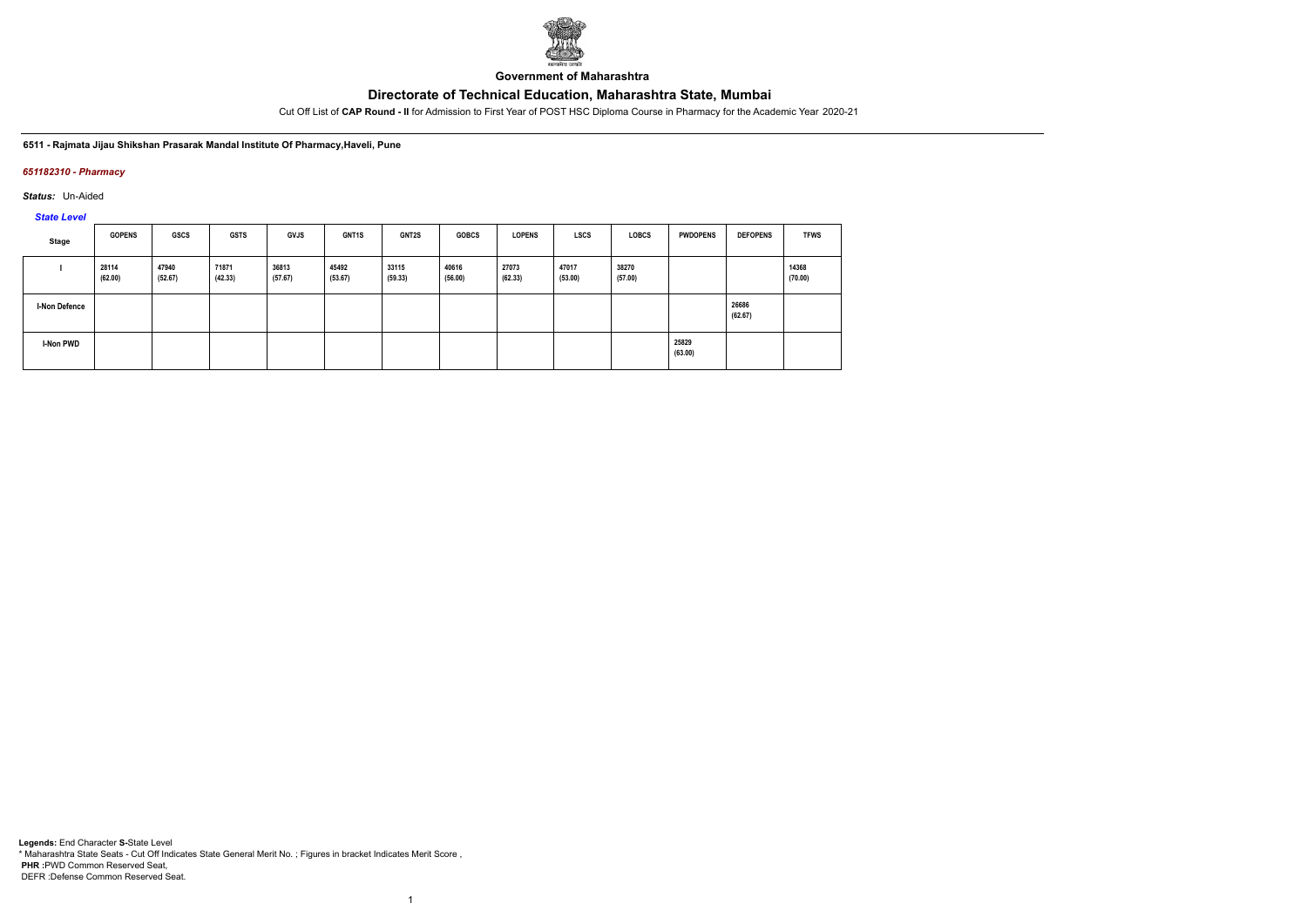

**Government of Maharashtra**

Cut Off List of **CAP Round - II** for Admission to First Year of POST HSC Diploma Course in Pharmacy for the Academic Year 2020-21

#### **6512 - Shivneri Foundation's Shivneri Institute Of Pharmacy, Khanapur, Junna.**

### *651282310 - Pharmacy*

*Status:* Un-Aided

# *State Level*

| Stage                | <b>GOPENS</b>    | <b>GSCS</b>      | GSTS             | GVJS             | <b>GNT1S</b>     | <b>GNT2S</b>     | GNT3S            | <b>GOBCS</b>     | <b>LOPENS</b>    | LSCS             | <b>LSTS</b>      | <b>LNT2S</b>     | <b>PWDOPENS</b>  | <b>DEFOPENS</b>  | <b>EWS</b>       | <b>TFWS</b>      |
|----------------------|------------------|------------------|------------------|------------------|------------------|------------------|------------------|------------------|------------------|------------------|------------------|------------------|------------------|------------------|------------------|------------------|
|                      | 35824<br>(58.00) | 57602<br>(48.33) | 68882<br>(43.67) | 40415<br>(56.00) | 58136<br>(48.33) | 37113<br>(57.33) | 36829<br>(57.67) | 42716<br>(55.00) | 29493<br>(61.33) | 58539<br>(48.00) |                  | 36896<br>(57.67) |                  |                  | 80893<br>(37.67) | 30663<br>(60.67) |
| <b>I-Non Defence</b> |                  |                  |                  |                  |                  |                  |                  |                  |                  |                  |                  |                  |                  | 35425<br>(58.33) |                  |                  |
| <b>I-Non PWD</b>     |                  |                  |                  |                  |                  |                  |                  |                  |                  |                  |                  |                  | 32331<br>(59.67) |                  |                  |                  |
| IV                   |                  |                  |                  |                  |                  |                  |                  |                  |                  |                  | 33240<br>(59.33) |                  |                  |                  |                  |                  |

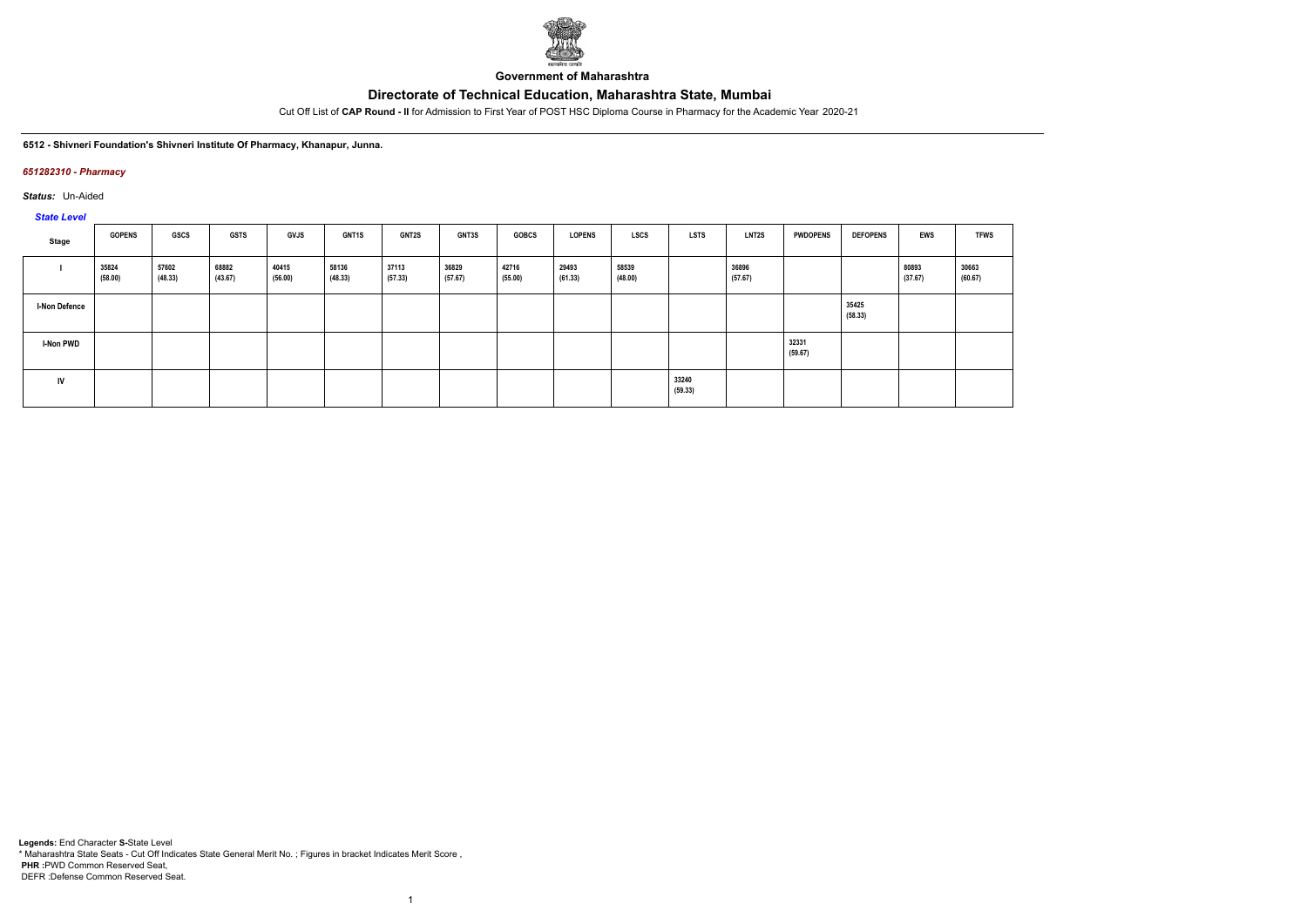

**Government of Maharashtra**

Cut Off List of **CAP Round - II** for Admission to First Year of POST HSC Diploma Course in Pharmacy for the Academic Year 2020-21

**6513 - Lokseva Pratisthan's Lokseva College Of Pharmacy, Phulgaon, Haveli, Pune**

### *651382310 - Pharmacy*

*Status:* Un-Aided

*State Level*

| <b>Stage</b> | <b>GOPENS</b>    | <b>GSCS</b>      | <b>GSTS</b>      | <b>GVJS</b>      | <b>GNT2S</b>     | <b>GNT3S</b>     | <b>GOBCS</b>     | <b>LOPENS</b>    | <b>LSTS</b>      | LVJS             | <b>LOBCS</b>     | <b>PWDOPENS</b>  | <b>DEFOPENS</b>  | <b>EWS</b>       | <b>TFWS</b>      |
|--------------|------------------|------------------|------------------|------------------|------------------|------------------|------------------|------------------|------------------|------------------|------------------|------------------|------------------|------------------|------------------|
|              | 32535<br>(59.67) | 54303<br>(49.67) | 79665<br>(38.33) | 39763<br>(56.33) | 33928<br>(59.00) | 34046<br>(59.00) | 40226<br>(56.00) | 33605<br>(59.00) | 80007<br>(38.33) | 57945<br>(48.33) | 39361<br>(56.33) |                  | 59127<br>(47.67) | 73259<br>(41.67) | 24102<br>(64.00) |
| I-Non PWD    |                  |                  |                  |                  |                  |                  |                  |                  |                  |                  |                  | 31359<br>(60.33) |                  |                  |                  |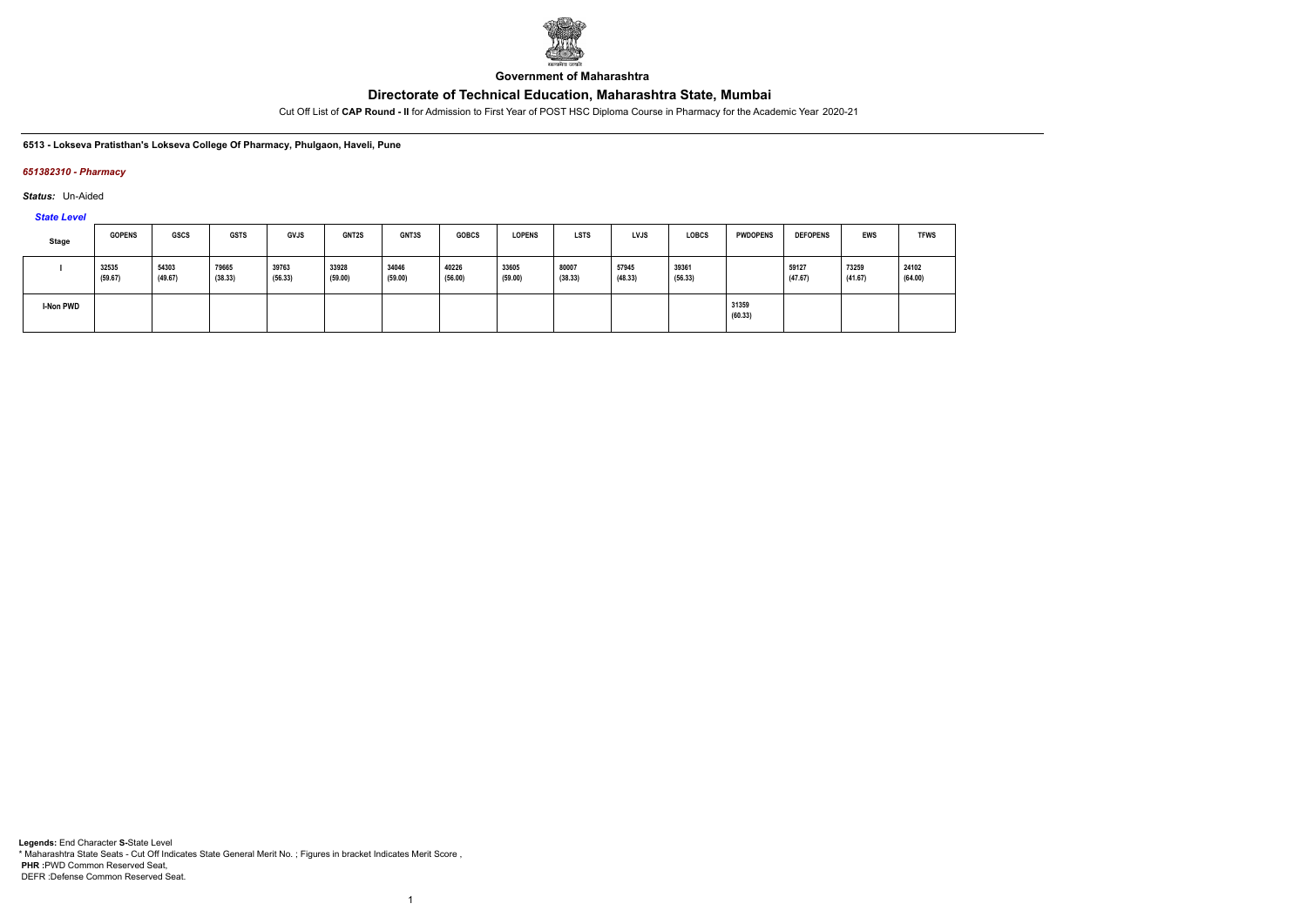

**Government of Maharashtra**

Cut Off List of **CAP Round - II** for Admission to First Year of POST HSC Diploma Course in Pharmacy for the Academic Year 2020-21

**6514 - Abhinav Education Society's College Of Pharmacy, Narhe, Tal. Haveli, Dist. Pune**

## *651482310 - Pharmacy*

*Status:* Un-Aided

*State Level*

| Stage     | <b>GOPENS</b>    | GSCS             | <b>GSTS</b>      | <b>GVJS</b>      | <b>GNT2S</b>     | <b>GOBCS</b>     | <b>LOPENS</b>    | <b>LSTS</b>      | <b>LNT1S</b>     | <b>LOBCS</b>     | <b>PWDOPENS</b>  | <b>EWS</b>       | <b>TFWS</b>      |
|-----------|------------------|------------------|------------------|------------------|------------------|------------------|------------------|------------------|------------------|------------------|------------------|------------------|------------------|
|           | 29602<br>(61.00) | 39409<br>(56.33) | 47309<br>(53.00) | 31037<br>(60.33) | 29903<br>(61.00) | 43131<br>(54.67) | 20093<br>(66.33) |                  | 58480<br>(48.00) | 42608<br>(55.00) |                  | 60337<br>(47.33) | 21832<br>(65.33) |
|           |                  |                  |                  |                  |                  |                  |                  | 80763<br>(37.67) |                  |                  |                  |                  |                  |
| I-Non PWD |                  |                  |                  |                  |                  |                  |                  |                  |                  |                  | 28446<br>(61.67) |                  |                  |

1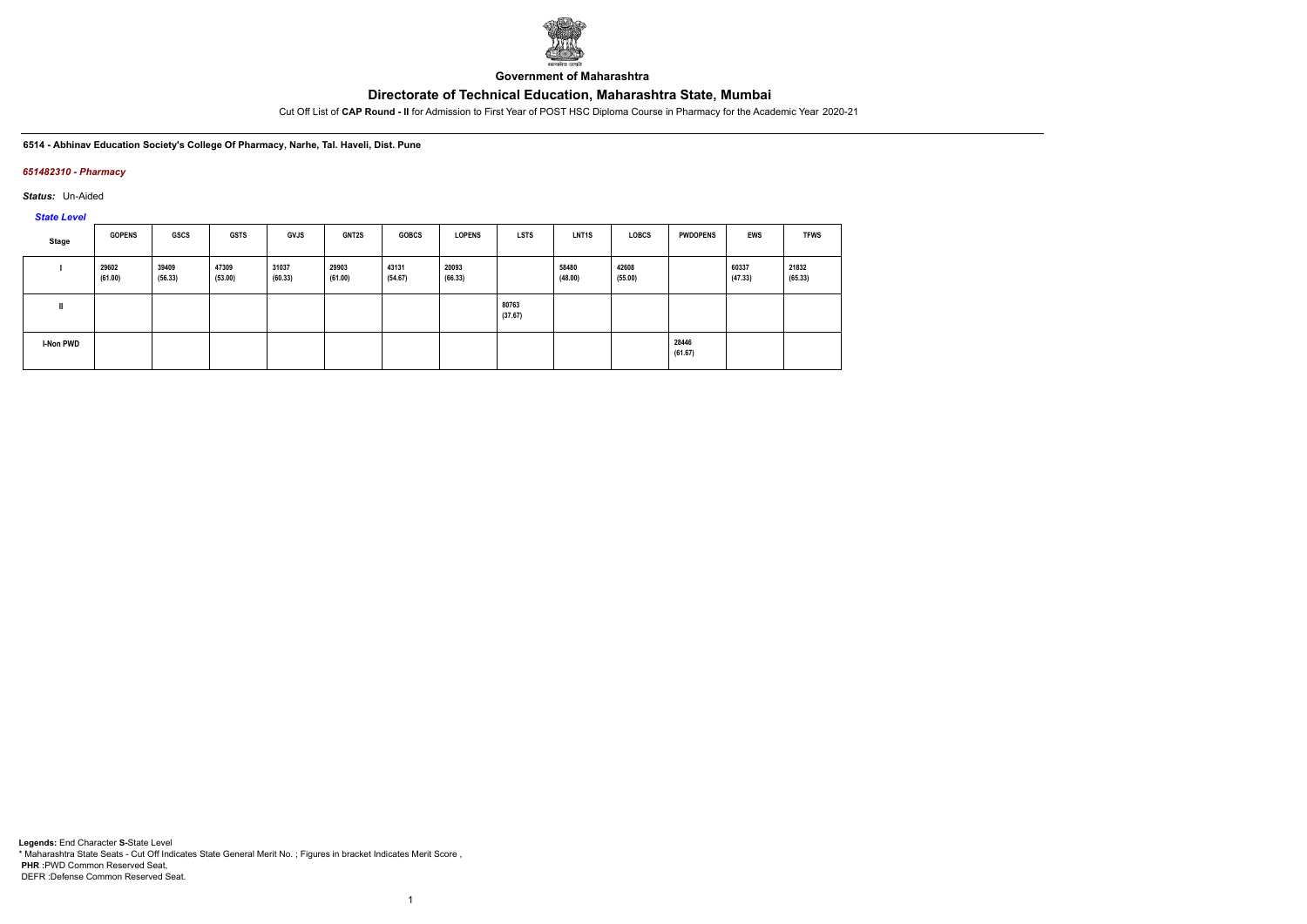

**Government of Maharashtra**

Cut Off List of **CAP Round - II** for Admission to First Year of POST HSC Diploma Course in Pharmacy for the Academic Year 2020-21

**6515 - Chaudhary Attarsingh Yadav Memmorial Education Trust's Siddhant College Of Pharmacy, Sudumbare, Mavall**

### *651582310 - Pharmacy*

*Status:* Un-Aided Linguistic Minority - Hindi

*State Level*

| <b>Stage</b> | <b>GOPENS</b>    | <b>LOPENS</b>    | MI               | <b>TFWS</b>      |
|--------------|------------------|------------------|------------------|------------------|
|              | 35889<br>(58.00) | 34342<br>(58.67) | 82302<br>(36.33) | 20180<br>(66.33) |
| MН           |                  |                  | 38803<br>(56.67) |                  |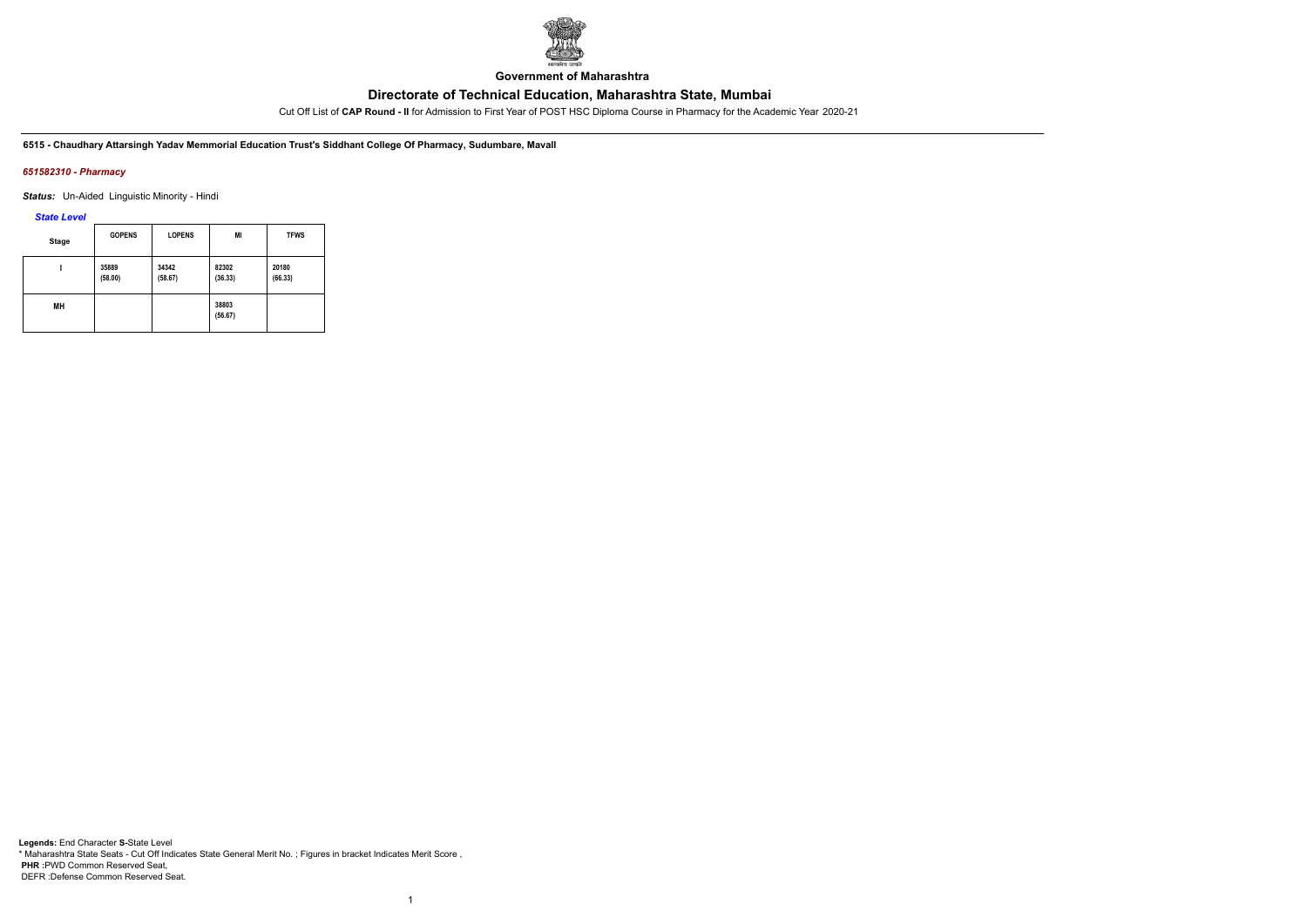

**Government of Maharashtra**

Cut Off List of **CAP Round - II** for Admission to First Year of POST HSC Diploma Course in Pharmacy for the Academic Year 2020-21

**6516 - Krishna Charitable Trust's Krishna College of Pharmacy, Malkapur, Karad.**

## *651682310 - Pharmacy*

*Status:* Un-Aided

*State Level*

| Stage            | <b>GOPENS</b>    | <b>GSCS</b>      | <b>GSTS</b>      | <b>GVJS</b>      | <b>GNT2S</b>     | GNT3S            | <b>GOBCS</b>     | <b>LOPENS</b>    | <b>LSCS</b>      | LNT <sub>2</sub> S | <b>LOBCS</b>     | <b>PWDOPENS</b>  | EWS              | <b>TFWS</b>      |
|------------------|------------------|------------------|------------------|------------------|------------------|------------------|------------------|------------------|------------------|--------------------|------------------|------------------|------------------|------------------|
|                  | 32380<br>(59.67) | 44194<br>(54.33) | 49511<br>(52.00) | 38886<br>(56.67) | 40110<br>(56.00) | 38013<br>(57.00) | 40004<br>(56.00) | 13080<br>(70.67) | 34372<br>(58.67) | 31625<br>(60.00)   | 31805<br>(60.00) |                  | 41661<br>(55.33) | 18339<br>(67.33) |
| <b>I-Non PWD</b> |                  |                  |                  |                  |                  |                  |                  |                  |                  |                    |                  | 35411<br>(58.33) |                  |                  |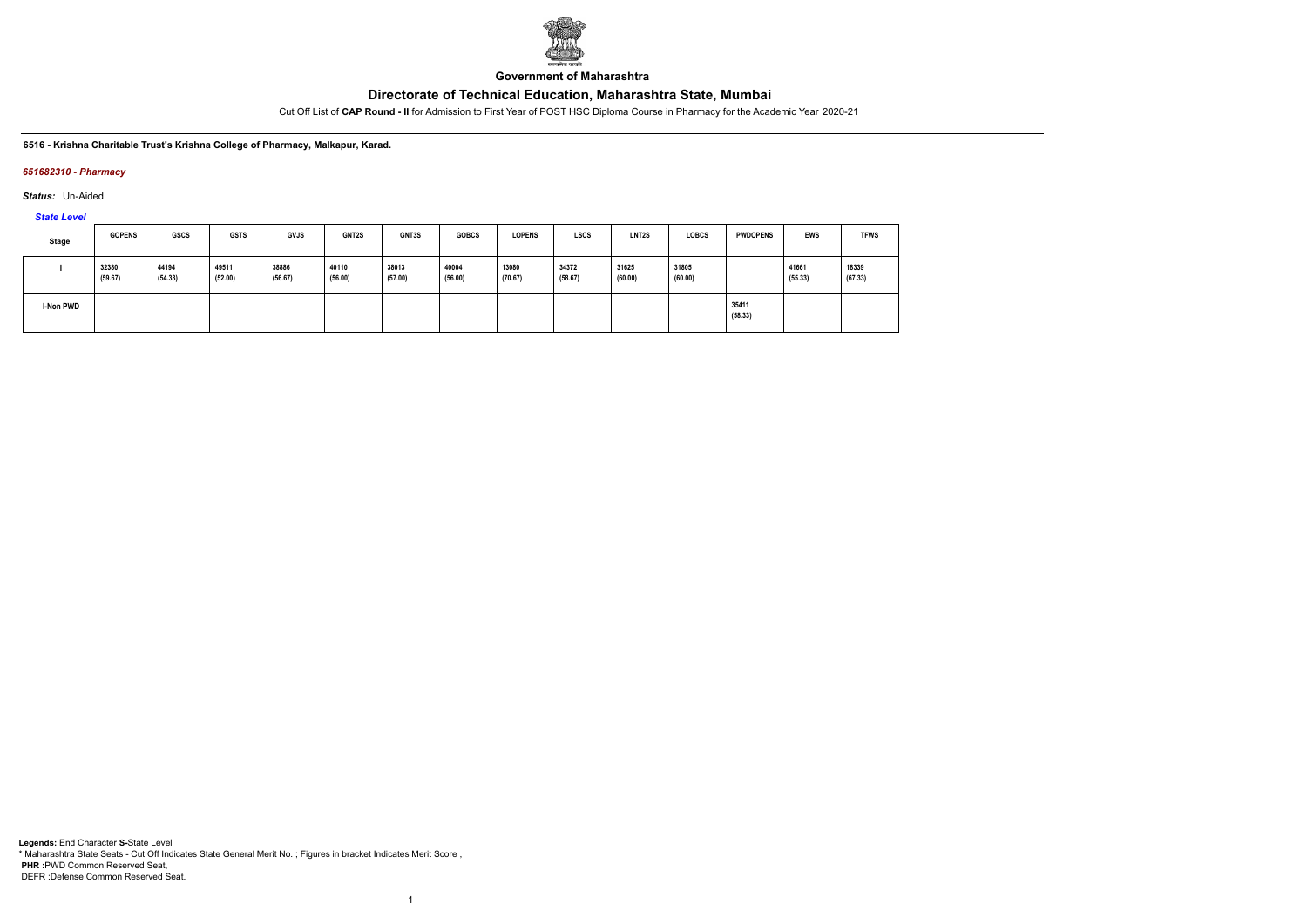

**Government of Maharashtra**

Cut Off List of **CAP Round - II** for Admission to First Year of POST HSC Diploma Course in Pharmacy for the Academic Year 2020-21

**6519 - Loknete Maa. Hanumantrao Patil Charitable Trust's Adarsh Institute Of Pharmacy, Vita**

## *651982310 - Pharmacy*

*Status:* Un-Aided

*State Level*

| Stage                | <b>GOPENS</b>    | GSCS             | <b>GSTS</b>      | GNT2S            | <b>GOBCS</b>     | <b>LOPENS</b>    | LSCS             | <b>LSTS</b>      | <b>PWDOPENS</b>  | <b>DEFOPENS</b>  | <b>EWS</b>       | <b>TFWS</b>      |
|----------------------|------------------|------------------|------------------|------------------|------------------|------------------|------------------|------------------|------------------|------------------|------------------|------------------|
|                      | 41865<br>(55.33) | 60019<br>(47.33) |                  | 43080<br>(54.67) | 53748<br>(50.00) | 40774<br>(55.67) | 59726<br>(47.67) |                  |                  |                  | 74770<br>(41.00) | 42834<br>(55.00) |
| <b>I-Non Defence</b> |                  |                  |                  |                  |                  |                  |                  |                  |                  | 41634<br>(55.33) |                  |                  |
| I-Non PWD            |                  |                  |                  |                  |                  |                  |                  |                  | 42672<br>(55.00) |                  |                  |                  |
| IV                   |                  |                  | 42556<br>(55.00) |                  |                  |                  |                  | 43425<br>(54.67) |                  |                  |                  |                  |

1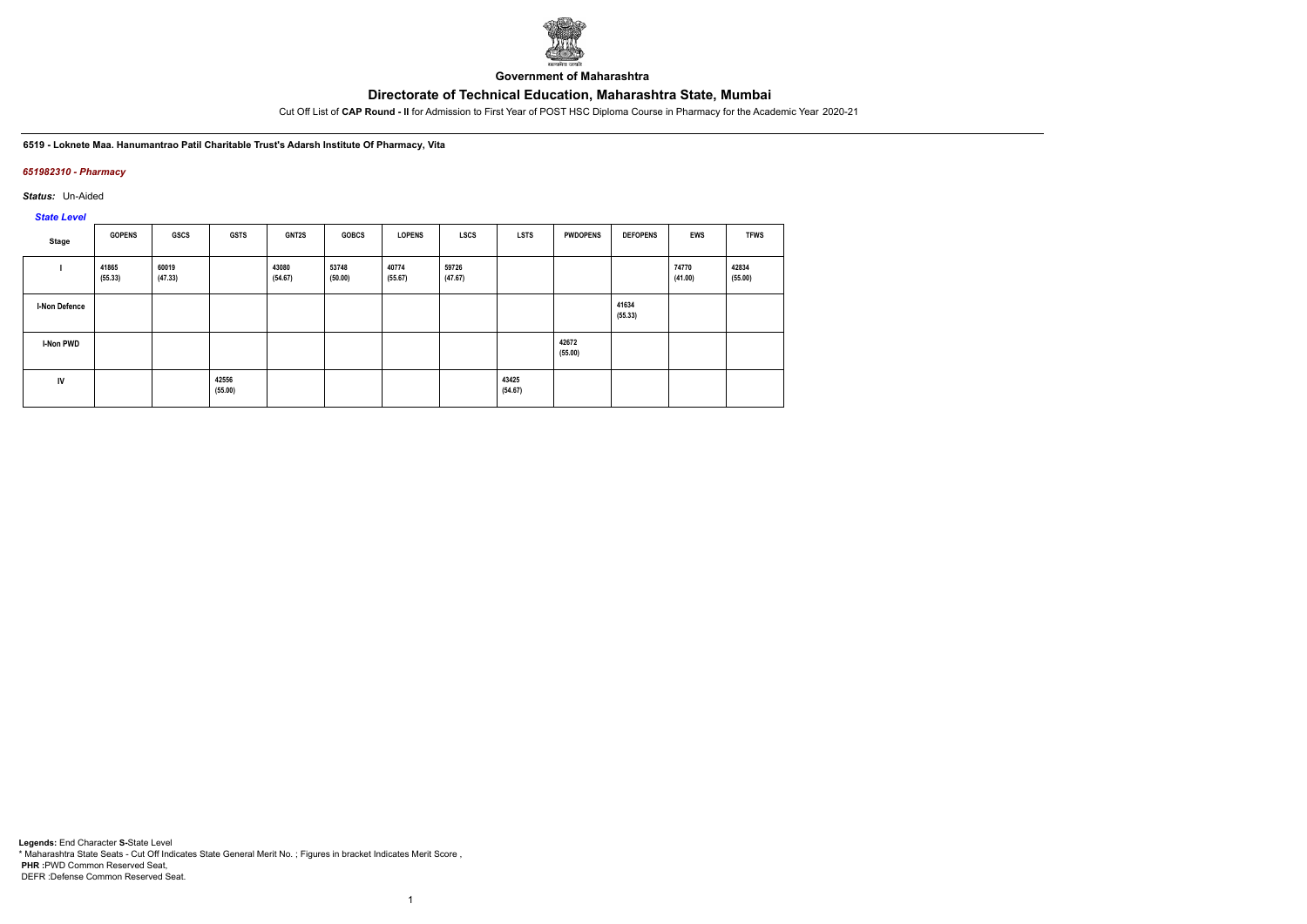

**Government of Maharashtra**

Cut Off List of **CAP Round - II** for Admission to First Year of POST HSC Diploma Course in Pharmacy for the Academic Year 2020-21

**6520 - Sant Gajanan Maharaj Rural Hospital And Research Centre's Sant Gajanan Maharaj Rural Pharmacy College, Mahagaon, Kolhapur**

# *652082310 - Pharmacy*

*Status:* Un-Aided

*State Level*

| <b>Stage</b> | <b>GOPENS</b>    | <b>GSCS</b>      | <b>GVJS</b>      | GNT <sub>1</sub> S | <b>GOBCS</b>     | <b>LOPENS</b>    | <b>LSCS</b>      | LNT3S            | LOBCS            | <b>EWS</b>       | <b>TFWS</b>      |
|--------------|------------------|------------------|------------------|--------------------|------------------|------------------|------------------|------------------|------------------|------------------|------------------|
|              | 24319<br>(64.00) | 54912<br>(49.67) | 44026<br>(54.33) | 31533<br>(60.00)   | 54355<br>(49.67) | 21614<br>(65.33) | 54560<br>(49.67) | 64467<br>(45.67) | 57512<br>(48.33) | 57583<br>(48.33) | 24136<br>(64.00) |

1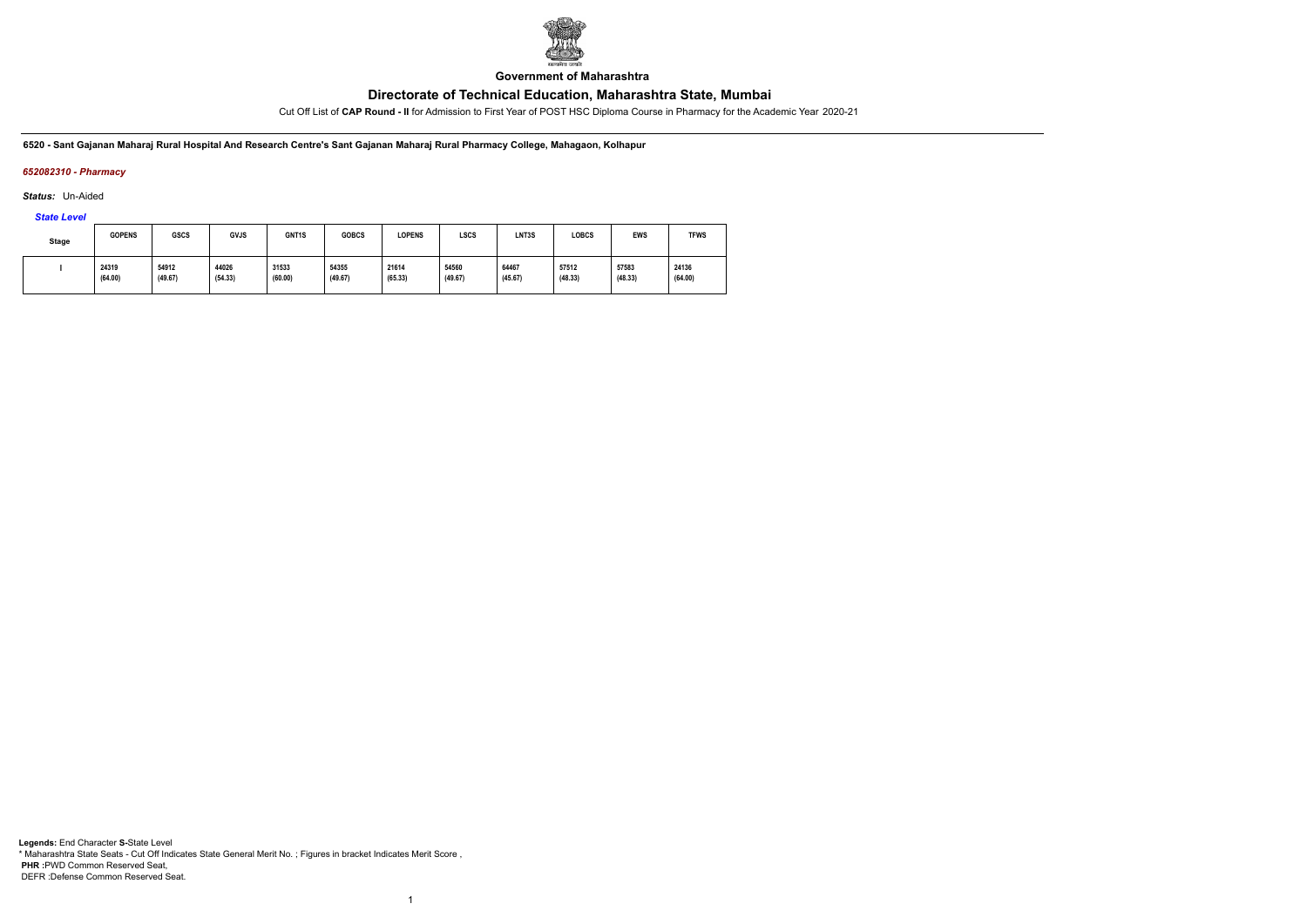

**Government of Maharashtra**

Cut Off List of **CAP Round - II** for Admission to First Year of POST HSC Diploma Course in Pharmacy for the Academic Year 2020-21

**6522 - Shriram Education Society's Sau. Venutai Chauhan Pharmacy College, Phaltan**

## *652282310 - Pharmacy*

*Status:* Un-Aided

*State Level*

| Stage                | <b>GOPENS</b>    | GSCS             | <b>GSTS</b>      | <b>GNT2S</b>     | <b>GNT3S</b>     | <b>GOBCS</b>     | <b>LOPENS</b>   | <b>LSCS</b>      | <b>LSTS</b>      | <b>LVJS</b>      | LOBCS            | <b>DEFOPENS</b>  | <b>EWS</b>       | <b>TFWS</b>      |
|----------------------|------------------|------------------|------------------|------------------|------------------|------------------|-----------------|------------------|------------------|------------------|------------------|------------------|------------------|------------------|
|                      | 29139<br>(61.33) | 53765<br>(50.00) |                  | 35199<br>(58.33) | 47578<br>(52.67) | 43190<br>(54.67) | 5804<br>(77.00) | 51581<br>(51.00) |                  | 69527<br>(43.33) | 35815<br>(58.00) |                  | 76680<br>(40.00) | 40926<br>(55.67) |
| <b>I-Non Defence</b> |                  |                  |                  |                  |                  |                  |                 |                  |                  |                  |                  | 30892<br>(60.33) |                  |                  |
| IV                   |                  |                  | 35687<br>(58.00) |                  |                  |                  |                 |                  | 32894<br>(59.33) |                  |                  |                  |                  |                  |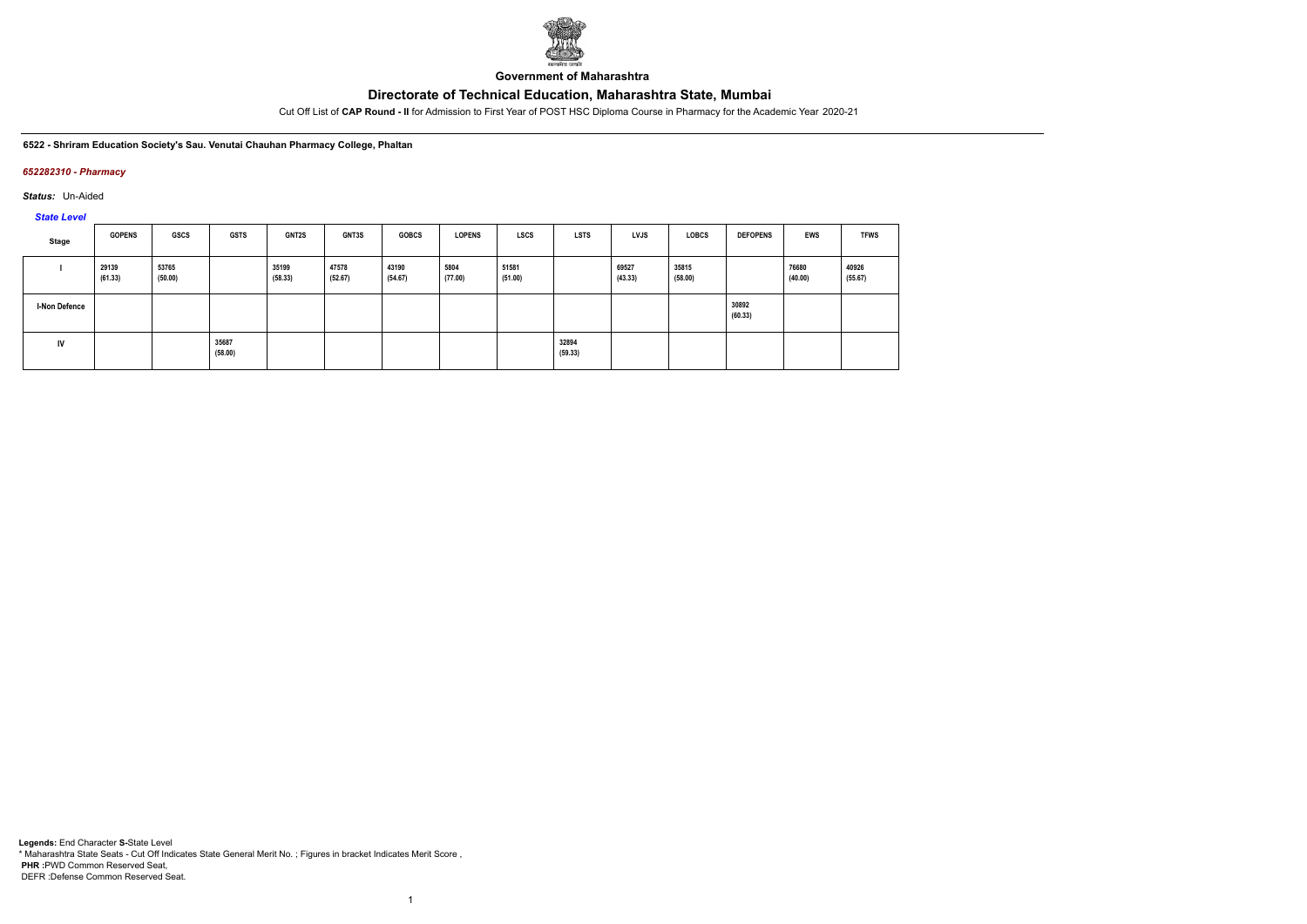

**Government of Maharashtra**

Cut Off List of **CAP Round - II** for Admission to First Year of POST HSC Diploma Course in Pharmacy for the Academic Year 2020-21

**6523 - Maharashtra Cosmopolitan Education Society, Institute Of Pharmacy(Diploma), Azam Campaus , Pune**

## *652382310 - Pharmacy*

*Status:* Un-Aided Religious Minority - Muslim

*State Level*

| Stage | <b>GOPENS</b> | <b>LOPENS</b> | ΜI      | <b>TFWS</b> |
|-------|---------------|---------------|---------|-------------|
|       | 29851         | 13655         | 41675   | 21061       |
|       | (61.00)       | (70.33)       | (55.33) | (65.67)     |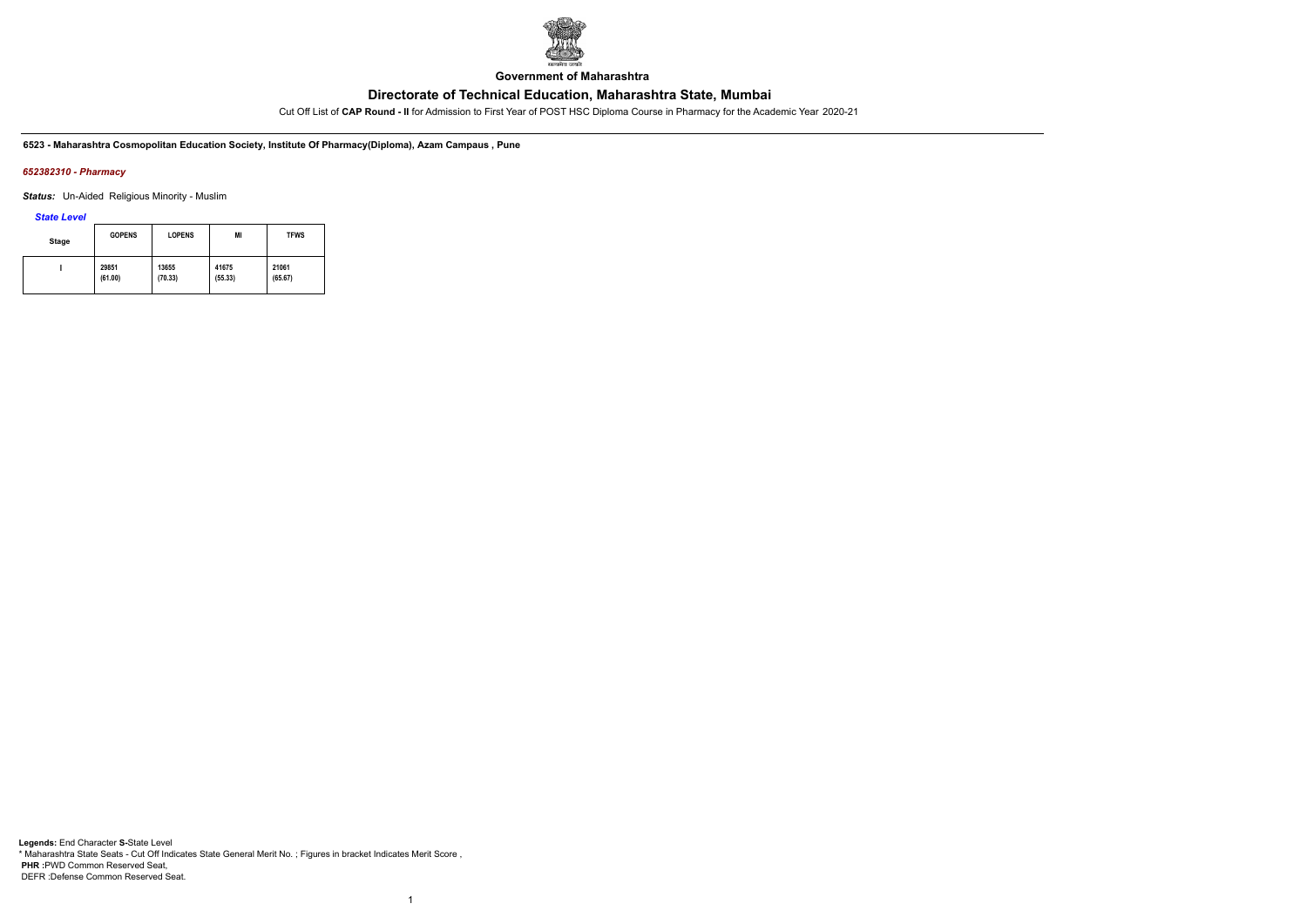

**Government of Maharashtra**

Cut Off List of **CAP Round - II** for Admission to First Year of POST HSC Diploma Course in Pharmacy for the Academic Year 2020-21

**6524 - Rameshwari Mauli Prathishtan of Bhalchnadra Institute of Pharmacy, Pune**

### *652482310 - Pharmacy*

*Status:* Un-Aided

*State Level*

| <b>PRICE</b>         |                  |                  |                  |                  |                  |                  |                  |                  |                  |                  |                  |                  |                  |                  |                  |                  |                  |
|----------------------|------------------|------------------|------------------|------------------|------------------|------------------|------------------|------------------|------------------|------------------|------------------|------------------|------------------|------------------|------------------|------------------|------------------|
| Stage                | <b>GOPENS</b>    | GSCS             | <b>GSTS</b>      | <b>GVJS</b>      | <b>GNT1S</b>     | GNT2S            | <b>GNT3S</b>     | <b>GOBCS</b>     | <b>LOPENS</b>    | <b>LSCS</b>      | <b>LSTS</b>      | <b>LNT2S</b>     | <b>LOBCS</b>     | <b>PWDOPENS</b>  | <b>DEFOPENS</b>  | <b>EWS</b>       | <b>TFWS</b>      |
|                      | 34070<br>(59.00) | 54043<br>(50.00) | 38450<br>(57.00) | 34732<br>(58.67) | 47795<br>(52.67) | 38457<br>(57.00) | 39855<br>(56.33) | 42659<br>(55.00) | 33940<br>(59.00) | 57254<br>(48.67) |                  | 39460<br>(56.33) | 42940<br>(54.67) |                  |                  | 82541<br>(36.00) | 28645<br>(61.67) |
|                      |                  |                  |                  |                  |                  |                  |                  |                  |                  |                  | 48888<br>(52.33) |                  |                  |                  |                  |                  |                  |
| <b>I-Non Defence</b> |                  |                  |                  |                  |                  |                  |                  |                  |                  |                  |                  |                  |                  |                  | 31807<br>(60.00) |                  |                  |
| I-Non PWD            |                  |                  |                  |                  |                  |                  |                  |                  |                  |                  |                  |                  |                  | 32951<br>(59.33) |                  |                  |                  |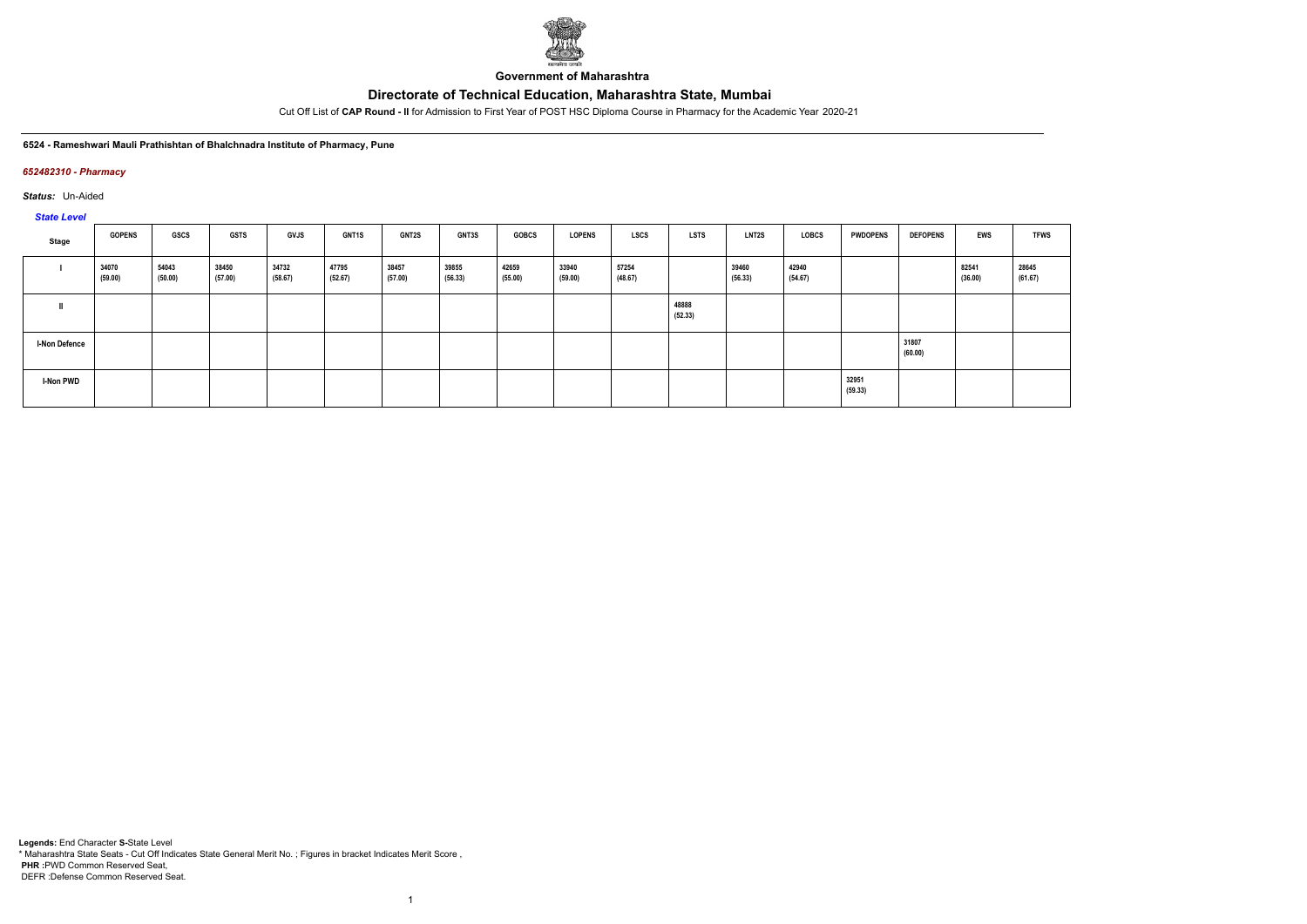

**Government of Maharashtra**

Cut Off List of **CAP Round - II** for Admission to First Year of POST HSC Diploma Course in Pharmacy for the Academic Year 2020-21

### **6736 - Shivnagar Vidya Prasarak Manda'ls Institute Of Pharmacy Malegaon**

### *673682310 - Pharmacy*

*Status:* Un-Aided

*State Level*

| Stage            | <b>GOPENS</b>   | <b>GSTS</b>      | GNT <sub>1</sub> S | <b>GOBCS</b>     | LNT <sub>1</sub> S | <b>PWDOPENS</b> | <b>EWS</b>       |
|------------------|-----------------|------------------|--------------------|------------------|--------------------|-----------------|------------------|
|                  | 4254<br>(79.00) | 81298<br>(37.33) | 45398<br>(53.67)   | 20299<br>(66.33) | 57855<br>(48.33)   |                 | 63107<br>(46.00) |
| <b>I-Non PWD</b> |                 |                  |                    |                  |                    | 8083<br>(74.67) |                  |

1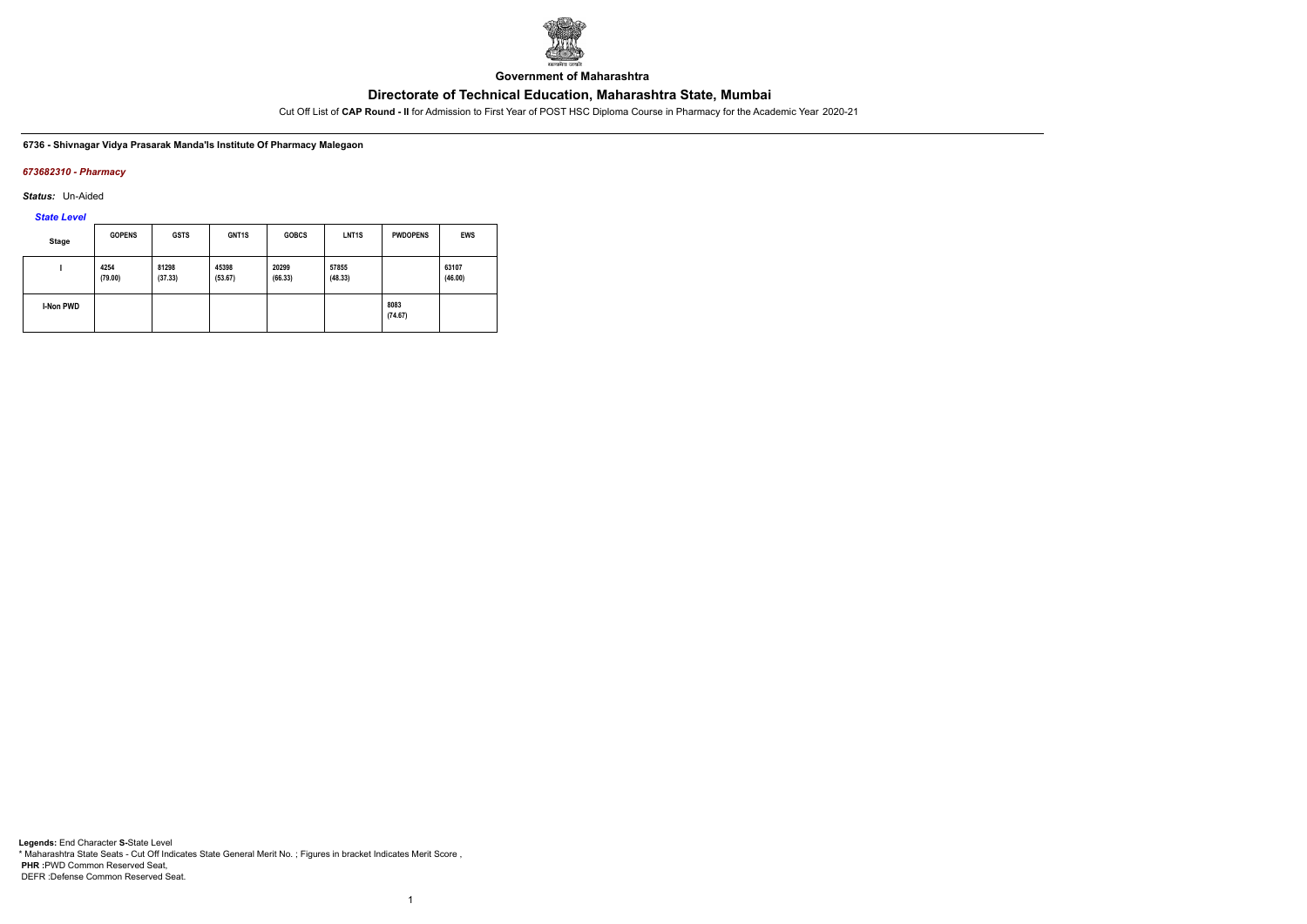

**Government of Maharashtra**

Cut Off List of **CAP Round - II** for Admission to First Year of POST HSC Diploma Course in Pharmacy for the Academic Year 2020-21

#### **6757 - Yashoda Technical Campus, Wadhe, Satara.**

## *675782310 - Pharmacy*

*Status:* Un-Aided

*State Level*

| <b>Stage</b> | <b>GOPENS</b>    | <b>GSCS</b>      | <b>GSTS</b>      | <b>GNT1S</b>     | <b>GNT2S</b>     | <b>GOBCS</b>     | <b>LOPENS</b>    | <b>PWDOPENS</b>  | <b>DEFOPENS</b>  | <b>EWS</b>       |
|--------------|------------------|------------------|------------------|------------------|------------------|------------------|------------------|------------------|------------------|------------------|
|              | 39376<br>(56.33) | 55694<br>(49.33) |                  | 42760<br>(55.00) | 41875<br>(55.33) | 54329<br>(49.67) | 27856<br>(62.00) |                  | 80990<br>(37.67) | 63371<br>(46.00) |
| I-Non PWD    |                  |                  |                  |                  |                  |                  |                  | 38892<br>(56.67) |                  |                  |
| IV           |                  |                  | 39442<br>(56.33) |                  |                  |                  |                  |                  |                  |                  |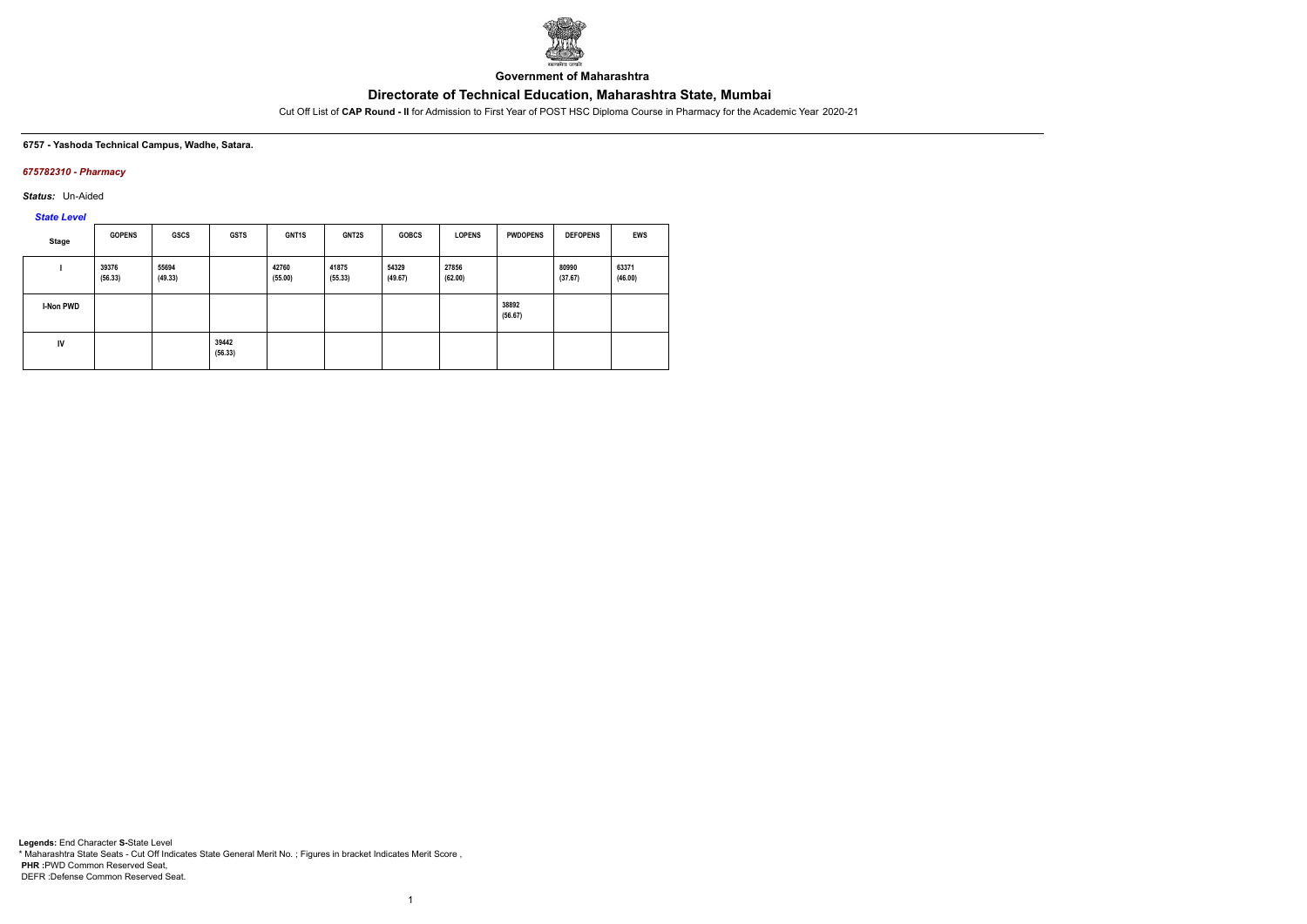

**Government of Maharashtra**

Cut Off List of **CAP Round - II** for Admission to First Year of POST HSC Diploma Course in Pharmacy for the Academic Year 2020-21

### **6820 - Adarsh College of Pharmacy, Vita Dist. Sangli**

## *682082310 - Pharmacy*

*Status:* Un-Aided

# *State Level*

| Stage                | <b>GOPENS</b>    | <b>GSCS</b>      | <b>GSTS</b>      | <b>GNT2S</b>     | GNT3S            | <b>GOBCS</b>     | <b>LOPENS</b>    | <b>LSCS</b>      | <b>LSTS</b>      | LNT1S            | LNT <sub>2</sub> S | <b>LOBCS</b>     | <b>PWDOPENS</b>  | <b>DEFOPENS</b>  | <b>EWS</b>       |
|----------------------|------------------|------------------|------------------|------------------|------------------|------------------|------------------|------------------|------------------|------------------|--------------------|------------------|------------------|------------------|------------------|
|                      | 39736<br>(56.33) | 54038<br>(50.00) |                  | 40012<br>(56.00) | 51927<br>(51.00) | 53521<br>(50.00) | 32542<br>(59.67) | 54532<br>(49.67) |                  | 33562<br>(59.00) | 36455<br>(57.67)   | 38005<br>(57.00) |                  |                  | 31633<br>(60.00) |
| <b>I-Non Defence</b> |                  |                  |                  |                  |                  |                  |                  |                  |                  |                  |                    |                  |                  | 38672<br>(56.67) |                  |
| <b>I-Non PWD</b>     |                  |                  |                  |                  |                  |                  |                  |                  |                  |                  |                    |                  | 38521<br>(56.67) |                  |                  |
| IV                   |                  |                  | 40245<br>(56.00) |                  |                  |                  |                  |                  | 41672<br>(55.33) |                  |                    |                  |                  |                  |                  |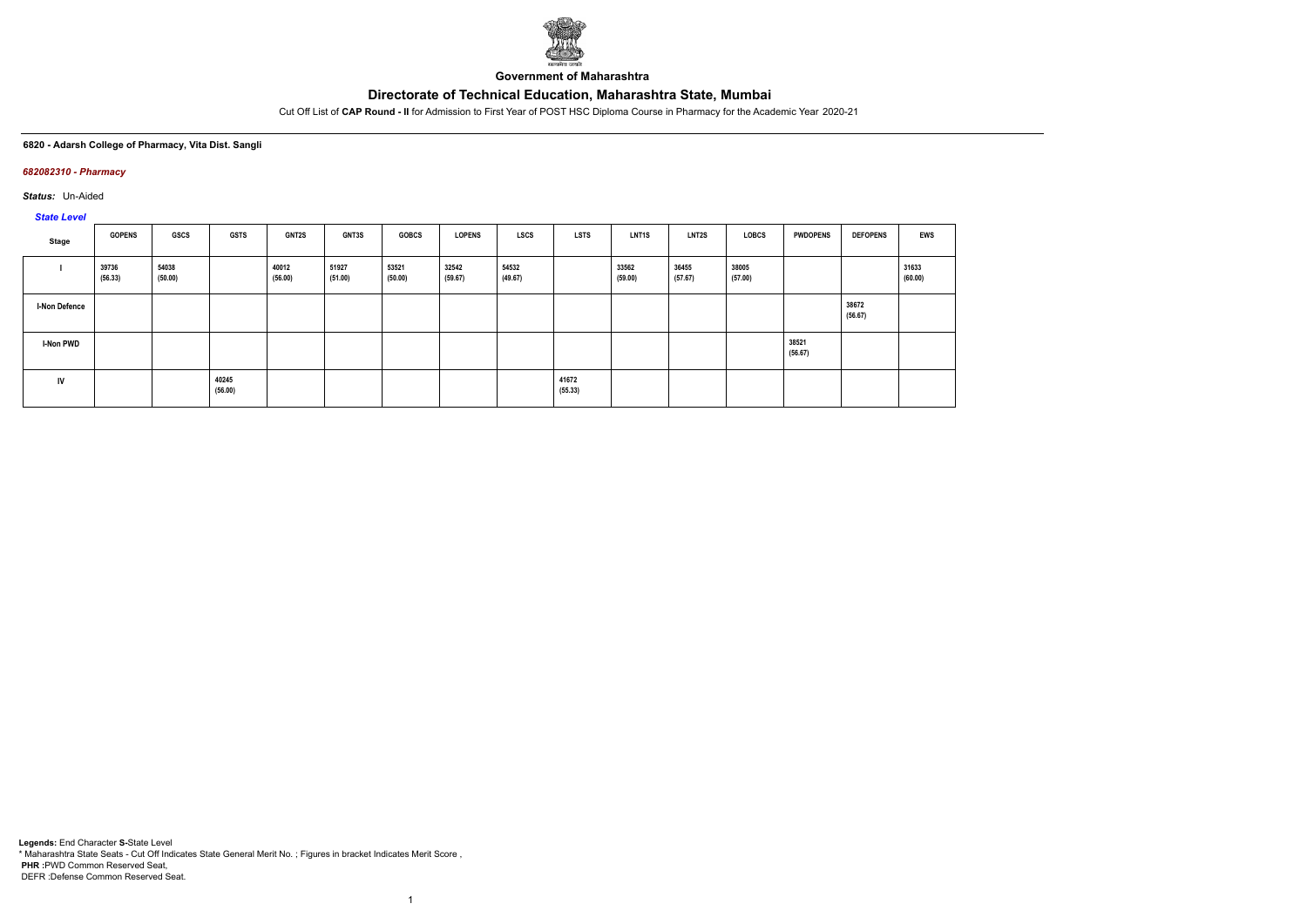

**Government of Maharashtra**

Cut Off List of **CAP Round - II** for Admission to First Year of POST HSC Diploma Course in Pharmacy for the Academic Year 2020-21

### **6827 - MAHADEVRAO WANDRE INSTITUTE OF TECHNOLOGY, TURKEWADI**

## *682782310 - Pharmacy*

*Status:* Un-Aided

# *State Level*

| <b>Stage</b>         | <b>GOPENS</b>    | GSCS             | <b>GSTS</b>      | GNT2S            | GNT3S            | <b>GOBCS</b>     | <b>LOPENS</b>    | <b>LSTS</b><br><b>LSCS</b> | <b>LOBCS</b>     | <b>PWDOPENS</b>  | <b>DEFOPENS</b>  | <b>EWS</b>       | <b>ORPHAN</b>    | <b>TFWS</b>      |
|----------------------|------------------|------------------|------------------|------------------|------------------|------------------|------------------|----------------------------|------------------|------------------|------------------|------------------|------------------|------------------|
|                      | 44841<br>(54.00) | 62788<br>(46.33) |                  | 46200<br>(53.33) | 50909<br>(51.33) | 57597<br>(48.33) | 42549<br>(55.00) | 60883<br>(47.00)           | 57722<br>(48.33) |                  |                  | 71103<br>(42.67) |                  | 42947<br>(54.67) |
| <b>I-Non Defence</b> |                  |                  |                  |                  |                  |                  |                  |                            |                  |                  | 45094<br>(54.00) |                  |                  |                  |
| <b>I-Non PWD</b>     |                  |                  |                  |                  |                  |                  |                  |                            |                  | 45553<br>(53.67) |                  |                  |                  |                  |
| IV                   |                  |                  | 45543<br>(53.67) |                  |                  |                  |                  | 45312<br>(53.67)           |                  |                  |                  |                  | 44881<br>(54.00) |                  |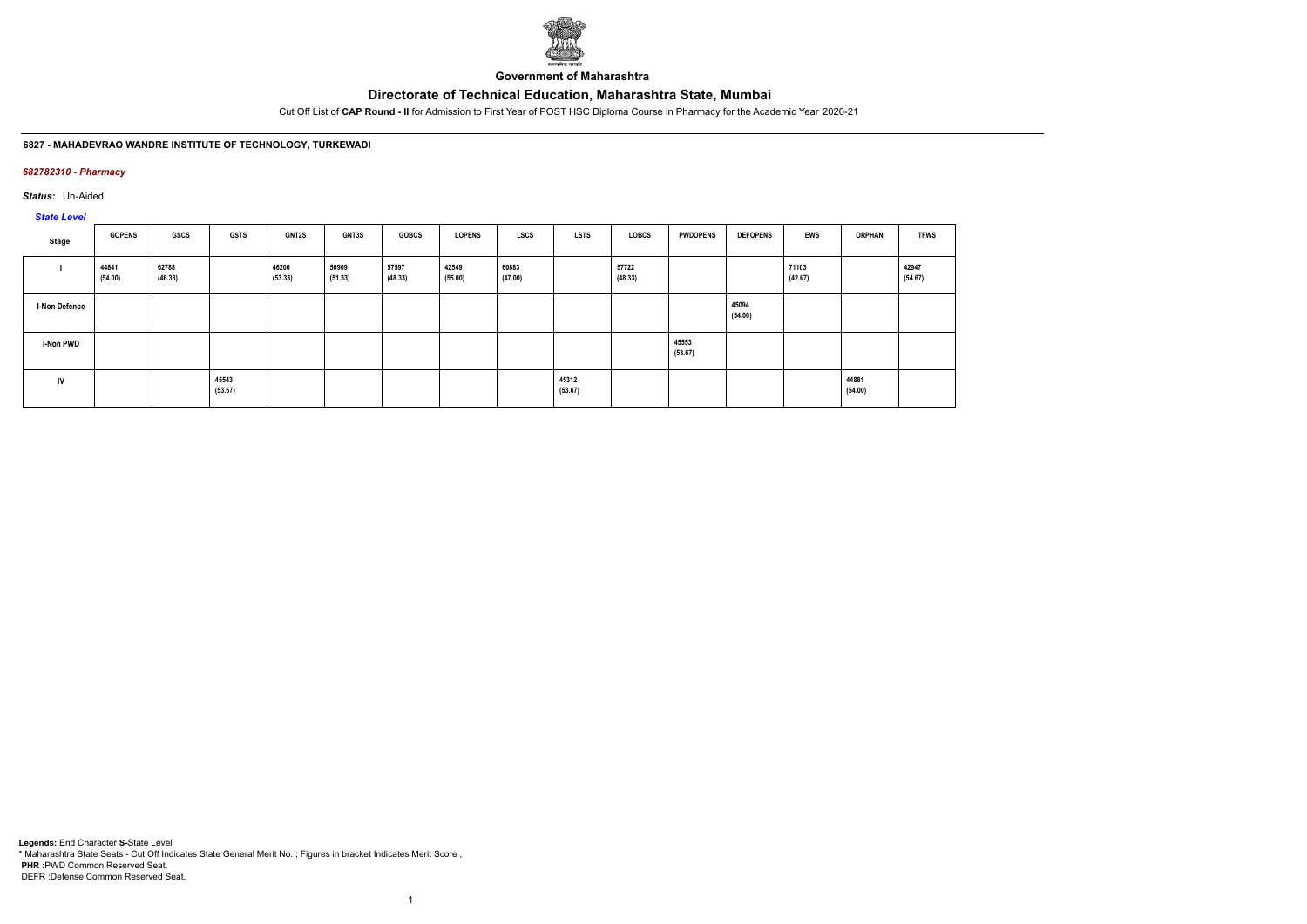

**Government of Maharashtra**

Cut Off List of **CAP Round - II** for Admission to First Year of POST HSC Diploma Course in Pharmacy for the Academic Year 2020-21

#### **6829 - Womens College of Pharmacy,Peth Vadgaon, Tq - Hatkanangale**

## *682982310F - Pharmacy*

*Status:* Un-Aided

*State Level*

| Stage                | <b>LOPENS</b>    | <b>LSCS</b>      | <b>LSTS</b>      | <b>LNT1S</b>     | LNT2S            | LNT3S            | <b>LOBCS</b>     | <b>PWDOPENS</b>  | <b>DEFOPENS</b>  | EWS              |
|----------------------|------------------|------------------|------------------|------------------|------------------|------------------|------------------|------------------|------------------|------------------|
|                      | 40687<br>(56.00) | 58194<br>(48.33) |                  | 44448<br>(54.00) | 45917<br>(53.33) | 60950<br>(47.00) | 50624<br>(51.33) |                  |                  | 62539<br>(46.33) |
| <b>I-Non Defence</b> |                  |                  |                  |                  |                  |                  |                  |                  | 40795<br>(55.67) |                  |
| I-Non PWD            |                  |                  |                  |                  |                  |                  |                  | 40747<br>(55.67) |                  |                  |
| IV                   |                  |                  | 42238<br>(55.00) |                  |                  |                  |                  |                  |                  |                  |

1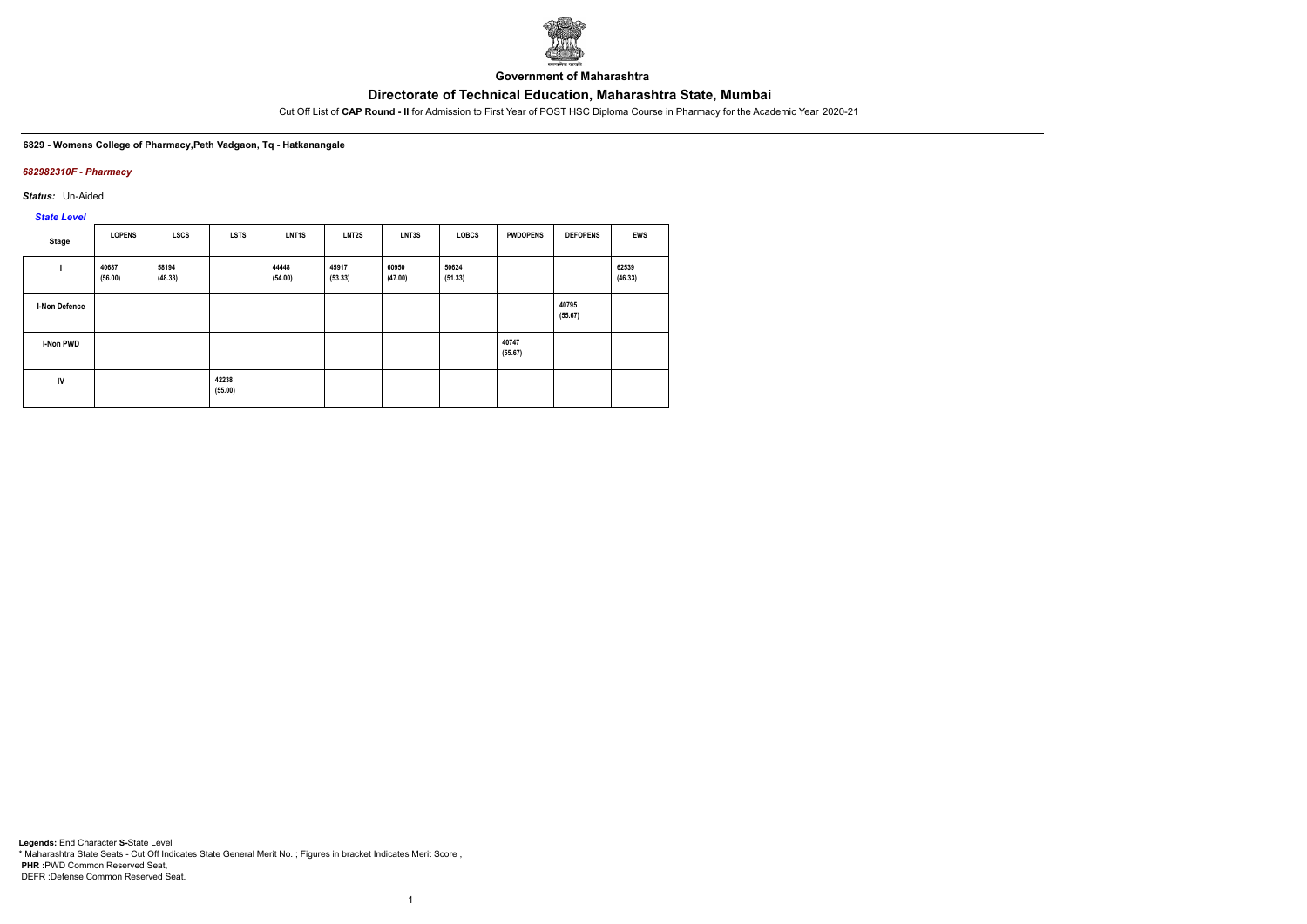

**Government of Maharashtra**

Cut Off List of **CAP Round - II** for Admission to First Year of POST HSC Diploma Course in Pharmacy for the Academic Year 2020-21

### **6833 - Dattakala College of Pharmacy, Chincholi, Daund**

### *683382310 - Pharmacy*

*Status:* Un-Aided

*State Level*

| Stage                | <b>GOPENS</b>    | GSCS             | <b>GSTS</b>      | <b>GVJS</b>      | <b>GNT2S</b>     | GNT3S            | <b>GOBCS</b>     | <b>LOPENS</b>    | <b>LSCS</b>      | <b>LSTS</b>      | <b>LOBCS</b>     | <b>DEFOPENS</b>  | <b>EWS</b>       | <b>TFWS</b>      |
|----------------------|------------------|------------------|------------------|------------------|------------------|------------------|------------------|------------------|------------------|------------------|------------------|------------------|------------------|------------------|
|                      | 26168<br>(63.00) | 46124<br>(53.33) |                  | 31043<br>(60.33) | 31527<br>(60.00) | 35400<br>(58.33) | 43665<br>(54.33) | 24700<br>(63.67) | 24024<br>(64.00) |                  | 42403<br>(55.00) |                  | 75723<br>(40.67) | 21682<br>(65.33) |
| <b>I-Non Defence</b> |                  |                  |                  |                  |                  |                  |                  |                  |                  |                  |                  | 26688<br>(62.67) |                  |                  |
| <b>IV</b>            |                  |                  | 27515<br>(62.33) |                  |                  |                  |                  |                  |                  | 26097<br>(63.00) |                  |                  |                  |                  |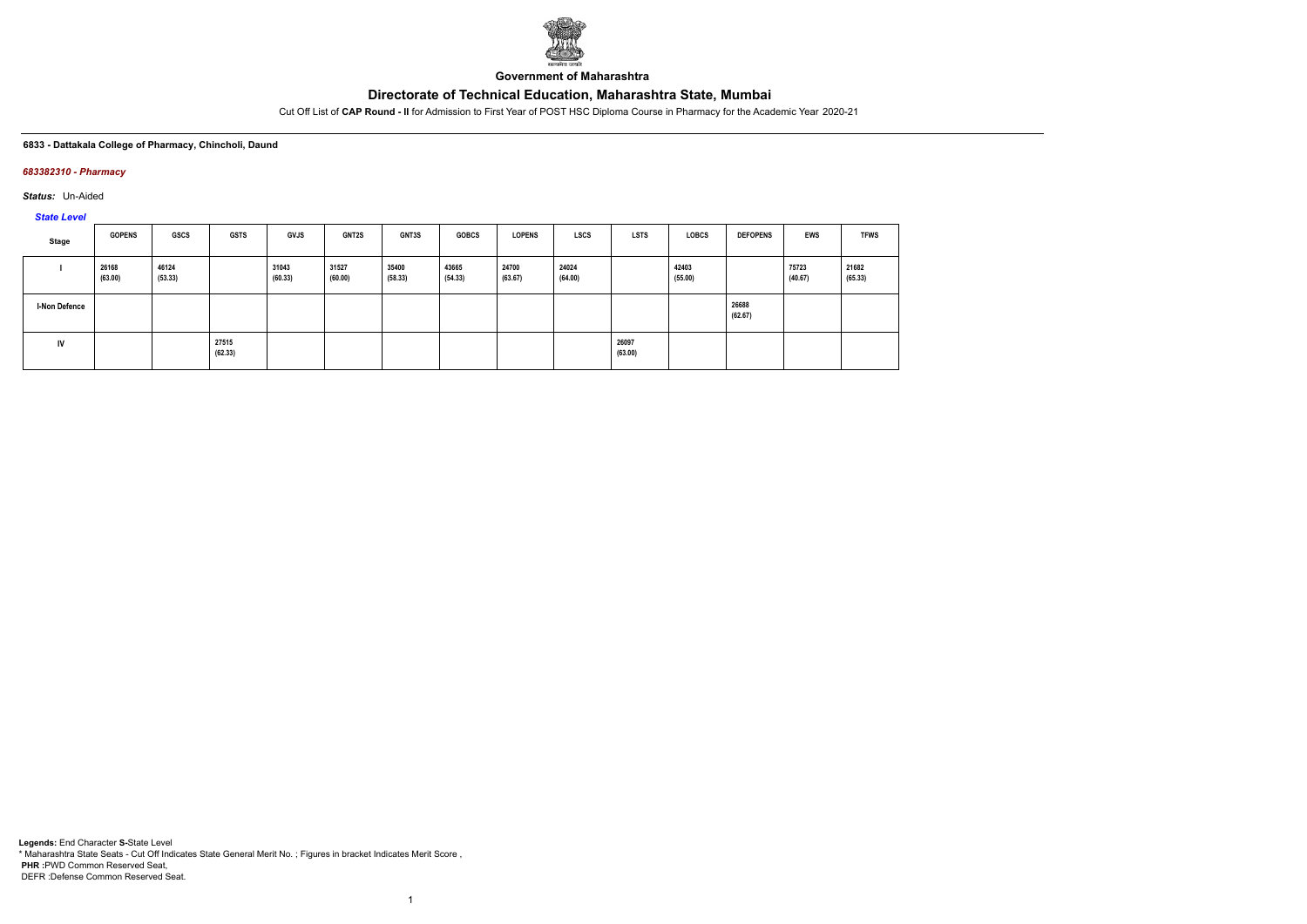

**Government of Maharashtra**

Cut Off List of **CAP Round - II** for Admission to First Year of POST HSC Diploma Course in Pharmacy for the Academic Year 2020-21

### **6835 - Gandhi Natha Rangji College of Diploma Pharmacy, Solapur**

### *683582310 - Pharmacy*

*Status:* Un-Aided

*State Level*

| Stage                | <b>GOPENS</b>   | GSCS             | <b>GSTS</b>      | <b>GVJS</b>      | <b>GNT2S</b>     | <b>GOBCS</b>     | <b>LOPENS</b>   | <b>LSTS</b>      | LNT3S            | <b>LOBCS</b>    | <b>PWDOPENS</b> | <b>DEFOPENS</b> | <b>EWS</b>       |
|----------------------|-----------------|------------------|------------------|------------------|------------------|------------------|-----------------|------------------|------------------|-----------------|-----------------|-----------------|------------------|
|                      | 8196<br>(74.67) | 13962<br>(70.33) | 60316<br>(47.33) | 13816<br>(70.33) | 10997<br>(72.33) | 12137<br>(71.33) | 6107<br>(76.67) |                  | 41158<br>(55.67) | 9293<br>(73.67) |                 |                 | 18720<br>(67.33) |
| $\mathbf{I}$         |                 |                  |                  |                  |                  |                  |                 | 70793<br>(43.00) |                  |                 |                 |                 |                  |
| <b>I-Non Defence</b> |                 |                  |                  |                  |                  |                  |                 |                  |                  |                 |                 | 8175<br>(74.67) |                  |
| <b>I-Non PWD</b>     |                 |                  |                  |                  |                  |                  |                 |                  |                  |                 | 8160<br>(74.67) |                 |                  |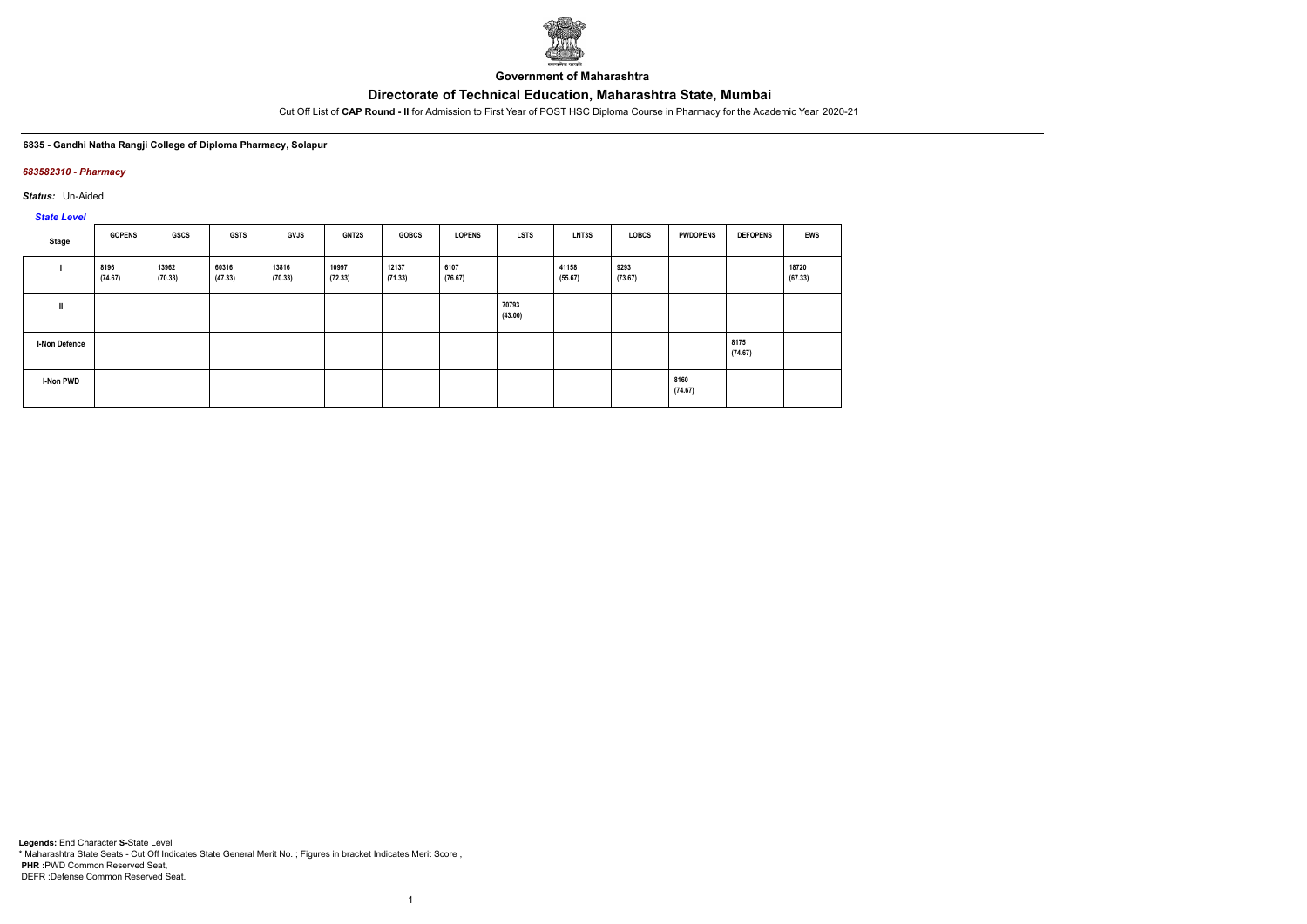

**Government of Maharashtra**

Cut Off List of **CAP Round - II** for Admission to First Year of POST HSC Diploma Course in Pharmacy for the Academic Year 2020-21

**6879 - Loknete Shri. Dadapatil Pharate College of Pharmacy, At Post Manadavgan Pharata, Tal.Shirur, Dist. Pune**

## *687982310 - Pharmacy*

*Status:* Un-Aided

# *State Level*

| Stage                | <b>GOPENS</b>    | GSCS             | <b>GSTS</b>      | <b>GVJS</b>      | <b>GNT1S</b>     | <b>GNT2S</b>     | GNT3S            | <b>GOBCS</b>     | <b>LOPENS</b>    | LSCS             | <b>LSTS</b>      | <b>LVJS</b>      | <b>LNT2S</b>     | <b>PWDOPENS</b>  | <b>DEFOPENS</b>  | <b>TFWS</b>      |
|----------------------|------------------|------------------|------------------|------------------|------------------|------------------|------------------|------------------|------------------|------------------|------------------|------------------|------------------|------------------|------------------|------------------|
|                      | 24940<br>(63.67) | 56768<br>(48.67) |                  | 39774<br>(56.33) | 34895<br>(58.67) | 30539<br>(60.67) | 29726<br>(61.00) | 36664<br>(57.67) | 10597<br>(72.67) | 38012<br>(57.00) | 78400<br>(39.33) | 62368<br>(46.33) | 39949<br>(56.00) |                  |                  | 26226<br>(63.00) |
| <b>I-Non Defence</b> |                  |                  |                  |                  |                  |                  |                  |                  |                  |                  |                  |                  |                  |                  | 24851<br>(63.67) |                  |
| <b>I-Non PWD</b>     |                  |                  |                  |                  |                  |                  |                  |                  |                  |                  |                  |                  |                  | 24438<br>(64.00) |                  |                  |
| IV                   |                  |                  | 25222<br>(63.33) |                  |                  |                  |                  |                  |                  |                  |                  |                  |                  |                  |                  |                  |

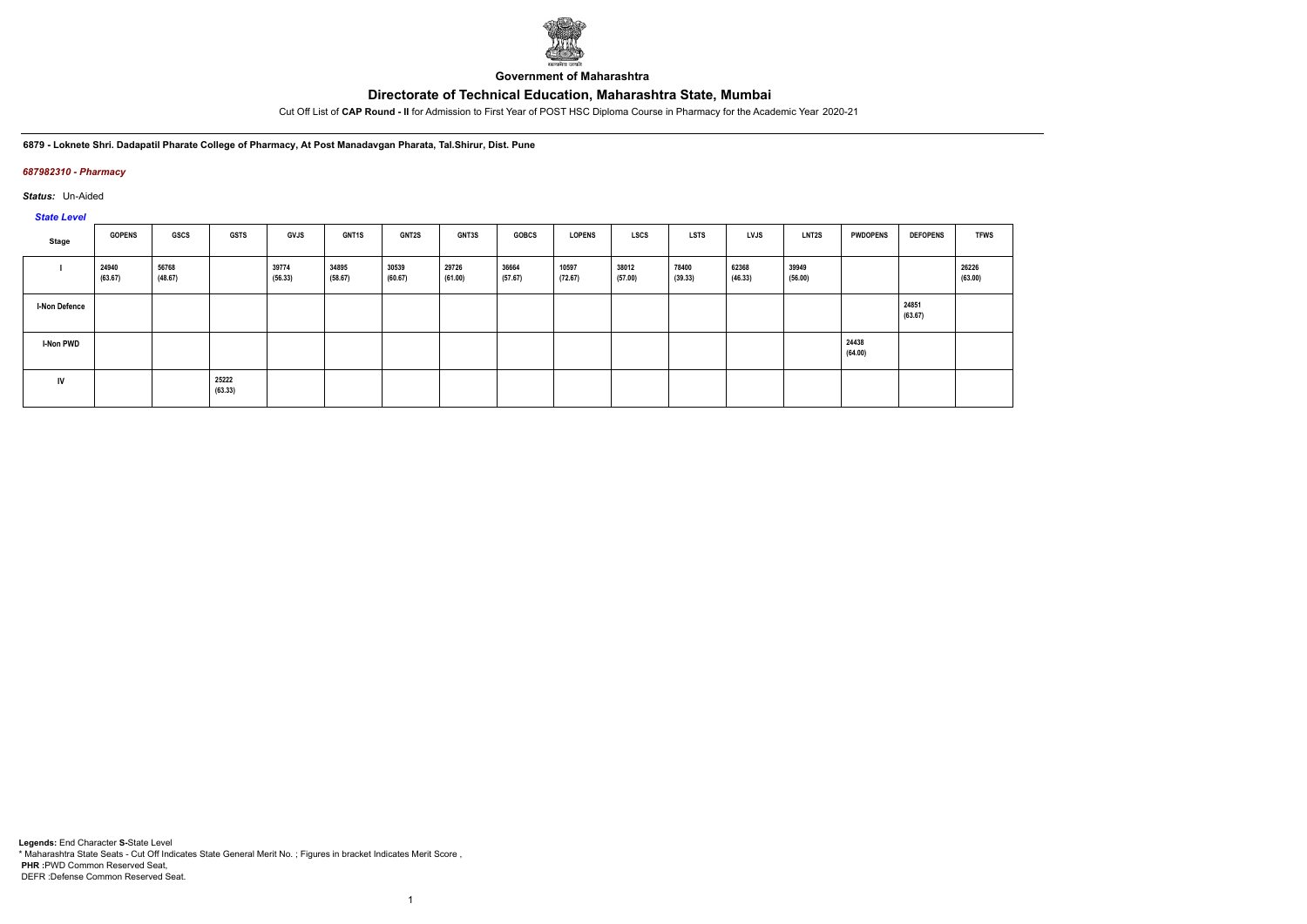

**Government of Maharashtra**

Cut Off List of **CAP Round - II** for Admission to First Year of POST HSC Diploma Course in Pharmacy for the Academic Year 2020-21

#### **6886 - Nootan College of Pharmacy, Kavathe-mahankal, Sangli**

### *688682310 - Pharmacy*

*Status:* Un-Aided

*State Level*

| Stage            | <b>GOPENS</b>    | <b>GSCS</b>      | <b>GSTS</b>      | <b>GVJS</b>      | <b>GNT2S</b>     | <b>GOBCS</b>     | <b>LSCS</b>      | <b>LSTS</b>      | <b>LOBCS</b>     | <b>PWDOPENS</b>  | <b>EWS</b>       | <b>TFWS</b>      |
|------------------|------------------|------------------|------------------|------------------|------------------|------------------|------------------|------------------|------------------|------------------|------------------|------------------|
|                  | 36504<br>(57.67) | 54479<br>(49.67) |                  | 42669<br>(55.00) | 38709<br>(56.67) | 51987<br>(50.67) | 51811<br>(51.00) |                  | 37084<br>(57.33) |                  | 77234<br>(40.00) | 38857<br>(56.67) |
| <b>I-Non PWD</b> |                  |                  |                  |                  |                  |                  |                  |                  |                  | 37188<br>(57.33) |                  |                  |
| IV               |                  |                  | 41303<br>(55.67) |                  |                  |                  |                  | 41069<br>(55.67) |                  |                  |                  |                  |

1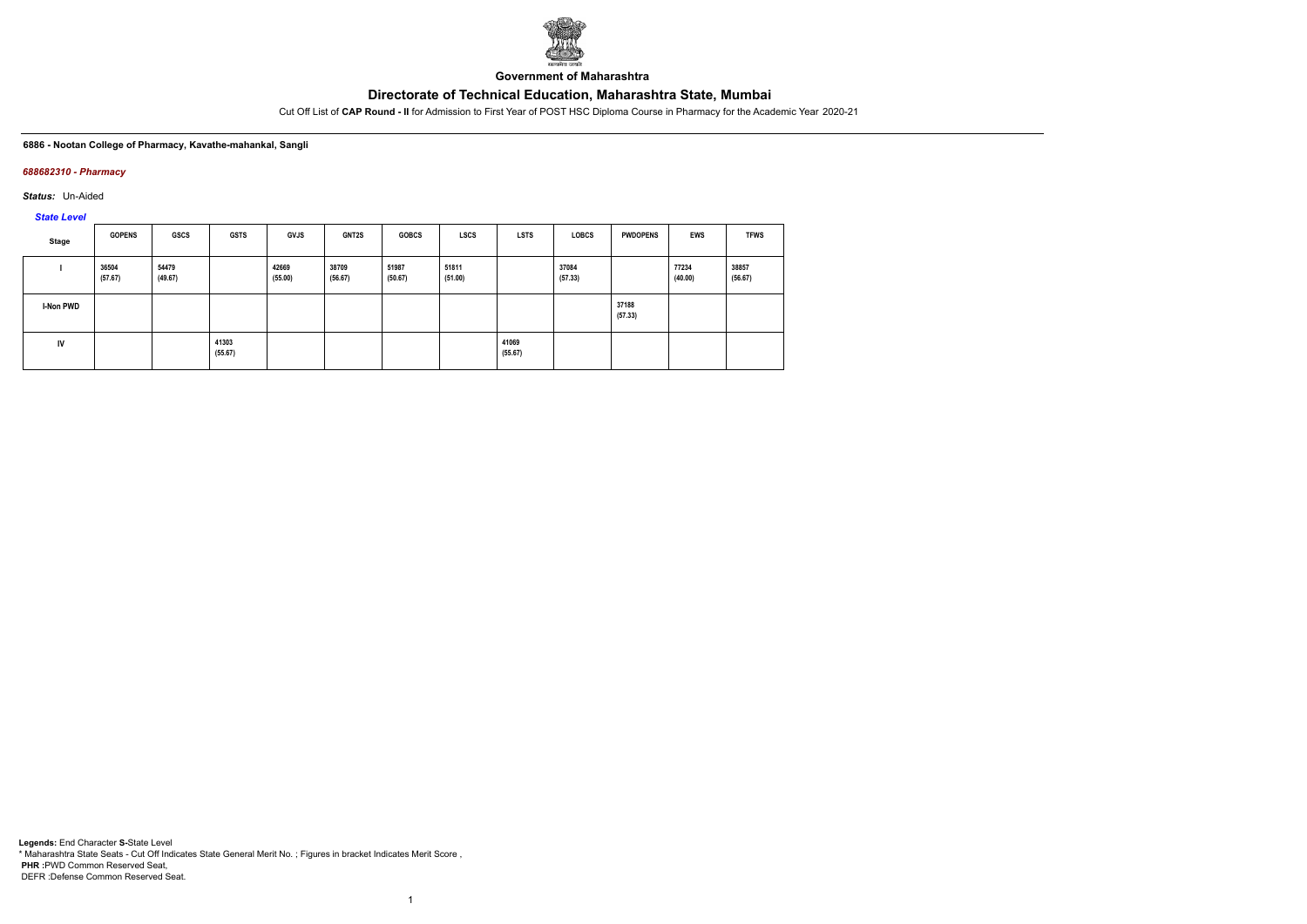

**Government of Maharashtra**

Cut Off List of **CAP Round - II** for Admission to First Year of POST HSC Diploma Course in Pharmacy for the Academic Year 2020-21

#### **6887 - Mahalaxmi Institute of Pharmacy, Raigaon, Dist.Satara**

### *688782310 - Pharmacy*

*Status:* Un-Aided

*State Level*

| Stage                | <b>GOPENS</b>    | <b>GSCS</b>      | <b>GSTS</b>      | GNT1S            | <b>GNT2S</b>     | <b>GOBCS</b>     | <b>LOPENS</b>    | <b>LSCS</b>      | <b>LSTS</b>      | LNT <sub>1</sub> S | <b>PWDOPENS</b>  | <b>DEFOPENS</b>  | <b>EWS</b>       |
|----------------------|------------------|------------------|------------------|------------------|------------------|------------------|------------------|------------------|------------------|--------------------|------------------|------------------|------------------|
|                      | 44224<br>(54.33) | 64172<br>(45.67) |                  | 60343<br>(47.33) | 44812<br>(54.00) | 51758<br>(51.00) | 43938<br>(54.33) | 63545<br>(46.00) |                  | 65330<br>(45.33)   |                  |                  | 52284<br>(50.67) |
| <b>I-Non Defence</b> |                  |                  |                  |                  |                  |                  |                  |                  |                  |                    |                  | 44665<br>(54.00) |                  |
| <b>I-Non PWD</b>     |                  |                  |                  |                  |                  |                  |                  |                  |                  |                    | 42429<br>(55.00) |                  |                  |
| IV                   |                  |                  | 44319<br>(54.33) |                  |                  |                  |                  |                  | 44740<br>(54.00) |                    |                  |                  |                  |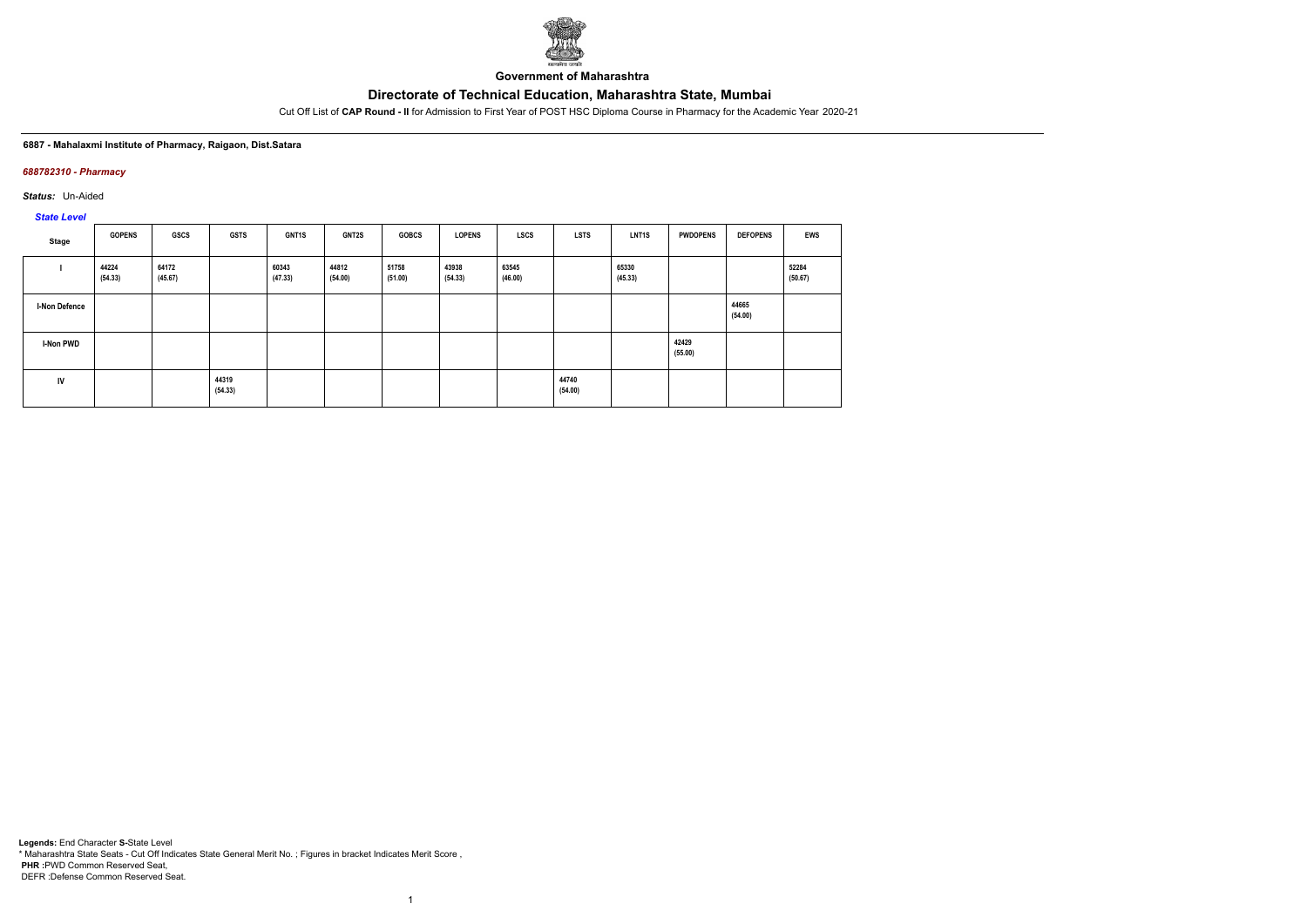

**Government of Maharashtra**

Cut Off List of **CAP Round - II** for Admission to First Year of POST HSC Diploma Course in Pharmacy for the Academic Year 2020-21

#### **6889 - Annasaheb Dange College of D. Pharmacy, Ashta, Sangli**

### *688982310 - Pharmacy*

*Status:* Un-Aided

*State Level*

| Stage                | <b>GOPENS</b>    | GSCS             | <b>GSTS</b>      | <b>GNT2S</b>     | GNT3S            | <b>GOBCS</b>     | <b>LOPENS</b>    | LSCS             | <b>LSTS</b>      | LNT2S            | LOBCS            | <b>PWDOPENS</b>  | <b>DEFOPENS</b>  | <b>EWS</b>       | <b>TFWS</b>      |
|----------------------|------------------|------------------|------------------|------------------|------------------|------------------|------------------|------------------|------------------|------------------|------------------|------------------|------------------|------------------|------------------|
|                      | 36787<br>(57.67) | 46946<br>(53.00) |                  | 38352<br>(57.00) | 54084<br>(50.00) | 43100<br>(54.67) | 33697<br>(59.00) | 54365<br>(49.67) |                  | 36399<br>(57.67) | 37110<br>(57.33) |                  |                  | 56683<br>(48.67) | 16390<br>(68.67) |
| <b>I-Non Defence</b> |                  |                  |                  |                  |                  |                  |                  |                  |                  |                  |                  |                  | 36486<br>(57.67) |                  |                  |
| I-Non PWD            |                  |                  |                  |                  |                  |                  |                  |                  |                  |                  |                  | 35735<br>(58.00) |                  |                  |                  |
| IV                   |                  |                  | 37171<br>(57.33) |                  |                  |                  |                  |                  | 37270<br>(57.33) |                  |                  |                  |                  |                  |                  |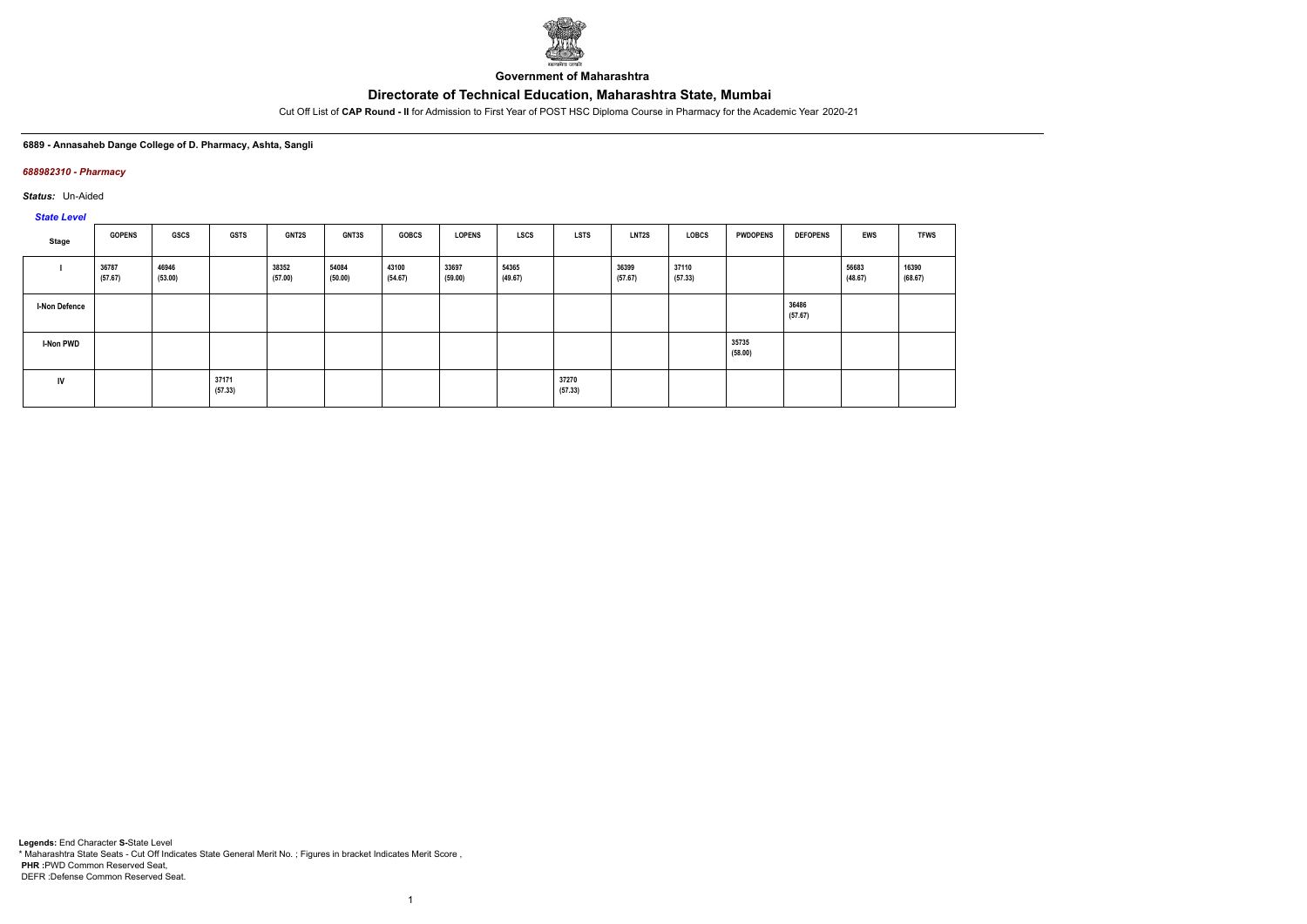

**Government of Maharashtra**

Cut Off List of **CAP Round - II** for Admission to First Year of POST HSC Diploma Course in Pharmacy for the Academic Year 2020-21

**6890 - Teerthankar Education Society's Dr. Shivajirao Kadam College of B.Pharmacy, Kasbe Digraj Sangli**

## *689082310 - Pharmacy*

*Status:* Un-Aided

*State Level*

| Stage                | <b>GOPENS</b>    | GSCS             | <b>GSTS</b>      | <b>GNT1S</b>     | GNT2S            | <b>GOBCS</b>     | <b>LOPENS</b>    | <b>LSCS</b>      | <b>LSTS</b>      | LNT2S            | LOBCS            | <b>PWDOPENS</b>  | <b>DEFOPENS</b>  | <b>EWS</b>       | <b>TFWS</b>      |
|----------------------|------------------|------------------|------------------|------------------|------------------|------------------|------------------|------------------|------------------|------------------|------------------|------------------|------------------|------------------|------------------|
|                      | 43994<br>(54.33) | 59467<br>(47.67) |                  | 58951<br>(48.00) | 44767<br>(54.00) | 55940<br>(49.00) | 41721<br>(55.33) | 59313<br>(47.67) |                  | 42512<br>(55.00) | 51513<br>(51.00) |                  |                  | 81108<br>(37.67) | 38948<br>(56.67) |
| <b>I-Non Defence</b> |                  |                  |                  |                  |                  |                  |                  |                  |                  |                  |                  |                  | 41496<br>(55.33) |                  |                  |
| I-Non PWD            |                  |                  |                  |                  |                  |                  |                  |                  |                  |                  |                  | 42372<br>(55.00) |                  |                  |                  |
| IV                   |                  |                  | 44384<br>(54.33) |                  |                  |                  |                  |                  | 43146<br>(54.67) |                  |                  |                  |                  |                  |                  |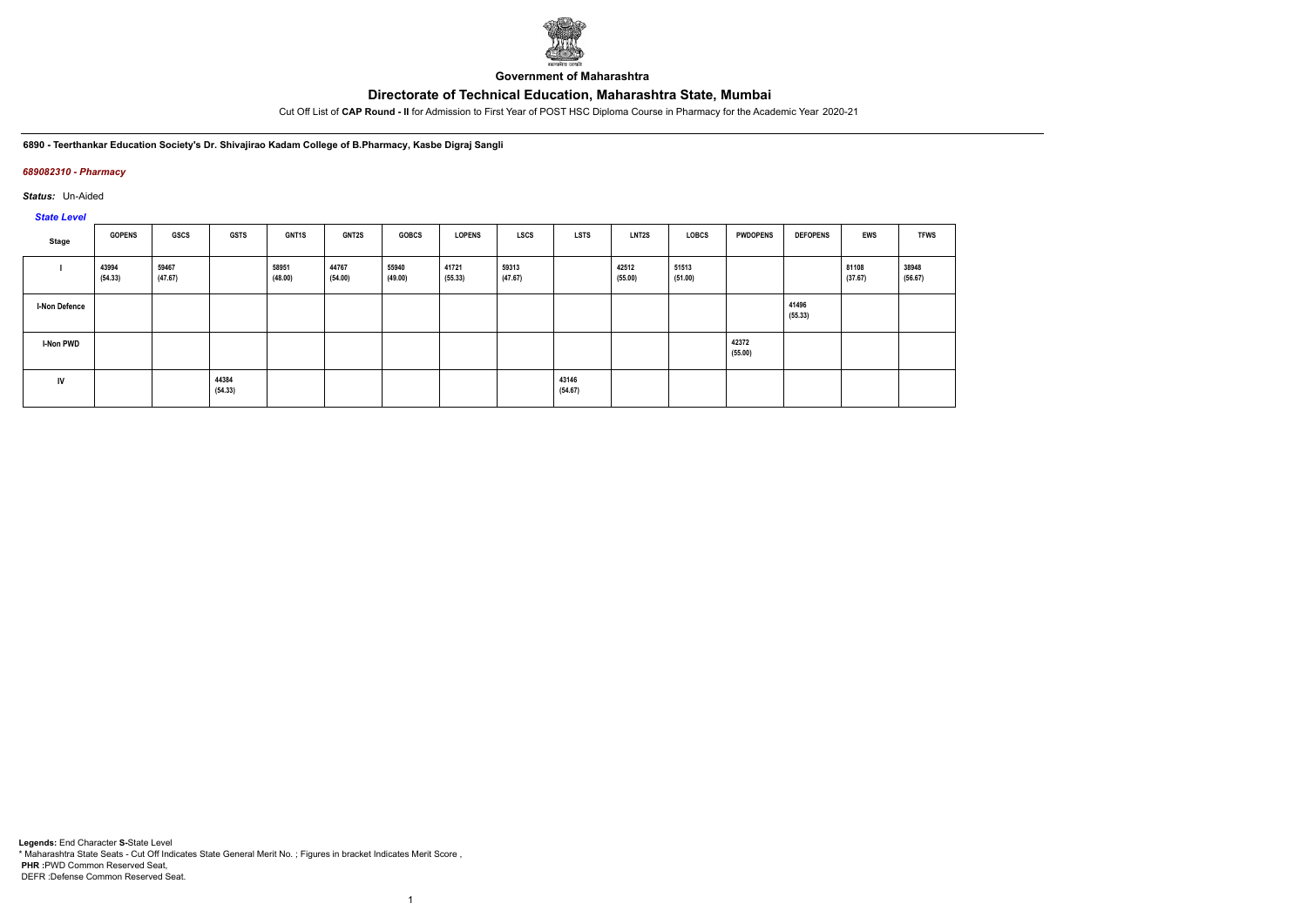

**Government of Maharashtra**

Cut Off List of **CAP Round - II** for Admission to First Year of POST HSC Diploma Course in Pharmacy for the Academic Year 2020-21

#### **6891 - Eklavya College of Pharmacy, Tasgaon , Sangli**

### *689182310 - Pharmacy*

*Status:* Un-Aided

*State Level*

| Stage            | <b>GOPENS</b>      | GSCS             | <b>GSTS</b>      | <b>GVJS</b>      | <b>GNT2S</b>     | <b>GOBCS</b>     | <b>LOPENS</b>    | <b>LSCS</b>      | <b>LSTS</b>      | LVJS             | <b>LNT3S</b>     | <b>LOBCS</b>     | <b>PWDOPENS</b>  | <b>DEFOPENS</b>  | <b>EWS</b>       | <b>TFWS</b>      |
|------------------|--------------------|------------------|------------------|------------------|------------------|------------------|------------------|------------------|------------------|------------------|------------------|------------------|------------------|------------------|------------------|------------------|
|                  | 42117.1<br>(55.33) | 60273<br>(47.33) |                  | 43313<br>(54.67) | 43815<br>(54.33) | 56832<br>(48.67) | 40745<br>(55.67) | 59241<br>(47.67) |                  | 52103<br>(50.67) | 64657<br>(45.33) | 54461<br>(49.67) |                  | 77951<br>(39.33) | 81356<br>(37.33) | 44486<br>(54.00) |
| <b>I-Non PWD</b> |                    |                  |                  |                  |                  |                  |                  |                  |                  |                  |                  |                  | 40701<br>(55.67) |                  |                  |                  |
| <b>IV</b>        |                    |                  | 43579<br>(54.67) |                  |                  |                  |                  |                  | 41832<br>(55.33) |                  |                  |                  |                  |                  |                  |                  |

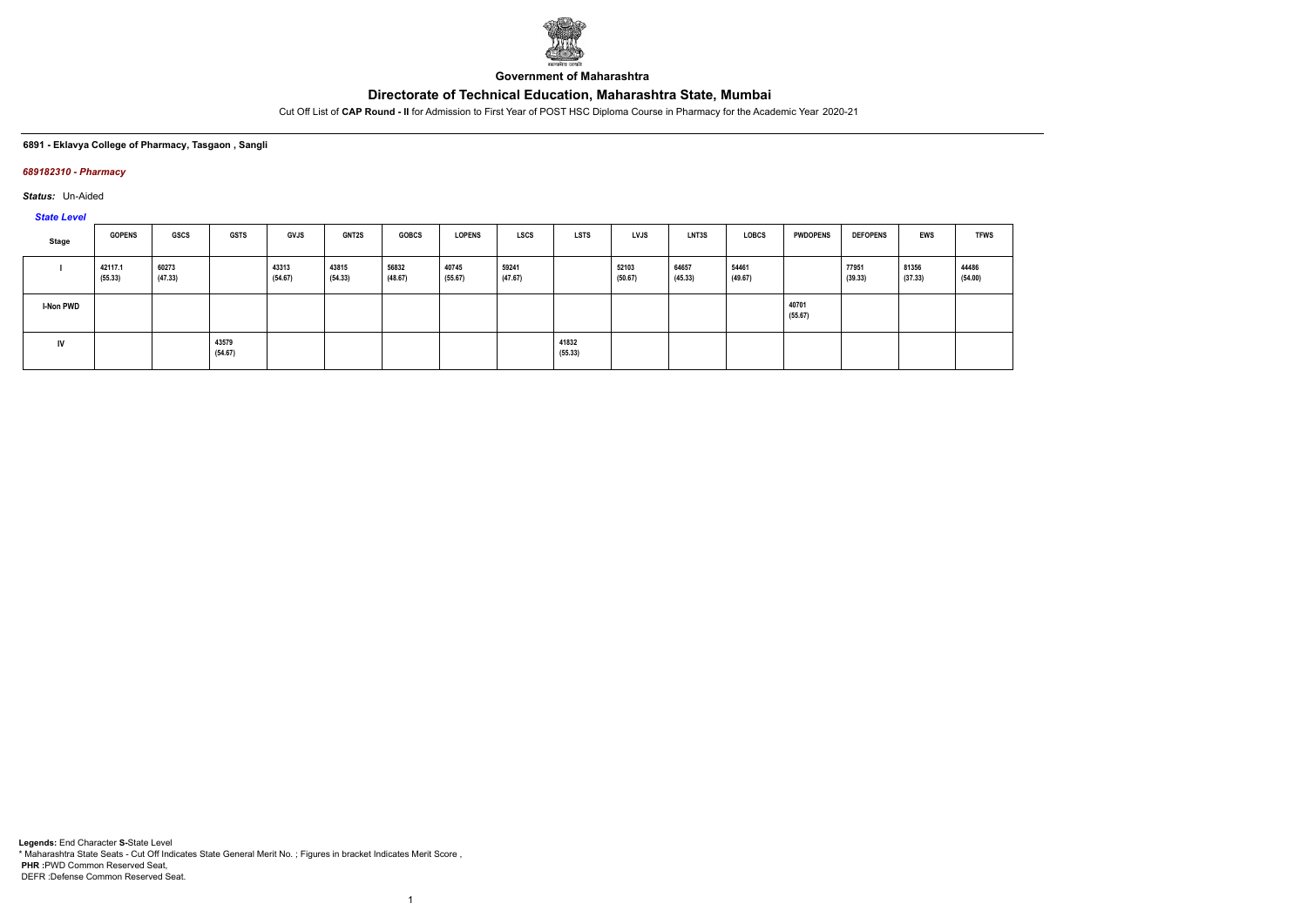

**Government of Maharashtra**

Cut Off List of **CAP Round - II** for Admission to First Year of POST HSC Diploma Course in Pharmacy for the Academic Year 2020-21

#### **6892 - Anusaya Institute of Pharmacy, Swami-Chincholi , Tal .Daund, Pune.**

### *689282310 - Pharmacy*

*Status:* Un-Aided

# *State Level*

| Stage                | <b>GOPENS</b>    | GSCS             | <b>GSTS</b>      | GVJS             | GNT1S            | GNT2S            | <b>GOBCS</b>     | <b>LOPENS</b>    | <b>LSCS</b>      | <b>LSTS</b>      | LOBCS            | <b>PWDOPENS</b>  | <b>DEFOPENS</b>  | EWS              | <b>TFWS</b>     |
|----------------------|------------------|------------------|------------------|------------------|------------------|------------------|------------------|------------------|------------------|------------------|------------------|------------------|------------------|------------------|-----------------|
|                      | 29762<br>(61.00) | 49624<br>(52.00) | 82832<br>(35.67) | 40369<br>(56.00) | 45423<br>(53.67) | 33296<br>(59.33) | 44415<br>(54.00) | 22927<br>(64.67) | 55303<br>(49.33) |                  | 40258<br>(56.00) |                  |                  | 80086<br>(38.33) | 5742<br>(77.00) |
| <b>I-Non Defence</b> |                  |                  |                  |                  |                  |                  |                  |                  |                  |                  |                  |                  | 29637<br>(61.00) |                  |                 |
| <b>I-Non PWD</b>     |                  |                  |                  |                  |                  |                  |                  |                  |                  |                  |                  | 28006<br>(62.00) |                  |                  |                 |
| IV                   |                  |                  | 30840<br>(60.67) |                  |                  |                  |                  |                  |                  | 30216<br>(60.67) |                  |                  |                  |                  |                 |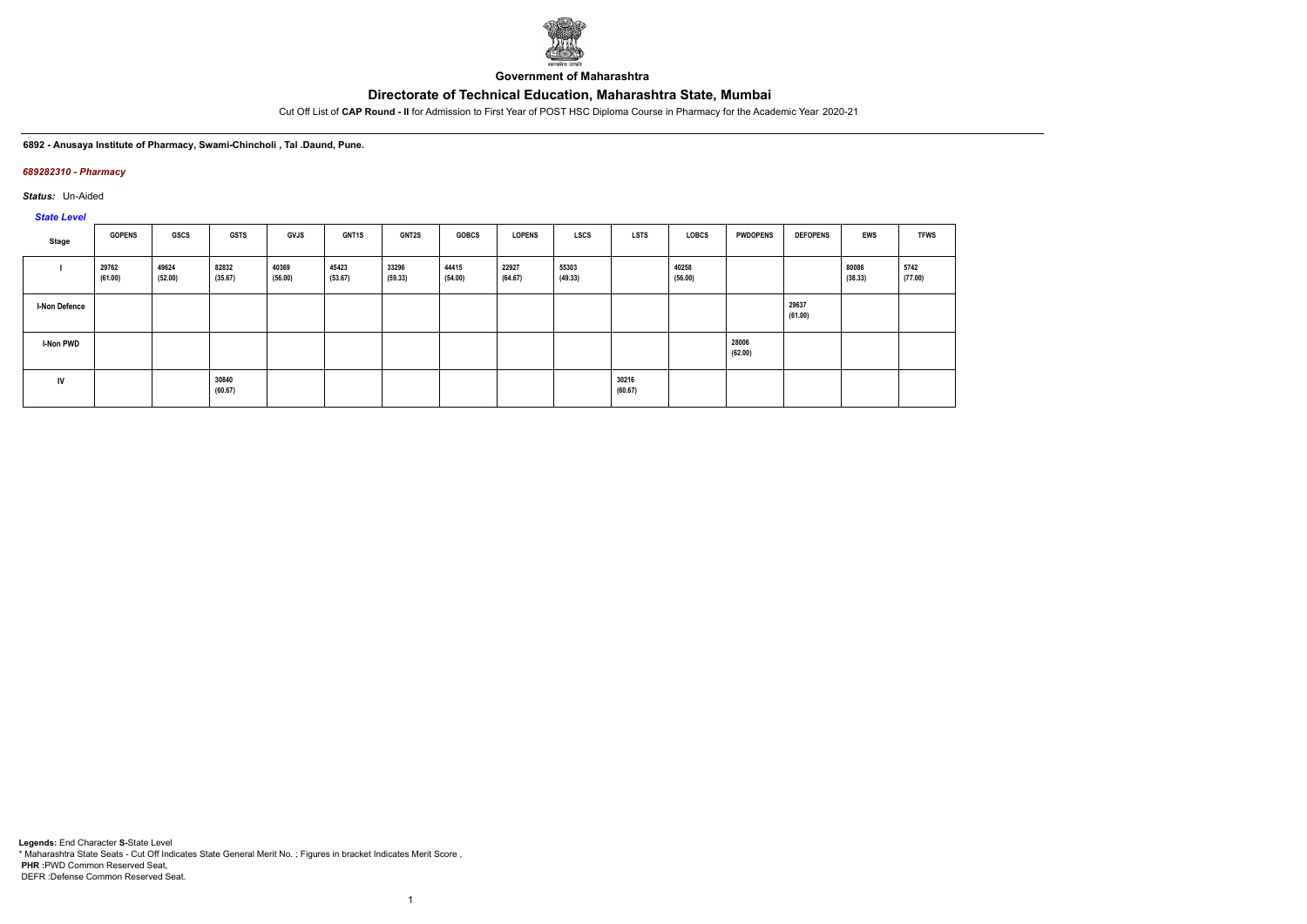

**Government of Maharashtra**

Cut Off List of **CAP Round - II** for Admission to First Year of POST HSC Diploma Course in Pharmacy for the Academic Year 2020-21

**6893 - Sant Dnyaneshwar Shikshan Sanstha, Annasaheb Dange College of B.Pharmacy, Ashta, Sangli**

## *689382310 - Pharmacy*

*Status:* Un-Aided

*State Level*

| Stage                | <b>GOPENS</b>    | <b>GSCS</b>      | <b>GSTS</b>      | GNT1S            | <b>GNT2S</b>     | <b>GOBCS</b>     | <b>LOPENS</b>    | LSCS             | <b>LSTS</b>      | <b>LOBCS</b>     | <b>PWDOPENS</b>  | <b>DEFOPENS</b>  | <b>EWS</b>       |
|----------------------|------------------|------------------|------------------|------------------|------------------|------------------|------------------|------------------|------------------|------------------|------------------|------------------|------------------|
|                      | 41683<br>(55.33) | 58787<br>(48.00) |                  | 51089<br>(51.33) | 42655<br>(55.00) | 46788<br>(53.00) | 38042<br>(57.00) | 58665<br>(48.00) |                  | 53497<br>(50.00) |                  |                  | 57947<br>(48.33) |
| <b>I-Non Defence</b> |                  |                  |                  |                  |                  |                  |                  |                  |                  |                  |                  | 40327<br>(56.00) |                  |
| <b>I-Non PWD</b>     |                  |                  |                  |                  |                  |                  |                  |                  |                  |                  | 40695<br>(55.67) |                  |                  |
| IV                   |                  |                  | 43746<br>(54.33) |                  |                  |                  |                  |                  | 43969<br>(54.33) |                  |                  |                  |                  |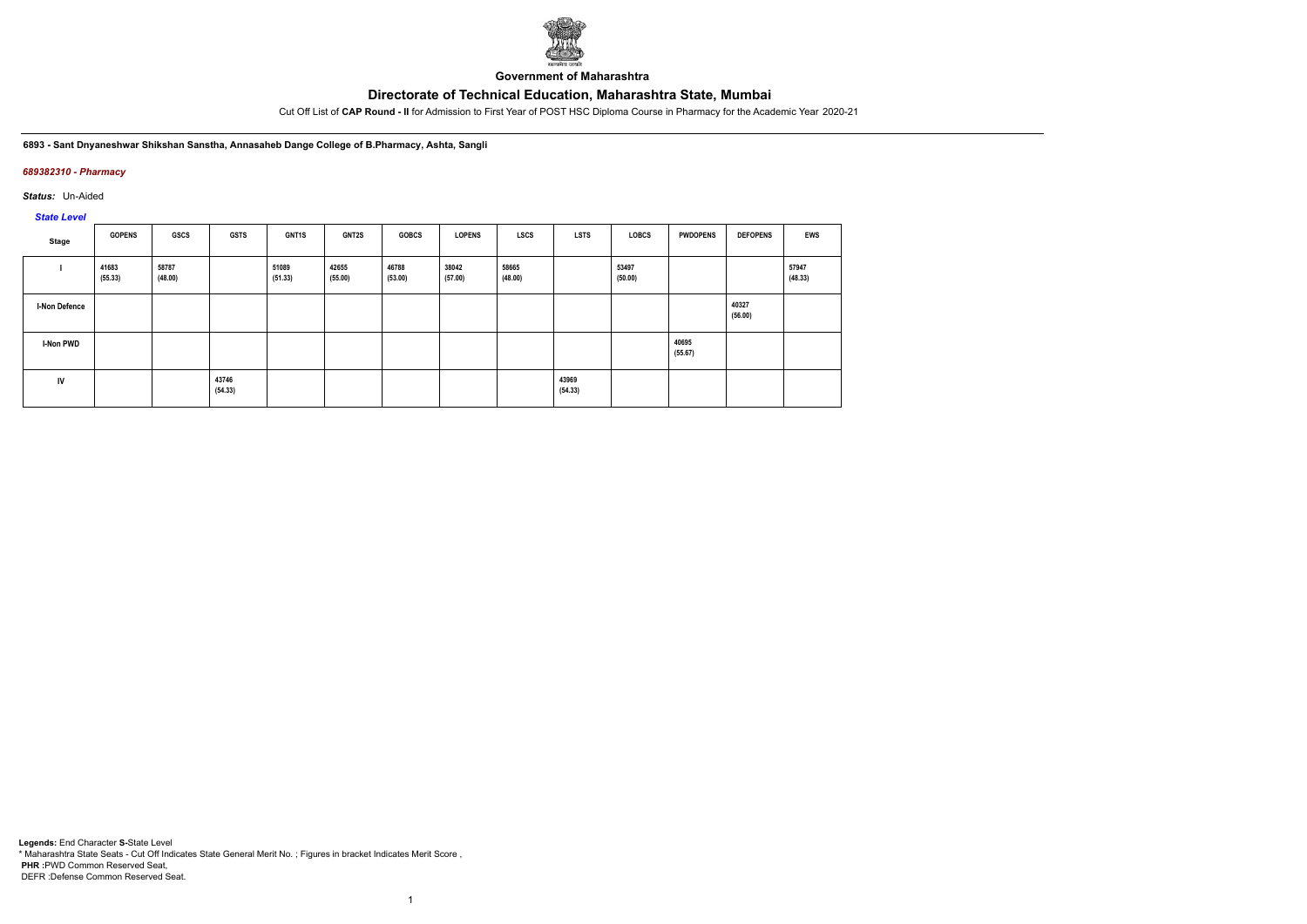

**Government of Maharashtra**

Cut Off List of **CAP Round - II** for Admission to First Year of POST HSC Diploma Course in Pharmacy for the Academic Year 2020-21

**6900 - Yashwant Redekar College Of Pharmacy B. Pharm. And D. Pharm., Nesari**

## *690082310 - Pharmacy*

*Status:* Un-Aided

*State Level*

| Stage            | <b>GOPENS</b>    | GSCS             | <b>GSTS</b>      | <b>GNT2S</b>     | <b>GOBCS</b>     | <b>LOPENS</b>    | <b>LSCS</b>      | <b>LSTS</b>      | <b>LVJS</b>      | LNT <sub>2</sub> S | <b>LOBCS</b>     | <b>PWDOPENS</b>  | EWS              | <b>TFWS</b>      |
|------------------|------------------|------------------|------------------|------------------|------------------|------------------|------------------|------------------|------------------|--------------------|------------------|------------------|------------------|------------------|
|                  | 45285<br>(53.67) | 61021<br>(47.00) |                  | 45680<br>(53.67) | 58102<br>(48.33) | 43306<br>(54.67) | 62484<br>(46.33) |                  | 73295<br>(41.67) | 41798<br>(55.33)   | 59123<br>(47.67) |                  | 31729<br>(60.00) | 37306<br>(57.33) |
| <b>I-Non PWD</b> |                  |                  |                  |                  |                  |                  |                  |                  |                  |                    |                  | 42298<br>(55.00) |                  |                  |
| <b>IV</b>        |                  |                  | 45604<br>(53.67) |                  |                  |                  |                  | 45515<br>(53.67) |                  |                    |                  |                  |                  |                  |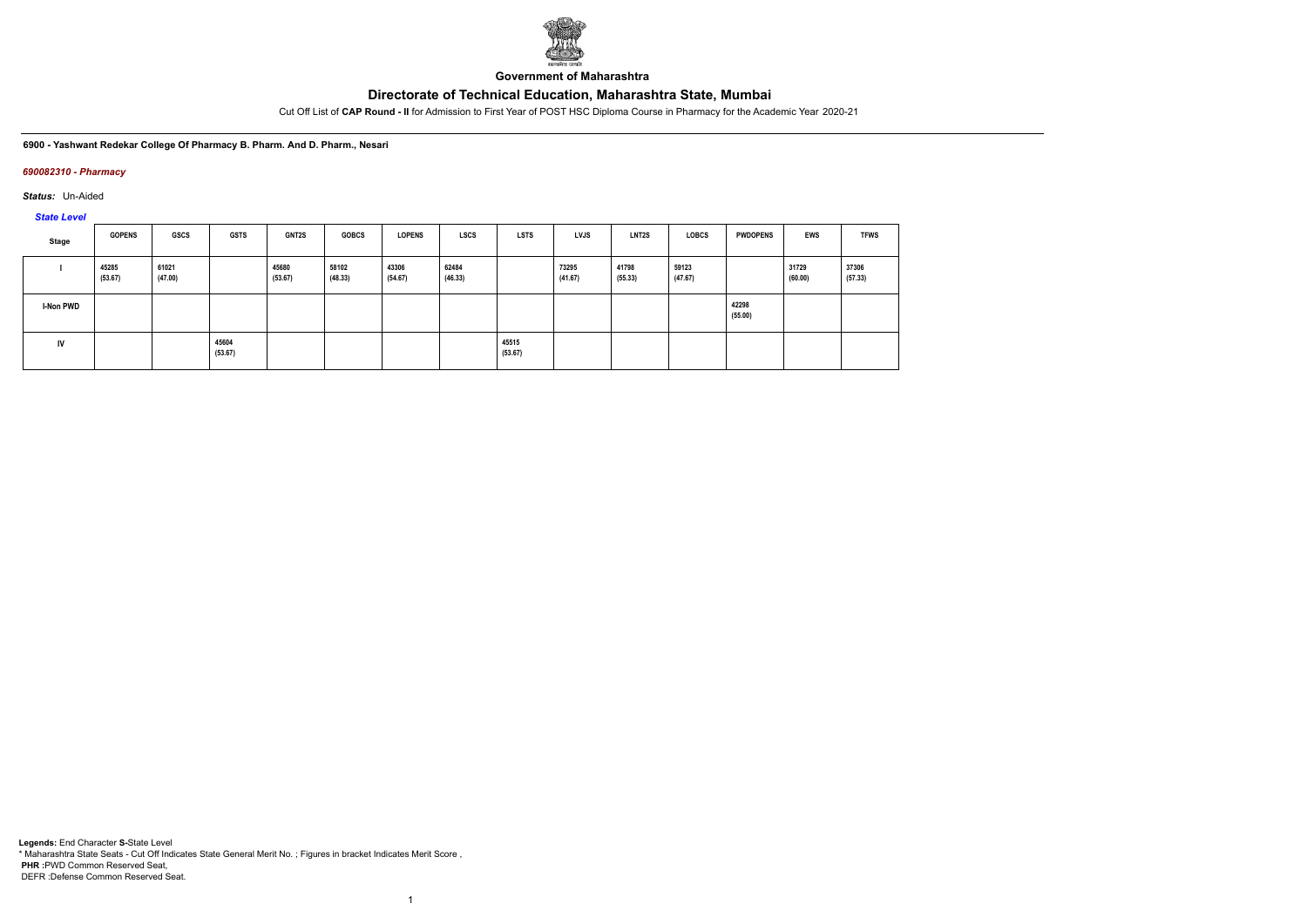

**Government of Maharashtra**

Cut Off List of **CAP Round - II** for Admission to First Year of POST HSC Diploma Course in Pharmacy for the Academic Year 2020-21

**6903 - Indrayani Vidya Mandir's Indrayani Institute of Pharmacy, Talegaon Dabhade**

### *690382310 - Pharmacy*

*Status:* Un-Aided

*State Level*

| Stage                | <b>GOPENS</b>    | GSCS             | <b>GSTS</b>      | <b>GNT2S</b>     | GNT3S            | <b>GOBCS</b>     | <b>LOPENS</b>    | LSCS             | <b>LSTS</b>      | LNT <sub>1</sub> S | LOBCS            | <b>PWDOPENS</b>  | <b>DEFOPENS</b>  | <b>EWS</b>       | <b>TFWS</b>      |
|----------------------|------------------|------------------|------------------|------------------|------------------|------------------|------------------|------------------|------------------|--------------------|------------------|------------------|------------------|------------------|------------------|
|                      | 33444<br>(59.33) | 51356<br>(51.00) | 82235<br>(36.67) | 35434<br>(58.33) | 38762<br>(56.67) | 43943<br>(54.33) | 25194<br>(63.33) | 47140<br>(53.00) |                  | 40425<br>(56.00)   | 40818<br>(55.67) |                  |                  | 76105<br>(40.33) | 14315<br>(70.00) |
| <b>I-Non Defence</b> |                  |                  |                  |                  |                  |                  |                  |                  |                  |                    |                  |                  | 32004<br>(60.00) |                  |                  |
| <b>I-Non PWD</b>     |                  |                  |                  |                  |                  |                  |                  |                  |                  |                    |                  | 31754<br>(60.00) |                  |                  |                  |
| IV                   |                  |                  |                  |                  |                  |                  |                  |                  | 34717<br>(58.67) |                    |                  |                  |                  |                  |                  |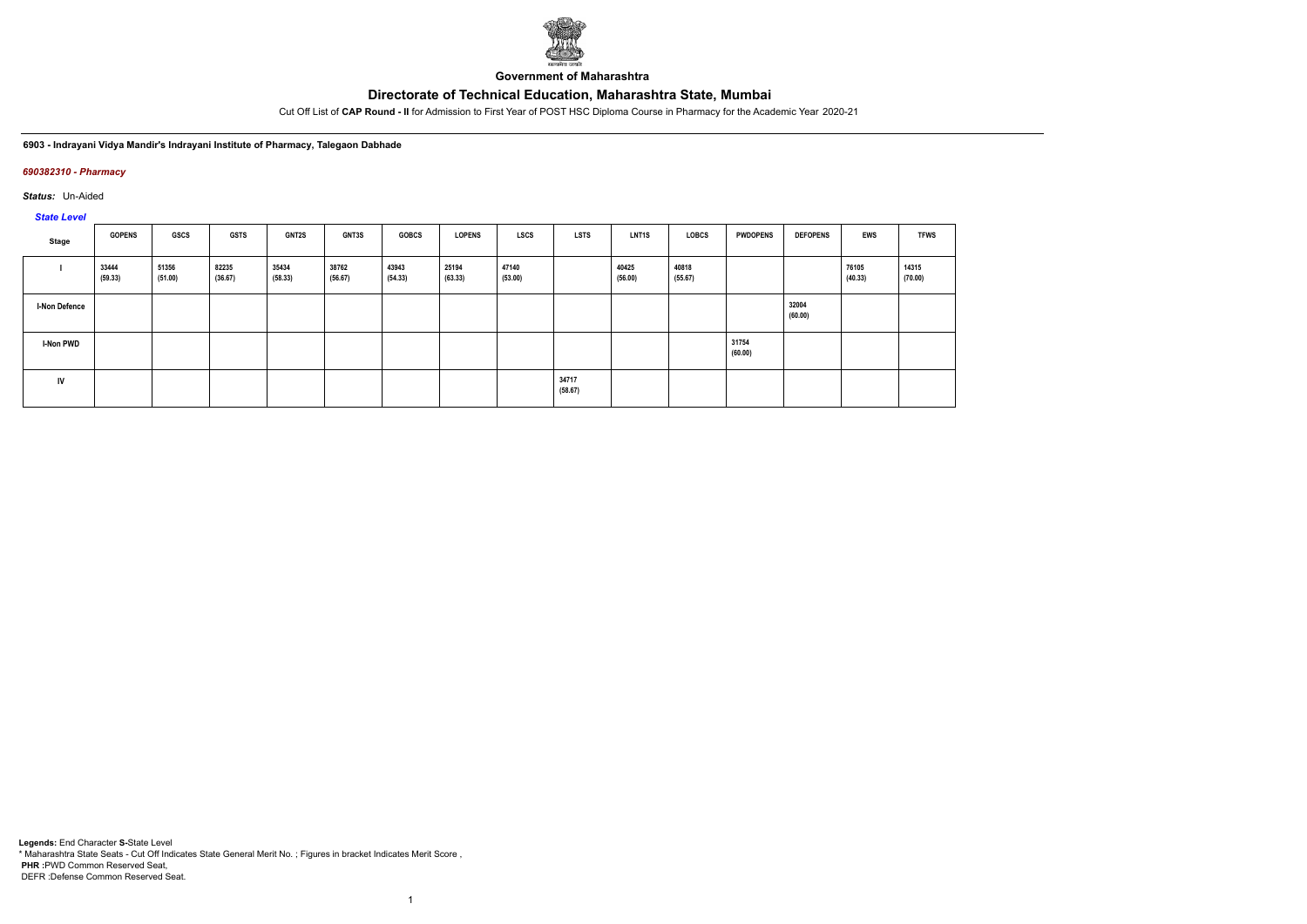

**Government of Maharashtra**

Cut Off List of **CAP Round - II** for Admission to First Year of POST HSC Diploma Course in Pharmacy for the Academic Year 2020-21

### **6904 - Anandi Pharmacy College, Kalambe Tarf Kale**

## *690482310 - Pharmacy*

*Status:* Un-Aided

*State Level*

| Stage | <b>GOPENS</b>    | <b>GSCS</b>      | <b>GSTS</b>      | GNT <sub>1</sub> S | GNT2S            | <b>GOBCS</b>     | <b>LOPENS</b>    | <b>LSTS</b>      | <b>LOBCS</b>     | <b>DEFOPENS</b>  | <b>EWS</b>       |
|-------|------------------|------------------|------------------|--------------------|------------------|------------------|------------------|------------------|------------------|------------------|------------------|
|       | 36677<br>(57.67) | 43333<br>(54.67) |                  | 56270<br>(49.00)   | 38780<br>(56.67) | 55216<br>(49.33) | 33541<br>(59.00) |                  | 29076<br>(61.33) | 72668<br>(42.00) | 72749<br>(42.00) |
| IV    |                  |                  | 38018<br>(57.00) |                    |                  |                  |                  | 35010<br>(58.33) |                  |                  |                  |

1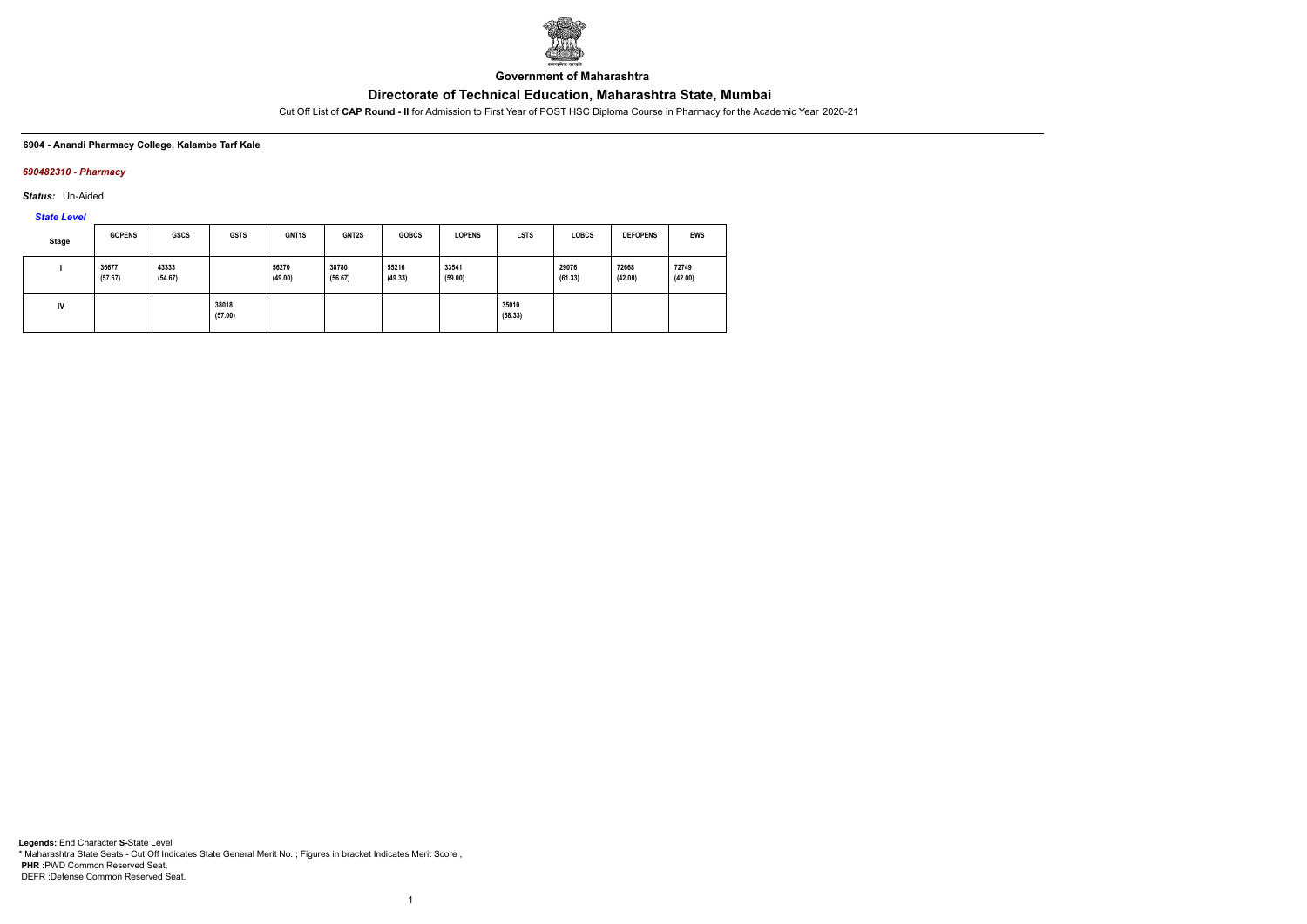

**Government of Maharashtra**

Cut Off List of **CAP Round - II** for Admission to First Year of POST HSC Diploma Course in Pharmacy for the Academic Year 2020-21

**6905 - Navsahyadri Institute of Pharmacy, Naigaon( Nasarapur), Pune**

## *690582310 - Pharmacy*

*Status:* Un-Aided

*State Level*

| Stage                | <b>GOPENS</b>    | GSCS             | <b>GSTS</b>      | <b>GVJS</b>      | <b>GNT2S</b>     | <b>GNT3S</b>     | <b>GOBCS</b>     | LOPENS           | <b>LSTS</b>      | LNT1S            | LOBCS            | <b>PWDOPENS</b>  | <b>DEFOPENS</b>  | <b>EWS</b>       | <b>TFWS</b>      |
|----------------------|------------------|------------------|------------------|------------------|------------------|------------------|------------------|------------------|------------------|------------------|------------------|------------------|------------------|------------------|------------------|
|                      | 30491<br>(60.67) | 54592<br>(49.67) |                  | 41362<br>(55.67) | 39871<br>(56.33) | 35041<br>(58.33) | 45029<br>(54.00) | 22829<br>(64.67) |                  | 51469<br>(51.00) | 43957<br>(54.33) |                  |                  | 65181<br>(45.33) | 30298<br>(60.67) |
| <b>I-Non Defence</b> |                  |                  |                  |                  |                  |                  |                  |                  |                  |                  |                  |                  | 32146<br>(60.00) |                  |                  |
| <b>I-Non PWD</b>     |                  |                  |                  |                  |                  |                  |                  |                  |                  |                  |                  | 28221<br>(62.00) |                  |                  |                  |
| IV                   |                  |                  | 31982<br>(60.00) |                  |                  |                  |                  |                  | 31852<br>(60.00) |                  |                  |                  |                  |                  |                  |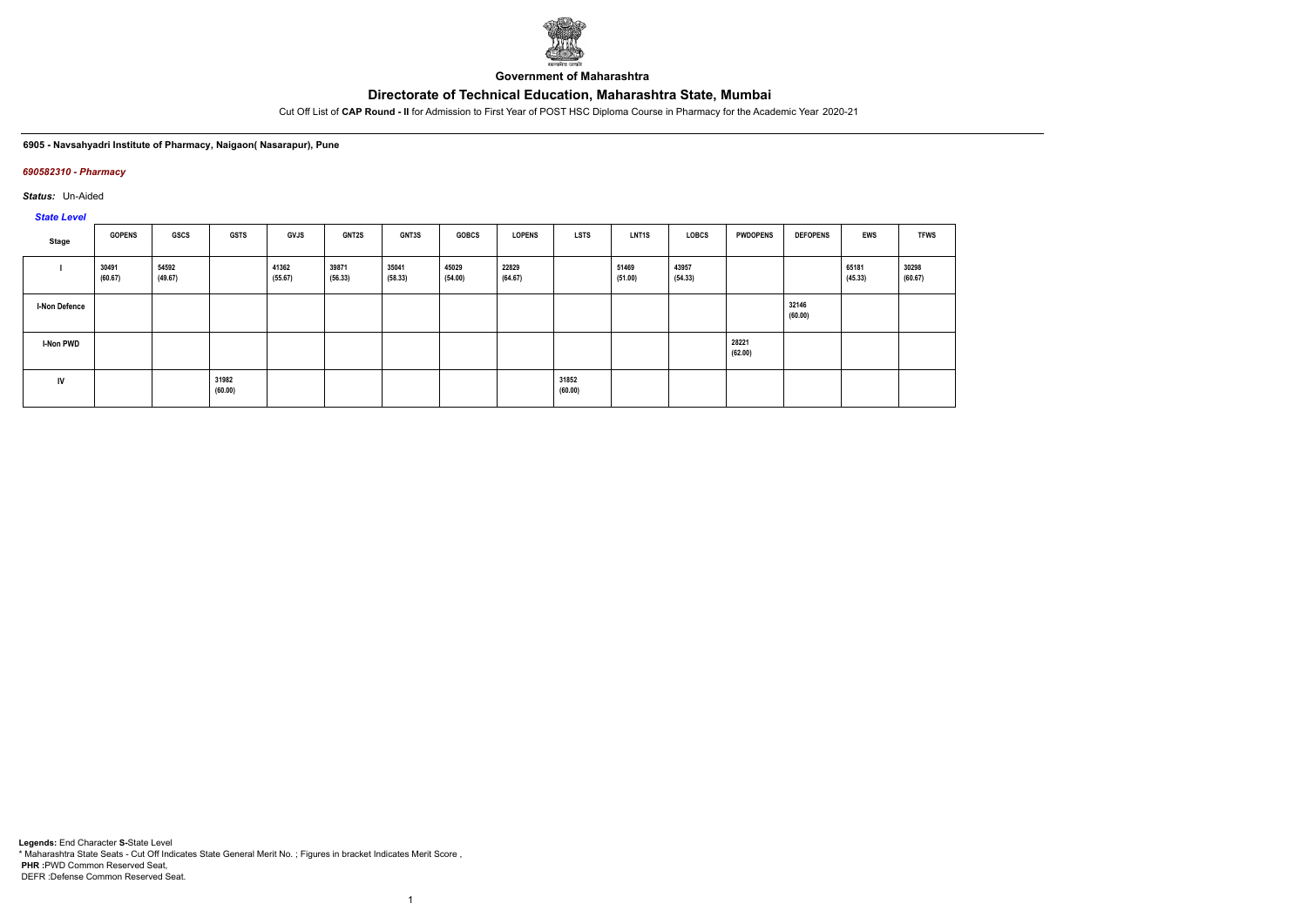

**Government of Maharashtra**

Cut Off List of **CAP Round - II** for Admission to First Year of POST HSC Diploma Course in Pharmacy for the Academic Year 2020-21

**6906 - Delight College of Pharmacy, Koregaon Bhima**

## *690682310 - Pharmacy*

*Status:* Un-Aided Religious Minority - Muslim

*State Level*

| <b>Stage</b> | <b>GOPENS</b> | <b>LOPENS</b> | MI      |
|--------------|---------------|---------------|---------|
|              | 34965         | 32566         | 64950   |
|              | (58.33)       | (59.67)       | (45.33) |

1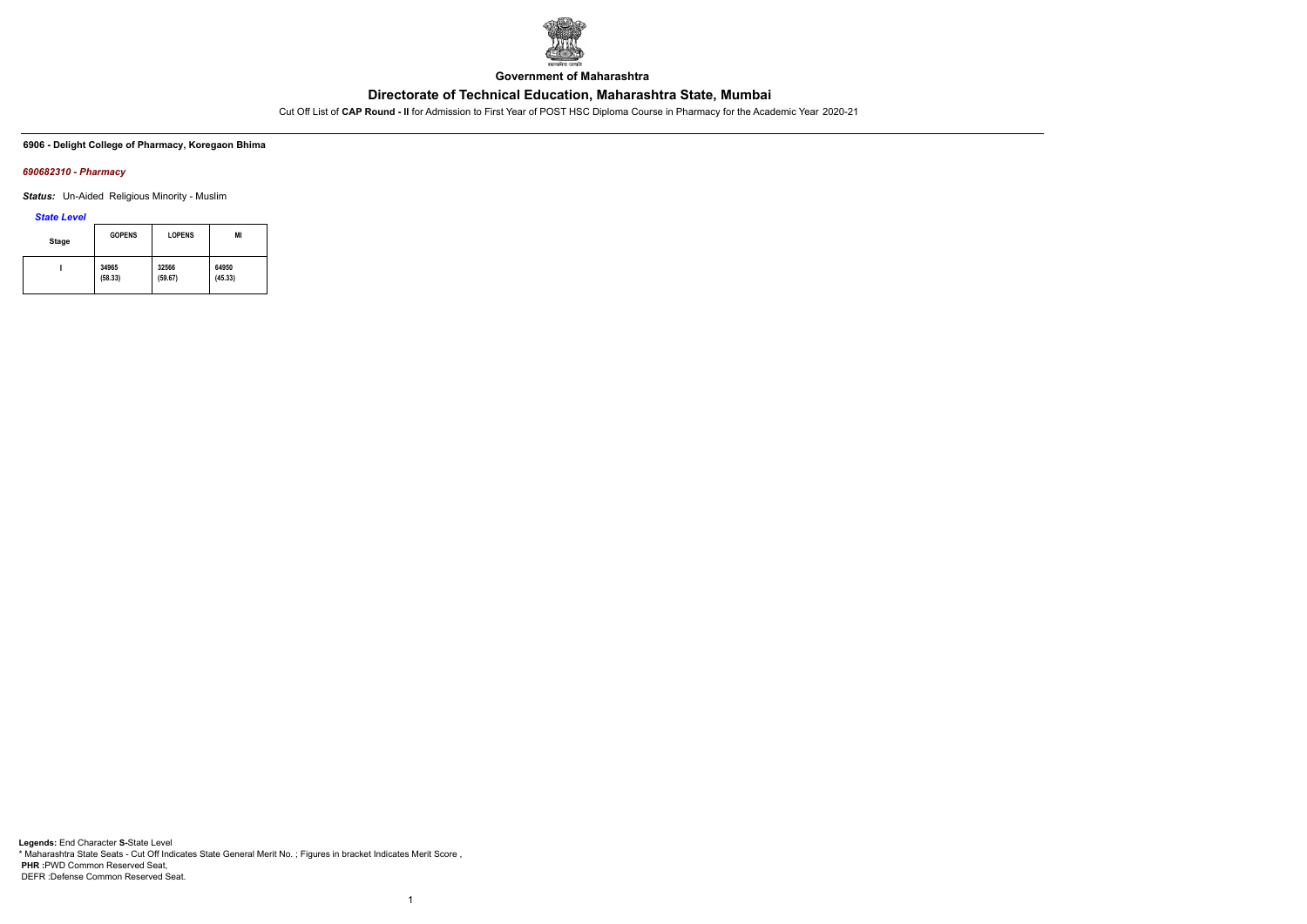

**Government of Maharashtra**

Cut Off List of **CAP Round - II** for Admission to First Year of POST HSC Diploma Course in Pharmacy for the Academic Year 2020-21

#### **6907 - Sarogini College of Pharmacy, Kolhapur**

# *690782310 - Pharmacy*

*Status:* Un-Aided

*State Level*

| Stage            | <b>GOPENS</b>    | GSCS             | GSTS             | <b>GNT2S</b>     | <b>GNT3S</b>     | <b>GOBCS</b>     | <b>LOPENS</b>    | <b>LSCS</b>      | <b>LSTS</b>      | LNT2S            | <b>LOBCS</b>     | <b>PWDOPENS</b>  | EWS              | <b>TFWS</b>      |
|------------------|------------------|------------------|------------------|------------------|------------------|------------------|------------------|------------------|------------------|------------------|------------------|------------------|------------------|------------------|
|                  | 34475<br>(58.67) | 51506<br>(51.00) |                  | 38805<br>(56.67) | 44574<br>(54.00) | 48437<br>(52.33) | 27063<br>(62.33) | 46885<br>(53.00) |                  | 40361<br>(56.00) | 47628<br>(52.67) |                  | 67845<br>(44.00) | 17832<br>(67.67) |
| <b>I-Non PWD</b> |                  |                  |                  |                  |                  |                  |                  |                  |                  |                  |                  | 32947<br>(59.33) |                  |                  |
| IV               |                  |                  | 35180<br>(58.33) |                  |                  |                  |                  |                  | 34264<br>(58.67) |                  |                  |                  |                  |                  |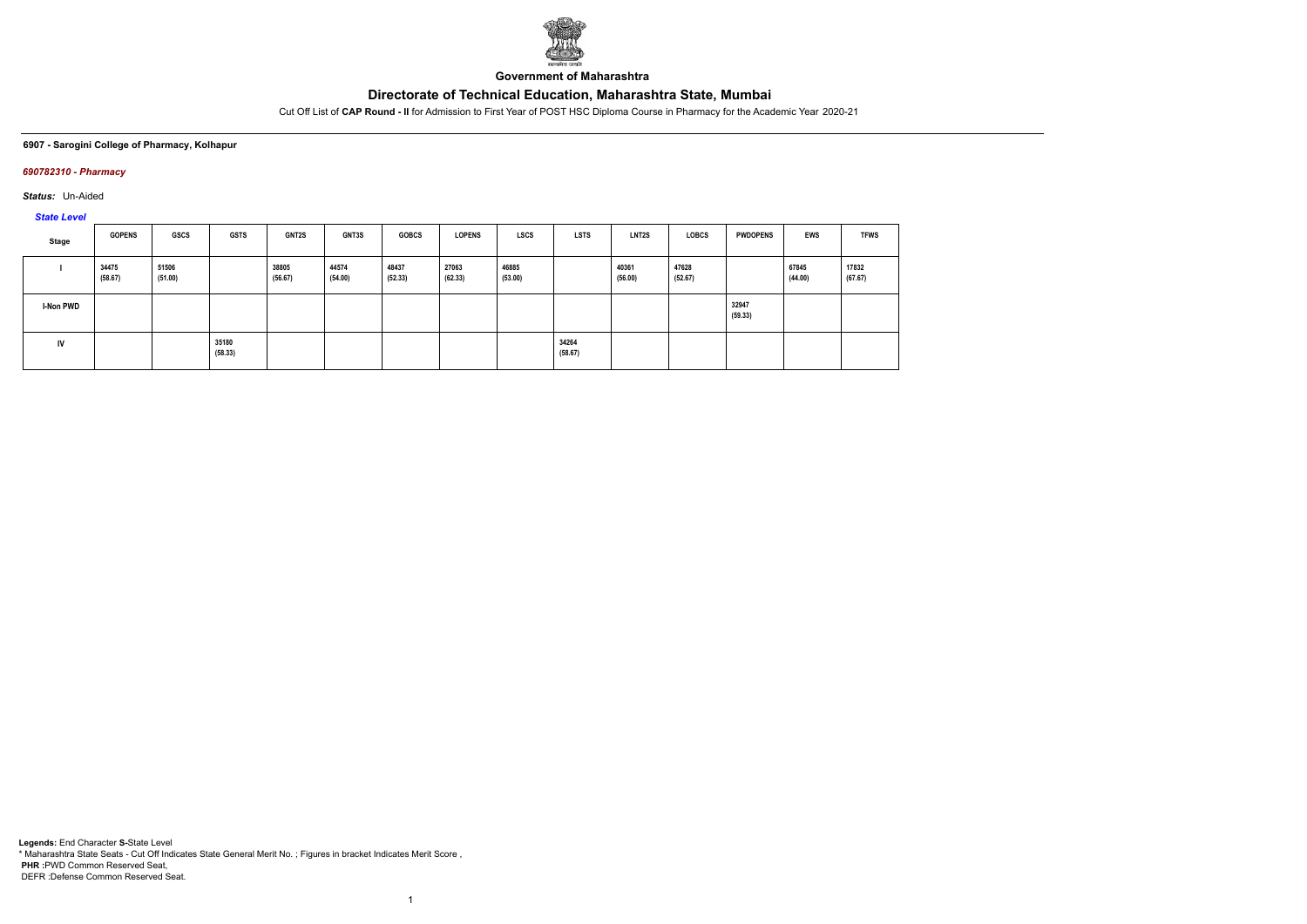

**Government of Maharashtra**

Cut Off List of **CAP Round - II** for Admission to First Year of POST HSC Diploma Course in Pharmacy for the Academic Year 2020-21

#### **6908 - Ashokrao Mane Institute of Pharmaceutical Science and Research, Save**

### *690882310 - Pharmacy*

*Status:* Un-Aided

*State Level*

| Stage                | <b>GOPENS</b>    | GSCS             | <b>GSTS</b>      | <b>GNT1S</b>     | <b>GNT2S</b>     | <b>GOBCS</b>     | <b>LOPENS</b>    | LSCS             | <b>LSTS</b>      | LVJS             | LOBCS            | <b>PWDOPENS</b>  | <b>DEFOPENS</b>  | EWS              | <b>TFWS</b>      |
|----------------------|------------------|------------------|------------------|------------------|------------------|------------------|------------------|------------------|------------------|------------------|------------------|------------------|------------------|------------------|------------------|
|                      | 41590<br>(55.33) | 56913<br>(48.67) |                  | 52123<br>(50.67) | 44817<br>(54.00) | 55876<br>(49.00) | 38587<br>(56.67) | 58649<br>(48.00) |                  | 59942<br>(47.33) | 55139<br>(49.33) |                  |                  | 49933<br>(51.67) | 31012<br>(60.33) |
| <b>I-Non Defence</b> |                  |                  |                  |                  |                  |                  |                  |                  |                  |                  |                  |                  | 40932<br>(55.67) |                  |                  |
| I-Non PWD            |                  |                  |                  |                  |                  |                  |                  |                  |                  |                  |                  | 37902<br>(57.00) |                  |                  |                  |
| IV                   |                  |                  | 42061<br>(55.33) |                  |                  |                  |                  |                  | 42060<br>(55.33) |                  |                  |                  |                  |                  |                  |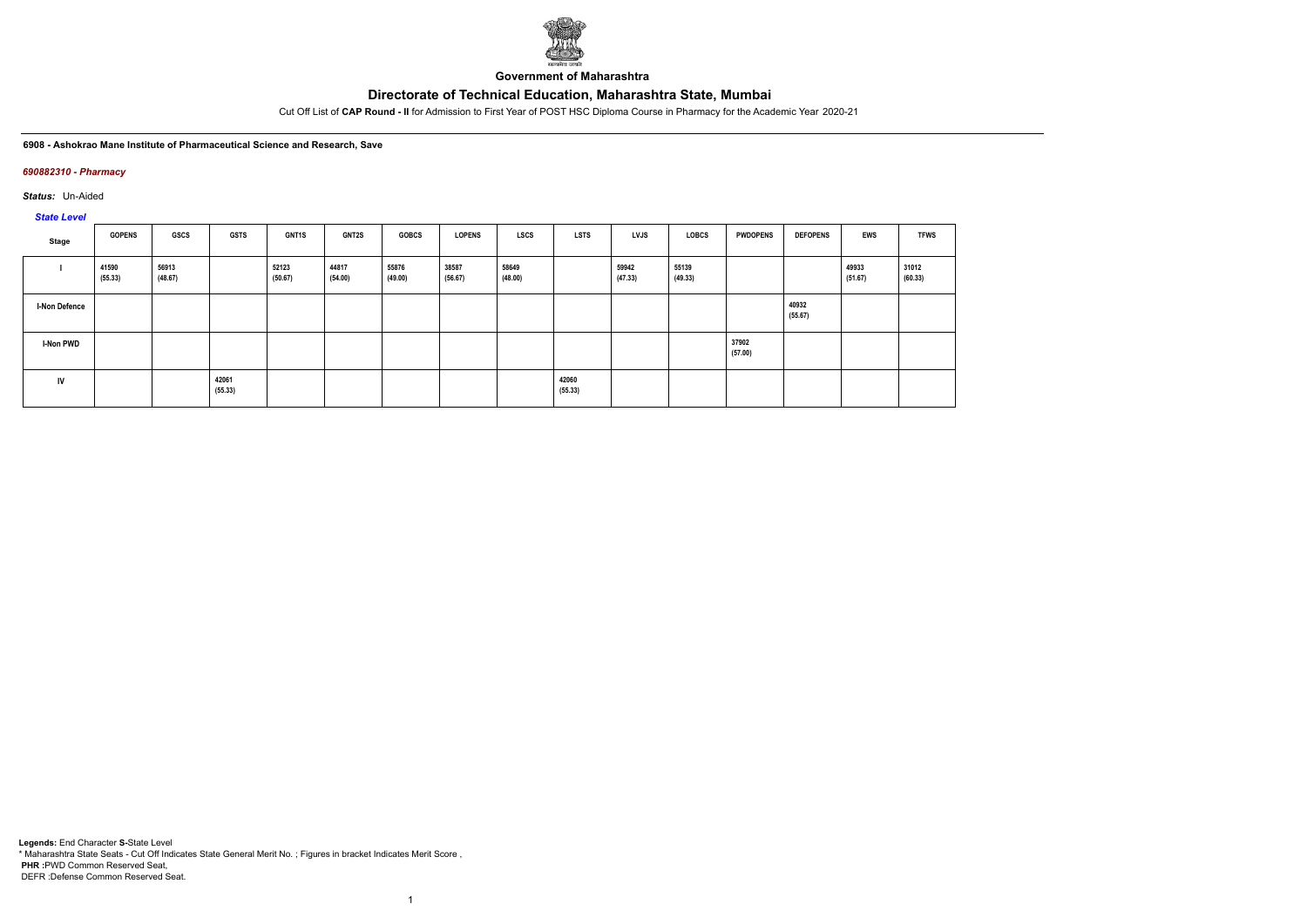

**Government of Maharashtra**

Cut Off List of **CAP Round - II** for Admission to First Year of POST HSC Diploma Course in Pharmacy for the Academic Year 2020-21

### **6909 - Y.D. Mane Institute of Pharmacy, Kagal, Kolhapur**

### *690982310 - Pharmacy*

*Status:* Un-Aided

# *State Level*

| Stage                | <b>GOPENS</b>    | <b>GSCS</b>      | <b>GSTS</b>      | <b>GVJS</b>      | <b>GNT3S</b>     | <b>GOBCS</b>     | <b>LOPENS</b>    | <b>LSCS</b>      | <b>LSTS</b>      | <b>LVJS</b>      | <b>LOBCS</b>     | <b>PWDOPENS</b>  | <b>DEFOPENS</b>  | <b>TFWS</b>      |
|----------------------|------------------|------------------|------------------|------------------|------------------|------------------|------------------|------------------|------------------|------------------|------------------|------------------|------------------|------------------|
|                      | 40057<br>(56.00) | 58257<br>(48.00) |                  | 44393<br>(54.33) | 46808<br>(53.00) | 51447<br>(51.00) | 37174<br>(57.33) | 52805<br>(50.33) |                  | 51537<br>(51.00) | 50616<br>(51.33) |                  |                  | 36644<br>(57.67) |
| <b>I-Non Defence</b> |                  |                  |                  |                  |                  |                  |                  |                  |                  |                  |                  |                  | 38346<br>(57.00) |                  |
| <b>I-Non PWD</b>     |                  |                  |                  |                  |                  |                  |                  |                  |                  |                  |                  | 35664<br>(58.00) |                  |                  |
| <b>IV</b>            |                  |                  | 40209<br>(56.00) |                  |                  |                  |                  |                  | 39284<br>(56.33) |                  |                  |                  |                  |                  |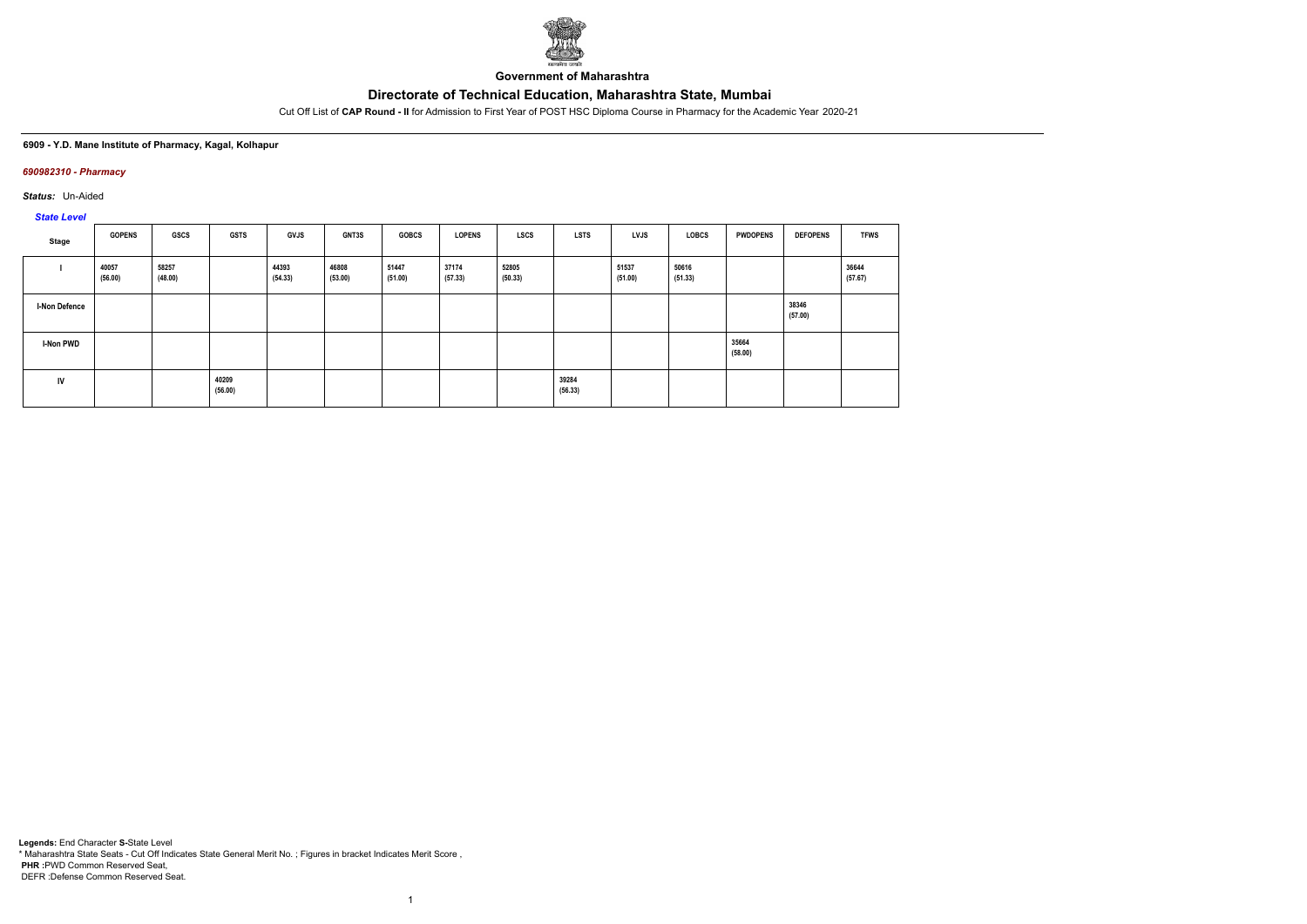

**Government of Maharashtra**

Cut Off List of **CAP Round - II** for Admission to First Year of POST HSC Diploma Course in Pharmacy for the Academic Year 2020-21

#### **6910 - Samarth Institute of Pharmacy, Belhe , Junnar**

### *691082310 - Pharmacy*

*Status:* Un-Aided

# *State Level*

| Stage                | <b>GOPENS</b>    | GSCS             | <b>GSTS</b>      | <b>GVJS</b>      | <b>GNT2S</b>     | <b>GNT3S</b>     | <b>GOBCS</b>     | <b>LOPENS</b>    | <b>LSCS</b>      | <b>LSTS</b>      | <b>LNT2S</b>     | LOBCS            | <b>PWDOPENS</b>  | <b>DEFOPENS</b>  | <b>EWS</b>       | <b>TFWS</b>      |
|----------------------|------------------|------------------|------------------|------------------|------------------|------------------|------------------|------------------|------------------|------------------|------------------|------------------|------------------|------------------|------------------|------------------|
|                      | 35673<br>(58.00) | 58455<br>(48.00) | 74036<br>(41.33) | 39542<br>(56.33) | 38273<br>(57.00) | 37687<br>(57.33) | 41244<br>(55.67) | 29896<br>(61.00) | 63866<br>(45.67) |                  | 31678<br>(60.00) | 43341<br>(54.67) |                  |                  | 76735<br>(40.00) | 34884<br>(58.67) |
| <b>I-Non Defence</b> |                  |                  |                  |                  |                  |                  |                  |                  |                  |                  |                  |                  |                  | 33285<br>(59.33) |                  |                  |
| <b>I-Non PWD</b>     |                  |                  |                  |                  |                  |                  |                  |                  |                  |                  |                  |                  | 33106<br>(59.33) |                  |                  |                  |
| <b>IV</b>            |                  |                  |                  |                  |                  |                  |                  |                  |                  | 34673<br>(58.67) |                  |                  |                  |                  |                  |                  |

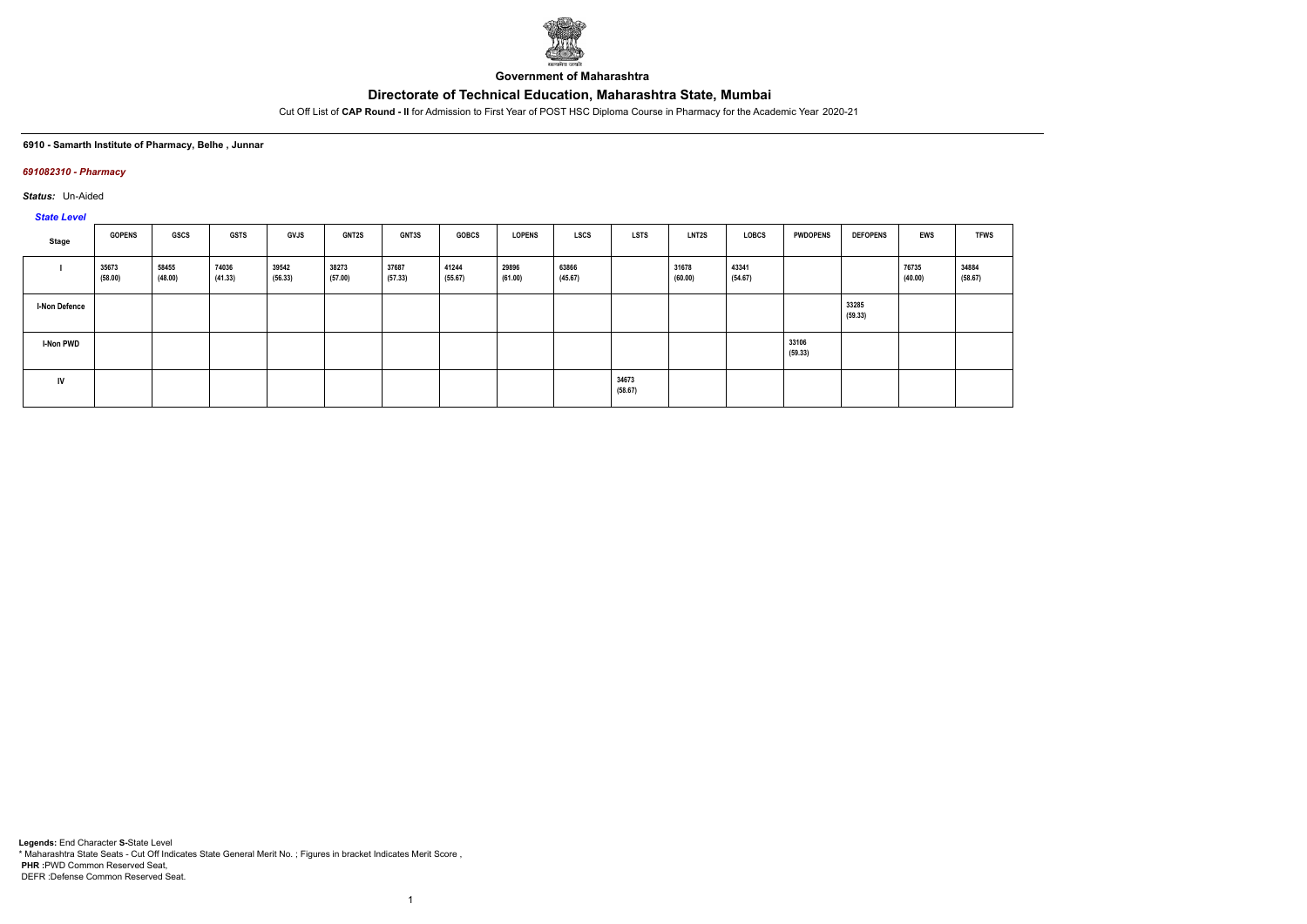

**Government of Maharashtra**

Cut Off List of **CAP Round - II** for Admission to First Year of POST HSC Diploma Course in Pharmacy for the Academic Year 2020-21

#### **6911 - Zadbuke Institute of Pharmacy, Puri**

## *691182310 - Pharmacy*

*Status:* Un-Aided

# *State Level*

| Stage                | <b>GOPENS</b>    | GSCS             | <b>GSTS</b>      | GNT1S            | <b>GNT2S</b>     | GNT3S            | <b>GOBCS</b>     | <b>LOPENS</b>    | <b>LSTS</b>      | <b>LNT2S</b>     | <b>LOBCS</b>     | <b>PWDOPENS</b>  | <b>DEFOPENS</b>  | <b>EWS</b>       | <b>TFWS</b>      |
|----------------------|------------------|------------------|------------------|------------------|------------------|------------------|------------------|------------------|------------------|------------------|------------------|------------------|------------------|------------------|------------------|
|                      | 24110<br>(64.00) | 37556<br>(57.33) |                  | 32990<br>(59.33) | 24202<br>(64.00) | 29982<br>(61.00) | 32228<br>(59.67) | 21050<br>(65.67) |                  | 24033<br>(64.00) | 27689<br>(62.00) |                  |                  | 51947<br>(51.00) | 23804<br>(64.33) |
| <b>I-Non Defence</b> |                  |                  |                  |                  |                  |                  |                  |                  |                  |                  |                  |                  | 22314<br>(65.00) |                  |                  |
| I-Non PWD            |                  |                  |                  |                  |                  |                  |                  |                  |                  |                  |                  | 20997<br>(66.00) |                  |                  |                  |
| IV                   |                  |                  | 24931<br>(63.67) |                  |                  |                  |                  |                  | 24042<br>(64.00) |                  |                  |                  |                  |                  |                  |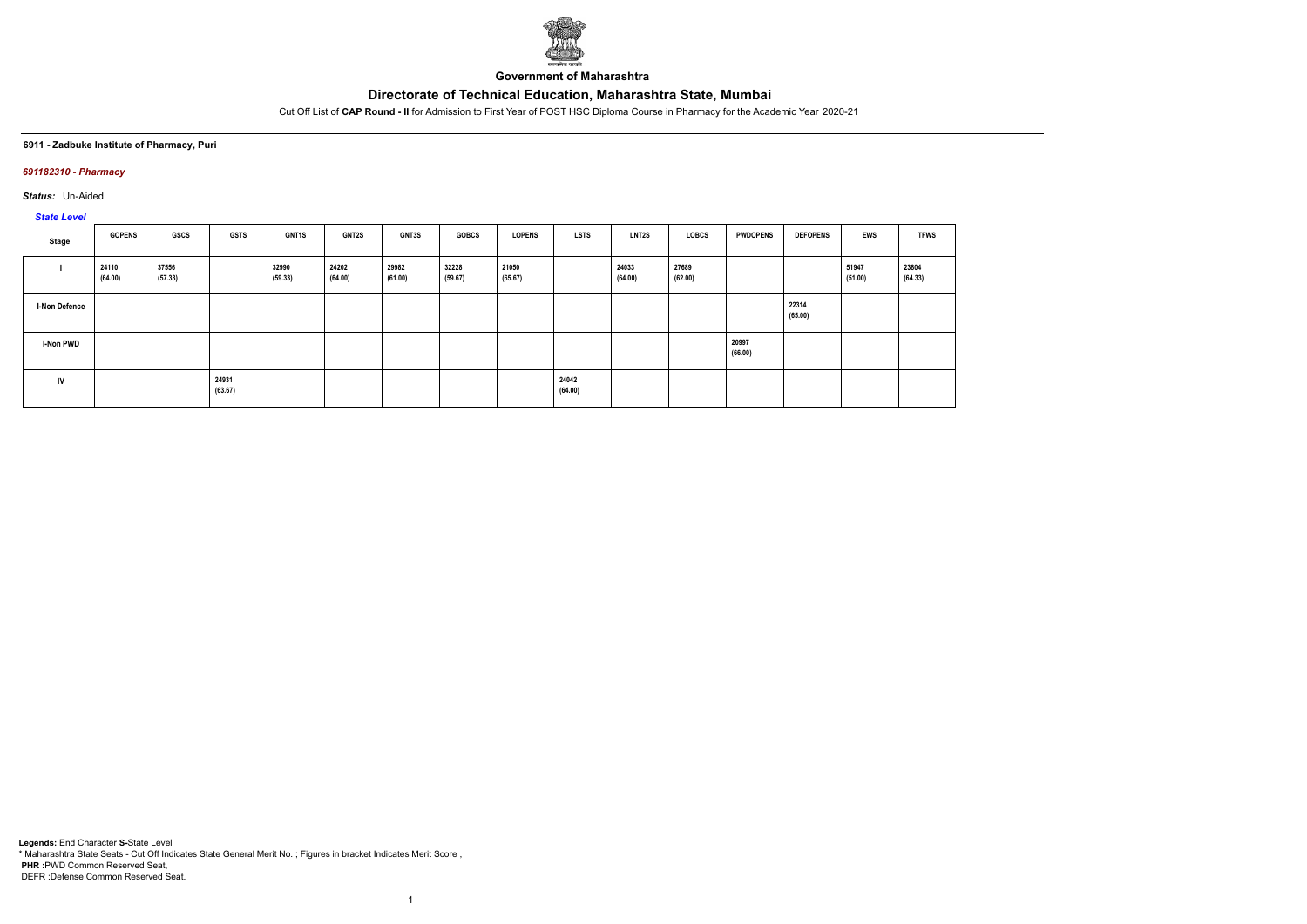

**Government of Maharashtra**

Cut Off List of **CAP Round - II** for Admission to First Year of POST HSC Diploma Course in Pharmacy for the Academic Year 2020-21

**6914 - Institute of Pharmaceutical Science & Research for Girls, (Bhigwan), Daund**

## *691482310F - Pharmacy*

*Status:* Un-Aided

*State Level*

| Stage                | <b>LOPENS</b>    | <b>LSCS</b>      | <b>LSTS</b>      | LNT2S            | LNT3S            | <b>LOBCS</b>     | <b>PWDOPENS</b>  | <b>DEFOPENS</b>  | <b>EWS</b>       |
|----------------------|------------------|------------------|------------------|------------------|------------------|------------------|------------------|------------------|------------------|
|                      | 32375<br>(59.67) | 59114<br>(47.67) | 82410<br>(36.33) | 33727<br>(59.00) | 45205<br>(53.67) | 46756<br>(53.00) |                  |                  | 66952<br>(44.33) |
| <b>I-Non Defence</b> |                  |                  |                  |                  |                  |                  |                  | 32905<br>(59.33) |                  |
| <b>I-Non PWD</b>     |                  |                  |                  |                  |                  |                  | 32383<br>(59.67) |                  |                  |
| IV                   |                  |                  | 33553<br>(59.00) |                  |                  |                  |                  |                  |                  |

1

**Legends:** End Character **S-**State Level \* Maharashtra State Seats - Cut Off Indicates State General Merit No. ; Figures in bracket Indicates Merit Score , **PHR :**PWD Common Reserved Seat, DEFR :Defense Common Reserved Seat.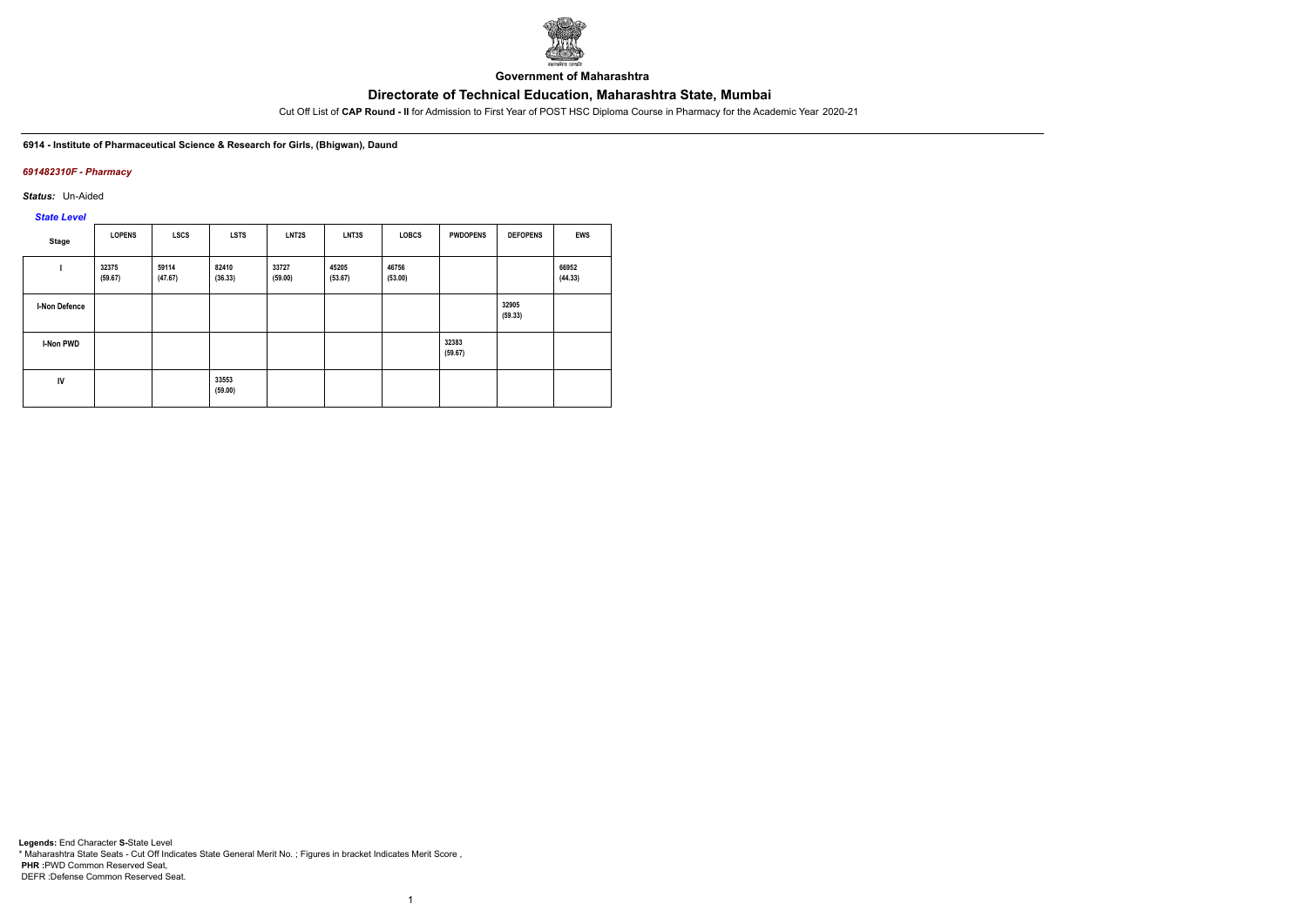

**Government of Maharashtra**

Cut Off List of **CAP Round - II** for Admission to First Year of POST HSC Diploma Course in Pharmacy for the Academic Year 2020-21

## **6915 - DNYANVILAS COLLEGE OF PHARMACY, DUDULGAON TAl HAVELI DIST PUNE**

## *691582310 - Pharmacy*

*Status:* Un-Aided

# *State Level*

| Stage                | <b>GOPENS</b>    | <b>GSCS</b>      | <b>GSTS</b>      | <b>GVJS</b>      | <b>GNT2S</b>     | <b>GNT3S</b>     | <b>GOBCS</b>     | <b>LOPENS</b>    | LSCS             | <b>LSTS</b>      | <b>LOBCS</b>     | <b>DEFOPENS</b>  | EWS              | <b>TFWS</b>      |
|----------------------|------------------|------------------|------------------|------------------|------------------|------------------|------------------|------------------|------------------|------------------|------------------|------------------|------------------|------------------|
|                      | 35055<br>(58.33) | 58123<br>(48.33) | 77514<br>(39.67) | 41498<br>(55.33) | 35658<br>(58.00) | 38381<br>(57.00) | 44727<br>(54.00) | 32214<br>(59.67) | 55892<br>(49.00) |                  | 43210<br>(54.67) |                  | 78653<br>(39.00) | 29384<br>(61.33) |
| <b>I-Non Defence</b> |                  |                  |                  |                  |                  |                  |                  |                  |                  |                  |                  | 35723<br>(58.00) |                  |                  |
| IV                   |                  |                  | 35125<br>(58.33) |                  |                  |                  |                  |                  |                  | 35668<br>(58.00) |                  |                  |                  |                  |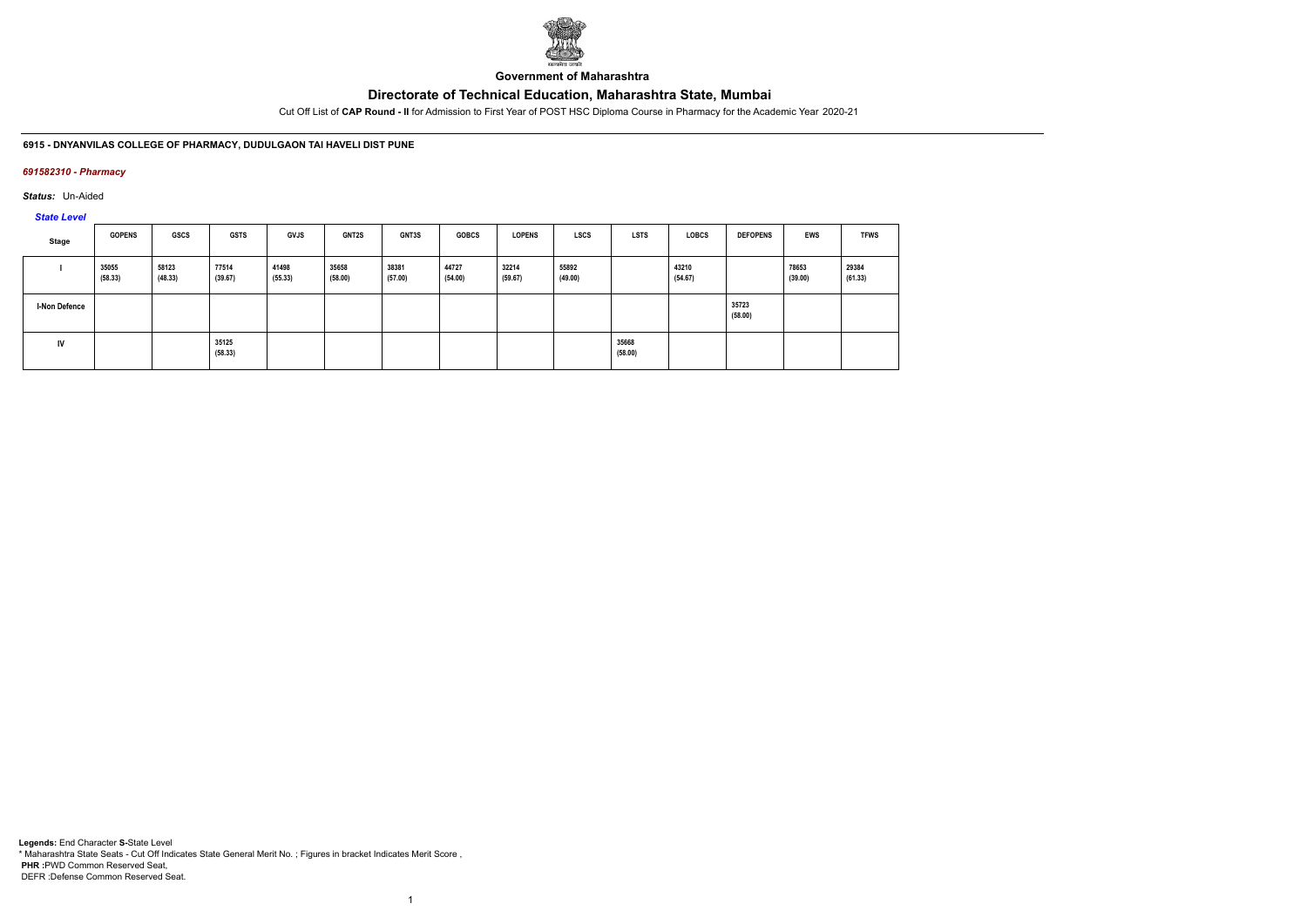

**Government of Maharashtra**

Cut Off List of **CAP Round - II** for Admission to First Year of POST HSC Diploma Course in Pharmacy for the Academic Year 2020-21

## **6916 - PHARATE PATIL COLLEGE OF PHARMACY DIPLOMA**

## *691682310 - Pharmacy*

*Status:* Un-Aided

*State Level*

| Stage                | <b>GOPENS</b>    | GSCS             | GSTS             | GVJS             | <b>GNT1S</b>     | <b>GNT2S</b>     | <b>GOBCS</b>     | <b>LOPENS</b>    | LSTS             | LNT3S            | LOBCS            | <b>PWDOPENS</b>  | <b>DEFOPENS</b>  | <b>TFWS</b>      |
|----------------------|------------------|------------------|------------------|------------------|------------------|------------------|------------------|------------------|------------------|------------------|------------------|------------------|------------------|------------------|
|                      | 29741<br>(61.00) | 47836<br>(52.67) |                  | 39156<br>(56.67) | 37992<br>(57.00) | 38691<br>(56.67) | 43606<br>(54.67) | 21661<br>(65.33) |                  | 42702<br>(55.00) | 37359<br>(57.33) |                  |                  | 31295<br>(60.33) |
| <b>I-Non Defence</b> |                  |                  |                  |                  |                  |                  |                  |                  |                  |                  |                  |                  | 29072<br>(61.33) |                  |
| I-Non PWD            |                  |                  |                  |                  |                  |                  |                  |                  |                  |                  |                  | 27487<br>(62.33) |                  |                  |
| IV                   |                  |                  | 30571<br>(60.67) |                  |                  |                  |                  |                  | 29909<br>(61.00) |                  |                  |                  |                  |                  |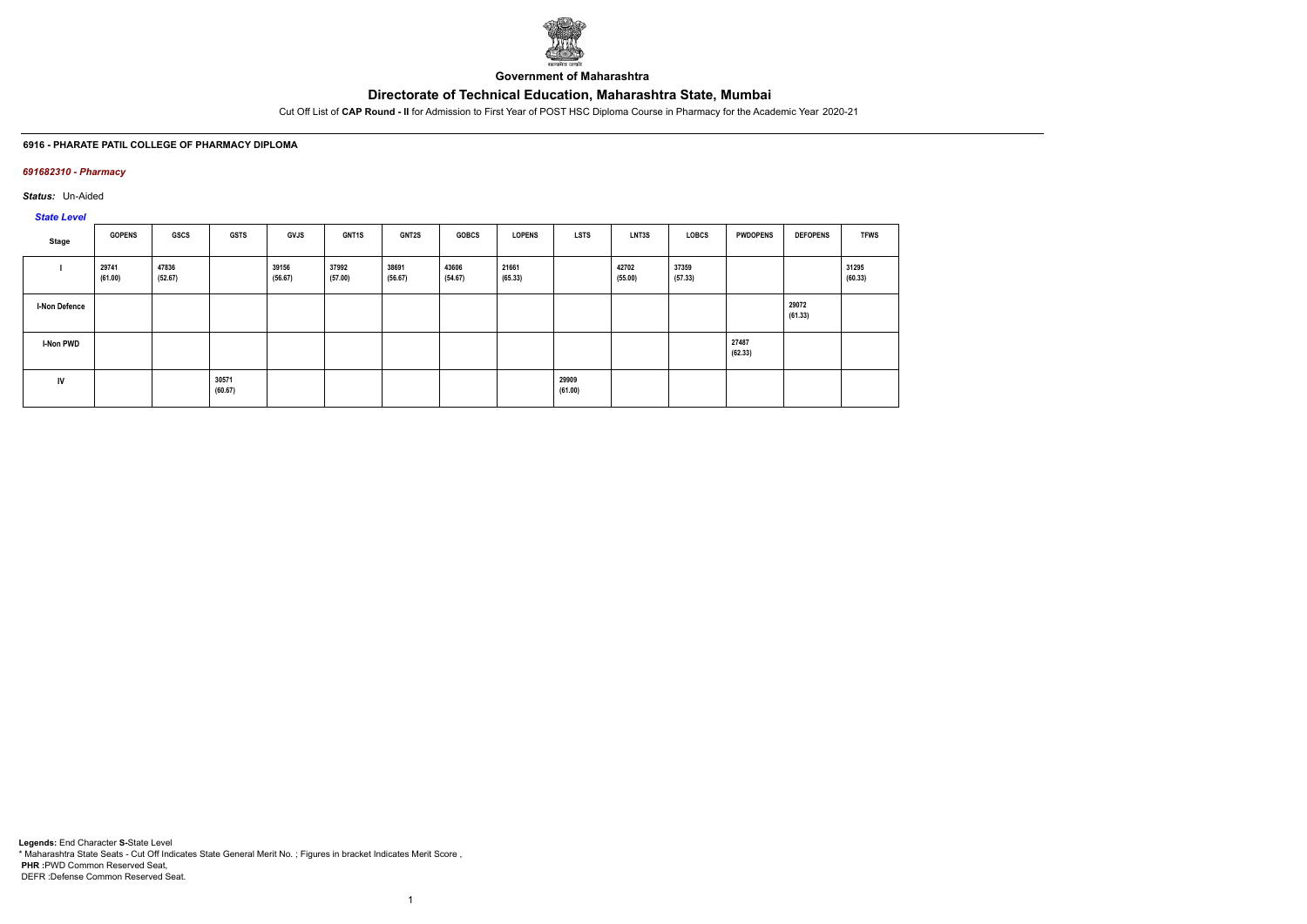

**Government of Maharashtra**

Cut Off List of **CAP Round - II** for Admission to First Year of POST HSC Diploma Course in Pharmacy for the Academic Year 2020-21

## **6918 - Jijamata College of Pharmacy, Sarati**

## *691882310 - Pharmacy*

*Status:* Un-Aided

## *State Level*

| $O(10C)$ respectively. |                  |                  |                  |                  |                  |                  |                  |                  |                  |                  |                  |                  |                  |                  |                  |                  |                  |
|------------------------|------------------|------------------|------------------|------------------|------------------|------------------|------------------|------------------|------------------|------------------|------------------|------------------|------------------|------------------|------------------|------------------|------------------|
| Stage                  | <b>GOPENS</b>    | GSCS             | <b>GSTS</b>      | <b>GVJS</b>      | <b>GNT1S</b>     | <b>GNT2S</b>     | <b>GNT3S</b>     | <b>GOBCS</b>     | <b>LOPENS</b>    | <b>LSCS</b>      | <b>LSTS</b>      | <b>LNT2S</b>     | LOBCS            | <b>PWDOPENS</b>  | <b>DEFOPENS</b>  | EWS              | <b>TFWS</b>      |
|                        | 35311<br>(58.33) | 52207<br>(50.67) |                  | 41748<br>(55.33) | 57841<br>(48.33) | 35702<br>(58.00) | 42725<br>(55.00) | 47894<br>(52.67) | 25836<br>(63.00) | 40019<br>(56.00) |                  | 33667<br>(59.00) | 36503<br>(57.67) |                  |                  | 82364<br>(36.33) | 36711<br>(57.67) |
| <b>I-Non Defence</b>   |                  |                  |                  |                  |                  |                  |                  |                  |                  |                  |                  |                  |                  |                  | 34501<br>(58.67) |                  |                  |
| <b>I-Non PWD</b>       |                  |                  |                  |                  |                  |                  |                  |                  |                  |                  |                  |                  |                  | 29580<br>(61.00) |                  |                  |                  |
| IV                     |                  |                  | 37451<br>(57.33) |                  |                  |                  |                  |                  |                  |                  | 36129<br>(58.00) |                  |                  |                  |                  |                  |                  |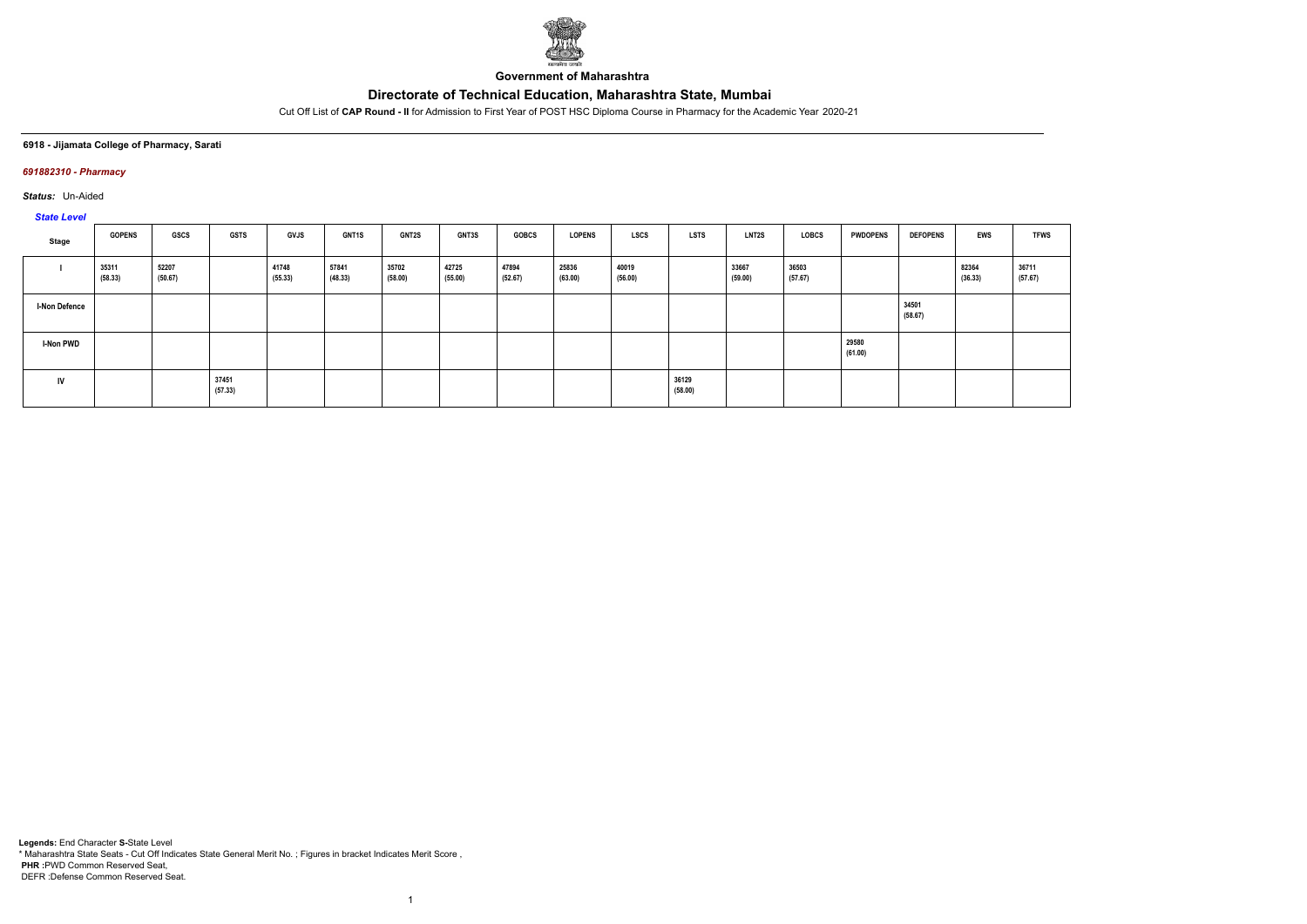

**Government of Maharashtra**

Cut Off List of **CAP Round - II** for Admission to First Year of POST HSC Diploma Course in Pharmacy for the Academic Year 2020-21

**6921 - Elixir Institute of Pharmacy, Pune**

## *692182310 - Pharmacy*

*Status:* Un-Aided Religious Minority - Jain

## *State Level*

| <b>Stage</b> | <b>GOPENS</b>    | <b>LOPENS</b>    | MI               | <b>TFWS</b>      |
|--------------|------------------|------------------|------------------|------------------|
|              | 34587<br>(58.67) | 38209<br>(57.00) | 75603<br>(40.67) | 30843<br>(60.67) |
| MН           |                  |                  | 39998<br>(56.00) |                  |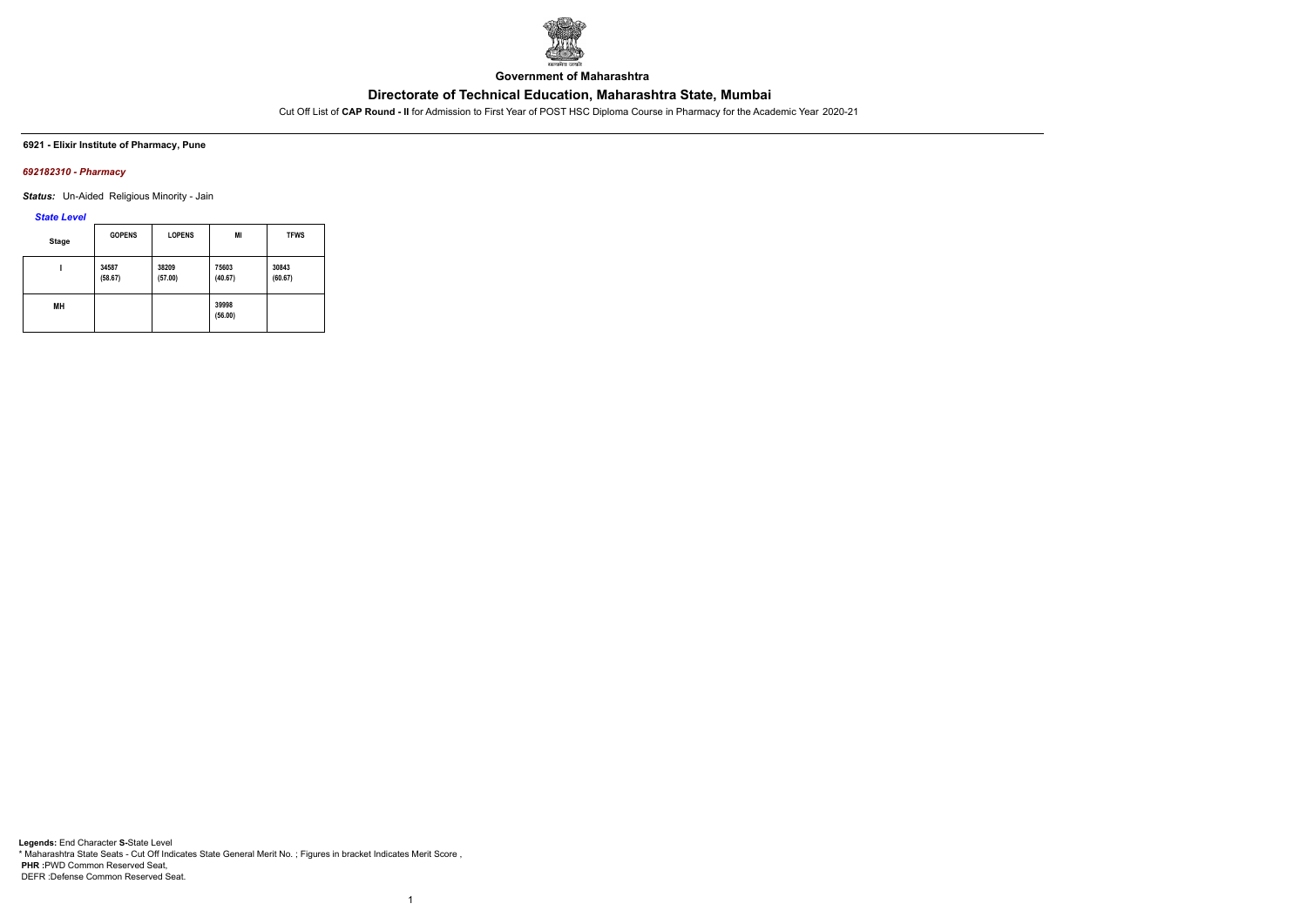

**Government of Maharashtra**

Cut Off List of **CAP Round - II** for Admission to First Year of POST HSC Diploma Course in Pharmacy for the Academic Year 2020-21

**6922 - Siddhant School of Pharmacy ( Women ), Pune**

## *692282310F - Pharmacy*

*Status:* Un-Aided Linguistic Minority - Hindi

*State Level*

| <b>Stage</b> | <b>LOPENS</b>    | MI               |
|--------------|------------------|------------------|
|              | 35672<br>(58.00) |                  |
| MН           |                  | 44439<br>(54.00) |

1

**Legends:** End Character **S-**State Level \* Maharashtra State Seats - Cut Off Indicates State General Merit No. ; Figures in bracket Indicates Merit Score , **PHR :**PWD Common Reserved Seat, DEFR :Defense Common Reserved Seat.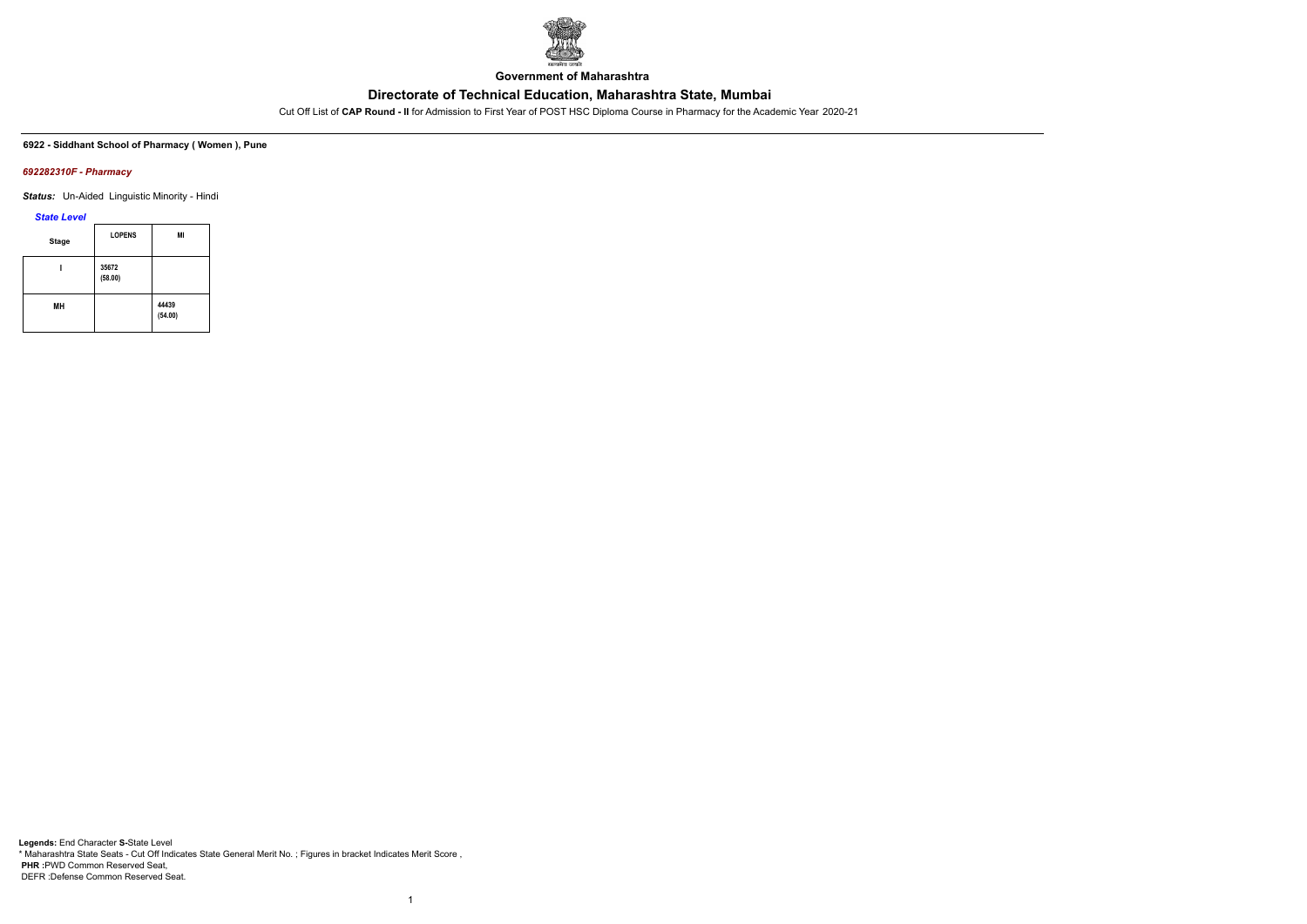

**Government of Maharashtra**

Cut Off List of **CAP Round - II** for Admission to First Year of POST HSC Diploma Course in Pharmacy for the Academic Year 2020-21

#### **6923 - Padmini College of Pharmacy, Atpadi, Sangli**

## *692382310 - Pharmacy*

*Status:* Un-Aided

# *State Level*

| Stage                | <b>GOPENS</b>    | GSCS             | <b>GSTS</b>      | GNT1S            | <b>GOBCS</b>     | <b>LOPENS</b>    | <b>LSCS</b>      | <b>LSTS</b>      | <b>PWDOPENS</b>  | <b>DEFOPENS</b>  | <b>EWS</b>       | <b>TFWS</b>      |
|----------------------|------------------|------------------|------------------|------------------|------------------|------------------|------------------|------------------|------------------|------------------|------------------|------------------|
|                      | 34283<br>(58.67) | 50830<br>(51.33) |                  | 49909<br>(51.67) | 44292<br>(54.33) | 33610<br>(59.00) | 45979<br>(53.33) |                  |                  |                  | 75492<br>(40.67) | 24603<br>(63.67) |
| <b>I-Non Defence</b> |                  |                  |                  |                  |                  |                  |                  |                  |                  | 36970<br>(57.67) |                  |                  |
| <b>I-Non PWD</b>     |                  |                  |                  |                  |                  |                  |                  |                  | 37977<br>(57.00) |                  |                  |                  |
| IV                   |                  |                  | 39754<br>(56.33) |                  |                  |                  |                  | 39236<br>(56.33) |                  |                  |                  |                  |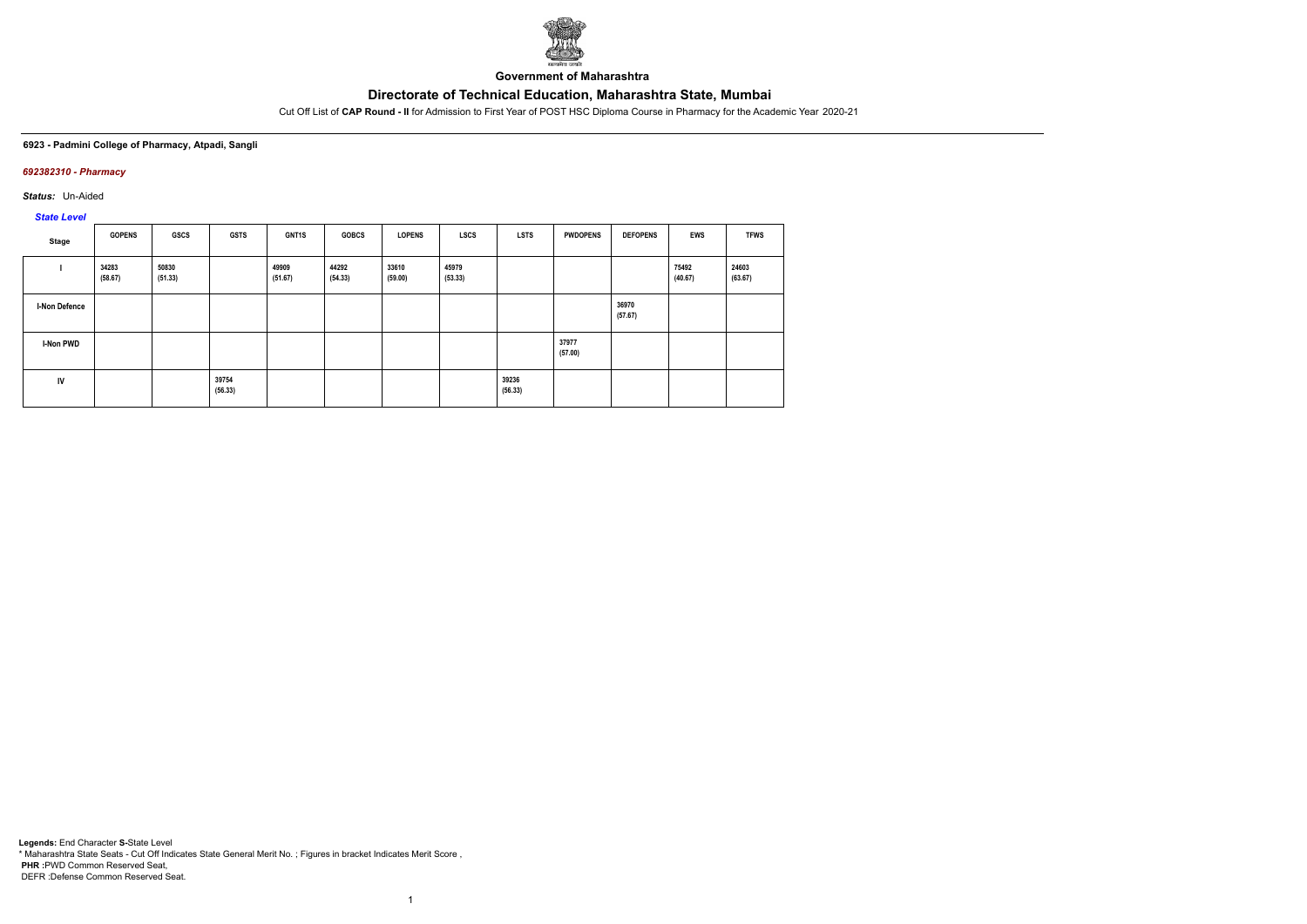

**Government of Maharashtra**

Cut Off List of **CAP Round - II** for Admission to First Year of POST HSC Diploma Course in Pharmacy for the Academic Year 2020-21

#### **6927 - S.S.P Shikshan Sansthas Siddhi College Of Pharmacy**

### *692782310 - Pharmacy*

*Status:* Un-Aided Linguistic Minority - Kannada

## *State Level*

| <b>Stage</b> | <b>GOPENS</b>    | <b>LOPENS</b>    | MI               | <b>TFWS</b>      |
|--------------|------------------|------------------|------------------|------------------|
|              | 27179<br>(62.33) | 40302<br>(56.00) |                  | 33874<br>(59.00) |
| MН           |                  |                  | 41475<br>(55.33) |                  |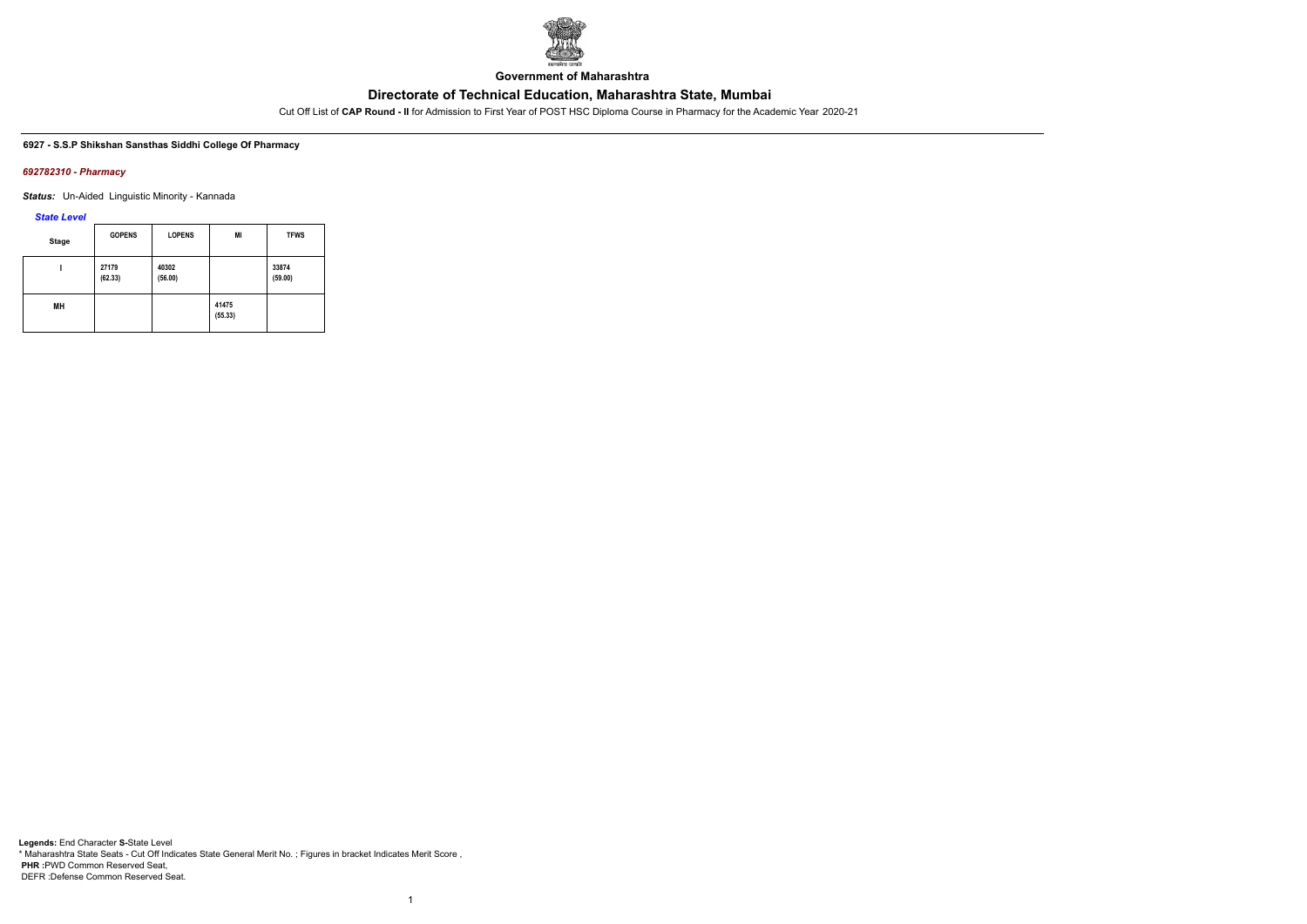

**Government of Maharashtra**

Cut Off List of **CAP Round - II** for Admission to First Year of POST HSC Diploma Course in Pharmacy for the Academic Year 2020-21

## **6930 - Delonix Society's Baramati College Of Pharmacy, Barhanpur**

## *693082310 - Pharmacy*

*Status:* Un-Aided

*State Level*

| Stage     | <b>GOPENS</b>    | <b>GSCS</b>      | <b>GSTS</b>      | <b>GVJS</b>      | <b>GNT1S</b>     | <b>GNT2S</b>     | GNT3S            | <b>GOBCS</b>     | <b>LOPENS</b>    | <b>LSCS</b>      | <b>LSTS</b>      | <b>LOBCS</b>     | <b>PWDOPENS</b>  | EWS              | <b>TFWS</b>      |
|-----------|------------------|------------------|------------------|------------------|------------------|------------------|------------------|------------------|------------------|------------------|------------------|------------------|------------------|------------------|------------------|
|           | 27296<br>(62.33) | 38161<br>(57.00) |                  | 41868<br>(55.33) | 45525<br>(53.67) | 28382<br>(61.67) | 32231<br>(59.67) | 40405<br>(56.00) | 26554<br>(62.67) | 28308<br>(61.67) |                  | 35763<br>(58.00) |                  | 72101<br>(42.33) | 30668<br>(60.67) |
| I-Non PWD |                  |                  |                  |                  |                  |                  |                  |                  |                  |                  |                  |                  | 27221<br>(62.33) |                  |                  |
| IV        |                  |                  | 29125<br>(61.33) |                  |                  |                  |                  |                  |                  |                  | 27702<br>(62.00) |                  |                  |                  |                  |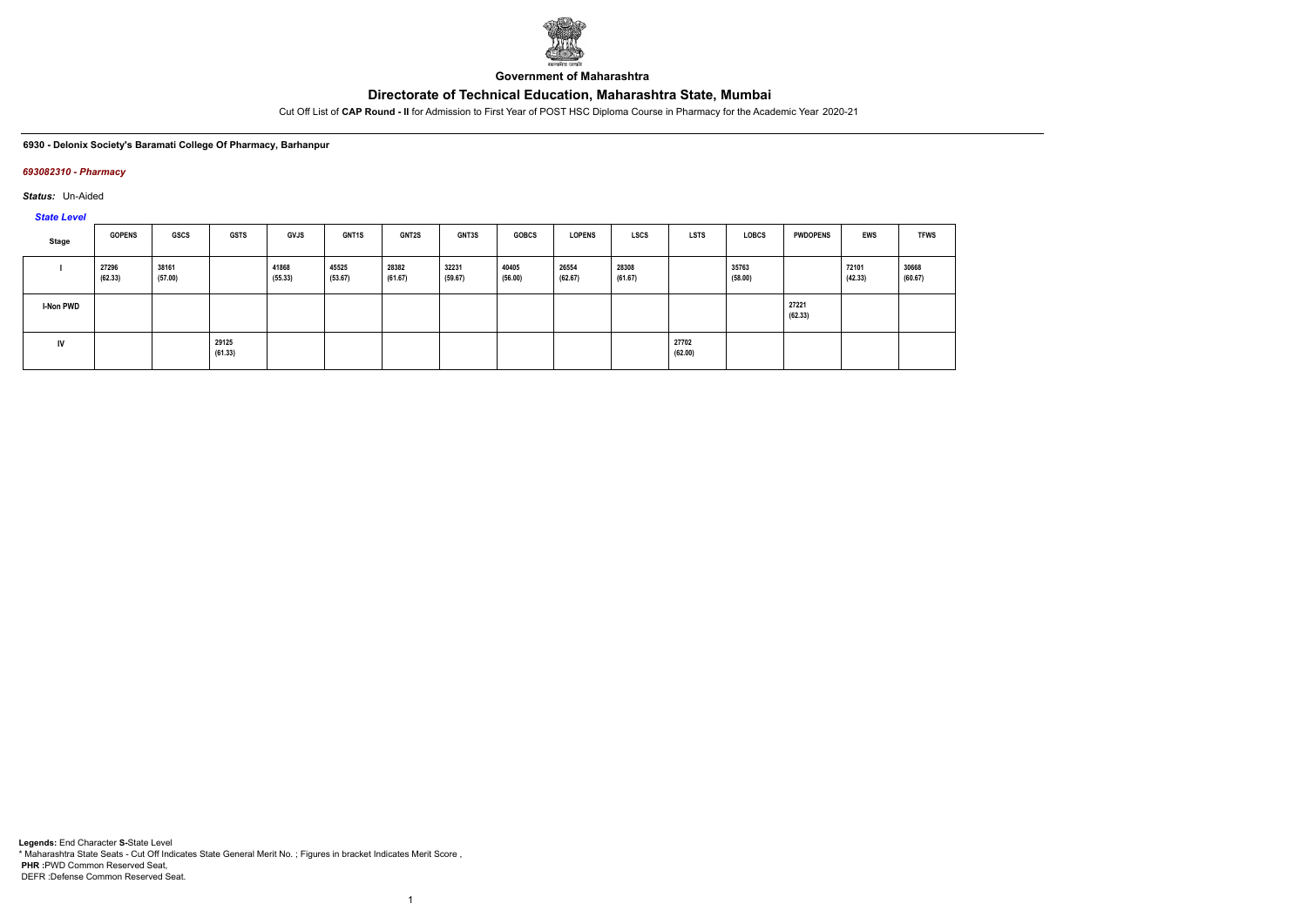

**Government of Maharashtra**

Cut Off List of **CAP Round - II** for Admission to First Year of POST HSC Diploma Course in Pharmacy for the Academic Year 2020-21

## **6931 - Samarth College Of Pharmacy, A/P Belhe, Bangarwadi**

## *693182310 - Pharmacy*

*Status:* Un-Aided

# *State Level*

| ______           |                  |                  |                  |                  |                  |                  |                  |                  |                  |                  |                  |                  |                  |
|------------------|------------------|------------------|------------------|------------------|------------------|------------------|------------------|------------------|------------------|------------------|------------------|------------------|------------------|
| Stage            | <b>GOPENS</b>    | GSCS             | <b>GSTS</b>      | <b>GVJS</b>      | <b>GNT2S</b>     | GNT3S            | <b>GOBCS</b>     | LSTS             | <b>LNT1S</b>     | LOBCS            | <b>PWDOPENS</b>  | <b>DEFOPENS</b>  | <b>EWS</b>       |
|                  | 38043<br>(57.00) | 59119<br>(47.67) |                  | 38145<br>(57.00) | 39230<br>(56.33) | 43541<br>(54.67) | 46192<br>(53.33) |                  | 21817<br>(65.33) | 45168<br>(53.67) |                  |                  | 78877<br>(39.00) |
| I-Non Defence    |                  |                  |                  |                  |                  |                  |                  |                  |                  |                  |                  | 35868<br>(58.00) |                  |
| <b>I-Non PWD</b> |                  |                  |                  |                  |                  |                  |                  |                  |                  |                  | 38889<br>(56.67) |                  |                  |
| IV               |                  |                  | 38969<br>(56.67) |                  |                  |                  |                  | 38075<br>(57.00) |                  |                  |                  |                  |                  |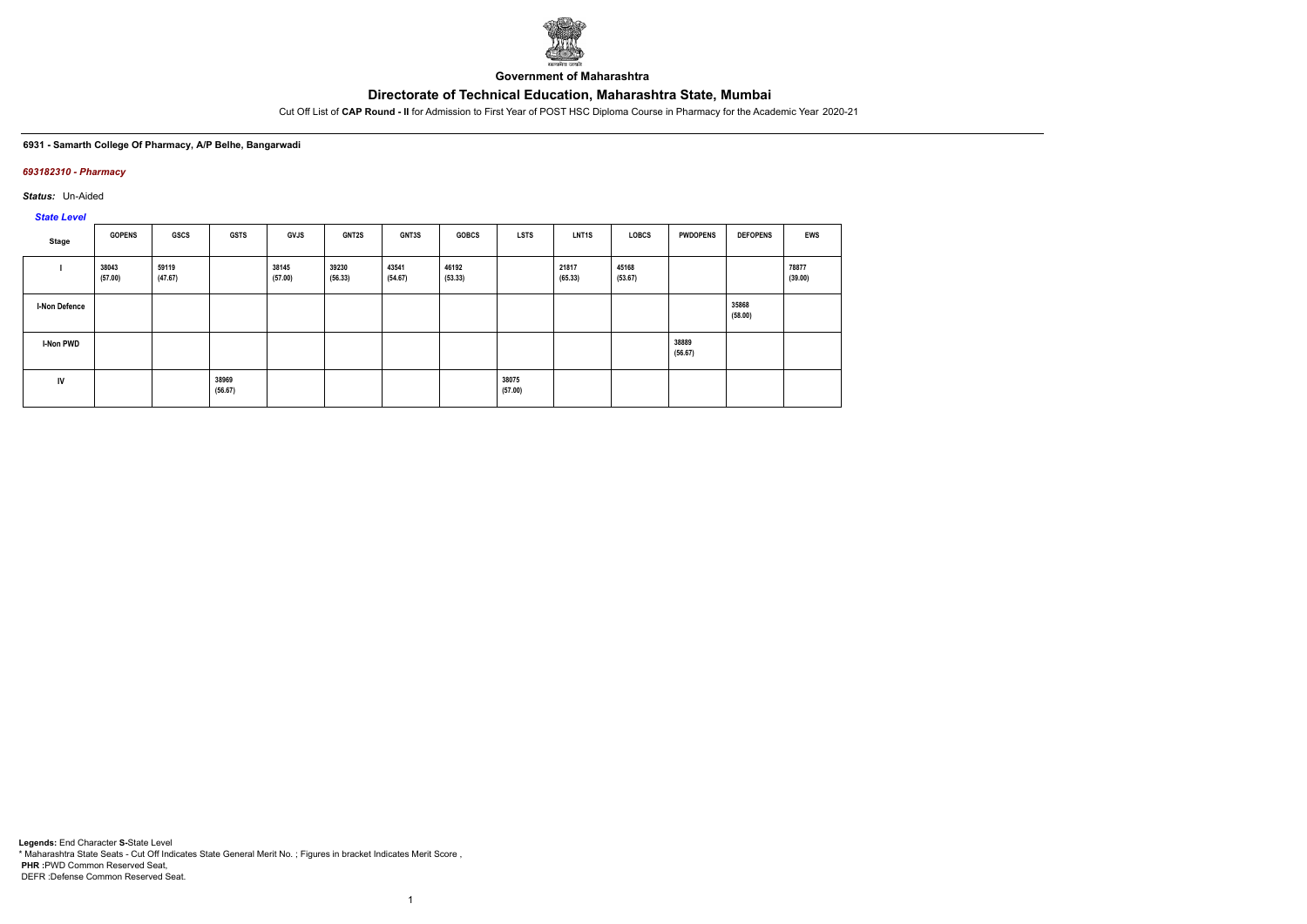

**Government of Maharashtra**

Cut Off List of **CAP Round - II** for Admission to First Year of POST HSC Diploma Course in Pharmacy for the Academic Year 2020-21

## **6932 - Dr Bapuji Salunkhe Institute Of Pharmacy Miraj**

## *693282310 - Pharmacy*

*Status:* Un-Aided

*State Level*

| Stage            | <b>GOPENS</b>    | GSCS             | <b>GSTS</b>      | <b>GVJS</b>      | <b>GNT2S</b>     | <b>GOBCS</b>     | <b>LOPENS</b>    | <b>LSCS</b>      | <b>LSTS</b>      | LVJS             | LNT2S            | <b>LOBCS</b>     | <b>PWDOPENS</b>  | <b>EWS</b>       | <b>TFWS</b>      |
|------------------|------------------|------------------|------------------|------------------|------------------|------------------|------------------|------------------|------------------|------------------|------------------|------------------|------------------|------------------|------------------|
|                  | 39296<br>(56.33) | 57727<br>(48.33) |                  | 47591<br>(52.67) | 39781<br>(56.33) | 51487<br>(51.00) | 22901<br>(64.67) | 41167<br>(55.67) |                  | 47876<br>(52.67) | 29220<br>(61.33) | 30075<br>(61.00) |                  | 72536<br>(42.00) | 41756<br>(55.33) |
| <b>I-Non PWD</b> |                  |                  |                  |                  |                  |                  |                  |                  |                  |                  |                  |                  | 36412<br>(57.67) |                  |                  |
| IV               |                  |                  | 40544<br>(56.00) |                  |                  |                  |                  |                  | 38535<br>(56.67) |                  |                  |                  |                  |                  |                  |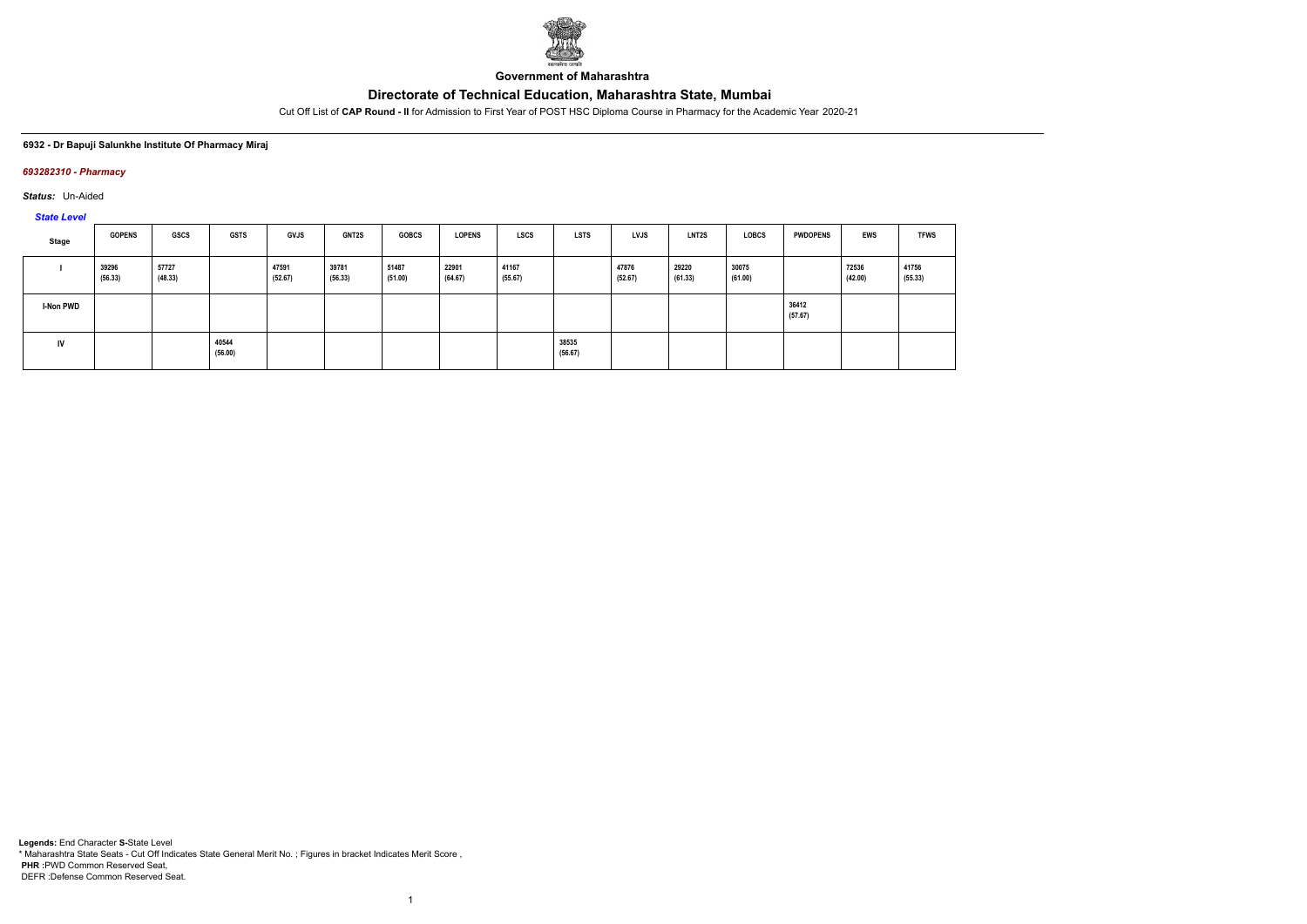

**Government of Maharashtra**

Cut Off List of **CAP Round - II** for Admission to First Year of POST HSC Diploma Course in Pharmacy for the Academic Year 2020-21

## **6933 - Sarsam College Of Pharmacy, Palshiwadi**

## *693382310 - Pharmacy*

*Status:* Un-Aided

## *State Level*

| <b>Oldie Level</b>   |                  |                  |                  |                  |                  |                  |                  |                  |                  |                  |                  |                  |                  |                  |                  |                  |                  |
|----------------------|------------------|------------------|------------------|------------------|------------------|------------------|------------------|------------------|------------------|------------------|------------------|------------------|------------------|------------------|------------------|------------------|------------------|
| Stage                | <b>GOPENS</b>    | <b>GSCS</b>      | <b>GSTS</b>      | <b>GVJS</b>      | GNT1S            | <b>GNT2S</b>     | <b>GNT3S</b>     | <b>GOBCS</b>     | <b>LOPENS</b>    | <b>LSCS</b>      | <b>LSTS</b>      | <b>LNT2S</b>     | <b>LOBCS</b>     | <b>PWDOPENS</b>  | <b>DEFOPENS</b>  | <b>EWS</b>       | <b>TFWS</b>      |
|                      | 40784<br>(55.67) | 51942<br>(51.00) |                  | 43243<br>(54.67) | 52624<br>(50.67) | 40957<br>(55.67) | 41366<br>(55.67) | 46311<br>(53.33) | 40930<br>(55.67) | 66260<br>(44.67) |                  | 45462<br>(53.67) | 49817<br>(51.67) |                  |                  | 64635<br>(45.33) | 38807<br>(56.67) |
| <b>I-Non Defence</b> |                  |                  |                  |                  |                  |                  |                  |                  |                  |                  |                  |                  |                  |                  | 40377<br>(56.00) |                  |                  |
| I-Non PWD            |                  |                  |                  |                  |                  |                  |                  |                  |                  |                  |                  |                  |                  | 41051<br>(55.67) |                  |                  |                  |
| IV                   |                  |                  | 41480<br>(55.33) |                  |                  |                  |                  |                  |                  |                  | 38274<br>(57.00) |                  |                  |                  |                  |                  |                  |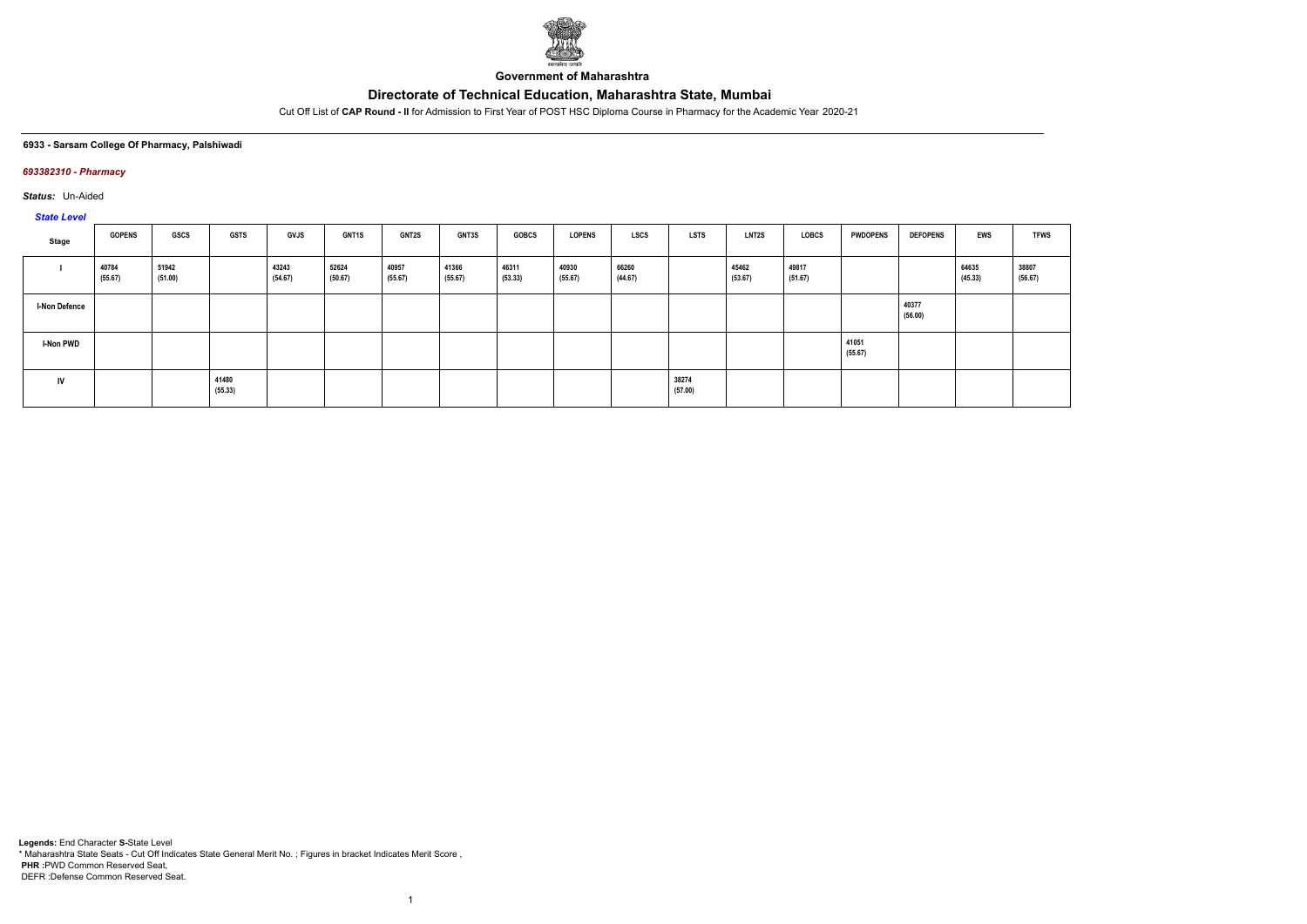

**Government of Maharashtra**

Cut Off List of **CAP Round - II** for Admission to First Year of POST HSC Diploma Course in Pharmacy for the Academic Year 2020-21

**6934 - Pune District Education Associations College Of Pharmacy Hadapsar Pune**

## *693482310 - Pharmacy*

*Status:* Un-Aided

*State Level*

| Stage     | <b>GOPENS</b>    | GSCS             | <b>GSTS</b>      | <b>GVJS</b>      | GNT1S            | <b>GNT3S</b>     | <b>GOBCS</b>     | <b>LOPENS</b>    | <b>LSCS</b>      | <b>LSTS</b>      | LNT2S            | <b>LOBCS</b>     | <b>PWDOPENS</b>  | <b>EWS</b>       | <b>TFWS</b>      |
|-----------|------------------|------------------|------------------|------------------|------------------|------------------|------------------|------------------|------------------|------------------|------------------|------------------|------------------|------------------|------------------|
|           | 21308<br>(65.67) | 44685<br>(54.00) | 45022<br>(54.00) | 24600<br>(63.67) | 46009<br>(53.33) | 25526<br>(63.33) | 32221<br>(59.67) | 10561<br>(72.67) | 28794<br>(61.67) | 70727<br>(43.00) | 30993<br>(60.33) | 34408<br>(58.67) |                  | 60667<br>(47.00) | 22001<br>(65.33) |
| I-Non PWD |                  |                  |                  |                  |                  |                  |                  |                  |                  |                  |                  |                  | 19443<br>(66.67) |                  |                  |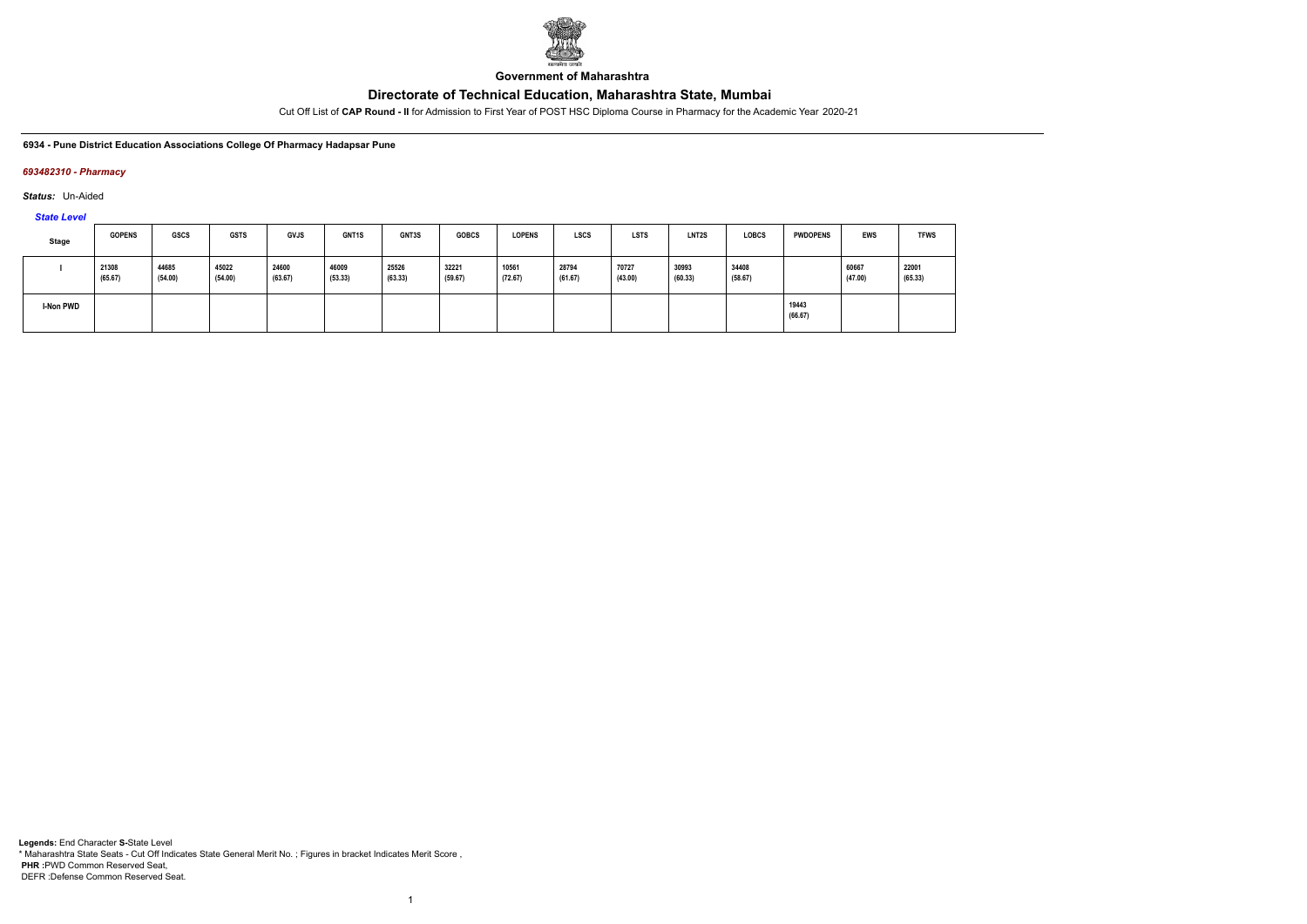

**Government of Maharashtra**

Cut Off List of **CAP Round - II** for Admission to First Year of POST HSC Diploma Course in Pharmacy for the Academic Year 2020-21

## **6935 - Lokmangal College Of Pharmacy, Wadala**

## *693582310 - Pharmacy*

*Status:* Un-Aided

# *State Level*

| Stage            | <b>GOPENS</b>    | <b>GSCS</b>      | <b>GSTS</b>      | <b>GVJS</b>      | GNT1S            | <b>GNT2S</b>     | <b>GNT3S</b>     | <b>GOBCS</b>     | <b>LOPENS</b>   | <b>LSCS</b>      | <b>LSTS</b>      | <b>LOBCS</b>     | <b>PWDOPENS</b>  | <b>DEFOPENS</b>  | <b>EWS</b>       | <b>TFWS</b>     |
|------------------|------------------|------------------|------------------|------------------|------------------|------------------|------------------|------------------|-----------------|------------------|------------------|------------------|------------------|------------------|------------------|-----------------|
|                  | 17823<br>(67.67) | 33072<br>(59.33) | 79635<br>(38.67) | 28080<br>(62.00) | 31315<br>(60.33) | 18275<br>(67.33) | 23473<br>(64.33) | 26465<br>(62.67) | 4673<br>(78.33) | 35293<br>(58.33) |                  | 17366<br>(68.00) |                  |                  | 22484<br>(65.00) | 8843<br>(74.00) |
| I-Non Defence    |                  |                  |                  |                  |                  |                  |                  |                  |                 |                  |                  |                  |                  | 16584<br>(68.33) |                  |                 |
| <b>I-Non PWD</b> |                  |                  |                  |                  |                  |                  |                  |                  |                 |                  |                  |                  | 15796<br>(69.00) |                  |                  |                 |
| IV               |                  |                  | 18456<br>(67.33) |                  |                  |                  |                  |                  |                 |                  | 17994<br>(67.67) |                  |                  |                  |                  |                 |

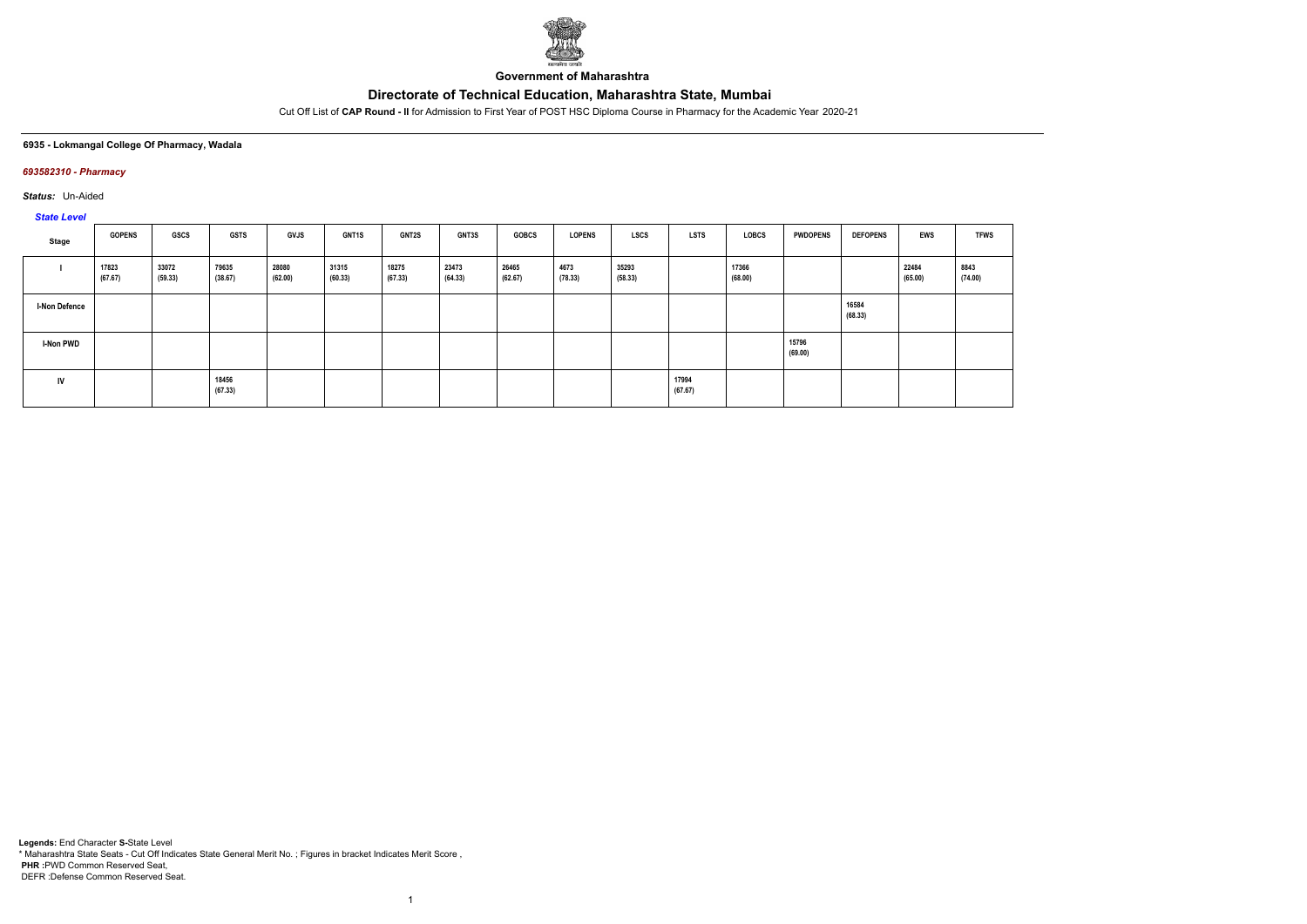

**Government of Maharashtra**

Cut Off List of **CAP Round - II** for Admission to First Year of POST HSC Diploma Course in Pharmacy for the Academic Year 2020-21

## **6936 - Krishna Foundations Jaywant Institute Of Pharmacy Wathar Tal Karad.**

## *693682310 - Pharmacy*

*Status:* Un-Aided

*State Level*

| Stage     | <b>GOPENS</b>    | <b>GSCS</b>      | <b>GSTS</b>      | <b>GVJS</b>      | GNT1S            | <b>GNT2S</b>     | <b>GOBCS</b>     | <b>LOPENS</b>    | LNT <sub>2</sub> S | <b>LOBCS</b>     | <b>PWDOPENS</b>  | <b>EWS</b>       | <b>TFWS</b>      |
|-----------|------------------|------------------|------------------|------------------|------------------|------------------|------------------|------------------|--------------------|------------------|------------------|------------------|------------------|
|           | 39950<br>(56.00) | 50980<br>(51.33) | 61996<br>(46.67) | 44657<br>(54.00) | 57022<br>(48.67) | 40526<br>(56.00) | 49455<br>(52.00) | 38350<br>(57.00) | 39413<br>(56.33)   | 45921<br>(53.33) |                  | 45682<br>(53.67) | 35749<br>(58.00) |
| I-Non PWD |                  |                  |                  |                  |                  |                  |                  |                  |                    |                  | 38416<br>(57.00) |                  |                  |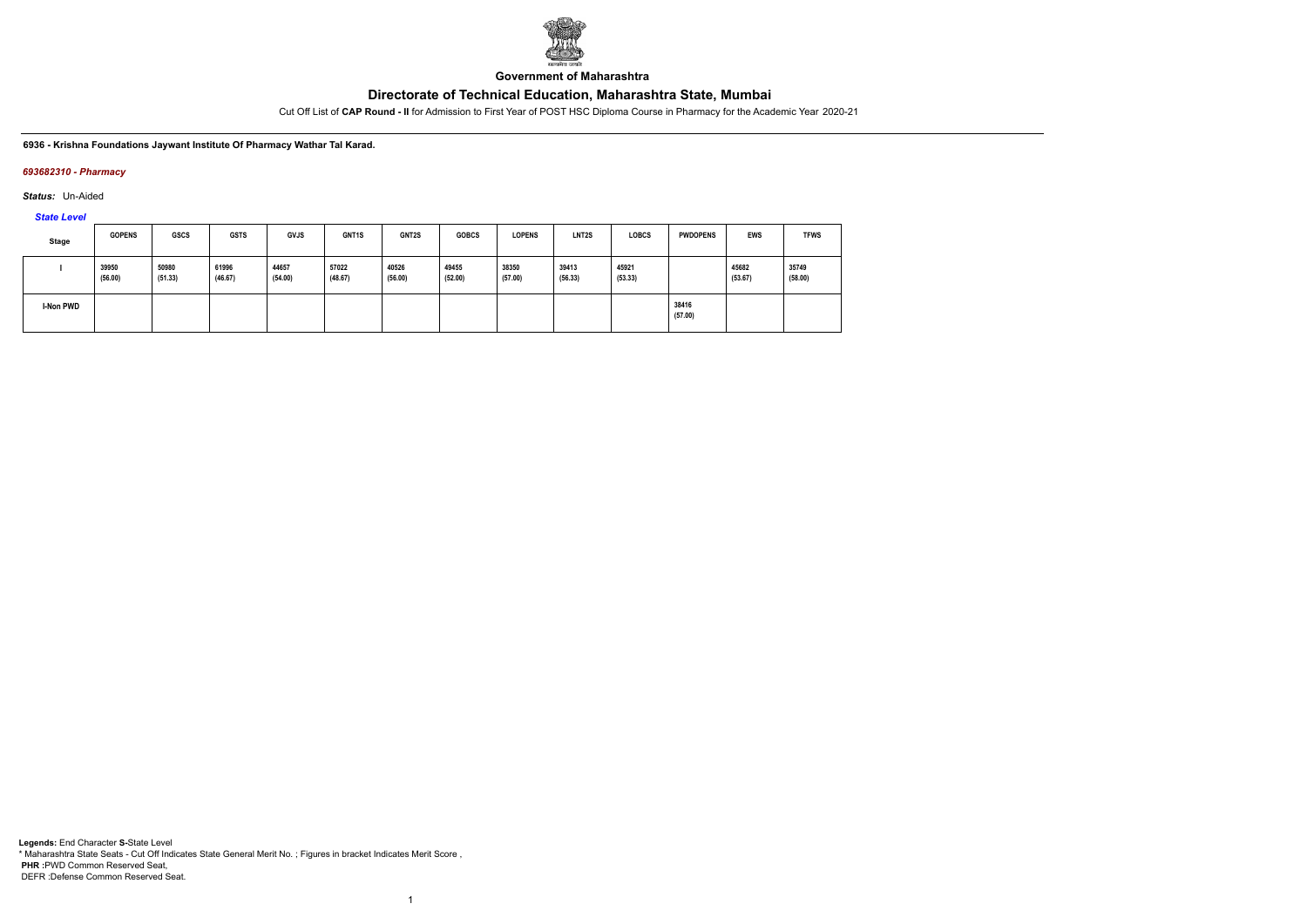

**Government of Maharashtra**

Cut Off List of **CAP Round - II** for Admission to First Year of POST HSC Diploma Course in Pharmacy for the Academic Year 2020-21

#### **6937 - Fabtech College Of Pharmacy, Sangola**

## *693782310 - Pharmacy*

*Status:* Un-Aided

*State Level*

| <b>Stage</b> | <b>GOPENS</b>    | <b>GSCS</b>      | <b>GSTS</b>      | GNT2S            | <b>GOBCS</b>     | <b>LOPENS</b>    | LNT <sub>1</sub> S | <b>LOBCS</b>     | <b>PWDOPENS</b>  | EWS              | <b>TFWS</b>      |
|--------------|------------------|------------------|------------------|------------------|------------------|------------------|--------------------|------------------|------------------|------------------|------------------|
|              | 19457<br>(66.67) | 30580<br>(60.67) |                  | 21186<br>(65.67) | 29796<br>(61.00) | 19425<br>(66.67) | 31770<br>(60.00)   | 27400<br>(62.33) |                  | 48692<br>(52.33) | 21399<br>(65.67) |
| I-Non PWD    |                  |                  |                  |                  |                  |                  |                    |                  | 19871<br>(66.33) |                  |                  |
| IV           |                  |                  | 20176<br>(66.33) |                  |                  |                  |                    |                  |                  |                  |                  |

1

**Legends:** End Character **S-**State Level \* Maharashtra State Seats - Cut Off Indicates State General Merit No. ; Figures in bracket Indicates Merit Score , **PHR :**PWD Common Reserved Seat, DEFR :Defense Common Reserved Seat.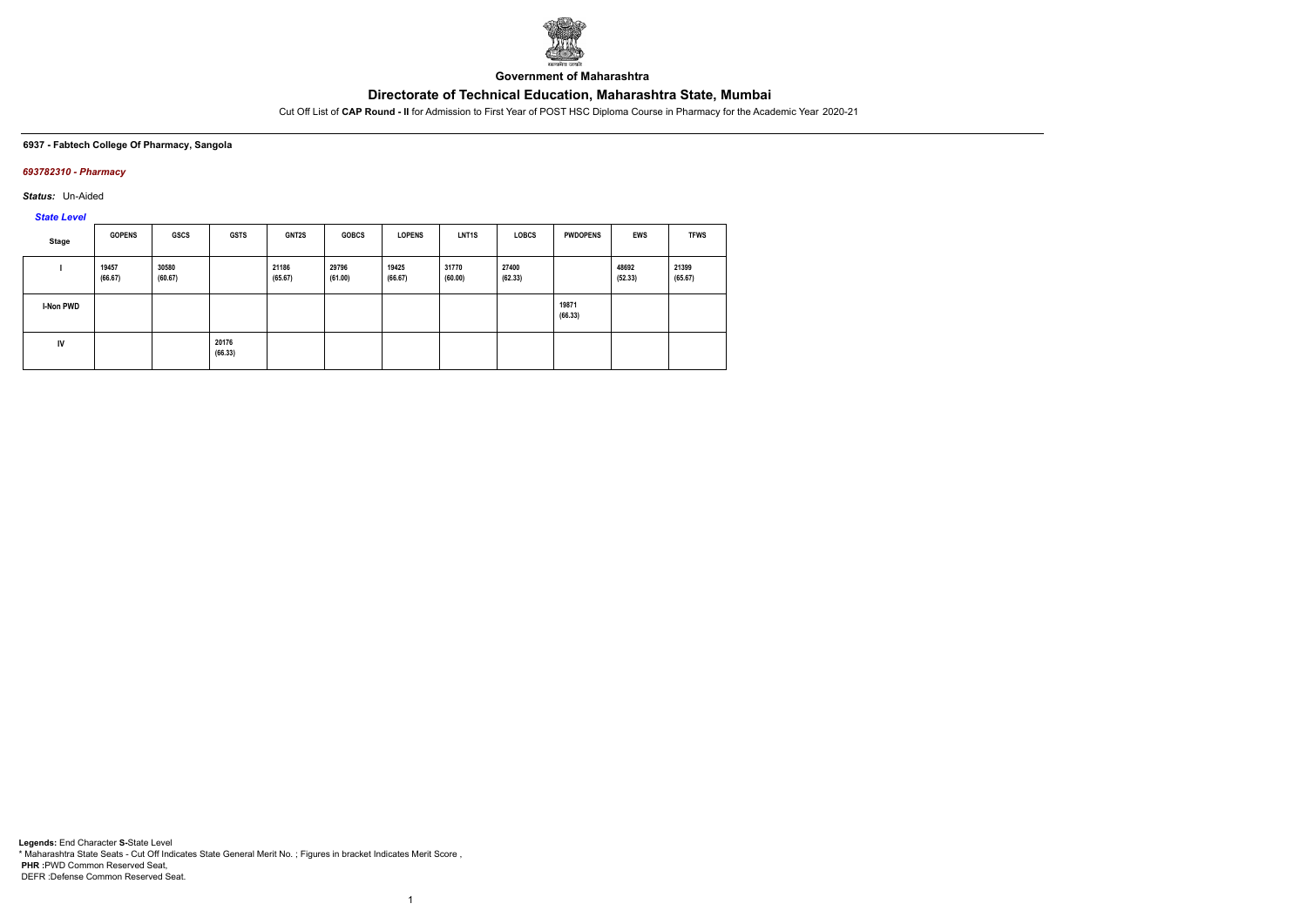

**Government of Maharashtra**

Cut Off List of **CAP Round - II** for Admission to First Year of POST HSC Diploma Course in Pharmacy for the Academic Year 2020-21

#### **6939 - Delight Institute of Pharmacy, Koregaon Bhima**

### *693982310 - Pharmacy*

*Status:* Un-Aided Religious Minority - Muslim

*State Level*

| <b>Stage</b> | <b>GOPENS</b> | <b>LOPENS</b> | MI      | <b>TFWS</b> |
|--------------|---------------|---------------|---------|-------------|
|              | 38078         | 35788         | 70395   | 39341       |
|              | (57.00)       | (58.00)       | (43.00) | (56.33)     |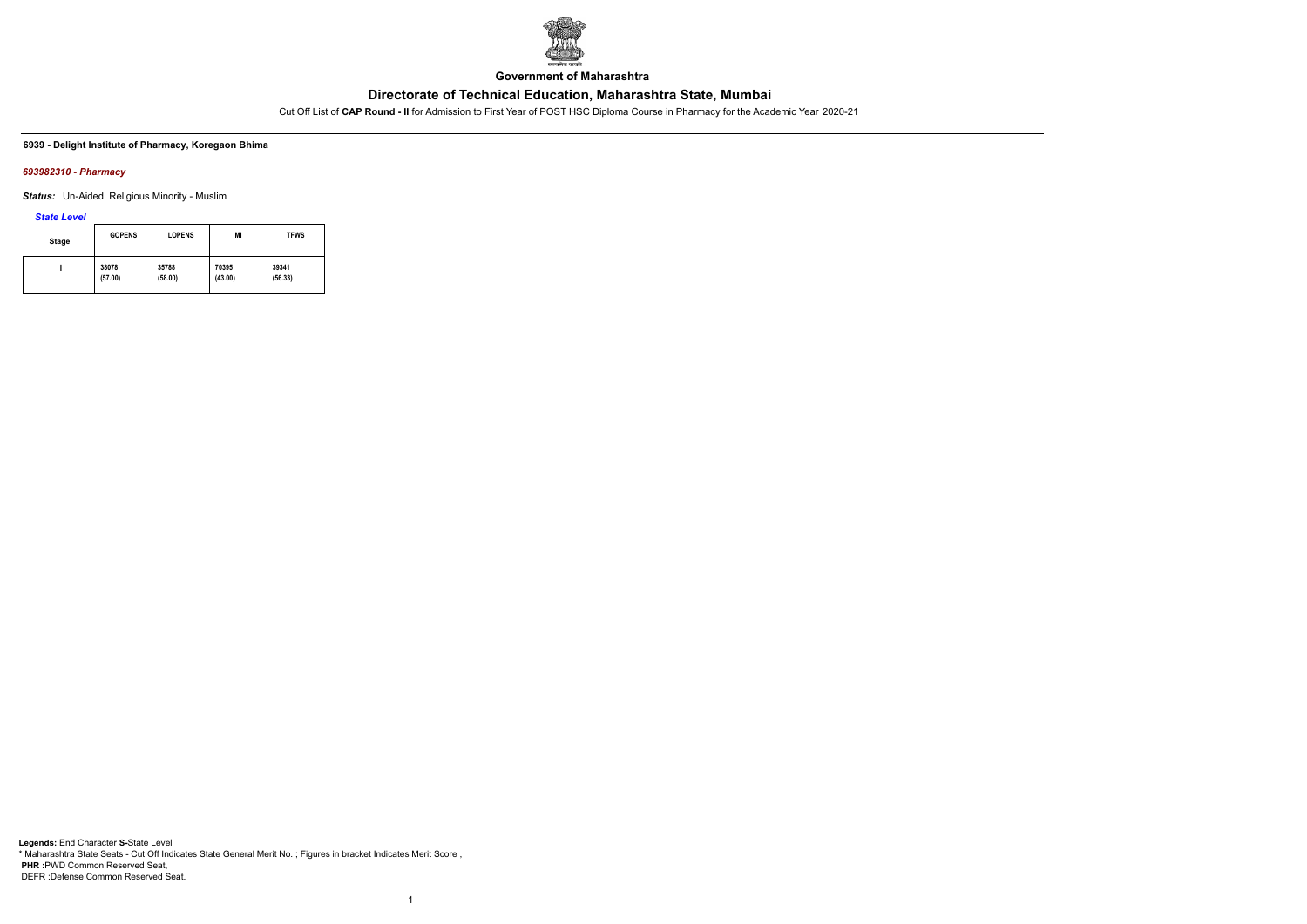

**Government of Maharashtra**

Cut Off List of **CAP Round - II** for Admission to First Year of POST HSC Diploma Course in Pharmacy for the Academic Year 2020-21

#### **6942 - Shardabai Pawar Institute Of Pharmaceutical Sciences And Research, Shardanagar, Baramati**

## *694282310 - Pharmacy*

*Status:* Un-Aided

# *State Level*

| Stage                | <b>GOPENS</b>    | GSCS             | <b>GSTS</b>      | <b>GNT2S</b>     | <b>GOBCS</b>     | <b>LOPENS</b>   | LSCS             | <b>LSTS</b>      | <b>LNT2S</b>    | <b>LOBCS</b>     | <b>PWDOPENS</b>  | <b>DEFOPENS</b>  | EWS              | <b>TFWS</b>     |
|----------------------|------------------|------------------|------------------|------------------|------------------|-----------------|------------------|------------------|-----------------|------------------|------------------|------------------|------------------|-----------------|
|                      | 15747<br>(69.00) | 27980<br>(62.00) | 56307<br>(49.00) | 18257<br>(67.33) | 32071<br>(60.00) | 6386<br>(76.33) | 13372<br>(70.67) |                  | 8338<br>(74.67) | 17627<br>(67.67) |                  |                  | 41688<br>(55.33) | 1873<br>(83.00) |
| <b>I-Non Defence</b> |                  |                  |                  |                  |                  |                 |                  |                  |                 |                  |                  | 14090<br>(70.00) |                  |                 |
| I-Non PWD            |                  |                  |                  |                  |                  |                 |                  |                  |                 |                  | 13313<br>(70.67) |                  |                  |                 |
| IV                   |                  |                  | 16724<br>(68.33) |                  |                  |                 |                  | 14096<br>(70.00) |                 |                  |                  |                  |                  |                 |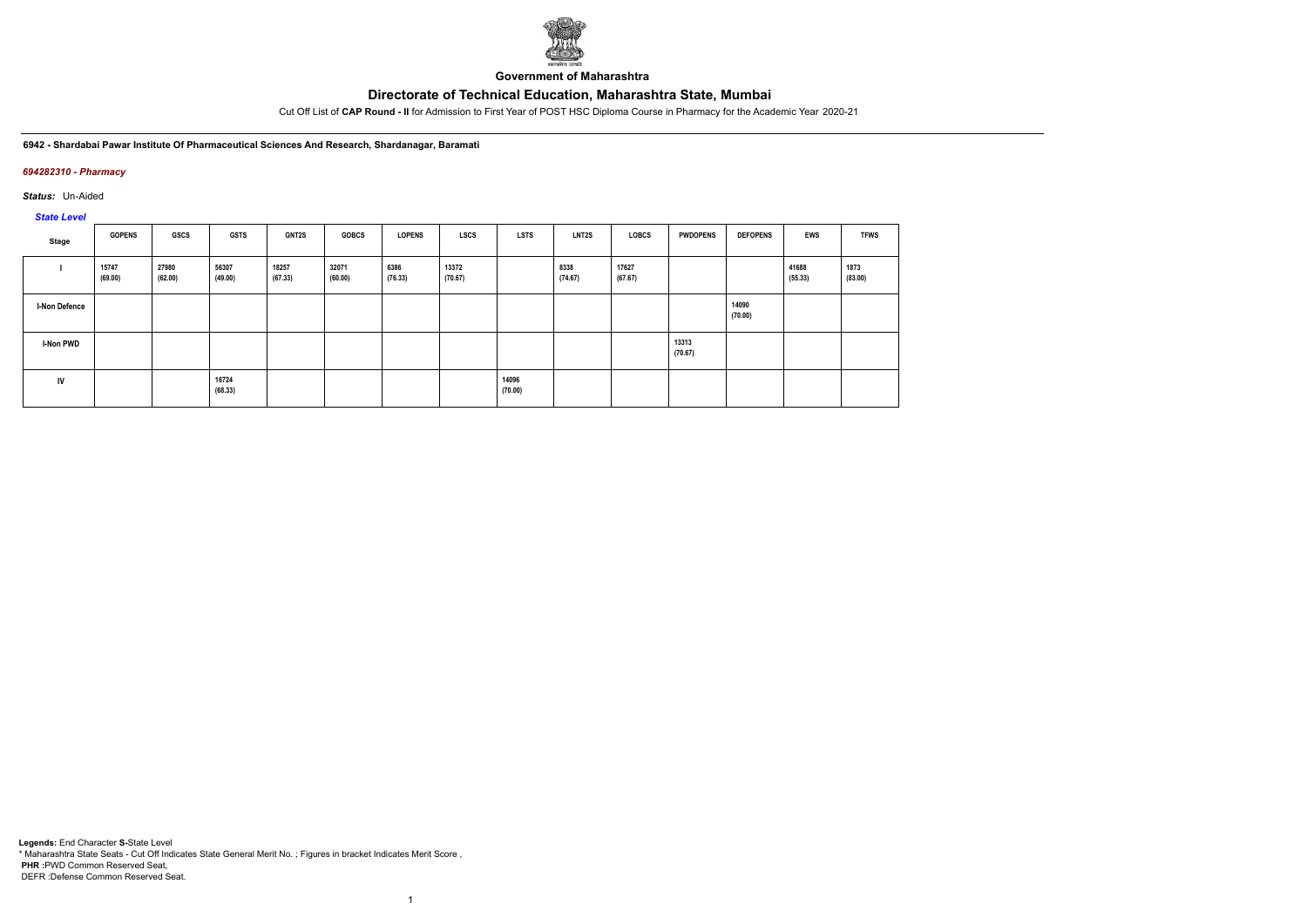

**Government of Maharashtra**

Cut Off List of **CAP Round - II** for Admission to First Year of POST HSC Diploma Course in Pharmacy for the Academic Year 2020-21

## **6943 - Vidya Niketan College Of Pharmacy, Lakhewadi**

## *694382310 - Pharmacy*

*Status:* Un-Aided

# *State Level*

| Stage                | <b>GOPENS</b>    | <b>GSCS</b>      | <b>GSTS</b>      | GVJS             | <b>GNT2S</b>     | GNT3S            | <b>GOBCS</b>     | <b>LOPENS</b>   | <b>LSCS</b>      | <b>LSTS</b>      | <b>PWDOPENS</b>  | <b>DEFOPENS</b>  | <b>EWS</b>       | <b>TFWS</b>      |
|----------------------|------------------|------------------|------------------|------------------|------------------|------------------|------------------|-----------------|------------------|------------------|------------------|------------------|------------------|------------------|
|                      | 18192<br>(67.33) | 33405<br>(59.33) |                  | 39300<br>(56.33) | 18228<br>(67.33) | 18979<br>(67.00) | 27057<br>(62.33) | 9685<br>(73.33) | 16468<br>(68.67) |                  |                  |                  | 51127<br>(51.33) | 25599<br>(63.33) |
| <b>I-Non Defence</b> |                  |                  |                  |                  |                  |                  |                  |                 |                  |                  |                  | 18491<br>(67.33) |                  |                  |
| I-Non PWD            |                  |                  |                  |                  |                  |                  |                  |                 |                  |                  | 17127<br>(68.00) |                  |                  |                  |
| <b>IV</b>            |                  |                  | 19502<br>(66.67) |                  |                  |                  |                  |                 |                  | 18571<br>(67.33) |                  |                  |                  |                  |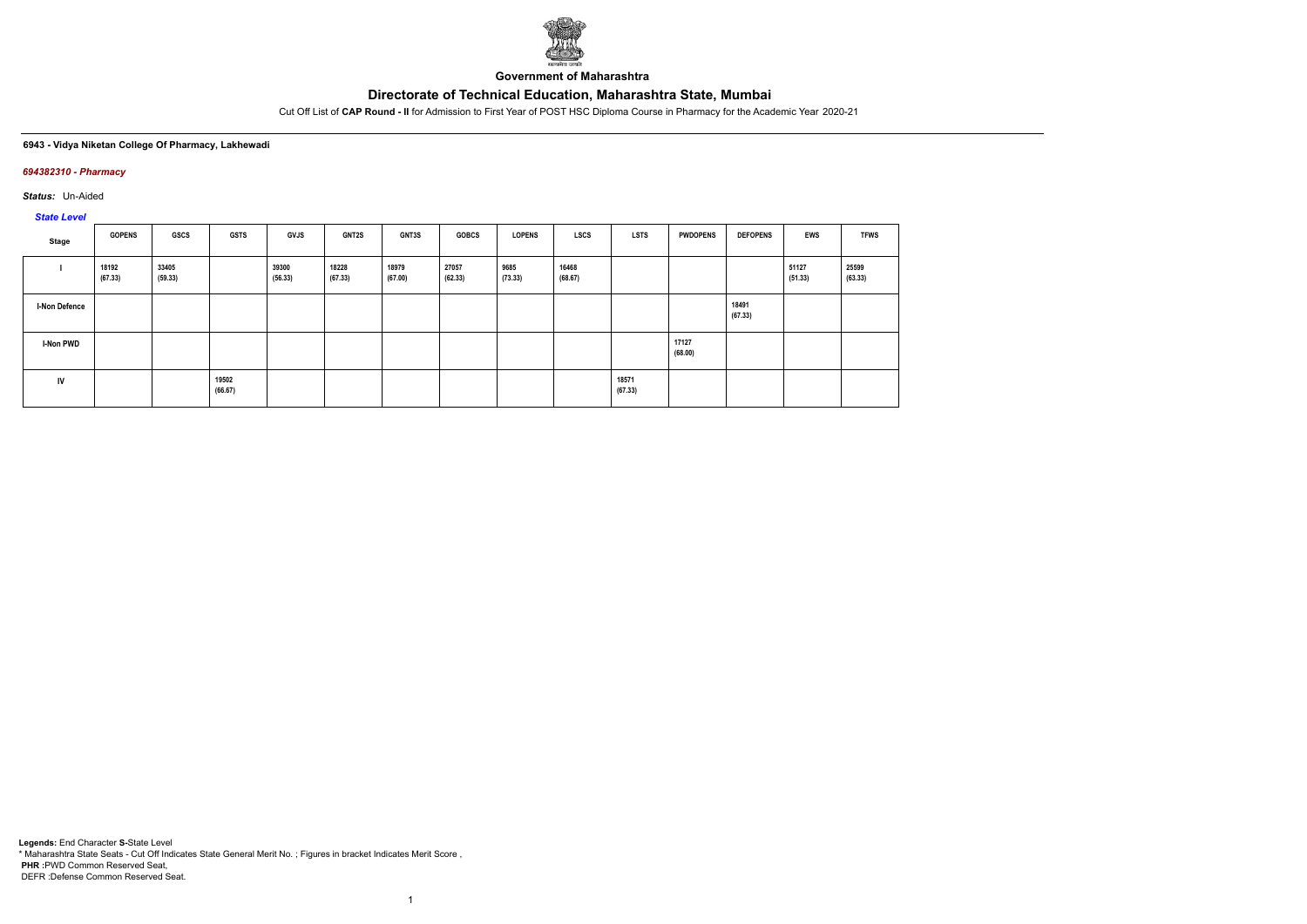

**Government of Maharashtra**

Cut Off List of **CAP Round - II** for Admission to First Year of POST HSC Diploma Course in Pharmacy for the Academic Year 2020-21

#### **6951 - Mandesh Institute Of Pharmaceutical Science And Research Centre Mhaswad**

## *695182310 - Pharmacy*

*Status:* Un-Aided

# *State Level*

| Stage                | <b>GOPENS</b>    | GSCS             | <b>GSTS</b>      | GVJS             | <b>GNT2S</b>     | <b>GOBCS</b>     | <b>LOPENS</b>    | <b>LSTS</b>      | LNT <sub>1</sub> S | LNT3S            | LOBCS            | <b>PWDOPENS</b>  | <b>DEFOPENS</b>  | <b>EWS</b>       | <b>TFWS</b>     |
|----------------------|------------------|------------------|------------------|------------------|------------------|------------------|------------------|------------------|--------------------|------------------|------------------|------------------|------------------|------------------|-----------------|
|                      | 36096<br>(58.00) | 56253<br>(49.00) |                  | 45997<br>(53.33) | 42130<br>(55.33) | 48410<br>(52.33) | 20056<br>(66.33) |                  | 65973<br>(45.00)   | 65459<br>(45.00) | 42210<br>(55.00) |                  |                  | 76711<br>(40.00) | 4813<br>(78.33) |
| <b>I-Non Defence</b> |                  |                  |                  |                  |                  |                  |                  |                  |                    |                  |                  |                  | 41446<br>(55.33) |                  |                 |
| I-Non PWD            |                  |                  |                  |                  |                  |                  |                  |                  |                    |                  |                  | 35512<br>(58.33) |                  |                  |                 |
| IV                   |                  |                  | 42797<br>(55.00) |                  |                  |                  |                  | 41562<br>(55.33) |                    |                  |                  |                  |                  |                  |                 |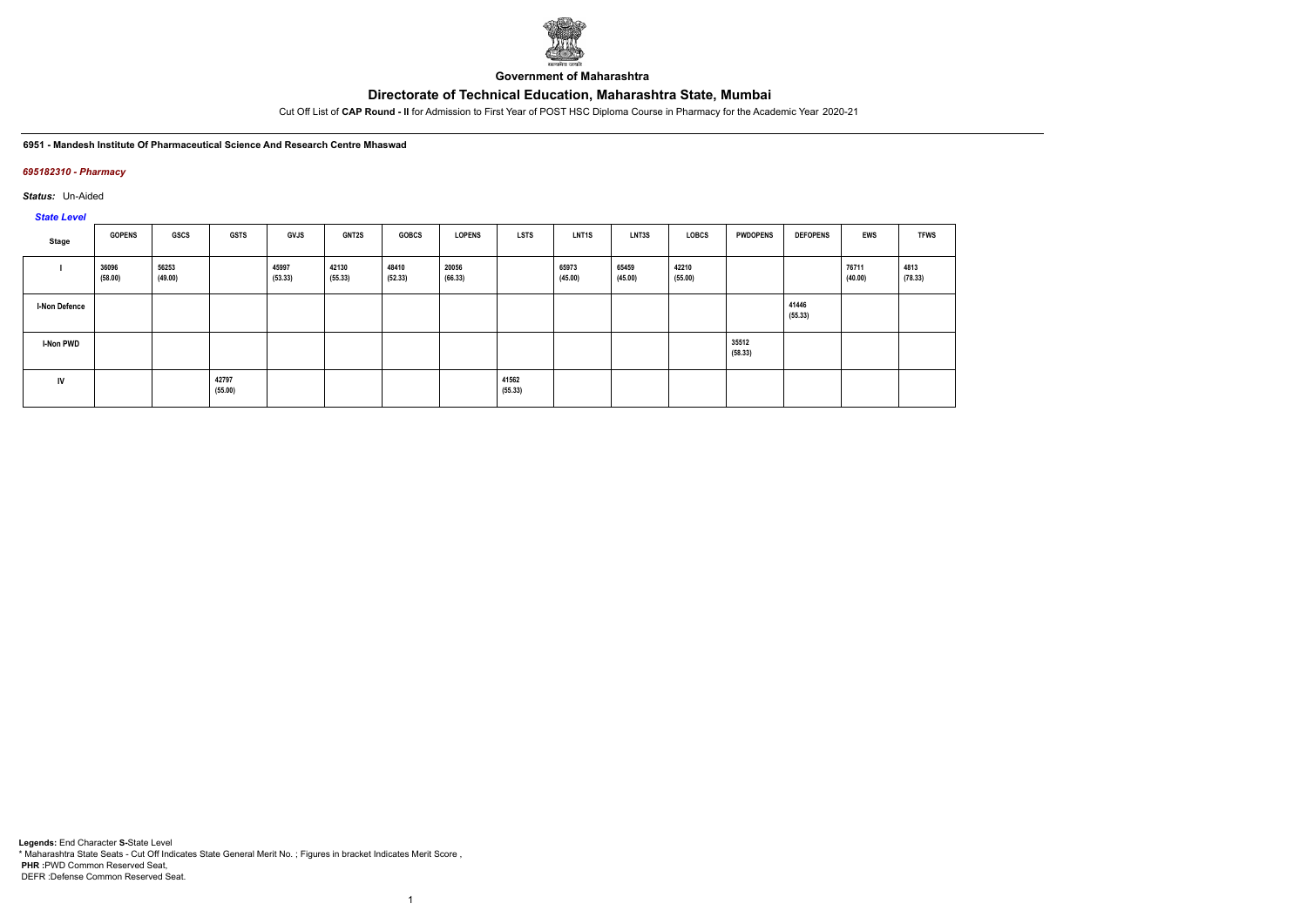

**Government of Maharashtra**

Cut Off List of **CAP Round - II** for Admission to First Year of POST HSC Diploma Course in Pharmacy for the Academic Year 2020-21

#### **6952 - Mahadev Kanchan College Of Pharmaceutical Education And Research**

## *695282310 - Pharmacy*

*Status:* Un-Aided

# *State Level*

| Stage            | <b>GOPENS</b>    | GSCS             | <b>GSTS</b>      | <b>GVJS</b>      | GNT1S            | <b>GNT2S</b>     | <b>GNT3S</b>     | <b>GOBCS</b>     | <b>LOPENS</b>    | <b>LSCS</b>      | <b>LSTS</b>      | <b>LNT2S</b>     | <b>LOBCS</b>     | <b>PWDOPENS</b>  | <b>DEFOPENS</b>  | <b>TFWS</b>      |
|------------------|------------------|------------------|------------------|------------------|------------------|------------------|------------------|------------------|------------------|------------------|------------------|------------------|------------------|------------------|------------------|------------------|
|                  | 35077<br>(58.33) | 60487<br>(47.33) | 46529<br>(53.33) | 43572<br>(54.67) | 51721<br>(51.00) | 39544<br>(56.33) | 40462<br>(56.00) | 46300<br>(53.33) | 32376<br>(59.67) | 45366<br>(53.67) |                  | 41495<br>(55.33) | 46198<br>(53.33) |                  |                  | 34615<br>(58.67) |
| I-Non Defence    |                  |                  |                  |                  |                  |                  |                  |                  |                  |                  |                  |                  |                  |                  | 33320<br>(59.33) |                  |
| <b>I-Non PWD</b> |                  |                  |                  |                  |                  |                  |                  |                  |                  |                  |                  |                  |                  | 31005<br>(60.33) |                  |                  |
| IV               |                  |                  |                  |                  |                  |                  |                  |                  |                  |                  | 35383<br>(58.33) |                  |                  |                  |                  |                  |

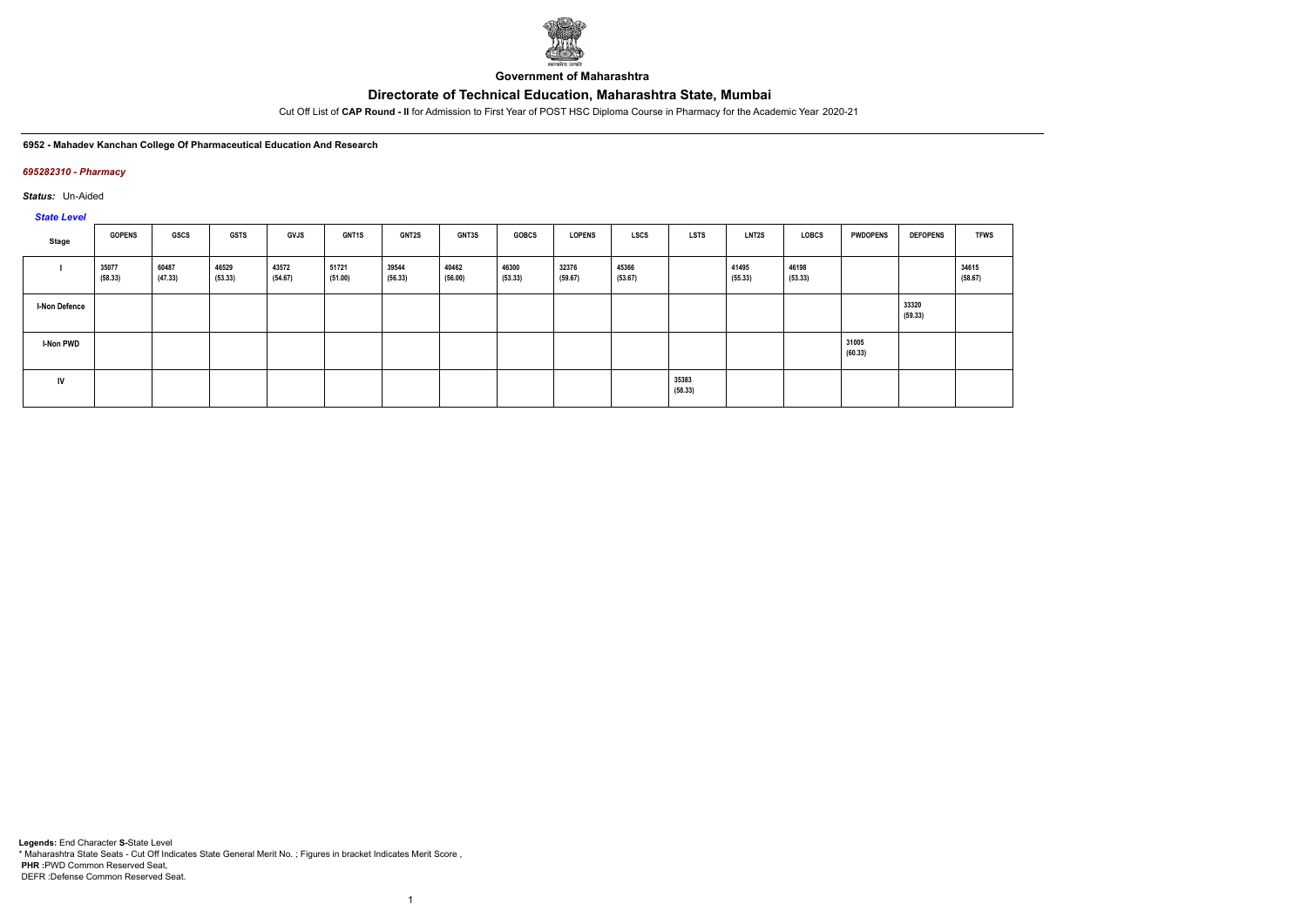

**Government of Maharashtra**

Cut Off List of **CAP Round - II** for Admission to First Year of POST HSC Diploma Course in Pharmacy for the Academic Year 2020-21

#### **6953 - Varvand Gram Shikshan Sansthas Eknath Sitaram Divekar College Of Pharmacy Varvand**

## *695382310 - Pharmacy*

*Status:* Un-Aided

# *State Level*

| Stage                | <b>GOPENS</b>    | <b>GSTS</b>      | <b>GVJS</b>      | <b>GNT1S</b>     | <b>GNT2S</b>     | GNT3S            | <b>GOBCS</b>     | <b>LOPENS</b>    | <b>LSCS</b>      | <b>LSTS</b>      | LVJS             | LNT2S            | <b>LOBCS</b>     | <b>PWDOPENS</b>  | <b>DEFOPENS</b>  |
|----------------------|------------------|------------------|------------------|------------------|------------------|------------------|------------------|------------------|------------------|------------------|------------------|------------------|------------------|------------------|------------------|
|                      | 26855<br>(62.67) |                  | 43335<br>(54.67) | 28004<br>(62.00) | 28197<br>(62.00) | 38724<br>(56.67) | 44152<br>(54.33) | 20941<br>(66.00) | 17779<br>(67.67) |                  | 56036<br>(49.00) | 12714<br>(71.00) | 48575<br>(52.33) |                  |                  |
| <b>I-Non Defence</b> |                  |                  |                  |                  |                  |                  |                  |                  |                  |                  |                  |                  |                  |                  | 28755<br>(61.67) |
| I-Non PWD            |                  |                  |                  |                  |                  |                  |                  |                  |                  |                  |                  |                  |                  | 25317<br>(63.33) |                  |
| IV                   |                  | 29792<br>(61.00) |                  |                  |                  |                  |                  |                  |                  | 29103<br>(61.33) |                  |                  |                  |                  |                  |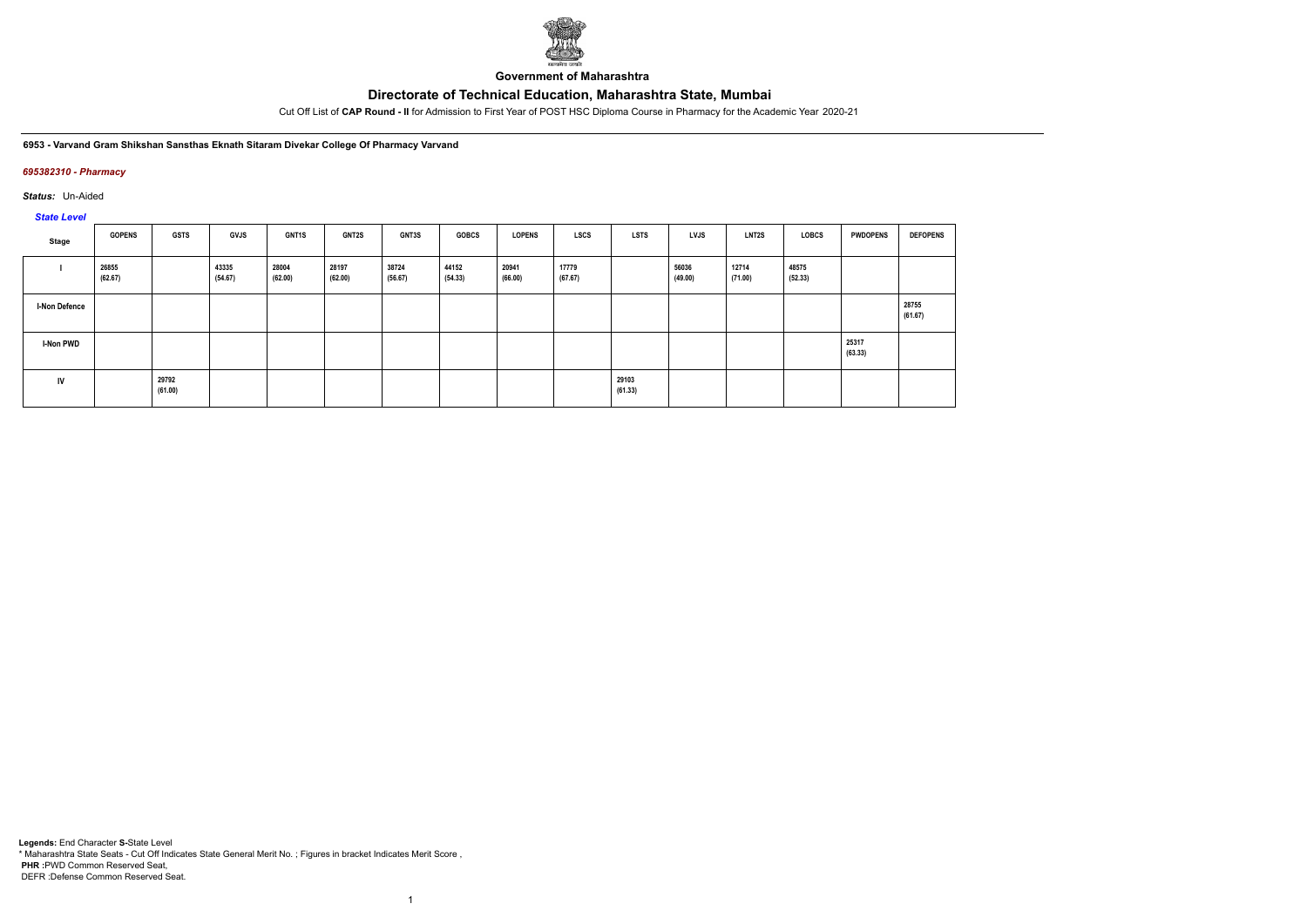

**Government of Maharashtra**

Cut Off List of **CAP Round - II** for Admission to First Year of POST HSC Diploma Course in Pharmacy for the Academic Year 2020-21

#### **6954 - Shri Ganpati Institute of Pharmaceutical Sciences and Research, Tembhurni**

## *695482310 - Pharmacy*

*Status:* Un-Aided

*State Level*

| Stage                | <b>GOPENS</b>    | GSCS             | <b>GSTS</b>      | GVJS             | <b>GNT2S</b>     | <b>GNT3S</b>     | <b>GOBCS</b>     | <b>LOPENS</b>    | LSCS             | <b>LSTS</b>      | LOBCS            | <b>PWDOPENS</b>  | <b>DEFOPENS</b>  | <b>EWS</b>       |
|----------------------|------------------|------------------|------------------|------------------|------------------|------------------|------------------|------------------|------------------|------------------|------------------|------------------|------------------|------------------|
|                      | 18288<br>(67.33) | 37430<br>(57.33) |                  | 40109<br>(56.00) | 20474<br>(66.00) | 39432<br>(56.33) | 30595<br>(60.67) | 13063<br>(70.67) | 36499<br>(57.67) |                  | 28921<br>(61.33) |                  |                  | 58643<br>(48.00) |
| <b>I-Non Defence</b> |                  |                  |                  |                  |                  |                  |                  |                  |                  |                  |                  |                  | 19325<br>(66.67) |                  |
| I-Non PWD            |                  |                  |                  |                  |                  |                  |                  |                  |                  |                  |                  | 19479<br>(66.67) |                  |                  |
| <b>IV</b>            |                  |                  | 21046<br>(65.67) |                  |                  |                  |                  |                  |                  | 19632<br>(66.67) |                  |                  |                  |                  |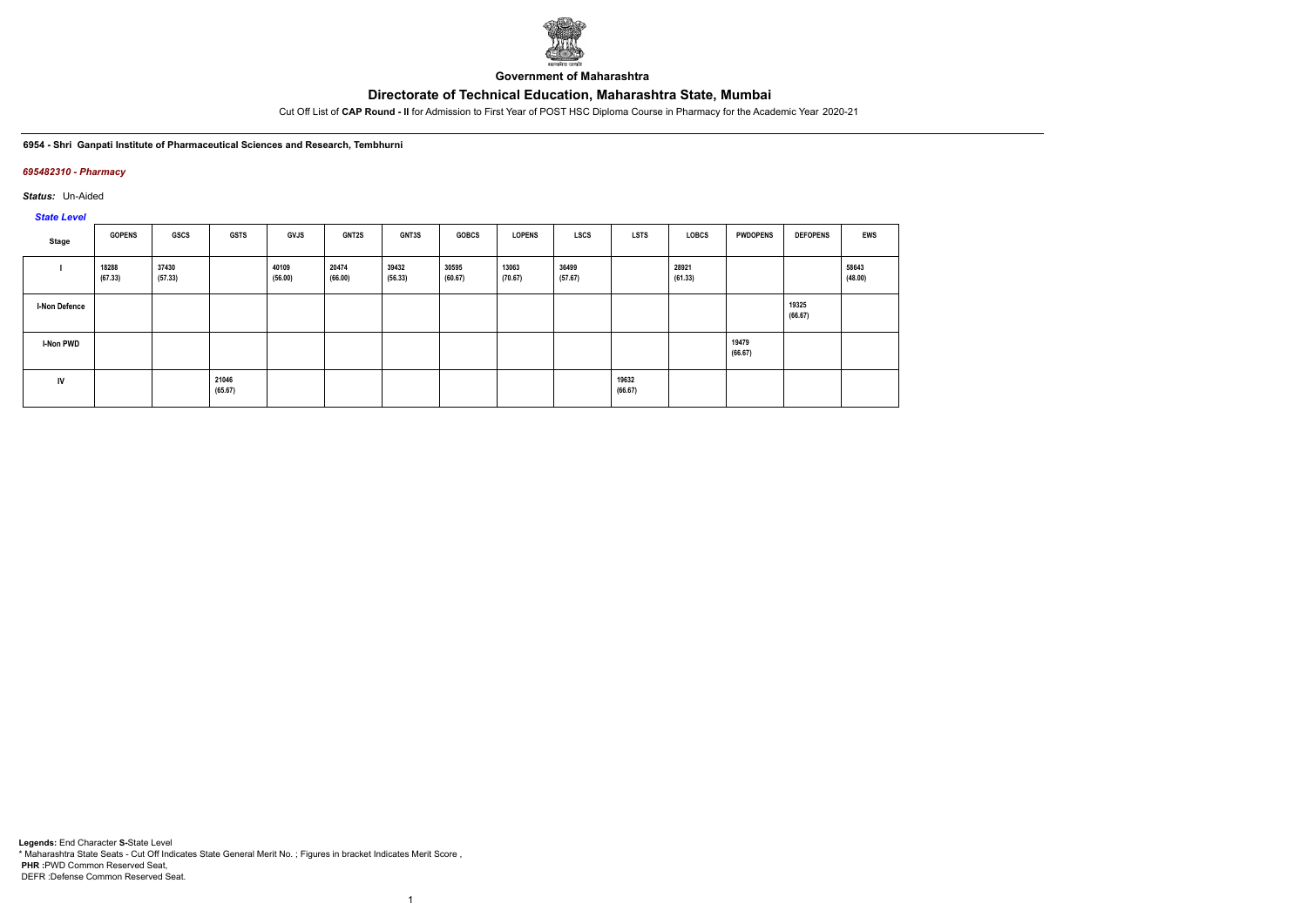

**Government of Maharashtra**

Cut Off List of **CAP Round - II** for Admission to First Year of POST HSC Diploma Course in Pharmacy for the Academic Year 2020-21

**6956 - Trinity College Of Pharmacy Pune**

## *695682310 - Pharmacy*

*Status:* Un-Aided

*State Level*

| Stage | <b>GOPENS</b>    | <b>GSCS</b>      | <b>GSTS</b>      | <b>GVJS</b>      | <b>GNT1S</b>     | <b>GNT2S</b>     | <b>GOBCS</b>     | <b>LOPENS</b>    | <b>LSCS</b>      | <b>LSTS</b>      | <b>LOBCS</b>     | <b>EWS</b>       | <b>TFWS</b>      |
|-------|------------------|------------------|------------------|------------------|------------------|------------------|------------------|------------------|------------------|------------------|------------------|------------------|------------------|
|       | 26130<br>(63.00) | 52064<br>(50.67) | 43870<br>(54.33) | 31144<br>(60.33) | 45833<br>(53.67) | 29605<br>(61.00) | 37069<br>(57.67) | 24885<br>(63.67) | 41813<br>(55.33) |                  | 29963<br>(61.00) | 63228<br>(46.00) | 21859<br>(65.33) |
|       |                  |                  |                  |                  |                  |                  |                  |                  |                  | 50995<br>(51.33) |                  |                  |                  |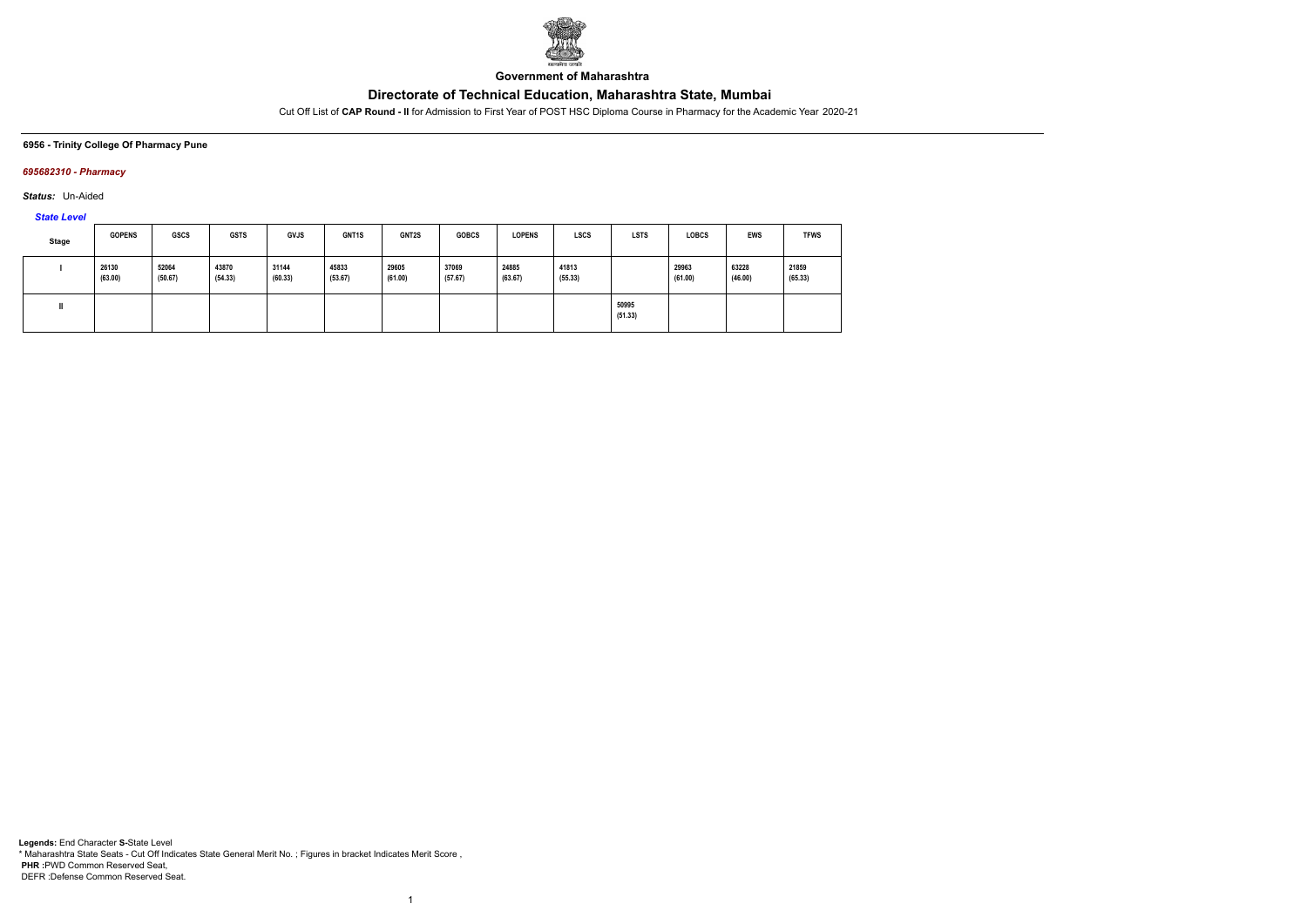

**Government of Maharashtra**

Cut Off List of **CAP Round - II** for Admission to First Year of POST HSC Diploma Course in Pharmacy for the Academic Year 2020-21

#### **6957 - Ashokrao Mane Institute Of Pharmacy Ambap, Hatkanangle**

## *695782310 - Pharmacy*

*Status:* Un-Aided

*State Level*

| Stage                | <b>GOPENS</b>    | GSCS             | <b>GSTS</b>      | <b>GNT2S</b>     | <b>GNT3S</b>     | <b>GOBCS</b>     | <b>LOPENS</b>    | <b>LSCS</b>      | LSTS             | <b>LOBCS</b>     | <b>PWDOPENS</b>  | <b>DEFOPENS</b>  | <b>EWS</b>       | <b>TFWS</b>      |
|----------------------|------------------|------------------|------------------|------------------|------------------|------------------|------------------|------------------|------------------|------------------|------------------|------------------|------------------|------------------|
|                      | 39294<br>(56.33) | 48494<br>(52.33) |                  | 44270<br>(54.33) | 54856<br>(49.67) | 49825<br>(51.67) | 38542<br>(56.67) | 57981<br>(48.33) |                  | 48587<br>(52.33) |                  |                  | 67818<br>(44.00) | 35175<br>(58.33) |
| <b>I-Non Defence</b> |                  |                  |                  |                  |                  |                  |                  |                  |                  |                  |                  | 40508<br>(56.00) |                  |                  |
| I-Non PWD            |                  |                  |                  |                  |                  |                  |                  |                  |                  |                  | 37307<br>(57.33) |                  |                  |                  |
| <b>IV</b>            |                  |                  | 39700<br>(56.33) |                  |                  |                  |                  |                  | 39605<br>(56.33) |                  |                  |                  |                  |                  |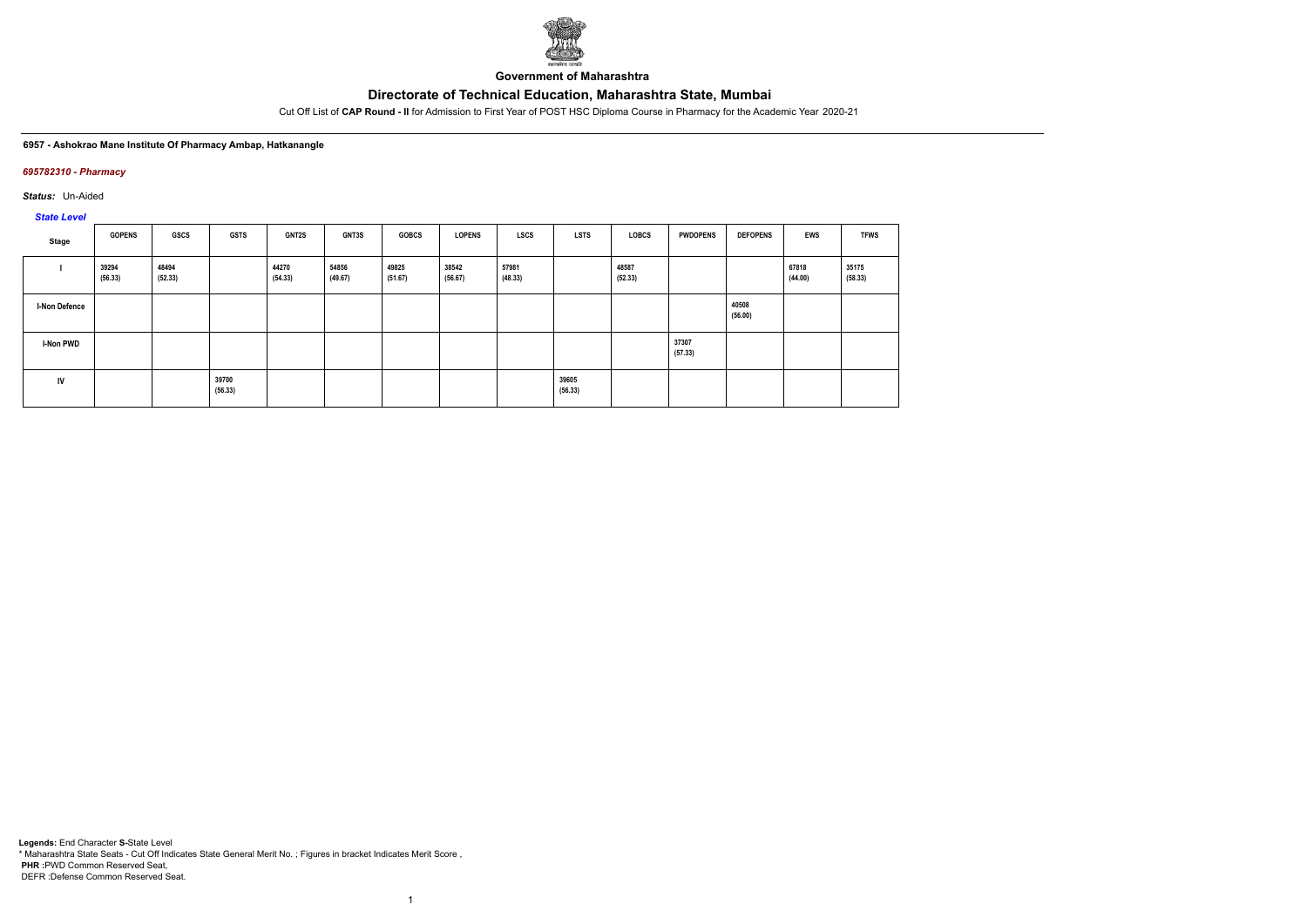

**Government of Maharashtra**

Cut Off List of **CAP Round - II** for Admission to First Year of POST HSC Diploma Course in Pharmacy for the Academic Year 2020-21

## **6958 - Genesis Institute Of Pharmacy, Radhanagari**

## *695882310 - Pharmacy*

*Status:* Un-Aided

*State Level*

| Stage                | <b>GOPENS</b>    | GSCS             | <b>GSTS</b>      | <b>GVJS</b>      | GNT1S            | <b>GNT2S</b>     | GNT3S            | <b>GOBCS</b>     | <b>LSCS</b>      | LSTS             | <b>LNT2S</b>     | <b>PWDOPENS</b>  | <b>DEFOPENS</b>  | <b>EWS</b>       | <b>TFWS</b>      |
|----------------------|------------------|------------------|------------------|------------------|------------------|------------------|------------------|------------------|------------------|------------------|------------------|------------------|------------------|------------------|------------------|
|                      | 29214<br>(61.33) | 52578<br>(50.67) |                  | 46229<br>(53.33) | 54604<br>(49.67) | 45677<br>(53.67) | 59143<br>(47.67) | 43368<br>(54.67) | 42313<br>(55.00) |                  | 45185<br>(53.67) |                  |                  | 46067<br>(53.33) | 16729<br>(68.33) |
| <b>I-Non Defence</b> |                  |                  |                  |                  |                  |                  |                  |                  |                  |                  |                  |                  | 29752<br>(61.00) |                  |                  |
| I-Non PWD            |                  |                  |                  |                  |                  |                  |                  |                  |                  |                  |                  | 27136<br>(62.33) |                  |                  |                  |
| IV                   |                  |                  | 34398<br>(58.67) |                  |                  |                  |                  |                  |                  | 31793<br>(60.00) |                  |                  |                  |                  |                  |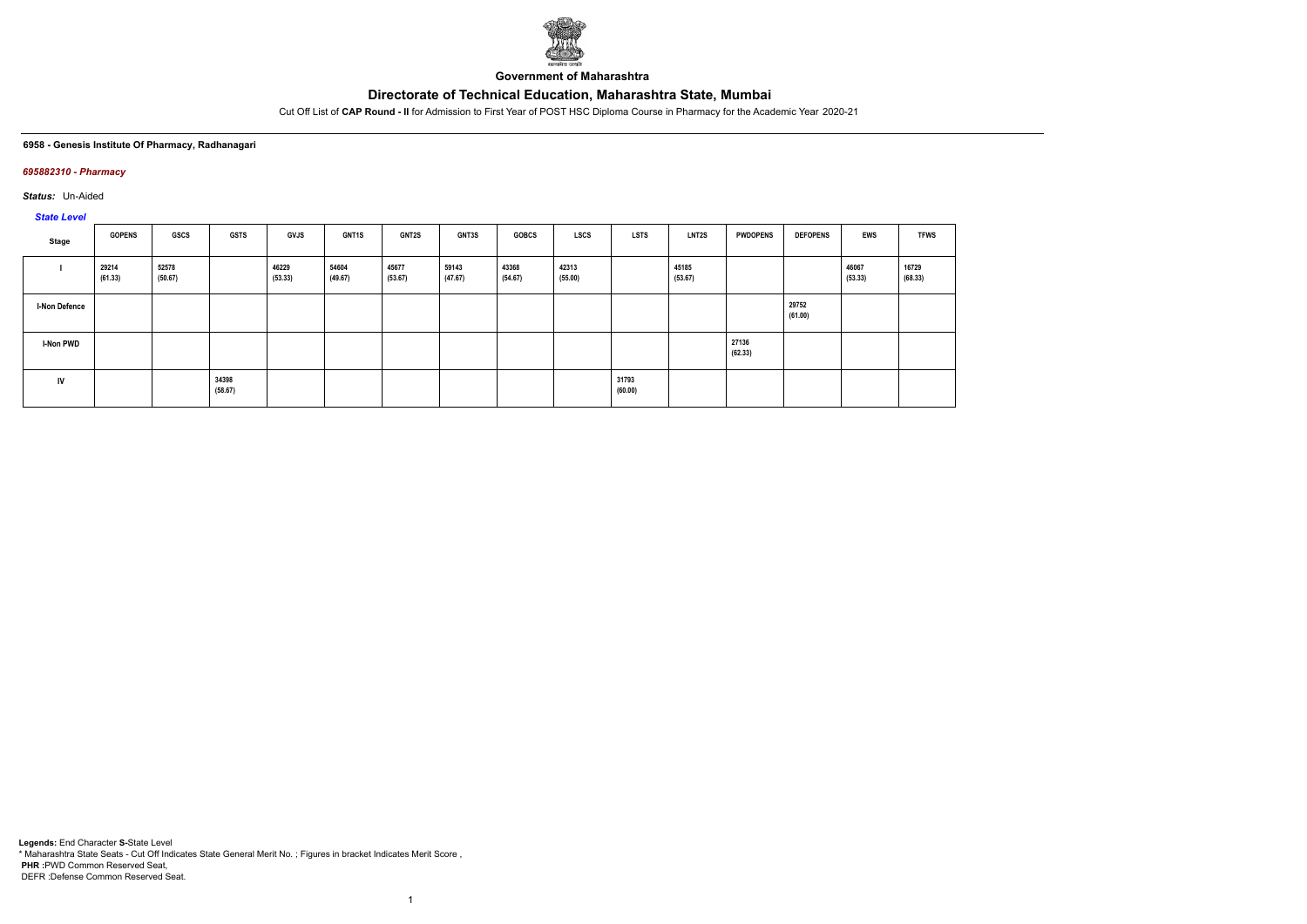

**Government of Maharashtra**

Cut Off List of **CAP Round - II** for Admission to First Year of POST HSC Diploma Course in Pharmacy for the Academic Year 2020-21

#### **6962 - Late Laxmibai Phadtare College of Pharmacy, Kalamb**

## *696282310 - Pharmacy*

*Status:* Un-Aided

*State Level*

| Stage            | <b>GOPENS</b>    | GSCS             | <b>GSTS</b>      | <b>GVJS</b>      | <b>GNT1S</b>     | <b>GNT2S</b>     | <b>GOBCS</b>     | <b>LOPENS</b>    | <b>LSTS</b>      | <b>LVJS</b>      | <b>LOBCS</b>     | <b>PWDOPENS</b>  | <b>EWS</b>       | <b>TFWS</b>      |
|------------------|------------------|------------------|------------------|------------------|------------------|------------------|------------------|------------------|------------------|------------------|------------------|------------------|------------------|------------------|
|                  | 30510<br>(60.67) | 46237<br>(53.33) | 78414<br>(39.33) | 43324<br>(54.67) | 40223<br>(56.00) | 33850<br>(59.00) | 46236<br>(53.33) | 29606<br>(61.00) |                  | 64434<br>(45.67) | 48371<br>(52.33) |                  | 54205<br>(50.00) | 34993<br>(58.33) |
| <b>I-Non PWD</b> |                  |                  |                  |                  |                  |                  |                  |                  |                  |                  |                  | 32036<br>(60.00) |                  |                  |
| IV               |                  |                  | 32041<br>(60.00) |                  |                  |                  |                  |                  | 30694<br>(60.67) |                  |                  |                  |                  |                  |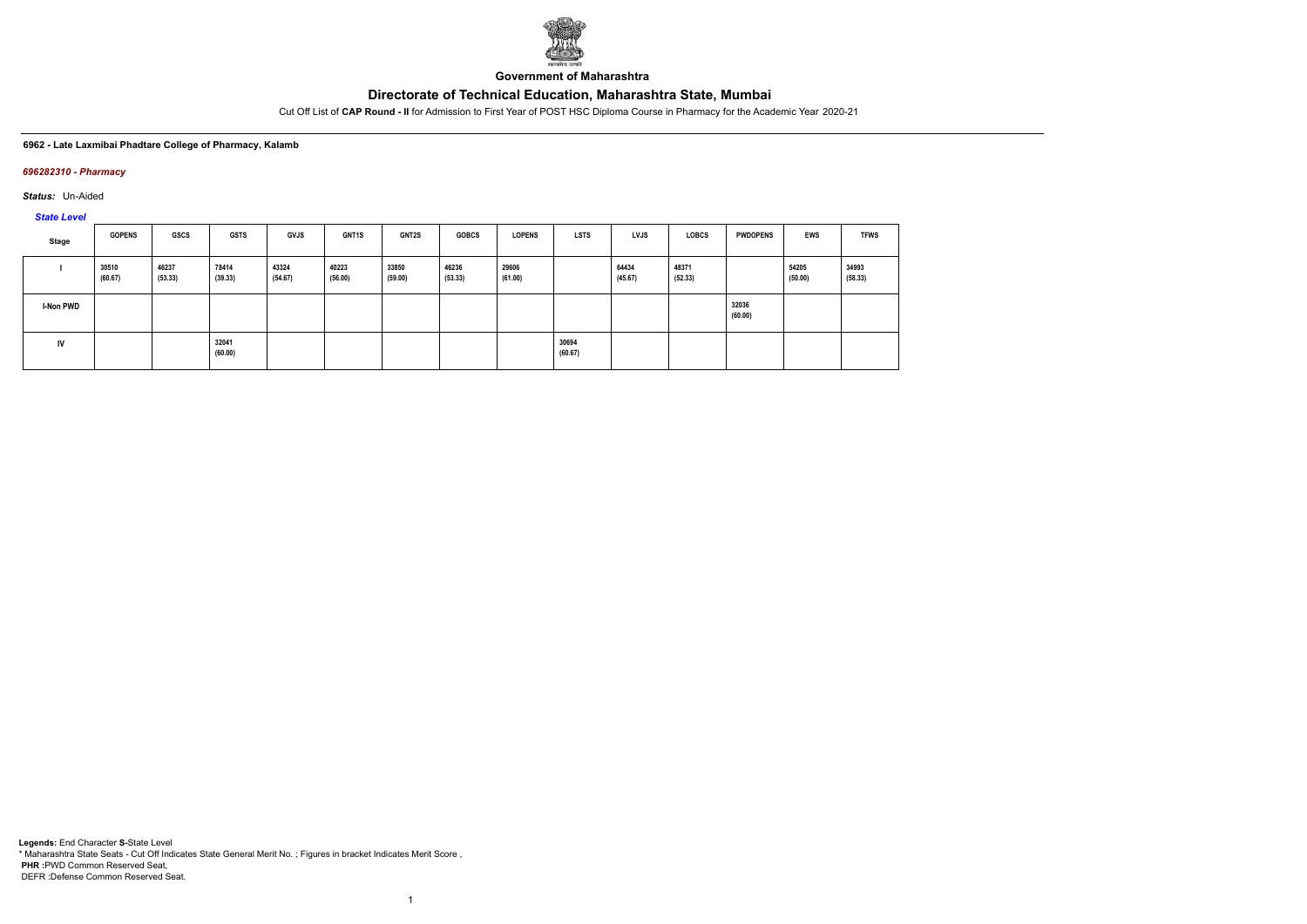

**Government of Maharashtra**

Cut Off List of **CAP Round - II** for Admission to First Year of POST HSC Diploma Course in Pharmacy for the Academic Year 2020-21

## **6963 - Riyajbhai Shamanji College of Pharmacy, Gadhinglaj**

## *696382310 - Pharmacy*

*Status:* Un-Aided

*State Level*

| Stage            | <b>GOPENS</b>    | <b>GSCS</b>      | <b>GSTS</b>      | <b>GNT1S</b>     | <b>GNT2S</b>     | <b>GNT3S</b>     | <b>GOBCS</b>     | <b>LOPENS</b>    | LSCS             | <b>LSTS</b>      | <b>LOBCS</b>     | <b>PWDOPENS</b>  | <b>EWS</b>       | <b>TFWS</b>      |
|------------------|------------------|------------------|------------------|------------------|------------------|------------------|------------------|------------------|------------------|------------------|------------------|------------------|------------------|------------------|
|                  | 46045<br>(53.33) | 62599<br>(46.33) |                  | 57312<br>(48.67) | 46053<br>(53.33) | 66574<br>(44.67) | 58489<br>(48.00) | 44460<br>(54.00) | 60248<br>(47.33) |                  | 60772<br>(47.00) |                  | 73904<br>(41.33) | 34216<br>(59.00) |
| <b>I-Non PWD</b> |                  |                  |                  |                  |                  |                  |                  |                  |                  |                  |                  | 43536<br>(54.67) |                  |                  |
| <b>IV</b>        |                  |                  | 46119<br>(53.33) |                  |                  |                  |                  |                  |                  | 45869<br>(53.67) |                  |                  |                  |                  |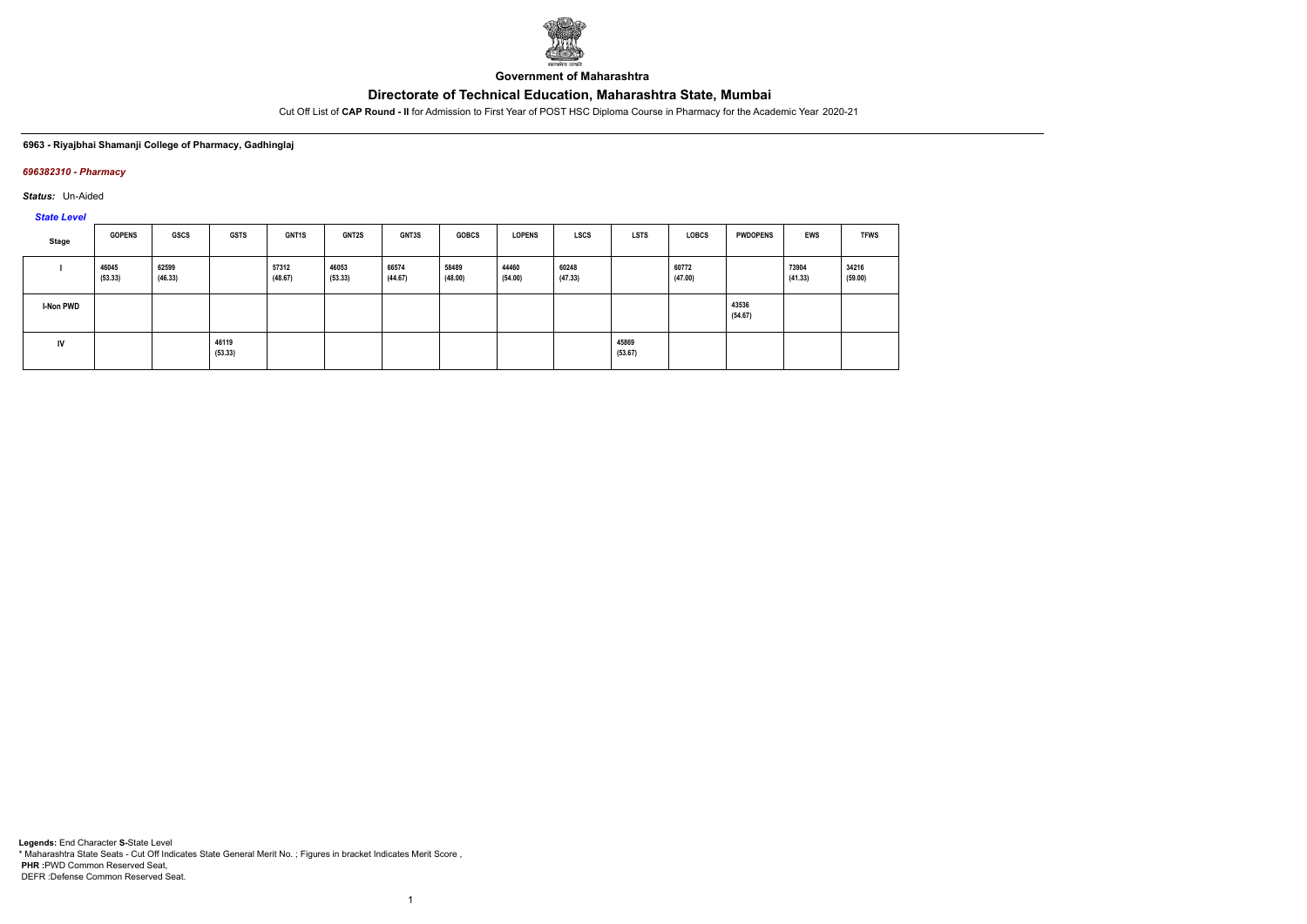

**Government of Maharashtra**

Cut Off List of **CAP Round - II** for Admission to First Year of POST HSC Diploma Course in Pharmacy for the Academic Year 2020-21

#### **6964 - Dr. Ashok Gujar College of Pharmacy, Solapur**

## *696482310 - Pharmacy*

*Status:* Un-Aided

# *State Level*

| Stage                | <b>GOPENS</b>    | GSCS             | <b>GSTS</b>      | <b>GNT1S</b>     | GNT2S            | GNT3S            | <b>GOBCS</b>     | <b>LOPENS</b>    | <b>LSCS</b>      | <b>LSTS</b>      | LOBCS            | <b>PWDOPENS</b>  | <b>DEFOPENS</b>  | EWS              | <b>TFWS</b>      |
|----------------------|------------------|------------------|------------------|------------------|------------------|------------------|------------------|------------------|------------------|------------------|------------------|------------------|------------------|------------------|------------------|
|                      | 18124<br>(67.67) | 32544<br>(59.67) | 71828<br>(42.33) | 27169<br>(62.33) | 18746<br>(67.00) | 34015<br>(59.00) | 23684<br>(64.33) | 15097<br>(69.33) | 32985<br>(59.33) |                  | 17004<br>(68.33) |                  |                  | 24195<br>(64.00) | 11833<br>(71.67) |
| <b>I-Non Defence</b> |                  |                  |                  |                  |                  |                  |                  |                  |                  |                  |                  |                  | 17694<br>(67.67) |                  |                  |
| I-Non PWD            |                  |                  |                  |                  |                  |                  |                  |                  |                  |                  |                  | 17215<br>(68.00) |                  |                  |                  |
| IV                   |                  |                  | 18985<br>(67.00) |                  |                  |                  |                  |                  |                  | 18332<br>(67.33) |                  |                  |                  |                  |                  |